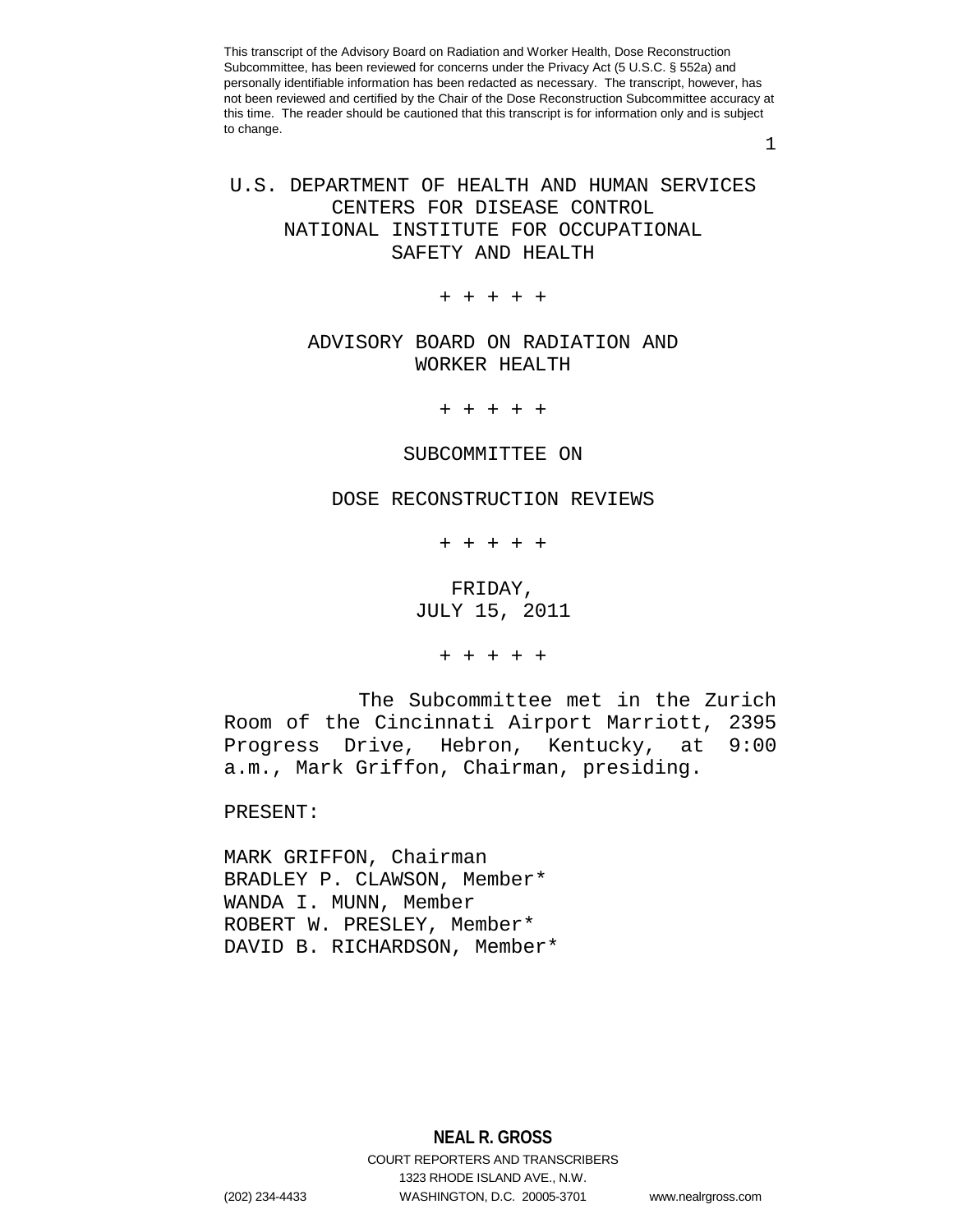2

#### ALSO PRESENT:

TED KATZ, Designated Federal Official ISAF AL-NABULSI, DOE\* HANS BEHLING, SC&A\* KATHY BEHLING, SC&A\* ZAIDA BURGOS, NIOSH\* DOUG FARVER, SC&A STU HINNEFELD, DCAS JOHN MAURO, SC&A\* MUTTY SHARFI, ORAU Team\* SCOTT SIEBERT, ORAU Team\* JOHN STIVER, SC&A BRANT ULSH, DCAS

\*Present via telephone

**NEAL R. GROSS** COURT REPORTERS AND TRANSCRIBERS 1323 RHODE ISLAND AVE., N.W. (202) 234-4433 WASHINGTON, D.C. 20005-3701 www.nealrgross.com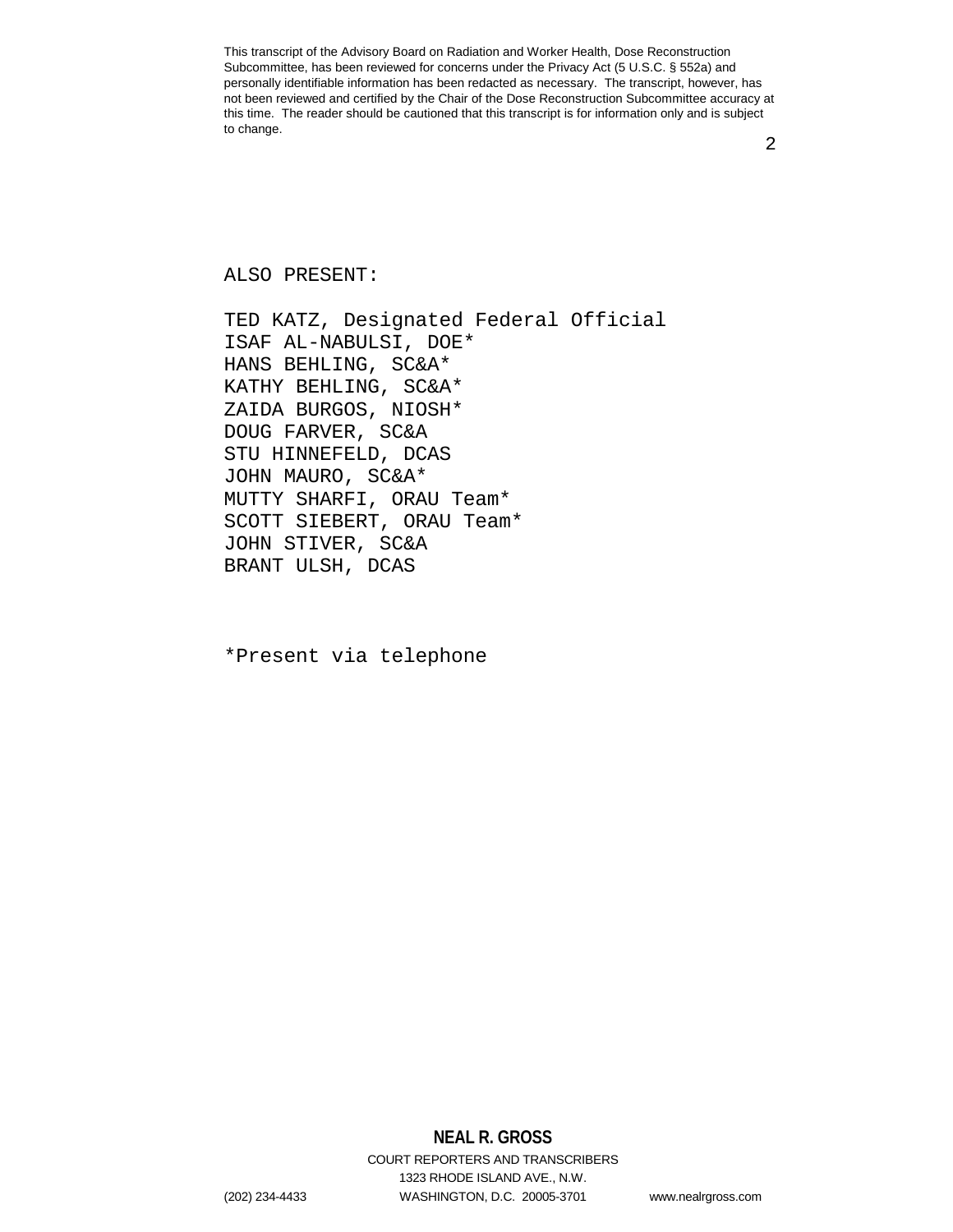3

### TABLE OF CONTENTS

| Review of NIOSH ten-year review 6           |
|---------------------------------------------|
|                                             |
| Case selection 98                           |
| 7 <sup>th</sup> Matrix Item Discussion  192 |
| 8 <sup>th</sup> Matrix Item Discussion  213 |

# **NEAL R. GROSS**

COURT REPORTERS AND TRANSCRIBERS 1323 RHODE ISLAND AVE., N.W. (202) 234-4433 WASHINGTON, D.C. 20005-3701 www.nealrgross.com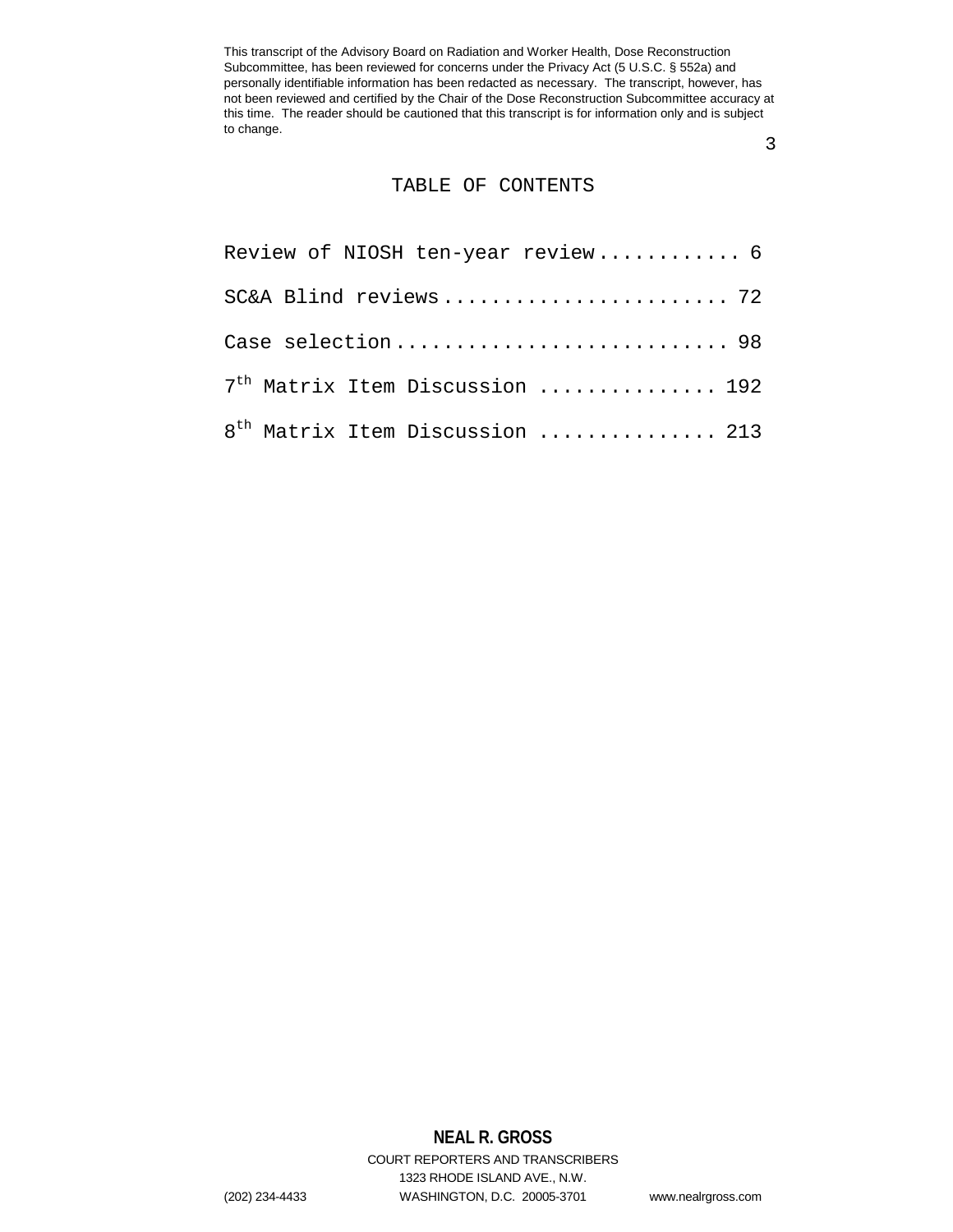P-R-O-C-E-E-D-I-N-G-S (9:09 a.m.) CHAIRMAN GRIFFON: Welcome everyone. Starting our Dose Reconstruction Subcommittee meeting. And just for the sake of those who didn't bring the agenda like me, I'm going to read -- read it out, just so you have a sense of where you're going today. The first item that I put on the agenda was discussion of the NIOSH ten year review, findings and recommendations, specifically those focused on dose reconstruction and the quality of science issues. If you remember the last Board meeting, we committed to reviewing this at the Subcommittee with the intent of coming back to the full Board with possibly a proposed -- some proposed recommendations to make to the secretary. There are comments on the ten-year plan.

> **NEAL R. GROSS** COURT REPORTERS AND TRANSCRIBERS 1323 RHODE ISLAND AVE., N.W. (202) 234-4433 WASHINGTON, D.C. 20005-3701 www.nealrgross.com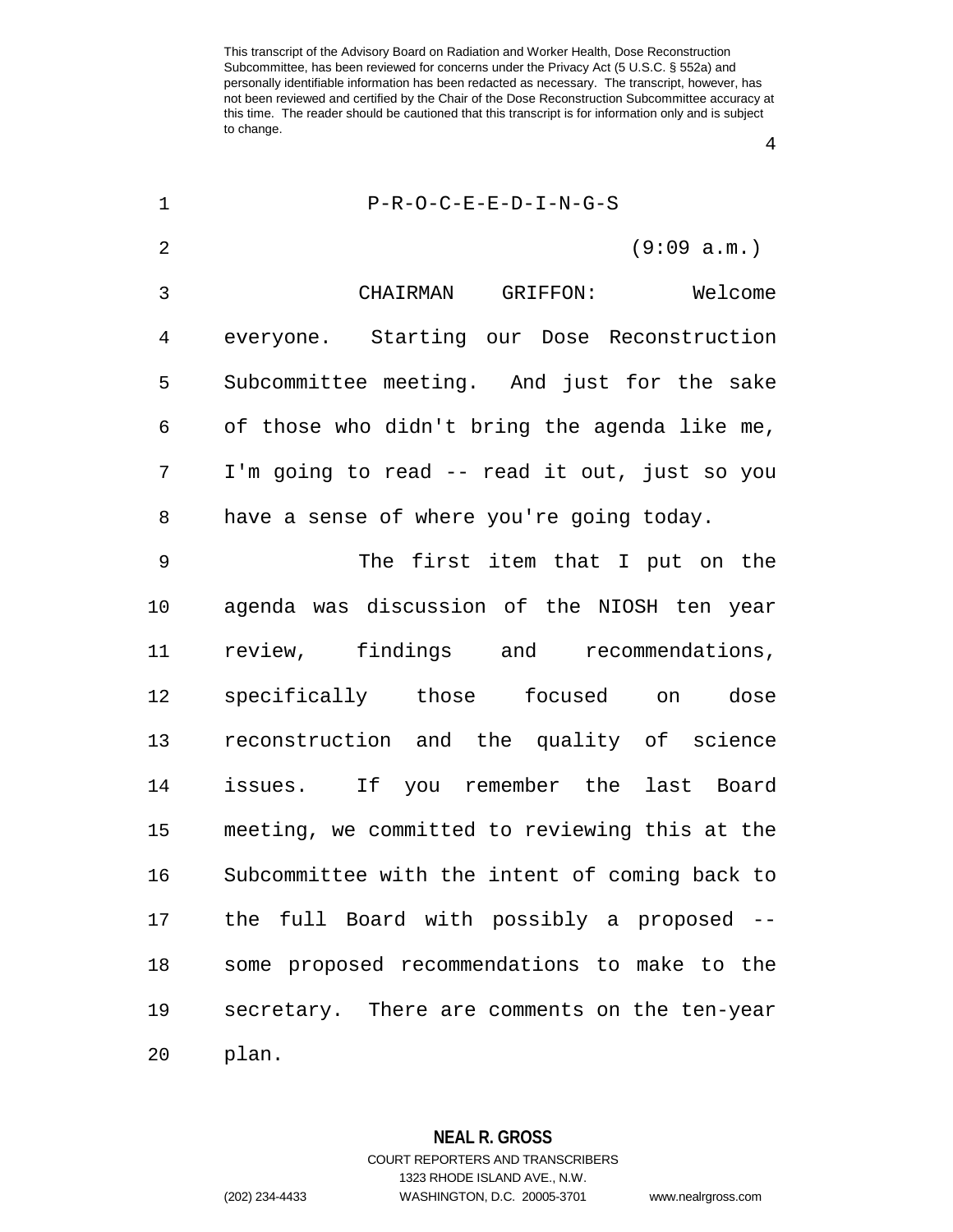| $\mathbf 1$    | MR. KATZ: Or to NIOSH really.                    |
|----------------|--------------------------------------------------|
| $\overline{2}$ | CHAIRMAN GRIFFON: Back to NIOSH,                 |
| 3              | right.                                           |
| $\overline{4}$ | MR. KATZ: Yes.                                   |
| 5              | CHAIRMAN GRIFFON: Right, right.                  |
| 6              | To NIOSH. So, that's the first item. The         |
| 7              | second item is the blind case reviews, which I   |
| 8              | believe are two, right, Doug? There are two      |
| 9              | of those.                                        |
| 10             | MR. FARVER: Yes.                                 |
| 11             | CHAIRMAN GRIFFON: Blind case                     |
| 12             | reviews, which we've -- or maybe it's me, but    |
| 13             | we've neglected to put on the agenda for a       |
| 14             | while. They've been done for quite $-$ - quite a |
| 15             | long time, yes. And then we have the PER         |
| 16             | number 12 case selection, which I don't think    |
|                | 17 should take us a terribly long time to do     |
|                |                                                  |
| 18             | that. And then the 15-set case selection, and    |
| 19             | these are documents.                             |

**NEAL R. GROSS** COURT REPORTERS AND TRANSCRIBERS 1323 RHODE ISLAND AVE., N.W. (202) 234-4433 WASHINGTON, D.C. 20005-3701 www.nealrgross.com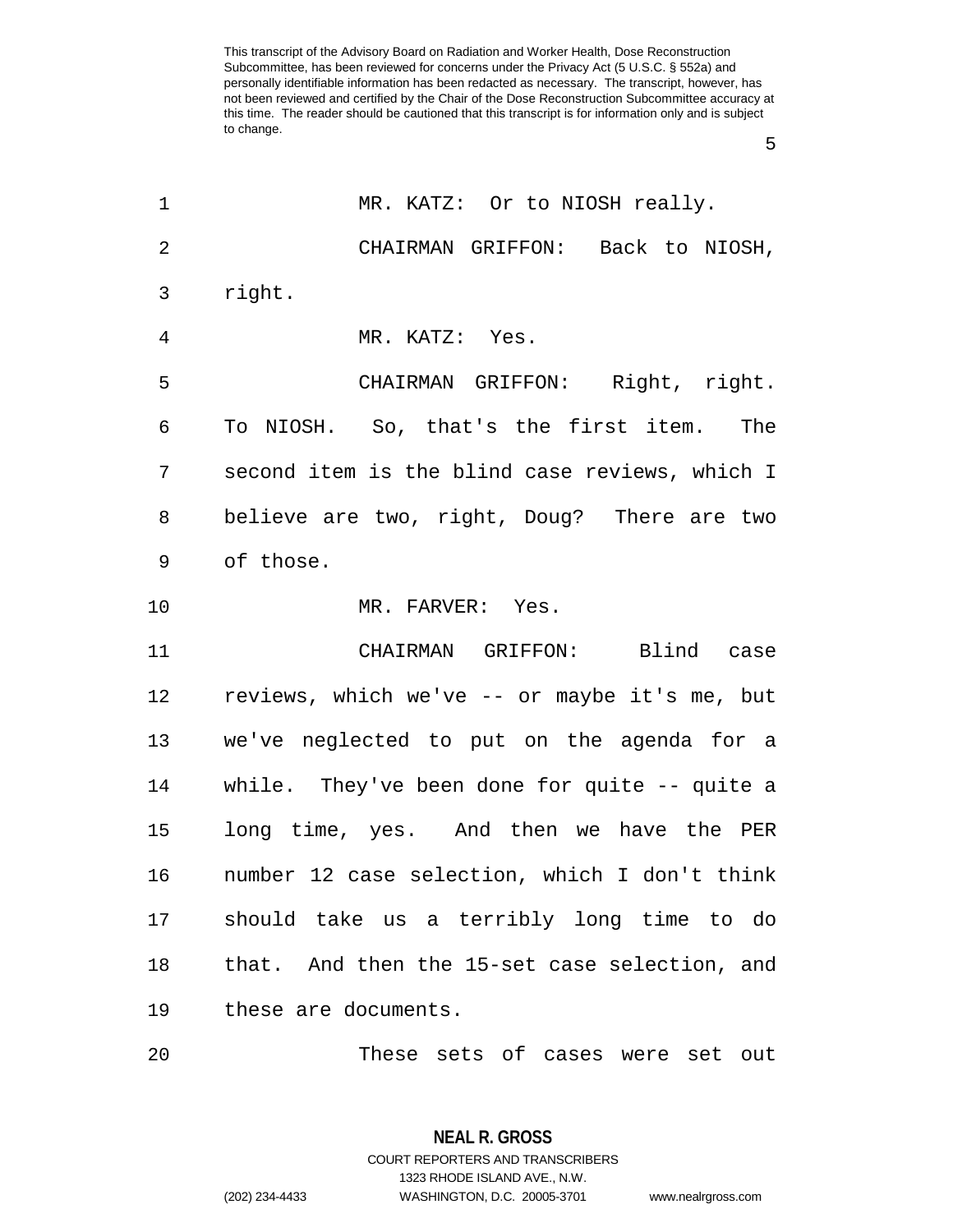to everyone. So, I hope if you didn't get them, maybe email Ted while we're talking about the earlier items so you can have them in your computers when we come to the agenda. And then the last thing is our normal course of work, which is to continue on the case 7 reviews,  $7^{\text{th}}$ ,  $8^{\text{th}}$ , possibly  $9^{\text{th}}$  set.

 So, is there anything else that we need to add to the agenda? I think that kind of covers it. Okay, so to start off, I mean the review of the NIOSH ten-year review, I -- there's -- I guess there's two documents out there, and I'm sort of looking at them this morning myself, but one was sent out before the Board conference call about a week ago, and that was a boiled down version is my understanding, of the larger, earlier document.

 It was sort of proposed actions on some of the priority items, I guess is the way

> **NEAL R. GROSS** COURT REPORTERS AND TRANSCRIBERS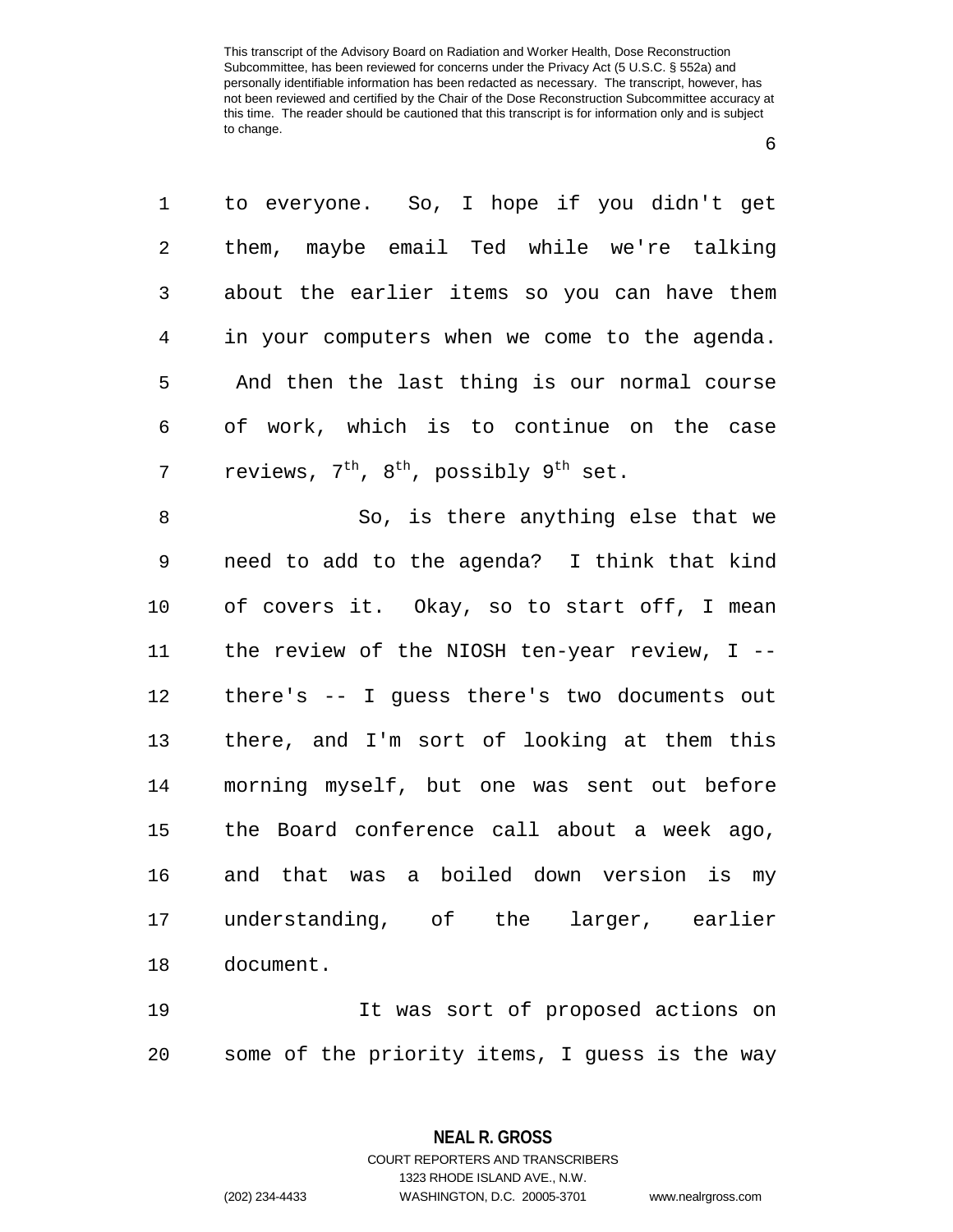| 1              | it's laid out. And the other document that I |
|----------------|----------------------------------------------|
| $\overline{2}$ | looking at was a -- it's a 14-page<br>was    |
| 3              | document, a draft final recommendations      |
| 4              | document, that is actually posted -- I don't |
| 5              | know if both of these are posted on the web, |
| 6              | but this one is in the website, and it was   |
| 7              | presented at our last full Board meeting in  |
| 8              | St. Louis.                                   |
| 9              | So, if people have those                     |
| 10             | documents, I think that's maybe where we can |
| 11             | start our discussions. Everybody on the      |
| 12             | phone, you got those items?                  |
| 13             | MEMBER RICHARDSON: I have the                |
| 14             | boiled down action items. I'm still looking  |
| 15             | for the earlier one.                         |
| 16             | CHAIRMAN GRIFFON: Okay.                      |
| 17             | MR. KATZ: That was Member                    |
| 18             | Richardson.                                  |
| 19             | MEMBER CLAWSON: This is Brad.                |
| 20             | I'm in the same boat. I'm trying to look up  |

1323 RHODE ISLAND AVE., N.W.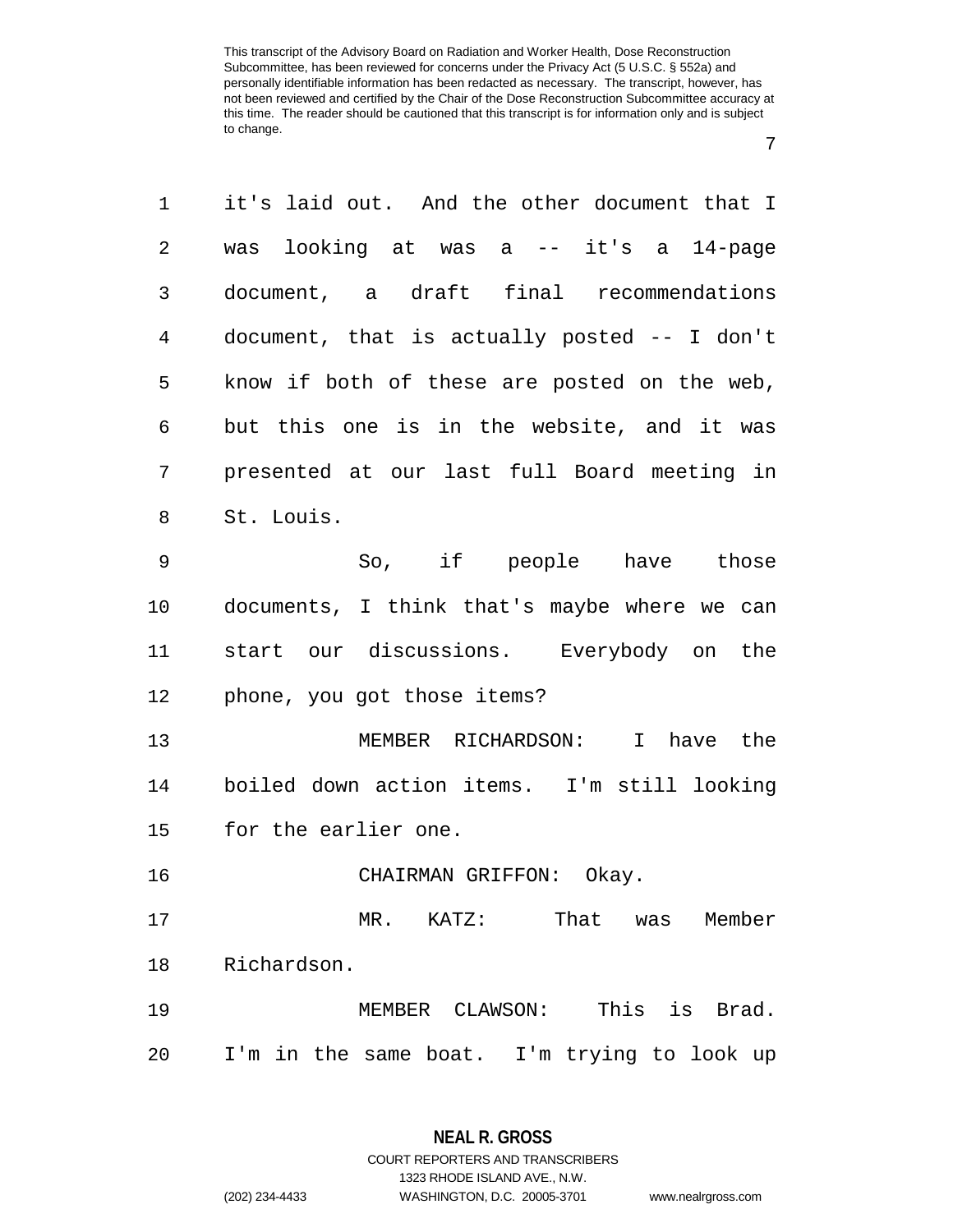|   | ٠       |
|---|---------|
| i |         |
| ٠ |         |
|   |         |
| × | I<br>۰, |

| 1  | what was sent earlier.                        |
|----|-----------------------------------------------|
| 2  | DR. MAURO: And Mark, this is John             |
| 3  | Mauro. I have a document I'm holding in my    |
| 4  | hand, which I read carefully. It's 44 pages,  |
| 5  | dated 2011. It might be something different   |
| 6  | than you're looking at right now.             |
| 7  | CHAIRMAN GRIFFON: Yes, the one I              |
| 8  | have $--$                                     |
| 9  | DR. MAURO: It's a large document.             |
| 10 | MR. KATZ: John, I just emailed                |
| 11 | you and Kathy the condensed version.          |
| 12 | DR. MAURO: Okay.                              |
| 13 | MR. STIVER: It should be<br>in                |
| 14 | there.                                        |
| 15 | DR. MAURO: We should be working               |
| 16 | from that. Thanks a lot, John.                |
| 17 | CHAIRMAN GRIFFON: Okay, I guess               |
| 18 | we can start at least the discussion of these |
| 19 | items. I -- I mean I think -- I'm not sure    |
| 20 | that there were a lot of surprises. A lot of  |

**NEAL R. GROSS** COURT REPORTERS AND TRANSCRIBERS

1323 RHODE ISLAND AVE., N.W. (202) 234-4433 WASHINGTON, D.C. 20005-3701 www.nealrgross.com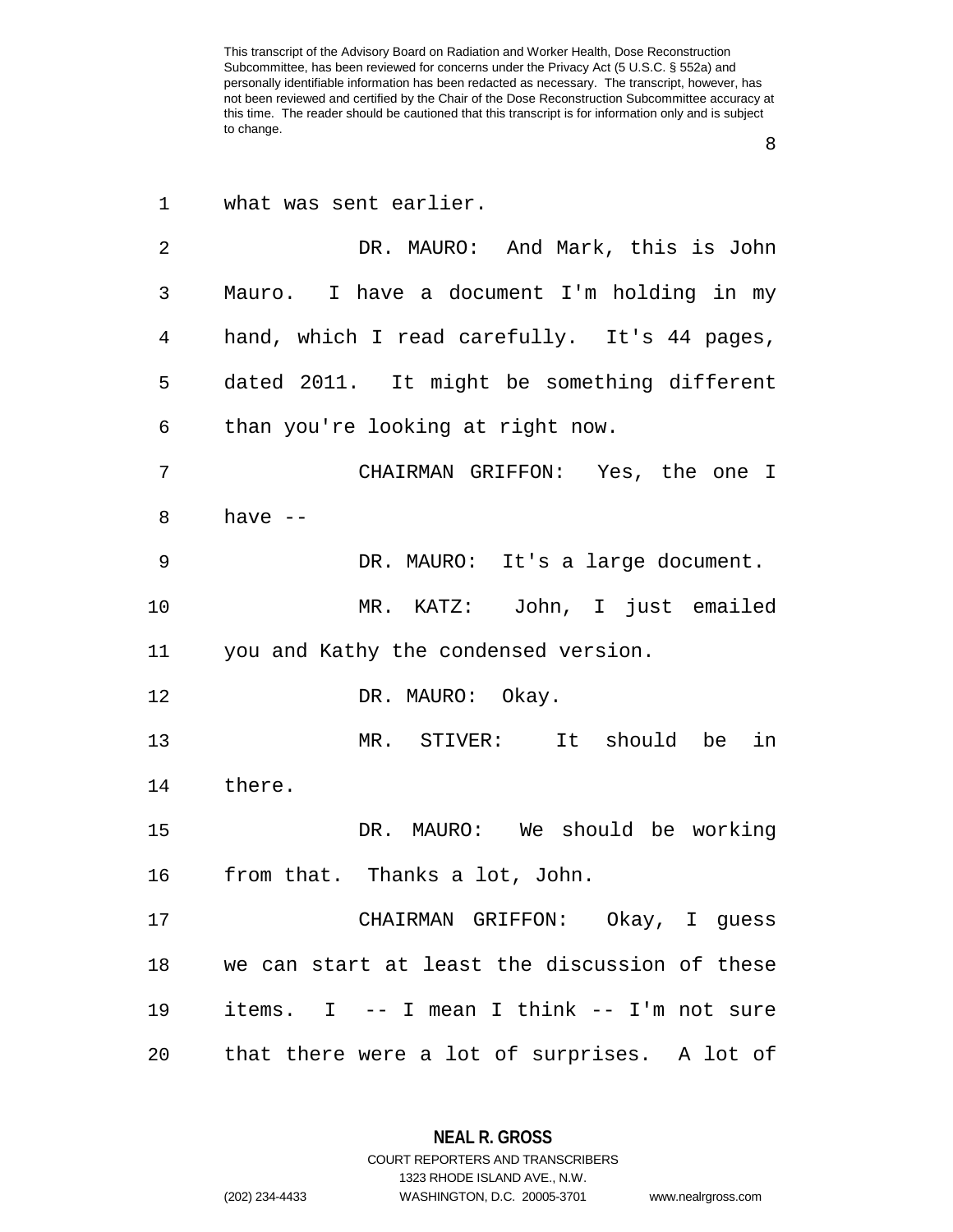it has been similar to what we've been finding all along.

 One thing that -- two things that jumped out at me, and I'll just start the discussion. One is the QAQC focus, and actually Lew does include that on -- as one of his first items on some action items related to QAQC issues, and we've certainly been dealing with that on our Subcommittee.

 And the other is the -- the question of using the overestimating approach, and whether we -- I think one of the findings was that raised some complications over the years for various reasons. You know, a lot of the biggest ones was another cancer coming up later, then having to report back lower numbers later. Things like that.

 So, that question of how often or when should you -- should NIOSH continue to use that, how often, that sort of thing.

> **NEAL R. GROSS** COURT REPORTERS AND TRANSCRIBERS

> > 1323 RHODE ISLAND AVE., N.W.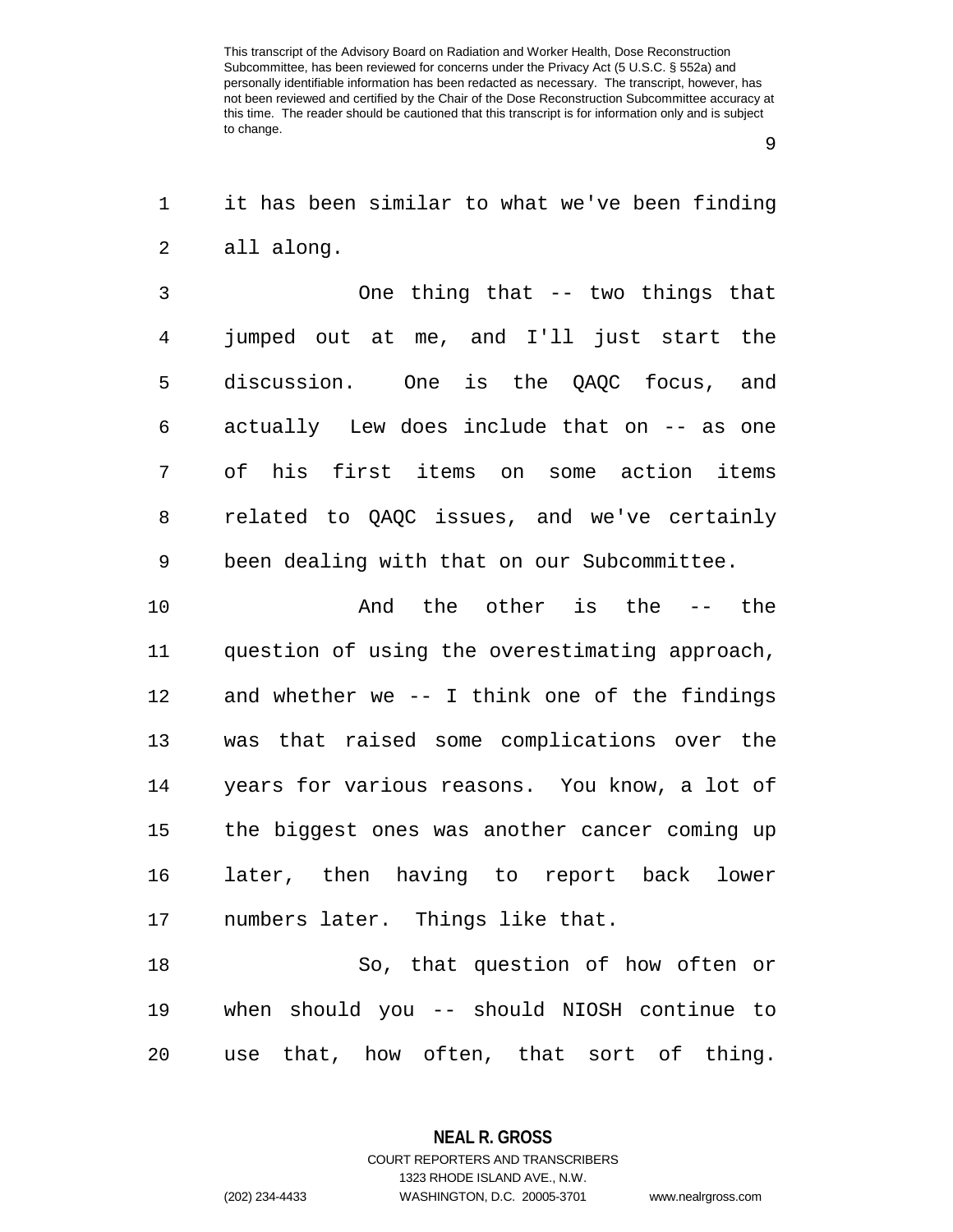| 1  | John, did you have something?                  |
|----|------------------------------------------------|
| 2  | MR. STIVER: Oh, no.                            |
| 3  | CHAIRMAN GRIFFON: So, I don't                  |
| 4  | know. I mean that's just a couple quick ones.  |
| 5  | I must admit I didn't extensively review       |
| 6  | this, but if others have items that they think |
| 7  | either are in support of NIOSH's -- consistent |
| 8  | with NIOSH's findings, their ten-year review,  |
| 9  | or different items, I guess that's what we're  |
| 10 | here for. So, Wanda, anything?                 |
| 11 | MEMBER MUNN: I don't believe so                |
| 12 | based on what Lew had to say at our most       |
| 13 | recent teleconference. I think the things      |
| 14 | that are applicable to what we're doing here   |
| 15 | are -- already are noted.                      |
| 16 | If I could just<br>MR. HINNEFELD:              |
|    | 17 offer an item or two?                       |
| 18 | CHAIRMAN GRIFFON: Go ahead.                    |
| 19 | MR. HINNEFELD: In the QA section               |
| 20 | of continuing review in my view relied very    |

**NEAL R. GROSS** COURT REPORTERS AND TRANSCRIBERS

1323 RHODE ISLAND AVE., N.W. (202) 234-4433 WASHINGTON, D.C. 20005-3701 www.nealrgross.com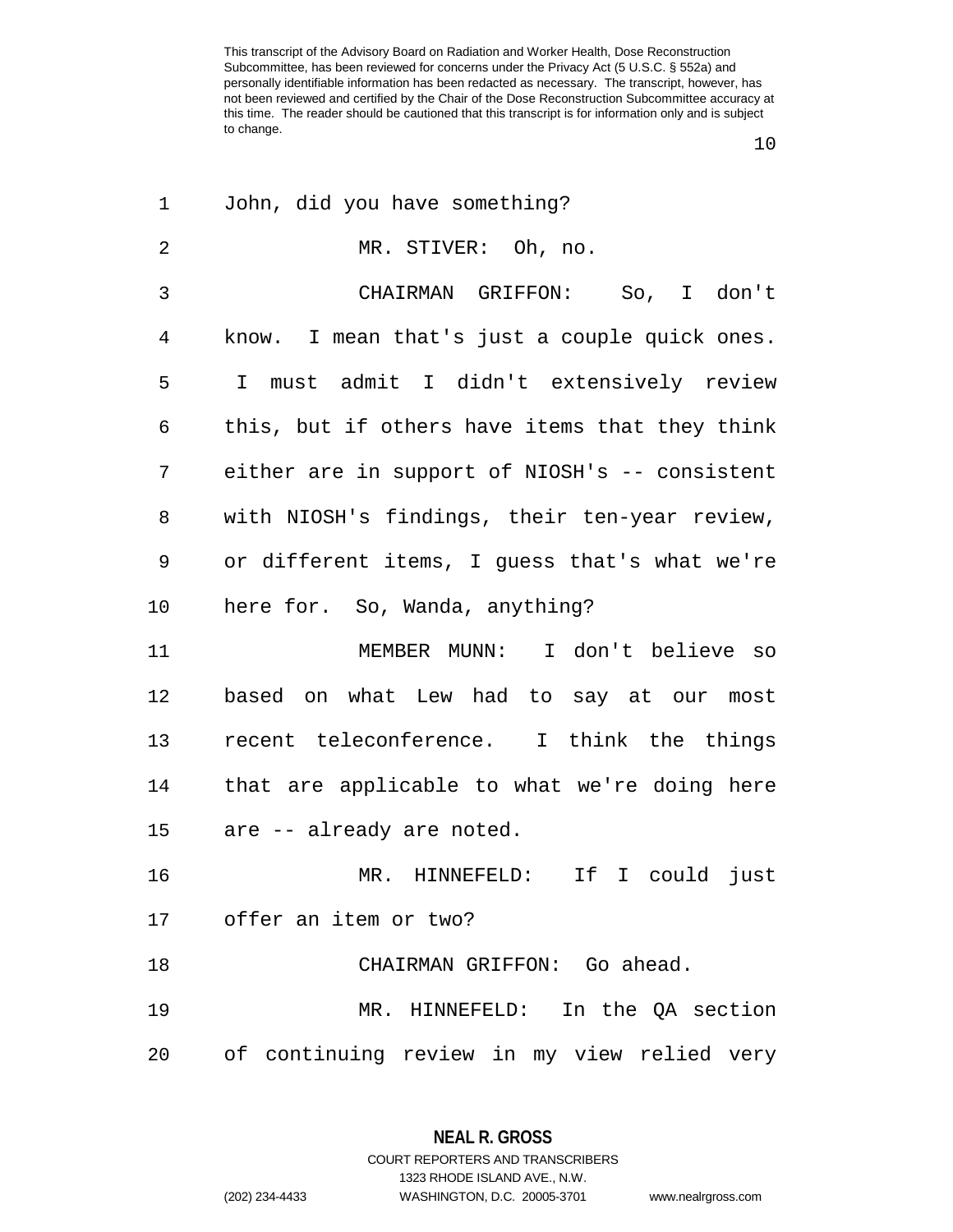| $1 \qquad \qquad$ | heavily on the work of the Subcommittee and  |
|-------------------|----------------------------------------------|
| $2^{\circ}$       | the work being done here. So, it probably    |
| 3 <sup>7</sup>    | sounds familiar to the Subcommittee. And we  |
| $4\degree$        | are -- we have been doing some work on that. |
| 5                 | We haven't ignored the issue, and have been  |
| $6\overline{}$    | looking at it.                               |

 There was a selected set of cases with specific -- specific findings related that ORAU has taken a look at in terms of positive factors for those errors, and I've also taken a look at. And I've got to tell you it's -- it's not -- thinking about it, it's not encouraging because the mistakes oftentimes were a lapse of attention on the dose reconstructor, and then you have a peer review process that doesn't specifically ask you to check that particular thing that was -- that was missed. It has general -- more general instructions in the peer review procedure.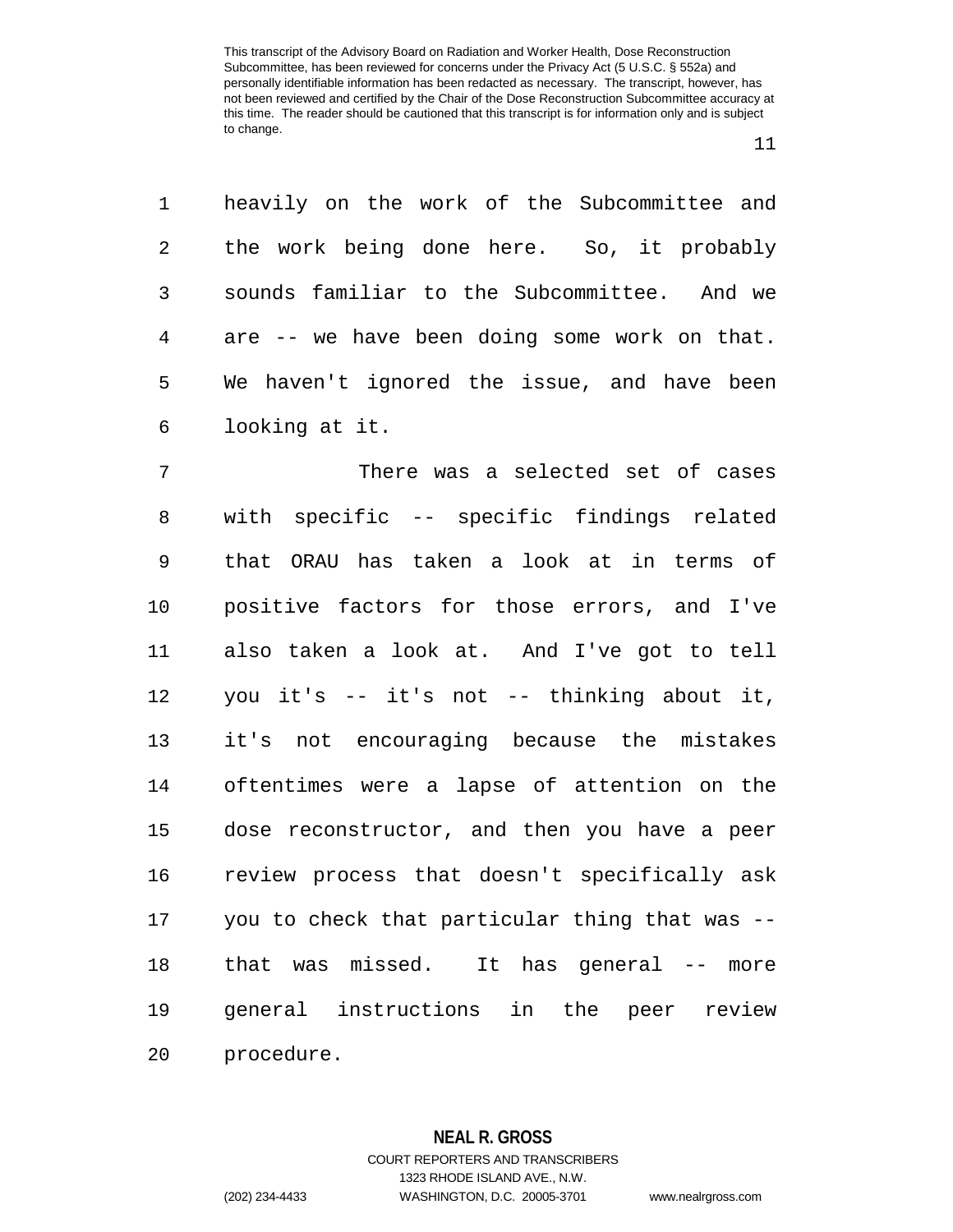| 1  | And so, it got -- it has peer                 |
|----|-----------------------------------------------|
| 2  | review also, whether it was inattention or    |
| 3  | just didn't happen to think of it at that     |
| 4  | time, or it didn't fit. You know, the         |
| 5  | questions in the peer review procedure didn't |
| 6  | drive them to check that particular item.     |
| 7  | And so, when you think about in QA            |
| 8  | terms of process improvement, what would you  |
| 9  | do about that? Well, what you try to do is    |
| 10 | design your system so that those mistakes --  |
| 11 | you aren't putting yourself in a position to  |
| 12 | have those kinds of mistakes because that's   |
| 13 | going to happen when you do 30,000 cases.     |
| 14 | People are going to make a mistake.           |
| 15 | CHAIRMAN GRIFFON: Right.                      |
| 16 | And then, so if<br>MR. HINNEFELD:             |
| 17 | you -- in that kind of a situation, where you |
| 18 | have people making all these independent      |
| 19 | decisions, all these decisions on all these   |
| 20 | dose reconstructions, then you have to rely   |

**NEAL R. GROSS** COURT REPORTERS AND TRANSCRIBERS

1323 RHODE ISLAND AVE., N.W. (202) 234-4433 WASHINGTON, D.C. 20005-3701 www.nealrgross.com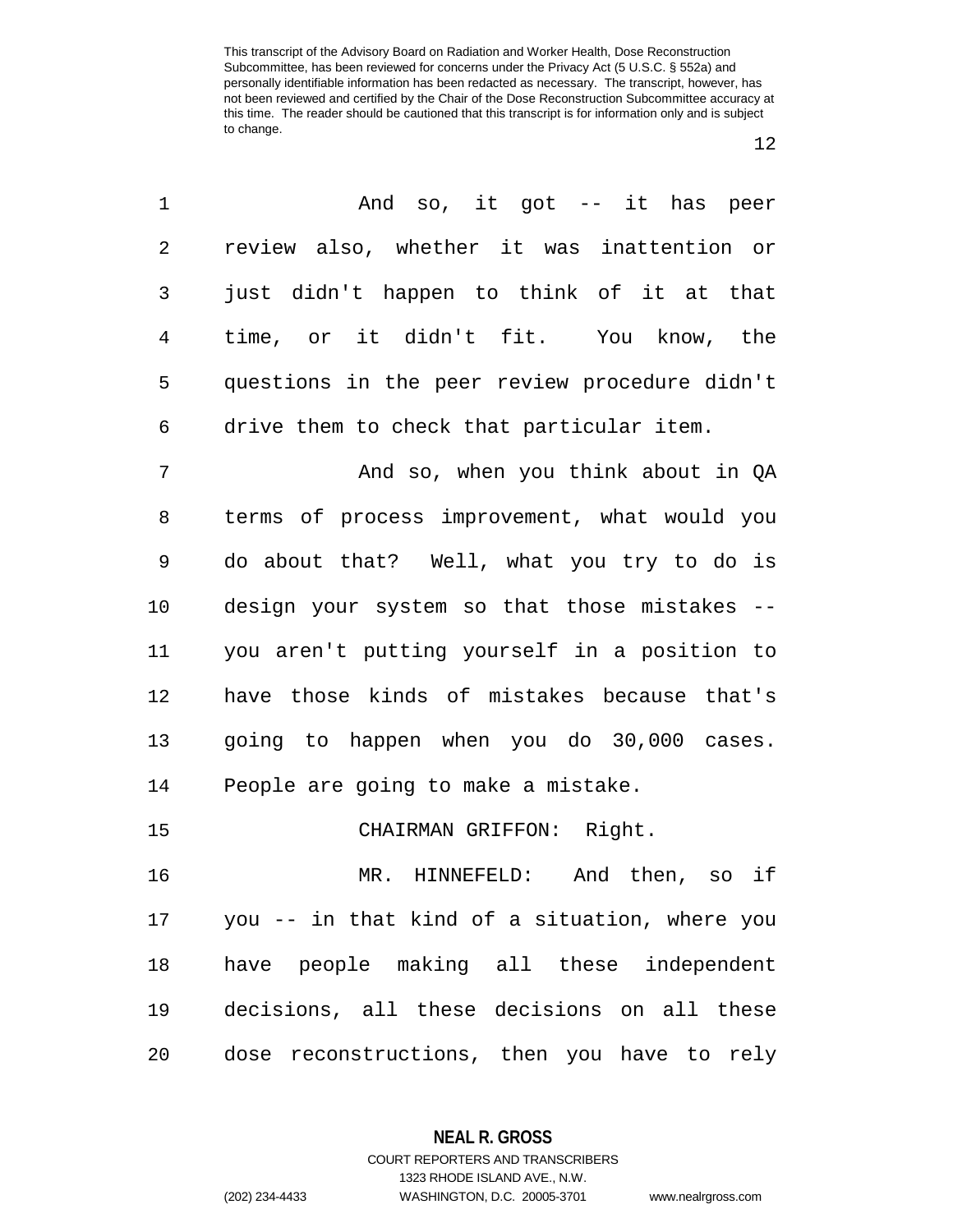| $\mathbf 1$ | really heavily on the inspection process.       |
|-------------|-------------------------------------------------|
| 2           | So, if you make a really thorough               |
| 3           | inspection process to avoid any kind of         |
| 4           | errors, then you really slow it down. You       |
| 5           | make it far more expensive, and you really      |
| 6           | impede the progress on dose reconstruction,     |
| 7           | which is $-$ - I'm not saying that we shouldn't |
| 8           | be doing it. I mean we definitely are trying    |
| 9           | improve the quality of the dose<br>to           |
| 10          | reconstruction, but this is not an easy nut to  |
| 11          | crack.                                          |
| 12          | I mean when you get into that kind              |
| 13          | of error, that is a tough one to fix. I think   |
| 14          | some things have been fixed by better and more  |
| 15          | robust tools, and more things are done          |
| 16          | automatically now than were done over the       |
| 17          | years in some of these cases that were done     |
| 18          | quite a while ago.                              |
| 19          | And so, I think there are a number              |
| 20          | of things that have been done, and maybe some   |

**NEAL R. GROSS** COURT REPORTERS AND TRANSCRIBERS

1323 RHODE ISLAND AVE., N.W. (202) 234-4433 WASHINGTON, D.C. 20005-3701 www.nealrgross.com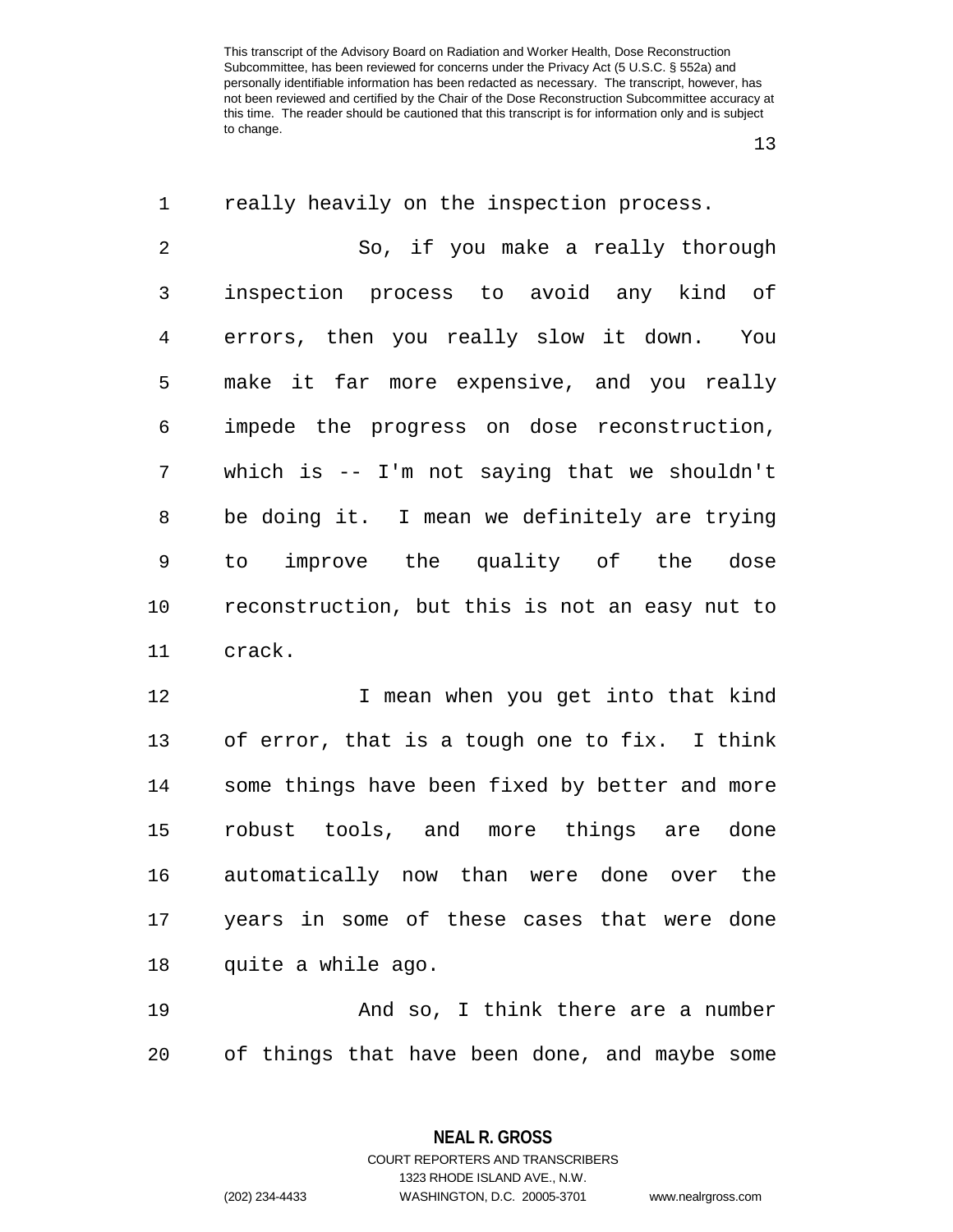| $\mathbf 1$    | additional things that can be done, but I mean |
|----------------|------------------------------------------------|
| $\overline{2}$ | the classic response to, "How do you make sure |
| 3              | those errors don't get out?" is you make a     |
| 4              | very specific and prescriptive inspection      |
| 5              | program. And so, just in the list of however   |
| 6              | many findings that was -- maybe 10 or 11       |
| 7              | additional items to specifically check on      |
| 8              | inspection in order to drive the peer reviewer |
| 9              | in order to find that mistake.                 |
| 10             | And so, if you did this, you would             |
| 11             | just continually build this enormous           |
| 12             | inspection checklist for the peer review. And  |
| 13             | so, it just doesn't seem like a winnable       |
| 14             | battle. So, we're going to have to be a        |
| 15             | little more creative than traditional on this  |

 and see what we can do. So, it's going to be a tough nut to crack.

 Lou's opinion, and I agreed with his opinion, is that my preference is that this Subcommittee not find any mistakes in any

**NEAL R. GROSS**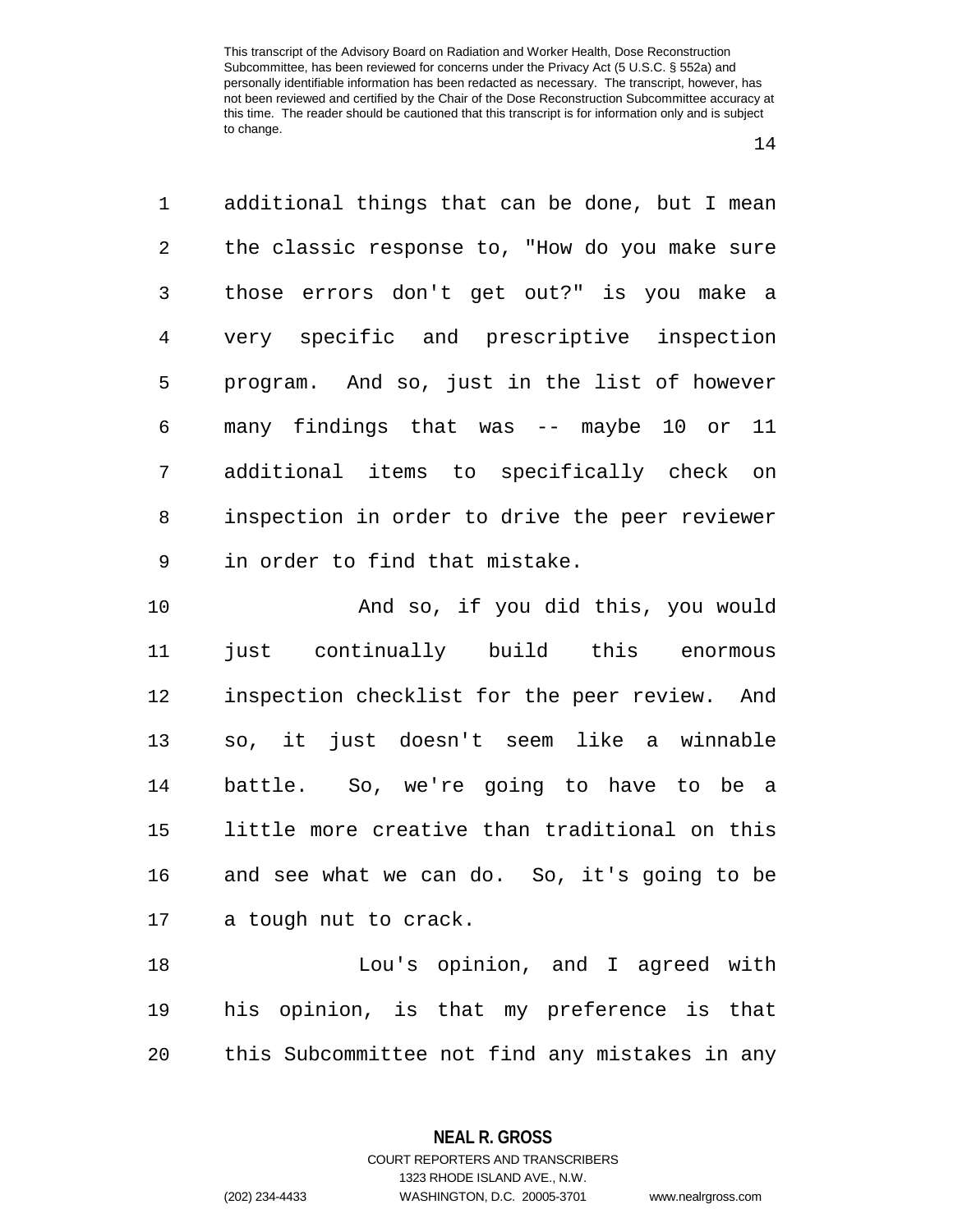| 1              | of the dose reconstructions. You know, that's    |
|----------------|--------------------------------------------------|
| $\overline{2}$ | my preference. I'm not sure we can attain        |
| 3              | that.                                            |
| $\overline{4}$ | CHAIRMAN GRIFFON:<br>Looking for                 |
| 5              | them or $-$                                      |
| 6              | MR. HINNEFELD: I'll take it                      |
| 7              | either way.                                      |
| 8              | CHAIRMAN GRIFFON: Right, right.                  |
| 9              | MR. HINNEFELD: But not matter how                |
| 10             | much you look, you shouldn't find any, and       |
| 11             | that's the way I feel about it. But boy, this    |
| 12             | is a tough one.                                  |
| 13             | CHAIRMAN GRIFFON: Zero errors is                 |
| 14             | tough, right. David, go ahead.                   |
| 15             | MEMBER RICHARDSON: Yes, I totally                |
| 16             | appreciate that. What I felt like coming out     |
| 17             | of the QAQC is $--$ is I don't have $--$ I don't |
| 18             | have a starting point, like a place where I      |
| 19             | plant my stake and say, "This is where we are    |
| 20             | today." An action that you take following the    |

**NEAL R. GROSS**

COURT REPORTERS AND TRANSCRIBERS 1323 RHODE ISLAND AVE., N.W. (202) 234-4433 WASHINGTON, D.C. 20005-3701 www.nealrgross.com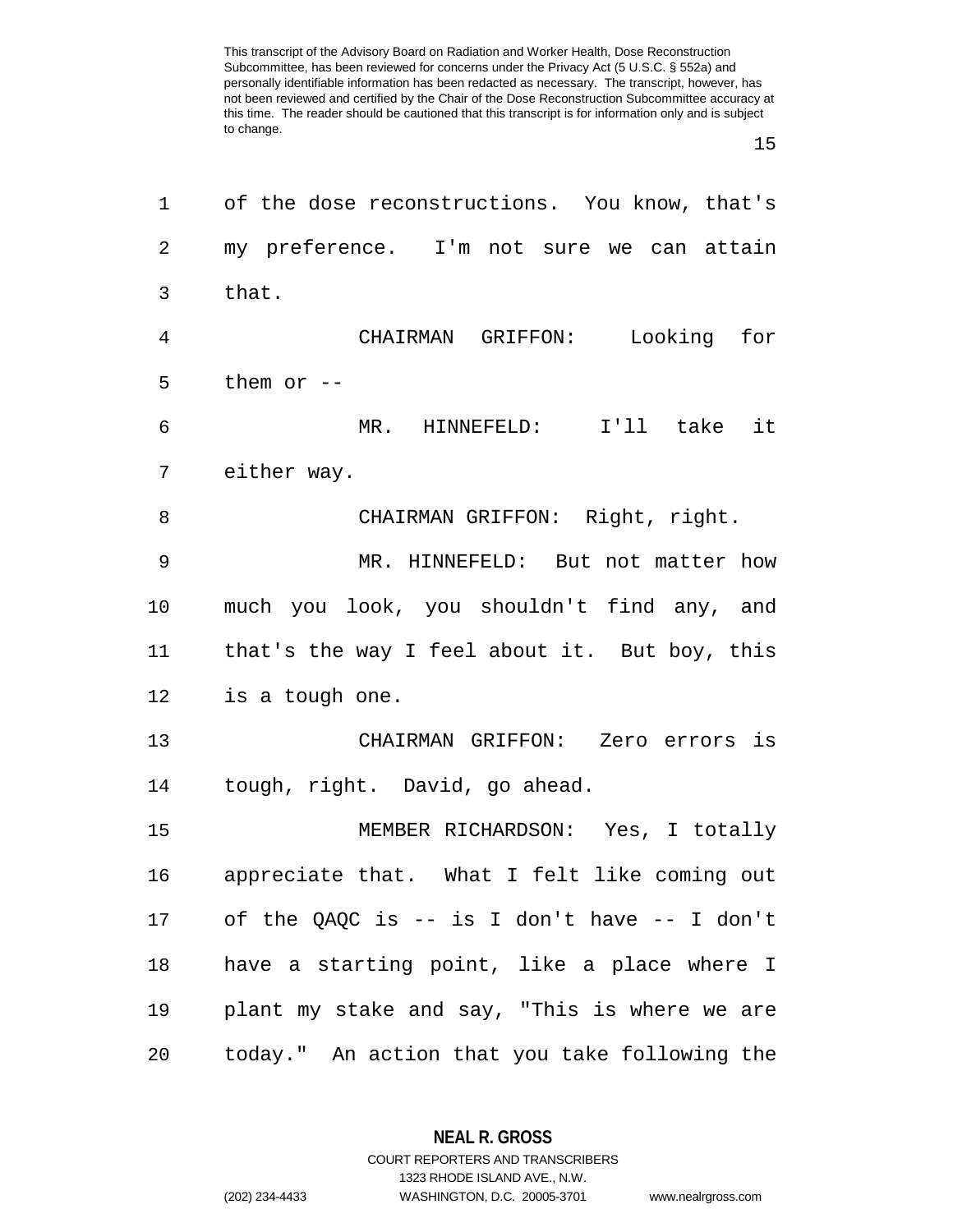ten-year review is going to have a positive or negative impact on the quality of the work being done or the product that's being delivered.

 And so, that's -- to me, that's concerning because in fact it's possible that you can introduce a tool or a new procedure, which has a not anticipated impact on the quality of the work product. And so -- and I feel like there's a little bit of a distinction, and it's probably between -- I mean this could be a difference between health physics and epidemiology in a sense of difference between a deterministic intervention where you're saying we have to have greater oversight on a record by record basis, and what I would call a probabilistic or stochastic evaluation process, where I would say I feel comfortable with a 5 percent or 10 percent sample, and getting from that

1323 RHODE ISLAND AVE., N.W.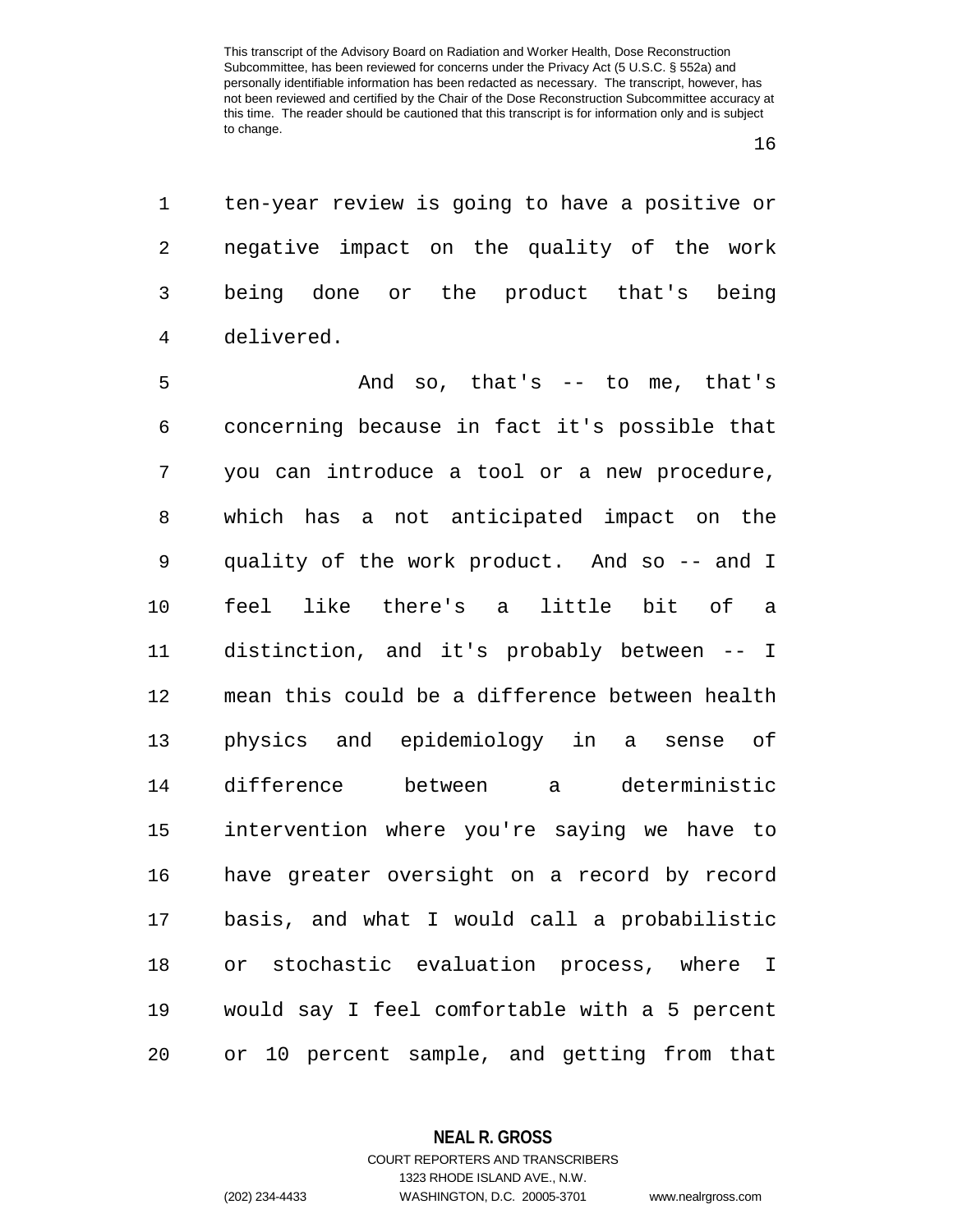survey census perspective, getting an idea of the quality of the work product being delivered.

 Now, one of those, as you said as you increase the -- kind of the types of deterministic interventions where you're going to have a more detailed inspection on every record as that increases, necessarily that's increasing the cost of and the time that's required for the evaluations.

 But for -- in a lot of business models, you might say, "I'd be willing to accept a 5 percent or 10 percent increase in the cost of the process, and a 5 percent or 10 percent increase in the time," and we kind of bound that by the sample drawn, and we're going to run certain records blind the second time.

 I mean that has -- it should be proportional to the amount of effort for that

**NEAL R. GROSS**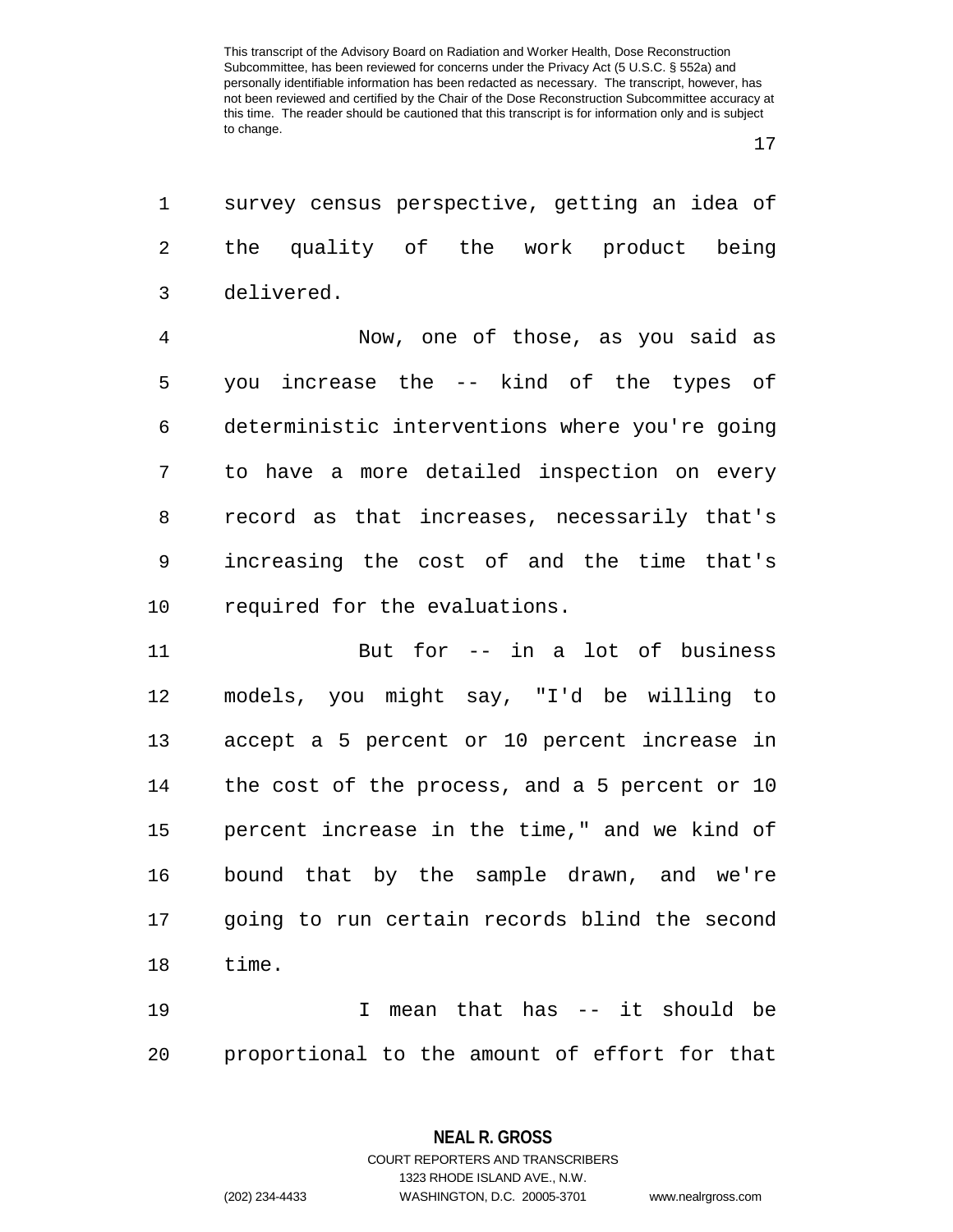quality assessment procedure, but that -- that's -- that kind of remains the sort of thinking that I'm having. You need to do that before you take any actions. You can bound the cost of that on the times that's required by the sample drawn, and then you take intervention and evaluate forward. So, that's what -- that's what I was still hoping to see: something laid out in terms of coming out of the ten-year review. We feel like there's some questions about the quality of the product and we don't have a way of evaluating that yet, and an action item would be NIOSH is going to commit 5 percent of next year's effort to assessing that, and then doing that on a fairly kind of routine basis, in order to track their progress.

 DR. MAURO: This is John Mauro. This might be helpful. It's just information. Stu and David, you know we basically review 1

> **NEAL R. GROSS** COURT REPORTERS AND TRANSCRIBERS

1323 RHODE ISLAND AVE., N.W. (202) 234-4433 WASHINGTON, D.C. 20005-3701 www.nealrgross.com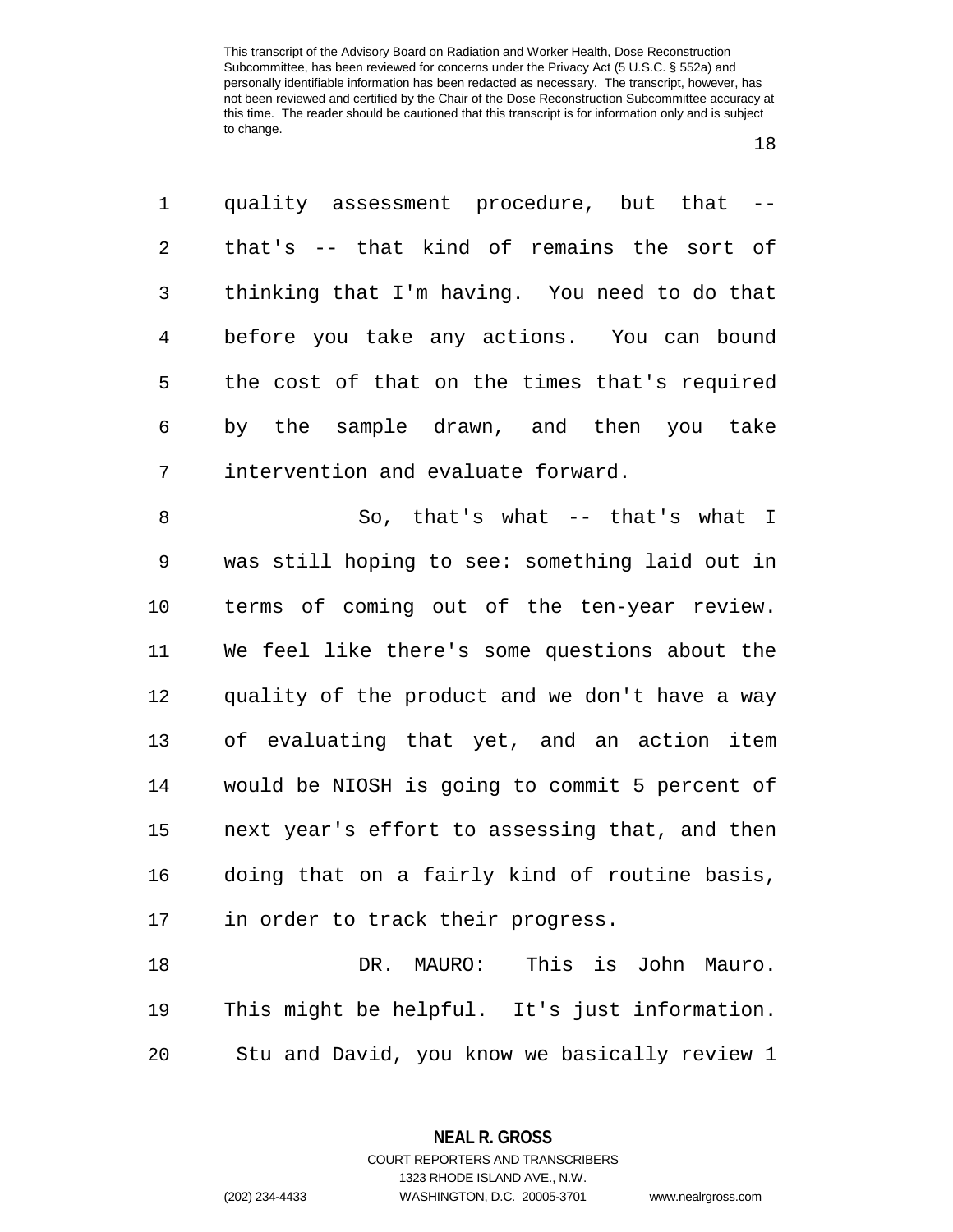| 1              | percent of all completed DRs in the selection  |
|----------------|------------------------------------------------|
| $\overline{2}$ | process used by the Board. Just for your       |
| 3              | information, the cost, and we do a very        |
| 4              | independent and very thorough review, where    |
| 5              | basically we're a complete separate entity.    |
| 6              | In theory, having something of                 |
| 7              | that form within NIOSH, a separate group that  |
| 8              | does basically what we're doing, the -- if you |
| 9              | were to set something up like that and decide  |
| 10             | what percent you would want to sample, in our  |
| 11             | case the sample was 1 percent, but it costs    |
| 12             | anywhere between I would say 50 to 100 work    |
| 13             | hours per audit, and it's pushing closer to    |
| 14             | 100 these days because of the complexity.      |
| 15             | Our hourly cost is about \$130 per             |
| 16             | hour. So, I mean I think that is some<br>raw   |
| 17             | materials that if you wanted to consider a     |
| 18             | sample and do the kinds of things that are     |
| 19             | only internal to NIOSH that SC&A has been      |
| 20             | doing, that's the type of cost you might       |

**NEAL R. GROSS** COURT REPORTERS AND TRANSCRIBERS

1323 RHODE ISLAND AVE., N.W.

(202) 234-4433 WASHINGTON, D.C. 20005-3701 www.nealrgross.com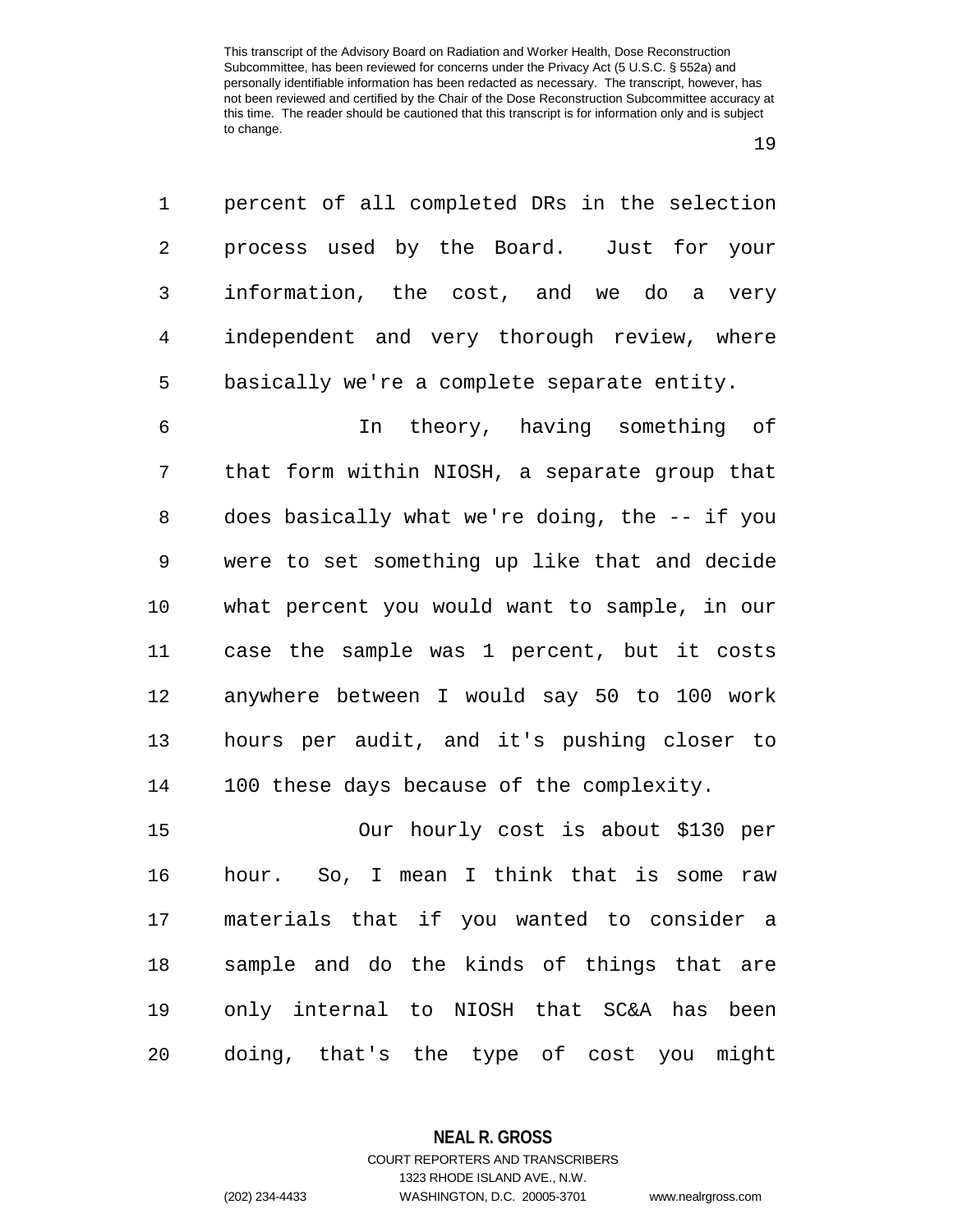| $1 \qquad \qquad$ | experience if you were to do something along |  |  |  |  |
|-------------------|----------------------------------------------|--|--|--|--|
|                   | those lines.                                 |  |  |  |  |

 MEMBER RICHARDSON: I guess that's one way of looking at it. The other way is that you just -- you have a sense of what the cost per case is in terms of person hour/person time at NIOSH, and they're going to move the record back through. It could be exactly through the same process that everything else is processed through.

 I mean there is an advantage to having an independent group doing their oversight, but there's also an advantage in getting a sense of the reproduced availability of a result as it moves through -- a second 16 time through the same process.

 MR. HINNEFELD: Well, I think all are good suggestions, and I think it's helpful to hear additional discussion about avenues to pursue here. I think David really hit a mark

**NEAL R. GROSS**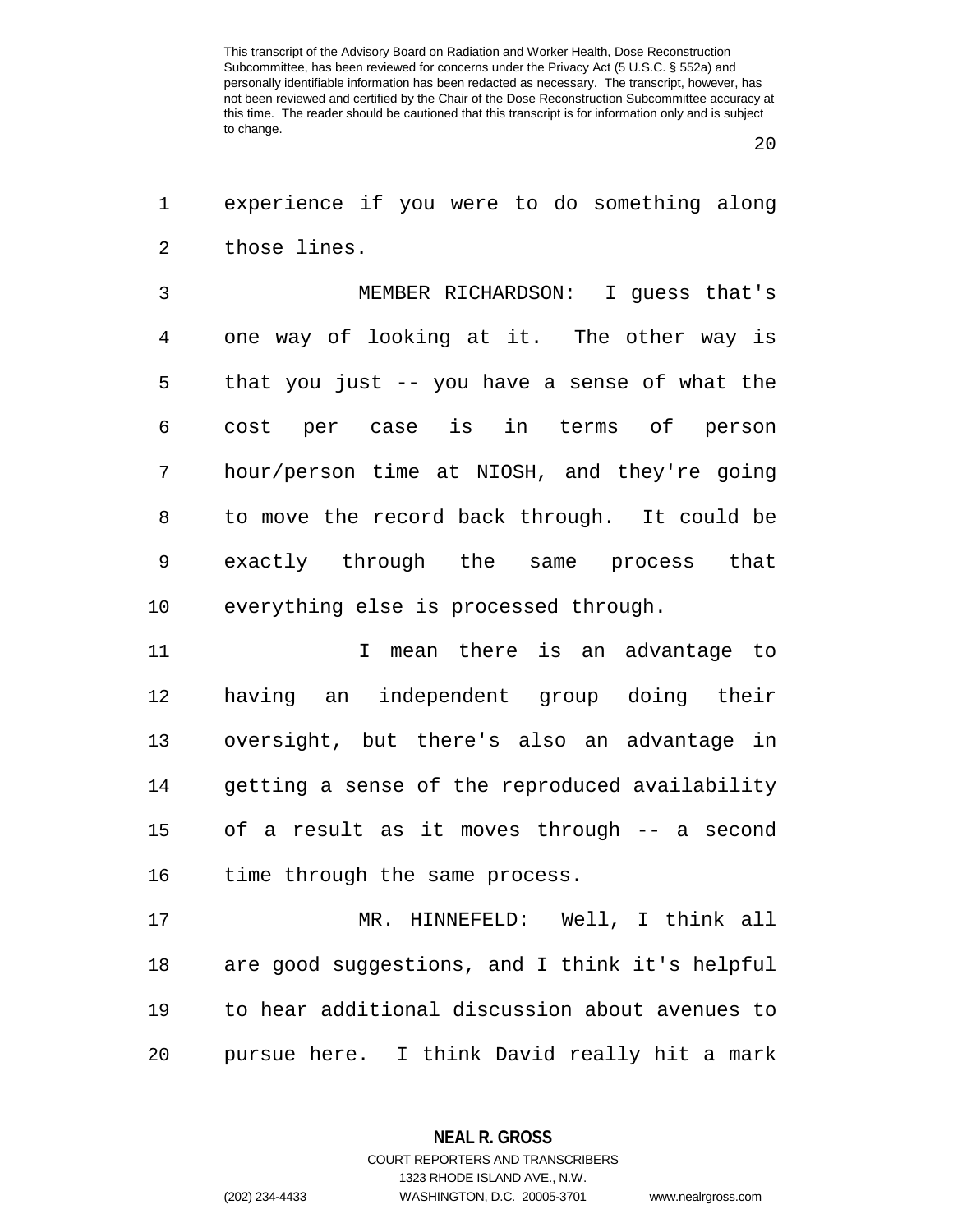| 1              | with me in his comment about we don't have     |
|----------------|------------------------------------------------|
| $\overline{2}$ | measuring stick today.                         |
| 3              | CHAIRMAN GRIFFON: Right.                       |
| 4              | MR. HINNEFELD: We don't know what              |
| 5              | our statistic is today that we would improve   |
| 6              | on intervention.                               |
| 7              | CHAIRMAN GRIFFON: Yes.                         |
| 8              | MR. HINNEFELD:<br>And so, that                 |
| 9              | sounds -- that's an important thing to pursue, |
| 10             | and the way to do that is you want to choose   |
| 11             | people who are familiar with the process       |
| 12             | probably.                                      |
| 13             | CHAIRMAN GRIFFON: Right.                       |
| 14             | MR. HINNEFELD:<br>And so, what we              |
| 15             | would do is we could carve out some section of |
| 16             | our people or a couple people, and give them   |
| 17             | assignment like that. Alternatively, this      |
| 18             | probably would not work because it influences  |
| 19             | the independence of SC&A. The other thing      |
| 20             | that comes to mind is to task SC&A on our own, |

**NEAL R. GROSS** COURT REPORTERS AND TRANSCRIBERS

1323 RHODE ISLAND AVE., N.W.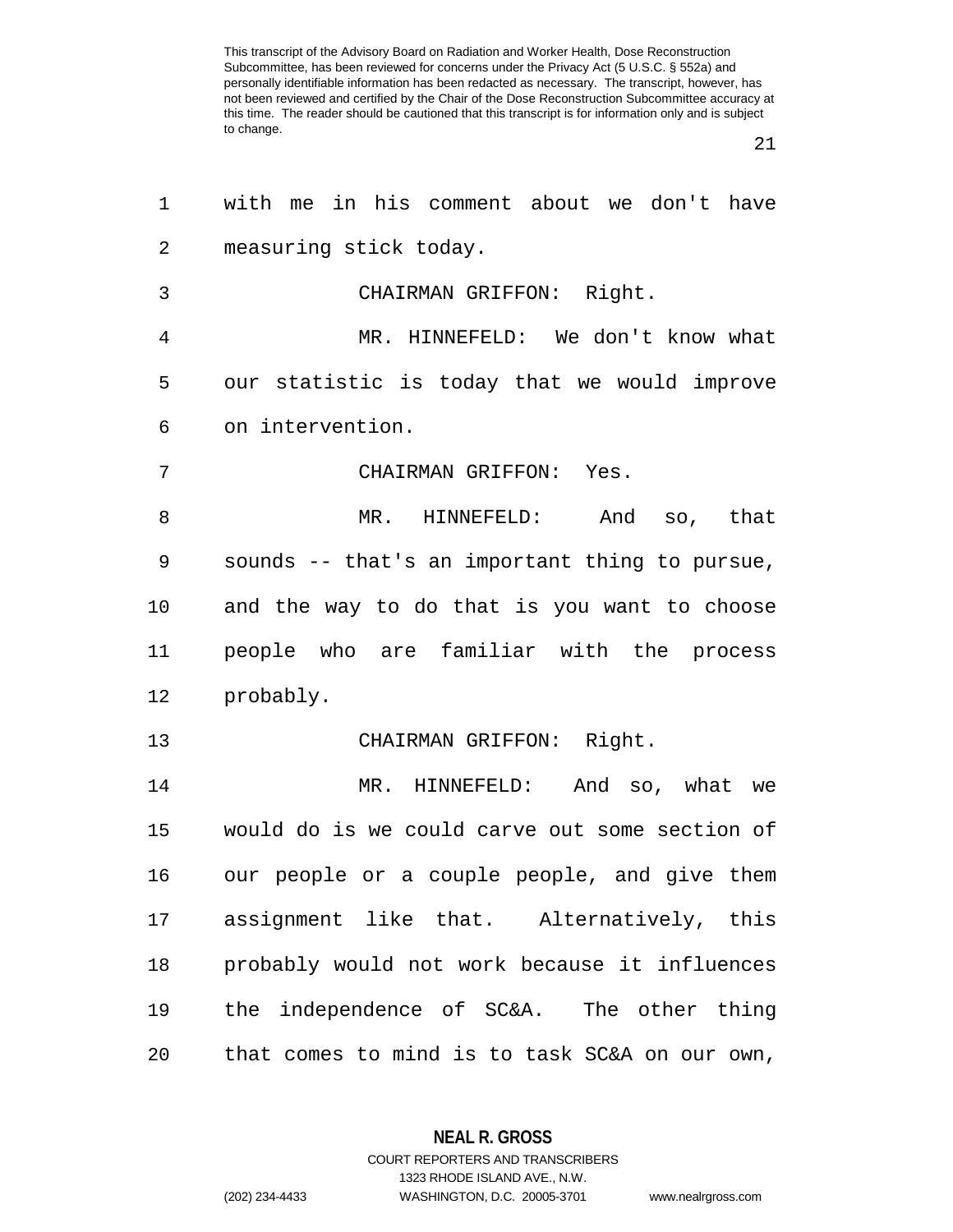| 1              | not through the Board. But that might not be   |
|----------------|------------------------------------------------|
| $\overline{a}$ | doable because --                              |
| 3              | CHAIRMAN GRIFFON: No.                          |
| 4              | MR. HINNEFELD: So, it has given                |
| 5              | me a lot of refreshing thought because this is |
| 6              | something that you deal with everyday and you  |
| 7              | don't really, and you don't take time to think |
| 8              | about it. So, I think I certainly will take    |
| 9              | the feedback, and I think that we can probably |
| $10 \,$        | make that part of our response because we've   |
| 11             | been struggling a little bit. Like I said,     |
| 12             | I'm struggling with what I do --               |
| 13             | CHAIRMAN GRIFFON: Well, what                   |
| 14             | jumped out at me was the baseline too.         |
| 15             | MR. HINNEFELD: And we don't have               |
| 16             | a measurement and that's really important.     |
| 17             | CHAIRMAN GRIFFON: Because you --               |
| 18             | you -- even at our presentation, they talked   |
| 19             | about all the tools to avoid data entry        |
| 20             | mistakes, which everybody around the table     |

**NEAL R. GROSS** COURT REPORTERS AND TRANSCRIBERS

1323 RHODE ISLAND AVE., N.W.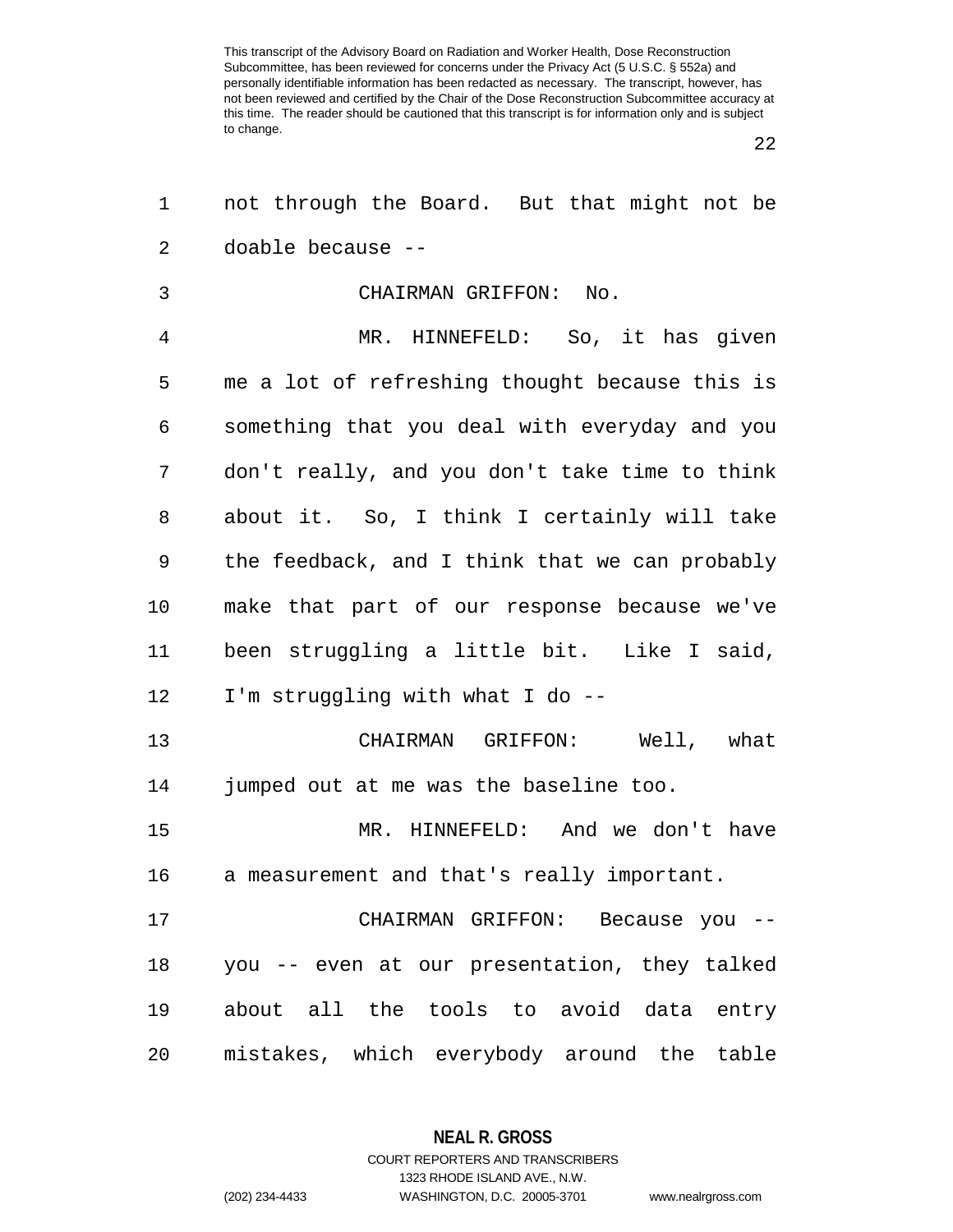| 1              | felt like that was reducing errors, but there  |
|----------------|------------------------------------------------|
| 2              | no benchmark to demonstrate that it<br>was     |
| 3              | definitely did --                              |
| $\overline{4}$ | MR. HINNEFELD: Right.                          |
| 5              | CHAIRMAN GRIFFON: So, I think                  |
| 6              | that's a good point. I mean $I$ --             |
| 7              | DR. H. BEHLING: This is Hans                   |
| 8              | Behling. Can I make a comment to an issue      |
| 9              | that I raised some time ago?                   |
| 10             | CHAIRMAN GRIFFON: Sure, yes. Go                |
| 11             | ahead, Hans.                                   |
| 12             | DR. H. BEHLING: One of the things              |
| 13             | I always thought was missing here in this      |
| 14             | whole issue of QAQC is the following:          |
| 15             | Obviously SC&A has had a chance to review most |
| 16             | of the documentation to determine whether or   |
| 17             | not the guidance documents used by dose        |
| 18             | reconstructors are in fact consistent with     |
| 19             | contemporary science, consensus science, and I |
| 20             | believe it is.                                 |

**NEAL R. GROSS** COURT REPORTERS AND TRANSCRIBERS 1323 RHODE ISLAND AVE., N.W. (202) 234-4433 WASHINGTON, D.C. 20005-3701 www.nealrgross.com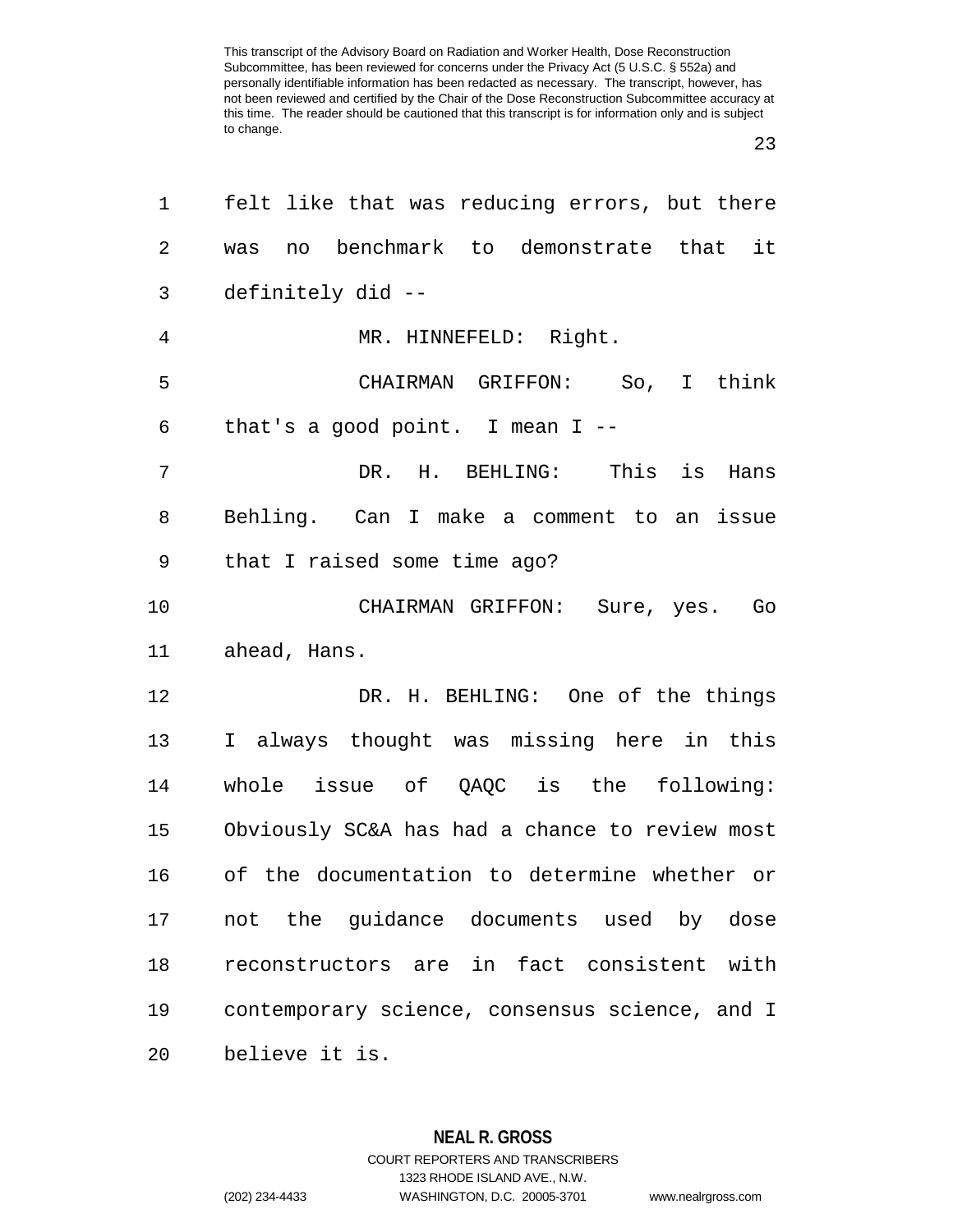| $\mathbf{1}$    | And the other thing is, are the            |
|-----------------|--------------------------------------------|
| $\overline{2}$  | quidance documents clear and -- and crisp  |
| 3 <sup>7</sup>  | enough for dose reconstructors to follow   |
| $4\overline{ }$ | consistently, meaning that there's no real |
| 5               | room for subjective interpretation of the  |
| 6               | quidance provided in such documents?       |

 And one of the things that I've always thought might be really helpful is the following: It's to basically get a dose reconstruction that has yet to be done by anyone at NIOSH, and assign that to ten independent dose reconstructors and assess their outcome. And that would give you an understanding of how readily are the guidance documents being followed. Are they being followed consistently?

 In other words, if we have guidance documents that are scientifically correct and properly written so that there's really no room for subjective interpretation,

> **NEAL R. GROSS** COURT REPORTERS AND TRANSCRIBERS

> > 1323 RHODE ISLAND AVE., N.W.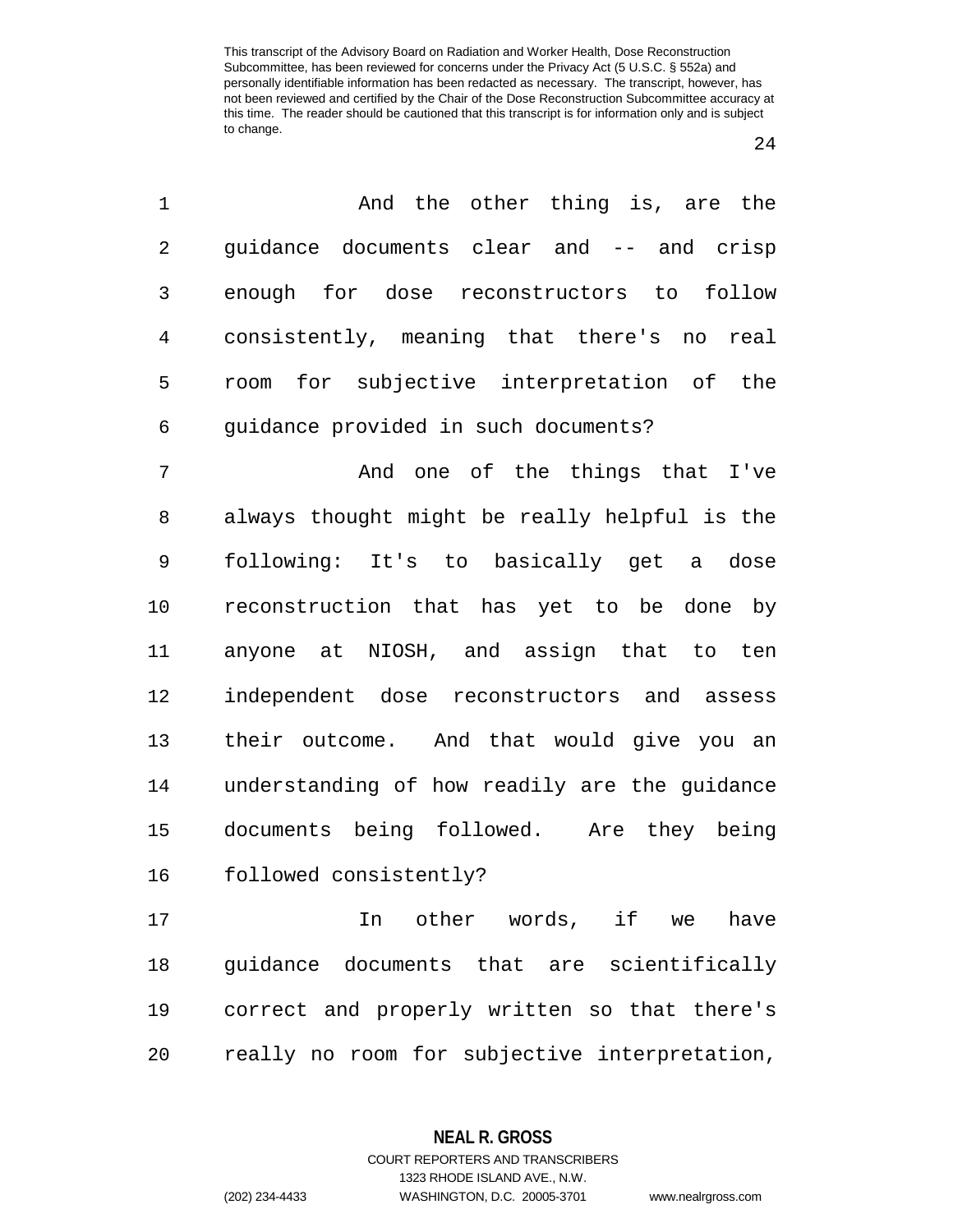| $1 \quad$      | then 10 individuals following those same      |
|----------------|-----------------------------------------------|
| 2              | guidance documents should come within a       |
| $\mathbf{3}$   | reasonable dose estimate of the original dose |
| $\overline{4}$ | in question that would be within a matter of  |
| 5              | maybe 5 percent of high and low.              |
|                |                                               |

 And if that's the case, then obviously we have a very firm handle on whether or not the -- the working methodology that we're currently using for dose reconstruction is functional, and it would obviate the question of is it the luck of the draw for a claimant to define his dose for reconstruction that determines compensability.

 I've often look at -- when I was still very much involved in the dose reconstruction, I often questioned what would happen if the same dose reconstruction were offered to different groups of different individuals out there? How much difference would you have in terms of compensability,

**NEAL R. GROSS**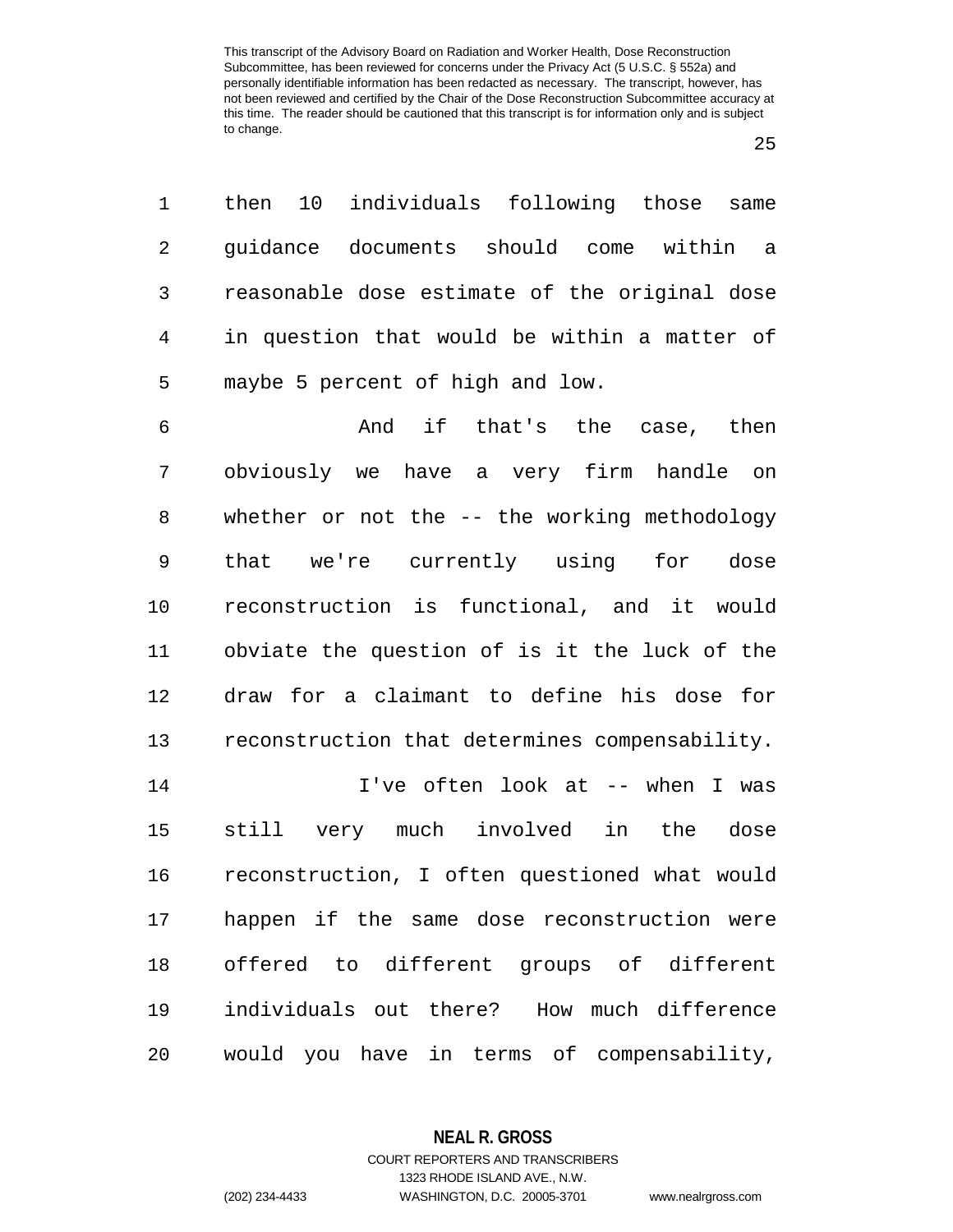especially those that are above 40 percent or

| $\overline{2}$ | 45 percent?                                    |
|----------------|------------------------------------------------|
| 3              | Would there -- is there enough                 |
| 4              | the dose reconstruction guidance<br>slop in    |
| 5              | documents that allows for some leeway that     |
| 6              | would potentially have one person below 50 and |
| 7              | the other dose reconstructor above 50?<br>And  |
| 8              | whole issue should potentially be<br>that      |
| 9              | resolved if we went to at least one exercise   |
| 10             | where ten different dose reconstructors were   |
| 11             | given the identical dose reconstruction to do, |
| 12             | and then assessing the consistency by which    |
| 13             | the dose reconstructors end up with an organ   |
| 14             | dose and a PoC value, and I think that has     |
| 15             | never been done, and I think it might be worth |
| 16             | doing.                                         |
| 17             | Hans, I'd like to add<br>DR. MAURO:            |
| 18             | a little bit to that. I think you're on the    |
| 19             | track of something very important. You see,    |

you need a metric, as David pointed out, and

**NEAL R. GROSS** COURT REPORTERS AND TRANSCRIBERS

1323 RHODE ISLAND AVE., N.W.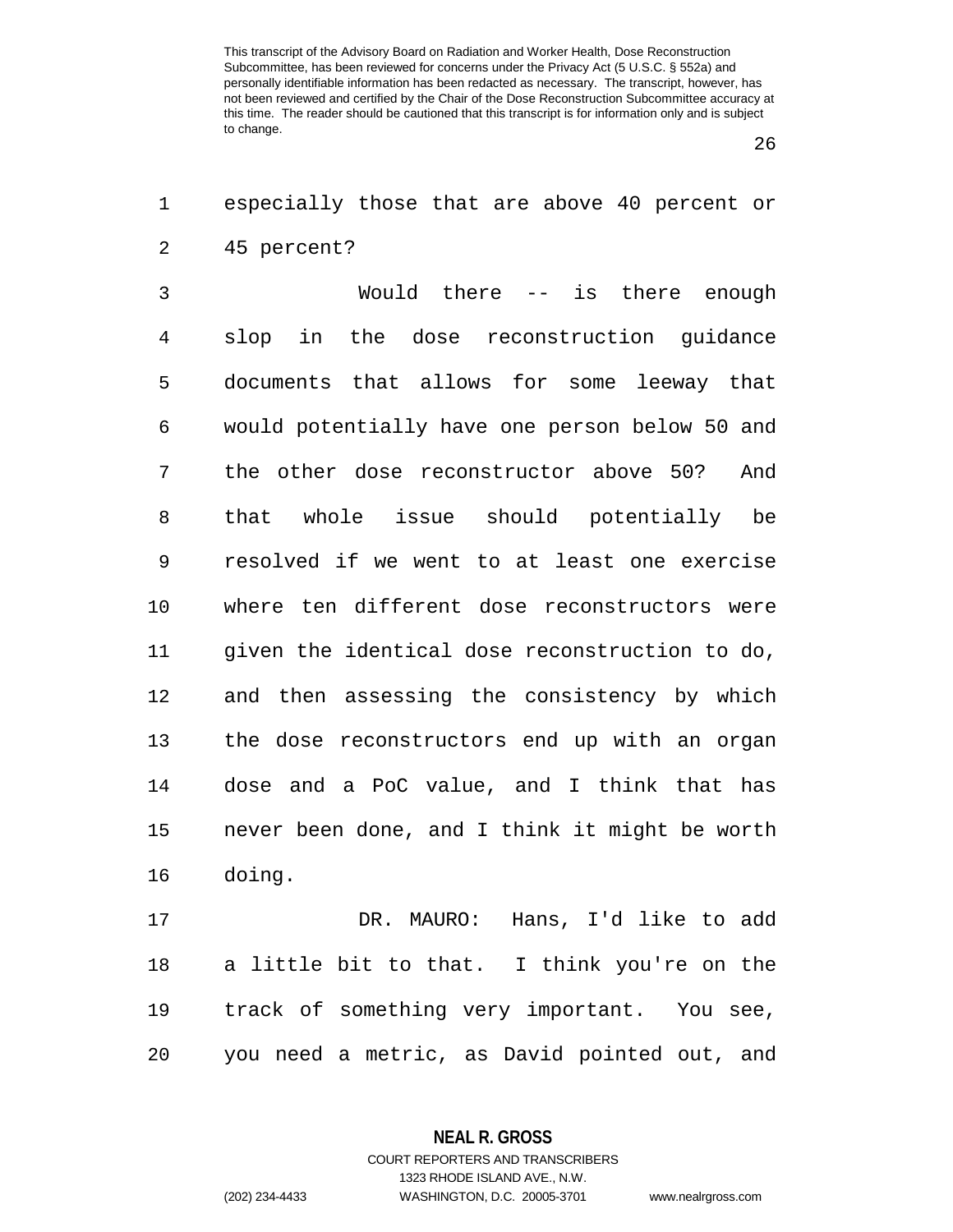| $\mathbf{1}$ | one way to get a metric and a baseline is to  |
|--------------|-----------------------------------------------|
| 2            | do -- let's say you do just that. You do a -- |
| 3            | once a year, you do a blind. I call it a      |
| 4            | blind. We have ten people each independently  |
| 5            | reconstructing some selected, or maybe one or |
| 6            | two cases, similar to the blind dose          |
| 7            | reconstructions SC&A did, which we'll get to  |
| 8            | later.                                        |
|              |                                               |

 And that -- and then analysis of that would give you insight into the variability that exists for different people doing the same case, and a diagnostic as to, okay, the magnitude or the differences and the reasons for the differences. And then of course that finding would drive any actions on how to improve.

 So, it allows you to start to focus in on the causative agents for the differences, and it may be ambiguity in the procedures, etcetera. And then you do it the

> **NEAL R. GROSS** COURT REPORTERS AND TRANSCRIBERS

> > 1323 RHODE ISLAND AVE., N.W.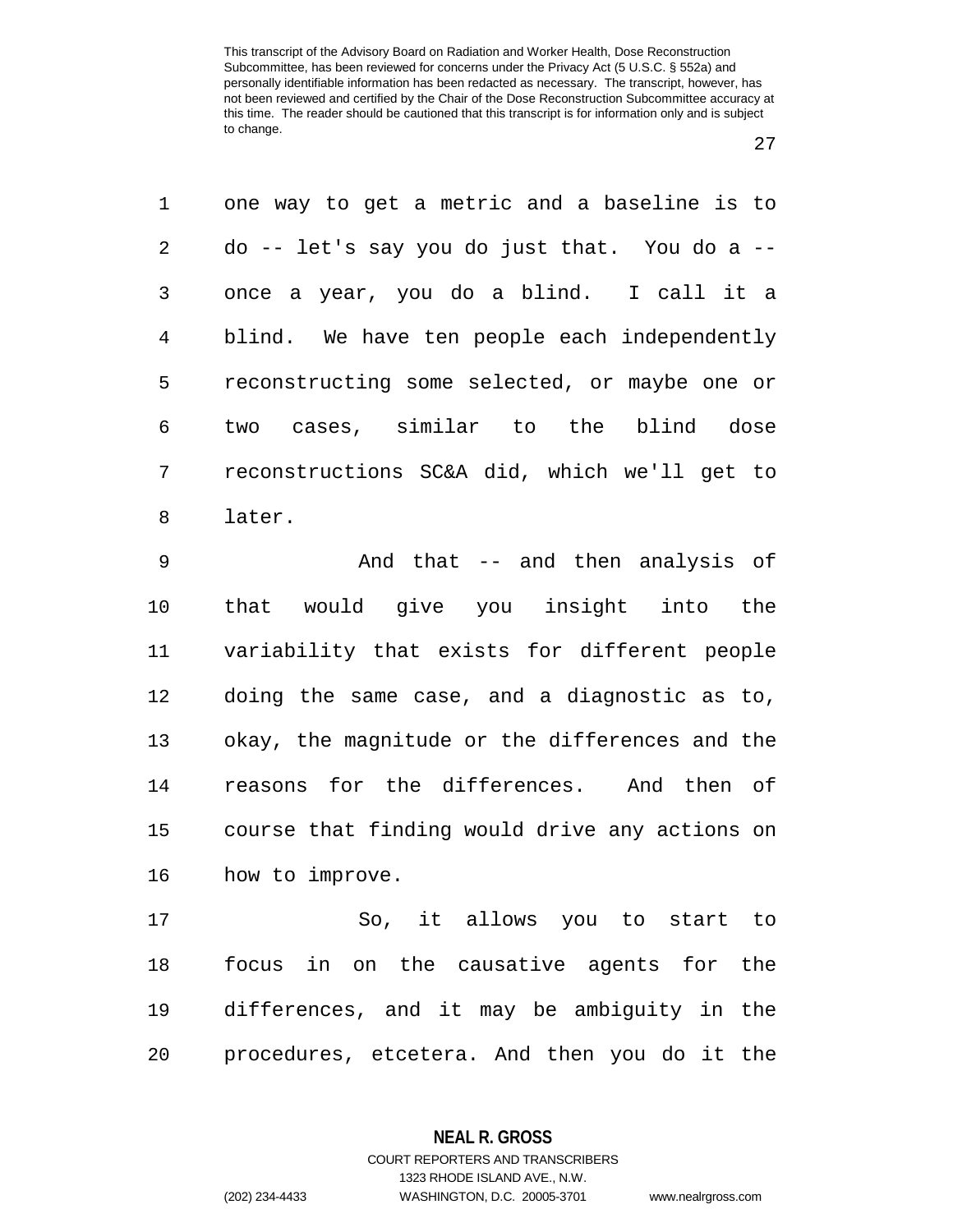| 1<br>following year, and the following year, and              |
|---------------------------------------------------------------|
| 2<br>then maybe just once a year, and it becomes a            |
| 3<br>system that -- to track improvement. And you             |
| would hope that the spread gets tighter and<br>$\overline{4}$ |
| tighter in each of the causative agents if<br>5               |
| there's some root cause and you can identify<br>6             |
| 7<br>that way and fix.                                        |
| 8<br>So, I mean this would be something                       |
| 9<br>that I think would be very manageable and not            |
| 10<br>-- perhaps not that costly as compared to the           |
| -- the earlier item I mentioned, where you<br>11              |
| would actually sample and check. That would<br>12             |
| be a direct method, but to actually have a<br>13              |
| metric and to track performance and diagnostic<br>14          |
| 15<br>that may not be that costly.                            |
| So, this is a suggestion, and<br>16                           |
| Hans, I think it's a good one.<br>17                          |
| DR. H. BEHLING: Yes, and I think<br>18                        |
| what you're really looking for is the<br>19                   |
| variability that I believe may come into play<br>20           |

**NEAL R. GROSS** COURT REPORTERS AND TRANSCRIBERS

1323 RHODE ISLAND AVE., N.W. (202) 234-4433 WASHINGTON, D.C. 20005-3701 www.nealrgross.com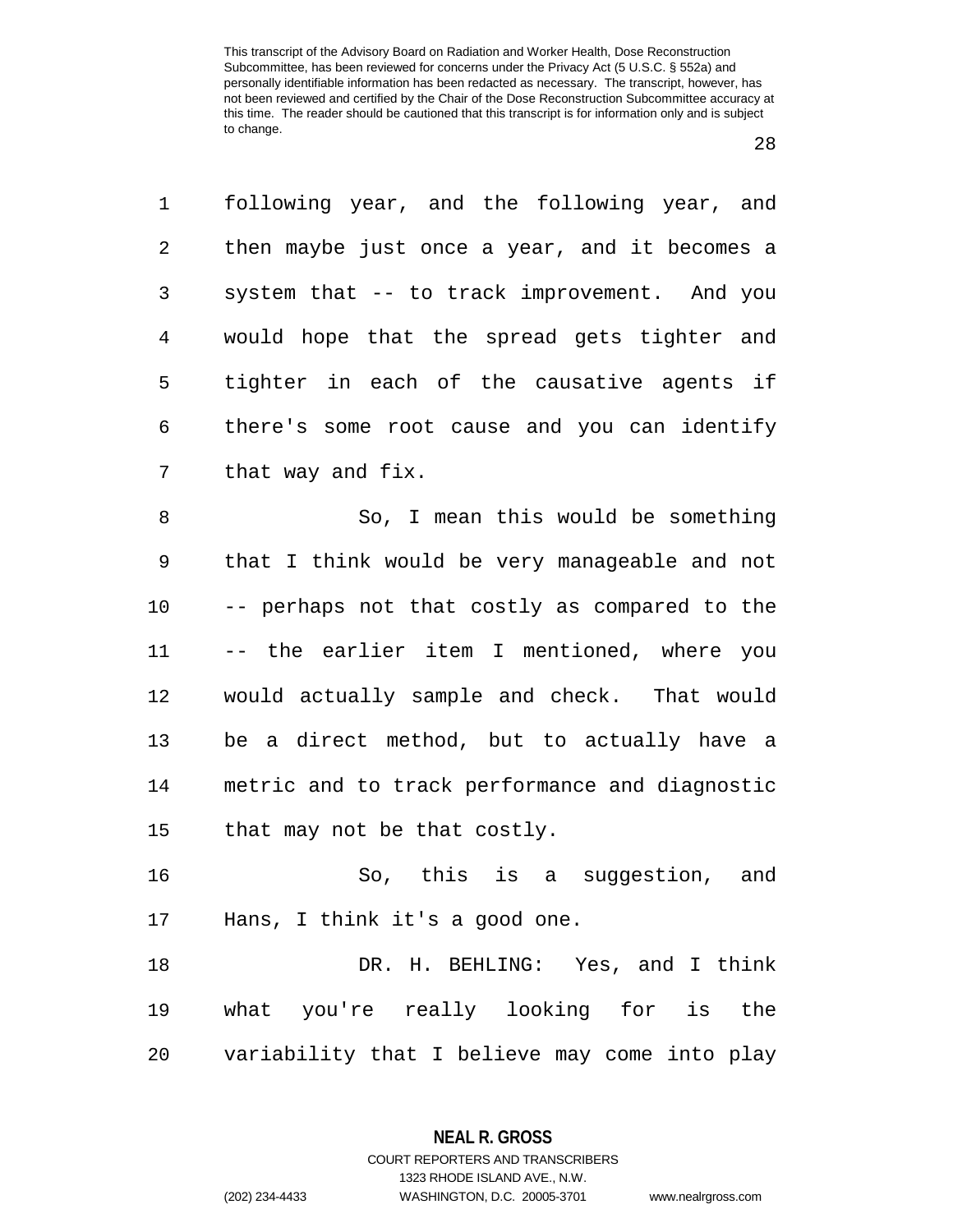| 1  | here in terms of errors that we identify in    |
|----|------------------------------------------------|
| 2  | the reconstruction audits is that maybe our    |
| 3  | guidance documents aren't as prescriptive.     |
| 4  | If you have a very, very                       |
| 5  | prescriptive guidance document that leaves no  |
| 6  | for error, no room for subjective<br>room      |
| 7  | interpretation, then it is reasonable, it is   |
| 8  | axiomatic to conclude, that you would end up   |
| 9  | with ten different people's dose estimates     |
| 10 | that are very consistent with each other. And  |
| 11 | I think right now we don't<br>know<br>how      |
| 12 | prescriptive it is.                            |
| 13 | As John just mentioned, if we had              |
| 14 | ten people doing this, and then compare and    |
| 15 | say: Where do they differ? Why is it that one  |
| 16 | person interprets a guidance document in one   |
| 17 | way, and another person interprets it another  |
| 18 | way, and you end up with a difference that may |
| 19 | make the difference between compensability and |
| 20 | non-compensability?                            |

1323 RHODE ISLAND AVE., N.W.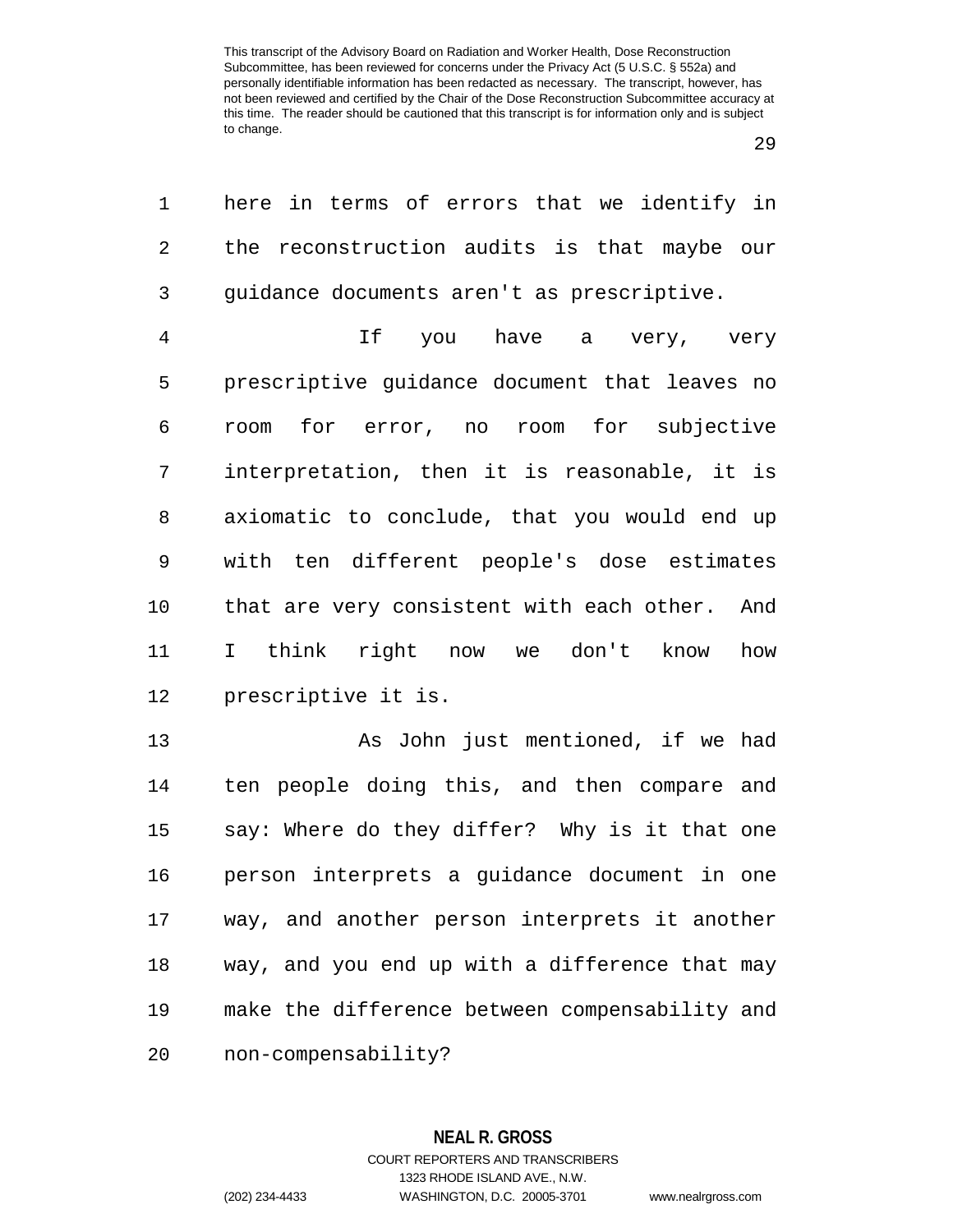| 1  | I think it would be a very easy               |
|----|-----------------------------------------------|
| 2  | way to determine just how good are<br>our     |
| 3  | guidance documents that would allow ten       |
| 4  | different people to come to the<br>same       |
| 5  | conclusion.                                   |
| 6  | DR. MAURO: This is offline.                   |
| 7  | CHAIRMAN GRIFFON: I think Brant               |
| 8  | has something to say, similar to what I'm     |
| 9  | thinking.                                     |
| 10 | DR. ULSH: I don't know.                       |
| 11 | CHAIRMAN GRIFFON: I mean from a               |
| 12 | practical standpoint. Yes, go ahead.          |
| 13 | MEMBER CLAWSON: This is Brad.                 |
| 14 | I've just -- I've got to echo kind of what    |
| 15 | John and Hans is kind of saying. This is kind |
| 16 | of like when we pull a sample out there.      |
| 17 | We've got three or four known blanks or       |
| 18 | certain ones that are going to go through to  |
| 19 | see how they're processed and everything else |
| 20 | like that.                                    |

**NEAL R. GROSS** COURT REPORTERS AND TRANSCRIBERS 1323 RHODE ISLAND AVE., N.W.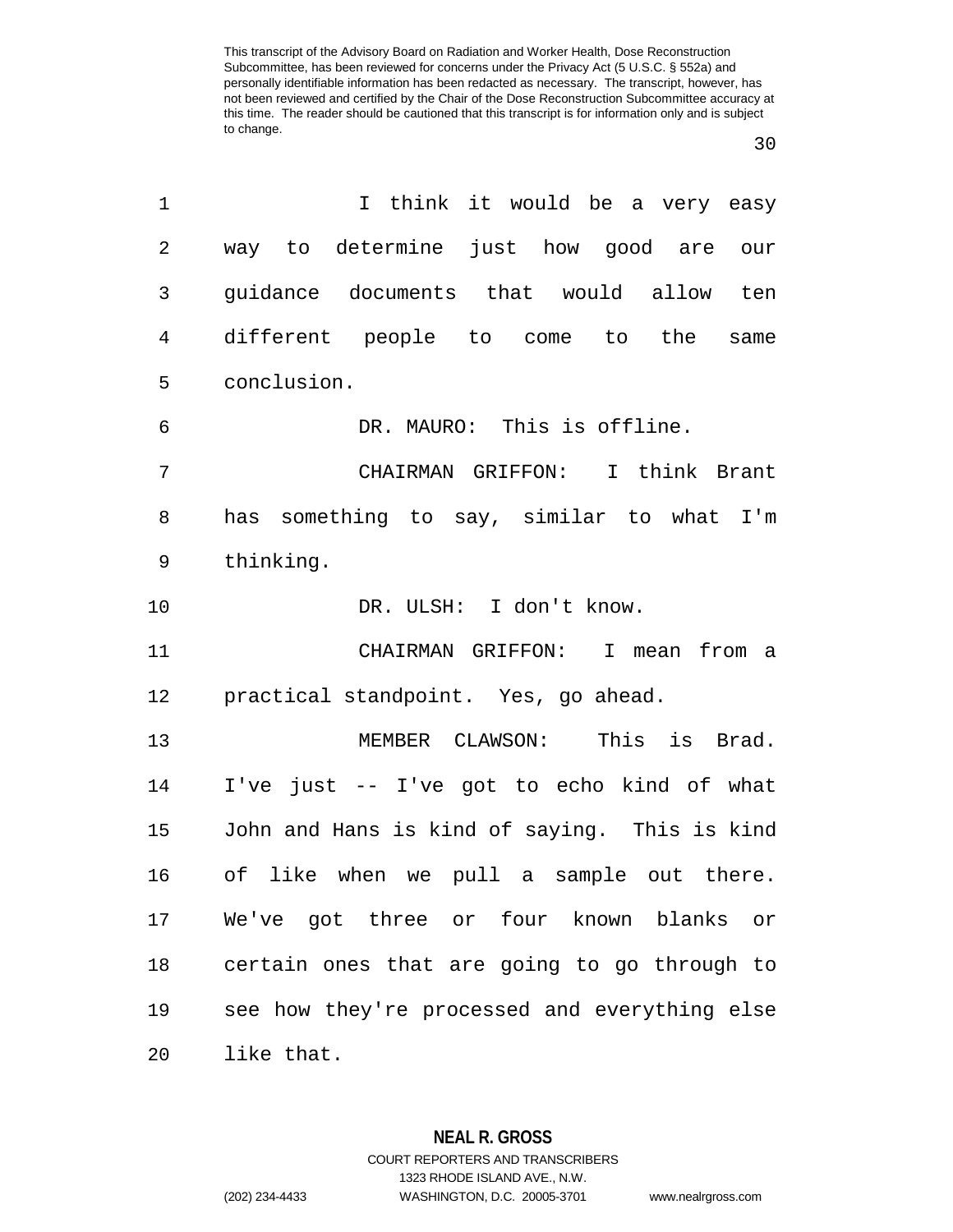| 1              | I think this would -- you know,                 |
|----------------|-------------------------------------------------|
| 2              | I've got to agree with what Hans is saying.     |
| 3              | This would show us, because so many times in    |
| $\overline{4}$ | dose reconstruction, when we've been reviewing  |
| 5              | these, I've heard, "Well, this is just how the  |
| 6              | dose reconstructor does it," and there's such   |
| 7              | a variance there.                               |
| 8              | But if $-$ I think that way, it                 |
| $\mathsf 9$    | would give Stu what he's looking for of where   |
| 10             | he can hone in on a benchmark for it, but also  |
| 11             | so we can show a sign of improvement too.       |
| 12             | I've got to agree with both Hans and John. I    |
| 13             | think it's a good idea to kind of look that     |
| 14             | way.                                            |
| 15             | MR. STIVER: This is John Stiver.                |
| 16             | If I could say something here? We have -- I     |
| 17             | have some direct experience in this through     |
| 18             | the DTRA Program with the Atomic Veterans. We   |
| 19             | had exactly the same issue come up as result    |
| 20             | of the National Academy Review of 2003.<br>They |

**NEAL R. GROSS**

COURT REPORTERS AND TRANSCRIBERS 1323 RHODE ISLAND AVE., N.W. (202) 234-4433 WASHINGTON, D.C. 20005-3701 www.nealrgross.com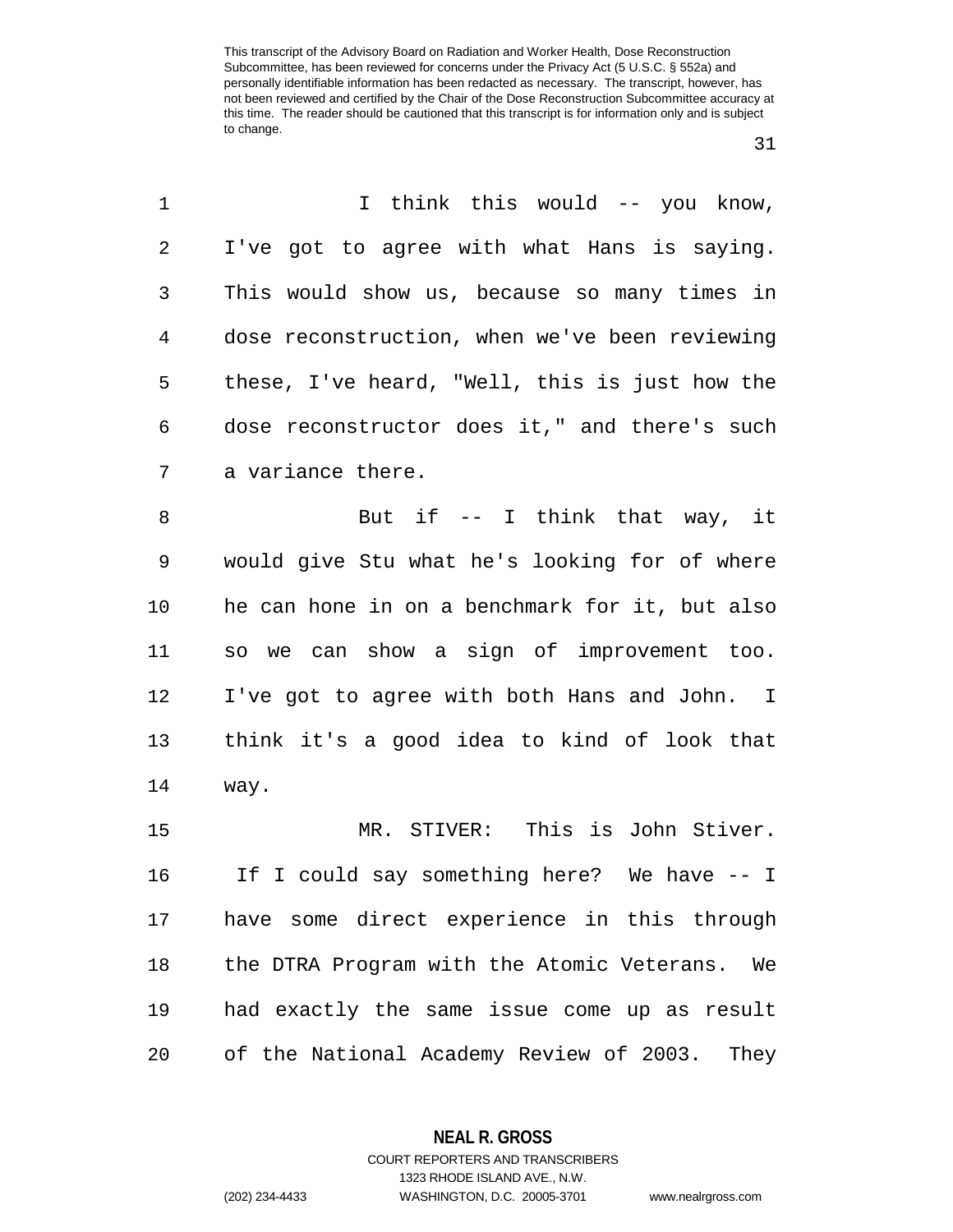|                   | 1 were looking at the quality metrics. We   |  |  |
|-------------------|---------------------------------------------|--|--|
| $2 \qquad \qquad$ | instituted a blind dose reconstruction      |  |  |
| 3 <sup>7</sup>    | exercise, and initially, we had different   |  |  |
| $4\degree$        | people coming in for the same type of case, |  |  |
|                   | 5 same exposures.                           |  |  |
|                   |                                             |  |  |

 So, there was about a factor or two of each other, and we were able to identify just areas of the procedures that needed improvement, and we were able to bring it down to about 5 to ten percent over a period of a couple years. And the costs were not that high.

 Now, I realize it was a different paradigm in terms of the scope of the -- or the magnitude of the program here, but it worked very well for us, and I think it's a good idea that might be worth pursuing here. 18 MEMBER PRESLEY: Hey Mark?

CHAIRMAN GRIFFON: Yes?

MEMBER PRESLEY: This is Bob

**NEAL R. GROSS** COURT REPORTERS AND TRANSCRIBERS 1323 RHODE ISLAND AVE., N.W. (202) 234-4433 WASHINGTON, D.C. 20005-3701 www.nealrgross.com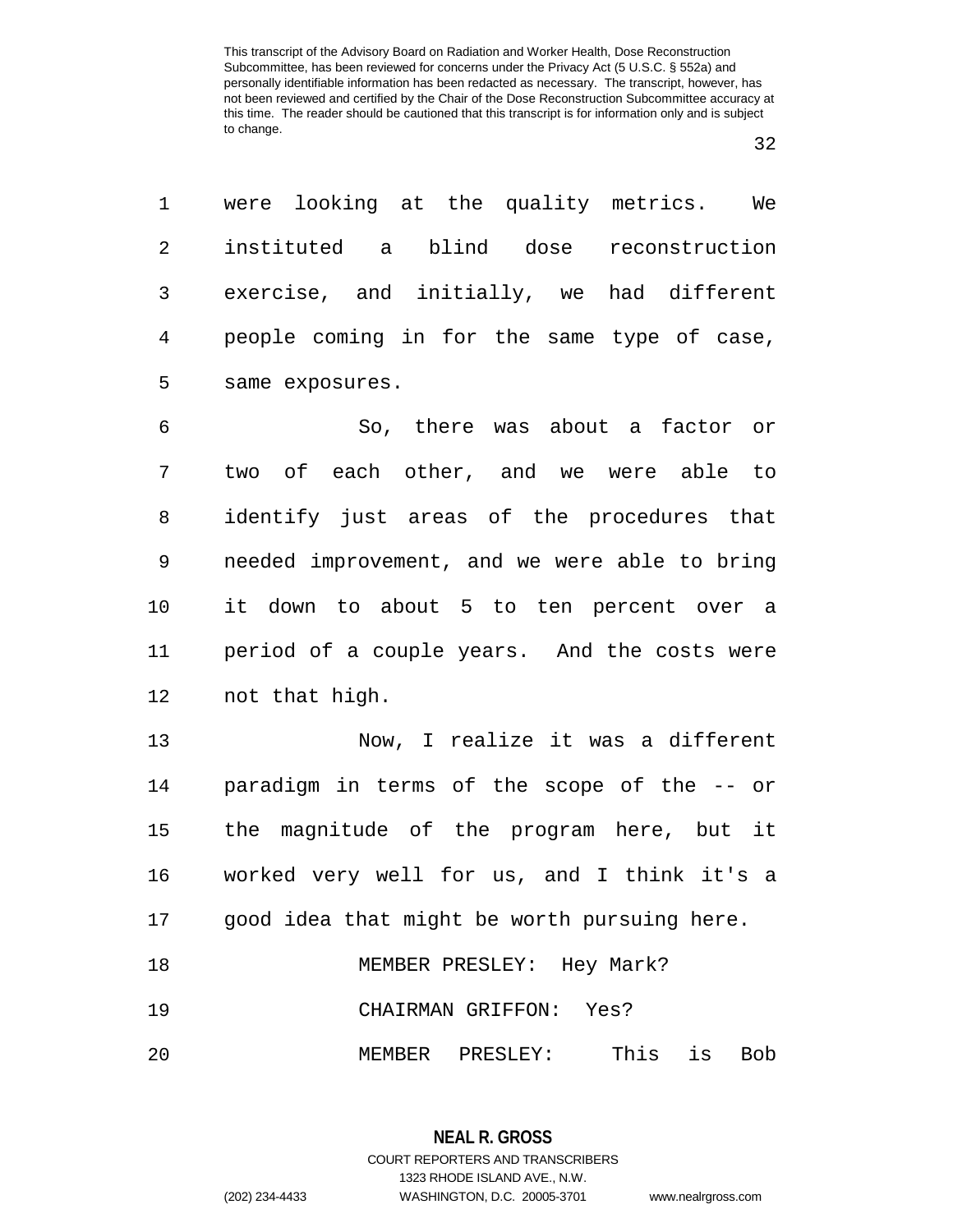| $\mathbf{1}$ | Presley. I've got to say something. We've     |
|--------------|-----------------------------------------------|
| 2            | been doing this for ten years. We ought to    |
| 3            | have a pretty good handle on our QC on this   |
| 4            | program. Instead of going out here and        |
| 5            | spending another \$1 million plus, and no     |
| 6            | telling how much time, and we don't know what |
| 7            | it's going to tell us.                        |

 You know we've had blind reviews before, and we haven't gotten a whole lot of feedback off of them. I would love for us to find out some of the feedback that we've gotten before on some of this stuff that we've got ongoing, before we go out here and we reinvent the wheel ten years down the road.

 DR. MAURO: I could help a little bit, a couple of items that might be useful. One is based on our cost, if you were to do ten per year, blinds, in the matter we just discussed, it would probably cost about \$150,000 a year. So, I don't think -- and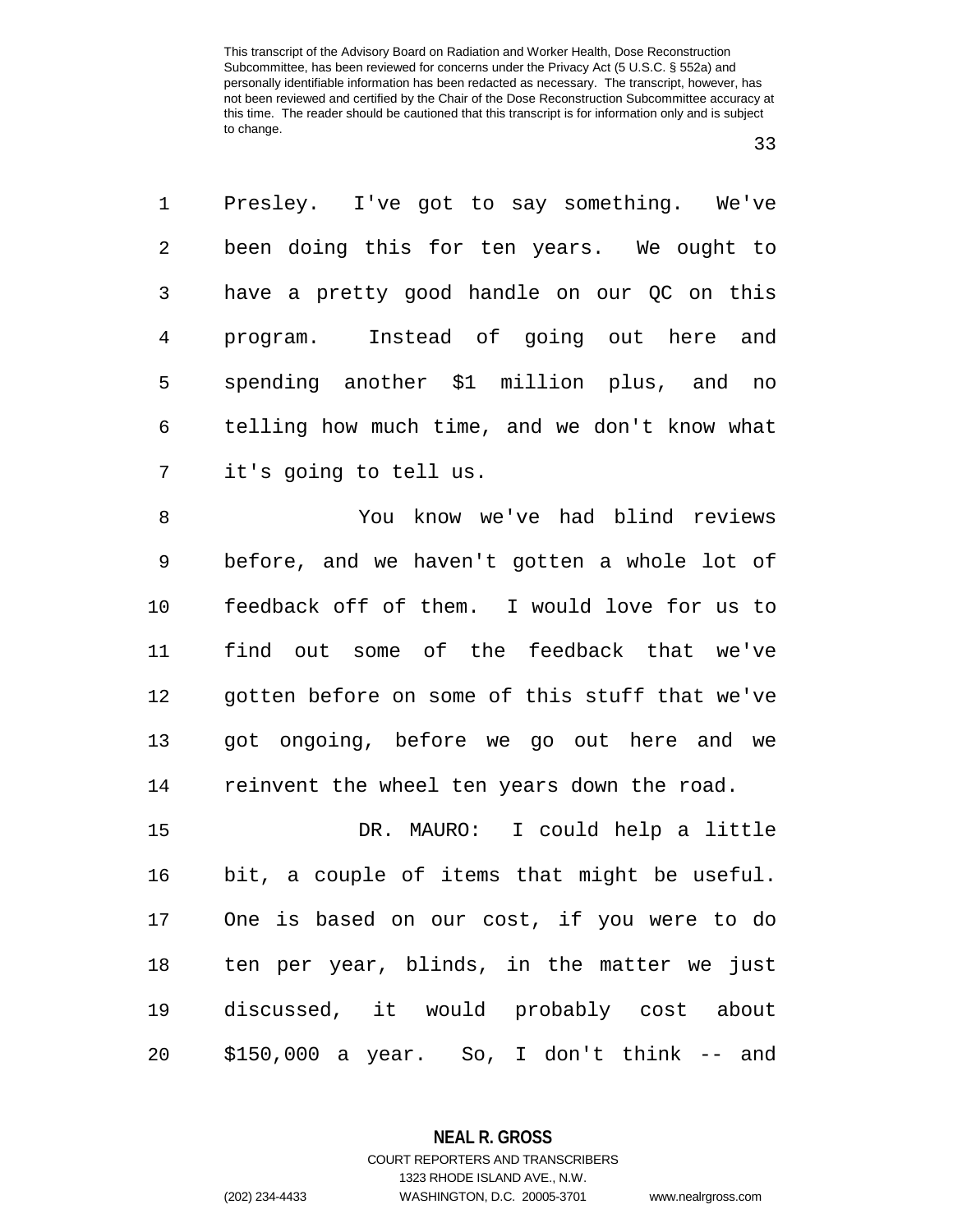it'd be offline.

| $\overline{2}$ | With ten<br>CHAIRMAN GRIFFON:                   |
|----------------|-------------------------------------------------|
| 3              | different people?                               |
| $\overline{4}$ | DR. MAURO: Yes, where you pick                  |
| 5              | one case and have ten different people. I       |
| 6              | base that simply on 100 hours per case per      |
| 7              | person. I think I did it right. I have to       |
| 8              | check again. I just did a quick calculation.    |
| 9              | I mean if you want to get an idea of the        |
| 10             | cost, the burden, the economic burden on the    |
| 11             | program, you could assume ten people are each   |
| 12             | doing a case.                                   |
| 13             | Each person might require as many               |
| 14             | as 50 to 100 work hours, and each work hour     |
| 15             | would probably cost about \$130. I'm just       |
| 16             | assuming the cost that NIOSH would experience   |
| 17             | is not unlike what SC&A experiences. So,        |
| 18             | that's the kind of cost.                        |
| 19             | benefit would<br>The<br>be<br>it'd<br>be        |
| 20             | It would not be a step<br>offline.<br>the<br>in |

**NEAL R. GROSS** COURT REPORTERS AND TRANSCRIBERS 1323 RHODE ISLAND AVE., N.W. (202) 234-4433 WASHINGTON, D.C. 20005-3701 www.nealrgross.com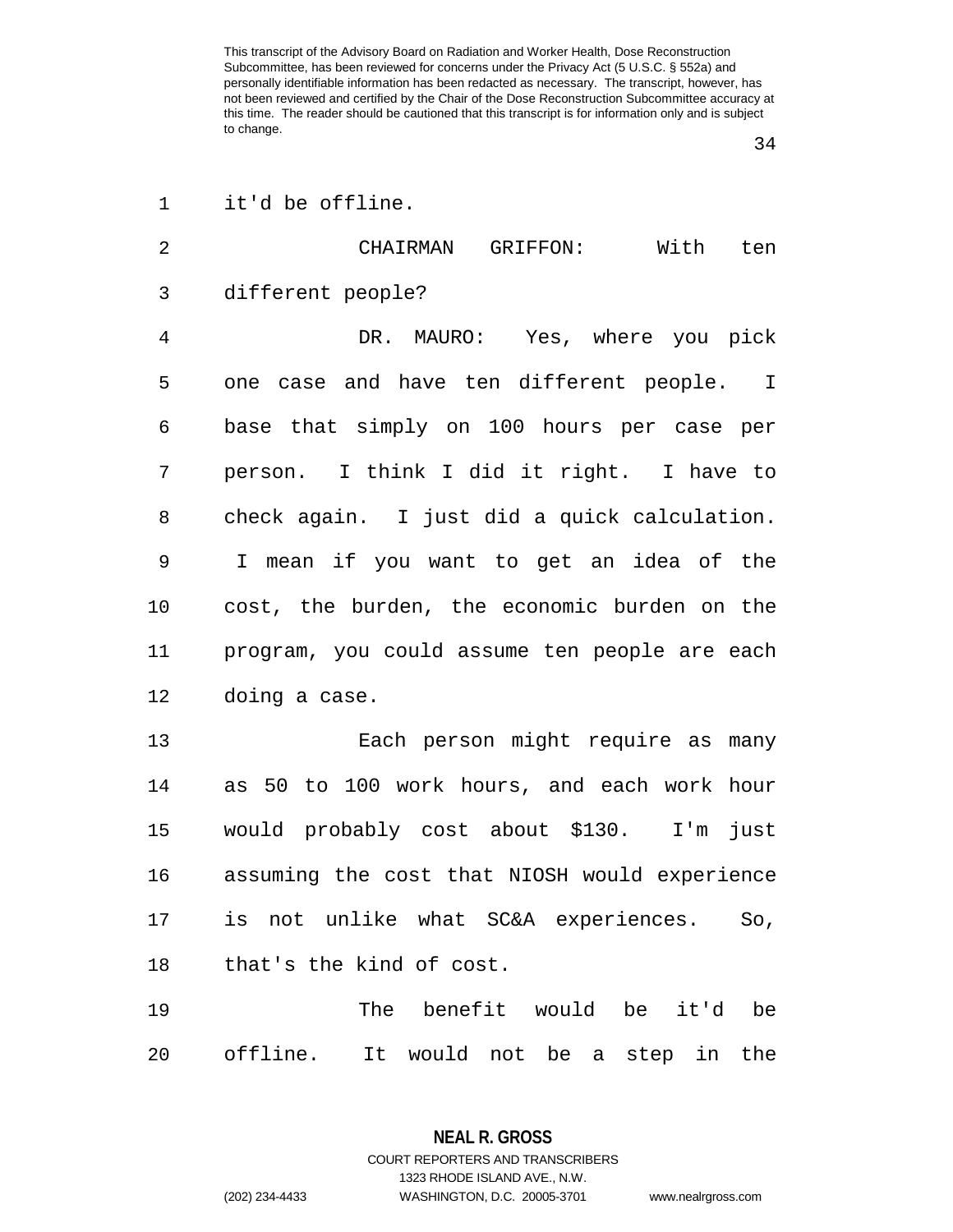process. You still have your normal QA that you're doing of course, which -- but if this is offline, that -- the process would be independent of the production. And it would not slow things down, but of course it would impose this additional cost, which I -- unless I did my numbering wrong is really not that large and should give you a lot of information.

 DR. H. BEHLING: Well, also John - - this is Hans again. If in fact such a QA program would result in fewer errors, think about the cost savings associated with the resolution of the errors that we're currently finding in our DR audits, meaning that the investment of \$150,000 would improve the quality of dose reconstruction resulting in fewer findings in our audits of such dose reconstructions, there would be a gain in reducing the number of hours for conference

**NEAL R. GROSS**

COURT REPORTERS AND TRANSCRIBERS 1323 RHODE ISLAND AVE., N.W. (202) 234-4433 WASHINGTON, D.C. 20005-3701 www.nealrgross.com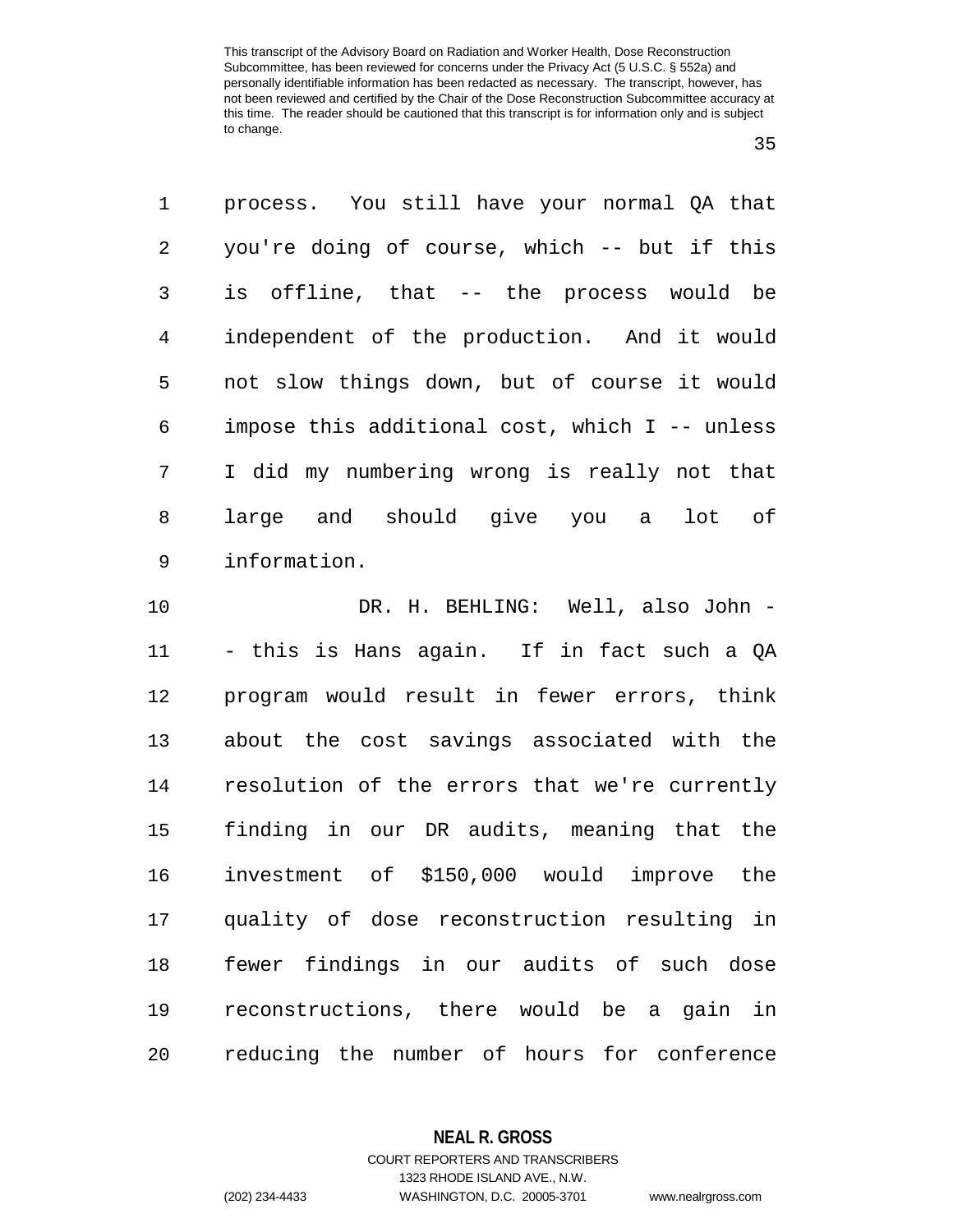| 1      | calls and revolution of these problems would  |
|--------|-----------------------------------------------|
| 2      | have to be factored into that cost.           |
| 3      | Hopefully such a QA program would             |
| 4      | result in fewer mistakes, reduced numbers of  |
| 5      | findings, and reduced time in their           |
| 6      | resolution.                                   |
| 7      | CHAIRMAN GRIFFON:<br>Ted<br>has               |
| 8      | something.                                    |
| 9      | MR. KATZ: Yes. I mean the thing               |
| 10     | I was just wondering about, this methodology  |
| 11     | like throwing the same case at ten people or  |
| 12     | whatever; considering this program, the       |
| 13     | diversity of sites and all that and you're    |
| 14     | assuming -- I mean there's one thing --       |
| 15     | there's the kind of errors that are made that |
| 16     | are just strictly straightforward errors in   |
| 17     | procedure, not a matter of judgment or what   |
| $18\,$ | have you, and those I suppose you could take  |
| 19     | any kind of sample and look at them           |
| 20     | intensively and get a better handle.          |

**NEAL R. GROSS** COURT REPORTERS AND TRANSCRIBERS 1323 RHODE ISLAND AVE., N.W. (202) 234-4433 WASHINGTON, D.C. 20005-3701 www.nealrgross.com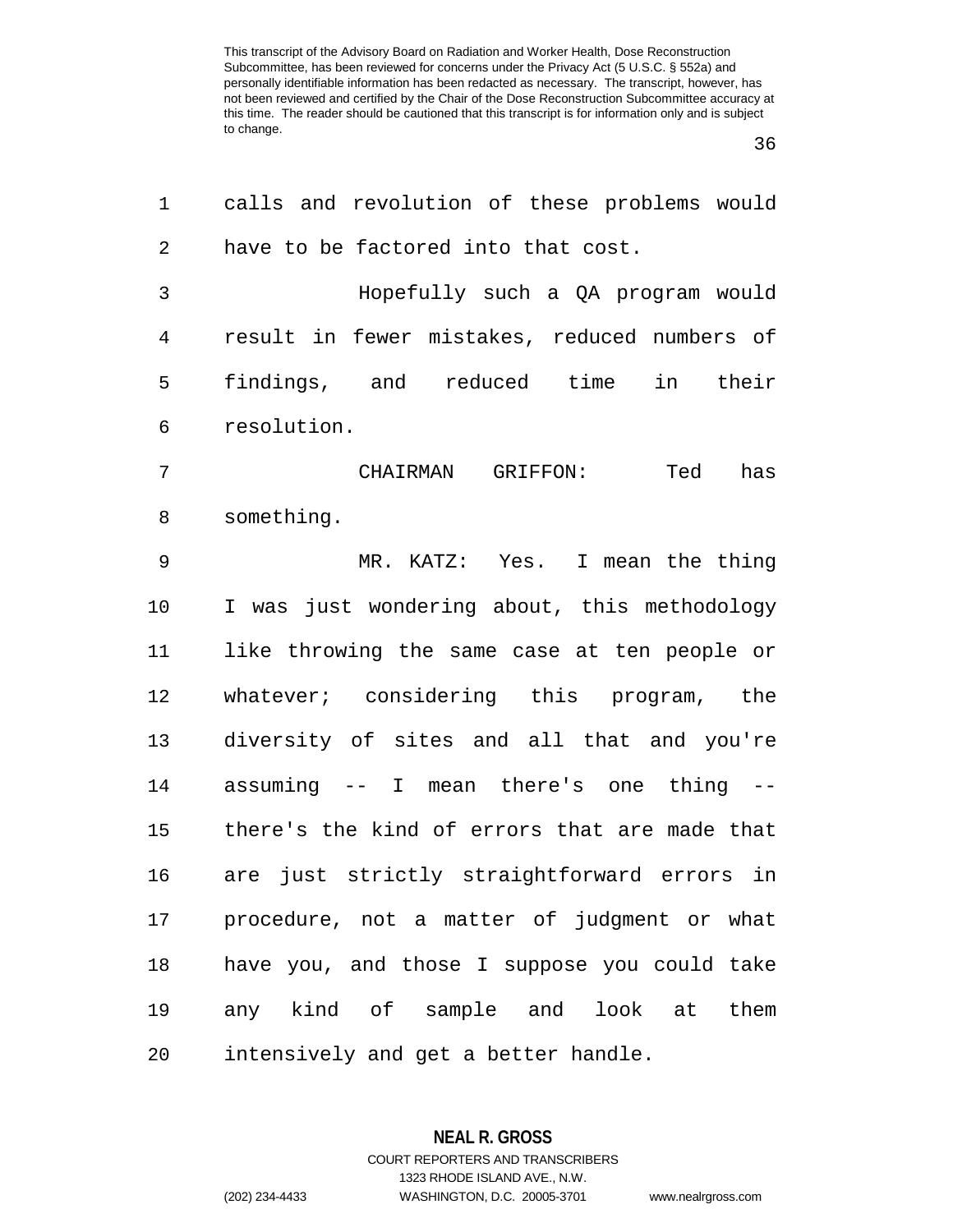| 1  | But if you're -- if you were to               |
|----|-----------------------------------------------|
| 2  | assume that you're going to have very         |
| 3  | different performance on different sites,     |
| 4  | different kinds of dose reconstructions at    |
| 5  | all, yes, the real problem with throwing ten  |
| 6  | people per case and getting any good picture  |
| 7  | of a diverse program like this and -- so, I   |
| 8  | mean the idea of peer review I think that's   |
| 9  | absolutely right. But I'm not sure that kind  |
| 10 | of horsepower would be affordable in a broad  |
| 11 | sense for this program.                       |
| 12 | CHAIRMAN GRIFFON: Yes. Wanda and              |
| 13 | then Stu.                                     |
| 14 | MEMBER MUNN: Ted has touched on               |
| 15 | something that is of concern to me. One of    |
| 16 | the big questions I have is do we have enough |
|    | 17 data on the reviews that have been done to |
| 18 | make any estimates at all, even of trends,    |
| 19 | towards the base cause of the types of errors |
| 20 | that we are seeing?                           |

**NEAL R. GROSS** COURT REPORTERS AND TRANSCRIBERS 1323 RHODE ISLAND AVE., N.W. (202) 234-4433 WASHINGTON, D.C. 20005-3701 www.nealrgross.com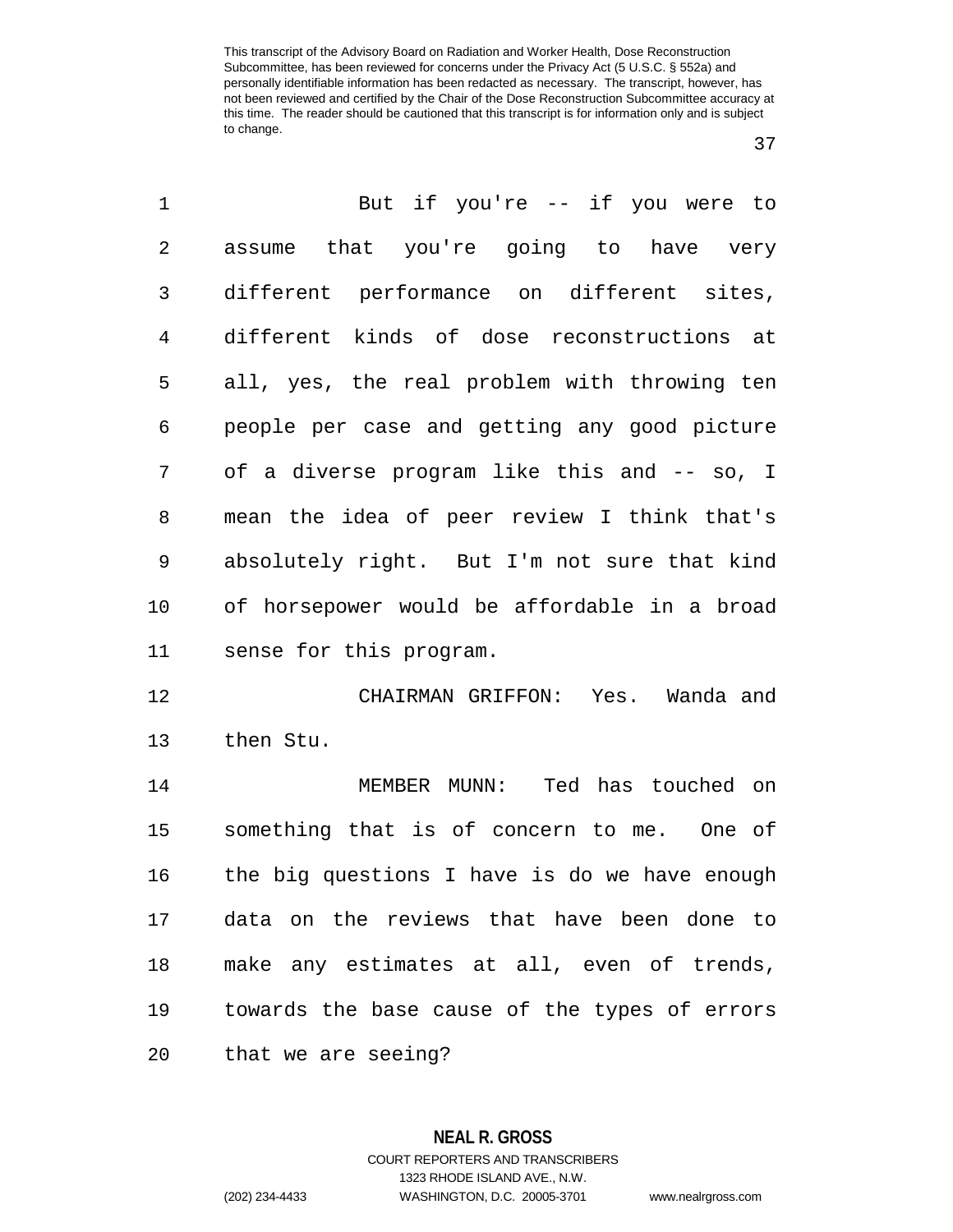| 1  | I have not seen anything that has               |
|----|-------------------------------------------------|
| 2  | laid out for me any kind of an overview that    |
| 3  | would lead me to believe that we even know      |
| 4  | which are the most predominate errors we're     |
| 5  | seeing. What's -- what's the cause of the       |
| 6  | error that we see if we're going to do the      |
| 7  | kind of oversight program that John and Hans    |
| 8  | are suggesting?                                 |
| 9  | see that there would be<br>I can                |
| 10 | great benefit in that, but that doesn't leave   |
| 11 | me with the feeling that such an oversight      |
| 12 | would tell me anything more than I already      |
| 13 | know about what causes the errors in the first  |
| 14 | place.                                          |
| 15 | Are we seeing repeated human error              |
| 16 | calculation?<br>seeing<br>Are<br>repeated<br>we |
| 17 | misinterpretation of instruction? What are we   |
| 18 | seeing?                                         |
| 19 | have no strong feel about the<br>I              |
| 20 | source of the errors. Is there any way we can   |

**NEAL R. GROSS** COURT REPORTERS AND TRANSCRIBERS 1323 RHODE ISLAND AVE., N.W.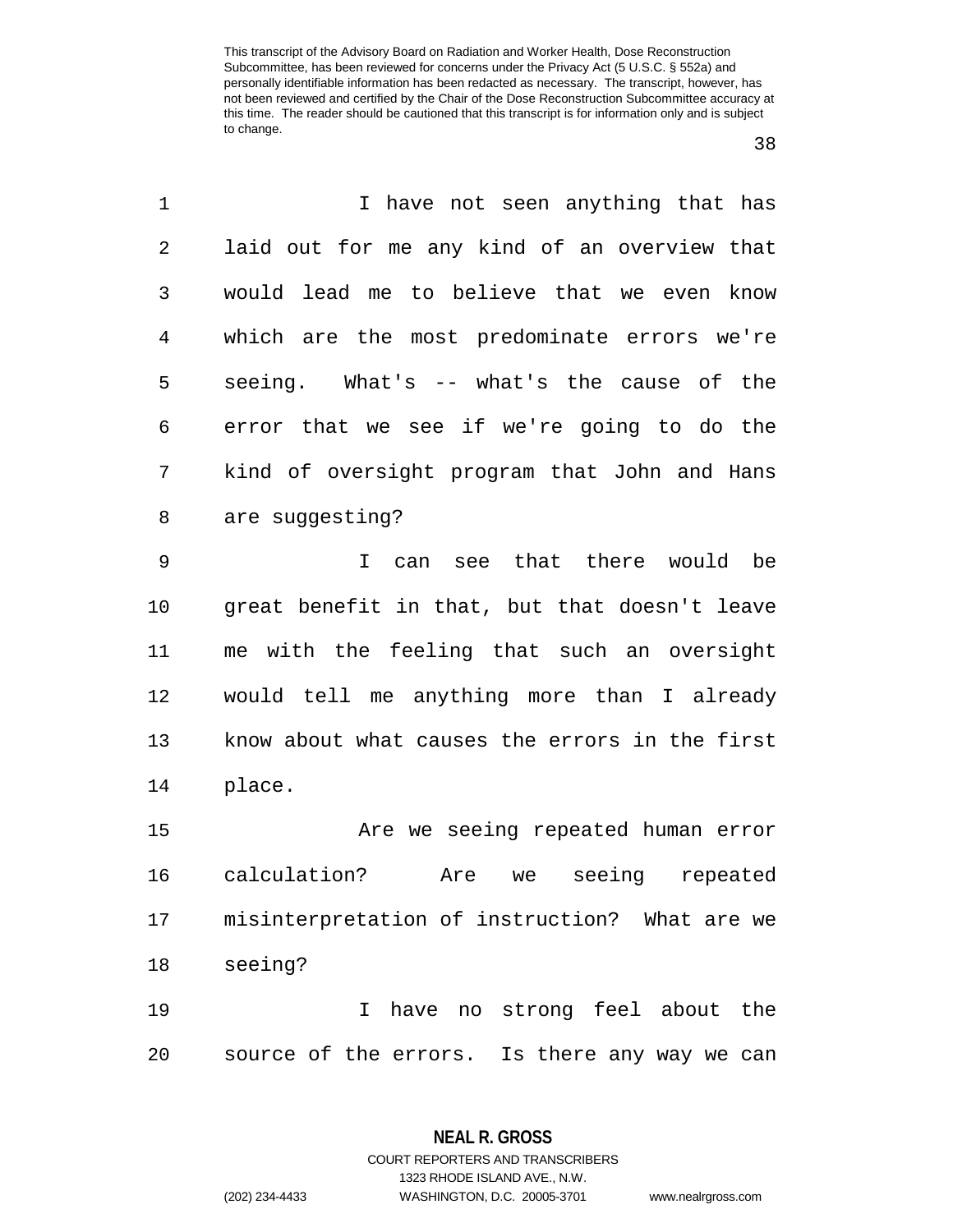| 1              | get a feel for that before we begin to make       |
|----------------|---------------------------------------------------|
| $\overline{2}$ | decisions about how we might address              |
| 3              | direction?                                        |
| $\overline{4}$ | DR. H. BEHLING: Well, this is                     |
| 5              | Hans, and at least from my exposure during the    |
| 6              | time when I was very heavily involved in DR       |
| 7              | reviews, it's that I think the principal          |
| 8              | source, if I can just generically identify a      |
| 9              | cause, is the potential subjective                |
| 10             | interpretation that sometimes comes with          |
| 11             | following a guidance document that allows         |
| 12             | people a certain amount of latitude in things,    |
| 13             | such as my interpretation of how I want to        |
| 14             | reconstruct this guy's dose.                      |
| 15             | And I believe the prescriptiveness                |
| 16             | or degree of prescriptiveness of guidance         |
| 17             | documents may require some tightening<br>and      |
| 18             | is<br>saying<br>reduced<br>action<br>there<br>for |
| 19             | interpretation.                                   |
| 20             | I appreciate --<br>CHAIRMAN GRIFFON:              |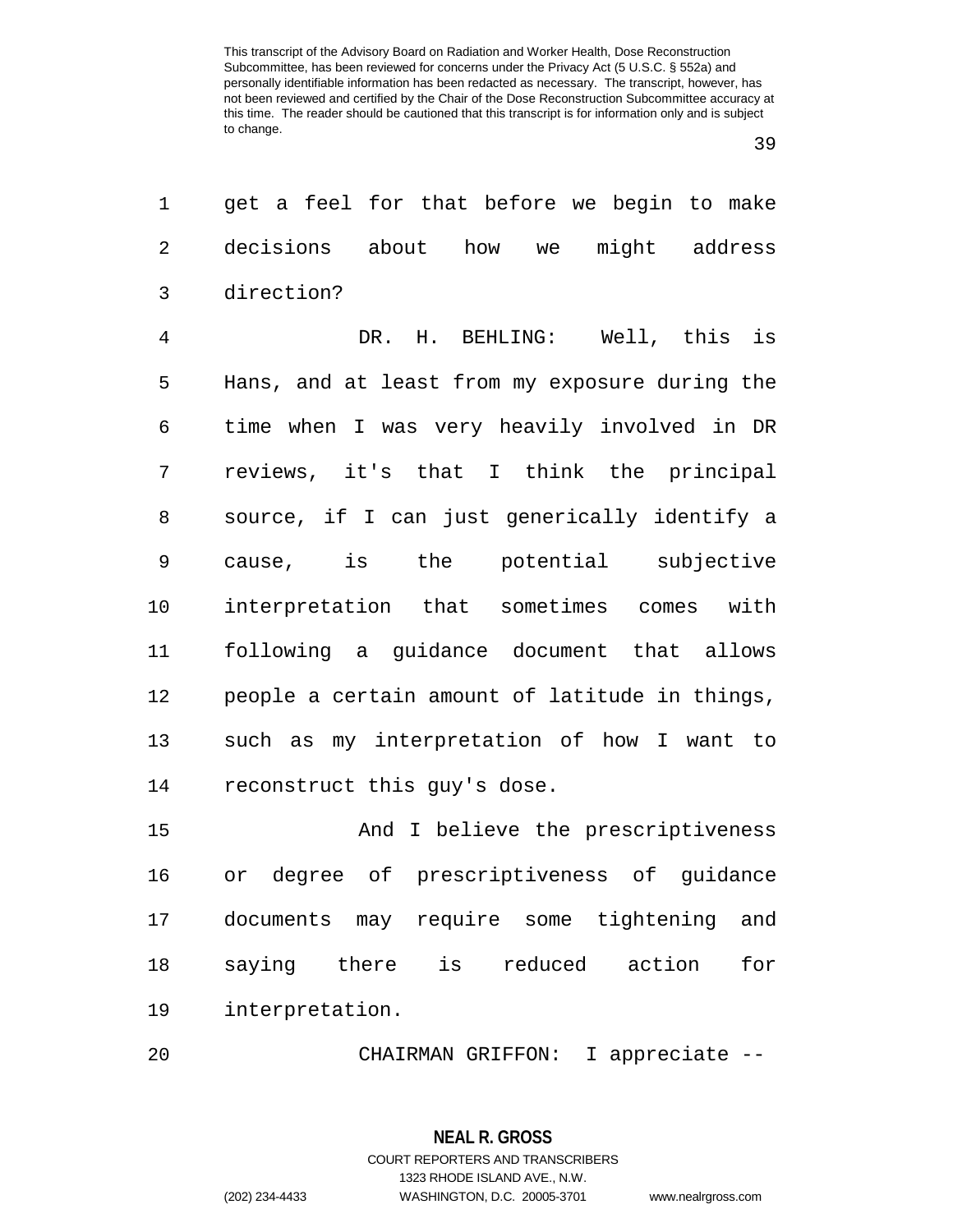| $\mathbf 1$    | DR. MAURO: Let me add to that.                   |
|----------------|--------------------------------------------------|
| $\overline{2}$ | CHAIRMAN GRIFFON: Hold on.<br>Hold               |
| 3              | on, John. Just let Stu -- Stu had a comment.     |
| 4              | MR. HINNEFELD: I had a comment                   |
| 5              | with $-$ about one of the $-$ I was going to say |
| 6              | in terms of cause of errors, that first group    |
| 7              | of selective findings, we're pretty close to     |
| 8              | accounting for what was the cause of those       |
| 9              | errors. After we'd run through them, I kind      |
| $10 \,$        | of gave them a look and added my piece to it.    |
| 11             | It's just something I just finished, so we       |
| 12             | haven't sent it over.                            |
| 13             | But there are some things that are               |
| 14             | interpreted a particular way. Some of them       |
| 15             | came because the dose reconstructor made some    |
| 16             | sort of judgment and defining questions to       |
| 17             | that judgment. There are some like that. The     |
| 18             | one that caused -- that struck me, and this is   |
| 19             | strictly anecdotal - I don't know if it's not    |
| 20             | -- is the one I mentioned coming in, was that    |

**NEAL R. GROSS** COURT REPORTERS AND TRANSCRIBERS

1323 RHODE ISLAND AVE., N.W. (202) 234-4433 WASHINGTON, D.C. 20005-3701 www.nealrgross.com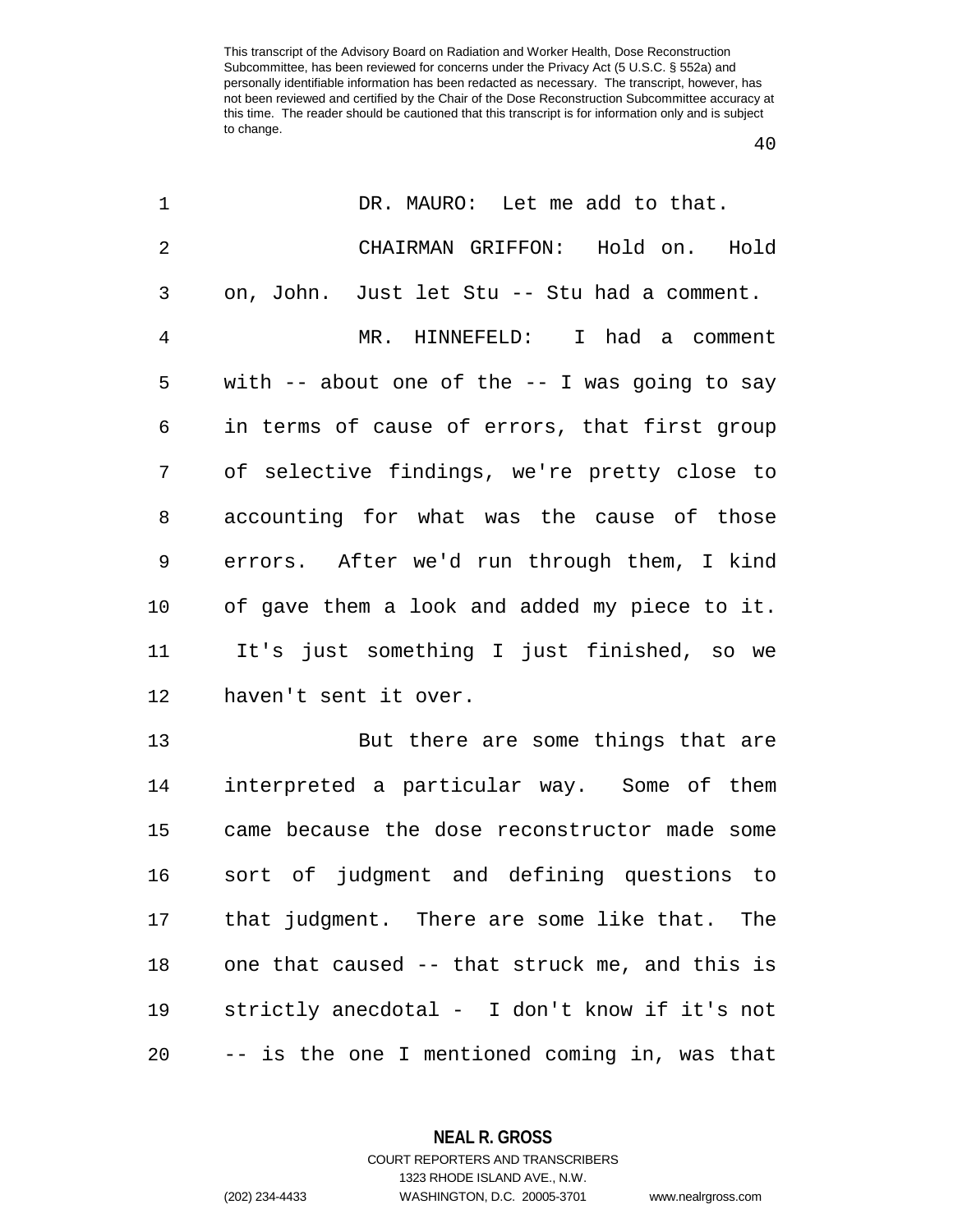the instructions were clear.

 They -- he just made a mistake. He put something on the wrong line, or he didn't include something that he knew he should've included, etcetera, etcetera, etcetera. And it wasn't caught. That was fairly prevalent cause in the findings, that first collection of findings, that we were to look at.

CHAIRMAN GRIFFON: Right.

 MR. HINNEFELD: So, those are the kind of things there. Now, back to the point. I was just going to reinforce the point I was going to make. I was going to reinforce Ted's point about the difficulty of making broad judgments from taking a particular claim and having multiple people do it. Because the instructions are pretty site specific.

 And so, the -- so the clarity and the lack of ambiguity of the instruction that

1323 RHODE ISLAND AVE., N.W.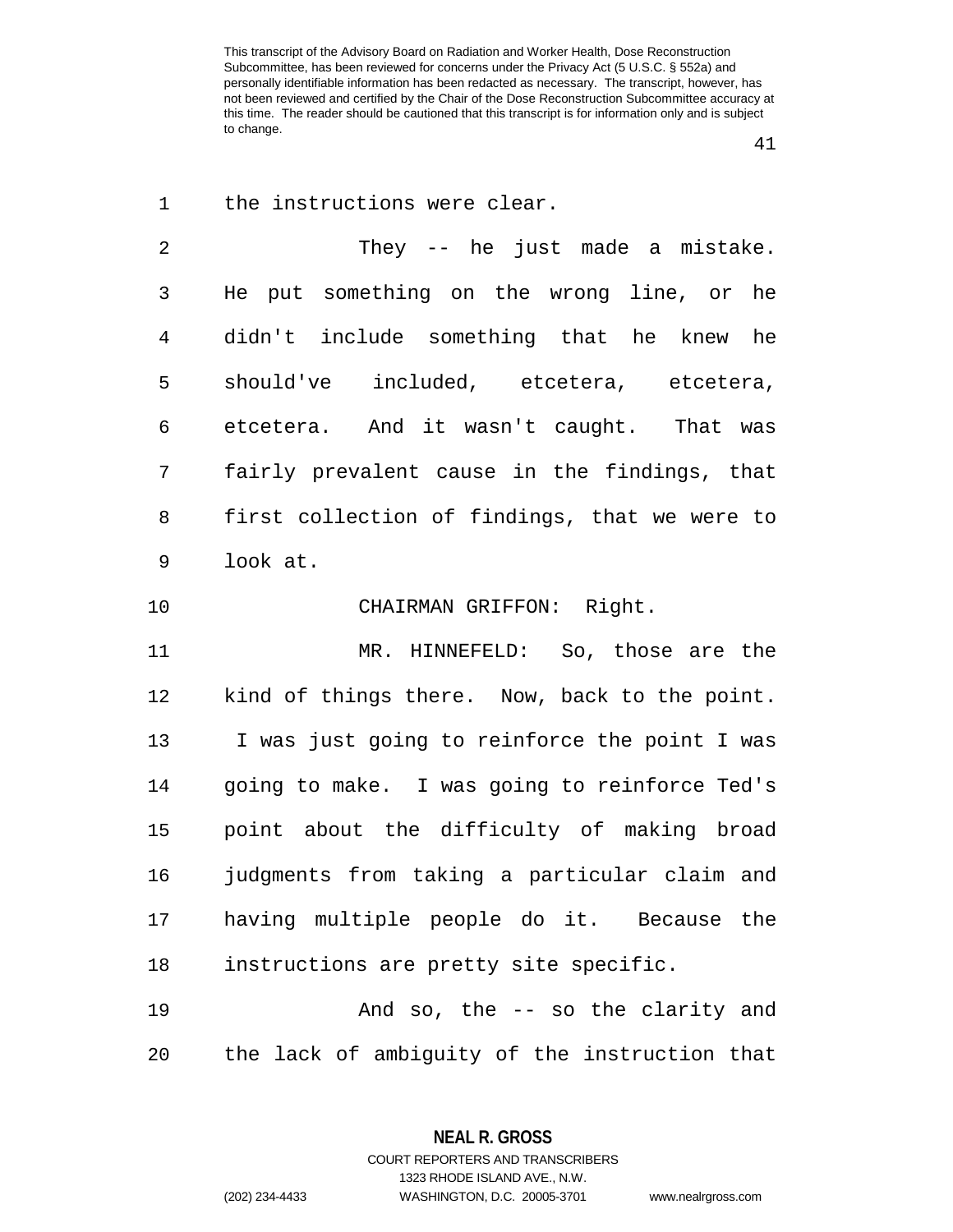| 1              | you will learn will be for that site,          |
|----------------|------------------------------------------------|
| $\overline{2}$ | instructions for that site. The Hanford        |
| 3              | instructions are either ambiguous, or they can |
| 4              | be very clear because we -- so, we're not      |
| 5              | talking about one case, ten dose               |
| 6              | reconstructors.                                |
| 7              | You're talking about -- if you                 |
| 8              | want to get a broader view, one case, ten dose |
| 9              | reconstructors gives you a view of one site.   |
| 10             | CHAIRMAN GRIFFON: Right.                       |
| 11             | MR. HINNEFELD: And one other                   |
| 12             | thing is that we probably don't have ten dose  |
| 13             | reconstructors who are experts on any specific |
| 14             | site.                                          |
| 15             | CHAIRMAN GRIFFON: Right.                       |
| 16             | MR. HINNEFELD: And you want to                 |
| 17             | have somebody who knows what they're doing.    |
| 18             | You don't want somebody to have to learn it in |
| 19             | order to do this duplicate analysis. You want  |
| 20             |                                                |

**NEAL R. GROSS** COURT REPORTERS AND TRANSCRIBERS

1323 RHODE ISLAND AVE., N.W.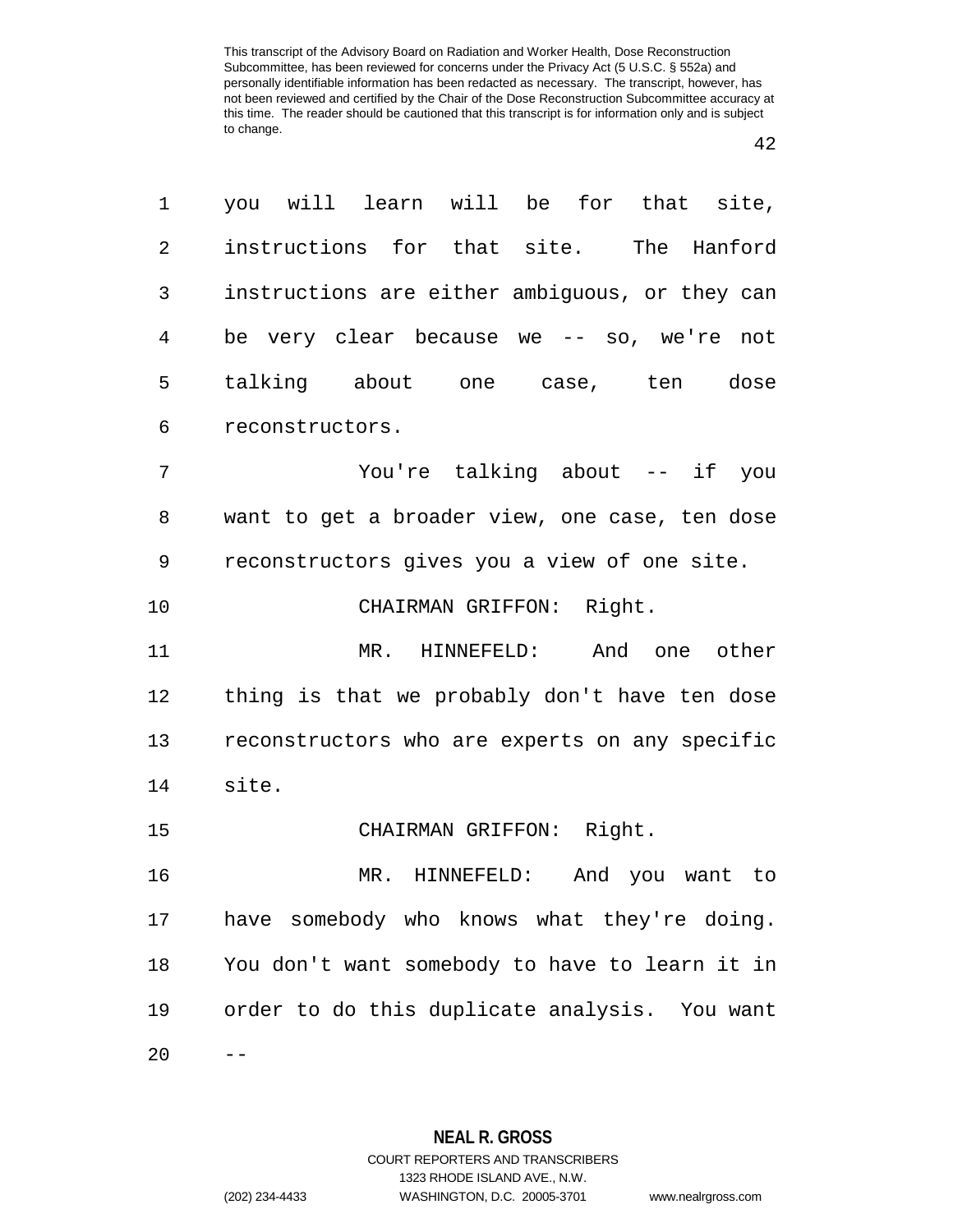| 1              | Especially<br>CHAIRMAN<br>GRIFFON:            |
|----------------|-----------------------------------------------|
| $\overline{2}$ | where it comes to professional judgment.      |
| 3              | Because assumptions on internal doses --      |
| $\overline{4}$ | MR. HINNEFELD: Yes. And so, I                 |
| 5              | don't know. Now, ten is an artificial amount. |
| 6              | So, I mean as long as you don't hold it to    |
| 7              | ten, I think there's a way to go about this,  |
| 8              | but we got to think about how we're going to  |
| 9              | do this.                                      |
| 10             | And the final thing I'm going to              |
| 11             | say, and I think I'll probably be quiet for   |
| 12             | this, is whatever we decide, the options that |
| 13             | we decide we're going to try, we're going to  |
| 14             | have to cost this out and decide what's it    |
| 15             | going to take to do this, and what do we not  |
| 16             | do instead? Because we spend all our money.   |
| 17             | Every year, we spend all our                  |
| 18             | money. And so, if we're going to do -- so,    |
| 19             | when we cost this out, what are we not going  |
| 20             | to do instead. So, that's part of the --      |

**NEAL R. GROSS**

COURT REPORTERS AND TRANSCRIBERS 1323 RHODE ISLAND AVE., N.W. (202) 234-4433 WASHINGTON, D.C. 20005-3701 www.nealrgross.com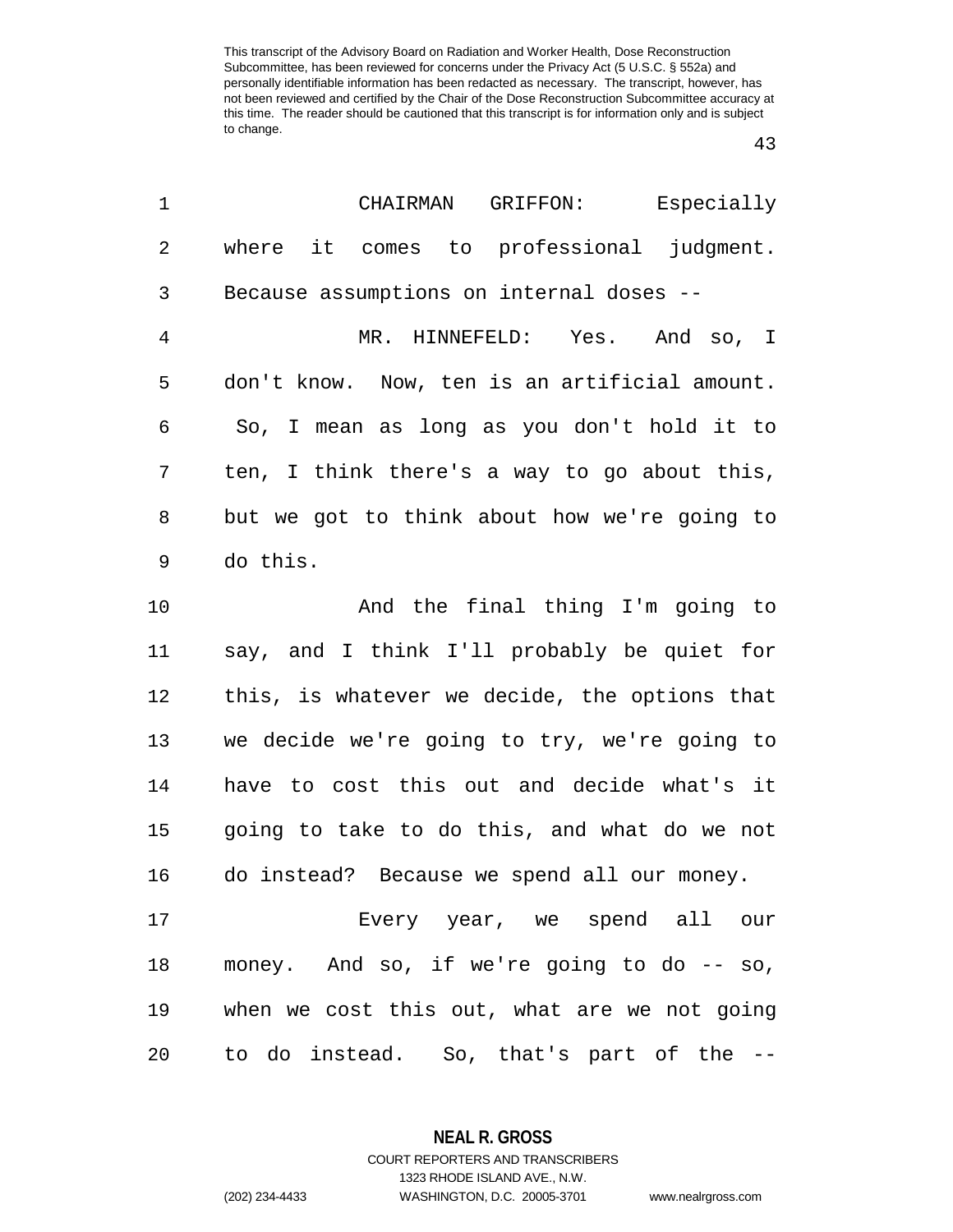| 1              | that's part of the equation as well.           |
|----------------|------------------------------------------------|
| $\overline{2}$ | CHAIRMAN GRIFFON: I think the one              |
| 3              | concrete thing, just to go back to David's     |
| 4              | initial statement, the most concrete thing     |
| 5              | I've heard is that we need a baseline.         |
| 6              | MR. HINNEFELD: Yes. I agree. I                 |
| 7              | like that.                                     |
| 8              | CHAIRMAN GRIFFON: And then you                 |
| 9              | can -- I like that part a lot.                 |
| 10             | MR. HINNEFELD: Absolutely.                     |
| 11             | CHAIRMAN GRIFFON: And how you get              |
| 12             | there, I have several of the same concerns.    |
| 13             | The site, the type of cases, I mean internal   |
| 14             | dose -- predominately internal dose cases, you |
| 15             | rely more on professional judgment and you're  |
| 16             | likely to have a bigger spread in your errors, |
| 17             | and ten dose reconstructors? You could be --   |
| 18             | I don't know.                                  |
| 19             | And then you get into the AWEs.                |
| 20             | You got a lot of AWEs. The AWEs -- they        |

**NEAL R. GROSS** COURT REPORTERS AND TRANSCRIBERS 1323 RHODE ISLAND AVE., N.W. (202) 234-4433 WASHINGTON, D.C. 20005-3701 www.nealrgross.com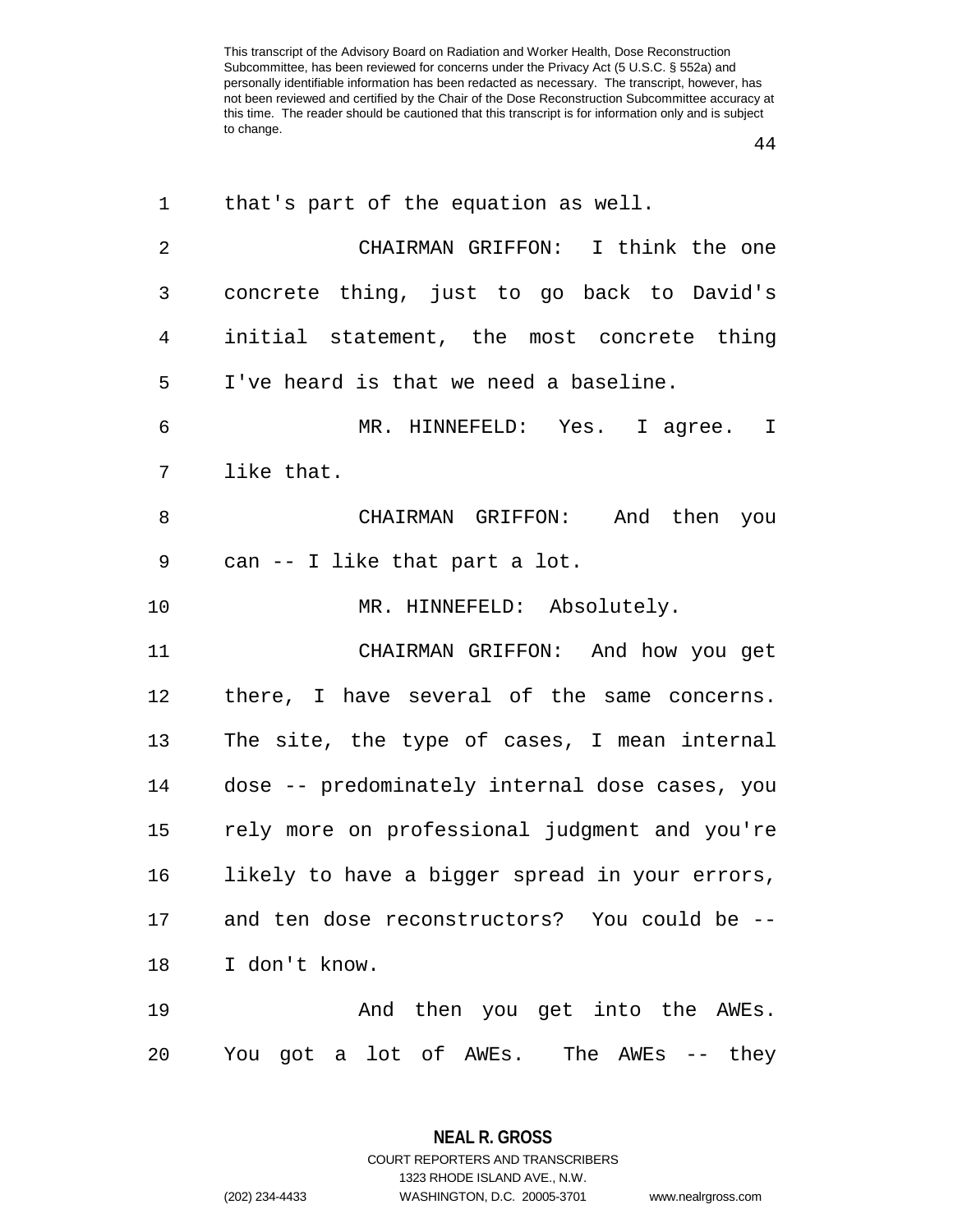| 1  | should be automatic. So, they might be a lot   |
|----|------------------------------------------------|
| 2  | tighter.                                       |
| 3  | MR. HINNEFELD: Right.                          |
| 4  | CHAIRMAN GRIFFON: But that                     |
| 5  | doesn't necessarily mean you're -- if you only |
| 6  | look at like ten of those cases, then you can  |
| 7  | say, "Oh, we're doing great." You know? It     |
| 8  | could be a false indicator.                    |
| 9  | MR. HINNEFELD: Right.                          |
| 10 | CHAIRMAN GRIFFON: There's a lot                |
| 11 | of parameters working in here that you need to |
| 12 | consider. The other thing is -- hold on.       |
| 13 | Just one more thing.                           |
| 14 | The other thing that struck me                 |
| 15 | was, as a possibility, maybe not necessarily   |
| 16 | to get -- to measure on the whole              |
| 17 | effectiveness of this program, but to the      |
| 18 | customer side of this, is that -- and we       |
| 19 | talked about this in earlier stages, and we    |
| 20 | laid out this notion of -- of having different |

**NEAL R. GROSS** COURT REPORTERS AND TRANSCRIBERS

1323 RHODE ISLAND AVE., N.W. (202) 234-4433 WASHINGTON, D.C. 20005-3701 www.nealrgross.com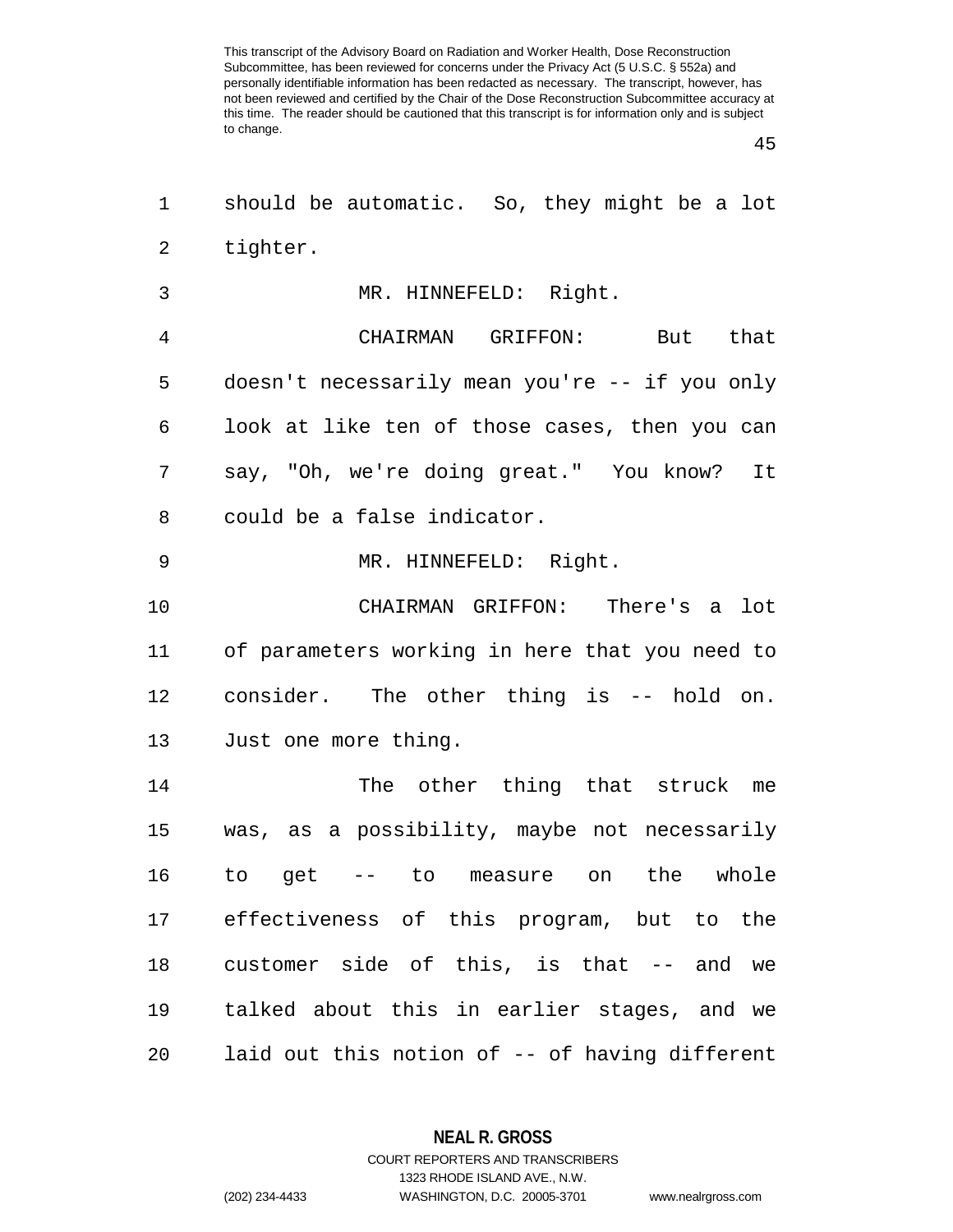| 1           | levels for different levels of cases.          |
|-------------|------------------------------------------------|
| 2           | For instance, the 45 to 50 percent             |
| 3           | PoC range you may want to -- you may consider  |
| 4           | those more critical, and therefore, you might  |
| 5           | have a different level of review or level of   |
| 6           | sampling, as David was saying. You know,       |
| 7           | something like that.                           |
| 8           | I could even see a situation where             |
| $\mathsf 9$ | some things close to the percentile, you       |
| 10          | automatically put a procedure in place that    |
| 11          | says                                           |
| 12          | redo this case with another dose<br>we         |
| 13          | reconstructor, and if one has 49 and one has   |
| 14          | 51, you say, give the benefit of the doubt and |
| 15          | compensate the claim, or something like that.  |
| 16          | That's another -- that's sort of               |
| 17          | another thing, but if it -- it made me think   |
| 18          | about what Stu had presented earlier, and I    |
| 19          | think this is probably over a year ago, but    |
| 20          | the idea of possibly looking at different      |

**NEAL R. GROSS**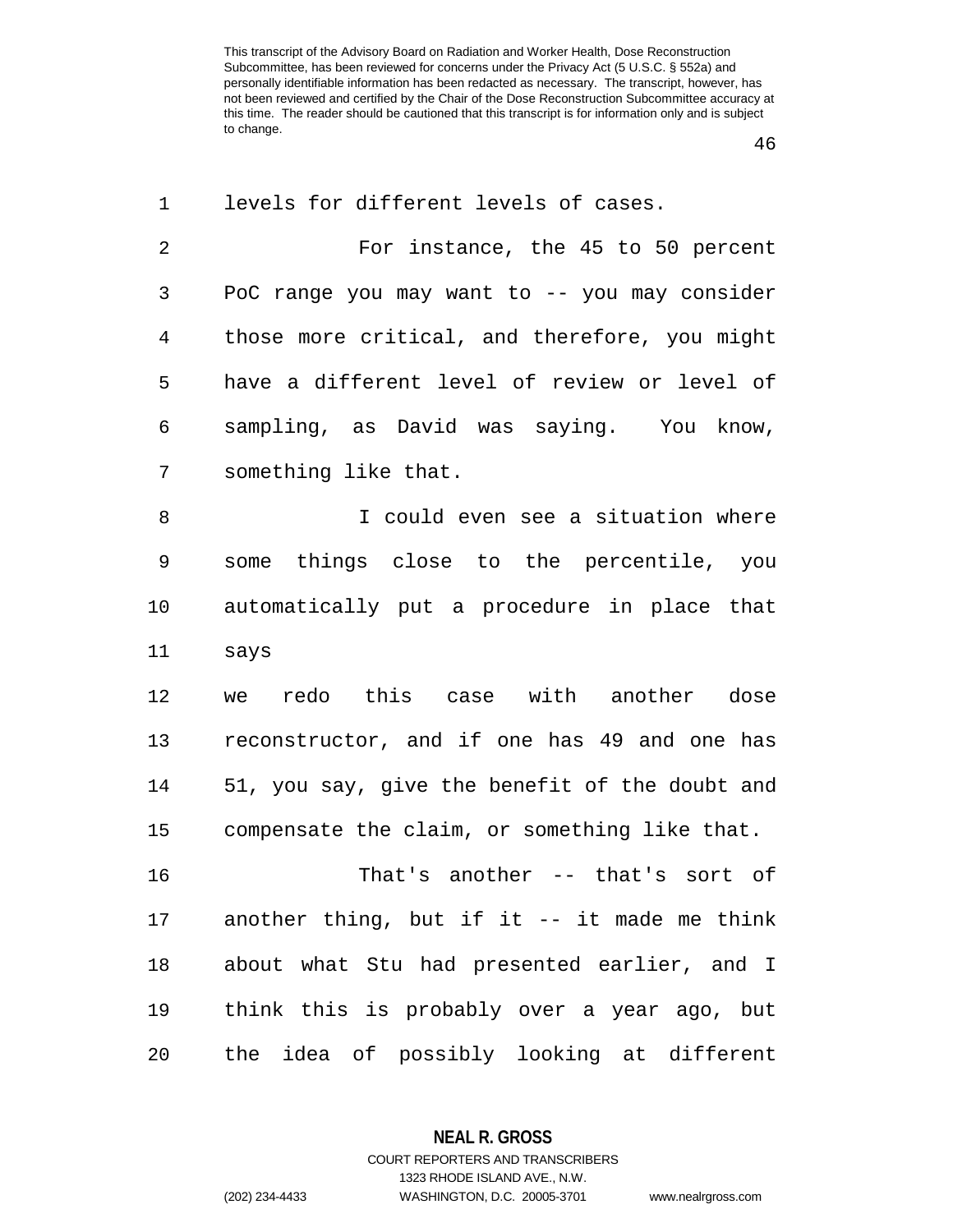| 1               | levels of review for different -- you know,    |
|-----------------|------------------------------------------------|
| $\overline{2}$  | the significance level of the PoC to some      |
| 3               | extent to have more robust reviews for certain |
| $\overline{4}$  | types of cases.                                |
| 5               | Was that David that had a comment?             |
| 6               | MEMBER PRESLEY: No, it's Bob.                  |
| 7               | You are right on the money on that.            |
| 8               | CHAIRMAN GRIFFON: Thank you.                   |
| 9               | MEMBER RICHARDSON: And I did have              |
| $10 \,$         | a comment.                                     |
| 11              | CHAIRMAN GRIFFON: Yes.                         |
| 12              | MEMBER RICHARDSON: In thinking                 |
| 13              | about this, I was -- I think right now, what   |
| 14              | this Work Group is doing moves between two     |
| 15 <sub>1</sub> | types of evaluations, and there's -- and it's  |
| 16              | very valuable I think, the information and     |
| 17              | insights that are coming from these            |
| 18              | evaluations. But they're -- some of it         |
| 19              | relates to what I would call external validity |
| 20              | or -- or kind of this -- this logical and      |

**NEAL R. GROSS** COURT REPORTERS AND TRANSCRIBERS

1323 RHODE ISLAND AVE., N.W.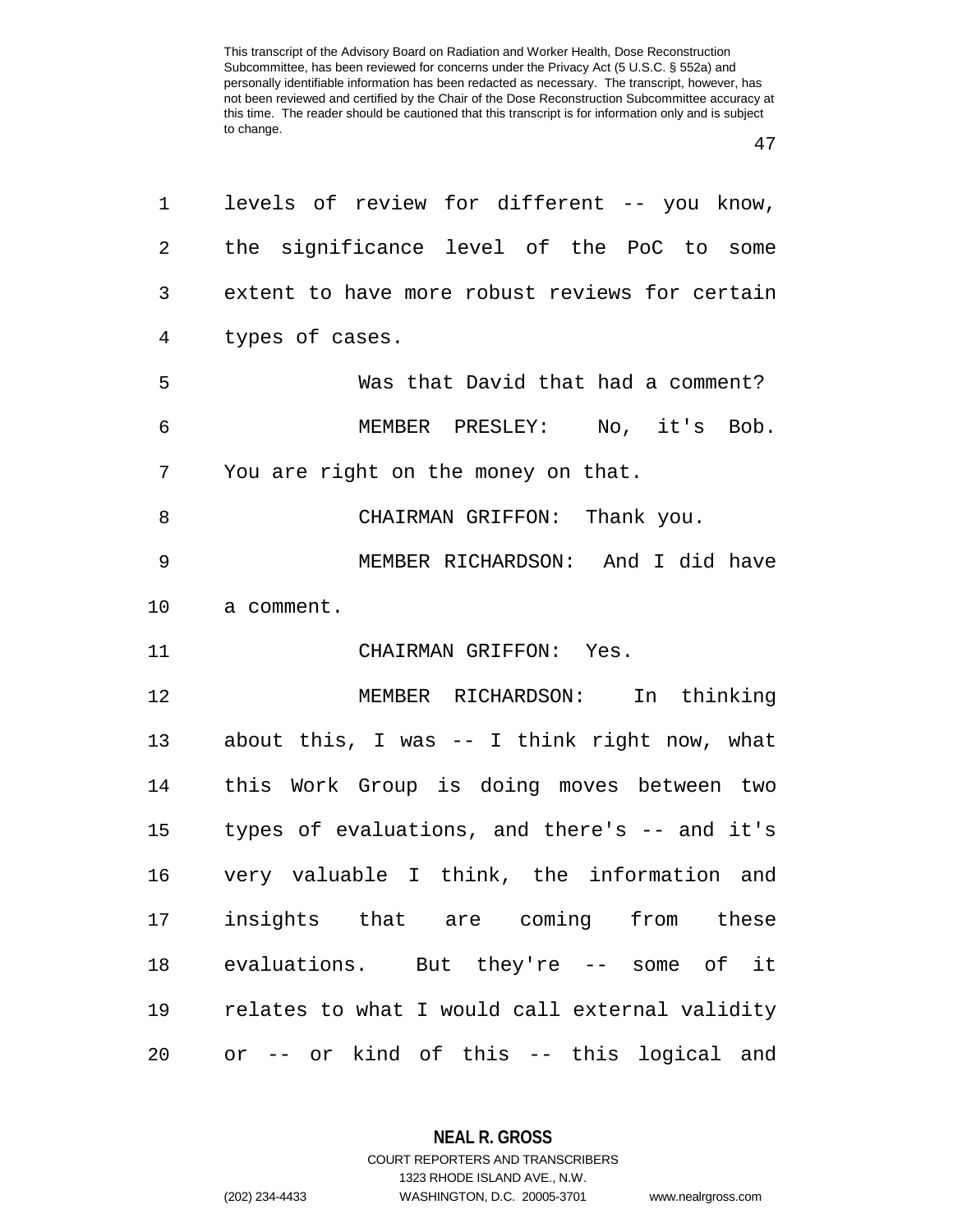scientific basis of the -- of the dose reconstructions.

 And so, you have somebody outside of the process who is taking an independent look at the dose evaluations, and saying, "Are they scientifically credible? Do we agree with them?" And then there's also, in that same process, there's some evaluation of reproducibility of the results by an independent auditor.

 So, that's the kind of sense of this audit. And that -- I think that's appropriate with kind of small samples because there's a different type of evaluation, which is the evaluation of -- of a -- what is -- and from my view, it's kind of a large scale production process in creating a work product for a consumer, and there's a question there about the -- this is where I was thinking about kind of the quality assessment, the

**NEAL R. GROSS**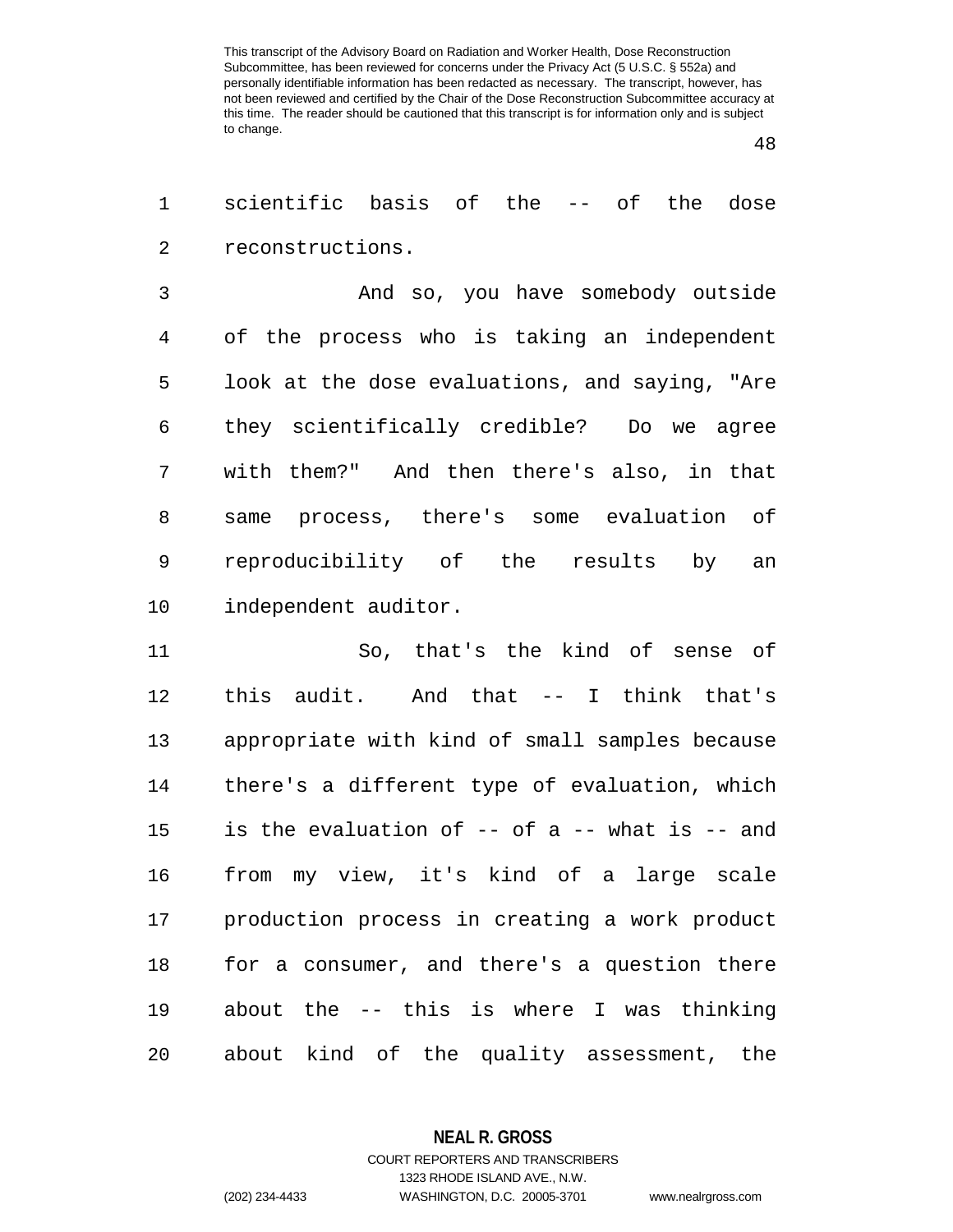| 1              | internal consistency, and the reproducibility  |
|----------------|------------------------------------------------|
| $\overline{2}$ | of the process. Not in the sense of is it      |
| 3              | accurate, is it getting to the most            |
| 4              | scientifically valid result, but in this       |
| 5              | sense, just is it consistent? Because that     |
| 6              | also has an invitation for fairness.           |
| 7              | And so, that -- that evaluation                |
| $\,8\,$        | can't really be done by an auditor, in my      |
| 9              | opinion. It has to be -- you have to run the   |
| 10             | same input through the process and see if      |
| 11             | you're getting the same output by the people   |
|                | 12 who are doing it. And this is where I would |
| 13             | still come back to saying that you need --     |

that NIOSH needs to budget that.

 It's probably not even really -- I mean I think this Working Group could have some say on it, but it should be part of the process of running -- running the operation. 19 And in terms of cost, I agree it's expensive. You have to decide what you're not

> **NEAL R. GROSS** COURT REPORTERS AND TRANSCRIBERS

> > 1323 RHODE ISLAND AVE., N.W.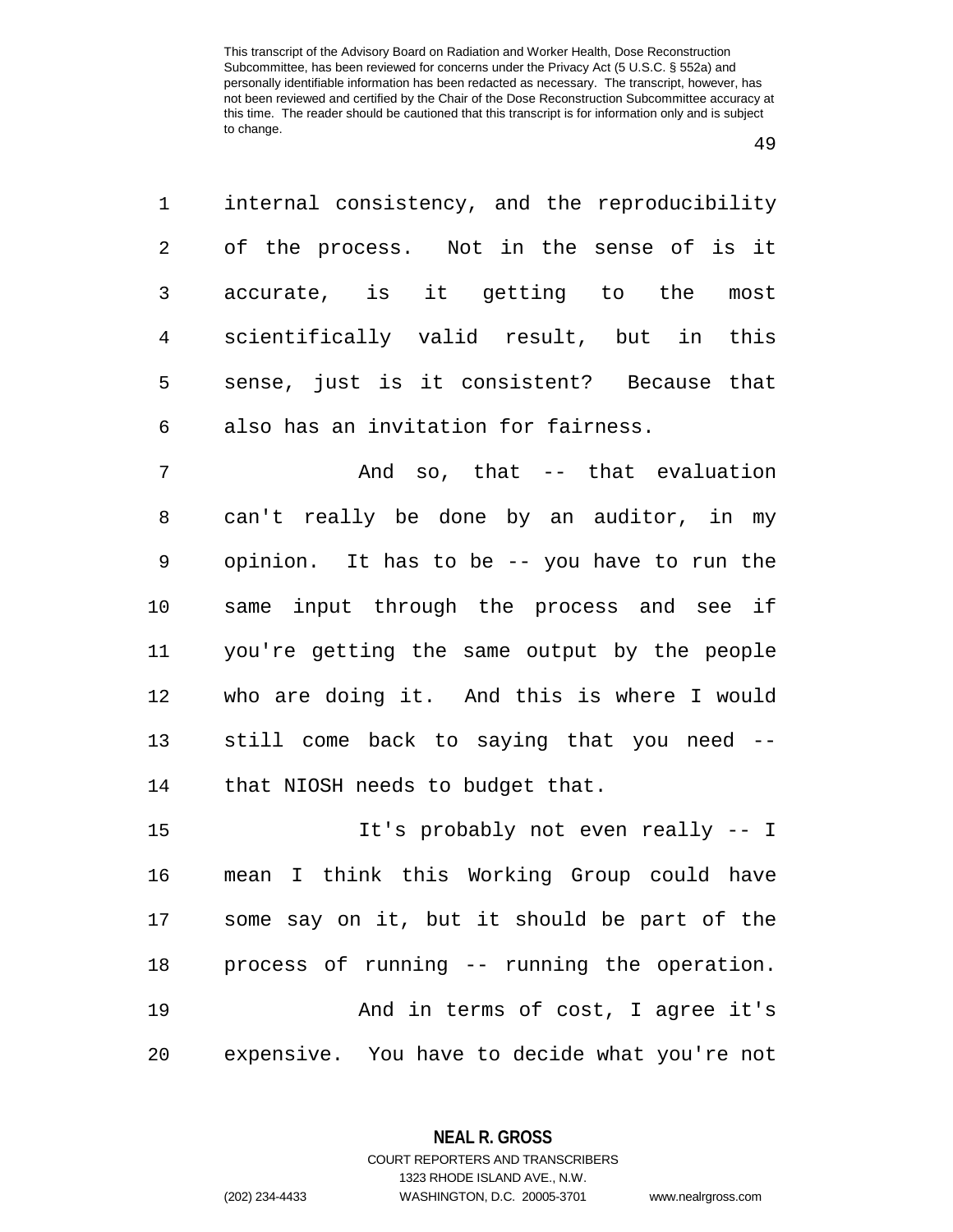| 1              | going to do, but I don't see how you can avoid |
|----------------|------------------------------------------------|
| 2              | it. Again, the way I would pose it is what     |
| 3              | would NIOSH do if there was a five percent     |
| $\overline{4}$ | increase in the number of claims next year?    |
| 5              | I think that there would be a                  |
| 6              | modest lag, but that's what you would be       |
| 7              | generating through the hypothetical of         |
| 8              | resampling a random five percent of the cases, |
| 9              | and putting them back through the process.     |
| 10             | Could they handle it, and what would the cost  |
| 11             | be?                                            |
| 12             | mean there is going to be a<br>$\mathbf{I}$    |
| 13             | cost, but I think that's part of -- at least   |
| 14             | for a period of time, figuring out the         |
| 15             | internal consistency of the process because    |
| 16             | when we were talking to ORAU, they haven't     |
| 17             | been doing that yet, and that's $-$ it doesn't |
| 18             | catch the kind of -- one type of mistake, but  |
| 19             | it catches -- we should get some sense of      |
| 20             | what's -- what's the prevalence of those       |

**NEAL R. GROSS**

COURT REPORTERS AND TRANSCRIBERS 1323 RHODE ISLAND AVE., N.W. (202) 234-4433 WASHINGTON, D.C. 20005-3701 www.nealrgross.com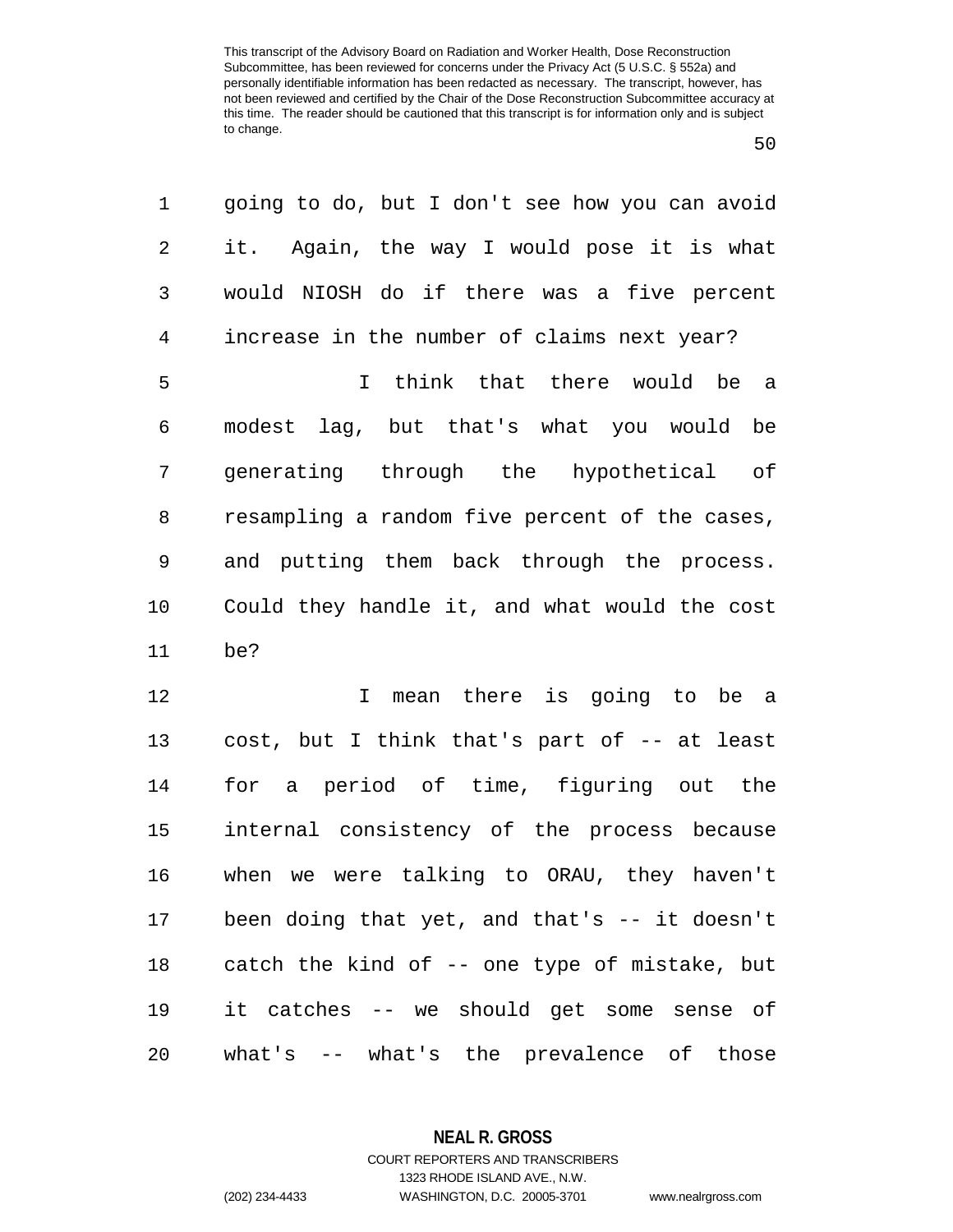| 1              | mistakes where the instructions were clear,    |
|----------------|------------------------------------------------|
| 2              | but the people handling the claims are making  |
| 3              | some sort of kind of random mistakes due to    |
| $\overline{4}$ | kind of just not -- you know, errors?          |
| 5              | MR. HINNEFELD: Your takeaway                   |
| 6              | point on that again was what is the action     |
| 7              | that we would take in order to do the internal |
| 8              | consistency review? Is that a -- a multiple    |
| 9              | dose reconstructor doing the same claim? Is    |
| 10             | that what you are talking about?               |
| 11             | MEMBER RICHARDSON: Well, I'm                   |
| 12             | going back to my initial case that there needs |
| 13             | to be a random sample of the cases. It can't   |
| 14             | be something that's evaluated by pulling one   |
| 15             | or two cases out and doing an assessment of -- |
| 16             | that's going to be<br>most useful<br>for       |
| 17             | understanding the validity of<br>the           |
| 18             | reconstruction. But I'm interested in<br>the   |
| 19             | reproducibility of the dose reconstruction.    |
| 20             | MR. HINNEFELD: So, in your --                  |

**NEAL R. GROSS** COURT REPORTERS AND TRANSCRIBERS

1323 RHODE ISLAND AVE., N.W.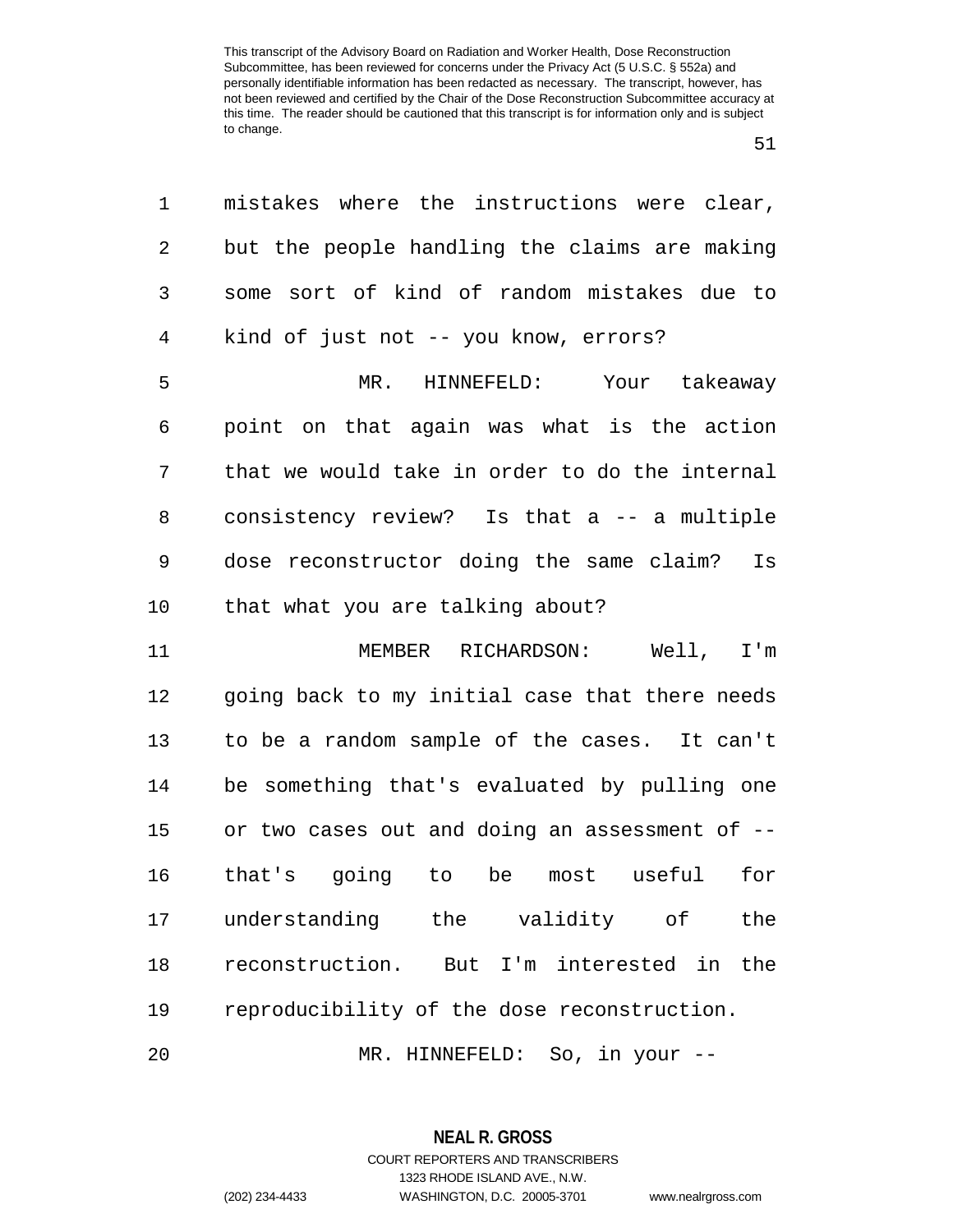| 1              | MEMBER<br>RICHARDSON:<br>And<br>that           |
|----------------|------------------------------------------------|
| $\sqrt{2}$     | requires going in and running them through     |
| 3              | multiple times.                                |
| $\overline{4}$ | MR. HINNEFELD: Okay, so again,                 |
| 5              | you would randomly sample a set of dose        |
| 6              | reconstructions, and then our -- our action    |
| 7              | would be to redo them several times with       |
| 8              | different dose reconstructors, or do we do     |
| 9              | them in order to -- for this sampling, this is |
| 10             | our issue: consistency of the output?          |
| 11             | MEMBER PRESLEY: Stu?                           |
| 12             | MR. HINNEFELD: Yes?                            |
| 13             | MEMBER PRESLEY: This is<br><b>Bob</b>          |
| 14             | again. You said something that really bothers  |
| 15             | me. Randomly sampling. Now, is it worth        |
| 16             | sampling somebody that's got a PoC of 3, or is |
| 17             | it worth sampling somebody that's got a PoC of |
| 18             | 49.5?                                          |
| 19             | MR. HINNEFELD: Well, I mean you                |
| 20             | can randomly sample without being completely   |

**NEAL R. GROSS** COURT REPORTERS AND TRANSCRIBERS

1323 RHODE ISLAND AVE., N.W. (202) 234-4433 WASHINGTON, D.C. 20005-3701 www.nealrgross.com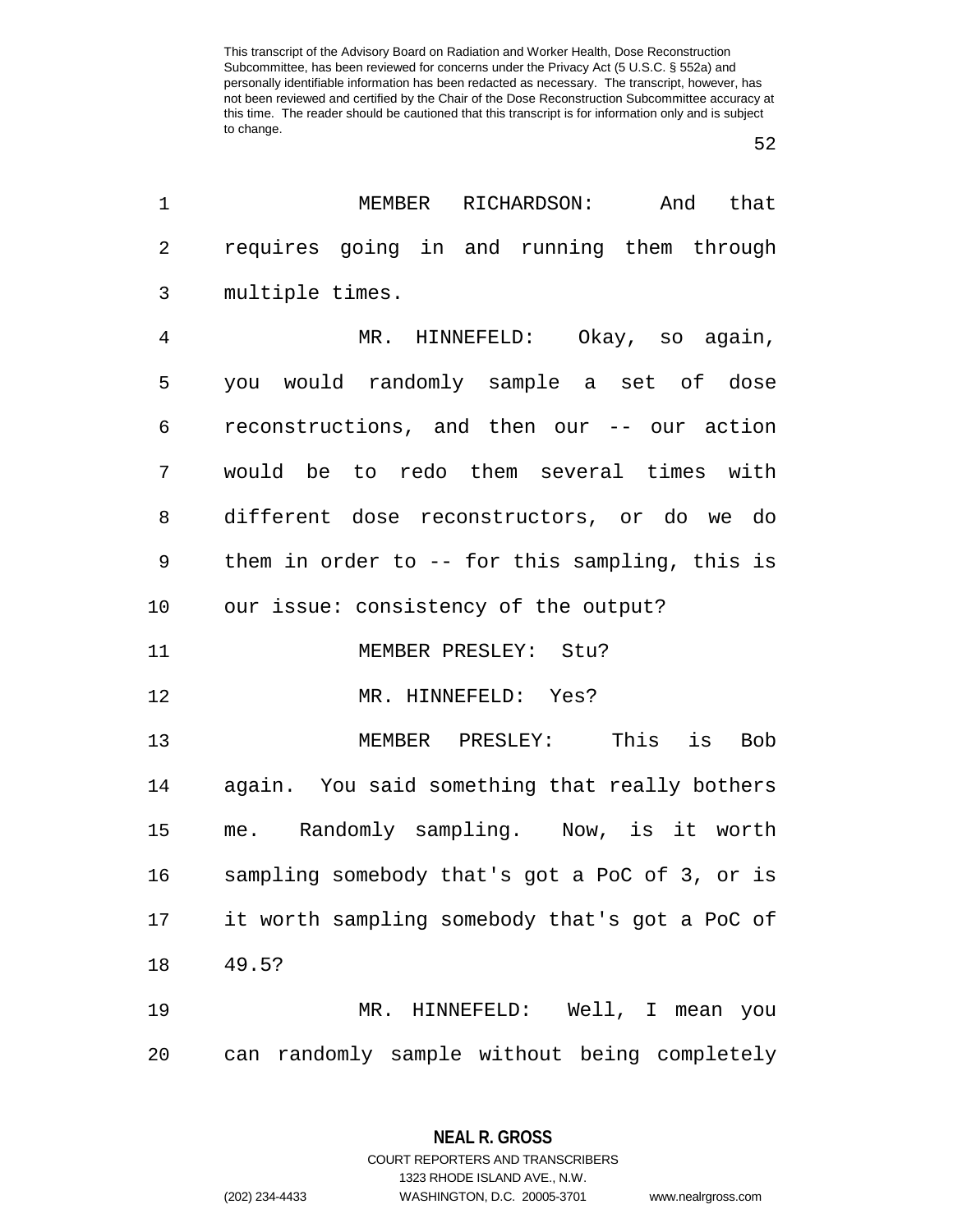| 1              | random. I guess you can  -- I guess it         |
|----------------|------------------------------------------------|
| 2              | wouldn't be random. It'd be random within      |
| 3              | your selection parameter.                      |
| $\overline{4}$ | MEMBER RICHARDSON:<br>I would                  |
| 5              | advocate that you want to get a -- what if     |
| 6              | that -- until you know that probability of     |
| 7              | compensation of 3 percent is actually a valid  |
| 8              | number by some -- by first evaluating the      |
| 9              | process and seeing if there's a gross error,   |
| 10             | you just -- you just -- you want to run the    |
| 11             | claims through so that they're -- you've got a |
| 12             | duplicate on a subsample, a random subsample,  |
| 13             | of all the cases. That's going to --           |
| 14             | You spend<br>MEMBER PRESLEY:                   |
| 15             | \$130,000 to do that on something that low.    |
| 16             | That really is bothering me.                   |
| 17             | DR. H. BEHLING: You're dealing                 |
| 18             | with maximized doses, which are by nature      |
| 19             | subject to a wide range of interpretations     |
| 20             | that have no meaning.                          |

**NEAL R. GROSS** COURT REPORTERS AND TRANSCRIBERS 1323 RHODE ISLAND AVE., N.W. (202) 234-4433 WASHINGTON, D.C. 20005-3701 www.nealrgross.com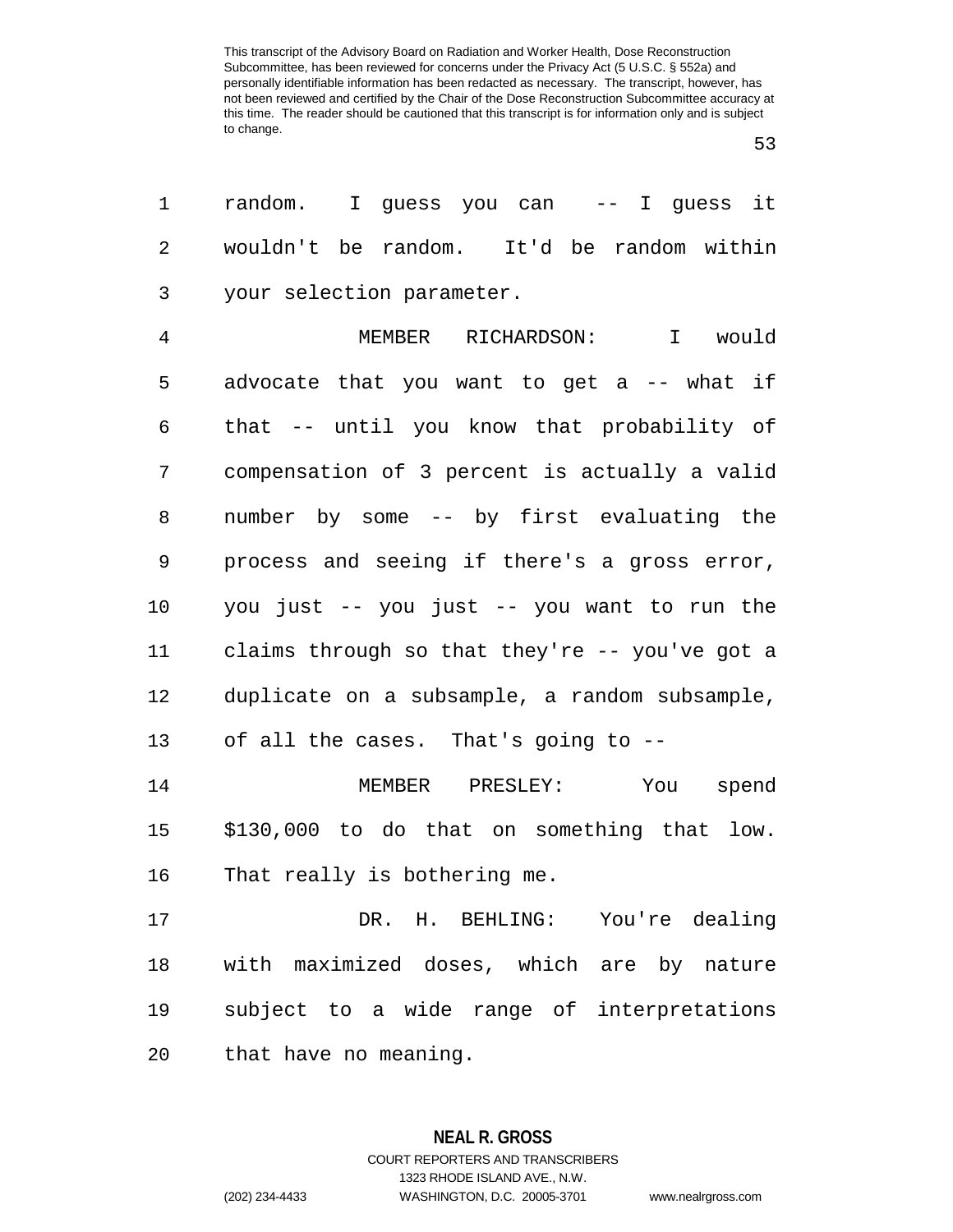| 1              | DR. MAURO: You don't want to use               |
|----------------|------------------------------------------------|
| $\overline{2}$ | those. They've got to be best estimates.       |
| 3              | They've got to be.                             |
| $\overline{4}$ | DR. H. BEHLING: Best estimates.                |
| 5              | CHAIRMAN GRIFFON: I think we're                |
| 6              | talking about two different things. I mean     |
| 7              | that's what David's point was. You're talking  |
| 8              | about consistency versus validity. And maybe,  |
| 9              | I don't know that the two options -- what I    |
| 10             | would like to do from the Subcommittee is      |
| 11             | write out some options that NIOSH can          |
| 12             | consider. I think that's where we should go    |
| 13             | with this.                                     |
| 14             | Then<br>NIOSH can examine these                |
| 15             | further and come back. But I mean I think      |
| 16             | David has got one scheme. Maybe they're not -  |
| 17             | - maybe it's not one or the other. Maybe you   |
| 18             | use some combination, and use other techniques |
| 19             | to check validity as well internally.<br>Even  |
| 20             | though we're doing that to some extent here,   |

**NEAL R. GROSS**

COURT REPORTERS AND TRANSCRIBERS 1323 RHODE ISLAND AVE., N.W. (202) 234-4433 WASHINGTON, D.C. 20005-3701 www.nealrgross.com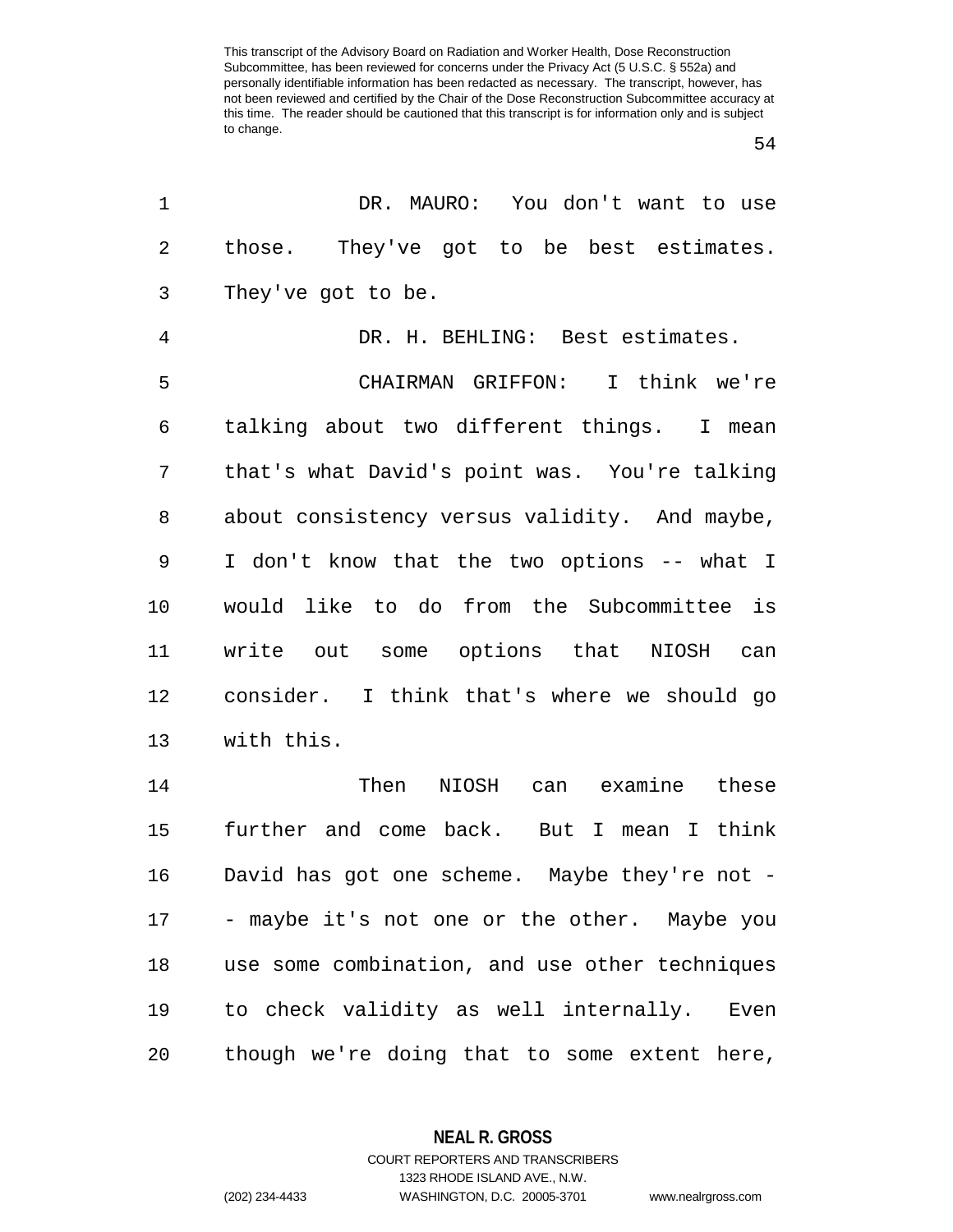| 1              | you may want to do some validity check        |
|----------------|-----------------------------------------------|
| 2              | internally.                                   |
| 3              | MEMBER MUNN: This is Wanda.                   |
| $\overline{4}$ | CHAIRMAN GRIFFON:<br>Hold on.                 |
| 5              | Wanda's got the floor.                        |
| 6              | MEMBER MUNN: I have to agree                  |
| 7              | pretty strongly with what David had to say.   |
| 8              | If a truly objective perspective of random    |
| 9              | selection means exactly that, a random        |
| 10             | selection. If an error has been made on a low |
| 11             | percentage PoC case, it is just as important  |
| 12             | to know why that error was made, as it is to  |
| 13             | know why the error was made on a high PoC     |
| 14             | case.                                         |
| 15             | I would argue that it would defeat            |
| 16             | one of the major purposes of such a -- the    |
| 17             | cost of such a review if we limited our       |
| 18             | "randomness" to a specific level report that  |
| 19             | we had seen. It will tell us as much if we    |
| 20             | see the same kinds of errors in low PoC       |

**NEAL R. GROSS**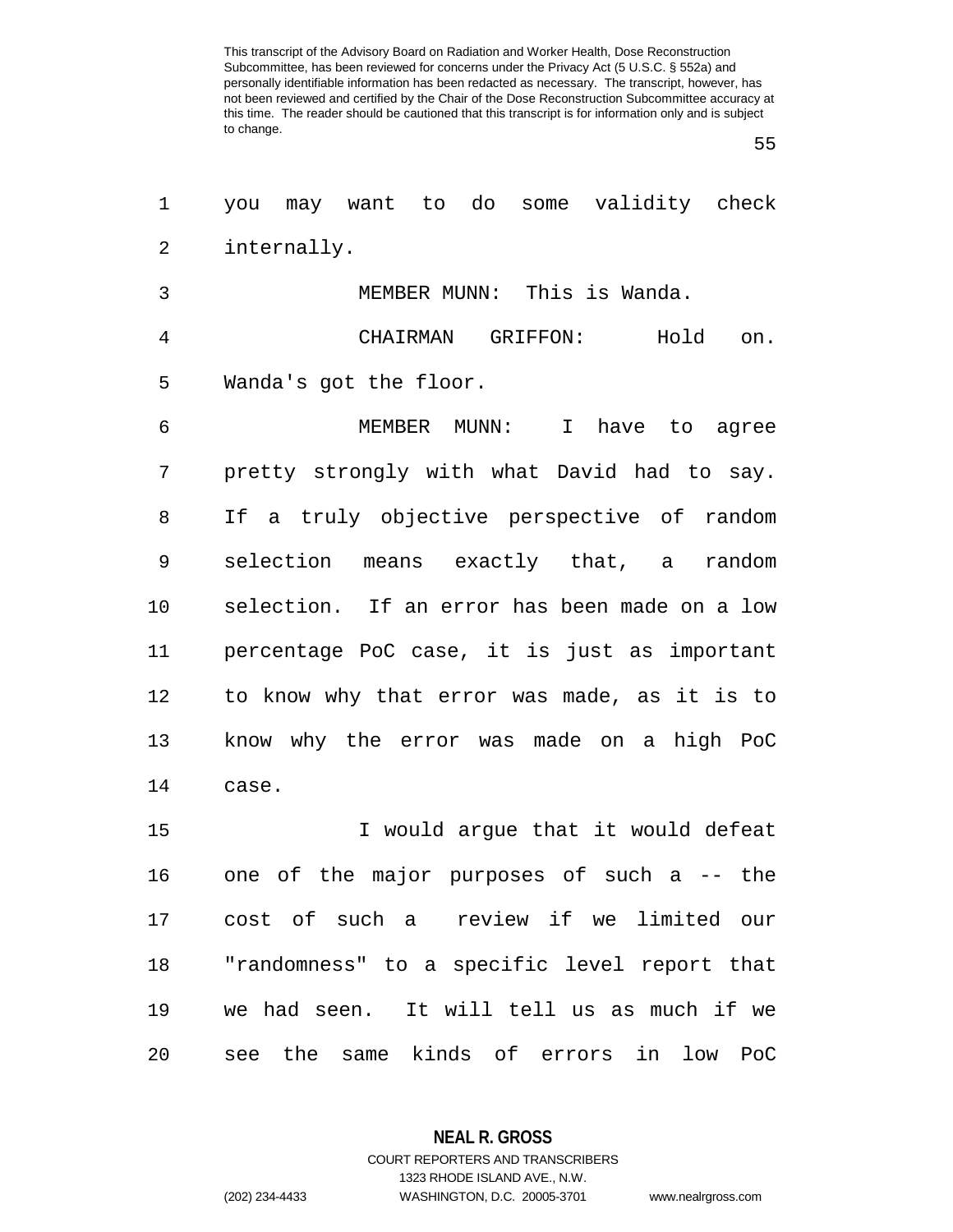| 1              | numbers as if we had high ones, and one can't      |
|----------------|----------------------------------------------------|
| 2              | be $--$ if $--$ it depends on what our purpose is. |
| $\mathfrak{Z}$ | If our purpose is to try to define                 |
| 4              | where the error is occurring and why it            |
| 5              | occurs, then the sample, if we do suggest such     |
| 6              | a thing, would need to be, in my view, random.     |
| 7              | DR. MAURO: Wanda, this is John.                    |
| 8              | The idea is -- see, when a person does a           |
| 9              | deliberate maximizing or minimizing, there is      |
| 10             | subjectivity there, where the person stops,        |
| 11             | and that's allowed.                                |
| 12             | So, you would expect there to be                   |
| 13             | differences because you stop -- you pick your      |
| 14             | -- you wouldn't expect the same result to          |
| 15             | come, or even come close if you're doing a         |
| 16             | maximizing and you come up with a low dose, or     |
| 17             | you do a minimizing and you come up with a         |
| 18             | high dose.                                         |
| 19             | You're just trying to quickly                      |
| 20             | screen and put this to bed. So, you would --       |

**NEAL R. GROSS** COURT REPORTERS AND TRANSCRIBERS

1323 RHODE ISLAND AVE., N.W.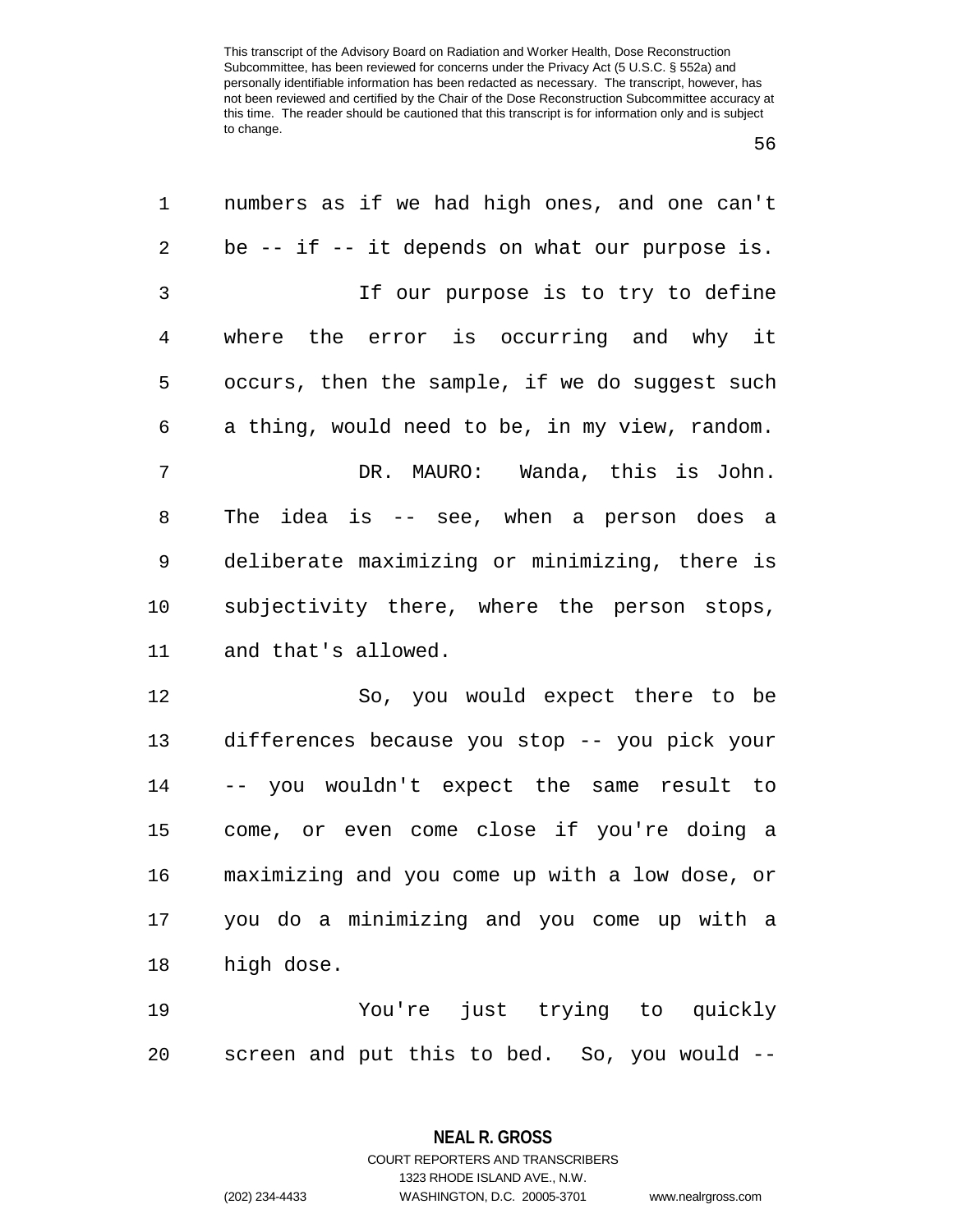| 1              | the outcome of that -- certainly, you could    |
|----------------|------------------------------------------------|
| $\overline{2}$ | review the results of these and see the        |
| 3              | decisions and judgments that were made, but    |
| 4              | you would not expect two different people to   |
| 5              | come to the same place, but you would expect   |
| 6              | people to come to the same place when doing a  |
| 7              | realistic best estimate.                       |
| 8              | CHAIRMAN GRIFFON: Yes, I mean --               |
| 9              | MR. KATZ: I mean keep in mind                  |
| 10             | this is not just an evaluation for the sake of |
| 11             | evaluation and just for determining root       |
| 12             | causes. It's -- you're talking about a QA      |
| 13             | process here, and for a QA process, your       |
| 14             | primary worry is the outcome of quality flaws, |
| 15             | and there are different levels of quality      |
| 16             | flaws if you look at a proper QA system, and   |
| 17             | ones that don't impact the world don't matter  |
| 18             | very much.                                     |
| 19             | So, I would focus your resources               |
|                |                                                |

on where it matters the most, and that is

**NEAL R. GROSS** COURT REPORTERS AND TRANSCRIBERS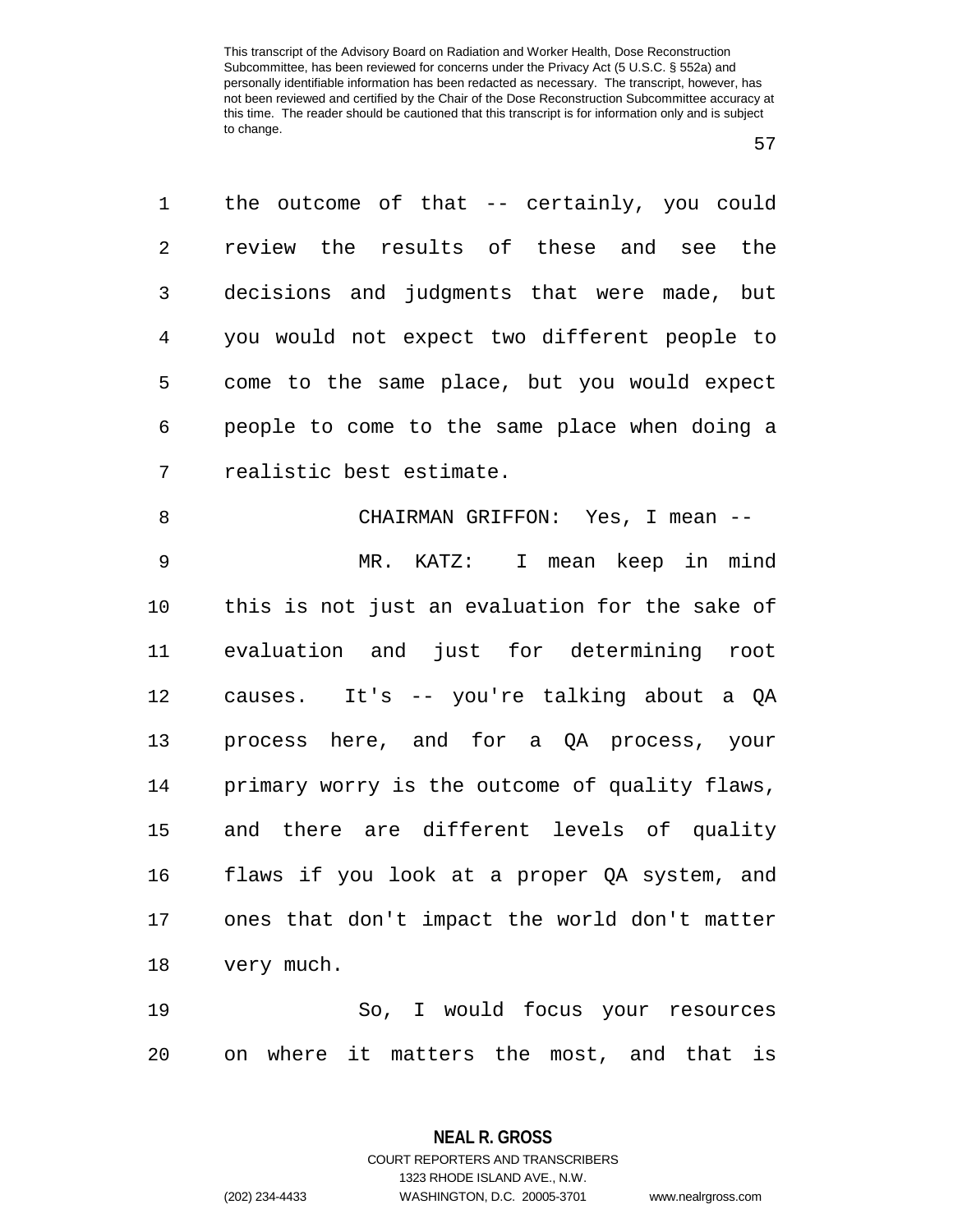getting the right decision, which sort of lends to what John is saying about focusing more of your resources on those close cases because at the end of the day, that's what you worry most about. You want to get the right decisions out.

 I mean I agree that randomly you could still get a root causes no matter what cases you look at, but it's a QA process. It's not just an evaluation process. And you want to -- you want to assure that your products have quality, and the primary quality, the most important quality, is that they come to the right decision, and everything else is of lesser importance, although still important.

17 So, that -- that was one thought I 18 just wanted to throw out there. And a second, just sort of related to David's thing about sampling, is typically in a QA process, until

> **NEAL R. GROSS** COURT REPORTERS AND TRANSCRIBERS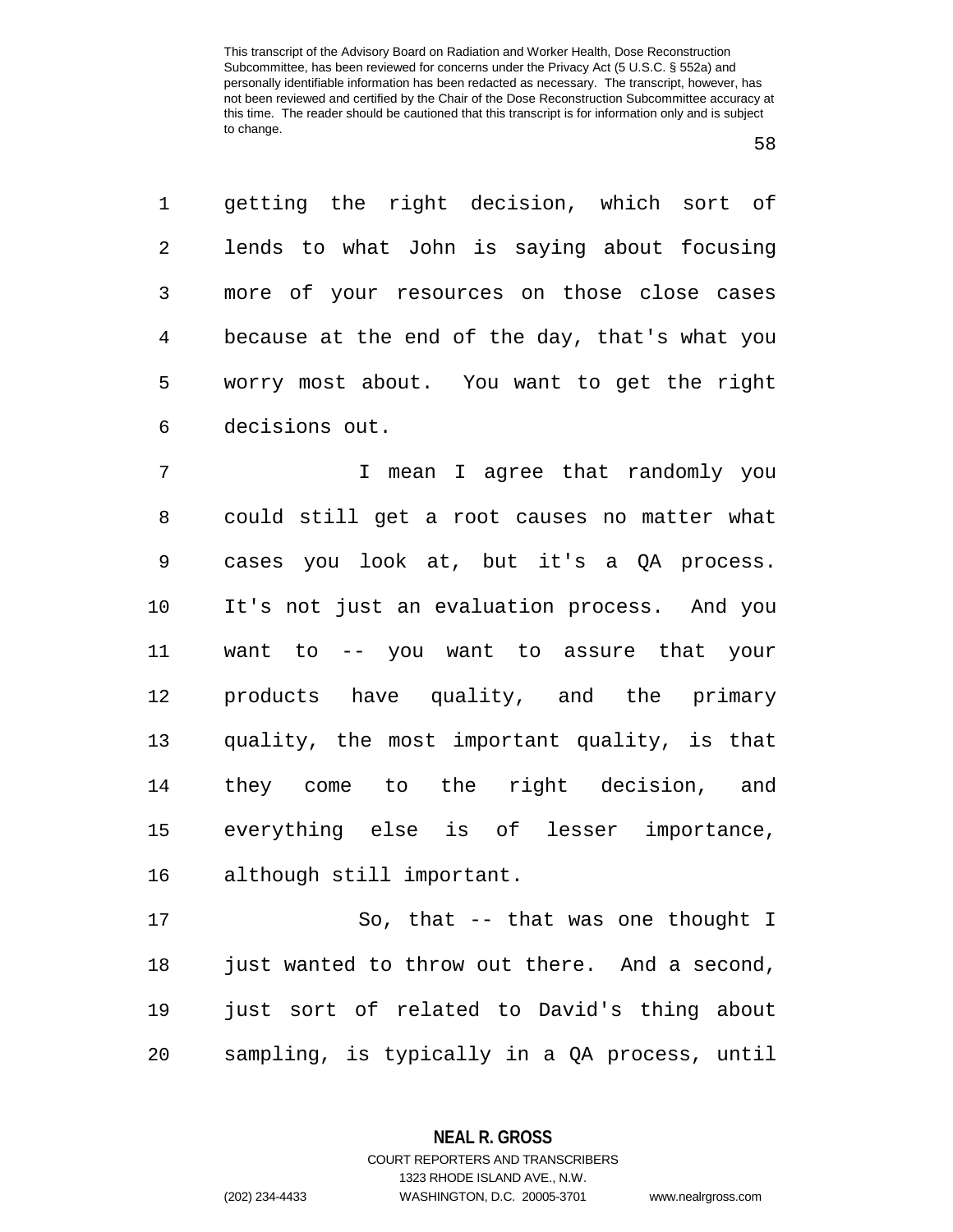| 1              | you know the reliability of your system, you  |
|----------------|-----------------------------------------------|
| $\overline{2}$ | do have an intensive inspection process, and  |
| 3              | what -- typically with QA systems, as you get |
| 4              | a better handle on your reliability, you can  |
| 5              | reduce your sampling rate.                    |
| б              | In extremely reliable systems of              |
| 7              | course you sample very little, and it costs   |
| 8              | very little because you already know. And     |
| 9              | that's the way QA systems work. So, I mean I  |
| 10             | think you should think in those terms.        |
| 11             | That might mean that in this case,            |
| 12             | on the front end, it's the more expensive     |
| 13             | process. You have to endure delay and so on   |
| 14             | until you get a handle on your level of       |
| 15             | reliability of your system. But down the road |
| 16             | as you improve, it'll require less inspection |
| 17             | and less -- less QA effort and intensity.     |

18 That's the way QA systems work. I mean so they're front loaded with effort. As you improve your system, there's less work to

> **NEAL R. GROSS** COURT REPORTERS AND TRANSCRIBERS

> > 1323 RHODE ISLAND AVE., N.W.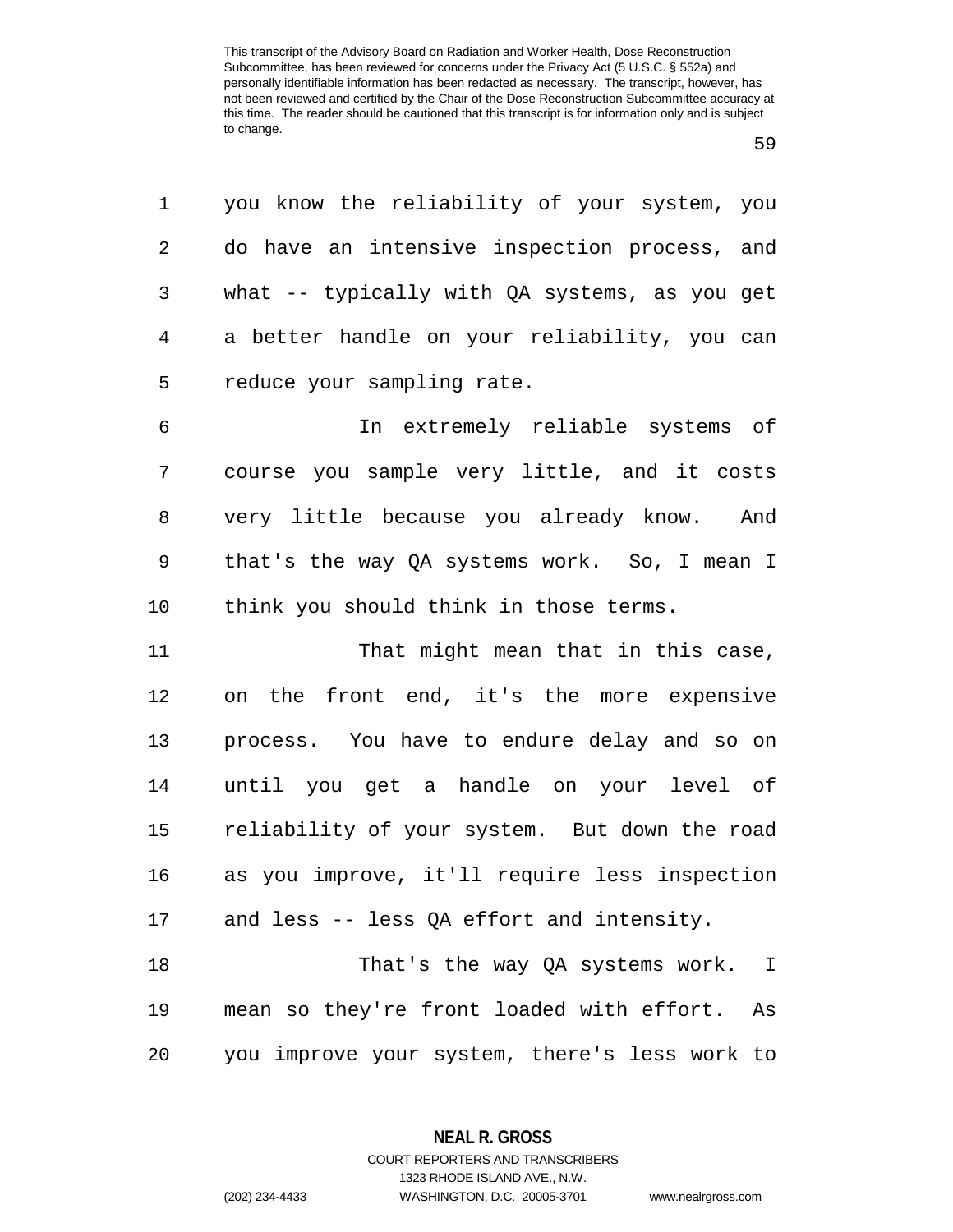do and inspection.

 DR. H. BEHLING: With regard to David's recommendation too, we sample old cases that have already been reviewed or have already been dose reconstructed. The potential risk, I would throw out, is that given the fact that there -- these results are documented and readily available to -- to a person who is now redoing it would potentially introduce a risk of bias.

 If you already know a previous dose reconstructor came up with a PoC of 48 in a given does, organ dose, for the cancer of a certain value, redoing that case by someone who already knows the end result of a previous evaluation would have a tendency to bias that individual, and that was the reason why I suggested early on when I made comments to take a case that has not yet been done, and do it by at least several people to see

**NEAL R. GROSS**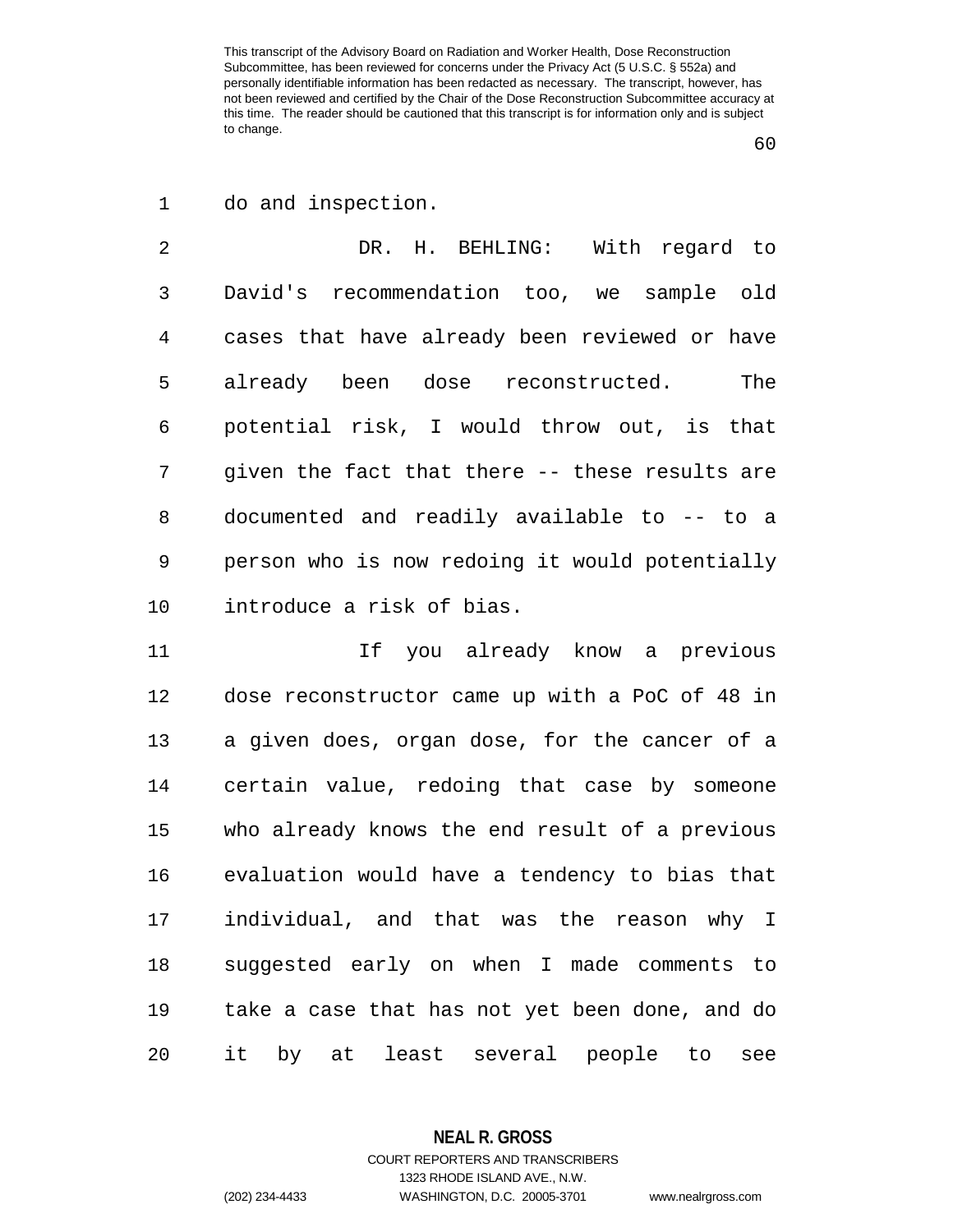consistency.

 Because at this point, you do not have the risk of someone already knowing what the endpoint is that he might want to aim towards.

 MEMBER RICHARDSON: Hans, there are two issues there, both of which maybe I wasn't clear about. The first was these are blind reviews. The second is we spent a lot of time already, and I felt somewhat frustrated by it, reviewing old cases and ORAU coming back and saying, "That's not the way we do things anymore."

 The process I was envisioning and hoped to describe is one in which as cases -- that you do this sample of cases coming in, and there's a probability of sampling somebody 18 for going through the system twice.

 And I was imagining, again, something like ORAU, when as they're sampling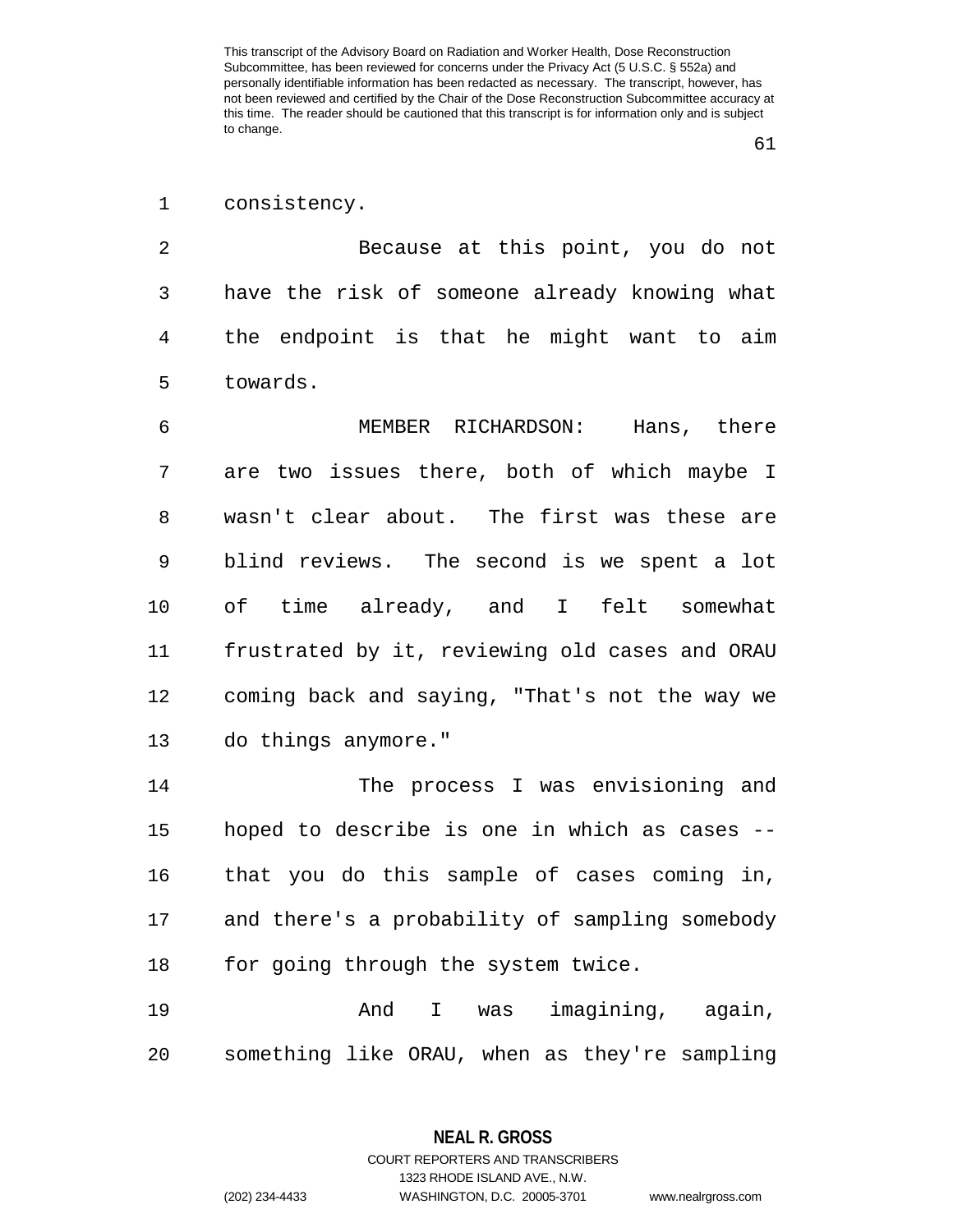| 1              | -- as they're getting 100 cases coming in,     |
|----------------|------------------------------------------------|
| 2              | they're going to do a processing on 104-105,   |
| 3              | because it's a 5 percent sample. Can they      |
| $\overline{4}$ | handle that? What's the cost? Those are the    |
| 5              | questions. But then you would have basically   |
| 6              | a five percent resample.                       |
| 7              | CHAIRMAN GRIFFON: Yes.                         |
| 8              | DR. MAURO: This is John.<br>If it              |
| $\mathsf 9$    | helps, when we get to the blinds, you're going |
| 10             | to find that we did exactly this. We had two   |
| 11             | cases, which were independently done. And the  |
| 12             | bottom line, by the way you're going to find   |
| 13             | this interesting, for both cases the           |
| 14             | independent a factor of 2 difference.          |
| 15             | In other words, we got one data                |
| 16             | point here anyway from a blind, where we --    |
| 17             | well, two data points, where we did two cases. |
| 18             | And coincidentally, two of them, actually the  |
| 19             | outcomes you'll see later, is that<br>two      |
| 20             | different independent analyses both came out a |

**NEAL R. GROSS**

COURT REPORTERS AND TRANSCRIBERS 1323 RHODE ISLAND AVE., N.W. (202) 234-4433 WASHINGTON, D.C. 20005-3701 www.nealrgross.com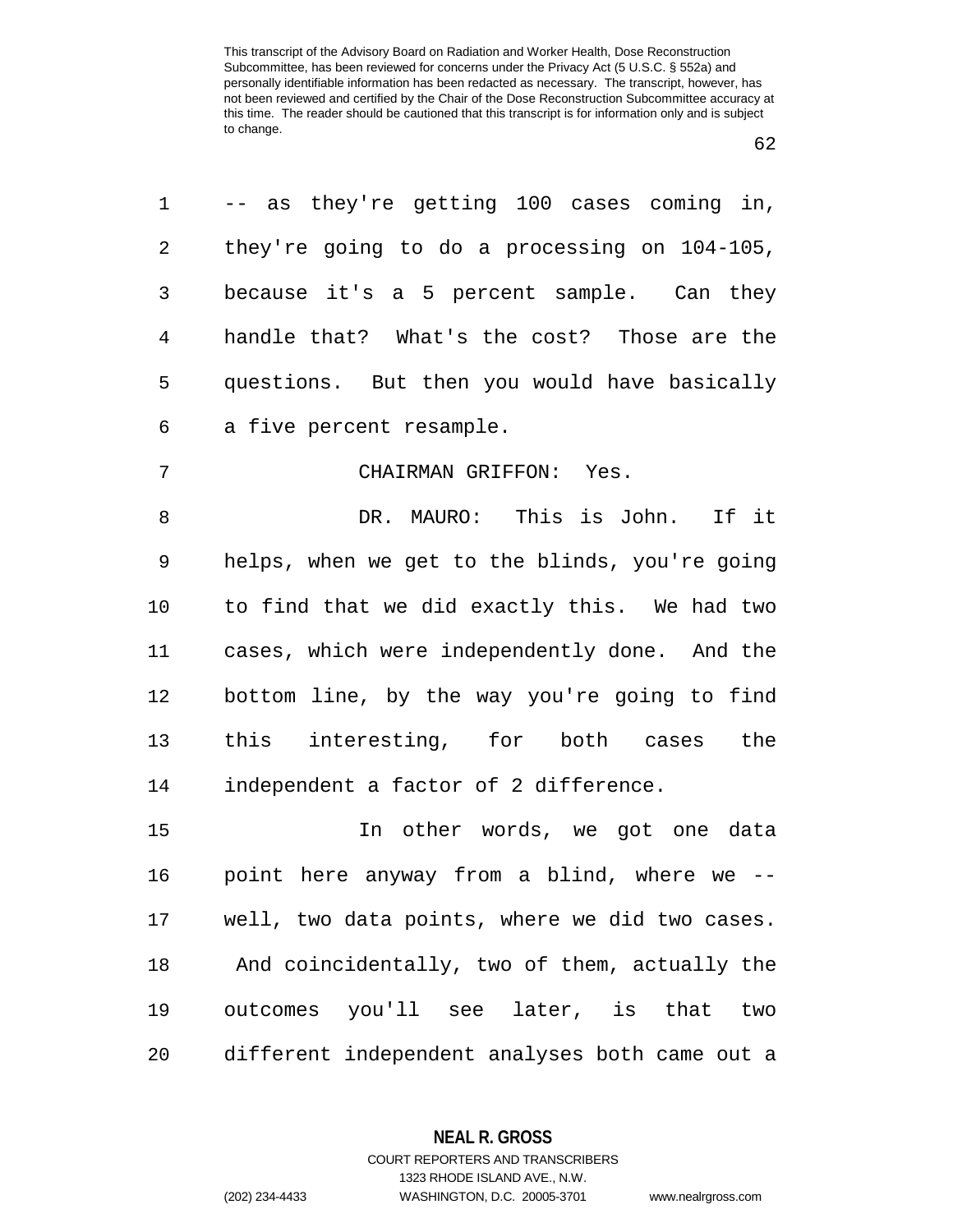| 1              | factor of 2 different.                       |
|----------------|----------------------------------------------|
| $\overline{2}$ | So, this is an -- at least two               |
| 3              | examples of what you might expect.           |
| 4              | DR. H. BEHLING: John, I will                 |
| 5              | correct you on this. You didn't follow the   |
| 6              | guidance document on plan B.                 |
| 7              | DR. MAURO: That is correct.                  |
| 8              | DR. H. BEHLING: Those differences            |
| 9              | will not necessarily reflect what we would   |
| 10             | expect under the conditions for two dose     |
| 11             | reconstructors following the same guidance   |
| 12             | document.                                    |
| 13             | DR. MAURO: That is correct.                  |
| 14             | DR. H. BEHLING: It's not a                   |
| 15             | correct analogy.                             |
| 16             | DR. MAURO: That's another point,             |
| 17             | by the way, David and -- we've been talking  |
| 18             | within the context of given the procedures,  |
| 19             | will everyone reconstruct the doses the same |
| 20             | way? Now, I'd like to point out though when  |

**NEAL R. GROSS** COURT REPORTERS AND TRANSCRIBERS

1323 RHODE ISLAND AVE., N.W.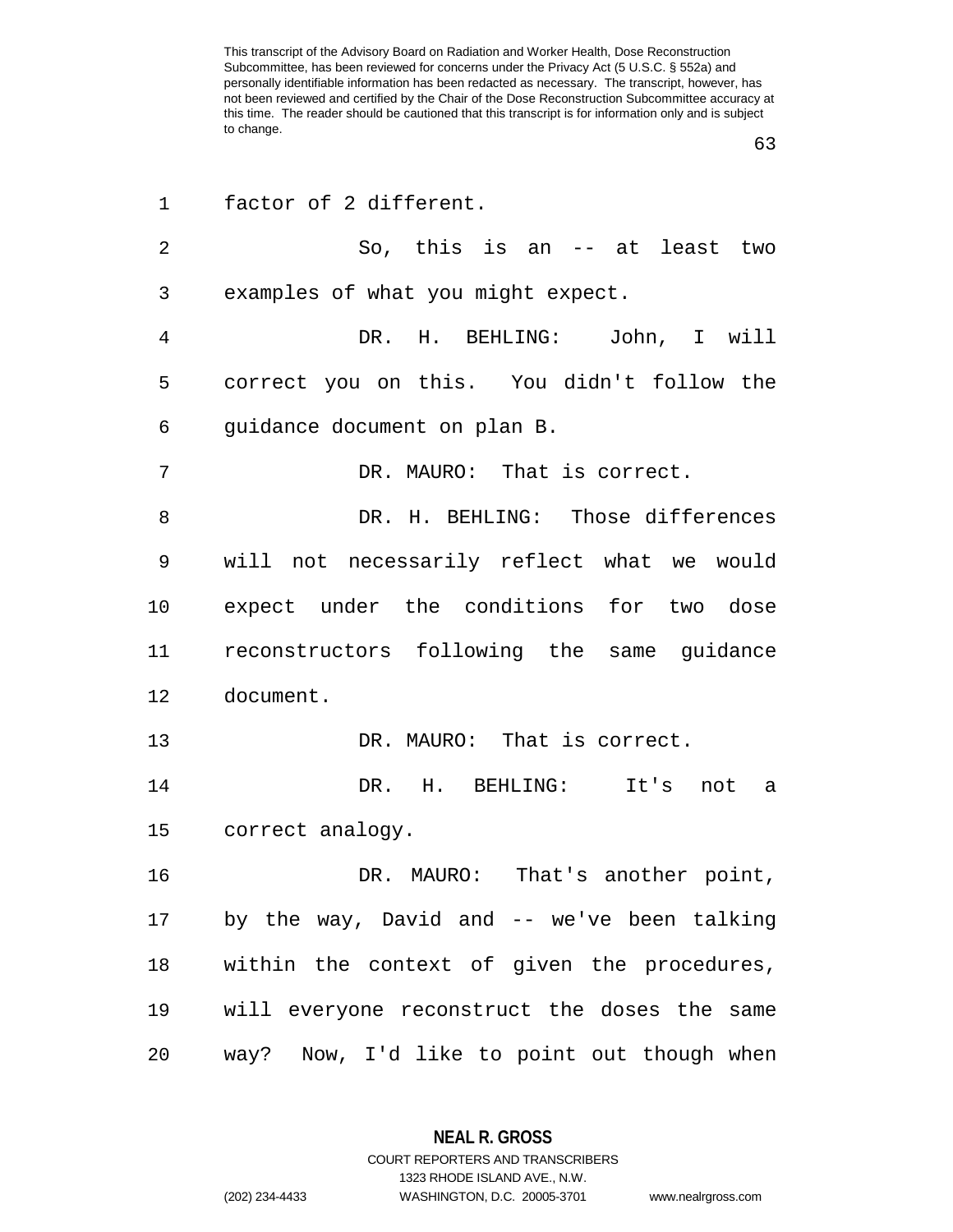we review the cases for AWEs, where basically there really is no data and there really is no person-specific dose reconstruction; it is a matrix.

 That's a generic matrix very often, where -- and what we review, and I do a lot of these, is the matrix that's being used. The default set of assumptions. So, in effect, I -- and I have to say in being part of this quite a while, the places where the -- the -- where there are differences in doses, when -- when we review DOE site cases, we'll find -- we find some errors, whether they be manual errors just made by the dose reconstructor or interpretive errors.

 The errors, I have to say, are relatively small. You know, factors of 2. When I review AWEs, where I'm looking at the procedure they're using to reconstruct it, and I look at the fundamentals of did they come up

> **NEAL R. GROSS** COURT REPORTERS AND TRANSCRIBERS

1323 RHODE ISLAND AVE., N.W. (202) 234-4433 WASHINGTON, D.C. 20005-3701 www.nealrgross.com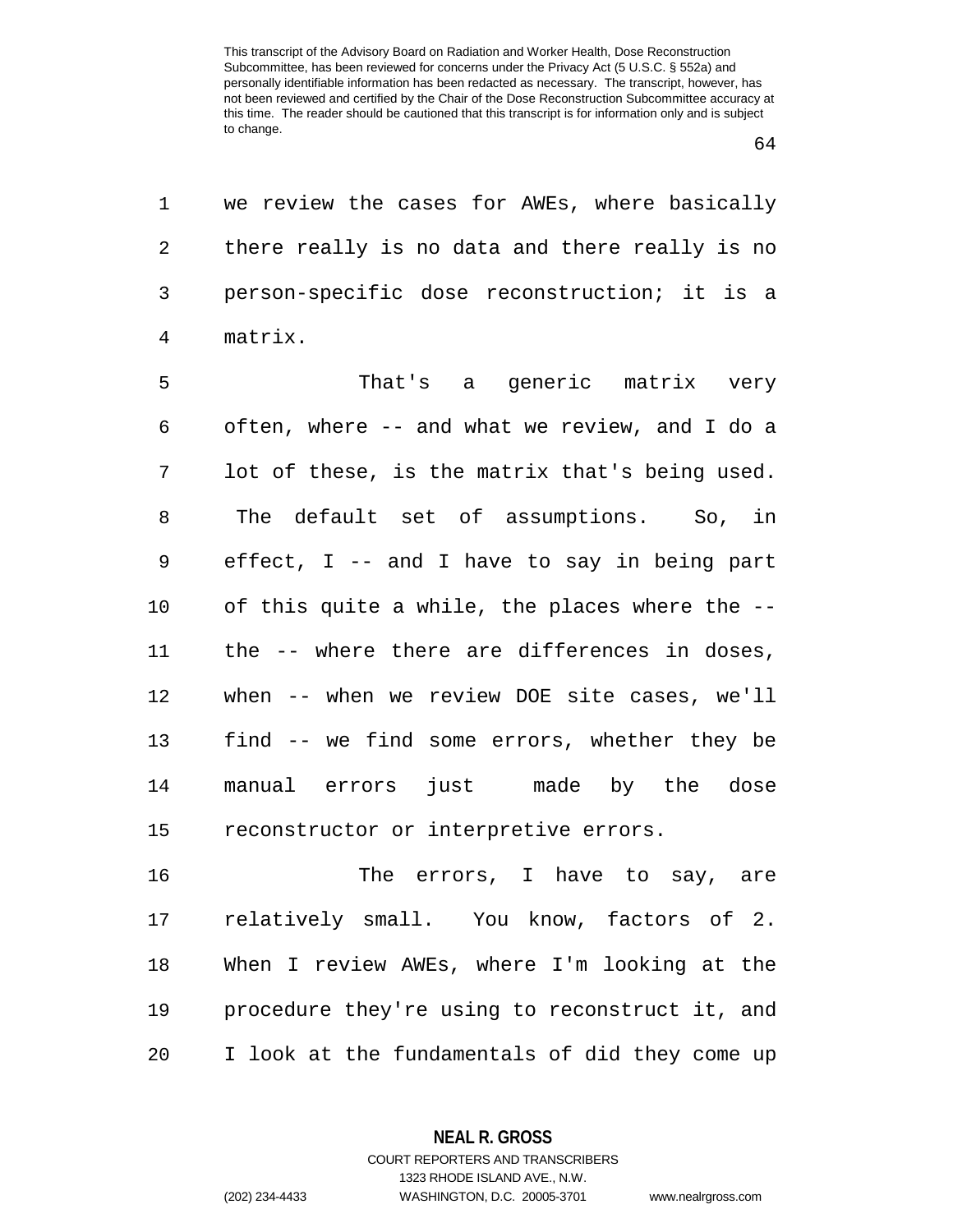| 1      | with a matrix that seems to be appropriate for |
|--------|------------------------------------------------|
| 2      | a particular facility, Bridgeport Brass, I     |
| 3      | find -- my findings are on the order of        |
| 4      | factors of 10 and higher.                      |
| 5      | So, now, when you talk about                   |
| 6      | quality issues, I think it is important to     |
| 7      | make a distinction between following your      |
| 8      | procedures and getting the same result, and of |
| 9      | course the deeper issue is are the procedures  |
| 10     | appropriate?                                   |
| 11     | It sounds like from the point of               |
| $1\,2$ | view of quality, the conversation we're having |
| 13     | now is given the procedure, are they -- are    |
| 14     | those -- as being valid, the question that is  |
| 15     | being asked is are those being followed in a   |
|        |                                                |
| 16     | consistent way? If that's what you're          |
| 17     | objective is, fine. But --                     |
| 18     | CHAIRMAN GRIFFON:<br>That's what I             |
| 19     | said. John, that's what I just said. There's   |

**NEAL R. GROSS** COURT REPORTERS AND TRANSCRIBERS

1323 RHODE ISLAND AVE., N.W.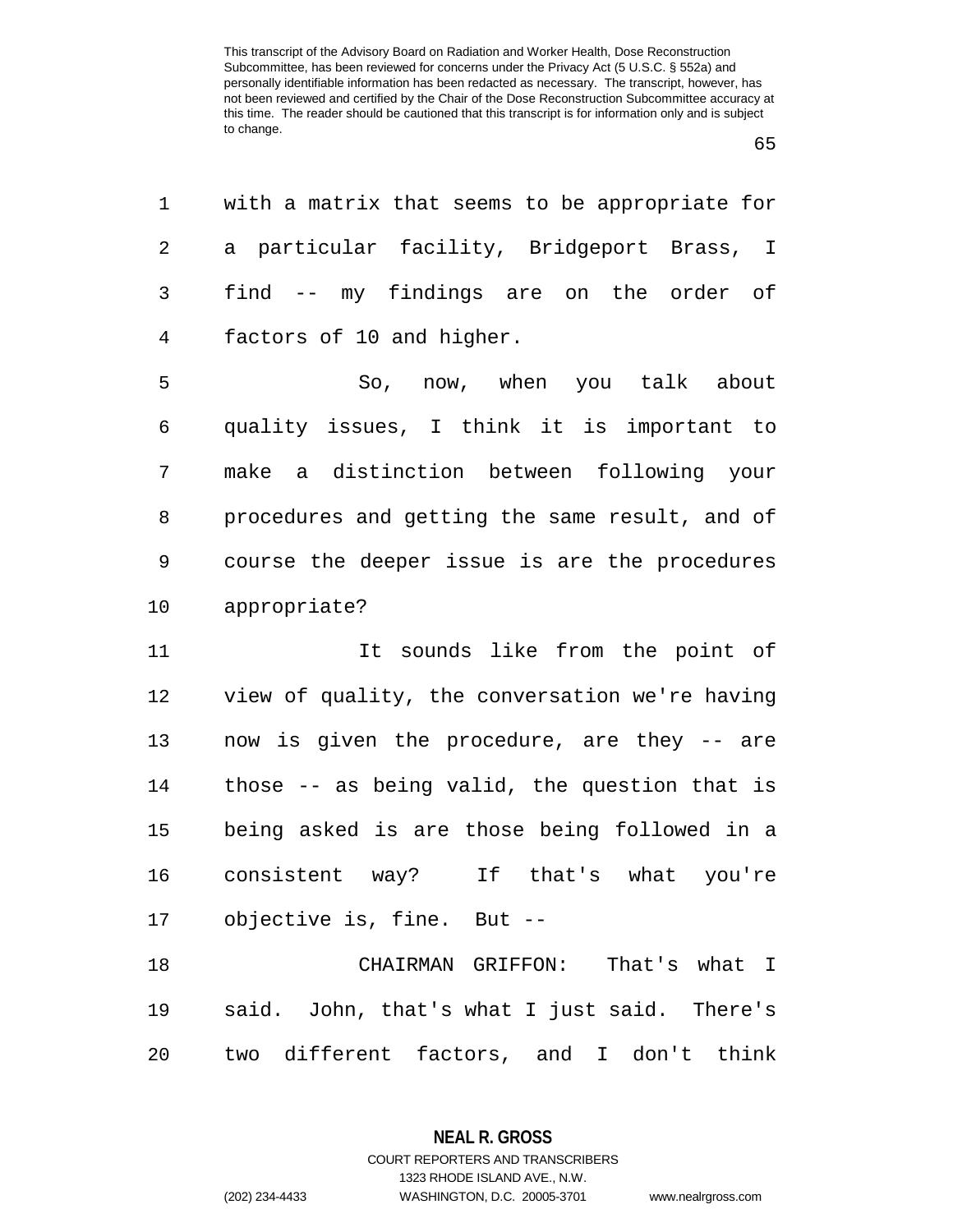| 1              | they're mutually exclusive. I mean the           |
|----------------|--------------------------------------------------|
| $\overline{2}$ | consistency versus validity, and I think         |
| 3              | they're two things that are coming up again      |
| 4              | and again by different options.                  |
| 5              | DR. MAURO: The big one -- the big                |
| 6              | ones are validity. I mean consistency, yes,      |
| 7              | we're picking that up. And you have our          |
| 8              | quality report and all the data that we've       |
| 9              | summarized as part of your review for the        |
| 10             | first 100 cases. It lends a lot of insight       |
| 11             | into that.                                       |
| 12             | But I have to say that the place                 |
| 13             | where I believe the greatest is the underlying   |
| 14             | assumptions that are built in, at least at the   |
| 15             | AWE sites. I've picked up, as you know -         |
| 16             | CHAIRMAN GRIFFON: Yes, it's like                 |
|                | 17 profile reviews. Yes, that's why you're doing |
| 18             | mini Site Profile reviews on the AWEs.           |
| 19             | DR. MAURO: Yes.                                  |
| 20             | That's why we<br>CHAIRMAN GRIFFON:               |

**NEAL R. GROSS** COURT REPORTERS AND TRANSCRIBERS 1323 RHODE ISLAND AVE., N.W. (202) 234-4433 WASHINGTON, D.C. 20005-3701 www.nealrgross.com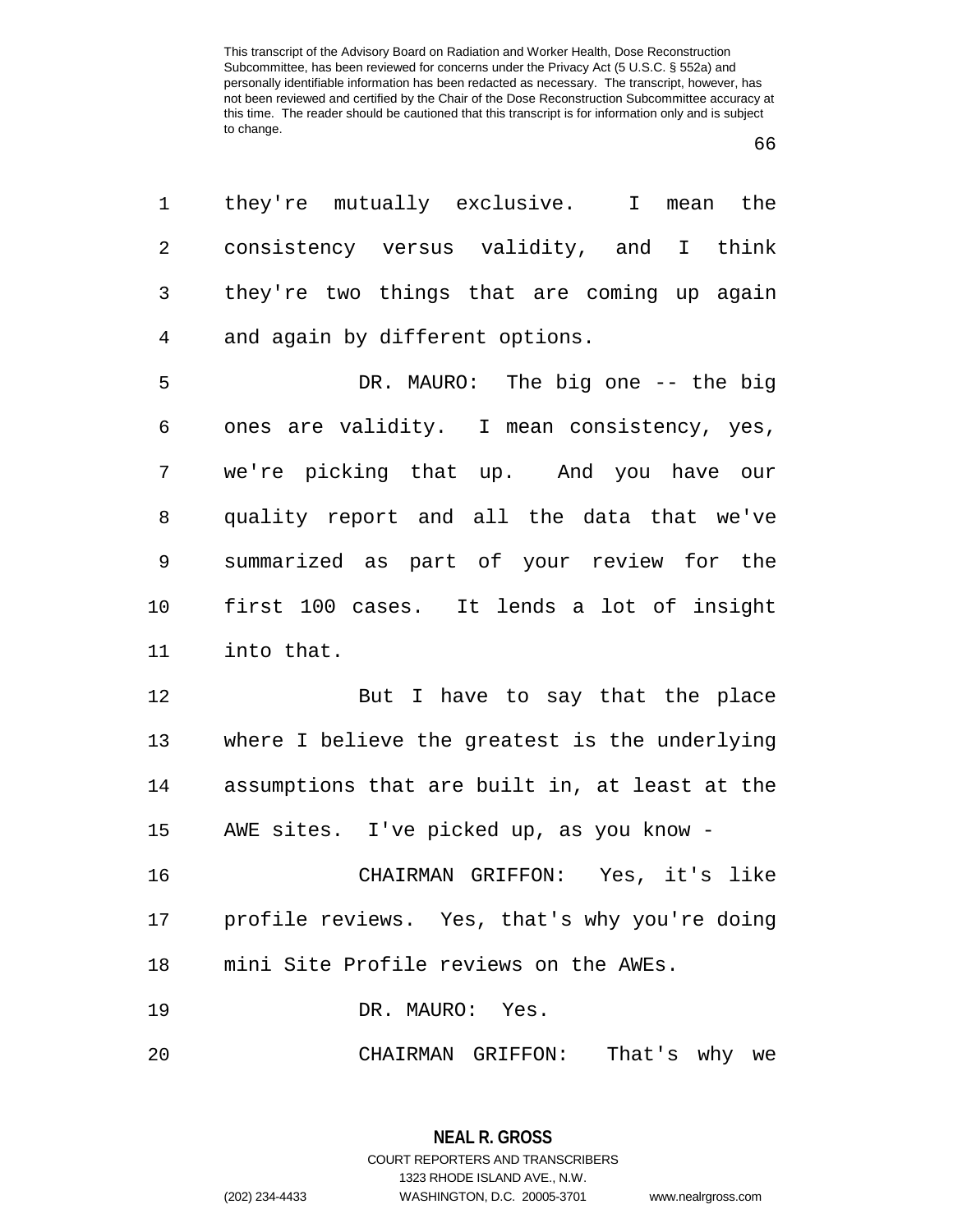| 1              | have the Site Profile reviews for the other    |
|----------------|------------------------------------------------|
| 2              | sites.                                         |
| 3              | DR. MAURO: Exactly.                            |
| $\overline{4}$ | CHAIRMAN GRIFFON: If there are                 |
| 5              | bigger things, that's where they come out.     |
| 6              | DR. MAURO: Yes, yes.                           |
| 7              | CHAIRMAN GRIFFON: Yes, or in the               |
| 8              | SEC reviews.                                   |
| 9              | DR. MAURO: Yes.                                |
| 10             | CHAIRMAN GRIFFON: Here's what I                |
| 11             | would propose. I want to put together a memo   |
| 12             | to the Board, and I'll try to summarize some   |
| 13             | of what we've come up with and propose options |
| 14             | for NIOSH to consider in implementing the      |
| 15             | action plan, sort of as Lew described or       |
| 16             | whatever. And I'll circulate that to the       |
| 17             | Subcommittee and get input. We can work on     |
| 18             | the language of it and then try to deliver it  |
| 19             | to the Board in the August meeting.            |
| 20             | If I can move people off the QAQC              |

**NEAL R. GROSS** COURT REPORTERS AND TRANSCRIBERS 1323 RHODE ISLAND AVE., N.W. (202) 234-4433 WASHINGTON, D.C. 20005-3701 www.nealrgross.com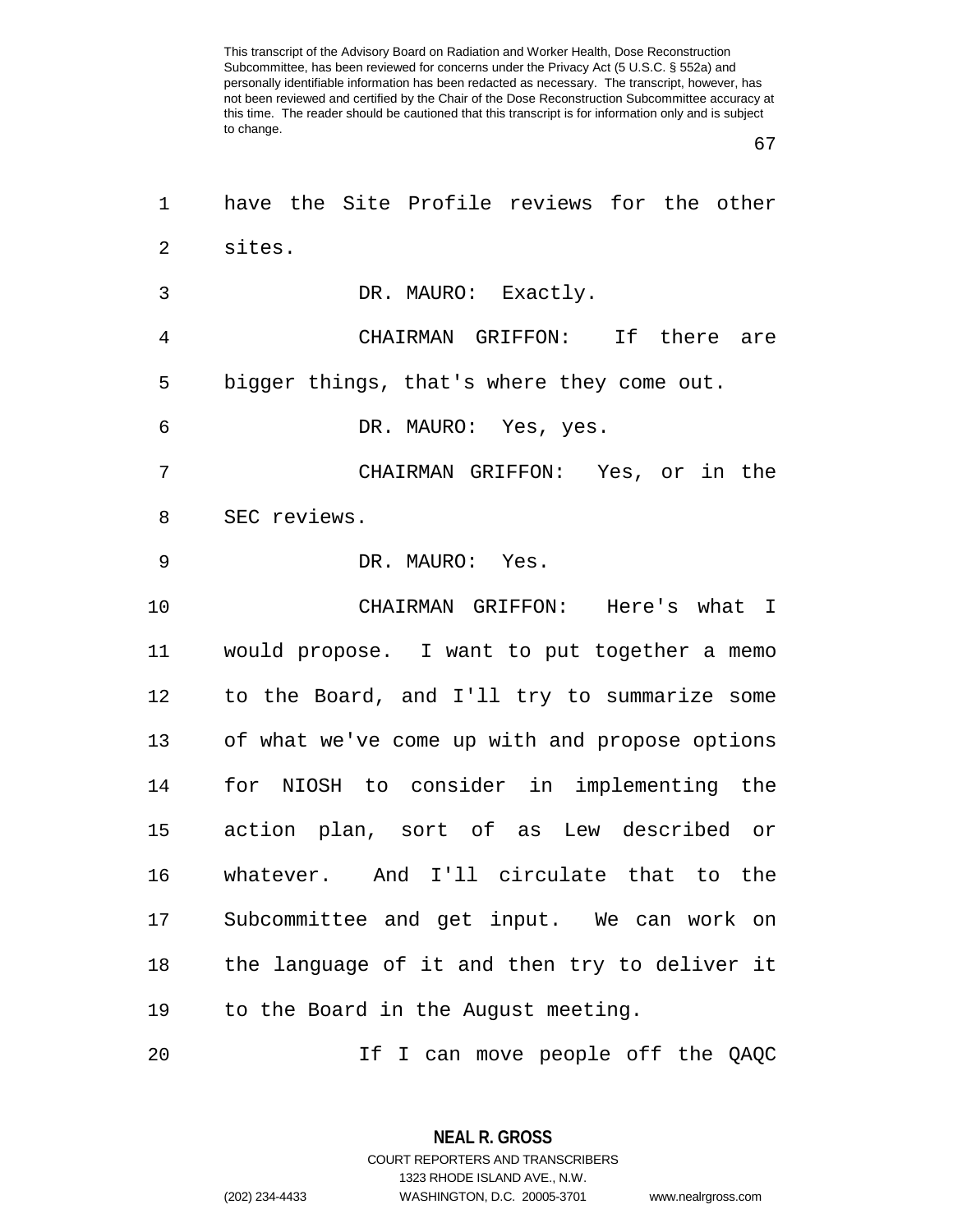| 1       | item for a second, I think I got sort of a    |
|---------|-----------------------------------------------|
| 2       | handle on some ideas to put in there. You     |
| 3       | know, I'll be sharing this and getting input  |
| 4       | from everyone, but I -- I'd like to know on   |
| 5       | other issues on dose reconstruction, and the  |
| 6       | one I brought up earlier was this question of |
| 7       | using over-estimating techniques and whether  |
| 8       | we as a Subcommittee have an opinion on that  |
| 9       | matter, whether we -- I mean I know Stu has   |
| $10 \,$ | even raised it in our Subcommittee that maybe |
| 11      | at this point where they've kind of caught up |
| 12      | in their level, maybe the merits of using the |
| 13      | over-estimating techniques may not be there   |
| 14      | anymore, and it may be better off just to use |
| 15      | the best estimate.                            |
| 16      | MR. HINNEFELD:<br>I have something            |
|         | 17 to offer on that.                          |
| 18      | CHAIRMAN GRIFFON: Okay, go ahead.             |
| 19      | MR. HINNEFELD: The -- in the                  |
| 20      | context, and I'm talking about the context of |

**NEAL R. GROSS** COURT REPORTERS AND TRANSCRIBERS

1323 RHODE ISLAND AVE., N.W. (202) 234-4433 WASHINGTON, D.C. 20005-3701 www.nealrgross.com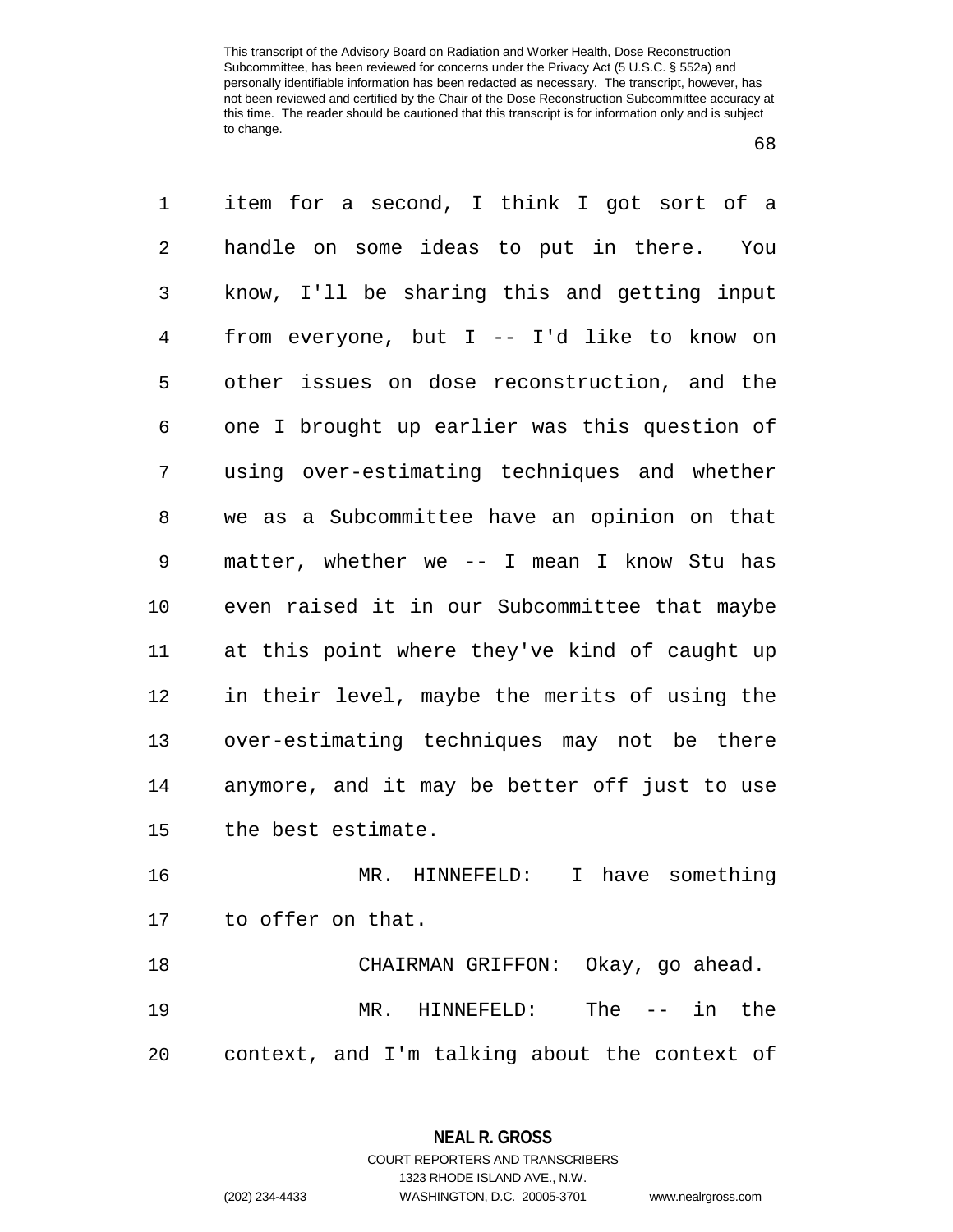| 1  | what we're facing in DCAS now, we have a ten- |
|----|-----------------------------------------------|
| 2  | year review with about 20 priority            |
| 3  | recommendations. There are probably 70 total. |
| 4  | Twenty priority recommendations, a            |
| 5  | few of which may be pretty much accomplished, |
| 6  | but most of which would require effort, i.e.  |
| 7  | cost, to do. And so, I believe that there is  |
| 8  | value in not doing over-estimates because you |
| 9  | cannot explain it to the -- you can write in  |
| 10 | the dose reconstruction, "This is an over-    |
| 11 | estimate. If conditions change, the dose will |
| 12 | likely go down."                              |
| 13 | You can write that all you want.              |
| 14 | If it was the first sentence in the dose      |
| 15 | reconstruction, it doesn't matter.            |
| 16 | CHAIRMAN GRIFFON: Right.                      |
| 17 | MR. HINNEFELD: Person says, "I                |
| 18 | had 44. Now I have 38 with another cancer."   |
| 19 | CHAIRMAN GRIFFON: Right.                      |
| 20 | MR. HINNEFELD: Okay? It doesn't               |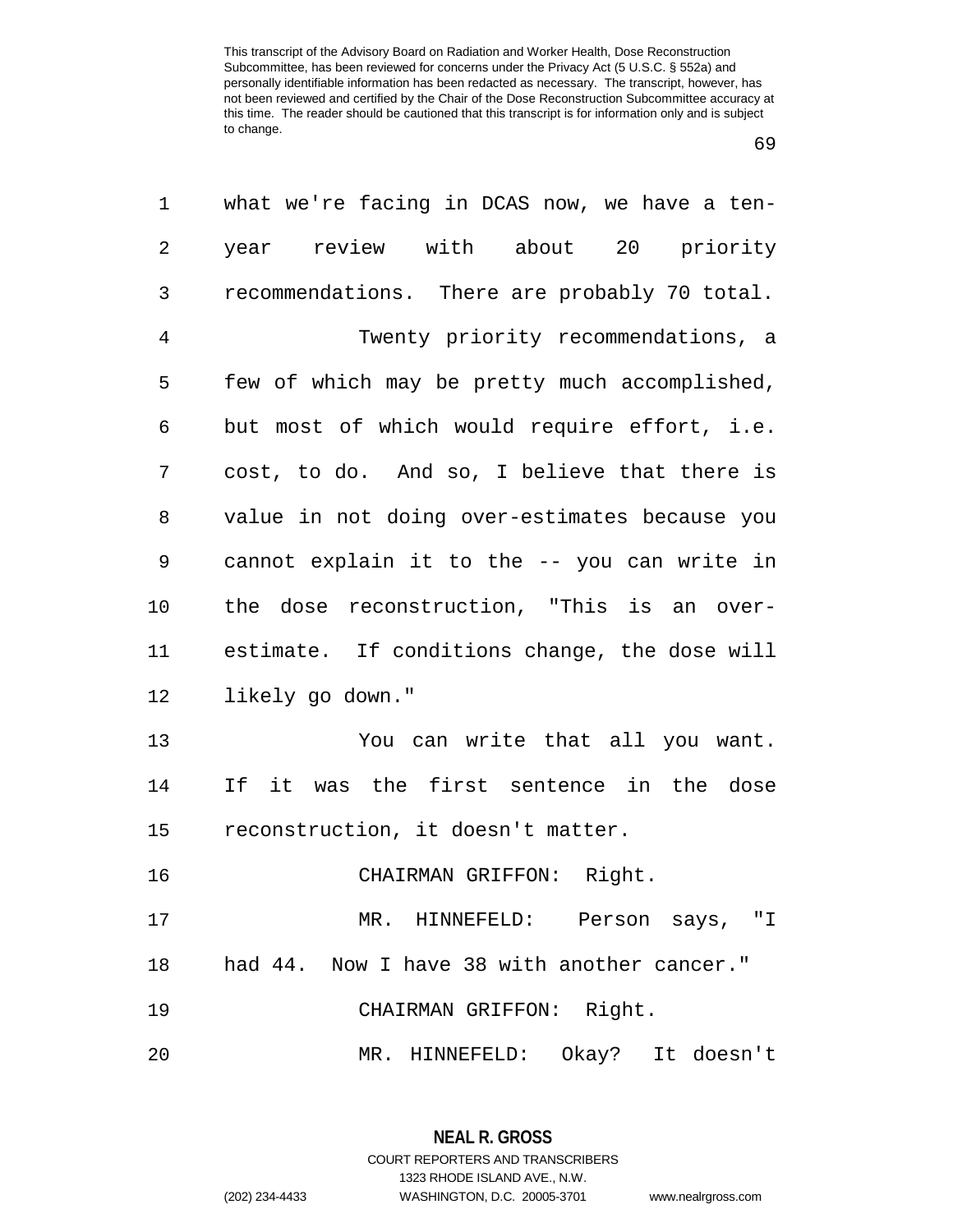| 1              | matter. You cannot explain it. So, there is     |
|----------------|-------------------------------------------------|
| 2              | value in not doing it, but there's a cost in    |
| 3              | not doing it as well. And so, this is going     |
| $\overline{4}$ | to be weighed in the light of everything that   |
| 5              | we're going to be doing including actions for   |
| 6              | these 20 priority recommendations, most of      |
| 7              | which are going to cost money. Is this going    |
| 8              | to make sense?                                  |
| 9              | That was my response, and that's                |
| 10             | actually how the recommendation --              |
| 11             | I think -- I<br>CHAIRMAN GRIFFON:               |
| 12             | think the other value $-$ I think you hit it on |
| 13             | the head. I think the other value for not       |
| 14             | doing them is that not only is it hard to       |
| 15             | explain, but it also I think would improve the  |
| 16             | trust of the folks getting the dose -- you      |
| 17             | know, the $--$                                  |
| 18             | MR. HINNEFELD: You can't explain                |
| 19             | something they don't trust.                     |
| 20             | CHAIRMAN GRIFFON:<br>Trust and                  |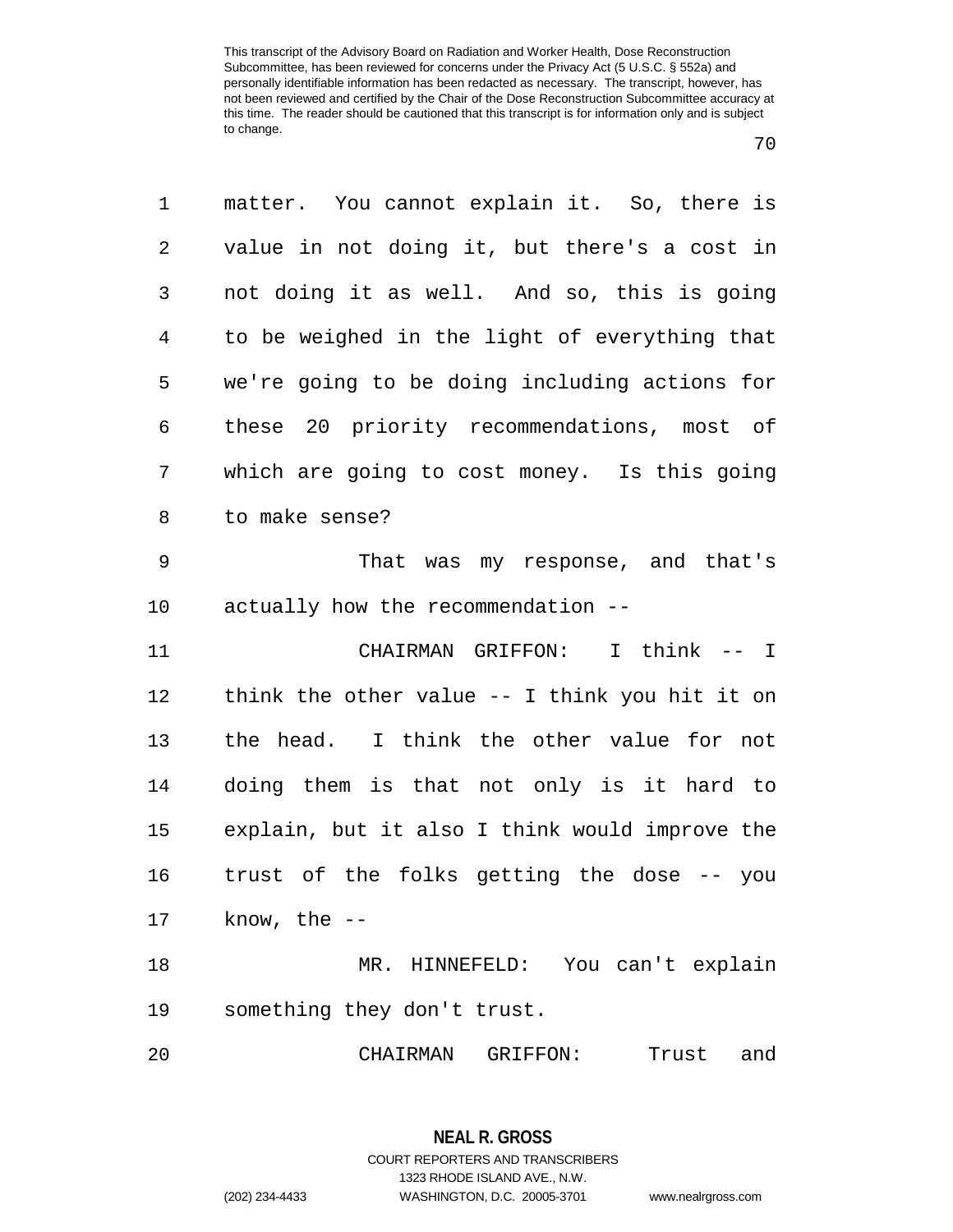| 1 credibility, I think. Yes, yes. They're |  |  |  |
|-------------------------------------------|--|--|--|
| 2 important.                              |  |  |  |

 MR. HINNEFELD: Now, I think our best focus is to do some half measures. Because I think it's going to be too costly. But I think we can do some half measures. For instance, we could say don't ever overestimate a medical exposure. Why bother?

 That's not enough of a short cut in math. You know, then they take the bulk numbers and they get a certain value, and if they redo it later, they say, "Well, this person didn't have one every year. They only had one every other year," and they cut down the number of medical -- you know, why bother overestimation. That's not even enough to worry about.

 The other thing is once a case comes back the first time, you cannot overestimate it at all. You have to do a best

> **NEAL R. GROSS** COURT REPORTERS AND TRANSCRIBERS 1323 RHODE ISLAND AVE., N.W. (202) 234-4433 WASHINGTON, D.C. 20005-3701 www.nealrgross.com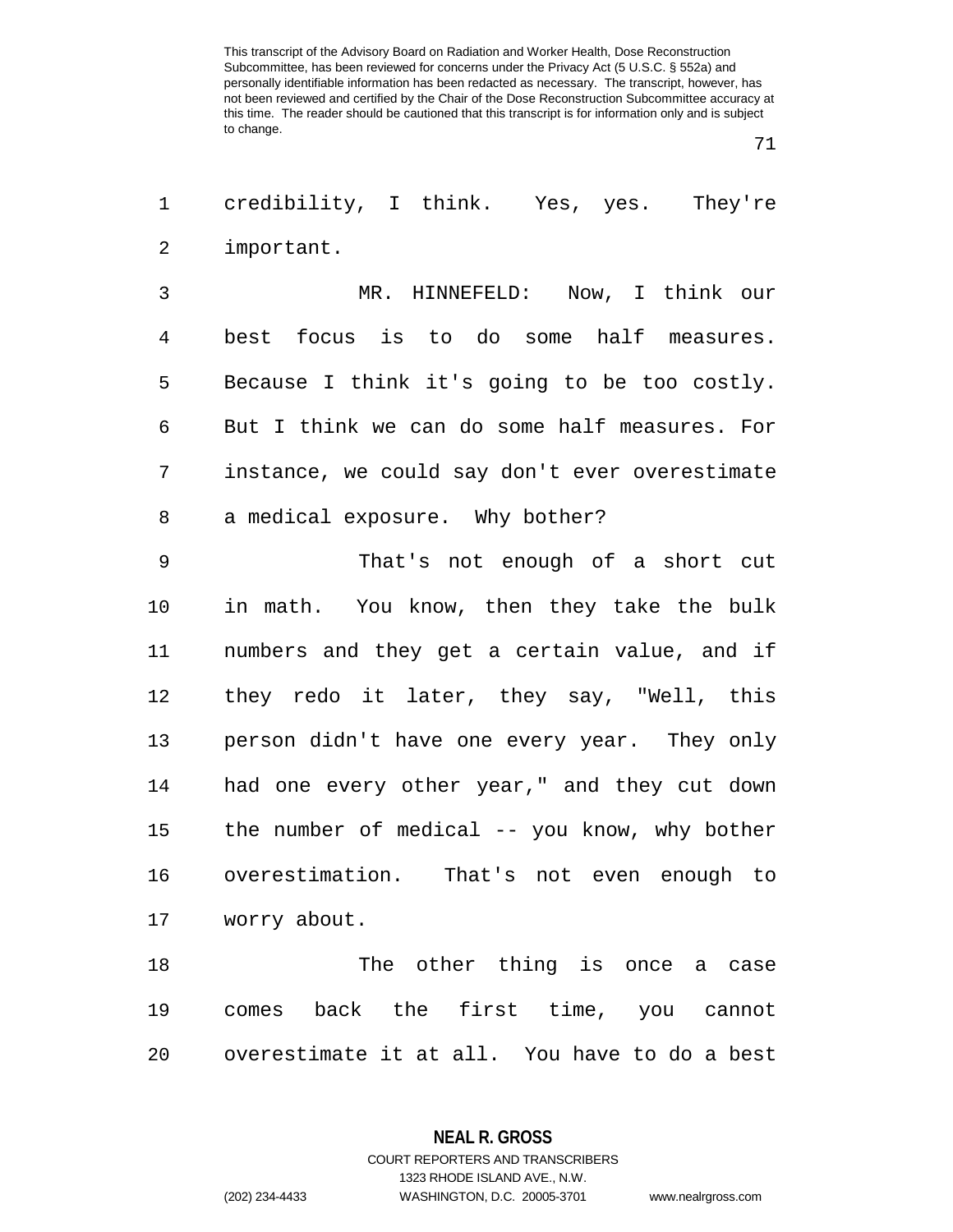| 1  | estimate. Then that way, you at least won't    |
|----|------------------------------------------------|
| 2  | have the repetitive. Time and again, people    |
| 3  | back with additional answers and<br>come       |
| 4  | repetitive lowering of the PoC.                |
| 5  | So, there are some half measures               |
| 6  | we could do, which I think are probably more   |
| 7  | promising than doing away with them            |
| 8  | altogether. Because you only get about 10 or   |
| 9  | 15 percent of the ones you do back.            |
| 10 | CHAIRMAN GRIFFON: Anybody else                 |
| 11 | have comments on that? I mean I think I want   |
| 12 | to include it in our memo.                     |
| 13 | MR. HINNEFELD: Absolutely.                     |
| 14 | CHAIRMAN GRIFFON: I'll probably                |
| 15 | put something to the effect -- similar to what |
| 16 | you said, that NIOSH should consider.          |
| 17 | MR. HINNEFELD: I agree.                        |
| 18 | CHAIRMAN GRIFFON: I mean we only               |
| 19 | make recommendations anyway, but NIOSH should  |
| 20 | consider moving toward this.                   |

**NEAL R. GROSS** COURT REPORTERS AND TRANSCRIBERS

1323 RHODE ISLAND AVE., N.W.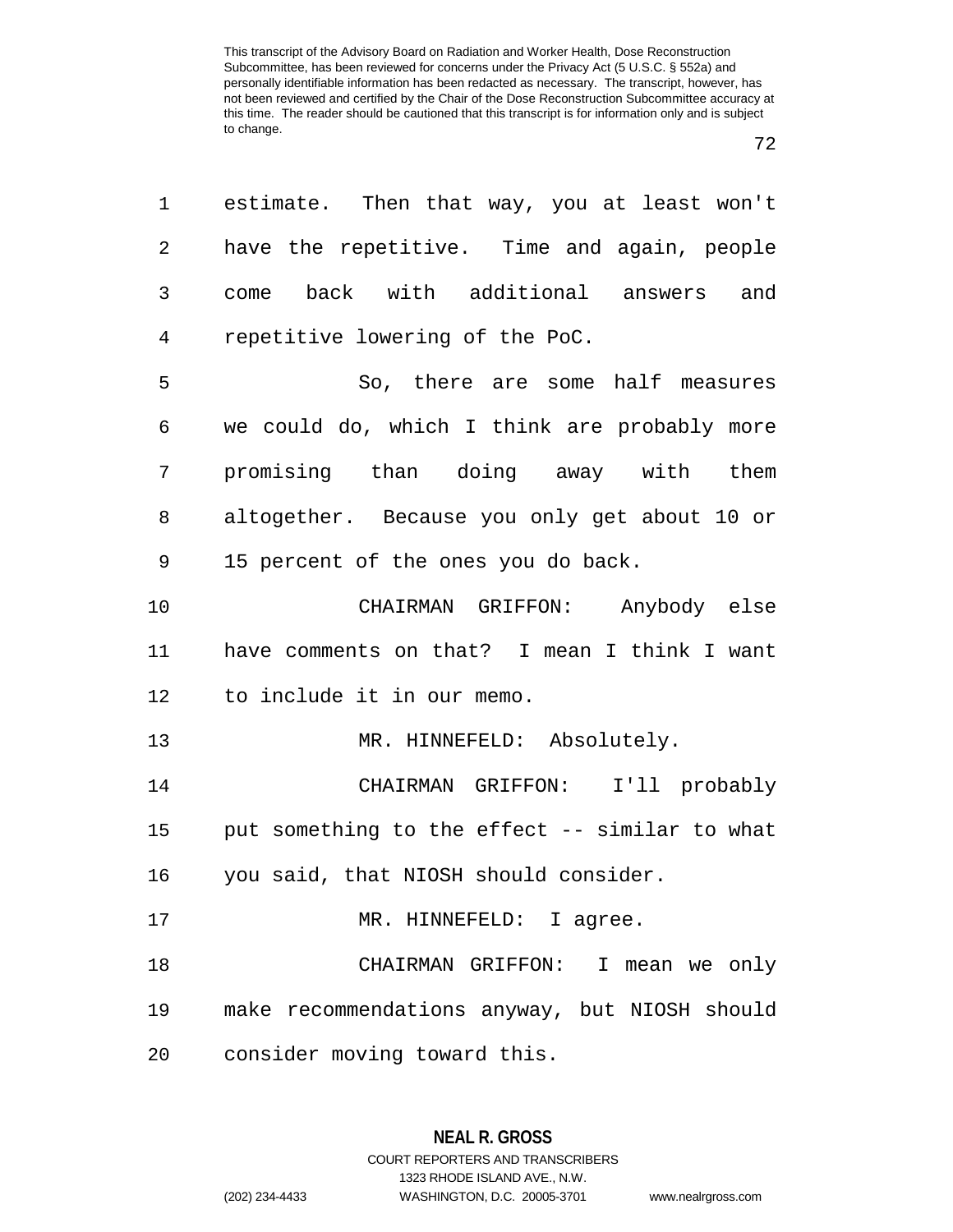| 1          | MR. HINNEFELD: Well, you can put               |
|------------|------------------------------------------------|
| $\sqrt{2}$ | some -- if you can put priorities maybe on the |
| 3          | -- maybe give us some priorities. "We really   |
| 4          | think that if you can't do anything else, this |
| 5          | is the thing we think you should do."          |
| 6          | mean that's going to help<br>$\mathbf{I}$      |
| 7          | because I mean there's a lot of -- a lot of    |
| 8          | stuff here. And like I said, all 20 of these   |
| 9          | recommendations, I don't see any way they're   |
| 10         | not going to cost somebody.                    |
| 11         | MR. HINNEFELD: Right.                          |
| 12         | MEMBER MUNN: Stu's comments are                |
| 13         | certainly well taken here. There's<br>no       |
| 14         | question that we've had more grief than joy    |
| 15         | out of our need to overestimate in the past.   |
| 16         | But from the reports that we had, one gets the |
| 17         | impression that the case load balanced against |
| 18         | the available dose reconstructor personnel     |
| 19         | list is not as bad as it was five years ago,   |
| 20         | hopefully, and perhaps more manageable.        |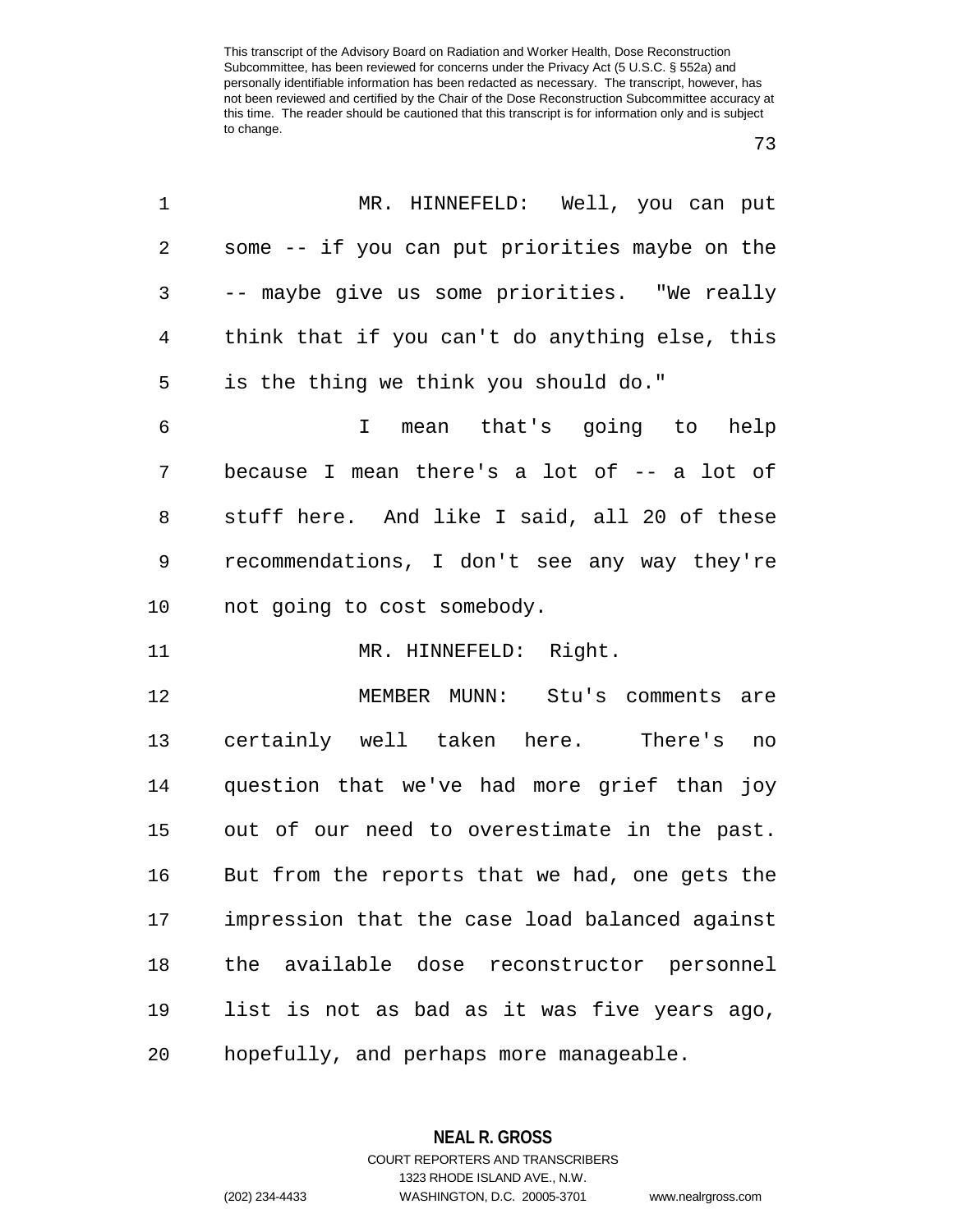| 1          | Certainly, I agree with Stu's                  |
|------------|------------------------------------------------|
| $\sqrt{2}$ | concept that there may be something in between |
| 3          | the two extremes that would work, and be more  |
| 4          | easily seen as fair to the claimants.          |
| 5          | MR. HINNEFELD: Just so everybody               |
| 6          | knows, things that usually -- money is taken   |
| 7          | away to do dose reconstruction, and the dose   |
| 8          | reconstruction on path. If it's taken away to  |
| 9          | meet the objective, and it'll be taken away as |
| 10         | necessary to maintain to make sure we don't    |
| 11         | build up another backlog.                      |
| 12         | The work that drops off the table              |
| 13         | is the investigation of findings on Site       |
| 14         | Profiles first. That's what drops off first.   |
| 15         | CHAIRMAN GRIFFON: Right.                       |
| 16         | MR. HINNEFELD: And the second                  |
| 17         | thing is the continuing discussion of SEC that |
| 18         | we've looked at an Evaluation Report.<br>Once  |
| 19         | we've looked at an Evaluation Report, it drops |
| 20         | that back down to only slightly above a --     |

**NEAL R. GROSS** COURT REPORTERS AND TRANSCRIBERS

1323 RHODE ISLAND AVE., N.W.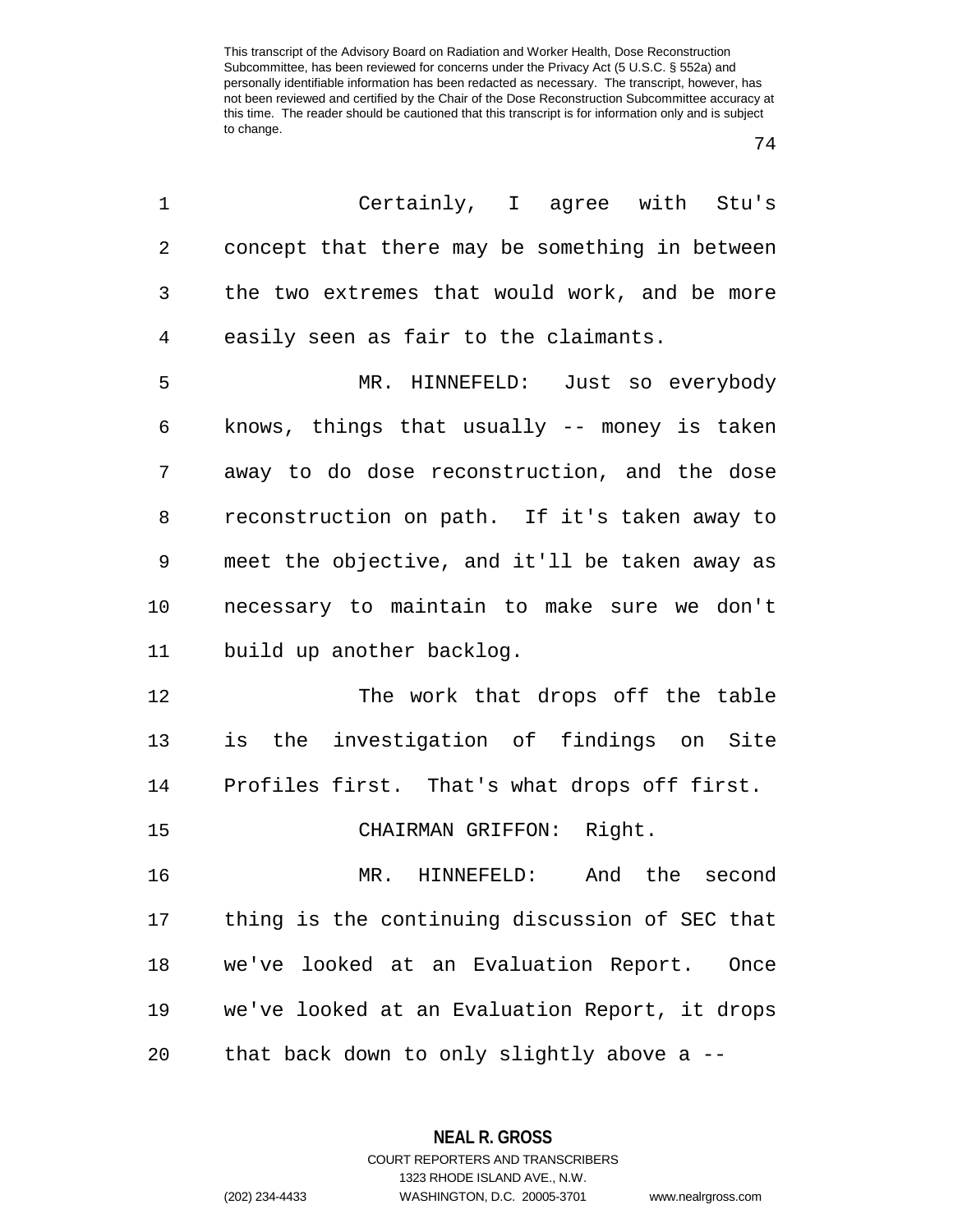| 1              | Right.<br>CHAIRMAN<br>GRIFFON:                 |
|----------------|------------------------------------------------|
| $\overline{2}$ | Anything else on overestimate? I'm<br>just     |
| 3              | raising some of these things that came out of  |
| 4              | the recommendations from our group and from    |
| 5              | the ten-year review. I think I can summarize   |
| 6              | the position on overestimating.                |
| 7              | Any other items? I mean I have --              |
| 8              | one other item that comes to mind for me is    |
| 9              | the question of, and this came up in several   |
| 10             | of our findings in the first five sets review, |
| 11             | was the use of personnel -- or the             |
| 12             | questionnaire.                                 |
| 13             | MR. HINNEFELD: Oh, the CATI?                   |
| 14             | CHAIRMAN GRIFFON: Yes, the CATI.               |
| 15             | CATI, thank you. I forgot the name.            |
| 16             | MR. HINNEFELD: That is in here, I              |
| 17             | believe. I believe that's in a different       |
| 18             | section. It was in quality dose                |
| 19             | reconstruction. There might be a quality --    |
| 20             | CHAIRMAN GRIFFON: Yes, it might                |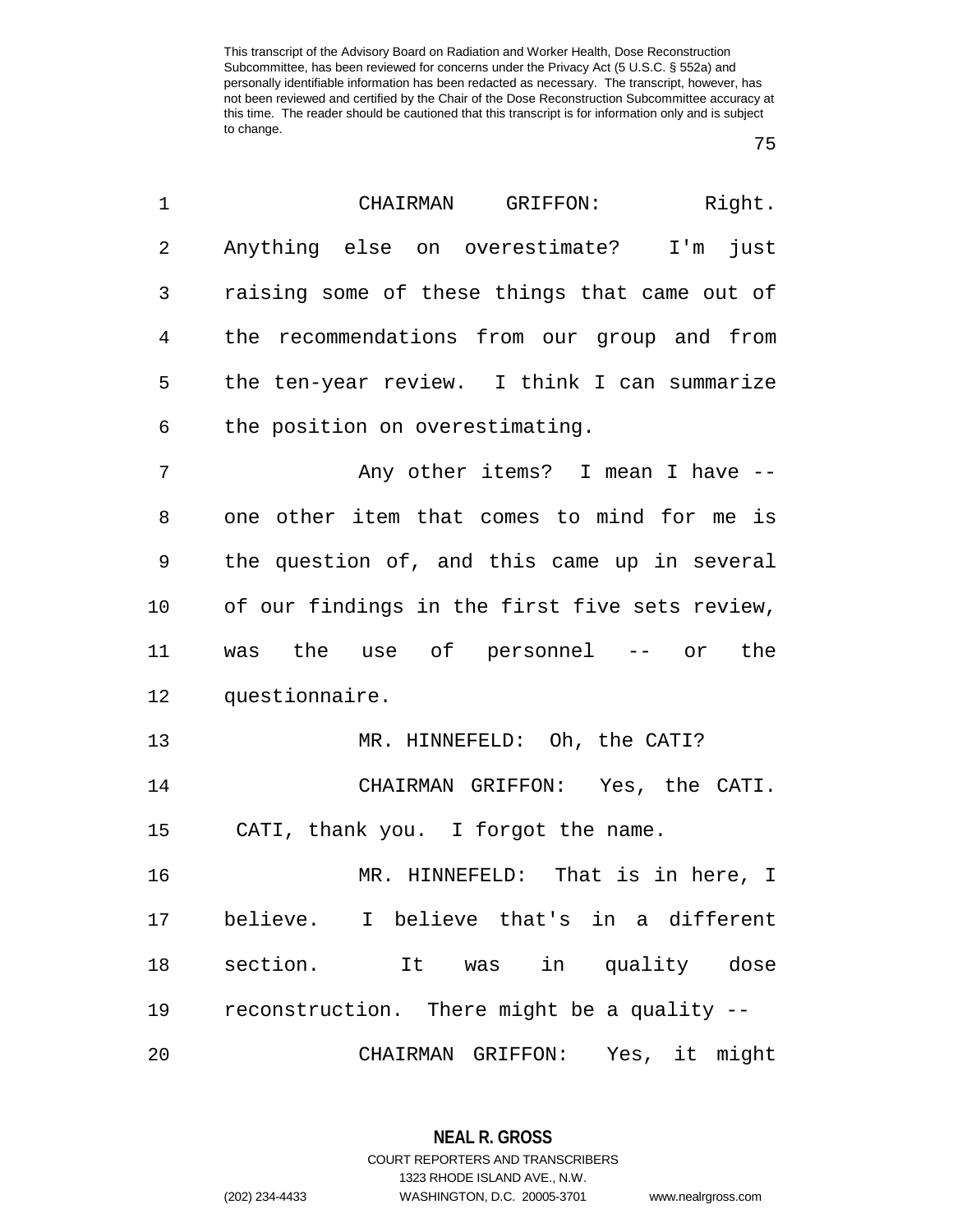| 1              | come under --                                  |
|----------------|------------------------------------------------|
| $\overline{2}$ | MR. HINNEFELD:<br>It may not have              |
| 3              | made the priority list.                        |
| 4              | CHAIRMAN GRIFFON: Yes, it may not              |
| 5              | have. I'm just drawing off my head. I'm        |
| 6              | remembering outside of your review that was -- |
| 7              | in terms of number of findings, we had several |
| 8              | that fit into that category. I know that.      |
| 9              | MEMBER MUNN: The issues -- and                 |
| 10             | where appropriate make improvement in such     |
| 11             | vehicles. I'm assuming communication           |
| 12             | vehicles.                                      |
| 13             | MR. KATZ: Excuse me. Someone on                |
| 14             | the line is not muted. Can you mute your       |
| 15             | phone? Star 6 if you don't have a<br>mute      |
| 16             | button.                                        |
| 17             | CHAIRMAN GRIFFON: Thank you,                   |
| 18             | MR. KATZ: Thanks.                              |
| 19             | CHAIRMAN GRIFFON: I mean I think               |
| 20             | that gets to my point. I agree with the        |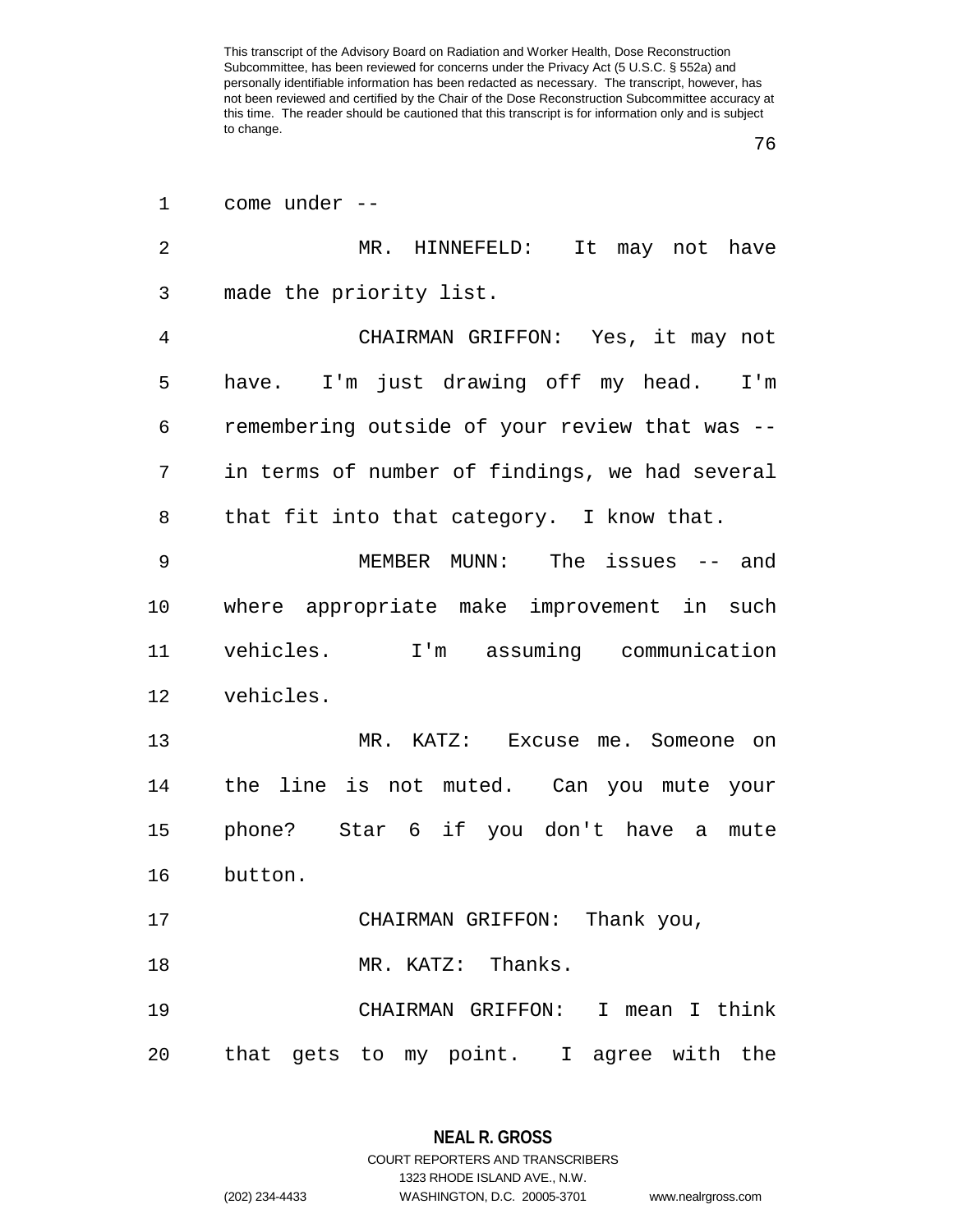| 1              | communications issue, but I've always said for |
|----------------|------------------------------------------------|
| 2              | several years that it's more than<br>just      |
| 3              | explaining to the worker that the way we did   |
| $\overline{4}$ | this dose reconstruction more than adequately  |
| 5              | covers any incidents that you raised in your   |
| 6              | report, or -- and then it turns<br>into        |
| 7              | boilerplate language in the<br>dose            |
| 8              | reconstruction report that goes out to the     |
| 9              | individual.                                    |
| 10             | And the reality is NIOSH never                 |
| 11             | goes back to -- or very few cases I guess was  |
| 12             | determined that NIOSH goes back to actually    |
| 13             | investigate anything along those lines, like   |
| 14             | an incident or a -- you know.                  |
| 15             | MR. HINNEFELD: It's very unusual               |
| 16             |                                                |
| 17             | CHAIRMAN GRIFFON: And I'm<br>not               |
| 18             | saying that would be done or ever be done.     |
| 19             | MR. HINNEFELD:<br>It's not very                |
| 20             | common to -- to call, but incidents are        |

**NEAL R. GROSS** COURT REPORTERS AND TRANSCRIBERS 1323 RHODE ISLAND AVE., N.W.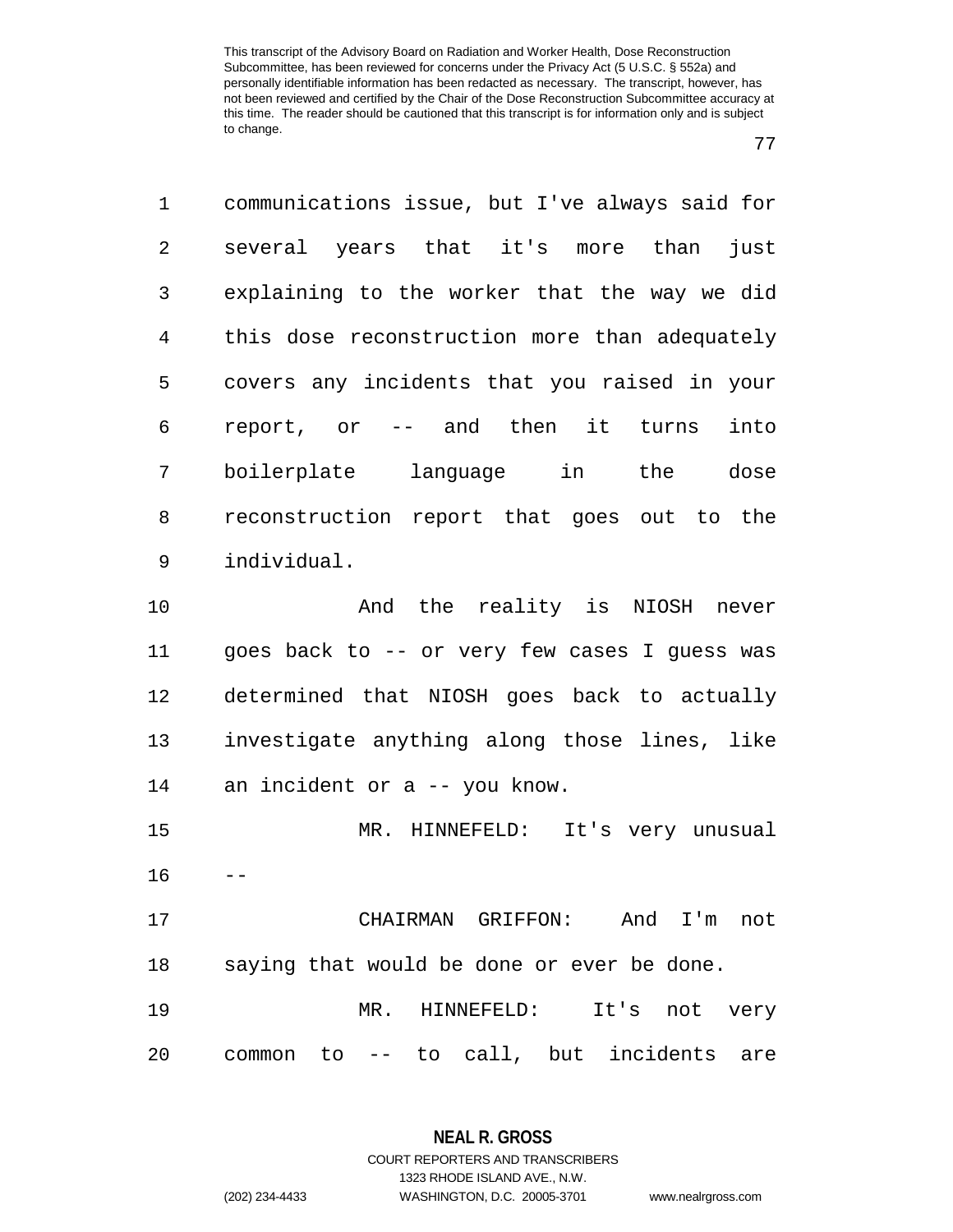| 1  | sometimes best through contact with the site,  |
|----|------------------------------------------------|
| 2  | specific search inquiry or essentially<br>a    |
| 3  | information or other confirmation --           |
| 4  | CHAIRMAN GRIFFON: Right, right.                |
| 5  | This is just perhaps a little harsh, but from  |
| 6  | the beginning I said this CATI should not be   |
| 7  | about sort of a PR move to show the public     |
| 8  | that you care and you want their input into    |
| 9  | this process, and you never use it.            |
| 10 | MR. HINNEFELD: Right.                          |
| 11 | CHAIRMAN GRIFFON: And never is                 |
| 12 | strong, I know that. But it's pretty rare.     |
| 13 | And if there's no value in doing it, then      |
| 14 | perhaps you don't do the CATI. I mean that's   |
| 15 | a cost savings if you want to look at it from  |
| 16 | the other side.                                |
| 17 | MR. HINNEFELD: I actually                      |
| 18 | suggested that one time a couple of years ago. |
| 19 | CHAIRMAN GRIFFON: Did you?                     |
| 20 | MR. HINNEFELD: I was laughed out               |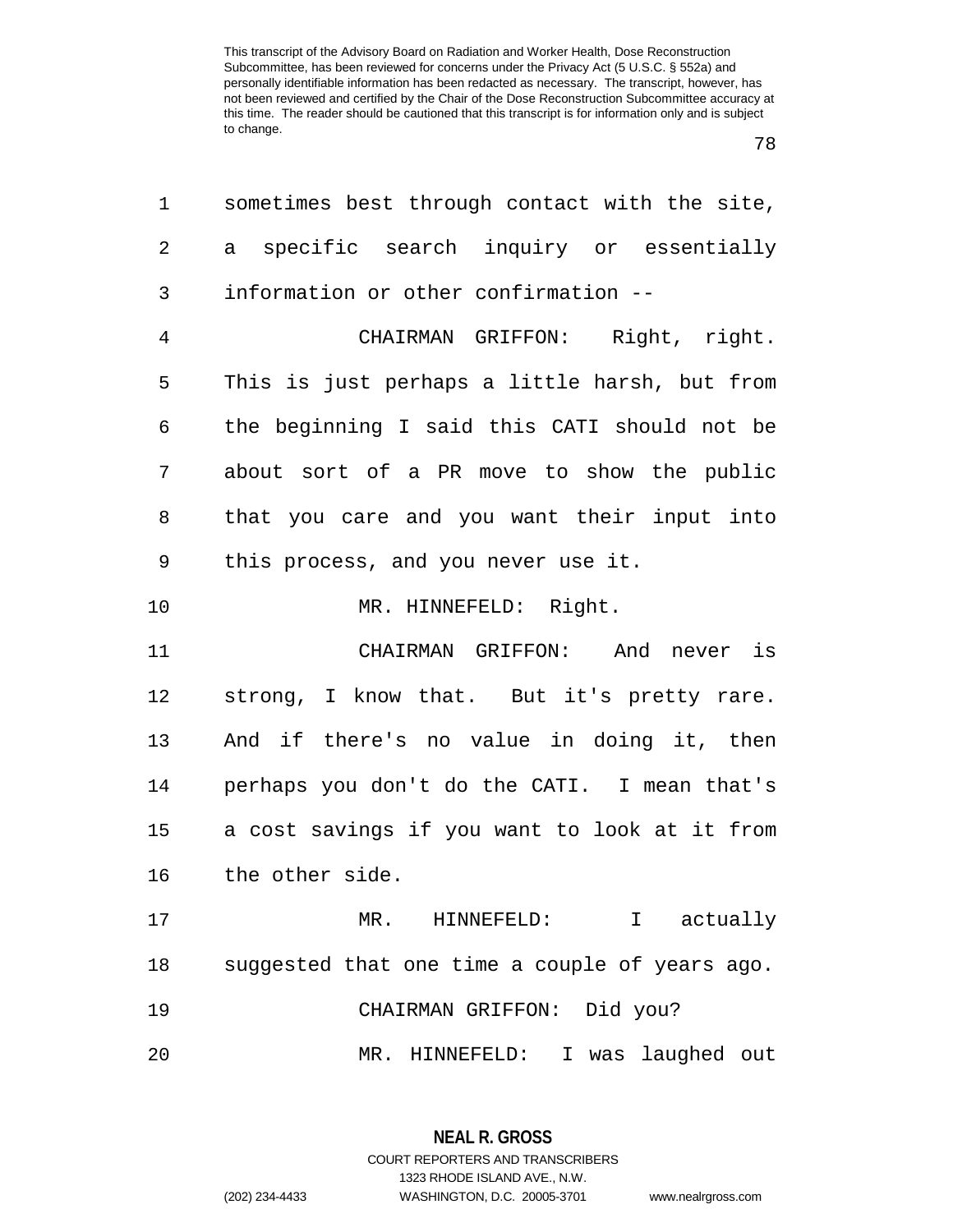of the room.

| $\overline{2}$ | That's<br>CHAIRMAN<br>GRIFFON:                 |
|----------------|------------------------------------------------|
| 3              | interesting. I'm encouraged that they laughed  |
| 4              | you out of the room.                           |
| 5              | MEMBER MUNN: It's hard to imagine              |
| 6              | not supporting the idea of direct              |
| 7              | communication -- that seems like such a basic  |
| 8              | form of communication. It's so<br>much<br>more |
| 9              | personal than --                               |
| 10             | CHAIRMAN GRIFFON: Yes, but I'm                 |
| 11             | trying to take it one step beyond the          |
| 12             | communication that there's actually valuable   |
| 13             | information that can come out of these         |
| 14             | questionnaires. And I get the sense that from  |
| 15             | a dose reconstructors standpoint, they really  |
| 16             | don't see it that way. I mean they really      |
|                |                                                |

getting back.

 MR. HINNEFELD: Actually, I asked dose reconstructors at the time we were going

1323 RHODE ISLAND AVE., N.W.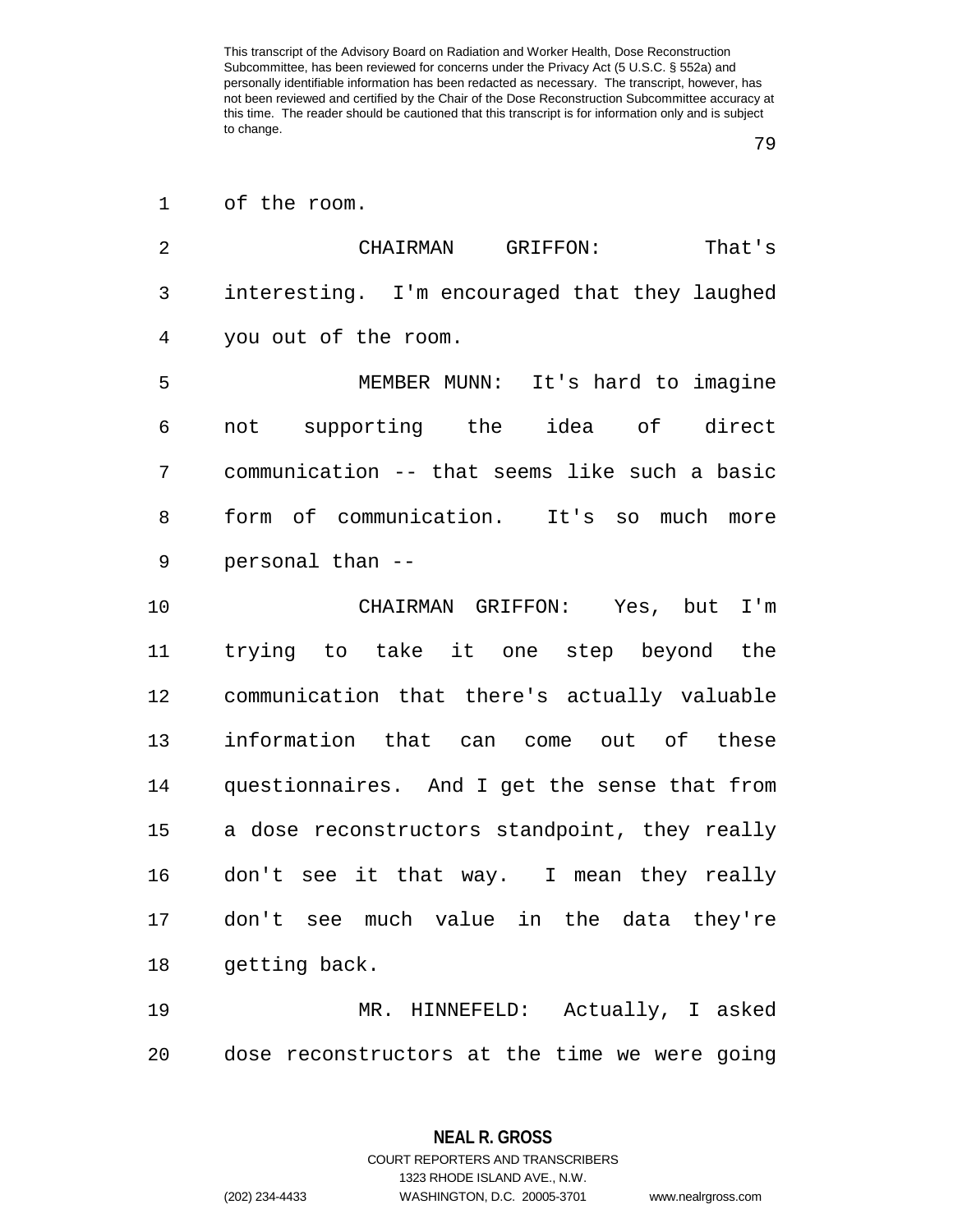| 1              | through this, the CATI form, and I even $-$ I  |
|----------------|------------------------------------------------|
| 2              | gave them the opportunity to say, "Hey, do we  |
| 3              | even need to do anything like this?" And the   |
| $\overline{4}$ | answer I got back from the ORAU side was,      |
| 5              | "Yes, we use it for this, this, this and       |
| 6              | this."                                         |
| 7              | CHAIRMAN GRIFFON: That would be                |
| 8              | good to hear and know exactly how they use it. |
| 9              | MR. HINNEFELD: I'll reconstruct                |
| 10             | that.                                          |
| 11             | CHAIRMAN GRIFFON: Yes, that would              |
| 12             | be good. I think that would be good.           |
| 13             | MR. KATZ: I think just as an                   |
| 14             | example though of what I think Stu is talking  |
| 15             | about, which I think I used to hear about a    |
| 16             | lot, was I mean whether they -- whether an     |
| 17             | incident is followed up is one thing, but      |
| 18             | there's a lot of stuff on the CATI other than  |
| 19             | that.                                          |
| 20             |                                                |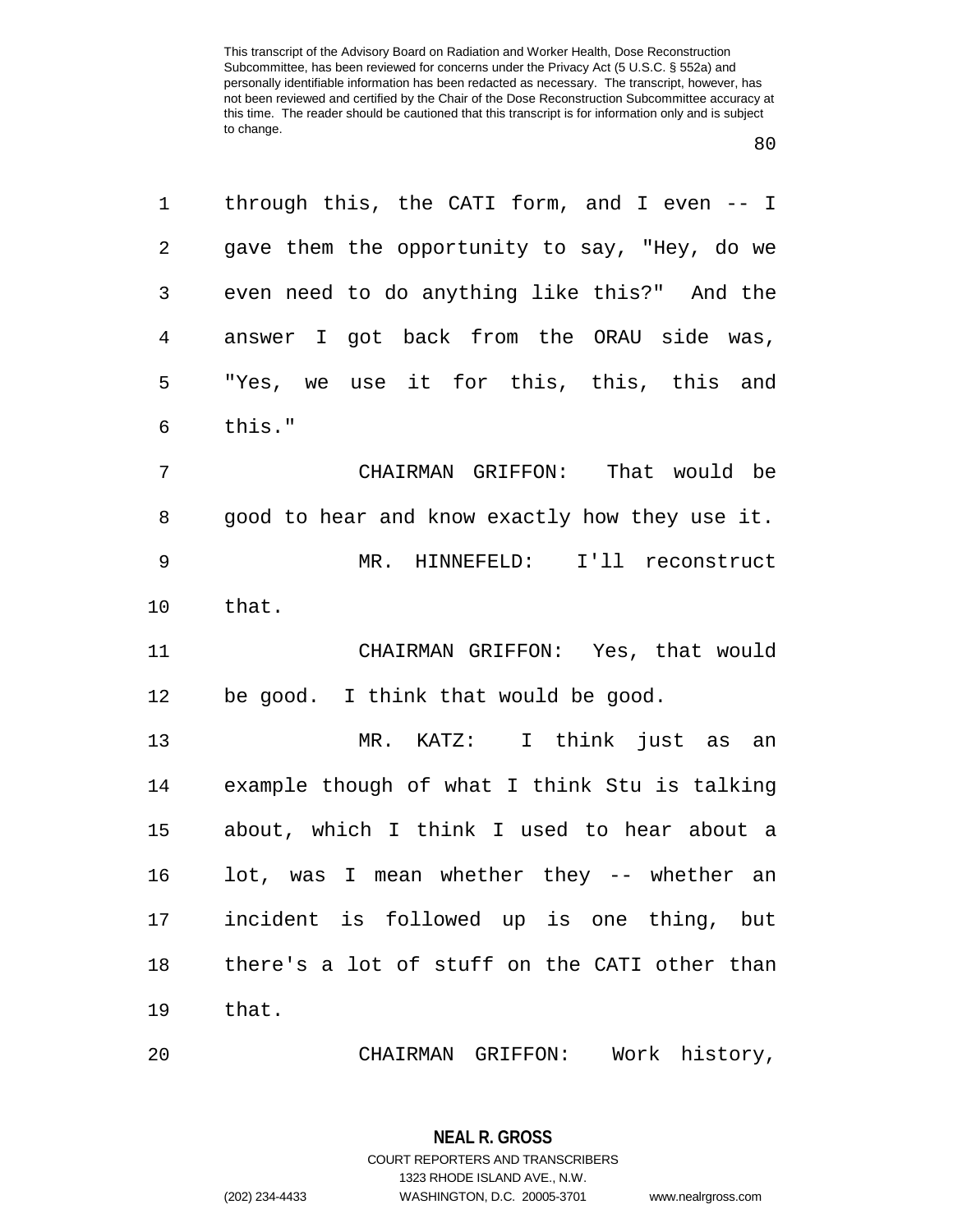and --

 MR. KATZ: Yes, work history and so on. And I think a lot of times, they find the work history they got from DOE may not match up with -- from the person they interview in the CATI and they follow up on that, and they end up finding other information related to work history.

 MR. STIVER: I am also going to add that sometimes these incidents are not followed up because NIOSH will reinsert accounted for an overestimating process in dose reconstruction.

 CHAIRMAN GRIFFON: Sometimes that's the case, especially the incidents, yes.

 MR. FARVER: It depends on the dose reconstructor and if they used the CATI information. Some are better than others. Some of the reports we look at are very good

1323 RHODE ISLAND AVE., N.W.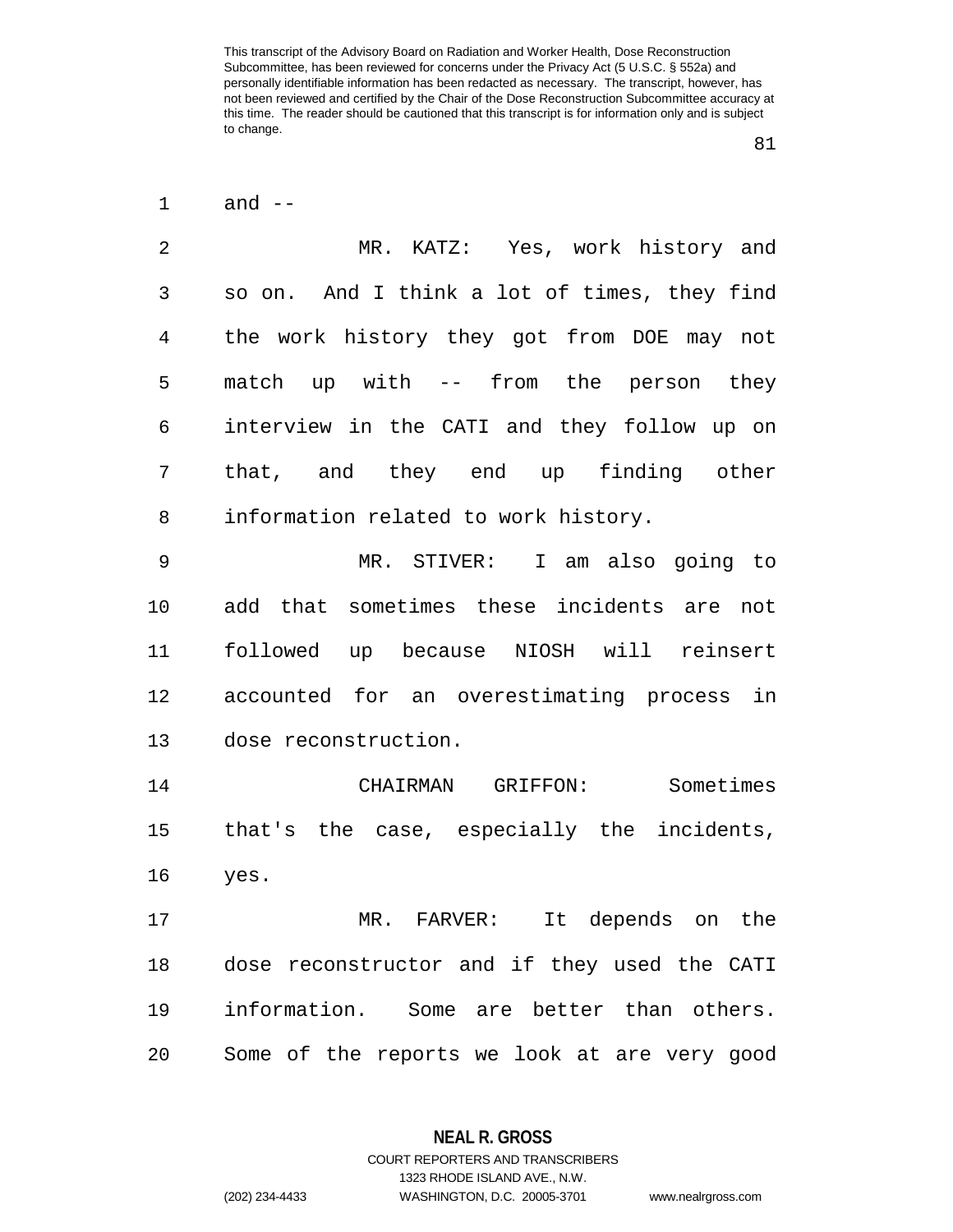| 1              | about including incident information, and some |
|----------------|------------------------------------------------|
| 2              | aren't. And I think it comes down to the       |
| 3              | person actually writing the report.            |
| $\overline{4}$ | MR. KATZ: My only point was that               |
| 5              | not just incident information in the<br>it's   |
| 6              | CATI.                                          |
| 7              | CHAIRMAN GRIFFON: Well, I mean                 |
| 8              | the example that we've run across many times   |
| 9              | is the neutron exposures, where we have to     |
| 10             | say, you know, "Were they ever in building     |
| 11             | whatever?" And we've $--$ I think we've had    |
| 12             | that finding a few times, where -- and then we |
| 13             | might've had a disagreement with our           |
| 14             | resolution, but at least we -- you know you    |
| 15             | did consider that work history part to         |
| 16             | determine if they were ever in an area where   |
| 17             | there were neutrons.                           |
| 18             | So, yes, there's other value, but              |
| 19             | I just raise it because it's come up.          |
| 20             | MEMBER MUNN: Well, and it is one               |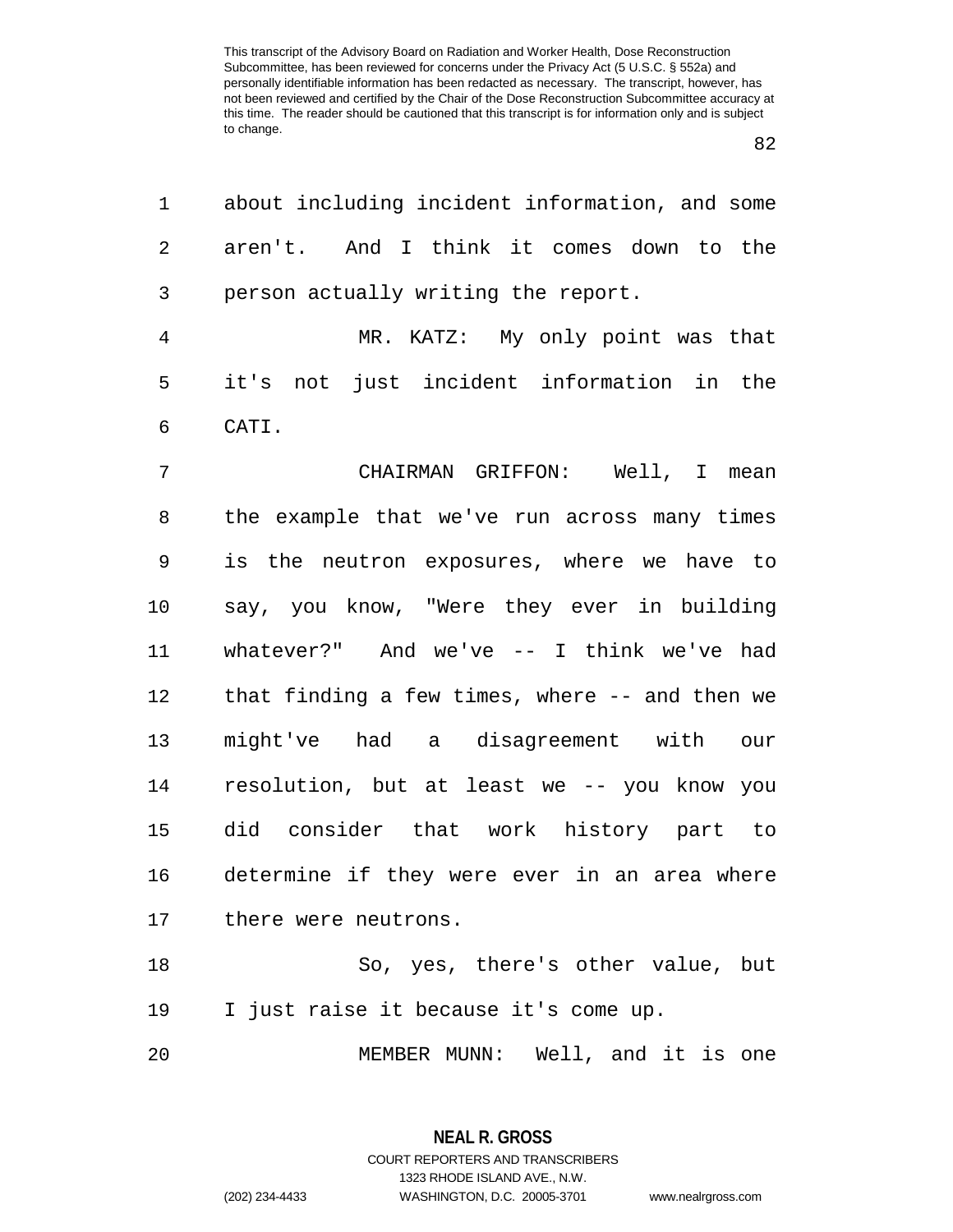| 1              | of the points that Lew makes under the        |
|----------------|-----------------------------------------------|
| $\overline{2}$ | communication category as well is that DCAS   |
| 3              | will consider it's current communication      |
| 4              | strategies as they might present perceived    |
| 5              | burdens to claimants and petitioners,         |
| 6              | particularly in light of the real burden felt |
| 7              | individuals through their<br>by those         |
| 8              | interactions with the DOL.                    |
| 9              | We've certainly heard a lot about             |
| 10             | that.                                         |
| 11             | CHAIRMAN GRIFFON: Yes, that's                 |
| 12             | sort of the flipside is that people get       |
| 13             | nervous that if they can't complete this --   |
| 14             | they don't have all this information; they    |
| 15             | feel like they're going to get shortchanged.  |
| 16             | MEMBER MUNN: They hear the term               |
| 17             | burden of proof a lot.                        |
| 18             | CHAIRMAN GRIFFON: Right, right.               |
| 19             | MEMBER MUNN: They feel badly.                 |
| 20             | CHAIRMAN GRIFFON: Yes. Okay, are              |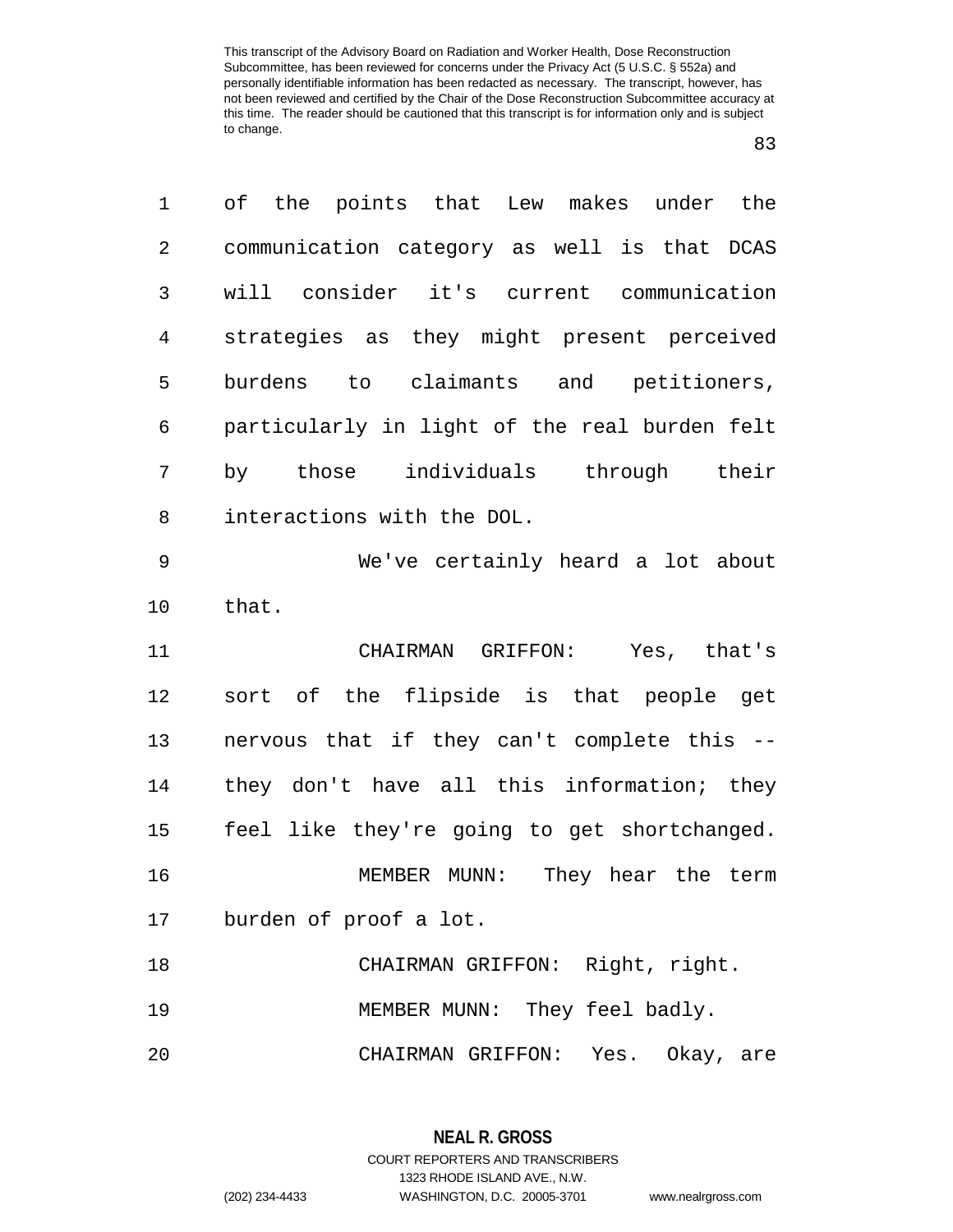| 1  | there other issues on the $-$ you know,       |
|----|-----------------------------------------------|
| 2  | priority issues that people want to discuss?  |
| 3  | I mean we have these two documents. I'm going |
| 4  | to try to, like I said, put a summary memo    |
| 5  | together in the next couple weeks, and        |
| 6  | circulate it so we have time to get something |
| 7  | to the Board by the end of August.            |
| 8  | And if you think of something once            |
| 9  | you see a first draft, it might prime people  |
| 10 | to think of other things so we can always     |
| 11 | modify this as we go.                         |
| 12 | Okay, anybody on the phone have               |
| 13 | other thoughts before we -- I'm thinking of   |
| 14 | taking a quick break, but any other thoughts  |
| 15 | on this topic before? After the break, we'll  |
| 16 | back and start our<br>blind review<br>come    |
| 17 | discussion. David, any other words of wisdom? |
| 18 | DR. MAURO: Yes, Mark, I've got a              |
| 19 | couple words of wisdom. This is John. Real    |
| 20 | quick. Has the -- has the Subcommittee        |

**NEAL R. GROSS** COURT REPORTERS AND TRANSCRIBERS

1323 RHODE ISLAND AVE., N.W.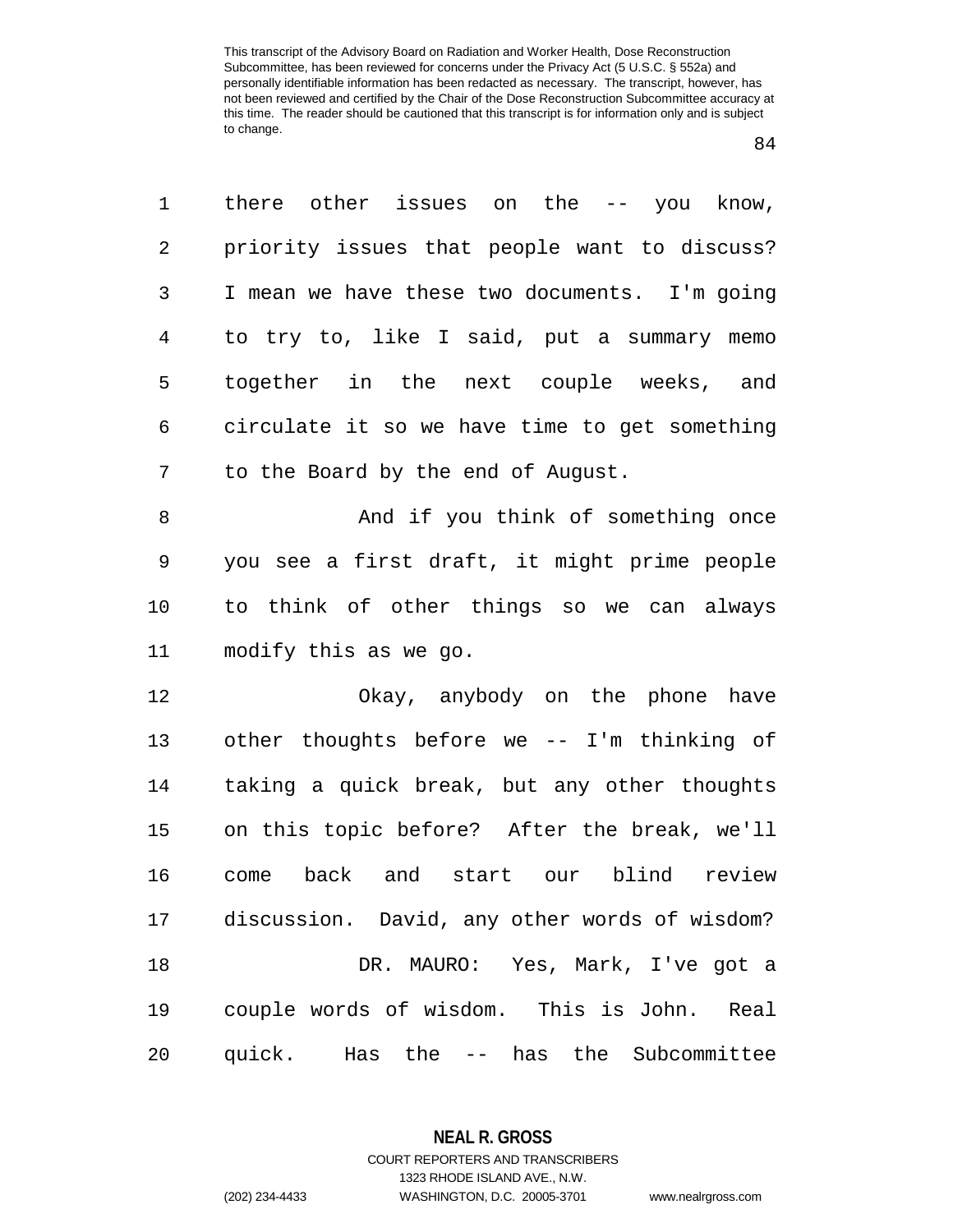| $\mathbf 1$ | thought $--$                                   |
|-------------|------------------------------------------------|
| 2           | CHAIRMAN GRIFFON: David, is that               |
| 3           | you?                                           |
| 4           | DR. MAURO: This is John Mauro.                 |
| 5           | CHAIRMAN GRIFFON: I know.<br>I                 |
| 6           | know.                                          |
| 7           | DR. MAURO: Okay. I would be very               |
| 8           | surprised. There might be some things that     |
| 9           | the Subcommittee may want to do. I know the    |
| 10          | conversation has been oriented towards         |
| 11          | recommendations that the Subcommittee would    |
| 12          | have NIOSH do with regard to quality.          |
| 13          | But a subject that is not on the               |
| 14          | agenda, but just to leave you with this        |
| 15          | thought is what are some of the things that    |
| 16          | the Subcommittee might want to do in light of  |
|             | 17 the recommendations in the ten-year report? |
| 18          | CHAIRMAN GRIFFON: Like catch up                |
| 19          | on our backlog.                                |
| 20          | DR. MAURO: Yes.<br>In any event, I             |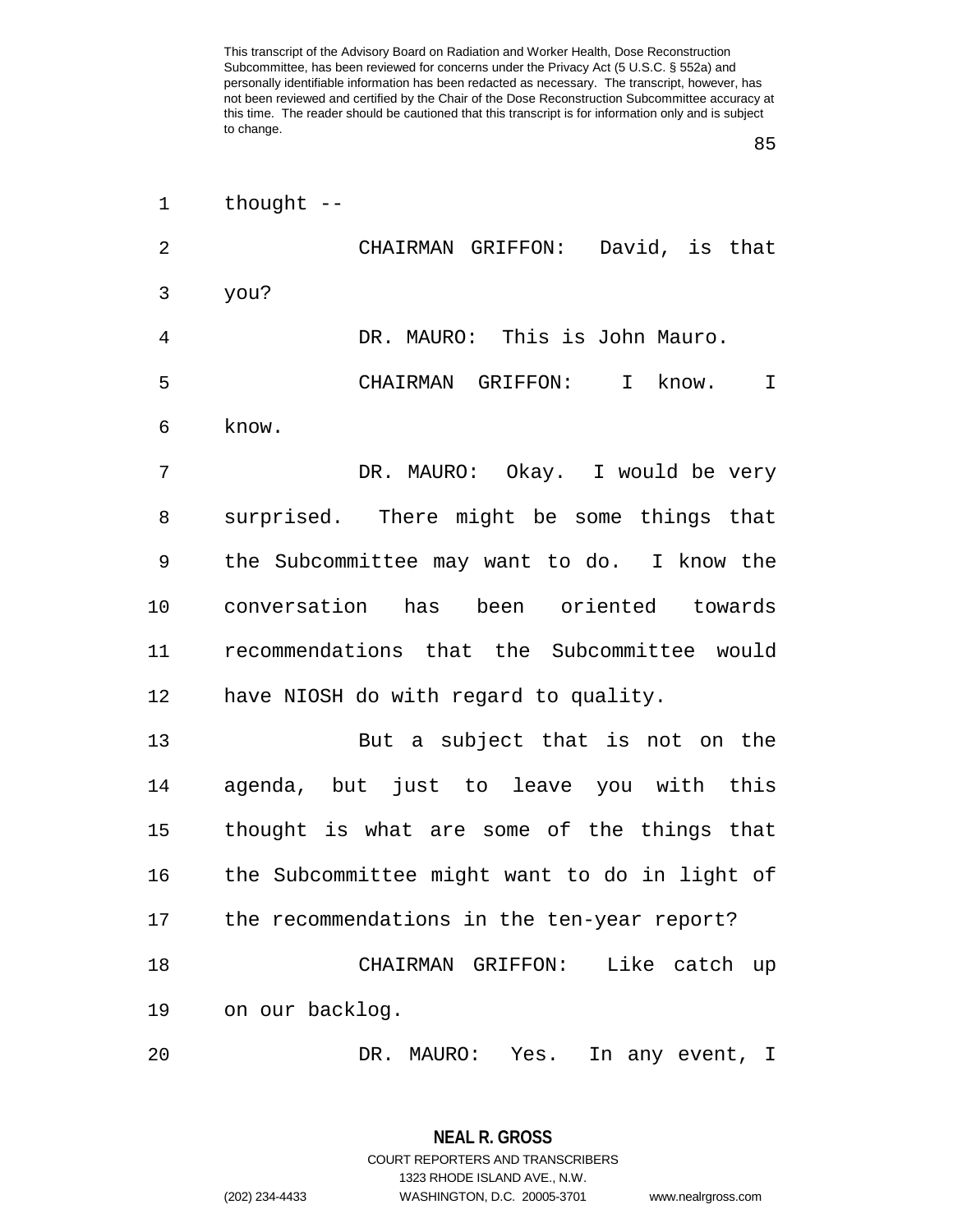| 1              | just wanted you thinking in those terms also.  |
|----------------|------------------------------------------------|
| $\overline{2}$ | CHAIRMAN GRIFFON: Okay. That's a               |
| 3              | good thought. All right, why don't we take --  |
| 4              | MR. SIEBERT: Mark, I'm sorry.                  |
| 5              | This is Scott Siebert. Since we're taking a    |
| 6              | break, maybe you guys could help me out. I do  |
| 7              | not seem to have copies of the blind audit     |
| 8              | report. So, if somebody could send those to    |
| 9              | me, that would be very helpful to me.          |
| 10             | MR. HINNEFELD: Yes, Scott, I'll                |
| 11             | send them. I'm pretty sure I can find them.    |
| 12             | MR. SIEBERT: Thanks, Stu.                      |
| 13             | MEMBER RICHARDSON: Could you send              |
| 14             | them to me as well?                            |
| 15             | MR. HINNEFELD: Who's that?                     |
| 16             | David<br>MEMBER RICHARDSON:                    |
| 17             | Richardson.                                    |
| 18             | MR. HINNEFELD: David, okay.                    |
| 19             | Okay, we'll<br>CHAIRMAN GRIFFON:               |
| 20             | take a 15-minute break because by the time you |

1323 RHODE ISLAND AVE., N.W. (202) 234-4433 WASHINGTON, D.C. 20005-3701 www.nealrgross.com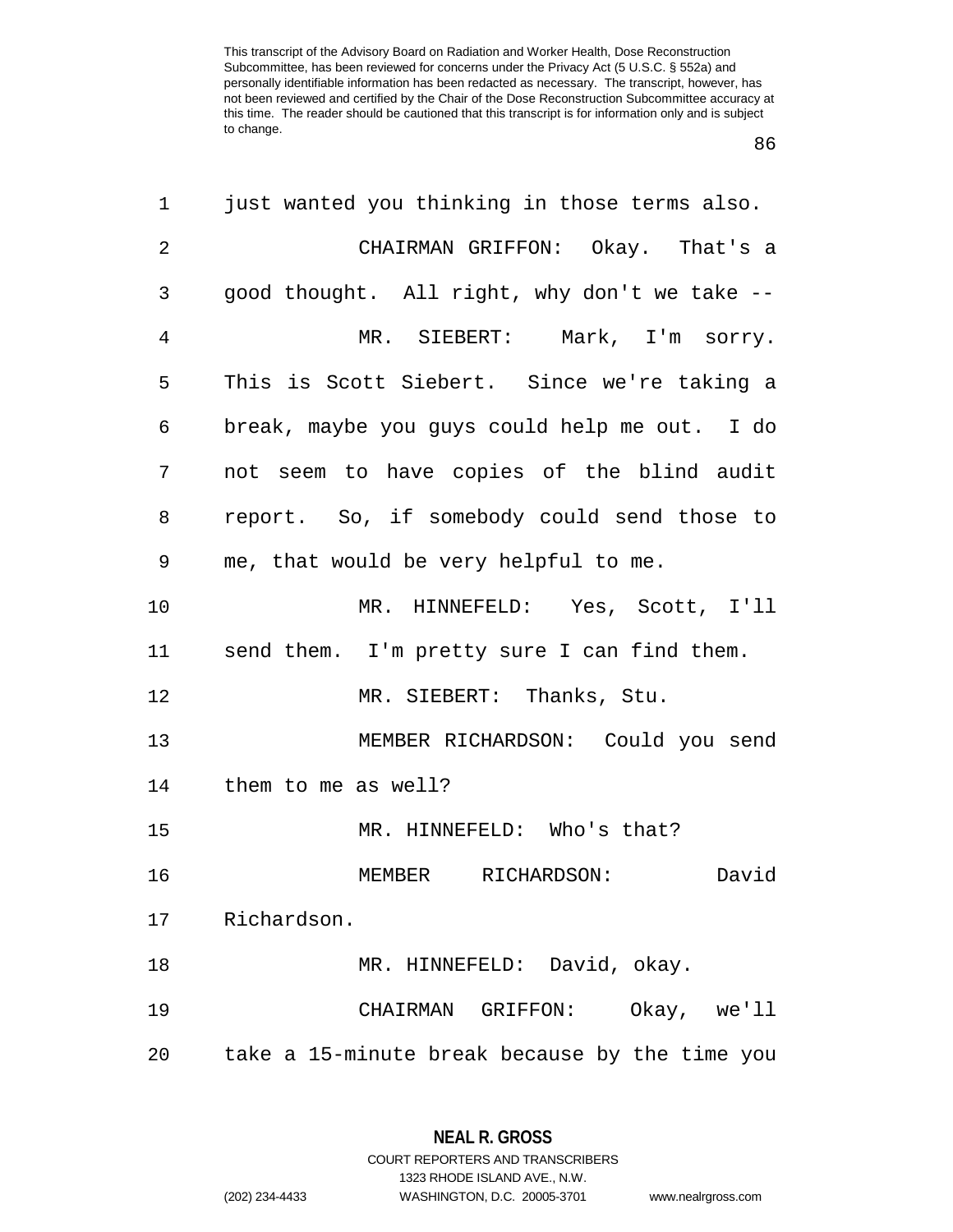| 1       | get them sent and they look at them a little   |
|---------|------------------------------------------------|
| 2       | bit. So, let's take 15 and come back in 15     |
| 3       | minutes.                                       |
| 4       | (Whereupon, the above-entitled                 |
| 5       | matter went off the record at 10:23 a.m., and  |
| 6       | resumed at $10:42$ a.m.)                       |
| 7       | MR. KATZ: Okay, we're back.                    |
| 8       | CHAIRMAN GRIFFON: All right, yes.              |
| 9       | We're back. We're going to start with the      |
| $10 \,$ | next agenda item, blind reviews. And does      |
| 11      | everyone have those two reviews, first of all? |
| 12      | MR. KATZ: I sent them on to --                 |
| 13      | David, I sent them to your CDC address, and I  |
| 14      | sent them to Wanda's CDC address, and I sent   |
| 15      | them to Stu to distribute to ORAU.             |
| 16      | CHAIRMAN GRIFFON: Okay. Scott                  |
|         | 17 and David, you have -- you received them?   |
| 18      | MR. SIEBERT: Yes.                              |
| 19      | CHAIRMAN GRIFFON: Okay, I'll turn              |
| 20      | it over to SC&A to introduce these, and then   |

**NEAL R. GROSS** COURT REPORTERS AND TRANSCRIBERS

1323 RHODE ISLAND AVE., N.W. (202) 234-4433 WASHINGTON, D.C. 20005-3701 www.nealrgross.com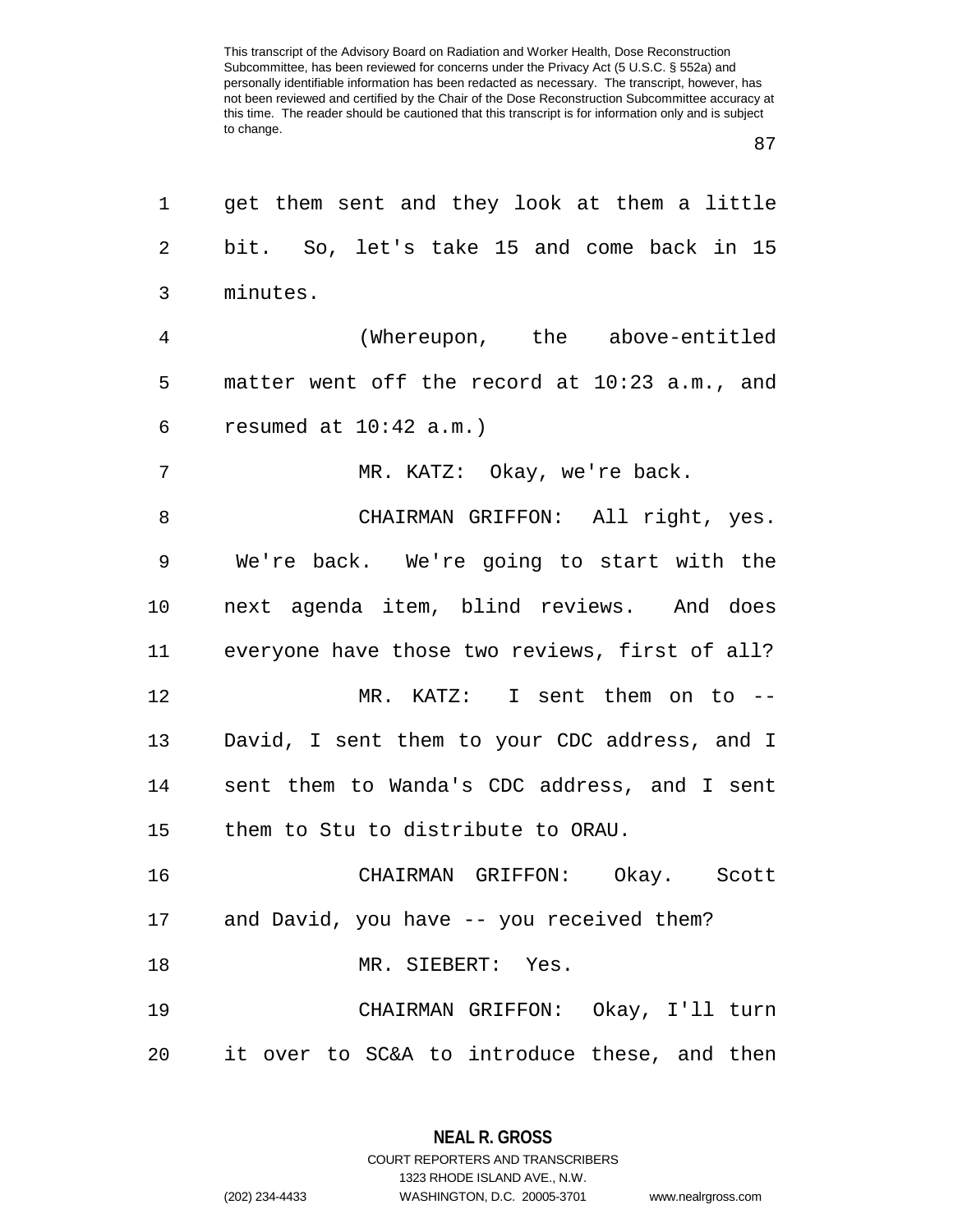| 1              | we can go from there.                         |
|----------------|-----------------------------------------------|
| $\overline{2}$ | MR. FARVER: John, do you want to              |
| 3              | do this, or do you want me to do it?          |
| $\overline{4}$ | DR. MAURO: I'll start it off.                 |
| 5              | I'll sort of kick it off. I'm opening them up |
| 6              | right now. Let's do the first one. The first  |
| 7              | one is the Portsmouth case.                   |
| 8              | If you guys are open to it, I'm               |
| 9              | actually opening it right now as we speak.    |
| 10             | Give me one second. And we can just work off  |
| 11             | the executive summary. As preferences to sort |
| 12             | of set the table for this discussion, the     |
| 13             | blind dose reconstructions were a concept     |
| 14             | originally conceived in the request for       |
| 15             | proposal goes back nine years now, as being   |
| 16             | one of the types of activities the Board's    |
| 17             | contractor would do by way of evaluating and  |
| 18             | independently reviewing the DR process.       |
| 19             | The idea being that if you take a             |
| 20             | case and have SC&A review a case without      |

**NEAL R. GROSS** COURT REPORTERS AND TRANSCRIBERS

1323 RHODE ISLAND AVE., N.W.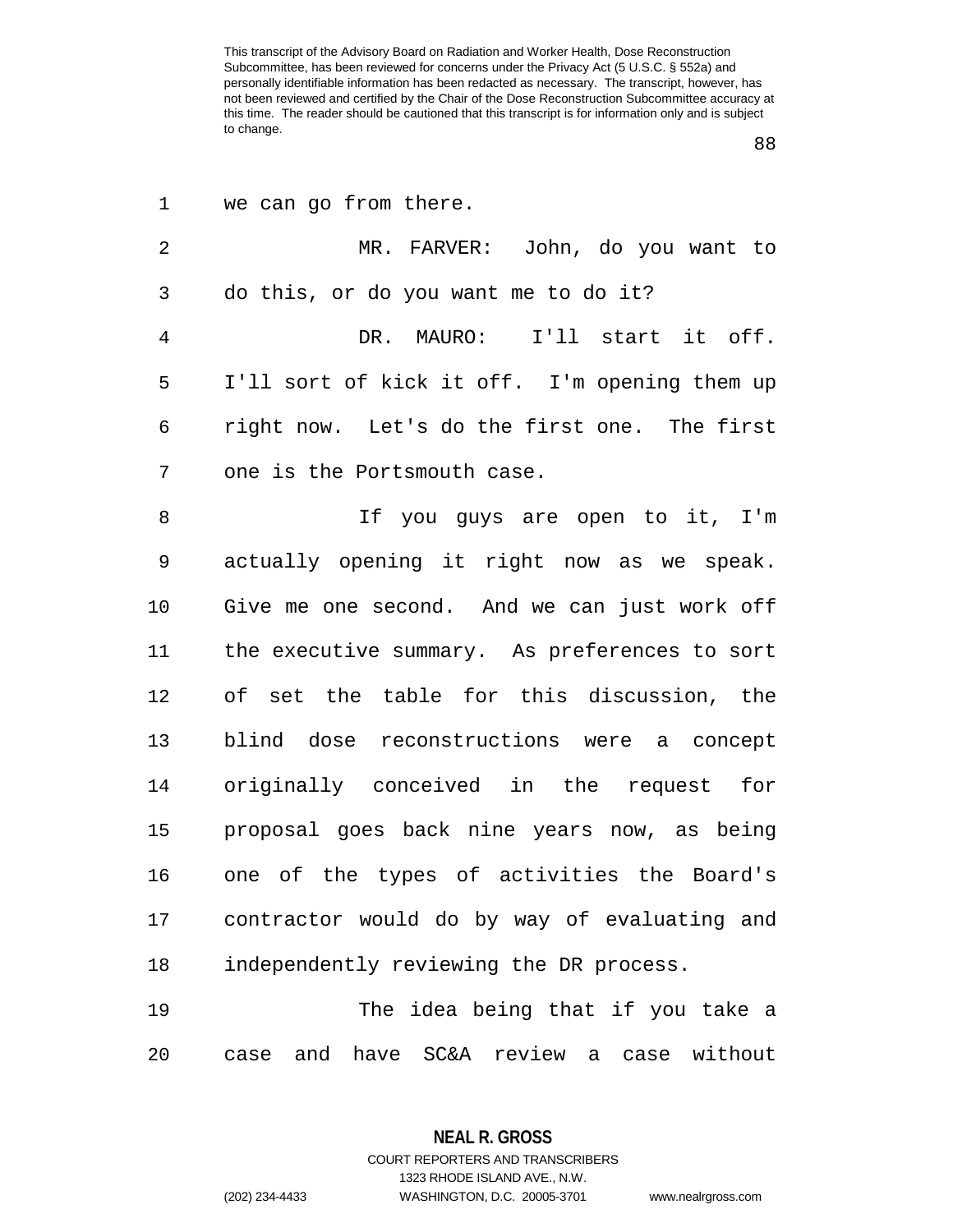seeing the results of NIOSH's work, so in other words as if we were doing it from first principals. We were given basically the idea SC&A's given all of the Department of Labor and Department of Energy records, dosimetry records, internal and external, etcetera.

 So, we have all that information, and we do the dose reconstruction to see what we get. And we do not see, and we have not seen, NIOSH's dose reconstructions. So, right now what you have in front of you in this first one is SC&A's independent dose reconstruction for a worker at Portsmouth, a worker that I believe had bone cancer.

 Let me go into the numbers here. Had a couple of cancers, and multiple skin cancers I believe. Yes, multiple skin cancers, and a type of bone marrow, a type of leukemia, I believe.

And so, the idea being for SC&A to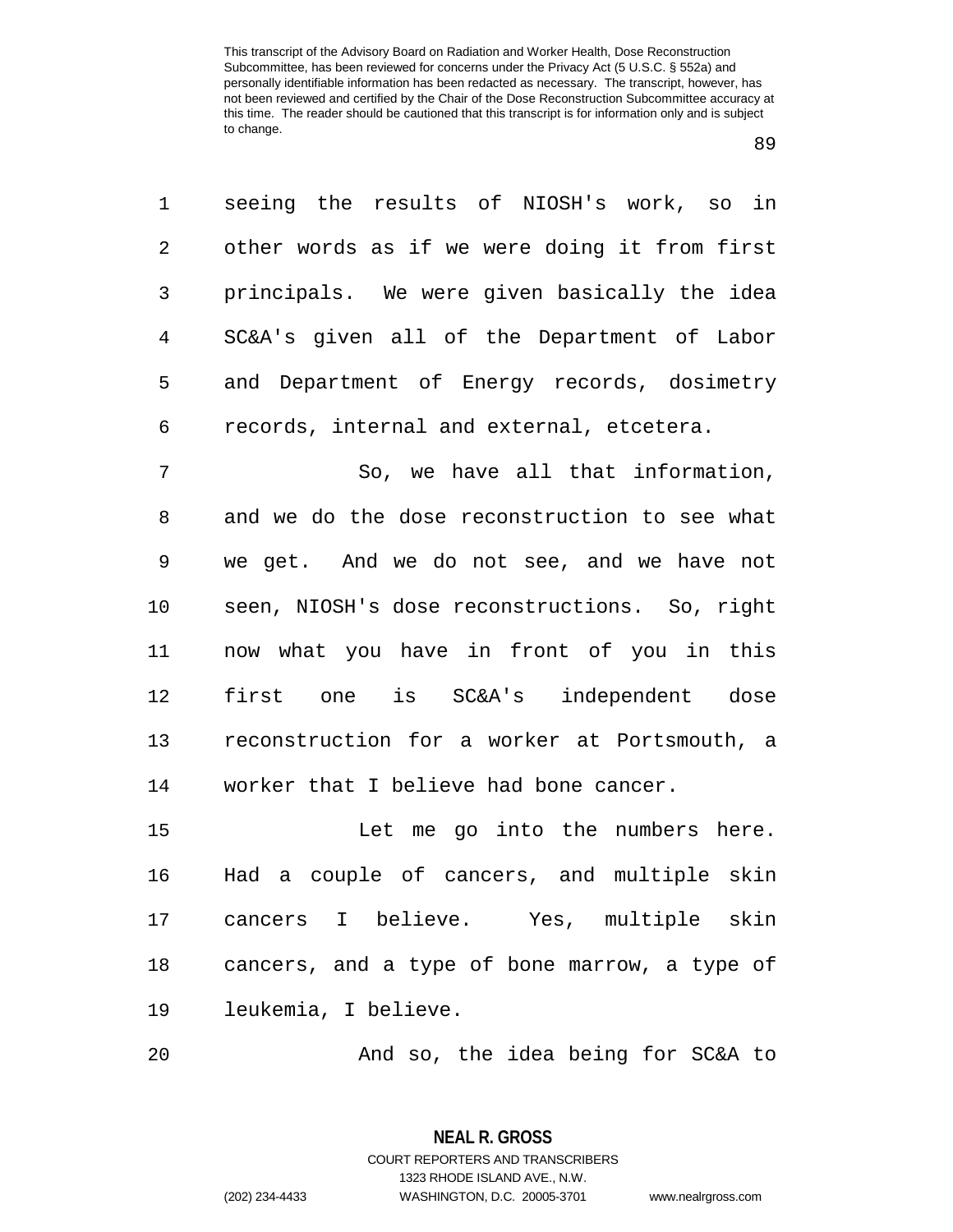do the blind dose reconstruction on their own, and then eventually working with you folks, we would compare our results to NIOSH's results, which we have not yet seen.

 But it turned out the way SC&A ended up doing this was sort of interesting. What we said we would do -- there was a bit of a debate within SC&A regarding, "Okay, but when we do the blind dose reconstruction," this is actually a debate that Hans and I had, "is it our intention to take the procedures, all of the procedures, the kind of thing we were talking about before, and say, 'Okay, SC&A will now do the dose reconstruction as if we were NIOSH, and use all of their procedures in as explicit accord as best we could following their procedures, and to see what we get?'"

 And then later on, we would see if we get the same number as NIOSH got. That was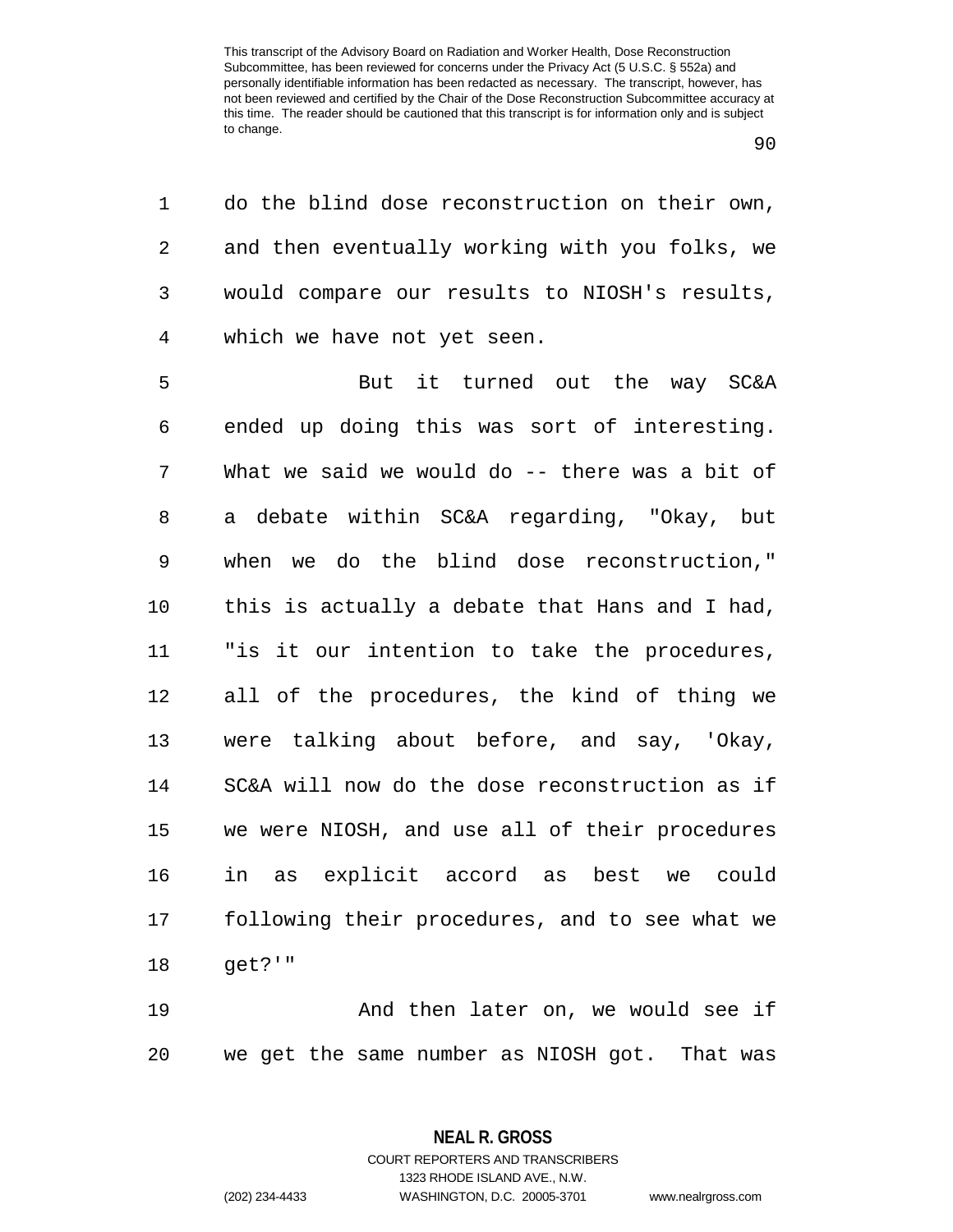| 1              | Hans' perspective. I said, "You know, Hans, I  |
|----------------|------------------------------------------------|
| $\overline{2}$ | think no. That's not what we're trying to do   |
| 3              | here." I think we're doing something that is   |
| 4              | -- if a health physicist were to do it as best |
| 5              | he could, given the data that is available,    |
| 6              | what dose would he get, not necessarily        |
| 7              | following the procedures, but using all the    |
| 8              | information available to him and using his     |
| 9              | judgment on how best to do it?                 |
| 10             | So, we had these two different                 |
| 11             | concepts of what a blind dose reconstruction   |
| 12             | was. This matter was discussed and it was      |
| 13             | agreed with the Subcommittee, or the Work      |
| 14             | Group I guess it might've been at the time,    |
| 15             | that we would do both.                         |
| 16             | So, what you're looking at right               |
| 17             | now is the results of SC&A's blind dose        |
| 18             | reconstruction for this worker, where<br>two   |
| 19             | different independent methods were used, one   |
| 20             | based as best we could explicitly, using the   |

**NEAL R. GROSS** COURT REPORTERS AND TRANSCRIBERS

1323 RHODE ISLAND AVE., N.W. (202) 234-4433 WASHINGTON, D.C. 20005-3701 www.nealrgross.com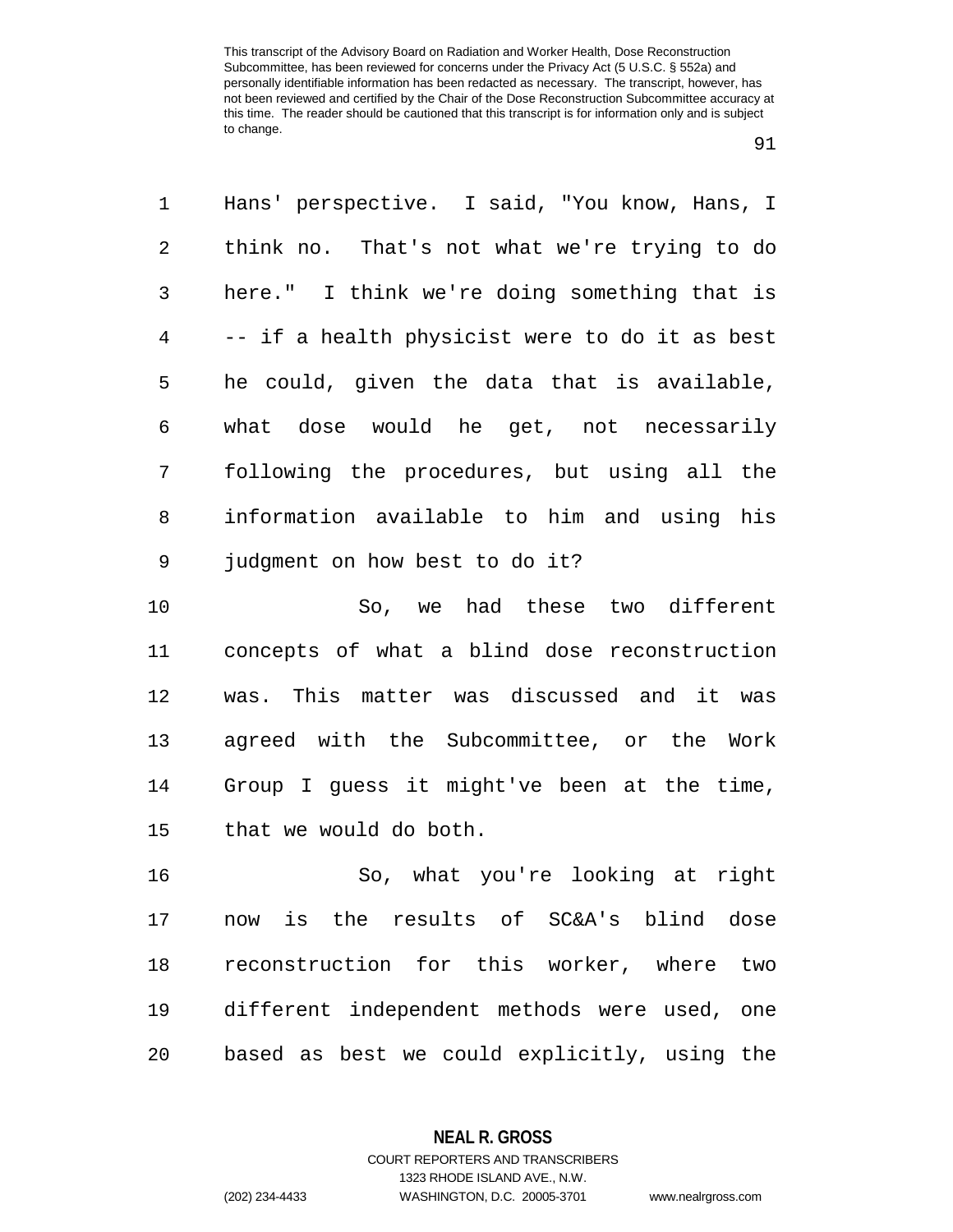spreadsheets, workbooks and procedures as specified by NIOSH, and the other done by the -- someone that is familiar with doing dose reconstructions and used his own knowledge and all the information available, including the Site Profile and all the other materials available, but not necessarily using NIOSH's workbooks and spreadsheets.

 Okay, I'll move to the -- we'll start from the big picture and get down as much detail as needed. But the bottom line is that if you go to Table ES2, it's in the executive summary. The bottom line is that the doses differ by a factor of 2, whether we're talking about -- whether we're -- and the doses really consist of two doses: one, the dose to the skin to reconstruct it because of the skin cancer that the person experienced, and the dose to the bone.

And if you look at the rollup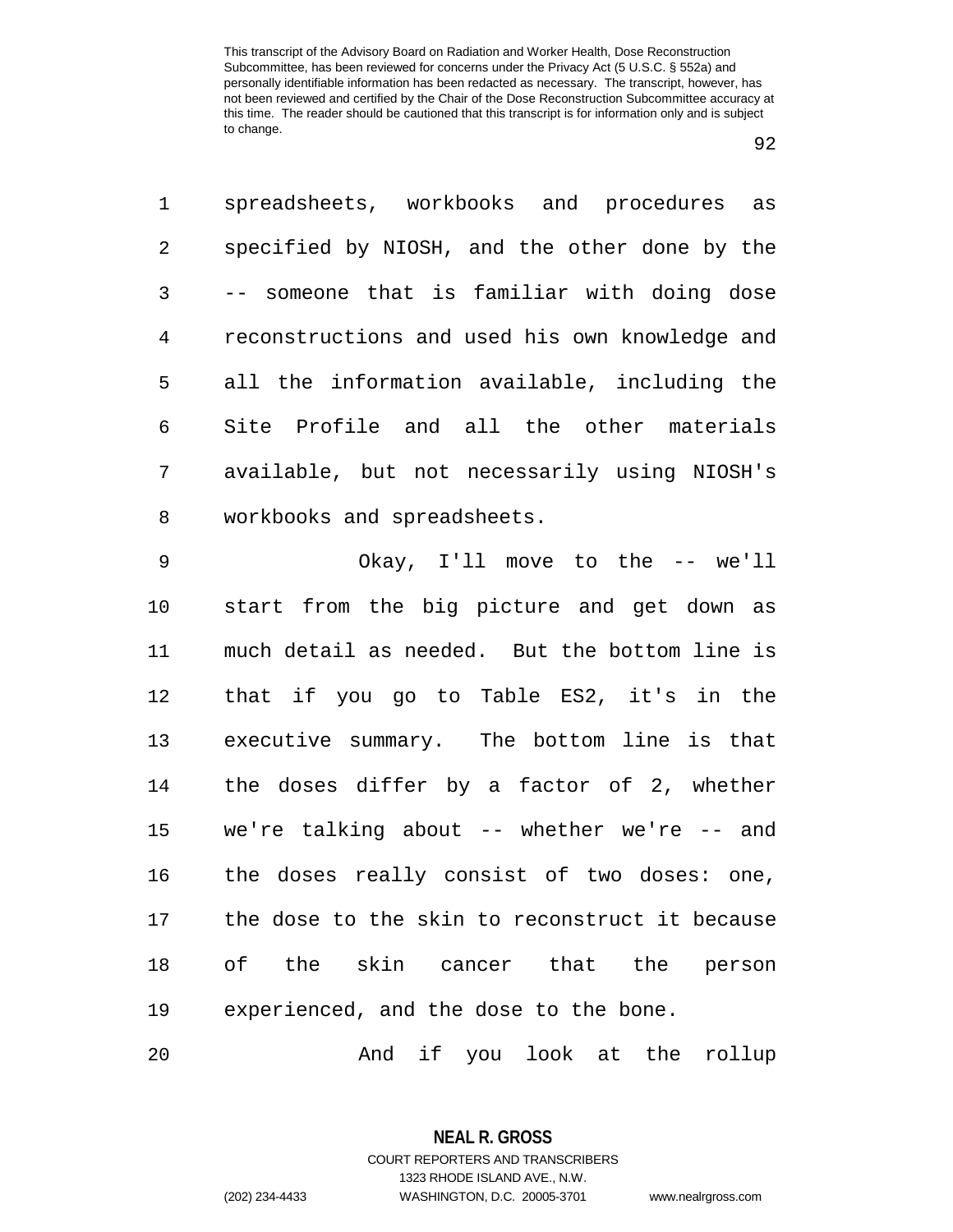| 1 numbers in ES2, you can see more or less that  |
|--------------------------------------------------|
| 2 there -- we're talking about method B, which   |
| 3 is what we call the hand calculations, came in |
| 4 at about a factor of two higher.               |

 And there's -- and the paragraph above that table summarizes the reason for that difference. But when all is said and done, the root cause difference for the reason the two-fold difference is the hand calculation. When it took -- it took the -- think about this worker. He's got external exposure records for both beta and penetrating radiation, or -- or not penetrating, penetrating radiation, and there are actual data, which we used.

 But he also has missing data. There were time periods when he was not monitored, and there were time periods when the results came back below the limits of detection for his film badge. The main reason

> **NEAL R. GROSS** COURT REPORTERS AND TRANSCRIBERS

> > 1323 RHODE ISLAND AVE., N.W.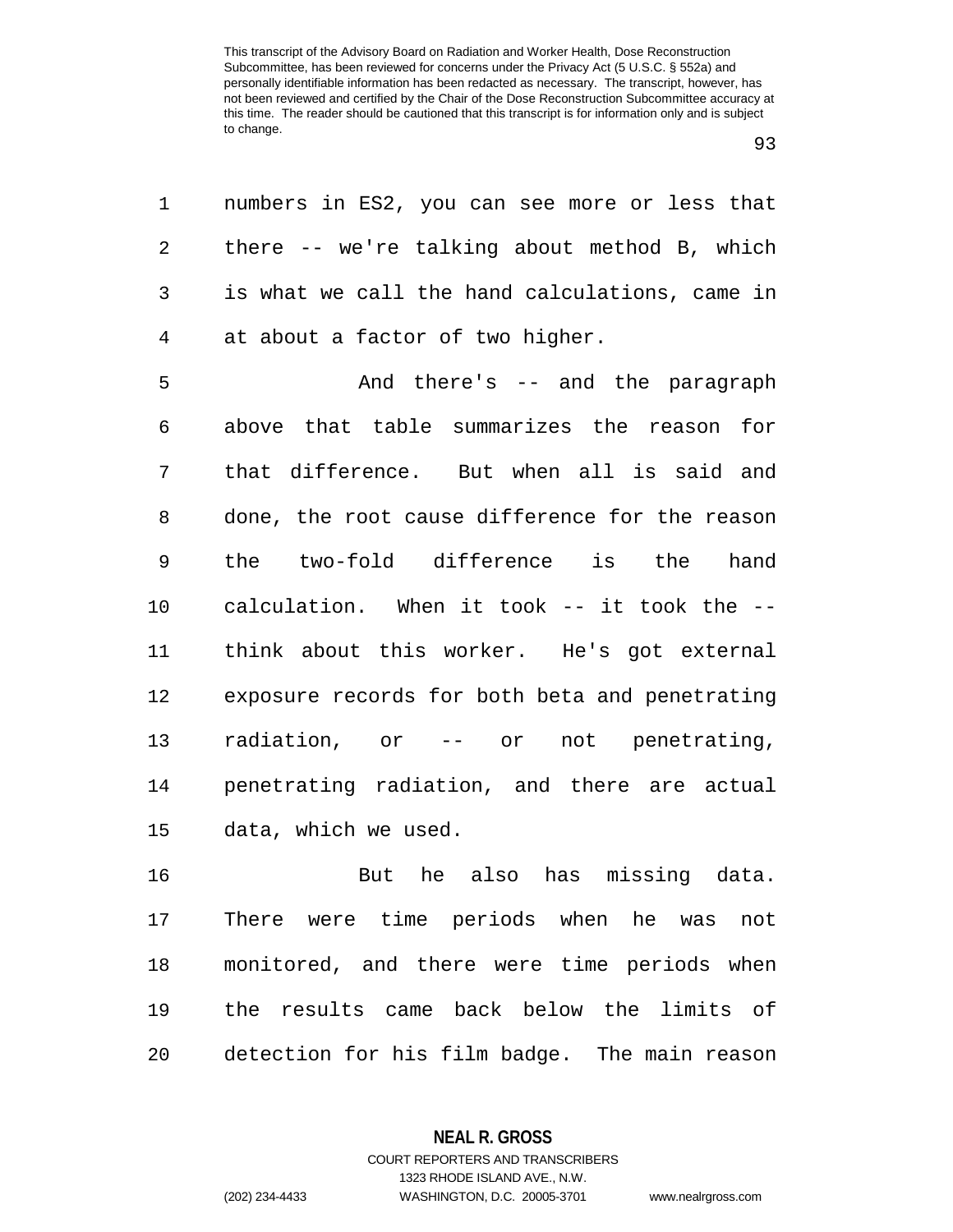| when I looked at the $--$ the $--$ to try to come        |
|----------------------------------------------------------|
|                                                          |
| up with a coworker dose for this worker --               |
| think of it like this. We have all this data,            |
| this data representing the worker population             |
| at Portsmouth, the external data, beta and               |
| gamma, and given that, you say, "Well, here's            |
| the distribution. What would you assign to               |
| this worker within that distribution for the             |
| time periods when he wasn't monitored but                |
| perhaps he should've been monitored?"                    |
|                                                          |
| That was how the thinking was at                         |
| the time. I picked the upper 95 <sup>th</sup> percentile |
| of the distribution, while the procedures that           |
|                                                          |

 Kathy, or Doug - I'm not sure who actually did that - picked the 50 percentile as being the most appropriate value to use.

**And the outcome was a factor of 2** difference. Now, there are other reasons for

> **NEAL R. GROSS** COURT REPORTERS AND TRANSCRIBERS

> > 1323 RHODE ISLAND AVE., N.W.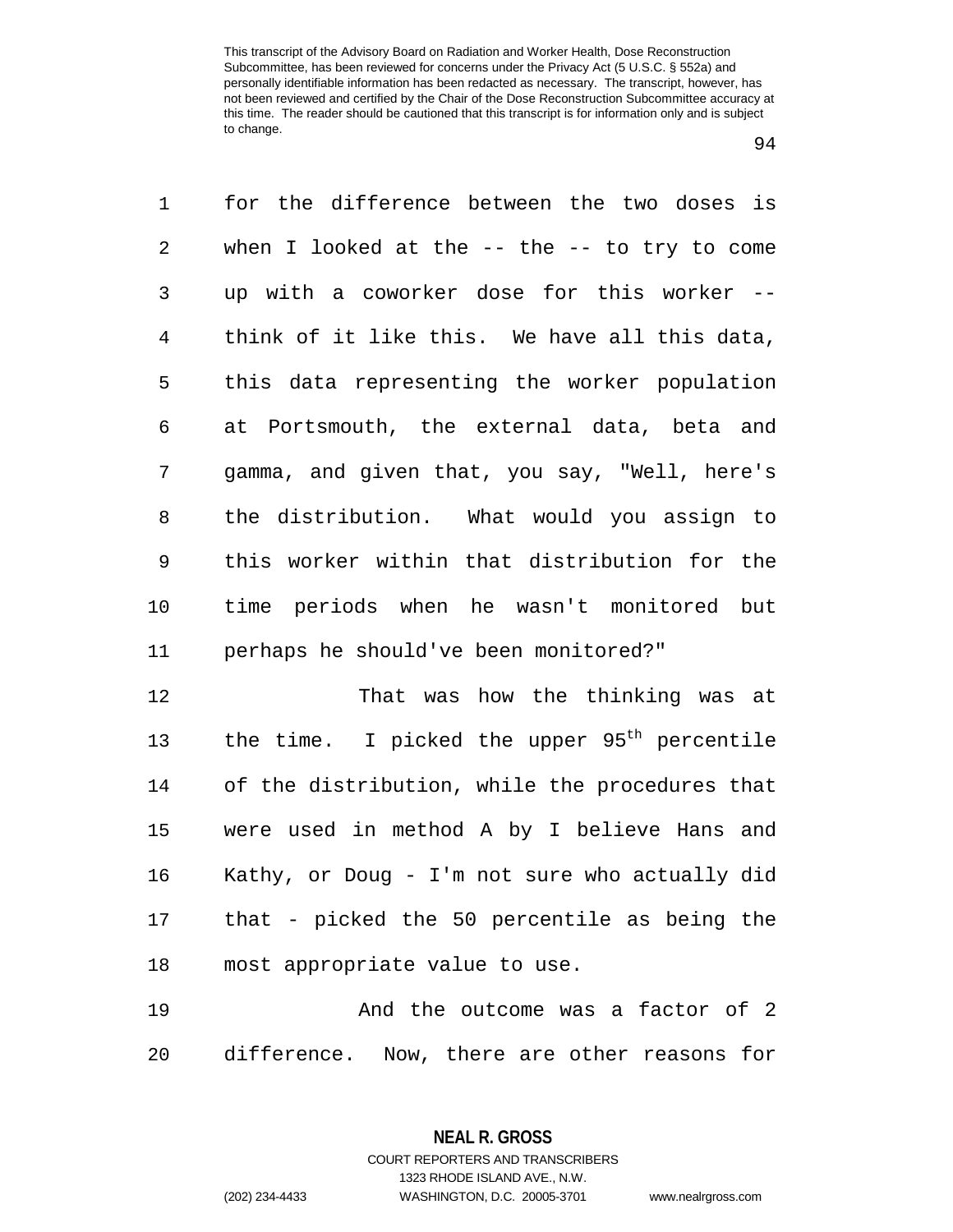the differences, but if you're going to say, "What's the root cause here?" This one turned out to be relatively simple. That's the main difference, and it has to do with the external exposure.

 We did it differently internally, but the outcome didn't differ that much. This would be for the long dose. The -- the external dose to both the skin and the bone that is the reason for the two-fold differences for those two organs.

 Now, we're at a point now where we're anxious, quite frankly, to find out what the doses are that NIOSH came up with, and whether or not they're close to the values we came up with. The value of this exercise, one, was to -- I think it communicates a sense of how different the doses could be when two different people do it.

Now, keep in mind though in method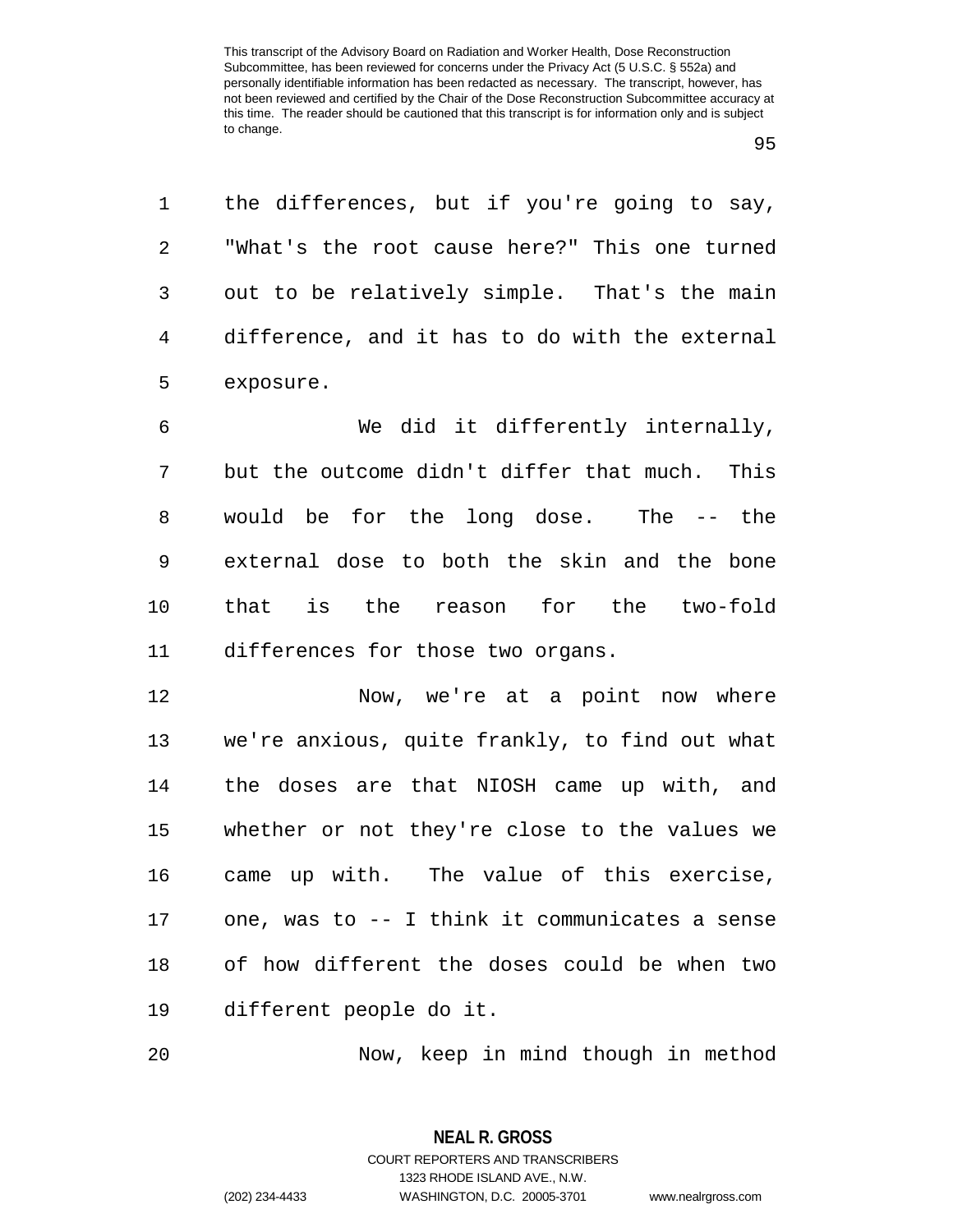| 1              | B, we did not try to follow the procedures     |
|----------------|------------------------------------------------|
| 2              | explicitly in the workbooks. In Method B, it   |
| 3              | was more of like how would a knowledgeable     |
| $\overline{4}$ | health physicist do the calculation not        |
| 5              | necessarily using the workbooks?               |
| 6              | So, it really tests it in a                    |
| 7              | broader sense, as Hans pointed out earlier.    |
| 8              | So, we're at a point now where we'd like to    |
| 9              | see NIOSH's results, and work out if there are |
| 10             | differences, what those differences are, and   |
| 11             | why. I think this goes toward the first        |
| 12             | conversation.                                  |
| 13             | MR. HINNEFELD: Well, we've not                 |
| 14             | really prepared a lot to discuss here, and     |
| 15             | there's more analysis to be done, but I've     |
| 16             | found the dose reconstructions. I can tell     |
| 17             | you that the skin doses, there were apparently |
| 18             | four skin cancers. The skin doses in our dose  |
| 19             | reconstructions, range from 2.92 rem to 3.8    |
| 2.0            | rem.                                           |

**NEAL R. GROSS** COURT REPORTERS AND TRANSCRIBERS

1323 RHODE ISLAND AVE., N.W.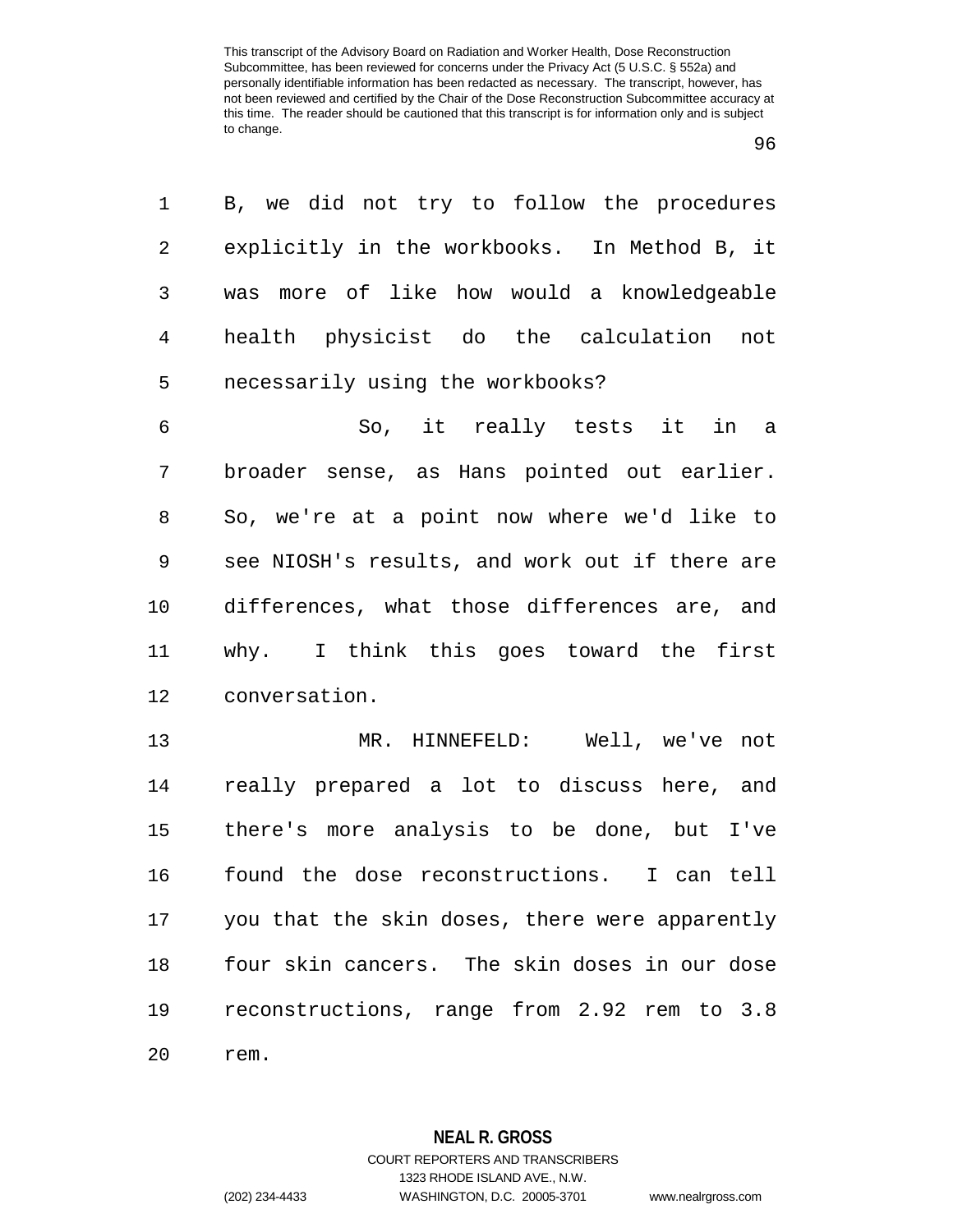| 1  | DR. MAURO: That's very close to                |
|----|------------------------------------------------|
| 2  | our values for method A.                       |
| 3  | MR. HINNEFELD: And dose to the                 |
| 4  | red bone marrow, which is the other one that   |
| 5  | was calculated, was about 12.3 rem.            |
| 6  | DR. MAURO: Oh, yours came in a                 |
| 7  | little higher than ours. Okay, well, I mean    |
| 8  | we're all within that factor of 2 thing that I |
| 9  | mentioned.                                     |
| 10 | MR. HINNEFELD: So, we -- we can                |
| 11 | look at differences. I mean I haven't done     |
| 12 | that. I just found the summary of the dose     |
| 13 | reconstruction. That's not too bad in terms    |
|    | 14 of the skin doses, the bone --              |
| 15 | DR. MAURO: I think that's great.               |
| 16 | MR. HINNEFELD: Now, one thing                  |
| 17 | puzzles me, though. John, your reported dose   |
| 18 | on the one cancer is the bone dose.            |
| 19 | DR. MAURO: Bone marrow.                        |
| 20 | MR. HINNEFELD: Oh, marrow?                     |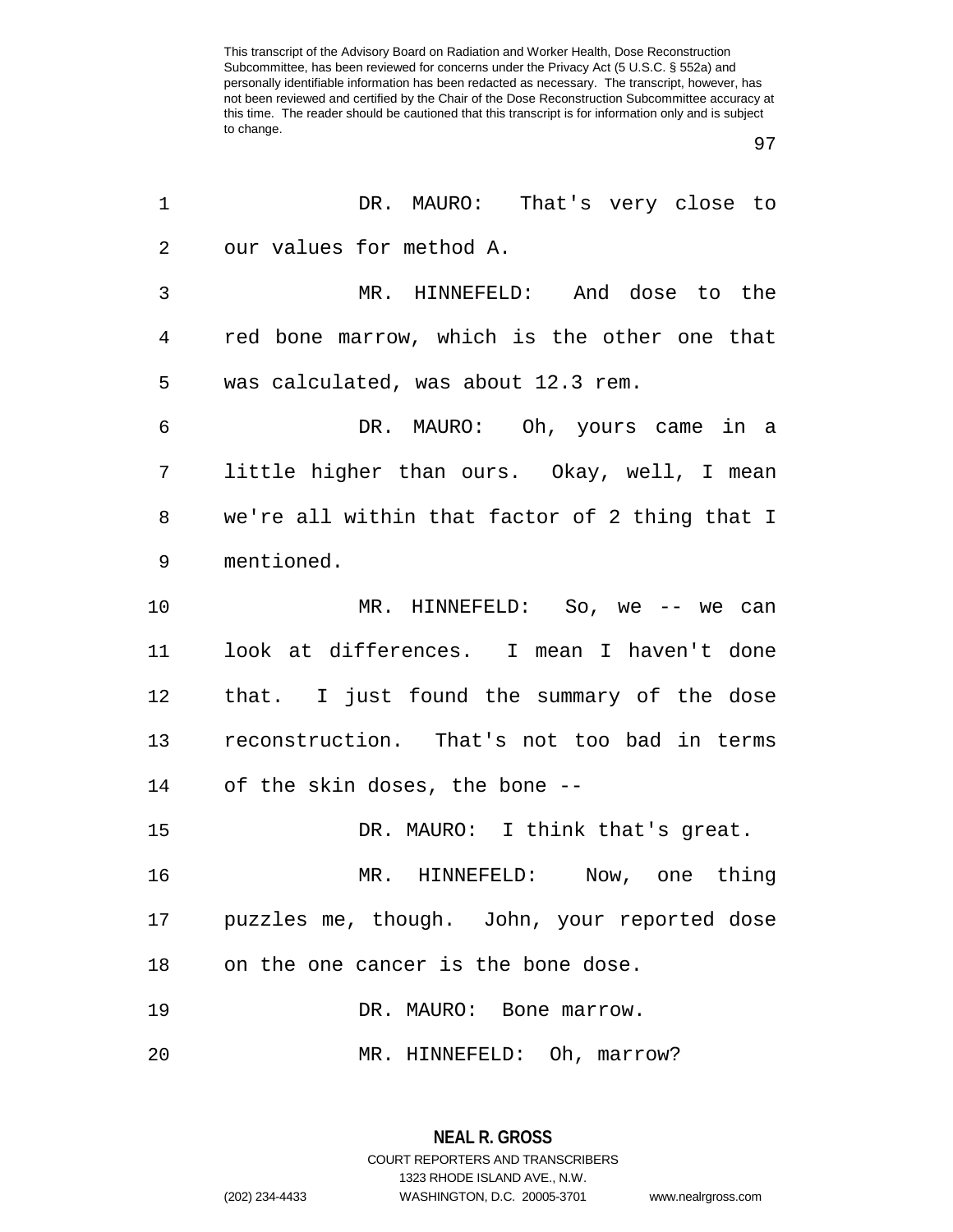| 1              | DR. MAURO: Oh, I should've said               |
|----------------|-----------------------------------------------|
| $\overline{2}$ | that. Yes, bone marrow.                       |
| 3              | MR. HINNEFELD: All right, so,                 |
| $\overline{4}$ | bone marrow. All right, so, I don't know what |
| 5              | that difference is about, but -- because we   |
| 6              | haven't really looked at exactly what was     |
| 7              | done. I think it could be done.               |
| 8              | DR. MAURO: Yes, but the numbers -             |
| 9              | - I got to tell you I was concerned that we   |
| 10             | might come into a factor of ten apart. You    |
| 11             | know, completely blind here. But we're close, |
| 12             | especially the external -- I'm sorry, the     |
| 13             | skin. You're coming in higher on bone it      |
| 14             | sounds like, somewhat. I'm sorry, did you say |
| 15             | your skin was 2.3 rems? Is that right?        |
| 16             | MR. HINNEFELD: It ranged from 2.9             |
| 17             | to -- what did I say, $3.8$ ?                 |
| 18             | DR. MAURO: Yes. So, you're                    |
| 19             | coming in very close to method A. You         |
| 20             | probably used the 50 percentile. You probably |

**NEAL R. GROSS** COURT REPORTERS AND TRANSCRIBERS

1323 RHODE ISLAND AVE., N.W. (202) 234-4433 WASHINGTON, D.C. 20005-3701 www.nealrgross.com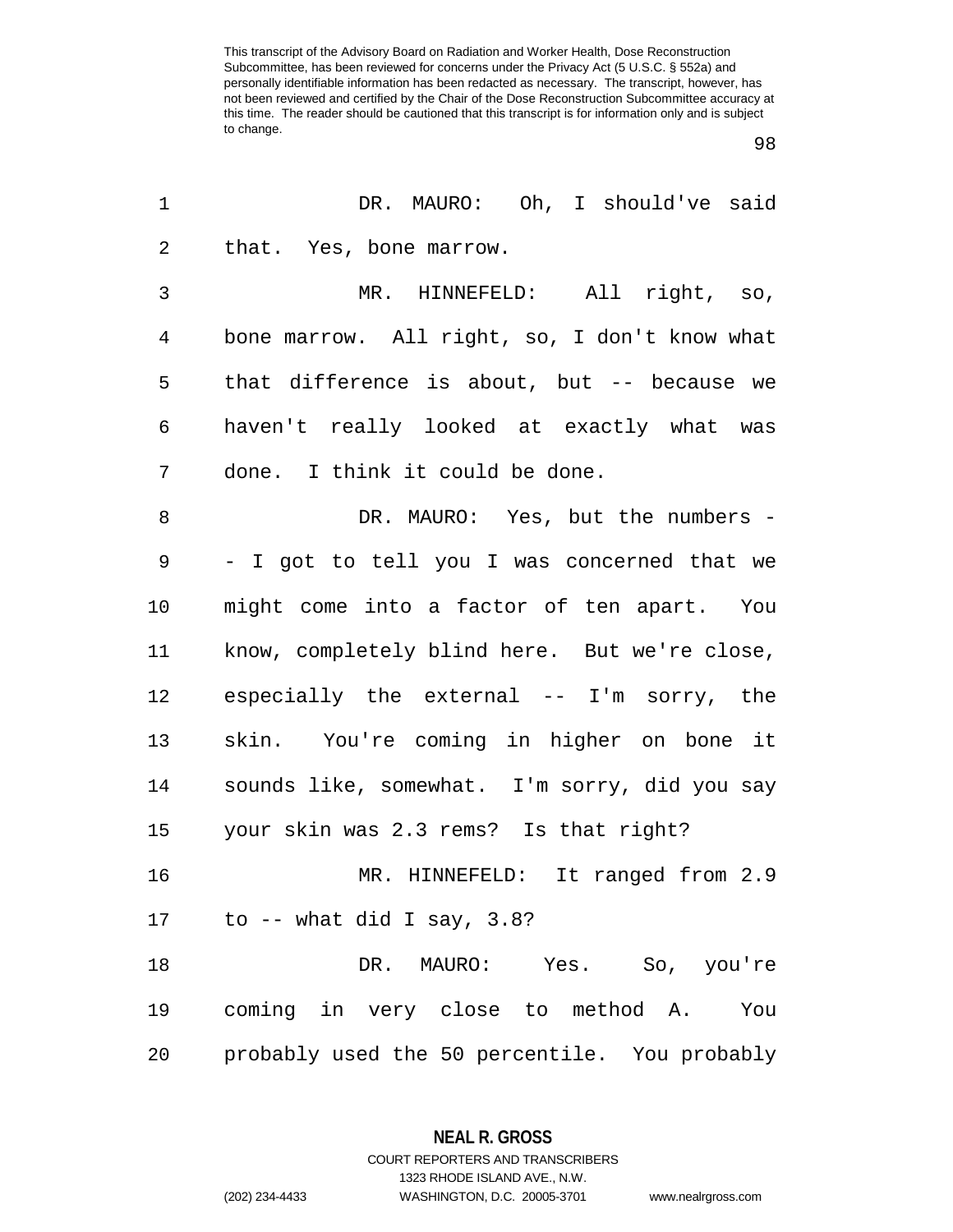| 1  | did exactly the way that Doug I believe did.            |
|----|---------------------------------------------------------|
| 2  | Doug, did you do this?                                  |
| 3  | MR. FARVER: Yes.                                        |
| 4  | DR. MAURO: Yes. You probably did                        |
| 5  | -- the fact that you're coming so close to              |
| 6  | Doug's numbers means that in this case, these           |
| 7  | two independent calculations of the skin dose           |
| 8  | are coming in very, very close because you              |
| 9  | probably both used the same workbook.                   |
| 10 | MR. SIEBERT: John?                                      |
| 11 | DR. MAURO: Yes                                          |
| 12 | MR. SIEBERT: I'm sorry, this is                         |
| 13 | Scott Siebert. Can I ask for a clarification?           |
| 14 | When you're saying 50 <sup>th</sup> percentile, are you |
| 15 | talking about coworker dose?                            |
| 16 | DR. MAURO: Yes.                                         |
| 17 | MR. SIEBERT: Or missed dose?                            |
| 18 | DR. MAURO: Coworker.                                    |
| 19 | MR. SIEBERT: Okay.                                      |
| 20 | DR. MAURO: Absolutely. Yes, the                         |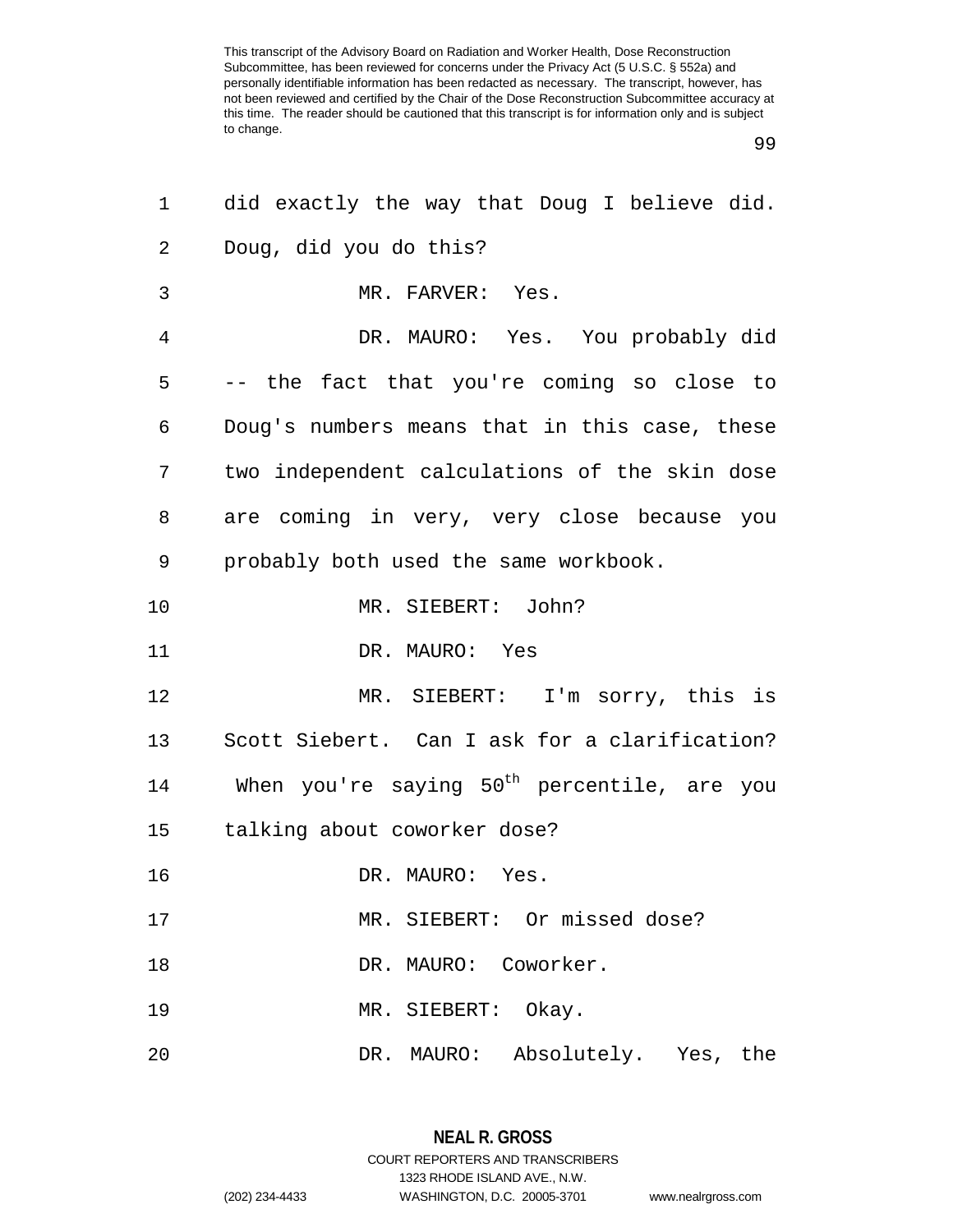## 100

| 1       | missed dose difference is not the driver.                  |
|---------|------------------------------------------------------------|
| 2       | It's the coworker dose, where I used the 95 <sup>th</sup>  |
| 3       | percentile. I believe you folks used the --                |
| 4       | well, when I say you folks, Doug used the 50 <sup>th</sup> |
| 5       | percentile.                                                |
| 6       | MR. SIEBERT: Just clarifying.                              |
| 7       | Thank you.                                                 |
| 8       | DR. MAURO: Yes.                                            |
| 9       | MEMBER RICHARDSON:<br>John, can I                          |
| $10 \,$ | ask for a clarification of one other thing?                |
| 11      | DR. MAURO: Sure.                                           |
| 12      | MEMBER RICHARDSON: This is David                           |
| 13      | Richardson. So, Table ES2, where there's skin              |
| 14      | doses under method A, and the -- the value of              |
| 15      | 2.9 or 3 that you're talking about is summing              |
| 16      | up what -- what values in a column? Because                |
| 17      | the total is 5.7.                                          |
| 18      | CHAIRMAN GRIFFON: Right.                                   |
| 19      | MEMBER RICHARDSON: And if Stu is                           |
| 20      | talking about the total, or he was talking                 |

**NEAL R. GROSS** COURT REPORTERS AND TRANSCRIBERS

1323 RHODE ISLAND AVE., N.W.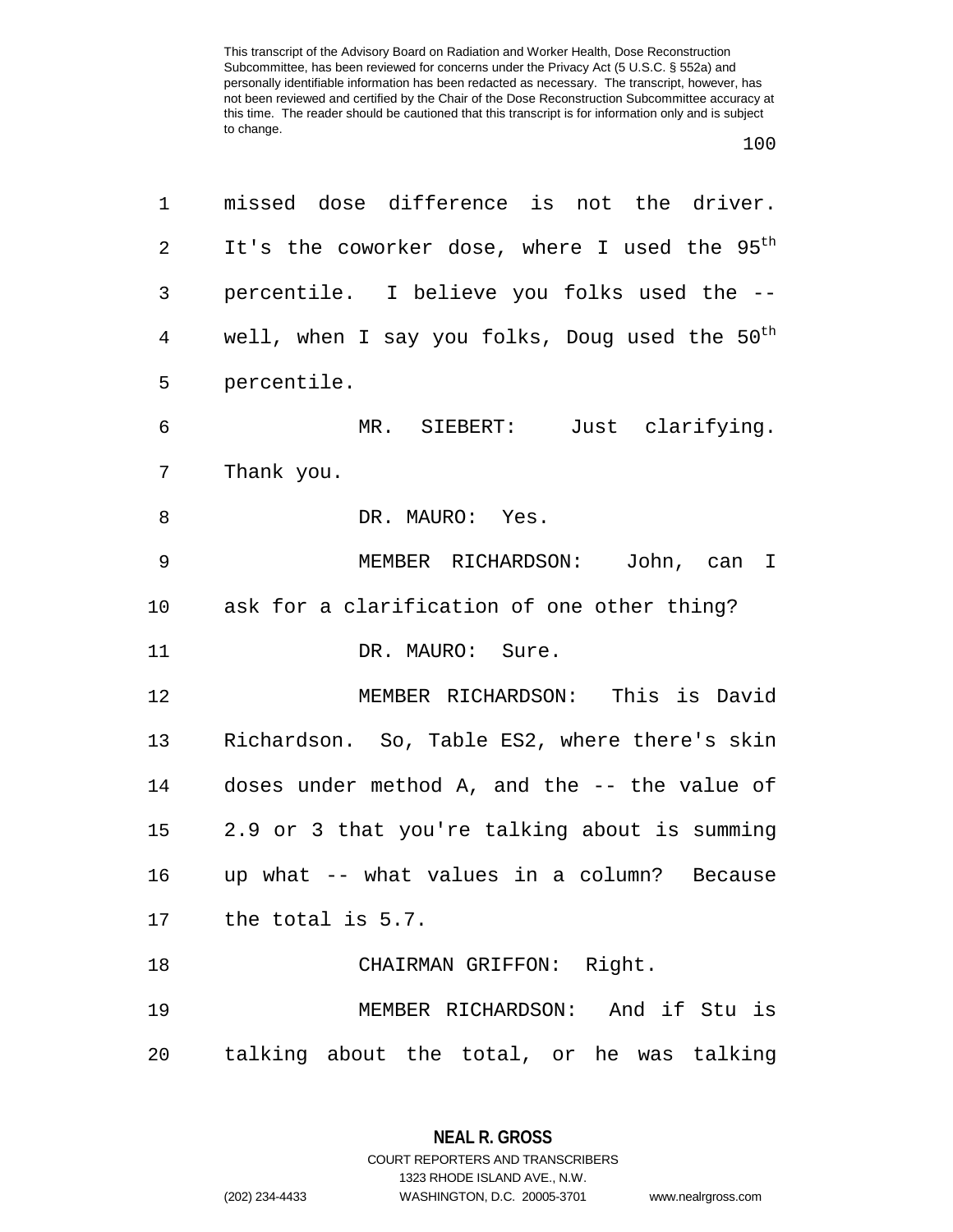| 1              | about the comparability of the summation of a  |
|----------------|------------------------------------------------|
| 2              | subset of values that you were referring to as |
| 3              | summing up to about 3 rem.                     |
| $\overline{4}$ | DR. MAURO: Oh, I'm sorry. I was                |
| 5              | looking at the -- yes, we're -- yes, one of    |
| 6              | the skin doses. There were multiple skin       |
| 7              | cancers, and yes, you're correct. One of the   |
| 8              | skin doses, the one to the back and shoulder,  |
| 9              | came in at 5.7, which yes, it's -- I'm sorry.  |
| 10             | My mistake. I was looking at the right hand    |
| 11             | side. It's somewhat higher than -- I take it   |
| 12             | back.                                          |
| 13             | CHAIRMAN GRIFFON: I guess that's               |
| 14             | what we're asking is did -- Stu, when you said |
| 15             | your numbers, are you including the            |
| 16             | occupational, medical and the internal? Okay.  |
| 17             | We're comparing apples and apples then.        |
| 18             | MR. HINNEFELD: The numbers I gave              |
| 19             | are described in the dose reconstruction       |
| 20             | report as the totals. There are like four      |

**NEAL R. GROSS** COURT REPORTERS AND TRANSCRIBERS

1323 RHODE ISLAND AVE., N.W.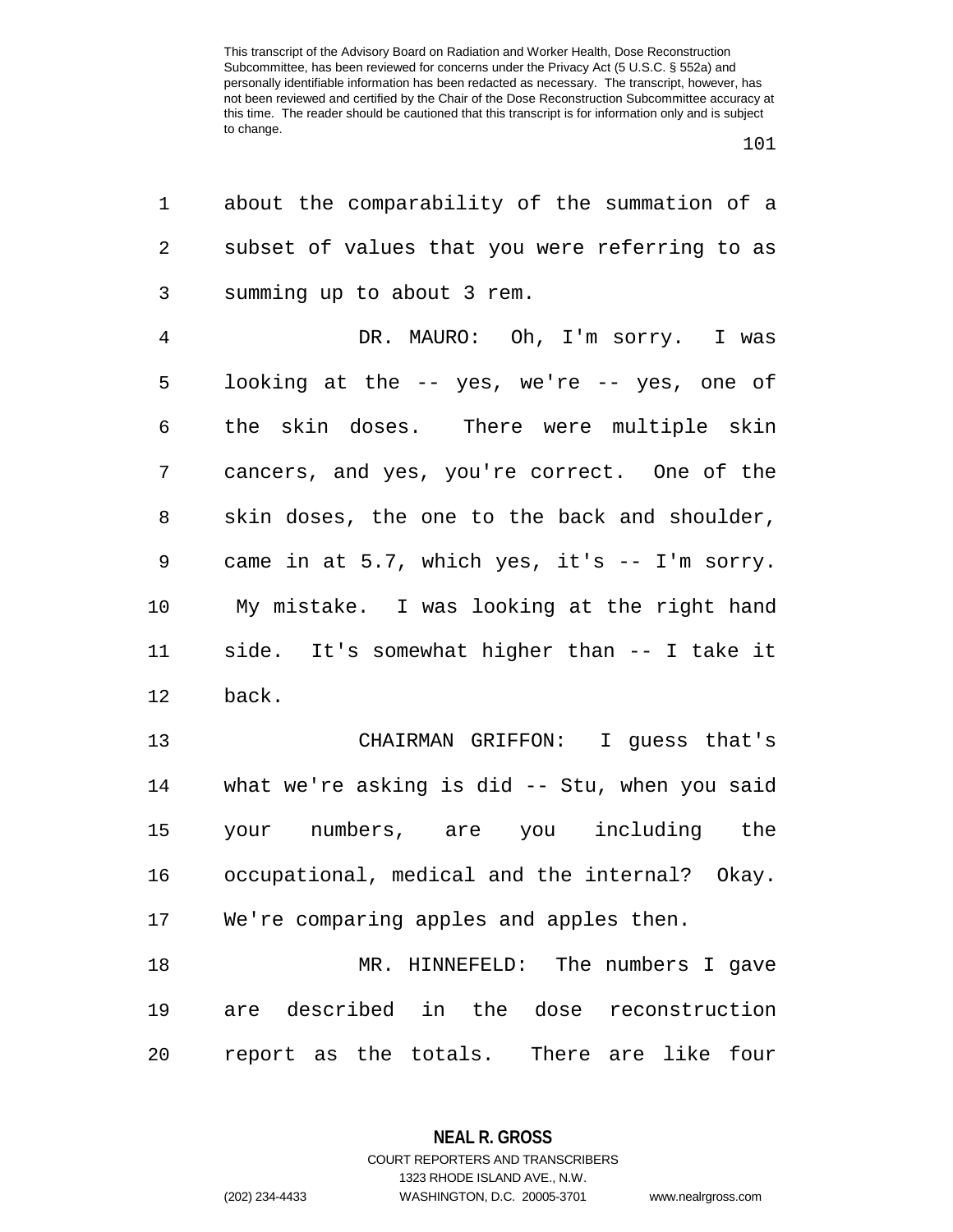| 1              | different skin cancers.                      |
|----------------|----------------------------------------------|
| $\overline{2}$ | CHAIRMAN GRIFFON: Okay.                      |
| 3              | MR. HINNEFELD: Each one has it's             |
| 4              | own dose --                                  |
| 5              | CHAIRMAN GRIFFON: So, we're                  |
| 6              | looking at the total on this table. Yes.     |
| 7              | MR. HINNEFELD: So, the one is                |
| 8              | certainly lower, our 3.9 to their 5.7.       |
| 9              | CHAIRMAN GRIFFON: Right.                     |
| 10             | MR. HINNEFELD: But we're about               |
| 11             | two-thirds of theirs or something.           |
| 12             | DR. MAURO: It looks like the                 |
| 13             | occupational medical dose, as would be       |
| 14             | expected, is the driver for the skin doses,  |
| 15             | and at least for two of those skin cancers.  |
| 16             | MR. HINNEFELD: Yes, I mean more              |
| 17             | complicated analysis is going to be a little |
| 18             | difficult for me on the fly here. Let me see |
| 19             | what I got here.                             |
| 20             | MR. FARVER: You're almost going              |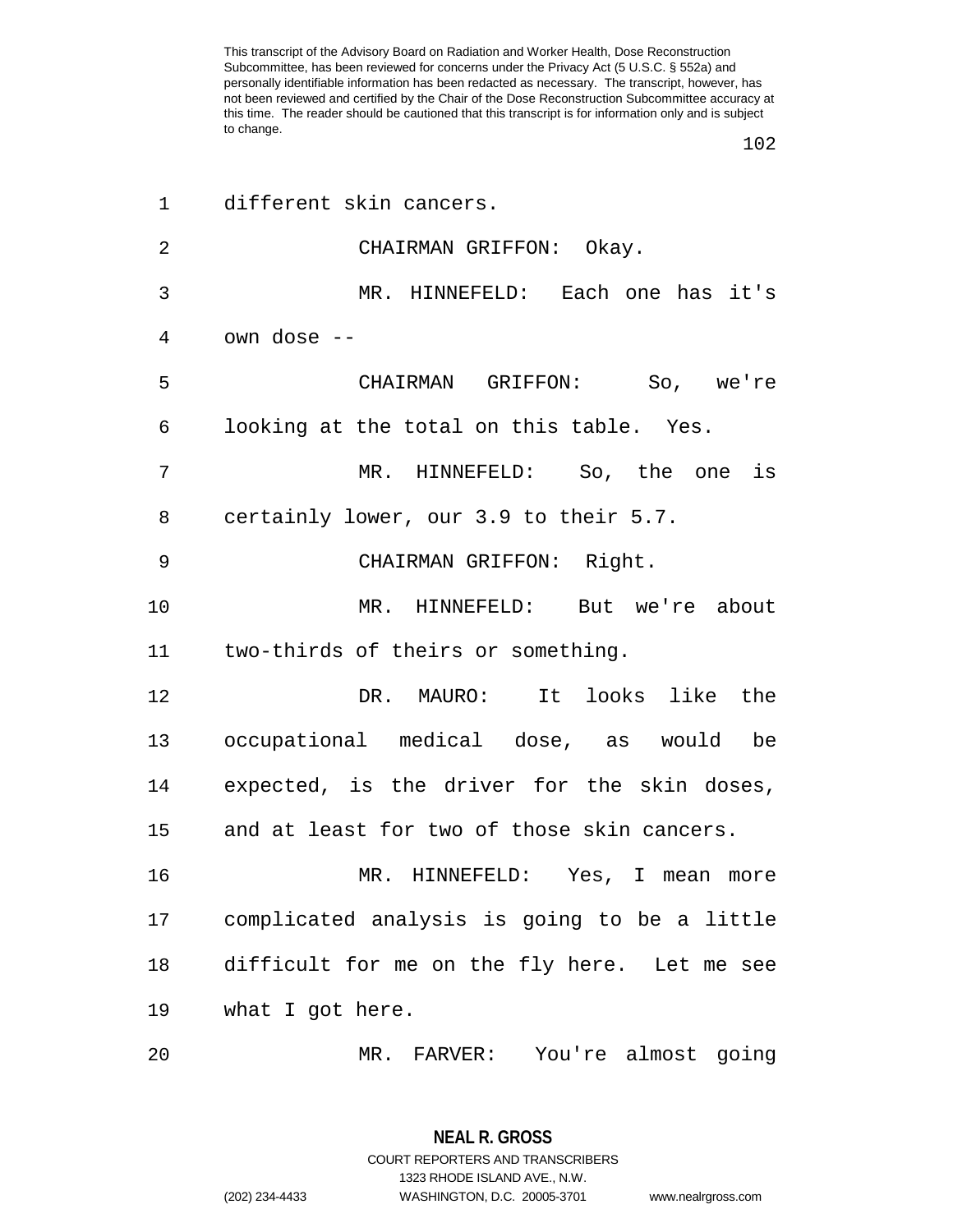| 1  | to have to go back into the details of the   |
|----|----------------------------------------------|
| 2  | report for each of the two methods and start |
| 3  | comparing.                                   |
| 4  | CHAIRMAN GRIFFON: Yes. What's                |
| 5  | our path forward here? Do we -               |
| 6  | MR. HINNEFELD: What do you guys              |
| 7  | want to do?                                  |
| 8  | CHAIRMAN<br>GRIFFON:<br>Do<br>we<br>now      |
| 9  | reveal the case number, and then let SC&A -- |
| 10 | MR. FARVER:<br>We<br>know the case           |
| 11 | number.                                      |
| 12 | this<br>$MR$ .<br>HINNEFELD:<br>Is<br>still  |
| 13 | blocked to you guys?                         |
| 14 | DR. MAURO: We just didn't look at            |
| 15 | it.                                          |
| 16 | MR. FARVER:<br>I don't know.<br>I.           |
|    | 17 never tried to look at it.                |
| 18 | MR. HINNEFELD: I mean we blocked             |
| 19 | access to -- so they were really blind. We   |
| 20 | gave them certain key information, but<br>we |

**NEAL R. GROSS** COURT REPORTERS AND TRANSCRIBERS

1323 RHODE ISLAND AVE., N.W.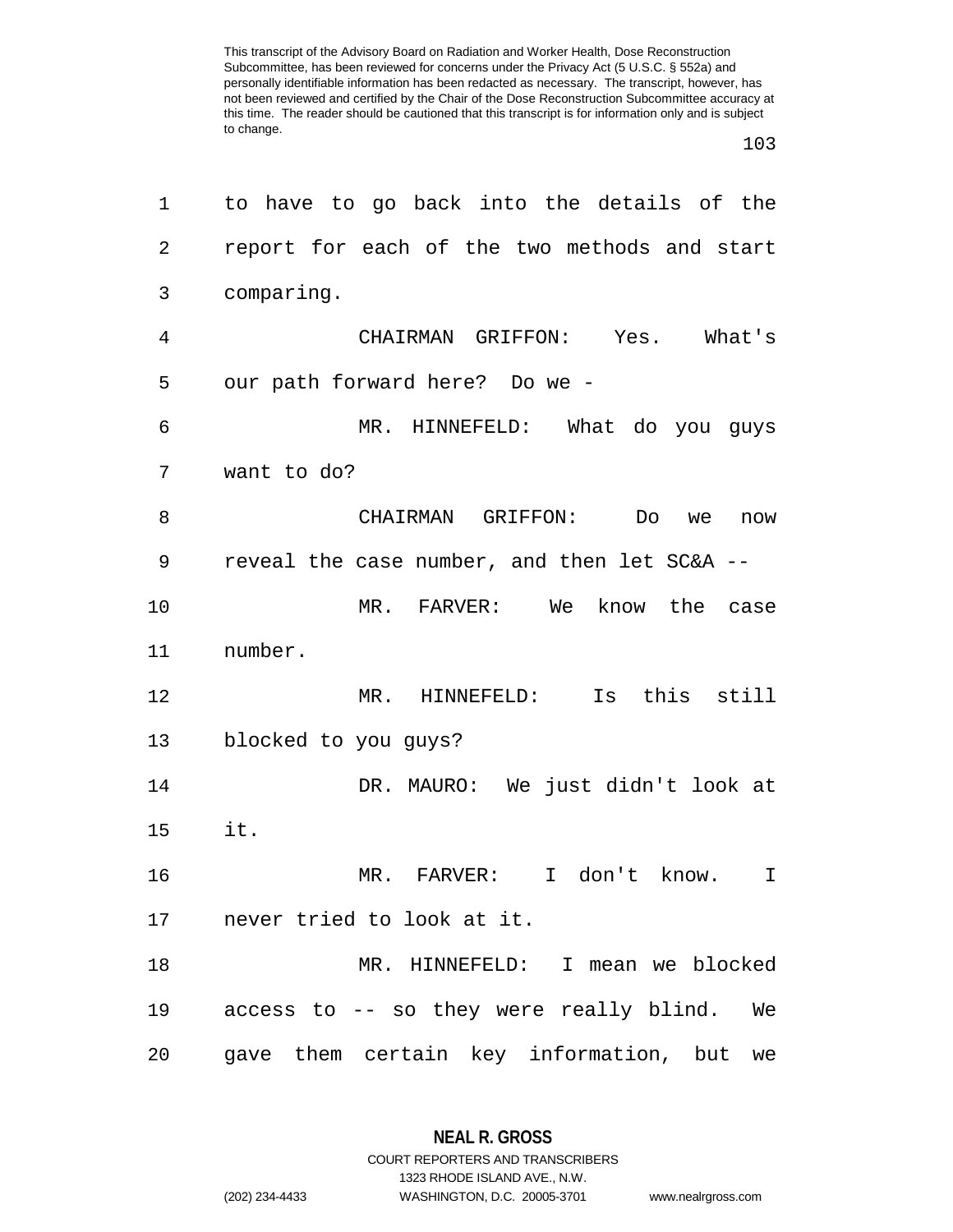## 

| 1              | didn't give them access to -- now, you guys    |
|----------------|------------------------------------------------|
| $\overline{a}$ | have the case number and if you're not blocked |
| 3              | from that folder, you can pull up our dose     |
| $\overline{4}$ | reconstruction.                                |
| 5              | DR. MAURO: I know I didn't do                  |
| 6              | that. Doug, did you --                         |
| $\overline{7}$ | MR. FARVER: I didn't look at it.               |
| 8              | MR. HINNEFELD: It can go either                |
| 9              | way. If you want us to do it, we can do it.    |
| 10             | It doesn't matter to me.                       |
| 11             | CHAIRMAN GRIFFON: I think both                 |
| 12             | groups can probably look at it and be ready to |
| 13             | discuss any differences. For method A, maybe   |
| 14             | that bone marrow, you question what -- it      |
| 15             | seems like a little bit of a spread. Maybe     |
| 16             | there's different assumptions that -- that     |
| 17             | SC&A made.                                     |
| 18             | MR. FARVER: You got to look at                 |
| 19             | the details.                                   |
| 20             | CHAIRMAN GRIFFON: Right. I think               |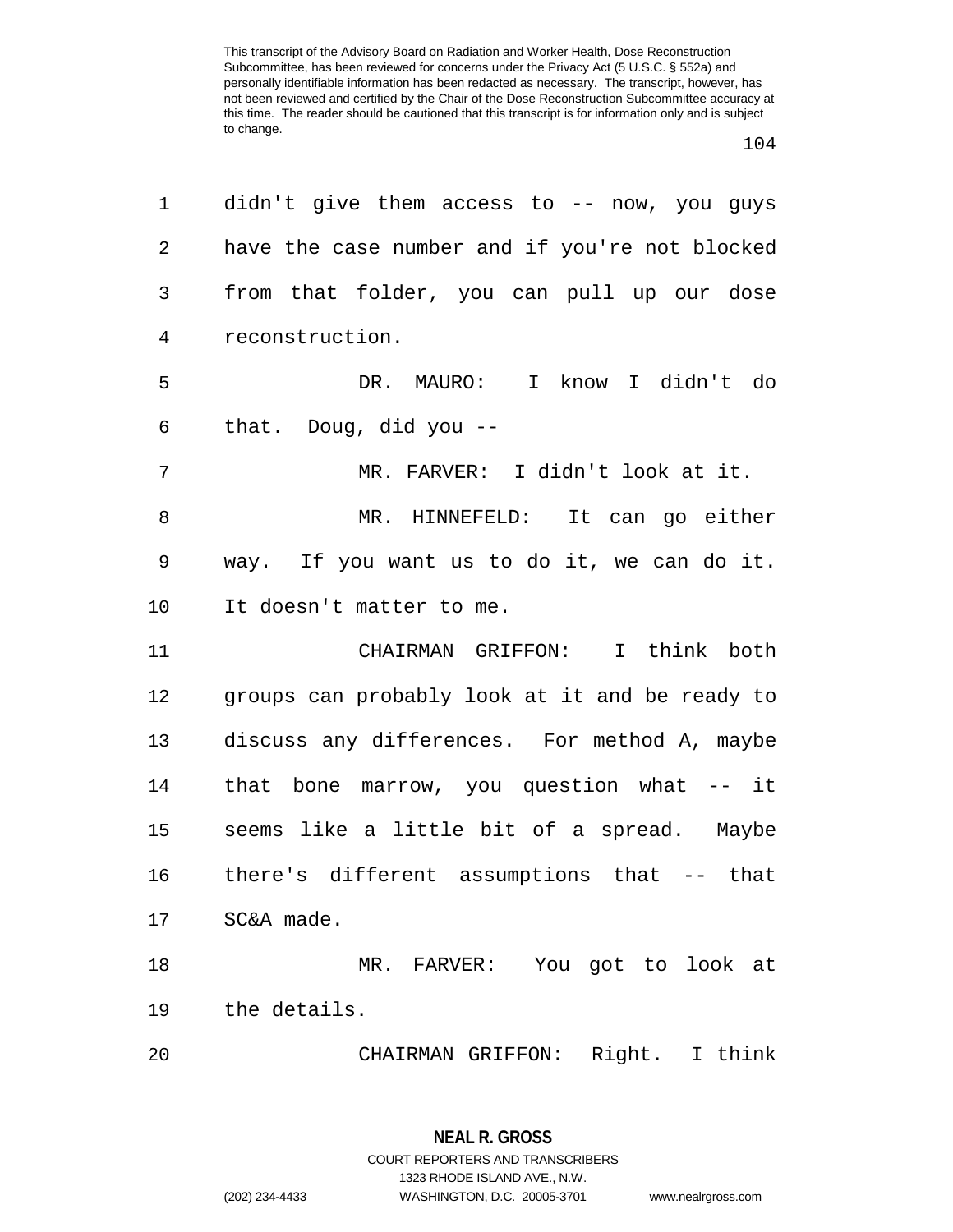| 1  | you got to dig into the details a little, yes. |
|----|------------------------------------------------|
| 2  | MR. HINNEFELD: There are -- I                  |
| 3  | mean there was -- there was IMBA fitting and   |
| 4  | bioassay data on those. It wasn't like a       |
| 5  | missed dose. It was a --                       |
| 6  | MR. STIVER: Well, once again,                  |
| 7  | you're looking at the unmonitored photon, two  |
| 8  | different keV and the driver for the bone --   |
| 9  | MR. FARVER: And it depends what                |
| 10 | uranium you used, recycled uranium,            |
| 11 | enrichment. There's just a whole lot. I        |
| 12 | couldn't really summarize in two sentences.    |
| 13 | CHAIRMAN GRIFFON: Right, right.                |
| 14 | Sure, sure.                                    |
| 15 | MR. KATZ: So, should we have this              |
| 16 | as an action item?                             |
| 17 | CHAIRMAN GRIFFON: A task for both              |
| 18 | groups, I think, to look at the -- you can go  |
| 19 | over the Oak Ridge example too, if you want.   |
| 20 | But I think --                                 |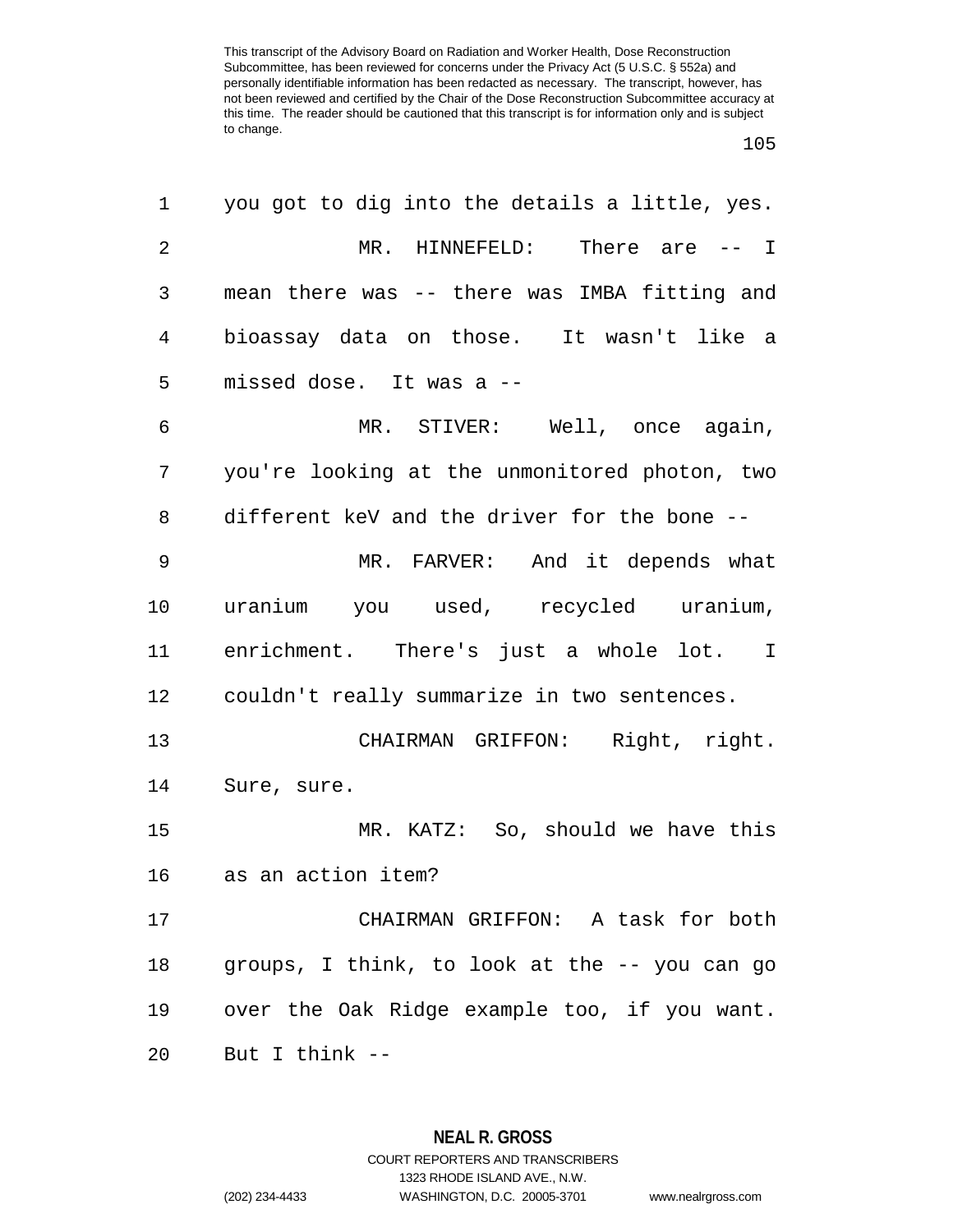| 1              | DR. MAURO: It's sort of the same              |
|----------------|-----------------------------------------------|
| 2              | story that comes out of Oak Ridge, the Y12    |
| 3              | case.                                         |
| $\overline{4}$ | CHAIRMAN GRIFFON: Yes.                        |
| 5              | DR. MAURO: And what we have here              |
| 6              | is the fellow that had the gall bladder, the  |
| 7              | bile duct cancer. And again, the difference,  |
| 8              | if you want to open to it, the executive      |
| 9              | summary of that document, you go to table ES1 |
| 10             | on -- let's see. What page is that? Up in     |
| 11             | the front there, page 10.                     |
| 12             | It summarizes again method A,                 |
| 13             | method B, and again method B comes in two     |
| 14             | times higher. You know, I'd have to go back   |
| 15             | and look at the summary text above it. The    |
| 16             | reason for the difference --                  |
| 17             | CHAIRMAN GRIFFON: Data dose.                  |
| 18             | DR. MAURO: Oh, it's the internal              |
| 19             | dose in this case. How the plutonium and beta |
| 20             | dose. Plutonium and the -- plutonium and the  |

**NEAL R. GROSS** COURT REPORTERS AND TRANSCRIBERS

1323 RHODE ISLAND AVE., N.W.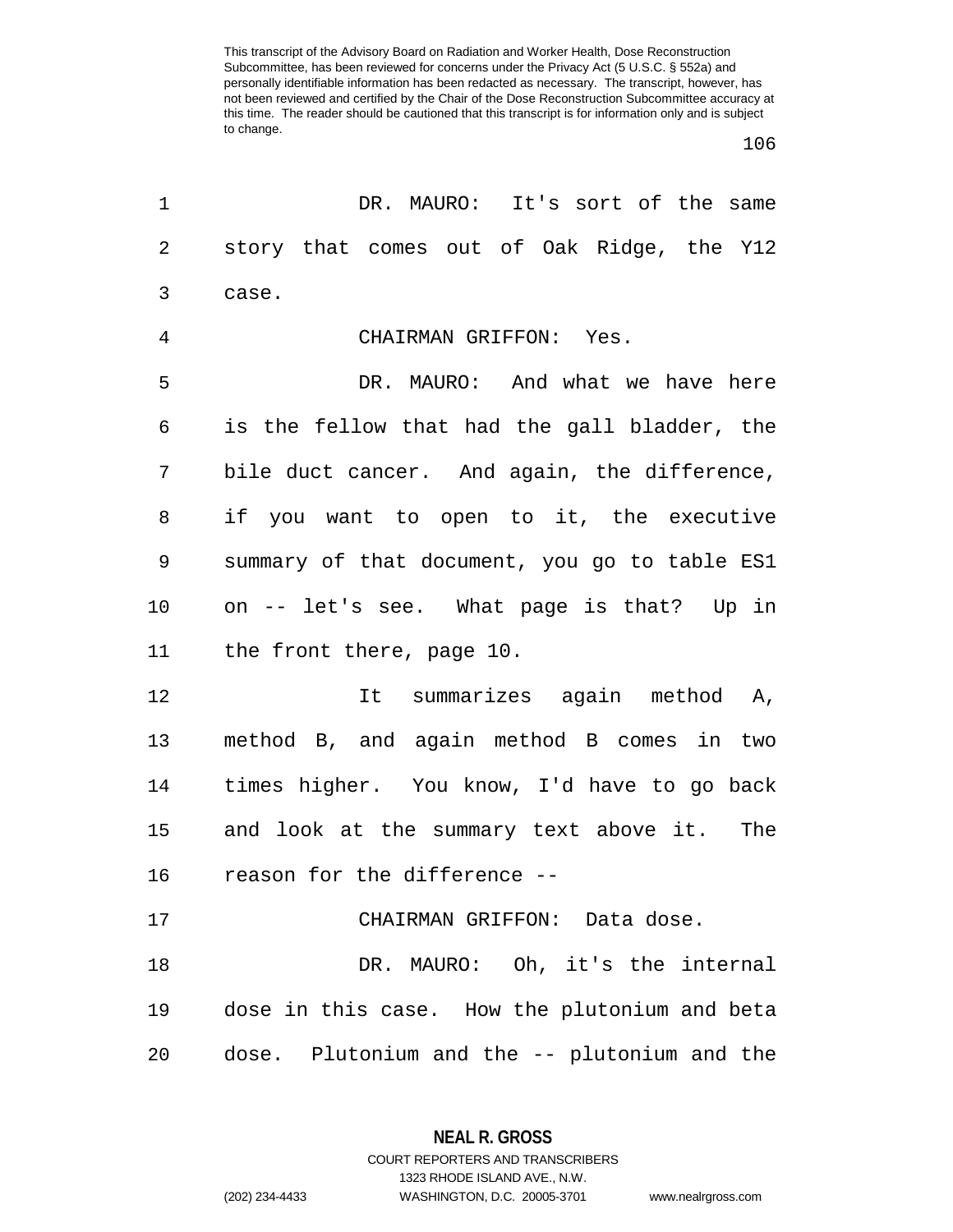| $\mathbf 1$ | radionuclide doses were calculated.<br>beta    |
|-------------|------------------------------------------------|
| $\sqrt{2}$  | That's what the driver is. This was a Super S  |
| 3           | issue. There were -- I guess the way in which  |
| 4           | you modeled the intake and the bioassay data,  |
| 5           | and so this probably is pretty complicated.    |
| 6           | see that there is a mix of<br>$\mathbf{I}$     |
| 7           | radionuclides; strontium is the driver, and    |
| 8           | then -- but they have some other radionuclides |
| 9           | mixed in there also. That would be the beta    |
| 10          | contribution. And there's assumptions          |
| 11          | regarding whether it was like a chronic        |
| 12          | exposure versus a series of acute exposures.   |
| 13          | So, again, the driver in this                  |
| 14          | case, opposite from the -- even though we're   |
| 15          | still a factor of 2 difference, but in this    |
| 16          | interestingly enough, it's<br>not the<br>case  |
| 17          | external but it's the internal that drives the |
| 18          | difference, not surprisingly since it is the   |
| 19          | bile duct and you would expect the internal    |
| 20          | emitters to be more important than -- I guess  |

**NEAL R. GROSS**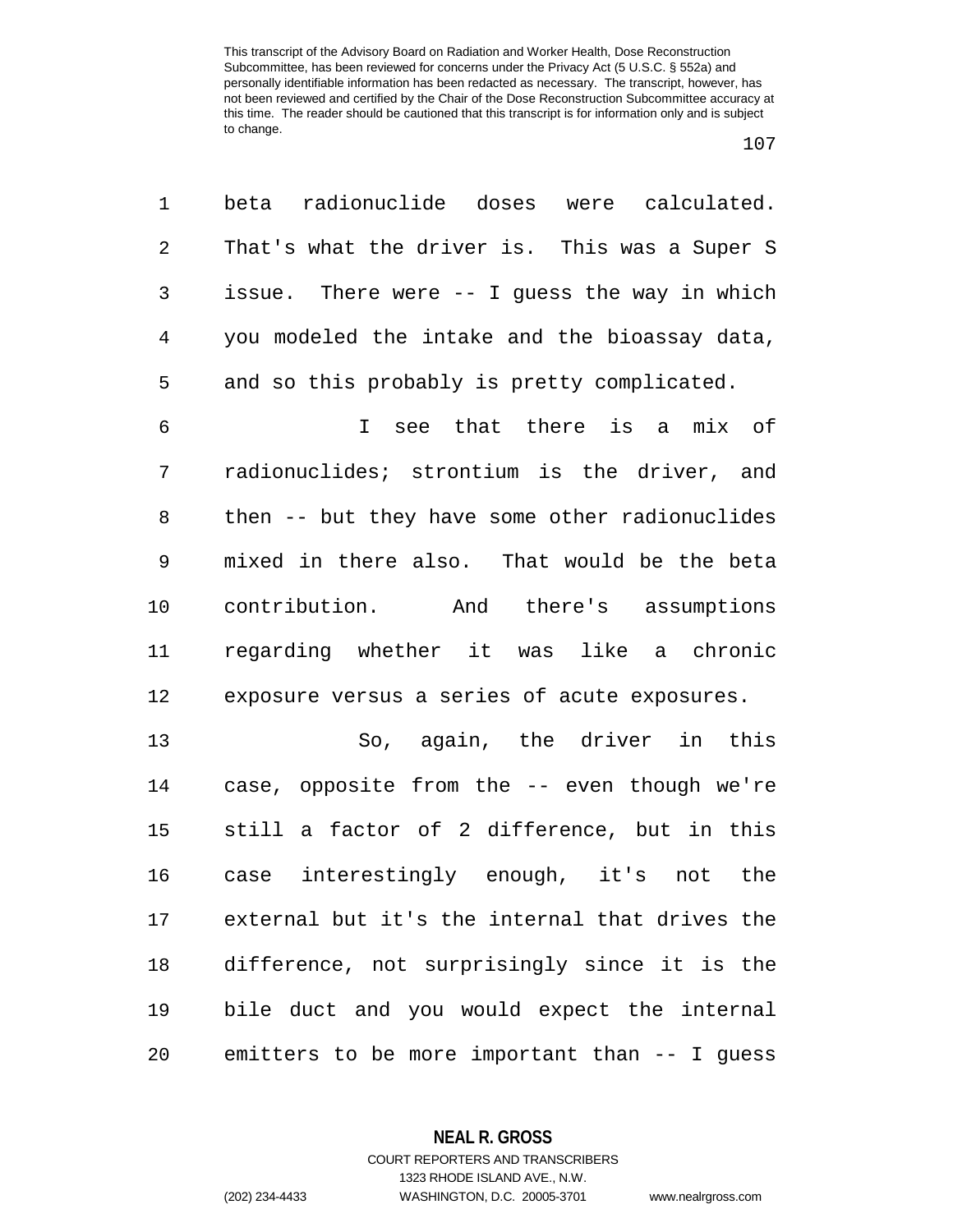you would external.

2 But in any event, same story, and where it would be worth probing. Where did you folks come in, by the way, on this one? MR. HINNEFELD: I'm getting there. CHAIRMAN GRIFFON: Either way, while Stu is looking at that, I think the tasking is going to be that both groups look at the SC&A DR's and the NIOSH DR's, and we'll come back and see if there's any areas of learning out of this. MEMBER RICHARDSON: John? DR. MAURO: Yes? MEMBER RICHARDSON: This is David Richardson. One thing that was interesting to me is the two methods in terms of the external dose, you notice the tables are flipped in terms of method A is giving you a total external dose of 24, and method B is like a 12 to 14.

> **NEAL R. GROSS** COURT REPORTERS AND TRANSCRIBERS

> > 1323 RHODE ISLAND AVE., N.W.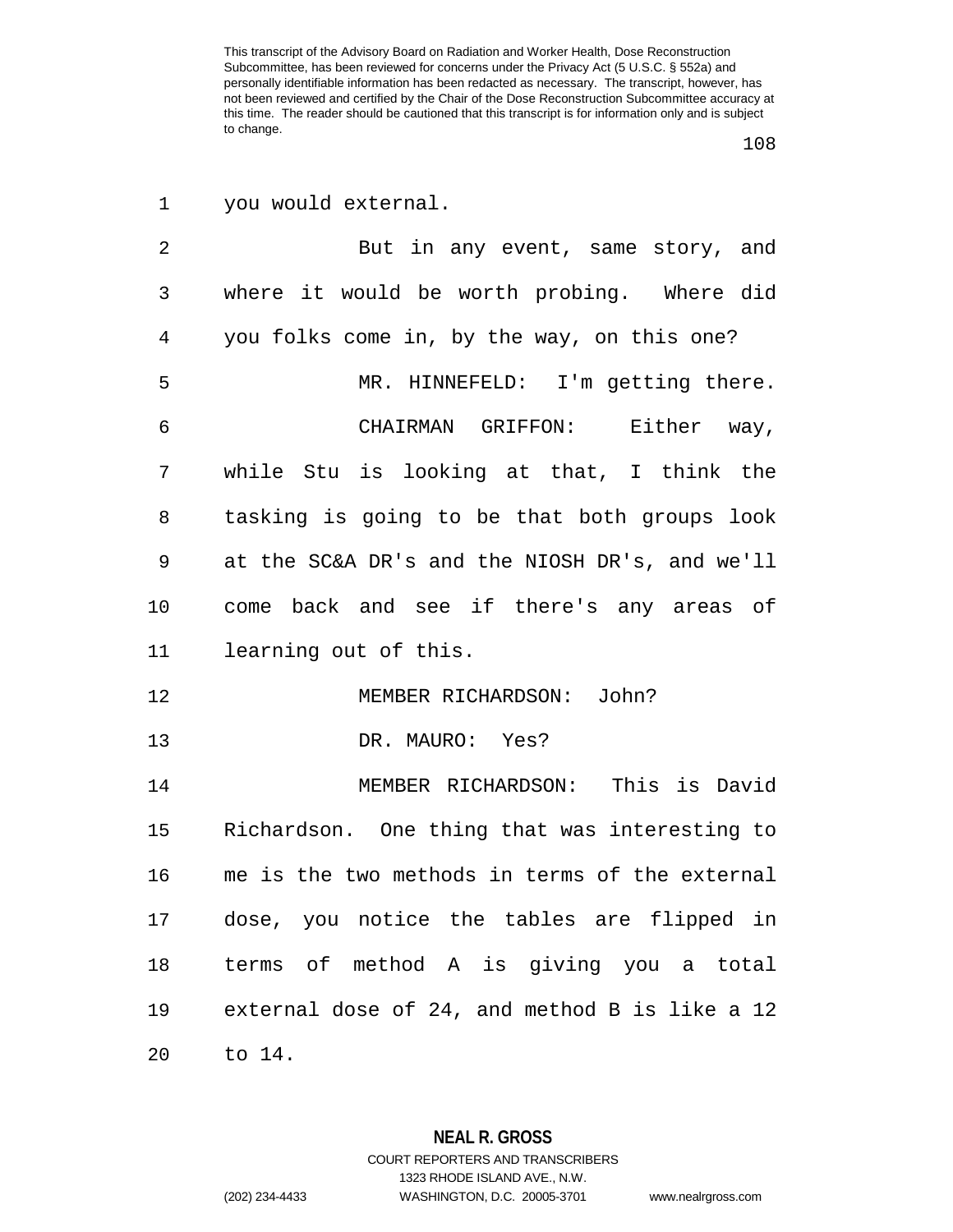| 1  | So, differences would be even more          |
|----|---------------------------------------------|
| 2  | pronounced, for example, if the two methods |
| 3  | had given you similar external doses but    |
| 4  | different internal doses because they're -- |
| 5  | there's like 10 or 12 rem of external dose  |
| 6  | that wasn't added in through method B.      |
| 7  | DR. MAURO: Yes, yes.                        |
| 8  | MEMBER RICHARDSON: And that                 |
| 9  | would be interesting.                       |
| 10 | DR. MAURO: Yes, we've got to poke           |
| 11 | around. There's a lot of probing to do. I   |
| 12 | just tried to give you the 30-second sound  |
| 13 | bite, but there's a lot to this.            |
| 14 | MR. HINNEFELD: Well, our value              |
| 15 | was about 15.3 rem. So, it's considerably   |
| 16 | less.                                       |
| 17 | DR. MAURO: You guys came in at              |
| 18 | 15.3?                                       |
| 19 | MR. HINNEFELD: Yes.                         |
| 20 | Okay.<br>DR. MAURO:<br>So, that's           |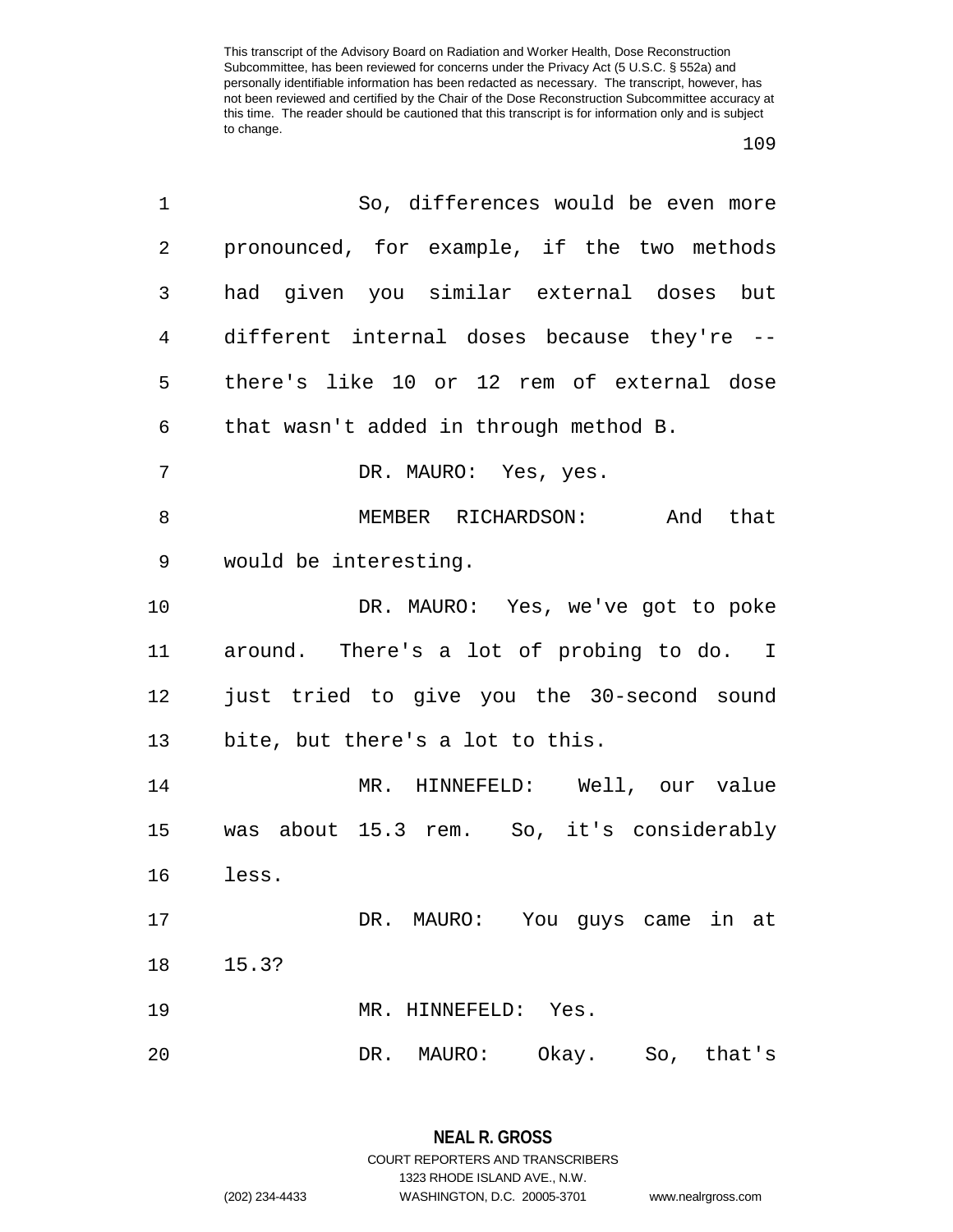| 1              | about half the value for method A, okay. You   |
|----------------|------------------------------------------------|
| $\overline{2}$ | know, that's interesting. Your approach also   |
| 3              | was about one-half the value we came at method |
| $\overline{4}$ | A for the Portsmouth case also. So, this       |
| 5              | should be -- this factor of 2 is hanging in    |
| 6              | there.                                         |
| 7              | MR. HINNEFELD: Yes, with skin and              |
| 8              | gall bladder I wouldn't draw a lot of          |
| $\mathsf 9$    | conclusions.                                   |
| 10             | CHAIRMAN GRIFFON: Right.                       |
| 11             | DR. MAURO: No, no. I know.                     |
| 12             | MR. HINNEFELD: And we'll<br>just               |
| 13             | have to do the analysis because it's           |
| 14             | impossible to tell. This again was a fairly    |
| 15             | complicated -- there are a number of IMBA runs |
| 16             | in there. So, it looks like there will be --   |
| 17             | That's why we<br>CHAIRMAN GRIFFON:             |
| 18             | picked them.                                   |
| 19             | Yes. Oh, gee,<br>MR. HINNEFELD:                |
| 20             | good.                                          |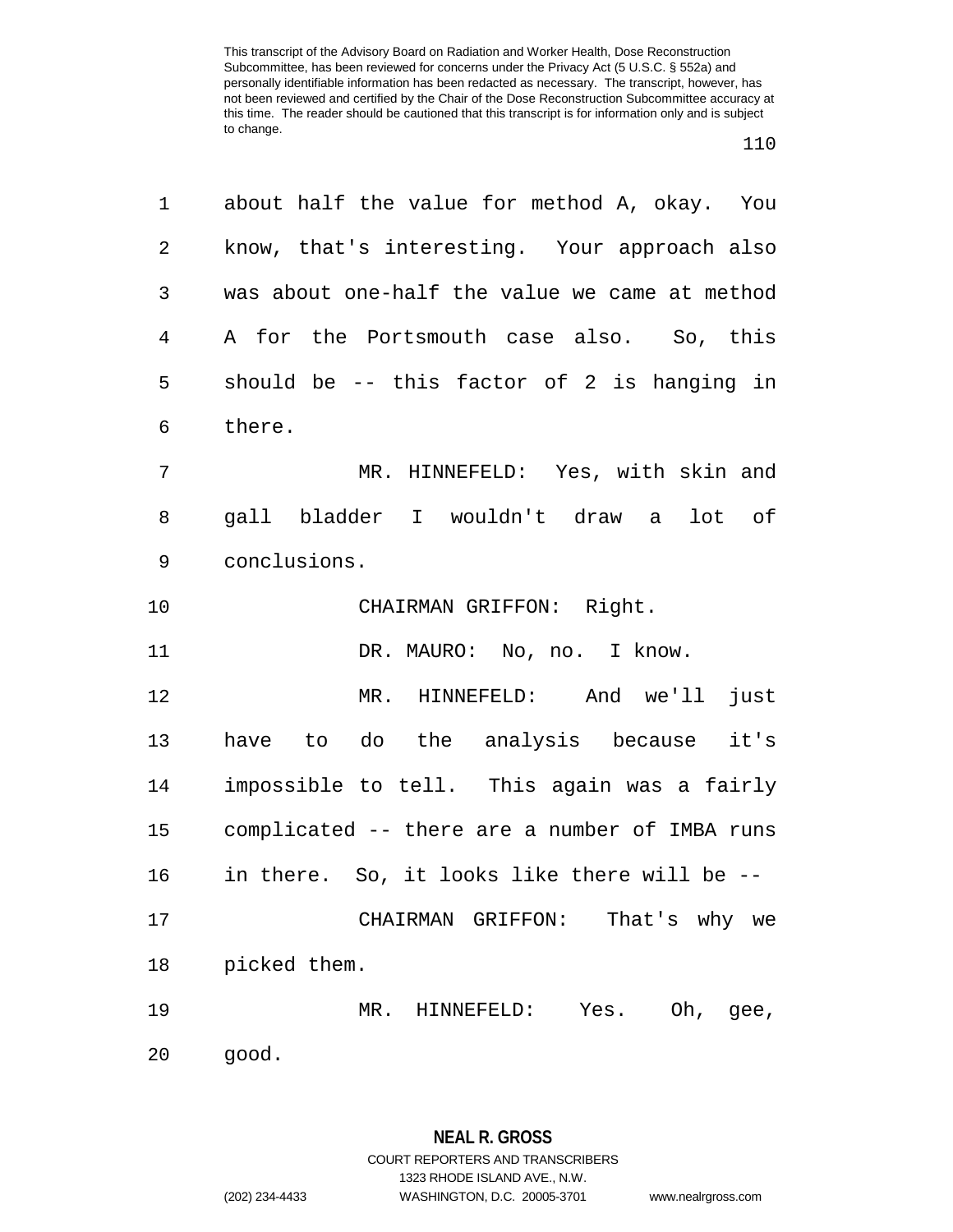| 1              | DR.<br>MAURO: You know what's                 |
|----------------|-----------------------------------------------|
| $\overline{a}$ | interesting? This little discussion we're     |
| $\mathsf{3}$   | having is sort of like a mini-version of what |
| $\overline{4}$ | would happen if NIOSH had an internal program |
| 5              | of their own that did this sort of thing.     |
| 6              | Maybe having four or five people doing the    |
| 7              | same case.                                    |
| 8              | CHAIRMAN GRIFFON: Are you trying              |
| 9              | to talk me out of --                          |
| 10             | DR. MAURO: And then probe it.                 |
| 11             | CHAIRMAN GRIFFON: Right.                      |
| 12             | MR. SIEBERT: Hey, Mark, this is               |
| 13             | Scott. Just one thing to keep in mind for     |
| 14             | this kind of a comparison, it would really    |
| 15             | help us or whoever is doing the review on our |
| 16             | side, to have the supporting files, the IMBA  |
|                | 17 files.                                     |
| 18             | CHAIRMAN GRIFFON: Yes.                        |
| 19             | MR. SIEBERT: All the other                    |
| 20             | supporting files. Not just the report.        |

**NEAL R. GROSS** COURT REPORTERS AND TRANSCRIBERS 1323 RHODE ISLAND AVE., N.W. (202) 234-4433 WASHINGTON, D.C. 20005-3701 www.nealrgross.com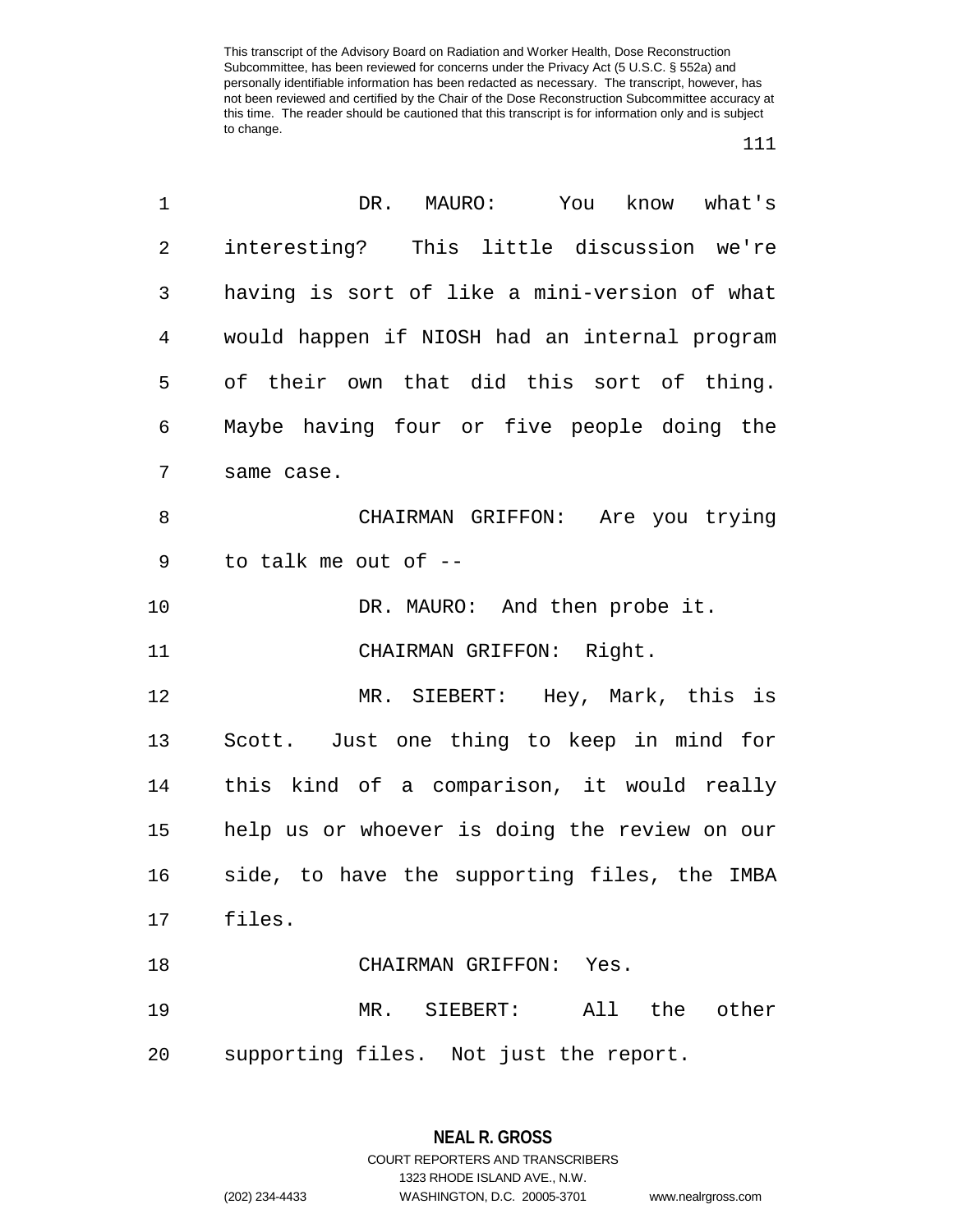## 

|                 | knew                                          |                                                                                                                                                                                                                                                                                                                                                                                                                                                                                                                                                                                                                                                                                                  |
|-----------------|-----------------------------------------------|--------------------------------------------------------------------------------------------------------------------------------------------------------------------------------------------------------------------------------------------------------------------------------------------------------------------------------------------------------------------------------------------------------------------------------------------------------------------------------------------------------------------------------------------------------------------------------------------------------------------------------------------------------------------------------------------------|
|                 |                                               |                                                                                                                                                                                                                                                                                                                                                                                                                                                                                                                                                                                                                                                                                                  |
|                 |                                               |                                                                                                                                                                                                                                                                                                                                                                                                                                                                                                                                                                                                                                                                                                  |
|                 |                                               |                                                                                                                                                                                                                                                                                                                                                                                                                                                                                                                                                                                                                                                                                                  |
|                 |                                               |                                                                                                                                                                                                                                                                                                                                                                                                                                                                                                                                                                                                                                                                                                  |
|                 |                                               |                                                                                                                                                                                                                                                                                                                                                                                                                                                                                                                                                                                                                                                                                                  |
|                 |                                               |                                                                                                                                                                                                                                                                                                                                                                                                                                                                                                                                                                                                                                                                                                  |
|                 |                                               |                                                                                                                                                                                                                                                                                                                                                                                                                                                                                                                                                                                                                                                                                                  |
|                 |                                               |                                                                                                                                                                                                                                                                                                                                                                                                                                                                                                                                                                                                                                                                                                  |
|                 |                                               |                                                                                                                                                                                                                                                                                                                                                                                                                                                                                                                                                                                                                                                                                                  |
|                 |                                               |                                                                                                                                                                                                                                                                                                                                                                                                                                                                                                                                                                                                                                                                                                  |
| four years ago. |                                               |                                                                                                                                                                                                                                                                                                                                                                                                                                                                                                                                                                                                                                                                                                  |
|                 |                                               |                                                                                                                                                                                                                                                                                                                                                                                                                                                                                                                                                                                                                                                                                                  |
|                 |                                               |                                                                                                                                                                                                                                                                                                                                                                                                                                                                                                                                                                                                                                                                                                  |
|                 |                                               |                                                                                                                                                                                                                                                                                                                                                                                                                                                                                                                                                                                                                                                                                                  |
|                 |                                               |                                                                                                                                                                                                                                                                                                                                                                                                                                                                                                                                                                                                                                                                                                  |
|                 |                                               |                                                                                                                                                                                                                                                                                                                                                                                                                                                                                                                                                                                                                                                                                                  |
|                 |                                               |                                                                                                                                                                                                                                                                                                                                                                                                                                                                                                                                                                                                                                                                                                  |
|                 |                                               |                                                                                                                                                                                                                                                                                                                                                                                                                                                                                                                                                                                                                                                                                                  |
|                 |                                               |                                                                                                                                                                                                                                                                                                                                                                                                                                                                                                                                                                                                                                                                                                  |
|                 | that happen, right, SC&A?<br>MR. FARVER: Yes. | CHAIRMAN GRIFFON: Yes. I<br>what you were going to say as you were<br>speaking. Yes, that's a good idea.<br>MR. SIEBERT: Thank you.<br>CHAIRMAN GRIFFON: We can make<br>CHAIRMAN GRIFFON: Doug is saying,<br>"Yes, definitely. No problem." I got him<br>with me right here. I was going to dig<br>through his old computer that he did it on<br>MR. KATZ: And what about you,<br>John? Your envelopes, did you save them?<br>DR. MAURO: We're all fine. Yes.<br>MR. HINNEFELD: And if you guys<br>cannot get access to these folders on NOCTS if<br>you're blocked, because we did block you at<br>one time I think. Just let us know and we'll<br>take that off. Because all of our stuff will |

**NEAL R. GROSS**

COURT REPORTERS AND TRANSCRIBERS 1323 RHODE ISLAND AVE., N.W. (202) 234-4433 WASHINGTON, D.C. 20005-3701 www.nealrgross.com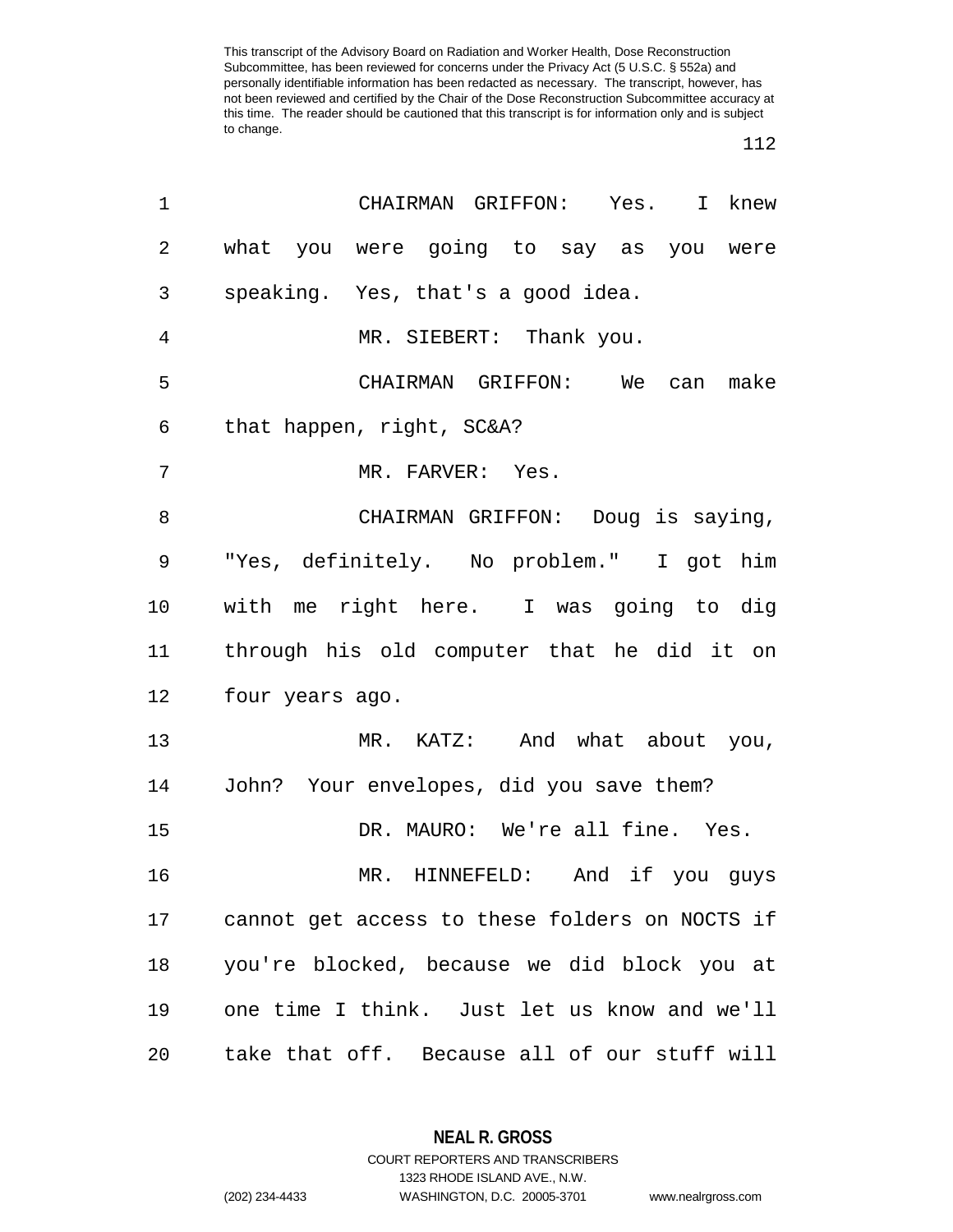| 1  | be on there. Our reports are on there.         |
|----|------------------------------------------------|
| 2  | If you want a quide, give us a                 |
| 3  | call. Give Brant or me a call. We'll guide     |
| 4  | you through what's there and what you can see. |
| 5  | But it's not just plain docs. There's a        |
| 6  | whole lot of documents there, including the    |
| 7  | dose reconstructions, the IMBA files, the IREP |
| 8  | files and so on. They're all there.            |
| 9  | MR. FARVER: I really think it's                |
| 10 | going to come down to where it's going to go   |
| 11 | back to a basic assumption that we made, and   |
| 12 | that's where the difference will --            |
| 13 | MR. HINNEFELD: It may come down                |
| 14 | to how we fit the bioassay.                    |
| 15 | MR. FARVER: For the internal,                  |
| 16 | yes.                                           |
| 17 | MR. HINNEFELD: And<br>this is                  |
| 18 | probably -- this is gall bladder. This has     |
| 19 | almost got to be an internal one.              |
| 20 | MR. FARVER: Because if you read                |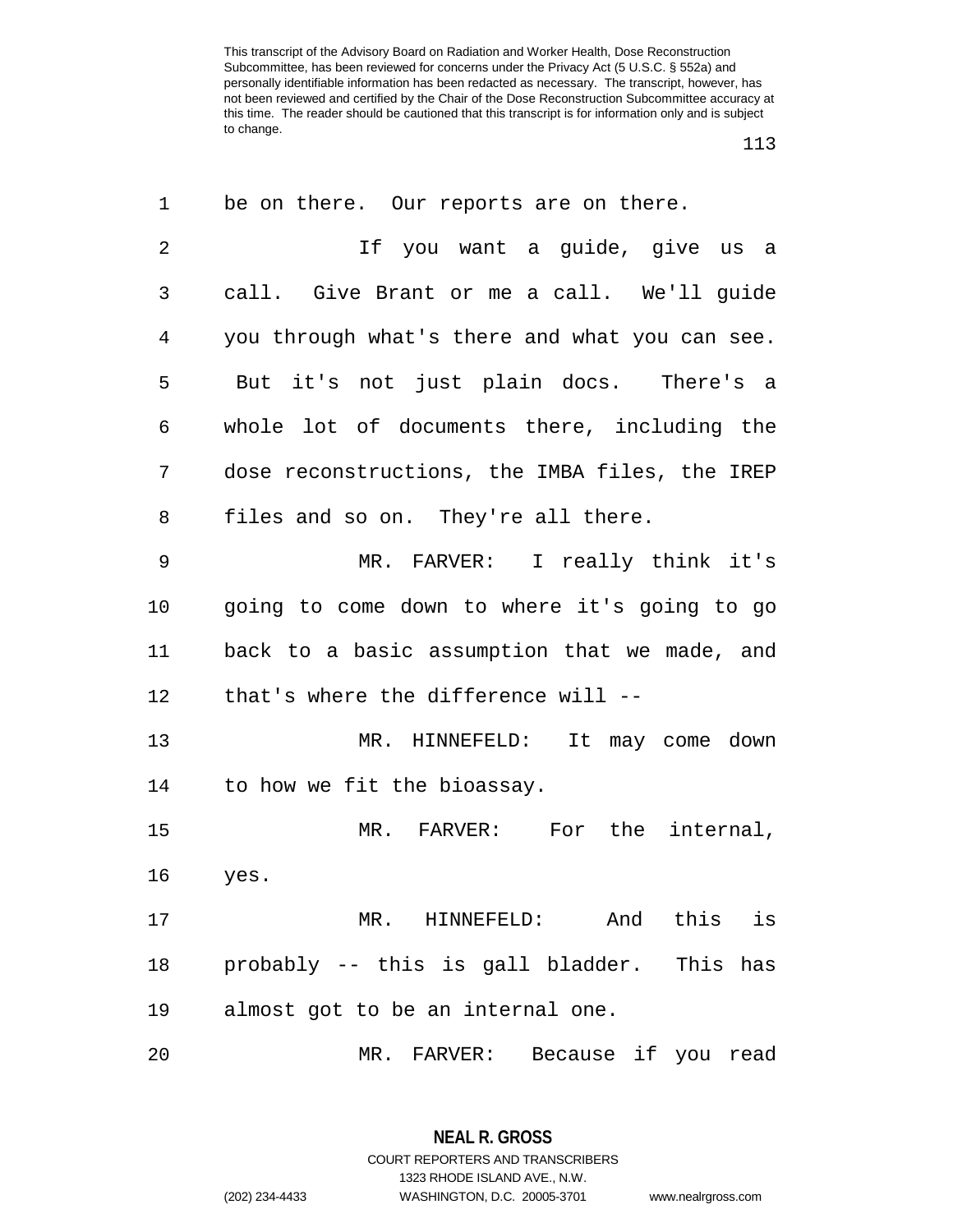| 1  | through just our two reports on internal,      |
|----|------------------------------------------------|
| 2  | they're actually different.                    |
| 3  | CHAIRMAN GRIFFON: Yes.                         |
| 4  | MR. FARVER: Just the number of                 |
| 5  | intakes, the type of intakes. I think it's     |
| 6  | going to come down to --                       |
| 7  | CHAIRMAN GRIFFON: But that's                   |
| 8  | good. That's good discussion that we can       |
| 9  | have.                                          |
| 10 | MEMBER MUNN: Yes.                              |
| 11 | CHAIRMAN GRIFFON: And John, we're              |
| 12 | just wondering around the table; did you use a |
|    | 13 slide rule for all these, or did --         |
| 14 | DR. MAURO: Of course.                          |
| 15 | CHAIRMAN GRIFFON: -- you cheat?                |
| 16 | Okay.                                          |
| 17 | DR. MAURO: I got help from my                  |
| 18 | IMBA people. Don't worry. I wish I was that    |
| 19 | skilled.                                       |
| 20 | MEMBER MUNN: The abacus is so                  |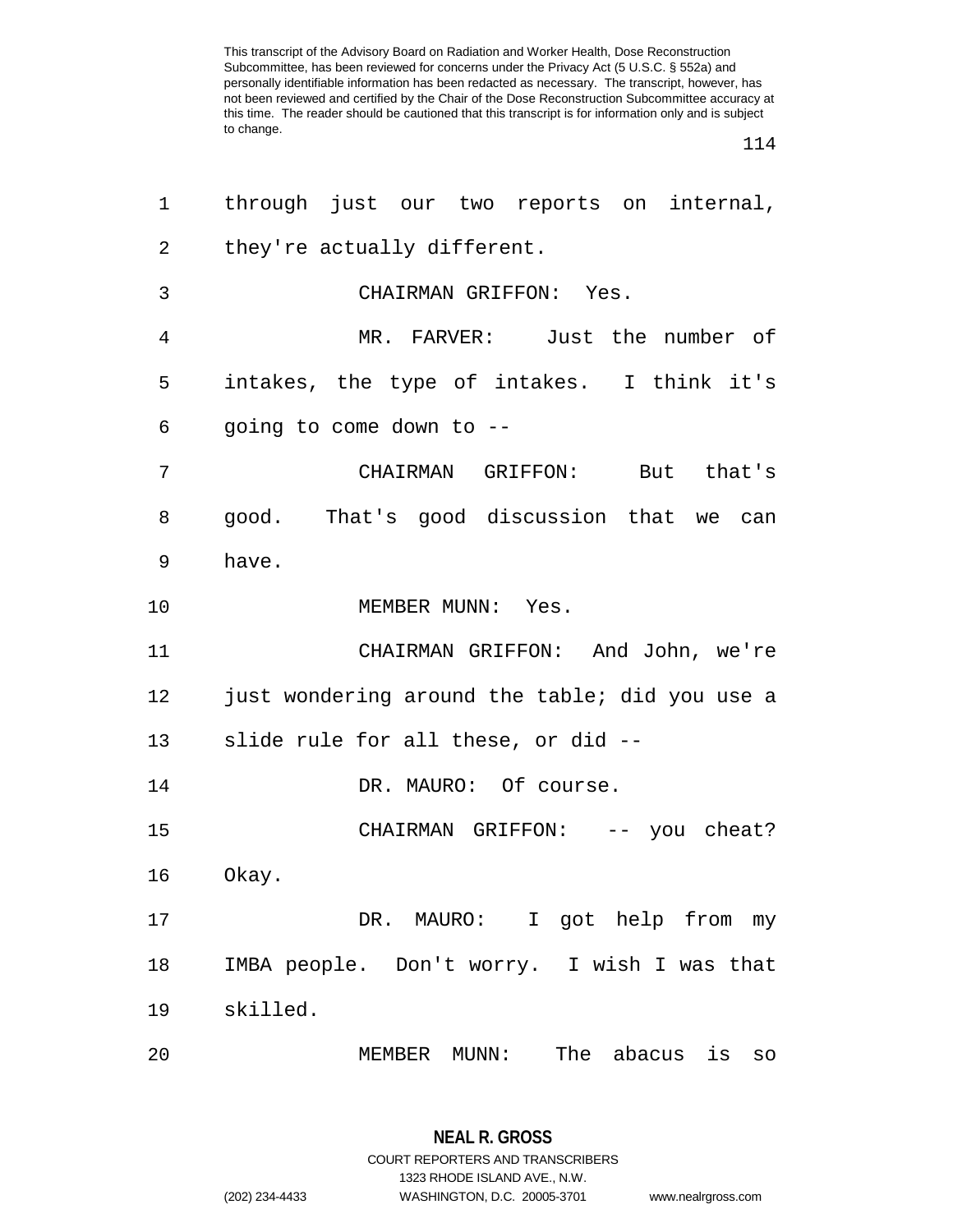## much faster.

| $\mathfrak{D}$ | CHAIRMAN GRIFFON: The abacus,                  |
|----------------|------------------------------------------------|
| 3              | yes. All right, I think we'll move on from     |
| 4              | blind reviews to -- I don't know what it says  |
| 5              | on the agenda, but I'd like to do the case     |
| 6              | selection. Well, we can take on the DR 12      |
| 7              | case selection first, if people have looked at |
| 8              | that.                                          |
|                |                                                |

 MEMBER RICHARDSON: Mark, could I ask for one piece of clarification as I'm thinking about how to -- how to make sense of what's going to happen from the comparison between, say, three different approaches to reconstructing the dose?

 I'm wondering -- I'm -- we might be leaving with different ideas about what that kind of summary evaluation is going to look like. I'd be interested to see, for example, what John and Stu think the next steps are going to be.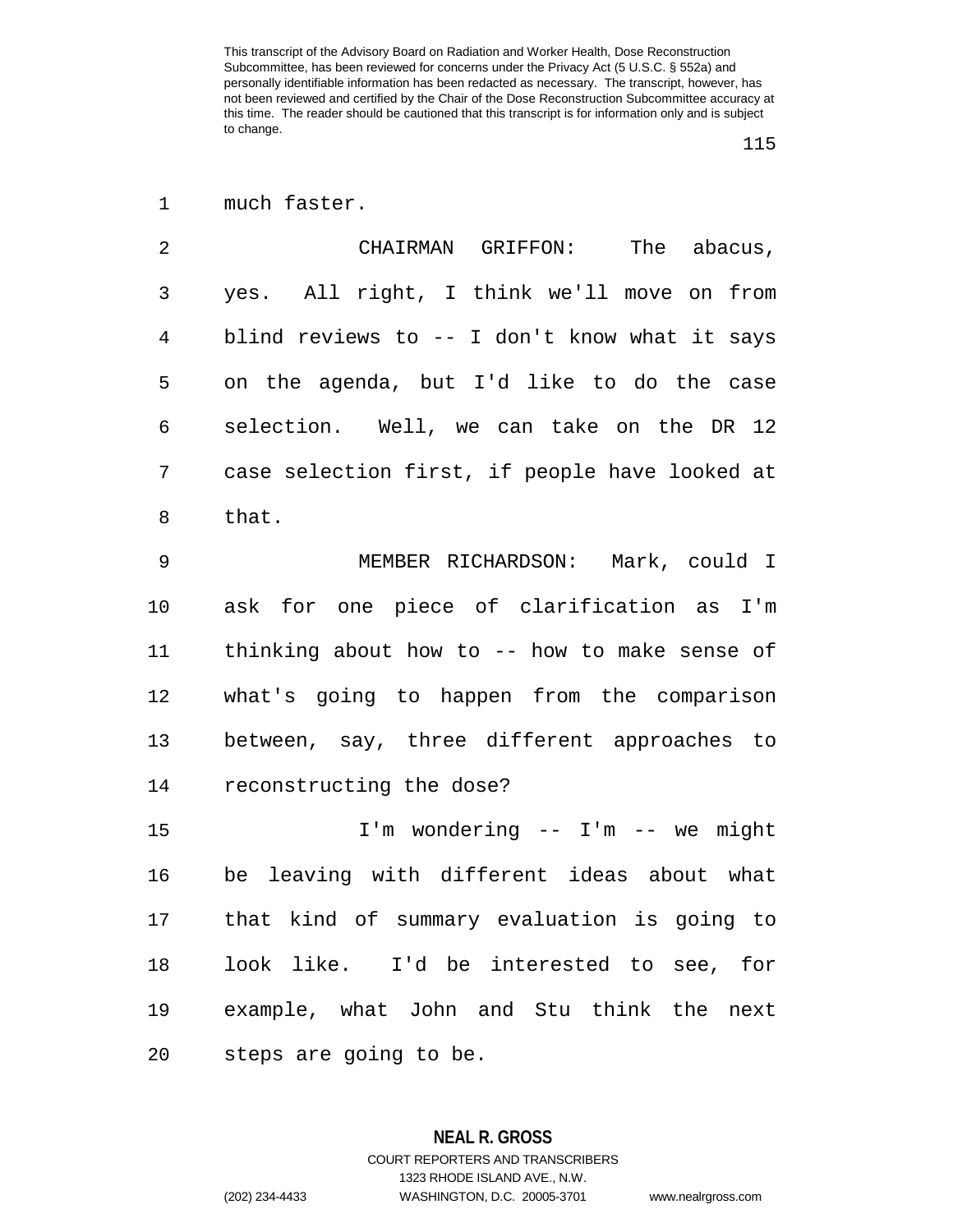| 1              | MR. FARVER: Well, I can tell you               |
|----------------|------------------------------------------------|
| $\overline{2}$ | what my plan was when looking at this. If you  |
| 3              | look at Table ES1, I plan on putting in        |
| 4              | another column that lists the same type values |
| 5              | for the NIOSH dose reconstruction, like we     |
| 6              | normally do when we review a case.             |
| 7              | And then when there's major                    |
| 8              | differences, we'll try to explain what -- why  |
| 9              | the differences occur, and what the basic      |
| 10             | assumptions are. So, that's kind of what I     |
| 11             | was looking at.                                |
| 12             | MR. HINNEFELD: Well, that's the                |
| 13             | accepted analysis. If you're talking about     |
| 14             | what happens after that, I would say that we   |
| 15             | in this Subcommittee would discuss the         |
| 16             | relative merits of the three approaches or     |
| 17             | whichever one is discussed and<br>the          |
| 18             | Subcommittee could recommend to -- or the      |
| 19             | Board could recommend that these be changed.   |
| 20             | Or, we may $--$ I mean<br>we<br>may            |

**NEAL R. GROSS** COURT REPORTERS AND TRANSCRIBERS 1323 RHODE ISLAND AVE., N.W. (202) 234-4433 WASHINGTON, D.C. 20005-3701 www.nealrgross.com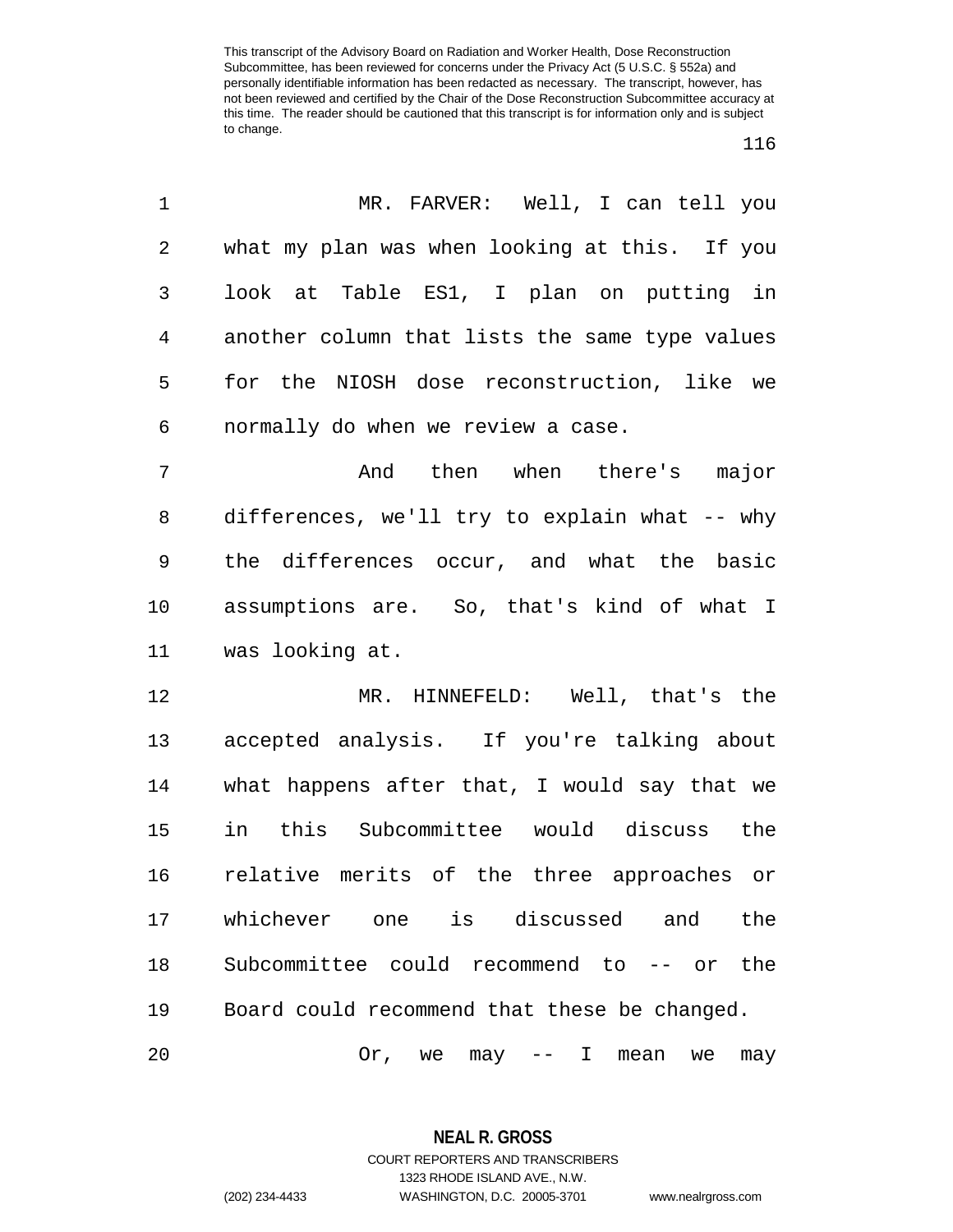| 1              | conclude that based on merits that needs to be |
|----------------|------------------------------------------------|
| $\overline{a}$ | changed, or the Subcommittee or the Board      |
| 3              | could make such a recommendation to -- you     |
| $\overline{4}$ | know, to me, the function of the Board is to   |
| 5              | recommend it to the Secretary. And if the      |
| 6              | Board in its deliberations finds -- points out |
| 7              | things that we say, "Oh, gee, that should be   |
| 8              | changed," we change them. And so, that's what  |
| 9              | will happen.                                   |
| 10             | If there's some disagreement about             |
| 11             | whether something should be changed or not,    |
| 12             | then it might be above my pay grade.           |
| 13             | MEMBER RICHARDSON: So, am I right              |
| 14             | in understanding that DR method A should --    |
| 15             | the intention was that it was a blind          |
|                |                                                |
| 16             | replication, using the methodology that        |
|                | 17 should've been used also by NIOSH?          |
| 18             | DR. MAURO: Yes.                                |
| 19             | MEMBER RICHARDSON: So, there                   |

**NEAL R. GROSS** COURT REPORTERS AND TRANSCRIBERS

1323 RHODE ISLAND AVE., N.W.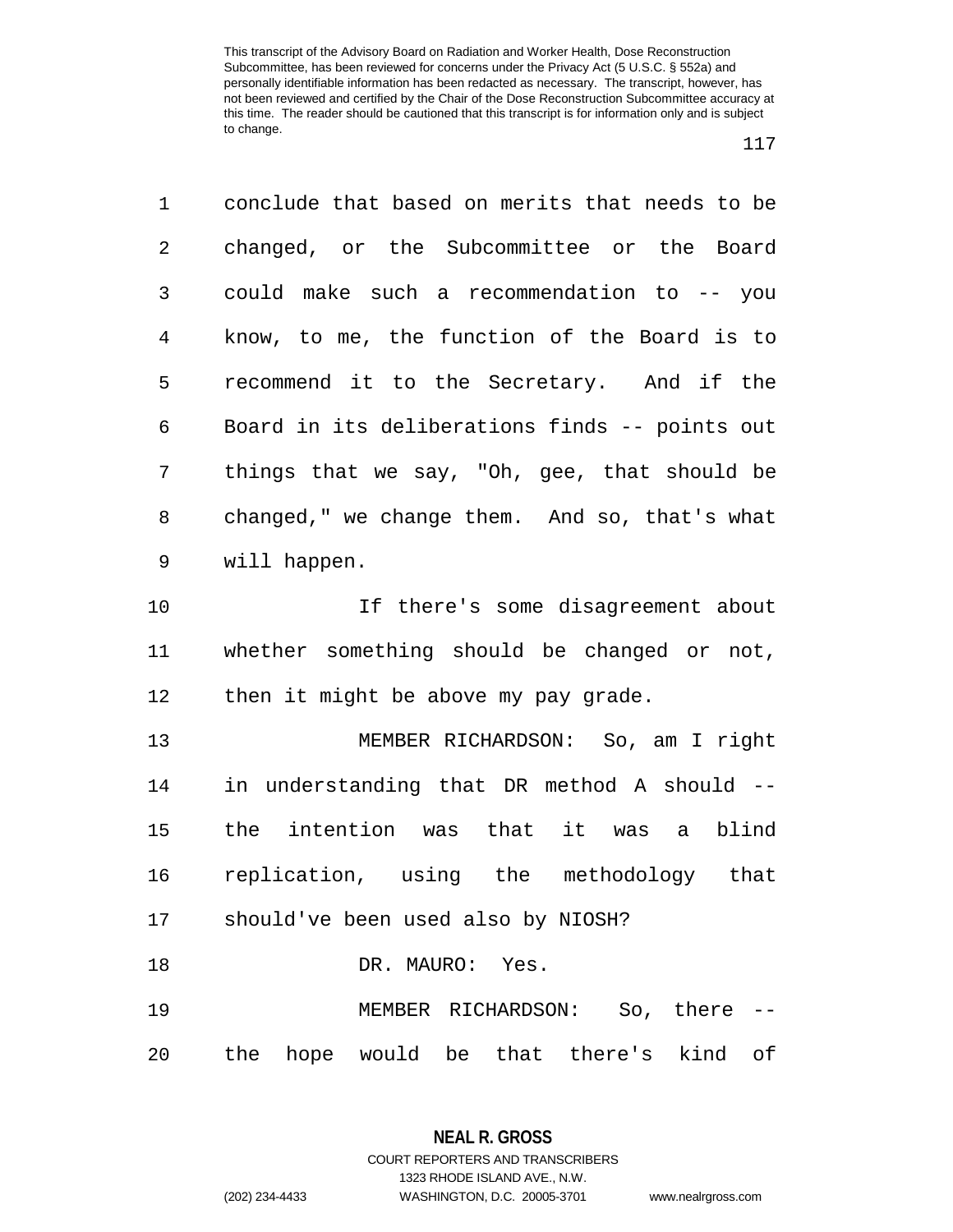| 1              | consistency and reproducibility there between  |
|----------------|------------------------------------------------|
| $\overline{2}$ | column A and what will be column C? And if     |
| 3              | there's not, we've got categories<br>оf        |
| 4              | explanation, which are human error<br>or       |
| 5              | ambiguity in protocols or perhaps as you're    |
| 6              | saying with -- I mean maybe those would be the |
| 7              | two categories.                                |
| 8              | If there's different judgments on              |
| 9              | the internal dosimetry, it's because the       |
| 10             | protocols that have been written leave some    |
| 11             | things open to subjectivity of the dose        |
| 12             | reconstructor?                                 |
| 13             | MR. HINNEFELD: I think that might              |
| 14             | be the case. I think it's a little hard to     |
| 15             | judge what we're going to find when we look at |
| 16             | these, but it might be. And one of the         |
| 17             | questions that we could very well run into     |
| 18             | since IMBA fits on both these is which fit is  |
| 19             | better? You know, is this fit good enough?     |
| 20             | Or, is - do I need to do this additional work  |

**NEAL R. GROSS** COURT REPORTERS AND TRANSCRIBERS

1323 RHODE ISLAND AVE., N.W.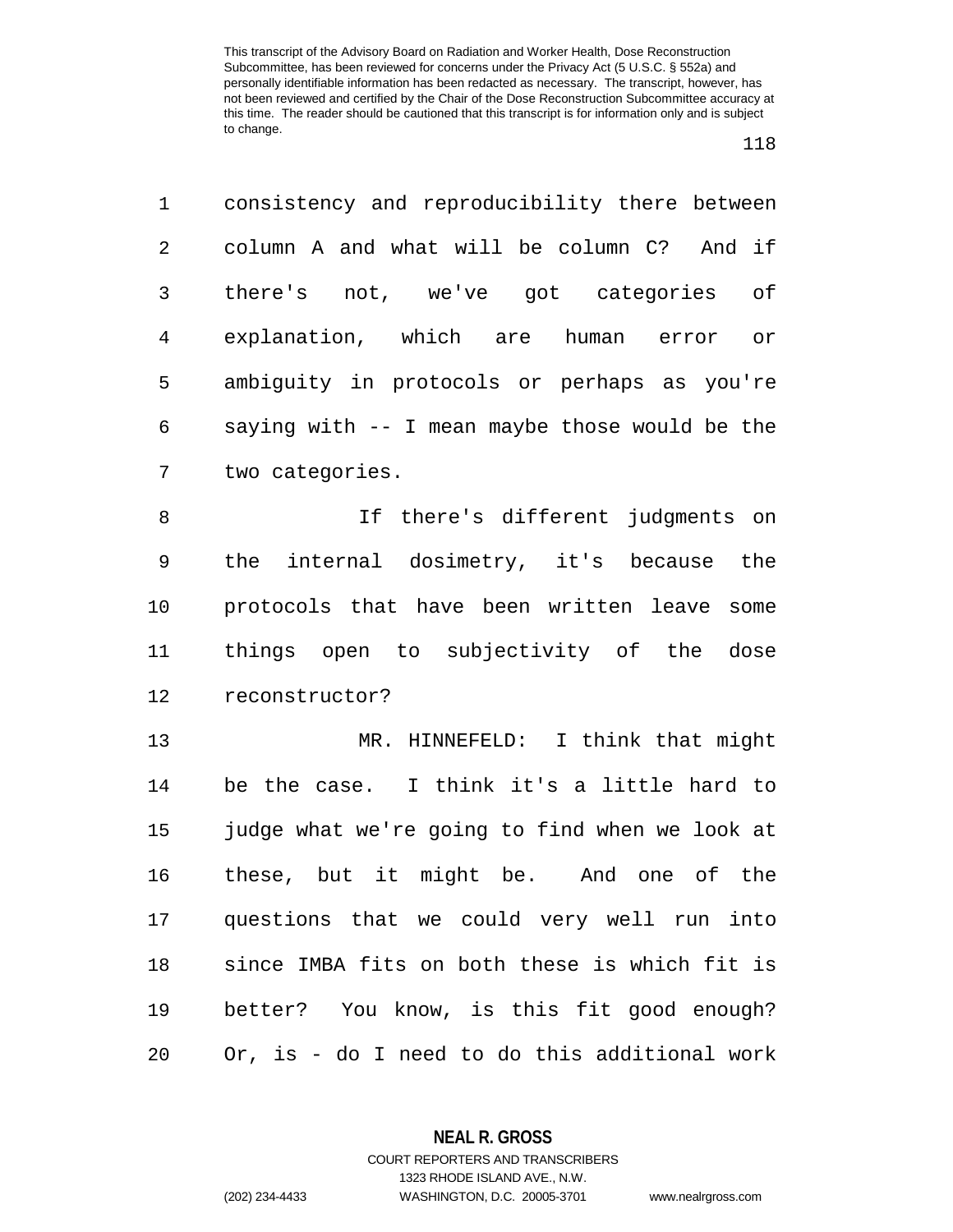| 1            | and do this fit? So, that may be one of the   |
|--------------|-----------------------------------------------|
| 2            | questions we run into on this.                |
| $\mathsf{3}$ | MEMBER RICHARDSON: Okay, and then             |
| 4            | comparing column B to column C is where I was |
| 5            | thinking of questions of scientific validity  |
| 6            | of the procedures as opposed to               |
| 7            | reproducibility -                             |
| 8            | CHAIRMAN GRIFFON: Right, yes.                 |
| 9            | MEMBER RICHARDSON: -- aligned to              |
| 10           | the methodology.                              |
| 11           | CHAIRMAN GRIFFON: Yes. I think                |
| 12           | that's sort of why we ask SC&A to do that.    |
| 13           | John described that correctly. They kind of   |
| 14           | came back and said, "We'd like to do it this  |
| 15           | way," and we as a Subcommittee agreed. It     |
| 16           | might've even been a full Board discussion. I |
|              | 17 can't remember, but that was part of the   |
| 18           | reason we asked for two methods by SC&A.      |
| 19           | MEMBER RICHARDSON: Right. I                   |
| 20           | remember that. Sort of kind of face validity. |

**NEAL R. GROSS**

COURT REPORTERS AND TRANSCRIBERS 1323 RHODE ISLAND AVE., N.W. (202) 234-4433 WASHINGTON, D.C. 20005-3701 www.nealrgross.com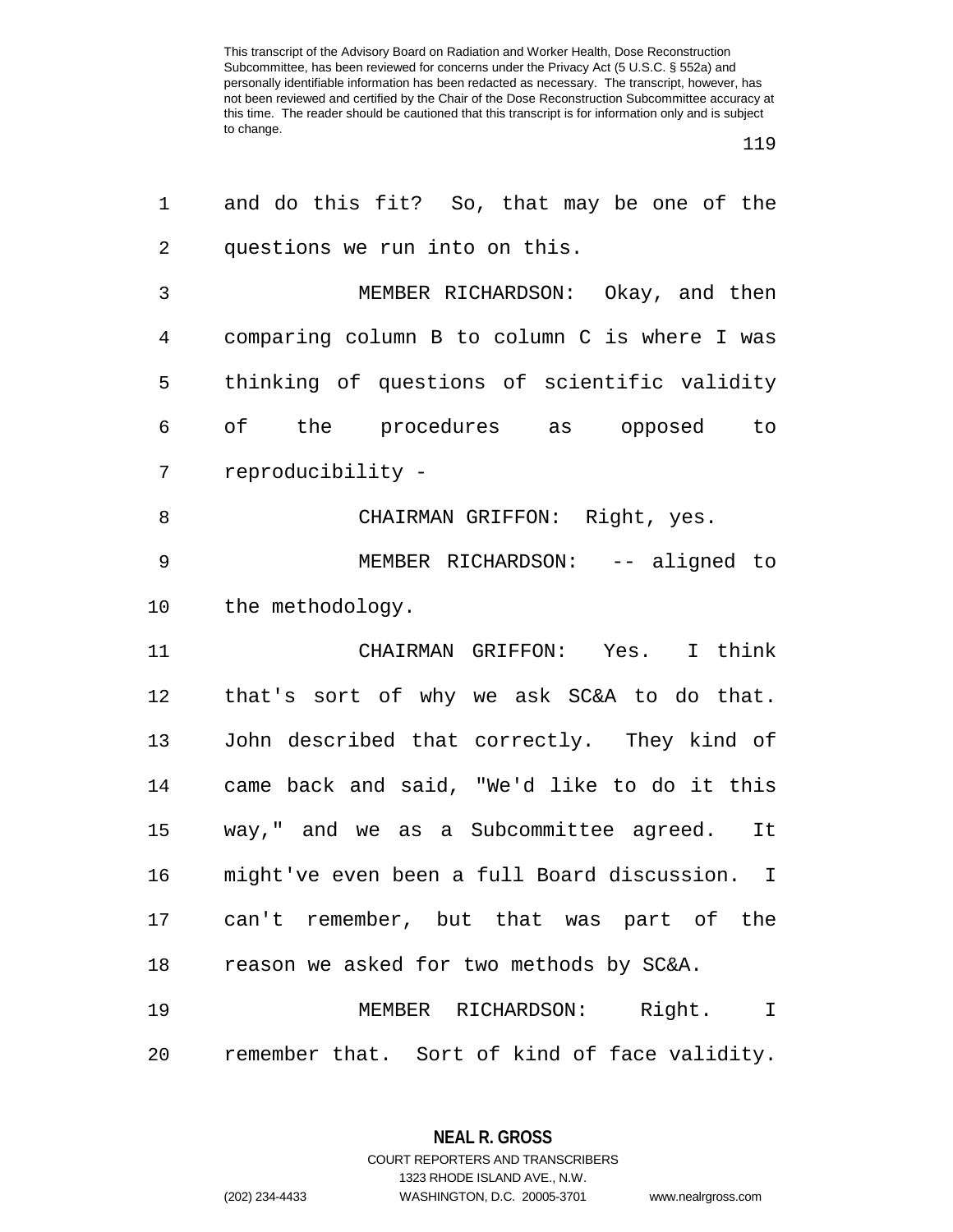| 1              | CHAIRMAN GRIFFON: Yes.                         |
|----------------|------------------------------------------------|
| $\overline{2}$ | MEMBER RICHARDSON:<br>John<br>was              |
| 3              | going to look at these records. This would be  |
| $\overline{4}$ | kind of a -- I don't know if it's a ballpark,  |
| 5              | or if it's -- if it's kind of a different      |
| 6              | approach to deriving an estimate.              |
| 7              | DR. MAURO: You know, it's really               |
| 8              | a -- there's no doubt that I was part of it,   |
| 9              | but I certainly had help, was not -- not       |
| $10 \,$        | trying to religiously follow workbooks, your   |
| 11             | procedures, although we certainly took the     |
| 12             | procedures, the Site Profile, and all of the   |
| 13             | vast amount of knowledge that was accumulated  |
| 14             | by NIOSH and took advantage of that.           |
| 15             | So, it's not that it's our<br>own              |
| 16             | invention by any means. We're using the --     |
| 17             | we're standing on your shoulders, so to speak, |
| 18             | saying, "Okay, given all this information,     |
| 19             | we're not going to use your workbook, but      |
| 20             | given all this information and data that we've |

**NEAL R. GROSS** COURT REPORTERS AND TRANSCRIBERS

1323 RHODE ISLAND AVE., N.W. (202) 234-4433 WASHINGTON, D.C. 20005-3701 www.nealrgross.com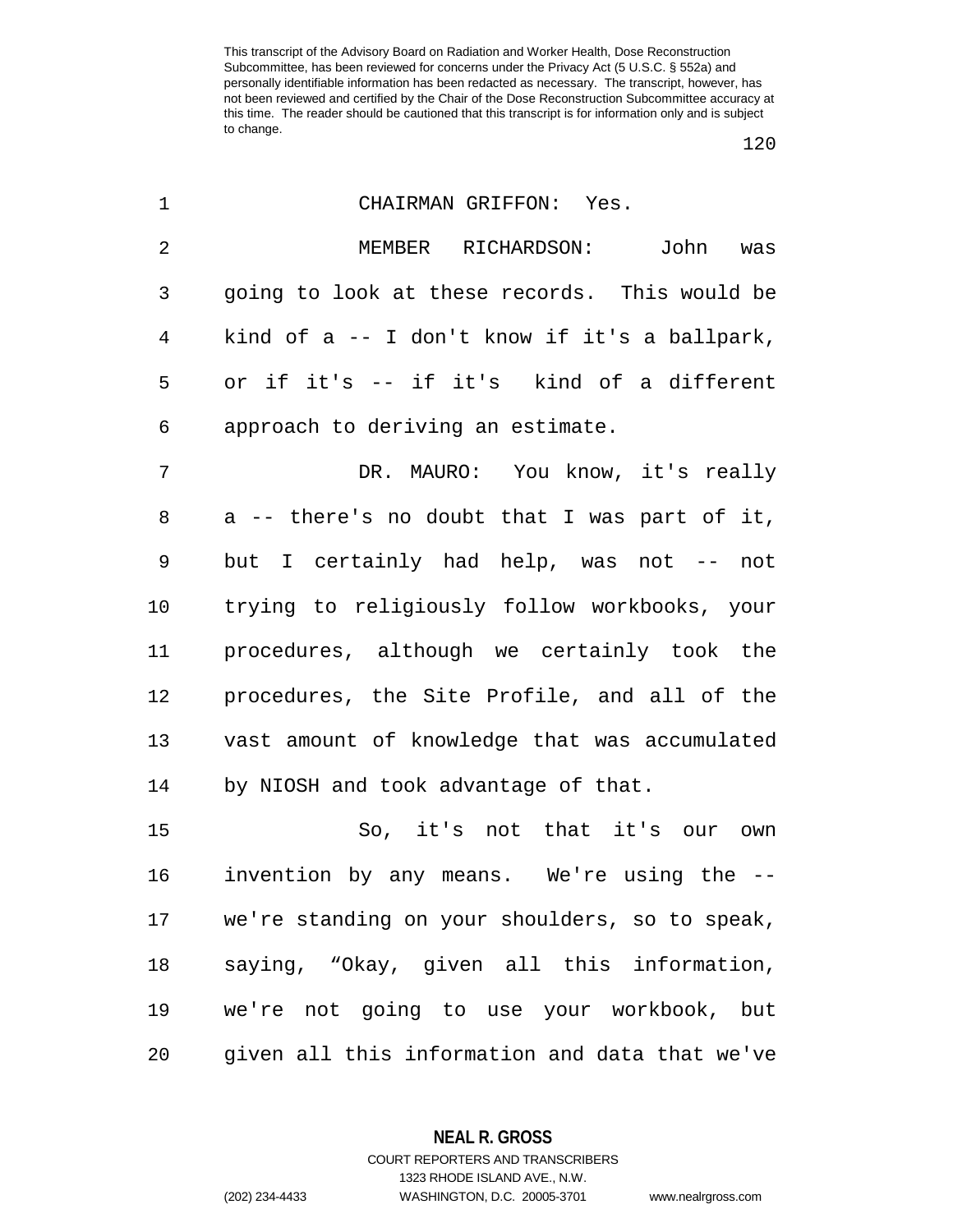| 1       | learned over the years, how would you do it?" |
|---------|-----------------------------------------------|
| 2       | We try to document that, and                  |
| 3       | you'll see -- and you'll notice that there is |
| 4       | a difference, this factor of 2, between the   |
| 5       | two methods. Now, the degree to which that is |
| 6       | insightful or helpful I'm not sure.           |
| 7       | Once we get into it and we start              |
| 8       | to see what the differences are, I think it   |
| 9       | might lend itself toward an evaluation of the |
| $10 \,$ | precision that is achieved or accuracy that's |
| 11      | achieved by the sophistication that you folks |
| 12      | have brought in.                              |
| 13      | And Ted, as you recall, we had a              |
| 14      | bit of a discussion on the sophistication of  |
| 15      | the workbooks, the complexity, and what this  |
| 16      | should reveal is that there's no doubt that   |
| 17      | NIOSH and the contractor have gotten to a     |
| 18      | level of sophistication that is admirable.    |
| 19      | This kind of comparison will start            |
| 20      | to reveal what -- what -- you know, by going  |

**NEAL R. GROSS** COURT REPORTERS AND TRANSCRIBERS

1323 RHODE ISLAND AVE., N.W.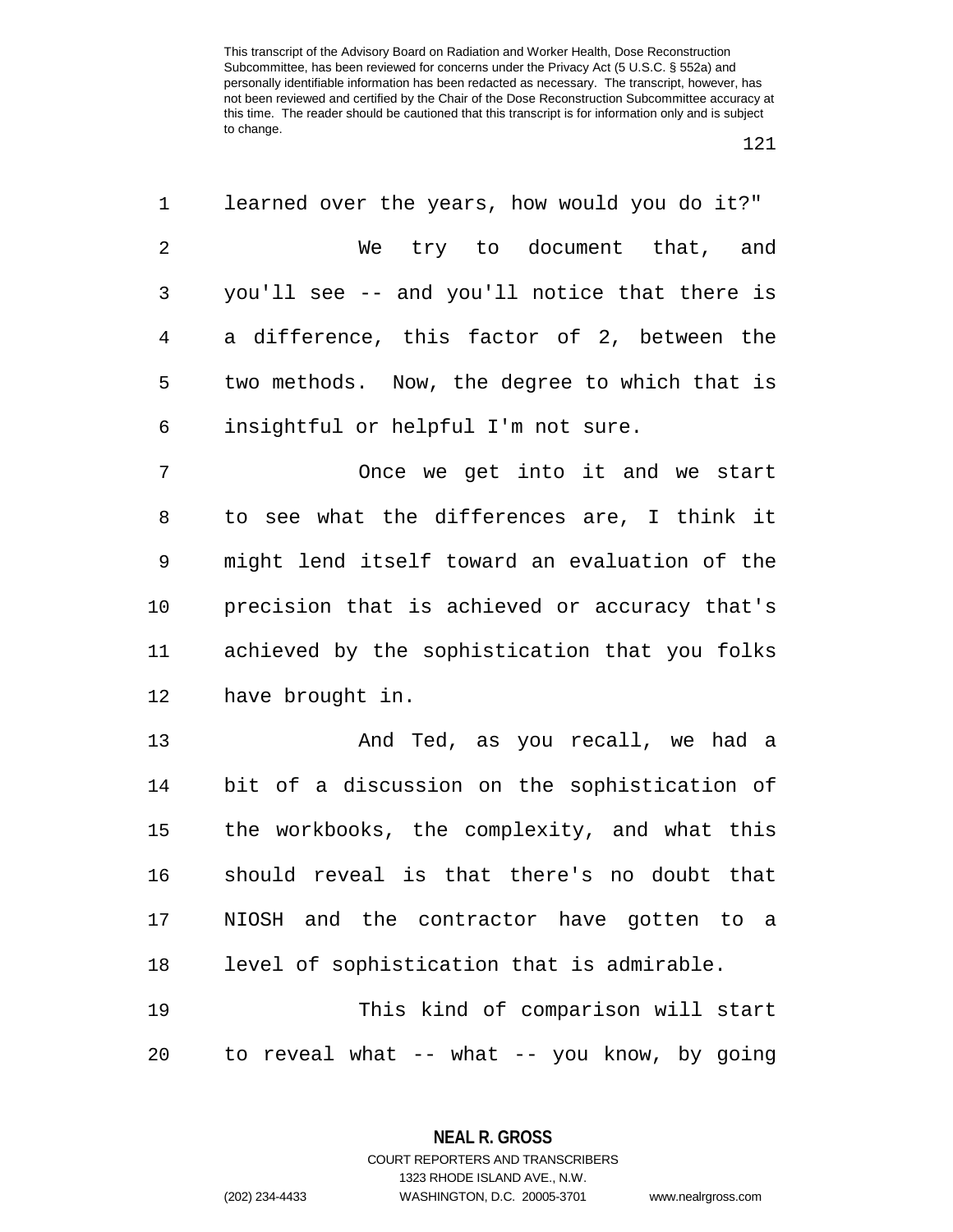to the workbooks where things get very complex, there's added value, and we may very well find that when you do that, your doses come down a little lower by sharpening the pencil, so to speak. And this comparison might help reveal what it is that you achieve by bringing in that level of sophistication.

 MEMBER RICHARDSON: So, that is where I guess I would be interested in framing the comparisons between column A and what will be column C in terms of an explanation of certain categories of ambiguity or error that lead to differences in two people reconstructing the dose, whereas with column B, it'd be interesting for you to have a judgment about whether the assumptions that you employ to kind of end up with a higher dose you feel are better assumptions or are -- were weaker assumptions of convenience which led to an overestimation, where if you had

**NEAL R. GROSS**

COURT REPORTERS AND TRANSCRIBERS 1323 RHODE ISLAND AVE., N.W. (202) 234-4433 WASHINGTON, D.C. 20005-3701 www.nealrgross.com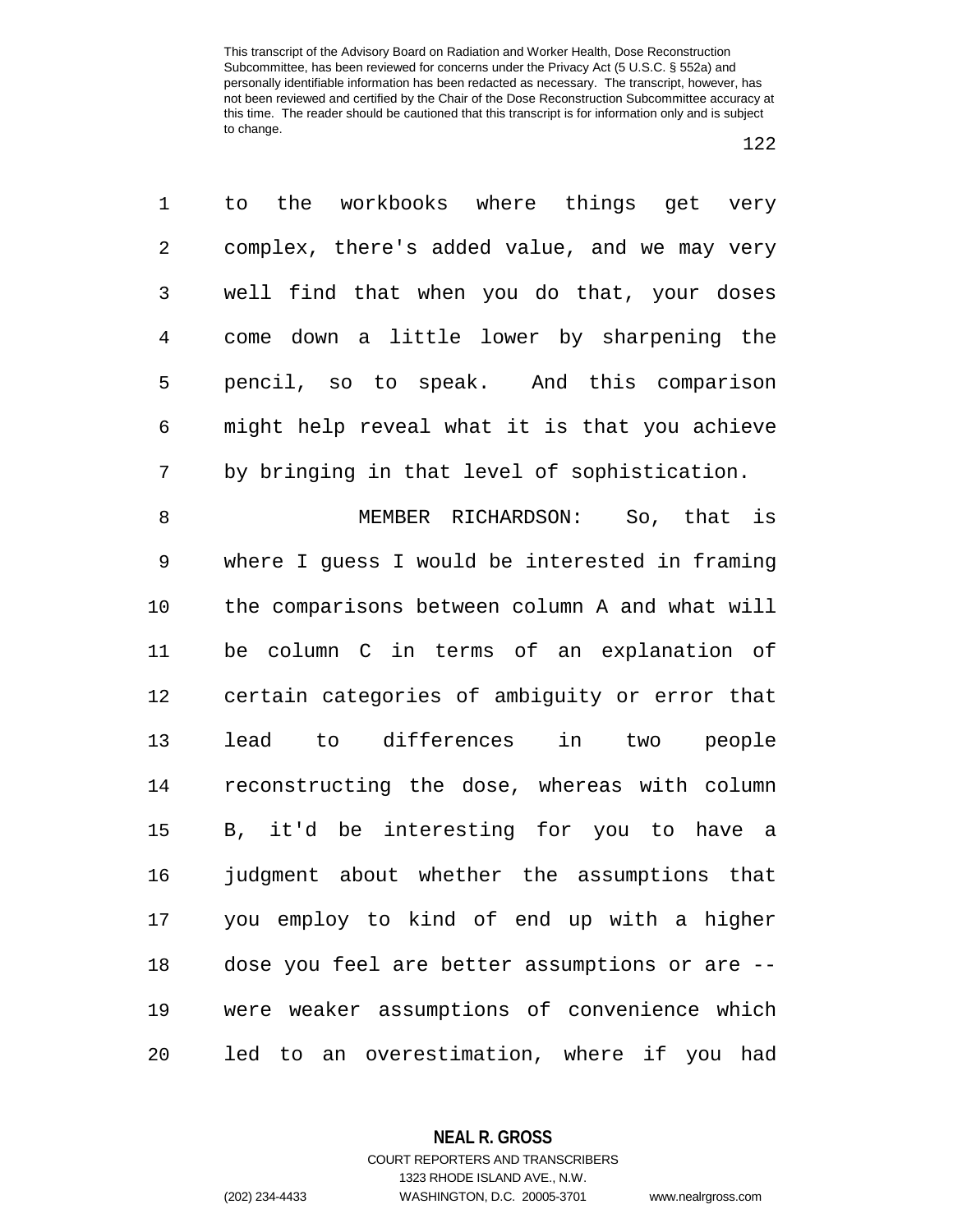| 1              | "sharpened the pencil," it would've gone down  |
|----------------|------------------------------------------------|
| $\overline{2}$ | the other direction.                           |
| 3              | DR. MAURO: Yes. I think that's                 |
| $\overline{4}$ | where the value lies, yes.                     |
| 5              | MEMBER RICHARDSON: Okay, thank                 |
| 6              | you. That was useful for me to think about     |
| 7              | where we'll be going with this next.           |
| 8              | CHAIRMAN GRIFFON: I think we can               |
| 9              | move onto the next topic, the case selection   |
| 10             | on the PER 12, and there was an Excel          |
| 11             | spreadsheet sent around by Brant or by -- yes. |
| 12             | I'm going to ask that someone refresh my       |
| 13             | memory. How many cases did we agree that we    |
| 14             | wanted to pick for this review? Did we put a   |
| 15             | number on it? I forget.                        |
| 16             | DR. ULSH: Maybe I'll give a                    |
| 17             | little bit of background.                      |
| 18             | CHAIRMAN GRIFFON: Yes, go ahead.               |
| 19             | Go ahead.                                      |
| 20             | DR. ULSH: For those on the phone               |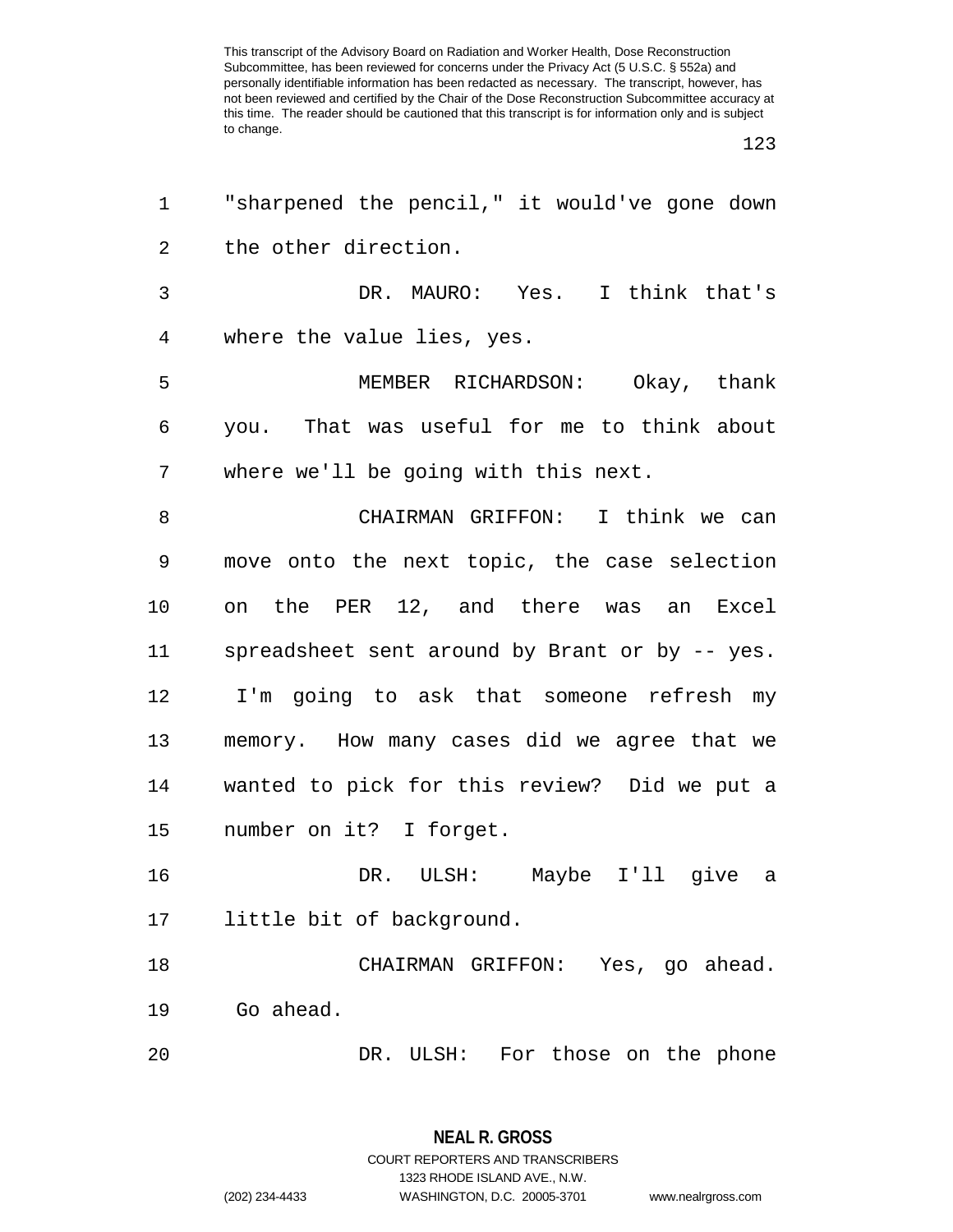who may not be aware of the history, just briefly, PER 12 is a Super-S PER. And so, number of cases came back to NIOSH, and under the auspices of this committee, looking at whether or not we appropriately executed our PERs, some of those were picked, PER 12 in the first one, and this committee committed to looking at those of those cases to make sure that we followed the PER and implemented it appropriately. So, PER 12 is the first one. SC&A

 reviewed that, and proposed -- you see the report where the proposed a number of criteria for selecting cases, and I'll turn it over to Scott in a little bit to let him walk you through that. But there was a matrix of different categories of cases that would be selected from.

 So, then it came to NIOSH -- it became NIOSH's task to identify cases that fit

1323 RHODE ISLAND AVE., N.W.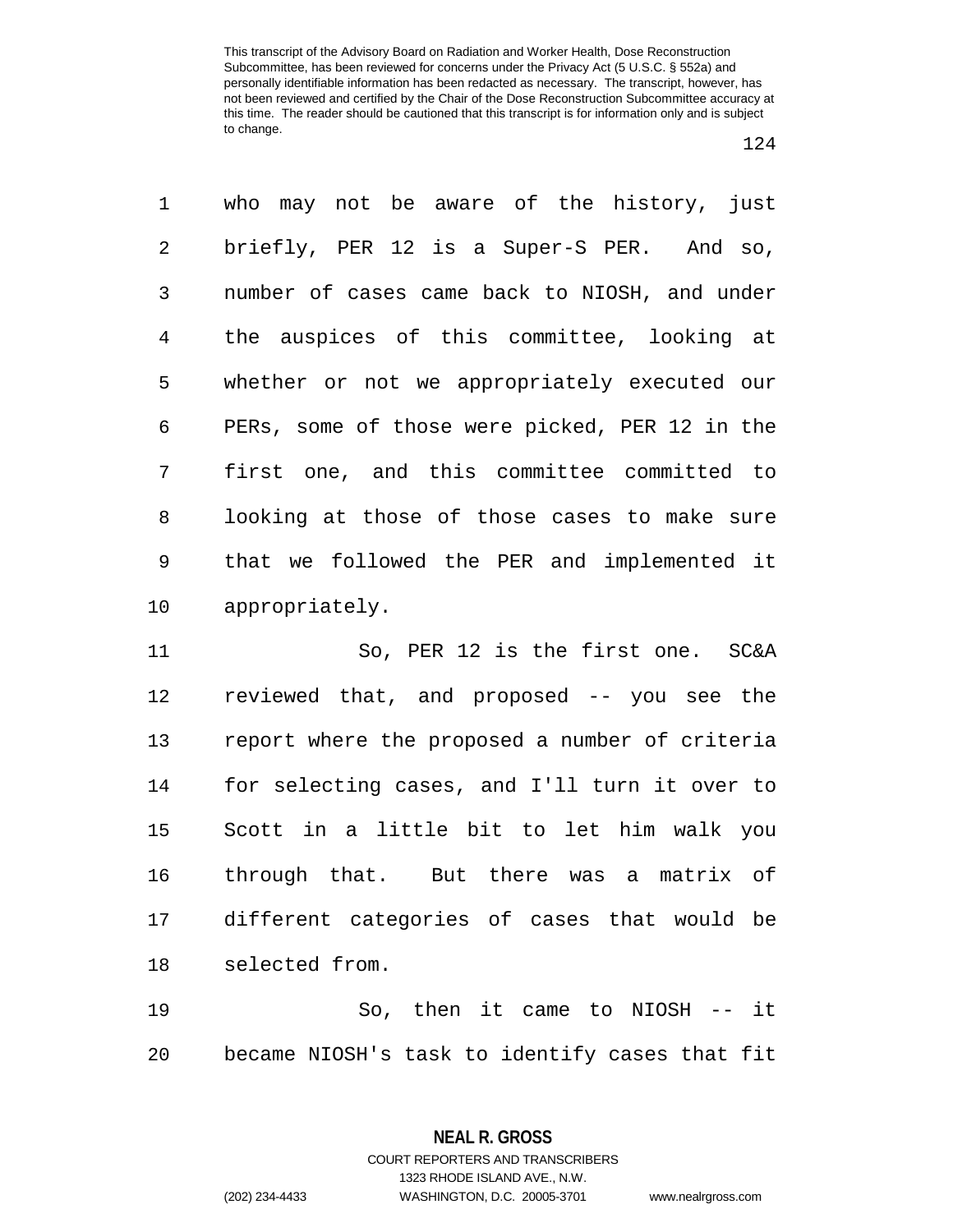| 1              | each of those criteria, and that's what you    |
|----------------|------------------------------------------------|
| 2              | here in this spreadsheet that Scott<br>see     |
| 3              | actually prepared and I distributed.           |
| $\overline{4}$ | I don't know; did we decide on a               |
| 5              | specific number of cases or were we just going |
| 6              | to try to pick some on each matrix box?        |
| 7              | MR. KATZ: Well, Hans had -- this               |
| 8              | is based on Hans laying out characteristics of |
| 9              | cases that would need to be looked at to       |
| 10             | examine implementation. So, I believe Hans is  |
| 11             | on the line, isn't he?                         |
| 12             | DR. H. BEHLING: Yes, I am.                     |
| 13             | MR. KATZ: Do you want to just                  |
| 14             | speak to the number that you were looking for  |
| 15             | in total?                                      |
| 16             | DR. H. BEHLING: Yes. Basically,                |
| 17             | I did not identify a select number, but I said |
| 18             | based on the fact that the issue of Super S    |
| 19             | plutonium, the reconstruction of doses<br>has  |
| 20             | multiple different methods by which dose       |

**NEAL R. GROSS** COURT REPORTERS AND TRANSCRIBERS

1323 RHODE ISLAND AVE., N.W. (202) 234-4433 WASHINGTON, D.C. 20005-3701 www.nealrgross.com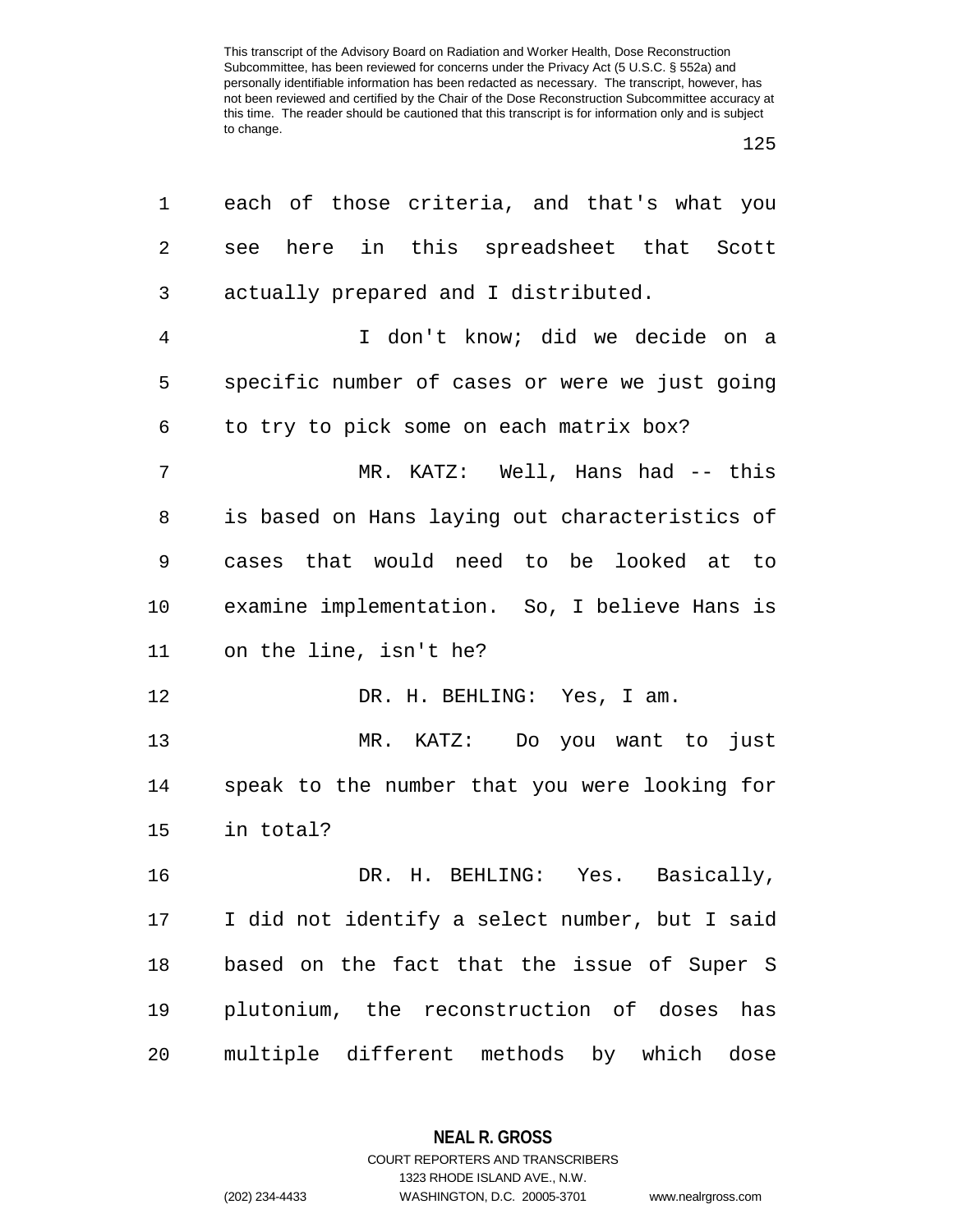| $\mathbf 1$ | reconstruction or revised dose reconstruction  |
|-------------|------------------------------------------------|
| 2           | would have to take place, and it's a matrix    |
| 3           | that's defined by the type of target organ in  |
| 4           | question, and there were four.                 |
| 5           | There was the lung and the lymph               |
| 6           | nodes, the thoracic lymph nodes, extra         |
| 7           | thoracic lymph nodes, GI tract and systemic    |
| 8           | organs. So, there were four different target   |
| 9           | organs that would be affected by Super S       |
| 10          | plutonium.                                     |
| 11          | addition, the potential<br>In                  |
| 12          | reconstruction of doses would also be affected |
| 13          | by the method by which the original dose       |
| 14          | reconstruction was done; namely was it done by |
| 15          | urine analysis, by lung counts, by fecal       |
| 16          | sample, or air sampling?                       |
| 17          | So, in effect, you had a matrix                |
| 18          | that allowed up to 12, except that we said     |
| 19          |                                                |
|             | that air sampling would not apply to extra     |

**NEAL R. GROSS** COURT REPORTERS AND TRANSCRIBERS

1323 RHODE ISLAND AVE., N.W.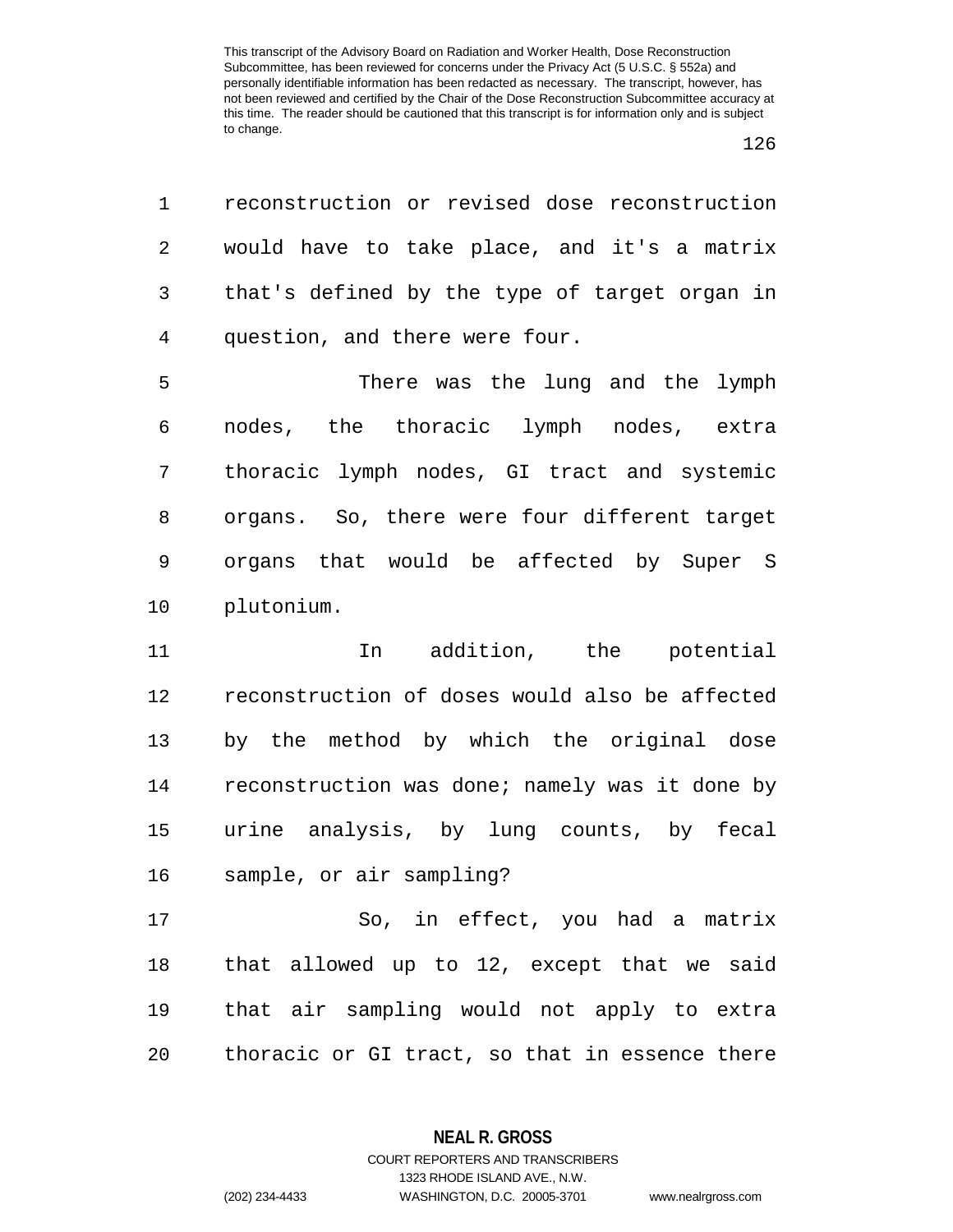| 1              | were -- I identified 10 different methods by   |
|----------------|------------------------------------------------|
| 2              | which a revised dose reconstruction would take |
| 3              | place, and I also threw out the caution that   |
| $\overline{4}$ | perhaps not all of those particular pigeon     |
| 5              | hole sampling dose reconstructors<br>would     |
| 6              | necessarily be represented among the 1,577     |
| 7              | claims that were affected by the Super S PER.  |
| 8              | So, I left it as a minimum.<br>If              |
| 9              | you were able to find a case for each of those |
| 10             | particular cases involving the four target     |
| 11             | organs and the four different methods by which |
| 12             | original dose reconstruction was done, you     |
| 13             | would end up having to sample at least<br>10   |
| 14             | cases in order to take one case for each of    |
| 15             | those different procedures that were done to   |
| 16             | reconstruct the original dose.                 |
| 17             | Now, I haven't really looked at                |
| 18             | what was forwarded to us, but I suspect that   |
| 19             | perhaps NIOSH was able to find at least some   |
| 20             | cases for each of those individual cases that  |

**NEAL R. GROSS**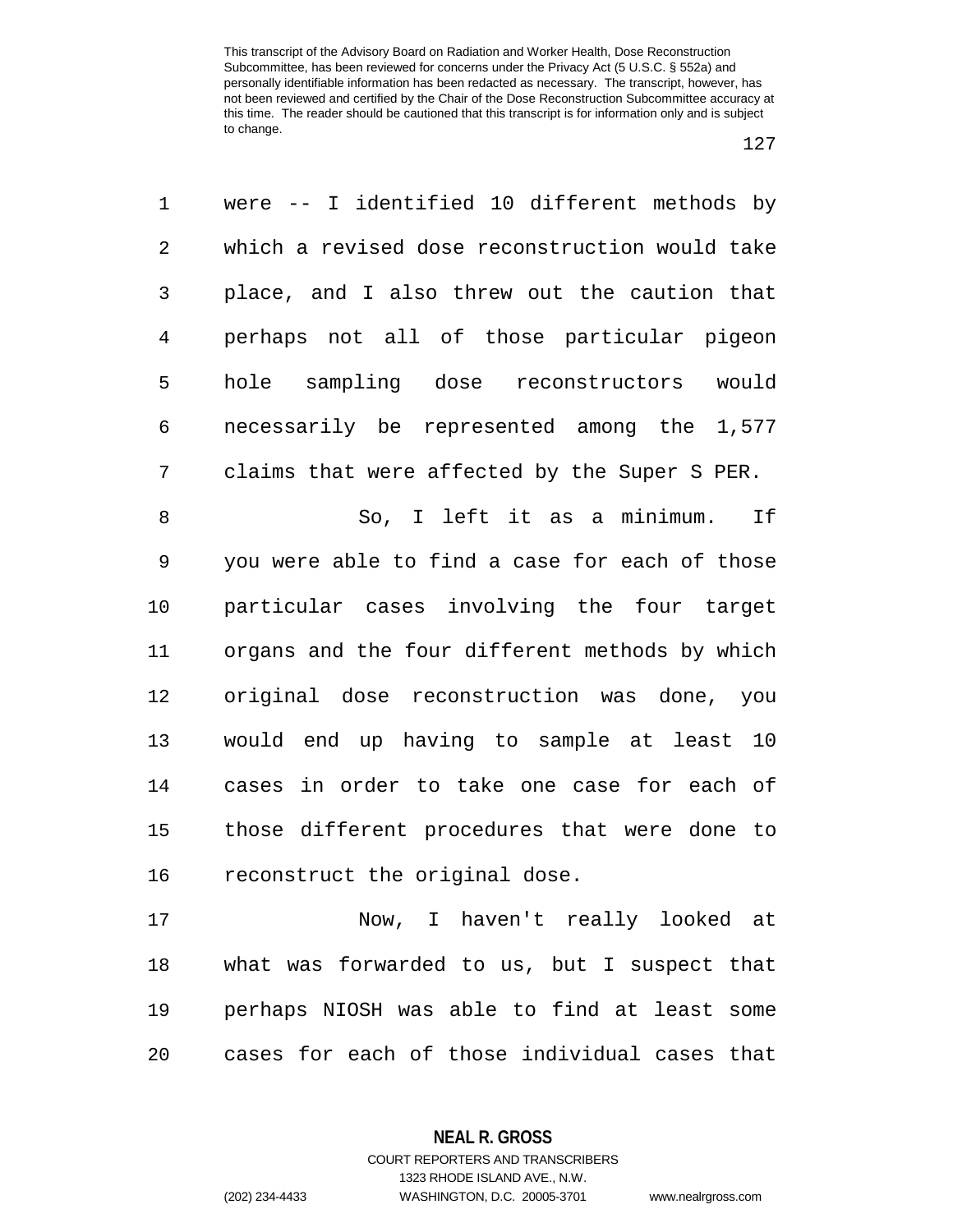| 1           | I identified as a potential case for review.   |
|-------------|------------------------------------------------|
| 2           | So, if the Board were to say, "We              |
| 3           | will take one of each of the ten cases," then  |
| 4           | the number of cases that may have to be        |
| 5           | reviewed would be 10. If there's more than     |
| 6           | one case for each of the types, then obviously |
| 7           | it would be a multiple of 10. But that's a     |
| 8           | decision that has not been made.               |
| $\mathsf 9$ | CHAIRMAN GRIFFON:<br>Go<br>ahead,              |
| 10          | Brant.                                         |
| 11          | DR. ULSH: Well, at some point,                 |
| 12          | I'd just like to have Scott walk you through   |
| 13          | the email that was sent out, and the           |
| 14          | spreadsheet. I don't know if you want to do    |
| 15          | that now.                                      |
| 16          | CHAIRMAN GRIFFON:<br>Yes.<br>I'm               |
| 17          | trying to figure out the four -- I mean you're |
| 18          | saying four organs and four --                 |
| 19          | DR. H. BEHLING: Yes, yes, Mark.                |
|             |                                                |

**NEAL R. GROSS** COURT REPORTERS AND TRANSCRIBERS

1323 RHODE ISLAND AVE., N.W.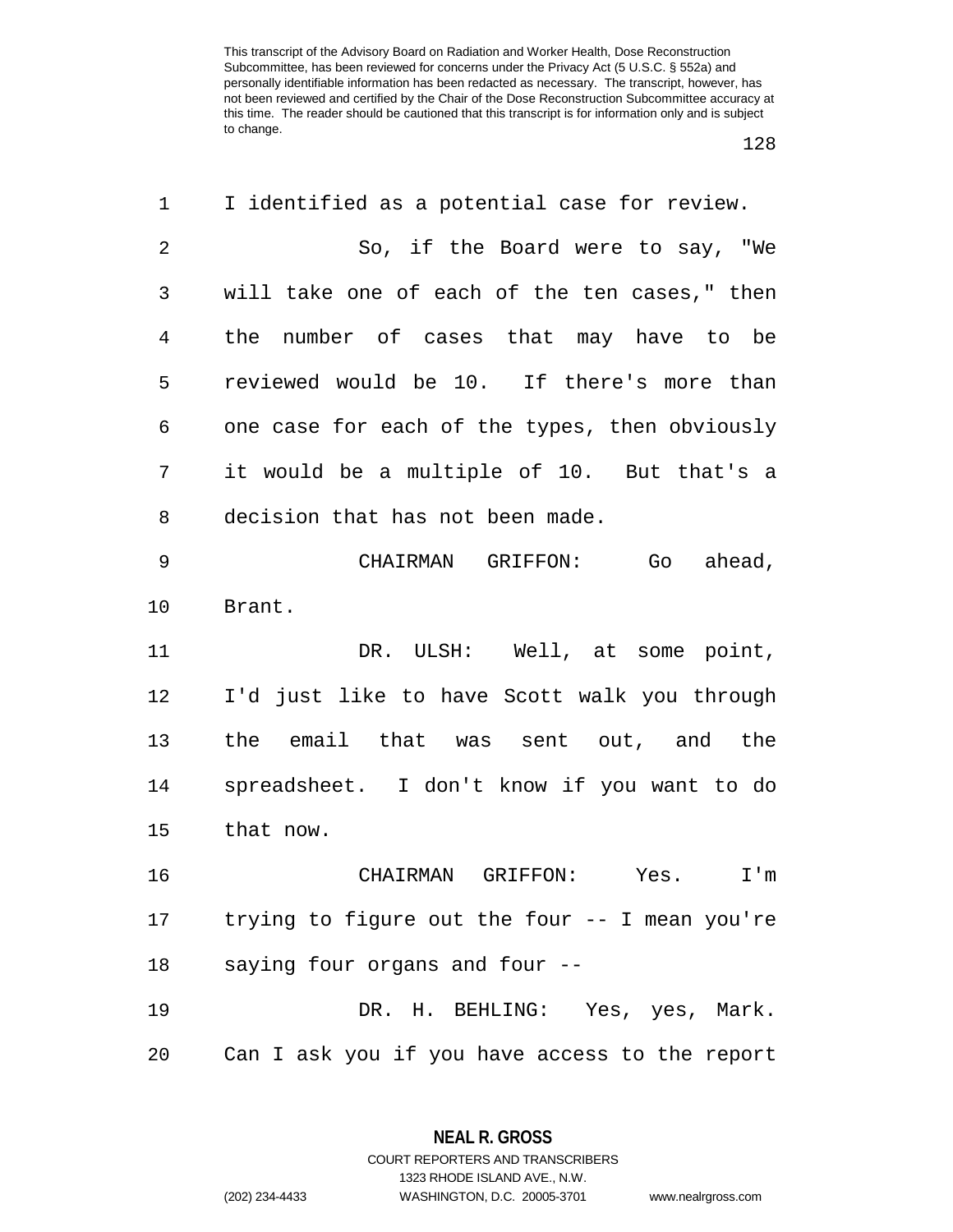that I submitted March of 2010? It's really on page 15, and it's Table 2 that provides the matrix that identifies the target organs and the method by which the original dose reconstruction was done, which gives you the ten choices that you may have to make in selecting a case for each of those different categories.

 CHAIRMAN GRIFFON: All right. I don't have that handy. Does anybody else have that? I mean I'm just trying to understand simple mathematics here, Hans. Four target organs, four different methods. To me, that comes out to 16 cases. Am I looking at that wrong?

 DR. H. BEHLING: Yes -- no, but in fact, if you have Scott's write up, he also has it on page 1, and it identifies the four different organs, lung, ET GI tract systemic, and then he has air monitoring, fecal, urine

> **NEAL R. GROSS** COURT REPORTERS AND TRANSCRIBERS

1323 RHODE ISLAND AVE., N.W. (202) 234-4433 WASHINGTON, D.C. 20005-3701 www.nealrgross.com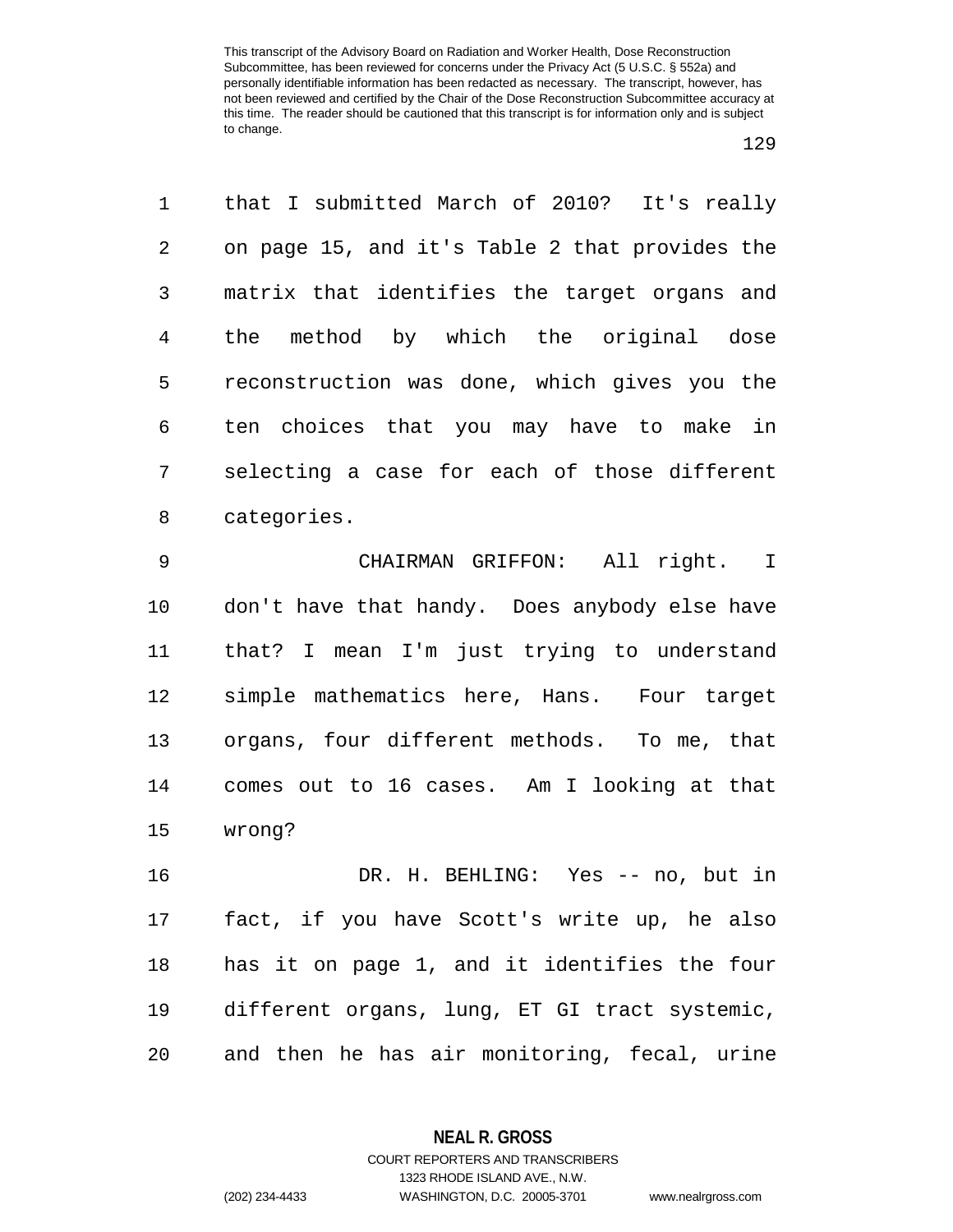| 1              | and in vivo.                                 |
|----------------|----------------------------------------------|
| $\overline{2}$ | So, that matrix is concluded in              |
| 3              | Scott's handout.                             |
| 4              | MR. SIEBERT: Yes. Like I said,               |
| 5              | this $-$                                     |
| 6              | CHAIRMAN GRIFFON: All I have is              |
| 7              | the spreadsheet unfortunately.               |
| 8              | (Simultaneous speaking.)                     |
| 9              | $MR$ .<br>SIEBERT: For<br>walk<br>me<br>to   |
| 10             | through, $I$ --                              |
| 11             | GRIFFON:<br>ahead,<br>CHAIRMAN<br>Go         |
| 12             | Scott.                                       |
| 13             | MR. SIEBERT: I didn't have the               |
| 14             | list of Hans' 10, so I started from the      |
| 15             | beginning of a matrix of 4 by 4; the four    |
| 16             | types of monitoring, air monitoring, fecal,  |
| 17             | urine and in vivo, and the four types of     |
| 18             | organs, where you make different adjustments |
| 19             | based on lung, ET GI tract.                  |
| 20             | And Mark, you're right; when you             |

**NEAL R. GROSS** COURT REPORTERS AND TRANSCRIBERS 1323 RHODE ISLAND AVE., N.W. (202) 234-4433 WASHINGTON, D.C. 20005-3701 www.nealrgross.com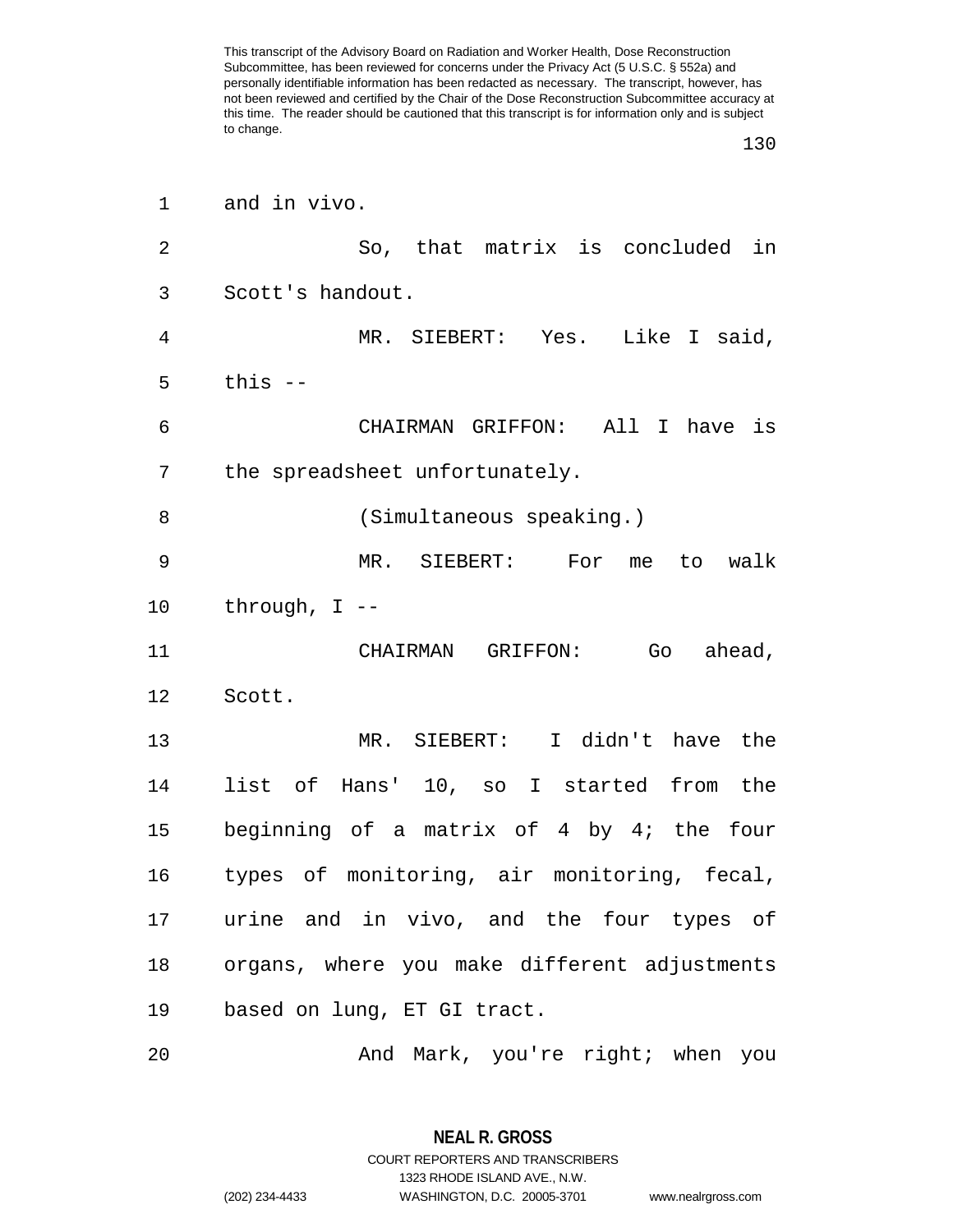| 1  | do that straight matrix, you're talking 16    |
|----|-----------------------------------------------|
| 2  | different categories.                         |
| 3  | CHAIRMAN GRIFFON: All right.                  |
| 4  | MR. SIEBERT: I did not remove any             |
| 5  | categories. When I went through the claims, I |
| 6  | tried to find something for every category    |
| 7  | just to be on the safe side. Hans is right;   |
| 8  | there are times where Super S adjustment is   |
| 9  | not appropriate based on the type of          |
| 10 | monitoring and the type of organ. However, I  |
| 11 | tried to include at least one claim to        |
| 12 | demonstrate the fact that we did that         |
| 13 | appropriately, even though it doesn't need to |
| 14 | be applied.                                   |
| 15 | DR. H. BEHLING: That's it, Scott.             |
| 16 | In my matrix, I said no to -- to the 3 cases  |
| 17 | involving lung counts, where we talked about  |
| 18 | extra thoracic GI tract and systemic organs   |
| 19 | because they're not part of a lung count.     |
| 20 | CHAIRMAN GRIFFON: Okay.                       |

**NEAL R. GROSS** COURT REPORTERS AND TRANSCRIBERS 1323 RHODE ISLAND AVE., N.W. (202) 234-4433 WASHINGTON, D.C. 20005-3701 www.nealrgross.com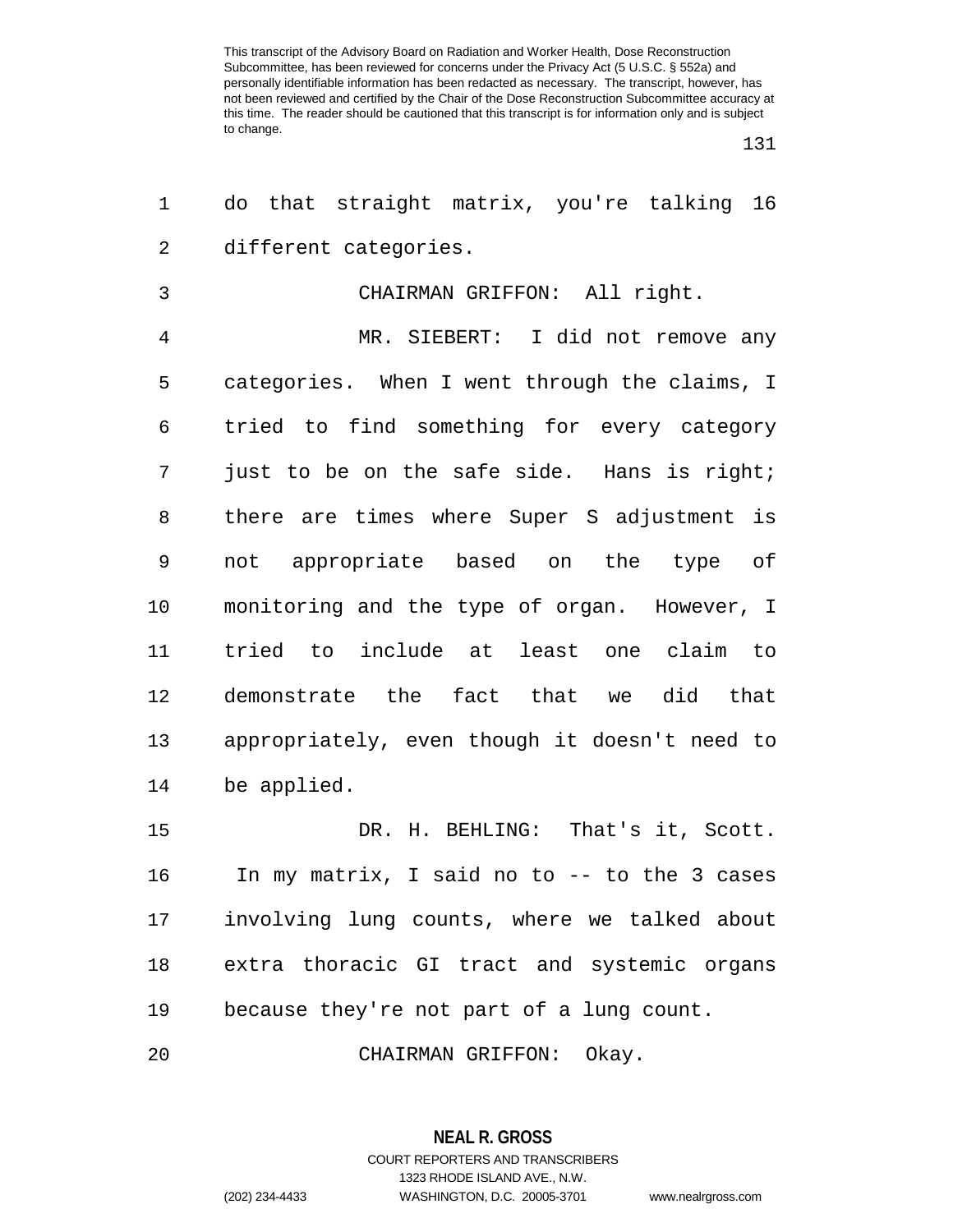| $\mathbf 1$    | DR. H. BEHLING: And I also said                |
|----------------|------------------------------------------------|
| $\overline{2}$ | no to the air sampling involving extra         |
| 3              | thoracic GI and systemic. So, I ended up with  |
| 4              | ten different potential cases, versus your 16. |
| 5              | CHAIRMAN GRIFFON: Those six that               |
| 6              | you excluded again, Hans? A little slower?     |
| 7              | DR. H. BEHLING: On the<br>lung                 |
| 8              | counts, I said no to extra thoracic GI tract   |
| 9              | and systemic organs because a lung count       |
| 10             | wouldn't reveal any information regarding      |
| 11             | those.                                         |
| 12             | CHAIRMAN GRIFFON: Okay, and the                |
| 13             | other three?                                   |
| 14             | DR. H. BEHLING: The air sampling               |
| 15             | involving extra thoracic GI tract and systemic |
| 16             |                                                |
| 17             | CHAIRMAN GRIFFON: It's the same                |
| 18             | thing.                                         |
| 19             | DR. H. BEHLING: That goes back to              |
| 20             | why I excluded dose 3 as well. It's been over  |

**NEAL R. GROSS** COURT REPORTERS AND TRANSCRIBERS

1323 RHODE ISLAND AVE., N.W.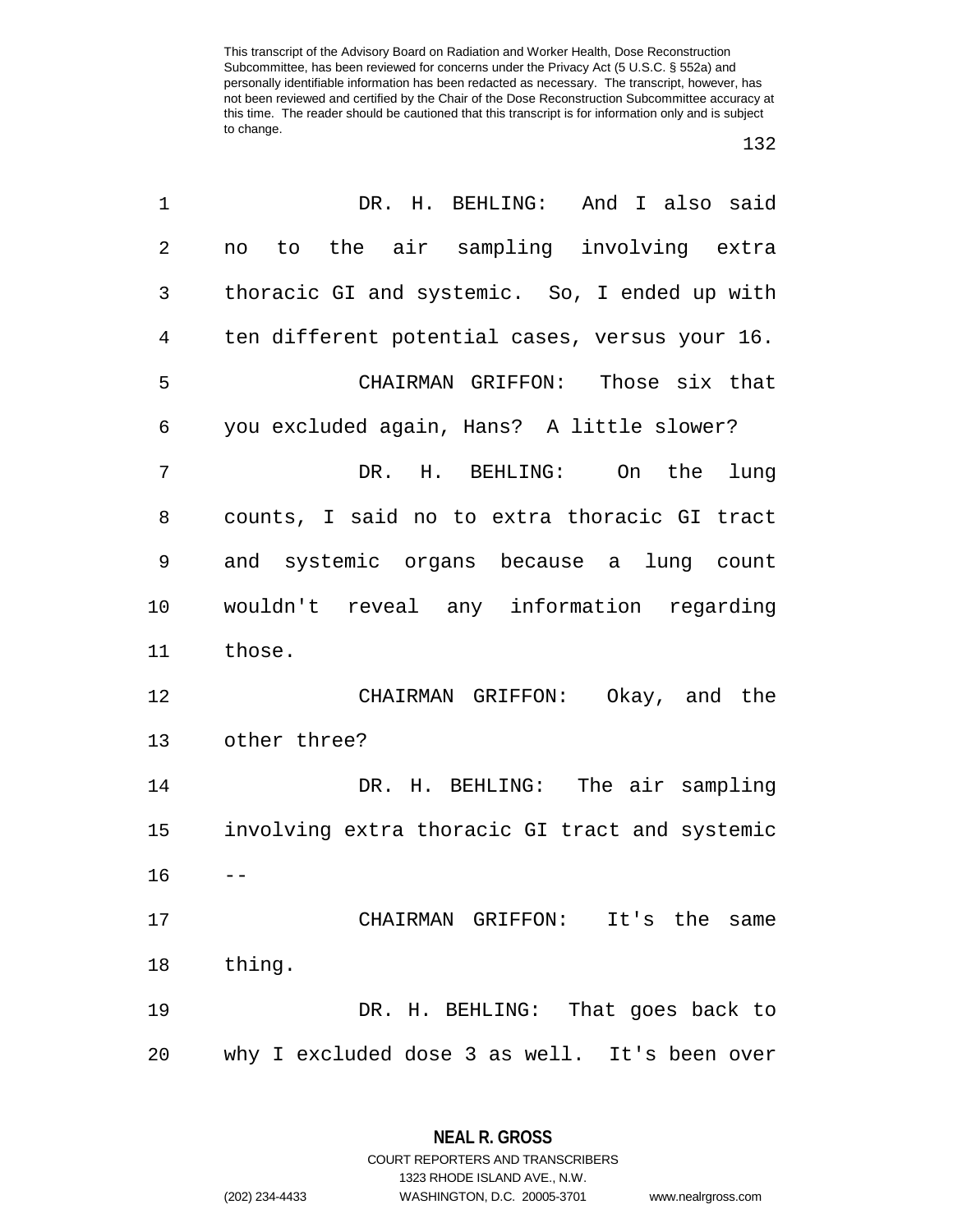| 1  | a year since --                                |
|----|------------------------------------------------|
| 2  | CHAIRMAN GRIFFON: Okay.                        |
| 3  | DR. H. BEHLING: But in essence --              |
| 4  | CHAIRMAN GRIFFON:<br>At least I                |
| 5  | understand your 10 now. Thank you, yes.        |
| 6  | MR. SIEBERT: Right, and I agree                |
| 7  | that all six of those categories do not use    |
| 8  | adjustments.                                   |
| 9  | CHAIRMAN GRIFFON: Yes, okay.                   |
| 10 | MR. SIEBERT: So, we're on the                  |
| 11 | same sheet of music. How scary is that?        |
| 12 | CHAIRMAN GRIFFON: That's pretty                |
| 13 | good. That's pretty good. Maybe we should go   |
| 14 | home.                                          |
| 15 | MR. SIEBERT: Okay. Second? So,                 |
| 16 | once we had the matrix of 16, I talked to      |
| 17 | Brant for a while, and some of these           |
| 18 | categories were much easier to find than       |
| 19 | others, just based on the types of claims, and |
| 20 | some were much more difficult.                 |

**NEAL R. GROSS** COURT REPORTERS AND TRANSCRIBERS 1323 RHODE ISLAND AVE., N.W. (202) 234-4433 WASHINGTON, D.C. 20005-3701 www.nealrgross.com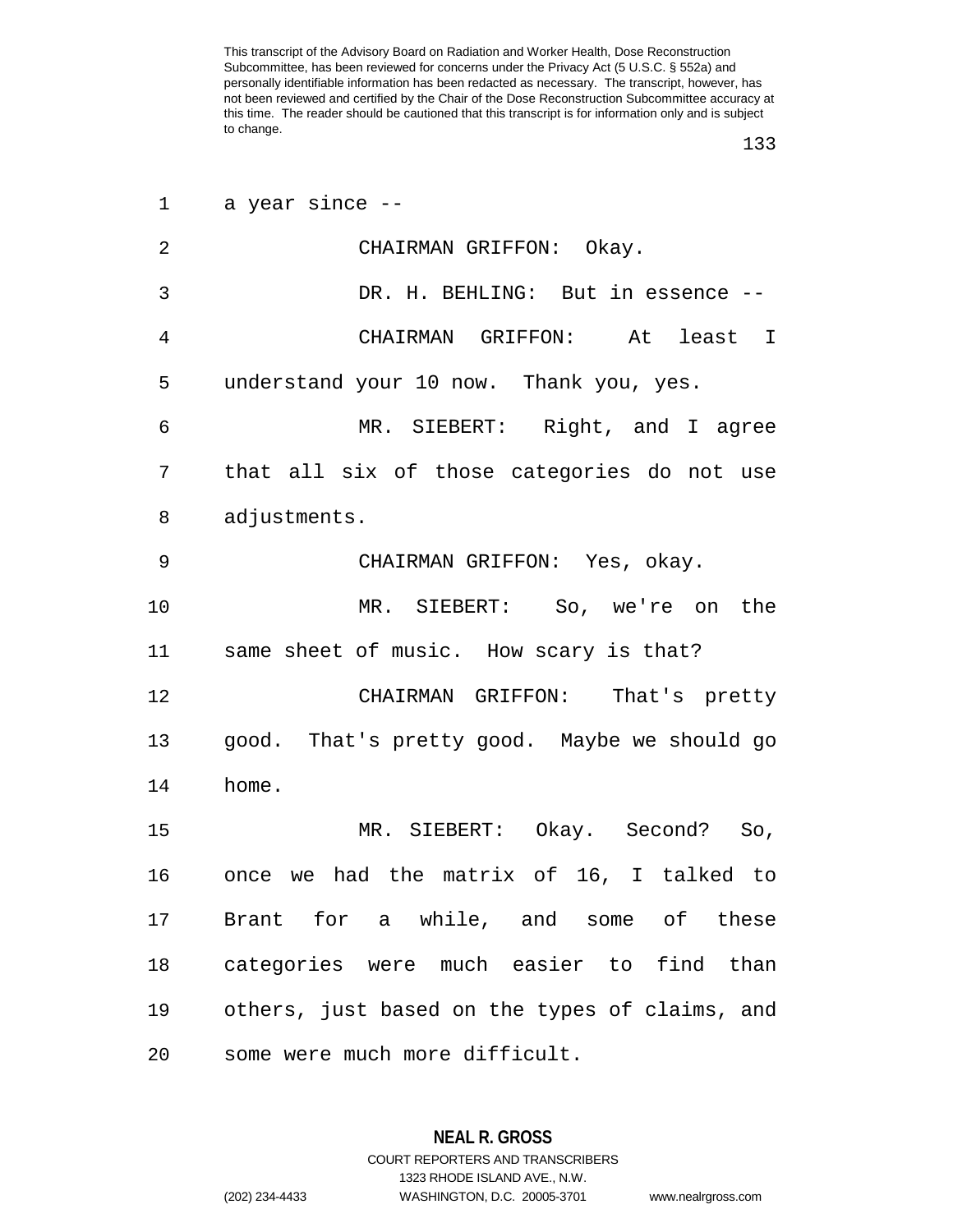| $\mathbf{1}$   | The more straightforward ones                 |
|----------------|-----------------------------------------------|
| $\overline{2}$ | would be fecal sampling because, as we all    |
| 3              | know, fecal sampling is less prevalent across |
| 4              | the complex. So, we have many fewer claims    |
| 5              | that actually used fecal sampling. So, those  |
| 6              | were a little bit easier to find by tracking  |
| 7              | the claims where that is stated in the dose   |
| 8              | reconstruction report.                        |
| 9              | So, that was actually the first               |
|                |                                               |

 category I went down, and went right through the column that dealt with fecal sampling. And unfortunately, I could not find one from every category. I found one for fecal sampling that was a lung claim, and four for systemic, but I just could not find any for ET or GI tract.

 Once again, it's just because of the limited number of claims there were. So, those are the ones that we have on the list: one for organs, being lung and fecal, and the

**NEAL R. GROSS**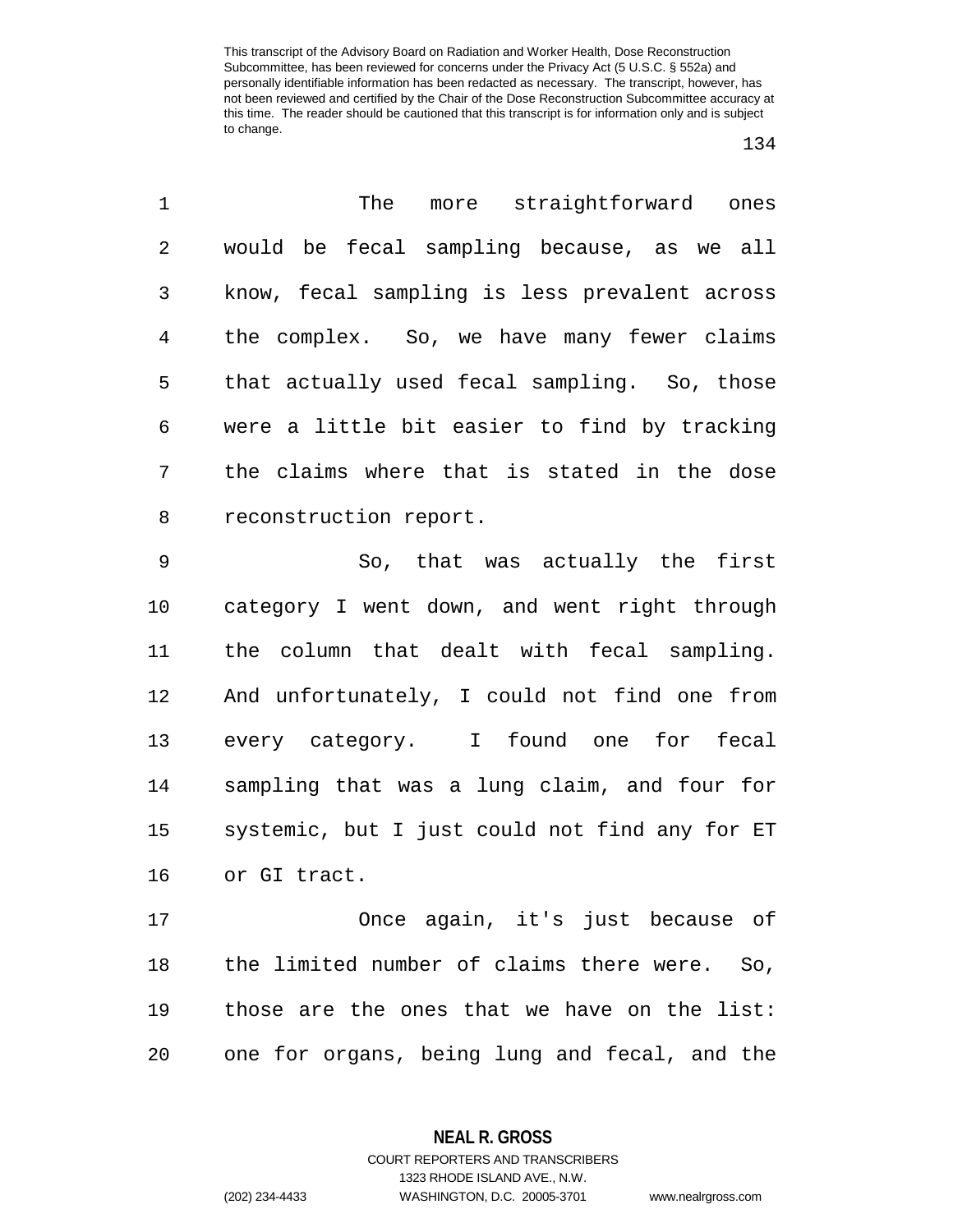| 1              | organ being systemic and fecal, four of those. |
|----------------|------------------------------------------------|
| $\overline{2}$ | So, that was the fecal sampling.               |
| 3              | The next category that was relatively easy to  |
| 4              | find was air monitoring, and the reason for    |
| 5              | that is, number one, OTIB-18 is, although it's |
| 6              | an overestimate, it is based on air monitoring |
| 7              | results.                                       |
| 8              | So, I could flip through all the               |
| 9              | OTIB-18 claims, and ensure that any plutonium  |
| 10             | that was done as part of OTIB-18 had Super S   |
| 11             | applied appropriately. Also, there are some    |
| 12             | sites that use air monitoring to assign        |
| 13             | plutonium. Pantex is the main one.             |
| 14             | it was<br>relatively<br>So,                    |
| 15             | straightforward for me to find air monitoring  |
| 16             | claims and I have six for the -- where the     |
| 17             | organ of interest is lungs. And then as Hans   |
| 18             | said, you really don't have to review ET GI    |
| 19             | tract and systemic because it doesn't apply.   |
| 20             | However, I did put two claims from each of     |

**NEAL R. GROSS** COURT REPORTERS AND TRANSCRIBERS

1323 RHODE ISLAND AVE., N.W.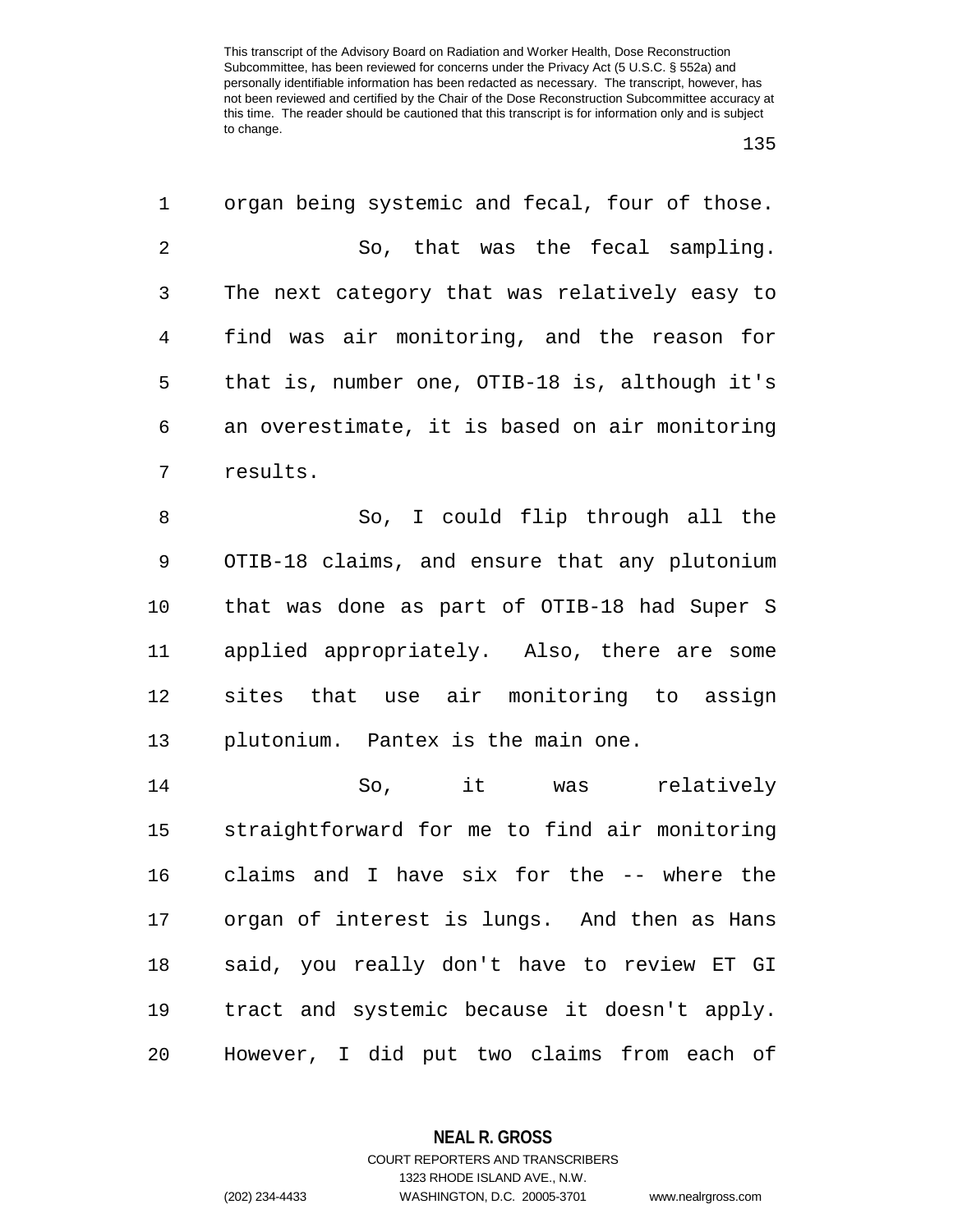| 1              | those classes just so if the Subcommittee      |
|----------------|------------------------------------------------|
| $\overline{2}$ | wanted to ensure that we considered it and     |
| 3              | determined it was not appropriate, you could   |
| 4              | always look at those.                          |
| 5              | So, that covers air monitoring and             |
| 6              | fecal. Before I go on, are there<br>any        |
| 7              | questions? Okay.                               |
| 8              | CHAIRMAN GRIFFON:<br>Guess<br>got<br>we        |
| 9              | you so far.                                    |
| 10             | MR. SIEBERT: Good. The next one                |
| 11             | that was relatively straightforward was ET.    |
| 12             | So, I switched from monitoring to organ type.  |
| 13             | Once again, like fecal sampling,               |
| 14             | this was straightforward just because there    |
| 15             | are not many claims that use ET as the organ   |
| 16             | of interest. If you go into OTIB-5 and look at |
| 17             | how many ICD-9 codes refer to the ET region,   |
| 18             | it's just not that many.                       |
| 19             | So, I could track through all                  |
| 20             | those, and as I already said, I had air        |

**NEAL R. GROSS** COURT REPORTERS AND TRANSCRIBERS 1323 RHODE ISLAND AVE., N.W.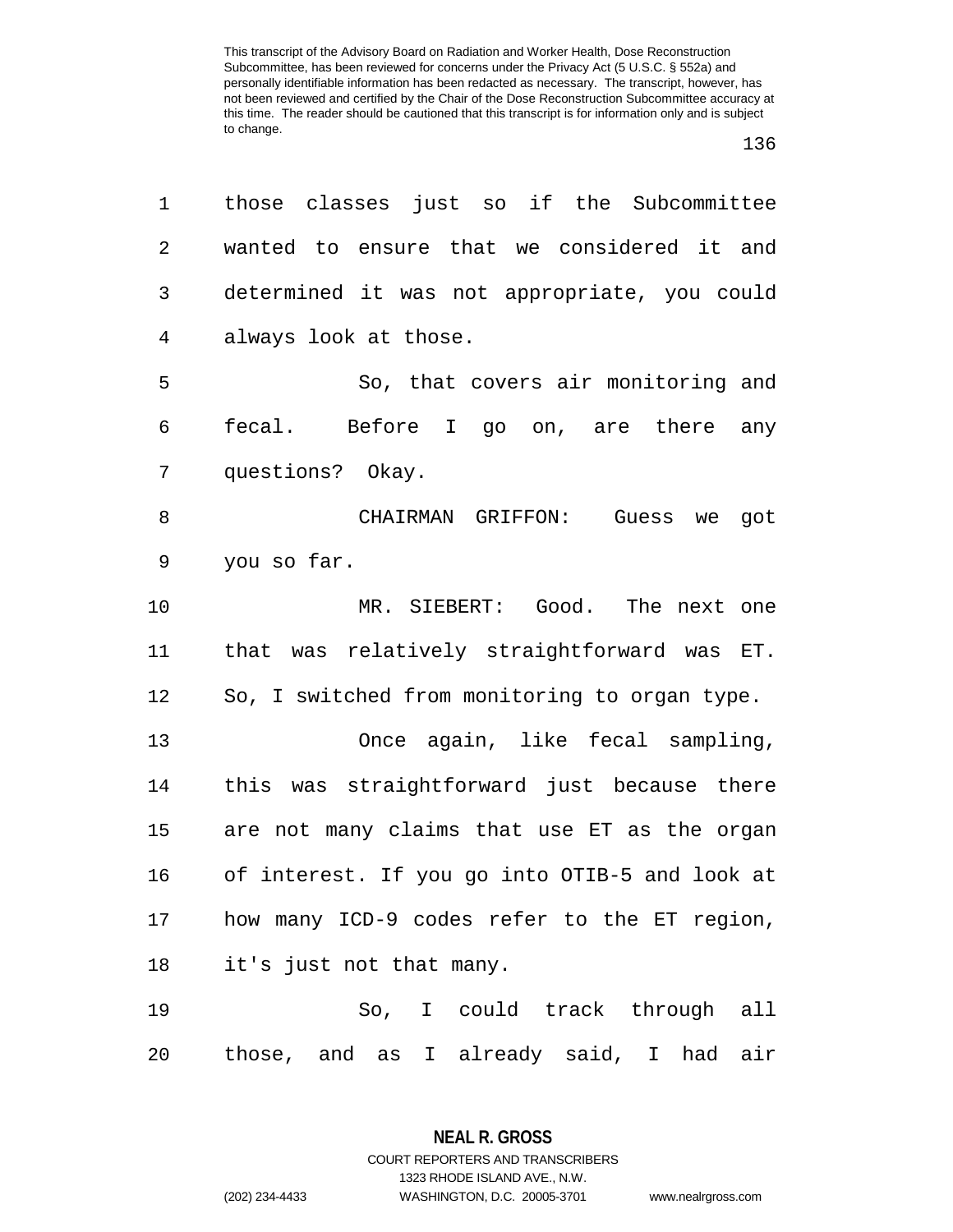| 1              | monitoring covered. I could not find one for   |
|----------------|------------------------------------------------|
| $\overline{2}$ | fecal, but I did find four claims for -- that  |
| 3              | used your analysis, and two claims that use    |
| 4              | chest counting in vivo.                        |
| 5              | So, those categories are covered               |
| 6              | as well. So, I've gone down the matrix and     |
| 7              | I've gone across the matrix, and if you        |
| 8              | notice, that's left a few things open, which   |
| 9              | is urine sampling and chest counting for lung, |
| 10             | GI tract and systemic.                         |
| 11             | And from that point on, it was                 |
| 12             | just brute force reviewing claims to find      |
| 13             | claims that fell into those categories, and    |
| 14             | the latest list that I believe Brant sent out  |
| 15             | does have I believe eight claims for -- would  |
| 16             | be four organs of interest is the lungs, both  |
| 17             | for urine, and eight for chest counting.       |
| 18             | Found five of them where we used               |
| 19             | urine sampling. And for the GI tract there     |
| 20             | was only one claim I could find where the GI   |

**NEAL R. GROSS** COURT REPORTERS AND TRANSCRIBERS

1323 RHODE ISLAND AVE., N.W.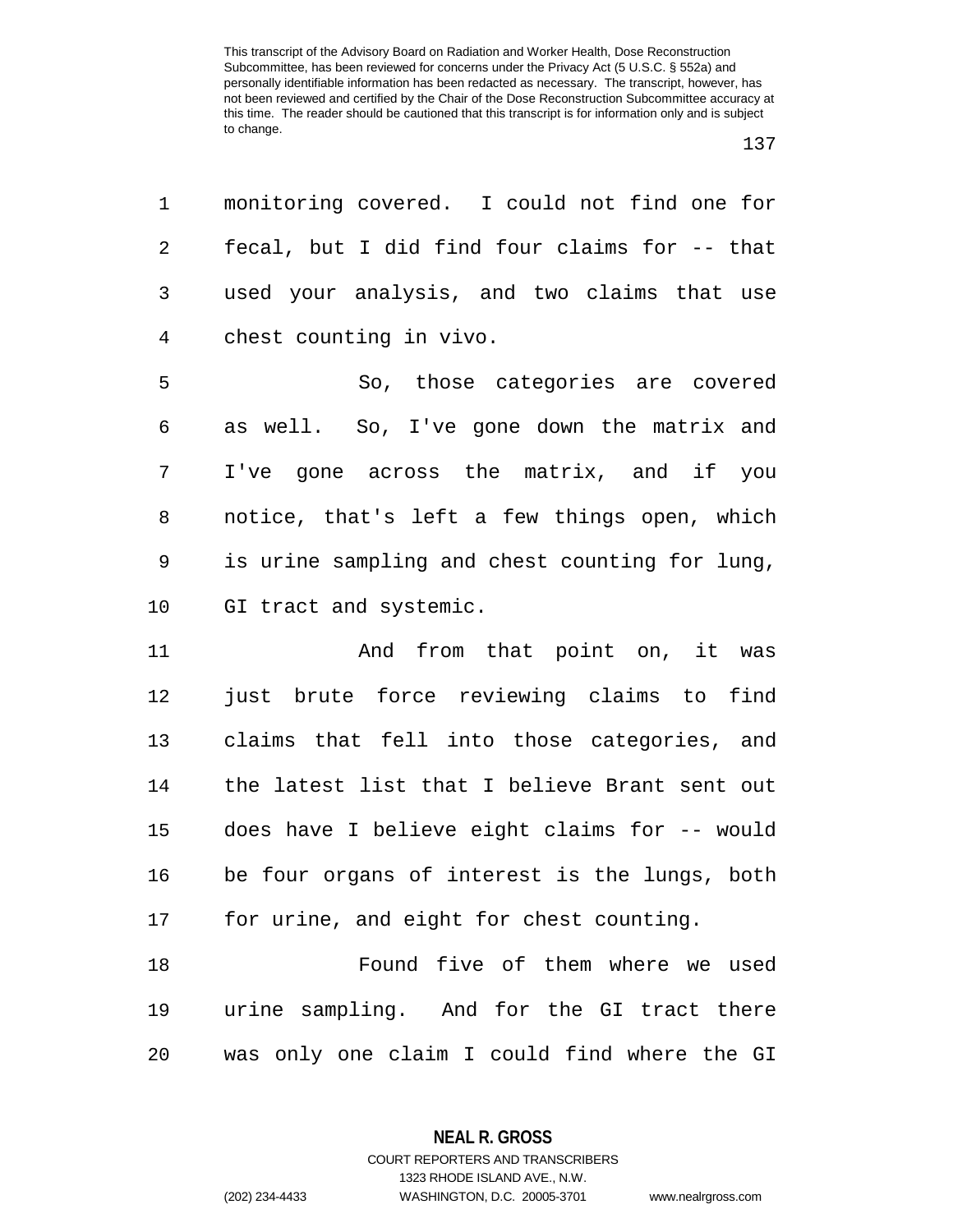| 1              | tract used chest counting, which is not really |
|----------------|------------------------------------------------|
| 2              | surprising because there wouldn't be very      |
| 3              | many.                                          |
| $\overline{4}$ | And also, as Hans said again, for              |
| 5              | chest counting, your ET, your GI tract, is     |
| 6              | systemic. There are no correction factors for  |
| 7              | that. So, I felt that finding one from each    |
| 8              | of the systemic and GI tract was enough to     |
| 9              | demonstrate that we took it into account.      |
| 10             | And I know I've kind of been                   |
| 11             | dancing around the categories a little bit.    |
| 12             | The one that's left over is urine sampling and |
| 13             | systemic, and I found eight claims -- I'm      |
| 14             | sorry, four claims -- that were representative |
| 15             | of that.                                       |
| 16             | So, we've actually $--$ for the 10             |
| 17             | that Hans was stating, we actually got a       |
| 18             | pretty good chunk of claims in each of those   |
| 19             | categories except for fecal sampling for ET    |
| 20             | and GI tract just because of the small number  |

**NEAL R. GROSS** COURT REPORTERS AND TRANSCRIBERS

1323 RHODE ISLAND AVE., N.W. (202) 234-4433 WASHINGTON, D.C. 20005-3701 www.nealrgross.com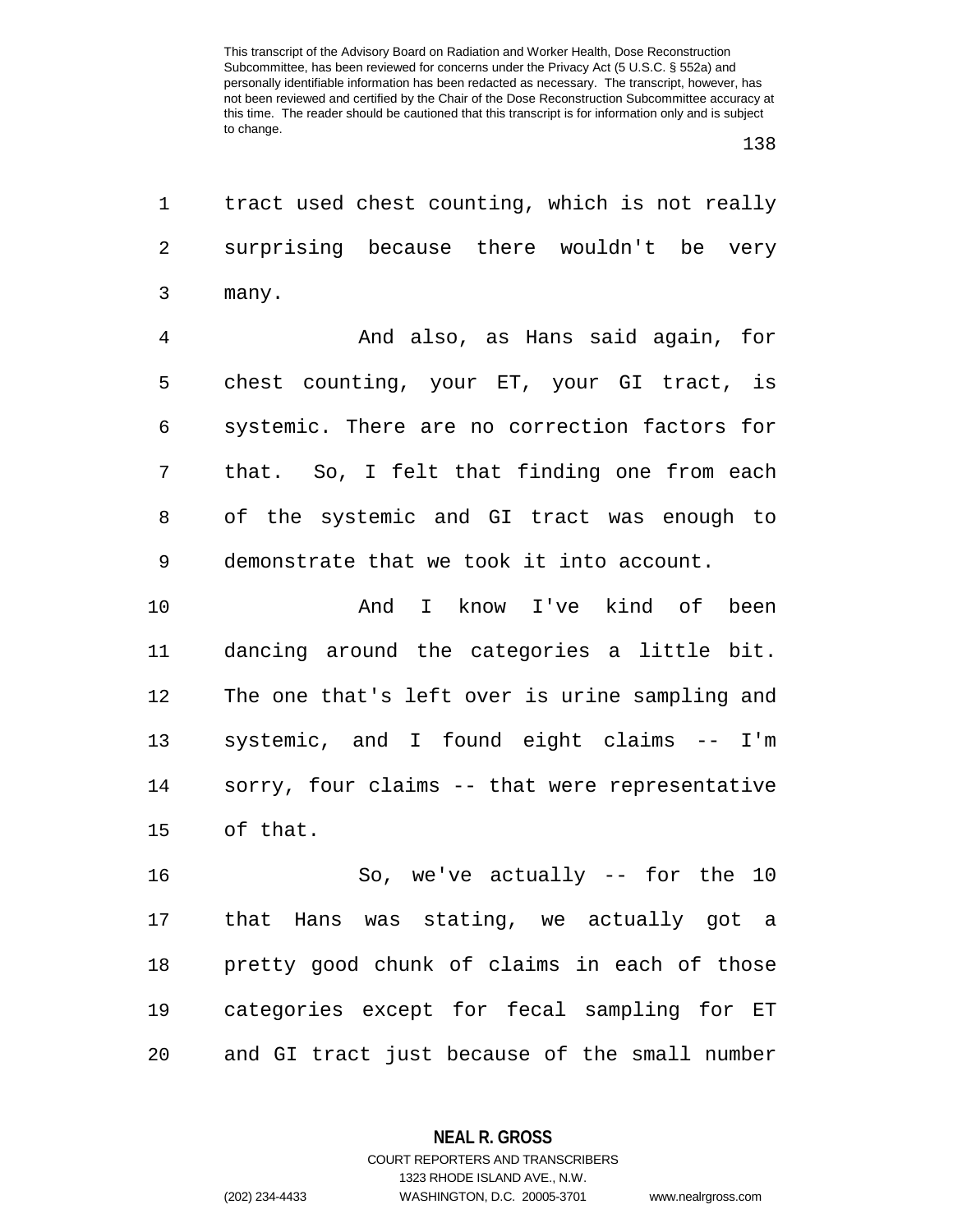| $\mathbf 1$ | of fecal sampling claims.                      |
|-------------|------------------------------------------------|
| 2           | That's where we got the numbers                |
| 3           | that are in the matrix, and the claims that    |
| 4           | are pulled, and it totals up to 50 claims,     |
| 5           | which is I believe what we were originally     |
| 6           | focusing on putting together so that you guys  |
| 7           | could pull from that list.                     |
| 8           | CHAIRMAN GRIFFON: Which if we                  |
| 9           | look at it from -- from SC&A's proposed        |
| 10          | method, I think we -- this would bring us down |
| 11          | to maybe eight cases -- eight categories       |
| 12          | anyway, yes.                                   |
| 13          | MR. SIEBERT: Because there are no              |
| 14          | claims in two of them.                         |
| 15          | CHAIRMAN GRIFFON: Right, yes.                  |
| 16          | DR. ULSH: Just to make<br>sure                 |
| 17          | before we go on, I sent out the partial list   |
| 18          | on Friday, but then I sent out the full list   |
| 19          | on Wednesday. So, make sure you're looking at  |
| 20          | the message I sent out on -- the spreadsheet   |

**NEAL R. GROSS**

COURT REPORTERS AND TRANSCRIBERS 1323 RHODE ISLAND AVE., N.W. (202) 234-4433 WASHINGTON, D.C. 20005-3701 www.nealrgross.com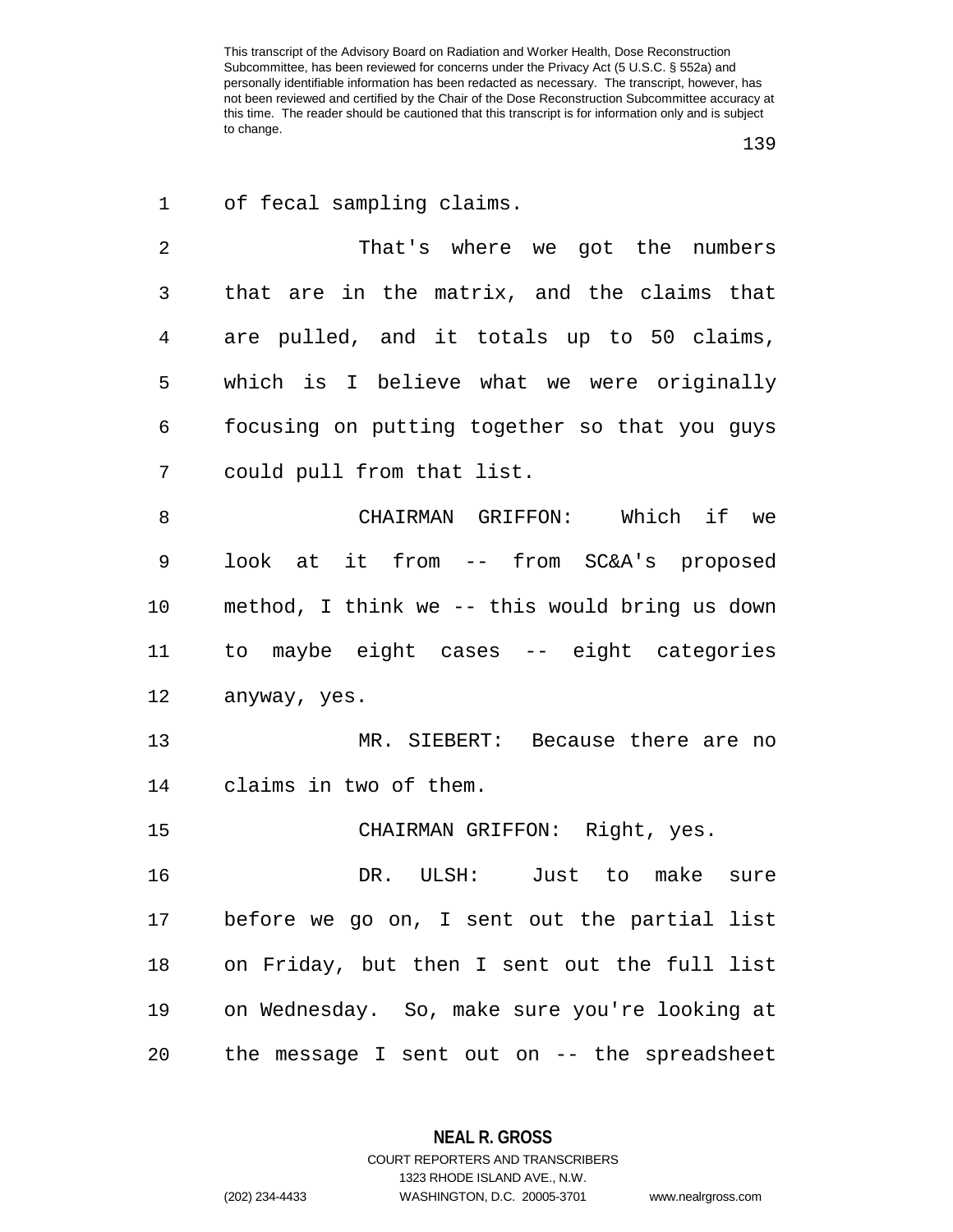$\overline{a}$ 

| 1              | that's got all the stuff that Scott was just   |
|----------------|------------------------------------------------|
| $\overline{2}$ | talking about.                                 |
| 3              | DR. H. BEHLING: This is Hans.                  |
| 4              | Just a quick question for either Scott or      |
| 5              | Brant. Among the cases he identified, how      |
| 6              | many of them were compensated? How many were   |
| 7              | not compensated? How many were<br>not          |
| 8              | compensated among the non-compensated? What's  |
| 9              | the distribution with PoC, and if there's a    |
| 10             | selection process, could we focus on the       |
| 11             | highest that were below 50 percent, but he     |
| 12             | highest among those groups?                    |
| 13             | CHAIRMAN GRIFFON: Yes, we have                 |
| 14             | the PoC numbers in here. So, we can consider   |
| 15             | that, Hans, at each end of the table.          |
| 16             | MR. KATZ: Keep in mind, I mean                 |
| 17             | the purpose of this is very different from the |
| 18             | DR review purpose. It's to see that PER was    |
| 19             | implemented correctly.                         |
| 20             | CHAIRMAN GRIFFON: Okay, any -- I               |

**NEAL R. GROSS** COURT REPORTERS AND TRANSCRIBERS 1323 RHODE ISLAND AVE., N.W. (202) 234-4433 WASHINGTON, D.C. 20005-3701 www.nealrgross.com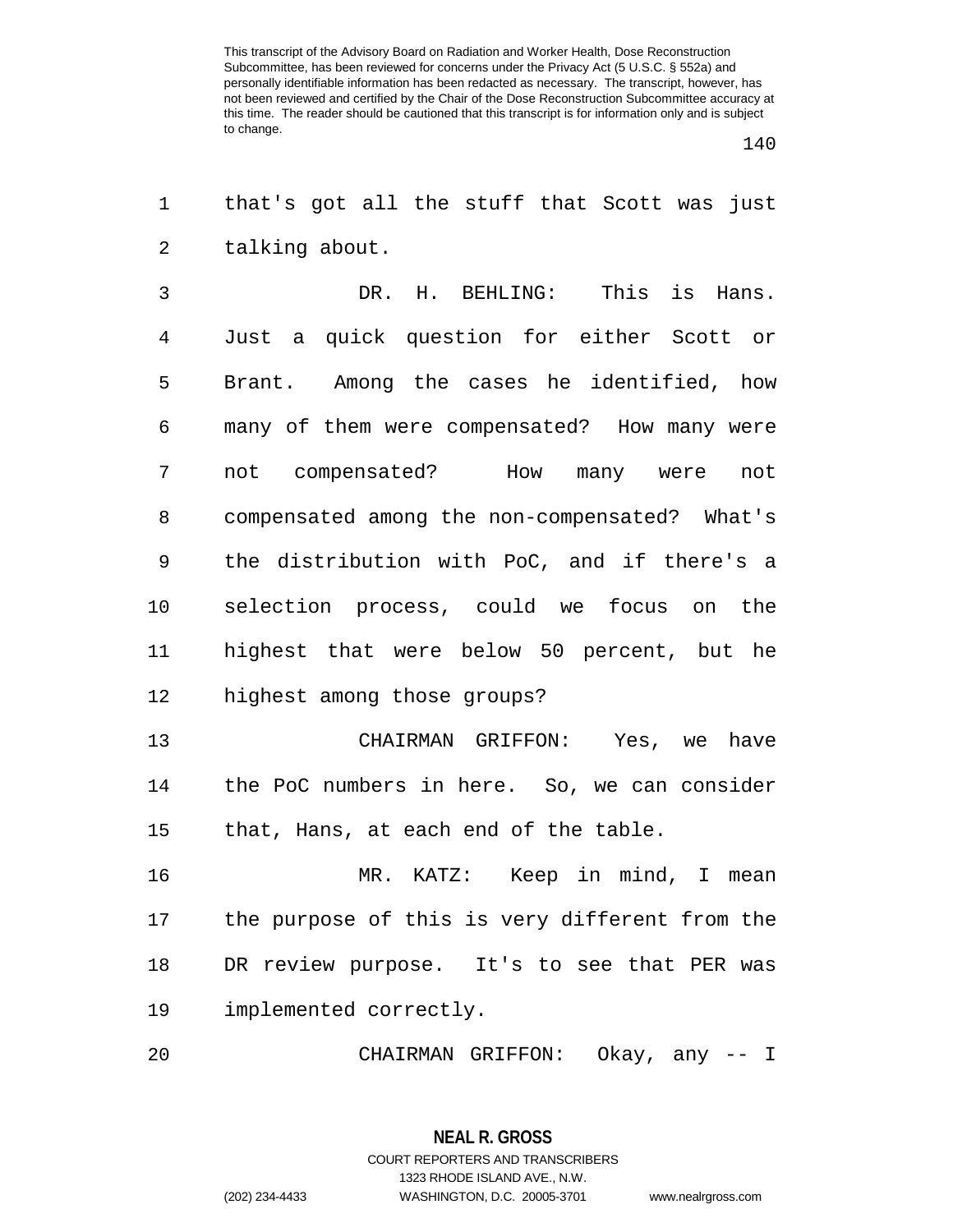| 1              | mean I am kind of looking over. Everybody has  |
|----------------|------------------------------------------------|
| 2              | the table open, I suppose, the spreadsheet.    |
| 3              | And I assume I'm looking at the correct one.   |
| $\overline{4}$ | I mean I have 50 cases listed.                 |
| 5              | MR. SIEBERT: That would be the                 |
| 6              | right one then.                                |
| $\overline{7}$ | CHAIRMAN GRIFFON: Yes. It's                    |
| 8              | highlighted very well. So, you can follow      |
| 9              | along from different categories. And I mean    |
| 10             | again I would say we're really looking at the  |
| 11             | category matrix item. If you look at column    |
| 12             | K, it has matrix category. Just to simplify    |
| 13             | it, you want to target -- based on the         |
| 14             | discussion by Hans and Scott -- target matrix  |
| 15             | item 1, 5, 8, 9, 10, 11, 12 and 13.            |
| 16             | MR. SIEBERT: Correct.                          |
| 17             | CHAIRMAN GRIFFON: And then                     |
| 18             | whether we want one from each category;        |
| 19             | whether we want more than one, I guess we have |
| 20             | -- that's open to discussion. And we have the  |

**NEAL R. GROSS** COURT REPORTERS AND TRANSCRIBERS

1323 RHODE ISLAND AVE., N.W.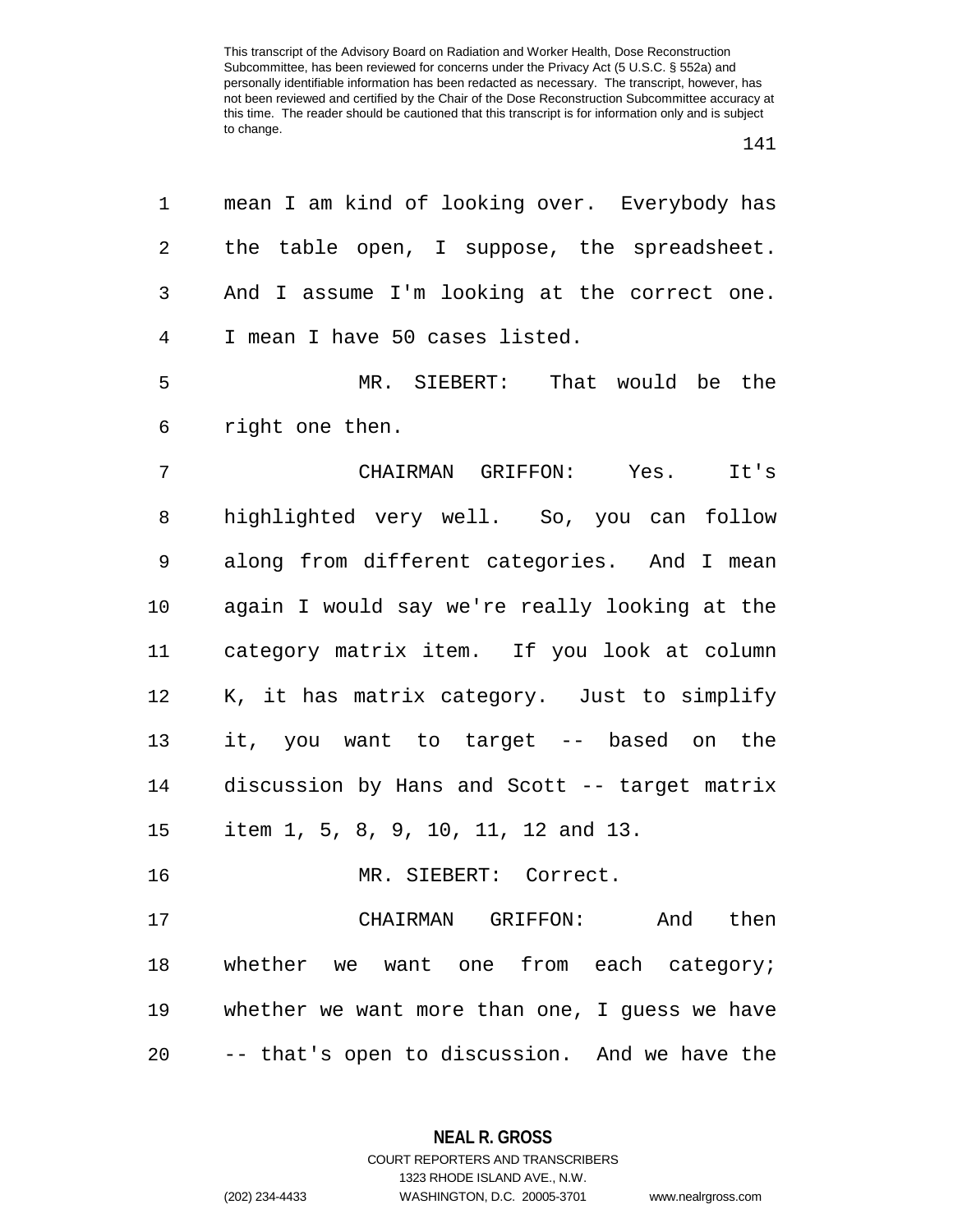| 1              | other factors in the matrix to help us make a  |
|----------------|------------------------------------------------|
| $\overline{a}$ | decision.                                      |
| 3              | I might've lost a little bit of                |
| $\overline{4}$ | your discussion, Scott. I think for some of    |
| 5              | the air monitoring cases, you said that they   |
| 6              | really were PROC 18; am I getting that         |
| 7              | correct? You said they were --                 |
| 8              | MR. SIEBERT: Yes, that's fine.                 |
| $\mathsf 9$    | CHAIRMAN GRIFFON: Can you explain              |
| 10             | that again? I might've missed some of that.    |
| 11             | MR. SIEBERT: That's fine. Since                |
| 12             | -- it's actually OTIB-18. OTIB-18, the         |
| 13             | overestimating approach for internal           |
| 14             | dosimetry, based on air monitoring, or for a   |
| 15             | program that had air monitoring, obviously     |
| 16             | based on the title, that is based on air       |
| 17             | monitoring. So, the correction factors<br>for  |
| 18             | OTIB-49 Super S plutonium would apply and need |
| 19             | be determined. When we do OTIB-18,<br>to       |
| 20             | whenever the plutonium is assigned, we need to |

**NEAL R. GROSS**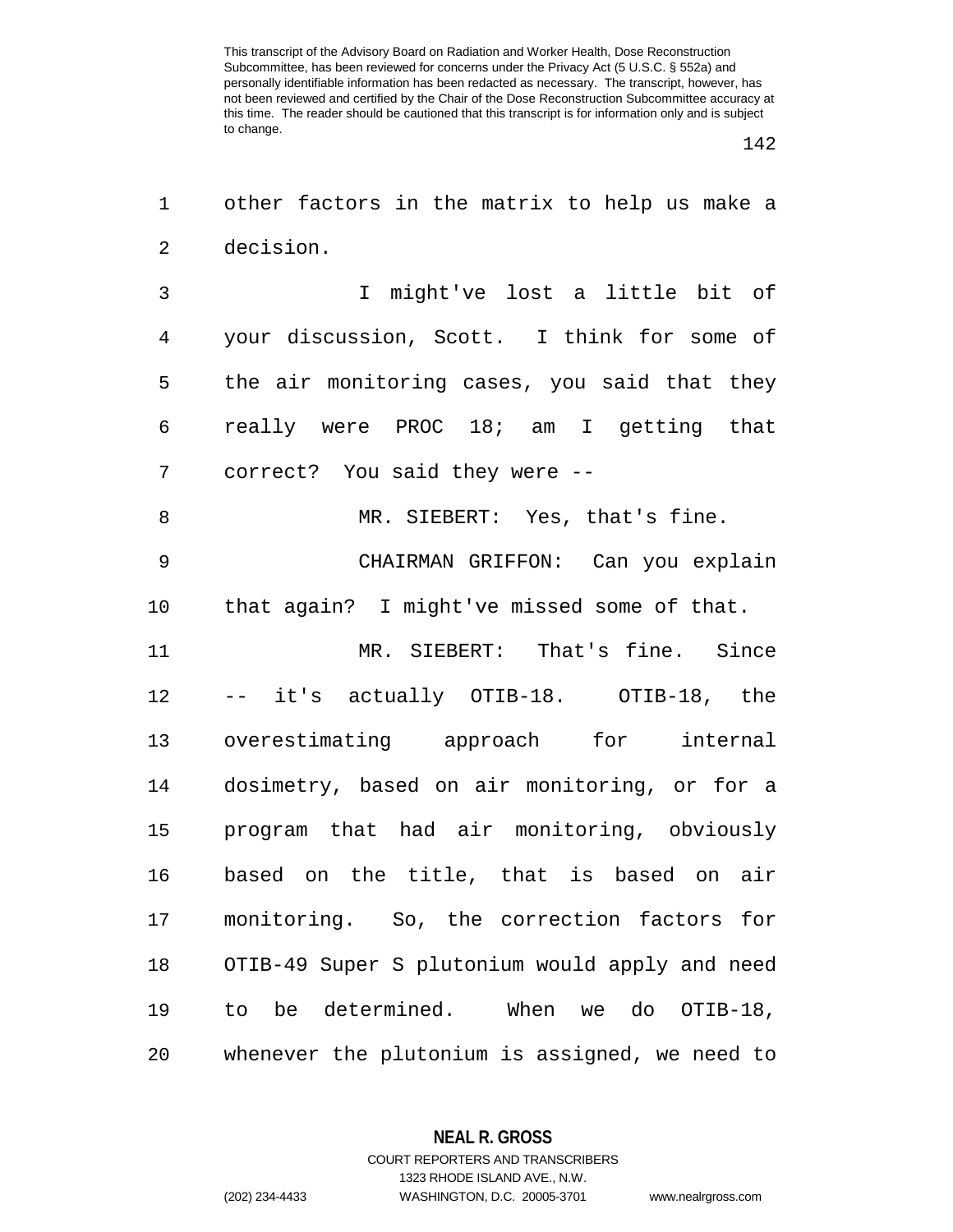| 1  | also look at the fact of what the calculation  |
|----|------------------------------------------------|
| 2  | of Super S plutonium in that is, to determine  |
| 3  | if it's more claimant favorable and gives a    |
| 4  | larger dose than anything else that OTIB-18    |
| 5  | kicks in.                                      |
| 6  | So, it's another step in the                   |
| 7  | process, where we apply OTIB-49 Super-S        |
| 8  | correction factors to the doses that come out  |
| 9  | of OTIB-18.                                    |
| 10 | CHAIRMAN GRIFFON: And you were                 |
| 11 | saying none of those cases are -- they're all  |
| 12 | OTIB-18 is what you're saying, right?          |
| 13 | MR. SIEBERT:<br>No.                            |
| 14 | CHAIRMAN GRIFFON: No?                          |
| 15 | MR. SIEBERT: The ones that are                 |
| 16 | listed as Pantex --                            |
| 17 | CHAIRMAN GRIFFON: Oh, right.                   |
| 18 | MR. SIEBERT: Pantex is a site                  |
| 19 | that does use air monitoring results to assign |
| 20 | plutonium. So, Pantex claims will have direct  |

**NEAL R. GROSS**

COURT REPORTERS AND TRANSCRIBERS 1323 RHODE ISLAND AVE., N.W. (202) 234-4433 WASHINGTON, D.C. 20005-3701 www.nealrgross.com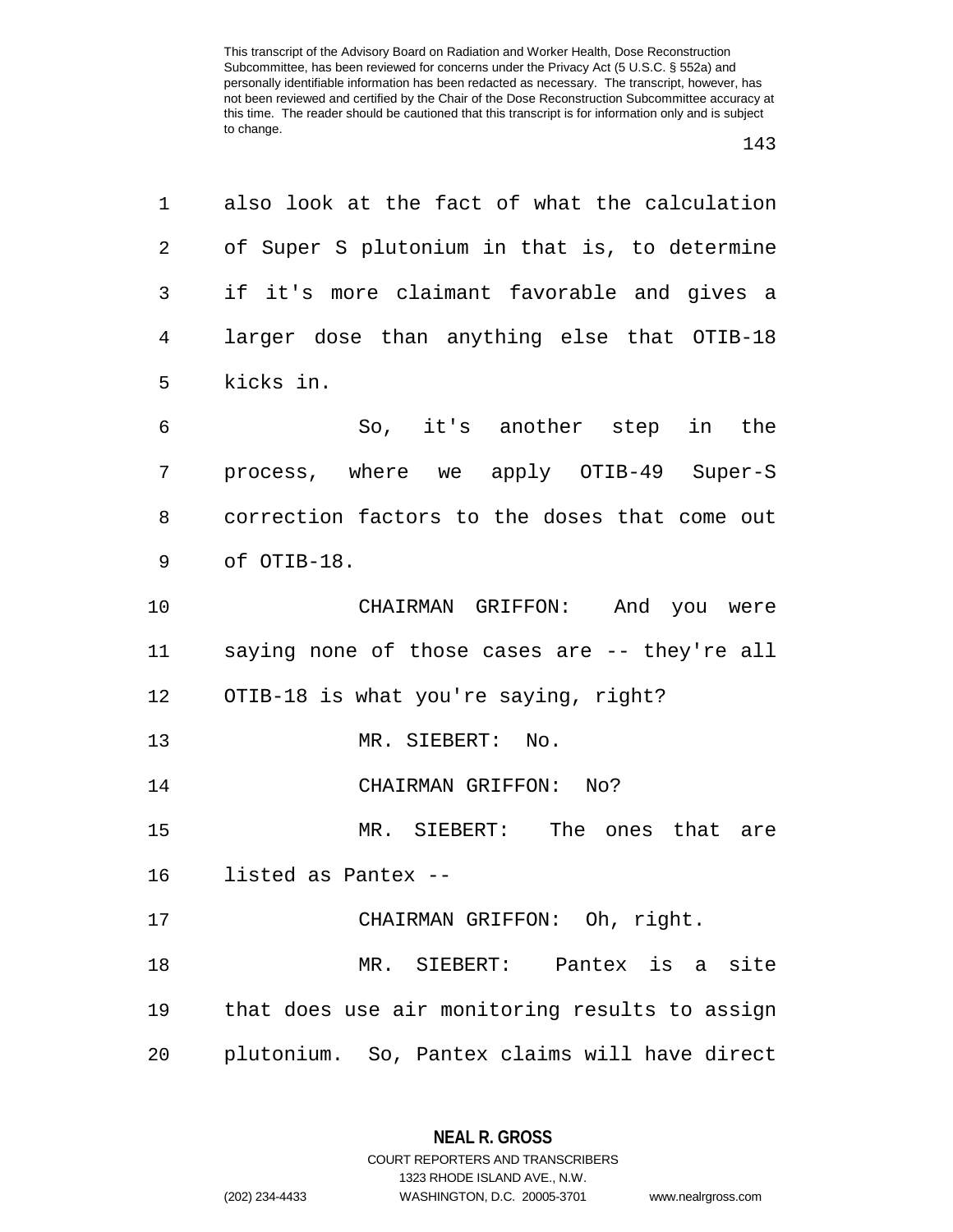| 1              | values out of the TBD, where OTIB 49 is        |
|----------------|------------------------------------------------|
| $\overline{2}$ | applied to them.                               |
| 3              | The other sites other than Pantex              |
| $\overline{4}$ | I believe are all OTIB-18s.                    |
| 5              | CHAIRMAN GRIFFON: Okay, thanks                 |
| 6              | for that clarification.                        |
| 7              | MR. SIEBERT: Sure.                             |
| 8              | CHAIRMAN GRIFFON: All right. Any               |
| 9              | thoughts on how we should go forward selecting |
| 10             | the cases? How many? What kind of              |
| 11             | stratification? I mean other than these        |
| 12             | categories, I think we -- we did -- I don't    |
| 13             | know if the Board approved SC&A's approach,    |
| 14             | but I think we -- we -- yes, I think we        |
| 15             | accepted it.                                   |
| 16             | MR. KATZ: I mean I think you're                |
| 17             | just trying to check here. I don't think you   |
| 18             | need a statistical sample.                     |
| 19             | CHAIRMAN GRIFFON: No, no, no.                  |
| 20             | I'm just saying --                             |

**NEAL R. GROSS** COURT REPORTERS AND TRANSCRIBERS 1323 RHODE ISLAND AVE., N.W. (202) 234-4433 WASHINGTON, D.C. 20005-3701 www.nealrgross.com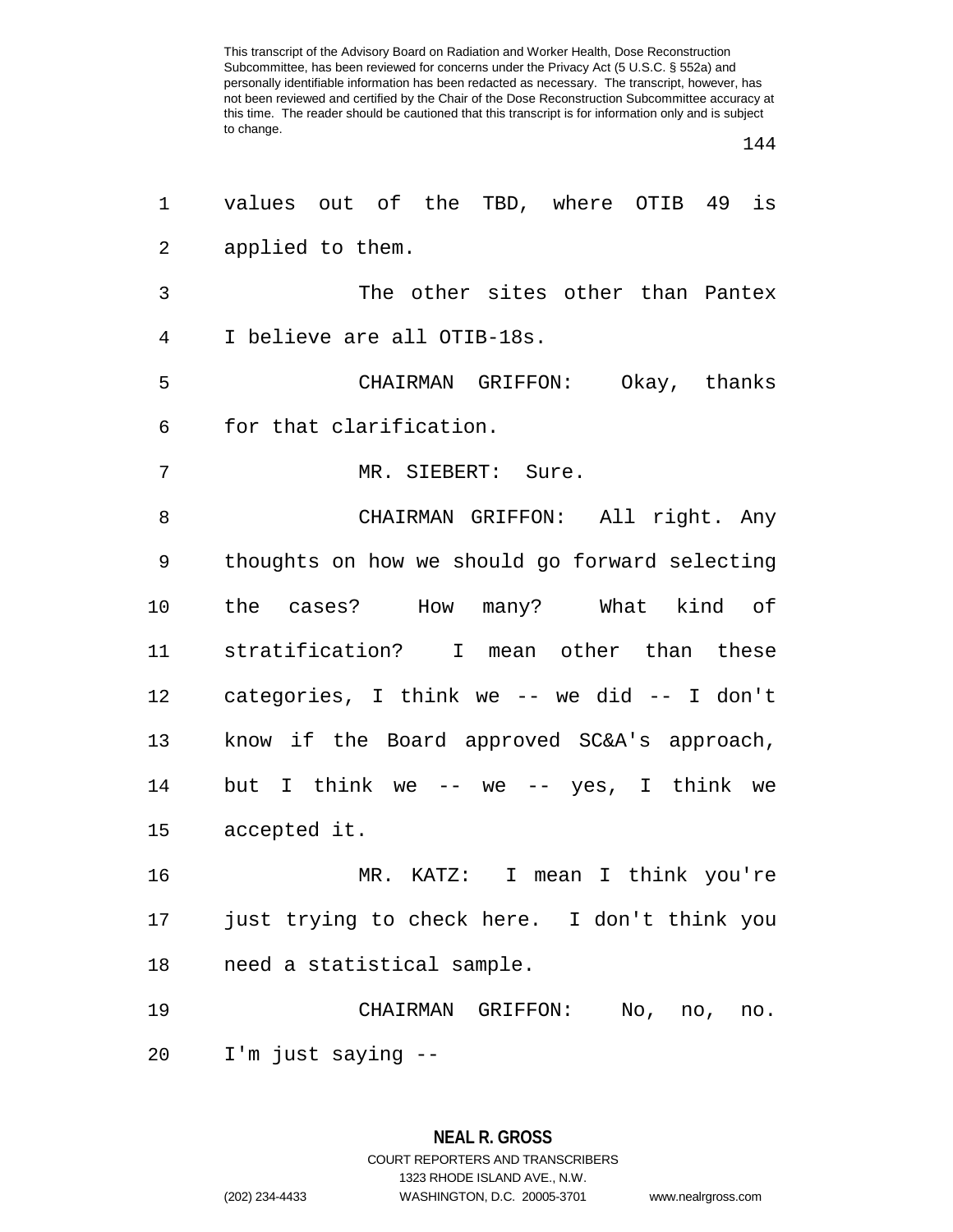## 

| 1              | MR. KATZ: But by that example                 |
|----------------|-----------------------------------------------|
| $\overline{2}$ | that you just talked about, if Pantex is      |
| 3              | really dealt with differently, then you might |
| 4              | want one of each.                             |
| 5              | CHAIRMAN GRIFFON: Right. Two                  |
| 6              | from those guys, right. And I don't know if   |
| 7              | there's any other distinctions here, but --   |
| 8              | so, for item -- for category one, for         |
| 9              | instance, we want Pantex 1, and line 6, the   |
| 10             | fifth one down, Hanford. It's something --    |
| 11             | you know --                                   |
| 12             | DR. ULSH: Can I bring up an                   |
| 13             | issue? Just something everyone should know.   |
| 14             | The spreadsheet contains Privacy Act          |
| 15             | information.                                  |
| 16             | CHAIRMAN GRIFFON: Right.                      |
| 17             | DR. ULSH: So, when we're talking              |
| 18             | about particular claims, don't use the last   |
| 19             | name or --                                    |
| 20             | CHAIRMAN GRIFFON: Or the Social               |

**NEAL R. GROSS** COURT REPORTERS AND TRANSCRIBERS 1323 RHODE ISLAND AVE., N.W. (202) 234-4433 WASHINGTON, D.C. 20005-3701 www.nealrgross.com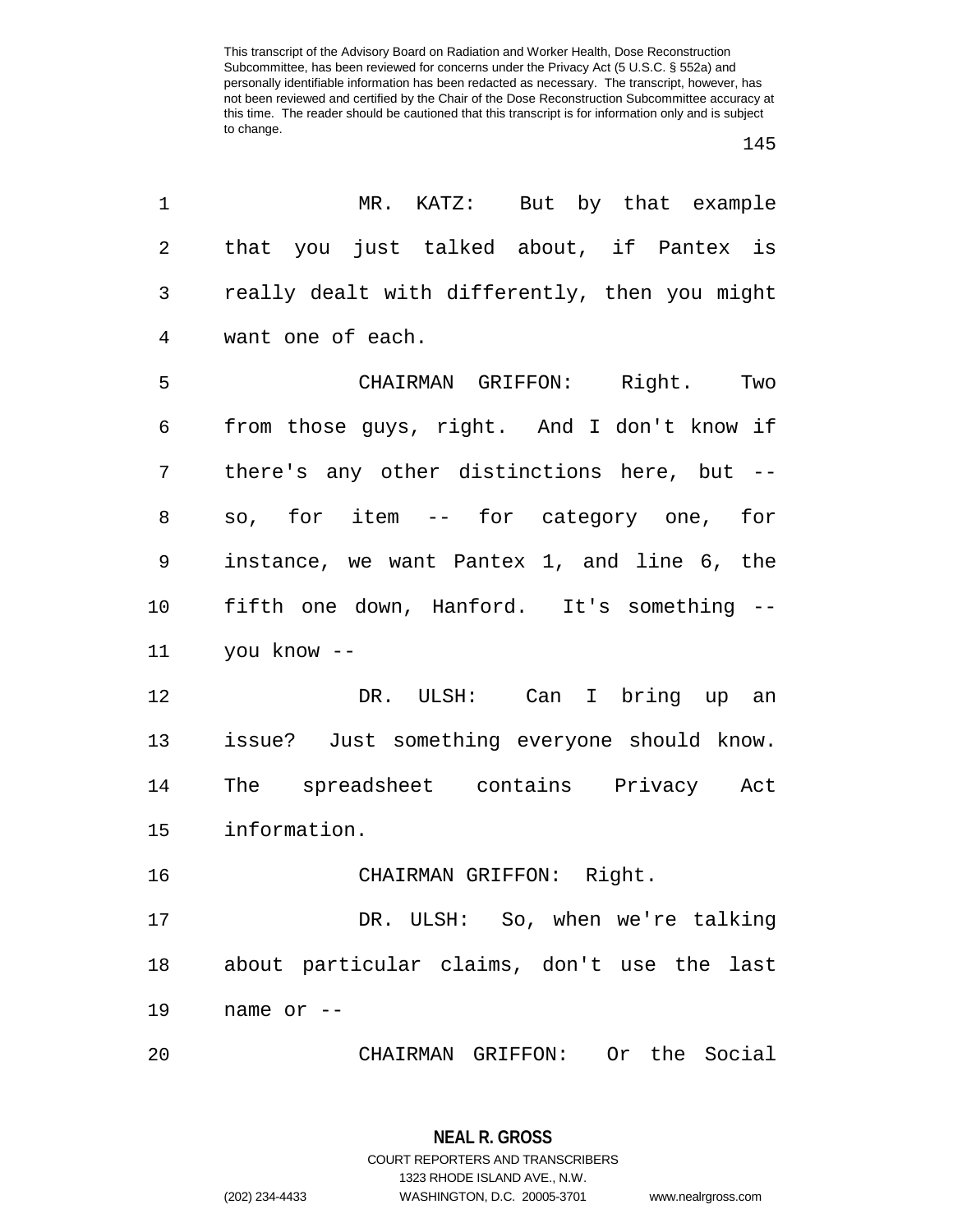| 1  | Security number.                               |
|----|------------------------------------------------|
| 2  | MR. HINNEFELD: Yes. Use the line               |
| 3  | number, like you did, Mark.                    |
| 4  | CHAIRMAN GRIFFON: Right.                       |
| 5  | MR. HINNEFELD: The line number;                |
| 6  | that is the appropriate way to select these, I |
| 7  | think.                                         |
| 8  | CHAIRMAN GRIFFON: But we can say               |
| 9  | site I think.                                  |
| 10 | MR. HINNEFELD: You can say site,               |
| 11 | and the things that are on the normal          |
| 12 | compensation selection list, which would       |
| 13 | include site, IREP model and PoC, you can all  |
| 14 | talk about. You cannot say -- but I couldn't   |
| 15 | go much farther than that.                     |
| 16 | CHAIRMAN GRIFFON: That's good. I               |
| 17 | thought Brant was going somewhere else,        |
| 18 | actually. I thought you were bringing up that  |
| 19 | question we talked about with regard to --     |
| 20 | with conflicts. If people have conflicts, can  |

**NEAL R. GROSS** COURT REPORTERS AND TRANSCRIBERS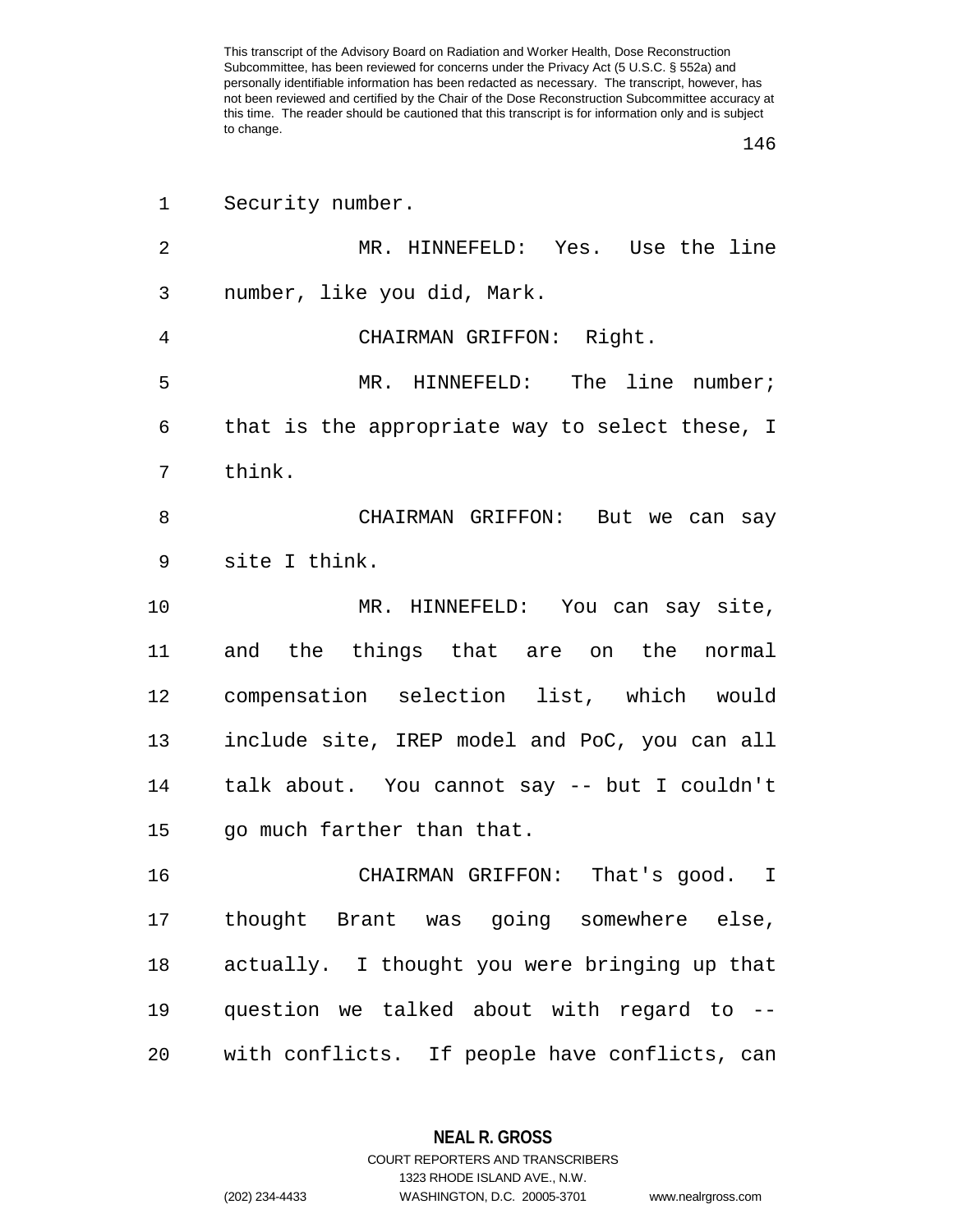| 1              | we select cases on sites that we<br>have     |
|----------------|----------------------------------------------|
| $\overline{2}$ | conflicts on? Is that an issue still?        |
| 3              | MR. KATZ: That would be an issue.            |
| $\overline{4}$ | CHAIRMAN GRIFFON: Yes.                       |
| 5              | MR. KATZ: You can't -- you can't             |
| 6              | select cases where you have a conflict.      |
| 7              | CHAIRMAN GRIFFON: Or you just                |
| 8              | can't vote on certain ones, right?           |
| 9              | MR. KATZ: Really should not be               |
| 10             | involved on your own site on anything.       |
| 11             | CHAIRMAN GRIFFON: Right.                     |
| 12             | MR. KATZ: So, just simply if it's            |
| 13             | a case on your site, you should be silent    |
| 14             | about it.                                    |
| 15             | CHAIRMAN GRIFFON: Right, just be             |
| 16             | silent about it.  Right, yes.  We can't just |
| 17             | constantly step away from the table.         |
| 18             | MR. KATZ: No, no, no. Nobody has             |
| 19             | to go anywhere.                              |
| 20             | CHAIRMAN GRIFFON: Yes. Okay.                 |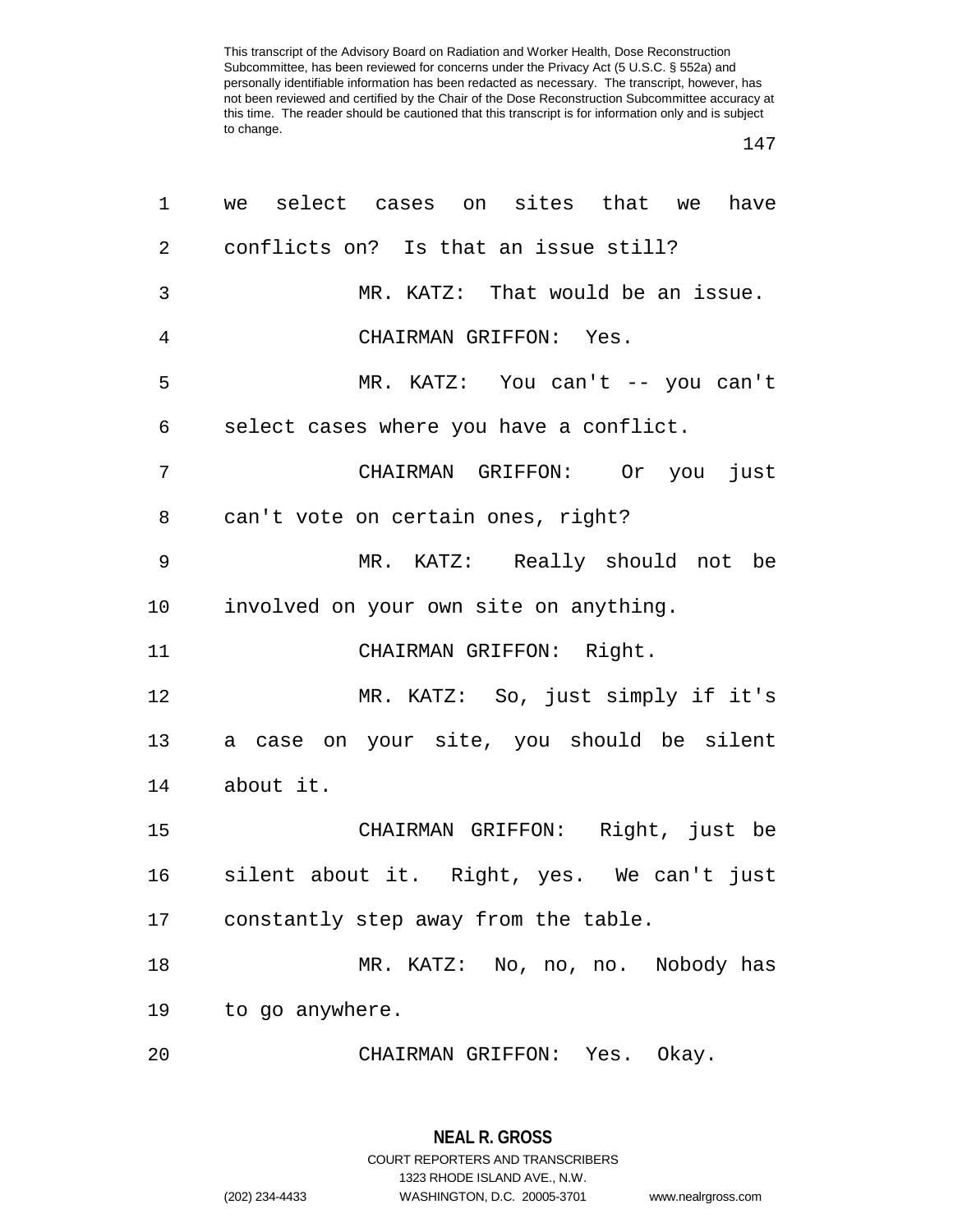| 1  | MEMBER MUNN: I would suggest that              |
|----|------------------------------------------------|
| 2  | we start with one of each of the categories    |
| 3  | that we identified as being most important,    |
| 4  | since I personally have no feel for how long   |
| 5  | each of these is going to take, and we're time |
| 6  | constrained here. So, let's try to at least    |
| 7  | cover one of each of five categories.          |
| 8  | CHAIRMAN GRIFFON: Yes.                         |
| 9  | MR. SIEBERT: This is Scott again.              |
| 10 | One thing that Wanda just stated, and it may   |
| 11 | not be -- I'm just curious. Is this a full     |
| 12 | review of the claim, or is it a review to      |
| 13 | ensure that Super S plutonium was applied      |
| 14 | correctly in the PER assessment?               |
| 15 | MR. KATZ: It's the latter.                     |
| 16 | CHAIRMAN GRIFFON: I think it's                 |
| 17 | the latter, yes. I think we $-$ - we just $-$  |
| 18 | DR. H. BEHLING: Well, this is                  |
| 19 | Hans. In my original write up regarding the    |
| 20 | review of PER, I did make a distinction.<br>If |

**NEAL R. GROSS**

COURT REPORTERS AND TRANSCRIBERS 1323 RHODE ISLAND AVE., N.W. (202) 234-4433 WASHINGTON, D.C. 20005-3701 www.nealrgross.com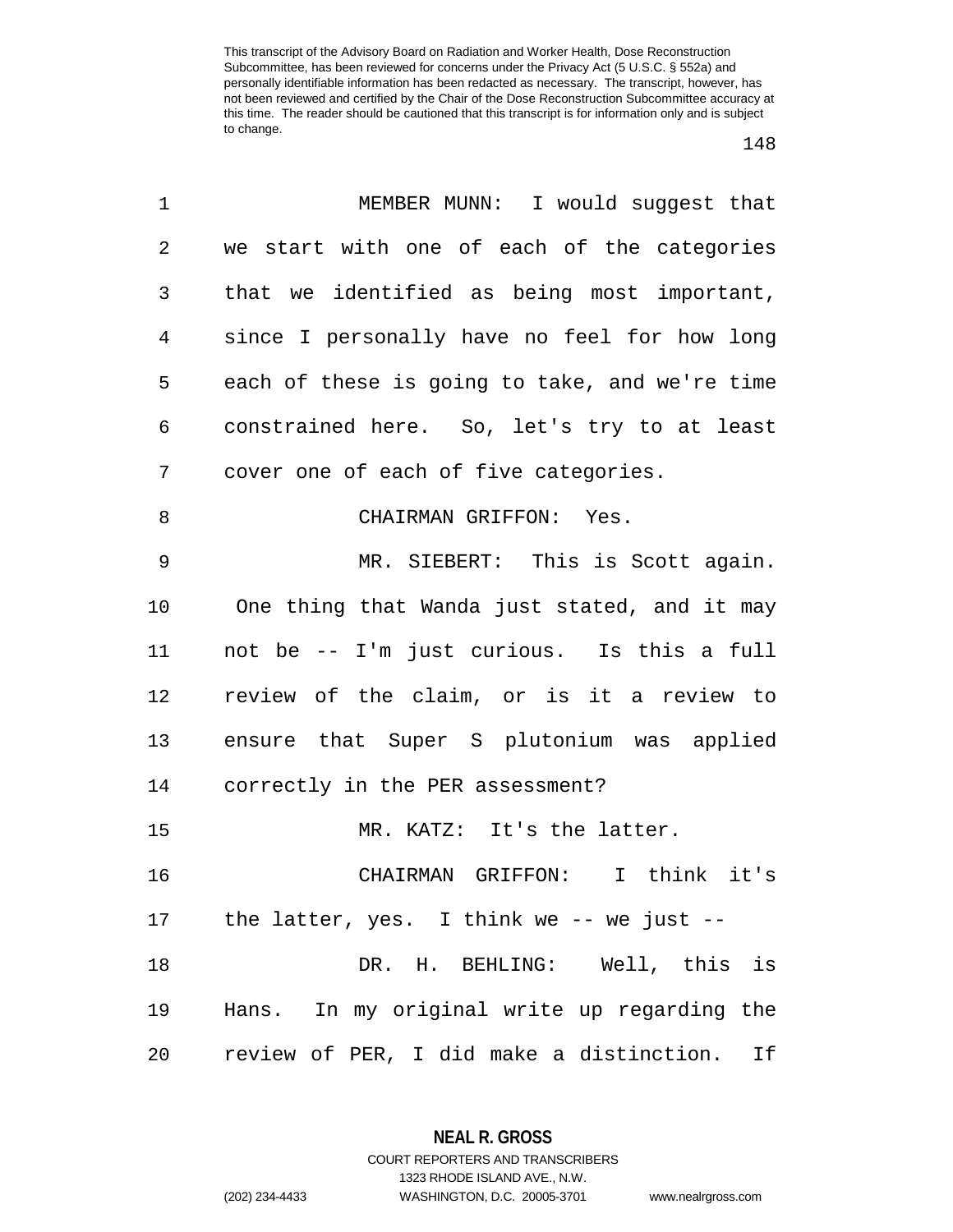as a result of the PER a claim that was initially a best estimate would be -- there you would confine yourself basically to only those issues that were subject to being revised under the PER.

 However, if it was a maximized dose, which as a result of the PER then comes close to being compensated like the reorganization that was a maximized case would then cause NIOSH to say, "Hey, now. Wait a minute. We gave you certain doses that we are now no longer willing to give you because we're going to go over the 50 percent limit. And so, we're going to revise the best -- we're going to revise the maximized to a best estimate. Then it may turn out to be a full blown review."

 MR. KATZ: No, Hans. This was discussed in the Procedures Subcommittee. That's true what you're saying, but the

> **NEAL R. GROSS** COURT REPORTERS AND TRANSCRIBERS 1323 RHODE ISLAND AVE., N.W. (202) 234-4433 WASHINGTON, D.C. 20005-3701 www.nealrgross.com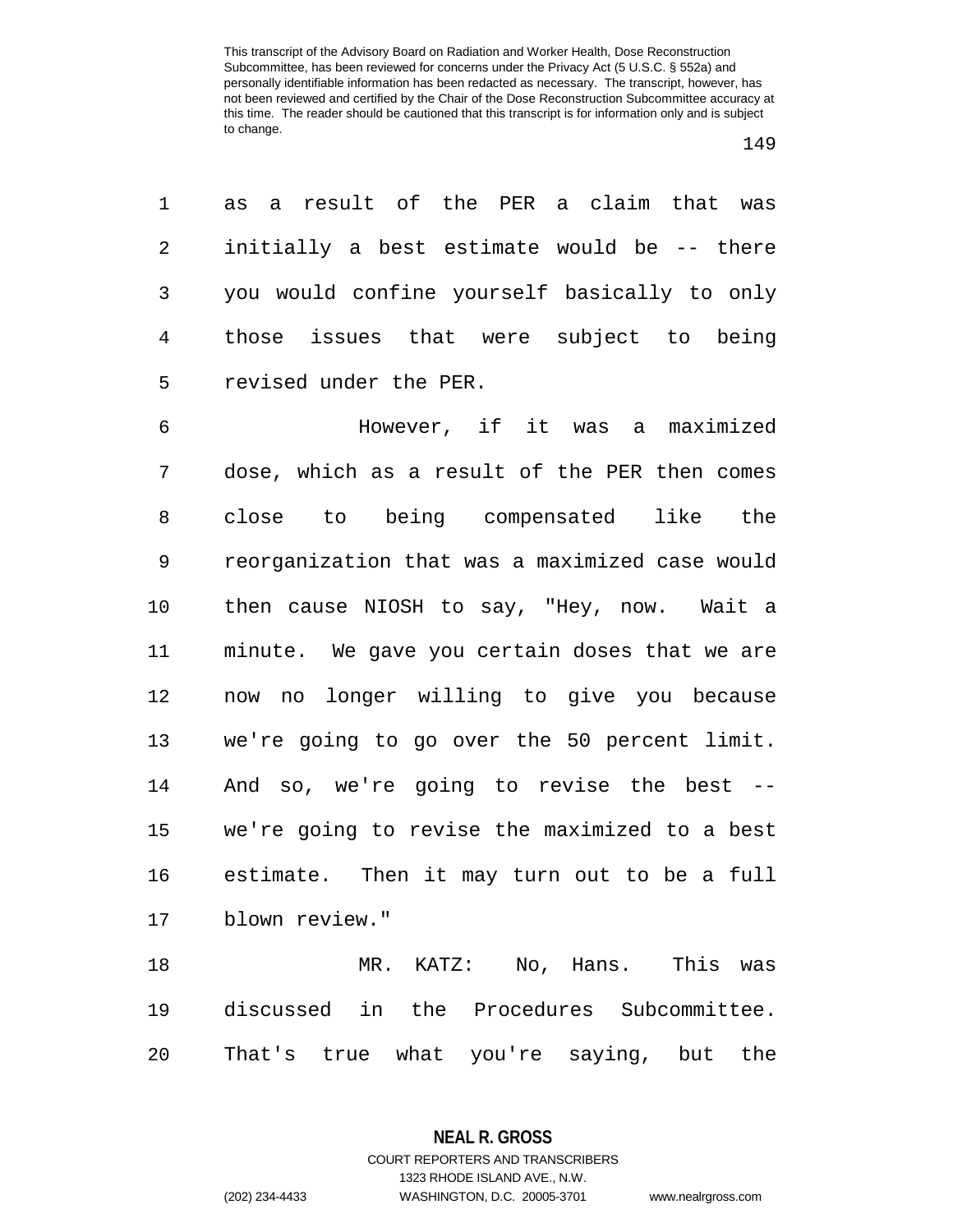| 1       | Subcommittee was very clear that this isn't -- |
|---------|------------------------------------------------|
| 2       | the point is not to do a full blown dose       |
| 3       | reconstruction to make sure that this is       |
| 4       | applied correctly, PER-12.                     |
| 5       | DR. H. BEHLING:<br>Well, the                   |
| 6       | question then becomes was the revision of the  |
| 7       | maximized dose to a best estimate done         |
| 8       | correctly too? And that gives an awful lot of  |
| 9       | latitude to -- to say, "Well, we're going to   |
| $10 \,$ | knock it down in other areas in order to avoid |
| 11      | the compensation."                             |
| 12      | That's my feeling is that if it                |
| 13      | was a maximized dose up front, that is now     |
| 14      | being revised as a result of PER, perhaps a    |
| 15      | full blown review might be appropriate.        |
| 16      | CHAIRMAN GRIFFON:<br>But different             |
| 17      | purposes I think is what we're getting at.     |
| 18      | There's different purposes. And I think we     |
| 19      | want to make sure in this review that if a     |
| 20      | maximized approach -- they added Super S on,   |

**NEAL R. GROSS** COURT REPORTERS AND TRANSCRIBERS

1323 RHODE ISLAND AVE., N.W. (202) 234-4433 WASHINGTON, D.C. 20005-3701 www.nealrgross.com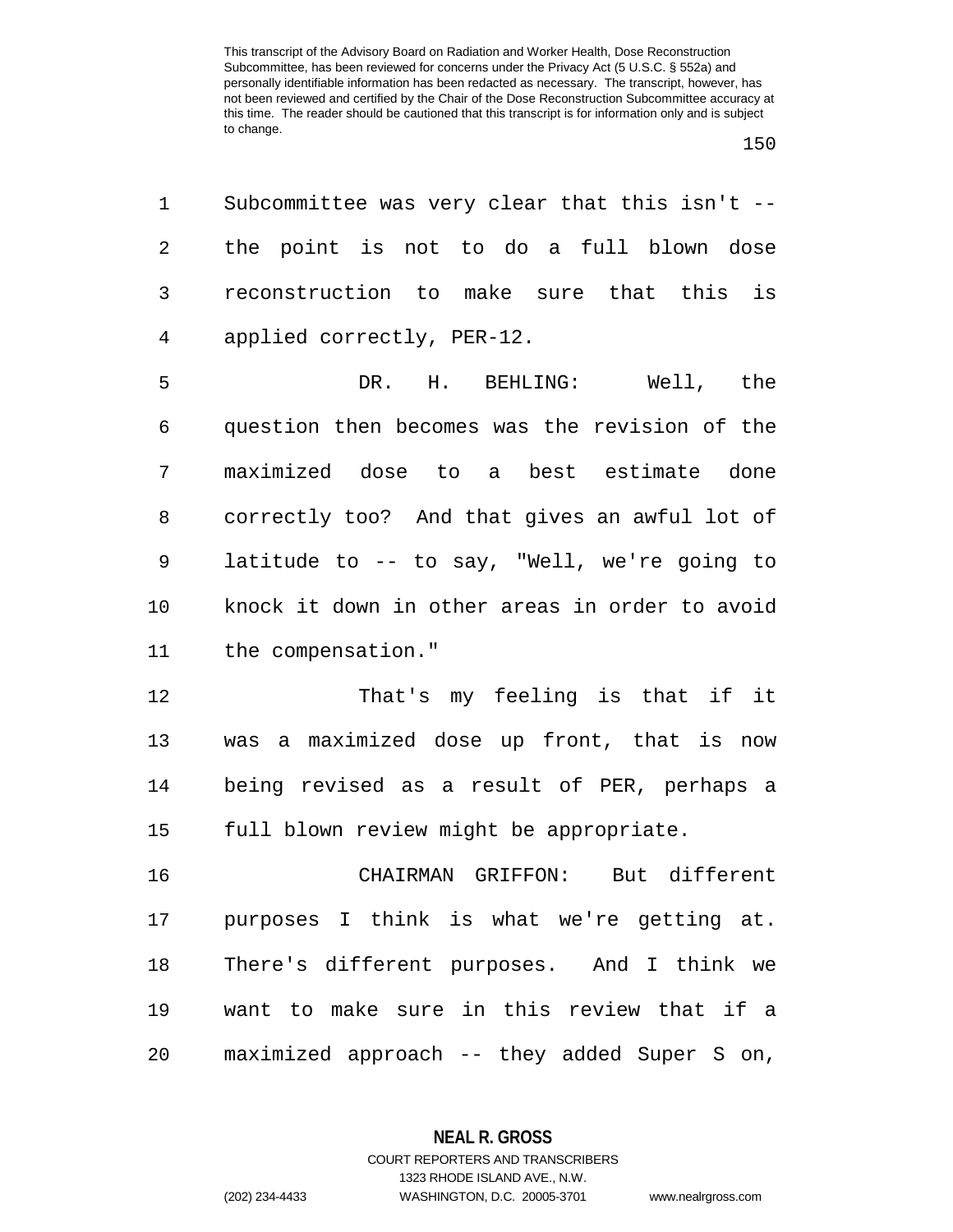and it went above 45 percent, where you then kick into full -- if it went above the 45 percentile that it actually kicked in the best estimate. But we wouldn't want to review the best estimate case.

 We just want to make sure the system is working as it should be, and that it was applied correctly. That way, NIOSH caught -- NIOSH made the correction with Super S, and then in their system it went into the right place. It went into a best estimate approach.

 But we're not -- that's not our purpose here for this -- for these PER case reviews. We're not doing our full audit kind of thing. That's my take on it anyway.

 DR. H. BEHLING: Okay, if we want to be -- give the benefit of --

 CHAIRMAN GRIFFON: It doesn't mean we're not interested in it Hans. It just means not for this part.

1323 RHODE ISLAND AVE., N.W.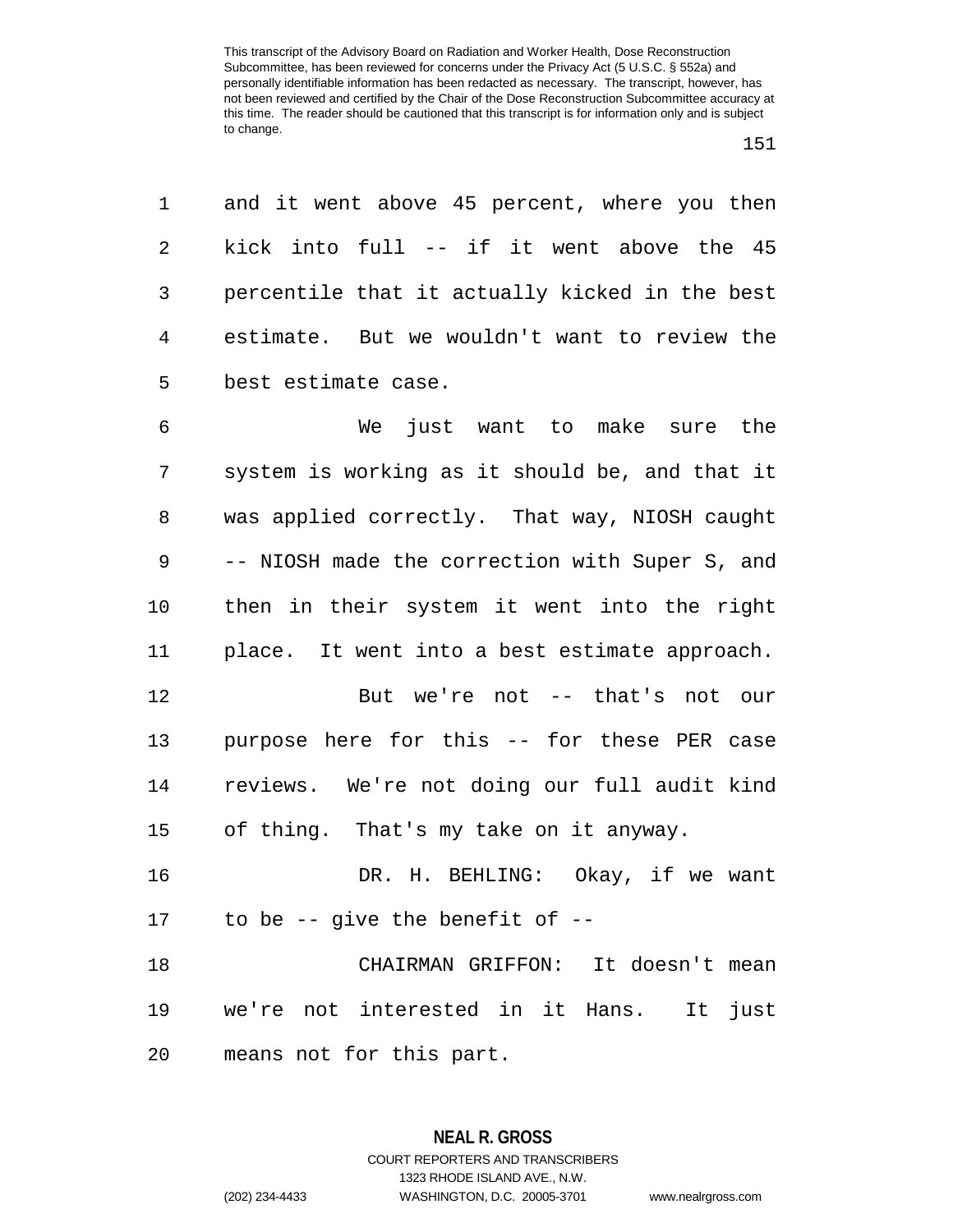| 1  | DR. H. BEHLING: Okay. You're                   |
|----|------------------------------------------------|
| 2  | more trusting than I am.                       |
| 3  | CHAIRMAN GRIFFON: I don't know.                |
| 4  | I think I could give you a battle on that.     |
| 5  | DR. ULSH: We shouldn't expect to               |
| 6  | see findings on environmental dose or medical  |
| 7  | dose.                                          |
| 8  | MR. KATZ: No.                                  |
| 9  | DR. ULSH: It'd be internal.                    |
| 10 | CHAIRMAN GRIFFON: Yes, yes. This               |
| 11 | is like targeted task that the Subcommittee    |
| 12 | has been given to look at this -- whether this |
| 13 | PER was implemented correctly. That's my       |
| 14 | understanding.                                 |
| 15 | MR. KATZ: The reporting out is to              |
| 16 | the Procedures Subcommittee.                   |
| 17 | CHAIRMAN GRIFFON: Right.                       |
| 18 | What the<br>MR. KATZ:<br>Dose                  |
| 19 | Reconstruction Committee is doing here<br>is   |
| 20 | making the selections.                         |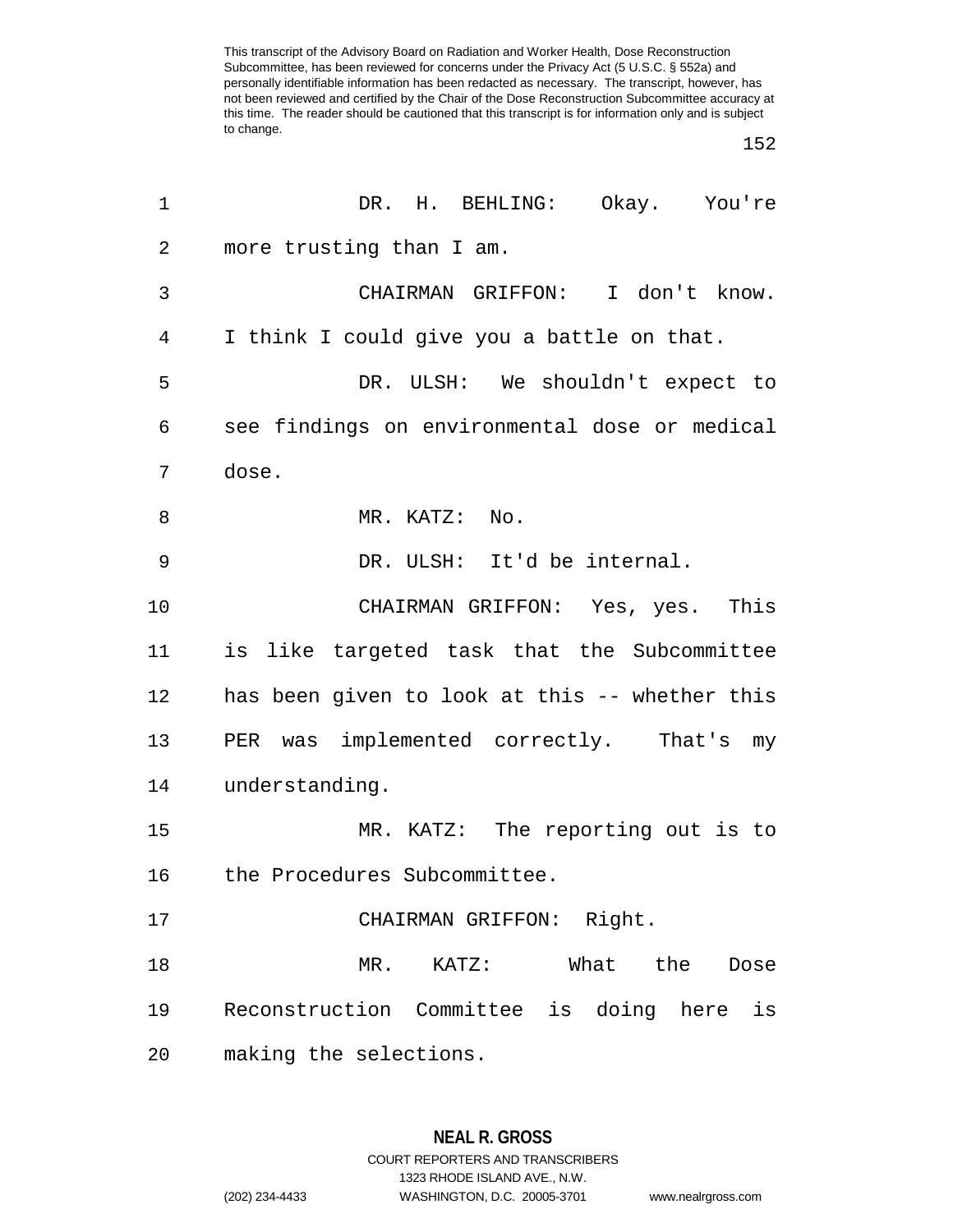| 1              | CHAIRMAN GRIFFON: Right.                       |
|----------------|------------------------------------------------|
| $\overline{2}$ | MR. FARVER: And if you make note               |
| 3              | of those cases that were redone, then you can  |
| 4              | always go back at a later date and say, "Okay, |
| 5              | maybe we want to have another look at this     |
| 6              | one, or this one."                             |
| 7              | CHAIRMAN GRIFFON: Yes. We can                  |
| 8              | make notes or comments.                        |
| 9              | MR. HINNEFELD: It might or might               |
| $10 \,$        | not be a hint whether there was an adjustment  |
| 11             | made. There might be; depends on what the      |
| 12             | dose reconstruction says.                      |
| 13             | CHAIRMAN GRIFFON: Well, we can at              |
| 14             | least ask NIOSH, and you can follow up. Is     |
| 15             | that possible?                                 |
| 16             | MR. HINNEFELD:<br>If it's not                  |
| 17             | apparent, it won't be apparent to us. Now, it  |
| 18             | could very well be that the dose               |
| 19             | reconstruction -- depends on the year that the |
| 20             | dose reconstruction was originally -- when it  |

**NEAL R. GROSS**

COURT REPORTERS AND TRANSCRIBERS 1323 RHODE ISLAND AVE., N.W. (202) 234-4433 WASHINGTON, D.C. 20005-3701 www.nealrgross.com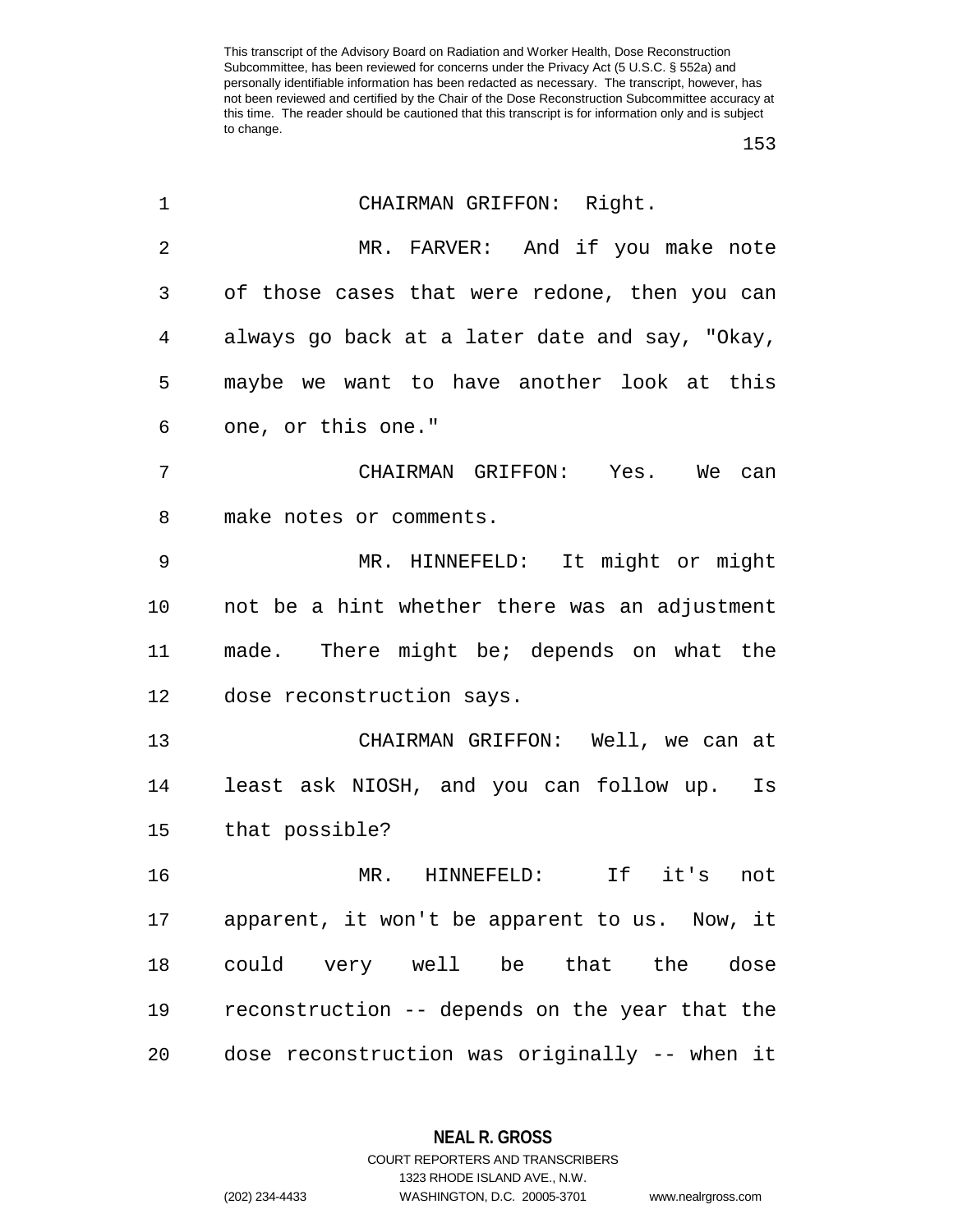| 1              | was done. I don't remember for sure when we    |
|----------------|------------------------------------------------|
| 2              | did this. It may very well say that these      |
| 3              | were the changes that were made from the first |
| $\overline{4}$ | to the second, in addition to the PER. It may  |
| 5              | say that, or it may not.                       |
| 6              | MR. SIEBERT: Most of them should               |
| 7              | say that, Stu. I agree.                        |
| $\, 8$         | MR. HINNEFELD: Okay, thanks.                   |
| 9              | Okay, then it will be apparent from the        |
| 10             | language and dose reconstruction.              |
| 11             | CHAIRMAN GRIFFON: Okay, with that              |
| 12             | in mind, to go back to Wanda's model of -- I   |
| 13             | tend to agree with that. I just want to make   |
| 14             | sure. I would say generally, one case from     |
| 15             | each of the eight categories would be where we |
| 16             | could start here, with the one exception that  |
| 17             | Scott pointed out, possibly making two from    |
| 18             | that air monitoring category. One Pantex and   |
| 19             | one other. You know?                           |
| 20             | Any other comments on how we                   |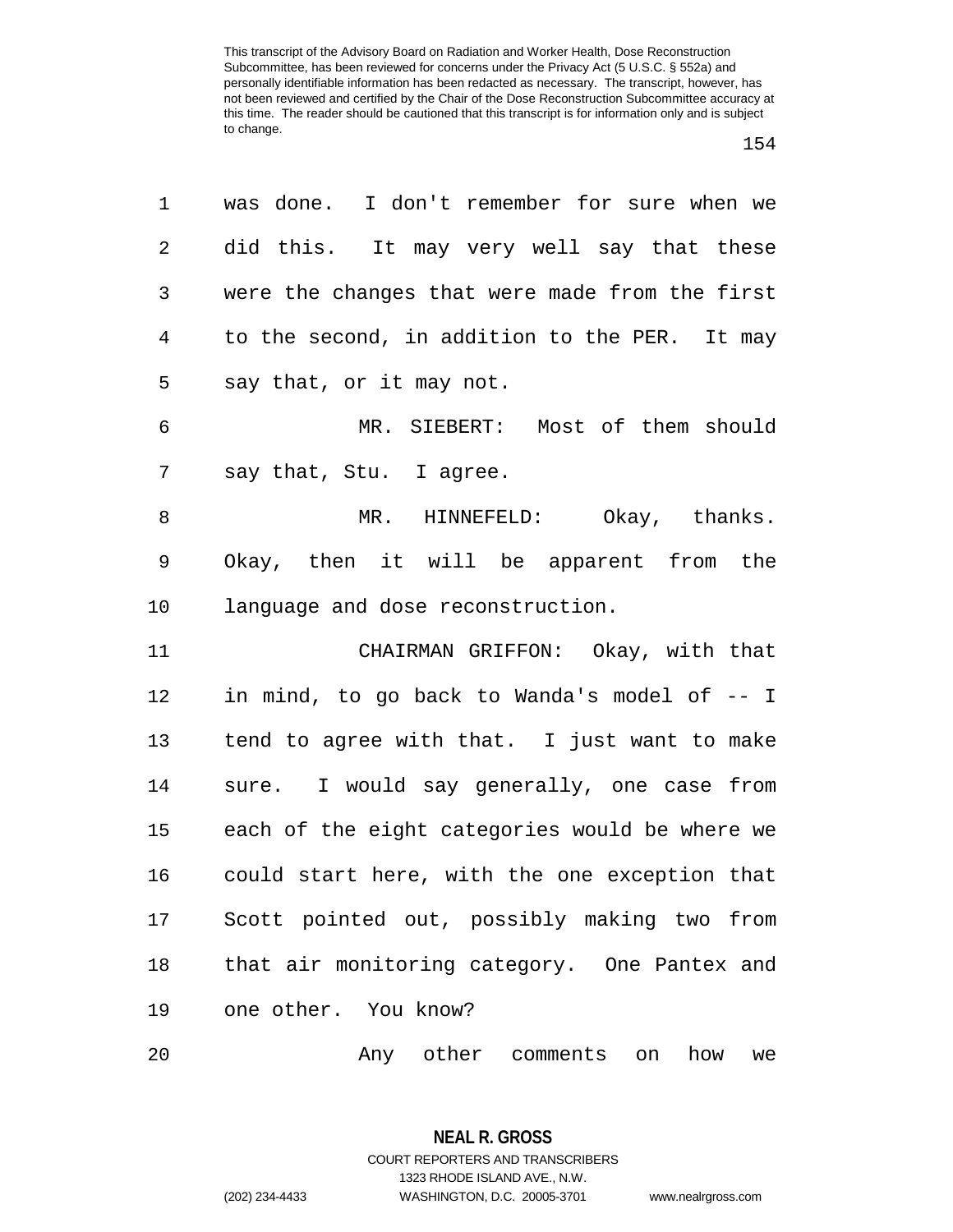|  | should select? |
|--|----------------|
|  |                |

| 2  | MEMBER MUNN: I suggest we start               |
|----|-----------------------------------------------|
| 3  | with 1 and 4 Pantex item from category 1.     |
| 4  | CHAIRMAN GRIFFON: Volume 4?                   |
| 5  | MEMBER MUNN: Yes. It's lymphoma               |
| 6  | and myeloma -- it's a very low PoC.           |
| 7  | CHAIRMAN GRIFFON: Yes. That is                |
| 8  | an odd one. Am I not understanding that? It   |
| 9  | has lung checked, but it shows the IREP model |
| 10 | as lymphoma, multiple myeloma. What does that |
| 11 | mean?                                         |
| 12 | MR. SIEBERT: The reason for that              |
| 13 | is for multiple myeloma, as you remember from |
| 14 | OTIB-12, when we changed this, this is a      |
| 15 | lymphoma myeloma with a change in organs.     |
| 16 | Sometimes the organ of interest is the lung,  |
| 17 | and that's one thing I guess I should have    |
| 18 | pointed out. Remember this is based on the    |
| 19 | organ of interest, not necessarily the IREP   |
| 20 | model of interest.                            |

**NEAL R. GROSS** COURT REPORTERS AND TRANSCRIBERS 1323 RHODE ISLAND AVE., N.W. (202) 234-4433 WASHINGTON, D.C. 20005-3701 www.nealrgross.com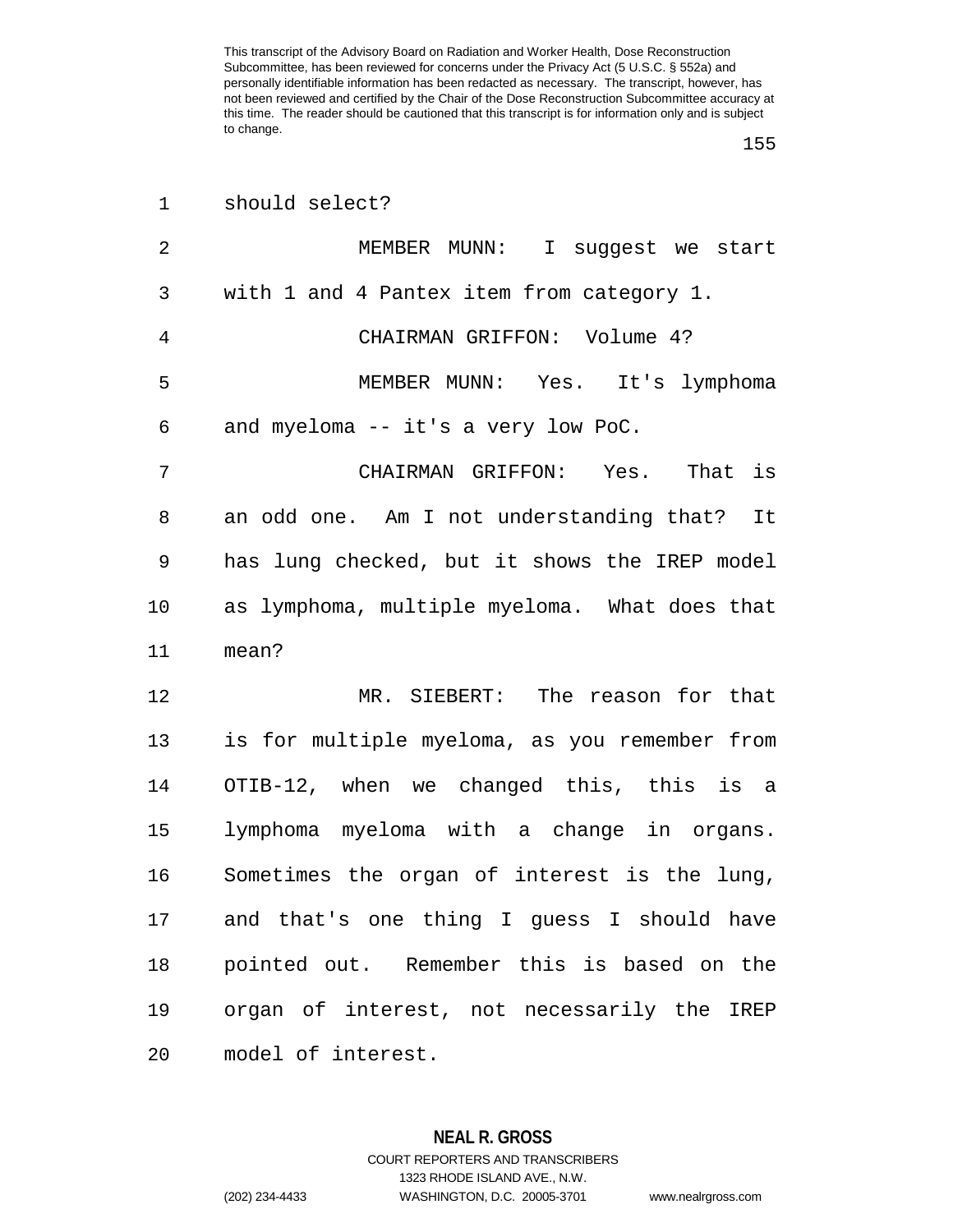| 1  | CHAIRMAN GRIFFON: Right, right.               |
|----|-----------------------------------------------|
| 2  | Okay.                                         |
| 3  | MUNN:<br>It's under the<br>MEMBER             |
| 4  | Pantex one, but we have plenty of items that  |
| 5  | we can $--$                                   |
| 6  | CHAIRMAN GRIFFON: And I would say             |
| 7  | perhaps that one is borderline, but it didn't |
| 8  | hit the 45 percentile, did it? I was going to |
| 9  | say line 5 might be a good one after that.    |
| 10 | MEMBER MUNN: Yes.                             |
| 11 | CHAIRMAN GRIFFON: Line 4 opens,               |
| 12 | okay? And line 5.                             |
| 13 | MR. SIEBERT: I apologize. I                   |
| 14 | should've numbered the cases with a separate  |
| 15 | number. It would've been easier.              |
| 16 | MEMBER MUNN: No, that's okay.                 |
| 17 | There are plenty of numbers.                  |
| 18 | CHAIRMAN GRIFFON: As long as we               |
| 19 | don't resort these, we'll be okay.            |
| 20 | DR.<br>ULSH:<br>In<br>notes,<br>I'm<br>my     |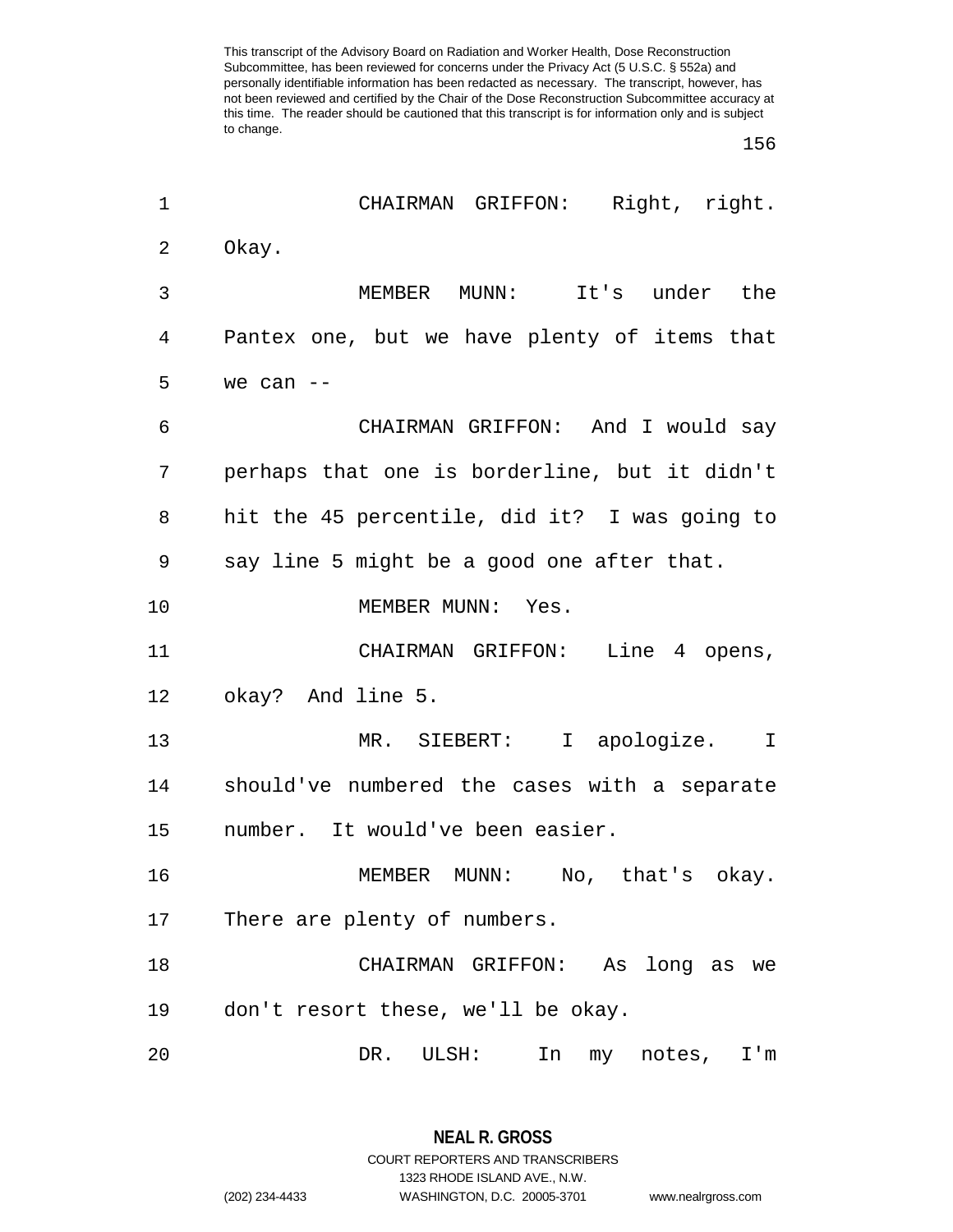| 1              | writing down the NIOSH ID numbers.            |
|----------------|-----------------------------------------------|
| $\overline{2}$ | CHAIRMAN GRIFFON: And that covers             |
| 3              | the matrix 1. We just stepped out into the    |
| 4              | green column.                                 |
| 5              | MEMBER MUNN: Right.                           |
| 6              | CHAIRMAN GRIFFON: That gets us                |
| 7              | through matrix 1. Then there's really only    |
| 8              | two that fall into the second category.       |
| 9              | MEMBER MUNN: Yes.                             |
| 10             | CHAIRMAN GRIFFON: So, I mean I                |
| 11             | guess line 8 is okay.                         |
| 12             | MR. SIEBERT: You were skipping                |
| 13             | categories 2, 3 and 4, right?                 |
| 14             | CHAIRMAN GRIFFON: Oh, yes, yes.               |
| 15             | I'm sorry. You're right. Sorry about that.    |
| 16             | DR. ULSH: Numerically the next                |
| 17             | category that you said anyway was category 5. |
| 18             | CHAIRMAN GRIFFON: Five.                       |
| 19             | MEMBER MUNN: Five.                            |
| 20             | CHAIRMAN GRIFFON:<br>Yes, you're              |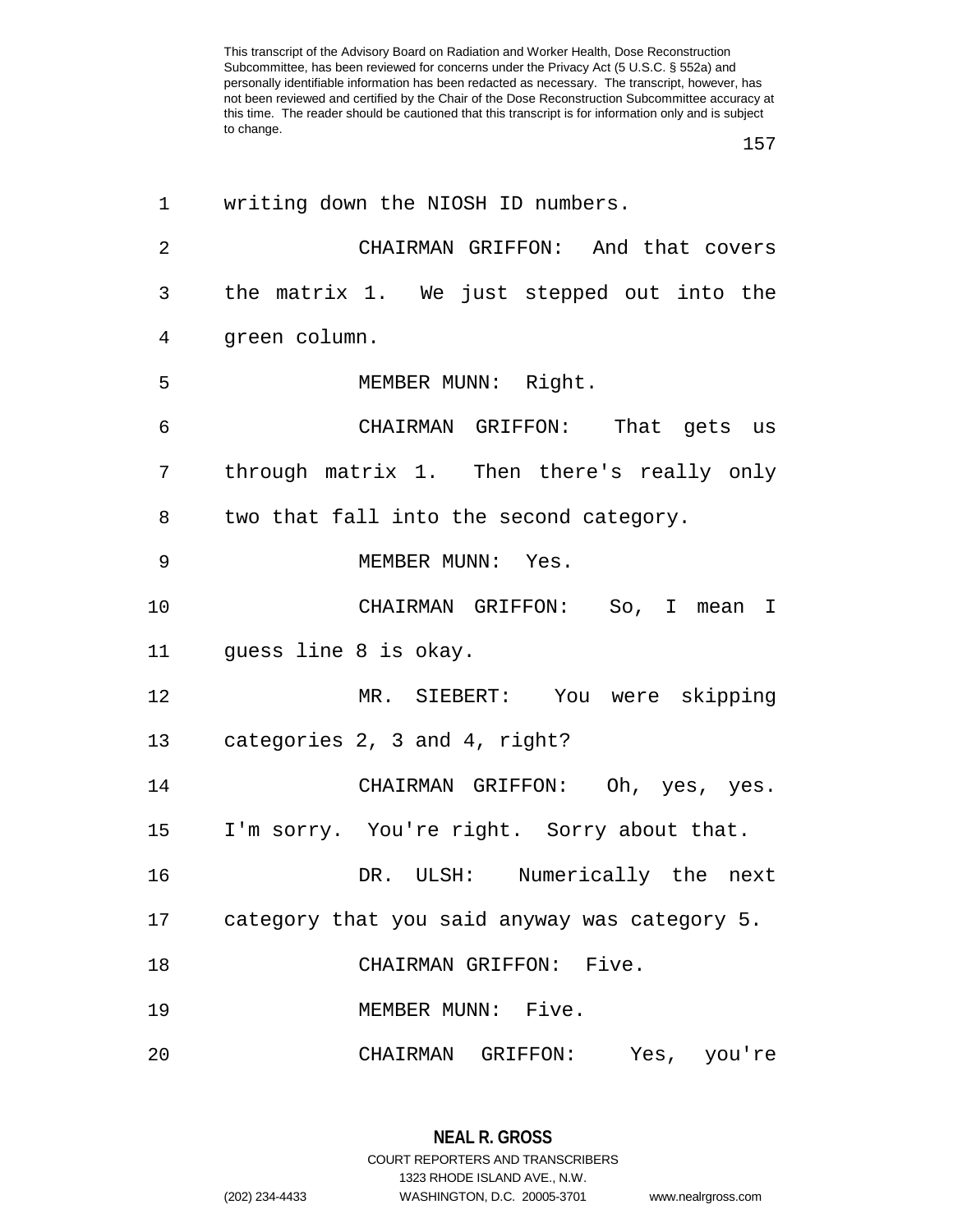| $\mathbf 1$ | right. Thank you, Scott. So, that's line 14.   |
|-------------|------------------------------------------------|
| 2           | Yes, 14.                                       |
| 3           | MR. SIEBERT: Definitely a                      |
| 4           | multiple cancer claim. So, it covers two       |
| 5           | different categories.                          |
| 6           | CHAIRMAN GRIFFON: Yes. I would                 |
| 7           | say you might want to do 8 separately as well, |
| 8           | but $5$ $-$                                    |
| 9           | MR. SIEBERT: I agree.                          |
| 10          | CHAIRMAN GRIFFON: So, around 14                |
| 11          | we'll take. That's going to raise 8, and I     |
| 12          | would suggest taking another one because 8 --  |
| 13          | anybody have any preferences over those next   |
| 14          | four?                                          |
| 15          | MEMBER MUNN: Yes.                              |
| 16          | CHAIRMAN GRIFFON: Wanda has<br>- a             |
| 17          | preference.                                    |
| 18          | MEMBER MUNN: Seventeen.                        |
| 19          | CHAIRMAN GRIFFON: Seventeen?                   |
| 20          | MEMBER MUNN:<br>Yes.                           |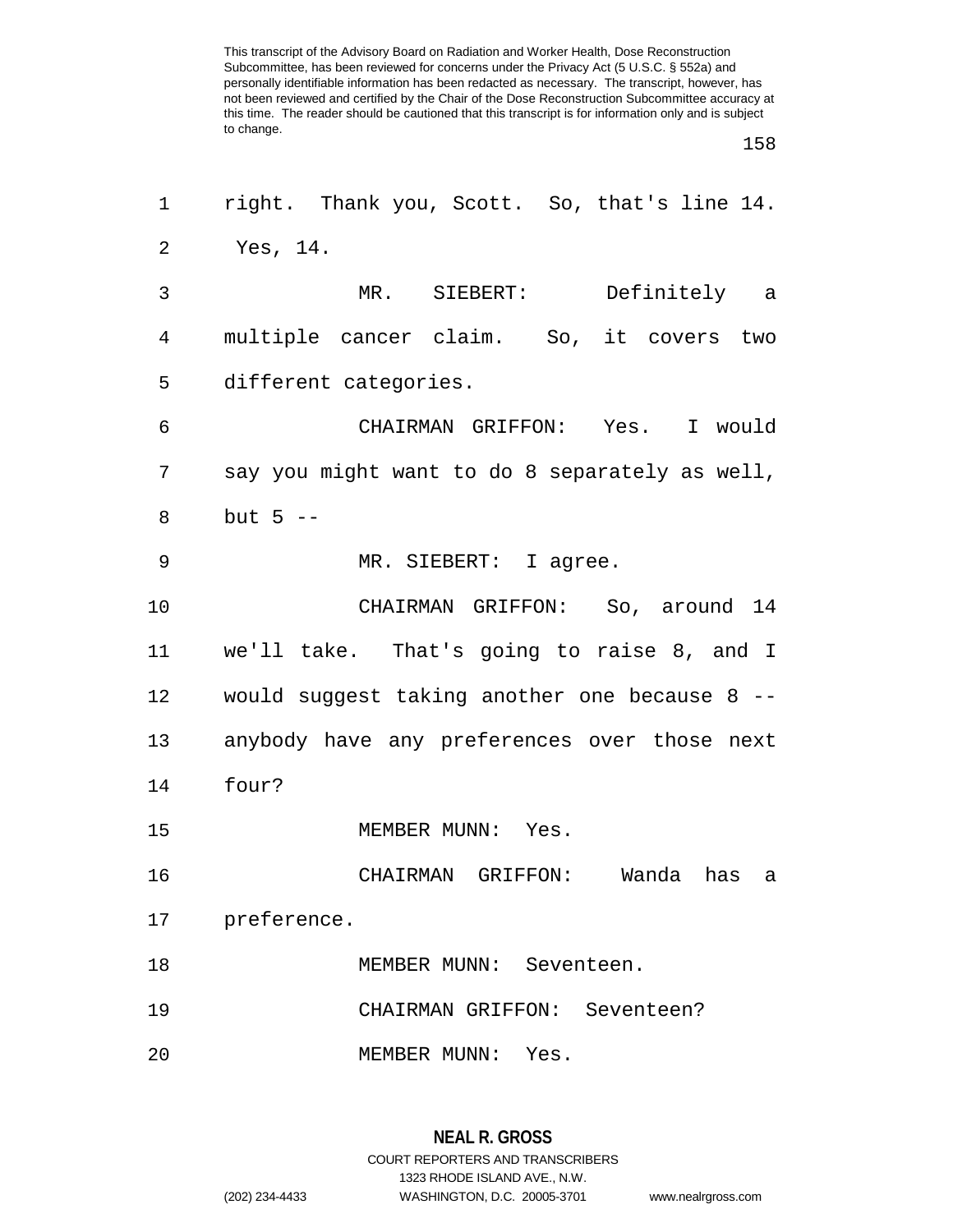## 

| 1  | CHAIRMAN GRIFFON: Seventeen it               |
|----|----------------------------------------------|
| 2  | is. For those on the phone, if you have a    |
| 3  | difference of opinion, speak up. Category 9  |
| 4  | now we're looking at. Ninety-third           |
| 5  | percentile.                                  |
| 6  | MEMBER MUNN: And 22.                         |
| 7  | CHAIRMAN GRIFFON: Yes, 22 is                 |
| 8  | exactly the one I was looking at. So, that's |
| 9  | good. We're thinking alike again, Wanda. I   |
| 10 | said I think there was one other time in ten |
| 11 | years.                                       |
| 12 | MR. SIEBERT: Line 22?<br>$\mathbf I$         |
| 13 | apologize. I couldn't hear that.             |
| 14 | CHAIRMAN GRIFFON: Line 22, yes.              |
| 15 | MR. SIEBERT: Thank you.                      |
| 16 | CHAIRMAN GRIFFON: Then down to               |
| 17 | matrix 10. Four choices. They're all from    |
| 18 | the same site, yes. Why does that one say,   |
| 19 | "SRS 2008?"                                  |
| 20 | DR. ULSH: Revision.                          |

(202) 234-4433 WASHINGTON, D.C. 20005-3701 www.nealrgross.com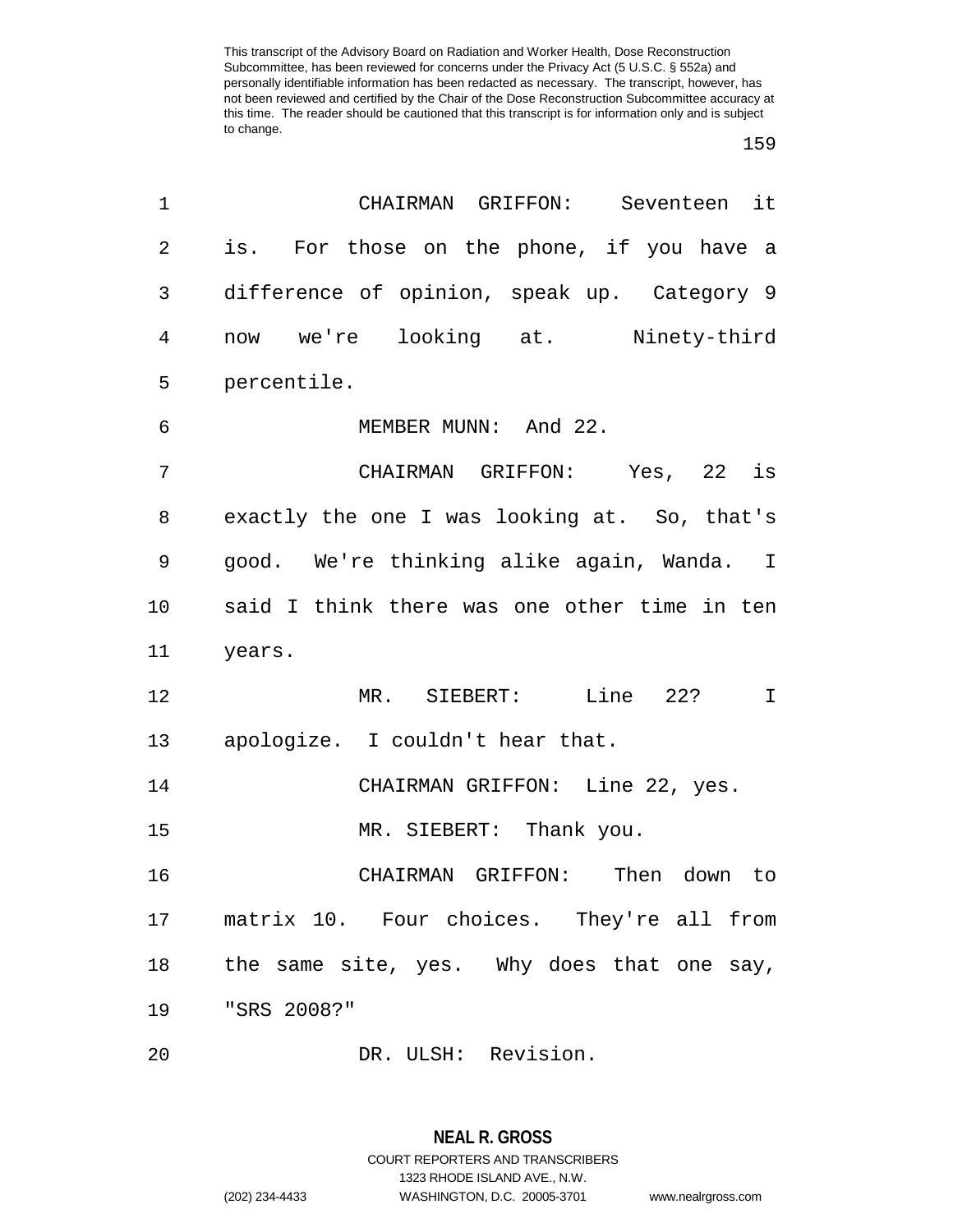| 1  | CHAIRMAN GRIFFON: Yes. What does               |
|----|------------------------------------------------|
| 2  | that mean?                                     |
| 3  | MR. SIEBERT: Because it has been               |
| 4  | reworked since due to other technical --       |
| 5  | either -- I want to say actually an additional |
| 6  | cancer. So, we have to -- if you pick that     |
| 7  | one, it has to be ensured you're looking at    |
| 8  | the version that was done first after the PER  |
| 9  | was put in place.                              |
| 10 | CHAIRMAN GRIFFON: Right. With                  |
| 11 | that in mind, we'll pick another one. Twenty-  |
| 12 | nine maybe? Twenty-nine, is that okay?         |
| 13 | MEMBER MUNN: Yes.                              |
| 14 | CHAIRMAN GRIFFON: And then where               |
| 15 | are we at, 11?                                 |
| 16 | MEMBER MUNN:<br>Eleven.<br>Site                |
| 17 | perspective on --                              |
| 18 | DR. ULSH: -- line 35.                          |
| 19 | CHAIRMAN GRIFFON: Yes. Okay, 35,               |
| 20 | but I would still pick another 12 separately.  |

1323 RHODE ISLAND AVE., N.W.

(202) 234-4433 WASHINGTON, D.C. 20005-3701 www.nealrgross.com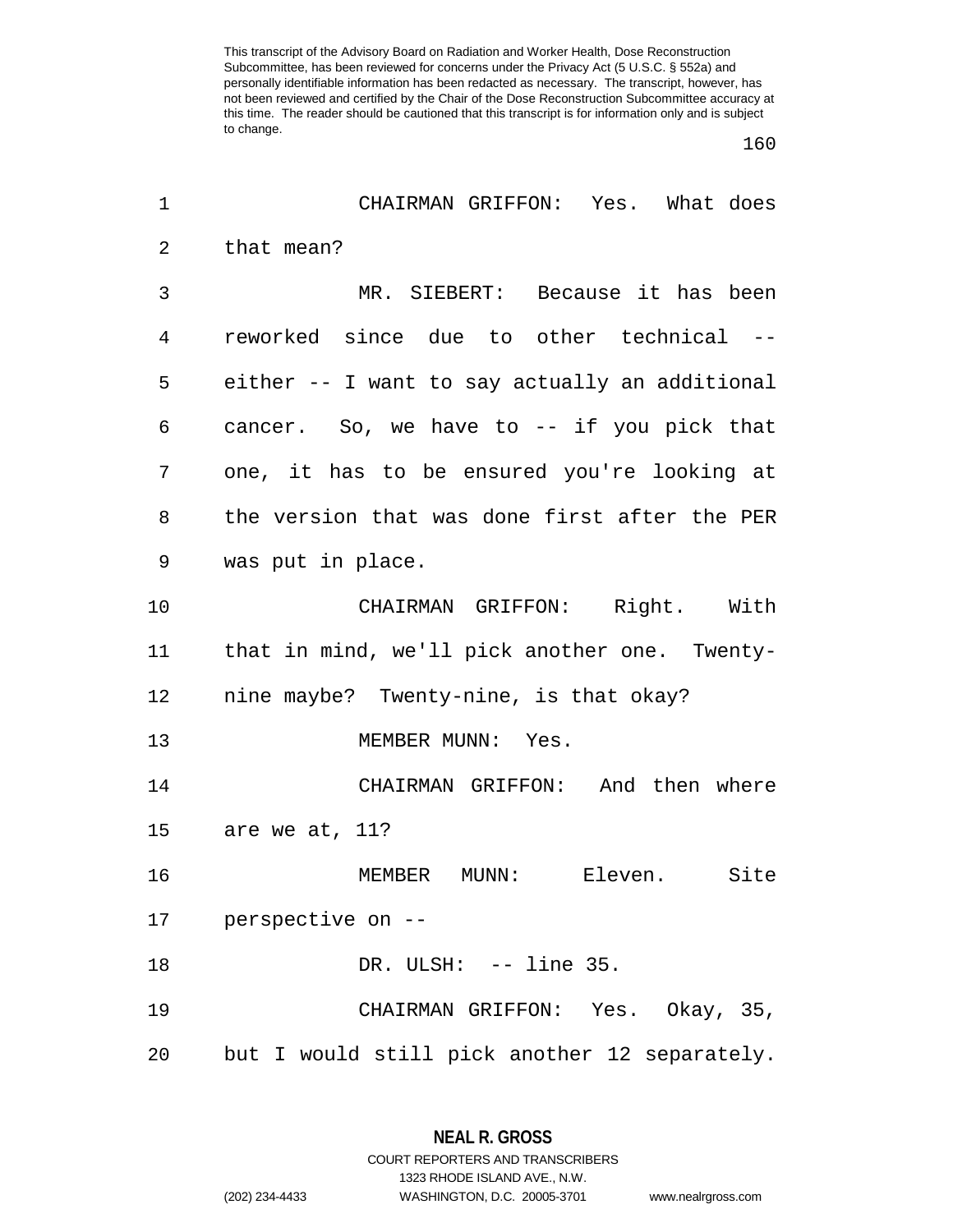| 1              | Not the same site maybe.                        |
|----------------|-------------------------------------------------|
| $\overline{2}$ | DR. ULSH: Thirty-eight or 39.                   |
| 3              | CHAIRMAN GRIFFON: Yes, so 38 or                 |
| 4              | 39? Any preference?                             |
| 5              | MR. SIEBERT: I want to point out                |
| 6              | the difference between 38 and 39 is $-$ - 39 is |
| 7              | based on coworker data, and the application of  |
| 8              | OTIB-49 on it.                                  |
| 9              | CHAIRMAN GRIFFON: Okay, well, I                 |
| 10             | still think that's okay. Thirty-nine is okay    |
| 11             | for me. Thirty-nine. And 13, last category      |
| 12             | of interest. Still in this category mostly      |
| 13             | from the same three sites, I guess. Maybe we    |
| 14             | should pick 47 since we haven't had that site.  |
| 15             | MEMBER MUNN: That'd be nice.                    |
| 16             | DR. ULSH: Forty-seven?                          |
| 17             | CHAIRMAN GRIFFON: Yes.                          |
| 18             | DR. ULSH: Okay.                                 |
| 19             | CHAIRMAN GRIFFON: So, that should               |
| 20             | give us nine cases. Is that okay? Everyone      |

**NEAL R. GROSS** COURT REPORTERS AND TRANSCRIBERS 1323 RHODE ISLAND AVE., N.W. (202) 234-4433 WASHINGTON, D.C. 20005-3701 www.nealrgross.com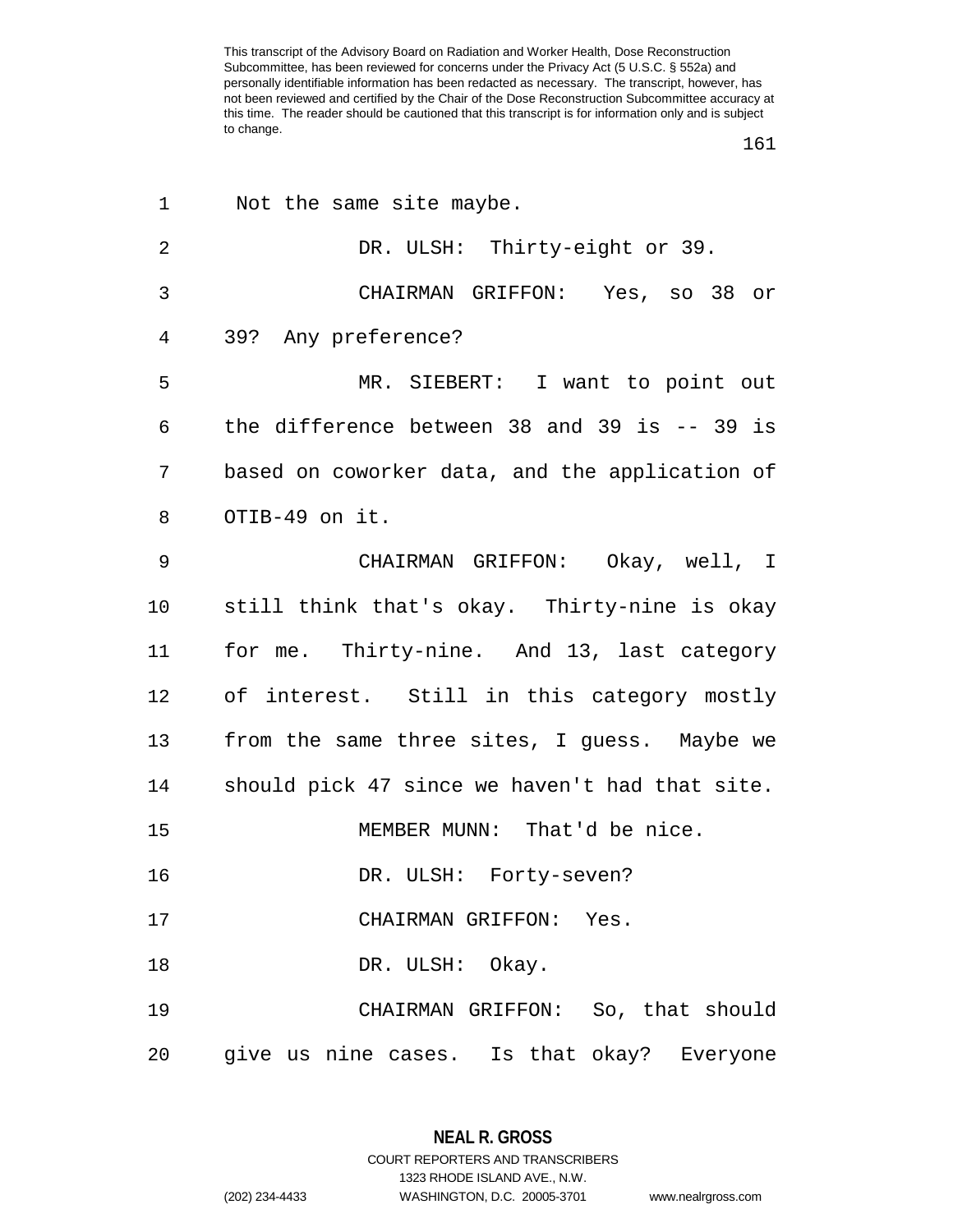| on the phone okay with that?                |
|---------------------------------------------|
| MEMBER RICHARDSON: Yes. That's              |
| fine.                                       |
| MEMBER PRESLEY: That's fine.                |
| MR. KATZ: Did 39 make it in or              |
| not?                                        |
| CHAIRMAN GRIFFON: Yes.                      |
| MEMBER MUNN: Yes.                           |
| CHAIRMAN GRIFFON: I'll re-read              |
| the cases for Scott and others. Line number |
| 4, 5, 14, 17, 22, 29, 35, 39, 47.           |
| MR. KATZ: Okay, so I had line 8             |
| too. That thrown away?                      |
| CHAIRMAN GRIFFON: That's thrown             |
| away.                                       |
| MR. KATZ: Okay.                             |
| DR. ULSH: We're not picking from            |
| that matrix. That was my fault.             |
| MR. KATZ: Got it. Okay.                     |
| CHAIRMAN GRIFFON: Okay, then that           |
|                                             |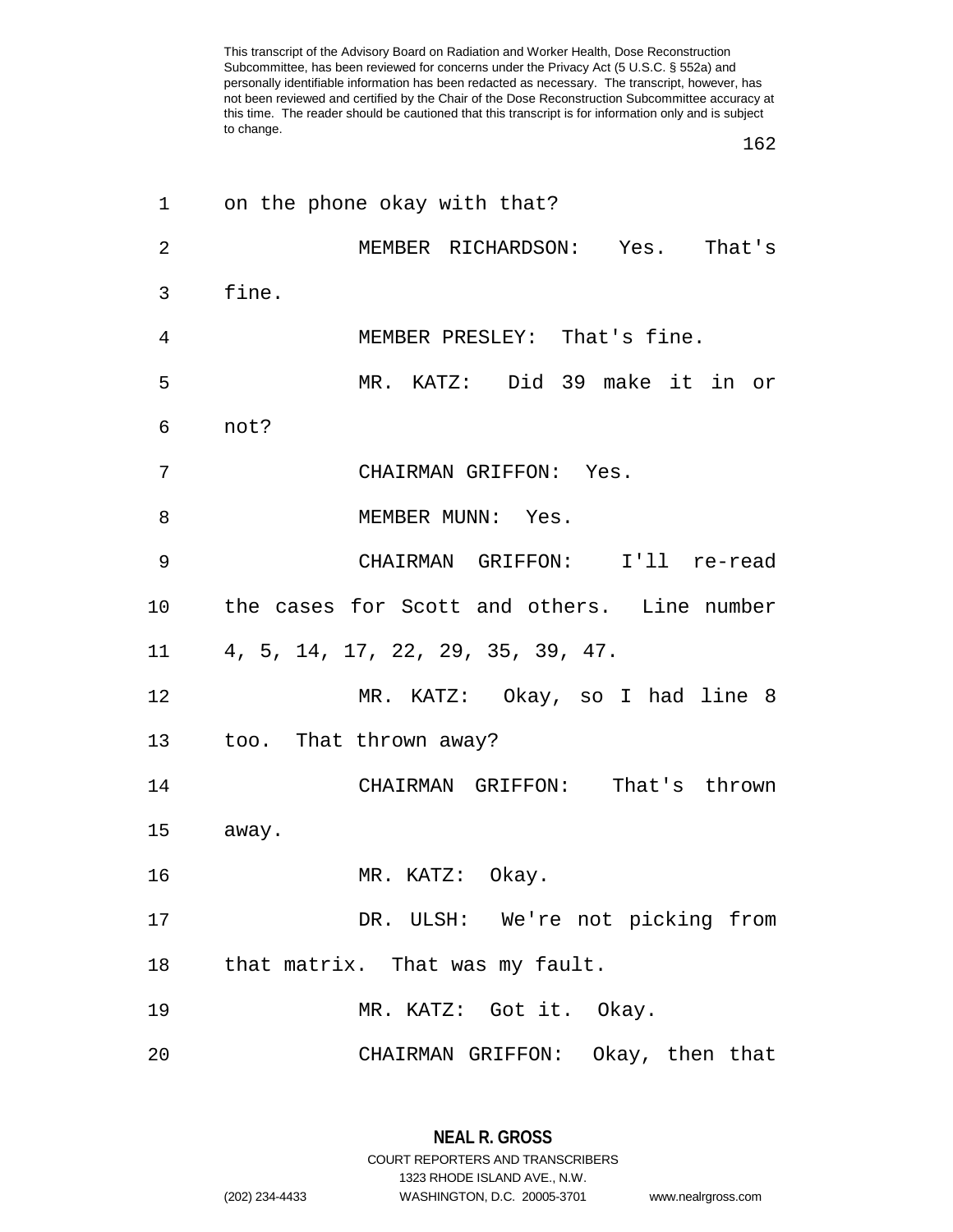| 1  | takes care of that. And I actually don't       |
|----|------------------------------------------------|
| 2  | think that we'll open up the case 15 case      |
| 3  | selections until after lunch. So, maybe we'll  |
| 4  | break for lunch a little early, then do the -- |
| 5  | if people have time to peruse over lunch that  |
| 6  | large number of cases.                         |
| 7  | I think the difference -- Stu                  |
| 8  | described to me the difference that's done.    |
| 9  | We have a lot of cases there to select from,   |
| 10 | but they're not all necessarily finally        |

 adjudicated. So, we might want to make our sample a little bigger with the anticipation that we're going to lose some when they go through Labor.

15 MR. HINNEFELD: Yes.

CHAIRMAN GRIFFON: So --

 MEMBER CLAWSON: Well, how many are you thinking about, Mark? This is Brad. CHAIRMAN GRIFFON: Well, what do

we usually -- we usually pick, John?

1323 RHODE ISLAND AVE., N.W.

(202) 234-4433 WASHINGTON, D.C. 20005-3701 www.nealrgross.com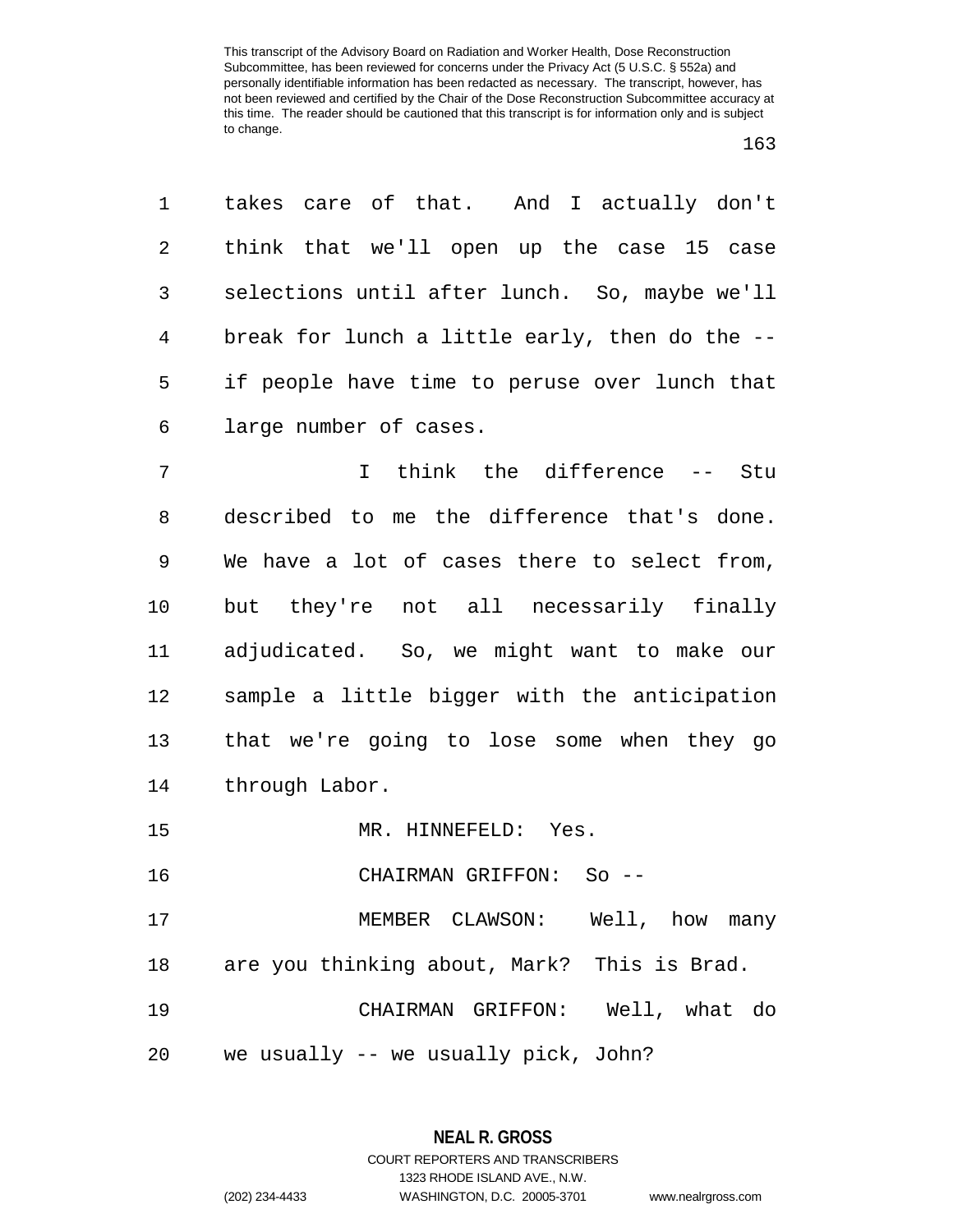| 1  | DR. MAURO: We usually shoot for                |
|----|------------------------------------------------|
| 2  | 30 eventually to be approved, but you start    |
| 3  | off to bring to the Board a little bit more    |
| 4  | than that.                                     |
| 5  | CHAIRMAN GRIFFON: Right. So,                   |
| 6  | we'll probably want to get 50 from this maybe. |
| 7  | At least 50.                                   |
| 8  | MR. HINNEFELD: If you remember,                |
| 9  | we usually -- after this step, we get          |
| 10 | information from ORAU on what was done --      |
| 11 | CHAIRMAN GRIFFON: Right.                       |
| 12 | MR. HINNEFELD: And there's                     |
| 13 | another selection. That's usually what         |
| 14 | happens. I mean taking that step, I'd get at   |
| 15 | least 50. Maybe more than 50.                  |
| 16 | MR. KATZ: But the next step will               |
| 17 | be hopefully to have $a$ -- we don't have time |
| 18 | for another DR Subcommittee meeting.           |
| 19 | Right. Well,<br>CHAIRMAN GRIFFON:              |
| 20 | more detailed<br>just bring them<br>can<br>we  |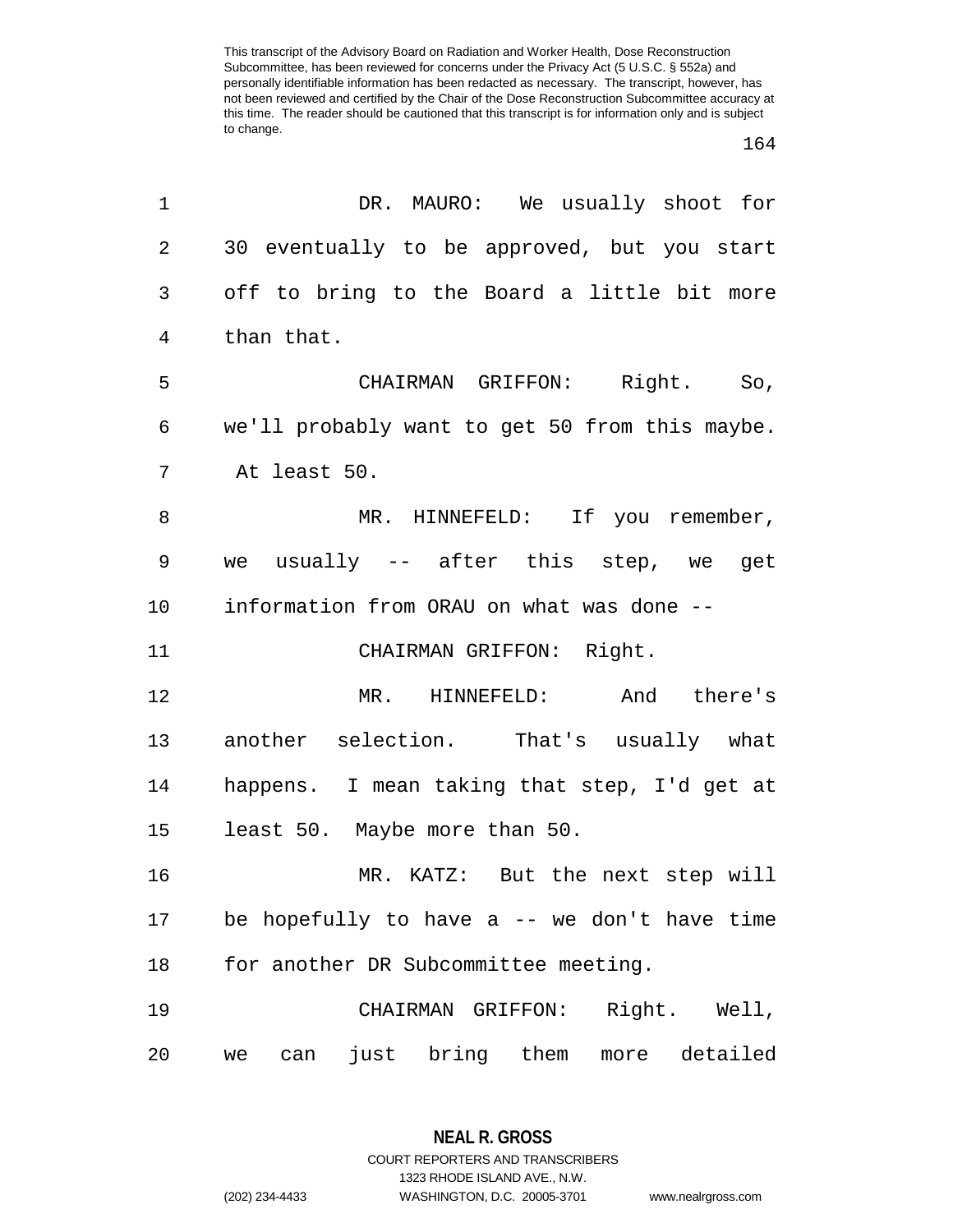| 1  | information back to the full Board, and do    |
|----|-----------------------------------------------|
| 2  | that selection there.                         |
| 3  | MR. KATZ: Yes.                                |
| 4  | CHAIRMAN GRIFFON: But the                     |
| 5  | question I'd have is if we give you 50, I     |
| 6  | think you might want to find out before you   |
| 7  | get all the detail, find out if they're       |
| 8  | finally adjudicated. Because you can just not |
| 9  | bother to do that step if they're not finally |
| 10 | adjudicated, right?                           |
| 11 | MR. HINNEFELD: Yes. That's the                |
| 12 | preference because that's time consuming.     |
| 13 | CHAIRMAN GRIFFON: Right.<br>And               |
| 14 | then come back with that narrowed list to the |
| 15 | full Board, and we can make the final         |
| 16 | selection there.                              |
| 17 | HINNEFELD: Do this<br>the<br>MR.<br>at        |
| 18 | August Board meeting.                         |
| 19 | Right.<br>MEMBER MUNN:                        |
| 20 | Okay.<br>MR. HINNEFELD:                       |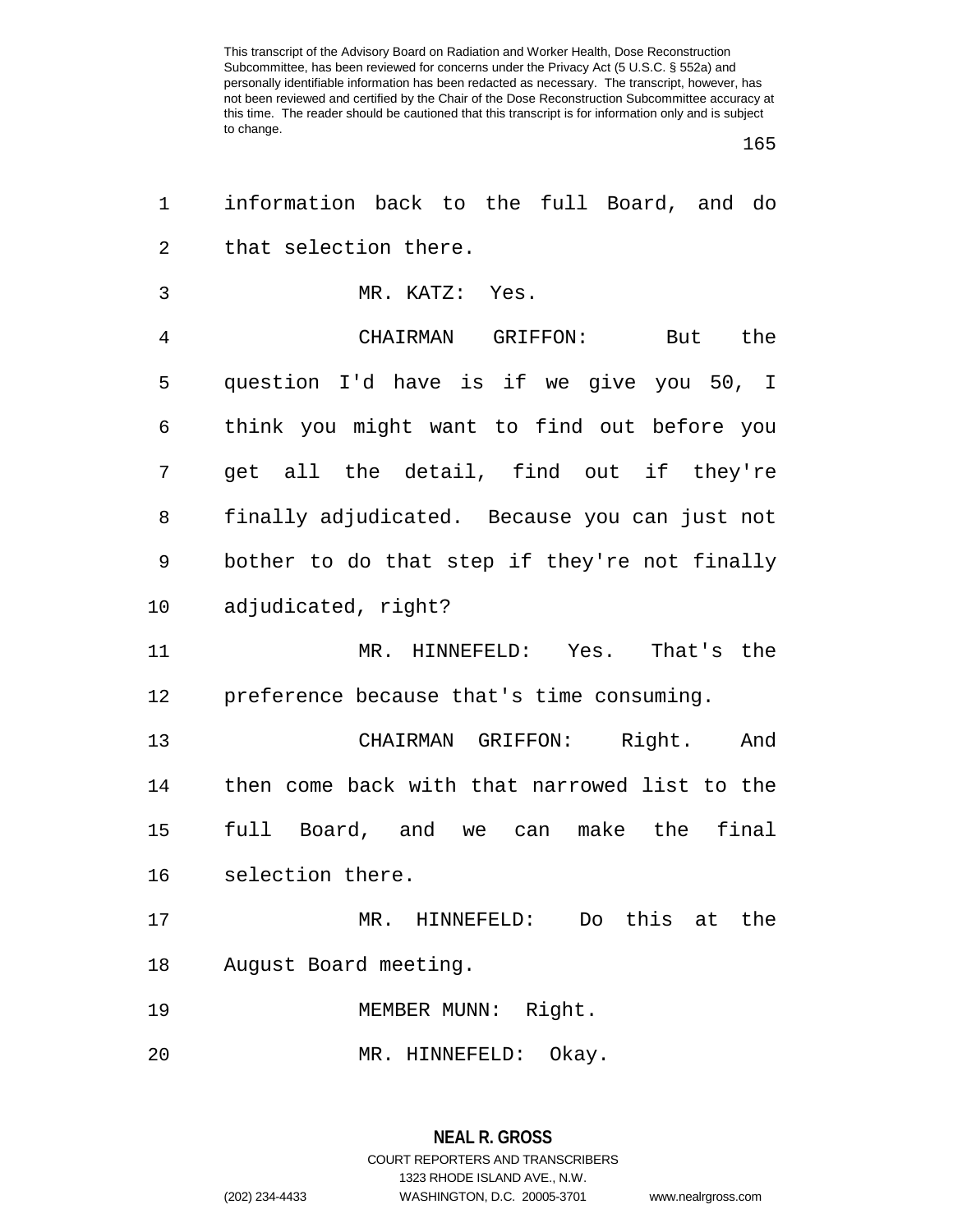| 1              | DR. MAURO: The next Board meeting           |
|----------------|---------------------------------------------|
| $\overline{2}$ | after August is not until December?         |
| 3              | MR. HINNEFELD: Right.                       |
| 4              | DR. MAURO: Yes, if we could do              |
| 5              | that in August that would keep the pipeline |
| 6              | full.                                       |
| 7              | DR. ULSH: What about DOL?                   |
| 8              | MR. HINNEFELD: Well, they've                |
| 9              | never had a long list before.               |
| 10             | CHAIRMAN GRIFFON: Right.                    |
| 11             | MR. HINNEFELD: They've only got             |
| 12             | like 25-30. When they got 25-30 --          |
| 13             | CHAIRMAN GRIFFON: Yes. Well, if             |
| 14             | we give them 50, it should be two days.     |
| 15             | MR. HINNEFELD: I'd go 50-60. It             |
| 16             | shouldn't take them very long.              |
| 17             | CHAIRMAN GRIFFON: A couple days,            |
| 18             | yes.                                        |
| 19             | MR. HINNEFELD: And I'd call them            |
| 20             | and say, "Hey, quick as you can." Just to   |

**NEAL R. GROSS** COURT REPORTERS AND TRANSCRIBERS

1323 RHODE ISLAND AVE., N.W. (202) 234-4433 WASHINGTON, D.C. 20005-3701 www.nealrgross.com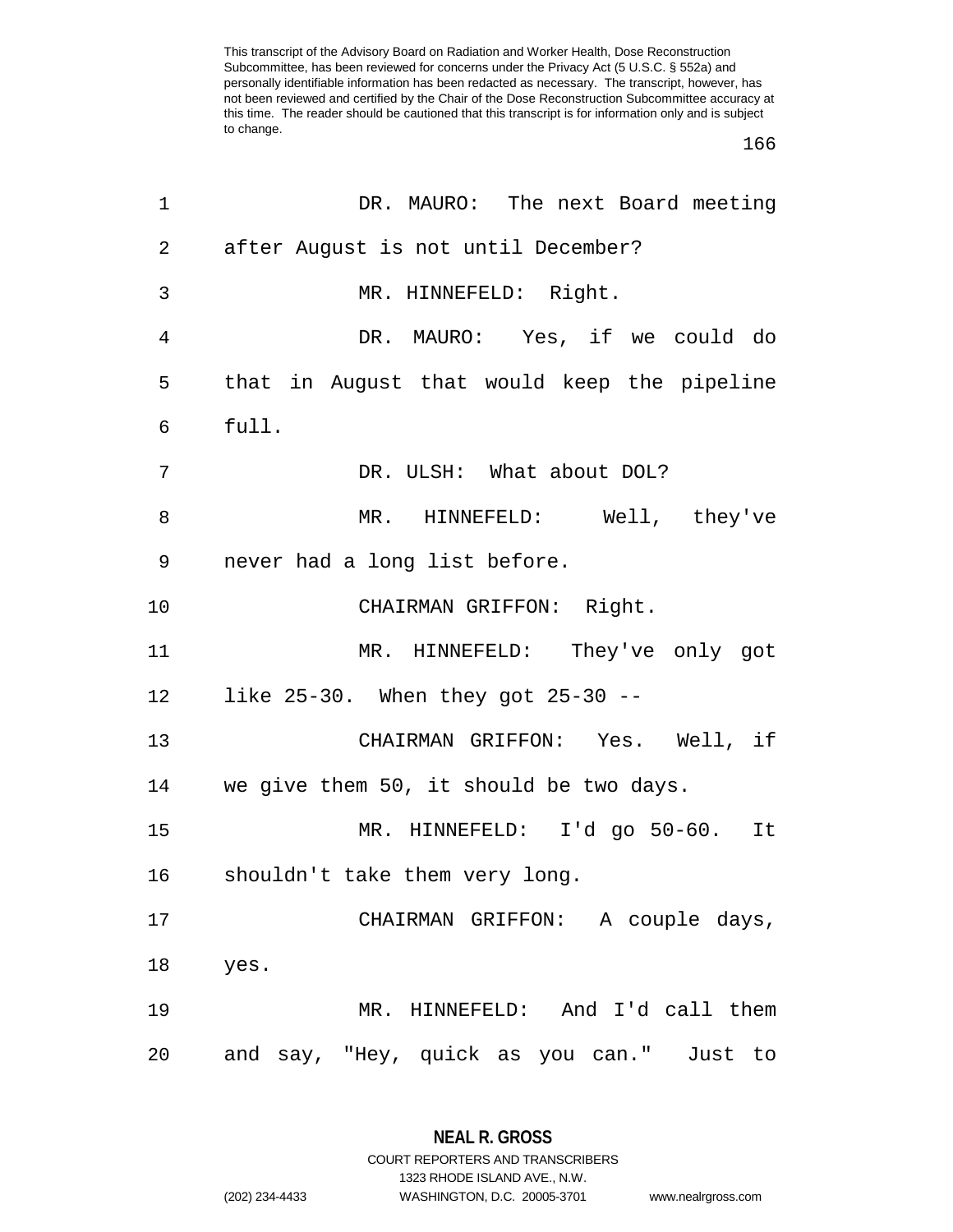| 1              | give ORAU as much time as possible, because a  |
|----------------|------------------------------------------------|
| $\overline{2}$ | lot of that is time intensive.                 |
| 3              | CHAIRMAN GRIFFON: Right. I know,               |
| 4              | because sometimes you have to open up the case |
| 5              | to see --                                      |
| 6              | MR. HINNEFELD: Yes.                            |
| 7              | CHAIRMAN GRIFFON: Okay. So,                    |
| 8              | we'll shoot for 50 to 60 off this bigger list  |
| 9              | today. And like I said, if you have a moment   |
| 10             | while you're eating your lunch, try to peruse  |
| 11             | them.                                          |
| 12             | MR. HINNEFELD: It may -- we                    |
| 13             | selected cases that were completed all the way |
| 14             | up until two months ago. It'll probably        |
| 15             | improve our odds of getting ones that are      |
| 16             | adjudicated if we go back six months and just  |
| 17             | don't look at any that were done between six   |
| 18             | months or newer.                               |
| 19             | CHAIRMAN GRIFFON: Okay, that's a               |
| 20             | good idea.                                     |

**NEAL R. GROSS** COURT REPORTERS AND TRANSCRIBERS 1323 RHODE ISLAND AVE., N.W. (202) 234-4433 WASHINGTON, D.C. 20005-3701 www.nealrgross.com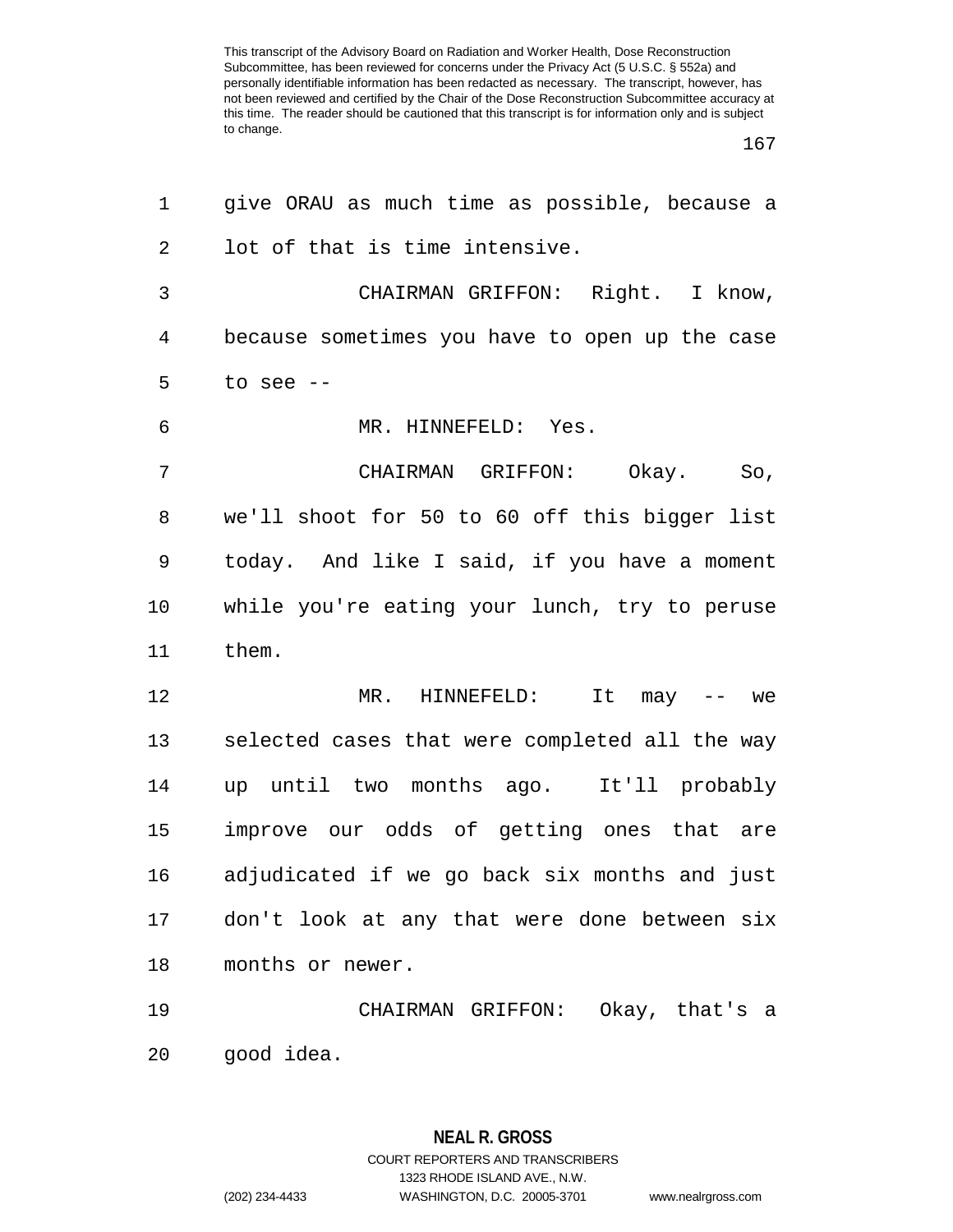$\overline{a}$ 

| 1              | MR. HINNEFELD: That'll improve                |
|----------------|-----------------------------------------------|
| $\overline{2}$ | our chances to give them to DOL.              |
| 3              | CHAIRMAN GRIFFON: So, new cases               |
| $\overline{4}$ | but not real, real new cases. No, I'm just    |
| 5              | saying on the phone. The other thing for      |
| 6              | folks on the phone, Kathy Behling sent around |
| 7              | -- I think everyone got it - a summary of the |
| 8              | statistics for the cases selected so far. So, |
| 9              | you might want to also look at that in terms  |
| 10             | of our selection out of this set.             |
| 11             | MR. HINNEFELD: When did she send              |
| 12             | it?                                           |
| 13             | CHAIRMAN GRIFFON: I know we got               |
| 14             | it recently. I'm not sure.                    |
| 15             | MS. K. BEHLING: Excuse me. I'm                |
| 16             | on the phone. Stu, I'll send that to you.     |
| 17             | Can I see your Excel file?                    |
| 18             | CHAIRMAN GRIFFON: So, this has a              |
| 19             | breakdown of 356 cases. It's called "356-case |
| 20             | Statistics Document."                         |

**NEAL R. GROSS** COURT REPORTERS AND TRANSCRIBERS 1323 RHODE ISLAND AVE., N.W. (202) 234-4433 WASHINGTON, D.C. 20005-3701 www.nealrgross.com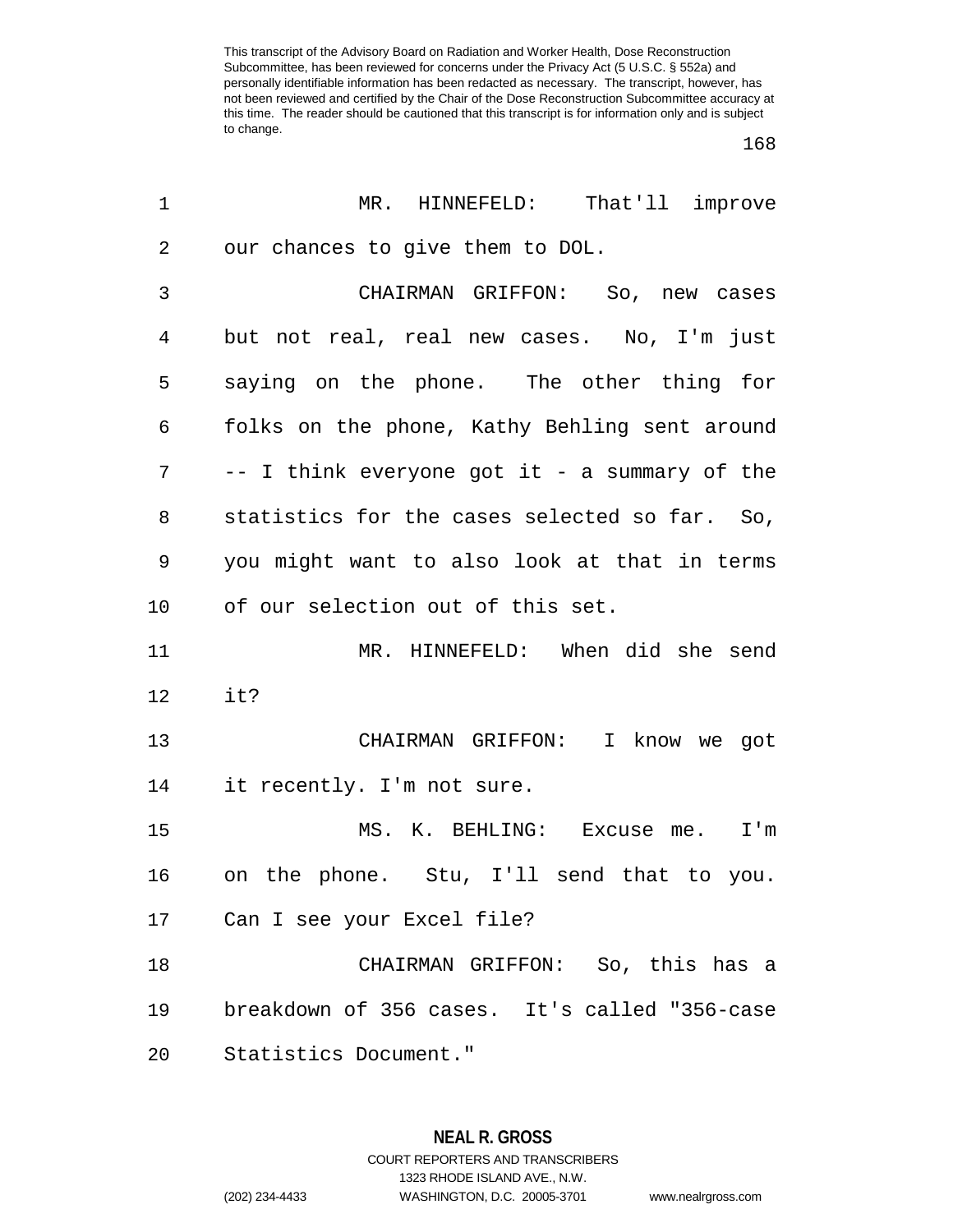| 1              | MS. K. BEHLING: Yes.                          |
|----------------|-----------------------------------------------|
| $\overline{2}$ | CHAIRMAN GRIFFON: To all the                  |
| 3              | Board Members on the phone, if anyone needs   |
| 4              | it, just let us know. That might be something |
| 5              | that you want to look at while you're looking |
| 6              | at the 15 <sup>th</sup> set list.             |
| 7              | MR. HINNEFELD: Did Kathy ask me               |
| 8              | for something?                                |
| 9              | DR. ULSH: Kathy asked for the                 |
| 10             | spreadsheet that we're looking at.            |
| 11             | CHAIRMAN GRIFFON: Okay, all                   |
| 12             | right. And with that in mind, I think we're   |
| 13             | ready to break for lunch, and come back at    |
| 14             | 1:00.                                         |
| 15             | MEMBER PRESLEY: Mark?                         |
| 16             | CHAIRMAN GRIFFON: Yes?<br>One more            |
| 17             | question.                                     |
| 18             | This is Bob.<br>MEMBER PRESLEY:<br>I          |
| 19             | got to go to work.                            |
| 20             | Okay,<br>CHAIRMAN<br>GRIFFON:<br>all          |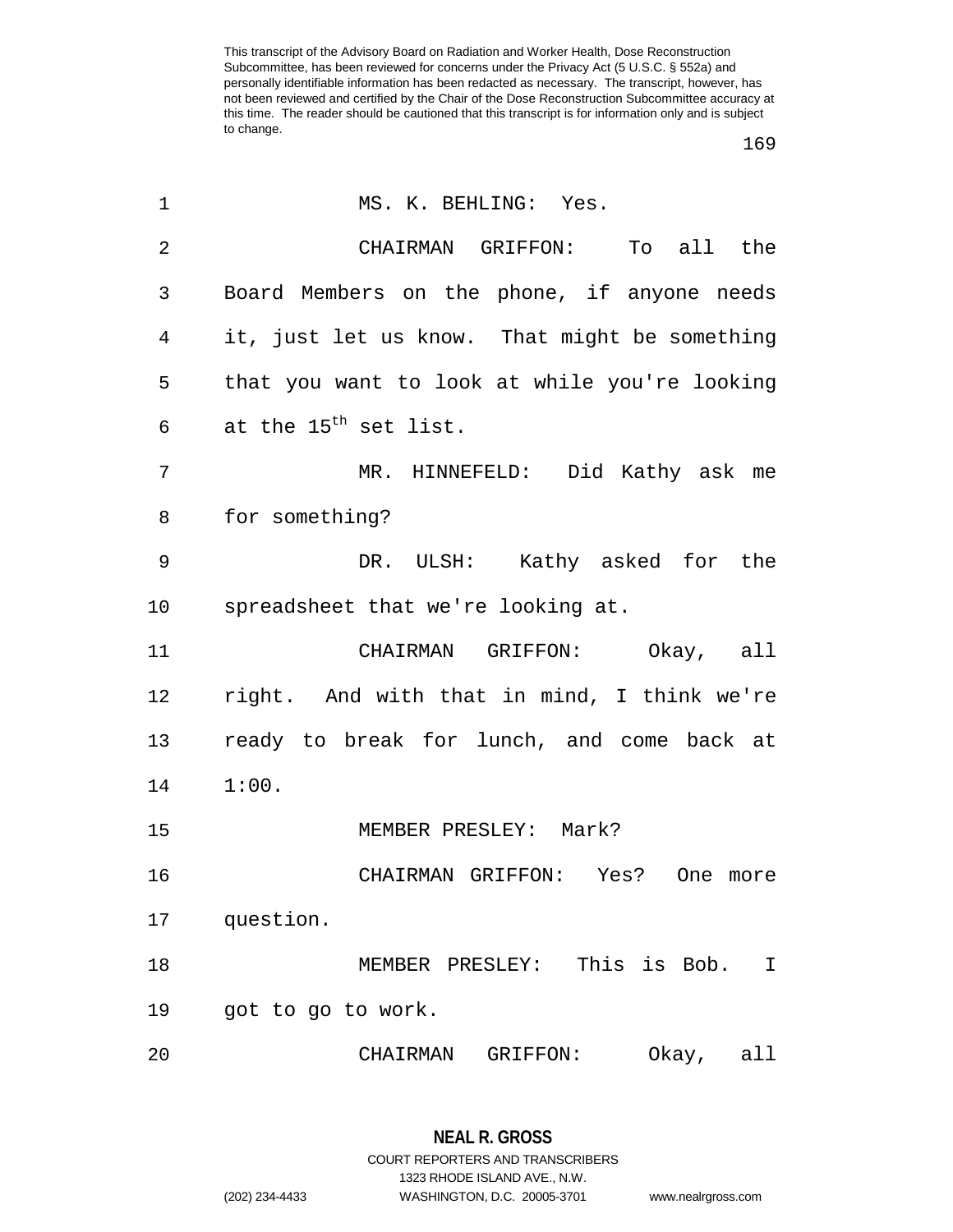| 1              | right. Well, we'll miss you, Bob. And have               |
|----------------|----------------------------------------------------------|
| $\overline{2}$ | fun at work.                                             |
| 3              | MEMBER PRESLEY: Yes.                                     |
| 4              | CHAIRMAN GRIFFON: I got to go to                         |
| 5              | work too at lunch. Alright.                              |
| 6              | MR. KATZ: Thanks, everyone.                              |
| 7              | (Whereupon, the above-entitled                           |
| 8              | matter went off the record at 11:54 a.m., and            |
| 9              | resumed at $1:01$ p.m.)                                  |
| 10             | CHAIRMAN GRIFFON: We're ready to                         |
| 11             | start on the case selection for the 15 <sup>th</sup> set |
| 12             | of cases. And everyone should have the                   |
| 13             | spreadsheet that was sent around. And                    |
| 14             | although I asked people to work at lunch, I              |
| 15             | myself didn't work at lunch.                             |
| 16             | So, I can tell you two things --                         |
| 17             | one thing that I've done is I narrowed this              |
| 18             | down to at least as a first cut to look at               |
| 19             | cases between the $45^{\text{th}}$ -- well, actually I   |
| 20             | went to the 40 percentile between 40 percent             |

**NEAL R. GROSS** COURT REPORTERS AND TRANSCRIBERS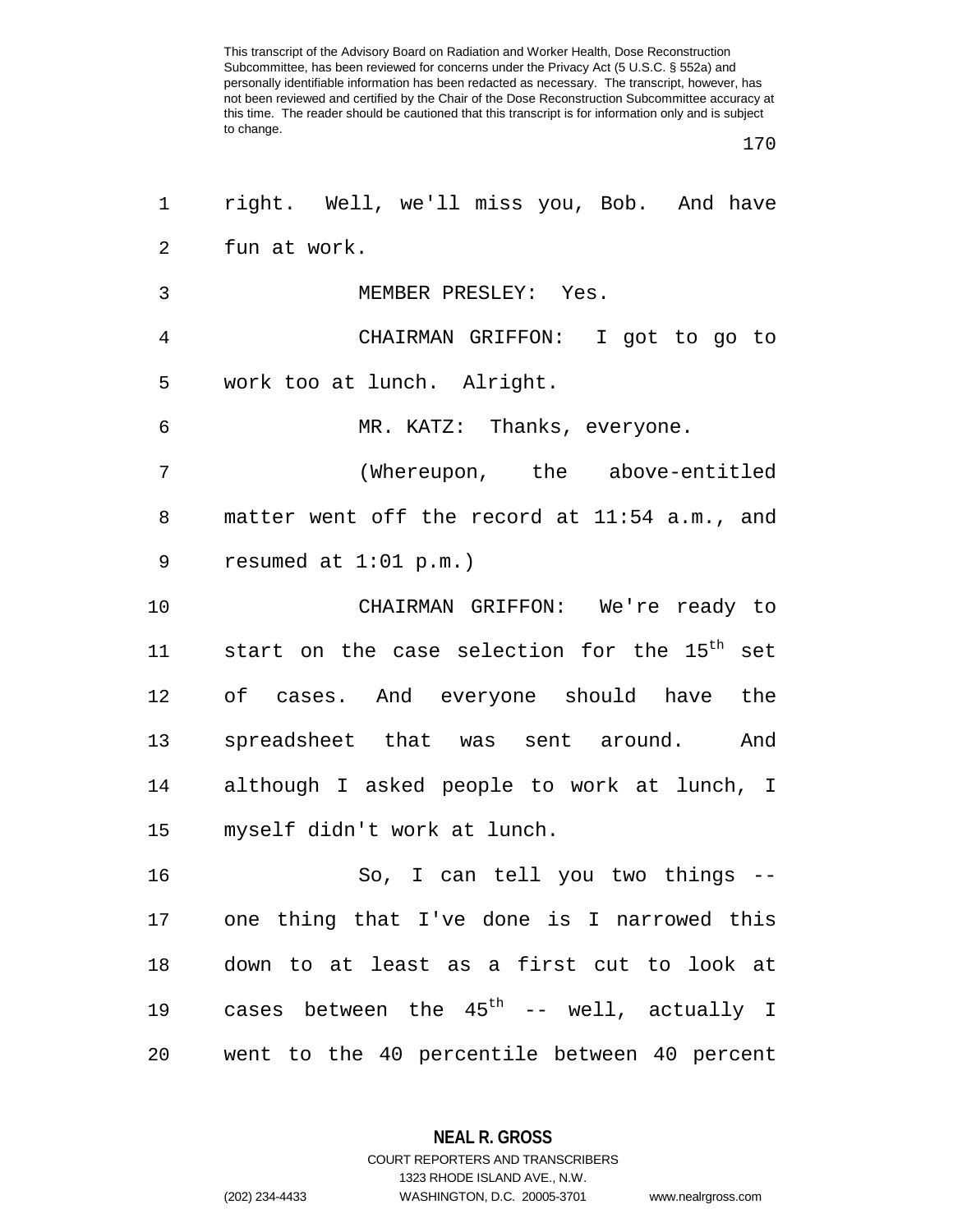| 1              | PoC and 50 percent, and then sorted based on   |
|----------------|------------------------------------------------|
| $\overline{2}$ | most recent cases, and using Stu's advice that |
| 3              | we probably don't want to get anything too     |
| 4              | recent because it probably would not be a      |
| 5              | finally adjudicated case by Department of      |
| 6              | Labor, I still end up with about 160 cases.    |
| 7              | Having said that, I haven't shared             |
| 8              | my sort with other Members. So, I'm not sure   |
| 9              | how to best walk through this whole thing.     |
| 10             | DR. ULSH: You said you sorted on               |
| 11             | PoC and beta --                                |
| 12             | CHAIRMAN GRIFFON: Yes.                         |
| 13             | DR. ULSH: I'm making my own sort               |
| 14             | right now. Down to 45 you said?                |
| 15             | CHAIRMAN GRIFFON: No, about 170.               |
| 16             | Oh, 40 percent? Yes. Sorry. I know we          |
| 17             | should only select from this range, but it was |
| 18             | just hard for me to look at all 865 or         |
| 19             | whatever. And we can still look at the last    |
| 20             | three digits of that last column, right, Stu   |

**NEAL R. GROSS**

COURT REPORTERS AND TRANSCRIBERS 1323 RHODE ISLAND AVE., N.W. (202) 234-4433 WASHINGTON, D.C. 20005-3701 www.nealrgross.com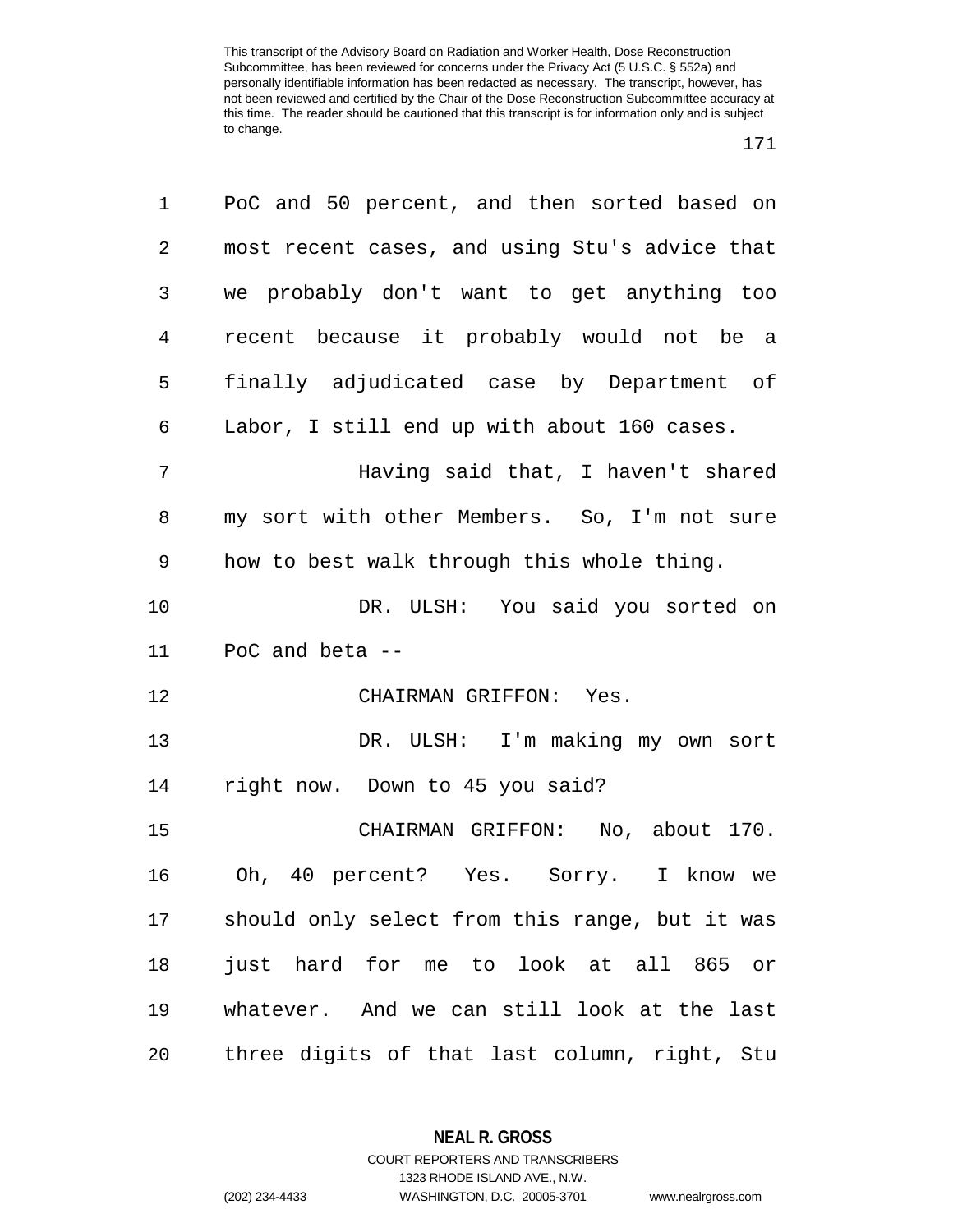172

| 1  | or Brant? That's the identifying number.          |
|----|---------------------------------------------------|
| 2  | DR. ULSH: Yes.                                    |
| 3  | MEMBER MUNN: So you stipulated                    |
| 4  | part of your criteria. Do you have any other      |
| 5  | criteria we're balancing against?                 |
| 6  | CHAIRMAN GRIFFON: Nothing.                        |
| 7  | MEMBER MUNN: Nothing?                             |
| 8  | CHAIRMAN GRIFFON: No.                             |
| 9  | MEMBER MUNN: Nothing below 40?                    |
| 10 | CHAIRMAN GRIFFON: I think<br>we                   |
| 11 | should try to keep in mind the statistics that    |
| 12 | we have. You know, that were presented to us.     |
| 13 | I'm just wondering if I should forward this,      |
| 14 | my sort, to people.                               |
| 15 | MEMBER MUNN: It might be easier.                  |
| 16 | But if we're not going to go down them one at     |
| 17 | a time.                                           |
| 18 | CHAIRMAN GRIFFON:<br>That's what I                |
| 19 | mean. If I'm going to go through my numbers,      |
| 20 | it'd<br>be all over<br>the<br>place<br>on<br>your |

**NEAL R. GROSS** COURT REPORTERS AND TRANSCRIBERS

1323 RHODE ISLAND AVE., N.W.

(202) 234-4433 WASHINGTON, D.C. 20005-3701 www.nealrgross.com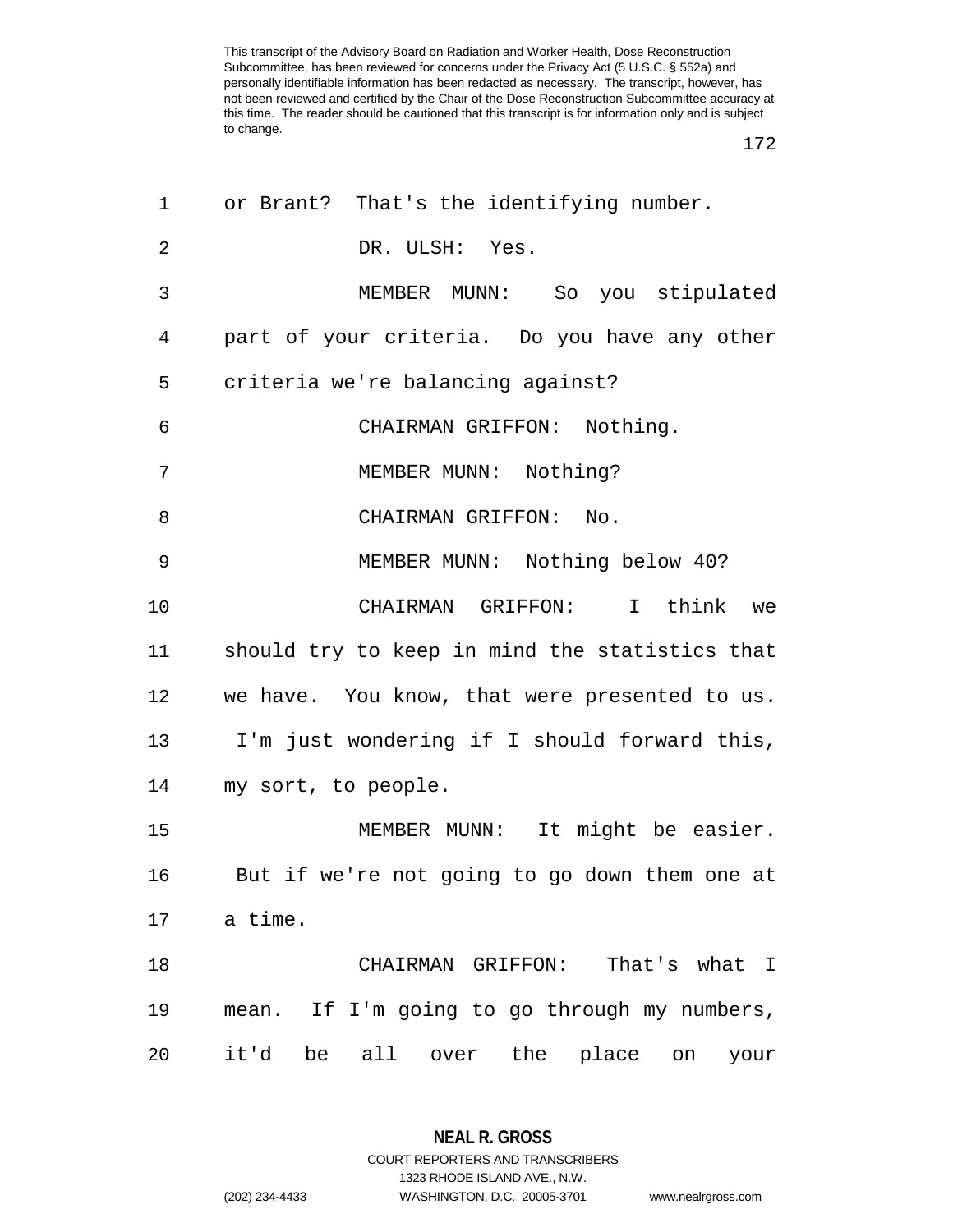| $\mathbf 1$    | spreadsheet.                                     |
|----------------|--------------------------------------------------|
| $\overline{2}$ | MR. STIVER: I got the same sort.                 |
| 3              | It'd probably be better for all of us to         |
| 4              | extract that through a different file.           |
| 5              | CHAIRMAN GRIFFON: Yes. You might                 |
| 6              | be -- what was your total number?                |
| 7              | MR. STIVER: 186.                                 |
| 8              | CHAIRMAN GRIFFON: 186. Yes,                      |
| 9              | that's about right.                              |
| 10             | MR. STIVER: I didn't restrict the                |
| 11             | dates.                                           |
| 12             | CHAIRMAN GRIFFON: Yes. I got                     |
| 13             | 202, but I also noticed that I have like a       |
| 14             | couple 39. So, I might've went a little          |
| 15             | below.                                           |
| 16             | The<br>MR.<br>$\mathtt{STIVER}$ :<br>highest was |
| 17             | $50.02$ .                                        |
| 18             | DR. ULSH: If you just give the                   |
| 19             | selection ID to me --                            |
| 20             | CHAIRMAN GRIFFON: Yes.<br>Yes,                   |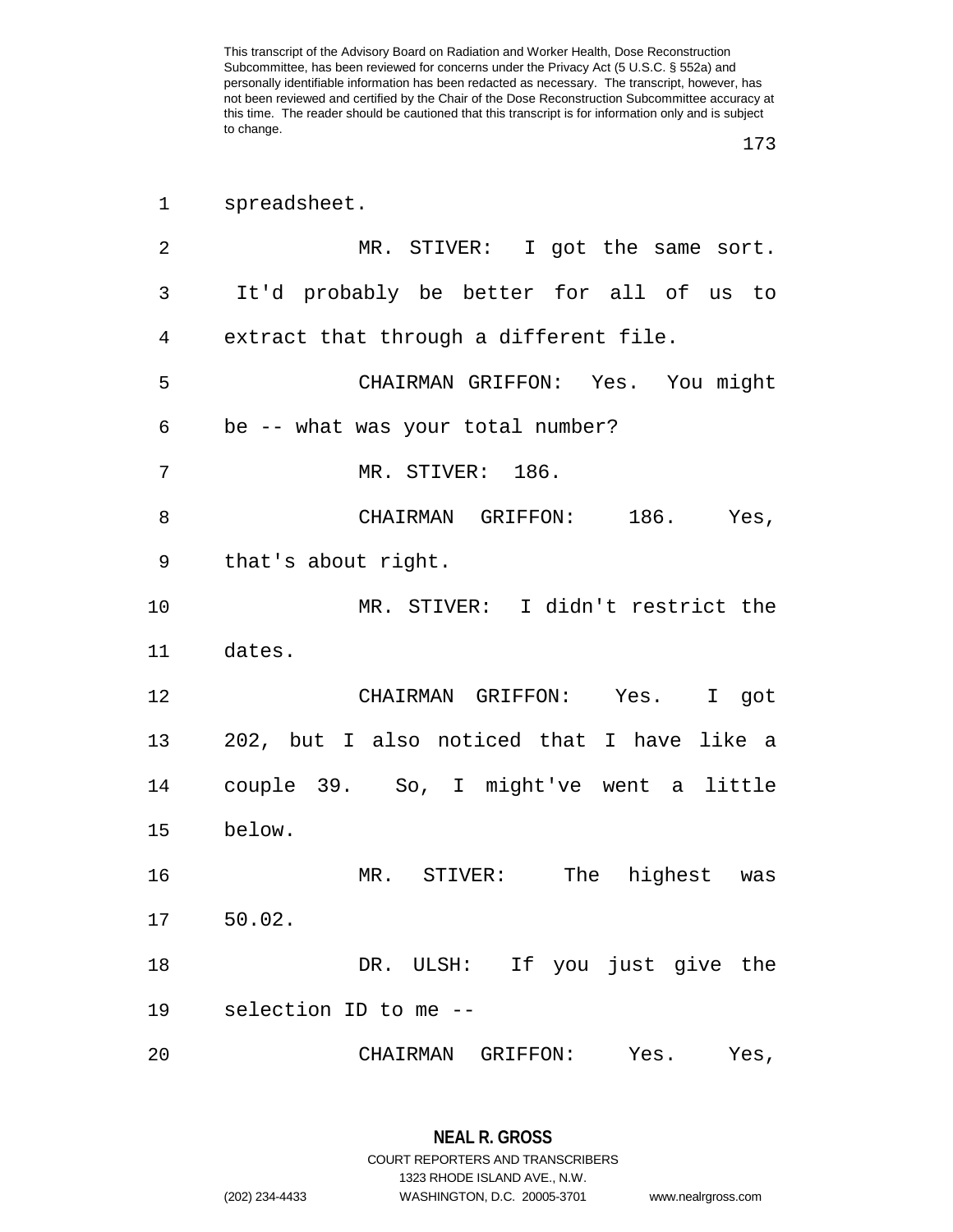| $\mathbf 1$ | that's true. Well, I can just take an initial  |
|-------------|------------------------------------------------|
| 2           | crack, but if other people had others, I don't |
| 3           | want to exclude other options.                 |
| 4           | MR. STIVER: You don't want to                  |
| 5           | restrict it up to January 2011 to make sure    |
| 6           | that --                                        |
| 7           | CHAIRMAN GRIFFON: Yes. I was                   |
| 8           | saying I was looking at my others starting in  |
| 9           | January. So, I have -- I mean I have one here  |
| 10          | that's interesting. It's case number 129.      |
| 11          | You going by the last four digits on column A? |
| 12          | MR. STIVER: 129?                               |
| 13          | CHAIRMAN GRIFFON: Yes. PoC is                  |
| 14          | 49.523421. Very precise.                       |
| 15          | MR. STIVER: Not precise enough.                |
| 16          | MEMBER MUNN: And we are sure that              |
|             | 17 all those digits are --                     |
| 18          | CHAIRMAN GRIFFON: It's an item,                |
| 19          | okay? So, I don't think we've had a lot of     |
| 20          | items. That's one to start us off. Okay with   |

**NEAL R. GROSS**

COURT REPORTERS AND TRANSCRIBERS 1323 RHODE ISLAND AVE., N.W. (202) 234-4433 WASHINGTON, D.C. 20005-3701 www.nealrgross.com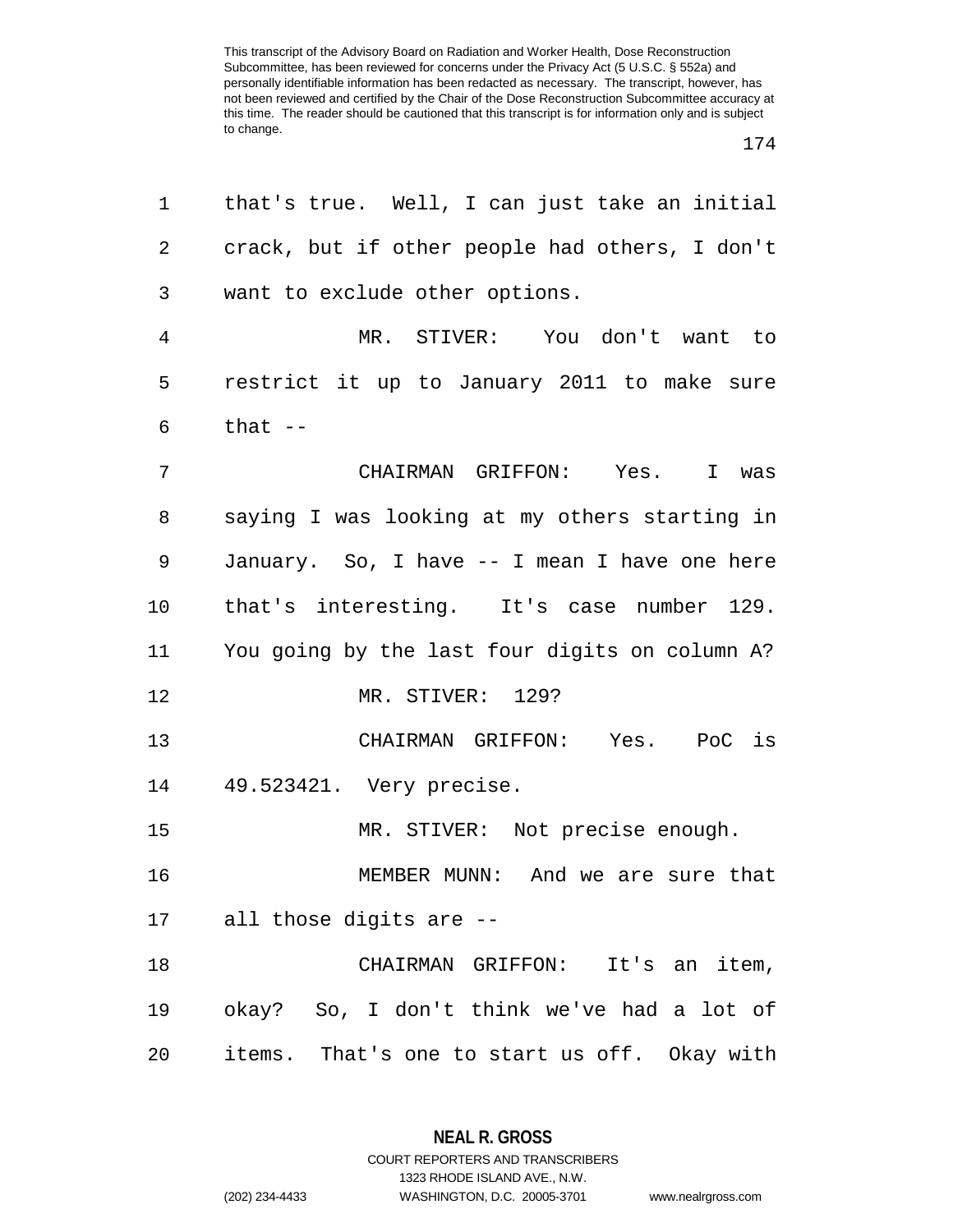175

| $\mathbf 1$ | that one?                                       |
|-------------|-------------------------------------------------|
| 2           | MEMBER MUNN: And the number again               |
| 3           | was?                                            |
| 4           | DR. ULSH: 129.                                  |
| 5           | MEMBER MUNN: 129.                               |
| 6           | CHAIRMAN GRIFFON: Next one is                   |
| 7           | 332. This does jump around a bit.               |
| 8           | MR. STIVER: The Argonne.                        |
| 9           | CHAIRMAN GRIFFON: Yes.                          |
| 10          | MR. STIVER: 42.9?                               |
| 11          | CHAIRMAN GRIFFON: Right. Yes,                   |
|             | 12 and we haven't done as many as Argonne West. |
| 13          | MEMBER MUNN: Next?                              |
| 14          | CHAIRMAN GRIFFON: Next one I have               |
| 15          | is 530. This is going in order on yours.        |
| 16          | MR. STIVER: Are we going right                  |
| 17          | down?                                           |
| 18          | CHAIRMAN GRIFFON: Yes. I'm not                  |
| 19          | necessarily going to take all these, but this   |
| 20          | one is a Hanford. It's got all digestive and    |

**NEAL R. GROSS** COURT REPORTERS AND TRANSCRIBERS

1323 RHODE ISLAND AVE., N.W.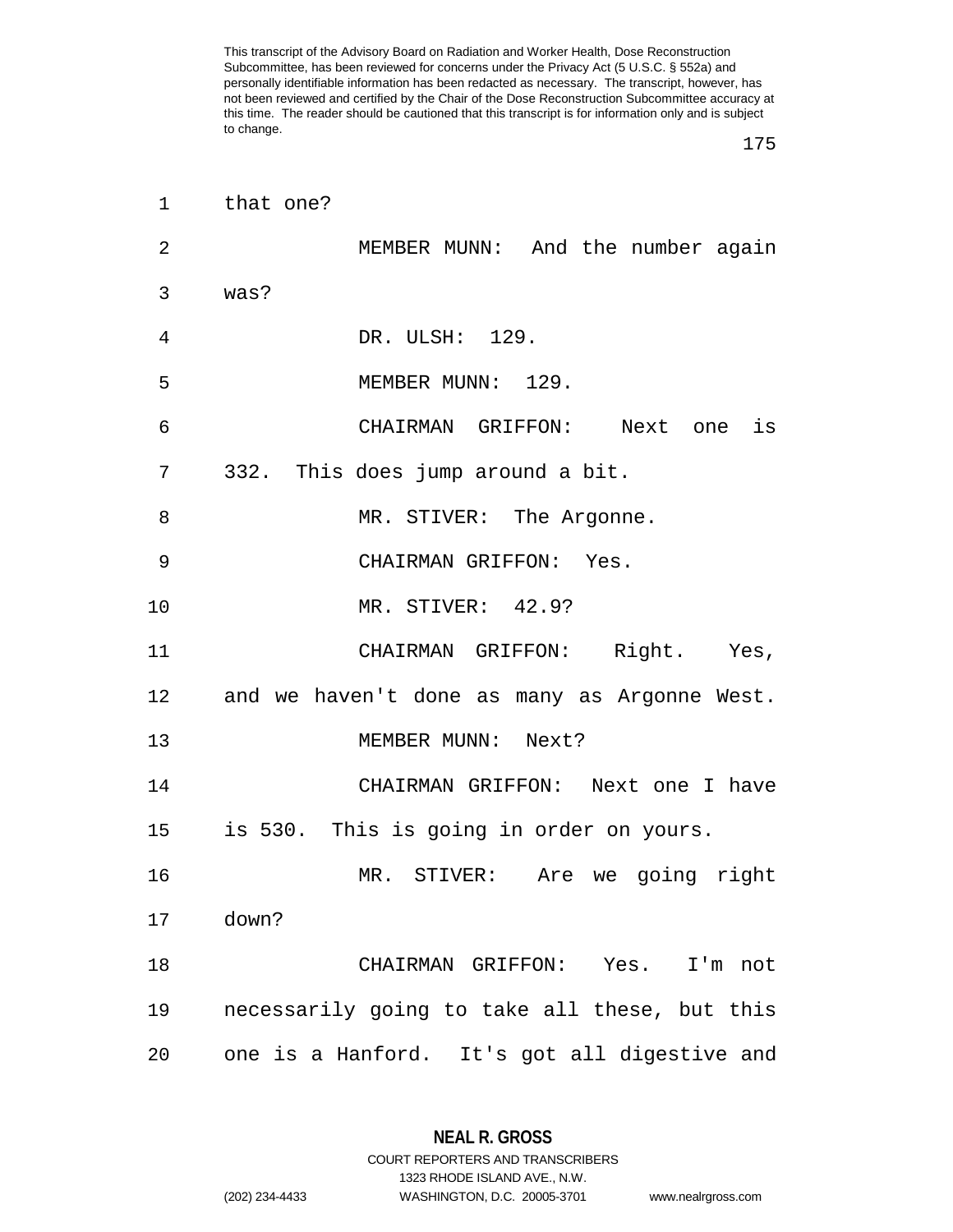| 1  | skin. Should be pretty close, John.<br>a      |
|----|-----------------------------------------------|
| 2  | Basically the same sort. I went a little      |
| 3  | lower than 40, I think. So, I got some 38-39. |
| 4  | I think I must've gone down to 38.            |
| 5  | MR. STIVER: Restricting up                    |
| 6  | through January?                              |
| 7  | CHAIRMAN GRIFFON: Yes. So,                    |
| 8  | that's 530. That's three cases so far, right? |
| 9  | MEMBER MUNN: Yes.                             |
| 10 | MR. STIVER: Are you just kind of              |
| 11 | identifying every fifth one, or just go       |
| 12 | straight down the line? I guess it really     |
| 13 | $doesn't --$                                  |
| 14 | CHAIRMAN GRIFFON: Well --                     |
| 15 | MR. KATZ: Either way, it's                    |
| 16 | random.                                       |
| 17 | CHAIRMAN GRIFFON: True. Skipping              |
| 18 | some of these that are -- there's several     |
| 19 | skins here. I mean I have this Spencer        |
| 20 | Chemical. Have we done Spencer Chemical? I'm  |

**NEAL R. GROSS** COURT REPORTERS AND TRANSCRIBERS

1323 RHODE ISLAND AVE., N.W.

(202) 234-4433 WASHINGTON, D.C. 20005-3701 www.nealrgross.com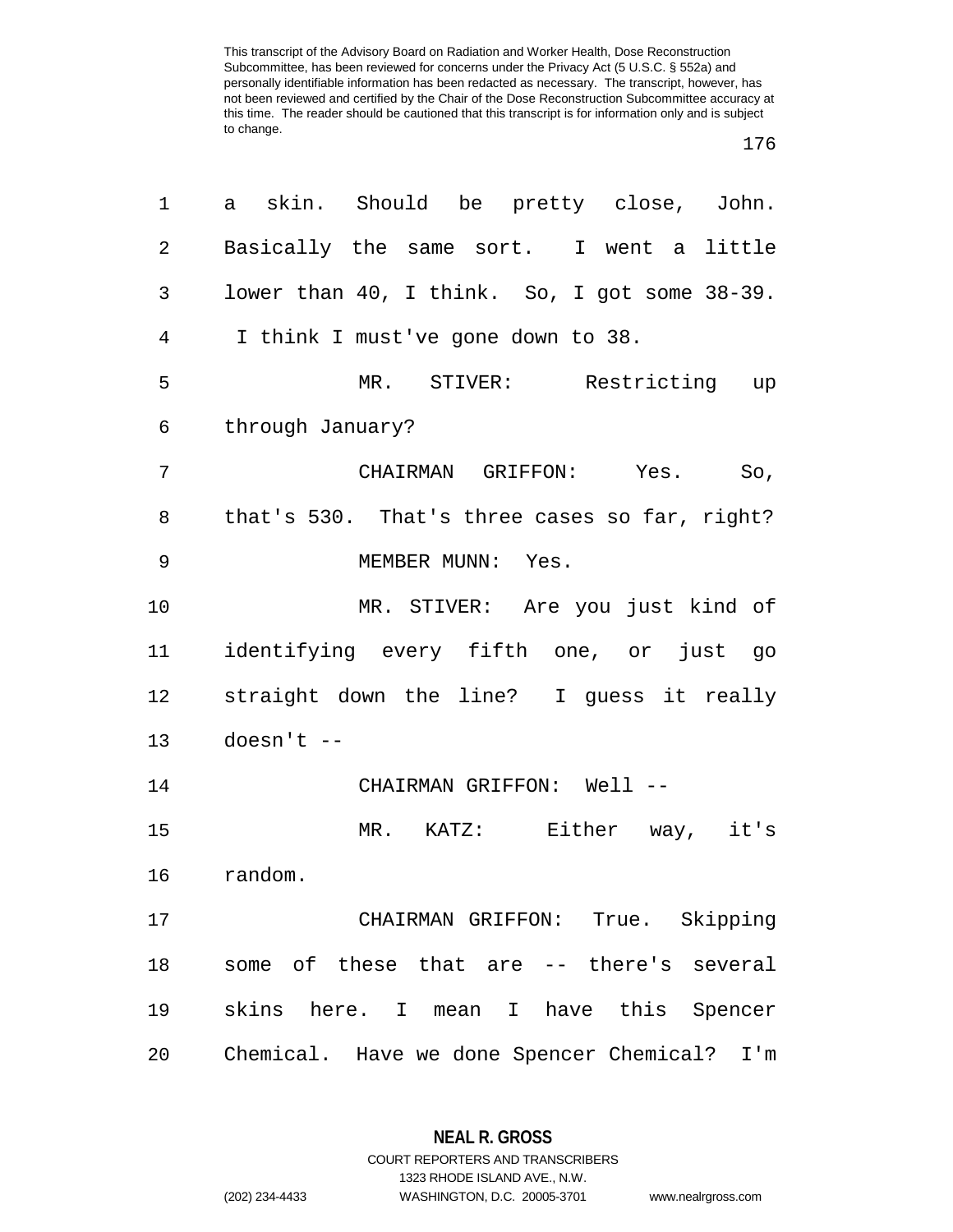| 1              | looking at the other chart.                   |
|----------------|-----------------------------------------------|
| $\overline{2}$ | MEMBER MUNN: I don't think so.                |
| 3              | DR. ULSH: Case number?                        |
| 4              | MEMBER MUNN: Let's see. Spencer               |
| 5              | Chemical -- I don't see it.                   |
| 6              | MS. K. BEHLING: No. I don't see               |
| 7              | a Spencer on here.                            |
| 8              | MEMBER MUNN: Kathy didn't have                |
| 9              | it. Kathy didn't --                           |
| 10             | CHAIRMAN GRIFFON: Okay. Number                |
| 11             | 676, that's just below 40. You shouldn't have |
| 12             | that one on your $-$ 676.                     |
| 13             | MEMBER CLAWSON: I show a Spencer              |
| 14             | Chemical in Jayhawk Works.                    |
| 15             | CHAIRMAN GRIFFON: Yes, yes.                   |
| 16             | That's it.                                    |
| 17             | MR. KATZ: Want to do that one?                |
| 18             | CHAIRMAN GRIFFON: That's the one.             |
| 19             | MEMBER MUNN: Seventy-six?                     |
| 20             | CHAIRMAN GRIFFON: Yes.                        |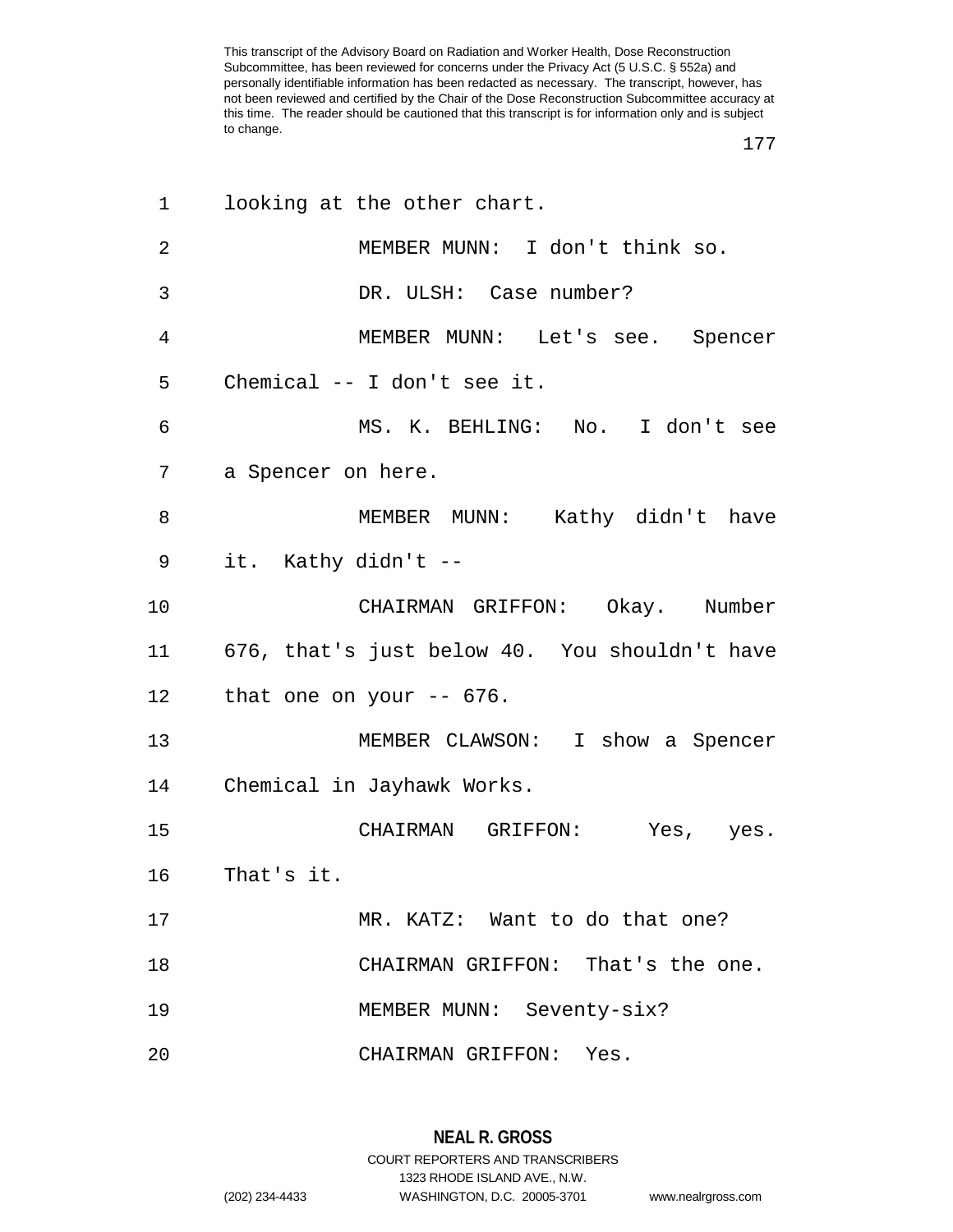| 1              | That's supposed to<br>MEMBER MUNN:           |
|----------------|----------------------------------------------|
| $\overline{a}$ | be $--$                                      |
| 3              | CHAIRMAN GRIFFON:<br>Last three              |
| 4              | digits, not the line number. Right?          |
| 5              | MR. STIVER: Yes. Look at the                 |
| 6              | date. It's 12/29/2010.                       |
| 7              | CHAIRMAN GRIFFON: Yes.<br>All                |
| 8              | right, next one I have is 28. This is        |
| 9              | multiple cancers, multiple sites really. Oak |
| 10             | Ridge and X10 Y12. Thirty years. It seems    |
| 11             | like a complicated work history one.         |
| 12             | MR. STIVER: What's the date on               |
| 13             | that?                                        |
| 14             | $12/28/2010$ .<br>CHAIRMAN GRIFFON:          |
| 15             | It's number 28.                              |
| 16             | MR. STIVER: POC?                             |
| 17             | CHAIRMAN GRIFFON: 48.8.                      |
| 18             | DR. ULSH: Up to 5 right?                     |
| 19             | CHAIRMAN GRIFFON: Yes. Plugging              |
| 20             | away here. I have 41, a Hanford. Many years  |

1323 RHODE ISLAND AVE., N.W.

(202) 234-4433 WASHINGTON, D.C. 20005-3701 www.nealrgross.com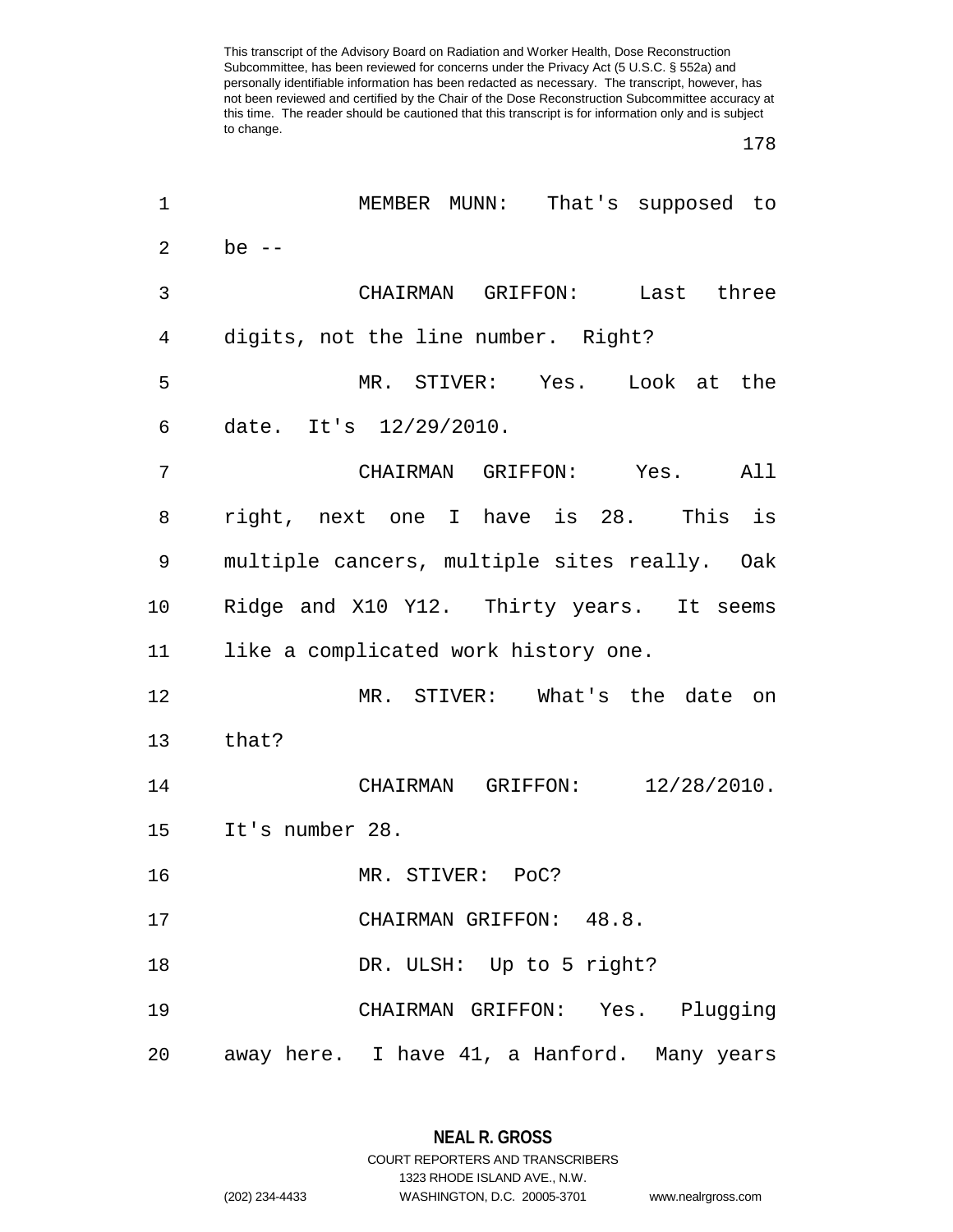|    | 1 of experience.                              |
|----|-----------------------------------------------|
| 2  | MEMBER MUNN: What number?                     |
| 3  | CHAIRMAN GRIFFON: Forty-one.                  |
| 4  | MEMBER MUNN: Forty-one. Thank                 |
| 5  | you.                                          |
| 6  | CHAIRMAN GRIFFON: And then also               |
| 7  | 42, Savannah River. 669, Pantex. 741,         |
| 8  | Fernald. On the phone, if people have         |
| 9  | opinions on these, please chime in. I'm       |
| 10 | pausing a little to give people time to look  |
| 11 | at the line. 705 is the next one I have,      |
| 12 | Allied Chemical. Did we do Allied, Kathy?     |
| 13 | MR. STIVER: We've done Allied.                |
| 14 | CHAIRMAN GRIFFON: We have done                |
| 15 | Allied.                                       |
| 16 | MR. STIVER: Actually did one                  |
|    | 17 myself.                                    |
| 18 | MS. K. BEHLING: Yes.                          |
| 19 | DR. MAURO: And we have an active              |
| 20 | Site Profile review also going on for Allied. |

**NEAL R. GROSS** COURT REPORTERS AND TRANSCRIBERS

1323 RHODE ISLAND AVE., N.W.

(202) 234-4433 WASHINGTON, D.C. 20005-3701 www.nealrgross.com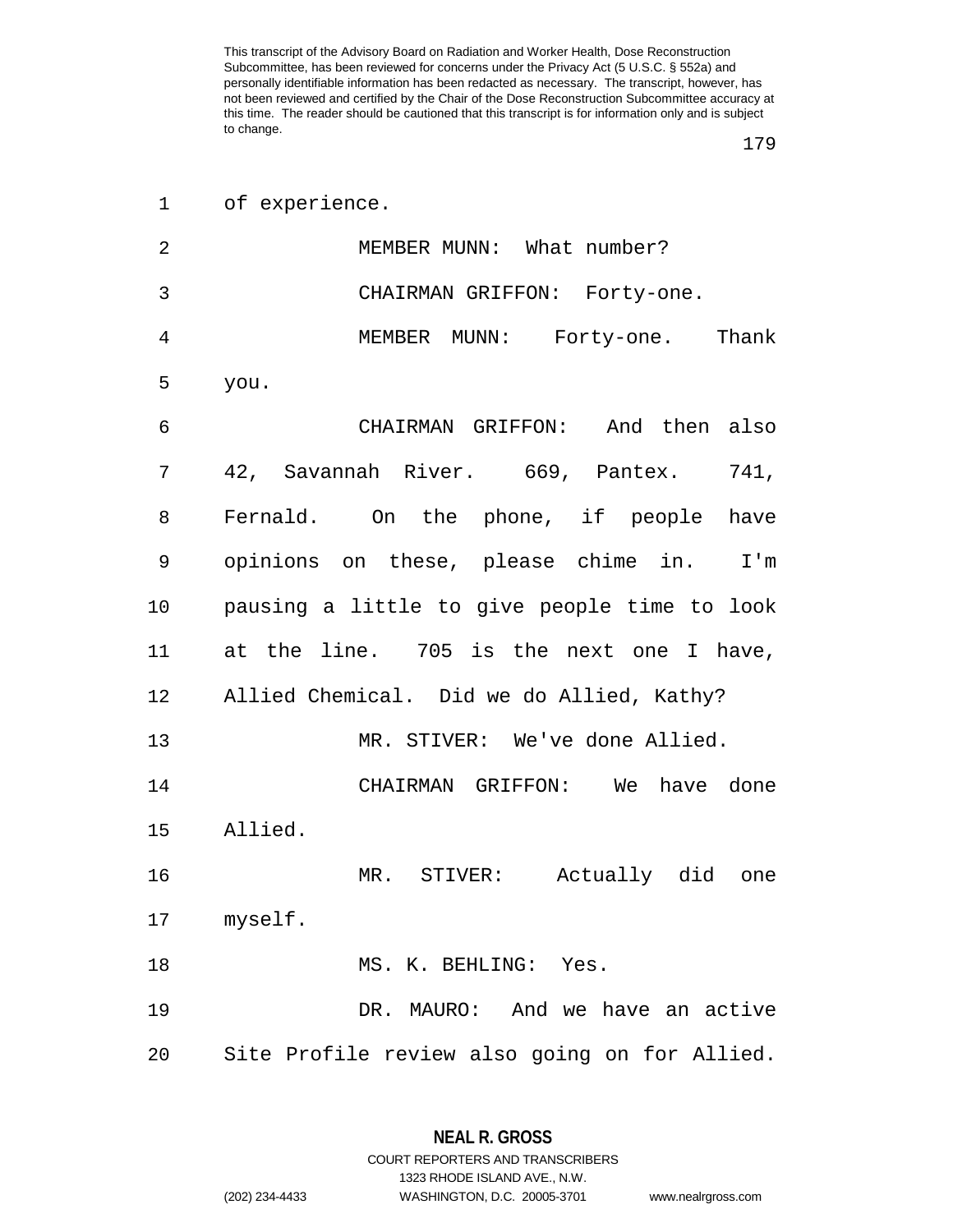| 1              | Just letting you know.                         |
|----------------|------------------------------------------------|
| $\overline{2}$ | MS. K. BEHLING: And to Allied,                 |
| 3              | 2.5 percent is 4.                              |
| $\overline{4}$ | CHAIRMAN GRIFFON: Okay, we can                 |
| 5              | keep it in there for now. I think we -- Stu    |
| 6              | wants a larger list than a smaller.            |
| 7              | MR. HINNEFELD: Larger is better                |
| 8              | than smaller. I think we'll lose a lot.        |
| 9              | CHAIRMAN GRIFFON: Yes. That's                  |
| 10             | ten. We're a fifth of the way maybe.           |
| 11             | DR. MAURO: Mark, this is John. I               |
| 12             | got a question. While you're going through     |
| 13             | the process and sorting through candidate      |
| 14             | cases, a thought we had amongst ourselves here |
| 15             | at SC&A was while you're doing this, you could |
| 16             | actually create a pool so that it represents - |
| 17             | - actually accumulate cases, and leave -- you  |
| 18             | know, pick the ones -- the Board will pick the |
| 19             | ones that they wish to pick.                   |
| 20             | CHAIRMAN GRIFFON: Yes, Doug                    |

**NEAL R. GROSS** COURT REPORTERS AND TRANSCRIBERS 1323 RHODE ISLAND AVE., N.W. (202) 234-4433 WASHINGTON, D.C. 20005-3701 www.nealrgross.com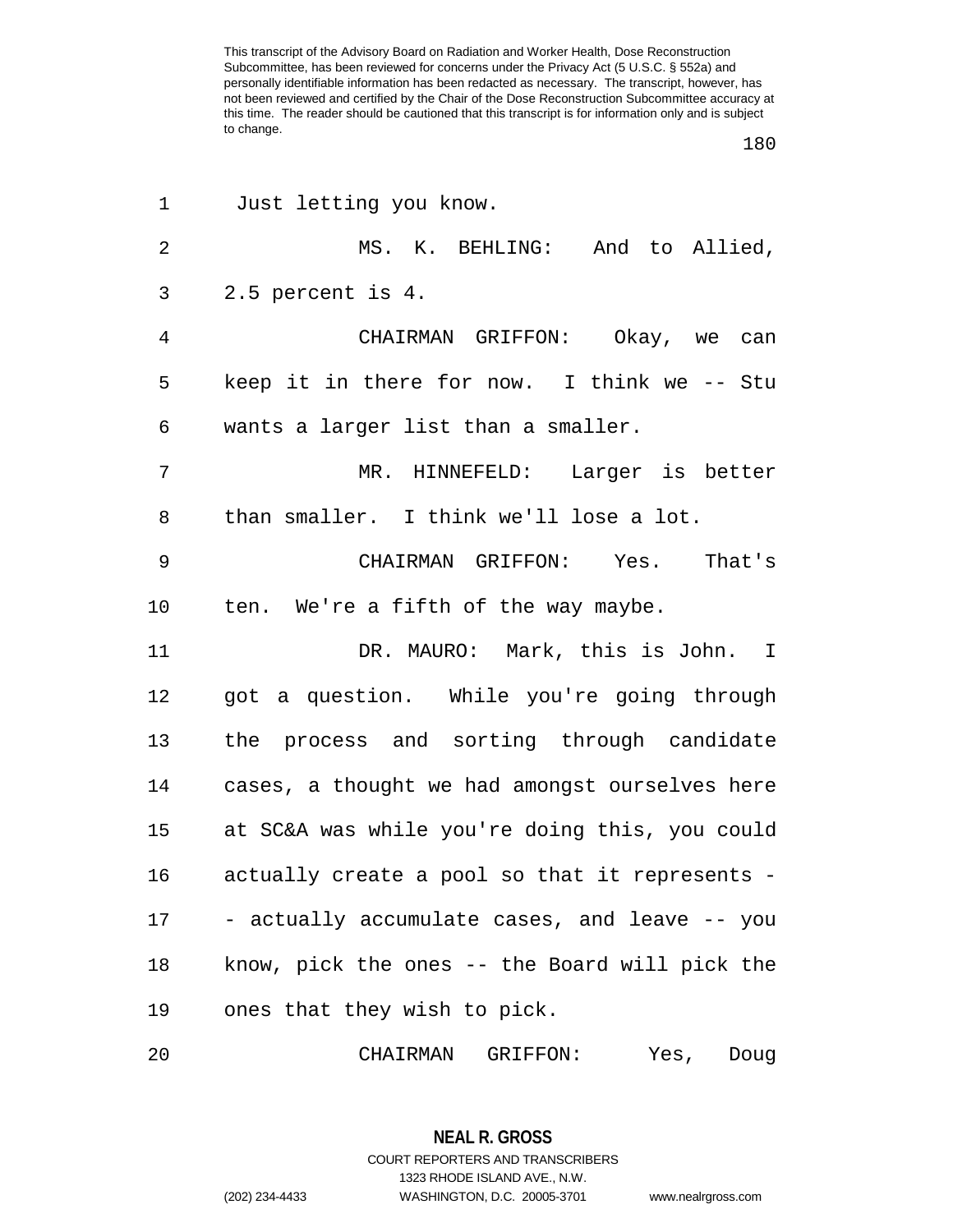| 1  | brought that up too.                     |
|----|------------------------------------------|
| 2  | DR. MAURO: And leave the pool            |
| 3  | behind.                                  |
| 4  | CHAIRMAN GRIFFON: Yes, we vetoed         |
| 5  | that already, John. Sorry.               |
| 6  | DR. MAURO: Oh, we did veto that.         |
| 7  | Okay.                                    |
| 8  | CHAIRMAN GRIFFON: You're out of          |
| 9  | order.                                   |
| 10 | (Laughter.)                              |
| 11 | DR. MAURO: Never mind.                   |
| 12 | CHAIRMAN GRIFFON: We<br>to<br>want       |
| 13 | stick with our batch processing for now. |
| 14 | DR. MAURO: Okay.                         |
| 15 | CHAIRMAN GRIFFON: I know what            |
| 16 | you're saying. We got a little system. I |
| 17 | think we --                              |
| 18 | DR. MAURO: No -- no problem.<br>No       |
| 19 | problem.                                 |
| 20 | CHAIRMAN GRIFFON: Yes, for now.          |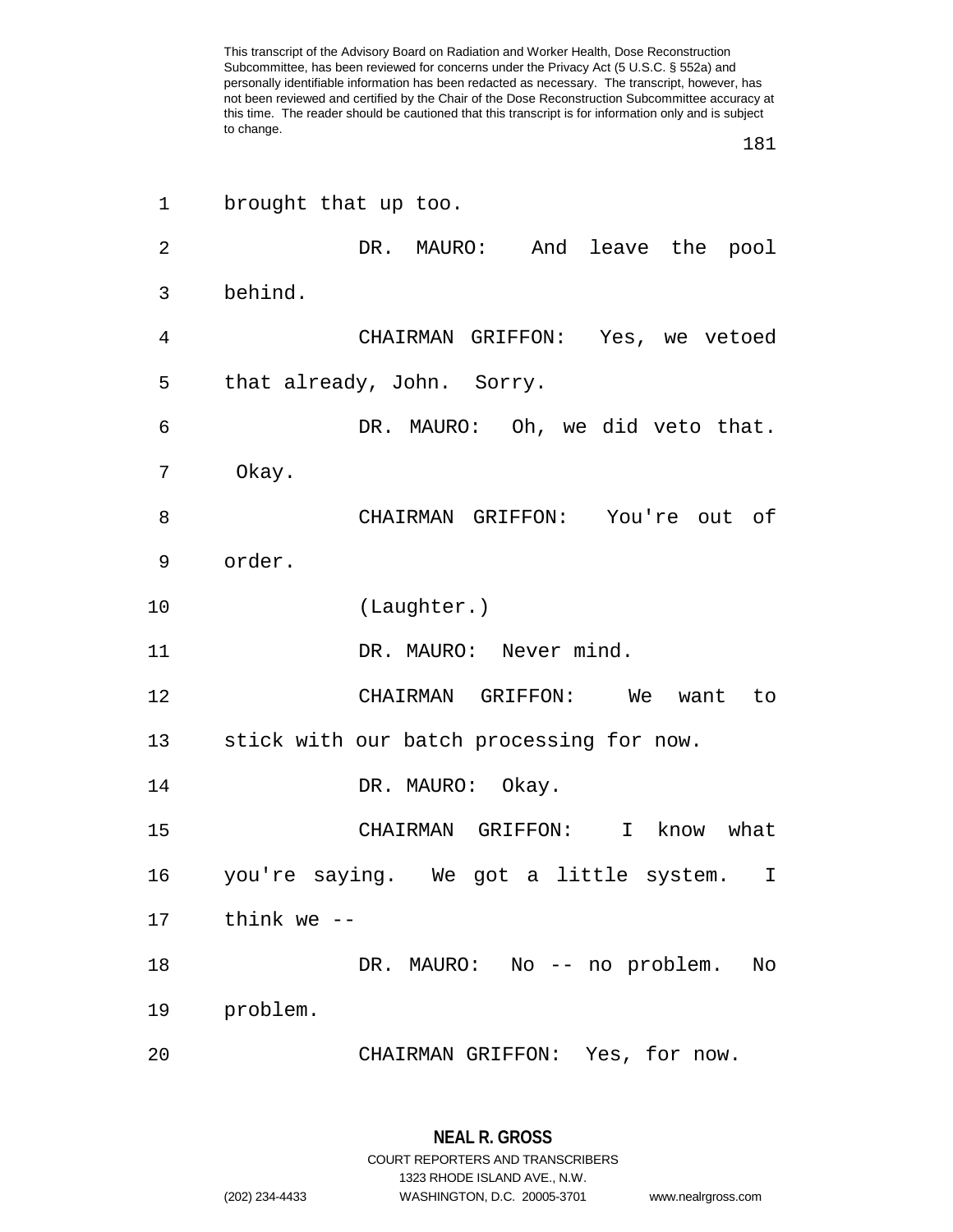| 1              | MR. KATZ: Case 705?                              |
|----------------|--------------------------------------------------|
| $\overline{2}$ | CHAIRMAN GRIFFON: Case 705 was                   |
| 3              | the last one. Next two I have are -- I have      |
| 4              | 269.                                             |
| 5              | MR. KATZ: 269, General Atomics?                  |
| 6              | CHAIRMAN GRIFFON: Yes. That's                    |
| 7              | also 49.7 percent. And then 638, which is        |
| 8              | Mound. Again, these are also -- I sorted from    |
| 9              | most recent to older cases. So, these are all    |
| 10             | fairly new cases. I'm at 10/1 now on that        |
| 11             | one. That was processed October last year.       |
| 12             | MR. KATZ: Kathy, what are some                   |
| 13             | sites where we have sort of -- on the low end    |
| 14             | of percentage we've sampled up till now?         |
| 15             | MS. K. BEHLING: Well, let's see                  |
| 16             | here.                                            |
| 17             | Bethlehem<br>Steel<br>MEMBER<br>$\texttt{MUNN}:$ |
| 18             | seems pointless.                                 |
| 19             | MS. K. BEHLING: Yes, Bethlehem                   |
| 20             | Steel, Fernald. These are not -- actually        |

**NEAL R. GROSS** COURT REPORTERS AND TRANSCRIBERS

1323 RHODE ISLAND AVE., N.W.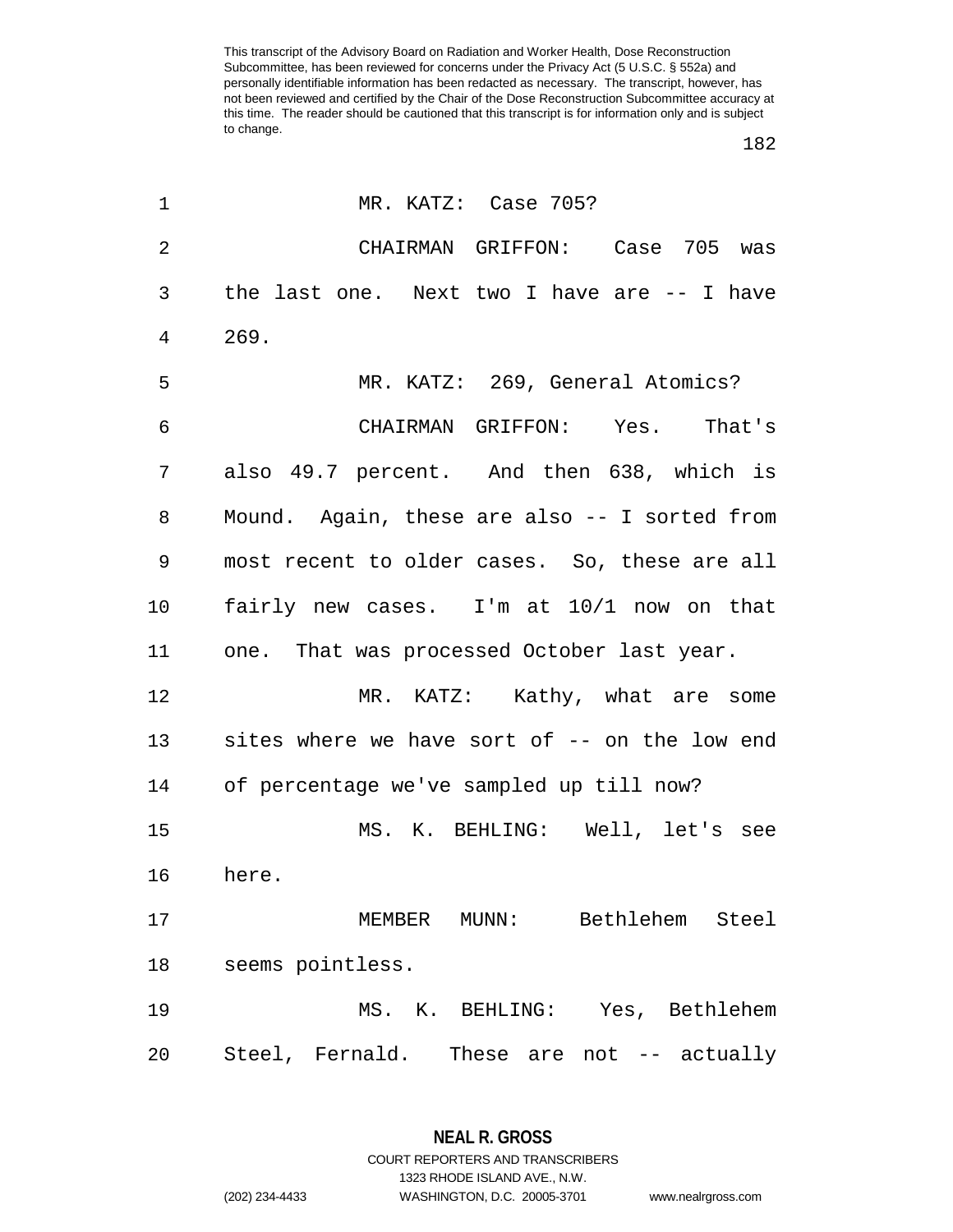| 1  | Hanford. I know we had a few of those.      |
|----|---------------------------------------------|
| 2  | MR. KATZ: Okay.                             |
| 3  | MS. K. BEHLING: K25, Paducah, and           |
| 4  | even Savannah River, believe it or not.     |
| 5  | CHAIRMAN GRIFFON: So, even though           |
| 6  | we're picking a lot of those cases, they're |
| 7  | still -- yes, a lot of claims right? Yes.   |
| 8  | MEMBER MUNN: Yes.                           |
| 9  | MS. K. BEHLING: Y-12.                       |
| 10 | DR. ULSH: Are you committed to              |
| 11 | not looking at any compensable cases?       |
| 12 | CHAIRMAN GRIFFON: No, no.                   |
| 13 | DR. ULSH: There's a site here,              |
| 14 | C.H. Schnorr. I've never heard of it.       |
| 15 | MR. KATZ: What case number is               |
| 16 | that?                                       |
| 17 | DR. ULSH: Well, the selection ID            |
| 18 | is 590.                                     |
| 19 | MR. KATZ: Case 590.                         |
| 20 | MEMBER CLAWSON: Which site was              |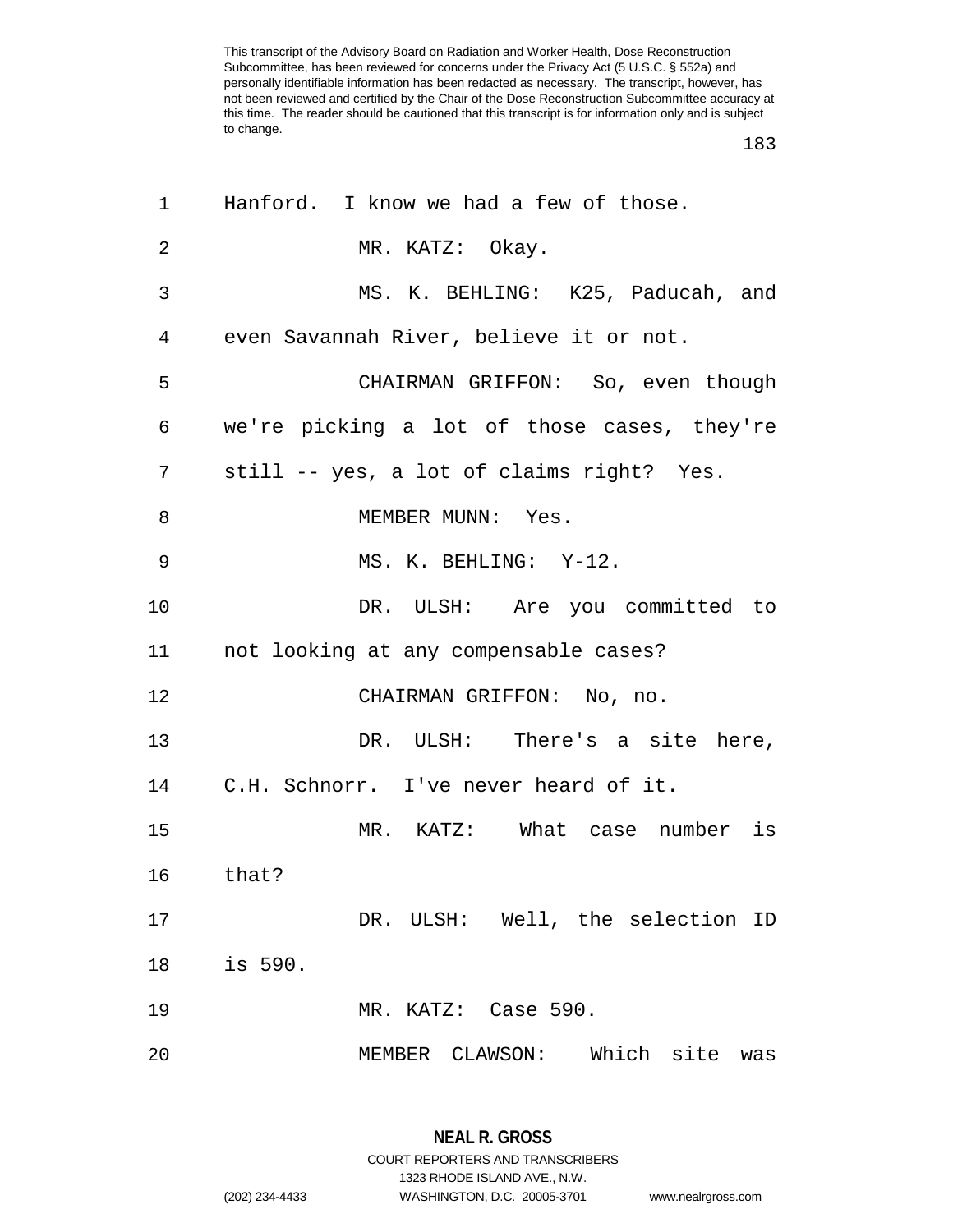| $\mathbf{1}$ | that, Brant?                                   |
|--------------|------------------------------------------------|
| 2            | DR. ULSH: C.H. Schnorr.                        |
| 3            | MEMBER MUNN: Sounds like a bad                 |
| 4            | joke.                                          |
| 5            | MR. KATZ: S-C-H-N-O-R-R?                       |
| 6            | DR. ULSH: Yes.                                 |
| 7            | CHAIRMAN GRIFFON: Hopefully there              |
| 8            | will be no snoring in here later.              |
| 9            | DR. ULSH: PoC is 65.8 unchanged.               |
| 10           | CHAIRMAN GRIFFON: But you're                   |
| 11           | right; we want to look at the site too. So,    |
| 12           | yes, yes. All right, that's 590. You got       |
| 13           | that? Let me get through -- I'm not committed  |
| 14           | just to doing these in the 40 to 50 range, but |
| 15           | we're about halfway through the list.          |
| 16           | So, maybe we can -- that was<br>my             |
| 17           | first cut. Then maybe we'll go back to the     |
| 18           | part of the -- the other thing is for like     |
| 19           | Bethlehem Steel, even though we're low on      |
| 20           | numbers, I don't think we need anymore because |

**NEAL R. GROSS** COURT REPORTERS AND TRANSCRIBERS

1323 RHODE ISLAND AVE., N.W. (202) 234-4433 WASHINGTON, D.C. 20005-3701 www.nealrgross.com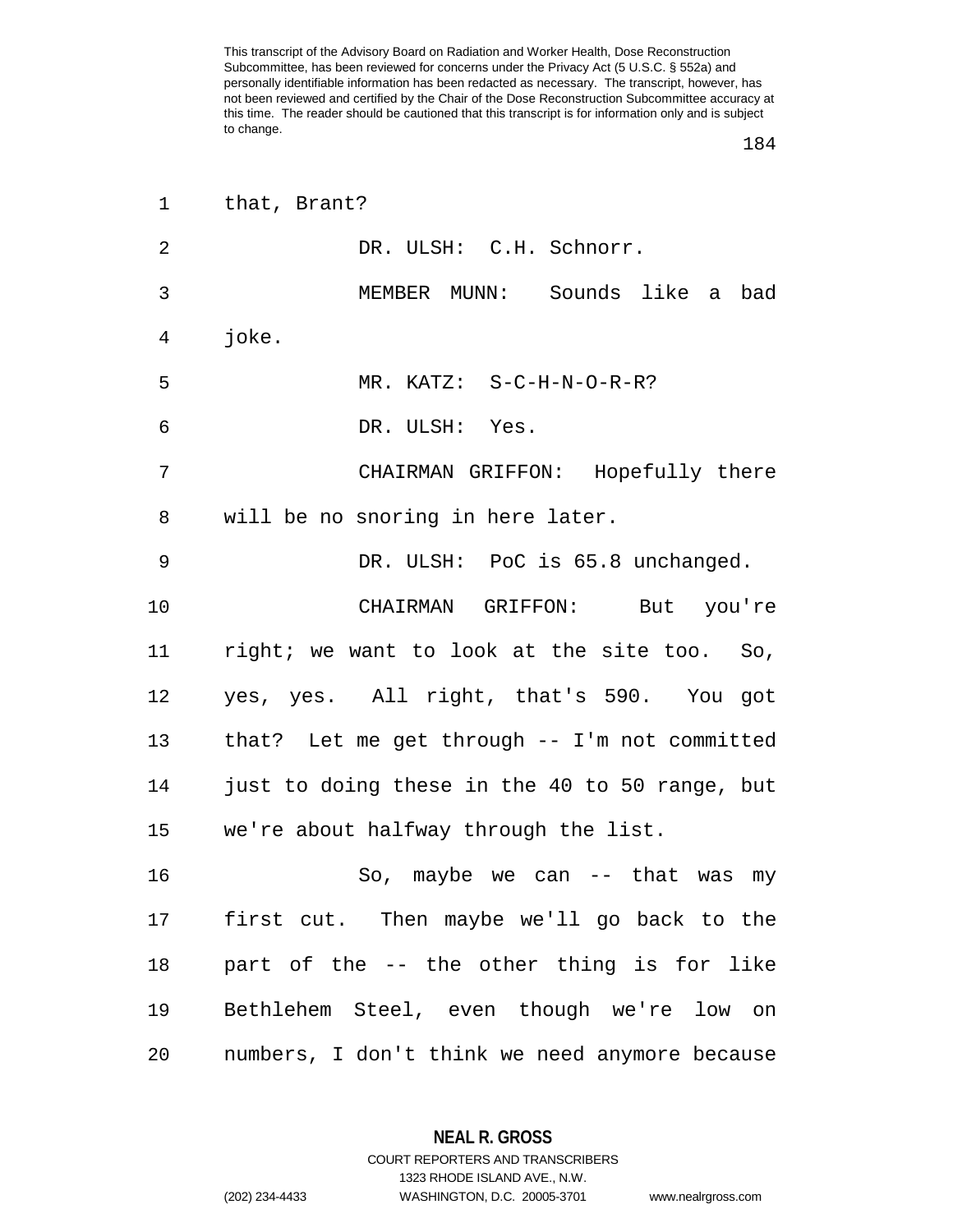| 1              | it's a one-size-fits-all.                      |
|----------------|------------------------------------------------|
| $\overline{2}$ | MEMBER MUNN: Pointless.                        |
| 3              | CHAIRMAN GRIFFON: Yes.<br>So,                  |
| 4              | there's certain reasons why we can not try to  |
| 5              | match our --                                   |
| 6              | MR. KATZ: Oh, absolutely.                      |
| 7              | CHAIRMAN GRIFFON: Yes, yes.                    |
| 8              | Alright.                                       |
| 9              | Ignore it.<br>MEMBER MUNN:<br>They             |
| 10             | have what they wanted.                         |
| 11             | CHAIRMAN GRIFFON: I have 623 as                |
| 12             | the next one I found, which is an X10, and     |
| 13             | it's stomach and all male genitalia. And 561,  |
| 14             | which is a Hanford and PNL, yes. 531, this is  |
| 15             | an all-male genitalia, also interesting        |
| 16             | because it's K25 X10, a Rocky Flats multiple-  |
|                | 17 site kind of thing. 531, that is.           |
| 18             | Number 20, X10, stomach cancer.                |
| 19             | This one is -- well, I don't know, this one is |
| 20             | unique to me. Well, it's skin cancer, but      |

**NEAL R. GROSS** COURT REPORTERS AND TRANSCRIBERS

1323 RHODE ISLAND AVE., N.W. (202) 234-4433 WASHINGTON, D.C. 20005-3701 www.nealrgross.com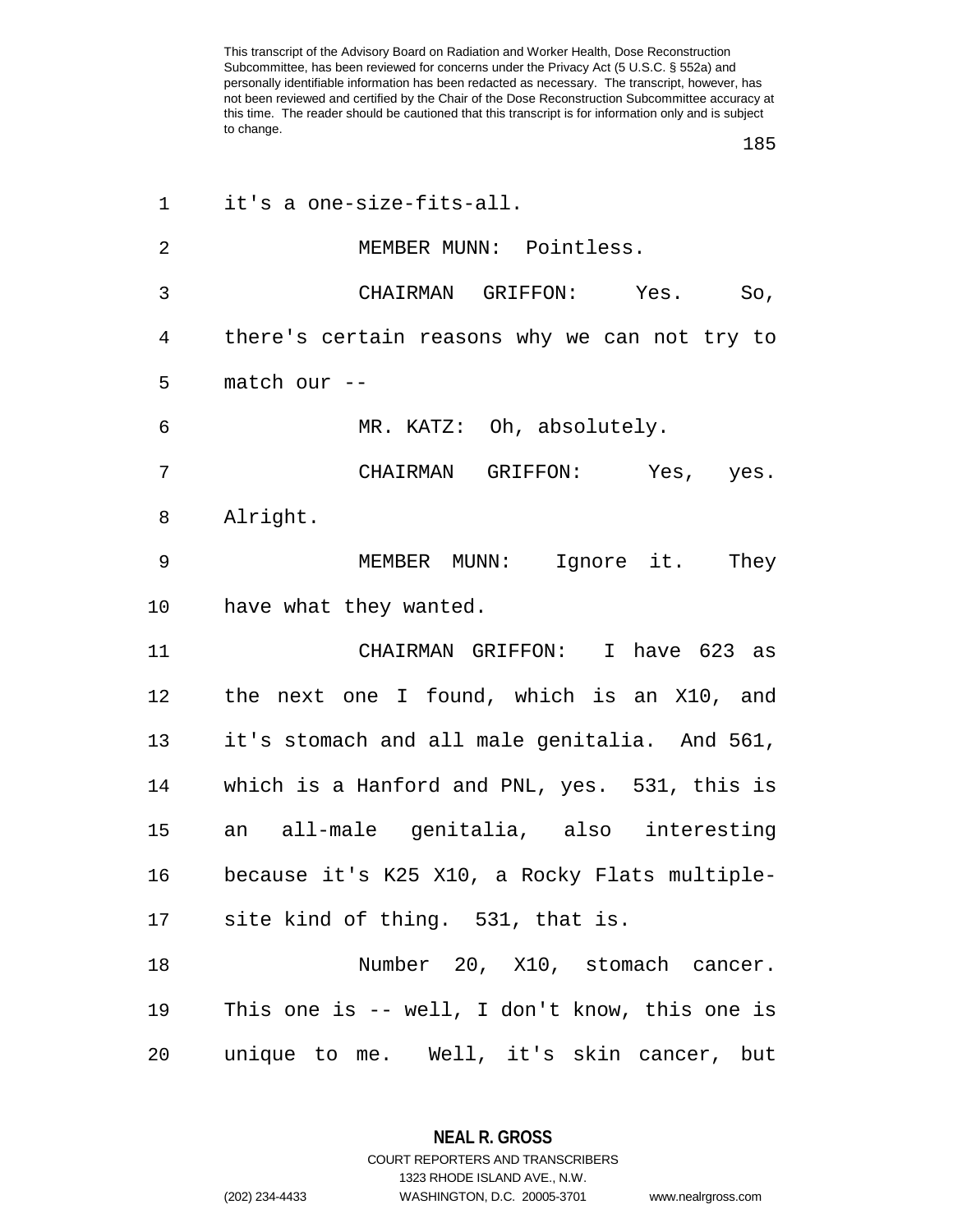| 1              | it's Albuquerque Operations Office. This is   |
|----------------|-----------------------------------------------|
| $\overline{2}$ | 43. So, I think the job site of it is kind of |
| 3              | unique, right? It must be a DOE Albuquerque   |
| $\overline{4}$ | Operations Office, right.                     |
| 5              | MEMBER MUNN: Got to be.                       |
| 6              | CHAIRMAN GRIFFON: Yes. Let's see              |
| 7              | 102, oral cavity and pharynx.                 |
| 8              | MR. FARVER: On 102, column E, is              |
| 9              | that the years worked?                        |
| 10             | CHAIRMAN GRIFFON: Yes, that's the             |
| 11             | other reason I like that one. The person      |
| 12             | worked 99.5 years. We want to examine this    |
| 13             | person.                                       |
| 14             | MEMBER MUNN: Fascinating.                     |
| 15             | MR. STIVER: This other guy's got              |
| 16             | 200.6 years.                                  |
| 17             | CHAIRMAN GRIFFON: Yes, yes.<br>I.             |
| 18             | know.                                         |
| 19             | MR. KATZ: What site, sorry?                   |
| 20             | CHAIRMAN GRIFFON: Battelle Labs,              |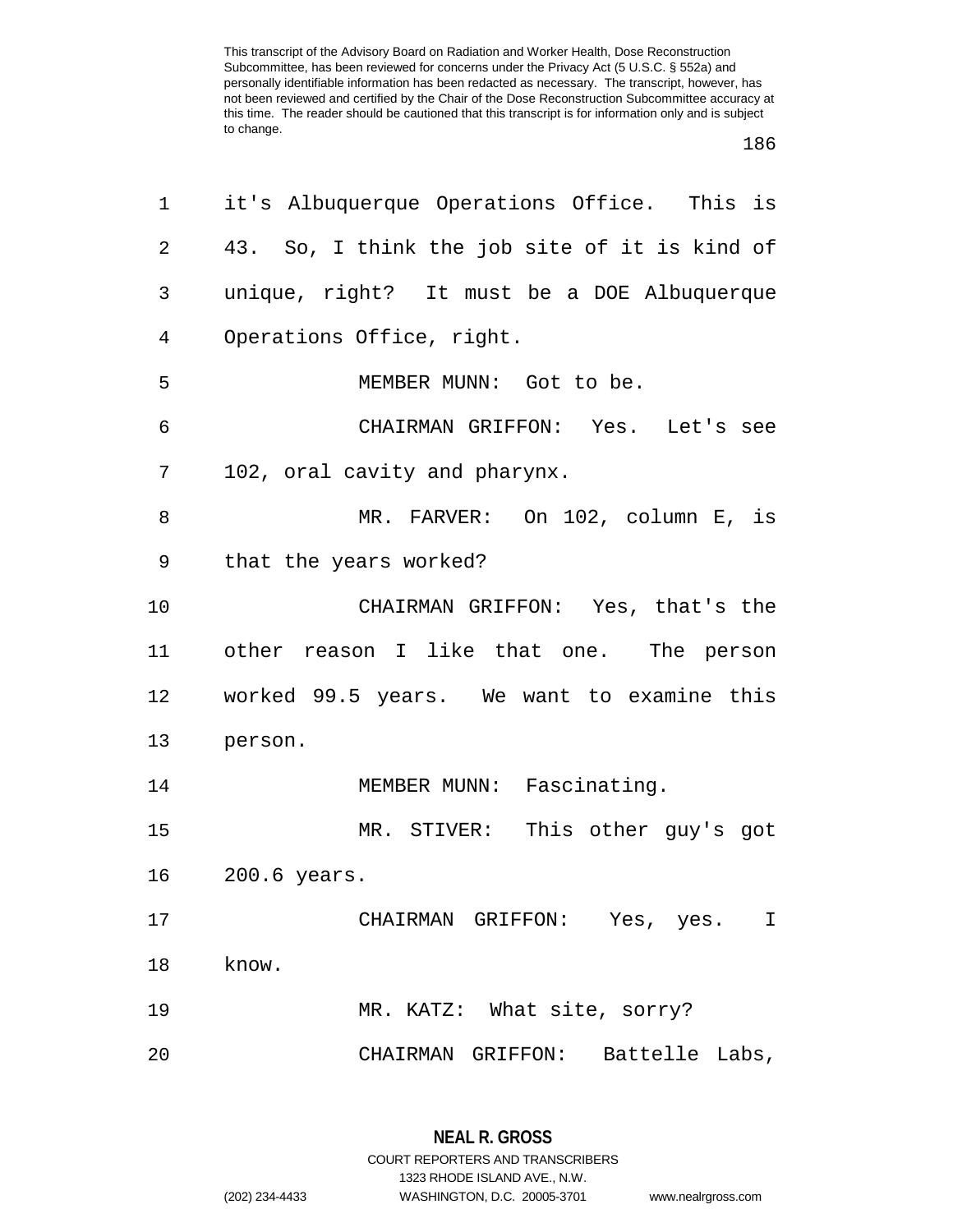| 1              | King Avenue. I don't even know if -- yes,     |
|----------------|-----------------------------------------------|
| $\overline{a}$ | something is up with -- a couple that have    |
| 3              | years worked show weird things. Okay, 675 is  |
| 4              | Los Alamos. That should have us at 20. Does   |
| 5              | that agree with your numbers, Ted?            |
| 6              | MR. KATZ: Yes.                                |
| 7              | CHAIRMAN GRIFFON: Okay. Oh, I                 |
| 8              | haven't seen this before. Amchitka, has to be |
| 9              | a skin cancer. Yes, Amchitka, but they also   |
| 10             | worked at Lawrence Livermore.                 |
| 11             | DR. ULSH: What's the case number?             |
| 12             | CHAIRMAN GRIFFON: 323. That may               |
|                | 13 require a site visit.                      |
| 14             | MR. HINNEFELD: He worked on the               |
| 15             | Pacific Proving Grounds, too, Johnson Atoll   |
| 16             | and Amchitka.                                 |
| 17             | MEMBER MUNN:<br>That<br>be<br>means           |
| 18             | careful.                                      |
| 19             | How about 66?<br>CHAIRMAN GRIFFON:            |
| 20             | This is again the multiple Oak Ridge things,  |

**NEAL R. GROSS** COURT REPORTERS AND TRANSCRIBERS

1323 RHODE ISLAND AVE., N.W.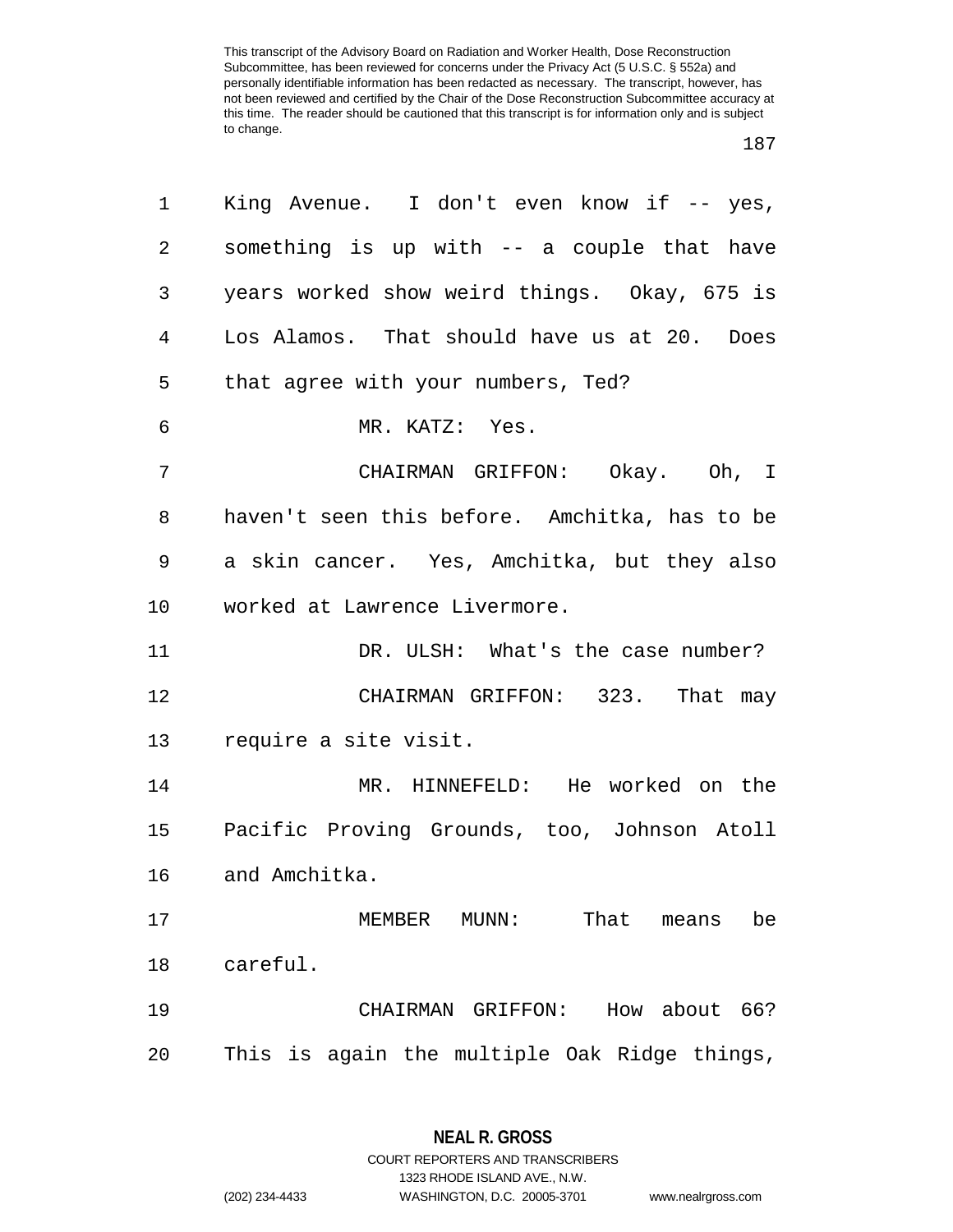| 1              | E25, X10, Y-12. $\,$ 210 is a Hanford case, 48 |
|----------------|------------------------------------------------|
| 2              | percent, and multiple cancers.                 |
| 3              | MEMBER MUNN: What's that number                |
| $\overline{4}$ | again?                                         |
| 5              | CHAIRMAN GRIFFON: 210. 101 is a                |
| 6              | Hanford case, stomach cancer is obvious. I'm   |
| 7              | also just thinking about decade worked.        |
| 8              | Kathy, on decade worked, are we weak in -- for |
| 9              | a while, we were running weak in the 80's and  |
| 10             | the later decades. Is that still true? I       |
| 11             | mean, given that cancer is --                  |
| 12             | MS. K. BEHLING: That's true, yes.              |
| 13             | CHAIRMAN GRIFFON: -- a reality.                |
| 14             | Yes.                                           |
| 15             | MEMBER RICHARDSON: Could you tell              |
| 16             | me what that means? Was that the decade of     |
| 17             | hire?                                          |
| 18             | CHAIRMAN GRIFFON:<br>Decade $--$ yes,          |
| 19             | decade of hire. Decade first employed.         |
| 20             | Okay.<br>MEMBER RICHARDSON:                    |

**NEAL R. GROSS** COURT REPORTERS AND TRANSCRIBERS 1323 RHODE ISLAND AVE., N.W. (202) 234-4433 WASHINGTON, D.C. 20005-3701 www.nealrgross.com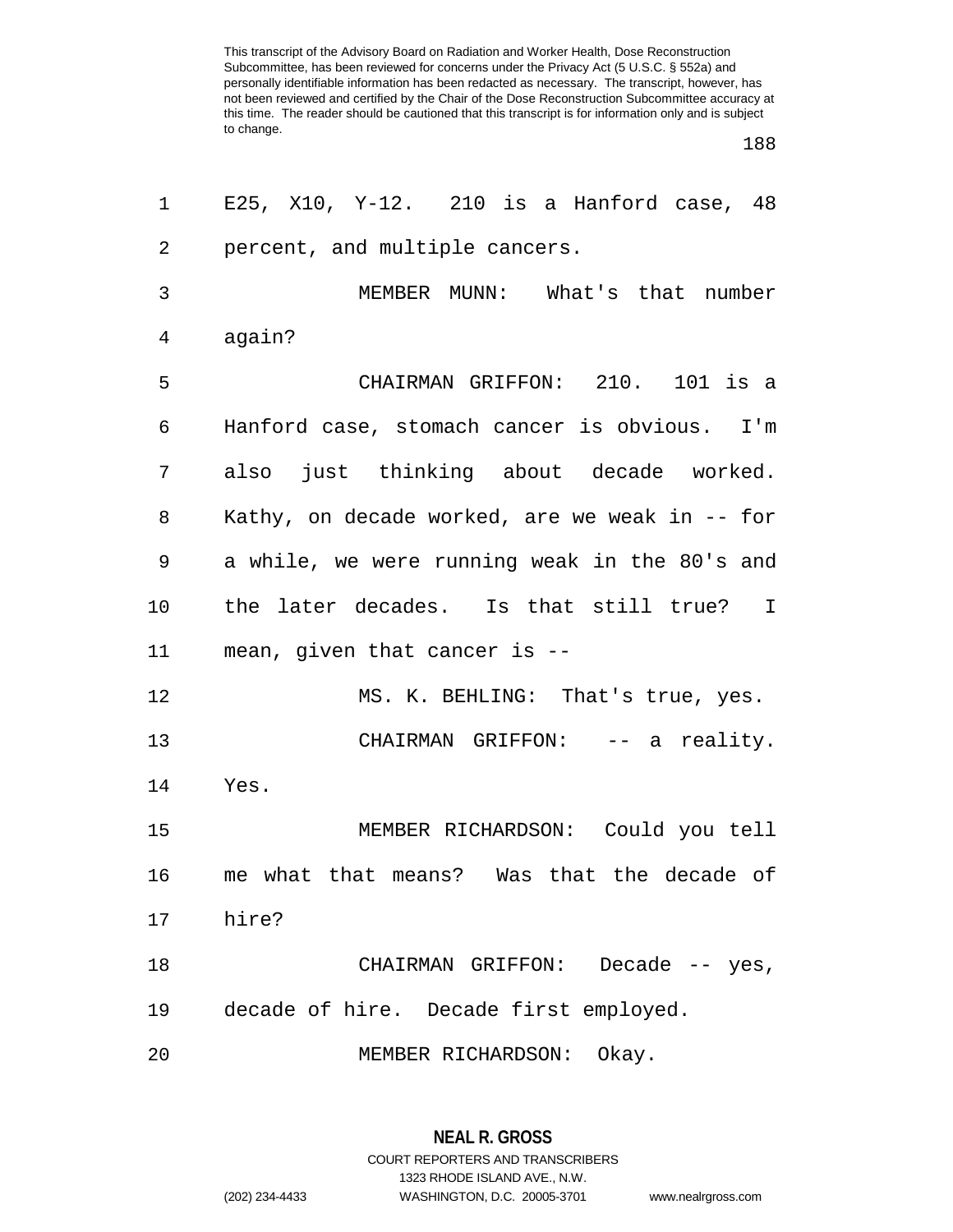| $\mathbf 1$    | CHAIRMAN GRIFFON: So --                    |
|----------------|--------------------------------------------|
| $\overline{2}$ | MEMBER RICHARDSON: Which explains          |
| 3              | why that goes back to the 1920's or $-$ -  |
| 4              | MEMBER MUNN: Yes.                          |
| 5              | MR. HINNEFELD: So did AWE. If              |
| 6              | the person worked in the AWE. No, it'll go |
| 7              | earlier --                                 |
| 8              | CHAIRMAN GRIFFON: Oh, because              |
| 9              | they were employed before.                 |
| 10             | MR. HINNEFELD: If they were                |
| 11             | employed at that AWE before --             |
| 12             | CHAIRMAN GRIFFON: Got it.                  |
| 13             | Sometimes they're typos.                   |
| 14             | MEMBER RICHARDSON: Yes. When I             |
| 15             | sorted by that, it goes from the 1920's to |
| 16             | $2000$ 's.                                 |
| 17             | CHAIRMAN GRIFFON: Yes, yes.                |
| 18             | MR. STIVER: What was the last one          |
| 19             | you called out?                            |
| 20             | CHAIRMAN GRIFFON: 101 was<br>the           |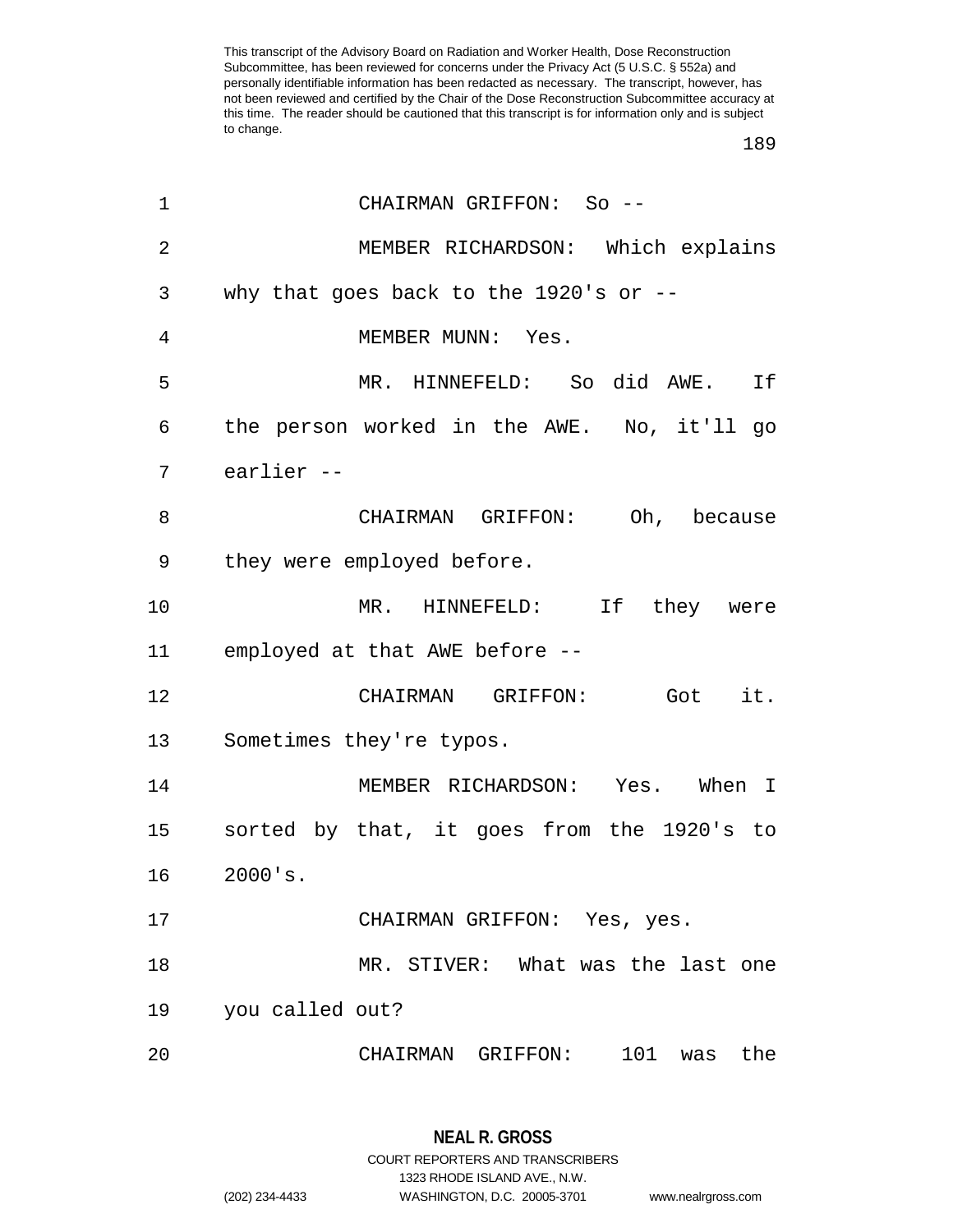| 1              | last one I had. Next one I have is 319.        |
|----------------|------------------------------------------------|
| $\overline{2}$ | MR. KATZ: What site?                           |
| 3              | CHAIRMAN GRIFFON: Los Alamos and               |
| $\overline{4}$ | Nevada Test Site. I'll just leave it there.    |
| 5              | I was looking. I haven't sorted by decade, but |
| 6              | I was starting to look for related decades,    |
| 7              | and it is difficult to find this one.          |
| 8              | MR. KATZ: While Mark is doing                  |
| 9              | that, someone else may want to do SRS,         |
| 10             | Paducah, Fernald. Those are all ones that      |
| 11             | we're weak on. We've picked up some K25 and    |
| 12             | Hanford in this batch already.                 |
| 13             | CHAIRMAN GRIFFON: Yes. I have 34               |
| 14             | as a Savannah River option. 212, a Hanford     |
| 15             | case. This is interesting to me because it's   |
| 16             | 49.9, a lung case and the person worked there  |
| 17             | 0.8 years.                                     |
| 18             | MR. KATZ: Wow.                                 |
| 19             | It was approved April<br>DR. ULSH:             |
| 20             | 20 <sup>th</sup> of last year.                 |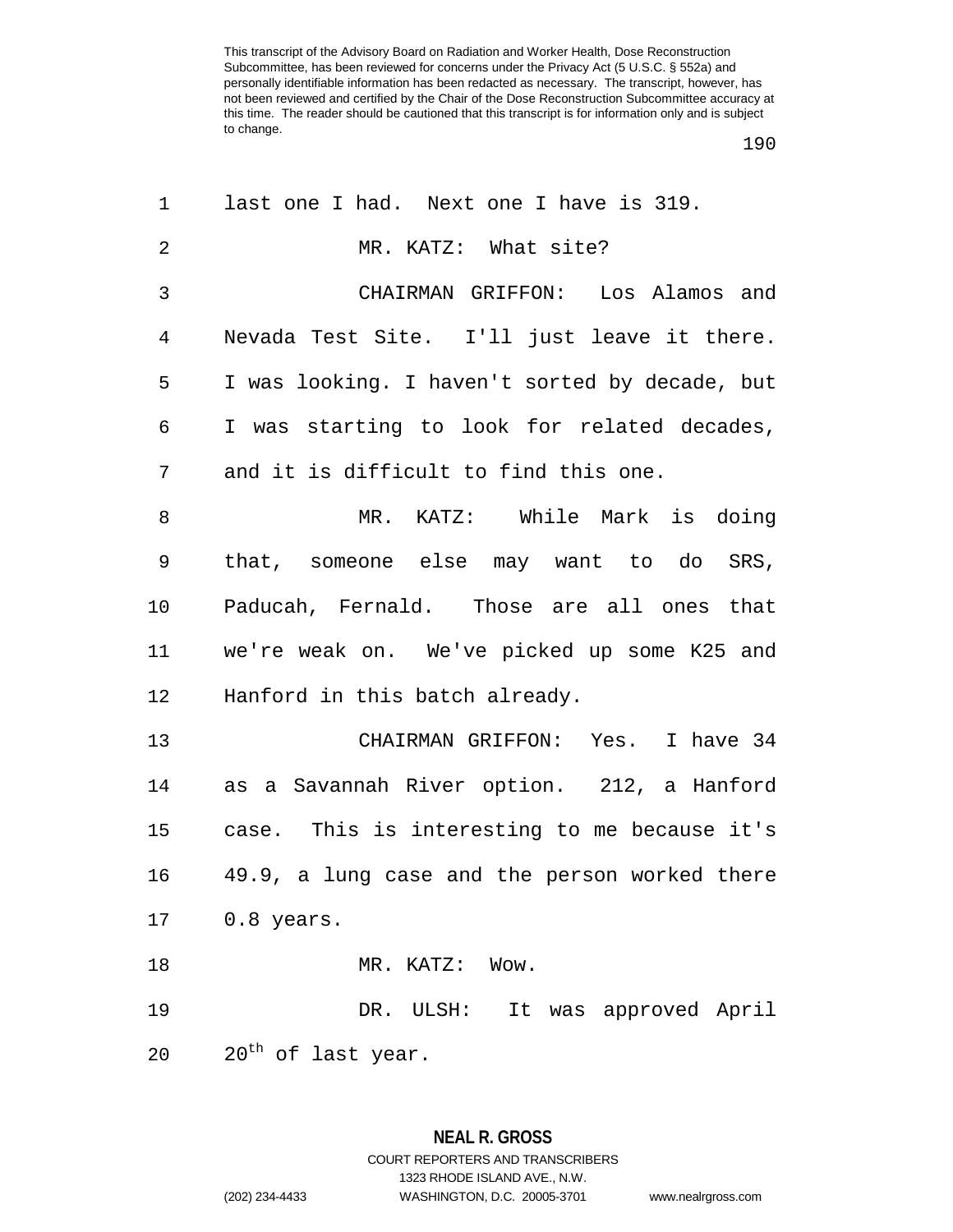| 1       | CHAIRMAN GRIFFON: Yes, last year.              |
|---------|------------------------------------------------|
| 2       | Should be going back in.                       |
| 3       | MEMBER RICHARDSON: Mark, is there              |
| 4       | any concern about the -- kind of validity of - |
| 5       | - of that information in that column?          |
| 6       | CHAIRMAN GRIFFON: Yes. That's                  |
| 7       | why we get another cut at this, David.         |
| 8       | Remember the -- NIOSH is going to go back and  |
| 9       | pull stats together, more information on these |
| $10 \,$ | cases, and bring it to the full Board meeting. |
| 11      | Then we'll get another cut at this list. So,   |
| 12      | as it turns out, that should come out at the   |
| 13      | next meeting.                                  |
| 14      | MEMBER RICHARDSON: Okay.                       |
| 15      | CHAIRMAN GRIFFON: All right?                   |
| 16      | MEMBER RICHARDSON: Thanks.                     |
| 17      | CHAIRMAN GRIFFON: Yes.                         |
| 18      | MEMBER MUNN: 212 listed how many               |
| 19      |                                                |
| 20      | MR. KATZ: Case 212, yes.                       |

**NEAL R. GROSS** COURT REPORTERS AND TRANSCRIBERS 1323 RHODE ISLAND AVE., N.W. (202) 234-4433 WASHINGTON, D.C. 20005-3701 www.nealrgross.com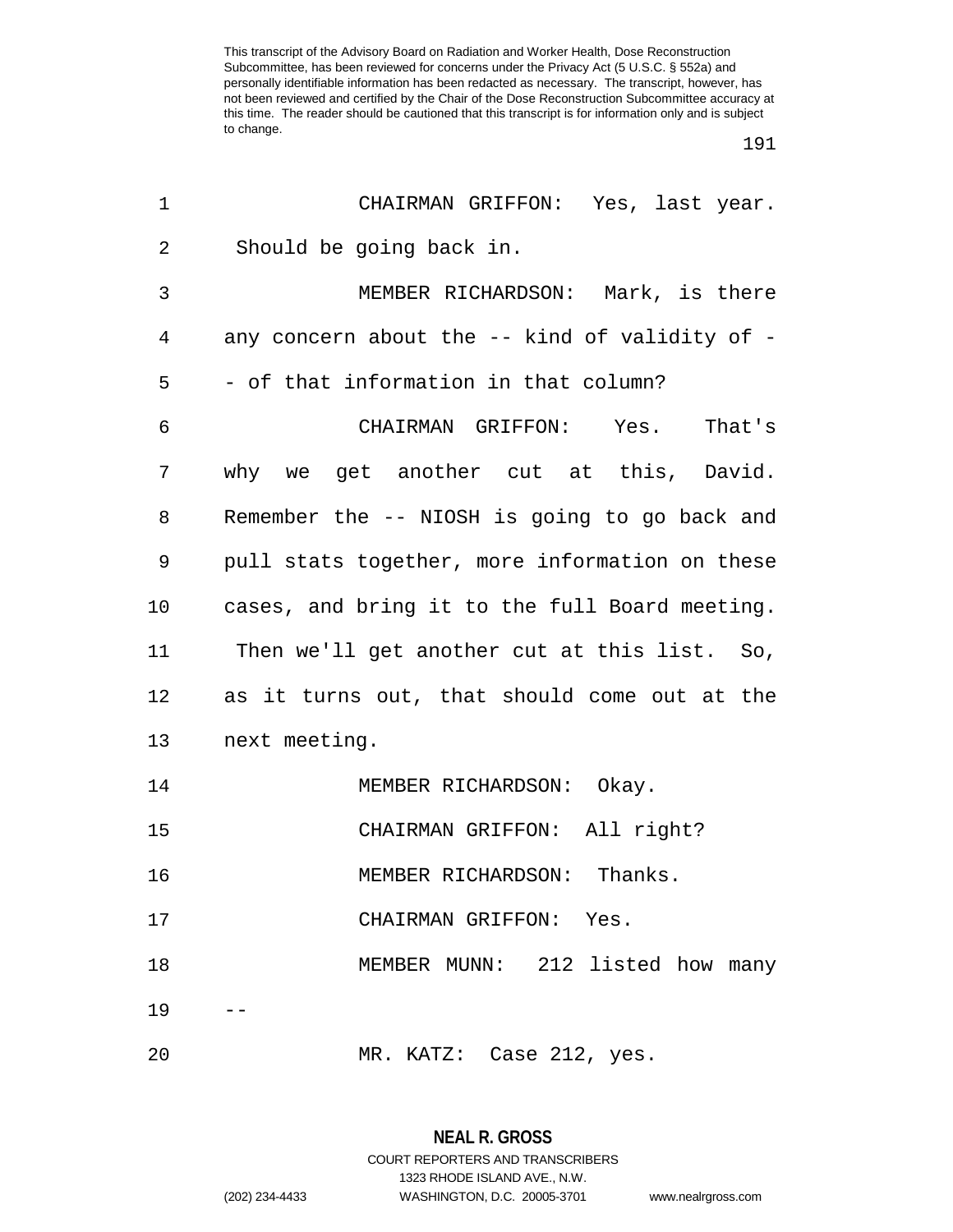| 1              | MEMBER MUNN: Oh, I thought you                |
|----------------|-----------------------------------------------|
| $\overline{2}$ | said some huge number.                        |
| 3              | CHAIRMAN GRIFFON: No, 283: huge               |
| $\overline{4}$ | if you don't like to work, I guess.           |
| 5              | MEMBER MUNN: Yes.                             |
| 6              | CHAIRMAN GRIFFON: Here's a                    |
| 7              | Fernald case, 349. It's only 3.3 years'       |
| 8              | experience, but it is in the 1990's. It's a   |
| 9              | later time period. Excuse me?                 |
| 10             | MR. STIVER: It's a<br>lot of                  |
| 11             | different cancers.                            |
| 12             | CHAIRMAN GRIFFON: Yes, lots of                |
| 13             | cancers.                                      |
| 14             | MEMBER CLAWSON: Hey, Mark. This               |
| 15             | is Brad. I'd also like to compliment Kathy on |
| 16             | this breakdown that she put out for us. It    |
| 17             | sure makes it a lot more interesting to me.   |
| 18             | CHAIRMAN GRIFFON: Yes, that was               |
| 19             | very helpful. Case 30, Savannah River.        |
| 20             | Brant, are you up to 29?                      |

**NEAL R. GROSS** COURT REPORTERS AND TRANSCRIBERS 1323 RHODE ISLAND AVE., N.W. (202) 234-4433 WASHINGTON, D.C. 20005-3701 www.nealrgross.com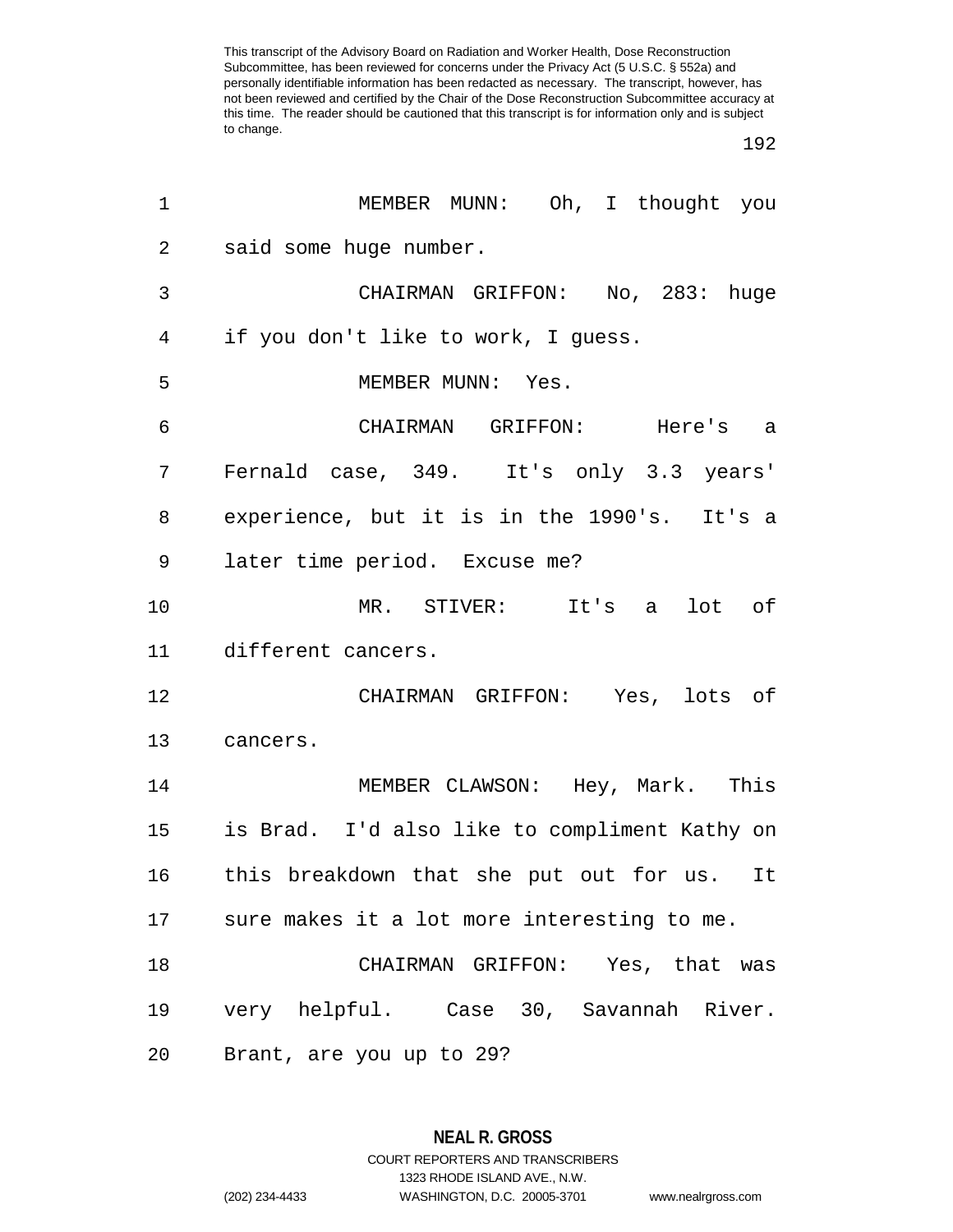| 1              | DR. ULSH: Yes.                               |
|----------------|----------------------------------------------|
| $\overline{2}$ | CHAIRMAN GRIFFON: Okay. Just                 |
| 3              | wanted to make sure I didn't miss one on my  |
| $\overline{4}$ | own list.                                    |
| 5              | DR. ULSH: You're halfway home.               |
| 6              | CHAIRMAN GRIFFON: Excuse me.                 |
| 7              | Number 45, another Fernald case, multiple    |
| 8              | cancers. That's 30. Yes, I think we should   |
| 9              | probably shoot for 60. Almost through this   |
| $10 \,$        | list of high PoC, and then we'll go back to  |
| 11             | the full. 613 and 48, two Savannah River     |
| 12             | cases.                                       |
| 13             | MR. KATZ: Case 48?                           |
| 14             | CHAIRMAN GRIFFON: Yes.                       |
| 15             | MR. KATZ: Why doesn't someone                |
| 16             | hunt up some Paducah cases in this batch?    |
| 17             | DR. ULSH: Is that 32, Mark?                  |
| 18             | MR. KATZ: Yes, that's 32.                    |
| 19             | CHAIRMAN GRIFFON: 32. If someone             |
| 20             | else wants to sort this whole thing by site, |

**NEAL R. GROSS** COURT REPORTERS AND TRANSCRIBERS

1323 RHODE ISLAND AVE., N.W.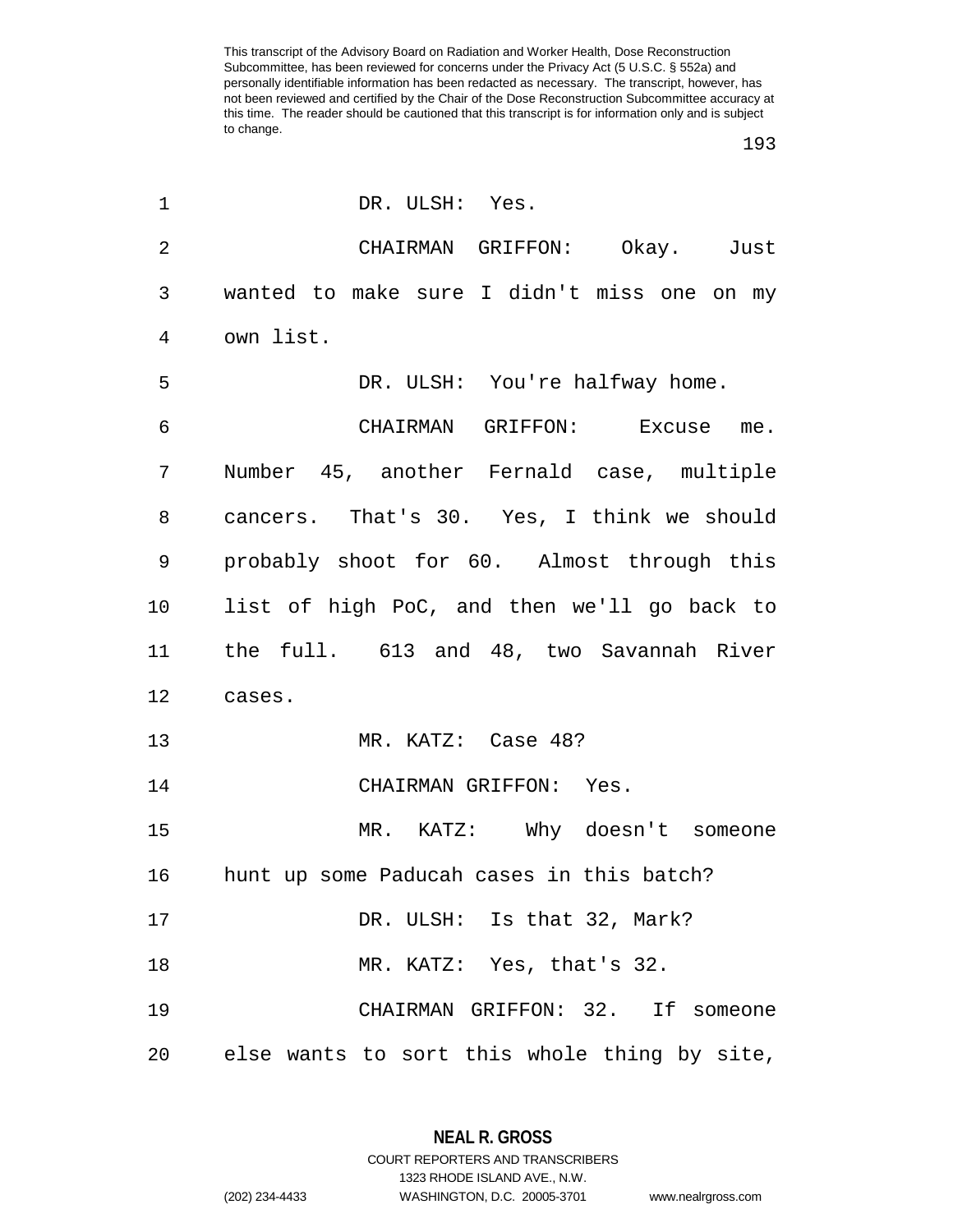| 1  | we can look at it that way. We've done     |
|----|--------------------------------------------|
| 2  | General Steel, correct?                    |
| 3  | MEMBER MUNN: GSI?                          |
| 4  | MR. KATZ: We've done a number of           |
| 5  | cases.                                     |
| 6  | CHAIRMAN GRIFFON: We've done a             |
| 7  | number of cases, right.                    |
| 8  | MR. KATZ: How are we<br>on<br>а            |
| 9  | percentage sense, Kathy, on GSI?           |
| 10 | MS. K. BEHLING: Four out of                |
| 11 | seven.                                     |
| 12 | CHAIRMAN GRIFFON: Isn't it a one-          |
| 13 | size-fits-all kind of --                   |
| 14 | MEMBER MUNN: They're halfway               |
| 15 | through them, but it wouldn't hurt to have |
| 16 | some more.                                 |
| 17 | CHAIRMAN GRIFFON: Well, let's put          |
| 18 | 317 on the list. Just a GSI pancreas, with |
| 19 | one difference maybe. Have we done Alcoa,  |
| 20 | number 584? We've done one? Have we done   |

**NEAL R. GROSS** COURT REPORTERS AND TRANSCRIBERS

1323 RHODE ISLAND AVE., N.W.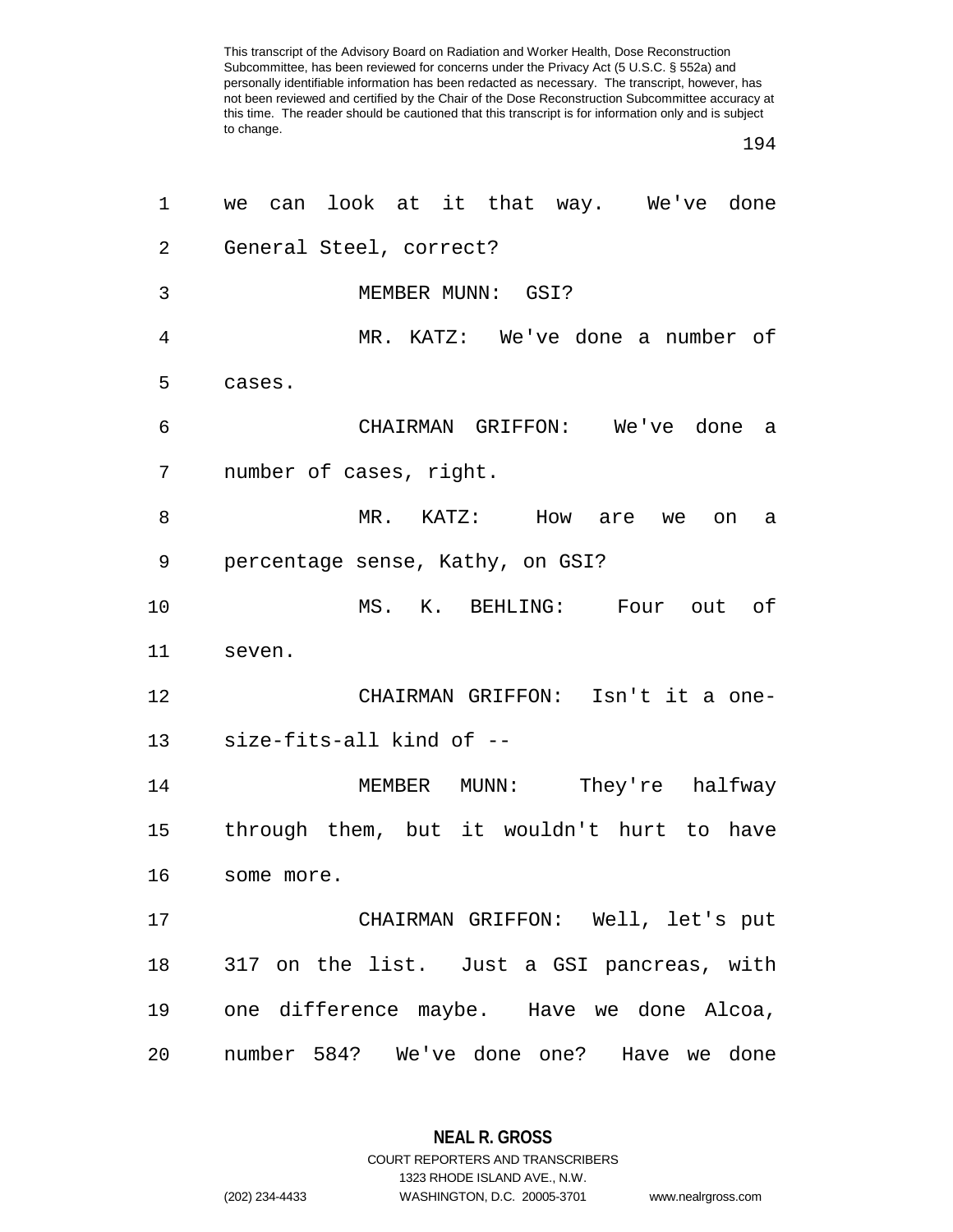any? MS. K. BEHLING: Yes, we've done one. CHAIRMAN GRIFFON: Okay. MS. K. BEHLING: And 2.5 percent is 1. CHAIRMAN GRIFFON: 2.5 percent would be 1? MS. K. BEHLING: That is correct, yes. CHAIRMAN GRIFFON: We would've done our quota? All right, maybe we don't need that one. Forget that one. MEMBER MUNN: Well, we might as well over-quota on some of these. CHAIRMAN GRIFFON: Yes, it's true, but I don't care. I'm indifferent on that one. Let's skip it. And Medina, we have done Medina. Correct, Kathy? MS. K. BEHLING: Yes, Medina 1 and

> **NEAL R. GROSS** COURT REPORTERS AND TRANSCRIBERS 1323 RHODE ISLAND AVE., N.W. (202) 234-4433 WASHINGTON, D.C. 20005-3701 www.nealrgross.com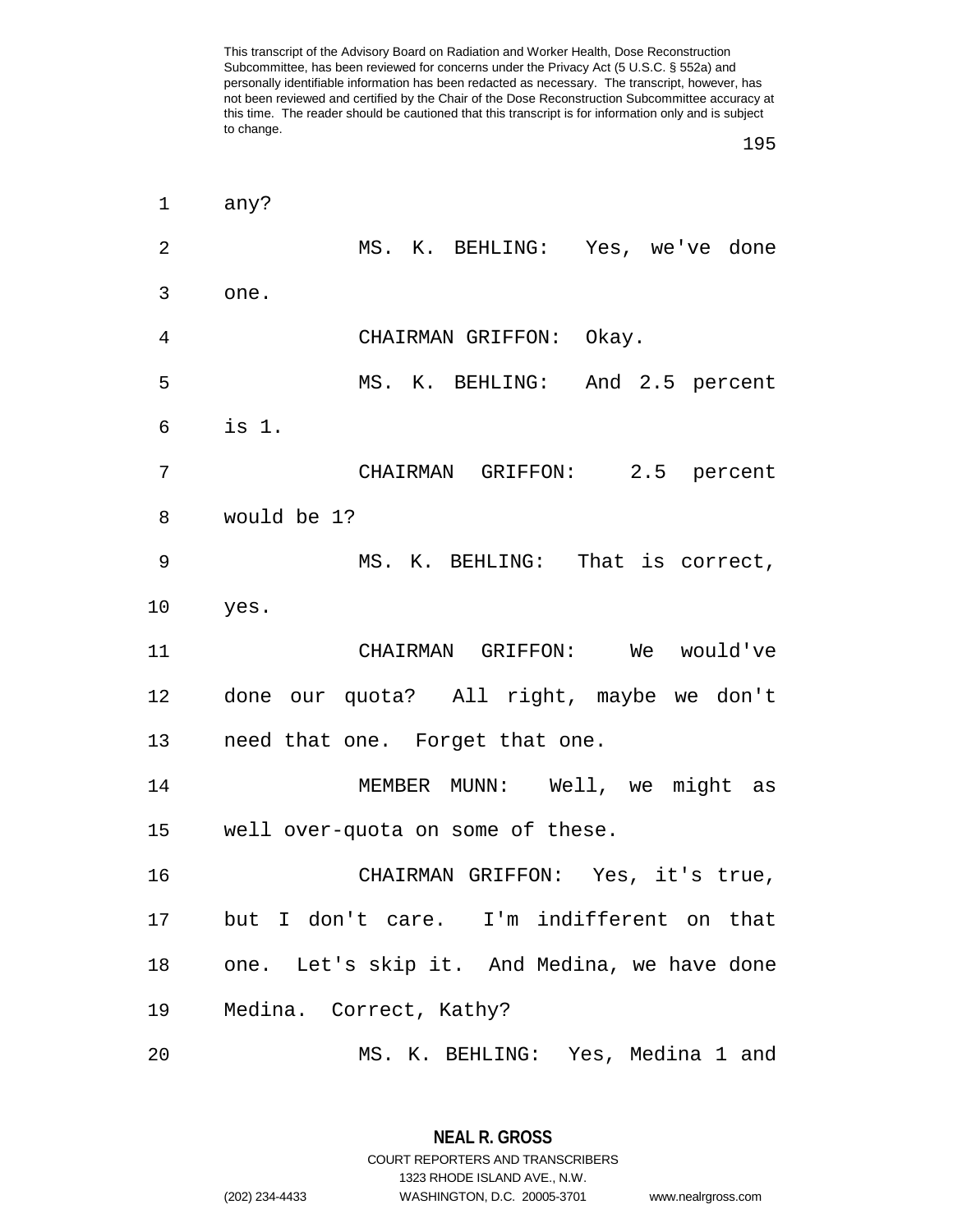| 1  | 2.5 percent is 1.                                |
|----|--------------------------------------------------|
| 2  | CHAIRMAN GRIFFON: All right,                     |
| 3  | we'll leave it at that.                          |
| 4  | MR. KATZ: John, can you sort by                  |
| 5  | Paducah? Pull up some Paducah cases?             |
| 6  | CHAIRMAN GRIFFON: Ted really                     |
| 7  | wants some Paducah cases.                        |
| 8  | MR. KATZ: Well, I just think we                  |
| 9  | ought to --                                      |
| 10 | CHAIRMAN GRIFFON: I know.<br>$\mathbf I$         |
| 11 | know.                                            |
| 12 | MR. KATZ: It's a little under-                   |
| 13 | represented. That's all.                         |
| 14 | CHAIRMAN GRIFFON: I would be                     |
|    | 15 doing it if I wasn't doing it.                |
| 16 | MR. KATZ: Well, no. That's why                   |
| 17 | I'm asking John.                                 |
| 18 | How<br>about<br>CHAIRMAN<br>GRIFFON:             |
| 19 | ElectroMet, Electro Metallurgical, 545?<br>But I |
| 20 | want Kathy to --                                 |

**NEAL R. GROSS** COURT REPORTERS AND TRANSCRIBERS 1323 RHODE ISLAND AVE., N.W.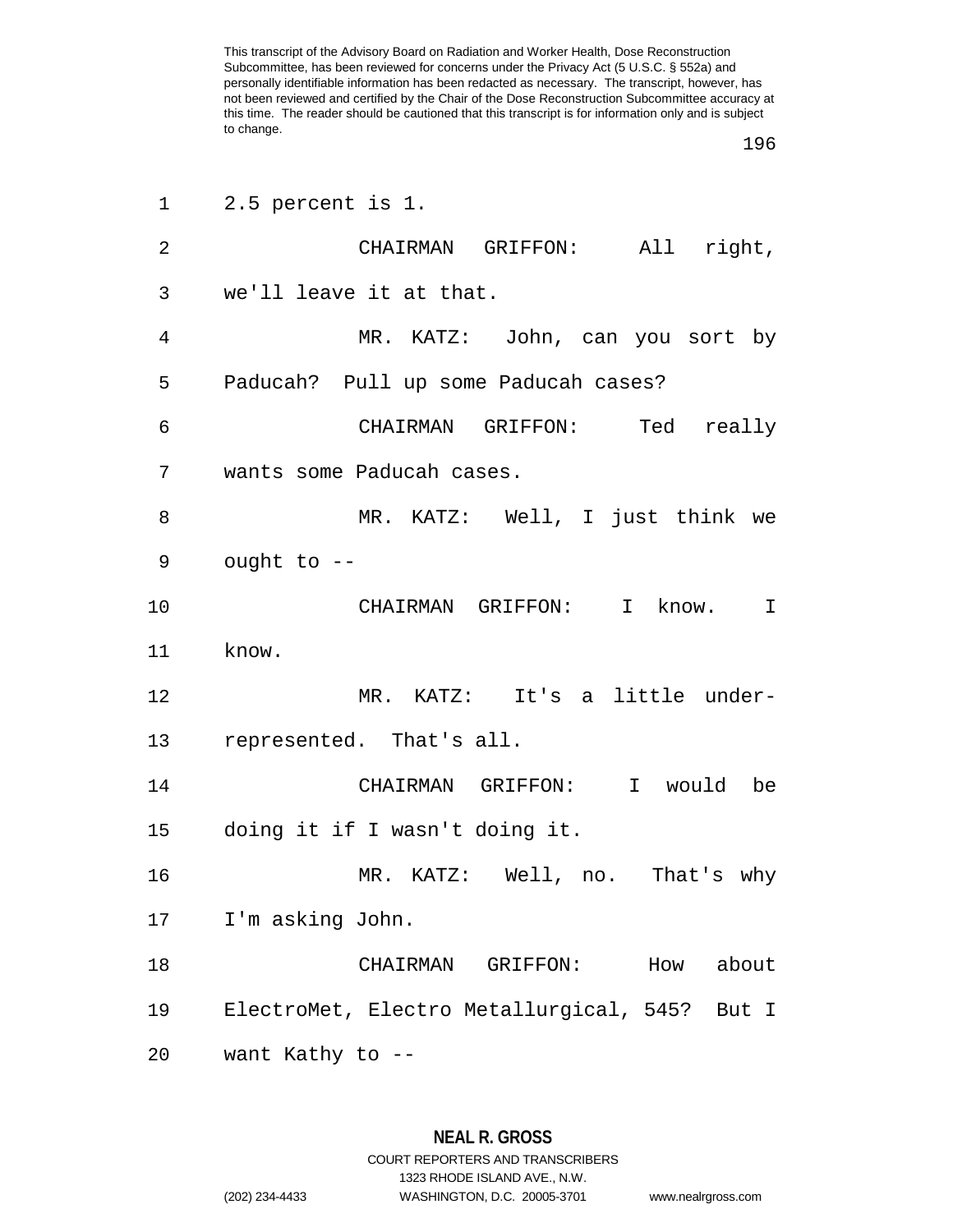| 1              | MS. K. BEHLING: We've done one,               |
|----------------|-----------------------------------------------|
| $\overline{2}$ | and two is the 2.5 percent.                   |
| $\mathfrak{Z}$ | CHAIRMAN GRIFFON: All right,                  |
| 4              | we'll do one of those, 545. Okay, 407 is X10, |
| 5              | Y-12, liver cancer.                           |
| 6              | MR. STIVER: Ted, is there a                   |
| 7              | particular site you're interested in?         |
| 8              | MR. KATZ: Paducah. We've gotten               |
| 9              | quite a lot of Hanford in this batch now.     |
| 10             | We've gotten in several Fernald.              |
| 11             | DR. ULSH: Oak Ridge sites, so.                |
| 12             | MR. KATZ: Yes, we've gotten okay              |
| 13             | on K25, I think. Well, we've got a couple of  |
| 14             | K25.                                          |
| 15             | MR. STIVER: There are four --                 |
| 16             | about seven Paducah cases.                    |
| 17             | CHAIRMAN GRIFFON: Actually, I'm               |
| 18             | at the end of my list. The last one is        |
| 19             | Paducah, and it's 48.9 percent. I think we    |
| 20             | should probably do that. Number 44.<br>So,    |

**NEAL R. GROSS** COURT REPORTERS AND TRANSCRIBERS

1323 RHODE ISLAND AVE., N.W.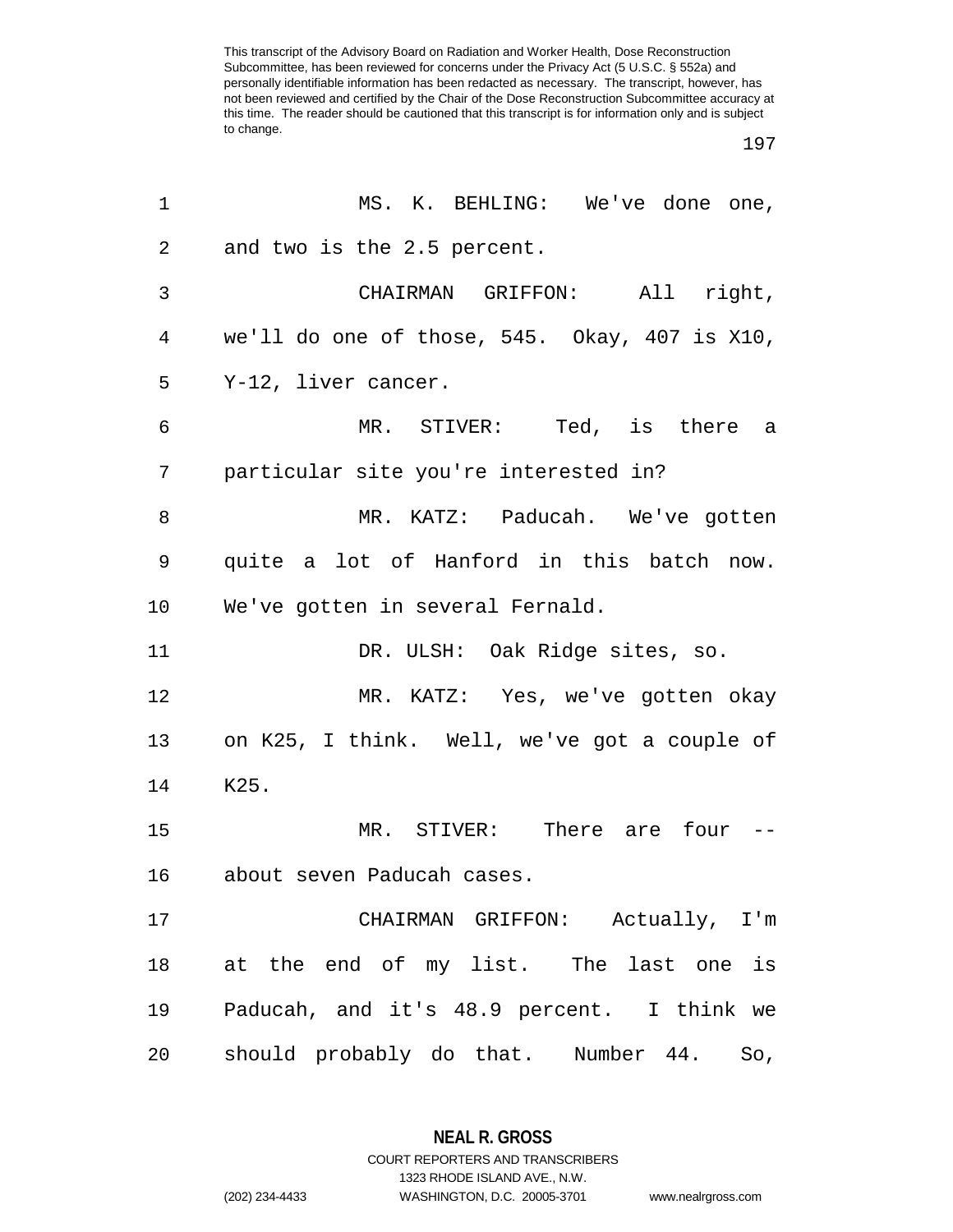| 1              | that's $-$                                    |
|----------------|-----------------------------------------------|
| $\overline{2}$ | MR. KATZ: Thirty-six.                         |
| 3              | CHAIRMAN GRIFFON: -- 36.                      |
| 4              | MR. KATZ: John, what are another              |
| 5              | couple Paducah ones that look good?           |
| 6              | MR. STIVER: Oh, let's see. We've              |
| 7              | got a couple that are above the payoff. Let's |
| 8              | see. There's one at 50.5 percent, number 430. |
| 9              | DR. ULSH: About two years worked.             |
| 10             | MR. STIVER: About two years.                  |
| 11             | Another one from 1970's, which is 50.1. These |
| 12             | are both skin cancers. There's a 34th         |
| 13             | percentile colon for only a half year worked. |
| 14             | MR. KATZ: What case number is                 |
| 15             | that?                                         |
| 16             | MR. STIVER: That's 264.                       |
| 17             | CHAIRMAN GRIFFON: Wait. I didn't              |
| 18             | get the last one.                             |
| 19             | MR. STIVER: Last one was 430.                 |
| 20             | DR. ULSH: Are we going to pick                |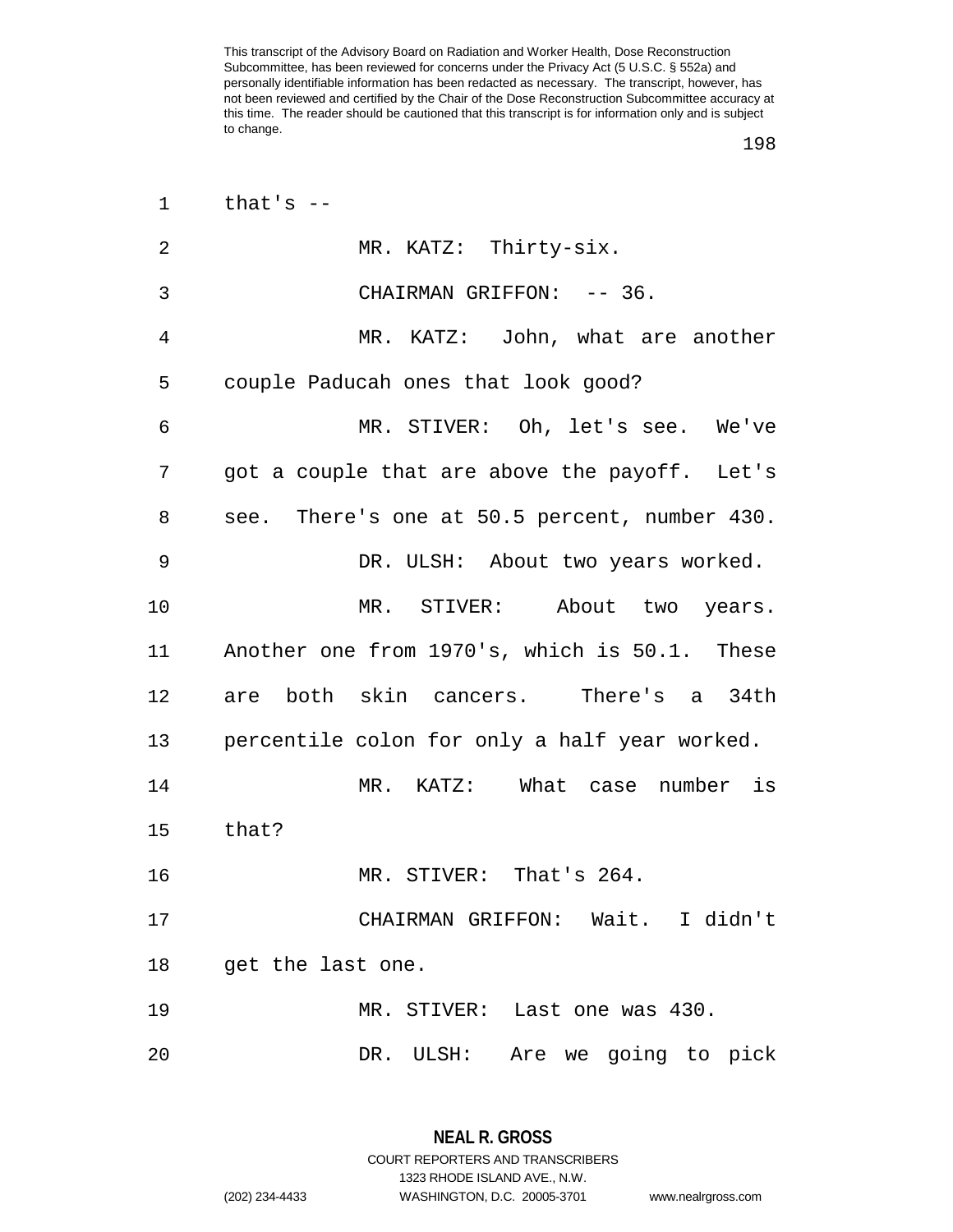| 1               | that one?                                    |
|-----------------|----------------------------------------------|
| 2               | CHAIRMAN GRIFFON: Hold on. I                 |
| 3               | have it sorted differently. So, 430. Yes, I  |
| 4               | mean, it's skin cancer. It's above -- it's   |
| 5               | above 50.                                    |
| 6               | MR. STIVER: That was 430.                    |
| 7               | There's another one that's kind of           |
| 8               | interesting. It's a fairly low PoC. It's     |
| 9               | only 34. About half a year of work in the    |
| 10              | 1950's.                                      |
| 11              | MR. KATZ: What case number is                |
| 12 <sub>2</sub> | that?                                        |
| 13              | MR. STIVER: That's 364.                      |
| 14              | CHAIRMAN GRIFFON: 364 is a half a            |
|                 | 15 year worked.                              |
| 16              | MR. STIVER: Only a half year                 |
|                 | 17 worked and colon as well as skin cancers. |
| 18              | DR. ULSH: So, you want that one?             |
| 19              | CHAIRMAN GRIFFON: Yes, it's fine.            |
| 20              | MR. STIVER: So far I've got 44,              |

**NEAL R. GROSS** COURT REPORTERS AND TRANSCRIBERS 1323 RHODE ISLAND AVE., N.W.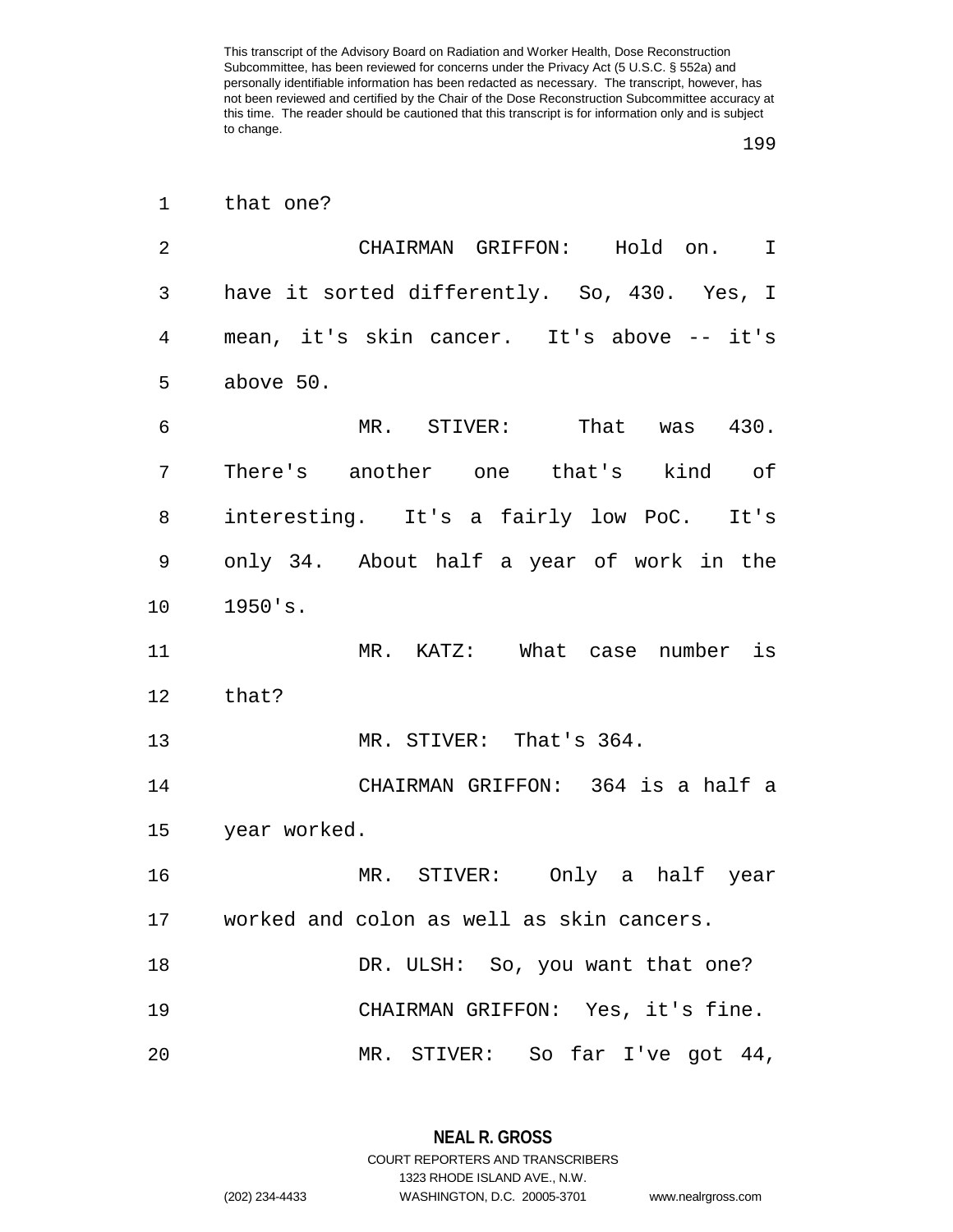| 1              | 430 and 364 for Paducah. Three is enough?      |
|----------------|------------------------------------------------|
| $\overline{2}$ | CHAIRMAN GRIFFON: I just did a                 |
| 3              | different sort of years -- of year worked,     |
| $\overline{4}$ | work decade I mean. I sorted work decade       |
| 5              | backwards to look at some of the later -- and  |
| 6              | actually going from 1994, there's only eight   |
| 7              | cases, which makes sense. But maybe in the     |
| 8              | 80's, I know that we don't have very many in   |
| 9              | the 80's, or even in the 70's for that matter. |
| 10             | So, I was just going to $-$ there              |
| 11             | is a Fernald, 759. It's over 50 percent, but   |
| 12             | it was starting decade 1980.                   |
| 13             | MR. KATZ: Did you say Fernald?                 |
| 14             | CHAIRMAN GRIFFON: Yes, 759.                    |
| 15             | MR. KATZ: Okay.                                |
| 16             | CHAIRMAN GRIFFON: There's a 354,               |
| 17             | Savannah River, 49th percentile, 1980 decade.  |
| 18             | That brings us to 40, correct?                 |
| 19             | DR. ULSH: That was 359?                        |
| 20             | CHAIRMAN GRIFFON: 354. And 367,                |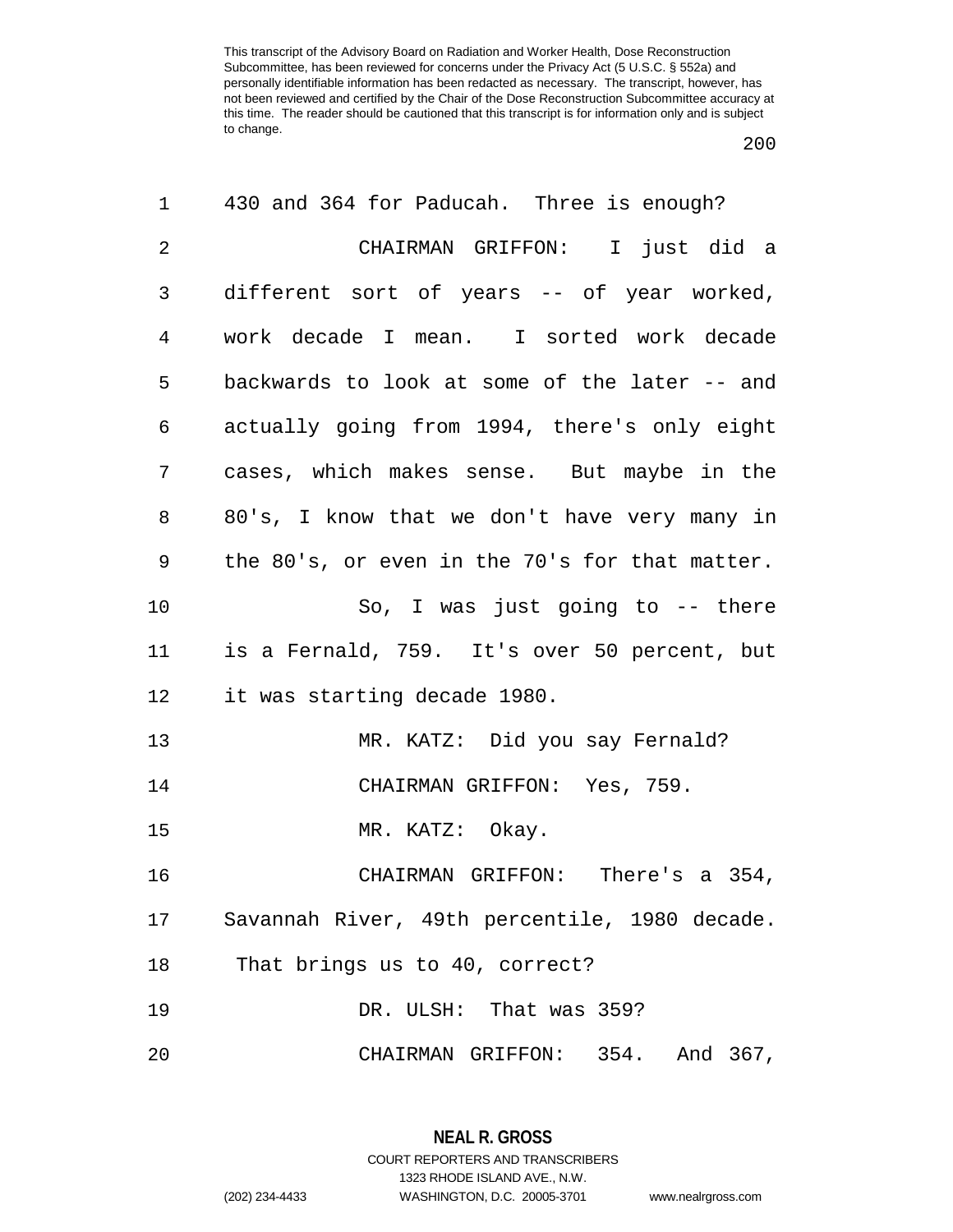| 1  | also Savannah River, but also 49 percentile. |
|----|----------------------------------------------|
| 2  | I hope I didn't overlap any of these because |
| 3  | I'm doing them in different --               |
| 4  | MR. KATZ: Nope.                              |
| 5  | CHAIRMAN GRIFFON: So, tell me if             |
| 6  | I do an overlapping number.                  |
| 7  | MR. KATZ: Okay.                              |
| 8  | CHAIRMAN GRIFFON: 638 is a Mound             |
| 9  | site, 48 percent in the 1980's.              |
| 10 | MR. HINNEFELD: We already got                |
| 11 | that one.                                    |
| 12 | CHAIRMAN GRIFFON: Okay, sorry.               |
| 13 | It's from the same sheet. That's how that    |
| 14 | happened.                                    |
| 15 | MR. STIVER: I missed the number              |
| 16 | for the Fernald case.                        |
| 17 | CHAIRMAN GRIFFON: 367.                       |
| 18 | MR. STIVER: I thought that was               |
| 19 | Savannah River.                              |
| 20 | CHAIRMAN GRIFFON:<br>No.                     |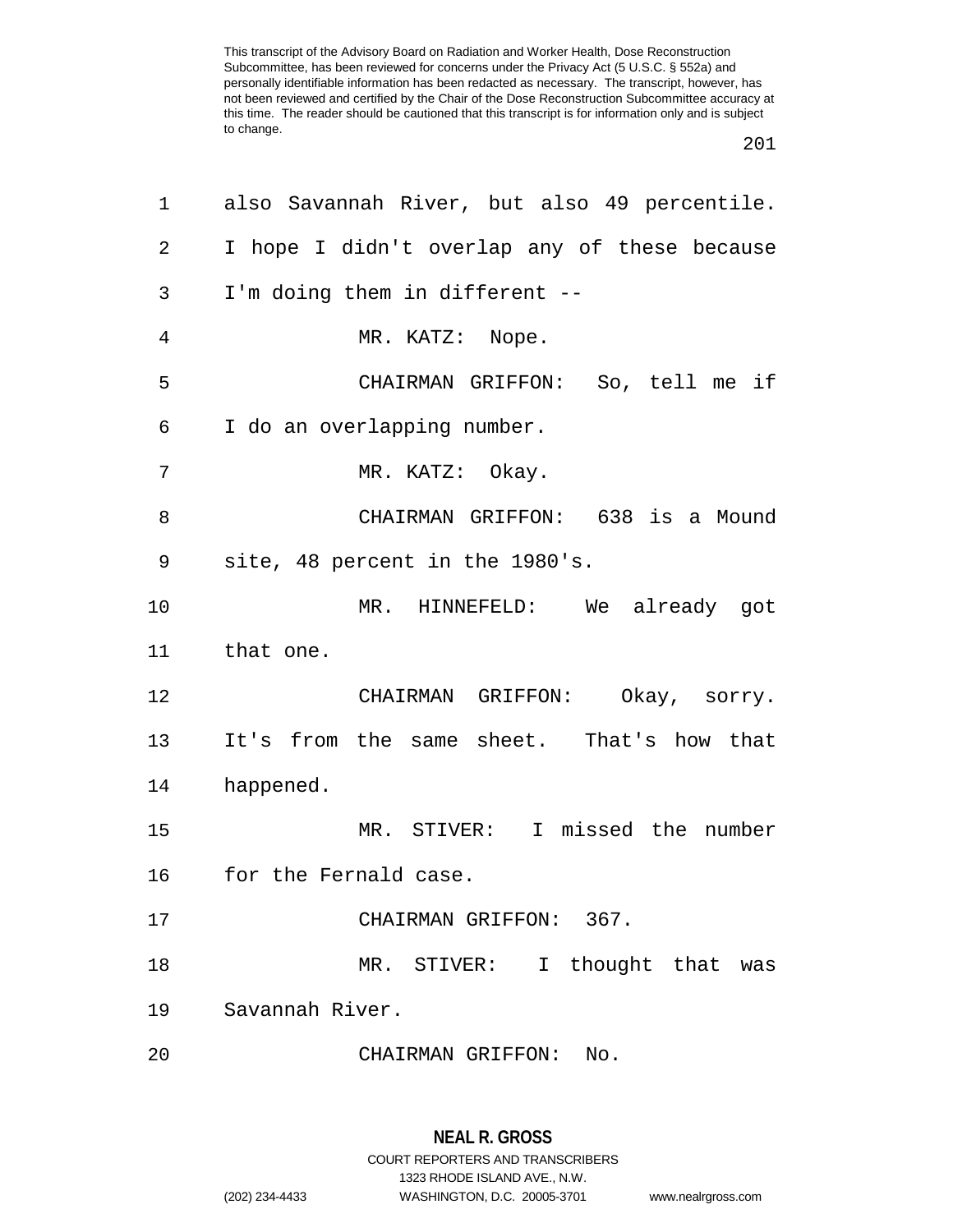| 1  | MEMBER MUNN: That's 354.                  |
|----|-------------------------------------------|
| 2  | MR. STIVER: Yes, 354 I have as            |
| 3  | the $--$                                  |
| 4  | CHAIRMAN GRIFFON: You missed the          |
| 5  | -- Fernald was 759. Did you get that one? |
| 6  | MR. STIVER: Okay, I got that one.         |
| 7  | DR. ULSH: Another interesting             |
| 8  | site for you, complicated project, Gnome  |
| 9  | Nuclear Explosion site.                   |
| 10 | CHAIRMAN GRIFFON: Yes.                    |
| 11 | DR. ULSH: It's 109.                       |
| 12 | CHAIRMAN GRIFFON: 109? That's             |
| 13 | the -- PoC, what is it?                   |
| 14 | DR. ULSH: PoC is 50.4, lots of            |
| 15 | cancers, organ, skin. It's NTS in Project |
| 16 | Gnome.                                    |
| 17 | MR. KATZ: How do you spell Gnome?         |
| 18 | DR. ULSH: G-N-O-M-E.                      |
| 19 | CHAIRMAN GRIFFON: 109.                    |
| 20 | DR. ULSH: Do you want that one?           |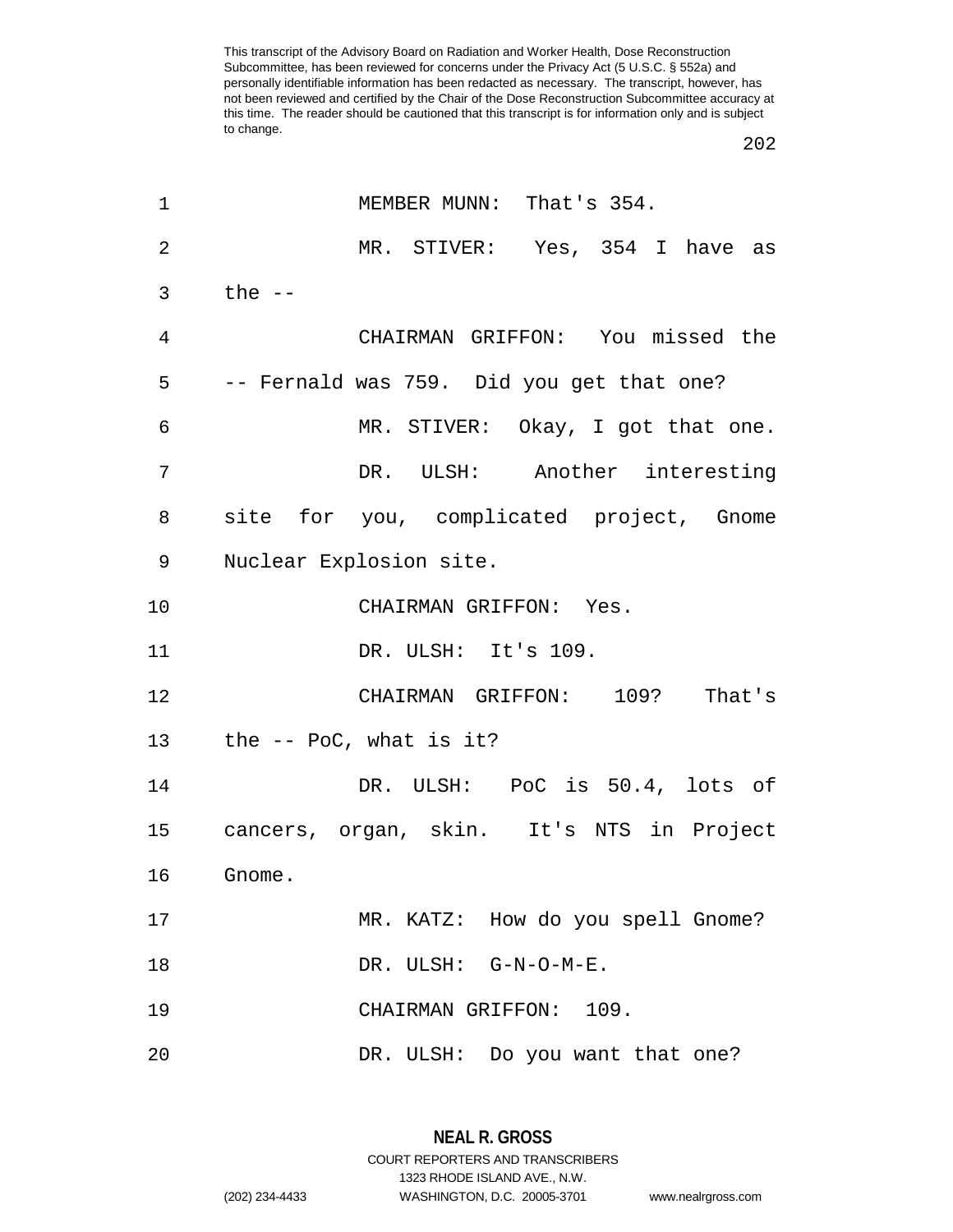## 

| 1  | CHAIRMAN GRIFFON: Yes. I have                  |
|----|------------------------------------------------|
| 2  | 176, Pinellas Plant. Again, I'm going by       |
| 3  | decade. That's why I'm going for that one.     |
| 4  | It's 1980.                                     |
| 5  | MR. KATZ: How are we, Kathy, on                |
| 6  | Sandia, in terms of representation?            |
| 7  | MS. K. BEHLING: Sandia we had one              |
| 8  | case, and we should have eight.                |
| 9  | MR. KATZ: Okay, so that's one to               |
| 10 | -- Sandia.                                     |
| 11 | CHAIRMAN GRIFFON: Did you see any              |
| 12 | for Sandia that you're interested in?          |
| 13 | MR. KATZ: No. I haven't seen                   |
| 14 | any.                                           |
| 15 | CHAIRMAN GRIFFON: Alright. Have                |
| 16 | we done this extrusion plant, Reactive Metals, |
| 17 | Inc.?                                          |
| 18 | MS. K. BEHLING: Let me look here.              |
| 19 | CHAIRMAN GRIFFON: Case 720.                    |
| 20 | MS. K. BEHLING:<br>I do not<br>see             |

**NEAL R. GROSS** COURT REPORTERS AND TRANSCRIBERS 1323 RHODE ISLAND AVE., N.W. (202) 234-4433 WASHINGTON, D.C. 20005-3701 www.nealrgross.com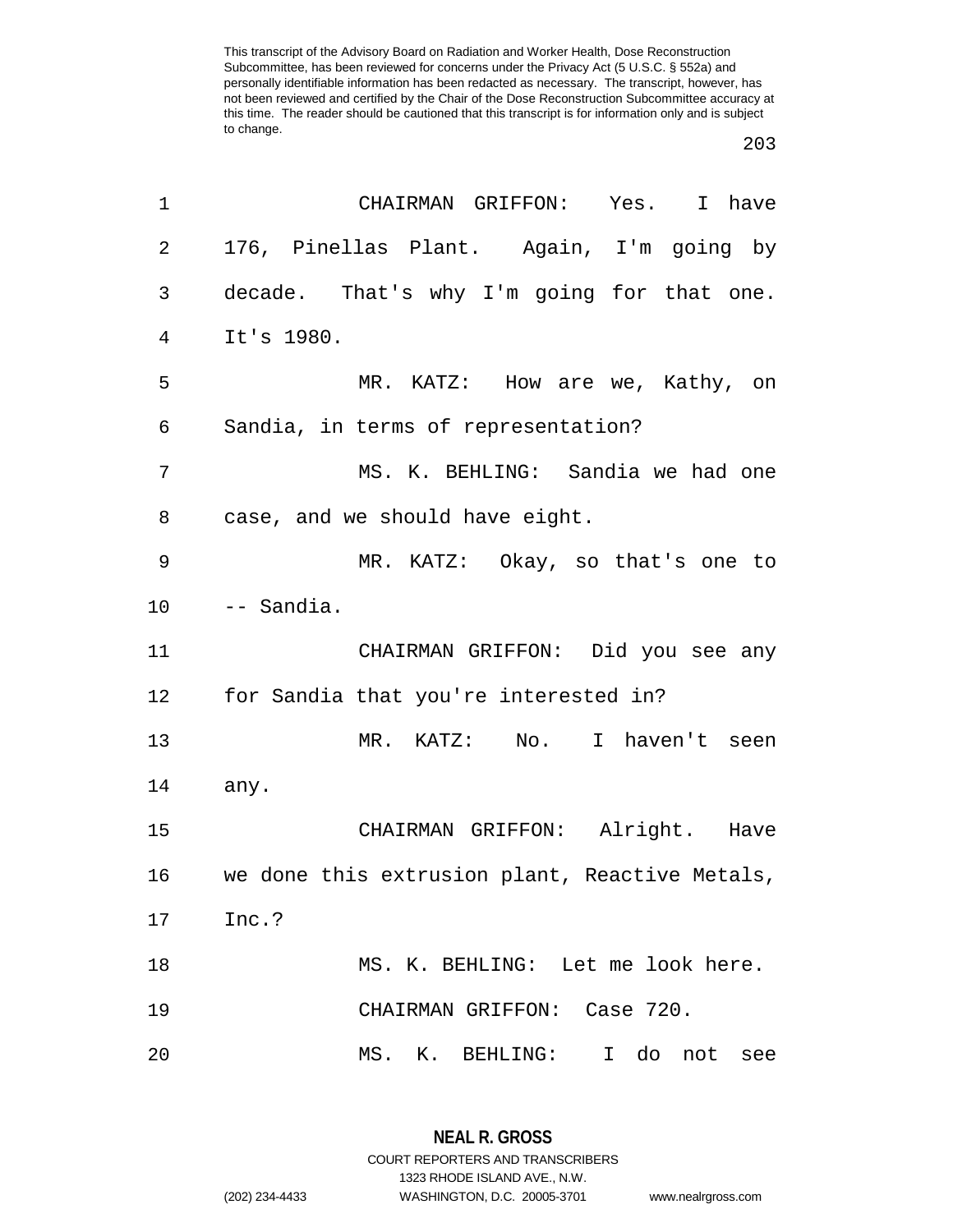| $\overline{2}$ | CHAIRMAN GRIFFON: It says                     |
|----------------|-----------------------------------------------|
| 3              | Extrusion Plant, Reactive Metals, Inc.        |
| 4              | DR. ULSH: RMI?                                |
| 5              | CHAIRMAN GRIFFON: RMI, okay. I'm              |
| 6              | not used to seeing --                         |
| 7              | MS. K. BEHLING: Okay, we have                 |
| 8              | done one.                                     |
| 9              | CHAIRMAN GRIFFON: You've done one             |
|                | 10 of those?                                  |
| 11             | MS. K. BEHLING: Yes.                          |
| 12             | CHAIRMAN GRIFFON: And we probably             |
|                | 13 needed one, right?                         |
| 14             | MS. K. BEHLING: That's right.                 |
| 15             | CHAIRMAN GRIFFON: All right. So,              |
| 16             | let's skip that one. I'm not used to seeing   |
| 17             | RMI. That's why I didn't -- here's a Paducah. |
| 18             | I'm moving to decade -- the 70's. I'm in the  |
| 19             | 70's now. Number 110. It's compensable, but   |
| 20             | it's -- yes, it's fine. What does that bring  |

**NEAL R. GROSS** COURT REPORTERS AND TRANSCRIBERS

1323 RHODE ISLAND AVE., N.W.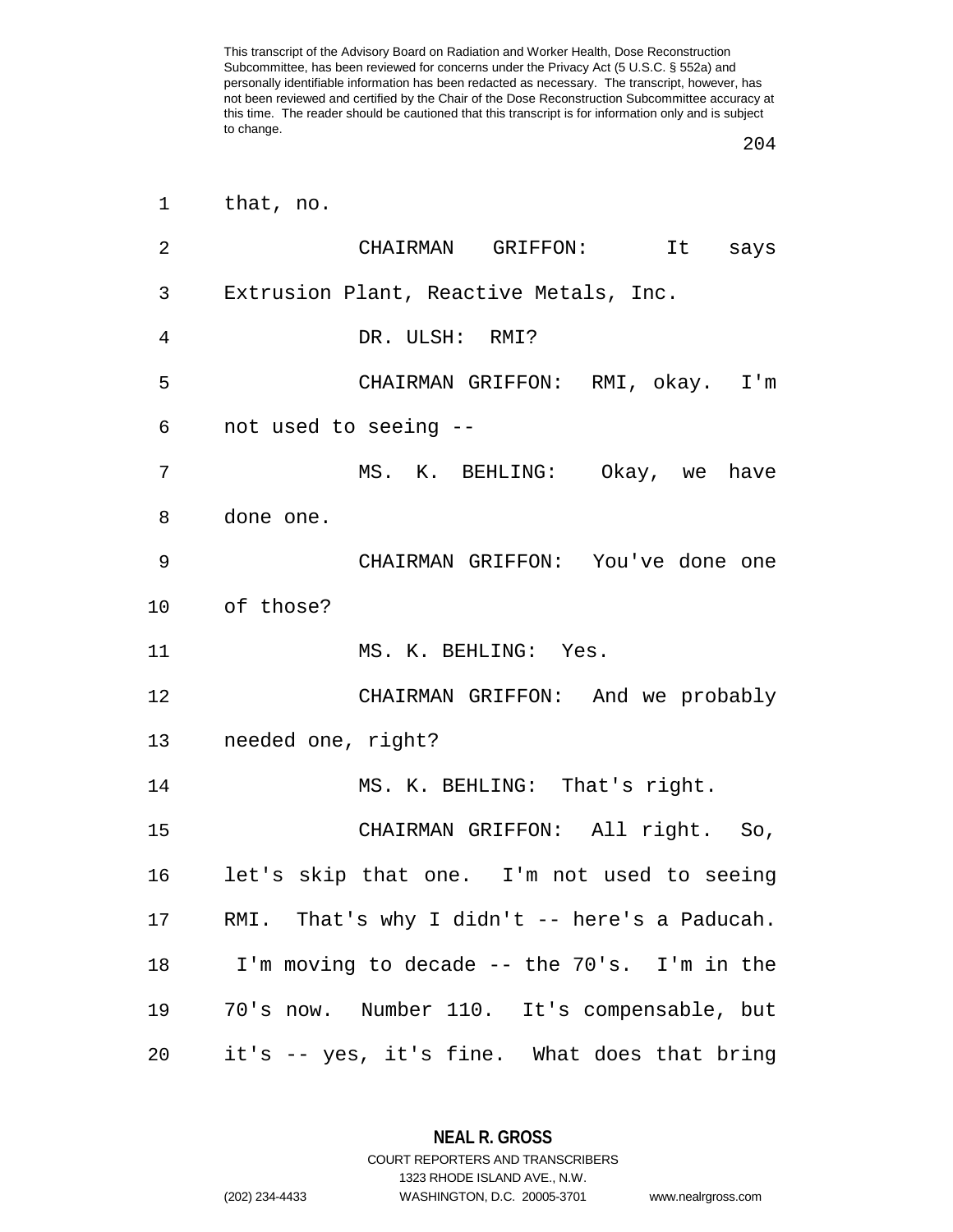| 1              | us up to, 42?                                 |
|----------------|-----------------------------------------------|
| $\overline{2}$ | DR. ULSH: It would be 44.                     |
| 3              | MR. KATZ: The last four, Mark,                |
| $\overline{4}$ | are 367, 109, 176 and 110.                    |
| 5              | CHAIRMAN GRIFFON: All right, I'll             |
| 6              | trust you guys. I lost track of the list of - |
| 7              |                                               |
| 8              | MR. KATZ: So, while we're working             |
| 9              | on this, John or Doug, can you hunt up some   |
| 10             | Sandia?                                       |
| 11             | CHAIRMAN GRIFFON: He's multi-                 |
| 12             | tasking. That's good.                         |
| 13             | MR. KATZ: Just to get us there.               |
| 14             | CHAIRMAN GRIFFON: It's like radio             |
|                | 15 silence in this meeting.                   |
| 16             | MR. STIVER: I only got three for              |
| 17             | Sandia here. The highest PoC is case 250,     |
| 18             | $1960's - -$                                  |
| 19             | CHAIRMAN GRIFFON: 250?                        |
| 20             | MR. STIVER: 250.                              |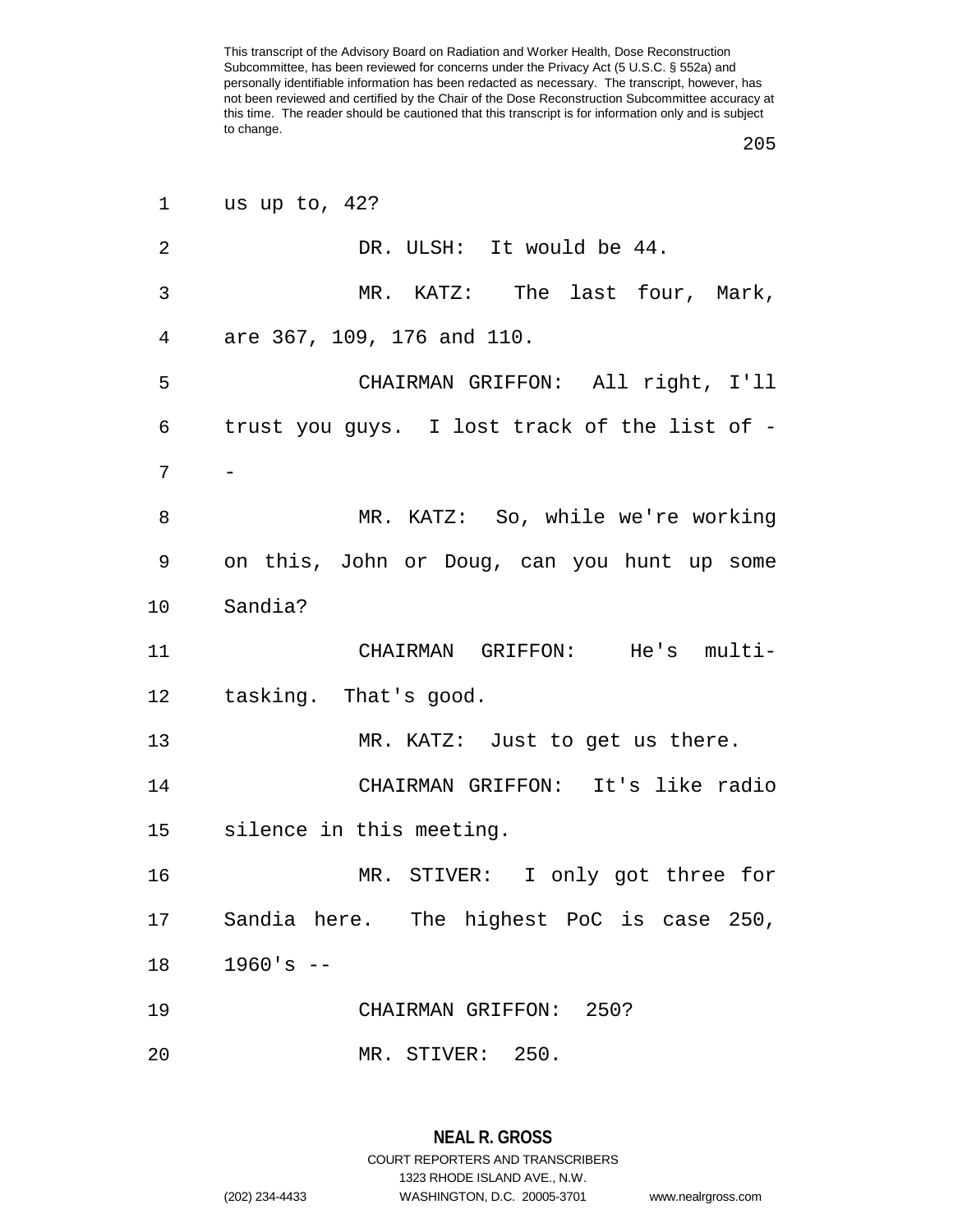| $\mathbf 1$ | CHAIRMAN GRIFFON: Alright, let's            |
|-------------|---------------------------------------------|
| 2           | get that one on there.                      |
| 3           | MR. KATZ: We could use another              |
| 4           | one.                                        |
| 5           | MR. STIVER: Let's see. 657, low             |
| 6           | PoC for gall bladder.                       |
| 7           | MEMBER MUNN: What was that                  |
| 8           | number?                                     |
| 9           | MR. STIVER: 657.                            |
| 10          | MEMBER MUNN: 657?                           |
| 11          | MR. STIVER: Correct, yes.                   |
| 12          | CHAIRMAN GRIFFON: What's the PoC?           |
| 13          | MR. STIVER: 22.5, gall bladder.             |
| 14          | CHAIRMAN GRIFFON: That's fine,              |
| 15          | 657. How about this one, sticking with the  |
| 16          | gall bladder, 797? It's Brookhaven National |
| 17          | Labs. I don't think we had many. We may     |
| 18          | have. 1970, though again. I was looking at  |
| 19          | the decade.                                 |
|             |                                             |

MR. KATZ: 797?

## **NEAL R. GROSS**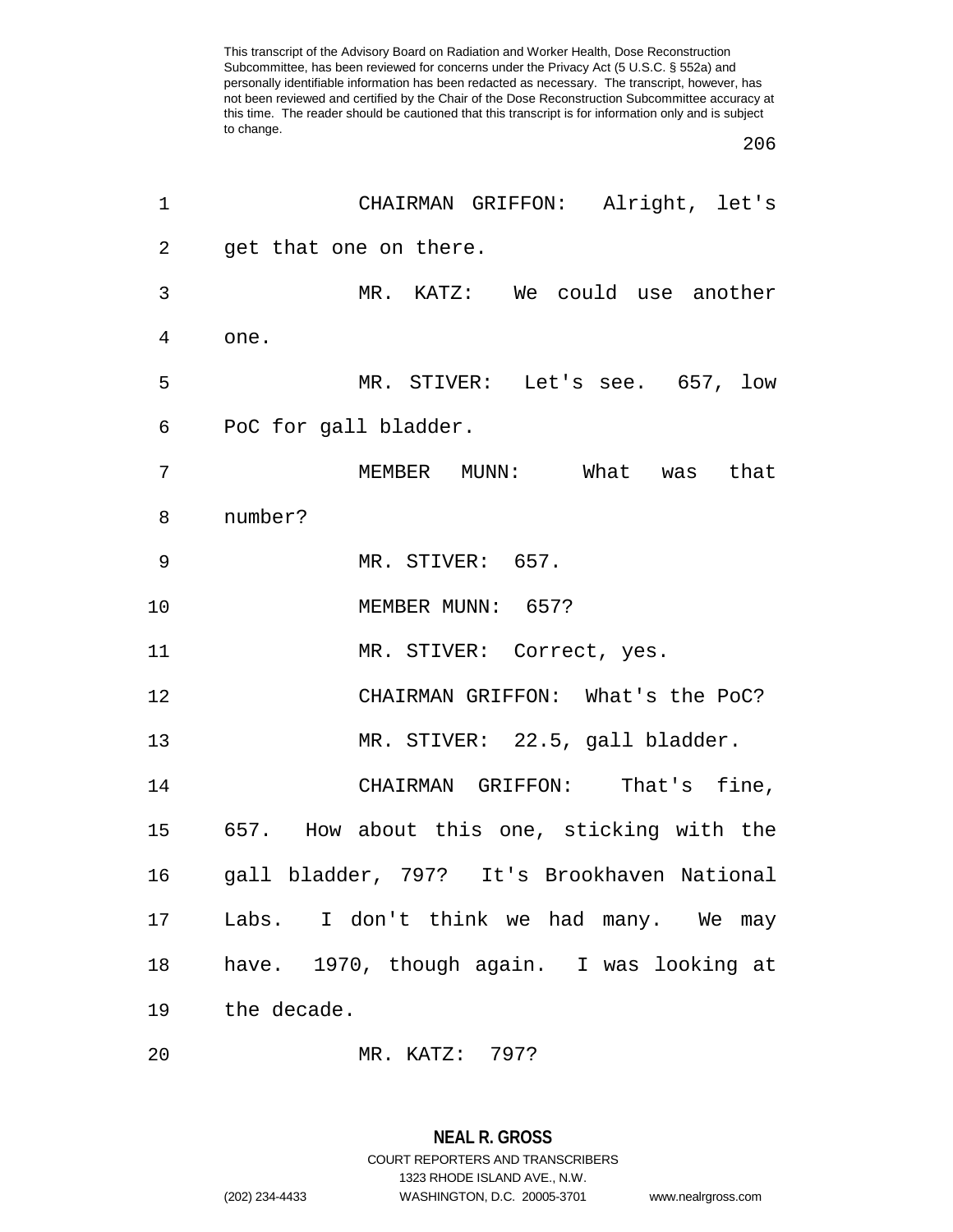| 1               | CHAIRMAN GRIFFON: 797, yes.                    |
|-----------------|------------------------------------------------|
| $\overline{2}$  | MR. KATZ: Yes.                                 |
| $\mathfrak{Z}$  | CHAIRMAN GRIFFON: Is that okay                 |
| $\overline{4}$  | with everybody? Brings our total up to?        |
| 5               | MR. KATZ: Forty-seven.                         |
| 6               | CHAIRMAN GRIFFON: I like this                  |
| 7               | 670, Y-12, liver, started in the 70's, 35      |
| 8               | years experience.                              |
| 9               | MEMBER RICHARDSON: So, this is                 |
| 10              | focusing on -- I was wondering about --        |
| 11              | looking at the report, the breakdown by cancer |
| 12              | type, there aren't that many livers there.     |
| 13              | CHAIRMAN GRIFFON: Right. Yes,                  |
| 14              | and I was also thinking, David, that I'd just  |
| 15 <sub>1</sub> | -- I'm doing this from my head because I don't |
| 16              | have Kathy's chart up. If I'm remembering      |
| 17              | this correctly, we've been a little lower on   |
| 18              | the 70's and 80's and 90's as far as looking   |
| 19              | at those decades of first hire. You know,      |
| 20              | part of it is just because you're -- the older |

**NEAL R. GROSS**

COURT REPORTERS AND TRANSCRIBERS 1323 RHODE ISLAND AVE., N.W. (202) 234-4433 WASHINGTON, D.C. 20005-3701 www.nealrgross.com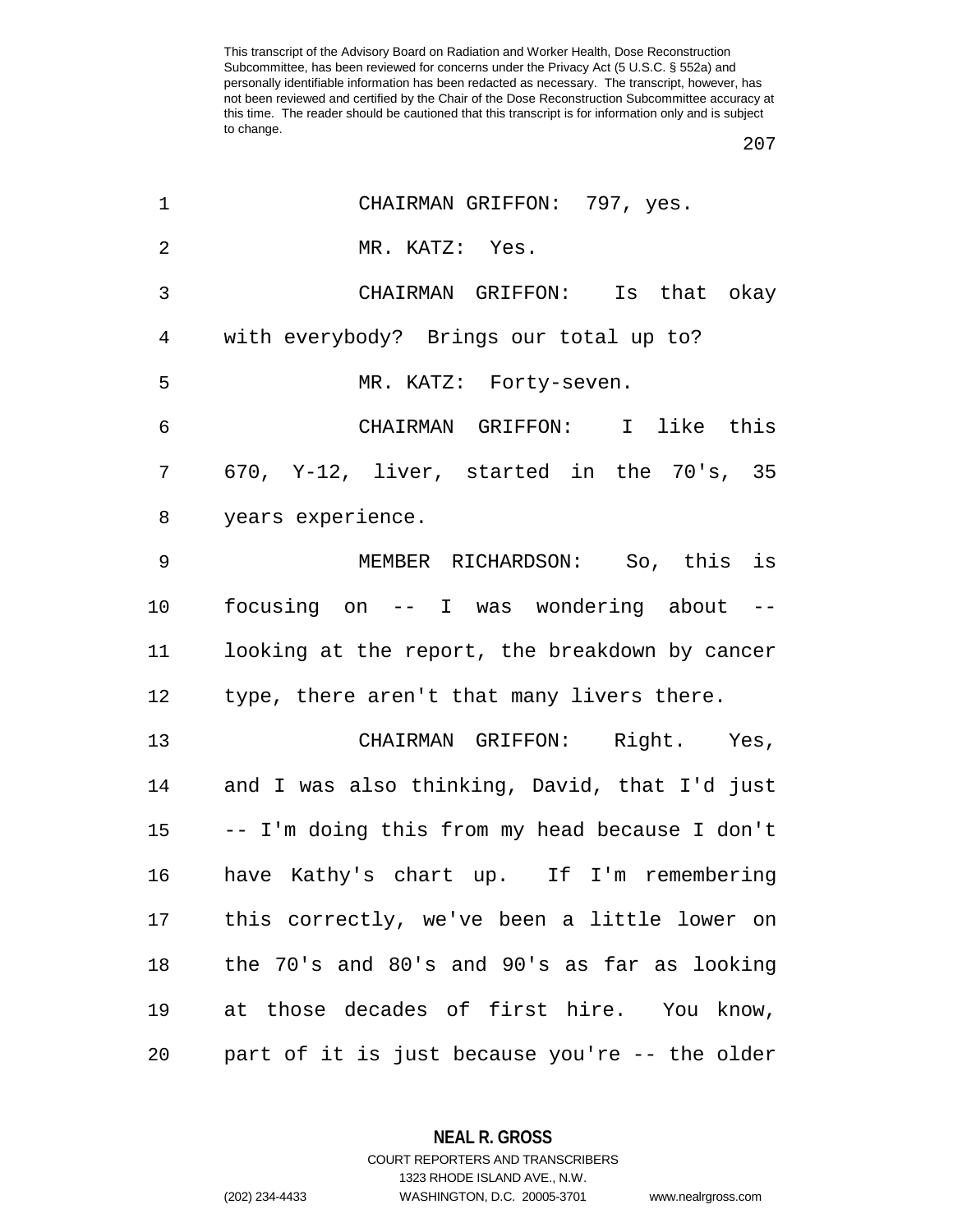| 1              | people are getting cancer.                     |
|----------------|------------------------------------------------|
| $\overline{2}$ | So, I was trying to get some                   |
| 3              | samples from -- we also have different issues, |
| $\overline{4}$ | especially in the 80's when you start the      |
| 5              | clean up regime and different kinds of issues  |
| 6              | to look at. So, where are we at, 49?           |
| 7              | MR. KATZ: Eight.                               |
| 8              | CHAIRMAN GRIFFON: Forty-eight.                 |
| 9              | If we can get 10 or 12 more, I think that      |
| 10             | would make Stu happy, Brant happy. The more    |
| 11             | the better. I know. How about Hooker           |
| 12             | Chemical? Kathy, have we had a lot of Hooker   |
| 13             | Electrochemical?                               |
| 14             | MS. K. BEHLING: Let's see here.                |
| 15             | Yes.                                           |
| 16             | CHAIRMAN GRIFFON: We have what we              |
| 17             | need?                                          |
| 18             | MEMBER MUNN: We have exactly what              |
| 19             | we need.                                       |
| 20             | CHAIRMAN GRIFFON: Okay.                        |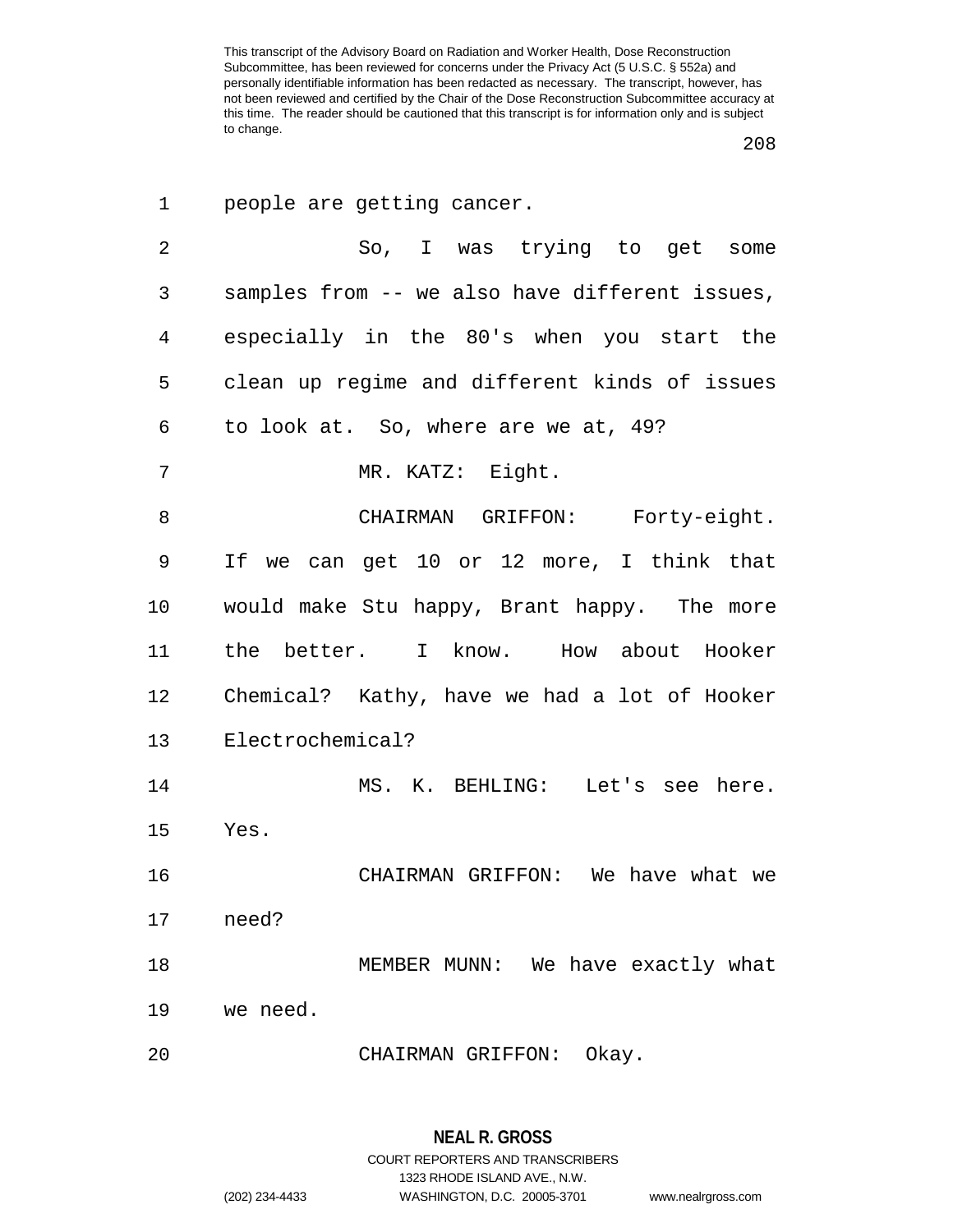| $\mathbf 1$ | Going by Kathy's<br>MEMBER MUNN:           |
|-------------|--------------------------------------------|
| 2           | chart.                                     |
| 3           | CHAIRMAN GRIFFON: All right. How           |
| 4           | about Reduction Pilot?                     |
| 5           | MR. HINNEFELD: That's also called          |
| 6           | the Huntington Pilot Plant.                |
| 7           | CHAIRMAN GRIFFON: Oh, it is                |
| 8           | Huntington. I thought that had a different |
| 9           | name.                                      |
| 10          | MUNN: That's something<br>MEMBER           |
| 11          | else then.                                 |
| 12          | CHAIRMAN GRIFFON:<br>So, we<br>have        |
| 13          | Huntington then.                           |
| 14          | MEMBER MUNN: We have Huntington.           |
| 15          | MS. K. BEHLING: Yes.                       |
| 16          | MEMBER MUNN: We didn't even have           |
| 17          | any requirement on that.                   |
| 18          | Okay.<br>CHAIRMAN GRIFFON:<br>How          |
| 19          | about NUMEC, NUMEC Parks Facility?         |
| 20          | We had one NUMEC<br>MS. K. BEHLING:        |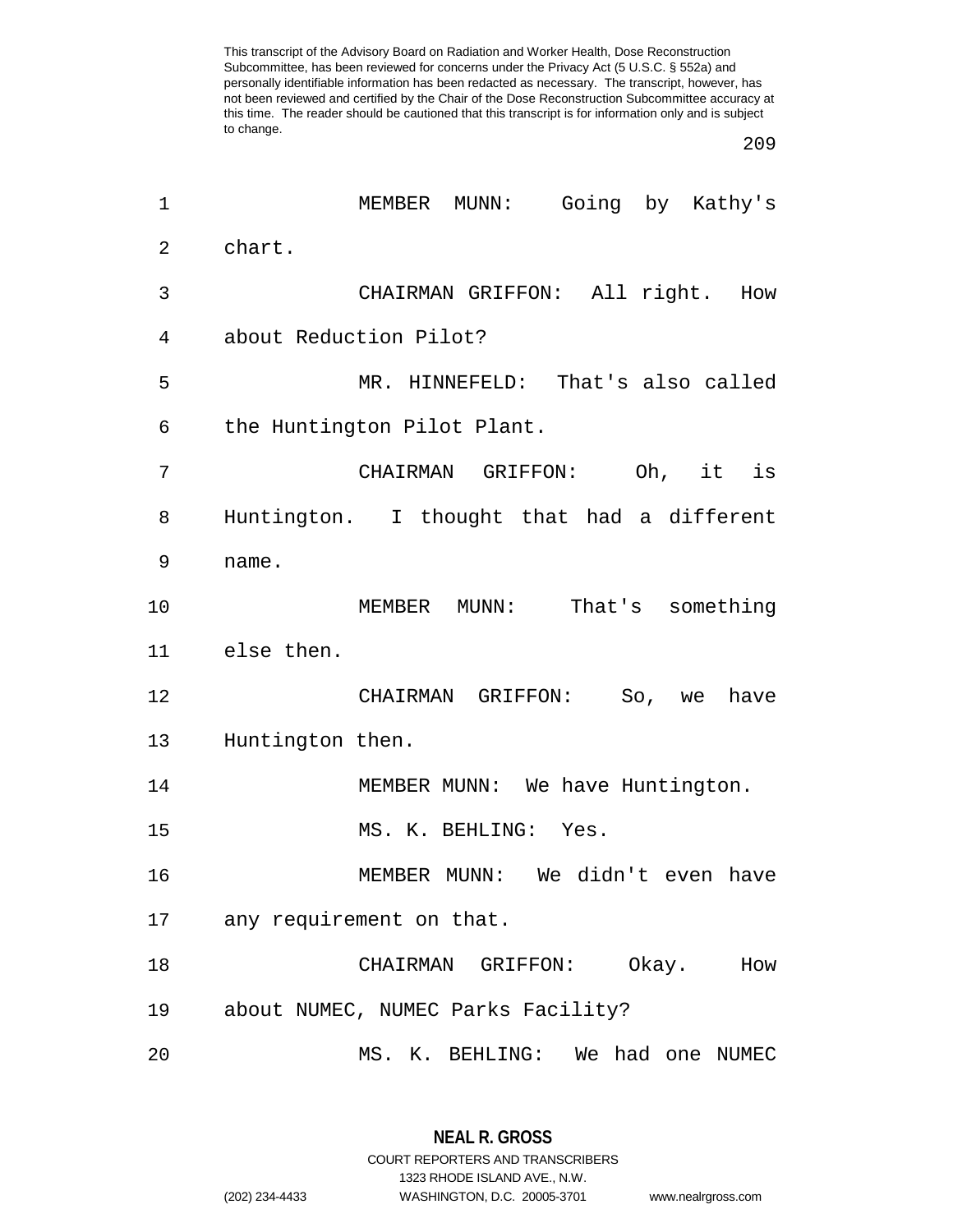| 1              | Parks Township out of two.                   |
|----------------|----------------------------------------------|
| $\overline{2}$ | CHAIRMAN GRIFFON: All right, how             |
| 3              | about number 448? How about BWXT?            |
| 4              | MS. K. BEHLING: No, we don't have            |
| 5              | any BWXT. No.                                |
| 6              | DR. ULSH: I<br>saw one in here.              |
| 7              | What's the number?                           |
| 8              | CHAIRMAN GRIFFON: Number 439.                |
| 9              | MR. KATZ: That makes 50.                     |
| 10             | CHAIRMAN GRIFFON: That's 50?                 |
| 11             | MR. KATZ: Yes.                               |
| 12             | CHAIRMAN GRIFFON: What<br>is BWXT?           |
| 13             | Where is that?                               |
| 14             | Lynchburg,<br>MR.<br>HINNEFELD:              |
| 15             | Virginia.                                    |
| 16             | CHAIRMAN GRIFFON:<br>That's right.           |
| 17             | Okay.                                        |
| 18             | MR. HINNEFELD: It's a commercial             |
| 19             | plant. Actually, mainly makes Navy fuel, but |
| 20             | they had non-Navy contracts for a while.     |

**NEAL R. GROSS** COURT REPORTERS AND TRANSCRIBERS

1323 RHODE ISLAND AVE., N.W.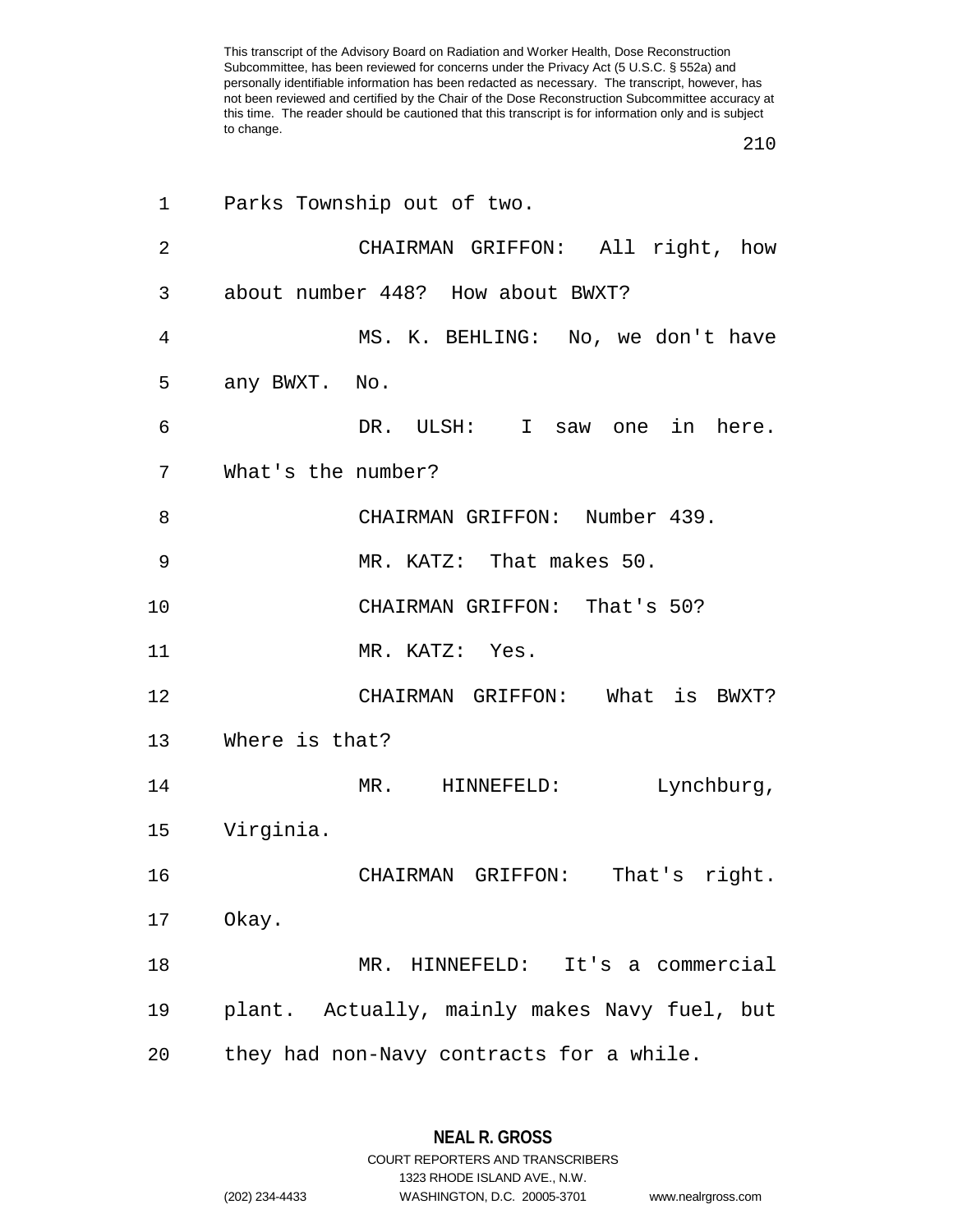| $\mathbf 1$    | CHAIRMAN GRIFFON: Okay. Let's                |
|----------------|----------------------------------------------|
| $\overline{2}$ | see. There's a Hanford: 689.                 |
| 3              | MEMBER RICHARDSON: What about K-             |
| 4              | 25?                                          |
| 5              | CHAIRMAN GRIFFON: Yes, did you               |
| 6              | sort by site?                                |
| 7              | MEMBER RICHARDSON: Yes.                      |
| 8              | CHAIRMAN GRIFFON: Let's put 689              |
| 9              | on the list first, and then go ahead, David. |
| 10             | What do you got?                             |
| 11             | MEMBER RICHARDSON: Well, do you              |
|                | 12 have 417 on there right now?              |
| 13             | CHAIRMAN GRIFFON: Stand by.                  |
| 14             | MR. KATZ: No.                                |
| 15             | MEMBER RICHARDSON: That's K-25 in            |
| 16             | the 1970's, with a skin cancer, and I think  |
| 17             | all three of those are categories that are   |
| 18             | under-represented.                           |
| 19             | CHAIRMAN GRIFFON: 417, okay.                 |
| 20             | We'll add that one.                          |

**NEAL R. GROSS** COURT REPORTERS AND TRANSCRIBERS 1323 RHODE ISLAND AVE., N.W. (202) 234-4433 WASHINGTON, D.C. 20005-3701 www.nealrgross.com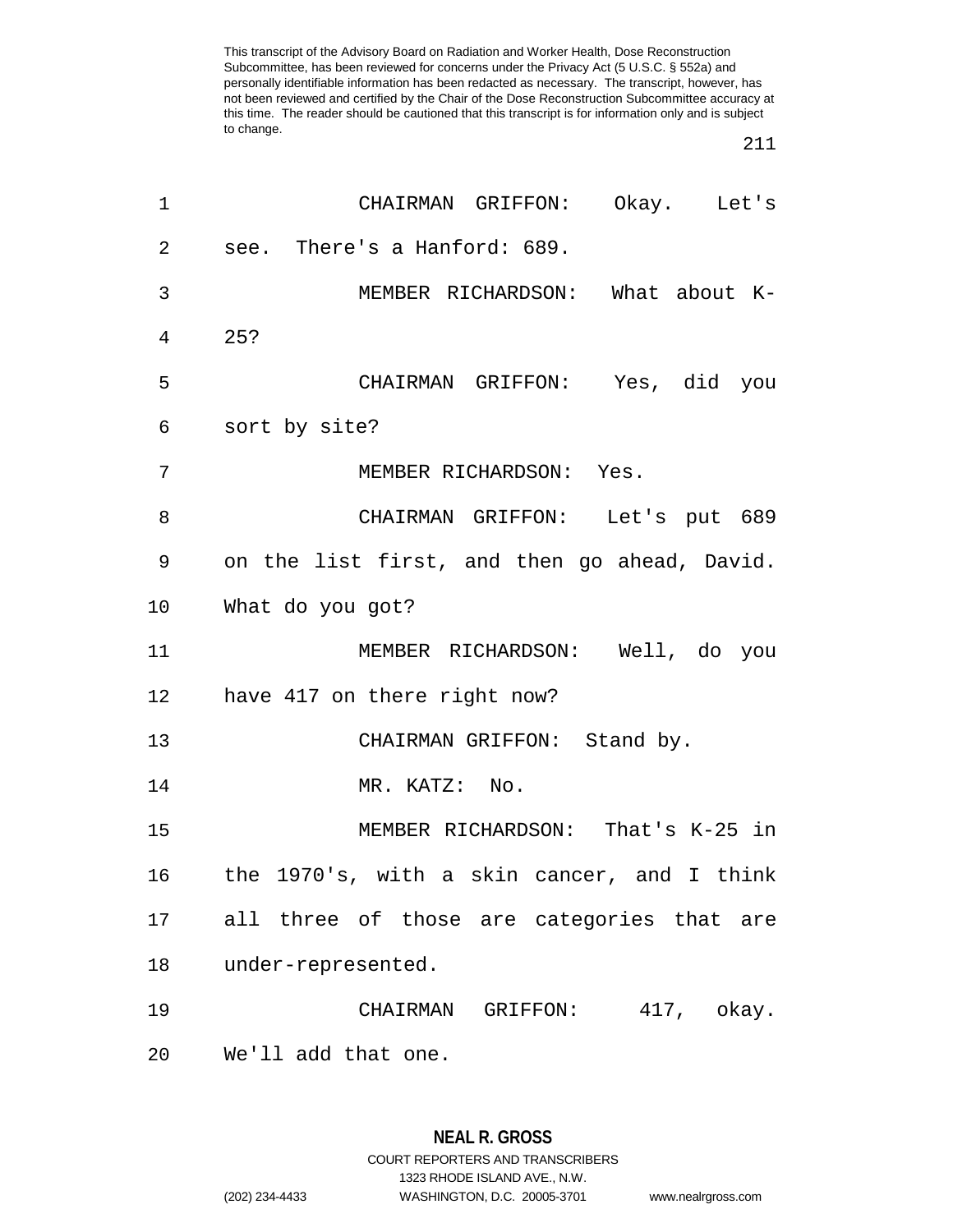| 1              | MR. KATZ: Yes.                        |
|----------------|---------------------------------------|
| $\overline{2}$ | CHAIRMAN GRIFFON: Good.               |
| 3              | MEMBER RICHARDSON: And there's        |
| 4              | another one that's similar. It's 717. |
| 5              | MR. KATZ: That's also K-25?           |
| 6              | MEMBER RICHARDSON: K-25 from the      |
| 7              | 1970's with a skin cancer.            |
| 8              | CHAIRMAN GRIFFON: We didn't get       |
| 9              | that one before, did we?              |
| 10             | MEMBER MUNN: No, we didn't.           |
| 11             | DR. ULSH: That's 58 years worked.     |
| 12             | CHAIRMAN GRIFFON: Yes. Something      |
| 13             | happened with the years worked.       |
| 14             | MR. HINNEFELD: Sometimes that is      |
| 15             | from the individual years that the -- |
| 16             | CHAIRMAN GRIFFON: Right.              |
| 17             | MR. HINNEFELD: But I don't know       |
| 18             | if that's what happened here or not.  |
| 19             | CHAIRMAN GRIFFON: Yes.                |
| 20             | HINNEFELD: What may have<br>MR.       |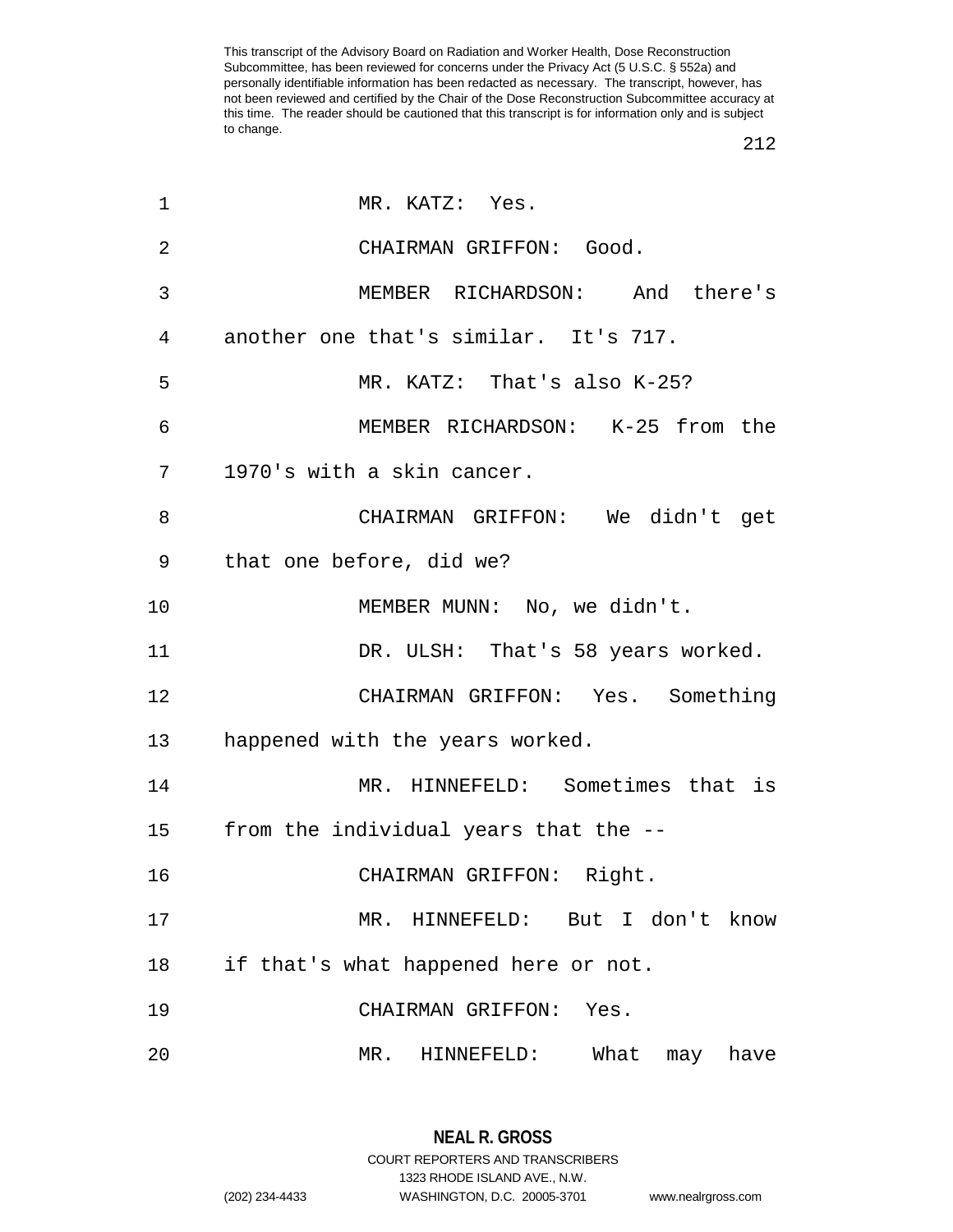| 1  | happened is, oftentimes when we get a referral |
|----|------------------------------------------------|
| 2  | from Oak Ridge, there won't be a record of     |
| 3  | which plant, and they'll refer all three. And  |
| 4  | then they'll include a years-worked, and it    |
| 5  | may include the same period for all three      |
| 6  | because they don't know where they worked.     |
| 7  | So, that's probably --                         |
| 8  | CHAIRMAN GRIFFON: Yes.                         |
| 9  | MR. HINNEFELD: He probably worked              |
| 10 | there about 20.                                |
| 11 | CHAIRMAN GRIFFON: Yes.                         |
| 12 | MR. KATZ: Kathy, when you do your              |
| 13 | accounting, when someone has worked at         |
| 14 | multiple sites, do you put them in each of     |
| 15 | those?                                         |
| 16 | MS. K. BEHLING: Yes, I do.                     |
| 17 | MR. KATZ: Okay, that makes sense.              |
| 18 | CHAIRMAN GRIFFON: I just sorted                |
| 19 | by site to flip through -- just to see if I    |
| 20 | see anything different.                        |

**NEAL R. GROSS** COURT REPORTERS AND TRANSCRIBERS

1323 RHODE ISLAND AVE., N.W.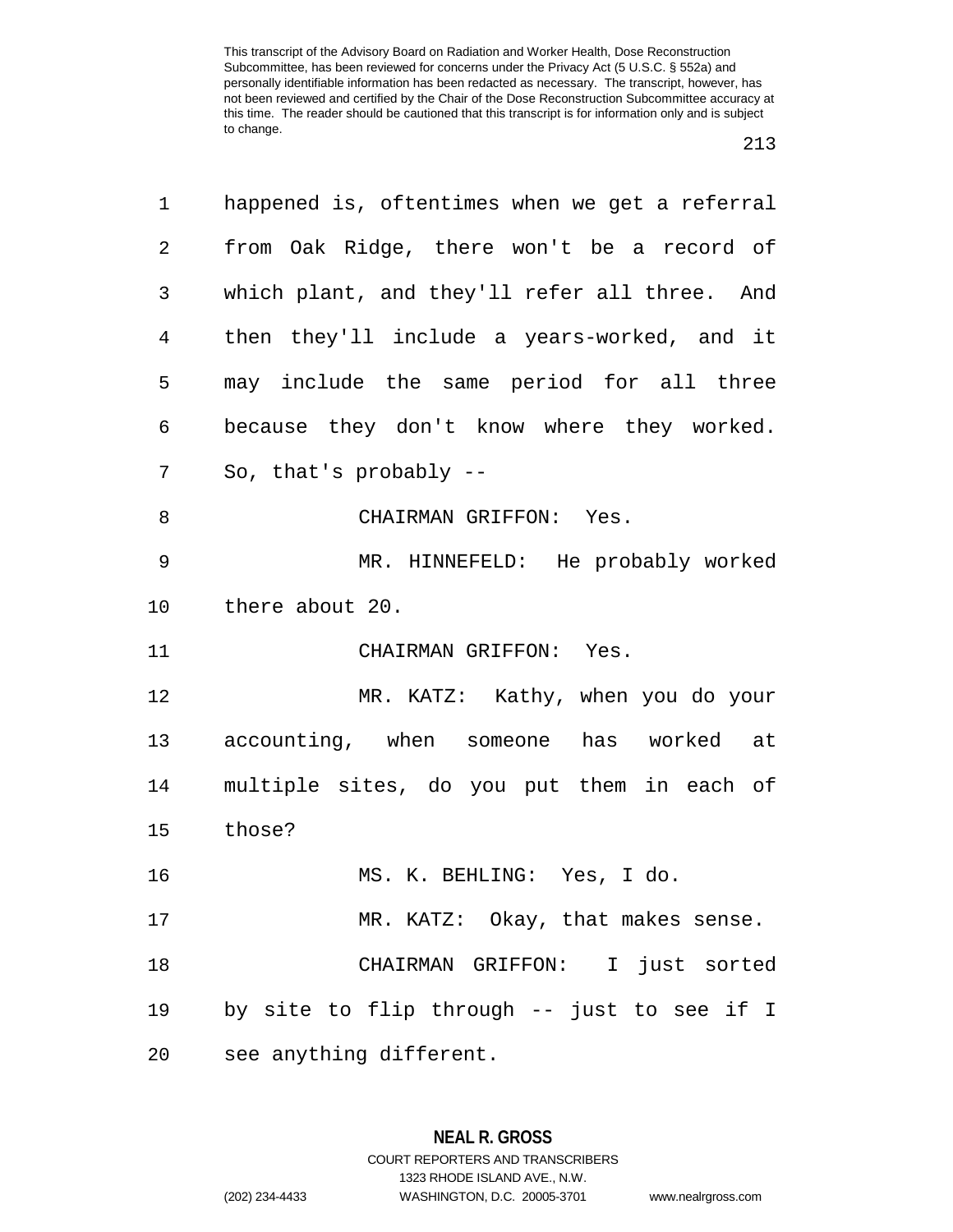$\overline{a}$ 

| 1              | MEMBER RICHARDSON: And 341, this              |
|----------------|-----------------------------------------------|
| $\overline{2}$ | lung cancer case, K-25, 52 percent.           |
| 3              | CHAIRMAN GRIFFON: That's fine.                |
| 4              | So, we have Santa Susana. How many do we need |
| 5              | from there?                                   |
| 6              | MS. K. BEHLING: We did one Santa              |
| 7              | Susana, and we can do seven. We should do     |
| 8              | seven.                                        |
| $\mathsf 9$    | CHAIRMAN GRIFFON: All right,                  |
| 10             | there's a couple of those on here. I mean,    |
| 11             | maybe number 502. It does have multiple       |
| 12             | sites, but it does have Santa Susana.         |
| 13             | MR. STIVER: Is that the only one              |
| 14             | we have for Santa Susana?                     |
| 15             | CHAIRMAN GRIFFON: No, there's a               |
| 16             | couple more, but they're not -- well, number  |
| 17             | 815 is the last.                              |
| 18             | MR. STIVER: Yes, restricted Santa             |
| 19             | Susana.                                       |
| 20             | That's<br>CHAIRMAN GRIFFON: Yes.              |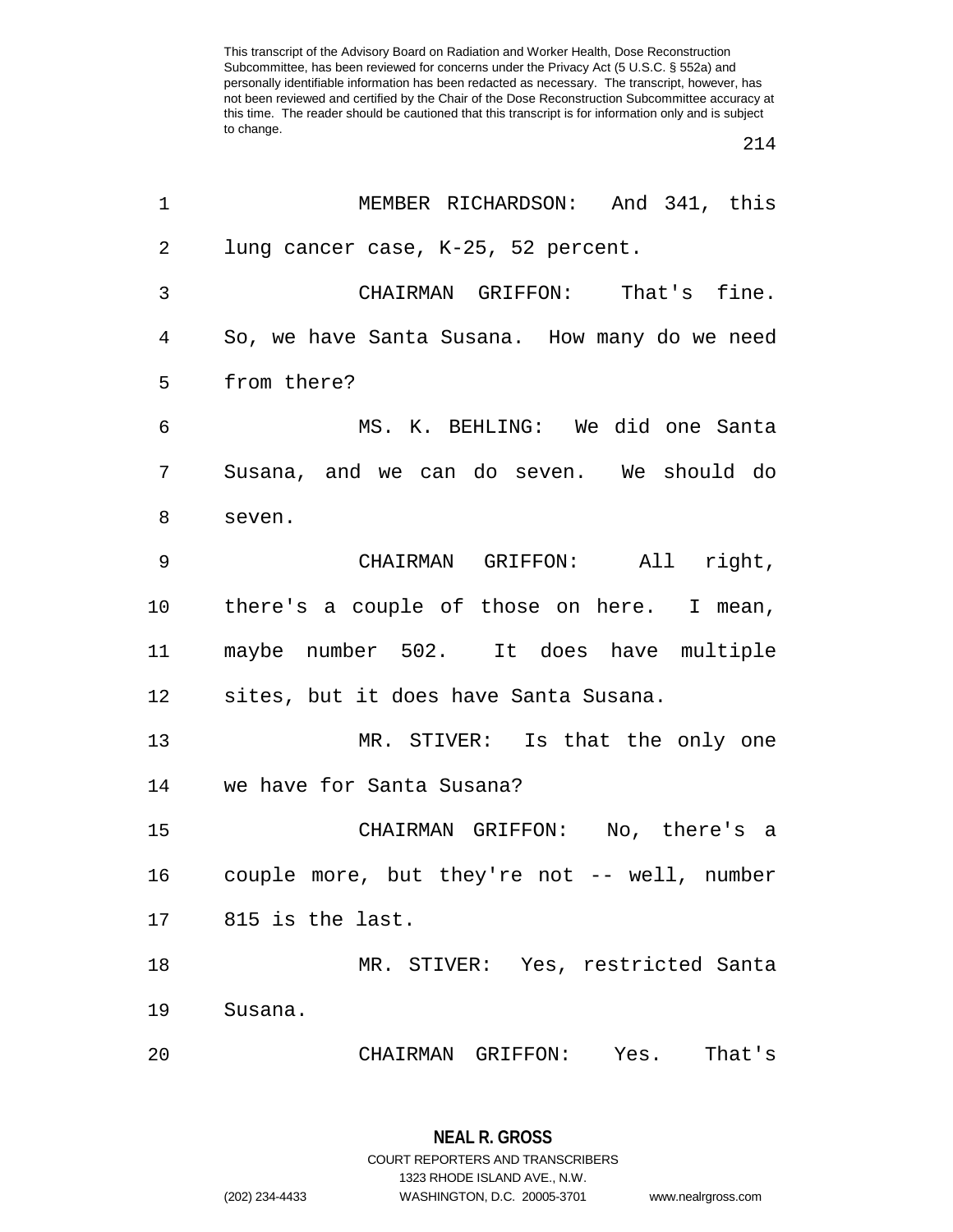| 1  | only that site. Yes. I didn't know that that |
|----|----------------------------------------------|
| 2  | plant was Santa Susana. Where is the BONUS   |
| 3  | Reactor Plant, and the Puerto Rico Nuclear   |
| 4  | Center?                                      |
| 5  | MEMBER MUNN: Must be Puerto Rico.            |
| 6  | MR. HINNEFELD: Facility in Puerto            |
| 7  | Rico.                                        |
| 8  | CHAIRMAN GRIFFON: Definitely site            |
| 9  | visit on that one, yes.                      |
| 10 | DR. ULSH: What case is that?                 |
| 11 | CHAIRMAN GRIFFON: 126.                       |
| 12 | MR. KATZ: Do you want it?                    |
| 13 | CHAIRMAN GRIFFON: I mean, is this            |
| 14 | -- is this one that we have -- you guys have |
| 15 | never heard of it before, right?             |
| 16 | MR. HINNEFELD: Well, I've heard              |
| 17 | of it.                                       |
| 18 | CHAIRMAN GRIFFON: You've heard of            |
| 19 | it?                                          |
| 20 | But I don't<br>know<br>MR. HINNEFELD:        |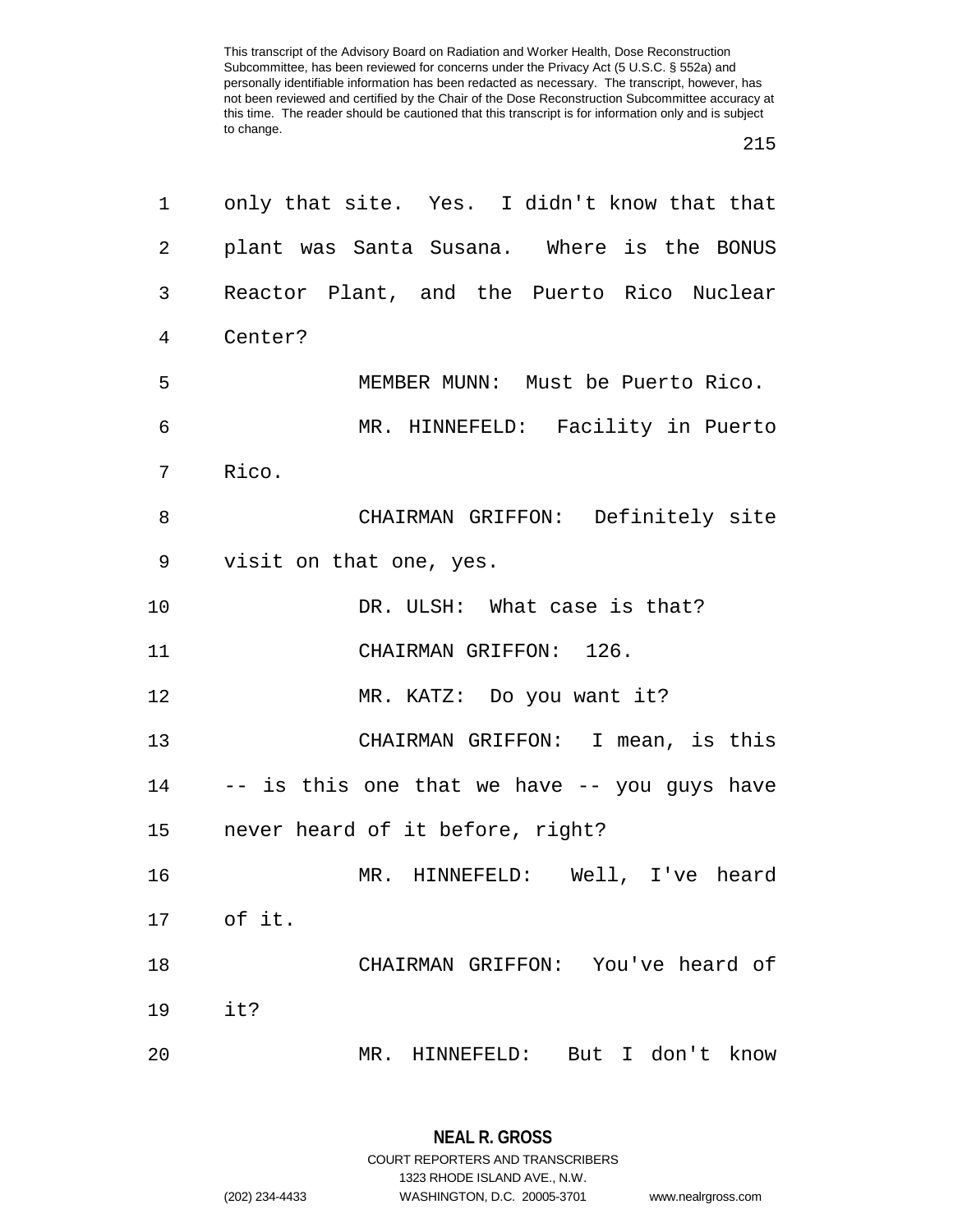| 1  | anything about it.                             |
|----|------------------------------------------------|
| 2  | CHAIRMAN GRIFFON: Right. I'm not               |
| 3  | sure we need that. I mean I don't even know    |
| 4  | if there's a handful of claims. It might just  |
| 5  | be $--$                                        |
| 6  | MR. HINNEFELD: Well, you can keep              |
| 7  | going. $I'11$ --                               |
| 8  | CHAIRMAN GRIFFON: Yes, okay.                   |
| 9  | MR. HINNEFELD: I'll let you know.              |
| 10 | CHAIRMAN GRIFFON: All right.                   |
| 11 | MS. K. BEHLING: Mark?                          |
| 12 | CHAIRMAN GRIFFON: Put down 126 as              |
| 13 | a star right now while Stu looks. Go ahead,    |
| 14 | Kathy.                                         |
| 15 | MS. K. BEHLING: Can I suggest                  |
|    | 16 Heald Machine Company? There are several on |
|    | 17 this list, and that has it's own exposure   |
| 18 | matrix, and there's none on the list.          |
| 19 | CHAIRMAN GRIFFON: Okay, that's                 |
| 20 | the input I want.                              |

**NEAL R. GROSS** COURT REPORTERS AND TRANSCRIBERS 1323 RHODE ISLAND AVE., N.W. (202) 234-4433 WASHINGTON, D.C. 20005-3701 www.nealrgross.com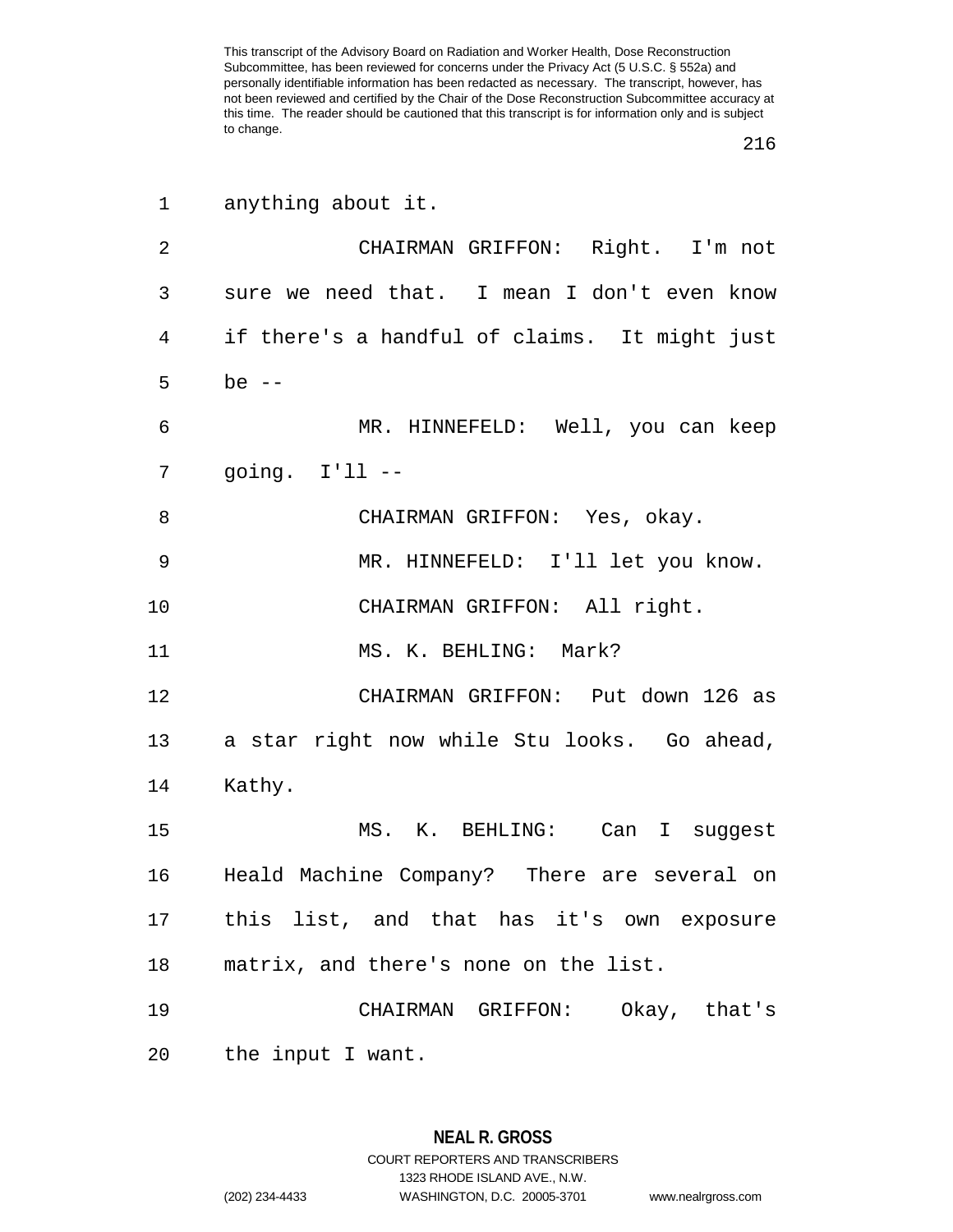| 1              | MR. KATZ: What case number?                   |  |  |  |
|----------------|-----------------------------------------------|--|--|--|
| $\overline{2}$ | MS. K. BEHLING: Well, there are               |  |  |  |
| 3              | three. It's 840, 736, 718.                    |  |  |  |
| 4              | CHAIRMAN GRIFFON: Heald Machine               |  |  |  |
| 5              | Company, yes. The PoC's are very low.         |  |  |  |
| 6              | MS. K. BEHLING: All lung, but we              |  |  |  |
| 7              | have not done that exposure matrix.           |  |  |  |
| 8              | CHAIRMAN GRIFFON: Yes, looks like             |  |  |  |
| 9              | exposure didn't -- it's a natural background. |  |  |  |
| 10             | Yes, so I think selecting one of those would  |  |  |  |
| 11             | be -- since there's a matrix, right? 736 is   |  |  |  |
| 12             | fine.                                         |  |  |  |
| 13             | DR. ULSH: 736.                                |  |  |  |
| 14             | CHAIRMAN GRIFFON: The one with                |  |  |  |
|                | 15 the high PoC.                              |  |  |  |
| 16             | MUNN: What about<br>MEMBER                    |  |  |  |
| 17             | Cincinnati Milling Machine?                   |  |  |  |
| 18             | Anybody know<br>CHAIRMAN<br>GRIFFON:          |  |  |  |
| 19             | that site?                                    |  |  |  |
| 20             | Cincinnati Milling<br>MEMBER<br>MUNN:         |  |  |  |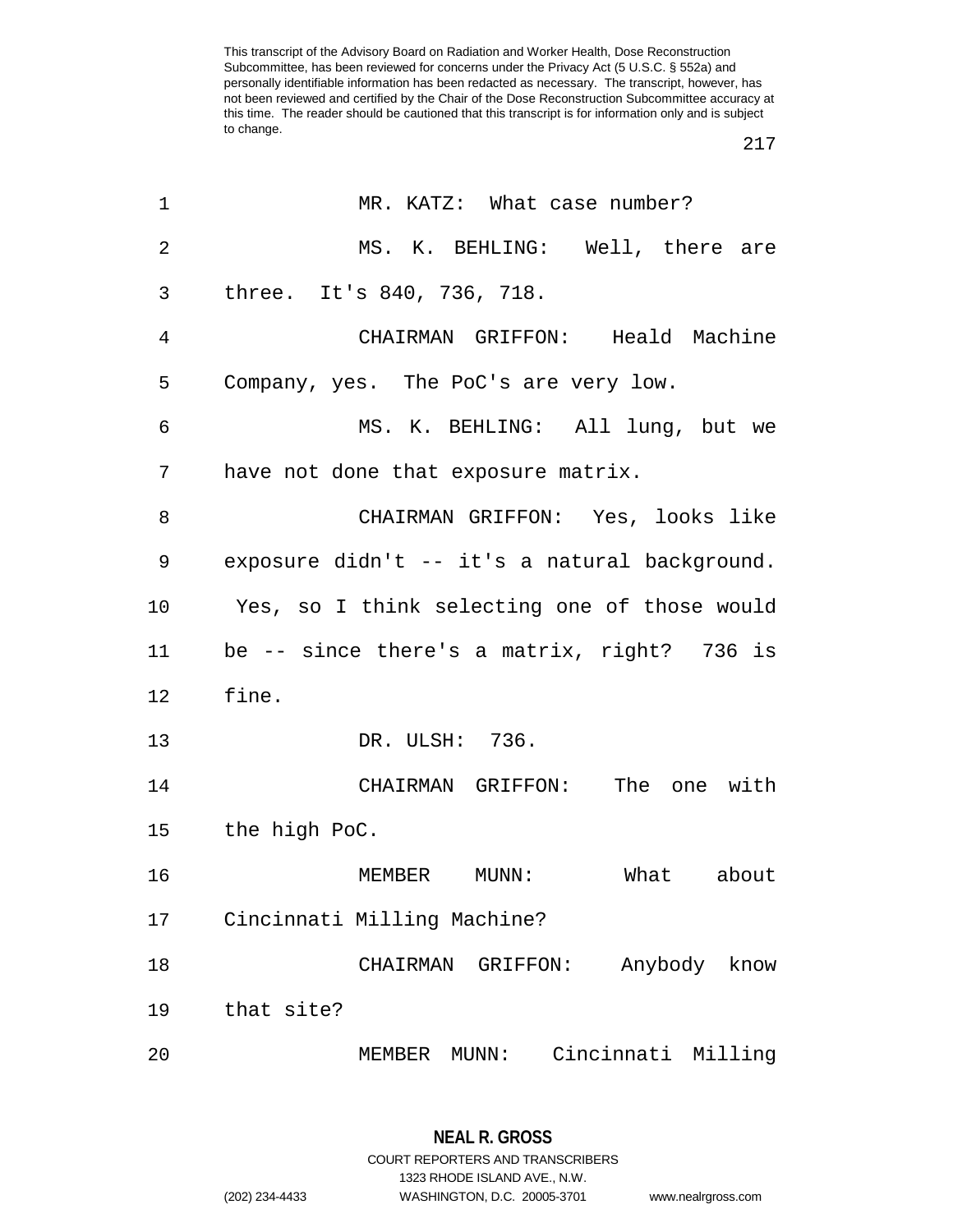| $\mathbf 1$ | Machine.                                       |  |  |  |
|-------------|------------------------------------------------|--|--|--|
| 2           | CHAIRMAN GRIFFON: I mean, I think              |  |  |  |
| 3           | Kathy's input was good. If there's a matrix    |  |  |  |
| 4           | on it, then we know there's probably more than |  |  |  |
| 5           | one individual case.                           |  |  |  |
| 6           | DR. ULSH: What case number is                  |  |  |  |
| 7           | that, Cincinnati Milling or whatever?          |  |  |  |
| 8           | MEMBER MUNN: 811.                              |  |  |  |
| 9           | CHAIRMAN GRIFFON: Does anybody                 |  |  |  |
| 10          | know if there's a matrix on it?                |  |  |  |
| 11          | MS. K. BEHLING: There is.                      |  |  |  |
| 12          | CHAIRMAN GRIFFON: There is on                  |  |  |  |
| 13          | that one?                                      |  |  |  |
| 14          | MS. K. BEHLING: Yes. Yes, there                |  |  |  |
| 15          | is. There's an exposure matrix for that, and   |  |  |  |
| 16          | we hadn't looked at any of those cases. So, I  |  |  |  |
| 17          | thought this would give us an opportunity to   |  |  |  |
| 18          | look at that.                                  |  |  |  |
| 19          | No,<br>for<br>CHAIRMAN GRIFFON:                |  |  |  |
| 20          | Cincinnati Milling Company.                    |  |  |  |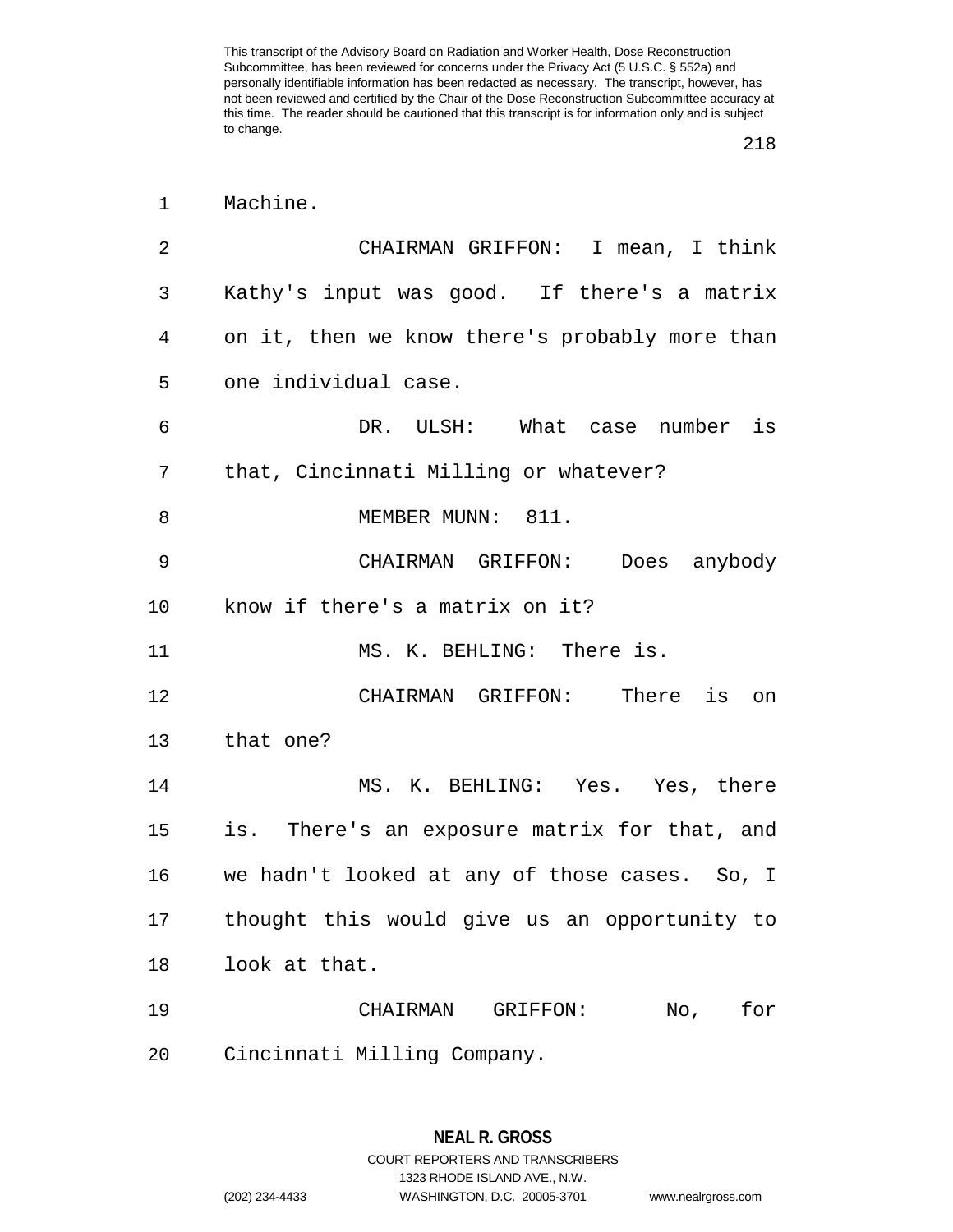| 1              | MS. K. BEHLING: Oh, Cincinnati?               |
|----------------|-----------------------------------------------|
| $\overline{a}$ | I'm sorry, no. No, there's no separate        |
| 3              | exposure matrix.                              |
| 4              | CHAIRMAN GRIFFON: There's no                  |
| 5              | matrix for that one?                          |
| 6              | MS. K. BEHLING: No.                           |
| 7              | CHAIRMAN GRIFFON: Which tells me              |
| 8              | it's likely very few claims, right?           |
| 9              | MR. HINNEFELD: Probably. There                |
|                | 10 are two claims from the BONUS reactor.     |
| 11             | CHAIRMAN GRIFFON: Yes, so, I                  |
|                | 12 don't know that that's --                  |
| 13             | MR. KATZ: That's Puerto Rico                  |
|                | 14 you're talking about?                      |
| 15             | MR. HINNEFELD: No, that's the                 |
| 16             | BONUS reactor. Puerto Rico Nuclear Center has |
| 17             | three. I suspect --                           |
| 18             | This person<br>CHAIRMAN GRIFFON:              |
| 19             | worked --                                     |
| 20             | MR. HINNEFELD: -- two of them are             |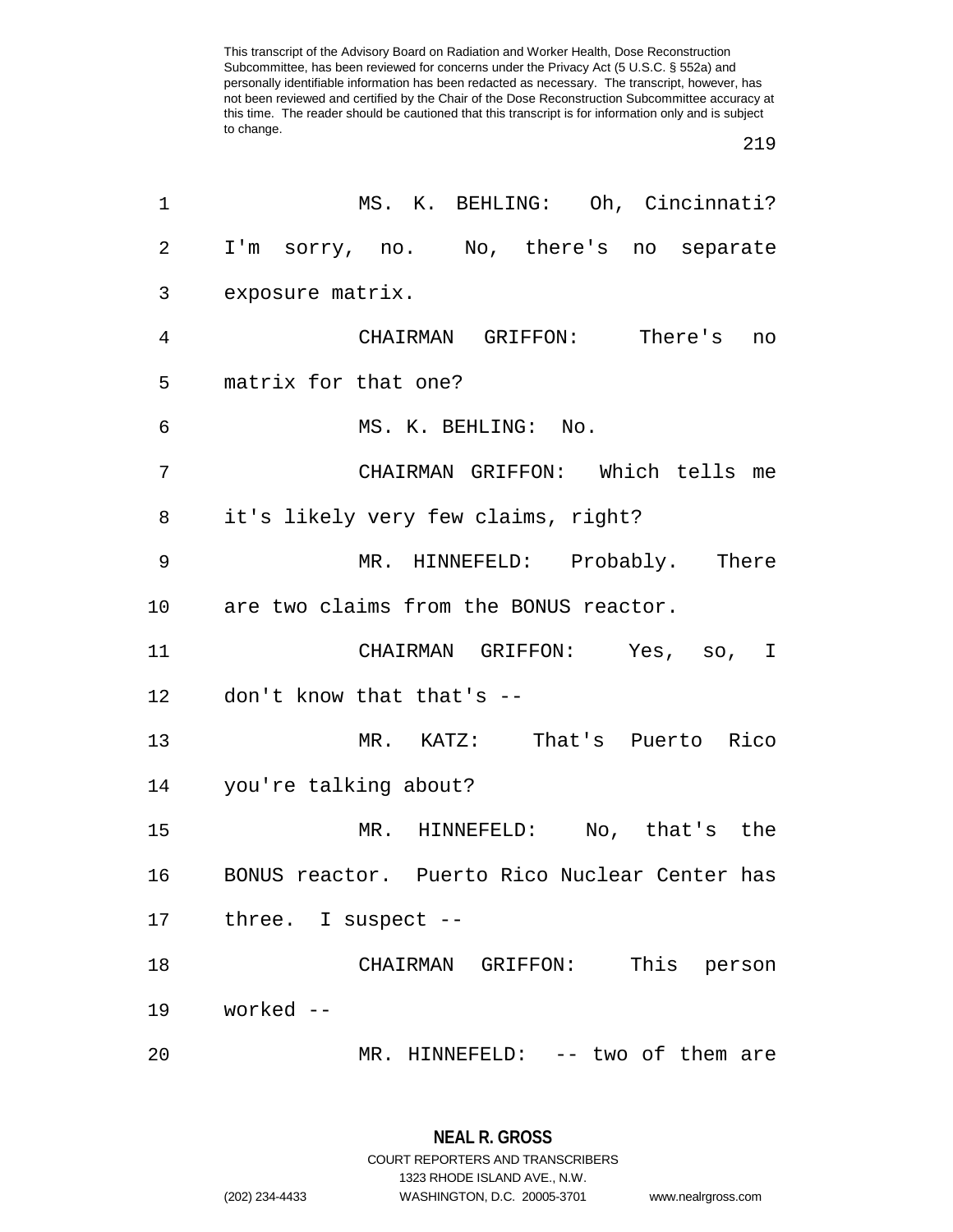| 1  | doubled, and there's one. It may be --         |
|----|------------------------------------------------|
| 2  | actually there were three originally submitted |
| 3  | for each of those two sites. There's a pulled  |
| 4  | -- one case showed up as pulled on the BONUS   |
| 5  | reactor. There are none showing up as pulled   |
| 6  | on the Puerto Rico Nuclear Center.             |
| 7  | So, somewhere around probably four             |
| 8  | total claims from the combination of the two   |
| 9  | sites. And the one we just asked about was     |
| 10 | Cincinnati Milling?                            |
| 11 | CHAIRMAN GRIFFON: I'm not sure on              |
| 12 | either one of those. I'm waiting. I mean we    |
| 13 | can put the BONUS one down. We can discuss it  |
| 14 | at the full Board, if we want to.              |
| 15 | MR. HINNEFELD: There are six                   |
| 16 | total claims from Cincinnati Milling. I doubt  |
|    | 17 that there's a Site Profile.                |
| 18 | CHAIRMAN GRIFFON: Right.                       |
| 19 | MEMBER MUNN: There's a W.R. Grace              |
| 20 | claim in there.                                |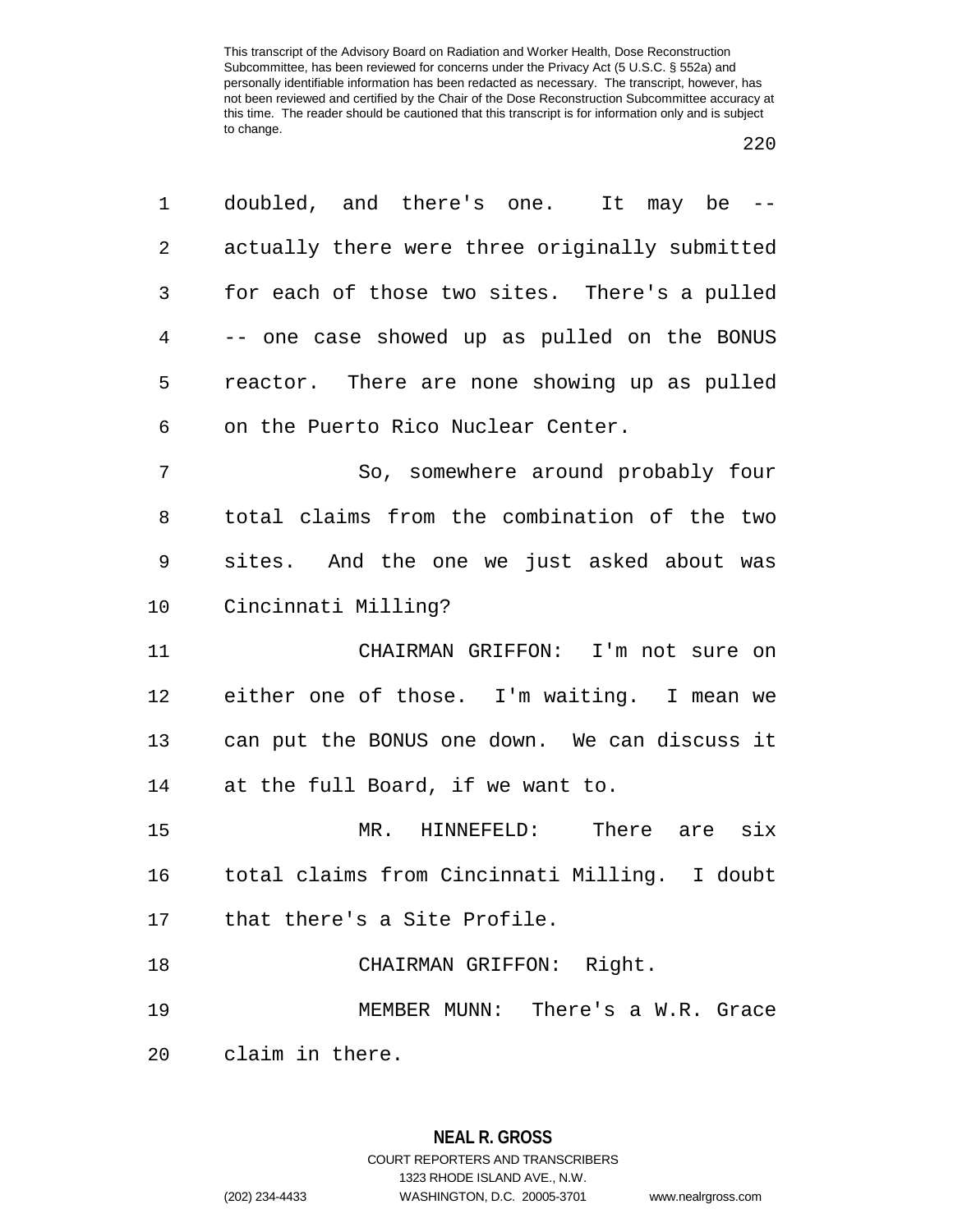| 1              | MR. HINNEFELD: Have we selected              |
|----------------|----------------------------------------------|
| 2              | anything from BONUS, Puerto Rico Nuclear     |
| 3              | Center or Cincinnati Milling?                |
| $\overline{4}$ | MEMBER MUNN: No.                             |
| 5              | CHAIRMAN GRIFFON: Not yet.                   |
| 6              | DR. ULSH: 126, I thought.                    |
| 7              | MR. KATZ: It's tentative. We                 |
| 8              | didn't -- they hadn't decided.               |
| 9              | CHAIRMAN GRIFFON: Do people want             |
| 10             | that? It's -- it's --                        |
| 11             | MR. KATZ: It's Puerto Rico.                  |
| 12             | DR. ULSH: Puerto Rico.                       |
| 13             | CHAIRMAN GRIFFON: What are the               |
| 14             | particulars in that case again? Is it --     |
| 15             | MR. HINNEFELD: 35 PoC, 35 percent            |
| 16             | PoC. It's all-male genitalia and malignant   |
| 17             | melanoma. Started work in the 1960's, worked |
| 18             | for 6.75 years.                              |
| 19             | CHAIRMAN GRIFFON: I don't want to            |
| 20             | rule it out, but it's probably some generic  |

**NEAL R. GROSS** COURT REPORTERS AND TRANSCRIBERS

1323 RHODE ISLAND AVE., N.W.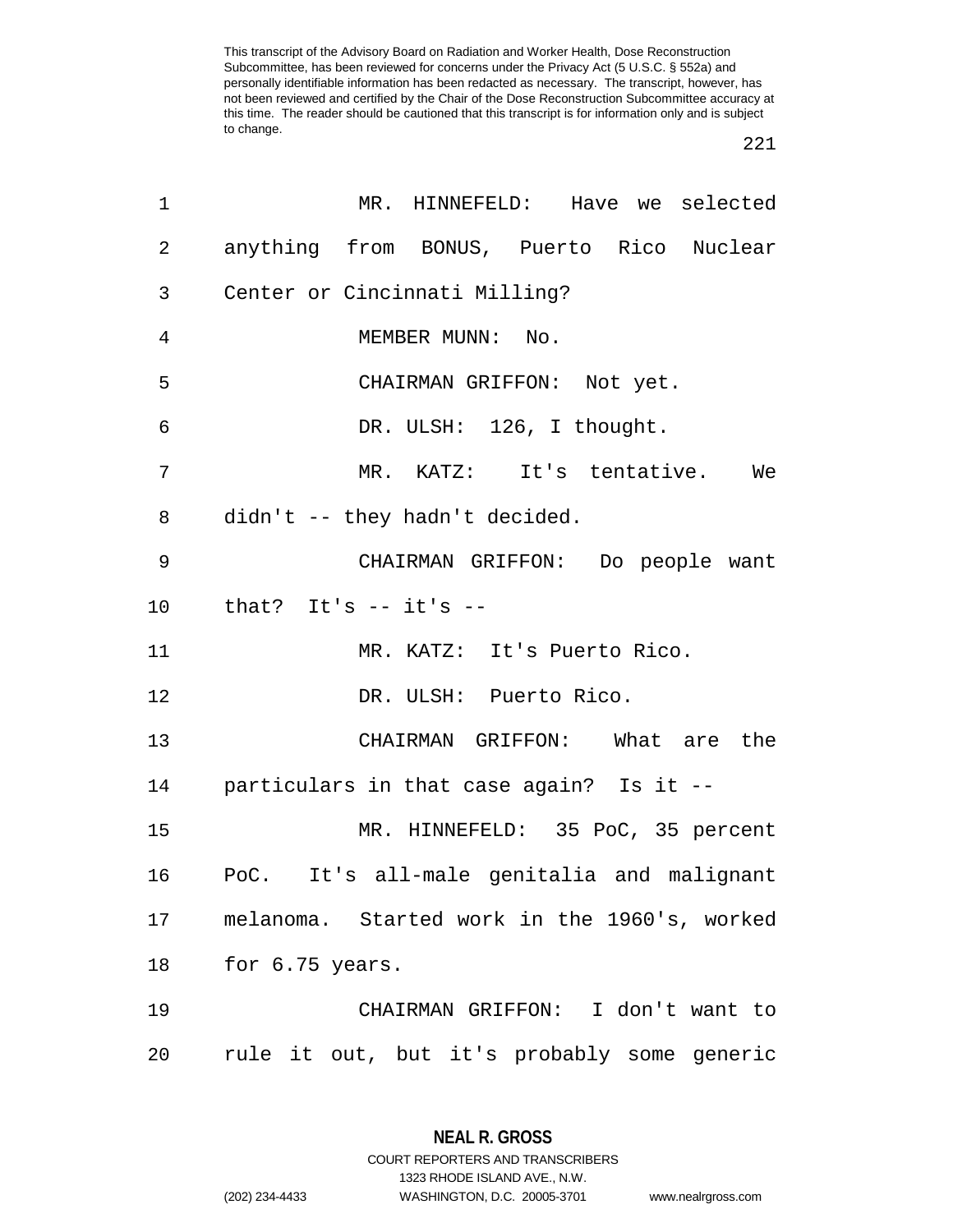| 1              | overestimating approach that they had to use - |  |
|----------------|------------------------------------------------|--|
| $\overline{2}$ |                                                |  |
| 3              | MR. HINNEFELD: I don't know.                   |  |
| 4              | That might be. I don't know.                   |  |
| 5              | CHAIRMAN GRIFFON: Let's put it on              |  |
| 6              | the list. We can -- you can at least tell us   |  |
| 7              | if it was full internal, external or whatever. |  |
| 8              | MR. KATZ: At the Board meeting.                |  |
| 9              | CHAIRMAN GRIFFON: So, 126 is on.               |  |
| 10             | What about Cincinnati Millworks?               |  |
| 11             | MEMBER MUNN: I don't see any yet,              |  |
| 12             | but we do -- there's a W.R. Grace on there     |  |
| 13             | with a 35 PoC.                                 |  |
| 14             | CHAIRMAN GRIFFON: Alright.                     |  |
| 15             | DR. ULSH: Just to keep track,                  |  |
| 16             | with BONUS in and with the Cincinnati Milling  |  |
| 17             | Company not in, then --                        |  |
| 18             | MR. KATZ: Fifty-three.                         |  |
| 19             | MR. HINNEFELD: Fifty-eight.                    |  |
| 20             | I mean eight. Sorry.<br>$MR$ .<br>KATZ:        |  |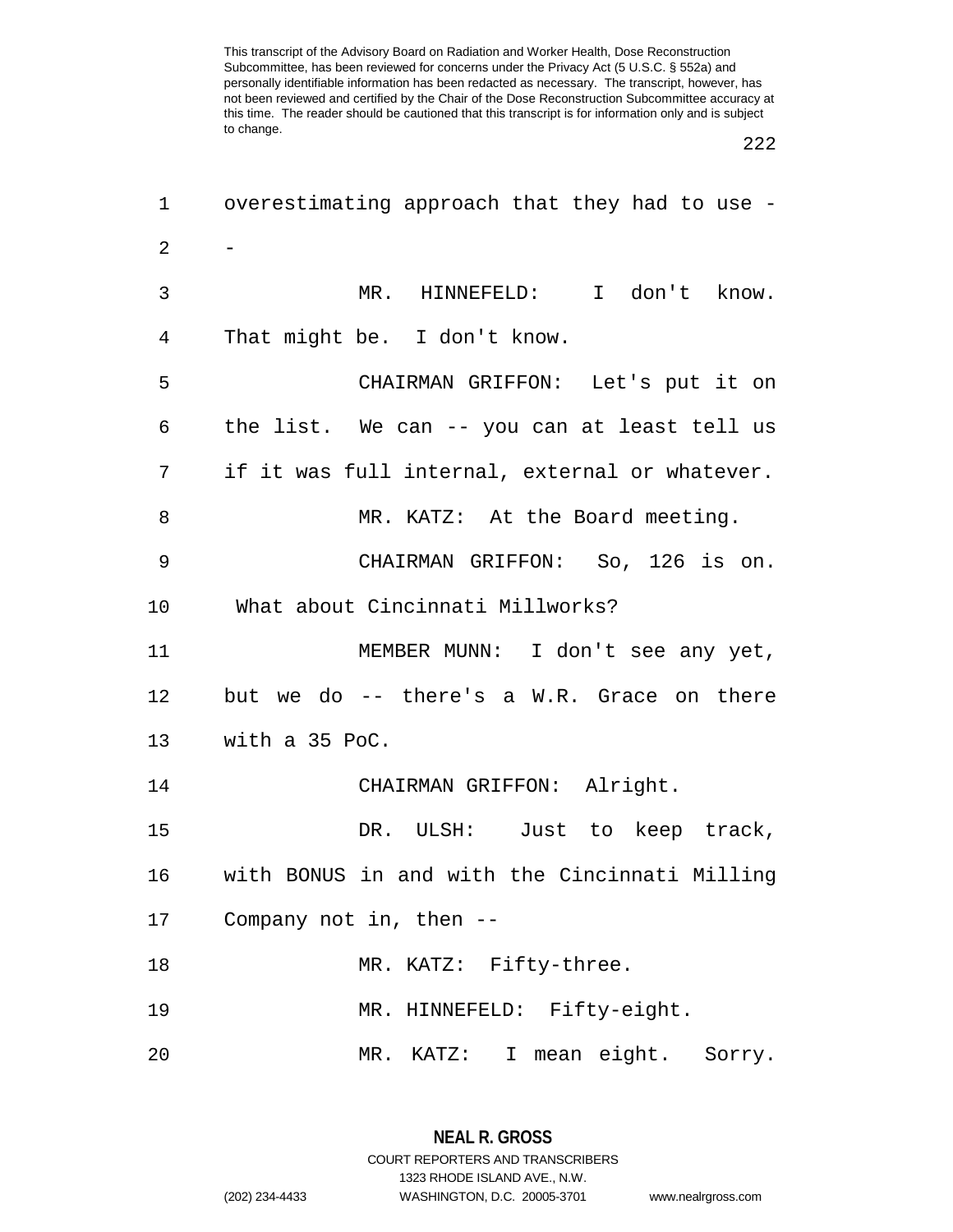| $\mathbf 1$ | Two more slots.                           |  |  |  |
|-------------|-------------------------------------------|--|--|--|
| 2           | CHAIRMAN GRIFFON: All right.              |  |  |  |
| 3           | W.R. Grace, Kathy, do we have? We've done |  |  |  |
| 4           | that before, right?                       |  |  |  |
| 5           | MEMBER MUNN: We've done it, but           |  |  |  |
| 6           | we don't have --                          |  |  |  |
| 7           | CHAIRMAN GRIFFON: Okay, which             |  |  |  |
| 8           | one?                                      |  |  |  |
| 9           | MEMBER MUNN: 810, 25 years.               |  |  |  |
| 10          | CHAIRMAN GRIFFON: Sounds okay to          |  |  |  |
| 11          | me.                                       |  |  |  |
| 12          | MR. FARVER: Have you done                 |  |  |  |
| 13          | Combustion Engineering?                   |  |  |  |
| 14          | CHAIRMAN GRIFFON: I think so, but         |  |  |  |
|             | 15 -- Combustion Engineering, Kathy?      |  |  |  |
| 16          | MS. K. BEHLING: I do not see that         |  |  |  |
|             | 17 on the list, no.                       |  |  |  |
| 18          | CHAIRMAN GRIFFON: Oh.                     |  |  |  |
| 19          | MR. FARVER: There's about 20 of           |  |  |  |
|             | 20 them.                                  |  |  |  |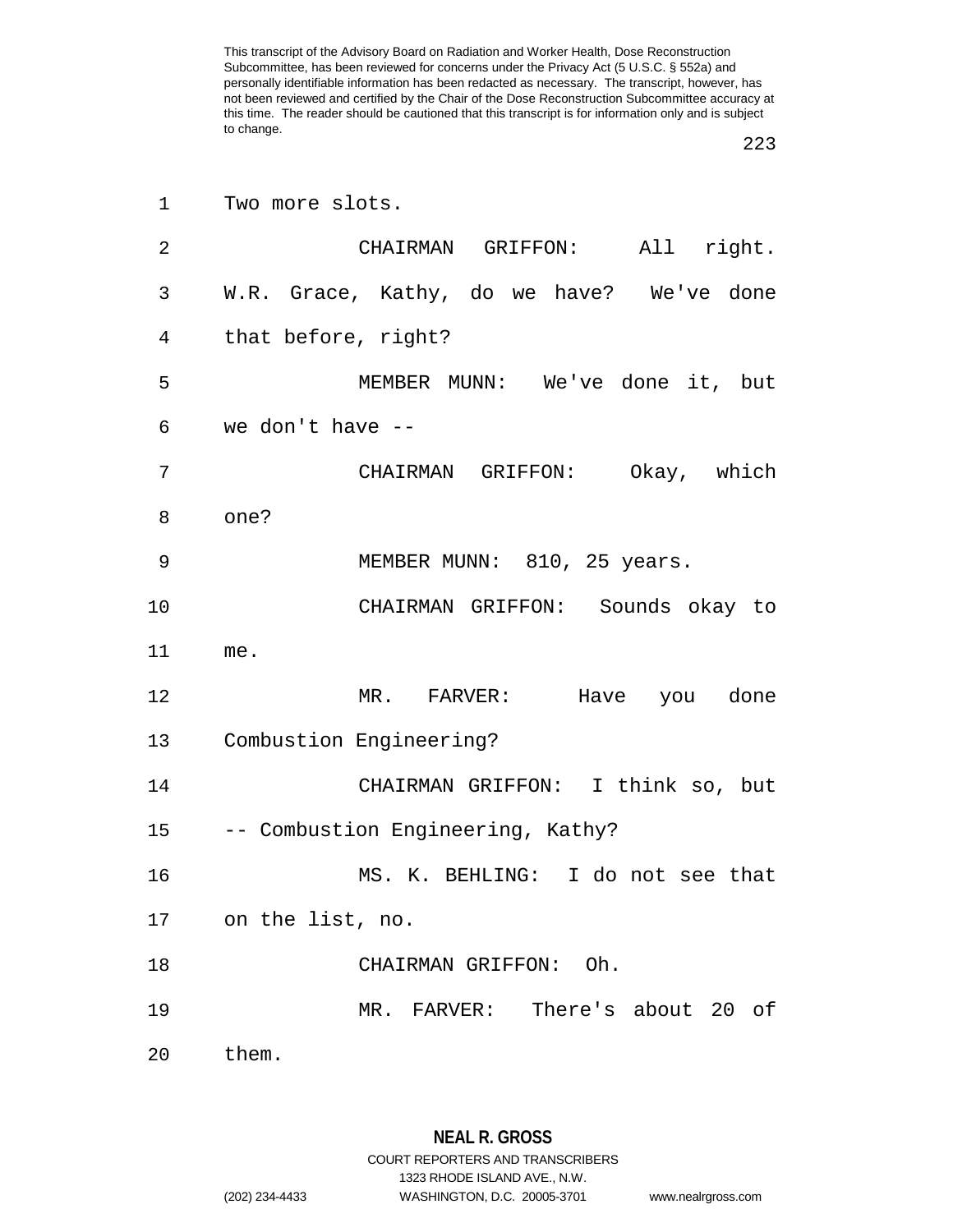| 1              | MR. KATZ: Okay.                             |  |  |
|----------------|---------------------------------------------|--|--|
| $\overline{2}$ | CHAIRMAN GRIFFON: Let's look at             |  |  |
| 3              | those. All pretty low. Yes, oral cavity and |  |  |
| 4              | pharynx. Yes, 832 looks okay.               |  |  |
| 5              | MR. KATZ: 832?                              |  |  |
| 6              | CHAIRMAN GRIFFON: Yes.                      |  |  |
| 7              | MR. KATZ: And that is 60. Site              |  |  |
| 8              | is what again?                              |  |  |
| 9              | CHAIRMAN GRIFFON: Combustion                |  |  |
| 10             | Engineering.                                |  |  |
| 11             | DR. ULSH: That takes you to 60              |  |  |
| 12             | cases.                                      |  |  |
| 13             | CHAIRMAN GRIFFON: Yes.                      |  |  |
| 14             | MR. KATZ: So, I'm missing one               |  |  |
| 15             | then, I guess. My last case before that was |  |  |
| 16             | 736. Do you have a case after that?         |  |  |
| 17             | CHAIRMAN GRIFFON: 126. Or no,               |  |  |
| 18             | you got that one.                           |  |  |
| 19             | MR. KATZ: Yes, I got that one.              |  |  |
| 20             | MEMBER MUNN: 810.                           |  |  |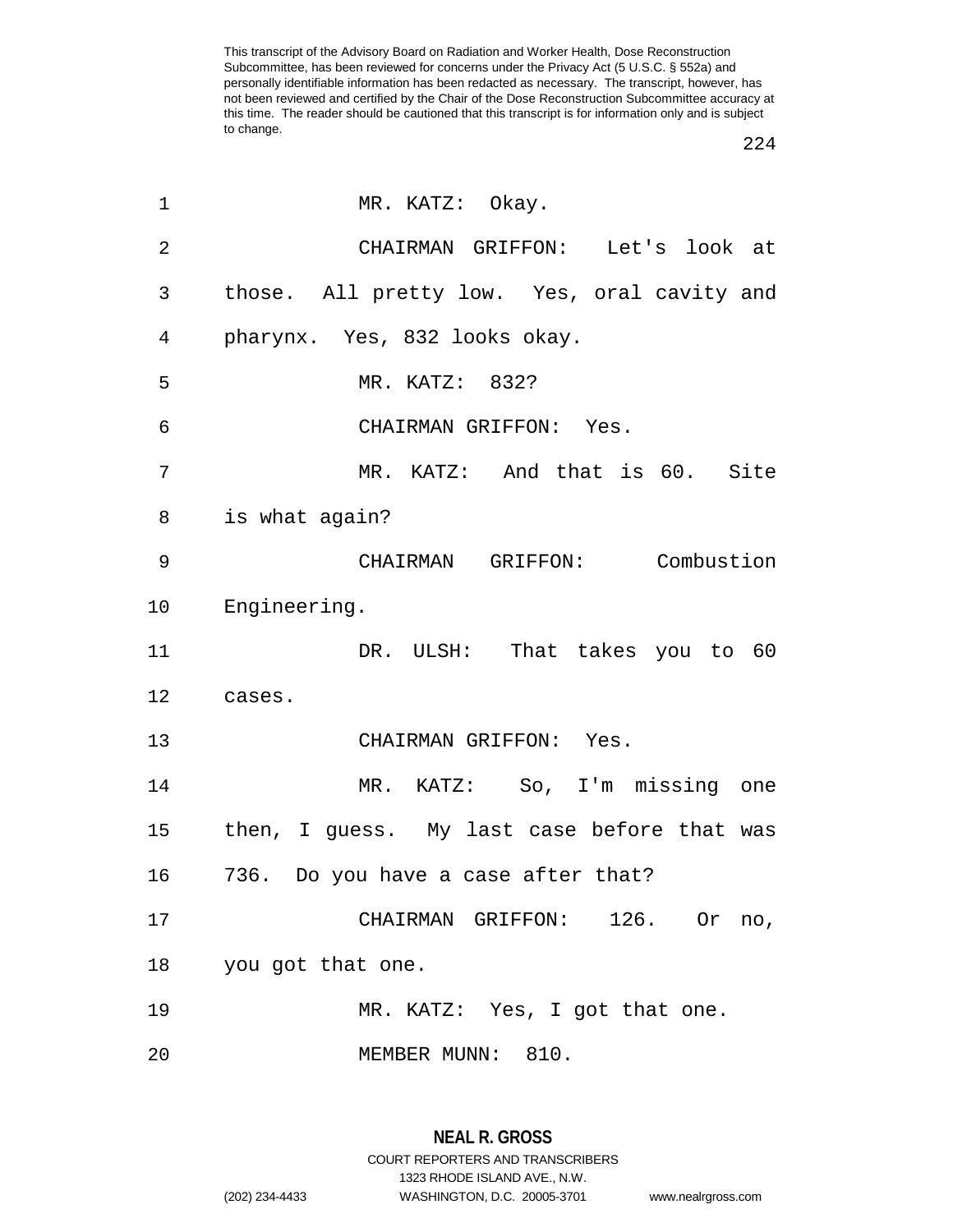225

| 1              | MR. KATZ: And what site is that?               |
|----------------|------------------------------------------------|
| $\overline{2}$ | MR. HINNEFELD: W.R. Grace.                     |
| 3              | MR. KATZ: Okay.                                |
| $\overline{4}$ | CHAIRMAN GRIFFON: So, that brings              |
| 5              | us to 60. Anybody else have any others they    |
| 6              | feel strongly to add? Otherwise, we can end    |
| 7              | this activity.                                 |
| 8              | MR. KATZ: No. That's 60.                       |
| 9              | CHAIRMAN GRIFFON: All right, so                |
| 10             | the next step is that NIOSH will take this     |
| 11             | list back. First, I guess find out whether     |
| 12             | any of these were adjudicated, and then take   |
| 13             | the adjudicated list and get more detail to    |
| 14             | bring to the Board for August. And then we'll  |
| 15             | make the final selection as a full Board.      |
| 16             | MR. KATZ: And if we could -- if                |
| 17             | we could aim to have it at least a week before |
| 18             | the Board meeting.                             |
| 19             | MR. HINNEFELD: We can aim.                     |
| 20             | That's a<br>MR. KATZ:<br>start<br>at           |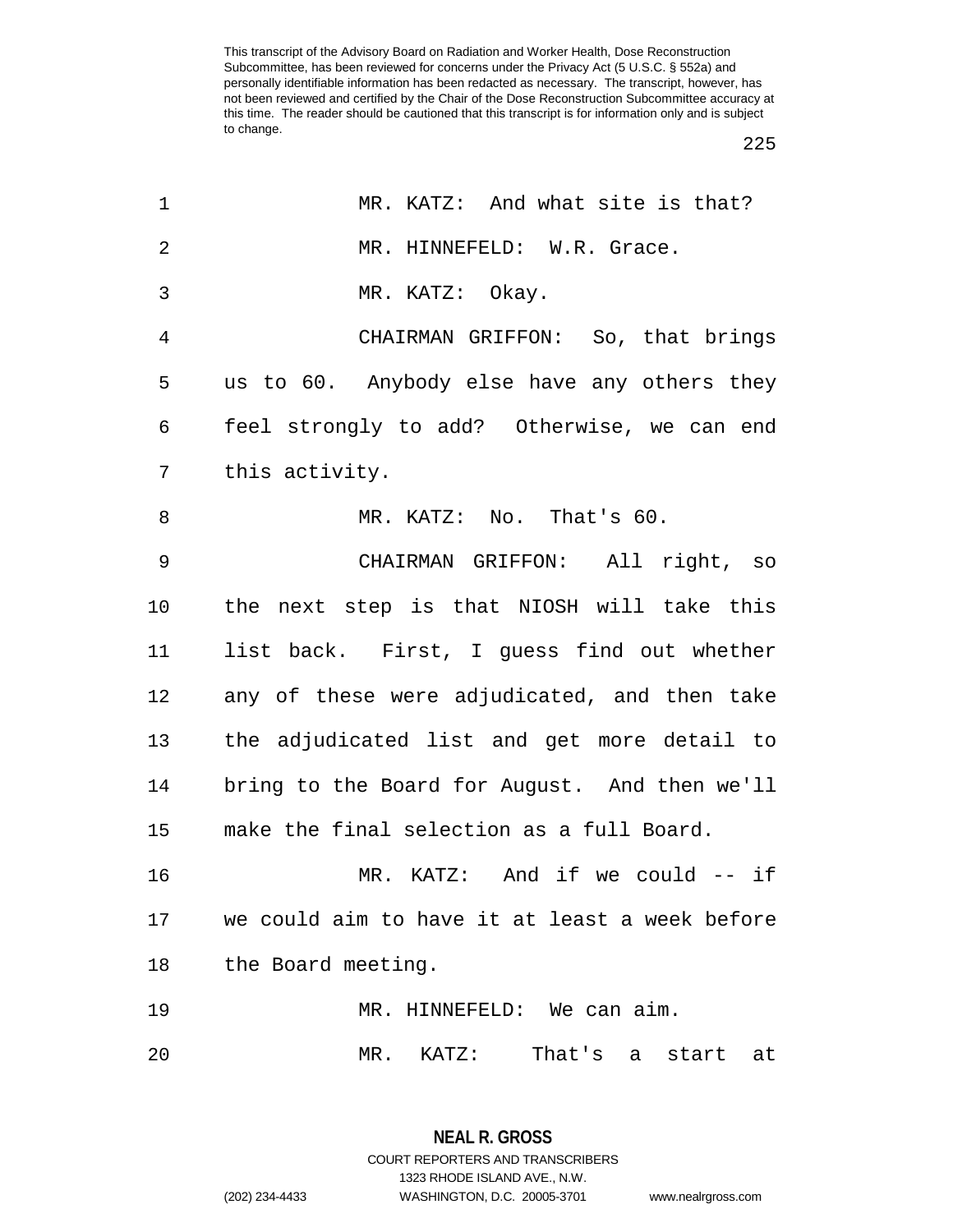226

| 1              | least. Because otherwise, it'll be like                               |  |  |  |
|----------------|-----------------------------------------------------------------------|--|--|--|
| 2              | watching paint dry at the Board meeting, which                        |  |  |  |
| 3              | is even more difficult.                                               |  |  |  |
| $\overline{4}$ | CHAIRMAN GRIFFON: Yes, yes.                                           |  |  |  |
| 5              | MR. KATZ: Hate for it to mold                                         |  |  |  |
| 6              | before it dries.                                                      |  |  |  |
| 7              | MEMBER MUNN: And that can happen.                                     |  |  |  |
| 8              | CHAIRMAN GRIFFON: Okay, let's                                         |  |  |  |
| 9              | take ten minutes to re-gear ourselves here,                           |  |  |  |
| $10 \,$        | get the other matrix up. We're going to start                         |  |  |  |
| 11             | with the $7th$ and $8th$ matrix discussions next.                     |  |  |  |
| 12             | So, if you can find those spreadsheets, then                          |  |  |  |
| 13             | pull them up. We'll take ten to stretch and                           |  |  |  |
| 14             | then start into that.                                                 |  |  |  |
| 15             | (Whereupon, the above-entitled                                        |  |  |  |
| 16             | matter went off the record at 2:09 p.m. and                           |  |  |  |
| 17             | resumed at $2:24$ p.m.)                                               |  |  |  |
| 18             | MR. KATZ: Alright, we're back.                                        |  |  |  |
| 19             | CHAIRMAN GRIFFON: Okay, we're                                         |  |  |  |
| 20             | going to start and work on the 7 <sup>th</sup><br>and $8^{\text{th}}$ |  |  |  |

**NEAL R. GROSS** COURT REPORTERS AND TRANSCRIBERS

1323 RHODE ISLAND AVE., N.W. (202) 234-4433 WASHINGTON, D.C. 20005-3701 www.nealrgross.com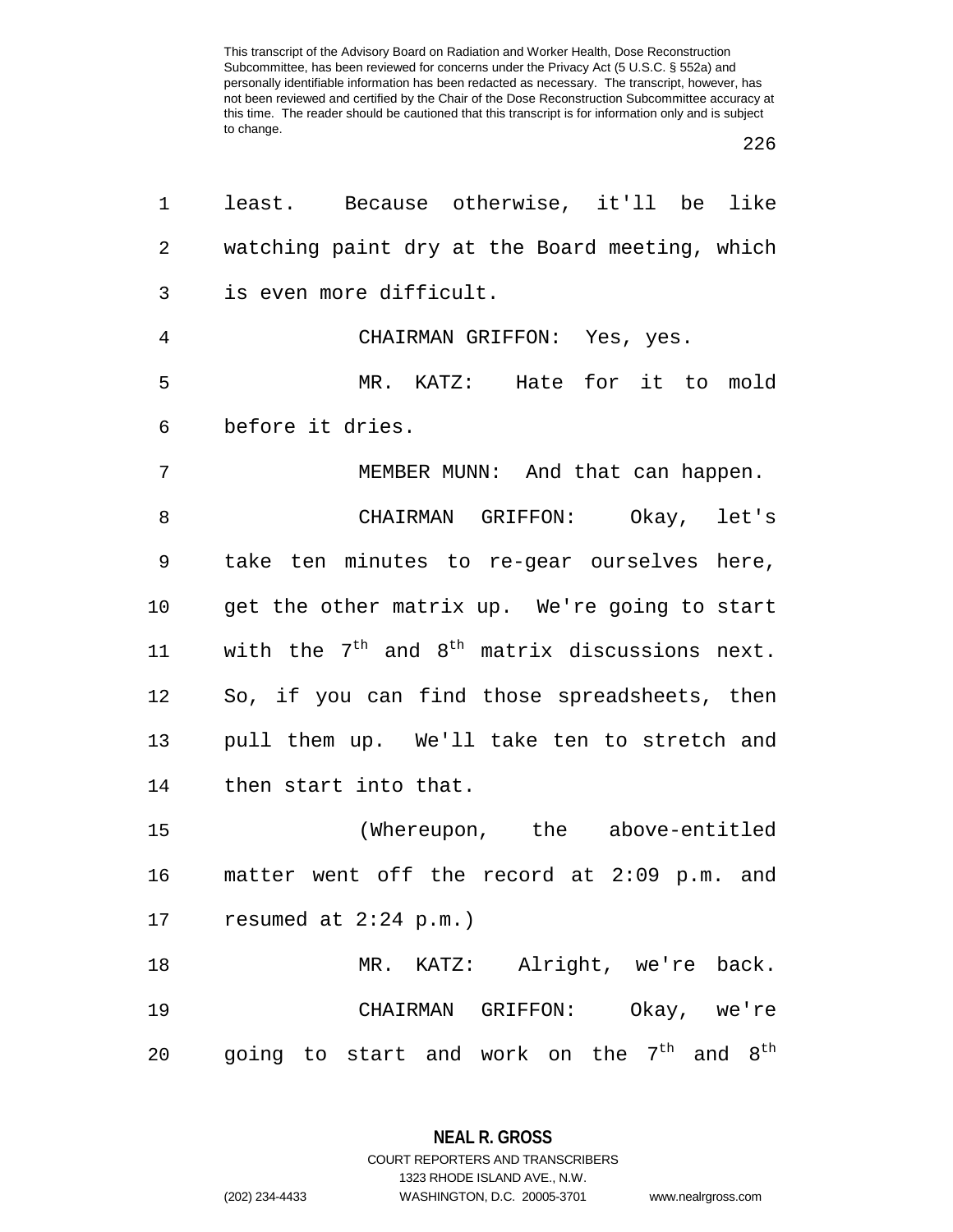## 

| 1              | matrix items, and it's 2:30 now.                         |  |  |  |
|----------------|----------------------------------------------------------|--|--|--|
| $\overline{a}$ | Realistically, I'd say we work until 4:00,               |  |  |  |
| 3              | 4:30. I don't know who has flight stuff, but             |  |  |  |
| 4              | I know my options are either 3:00 or 7:00, I             |  |  |  |
| 5              | think. So, are your --                                   |  |  |  |
| 6              | MR. STIVER: Mine are 7:00.                               |  |  |  |
| $\overline{7}$ | MR. FARVER: Ten until 6:00.                              |  |  |  |
| 8              | CHAIRMAN GRIFFON: So, we'll be                           |  |  |  |
| 9              | fine. Okay, so maybe until 4:30.                         |  |  |  |
| 10             | MR. STIVER: That gives us plenty                         |  |  |  |
| 11             | of time.                                                 |  |  |  |
| 12             | CHAIRMAN GRIFFON: So, starting on                        |  |  |  |
| 13             | the 7 <sup>th</sup> set of cases, then. We're just going |  |  |  |
| 14             | to push through these. And I do want to save             |  |  |  |
| $15\,$         | some time at the end because I think we should           |  |  |  |
| 16             | think about schedule, and maybe as Ted                   |  |  |  |
| 17             | suggested, maybe scheduling something a little           |  |  |  |
| 18             | sooner to -- to speed up our progress.                   |  |  |  |
| 19             | We just selected cases for the 15 <sup>th</sup>          |  |  |  |
| 20             | set, and here we are working -- and we're                |  |  |  |

**NEAL R. GROSS**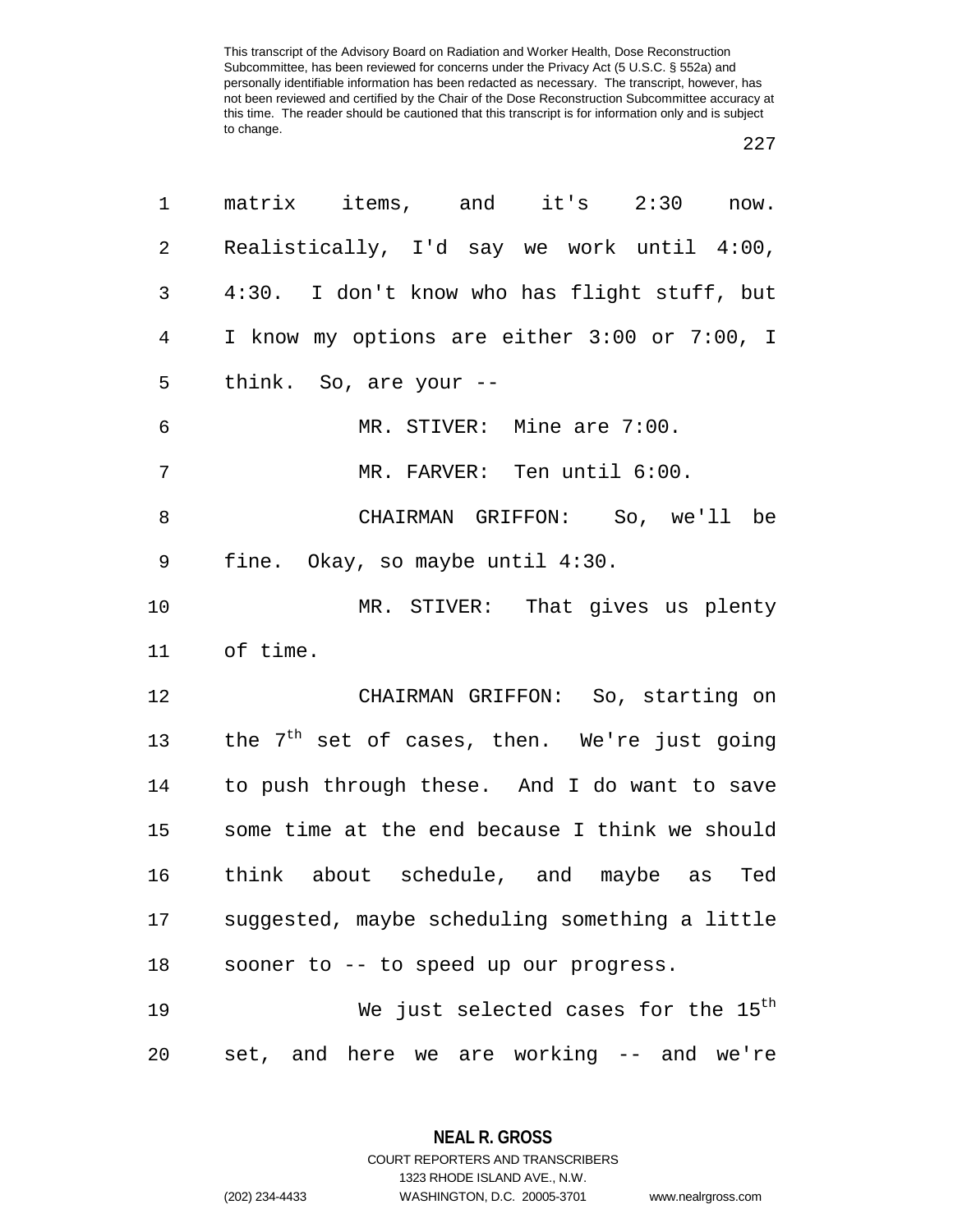|  | × |
|--|---|
|  |   |

| $\mathbf{1}$ | running into this situation as David described |
|--------------|------------------------------------------------|
| 2            | that we're looking at findings from cases that |
| 3            | are older than what we want to be looking at,  |
| 4            | or than that are important. So, we sort of     |
| 5            | want to catch up.                              |
| 6            | Anyway, so we should save a little             |
| 7            | time at the end for scheduling. But looking    |
| 8            | at the $7^{th}$ set of cases, I have the first |
| 9            | 121.1. It still looks like it's an open item   |
| 10           | for NIOSH. Is that right?                      |
|              |                                                |
| 11           | DR. ULSH: I don't know. In the                 |
| 12           | resolution column, there's a yellow            |
| 13           | highlighting dated 4/18/11 for NIOSH to come   |
| 14           | back.                                          |
| 15           | CHAIRMAN GRIFFON: Yes.                         |
| 16           | DR. ULSH: But then in the NIOSH                |
| 17           | response column, there's something from April, |
| 18           | but I'm not sure which is older and which is   |
| 19           | newer.                                         |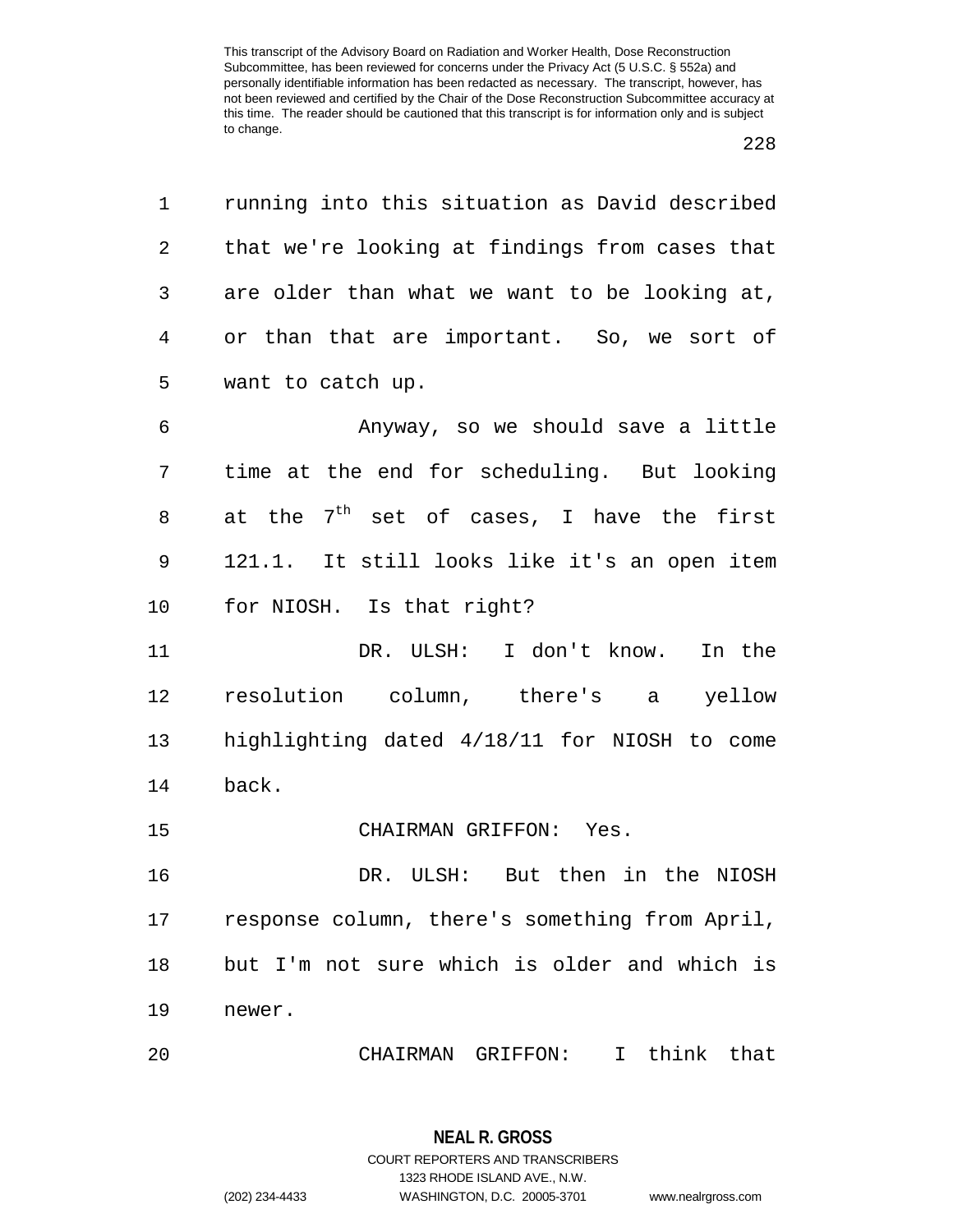| 1  | was -- that came into that meeting. That was   |
|----|------------------------------------------------|
| 2  | your response coming into the meeting.         |
| 3  | DR. ULSH: So, $4/18$ , then is an              |
| 4  | additional action item after that one?         |
| 5  | CHAIRMAN GRIFFON: Yes, I believe               |
| 6  | so. Was 4/18 our last meeting? Yes, so 4/18    |
| 7  | was from the last meeting, yes. So, that       |
| 8  | would be the --                                |
| 9  | DR. ULSH: Well, unless Scott is                |
| 10 | going to exceed my expectations here, we spent |
| 11 | all of our time getting this PER case          |
| 12 | selection set up.                              |
| 13 | CHAIRMAN GRIFFON: Yes.                         |
| 14 | DR. ULSH: I don't know that we've              |
| 15 | done any action on this.                       |
| 16 | CHAIRMAN GRIFFON: Scott, close                 |
|    | 17 this out for us.                            |
| 18 | MR. SIEBERT: I hate to not exceed              |
| 19 | expectations, but no. I don't have anything    |
| 20 | on 121 or 122 because they're sites that I'm   |

**NEAL R. GROSS** COURT REPORTERS AND TRANSCRIBERS

1323 RHODE ISLAND AVE., N.W.

(202) 234-4433 WASHINGTON, D.C. 20005-3701 www.nealrgross.com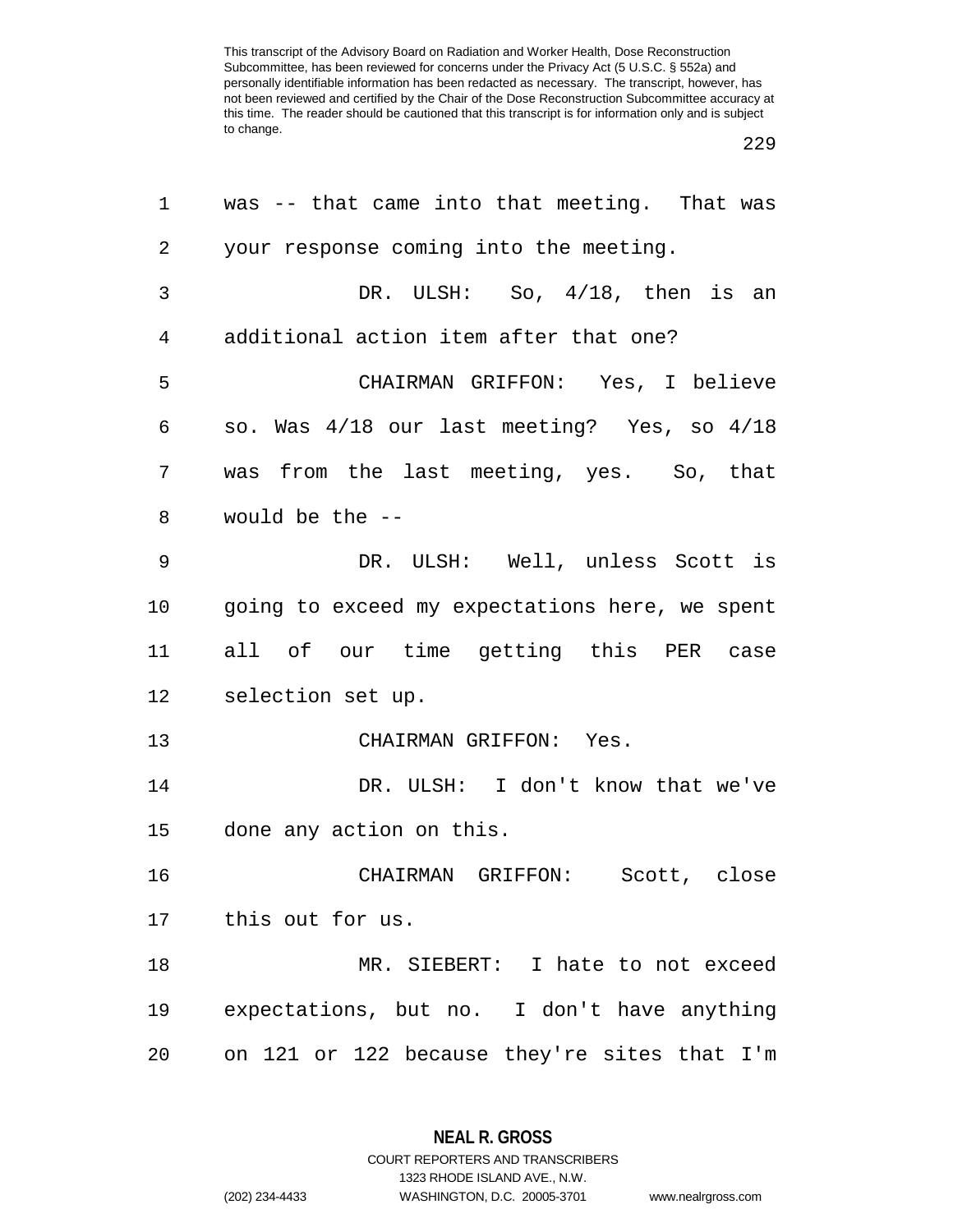| 1       | not working on. They're Aliquippa and Simonds   |
|---------|-------------------------------------------------|
| 2       | Steel -- or Simonds Saw and Steel.              |
| 3       | CHAIRMAN GRIFFON: All right, I'm                |
| 4       | just going to -- it's not to be punitive in     |
| 5       | any way, but I'm going to put down 7-whatever   |
| 6       | today. I'm just going to put down 7/15          |
| 7       | remains a NIOSH action.                         |
| 8       | DR. ULSH: Yes.                                  |
| 9       | CHAIRMAN GRIFFON:<br>Just so<br>we              |
| $10 \,$ | don't lose track of it.                         |
| 11      | MR. SIEBERT: I'm going to have to               |
| 12      | say I'm not sure I recall a discussion on       |
| 13      | 121.1. It says, NIOSH will look back at         |
| 14      | procedure for doing overestimate cases versus   |
| 15      | the Site Profile used in this case.<br>The      |
| 16      | discussion, the last time we were talking       |
| 17      | about it, was the film badges, whether they     |
| 18      | were representative for this claimant.<br>And I |
| 19      | don't know what the path forward is on this.    |
| 20      | I guess that's my question --                   |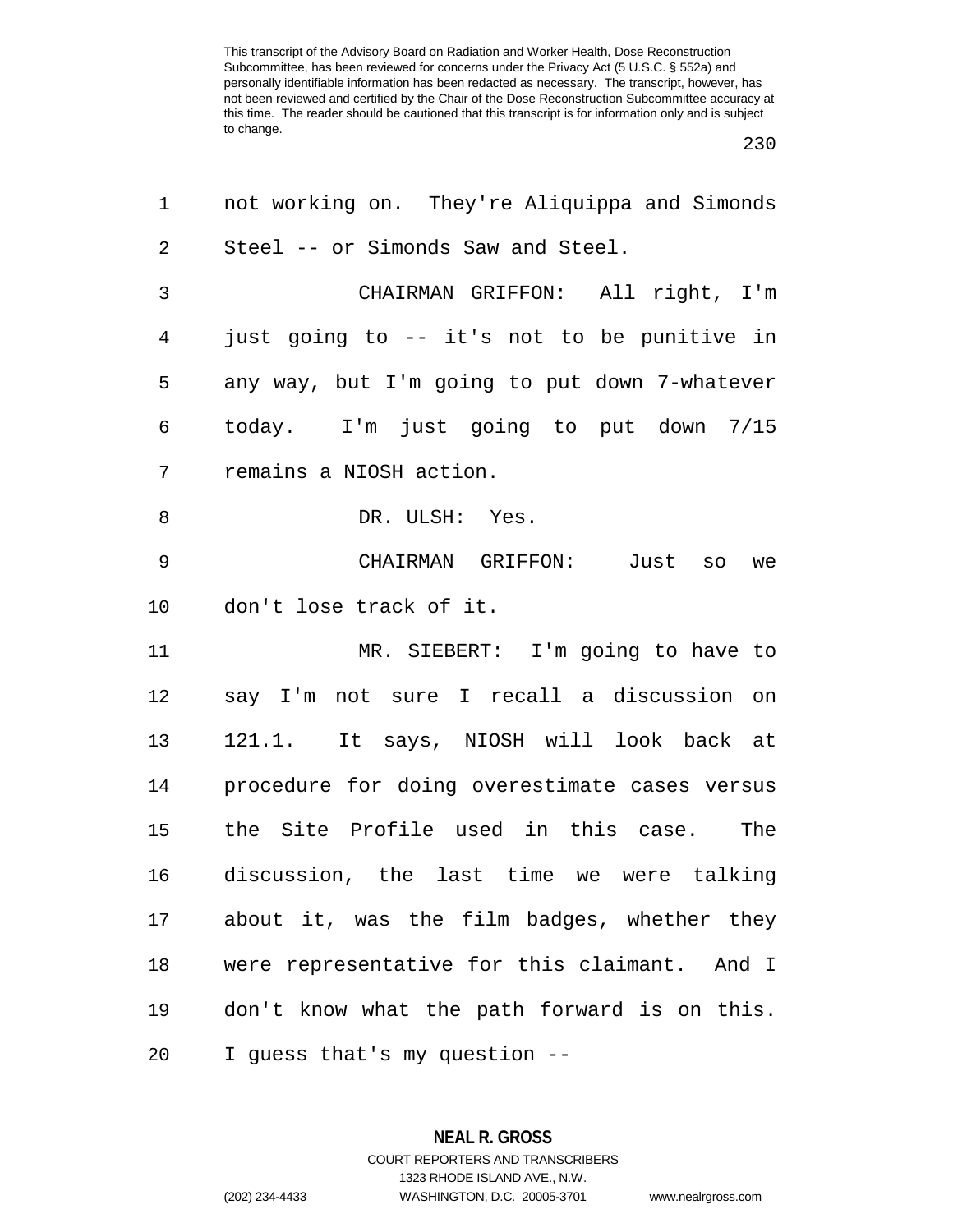| 1              | CHAIRMAN GRIFFON: Okay.                        |
|----------------|------------------------------------------------|
| $\overline{2}$ | MR. SIEBERT: -- is what we're                  |
| 3              | looking for.                                   |
| $\overline{4}$ | CHAIRMAN GRIFFON: Yes, that's a                |
| 5              | good question. Doug, do you have any idea?     |
| 6              | I'm trying to $-$ -                            |
| 7              | MR. FARVER: The one -- I was                   |
| 8              | ahead of you. So, where were you --            |
| 9              | CHAIRMAN GRIFFON: On the first                 |
| 10             | one, yes. What we were actually -- sometimes   |
| 11             | that's the problem, if we haven't met in a     |
| 12             | while and we forget what we wanted to do.      |
| 13             | Made sense at the time, I think.               |
| 14             | MR. FARVER: Yes, it did.                       |
| 15             | MR. SIEBERT: The basic background              |
| 16             | on this one, if I remember correctly, was      |
| 17             | whether the values that we used to assign to   |
| 18             | this claimant were claimant-favorable based on |
| 19             | him being near -- in the furnace area.         |
| 20             | This<br>CHAIRMAN GRIFFON: Oh, yes.             |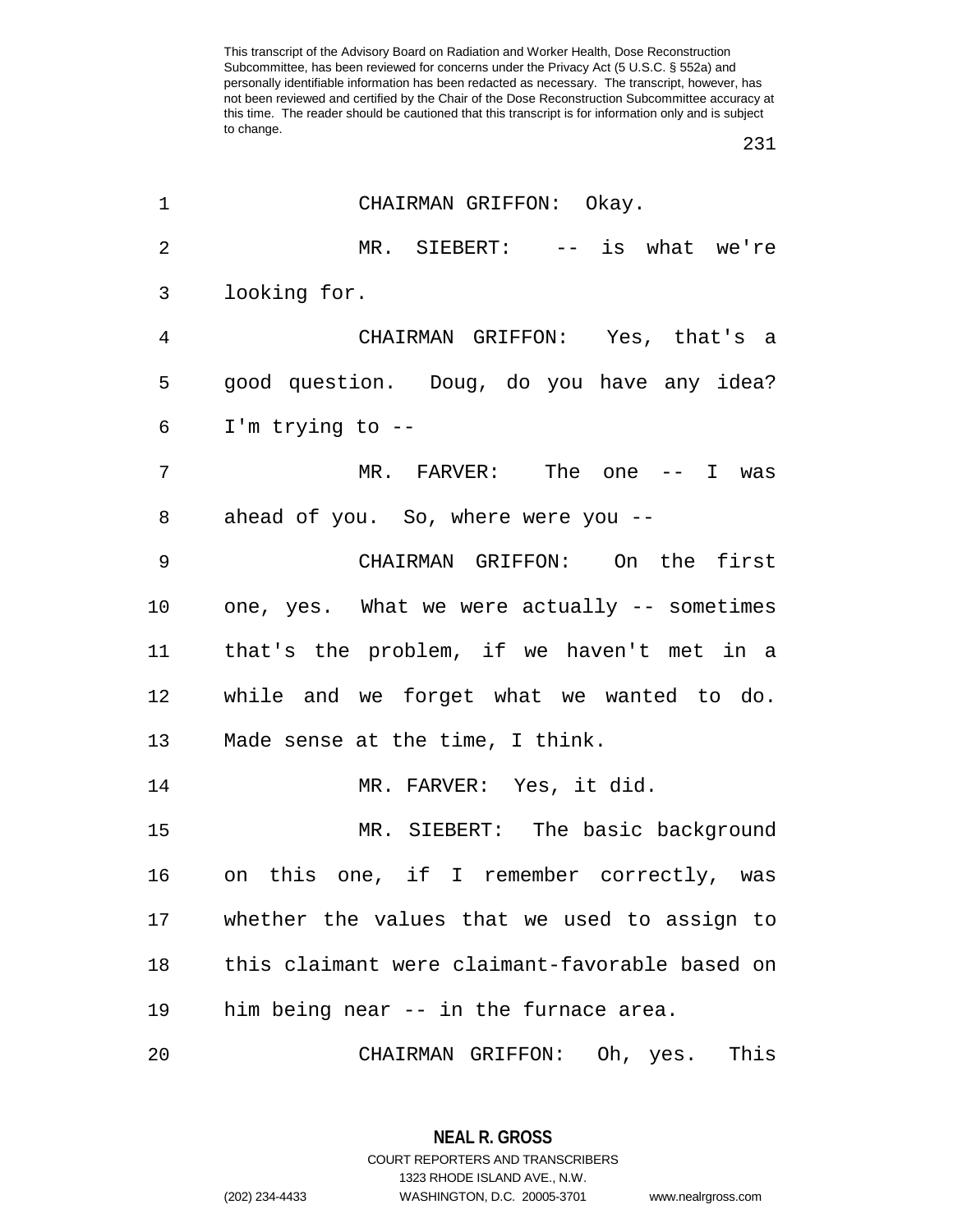is the furnace.

 MR. SIEBERT: And what we discussed in April is the fact that the 20 film badges in the study that actually came up with it, we looked through those and determined the one that was in the general area where he was, was not in the higher end of the  $50^{th}$  percent -- the top 50 percentile, but using the 50th percentile made sense in this -- in this case.

11 I am not sure what the path forward is for the overestimating, because it appears to me that it's appropriate based on the actual badging. That was Scott saying all that. Sorry.

 CHAIRMAN GRIFFON: That's okay. We got it. And this wasn't -- was this an overestimating case? This wasn't --

 MR. HINNEFELD: I think it was done with the Site Profile, wasn't it?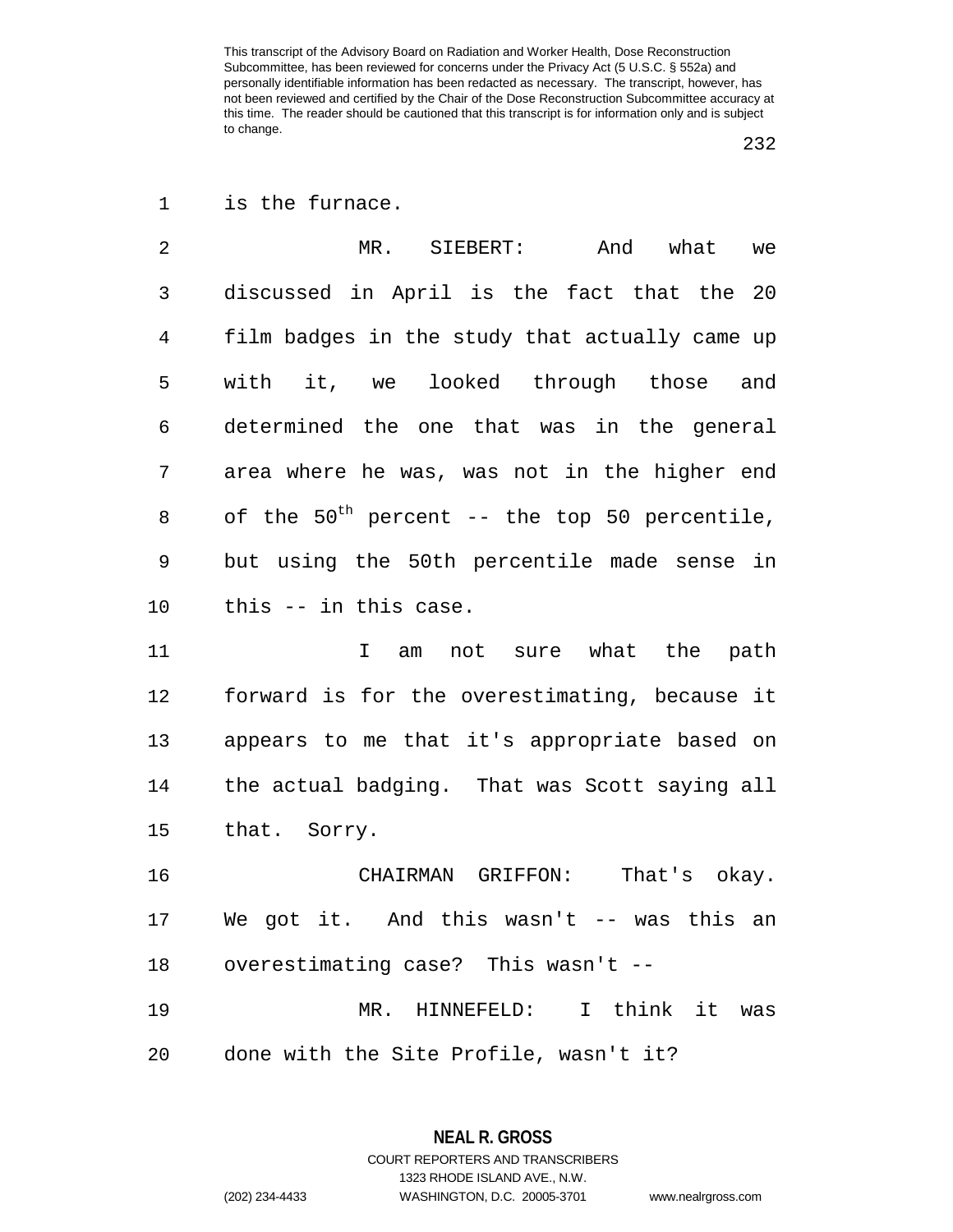| 1              | CHAIRMAN GRIFFON: Yes.                                     |
|----------------|------------------------------------------------------------|
| $\overline{2}$ | MR. SIEBERT: It's Aliquippa. So,                           |
| 3              | I'm sure it was just following the matrix of               |
| 4              | what's in the TBD.                                         |
| 5              | CHAIRMAN GRIFFON: Right. Was                               |
| 6              | this the -- this may have been a question of               |
| 7              | the policy for when you would apply the 95 <sup>th</sup>   |
| 8              | versus 50 <sup>th</sup> . I'm stretching here for any kind |
| 9              | $of --$                                                    |
| 10             | MR. FARVER: That would make sense                          |
| 11             | given this last statement for the                          |
| 12             | overestimating cases.                                      |
| 13             | CHAIRMAN GRIFFON: I<br>mean can I                          |
| 14             | ask -- it sounds like we're going to have to               |
| 15             | pull the transcript at this point. And if you              |
| 16             | pull the transcript and it doesn't seem like               |
| 17             | there's any action, then leave it at that and              |
| 18             | report back to us. Is that okay, Brant?                    |
| 19             | DR. ULSH: Sure.                                            |
| 20             | DR. MAURO: Scott, this is John                             |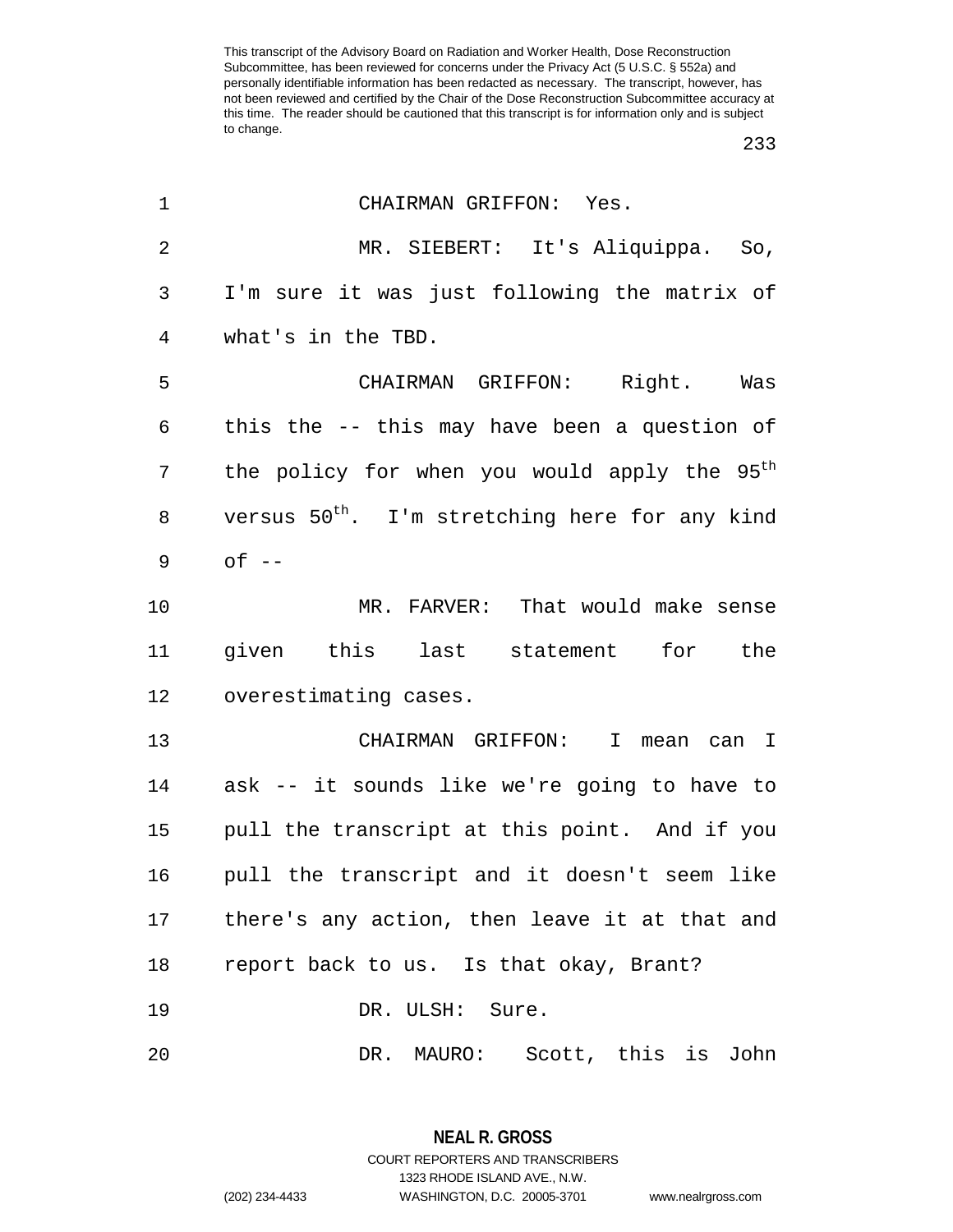| 1              | Mauro. Aliquippa Forge, I was listening to     |
|----------------|------------------------------------------------|
| $\sqrt{2}$     | your summary of this issue. I don't actually   |
| $\mathfrak{Z}$ | have the matrix in front of me. Is this the    |
| 4              | site where they were suspending film badges?   |
| 5              | MR. SIEBERT: Yes.                              |
| 6              | DR. MAURO: And collecting                      |
| 7              | external data from suspended film badges? And  |
| 8              | I do recall, this maybe in a comment that I    |
| 9              | raised that the -- this particular claimant    |
| 10             | was in the furnace area.                       |
| 11             | CHAIRMAN GRIFFON: Yes, right.                  |
| 12             | DR. MAURO: And I think I recall                |
| 13             | that the concern was that, well, now the       |
| 14             | badges were suspended, and there's<br>some     |
| 15             | distribution of numbers that you would read    |
| 16             | off. Now, I was listening to you, but I was    |
| 17             | somewhat in the distance. Were you saying      |
| 18             | that the median for this distribution seems to |
| 19             | be appropriate for this particular worker?     |
| 20             | Because I think that was my concern.           |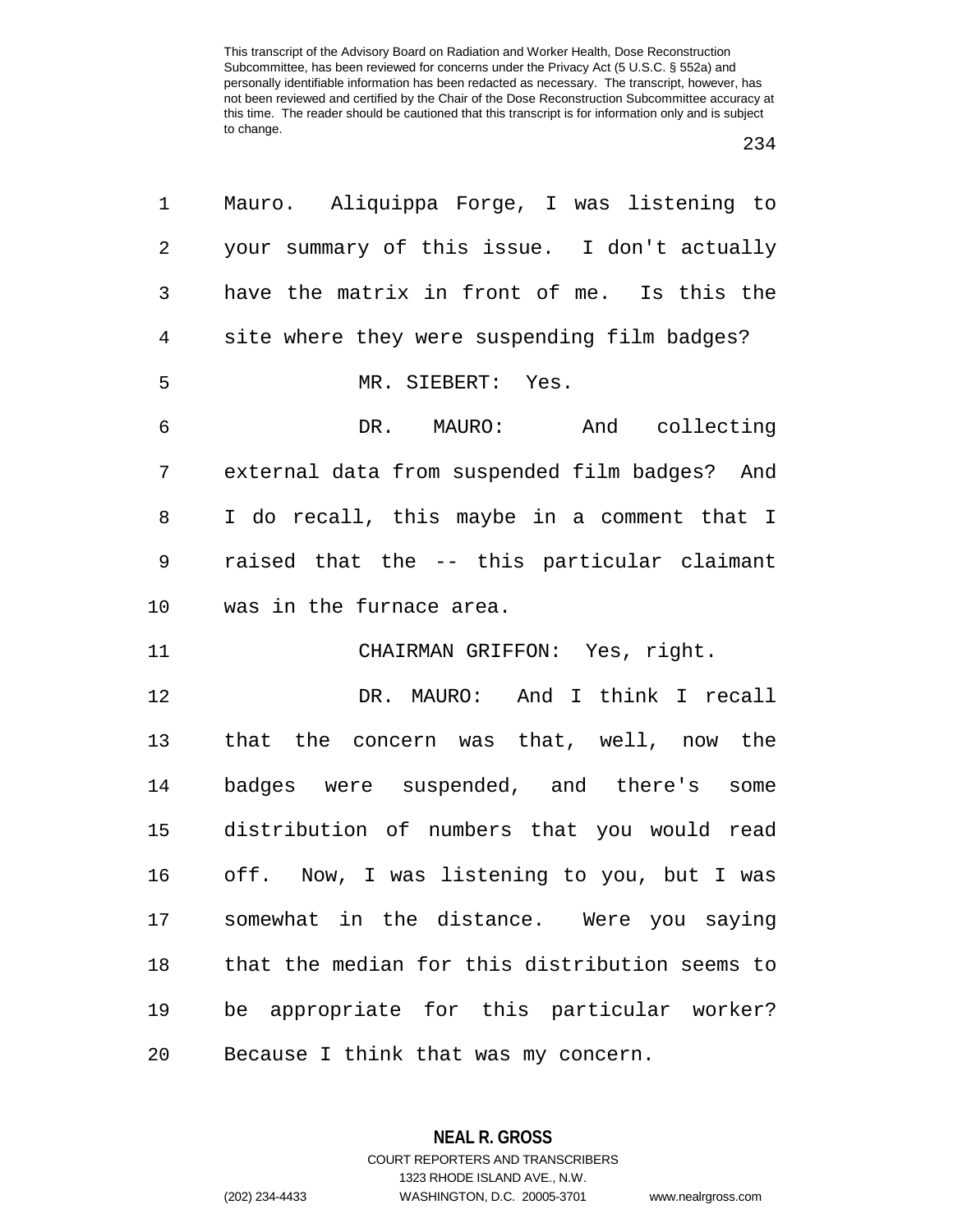| 1  | CHAIRMAN GRIFFON: Yes.                                 |
|----|--------------------------------------------------------|
| 2  | DR. MAURO: That is, you may have                       |
| 3  | taken the median when the worker was in an             |
| 4  | area that may very well have experienced the           |
| 5  | high-end exposures. So, I -- I didn't hear             |
| 6  | your reasoning for why the numbers are okay.           |
| 7  | I lost that.                                           |
| 8  | MR. SIEBERT: No, you heard that                        |
| 9  | correctly. It's based on the fact that we              |
| 10 | looked -- we went back and looked at where the         |
| 11 | badges were that were used in the study to             |
| 12 | create the median, and the distribution.               |
| 13 | There actually was a badge that was in the --          |
| 14 | in the furnace area where this individual was          |
| 15 | working.                                               |
| 16 | So, that is, you would think, a                        |
| 17 | representative for what that individual was            |
| 18 | $50^{\text{th}}$<br>doing, and it was not in the upper |
| 19 | percentile.                                            |
| 20 | Oh, okay.<br>I didn't<br>DR. MAURO:                    |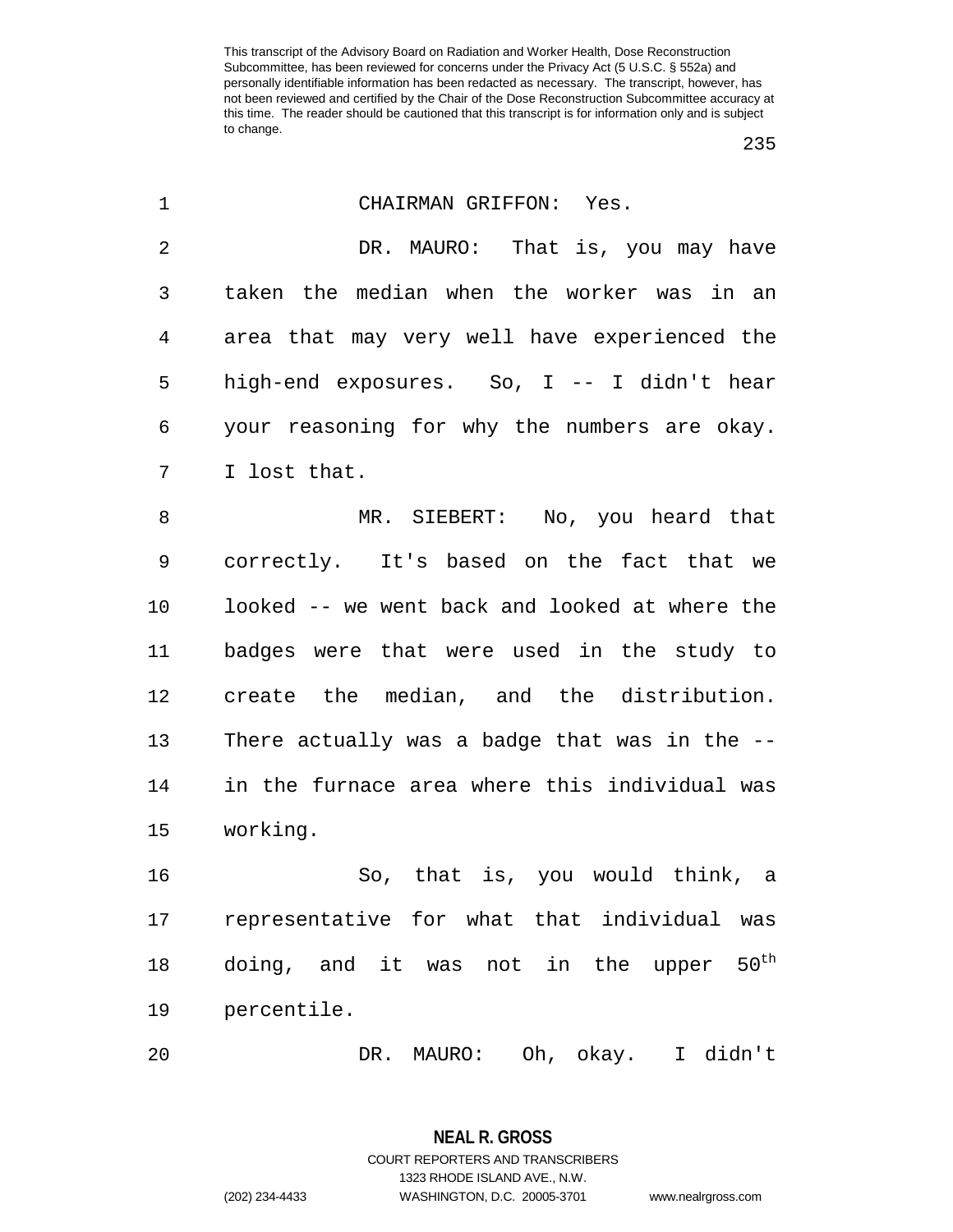| 1              | hear that. I didn't hear that. Okay, I can    |
|----------------|-----------------------------------------------|
| $\overline{a}$ | see why that would -- yes, I wasn't aware of  |
| 3              | that.                                         |
| $\overline{4}$ | MR. SIEBERT: Okay.                            |
| 5              | DR. MAURO: Very good. I mean, I               |
| 6              | could see why that starts to move you toward  |
| 7              | closure of this issue. I understand your      |
| 8              | rationale that -- so, in other words, what    |
| 9              | you're saying is the -- the information you   |
| 10             | have indicates that, no, the furnace area was |
| 11             | not at the high end.                          |
| 12             | MR. SIEBERT: Correct.                         |
| 13             | DR. MAURO: Got you.                           |
| 14             | CHAIRMAN GRIFFON: Well, I'll                  |
| 15             | still ask NIOSH to look back. Because that    |
| 16             | comment was there before when we discussed    |
| 17             | this last time.                               |
| 18             | $MR$ .<br>FARVER:<br>It's still<br>a          |
| 19             | discussion point.                             |
| 20             | Right. So, if<br>CHAIRMAN GRIFFON:            |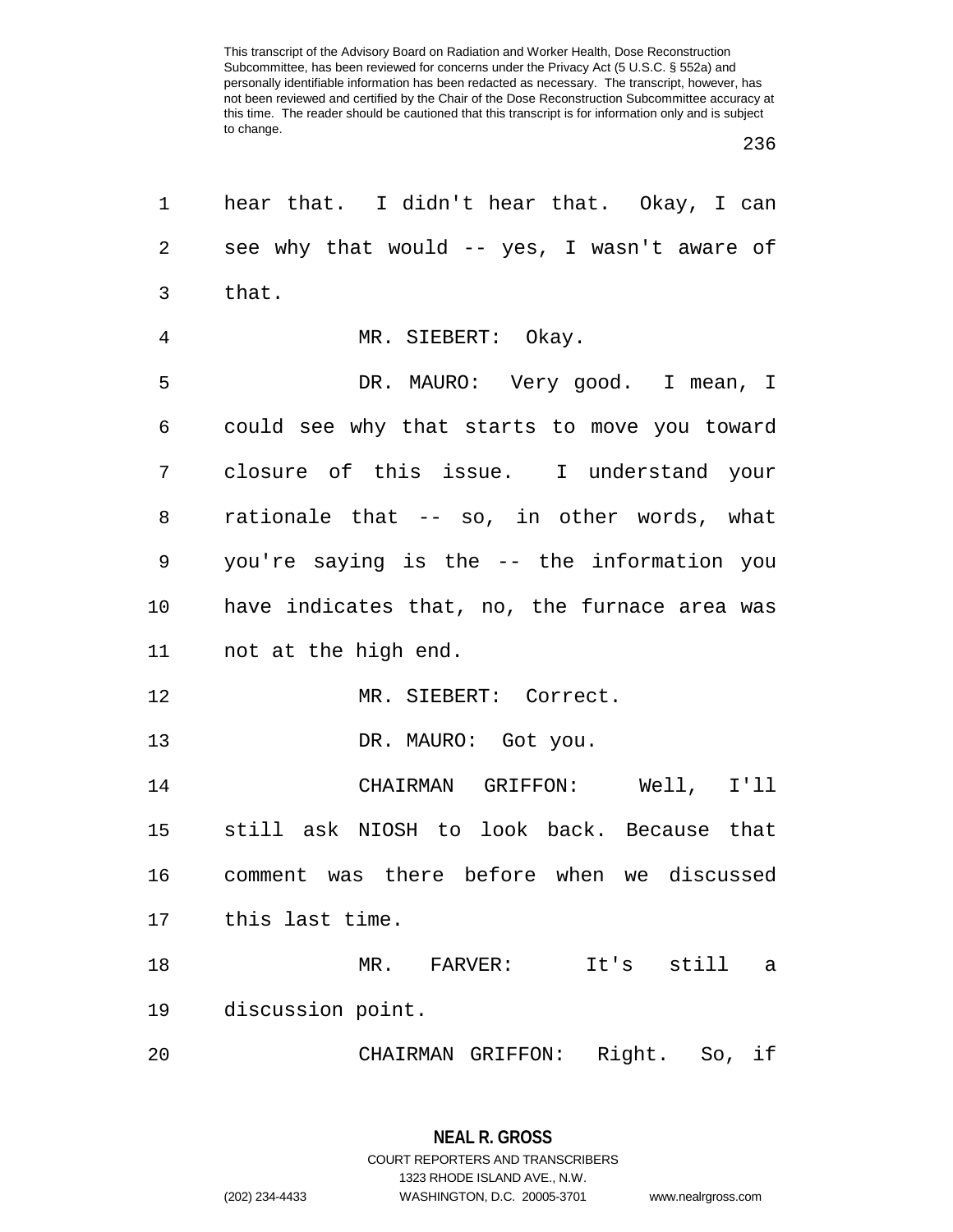| 1  | you could just look back and clarify what we   |
|----|------------------------------------------------|
| 2  | meant by that, and if you still think it       |
| 3  | should be closed, then we'll close it out.     |
| 4  | All right, and the next one, similar           |
| 5  | situation, or do we know what -- I know you    |
| 6  | haven't done any work on this. Do we need      |
| 7  | clarifying on the action?                      |
| 8  | MEMBER MUNN: Looks like it's                   |
| 9  | still hanging out there.                       |
| 10 | CHAIRMAN GRIFFON: This is really,              |
| 11 | I think, more succinct: evaluate the use of    |
| 12 | TIB-70 on 6000, and then place where it was    |
| 13 | first used in the case.                        |
| 14 | MR. STIVER: Okay, so we were                   |
| 15 | going over those very procedures yesterday.    |
| 16 | If<br>DR. MAURO:<br>you could                  |
| 17 | conceptually describe the issue again?         |
| 18 | Because we've done a lot of -- TIB-70 has gone |
| 19 | through quite a bit of discussion, and there's |
| 20 | some aspects of it that are fine, and some     |

**NEAL R. GROSS** COURT REPORTERS AND TRANSCRIBERS

1323 RHODE ISLAND AVE., N.W.

(202) 234-4433 WASHINGTON, D.C. 20005-3701 www.nealrgross.com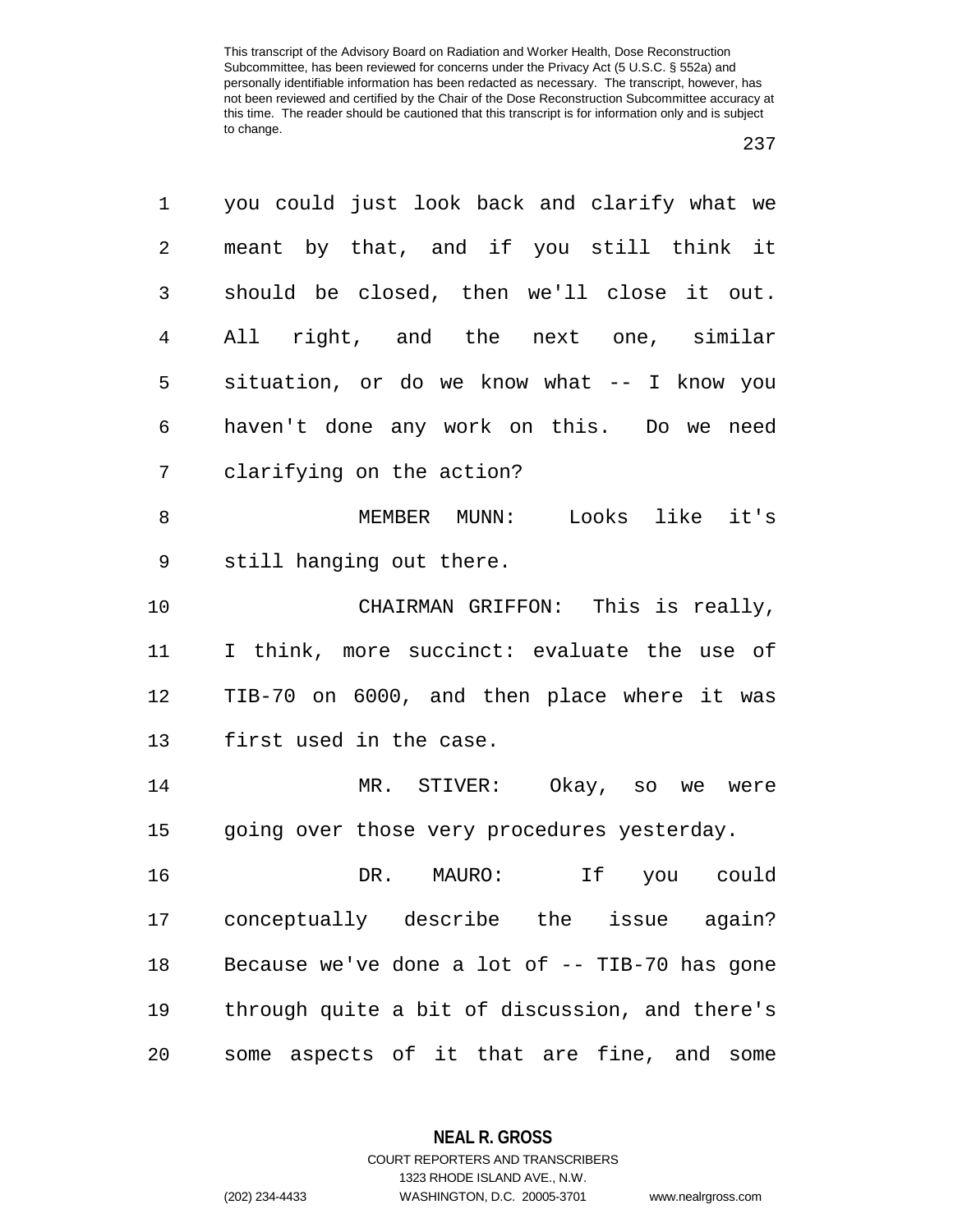| 1              | aspects of it $-$ I mean SC&A's position is     |
|----------------|-------------------------------------------------|
| $\overline{2}$ | there's some aspects of it that are fine, and   |
| 3              | there's some aspects that are problematic.      |
| $\overline{4}$ | The problematic aspects are in the              |
| 5              | process of being resolved. Jim, yesterday,      |
| 6              | Neton explained some changes that are being     |
| 7              | made have to do with the 1 percent per day      |
| 8              | decline rate. That was the main area we had a   |
| 9              | concern with. And TIB-70 is being revised to    |
| $10 \,$        | change that rate of decline. This would be      |
| 11             | during the residual period. Is that issue --    |
| 12             | if we knew a little bit more about this issue,  |
| 13             | perhaps we are close to closure on it. I        |
| 14             | mean, perhaps yesterday's discussion<br>is      |
| 15             | applicability to this particular issue.         |
| 16             | MEMBER MUNN: Well, it may or may                |
| 17             | not, John.                                      |
| 18             | This<br>is<br>for<br>$\mathtt{STIVER}$ :<br>MR. |
| 19             | estimating photon dose.                         |
| 20             | These matrix values<br>MEMBER MUNN:             |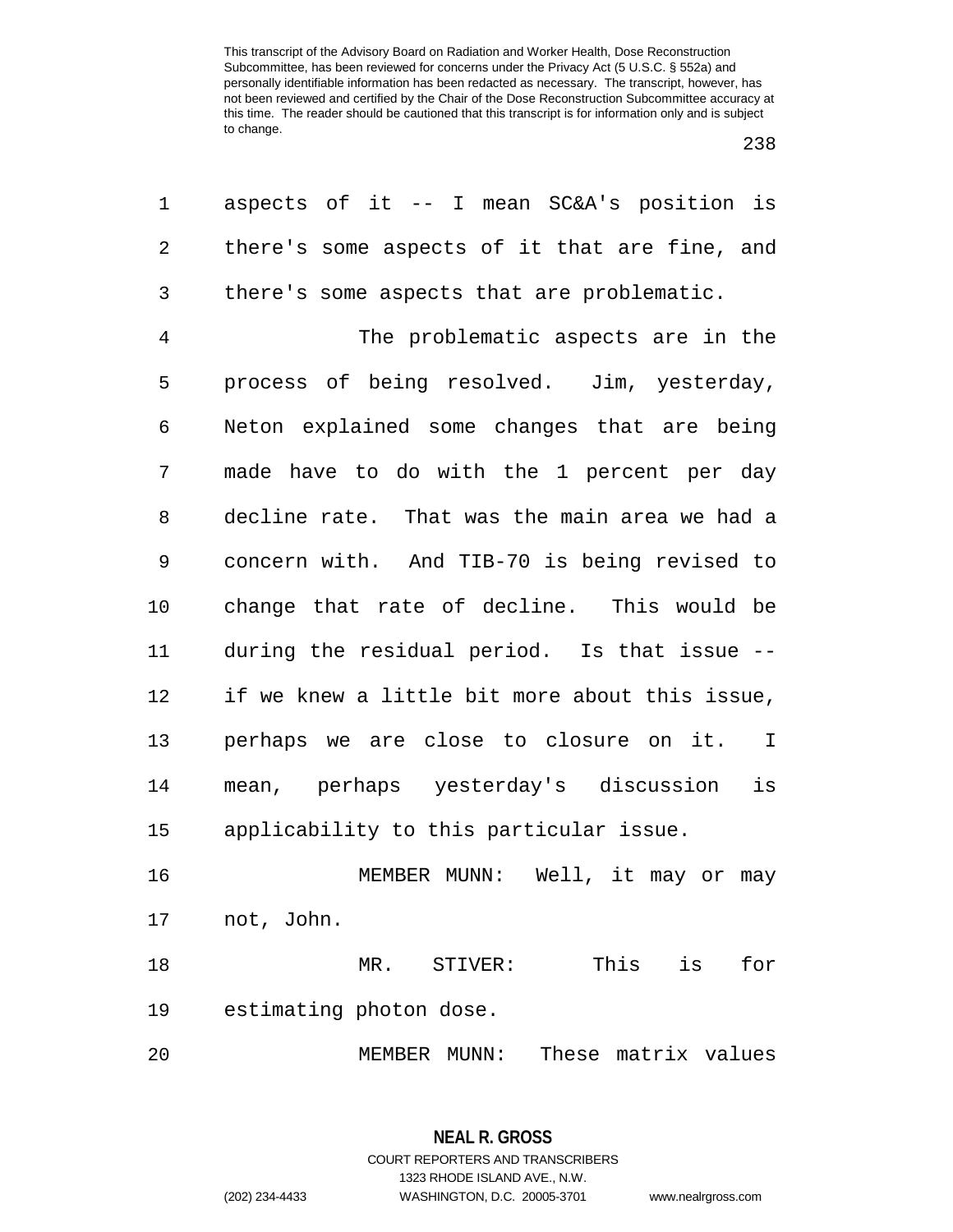|  | v<br>× | i |
|--|--------|---|
|--|--------|---|

| 1  | are not assigned as a constant, but rather as |
|----|-----------------------------------------------|
| 2  | a log-normal distribution. The median value   |
| 3  | of 0.25 millirem, and GSD of 1.5 based on the |
| 4  | rationale stated above. This approach is      |
| 5  | claimant-favorable. That's the issue that's   |
| 6  | being pulled for this one.                    |
| 7  | DR. MAURO: Okay.                              |
| 8  | MR. STIVER: John, this particular             |
| 9  | worker started in 1948, and the residual      |
| 10 | period didn't begin until 1958. So, this is a |
| 11 | pretty small portion of his overall photon    |
| 12 | dose. So, I don't know the extent to that     |
| 13 | would really apply that change in the         |
| 14 | depletion for the residual period.            |
| 15 | MEMBER MUNN: Probably not much                |
| 16 | MR. STIVER: Not much.                         |
| 17 | MR. SIEBERT: And I believe --                 |
| 18 | this is Scott again. I believe this is really |
| 19 | more an overall TBD versus OTIB-70 and 6000   |
| 20 | issues in this actual claim itself.           |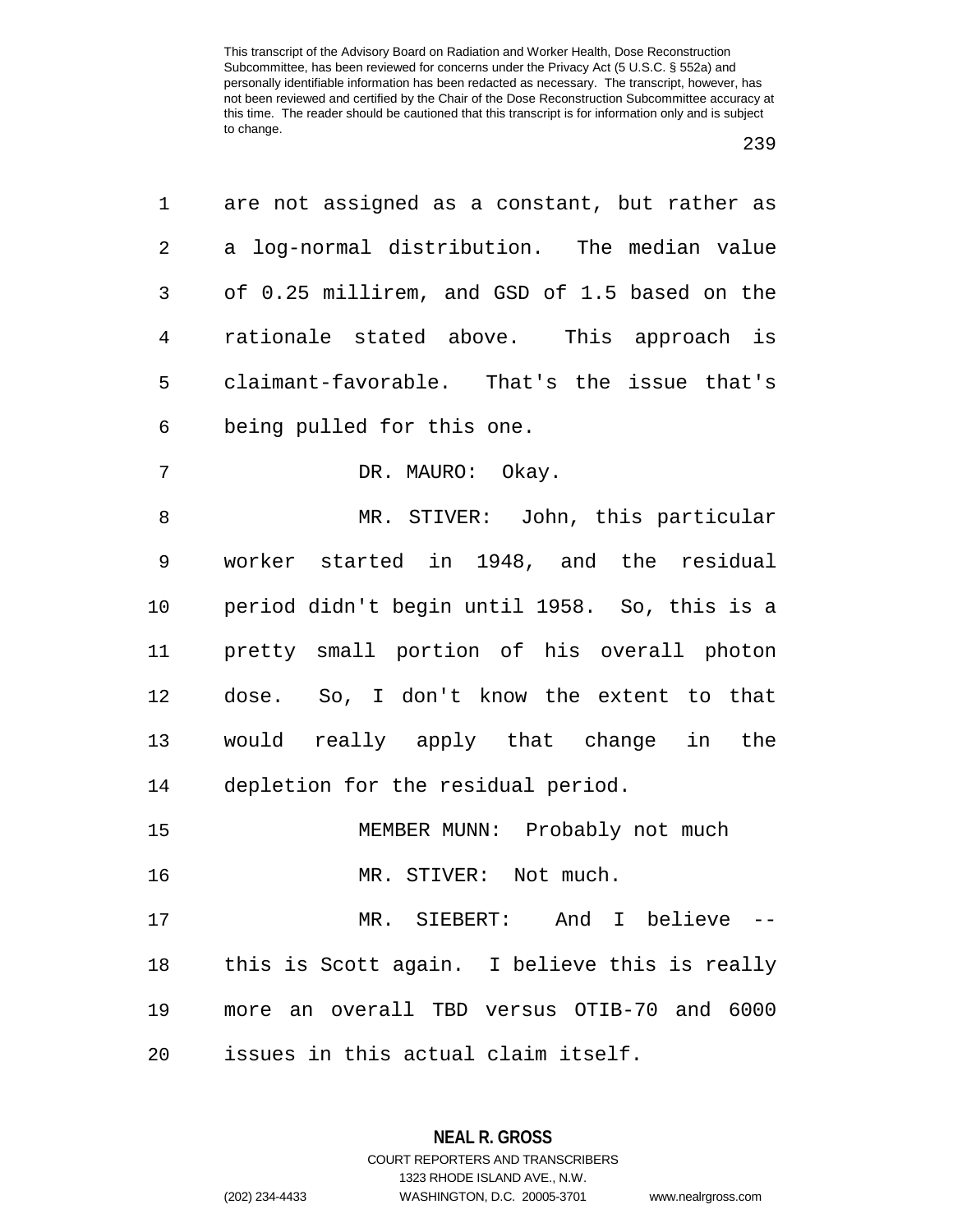| 1  | MR. STIVER: That's kind of more                |  |  |  |  |
|----|------------------------------------------------|--|--|--|--|
| 2  | over-arching.                                  |  |  |  |  |
| 3  | CHAIRMAN GRIFFON: Right, I agree.              |  |  |  |  |
| 4  | MR. SIEBERT: So, is it asking us,              |  |  |  |  |
| 5  | or NIOSH and us, to look at the claim as if we |  |  |  |  |
| 6  | were using 70 and 6000 instead of the TBD and  |  |  |  |  |
| 7  | do a comparison? I guess I'm still --          |  |  |  |  |
| 8  | CHAIRMAN GRIFFON: I think that's               |  |  |  |  |
| 9  | what we're asking is not necessarily to do a   |  |  |  |  |
| 10 | full-out comparison, but to assure that it's   |  |  |  |  |
| 11 | still not going to change any decisions that - |  |  |  |  |
| 12 | - you know, decisions on compensability, I     |  |  |  |  |
| 13 | guess.                                         |  |  |  |  |
| 14 | MR. STIVER: This one hasn't been               |  |  |  |  |
| 15 | addressed in the last three meetings. So, I    |  |  |  |  |
| 16 | think that's --                                |  |  |  |  |
| 17 | MEMBER MUNN: Practically,                      |  |  |  |  |
| 18 | everything on 121 is in NIOSH's court.         |  |  |  |  |
| 19 | CHAIRMAN GRIFFON: Scott, I think               |  |  |  |  |
| 20 | that's my sense of it anyway was that it was   |  |  |  |  |

**NEAL R. GROSS** COURT REPORTERS AND TRANSCRIBERS

1323 RHODE ISLAND AVE., N.W.

(202) 234-4433 WASHINGTON, D.C. 20005-3701 www.nealrgross.com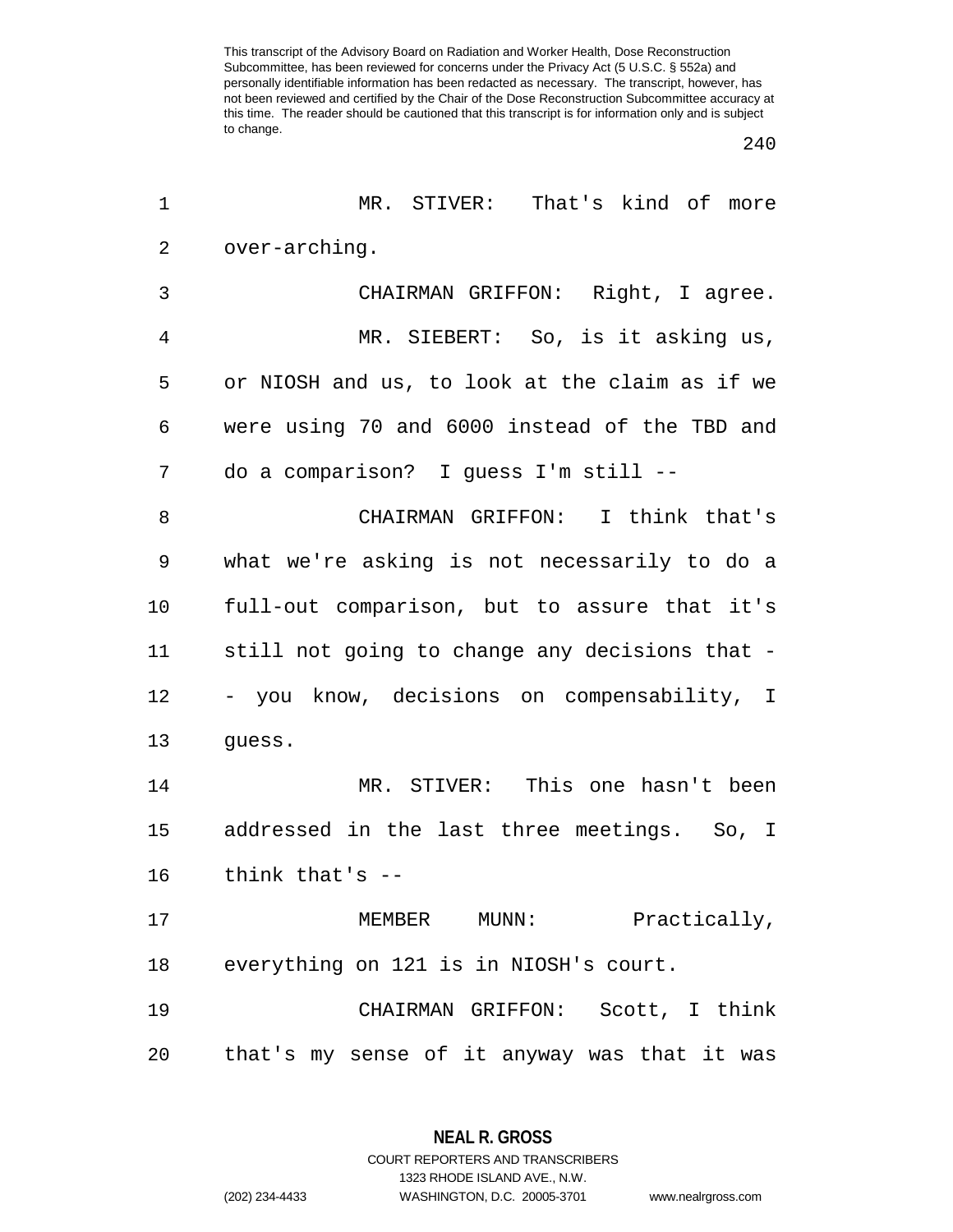| $\mathbf 1$    | asking for that comparison, but<br>not         |
|----------------|------------------------------------------------|
| $\overline{2}$ | necessarily to the extent that you rework the  |
| 3              | whole case.                                    |
| $\overline{4}$ | But more<br>MR.<br>$\texttt{SIEBERT:}$         |
| 5              | specifically to the TBD compared to those      |
| 6              | methods versus this specific case?             |
| 7              | DR. MAURO: Yes. I think I                      |
| 8              | recollect we had this discussion before,       |
| 9              | right? And the comment again was, given the    |
| 10             | limited data -- I guess you had a limited      |
| 11             | amount of data, was there anything about TBD - |
| 12             | - OTIB-70 and TBD-6000 that might shed more    |
| 13             | light on the -- whether or not the approach    |
| 14             | we're taking is appropriately claimant-        |
| 15             | favorable.                                     |
| 16             | CHAIRMAN GRIFFON: Yes, that's the              |
| 17             | point. And the next one in 121.3 talks about   |
| 18             | TIB-70 more on the internal side, right? I     |
| 19             | think that's the only ones we have             |
| 20             | outstanding, is actually these first three.    |
|                |                                                |

**NEAL R. GROSS** COURT REPORTERS AND TRANSCRIBERS

1323 RHODE ISLAND AVE., N.W. (202) 234-4433 WASHINGTON, D.C. 20005-3701 www.nealrgross.com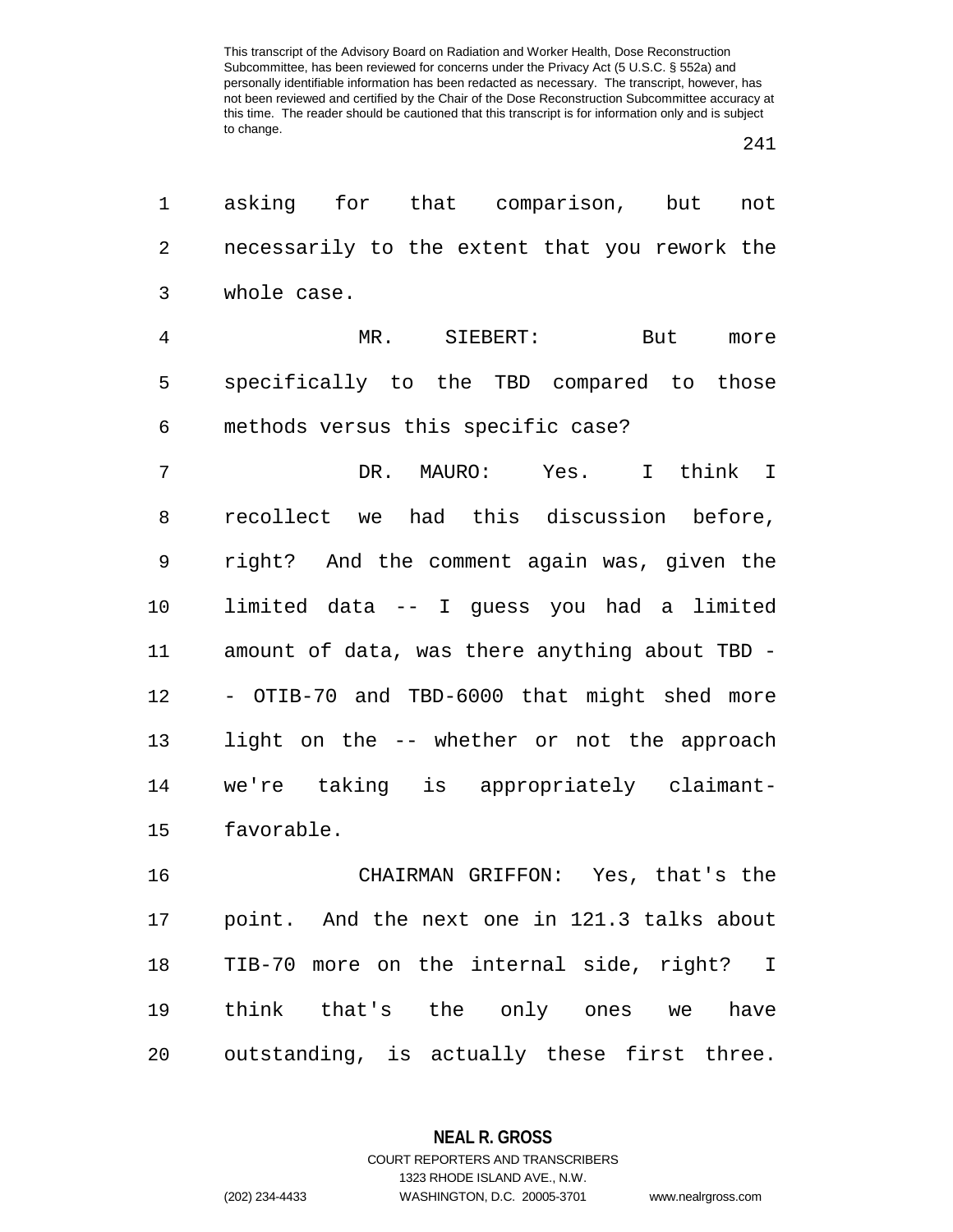| 1              | So, that's the main issue. These were done     |
|----------------|------------------------------------------------|
| $\overline{2}$ | before those were available, and are they      |
| 3              | still claimant-favorable?                      |
| $\overline{4}$ | Then I'm looking at 122.1.                     |
| 5              | Hopefully, this is the only other case we      |
| 6              | have. What's 122, John? Do you remember?       |
| 7              | MR. STIVER: Simonds Saw.                       |
| 8              | CHAIRMAN GRIFFON: Simonds Saw.                 |
| 9              | So is the first one, 122.1. Says, NIOSH will   |
| $10 \,$        | follow up on the validity of this approach for |
| 11             | the particular job in question. So, it seems   |
| 12             | another one of these job things, like, was the |
| 13             | coworker model favorable for a furnace worker. |
| 14             | Is that -- that's clear, Scott?                |
| 15             | MR. SIEBERT: I'm reading and                   |
| 16             | looking at $-$                                 |
| 17             | CHAIRMAN GRIFFON: Yes, okay.                   |
| 18             | MR. SIEBERT: Once again, really                |
| 19             | that's more of a general philosophy question   |
| 20             | as opposed to specifically for this site or    |

**NEAL R. GROSS** COURT REPORTERS AND TRANSCRIBERS

1323 RHODE ISLAND AVE., N.W.

(202) 234-4433 WASHINGTON, D.C. 20005-3701 www.nealrgross.com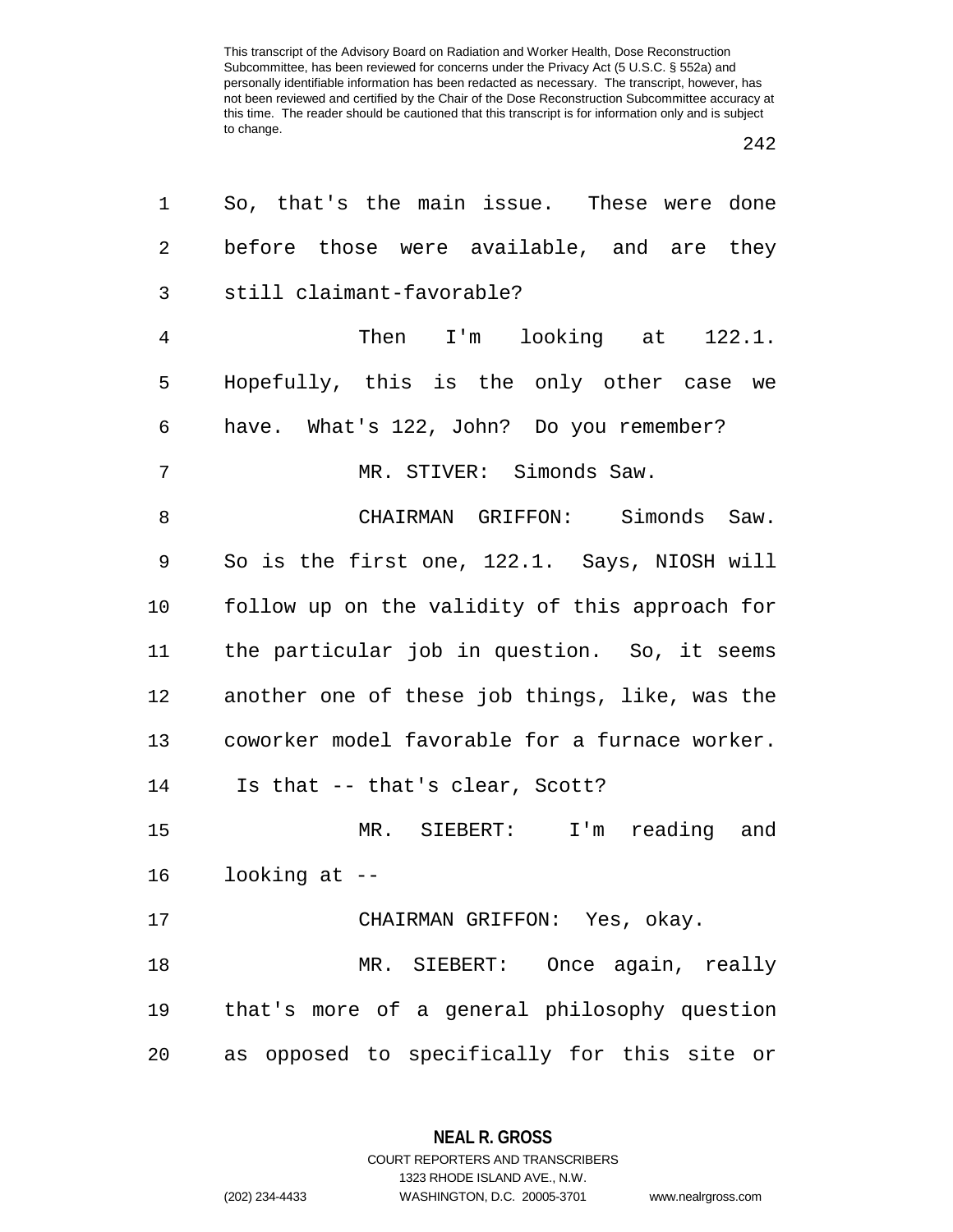| $\mathbf 1$ | anything else.                                 |
|-------------|------------------------------------------------|
| 2           | CHAIRMAN GRIFFON: Well, this one,              |
| 3           | though, is for this worker in question. Would  |
| 4           | the new protocol make a difference? I guess    |
| 5           | it's for a specific job.                       |
| 6           | MR. SIEBERT: Okay, I've got at                 |
| 7           | least some inkling.                            |
| 8           | CHAIRMAN GRIFFON: Yes.                         |
| 9           | DR. MAURO: Mark, this is John.                 |
| 10          | Unfortunately, I wasn't -- I probably would've |
| 11          | done a little more homework on these cases.    |
| 12          | It sounds like you're dealing with a number of |
| 13          | AWE cases here. You mentioned Aliquippa Forge  |
| 14          | before, now Simonds Saw.                       |
| 15          | I would like to say that, if I had             |
| 16          | reviewed these prior to this meeting -- now I  |
| 17          | got ready for the blinds, but I really didn't  |
| 18          | get ready for going back to where we left off  |
| 19          | last time. So, I sort of have to apologize to  |
| 20          | the Subcommittee that I would've done a little |

**NEAL R. GROSS** COURT REPORTERS AND TRANSCRIBERS

1323 RHODE ISLAND AVE., N.W.

(202) 234-4433 WASHINGTON, D.C. 20005-3701 www.nealrgross.com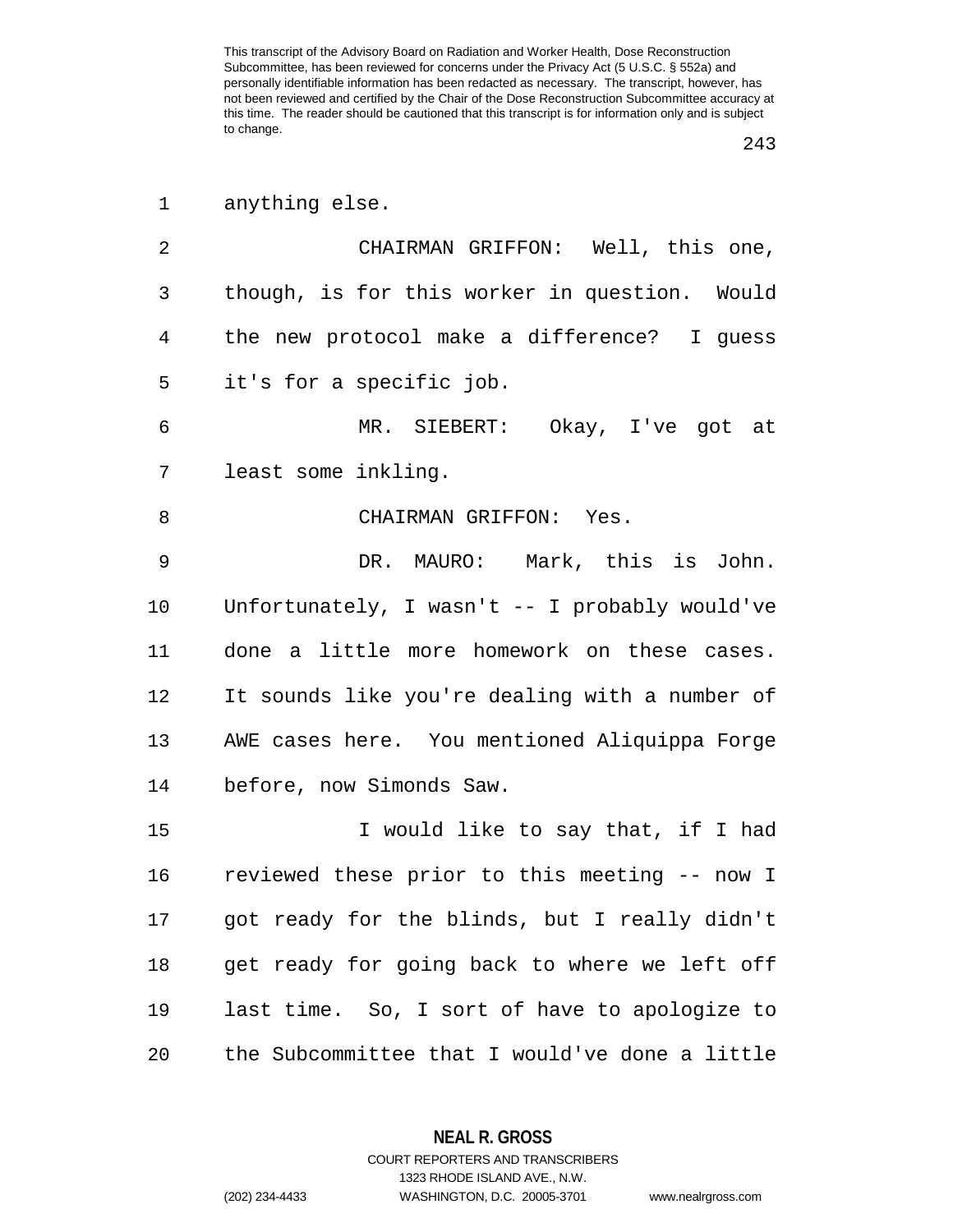| 1  | homework so that I could get oriented on these |  |  |  |
|----|------------------------------------------------|--|--|--|
| 2  | issues, because I'm pretty sure I know I did   |  |  |  |
| 3  | Aliquippa, and I know I did Simonds Saw.       |  |  |  |
| 4  | Unfortunately, I'm really not prepared to      |  |  |  |
| 5  | discuss, let's say, NIOSH's response to some   |  |  |  |
| 6  | of our concerns.                               |  |  |  |
| 7  | CHAIRMAN GRIFFON: No, these are                |  |  |  |
| 8  | all your fault. That is correct.               |  |  |  |
| 9  | DR. MAURO: I'll take full                      |  |  |  |
| 10 | responsibility.                                |  |  |  |
| 11 | DR. ULSH: Now wait. The ones                   |  |  |  |
| 12 | we've just been talking about, all of them for |  |  |  |
| 13 | Simonds Saw; all of them are still NIOSH       |  |  |  |
| 14 | action items?                                  |  |  |  |
| 15 | CHAIRMAN GRIFFON: Yes.                         |  |  |  |
| 16 | DR. ULSH: Okay, that's what I                  |  |  |  |
| 17 | thought.                                       |  |  |  |
| 18 | Even though<br>CHAIRMAN GRIFFON:               |  |  |  |
| 19 | John wants to take blame.                      |  |  |  |
| 20 | MAURO: Well, it sounds like<br>DR.             |  |  |  |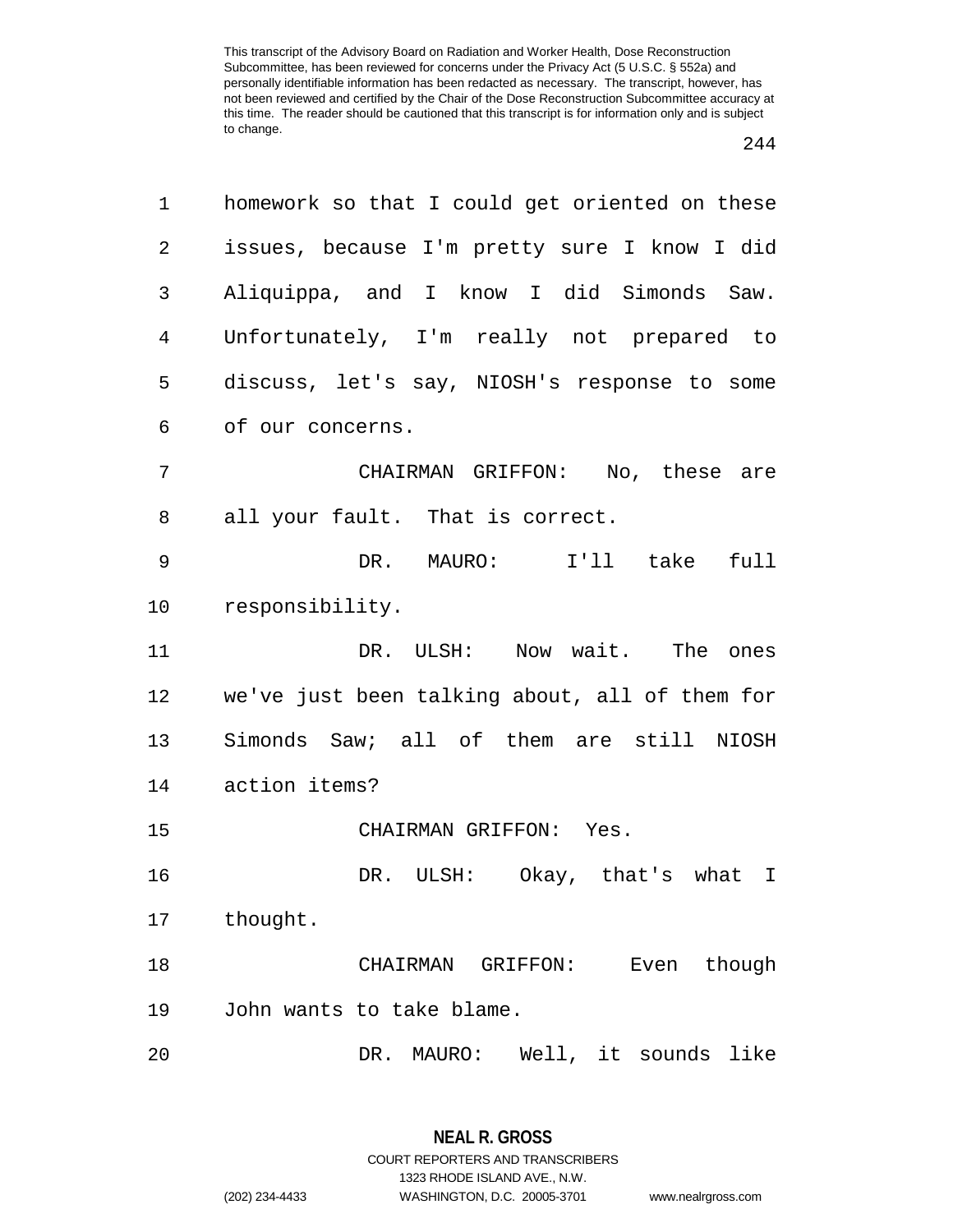| 1               | you're looking for some answers from me, and I        |  |  |  |
|-----------------|-------------------------------------------------------|--|--|--|
| $\overline{2}$  | don't have them, unfortunately.                       |  |  |  |
| 3               | CHAIRMAN GRIFFON: Yes.                                |  |  |  |
| 4               | MR. FARVER: I think we need to                        |  |  |  |
| 5               | look at 122.1.                                        |  |  |  |
| 6               | CHAIRMAN GRIFFON: Yes. I mean,                        |  |  |  |
| 7               | at least be prepared to discuss these next            |  |  |  |
| 8               | time, even though they're NIOSH actions. You          |  |  |  |
| 9               | guys --                                               |  |  |  |
| 10              | MR. FARVER: Yes. Oh, I                                |  |  |  |
| 11              | understand.                                           |  |  |  |
| 12              | CHAIRMAN GRIFFON: Yes, yes.                           |  |  |  |
| 13              | MS. K. BEHLING: And John, you                         |  |  |  |
| 14              | should have the matrix. I emailed that to you         |  |  |  |
| 15              | on the $12^{\text{th}}$ .                             |  |  |  |
| 16              | DR. MAURO: I opened up -- I had                       |  |  |  |
|                 | 17 one matrix that was sent to me, information        |  |  |  |
| 18              | that was sent by Doug, on the $12^\text{th}$ . Let me |  |  |  |
| 19              | open that up. Please continue. I'll go track          |  |  |  |
| 20 <sub>o</sub> | that down.                                            |  |  |  |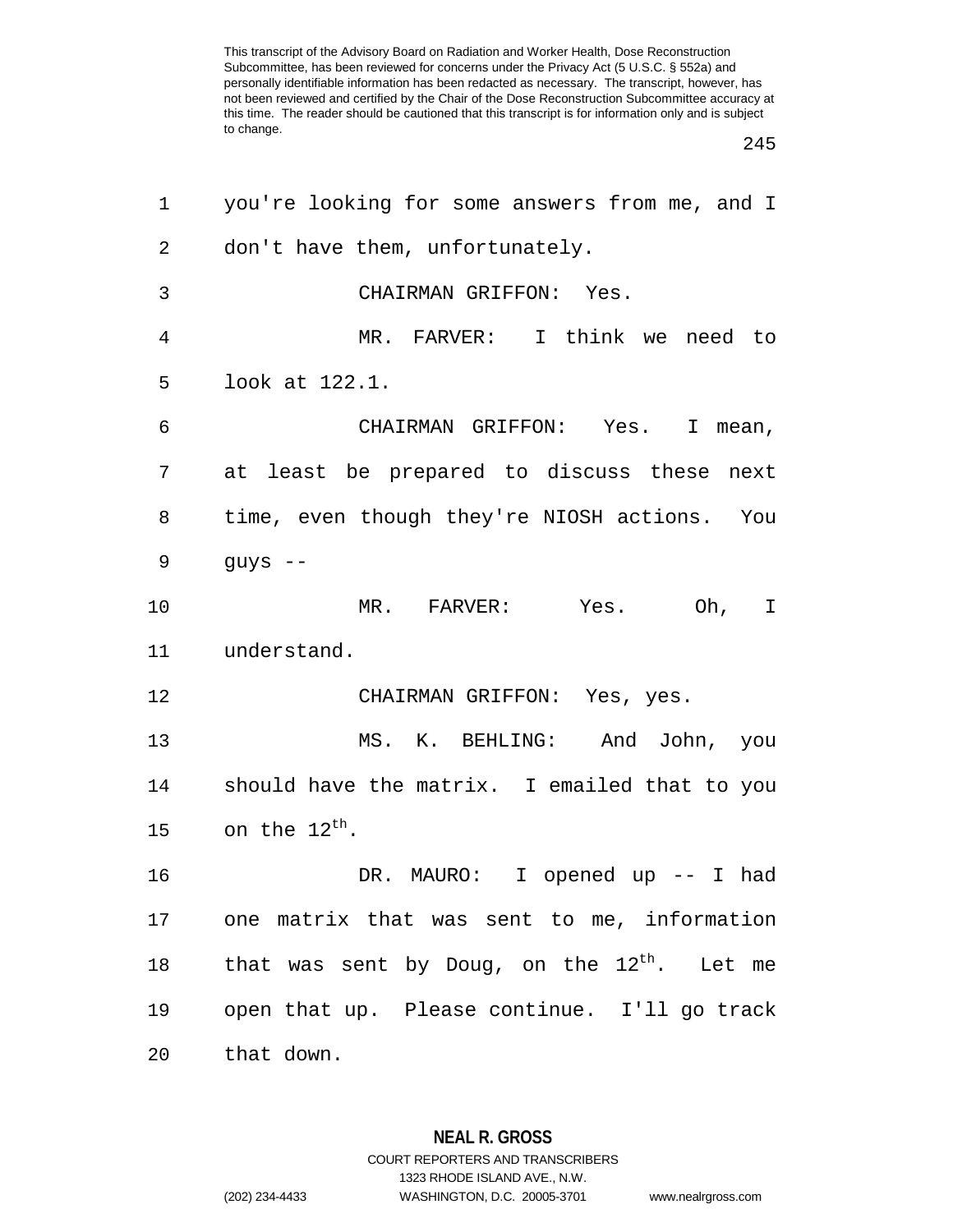| 1  | MS. K. BEHLING: The $7th$ and $8th$ .                     |
|----|-----------------------------------------------------------|
| 2  | CHAIRMAN GRIFFON: I'm just sort                           |
| 3  | of documenting that these things remain                   |
| 4  | actions, but I'm onto 122 -- I mean it's                  |
| 5  | basically 121 and 122, I believe. Finding                 |
| 6  | 122.3 says the photon dose from uranium                   |
| 7  | billet/rod exposure. Again, may not be                    |
| 8  | bounding for this particular worker. That's               |
| 9  | another question, right?                                  |
| 10 | MR. FARVER: The validity of the                           |
| 11 | approach for this job in question.                        |
| 12 | MEMBER MUNN: I don't see anything                         |
| 13 | going on there since last year.                           |
| 14 | CHAIRMAN GRIFFON: Right.                                  |
| 15 | MEMBER MUNN: So $-$ at which time                         |
| 16 | NIOSH had it in their lab.                                |
| 17 | DR. MAURO: Kathy, I got it. Yes,                          |
| 18 | okay. And we're looking at the $7^{\text{th}}$ right now? |
| 19 | CHAIRMAN GRIFFON: Yes.                                    |
| 20 | DR. MAURO: Okay.                                          |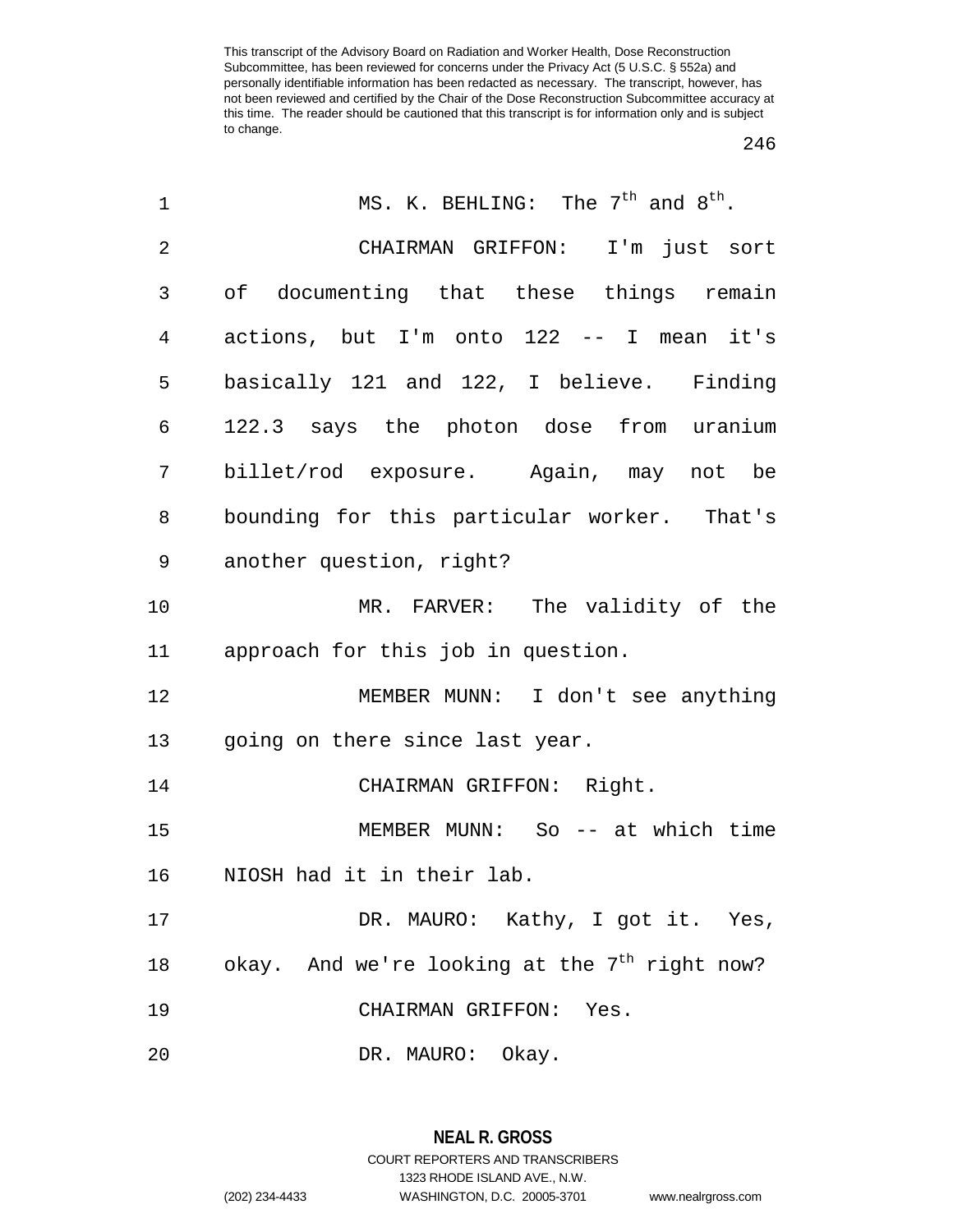| 1  | DR. ULSH: Page 8 of 112, finding            |
|----|---------------------------------------------|
| 2  | 122.3.                                      |
| 3  | CHAIRMAN GRIFFON: 122.7 now,                |
| 4  | actually.                                   |
| 5  | DR. MAURO: Okay, got it. I'm                |
| 6  | catching up to you folks.                   |
| 7  | CHAIRMAN GRIFFON: And 122.7 is              |
| 8  | the thorium inhalation.                     |
| 9  | MEMBER MUNN: I think that's the             |
| 10 | latest date that I see.                     |
| 11 | CHAIRMAN GRIFFON: Yes. I'm just             |
| 12 | scanning forward, are there any other cases |
| 13 | that have outstanding? It's just those two  |
| 14 | John Mauro cases, isn't it?                 |
| 15 | DR. ULSH: It's his fault.                   |
| 16 | CHAIRMAN GRIFFON: Yes, that's               |
| 17 | what I thought. It's his fault.             |
| 18 | DR. MAURO: I didn't think you               |
| 19 | guys would get this far today.              |
| 20 | CHAIRMAN<br>GRIFFON:<br>You                 |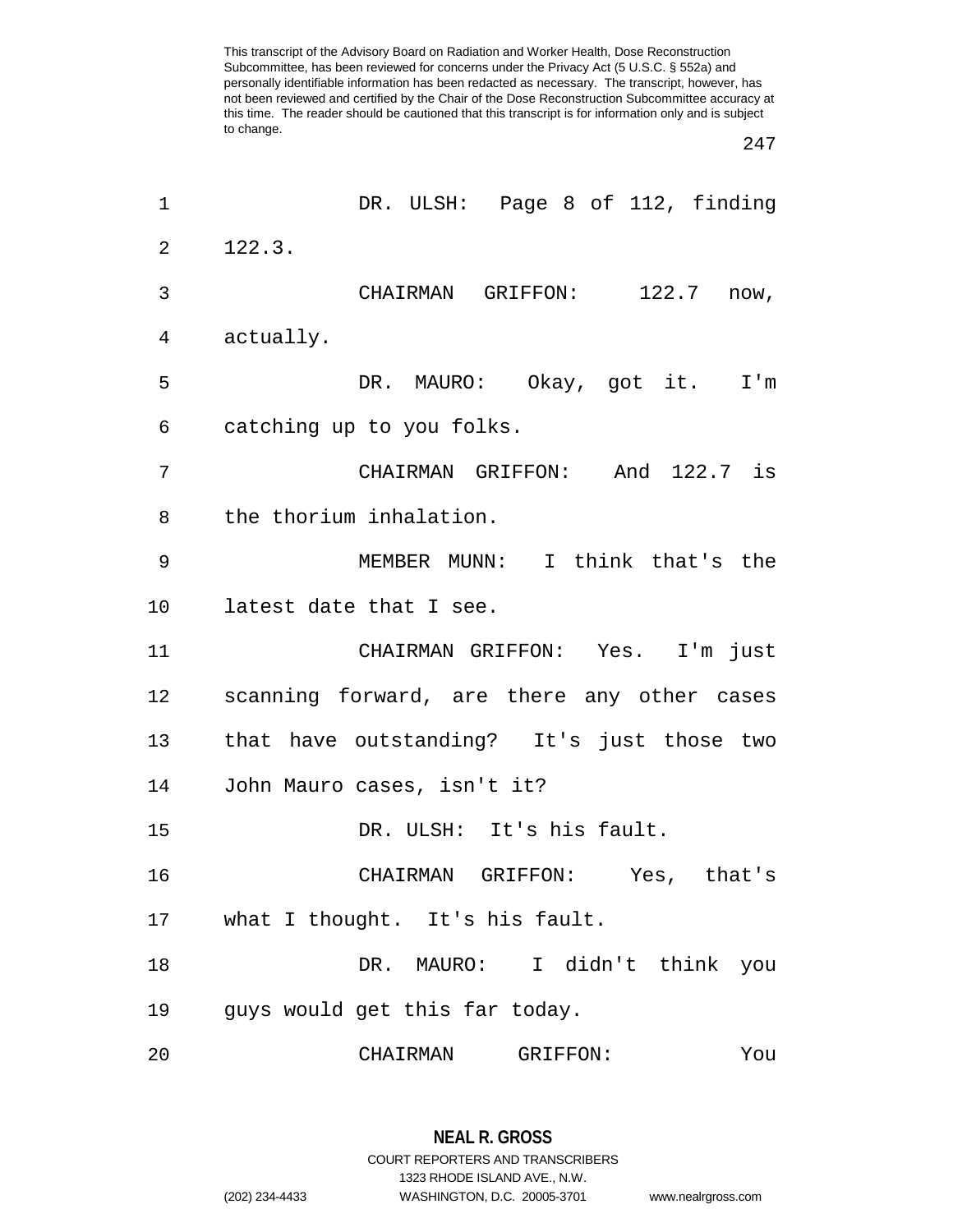| $\mathbf 1$ | underestimated us.                                          |
|-------------|-------------------------------------------------------------|
| 2           | DR. MAURO: I did. I did.                                    |
| 3           | CHAIRMAN GRIFFON: Yes. Okay,                                |
| 4           | that's it for the $7th$ set, just those two                 |
| 5           | remaining action items for NIOSH.                           |
| 6           | MR. FARVER: I do have a question                            |
| 7           | about 127.2. No, 122.7.                                     |
| 8           | MR. STIVER: Oh, this is a $-$ - yes,                        |
| 9           | there is one set of HASL air sample, DWE-type               |
| 10          | data, that were taken November 25 <sup>th</sup> , 1952, and |
| 11          | that was used to model intakes for a long                   |
| 12          | period of time, and there was a question                    |
| 13          | whether the assumptions used for calculating                |
| 14          | thorium inhalation --                                       |
| 15          | MR. FARVER: Did we ever receive                             |
| 16          | that data to look at?                                       |
| 17          | That particular<br>MR. STIVER:                              |
| 18          | study?                                                      |
| 19          | MR. FARVER: Yes.                                            |
| 20          | MR.<br>Yes,<br>STIVER:<br>that's                            |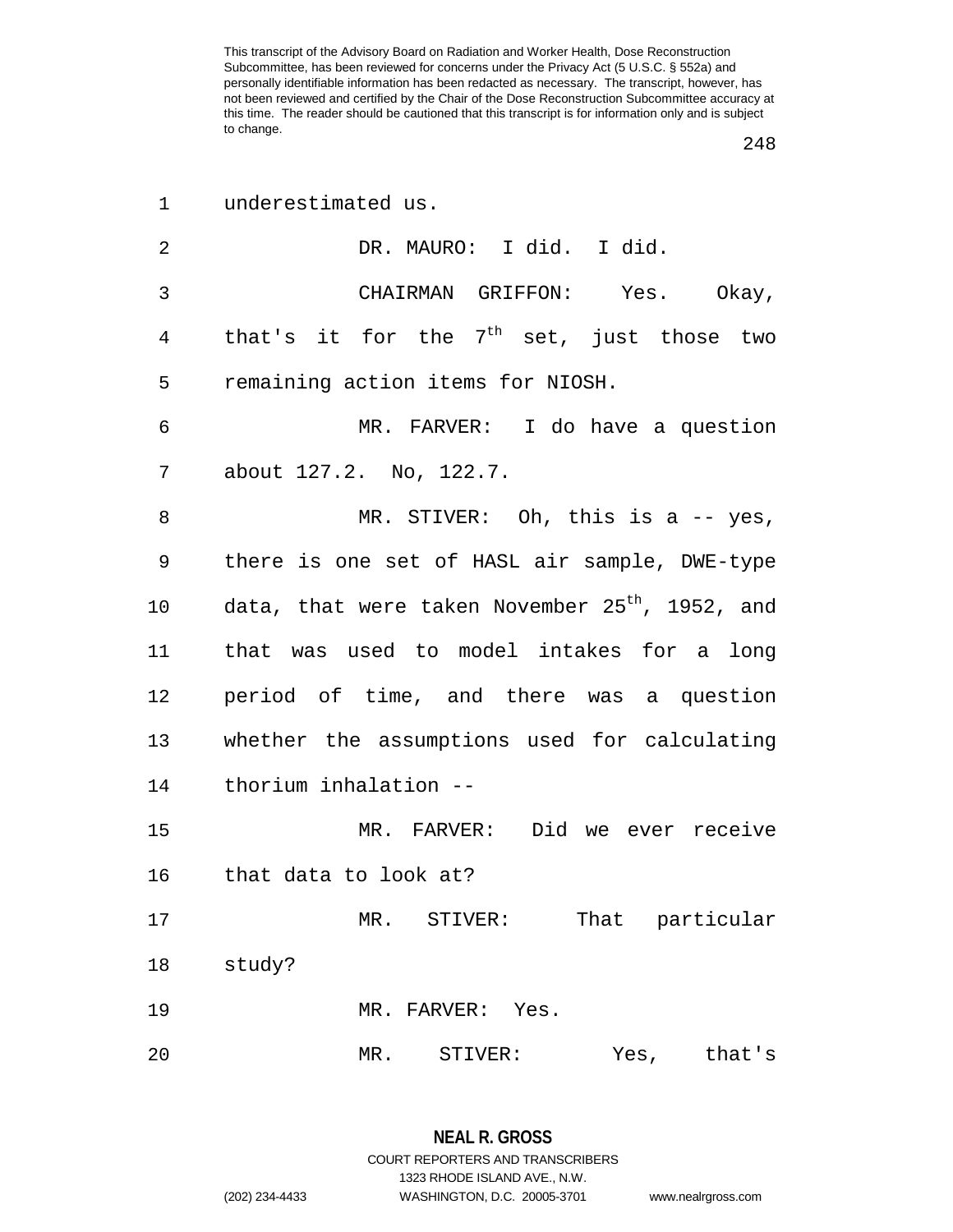| 1              | available. I haven't looked at it.            |  |  |  |
|----------------|-----------------------------------------------|--|--|--|
| $\overline{2}$ | MR. FARVER: Okay. Because I mean              |  |  |  |
| 3              | the action says, provide us the data. Provide |  |  |  |
| 4              | the HASL DWE data. So, I thought that was     |  |  |  |
| 5              | done.                                         |  |  |  |
| 6              | MR. STIVER: Yes, we have that                 |  |  |  |
| 7              | data.                                         |  |  |  |
| 8              | MR. FARVER: Okay, so it's our                 |  |  |  |
| 9              | action.                                       |  |  |  |
| 10             | CHAIRMAN GRIFFON: So, you think               |  |  |  |
| 11             | it's an SC&A action? Which one is this?       |  |  |  |
| 12             | MR. STIVER: I can tell you for a              |  |  |  |
| 13             | fact that I got that data last year.          |  |  |  |
| 14             | CHAIRMAN GRIFFON: Which item is               |  |  |  |
| 15             | it again?                                     |  |  |  |
| 16             | MR. FARVER: 122.7.                            |  |  |  |
| 17             | MR. STIVER: It's about the                    |  |  |  |
| 18             | thorium inhalation --                         |  |  |  |
| 19             | MR. FARVER: So that's ours.                   |  |  |  |
| 20             | CHAIRMAN GRIFFON: Oh, so NIOSH                |  |  |  |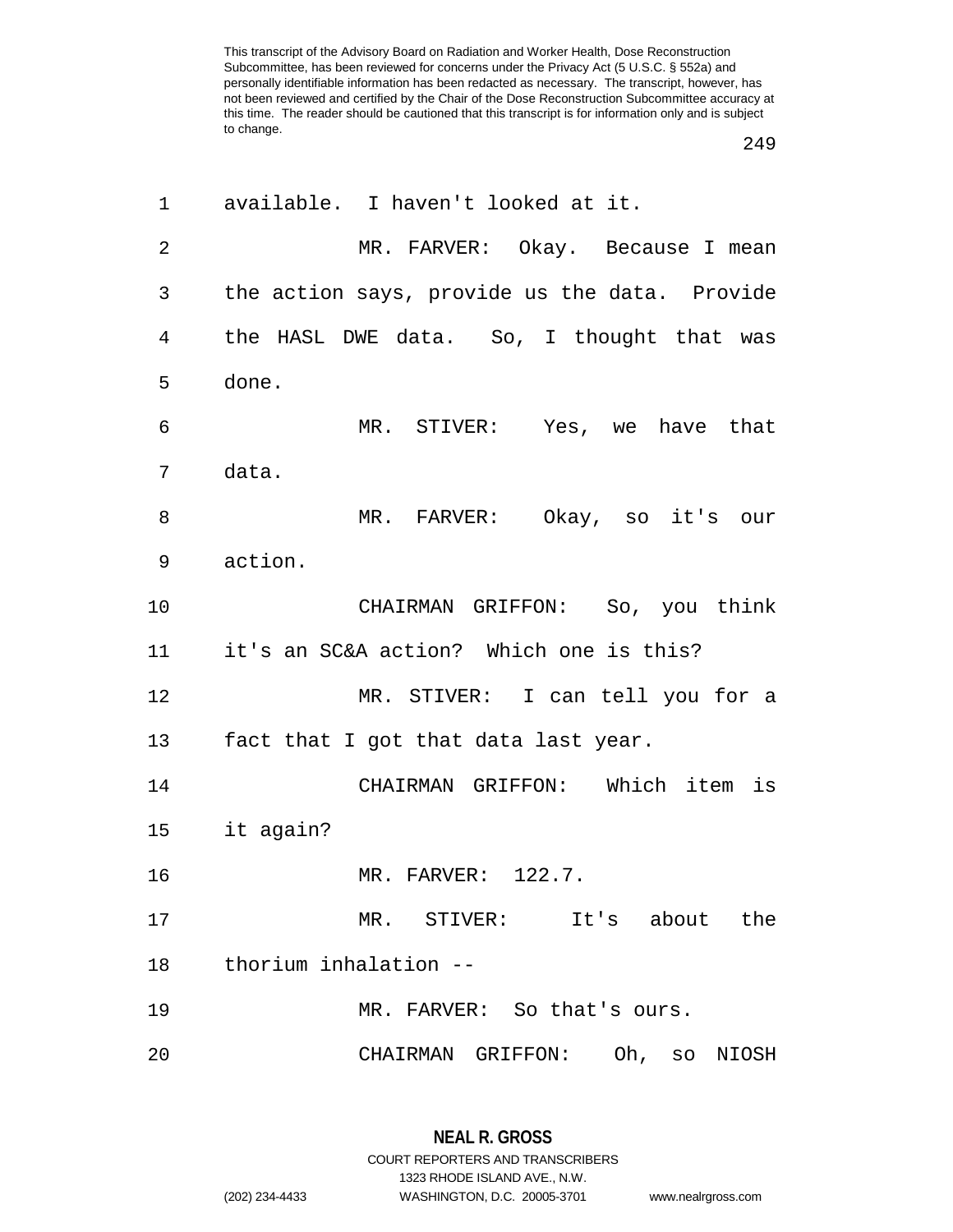| 1  | provided the data. So, now SC&A needs to       |  |  |  |
|----|------------------------------------------------|--|--|--|
| 2  | review it.                                     |  |  |  |
| 3  | MR. STIVER: I don't know if it's               |  |  |  |
| 4  | in relation to this particular case, but we do |  |  |  |
| 5  | have that data.                                |  |  |  |
| 6  | CHAIRMAN GRIFFON: Okay, all                    |  |  |  |
| 7  | right.                                         |  |  |  |
| 8  | MR. STIVER: It's an SC&A action.               |  |  |  |
| 9  | We have a Site Profile review underway,        |  |  |  |
| 10 | looking at those issues.                       |  |  |  |
| 11 | CHAIRMAN GRIFFON: Alright.                     |  |  |  |
| 12 | MR. FARVER: I think that's all                 |  |  |  |
| 13 | for that set.                                  |  |  |  |
| 14 | CHAIRMAN GRIFFON: Yes, that's it               |  |  |  |
| 15 | for $7th$ set.                                 |  |  |  |
| 16 | MR. FARVER: So, call it a day.                 |  |  |  |
| 17 | CHAIRMAN GRIFFON: I will email a               |  |  |  |
| 18 | revised matrix just to keep us -- since we     |  |  |  |
| 19 | lose track of these things.                    |  |  |  |
| 20 | MR. KATZ: Just for that, we're                 |  |  |  |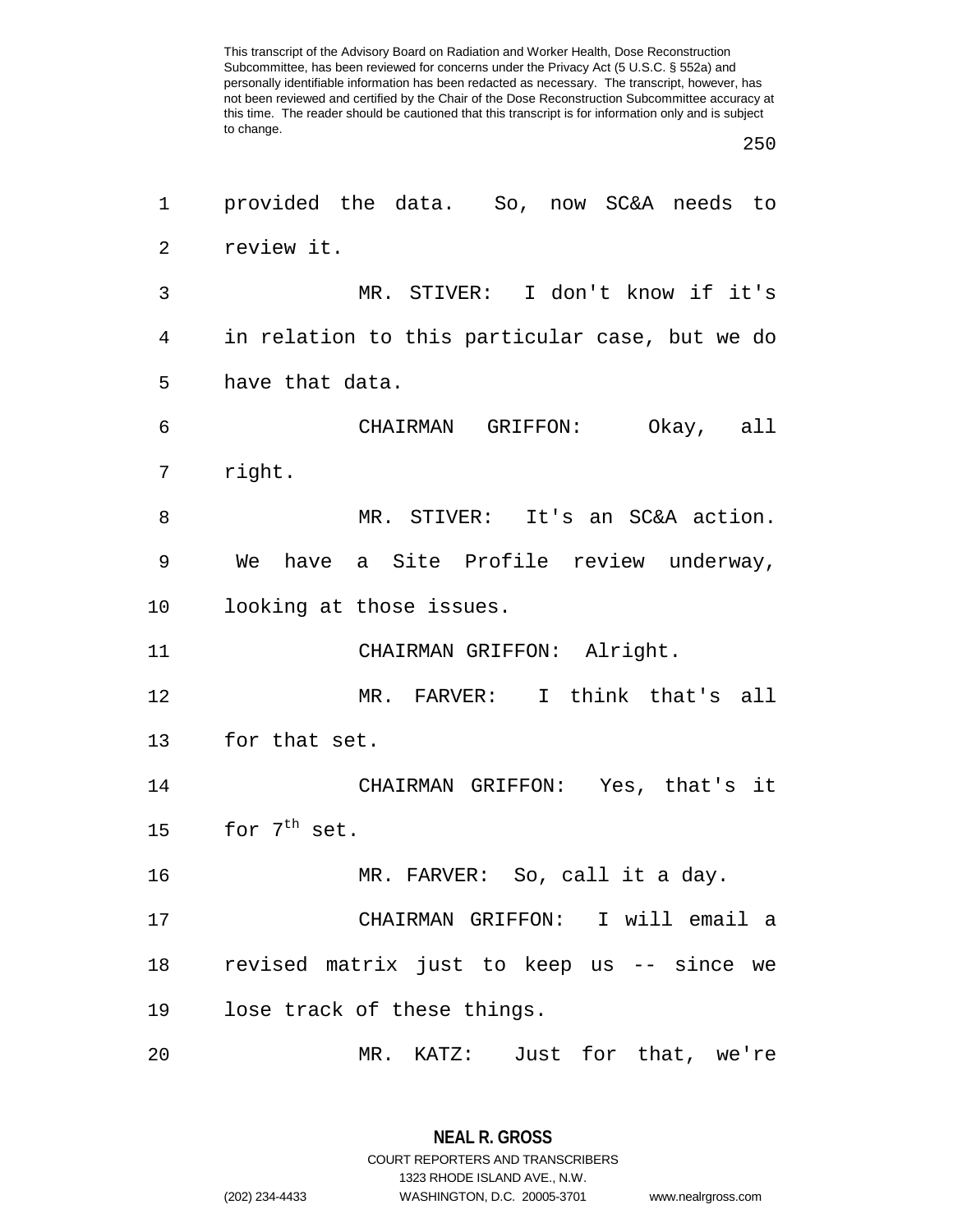|    | 1 going to $6:30$ .             |                                                           |                             |  |
|----|---------------------------------|-----------------------------------------------------------|-----------------------------|--|
| 2  |                                 | CHAIRMAN GRIFFON: I'm betting the                         |                             |  |
| 3  |                                 | 8 <sup>th</sup> set. All right, moving on, anybody on the |                             |  |
| 4  | phone with us other than Scott? |                                                           |                             |  |
| 5  |                                 | DR. MAURO: John is still here.                            |                             |  |
| 6  |                                 | CHAIRMAN GRIFFON: John's still                            |                             |  |
| 7  | here.                           |                                                           |                             |  |
| 8  |                                 | MS. K. BEHLING: I'm still here.                           |                             |  |
| 9  |                                 | MEMBER MUNN: Kathy's still here.                          |                             |  |
| 10 |                                 | MEMBER CLAWSON: I'm still here.                           |                             |  |
| 11 |                                 | CHAIRMAN GRIFFON: Alright,                                |                             |  |
| 12 |                                 | alright. Good job. It's going to get more                 |                             |  |
|    | 13 exciting now.                |                                                           |                             |  |
| 14 |                                 | MEMBER CLAWSON: Okay, I'll hold                           |                             |  |
| 15 | my breath.                      |                                                           |                             |  |
| 16 |                                 | CHAIRMAN GRIFFON: Okay, 149.1.                            |                             |  |
| 17 |                                 | MEMBER MUNN: Remains a NIOSH                              |                             |  |
| 18 | action.                         |                                                           |                             |  |
| 19 |                                 | DR. MAURO: What site is this?                             |                             |  |
| 20 |                                 | CHAIRMAN GRIFFON:                                         | This is the 8 <sup>th</sup> |  |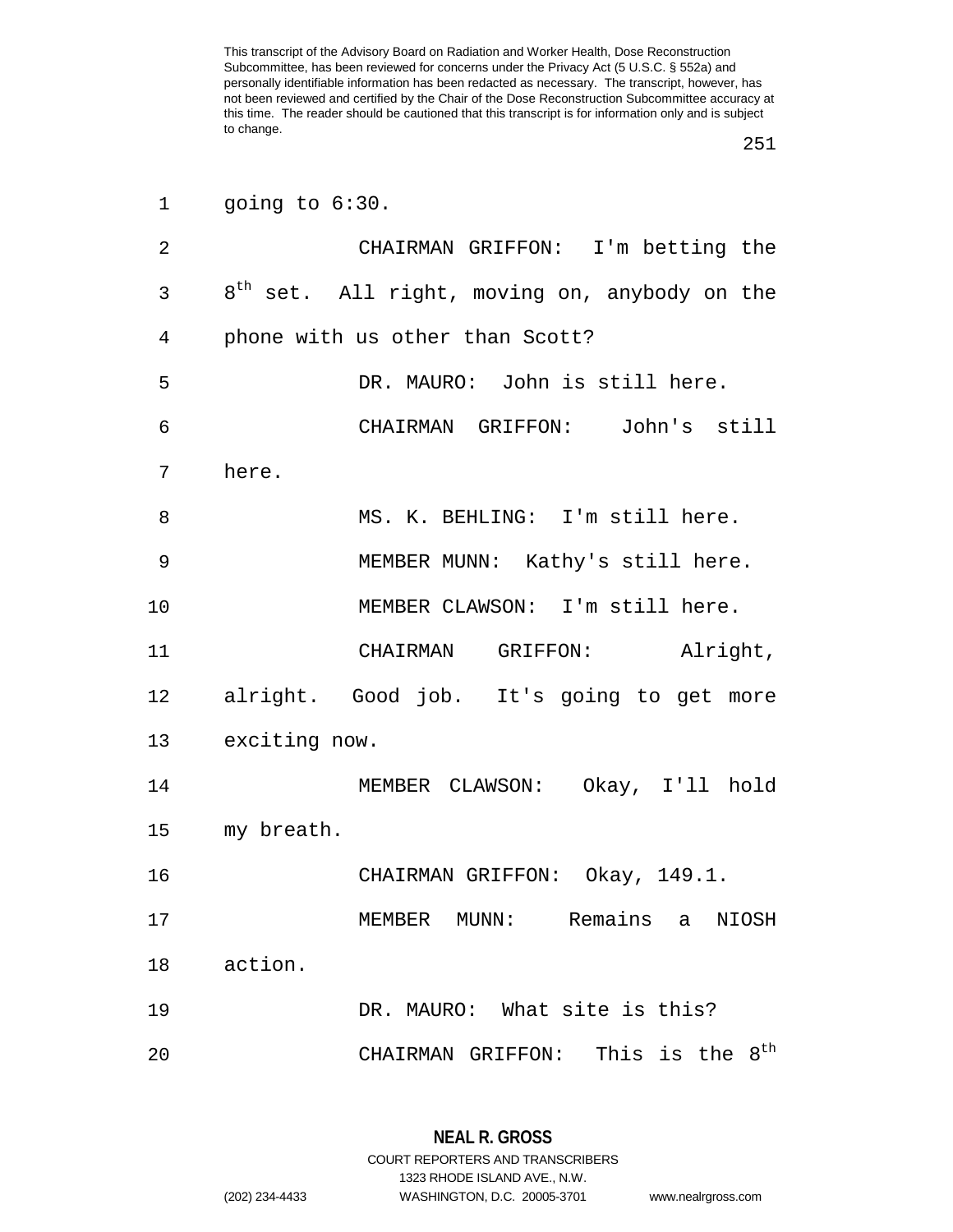| 1              | set -- I'm not sure what site.            |
|----------------|-------------------------------------------|
| $\overline{2}$ | DR. MAURO: No, I've got that in           |
| 3              | front of me.                              |
| 4              | CHAIRMAN GRIFFON: Okay.                   |
| 5              | DR. MAURO: It helps me to know            |
| 6              | Bridgeport Brass or whatever it is.       |
| 7              | CHAIRMAN GRIFFON: Yes.                    |
| 8              | MR. STIVER: What is that site?            |
| 9              | CHAIRMAN GRIFFON: I don't know,           |
| 10             | John.                                     |
| 11             | DR. MAURO: I can go pull my book.         |
| 12             | MR. SIEBERT: Bridgeport Brass.            |
| 13             | DR. MAURO: It is Bridgeport.              |
| 14             | CHAIRMAN GRIFFON: Bridgeport              |
| 15             | Brass, thank you.                         |
| 16             | DR. MAURO: Oh, I know what this           |
| 17             | is.                                       |
| 18             | CHAIRMAN GRIFFON: This remains a          |
| 19             | NIOSH action item. So, SC&A provided some |
| 20             | analysis apparently.                      |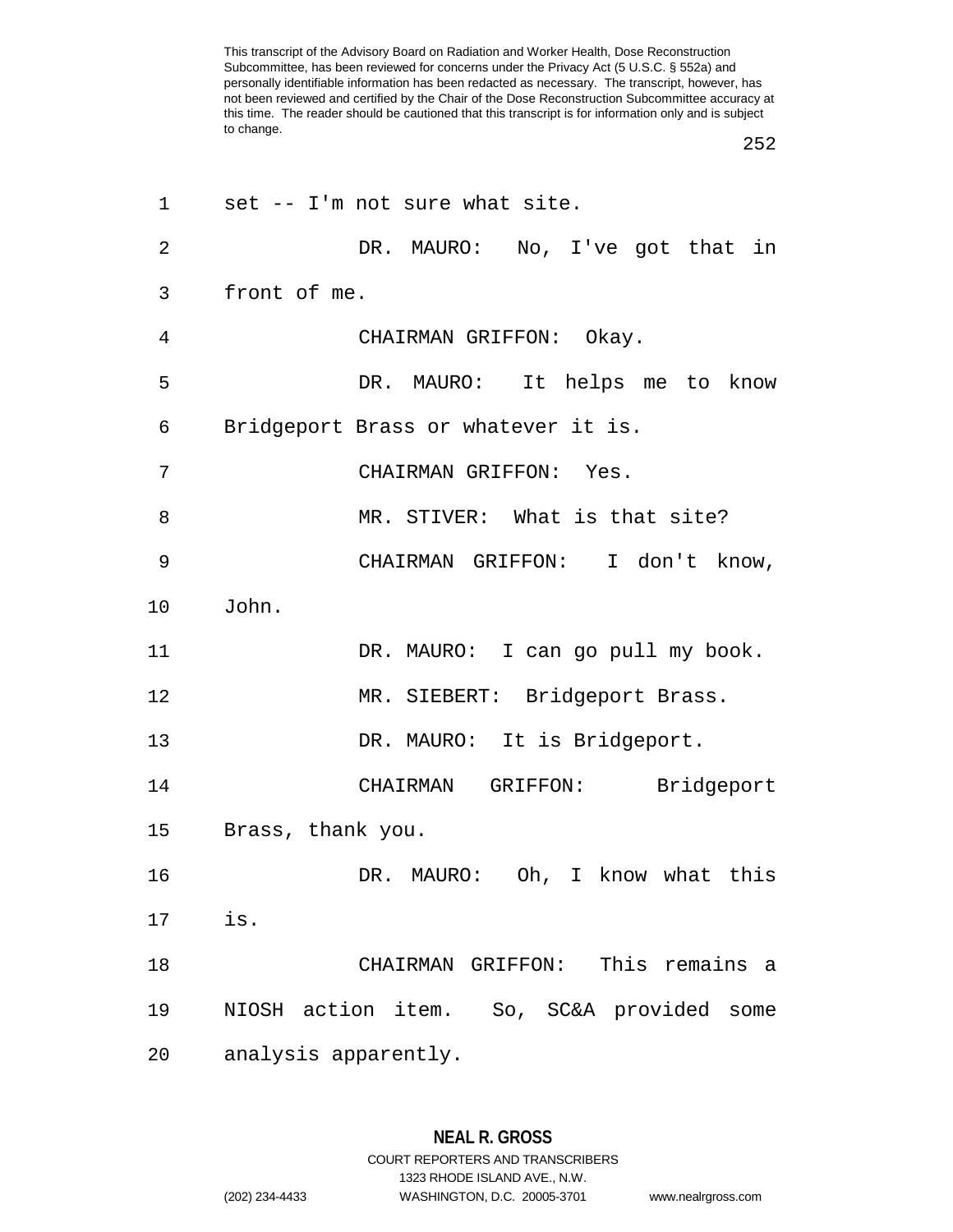| 1  | DR. MAURO: Yes.                                |
|----|------------------------------------------------|
| 2  | MEMBER MUNN: And the review is                 |
| 3  | due.                                           |
| 4  | CHAIRMAN GRIFFON: And assuming                 |
| 5  | the -- right, okay. Understand, I'm just       |
| 6  | doing this as bookkeeping. I'm not trying to   |
| 7  |                                                |
| 8  | DR. ULSH: I understand.                        |
| 9  | CHAIRMAN GRIFFON: All right,                   |
| 10 | next. This is 149.2.                           |
| 11 | MR. SIEBERT: Yes, I had written                |
| 12 | down that we had closed it, but --             |
| 13 | MR. FARVER: Well, you provided a               |
| 14 | response back in April, but the only question  |
| 15 | I have is, what's the final resolution of      |
| 16 | this. Because it was pretty much a statement,  |
|    | 17 but it didn't say that there was any action |
| 18 | coming out of it. That was all.                |
| 19 | MEMBER MUNN: Right. There's no                 |
| 20 | further action.                                |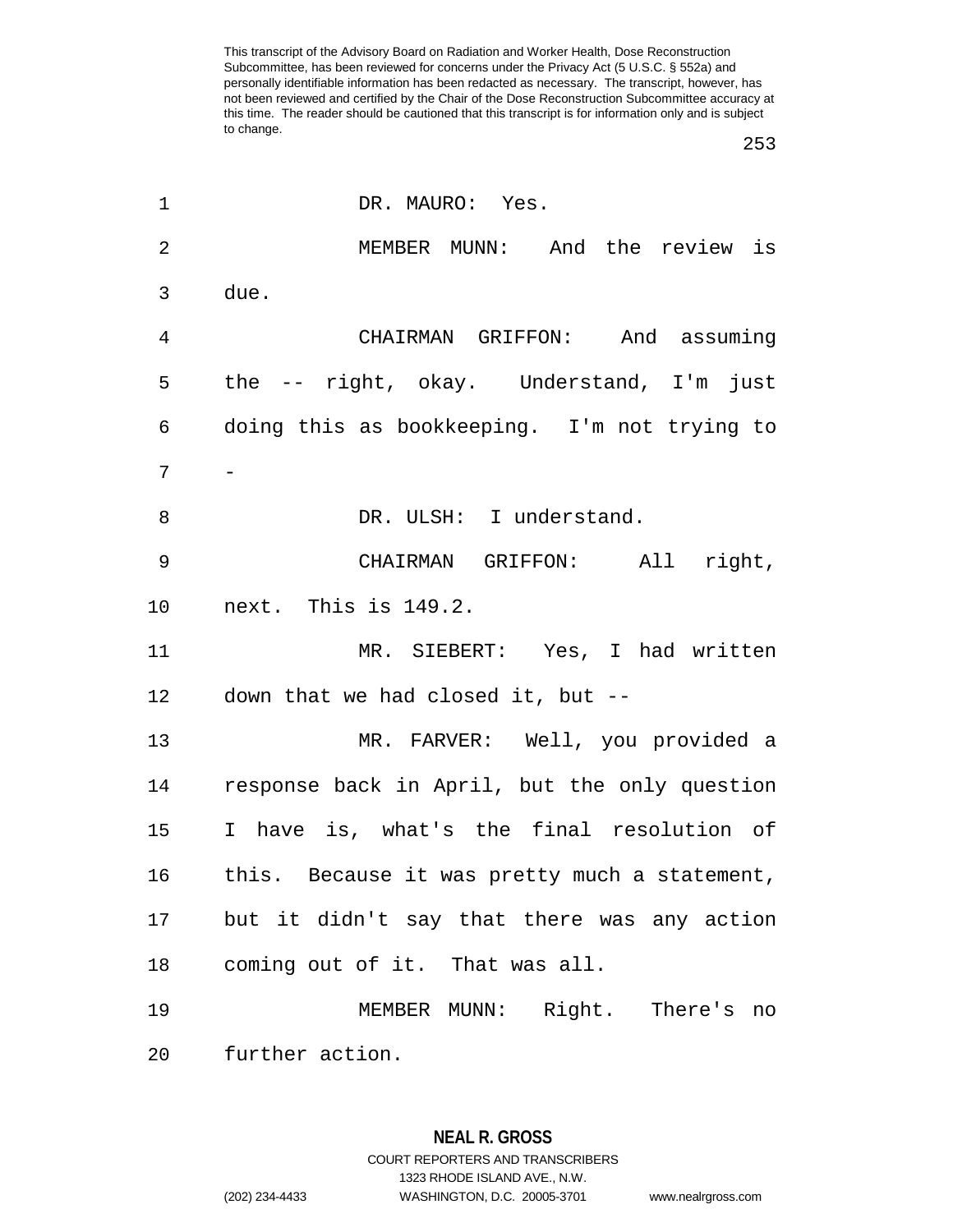## 

| 1              | CHAIRMAN GRIFFON: Well, but it                |
|----------------|-----------------------------------------------|
| $\overline{2}$ | says they'll compare the Site Profile with    |
| 3              | TBD-6000 approach, and if necessary -- I mean |
| 4              | was the Site Profile modified, or was there   |
| 5              | any action?                                   |
| 6              | DR. ULSH: Bridgeport?                         |
| 7              | MR. HINNEFELD: What's the site?               |
| 8              | Anybody know?                                 |
| 9              | CHAIRMAN GRIFFON:<br>I think                  |
| 10             | Bridgeport.                                   |
| 11             | MR. SIEBERT: Bridgeport Brass.                |
| 12             | MR. FARVER: Bridgeport Brass.                 |
| 13             | DR. MAURO: Yes, I remember this               |
| 14             | issue. This is the nurse where you assigned a |
| 15             | fairly high dose to a nurse from your -- your |
| 16             |                                               |
| 17             | CHAIRMAN GRIFFON: Site Profile.               |
| 18             | DR. MAURO: The Bridgeport Brass               |
| 19             | Site Profile generic analysis. I mean we      |
| 20             | basically looked at it and said that with     |

**NEAL R. GROSS** COURT REPORTERS AND TRANSCRIBERS

1323 RHODE ISLAND AVE., N.W.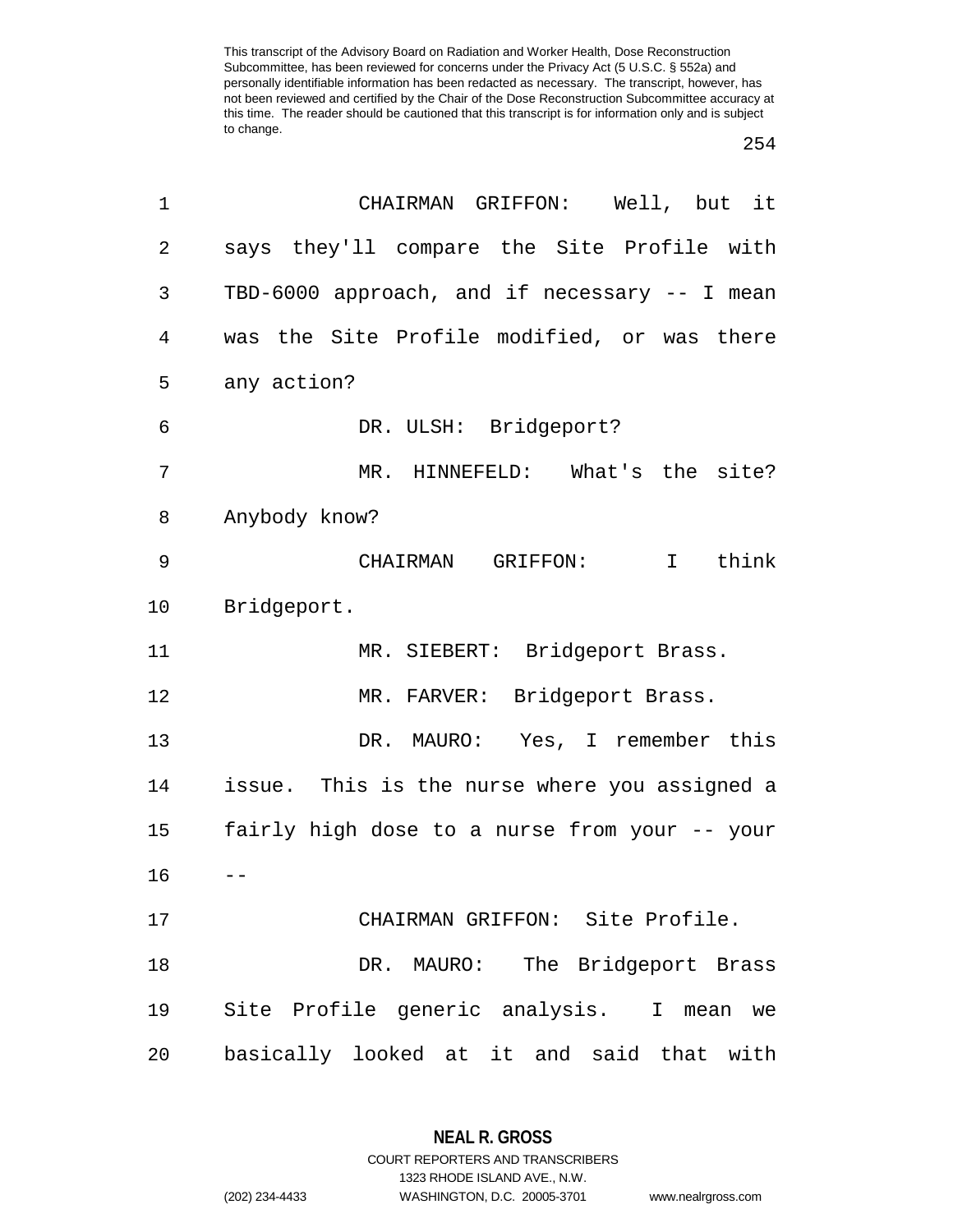| 1              | respect to this person, you would not think a |
|----------------|-----------------------------------------------|
| $\overline{a}$ | nurse would get doses that are the high end   |
| 3              | because she would not be on the operating     |
| $\overline{4}$ | floor. And so, we felt in this case we might  |
| 5              | have overestimated that. I think that was the |
| 6              | extent of the comment.                        |
| 7              | MEMBER MUNN: I think so.                      |
| 8              | DR. ULSH: That looks about right.             |
| 9              | MR. FARVER: Okay, so there was no             |
| $10 \,$        | action for that one. Okay.                    |
| 11             | CHAIRMAN GRIFFON: So, what's the              |
| 12             | bit about comparing the Site Profile with the |
| 13             | TBD-6000 approach. I mean I think we agreed   |
| 14             | that there was no further action for this     |
| 15             | case, but there was some sort of -- I didn't  |
| 16             | want to $-$ I guess this is a question of     |
| 17             | tracking. You know, that we don't lose track  |
| 18             | of things like this that say NIOSH said they  |
| 19             | would check to make sure the Site Profile was |
| 20             | consistent with TBD-6000 or whatever.         |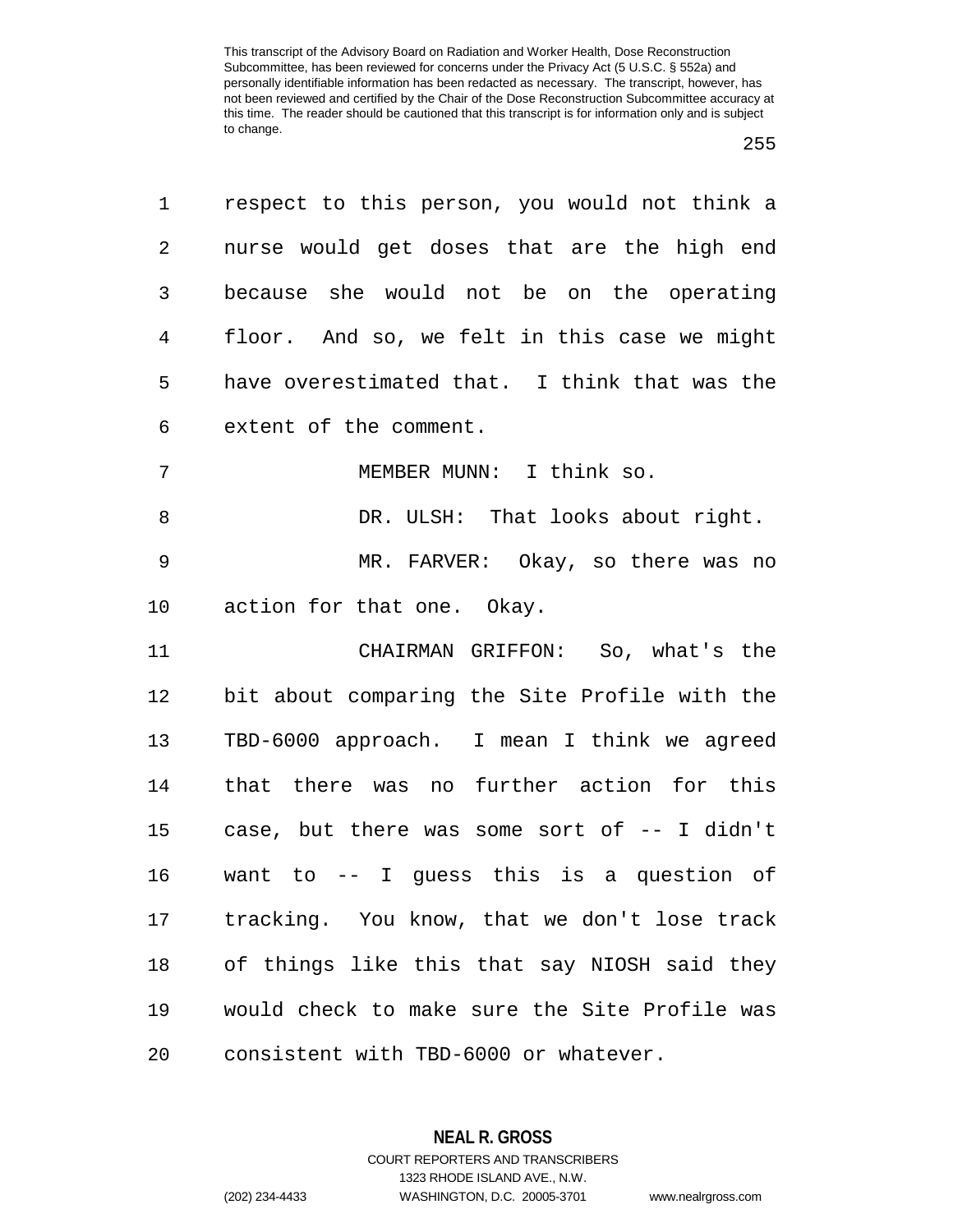## 

| MR. STIVER: I think that was the               |
|------------------------------------------------|
| whole idea of a tiered versus one-size-fits-   |
| all model. I think the personal model is       |
| applicable here.                               |
| CHAIRMAN GRIFFON: But I mean was               |
| this done? Was the Site Profile compared with  |
| TBD-6000 approach?                             |
| MR. FARVER: That I don't know.                 |
| MR. STIVER: I have no idea.                    |
| CHAIRMAN GRIFFON: Scott, do --                 |
| DR. MAURO: The only merit you                  |
| might have is that if we -- here we have an    |
| AWE facility with some data. And of course,    |
| when you have such data, real data for real    |
| people, it's certainly useful to -- to         |
| reconstruct the doses with that.               |
| But at the same time, if you                   |
| didn't have data or data was severely limited, |
| you would resort to TBD-6000, and you find     |
| yourself in a funny place. If TBD-6000 were    |
|                                                |

**NEAL R. GROSS** COURT REPORTERS AND TRANSCRIBERS

1323 RHODE ISLAND AVE., N.W.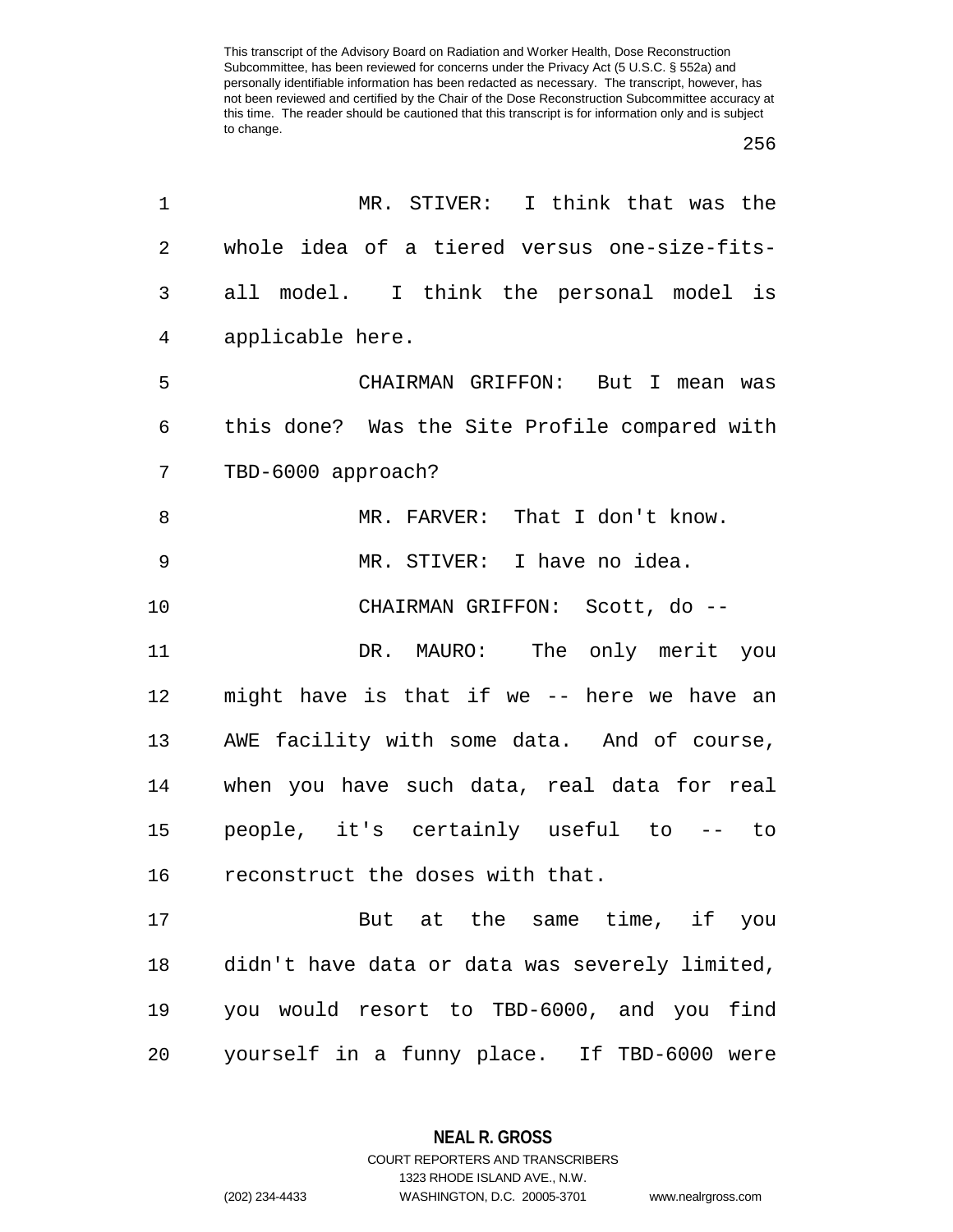| 1       | defaulted to, or by the way that TBD received  |
|---------|------------------------------------------------|
| 2       | very favorable review. It is a matrix,         |
| 3       | generic matrix, that might have resulted in    |
| 4       | assigning a person substantially higher dose   |
| 5       | than the dose you were assigning given the     |
| 6       | date and the limited data.                     |
| 7       | If you have lots of data for that              |
| 8       | real person, then of course you would use it.  |
| 9       | I think that goes to the -- we've seen this    |
| $10 \,$ | before, where -- where you really have a       |
| 11      | choice. If you have limited data -- and so,    |
| 12      | it's insightful to know whether or not, if you |
| 13      | went the TBD-6000 approach, would you end up   |
| 14      | assigning a substantially higher dose to this  |
| 15      | worker? I think that's the --                  |
| 16      | CHAIRMAN GRIFFON: I think that's               |
| 17      | the crux of the question.                      |
| 18      | DR. MAURO: That's the crux of all              |
| 19      | of this, yes.                                  |
| 20      | CHAIRMAN GRIFFON:<br>Yes, yes.<br>But          |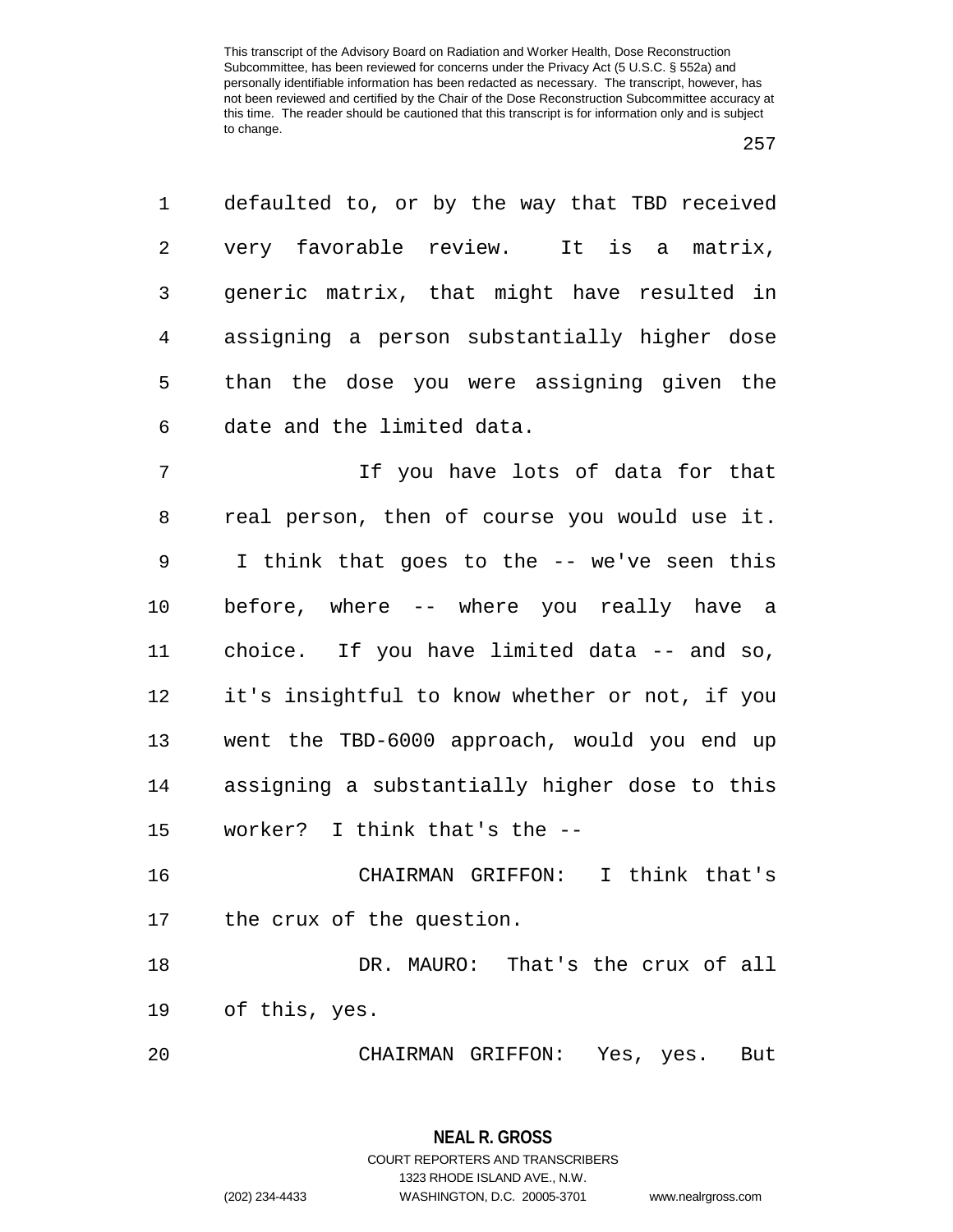| 1              | I think it's still applicable. I mean I think |
|----------------|-----------------------------------------------|
| 2              | we still want to know that. Right, John?      |
| 3              | DR. MAURO: Yes, yes.                          |
| $\overline{4}$ | MR. HINNEFELD: So, we're still on             |
| 5              | the issue of tiering this -- is that what     |
| 6              | we're talking about? Should this person       |
| 7              | really get this high a dose?                  |
| 8              | MR. STIVER: Well, this particular             |
| 9              | case there wasn't enough data to really do a  |
| $10 \,$        | tiering. So, they assigned the highest dose   |
| 11             | to everyone.                                  |
| 12             | CHAIRMAN GRIFFON: Well, highest               |
| 13             | site-specific dose from the records they had. |
| 14             | MR. STIVER: I understand, TBD-                |
| 15             | 6000.                                         |
| 16             | CHAIRMAN GRIFFON: Right.                      |
| 17             | MR. STIVER: Comparison if that's              |
| 18             | what was left.                                |
| 19             | MR. HINNEFELD: So, compare the                |
| 20             | values that we got from using the site-       |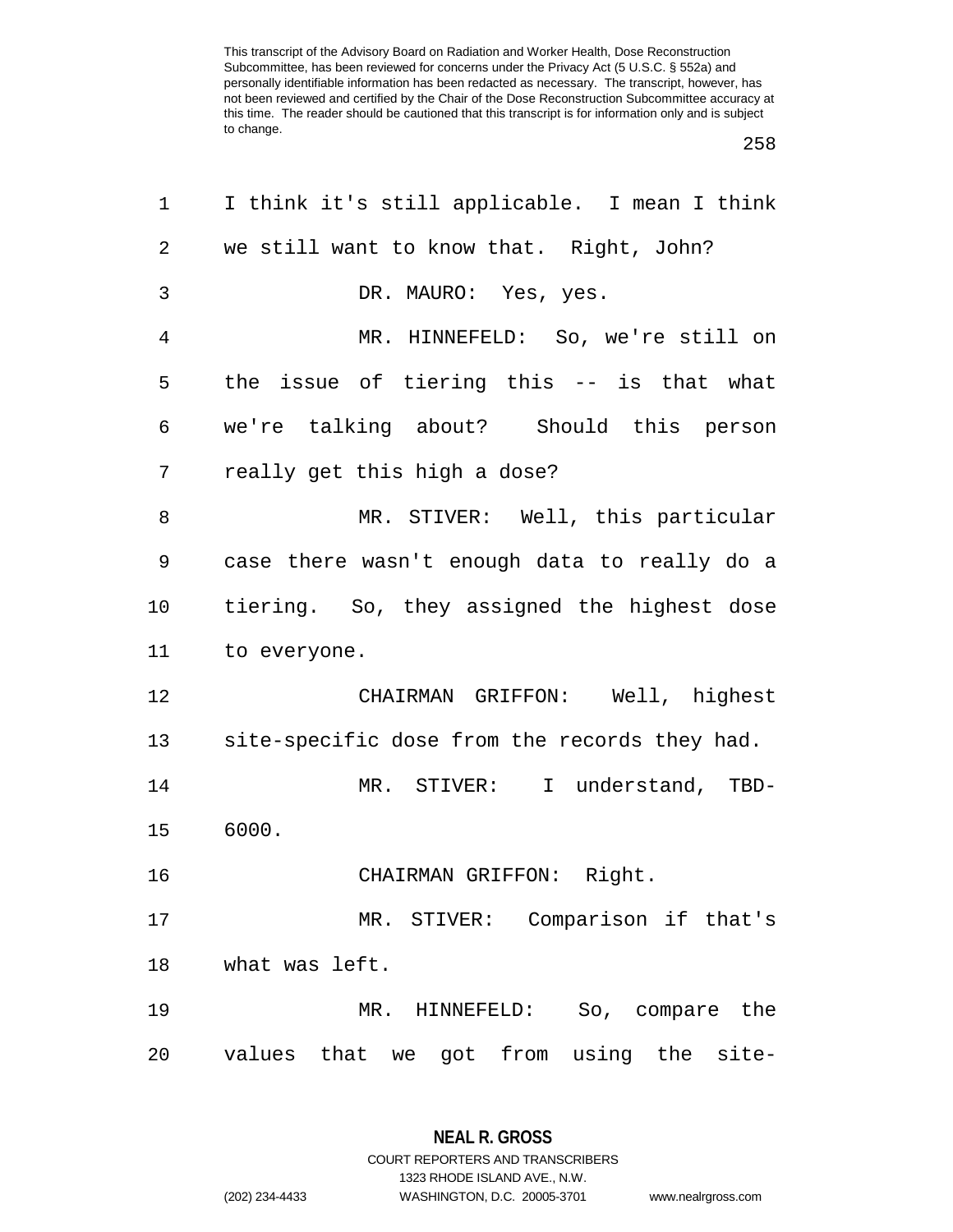| 1              | specific ones here to what we can get $-$ -    |
|----------------|------------------------------------------------|
| $\overline{2}$ | CHAIRMAN GRIFFON: Right. Where                 |
| 3              | you have a limited number of site-specific     |
| 4              | data, and you end up using the high end,       |
| 5              | versus using the TBD-6000 approach. Which one  |
| 6              | ends up being more favorable, I guess is the - |
| 7              | - or more realistic, right, in this case.      |
| 8              | MR. HINNEFELD: Well, on the face               |
| 9              | of it, I don't know how I feel about that      |
| 10             | because we have data specific to this site.    |
| 11             | CHAIRMAN GRIFFON: Yes.                         |
| 12             | MR. HINNEFELD: And if we said,                 |
| 13             | we're going to reject that data and use this   |
| 14             | other broader industry data, because there's   |
| 15             | more of it, it seems like we opened a whole    |
| 16             | other set of criticisms if we do that.         |
| 17             | DR. MAURO: Yes. Either way you                 |
| 18             | can't win, right?                              |
|                |                                                |
| 19             | MR. HINNEFELD: Yes. And so my                  |

**NEAL R. GROSS** COURT REPORTERS AND TRANSCRIBERS

1323 RHODE ISLAND AVE., N.W.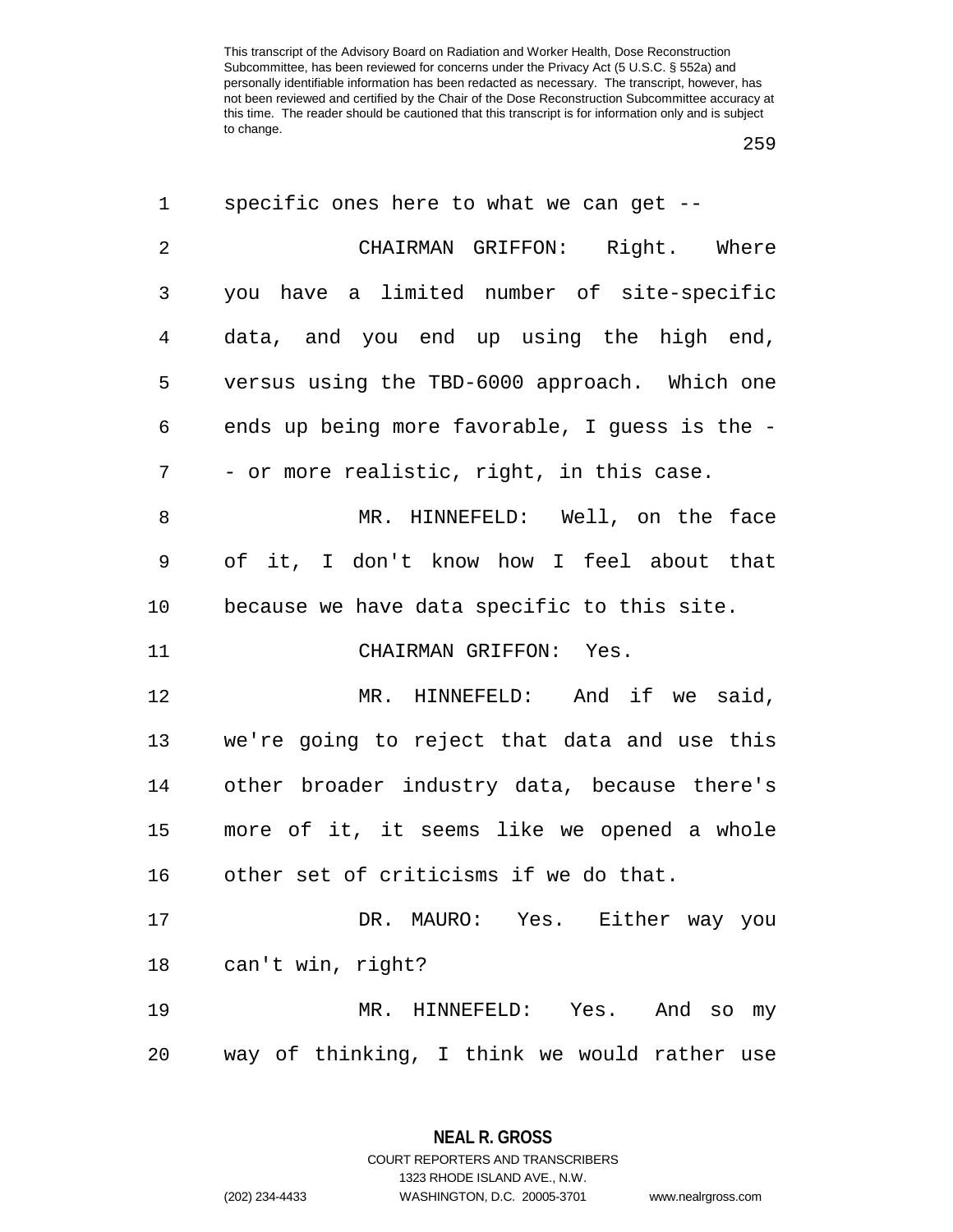| 1              | the data from the site. It may not be          |
|----------------|------------------------------------------------|
| 2              | abundant, but we think that's probably better  |
| 3              | to use than --                                 |
| $\overline{4}$ | CHAIRMAN GRIFFON: That's probably              |
| 5              | why you use the high end.                      |
| 6              | MR. HINNEFELD: Yes, because there              |
| 7              | wasn't a lot. Because it wasn't very robust,   |
| 8              | we used the high end, I think. I don't know    |
| 9              | that we'd ever do anything any differently.    |
| 10             | MEMBER MUNN: So choose the single              |
| 11             | exposure model.                                |
| 12             | MR. HINNEFELD: And you choose the              |
| 13             | single exposure model because you -- in many   |
| 14             | of these claims, you don't have good           |
| 15             | information about the -- about the job title   |
| 16             | of the person or the job history of the person |
| 17             | because you may get the last job they held.    |
| 18             | You almost always get the last job they held.  |
| 19             | So, job title in these things -- we are        |
| 20             | concerned about the ability to make good       |

**NEAL R. GROSS**

COURT REPORTERS AND TRANSCRIBERS 1323 RHODE ISLAND AVE., N.W. (202) 234-4433 WASHINGTON, D.C. 20005-3701 www.nealrgross.com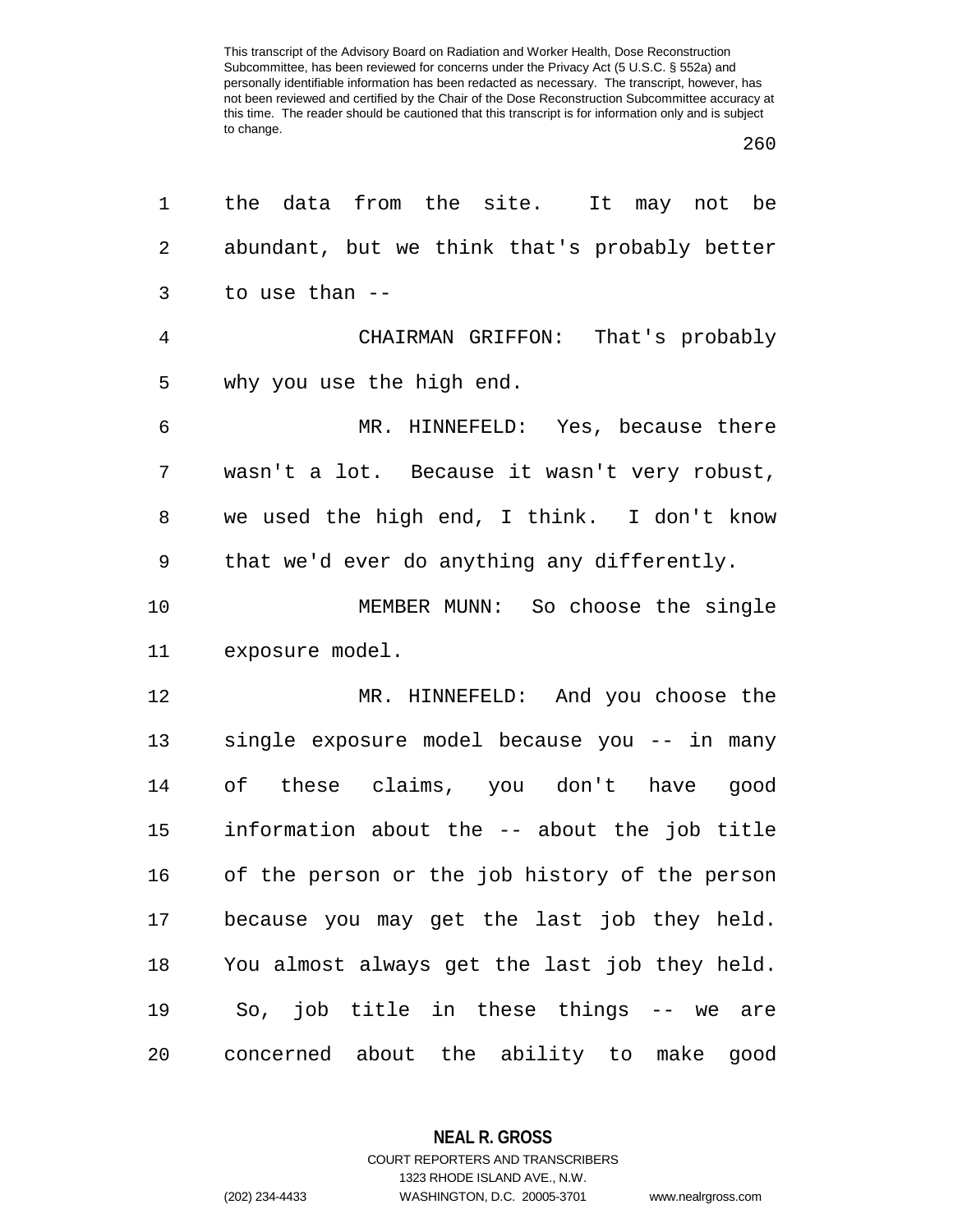decisions based on that.

 We would rather have a conservative model and apply it to everyone than to make judgments that are almost certainly going to have some arbitrariness to them.

 CHAIRMAN GRIFFON: Well, I think the thing that I don't know is how do these two compare? It would be interesting just to know that.

 MR. HINNEFELD: To me, we can do it as an academic exercise, but I think we would  $-$ 

 CHAIRMAN GRIFFON: We would still stick to your policy.

 MR. HINNEFELD: We would like to stay with the --

 CHAIRMAN GRIFFON: Right. But if it's 20 results, then if you only have 20 -- 20 results or badge data, and you say we're

1323 RHODE ISLAND AVE., N.W.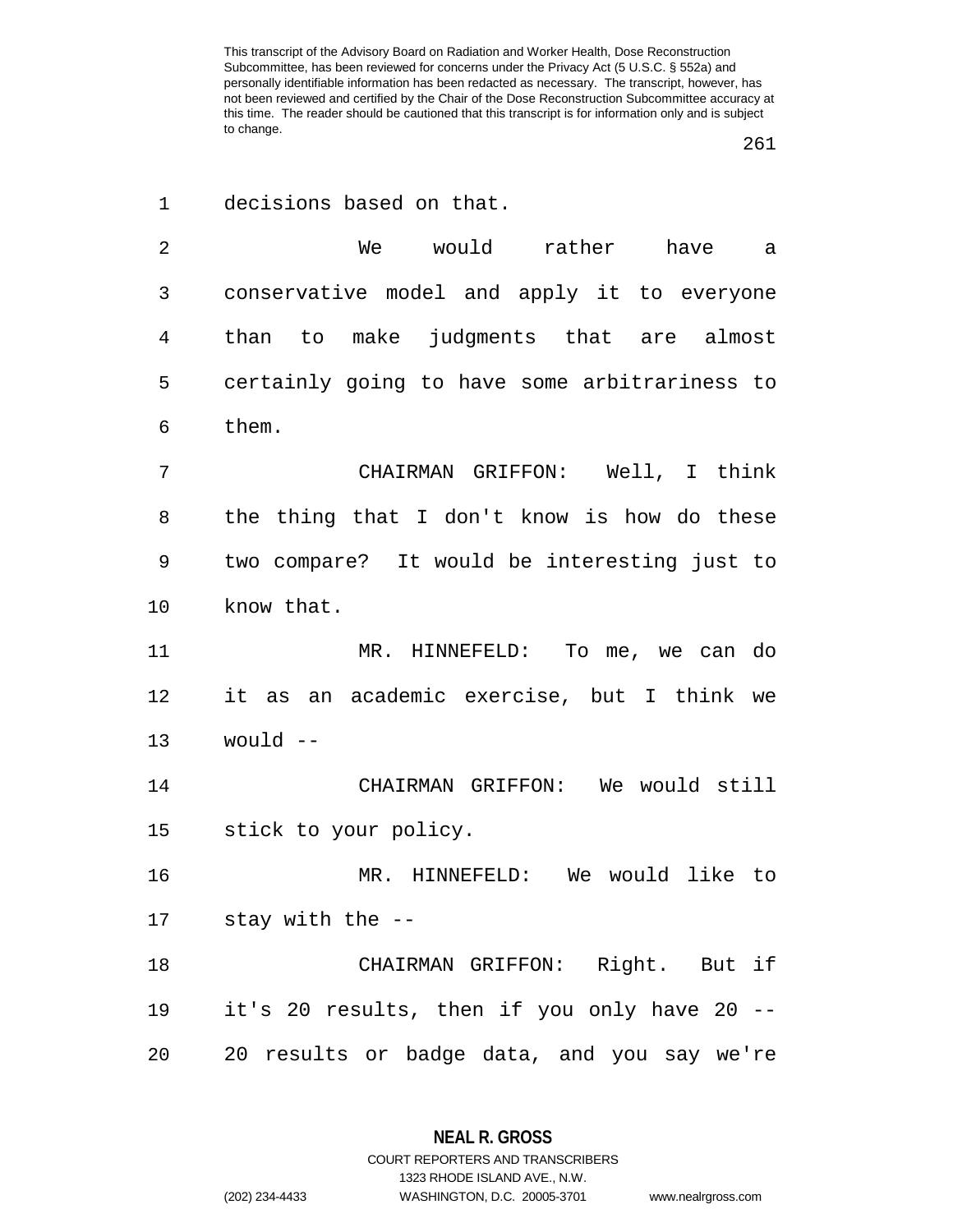| 1  | going to take the high end of this, where you  |
|----|------------------------------------------------|
| 2  | have a more robust coworker in 6000 and it     |
| 3  | ends up being more -- you know, this case is   |
| 4  | the high because we're saying we might've been |
| 5  | too high of a dose.                            |
| 6  | MR. KATZ: I think you have to --               |
| 7  | I mean I think the right thing to do is to     |
| 8  | judge on its merits whether the data for the   |
| 9  | site is adequate. If you come to a conclusion  |
| 10 | that the data at the site is not adequate,     |
| 11 | then $--$                                      |
| 12 | That's what I<br>CHAIRMAN GRIFFON:             |
| 13 | don't know. I'm speaking a little without the  |
| 14 | facts.                                         |
| 15 | I know, but otherwise<br>MR. KATZ:             |
| 16 | it doesn't make sense.                         |
| 17 | DR. MAURO: Yes.                                |
| 18 | MR. STIVER: It's adequate to at                |
| 19 | least provide a bounding dose.                 |
| 20 | How big a<br>CHAIRMAN GRIFFON:<br>set          |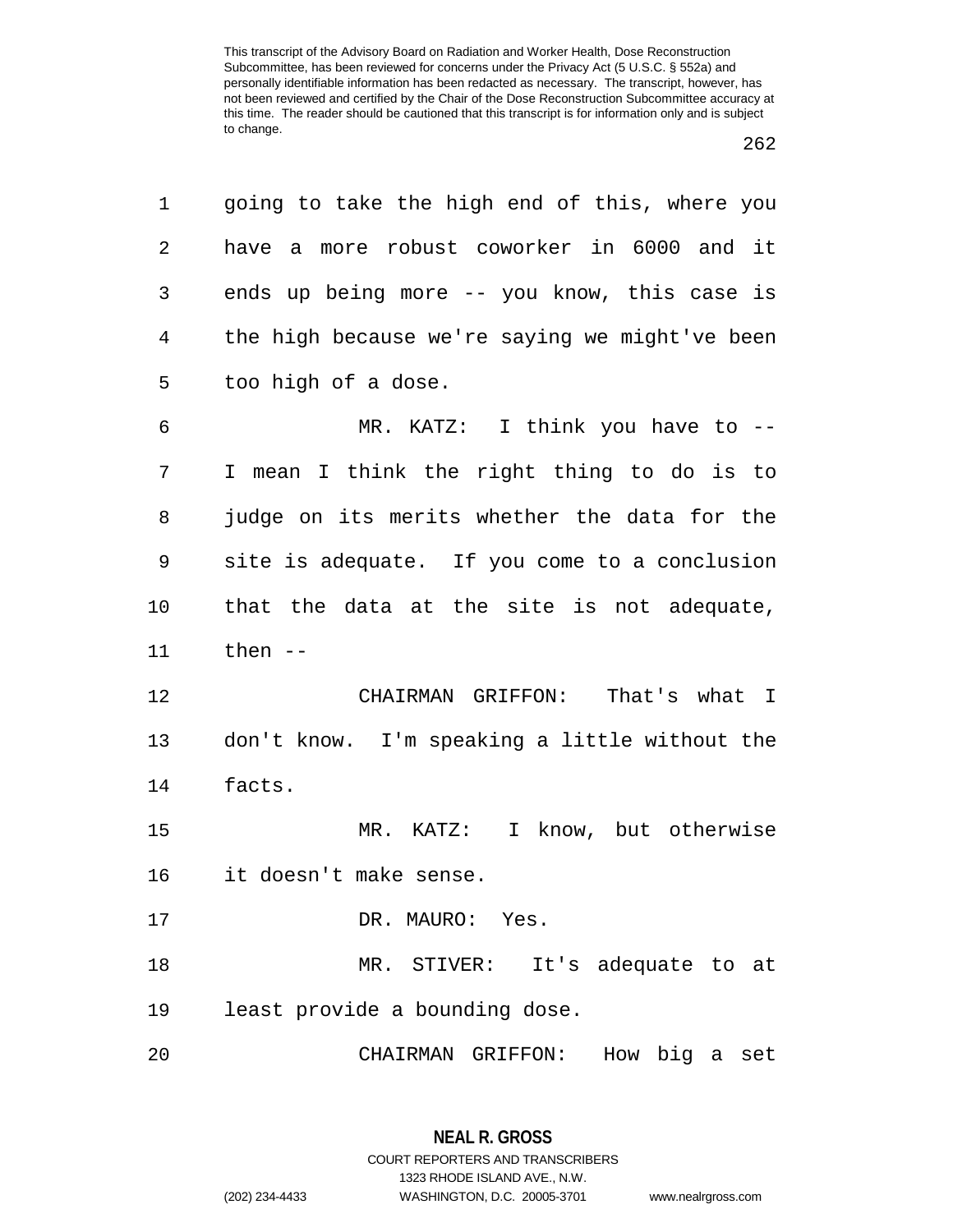| 1              | of data was this? Do we know?                     |
|----------------|---------------------------------------------------|
| $\overline{2}$ | MR. HINNEFELD: I don't recall.                    |
| 3              | CHAIRMAN GRIFFON: Do any of you                   |
| 4              | remember the details of Bridgeport?               |
| 5              | DR. MAURO: I'd have to pull it                    |
| 6              | and look at it again. It's been a long time.      |
| 7              | CHAIRMAN GRIFFON: See, I hate to                  |
| 8              | close these kinds of things out because we all    |
| 9              | forgot. At the time when we said this, it         |
| 10             | made sense to at least compare.                   |
| 11             | MR. HINNEFELD: Well, I mean                       |
| 12             | usually -- this is a uranium plant.               |
| 13             | CHAIRMAN GRIFFON: Yes.                            |
| 14             | MR. HINNEFELD: And you can look                   |
|                | 15 at a series of dosimetry data and decide, does |
| 16             | this look like a uranium plant or not. So, we     |
|                | 17 will compare --                                |
| 18             | CHAIRMAN GRIFFON: Oh, I agree                     |
| 19             | with you, Stu. I'm not -- I agree. You want       |
| 20             | to use site-specific if you got it, and I         |

**NEAL R. GROSS** COURT REPORTERS AND TRANSCRIBERS

1323 RHODE ISLAND AVE., N.W.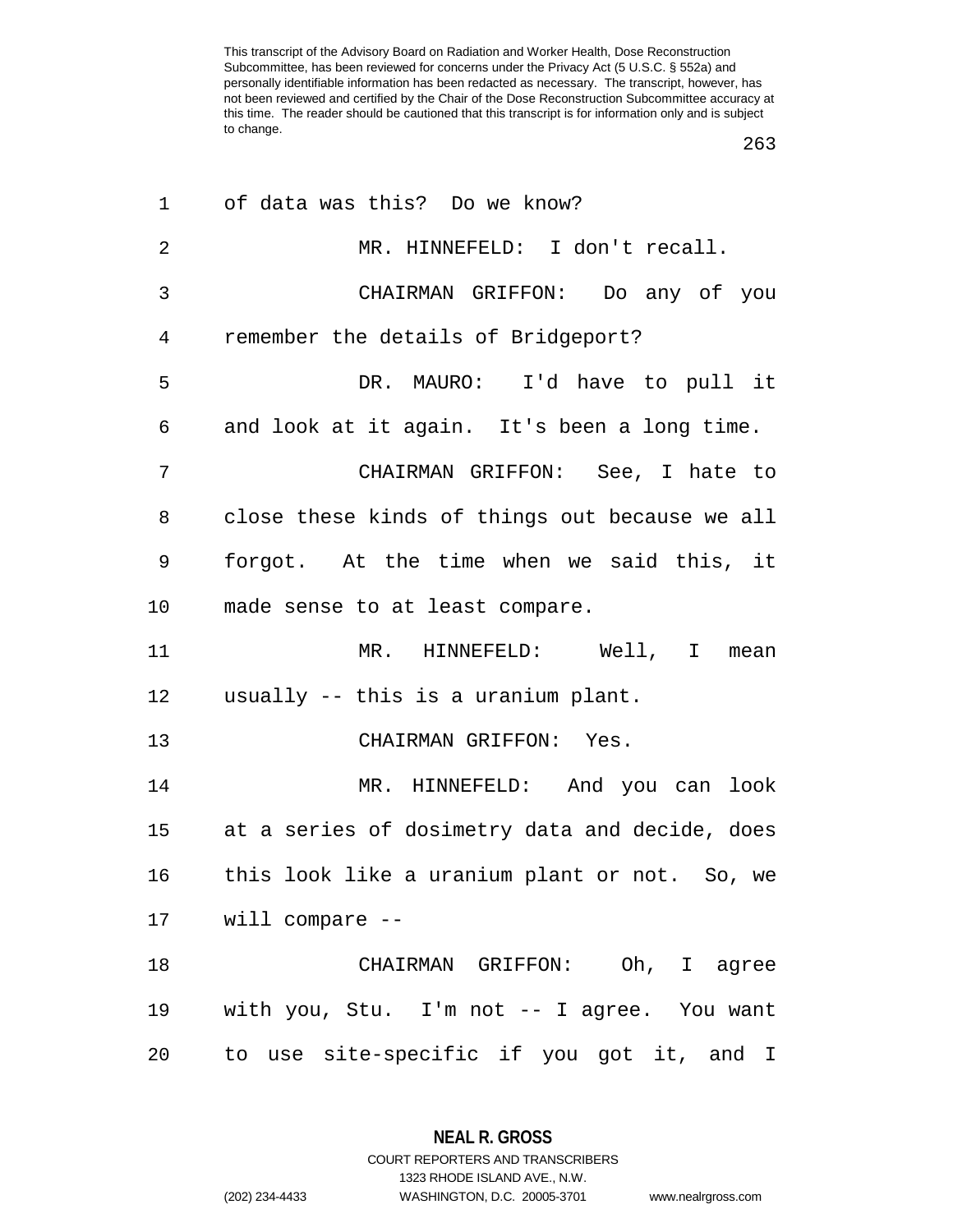| $\mathbf 1$ | think I wouldn't object to that as a policy          |
|-------------|------------------------------------------------------|
| 2           | move for sure.                                       |
| 3           | MR. HINNEFELD: Okay. Because as                      |
| 4           | an academic exercise, I think we can do that         |
| 5           | comparison because it's not -- TBD-6000 isn't        |
| 6           | that hard. I mean we can figure out if they          |
| 7           | applied the data for TBD-6000, what dose rates       |
| 8           | are we going to get, and then what did we            |
| 9           | apply here.                                          |
| 10          | CHAIRMAN GRIFFON: Right.                             |
| 11          | MR. HINNEFELD: I mean to me, I                       |
| 12          | think we're probably in a position where we          |
| 13          | would rather stay with the site-specific data        |
| 14          | either way.                                          |
| 15          | That'll<br>CHAIRMAN GRIFFON:                         |
| 16          | probably be where we end up. I just want to -        |
| 17          |                                                      |
| 18          | MR. HINNEFELD: Okay.                                 |
| 19          | $\mathbf I$<br>think<br>MEMBER<br>MUNN:<br>had<br>we |
| 20          | almost this identical discussion.                    |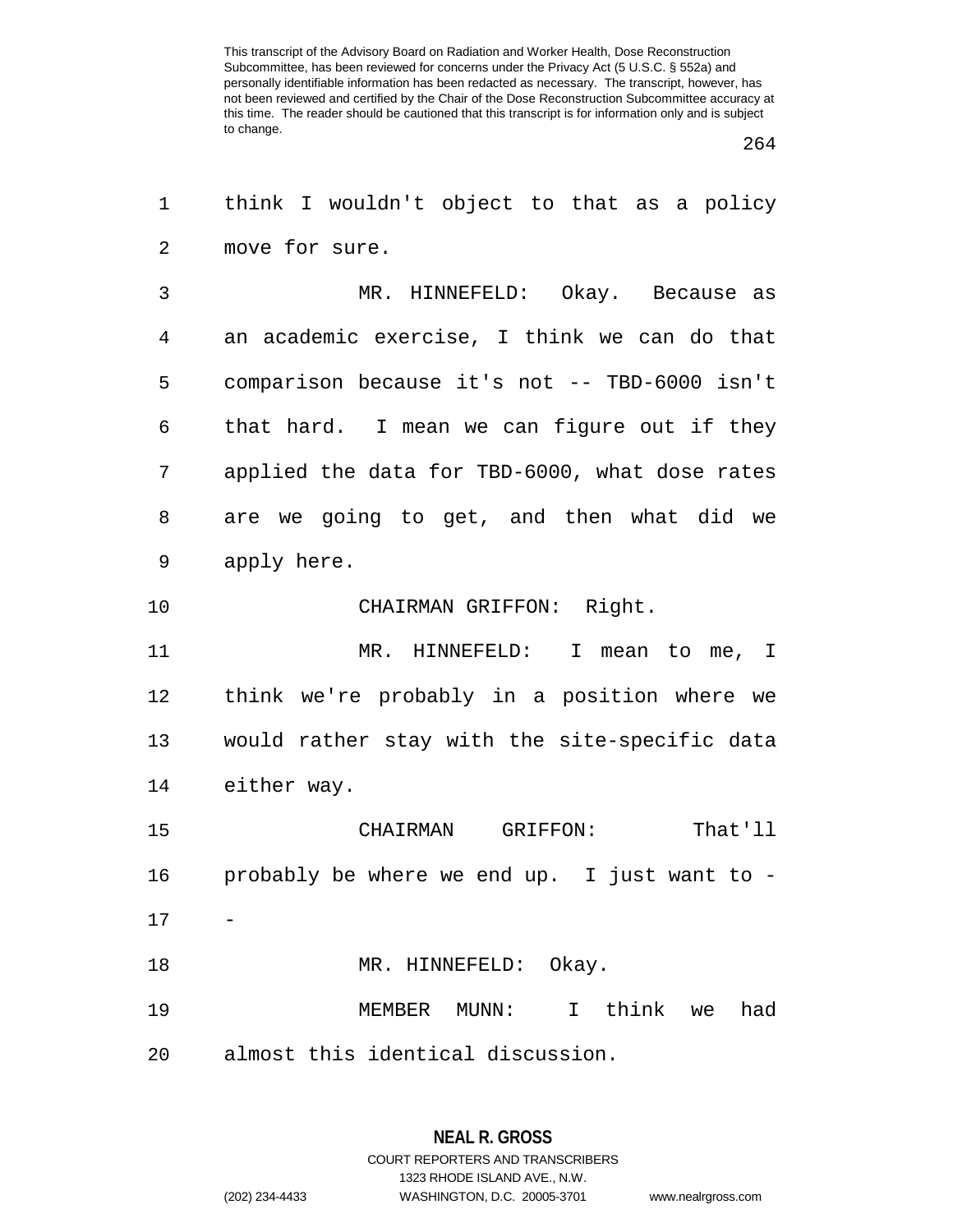| 1  | CHAIRMAN GRIFFON:<br>$\mathbf{I}$<br>know,                 |
|----|------------------------------------------------------------|
| 2  | probably last time. Yes.                                   |
| 3  | MEMBER MUNN: And came to pretty                            |
| 4  | much the same conclusion, but that's when we               |
| 5  | decided that we weren't going to do anymore                |
| 6  | with it.                                                   |
| 7  | CHAIRMAN GRIFFON: Well, that                               |
| 8  | brings it back to Ted's point, which is maybe              |
| 9  | a little more frequent meetings, and we can --             |
| 10 | you know. It's a balance because if we have                |
| 11 | more frequent meetings, but people -- if we                |
| 12 | don't have any actions, then it's -- yes. So,              |
| 13 | all right, 149.3. Yes, we'll follow up as in               |
| 14 | 149.1. This is an SC&A action, isn't it?                   |
| 15 | DR. MAURO: I have the hard copy                            |
| 16 | of the big -- the big, thick book with this                |
| 17 | case, and this finding. It has to do with we               |
| 18 | actually checked -- did our own calculation                |
| 19 | using the data that were available, and we                 |
| 20 | derived our own 95 <sup>th</sup> percentile from the data. |

**NEAL R. GROSS**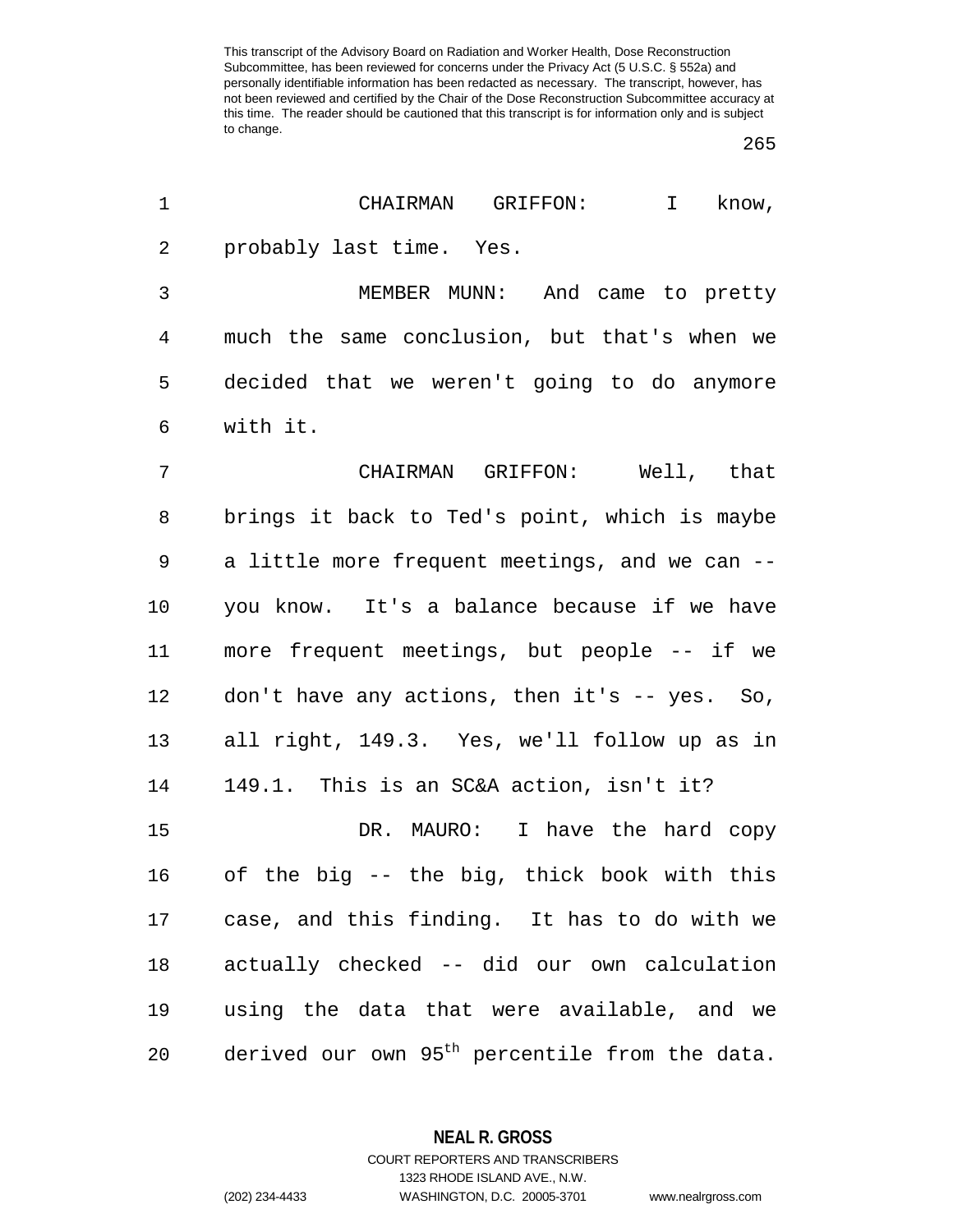| 1              | And we came in a factor of $-$ twice $-$ our |
|----------------|----------------------------------------------|
| $\overline{a}$ | dose about twice as high, and I guess we're  |
| 3              | not too sure what the reason for that is.    |
| $\overline{4}$ | I'm looking at it right now. That            |
| 5              | was the essence of the comment. We couldn't  |
| 6              | match our number. We came in higher for the  |
| 7              | 95 <sup>th</sup> percentile.                 |
| 8              | CHAIRMAN GRIFFON: That was for               |
| $\mathsf 9$    | 149.3?                                       |
| 10             | DR. MAURO: Yes, we're looking at             |
| 11             | 3, right? The upper --                       |
| 12             | CHAIRMAN GRIFFON: Yes.                       |
| 13             | DR. MAURO: Yes, the derived --               |
| 14             | yes, the words right here are -- come right  |
| 15             | out of the -- I'm looking at the hard copy,  |
| 16             | 149.3. Right, and the $--$ the $--$ and I'm  |
| 17             | looking at the text that stands behind it.   |
| 18             | CHAIRMAN GRIFFON: Okay.                      |
| 19             | DR. MAURO: And it's basically as             |
| 20             | simple as that. We actually collected the    |

**NEAL R. GROSS** COURT REPORTERS AND TRANSCRIBERS

1323 RHODE ISLAND AVE., N.W.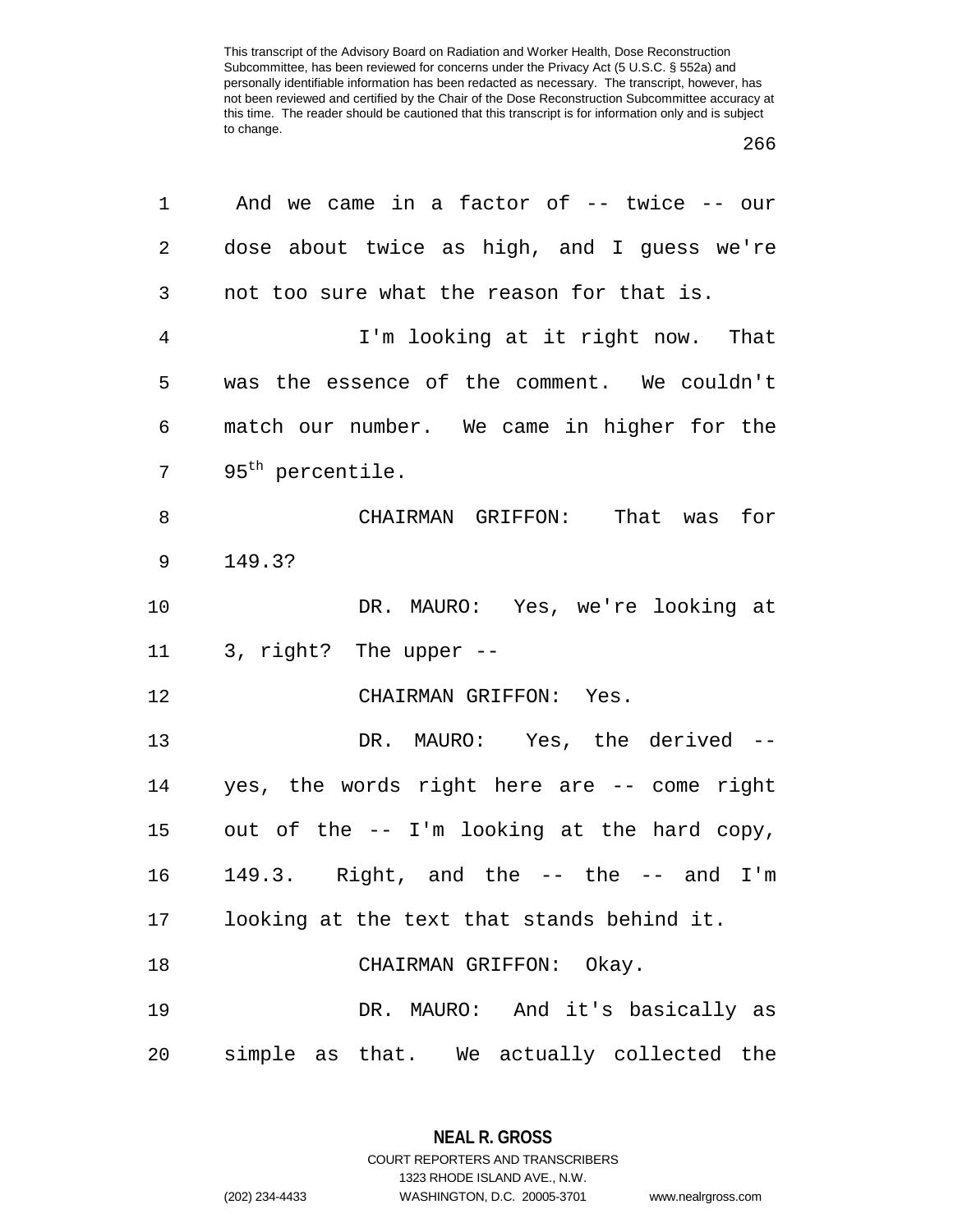data, looked at it.

 MR. STIVER: John, I think the reasons that NIOSH's response -- or I think I see why. It was just the way the calculation was done. They used Monte Carlo methods to combine too many period distributions. You guys took the  $95<sup>th</sup>$  percentile and multiplied that by the number of periods, and you ended up with a higher number by about a factor of two as a result of that.

 DR. MAURO: I didn't follow conceptually the difference between the way you would derive the 95h percentile and the way we did it. Could you do that one more time?

 MR. STIVER: This is John Stiver. I'm just kind of paraphrasing what was in the NIOSH response. I think I understand the difference is that what they did is they did Monte Carlo sampling of all the different

> **NEAL R. GROSS** COURT REPORTERS AND TRANSCRIBERS

> > 1323 RHODE ISLAND AVE., N.W.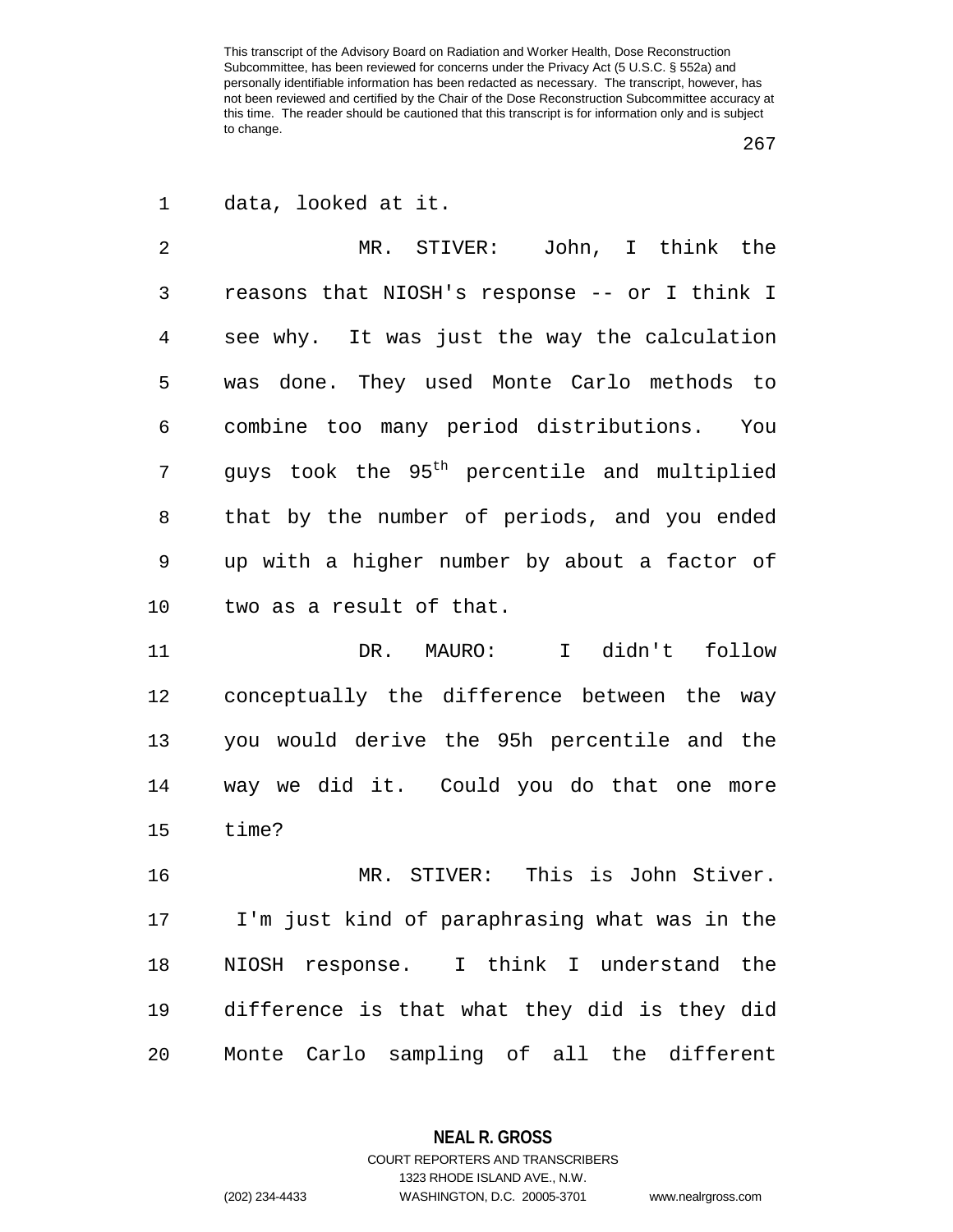| 1              | distributions created a<br>new, combined              |
|----------------|-------------------------------------------------------|
| $\overline{2}$ | distribution, as opposed to just picking a            |
| 3              | 95 <sup>th</sup> percentile and multiplying it by the |
| 4              | number of periods.                                    |
| 5              | DR. MAURO: Oh, I see.                                 |
| 6              | MR. STIVER: Yes.                                      |
| 7              | DR. MAURO: Okay.                                      |
| 8              | MR. STIVER: And that would result                     |
| 9              | in a lower value.                                     |
| 10             | DR. MAURO: I would say that's an                      |
| 11             | interesting discussion. In other words, it's          |
| 12             | funny how one could say we did the 95 <sup>th</sup>   |
| 13             | percentile, but one person or group would do          |
| 14             | it one way. Another one would do it in a              |
| 15             | different way. And this -- it sounds like the         |
| 16             | approach that was used sort of buffers it a           |
| 17             | bit, and brings it down.                              |
| 18             | And I'm not sure, quite frankly,                      |
| 19             | of the merits of each -- either approach,             |
| 20             | which one is the one that's most appropriate          |

**NEAL R. GROSS** COURT REPORTERS AND TRANSCRIBERS

1323 RHODE ISLAND AVE., N.W. (202) 234-4433 WASHINGTON, D.C. 20005-3701 www.nealrgross.com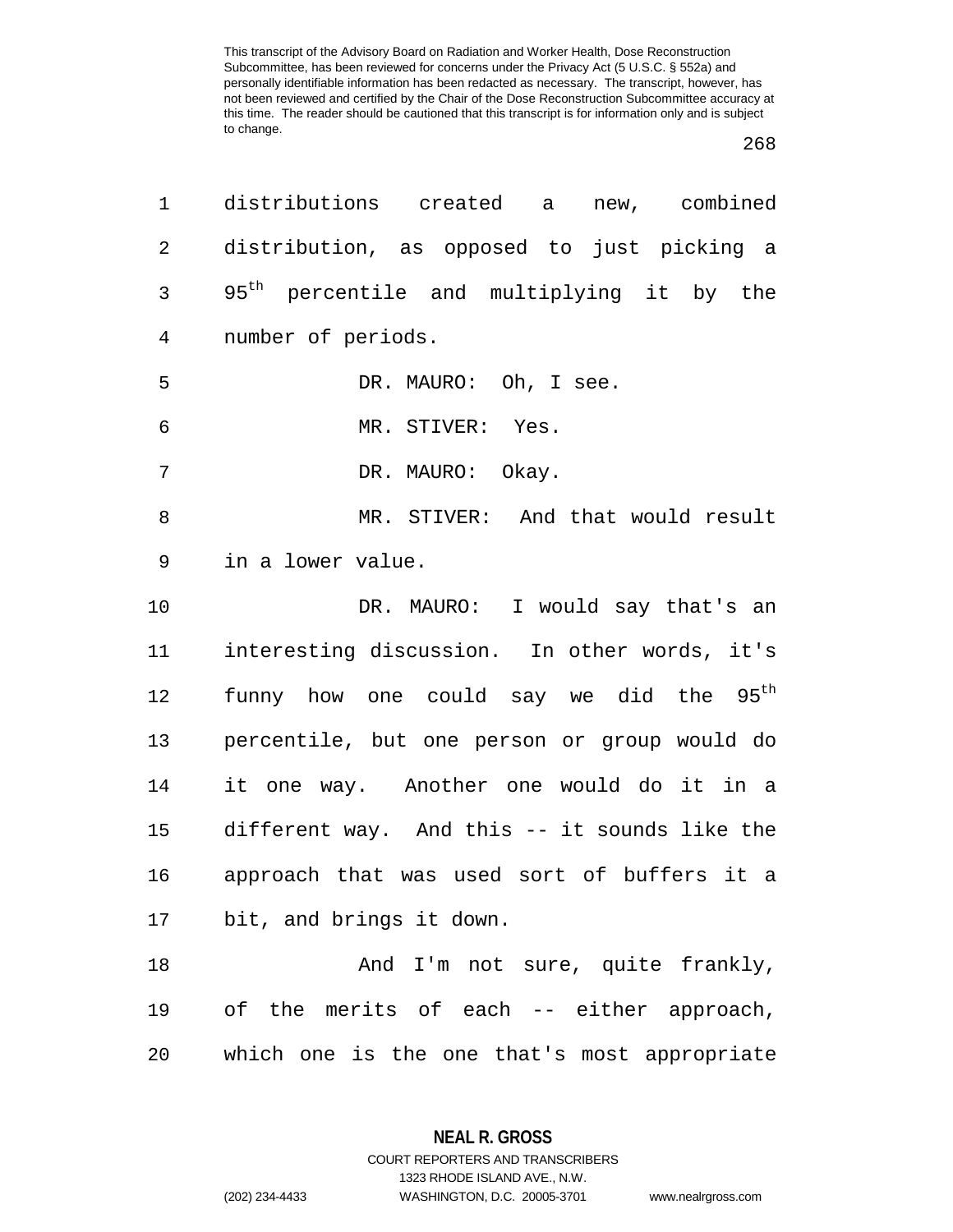| 1              | for the particular problem at hand. But                   |
|----------------|-----------------------------------------------------------|
| 2              | clearly, you could see how here's an example              |
| 3              | of ambiguity. You know, two different people              |
| $\overline{4}$ | could come up with different numbers.                     |
| 5              | MR. STIVER: Equally, you could                            |
| 6              | take a smaller number for one of the                      |
| 7              | distributions, a higher for the next and                  |
| 8              | overall, you're going to come up with                     |
| 9              | something that's a little bit lower than this,            |
| 10             | the 95 <sup>th</sup> , the type of number for the badging |
| 11             | periods. It's the property of the technique,              |
| 12             | the emergent property.                                    |
| 13             | MEMBER CLAWSON: Mark, this is                             |
| 14             | Brad. John or whoever, why -- why would they              |
| 15             | do that? Is it just -- is that up to the dose             |
| 16             | reconstructor?                                            |
| 17             | MR. HINNEFELD: Well, it wasn't up                         |
| 18             | to the dose reconstructor because this was                |
| 19             | done in the Site Profile document.                        |
| 20             | MEMBER CLAWSON: Right.                                    |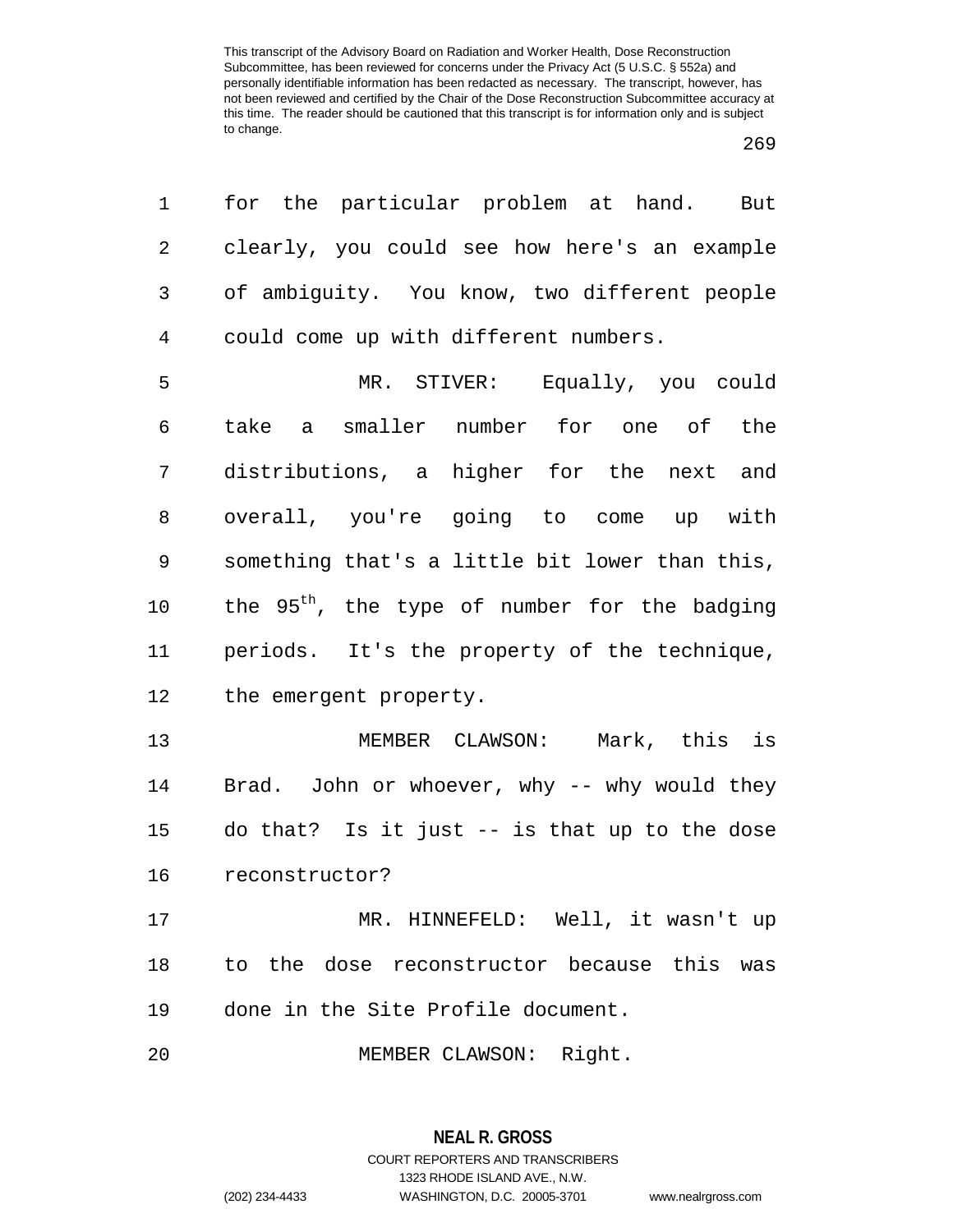| 1       | MR. HINNEFELD: So, this was done,                         |
|---------|-----------------------------------------------------------|
| 2       | and then this instruction was given to all                |
| 3       | dose reconstructors.                                      |
| 4       | DR. MAURO: Right. Exactly right.                          |
| 5       | MR. HINNEFELD: So, it's not up to                         |
| 6       | the dose reconstructor, but it would -- see if            |
| 7       | I've got this conceptually, John or John or               |
| 8       | somebody or Mark can correct me if I'm wrong.             |
| 9       | But conceptually, it sounds like on our part,             |
| $10 \,$ | we took each -- we took the two weeks. We                 |
| 11      | have two-week periods.                                    |
| 12      | So, you've got a series of two-                           |
| 13      | week periods where you've got essentially a               |
| 14      | dataset for each two-week period.                         |
| 15      | MR. STIVER: A distribution for                            |
| 16      | each of those two-week periods.                           |
| 17      | MR. HINNEFELD:<br>Yes,<br>a                               |
| 18      | distribution for each of those two-week                   |
| 19      | periods, and we said we're going to make this             |
| 20      | broad distribution average and do 95 <sup>th</sup><br>one |

**NEAL R. GROSS** COURT REPORTERS AND TRANSCRIBERS

1323 RHODE ISLAND AVE., N.W.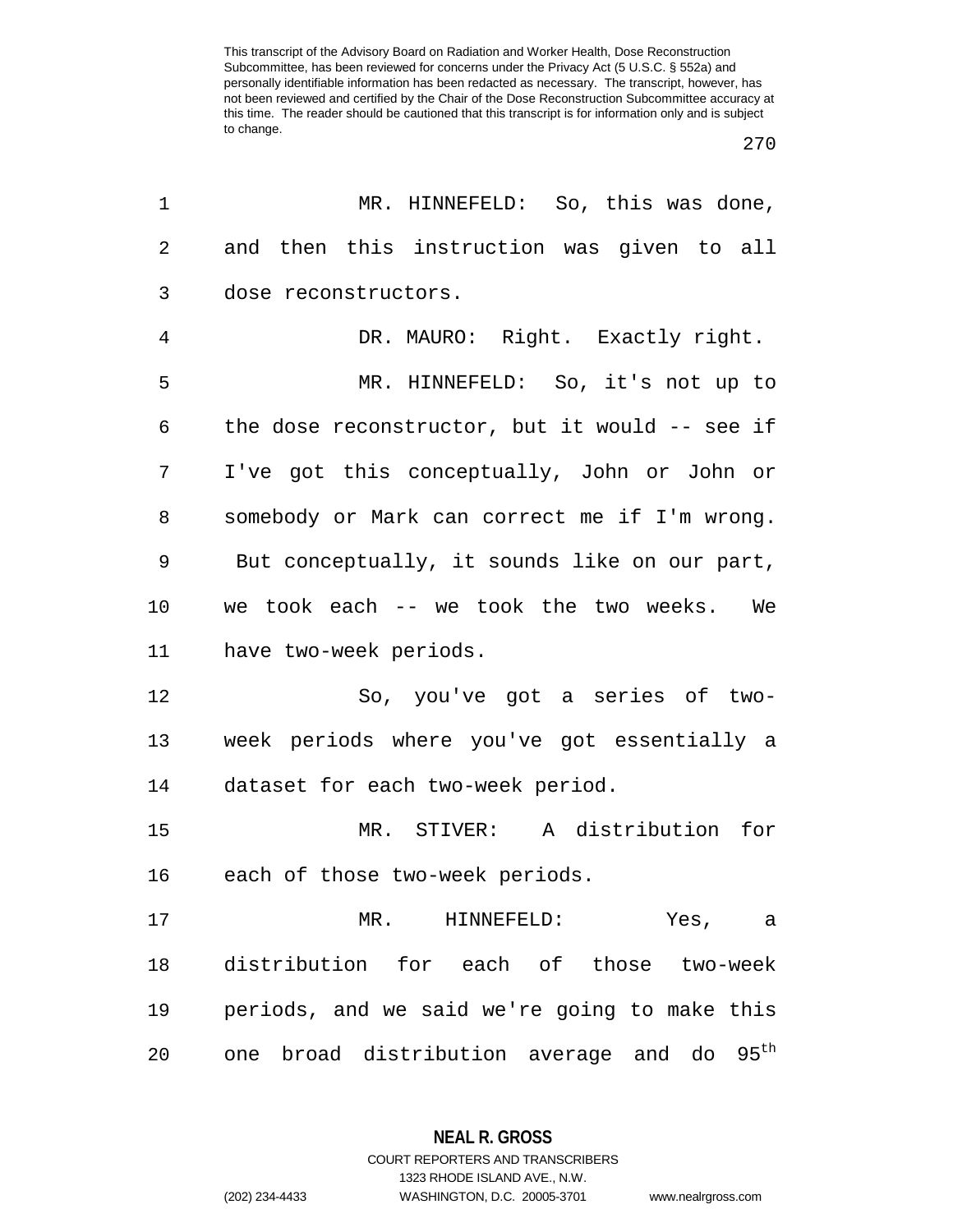271

| 1              | percentile of this whole distribution.           |
|----------------|--------------------------------------------------|
| $\overline{2}$ | Yesterday, we said we're going to take the --    |
| 3              | well, I'm not quite sure what they did. Is it    |
| 4              | the 95 <sup>th</sup> percentile?                 |
| 5              | MR. STIVER: The combined dataset,                |
| 6              | lump it all together.                            |
| 7              | MR. HINNEFELD:<br>Lump it all                    |
| 8              | together.                                        |
| 9              | MR. STIVER: Take the $95th$                      |
| 10             | percentile.                                      |
| 11             | CHAIRMAN GRIFFON: Instead of just                |
| 12             | sampling from all of them, right?                |
| 13             | MR. STIVER: We're going to                       |
| 14             | combine this -- multiplying the $95^{\text{th}}$ |
| 15             | percentile for the combined dataset by the       |
| 16             | applicable number in a two-week period. So,      |
| 17             | you sum all the data together to --              |
| 18             | CHAIRMAN GRIFFON: All the data --                |
| 19             | MR. STIVER: -- multiply it by the                |
| 20             | number of periods. What you guys did was you     |

**NEAL R. GROSS** COURT REPORTERS AND TRANSCRIBERS

1323 RHODE ISLAND AVE., N.W. (202) 234-4433 WASHINGTON, D.C. 20005-3701 www.nealrgross.com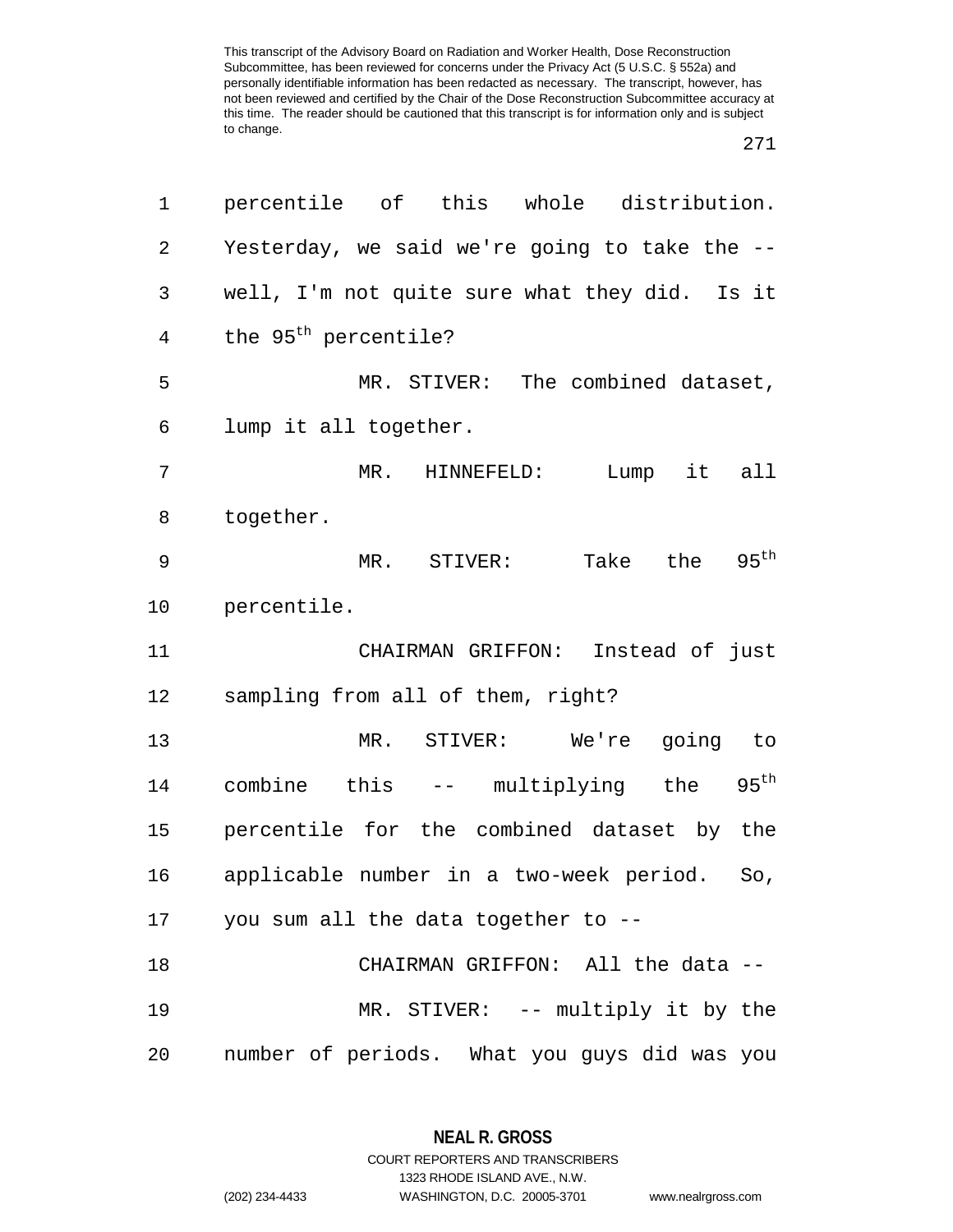| 1              | took the Monte Carlo running with one number               |
|----------------|------------------------------------------------------------|
| 2              | from each of those distributions, added them               |
| 3              | up. That's one data point in your output                   |
| $\overline{4}$ | distribution. You went back to that 10,000                 |
| 5              | times or whatever. You generate your output                |
| 6              | distribution -- 95 <sup>th</sup> percentile of that.       |
| 7              | MR. HINNEFELD: Oh, well, I don't                           |
| 8              | have a conception. I have a clue.                          |
| $\mathsf 9$    | DR. MAURO: I think there's more                            |
| 10             | to the story here. It has to do with                       |
| 11             | correlated and uncorrelated data and how it is             |
| 12             | processed.                                                 |
| 13             | MR. STIVER: Yes, for this one I                            |
| 14             | assume there's no correlation for the data.                |
| 15             | DR. MAURO: Right. The statement                            |
| 16             | in the Bridgeport Brass Site Profile was that              |
| 17             | you collected the data and came up with an                 |
| 18             | uncorrelated 95 <sup>th</sup> percentile, which means that |
| 19             | you were assuming that each reading, two-week              |
| 20             | reading, is independent of each other reading.             |

**NEAL R. GROSS**

COURT REPORTERS AND TRANSCRIBERS 1323 RHODE ISLAND AVE., N.W. (202) 234-4433 WASHINGTON, D.C. 20005-3701 www.nealrgross.com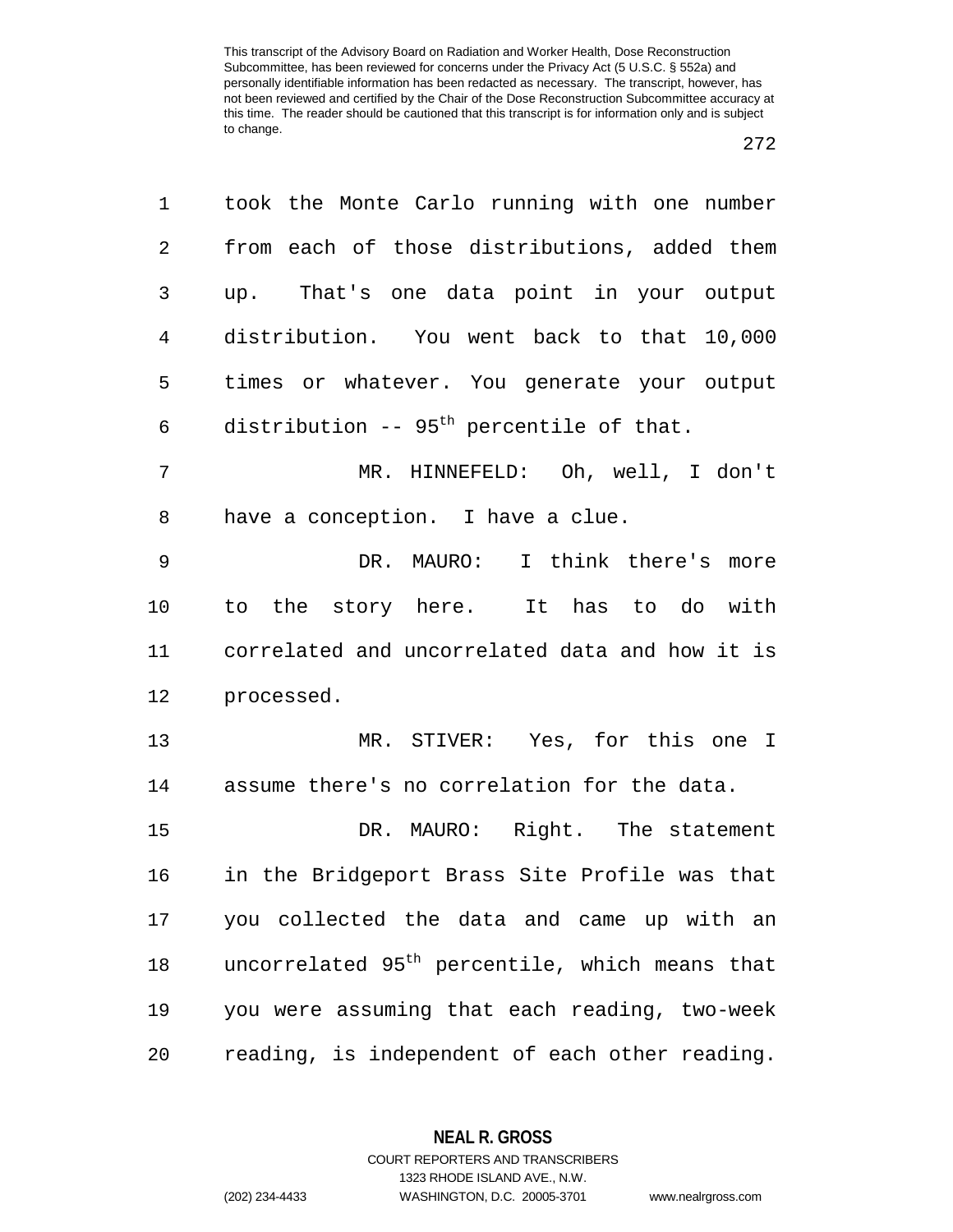| 1              | And of course if you do it in an uncorrelated  |
|----------------|------------------------------------------------|
| 2              | way, it's going to result in a higher estimate |
| 3              | of the 95h percentile.                         |
| $\overline{4}$ | So, I remember Harry Chmelynski                |
| 5              | did it this way. He actually matched -- in     |
| 6              | fact, he actually ran your numbers correlated  |
| 7              | and uncorrelated. It's coming back. And he     |
| 8              | matched your numbers, if you assumed they were |
| 9              | correlated.                                    |
| 10             | But in your write-up, you claim                |
| 11             | that no, we didn't -- the claim that you did   |
| 12             | the analysis in uncorrelated, and as a result, |
| 13             | we say, well, if you did it uncorrelated, we   |
| 14             | would come in with a factor of two higher.     |
| 15             | CHAIRMAN GRIFFON: Right.                       |
| 16             | DR. MAURO: Yes, I recall this                  |
| 17             | now.                                           |
| 18             | MR. STIVER: John, we talked about              |
| 19             | this yesterday in the Procedures meeting.      |
| 20             | This is the exact same discussion we had.      |

**NEAL R. GROSS** COURT REPORTERS AND TRANSCRIBERS

1323 RHODE ISLAND AVE., N.W.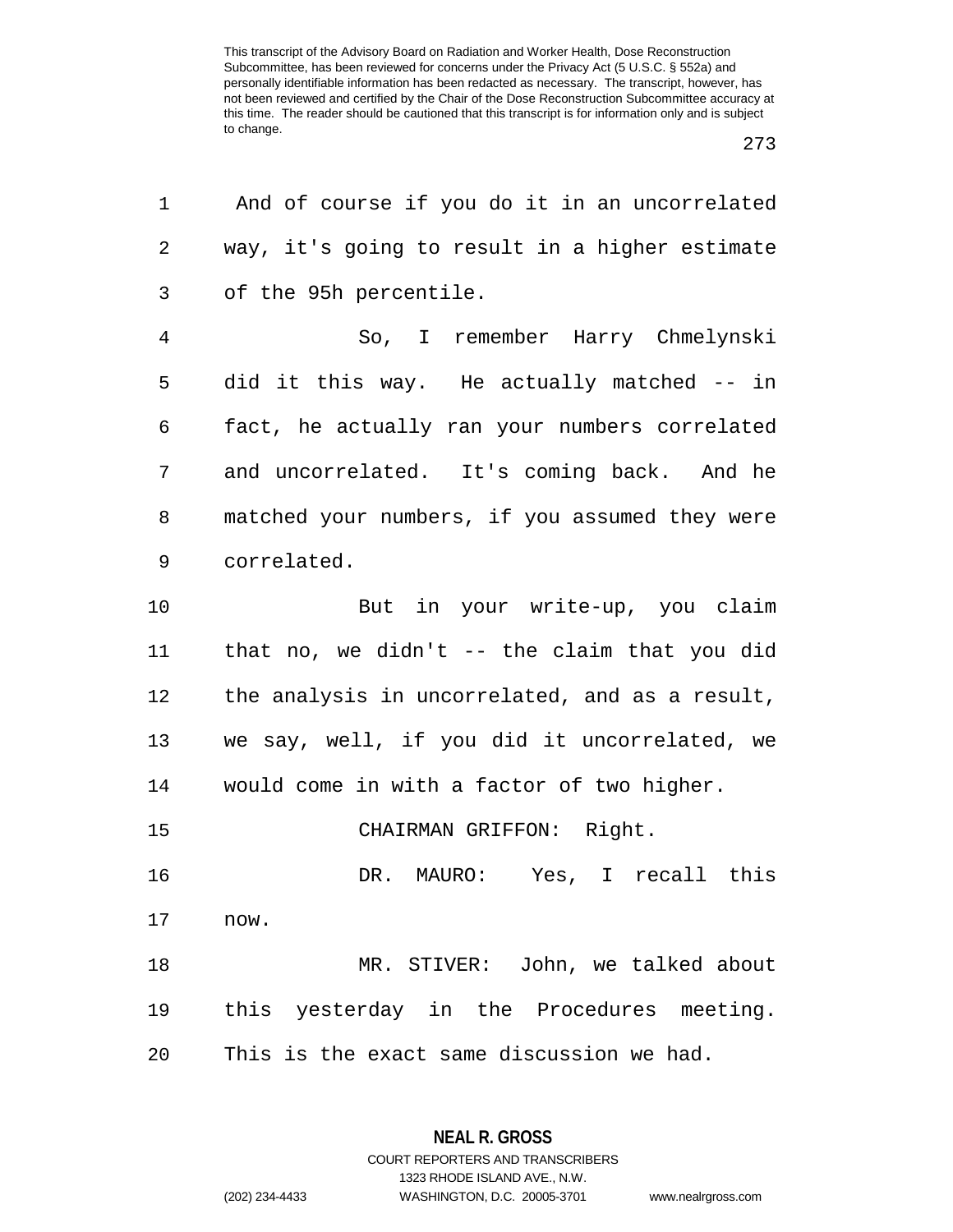| 1           | DR. MAURO: Yes.                                |
|-------------|------------------------------------------------|
| 2           | MR. STIVER: It all gets back to                |
| 3           | whether a person who has a high probability of |
| 4           | getting a dose by virtue of the job they're    |
| 5           | in, and staying in that job when everybody     |
| 6           | moves around the plant.                        |
| 7           | Everybody is just kind of randomly             |
| 8           | moving around the plant, then the uncorrelated |
| $\mathsf 9$ | distribution would be applicable, but if you   |
| 10          | got people who are in particularly hot jobs    |
| 11          | continuously, then the correlation would       |
| 12          | apply. And that's really what it came down     |
| 13          | to: whether it was correlated or not.          |
| 14          | So, I guess to really get back to              |
| 15          | it, Bridgeport Brass, was that a site where    |
| 16          | people changed jobs frequently, or was the     |
| 17          | situation where you had --                     |
| 18          | MR. HINNEFELD: Do we know?                     |
| 19          | MR. STIVER: Do we know? Because                |
| 20          | if you have skilled labor that stayed in type  |

**NEAL R. GROSS** COURT REPORTERS AND TRANSCRIBERS

1323 RHODE ISLAND AVE., N.W.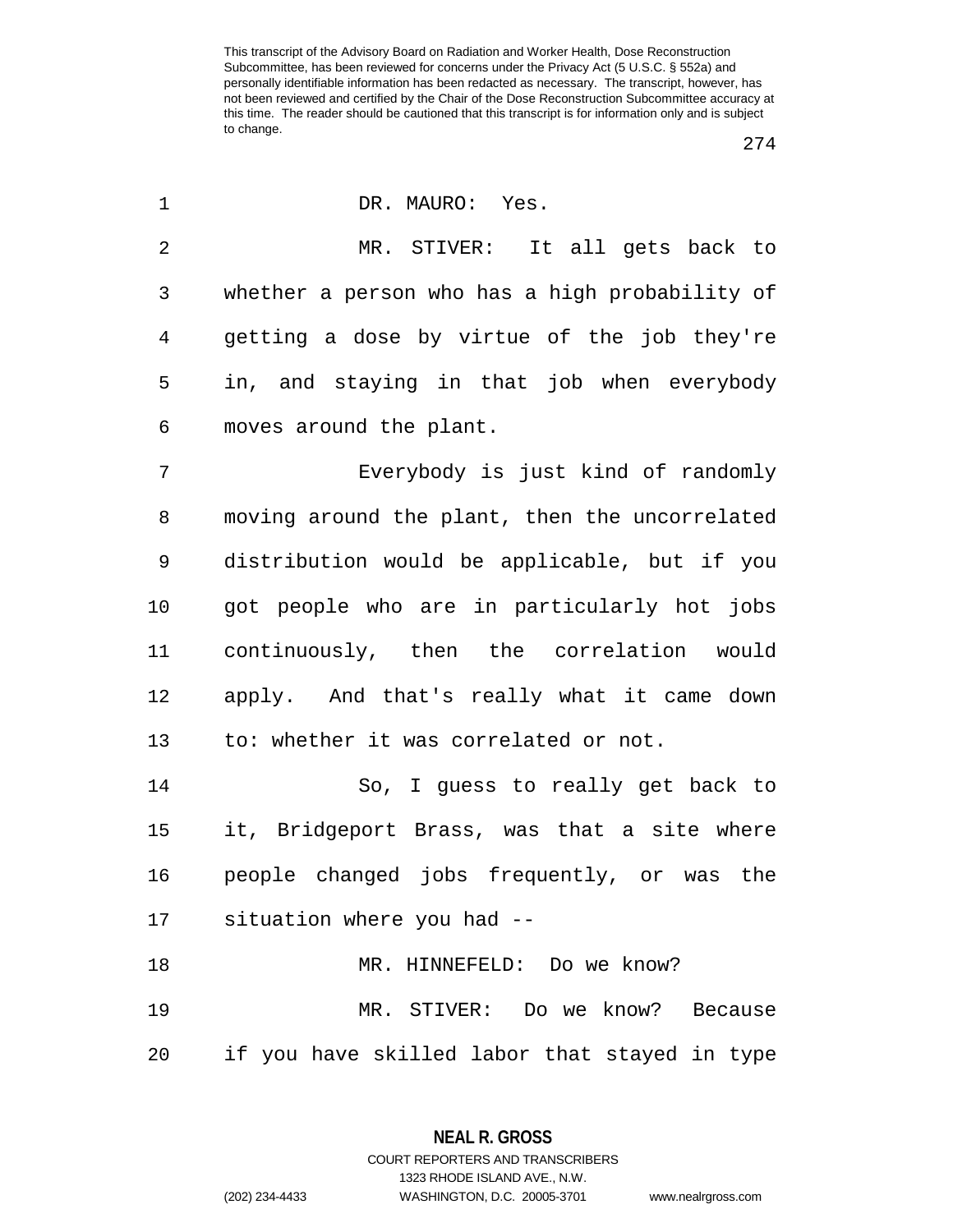| 1  | of position --                                         |
|----|--------------------------------------------------------|
| 2  | MR. FARVER: This will come up                          |
| 3  | again when we talk about Attachment<br>$\mathbf 1$     |
| 4  | findings.                                              |
| 5  | MR. HINNEFELD: Is this Bridgeport                      |
| 6  | Brass Havens Laboratory, or Bridgeport Brass           |
| 7  | in Adrian, Michigan?                                   |
| 8  | MR. FARVER: Bridgeport Brass                           |
| 9  | Havens.                                                |
| 10 | MR. HINNEFELD: Okay, laboratory.                       |
| 11 | So, I don't know. If it's in Michigan, I               |
| 12 | think there was extrusion there.                       |
| 13 | CHAIRMAN GRIFFON: Yes.                                 |
| 14 | MR. HINNEFELD: But I don't think                       |
| 15 | Havens was.                                            |
| 16 | CHAIRMAN GRIFFON: Well, at least                       |
| 17 | that defines the issue a little better.<br>$\mathbf I$ |
| 18 | mean I understand.                                     |
| 19 | MR. HINNEFELD: Yes, that one I                         |
| 20 | understand the issue. I need somebody smarter          |

**NEAL R. GROSS** COURT REPORTERS AND TRANSCRIBERS

1323 RHODE ISLAND AVE., N.W.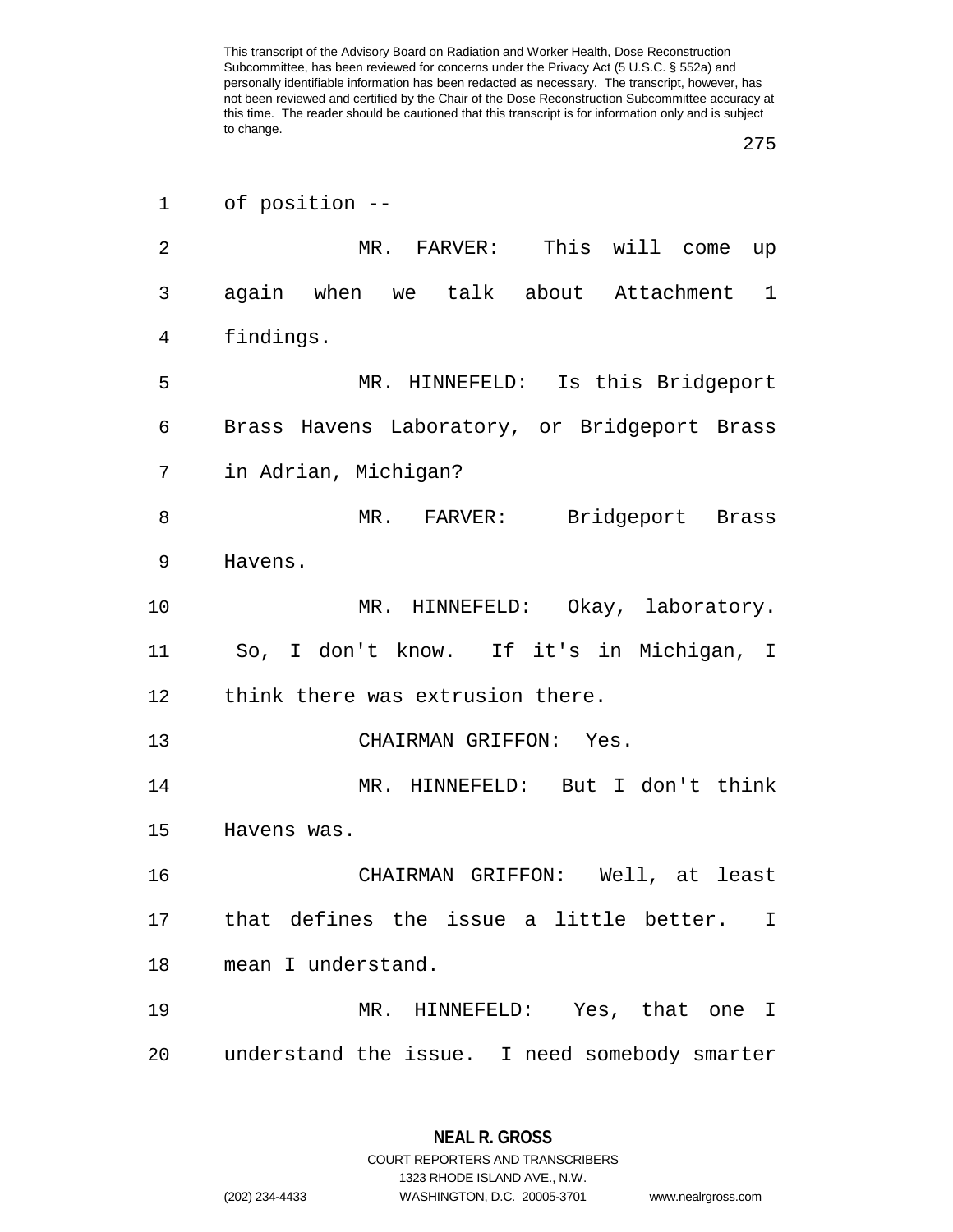| 1              | than me to help figure this out. I don't -- I  |
|----------------|------------------------------------------------|
| $\overline{2}$ | know Dave Allen might know more about this.    |
| 3              | CHAIRMAN GRIFFON: If you don't                 |
| 4              | know work --                                   |
| 5              | HINNEFELD: If you don't<br>MR.                 |
| 6              | really know --                                 |
| 7              | CHAIRMAN GRIFFON: Still                        |
| 8              | uncorrelated, right. Right, the higher end.    |
| 9              | MR. HINNEFELD: I mean just                     |
| 10             | speaking here, but there may be basis for what |
| 11             | $we$ --                                        |
| 12             | CHAIRMAN GRIFFON: I'll say it                  |
| 13             | remains a NIOSH action. Go ahead, Brant.       |
| 14             | DR. ULSH: Yes, the status of                   |
| 15             | 149.1 is we put out our analysis. SC&A did a   |
| 16             | different analysis.                            |
| 17             | CHAIRMAN GRIFFON: Right.                       |
| 18             | DR. ULSH: It's now back in our                 |
| 19             | court to say there's quite a difference or     |
| 20             | it's not a problem.                            |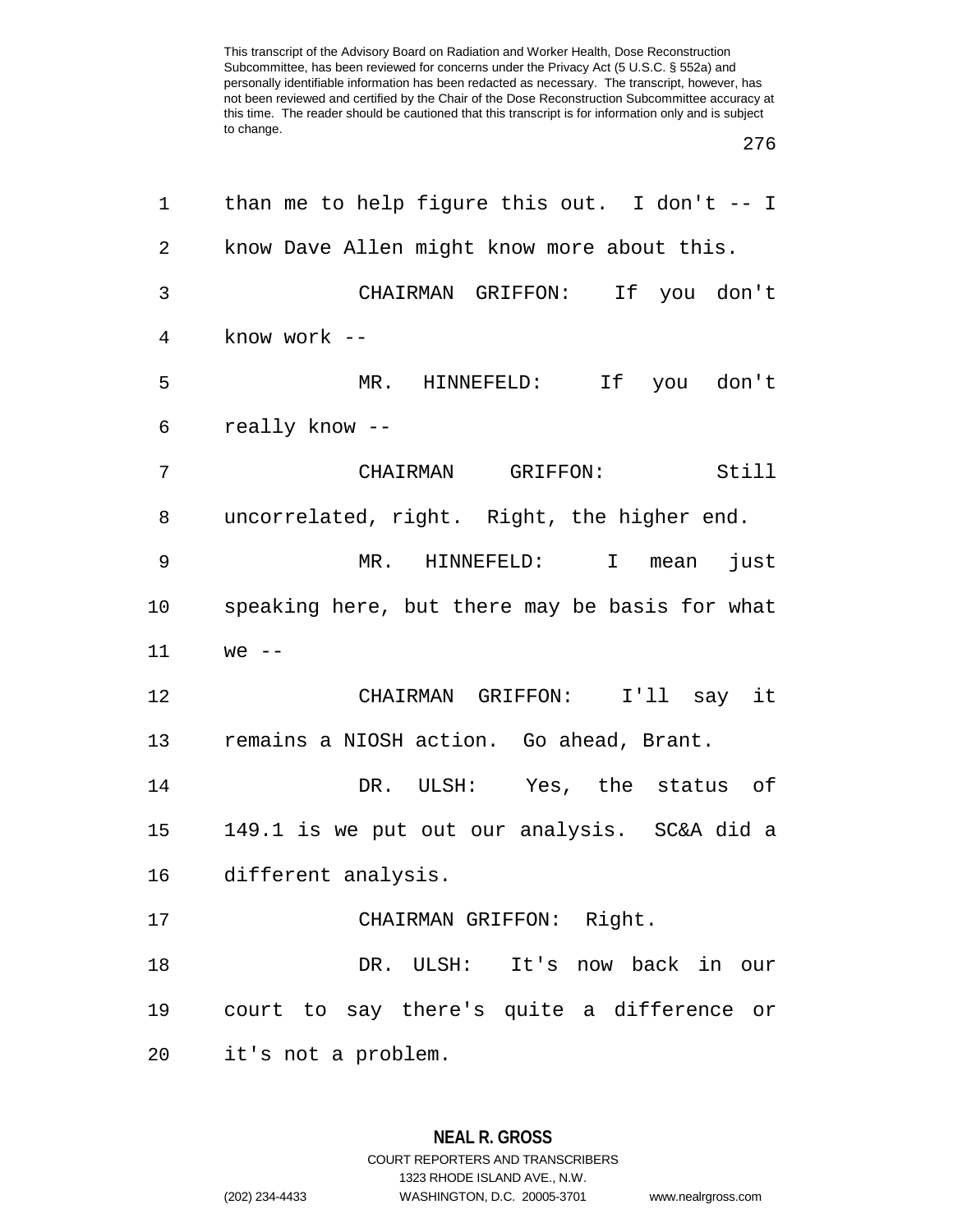| $\mathbf 1$ | MR. STIVER: Just one last thing.               |
|-------------|------------------------------------------------|
| 2           | In our interviews at Simonds Saw last year,    |
| 3           | most of the workers indicated that they pretty |
| 4           | much stuck with a job. They didn't move        |
| 5           | around. It took some skill to learn --         |
| 6           | MR. HINNEFELD: Yes.                            |
| 7           | CHAIRMAN GRIFFON: That's for                   |
| 8           | Simonds?                                       |
| 9           | MR. STIVER: Yes, at least for                  |
| 10          | Simonds.                                       |
| 11          | MEMBER MUNN: Some do, some don't.              |
| 12          | CHAIRMAN GRIFFON: Yes, right.                  |
| 13          | MEMBER MUNN: Others they                       |
| 14          | specifically say we moved around --            |
| 15          | CHAIRMAN GRIFFON: Now, 149.4, I                |
| 16          | think I can take the highlighting off this.    |
| 17          | It says it's transferred to Wanda's            |
| 18          | Procedures.                                    |
| 19          | MEMBER MUNN:<br>Yes.                           |
| 20          | CHAIRMAN GRIFFON:<br>Just as long as           |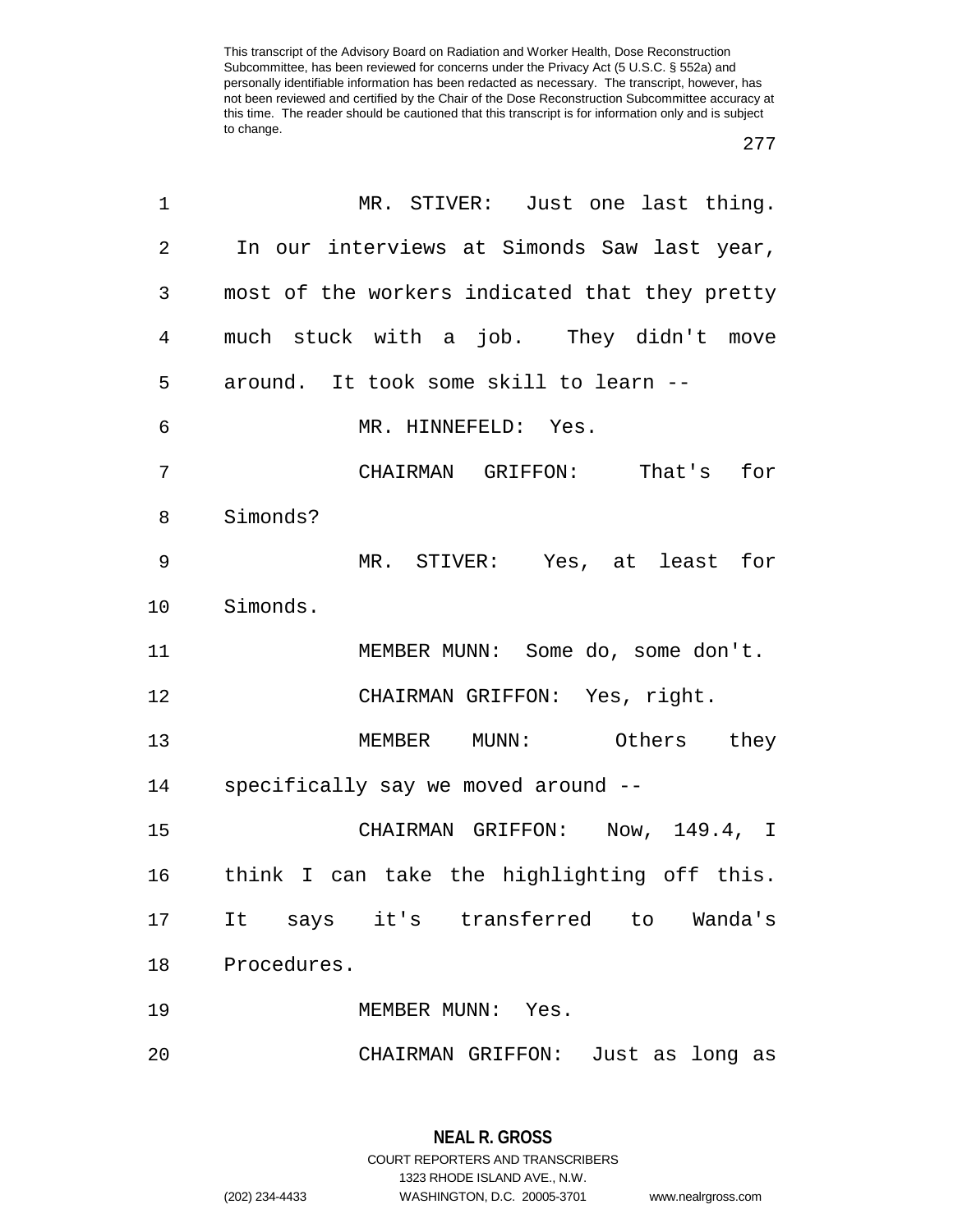| 1               | it doesn't get lost.                        |
|-----------------|---------------------------------------------|
| $\overline{2}$  | MEMBER MUNN: We lose as many                |
| 3               | things as we can, of course.                |
| 4               | CHAIRMAN GRIFFON: And I'll add in           |
| 5               | the words, Wanda's Procedures.              |
| 6               | MEMBER MUNN: Make it very clear.            |
| 7               | MR. KATZ: So, what number is                |
| 8               | that?                                       |
| 9               | CHAIRMAN GRIFFON: Make blame                |
| 10 <sub>1</sub> | clear.                                      |
| 11              | MEMBER MUNN: Yes, please do.                |
| 12              | CHAIRMAN GRIFFON: 149.4.                    |
| 13              | MR. KATZ: 149.4.                            |
| 14              | CHAIRMAN GRIFFON: And it's a                |
| 15              | global issue under TIB-17 it says.          |
| 16              | DR. MAURO: Yes, yes.                        |
| 17              | MR. KATZ: So, do we already have            |
| 18              | that on our agenda, John or Wanda? If not,  |
| 19              | I'll put it there so that we don't lose it. |
| 20              | DR. MAURO: Let's make sure. Yes,            |

**NEAL R. GROSS** COURT REPORTERS AND TRANSCRIBERS

1323 RHODE ISLAND AVE., N.W.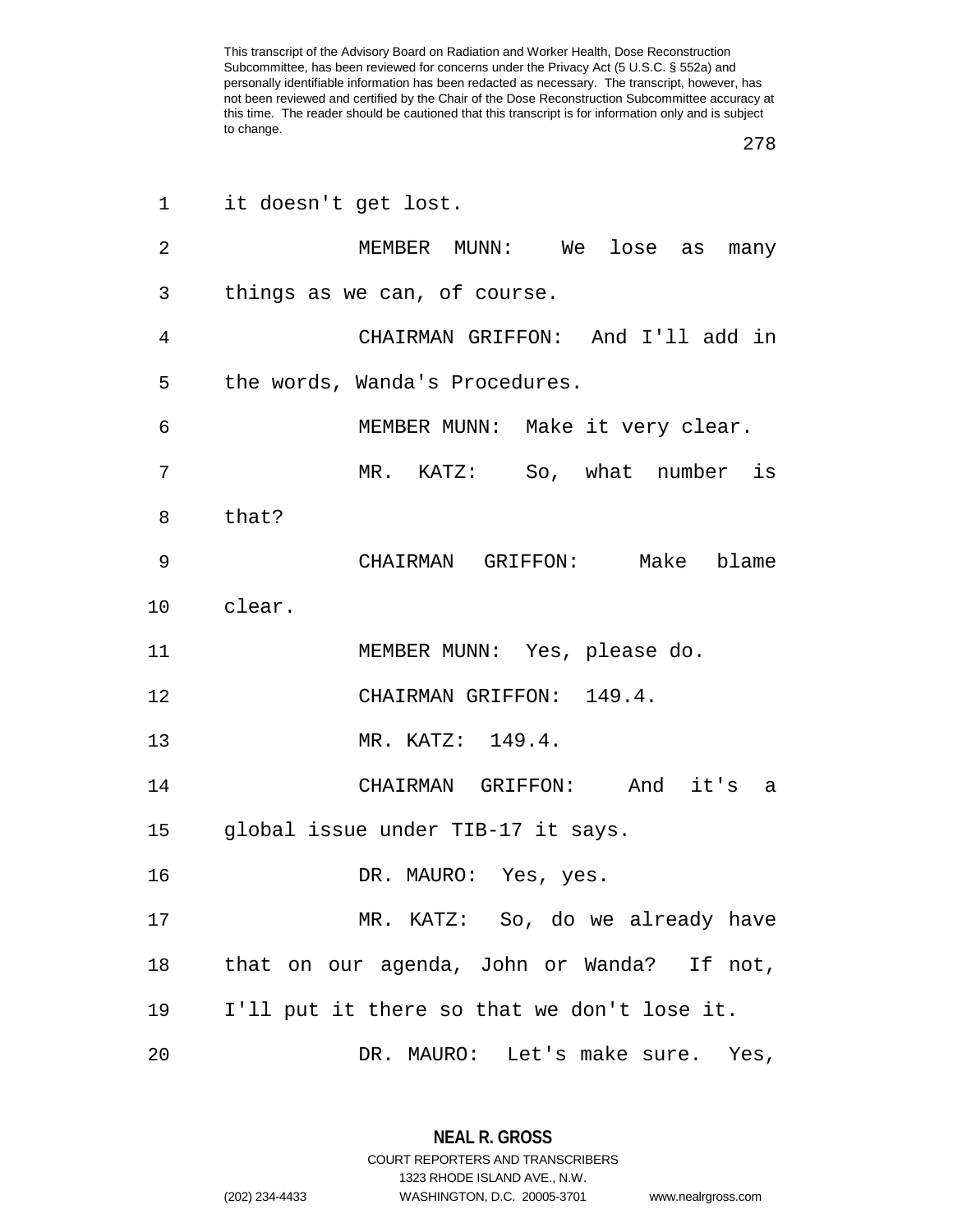| 1              | this is -- we discussed this many times, and I |
|----------------|------------------------------------------------|
| $\overline{2}$ | think we've agreed with -- I know Jim was at   |
| 3              | one meeting, where we talked about particles   |
| $\overline{4}$ | depositing, and that this is a recurring       |
| 5              | discussion, you know. And I think that in      |
| 6              | concept, I remember one meeting where we       |
| 7              | agreed in concept when this might be a         |
| 8              | problem.                                       |
|                |                                                |
| 9              | But we're waiting -- we're really              |
| 10             | waiting on the global response. How are --     |
| 11             | and what is NIOSH's position related to, when  |
| 12             | do you factor in the possibility that a person |
| 13             | may have had a particulate deposition on the   |
| 14             | skin, face, whatever? And you should factor    |
| 15             | that into the skin dose. I think we're still   |

 MR. KATZ: Yes, I think you're waiting for Godot there, maybe.

 MR. HINNEFELD: We'll see where we can go with it.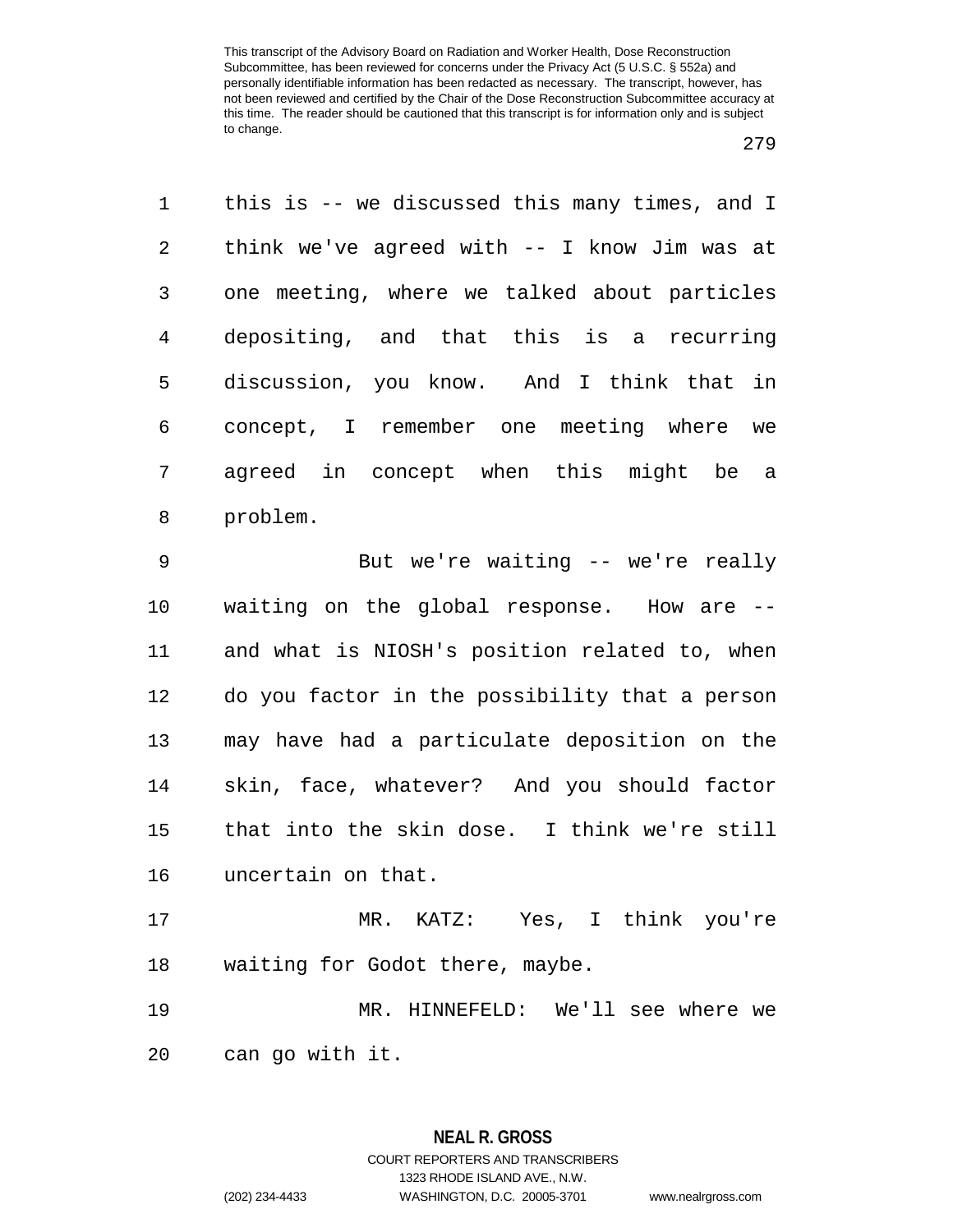| 1              | CHAIRMAN GRIFFON: Yes.                         |
|----------------|------------------------------------------------|
| $\overline{2}$ | MR. HINNEFELD: This is -- I think              |
| 3              | it's a uranium plant, or a uranium laboratory. |
| 4              | So, you're not dealing with any hot            |
| 5              | particles, but by and large uranium plants     |
| 6              | early on didn't have exit monitoring either.   |
| 7              | So, it was handled like a metal. And so, very  |
| 8              | many uranium plants had opportunity for        |
| 9              | essentially unidentified skin contaminations   |
| 10             | or exposures. That's how this one falls.       |
| 11             | MEMBER MUNN: At this point, I can              |
| 12             | only say Procedures has had no communication   |
| 13             | from Godot.                                    |
| 14             | (Laughter.)                                    |
| 15             | That's why we<br>CHAIRMAN GRIFFON:             |
| 16             | gave it to Procedures.                         |
| 17             | MEMBER MUNN: Thank you so much.                |
| 18             | CHAIRMAN GRIFFON: It's<br>in good              |
| 19             | hands.                                         |
| 20             | MEMBER MUNN: Yes.                              |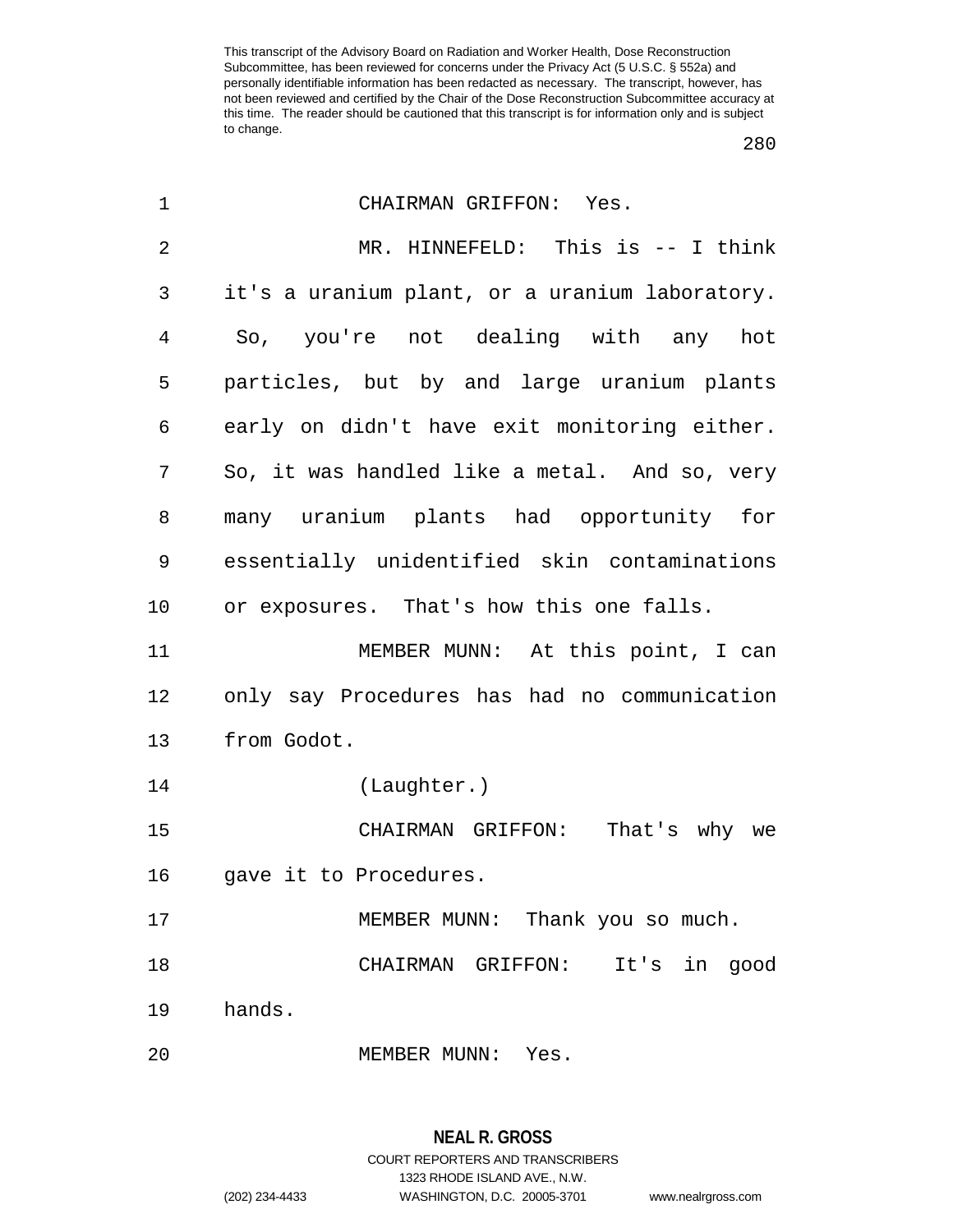| 1              | CHAIRMAN GRIFFON: All right.                         |
|----------------|------------------------------------------------------|
| $\overline{2}$ | MR. KATZ: I'm going to follow up                     |
| 3              | with Tim a little bit on this, though. See if        |
| $\overline{4}$ | -- what the path forward is.                         |
| 5              | CHAIRMAN GRIFFON: All right,                         |
| 6              | 149.5. This is the tiered coworker model             |
| 7              | rather than the one-size-fits-all 95 <sup>th</sup> . |
| 8              | DR. MAURO: Yes, I have this in                       |
| $\mathsf 9$    | front of me, the full write-up. This has to          |
| 10             | do with the fact that this person was the            |
| 11             | nurse, as I mentioned earlier. And so, we            |
| 12             | have like a mixed bag here. In some cases, we        |
| 13             | feel that it looks like the method                   |
| 14             | overestimates the dose. In other places, we          |
| 15             | feel that it underestimates.                         |
| 16             | For example, the very fact that                      |
| 17             | this claimant is a nurse, this is what this          |
| 18             | last comment has to do. We've<br>just                |
| 19             | questioning whether it goes back to what we          |
| 20             | said before, whether you would use the upper-        |

**NEAL R. GROSS** COURT REPORTERS AND TRANSCRIBERS

1323 RHODE ISLAND AVE., N.W.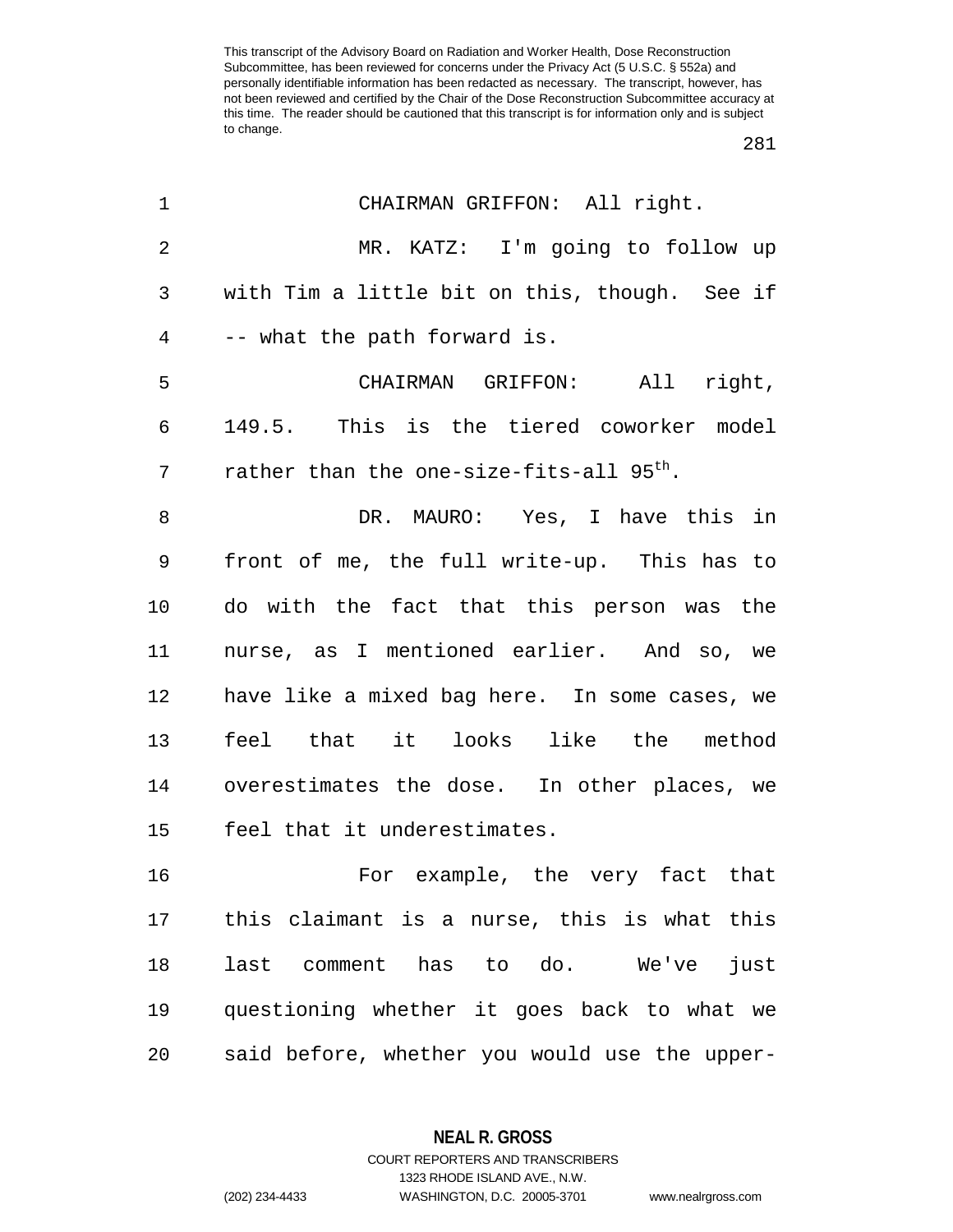| 1  | bound 95 <sup>th</sup> percentile for a person that was  |
|----|----------------------------------------------------------|
| 2  | not on the operating floor.                              |
| 3  | So, we're a little<br>bit                                |
| 4  | schizophrenic here, but I think it's still               |
| 5  | legitimate to raise the question. You know,              |
| 6  | if you are going to use the 95 <sup>th</sup> percentile, |
| 7  | we have these questions regarding correlation            |
| 8  | and uncorrelated.                                        |
| 9  | The question then next tier is,                          |
| 10 | well, would you -- what do you do about a                |
| 11 | nurse who probably wasn't on the operating               |
| 12 | floor?                                                   |
| 13 | MR. HINNEFELD: I'd have the same                         |
| 14 | comments I made earlier.                                 |
| 15 | CHAIRMAN GRIFFON: Right.                                 |
| 16 | MR. HINNEFELD: I really, really                          |
| 17 | hate to make too strong a judgement based upon           |
| 18 | job title because we rarely know specifically            |
| 19 | what a particular job involves, and in terms             |
| 20 | of where their presence is at the workplace.             |

**NEAL R. GROSS** COURT REPORTERS AND TRANSCRIBERS

1323 RHODE ISLAND AVE., N.W.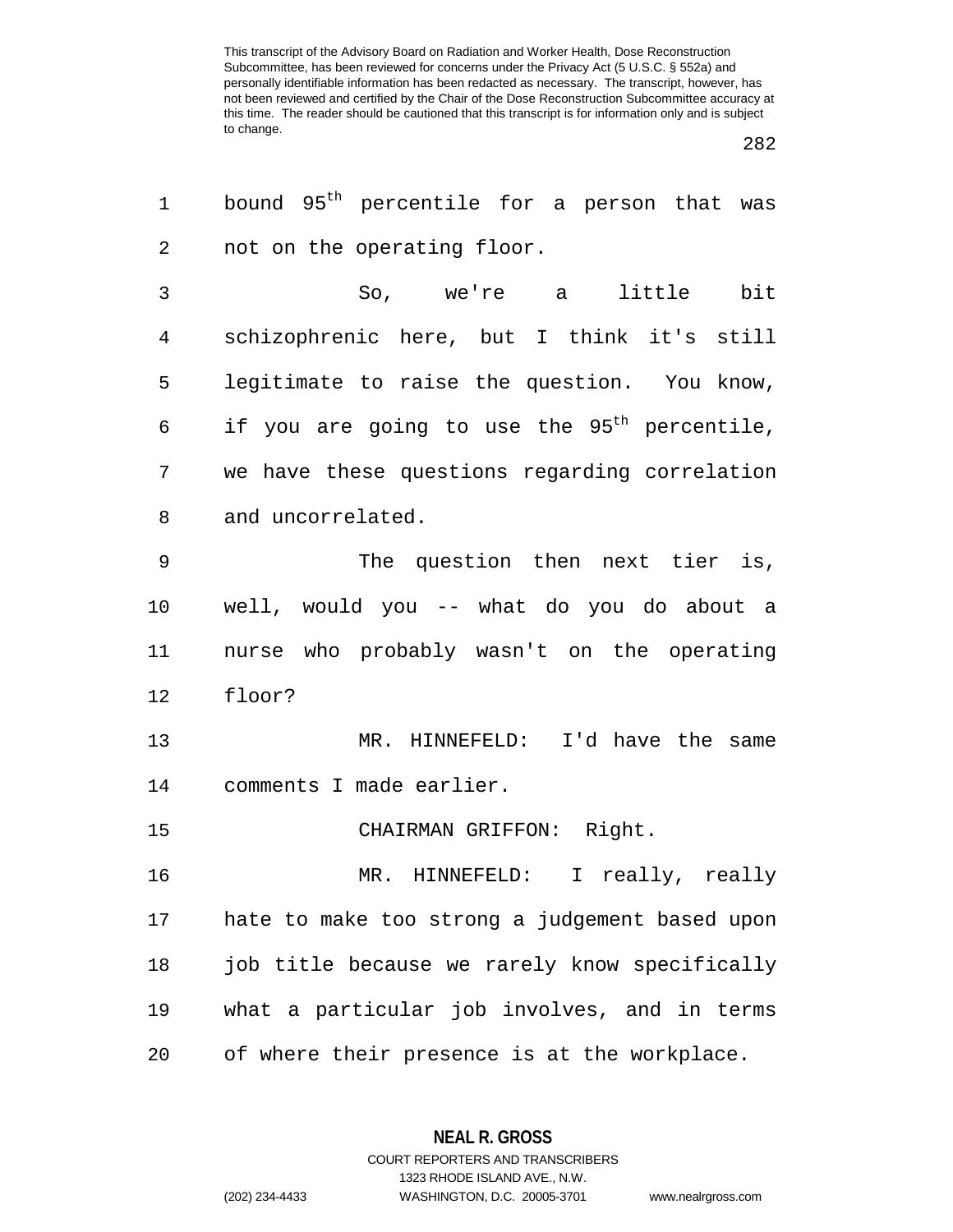| 1              | DR. MAURO: Right.                                         |
|----------------|-----------------------------------------------------------|
| $\overline{2}$ | MR. HINNEFELD: And it's not                               |
| 3              | always that often that you have good                      |
| 4              | information about jobs anyway.                            |
| 5              | DR. MAURO: Well, you could see                            |
| 6              | the dilemma we ran into in the blind dose                 |
| 7              | reconstruction. You recall on the first case              |
| 8              | where we were doing the $--$ I think it was               |
| 9              | Portsmouth, where we -- where, when we ran it,            |
| $10 \,$        | we followed -- we used the $50th$ percentile for          |
| 11             | the coworker model, and not -- as opposed to              |
| 12             | the 95 <sup>th</sup> percentile.                          |
| 13             | And I used -- when I did my hand                          |
| 14             | calc, I used 95 <sup>th</sup> percentile. So, there seems |
| 15             | to be a bit of ambiguity regarding -- I think             |
| 16             | you have a procedure that talks about when the            |
| 17             | -- for external now, when do you use the upper            |
| 18             | end, and when do you use the geometric mean,              |
| 19             | and when do you use ambient. There's a                    |
| 20             | procedure out there that talks about that.                |

**NEAL R. GROSS** COURT REPORTERS AND TRANSCRIBERS

1323 RHODE ISLAND AVE., N.W.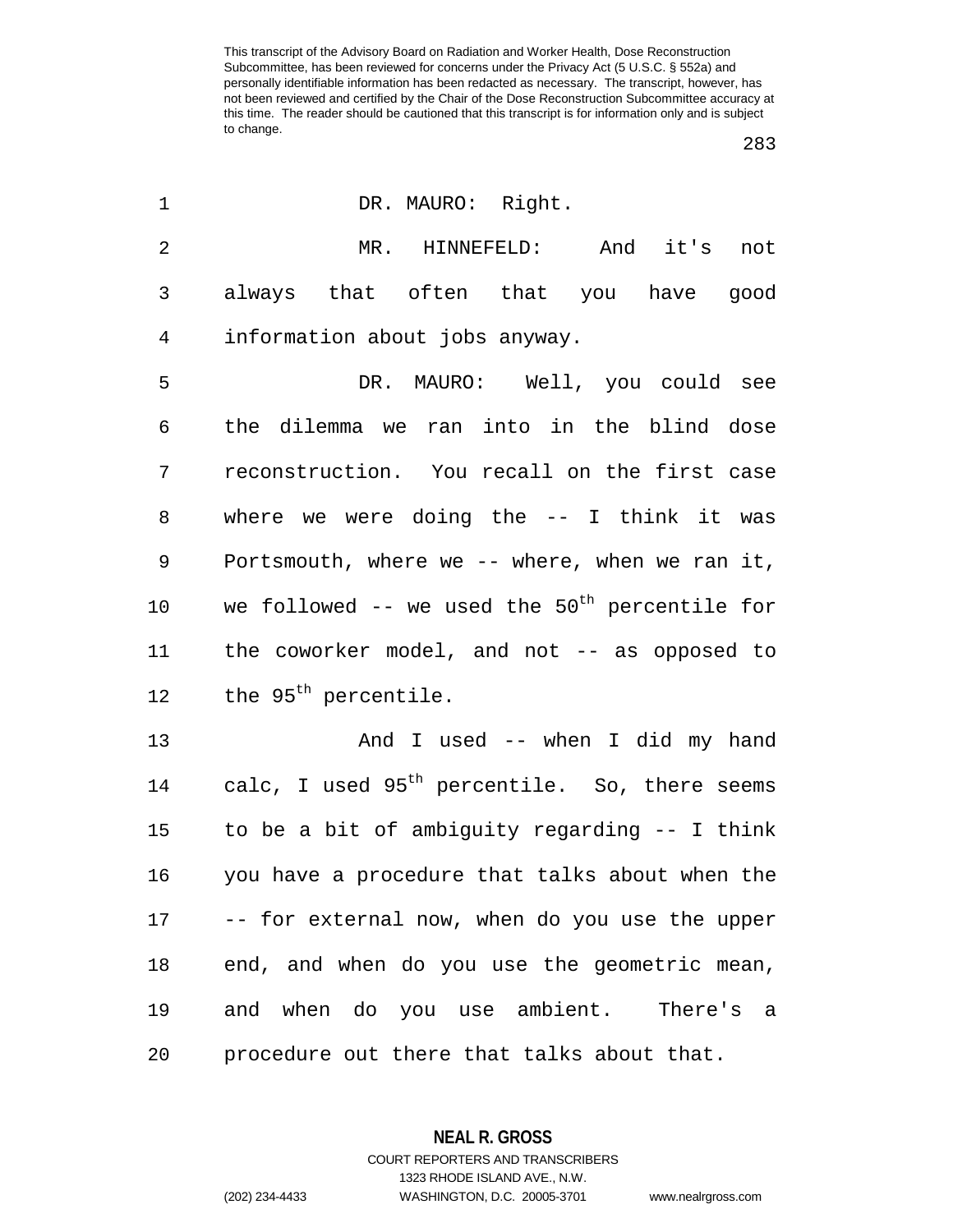| 1              | Here's a place where you could see                   |
|----------------|------------------------------------------------------|
| $\overline{2}$ | different dose reconstructors may very well          |
| 3              | make different choices. In this case, the            |
| 4              | $95^{\text{th}}$<br>decision was made to go with the |
| 5              | percentile. I could very well see another            |
| 6              | person saying, you know, this person's job           |
| 7              | description is such that I would feel more           |
| 8              | comfortable going with either ambient or             |
| $\mathsf 9$    | geometric mean.                                      |
| 10             | So, here's $a$ -- I think a perfect                  |
| 11             | example of where you could run into a little         |
| 12             | bit of inconsistency on how things are being         |
| 13             | applied.                                             |
| 14             | MR. SIEBERT: Well, John, this is                     |
| 15             | Scott. I just want to point out this is a            |
| 16             | one-size-fits-all TBD,<br>the<br>dose<br>SO          |
| 17             | reconstructor would not be<br>making that            |
| 18             | decision.                                            |
| 19             | DR. MAURO: Oh, is that right?                        |
| 20             | So, if we look at Bridgeport Brass -- I didn't       |

**NEAL R. GROSS** COURT REPORTERS AND TRANSCRIBERS

1323 RHODE ISLAND AVE., N.W.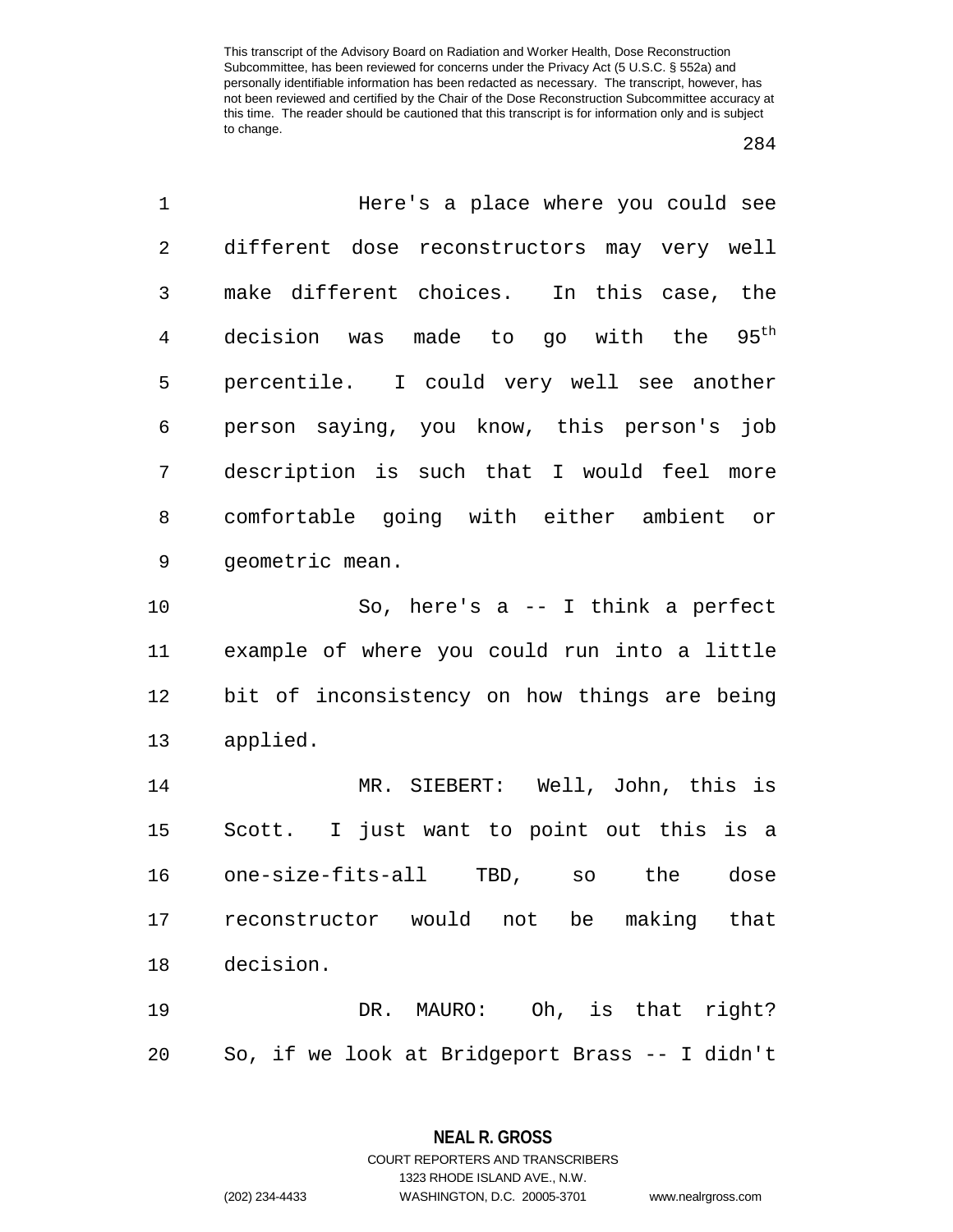| 1              | know that you picked -- that's across the                 |
|----------------|-----------------------------------------------------------|
| 2              | board 95 <sup>th</sup> percentile, as opposed to giving a |
| 3              | choice. Because very often, you do provide a              |
| $\overline{4}$ | matrix where you leave a little bit of                    |
| 5              | judgment whether you want to use the upper                |
| 6              | bound or the median.                                      |
| 7              | You know, I actually have it here.                        |
| 8              | Let me take a look at that.                               |
| 9              | MR. STIVER: I think it's TIB-14,                          |
| 10             | just to give you some guidance to that.                   |
| 11             | DR. MAURO: Is that? Okay.                                 |
| 12             | CHAIRMAN GRIFFON: Well, that was                          |
| 13             | the initial question here, right? In that                 |
| 14             | finding, NIOSH will further consider the                  |
| 15             | applicability of a tiered versus coworker                 |
| 16             | model versus one-size-fits-all 95 <sup>th</sup> . You're  |
| 17             | of a position that you think it's applicable              |
| 18             | in this case that you should use the 95 <sup>th</sup>     |
| 19             | percentile. Because you don't know the jobs               |
| 20             | enough.                                                   |

**NEAL R. GROSS** COURT REPORTERS AND TRANSCRIBERS 1323 RHODE ISLAND AVE., N.W.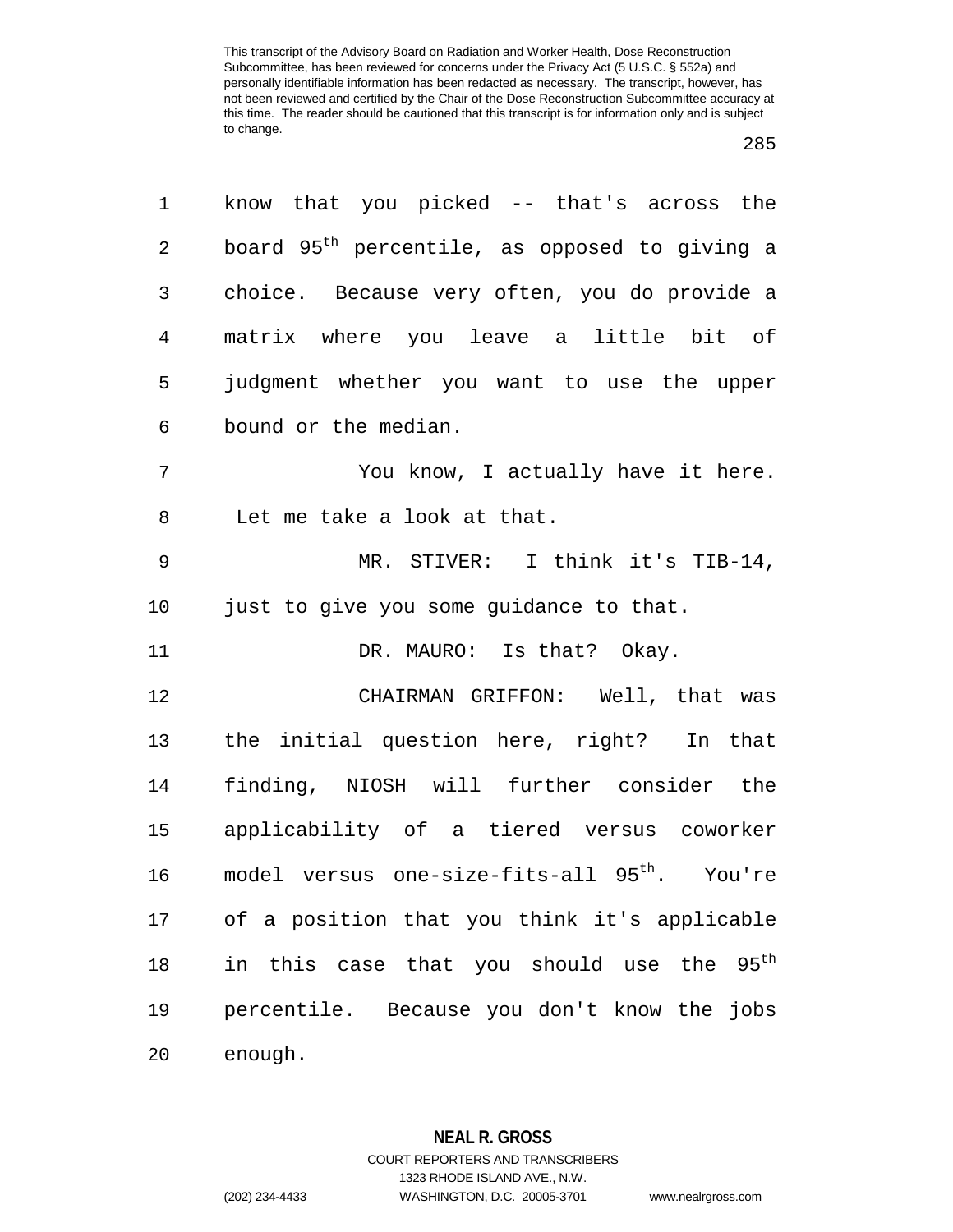| 1              | MR. STIVER: We don't know the                  |
|----------------|------------------------------------------------|
| $\overline{2}$ | granularity to really look at people.          |
| 3              | HINNEFELD: I mean by and<br>$MR$ .             |
| 4              | large, with AWE you have more or less specific |
| 5              | information, and you do what the -- I think    |
| 6              | for -- for an AWE, since you tend to fall into |
| 7              | this lack of information, or not -- less       |
| 8              | specific information, our tendency is to write |
| 9              | one-size-fits-all models, and to make them     |
| 10             | conservative so that we won't underestimate    |
| 11             | anyone.                                        |
| 12             | Of the selecting 95 <sup>th</sup> , you know,  |
| 13             | the criteria for $95th$ , $50th$ , and ambient |
| 14             | coworker description for -- we have a DOE      |
| 15             | site. You have a sufficient amount of overall  |
| 16             | data that you build coworker models to apply   |
| 17             | to people who you don't have monitor records   |
| 18             | In that case, there are a set of<br>for.       |
| 19             | criteria, which may in fact introduce          |
| 20             | ambiguity, which is a completely different     |

**NEAL R. GROSS**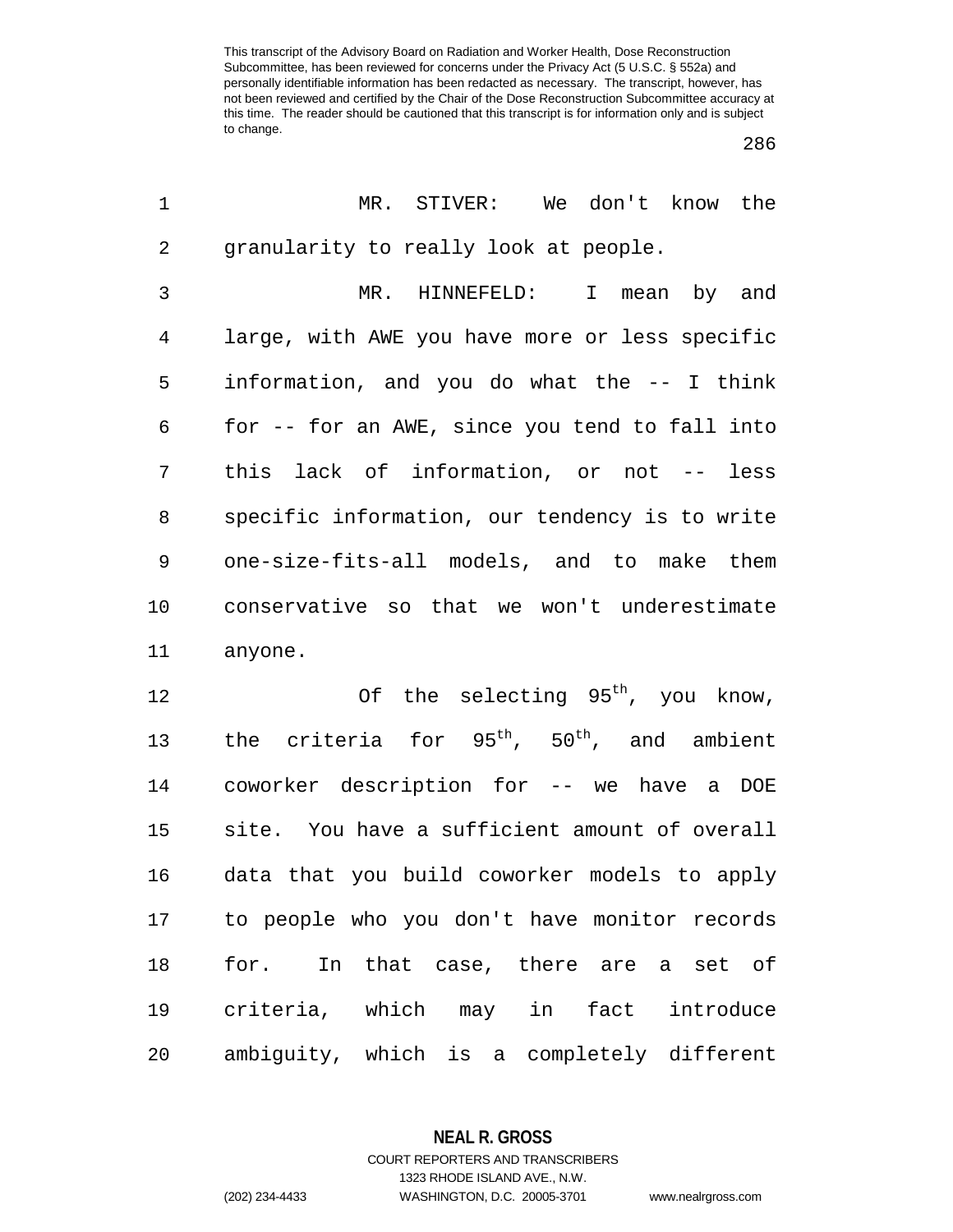| 1  | discussion than where we are, about when do         |
|----|-----------------------------------------------------|
| 2  | you pick 95 and when do you pick 50 <sup>th</sup> . |
| 3  | Those are coworker instructions by                  |
| 4  | and large. As a general rule, our AWE sites         |
| 5  | are one-size-fits-all. Let's<br>just not            |
| 6  | underestimate anybody, and let's not make too       |
| 7  | fine a distinction on places where we don't         |
| 8  | have very good information.                         |
| 9  | CHAIRMAN GRIFFON: Yes. That last                    |
| 10 | one that we were discussing where you had           |
| 11 | badges hanging, I forget what site it was.          |
| 12 | Aliquippa?                                          |
| 13 | MR. KATZ: Yes.                                      |
| 14 | CHAIRMAN GRIFFON:<br>$\mathbf{I}$<br>I'm<br>mean    |
| 15 | guessing that there wasn't a whole lot of           |
| 16 | monitoring data there. You had some hanging         |
| 17 | badge data.                                         |
| 18 | MR. HINNEFELD: I think, yes, that                   |
| 19 | was a one-size-fits-all model.                      |
| 20 | CHAIRMAN GRIFFON: No, no.                           |

**NEAL R. GROSS** COURT REPORTERS AND TRANSCRIBERS 1323 RHODE ISLAND AVE., N.W. (202) 234-4433 WASHINGTON, D.C. 20005-3701 www.nealrgross.com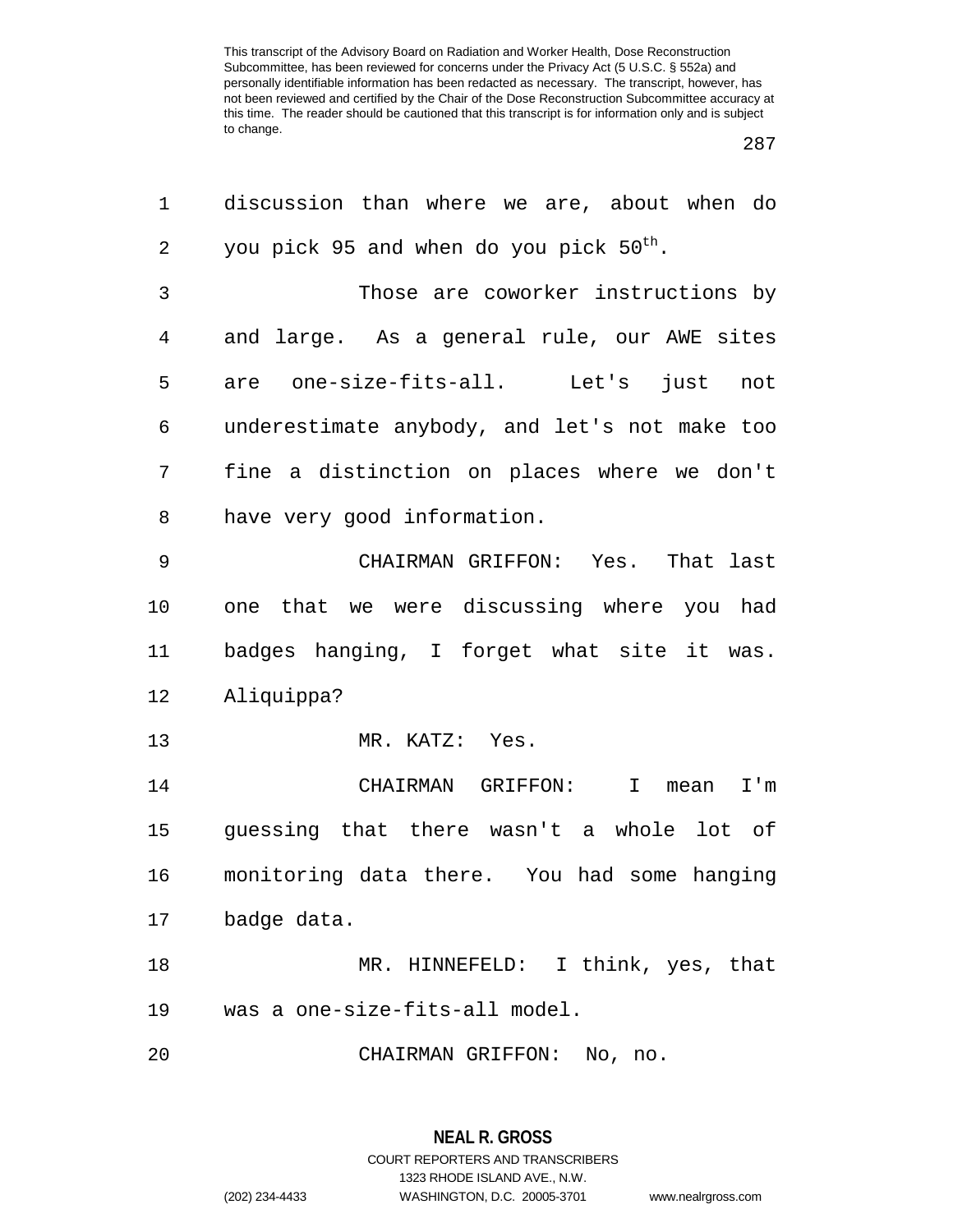| 1              | MR. HINNEFELD: Now, was it done                            |
|----------------|------------------------------------------------------------|
| $\overline{2}$ | correctly or not?                                          |
| 3              | CHAIRMAN GRIFFON: In that case,                            |
| $\overline{4}$ | you assigned 50 <sup>th,</sup> though. That was the whole  |
| 5              | issue there.                                               |
| $\epsilon$     | MR. HINNEFELD: Yes. I think                                |
| 7              | there's a legitimate question. Should we be                |
| 8              | using 50 <sup>th</sup> or not in a situation where we have |
| 9              | that amount of data? And in fact --                        |
| 10             | CHAIRMAN GRIFFON: If it was                                |
| 11             | always the 95 <sup>th</sup> , then --                      |
| 12             | MR. HINNEFELD: Yes, yes. And I                             |
| 13             | have to go back and check because I'm not                  |
| 14             | exactly sure which dose component we were                  |
| 15             | talking about. I mean there was<br>some                    |
| 16             | discussion. We've had a fair amount of                     |
| 17             | discussion about dose from deposition of                   |
| 18             | airborne, you<br>suspended<br>know,<br>uranium             |
| 19             | deposition.                                                |
| 20             | CHAIRMAN GRIFFON: Right.                                   |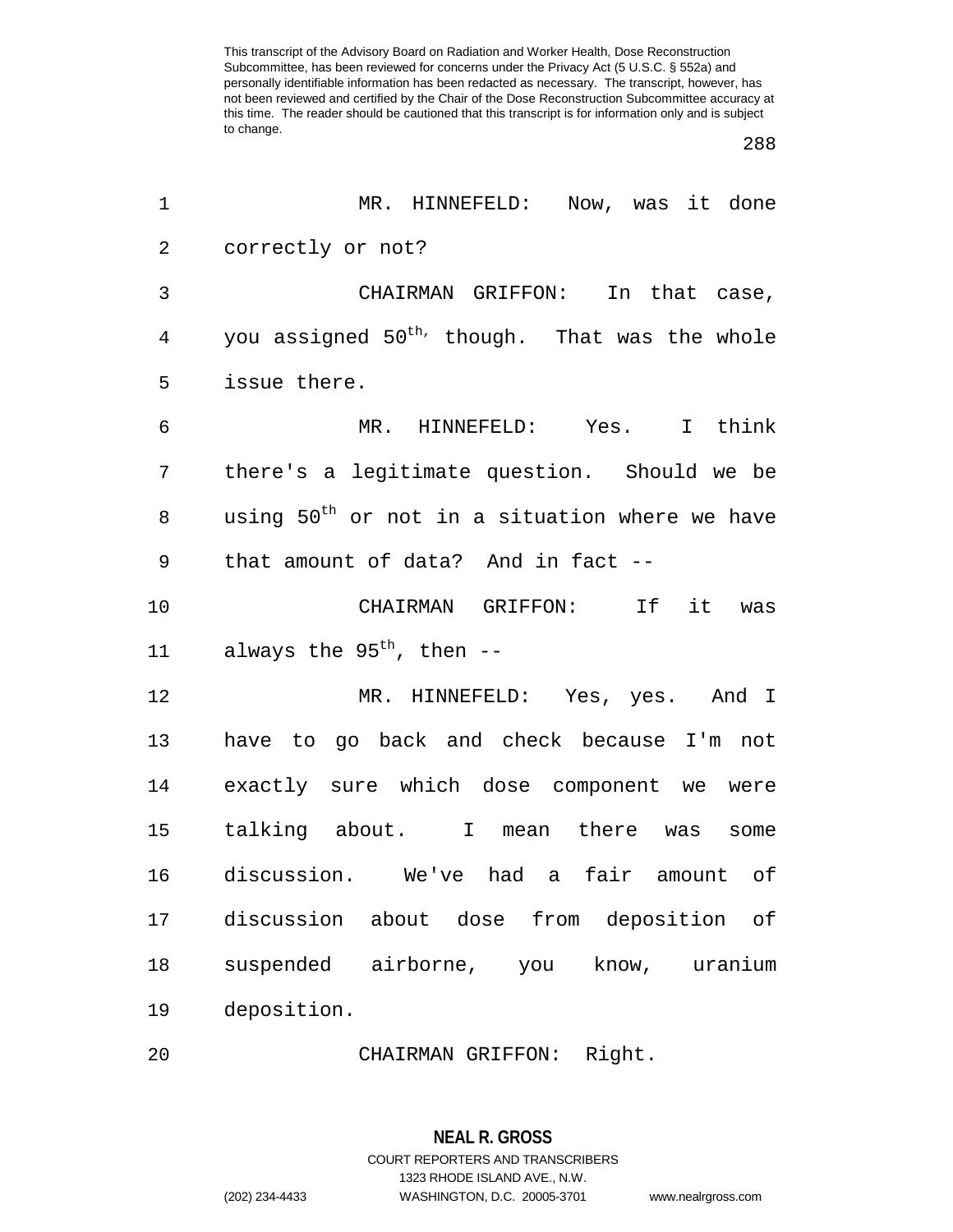| 1              | MR. HINNEFELD: And that's --                                 |
|----------------|--------------------------------------------------------------|
| $\overline{2}$ | we've given you -- at least in one of these,                 |
| $\mathfrak{Z}$ | we had a lot of discussion to that, which is a               |
| $\overline{4}$ | pretty small fraction of the dose someone is                 |
| 5              | going to receive in a uranium plant because                  |
| 6              | it's going to be direct radiation.                           |
| 7              | And so, I think we need to take a                            |
| 8              | more careful look at what the actual findings                |
| 9              | were, and what component of dose is being                    |
| 10             | described before we draw too many -- too many                |
| 11             | judgments here.                                              |
| 12             | CHAIRMAN GRIFFON: Yes.                                       |
| 13             | DR. MAURO: Just to confirm, I did                            |
| 14             | check the Bridgeport Brass, and you're                       |
|                | 15 correct, Scott. It's a one-size-fits-all 95 <sup>th</sup> |
| 16             | percentile. And so, the option was<br>not                    |
| 17             | granted here for a judgment to be made.                      |
| 18             | MEMBER MUNN: Okay.                                           |
| 19             | So, unless you're prepared to say                            |
| 20             | yes, we're all in agreement, and let's close                 |

**NEAL R. GROSS** COURT REPORTERS AND TRANSCRIBERS

1323 RHODE ISLAND AVE., N.W.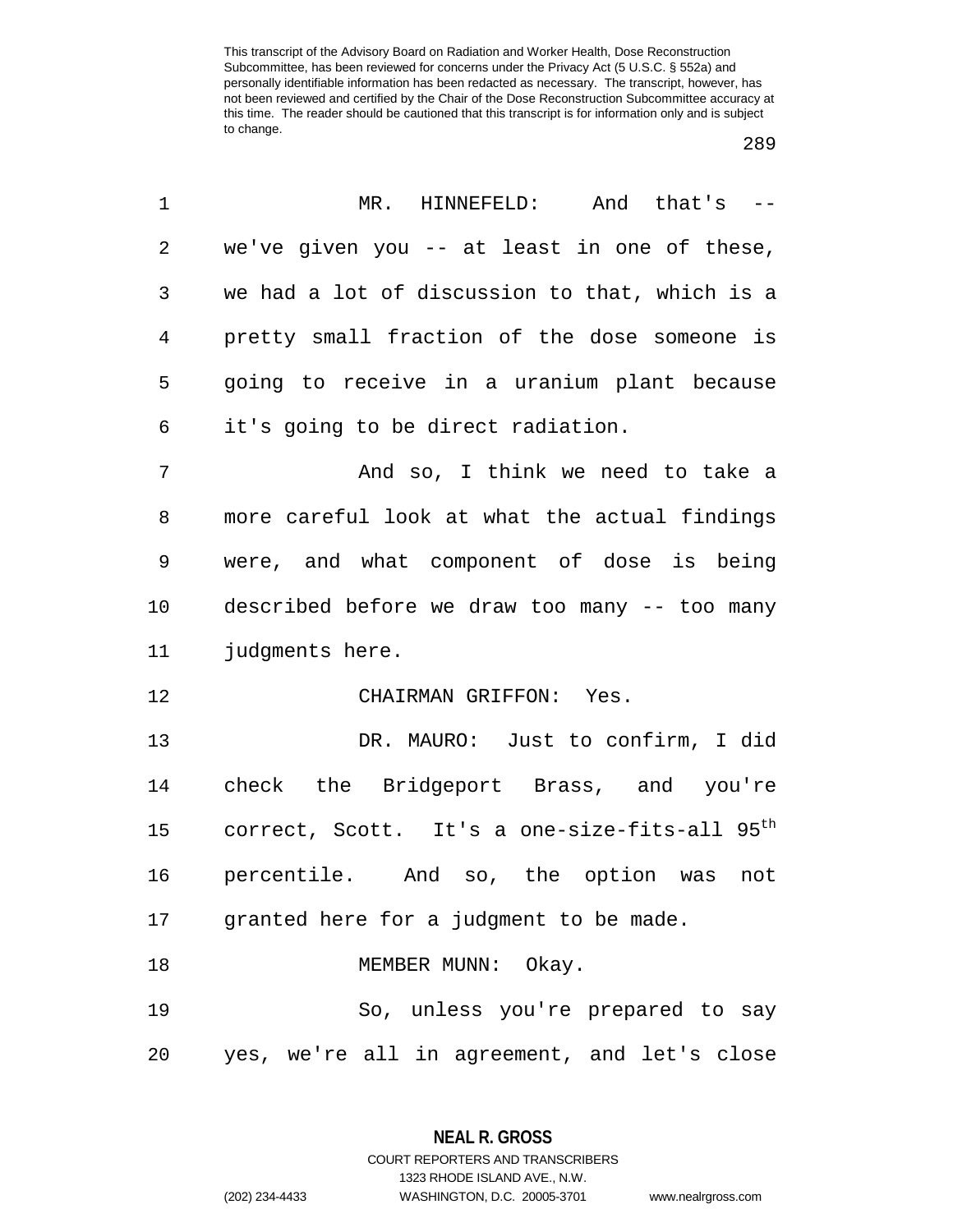| 1              | it, you've just gotten a preview of our       |
|----------------|-----------------------------------------------|
| $\overline{2}$ | written response.                             |
| 3              | CHAIRMAN GRIFFON: Right. I think              |
| 4              | we leave it as a preview though, because I    |
| 5              | think you have -- I want you guys to reflect  |
| 6              | on the consistency of that one versus the     |
| 7              | previous one that we just discussed.          |
| 8              | Hopefully, if we reconvene soon enough, we'll |
| 9              | all have these things fresh in our minds.     |
| 10             | MR. KATZ: Can we take a comfort               |
| 11             | break?                                        |
| 12             | CHAIRMAN GRIFFON: No, we're                   |
| 13             | plunging right though. Yes, of course. All    |
| 14             | right, we're -- let's see. That does wrap up  |
| 15             | 149. So, does that wrap up 149?               |
| 16             | MEMBER MUNN: On to 150.                       |
| 17             | CHAIRMAN GRIFFON: Yes. I just                 |
| 18             | want to make sure. Yes, so, okay, let's take  |
| 19             | a ten-minute break, and we'll start back at   |
| 20             | $1:50$ -- I mean with case 150.               |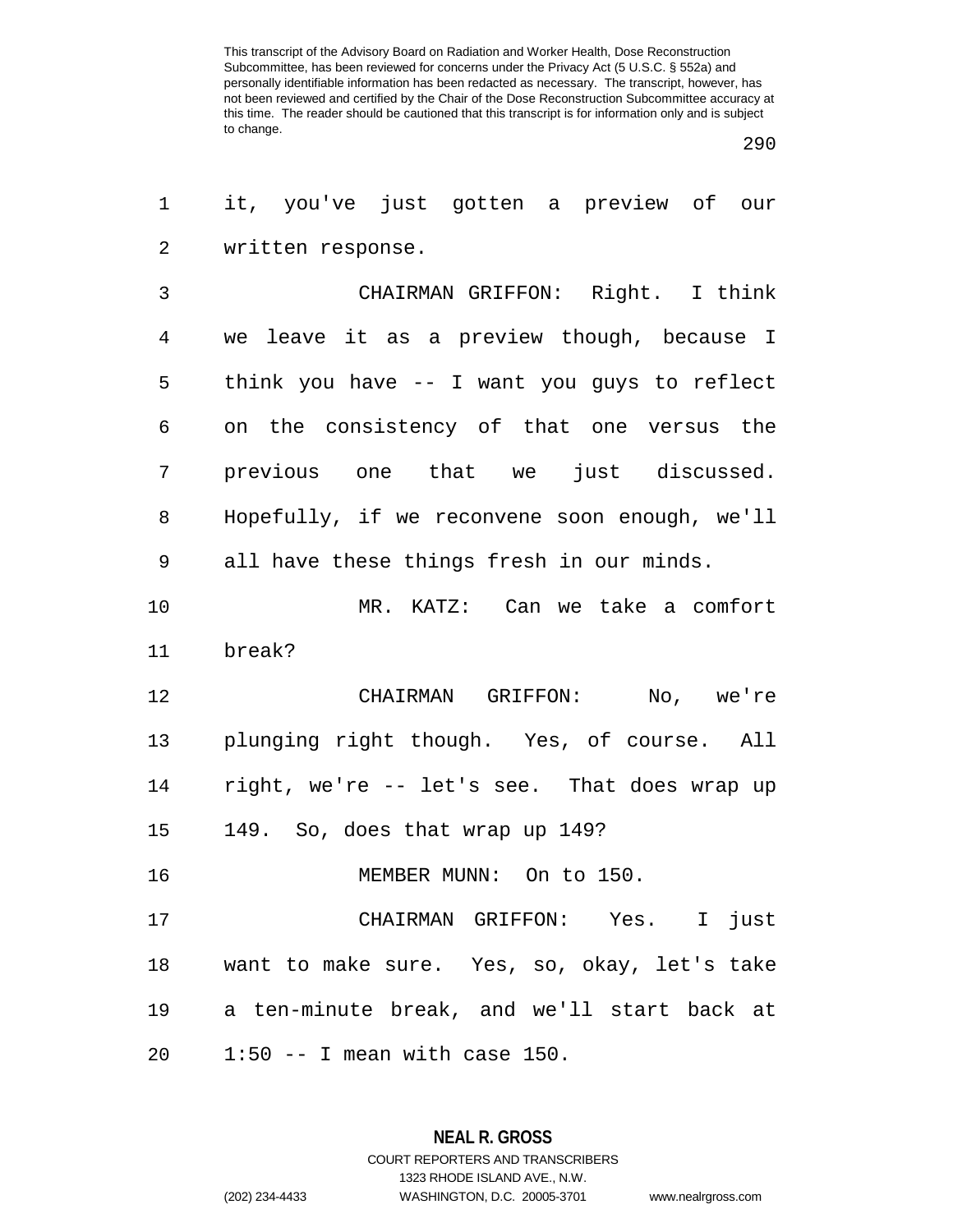| 1  | (Whereupon, the above-entitled                 |
|----|------------------------------------------------|
| 2  | matter went off the record at 3:17 p.m. and    |
| 3  | resumed at $3:29$ p.m.)                        |
| 4  | CHAIRMAN GRIFFON: We're on the                 |
| 5  | home stretch, everyone on the phone. John,     |
| 6  | you there?                                     |
| 7  | DR. MAURO: Yes, I am, and I had a              |
| 8  | chance to read the case. So, I can help out a  |
| 9  | little bit.                                    |
| 10 | CHAIRMAN GRIFFON: Awesome. And                 |
| 11 | Scott --                                       |
| 12 | MEMBER CLAWSON: That'll help,                  |
| 13 | John.                                          |
| 14 | CHAIRMAN GRIFFON: I hear Brad.                 |
| 15 | Is Scott on there too?                         |
| 16 | MR. SIEBERT: I'm here.                         |
| 17 | CHAIRMAN GRIFFON: Okay, great.                 |
| 18 | We're on number 150.1, and this one is an SC&A |
| 19 | action.                                        |
| 20 | MR. FARVER: Yes, basically where               |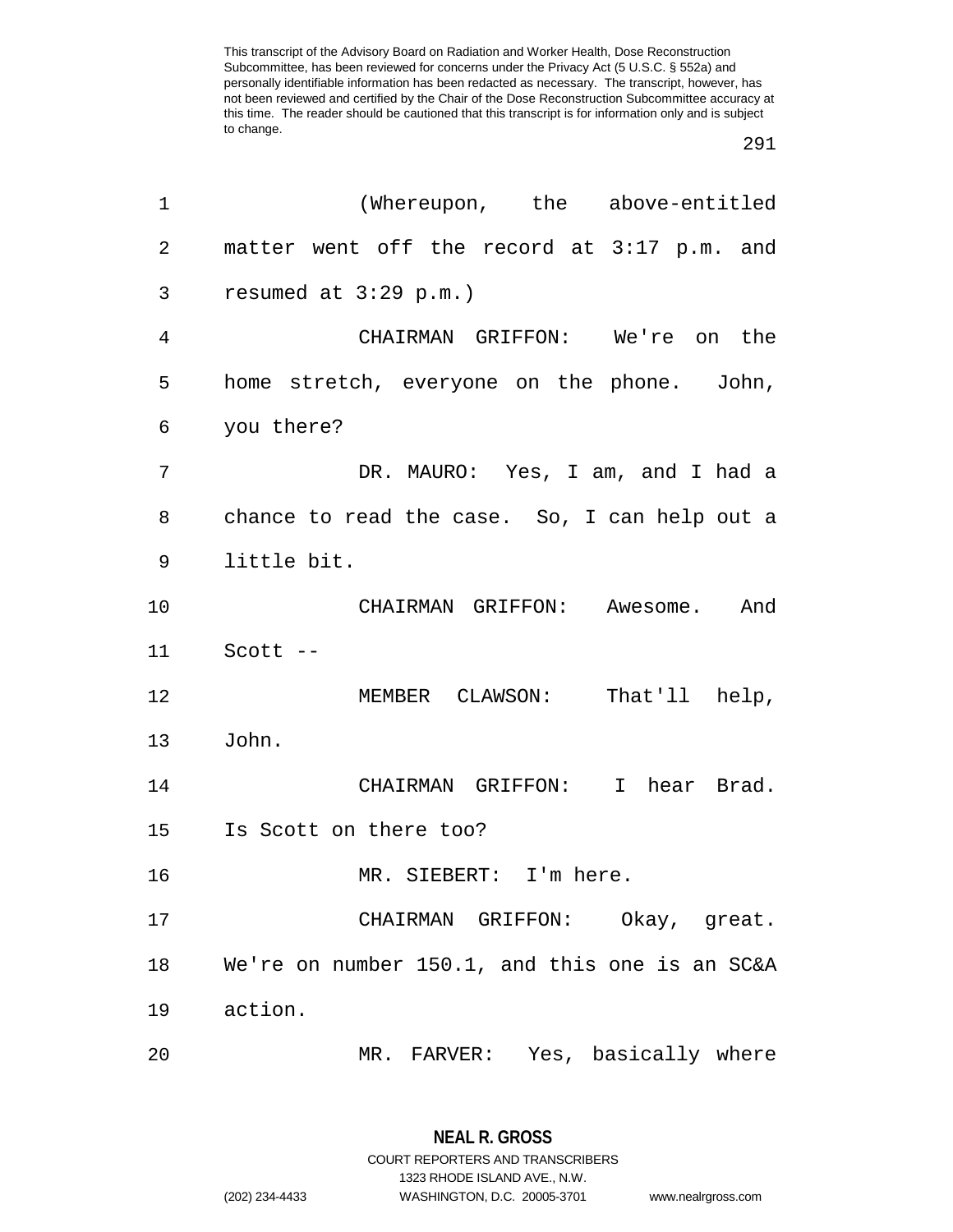| 1              | we left this is NIOSH will provide a response |
|----------------|-----------------------------------------------|
| $\overline{2}$ | based on the review. They provided a          |
| 3              | response. It says, TBD is currently being     |
| $\overline{4}$ | revised to incorporate assessment documented  |
| 5              | in Special Exposure Cohort Evaluation Report. |
| 6              | The revised methodology combines the intake   |
| 7              | estimate at the start of the residual period, |
| 8              | based on the average of the general area air  |
| 9              | samples collected during the operational      |
| 10             | period.                                       |
| 11             | And then they give the resulting              |
| 12             | intakes. So, basically, they're going to      |
| 13             | modify the TBD. Is that pretty accurate, to   |
| 14             | modify the TBD?                               |
| 15             | MR. HINNEFELD: For which one?                 |
| 16             | DR. MAURO: Simonds Saw.                       |
| 17             | CHAIRMAN GRIFFON: Simonds Saw.                |
| 18             | HINNEFELD: Yes, I<br>$MR$ .<br>mean           |
| 19             | there's -- we'll have to because there was an |
| 20             | addition of a Class in February. And<br>SO,   |

**NEAL R. GROSS** COURT REPORTERS AND TRANSCRIBERS

1323 RHODE ISLAND AVE., N.W.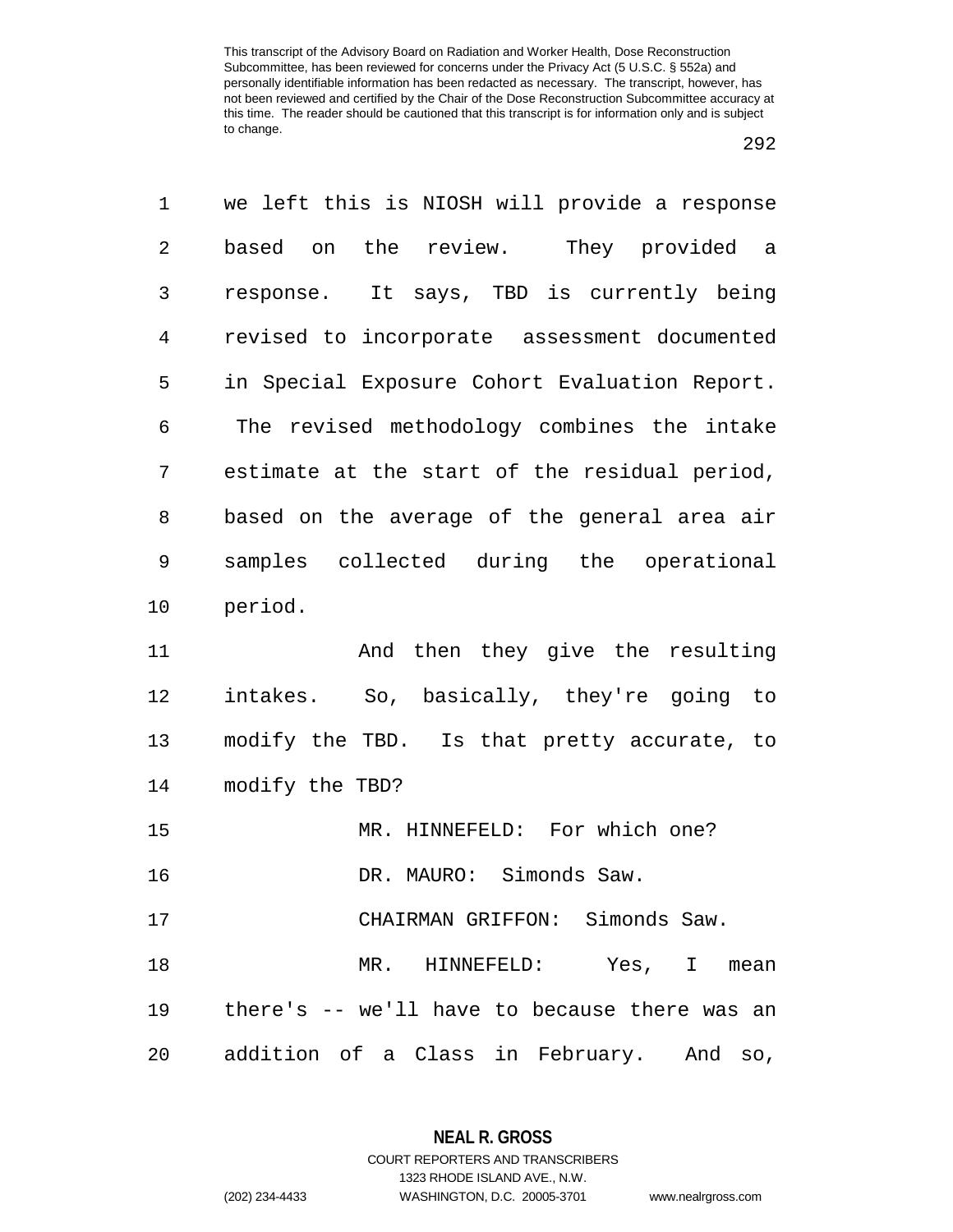| 1              | there will have to be a modification for $-$ - |
|----------------|------------------------------------------------|
| $\overline{2}$ | MR. FARVER: Okay.                              |
| 3              | MR. HINNEFELD: -- the Site                     |
| $\overline{4}$ | Profile.                                       |
| 5              | MR. FARVER: Reviewed it. Have no               |
| 6              | concerns with that response. So, we can close  |
| 7              | that one.                                      |
| 8              | CHAIRMAN GRIFFON: Okay. I knew                 |
| 9              | we'd close one. 151.1, this is another one of  |
| 10             | those effects of things done prior to TBD-     |
| 11             | 6000.                                          |
| 12             | DR. MAURO: Right. This is a case               |
| 13             | where OTIB-4 was used. If you remember a long  |
| 14             | time ago, that was a bounding approach, and to |
| 15             | -- for AWE facilities, which were only used    |
| 16             | for the sake, purpose of denial, which in fact |
| 17             | is what I believe has happened here. Yes.      |
| 18             | So, the outcome here is that they              |
| 19             | used OTIB-4, and they denied. There really is  |
| 20             | no concern. And some of the comments in here   |

**NEAL R. GROSS**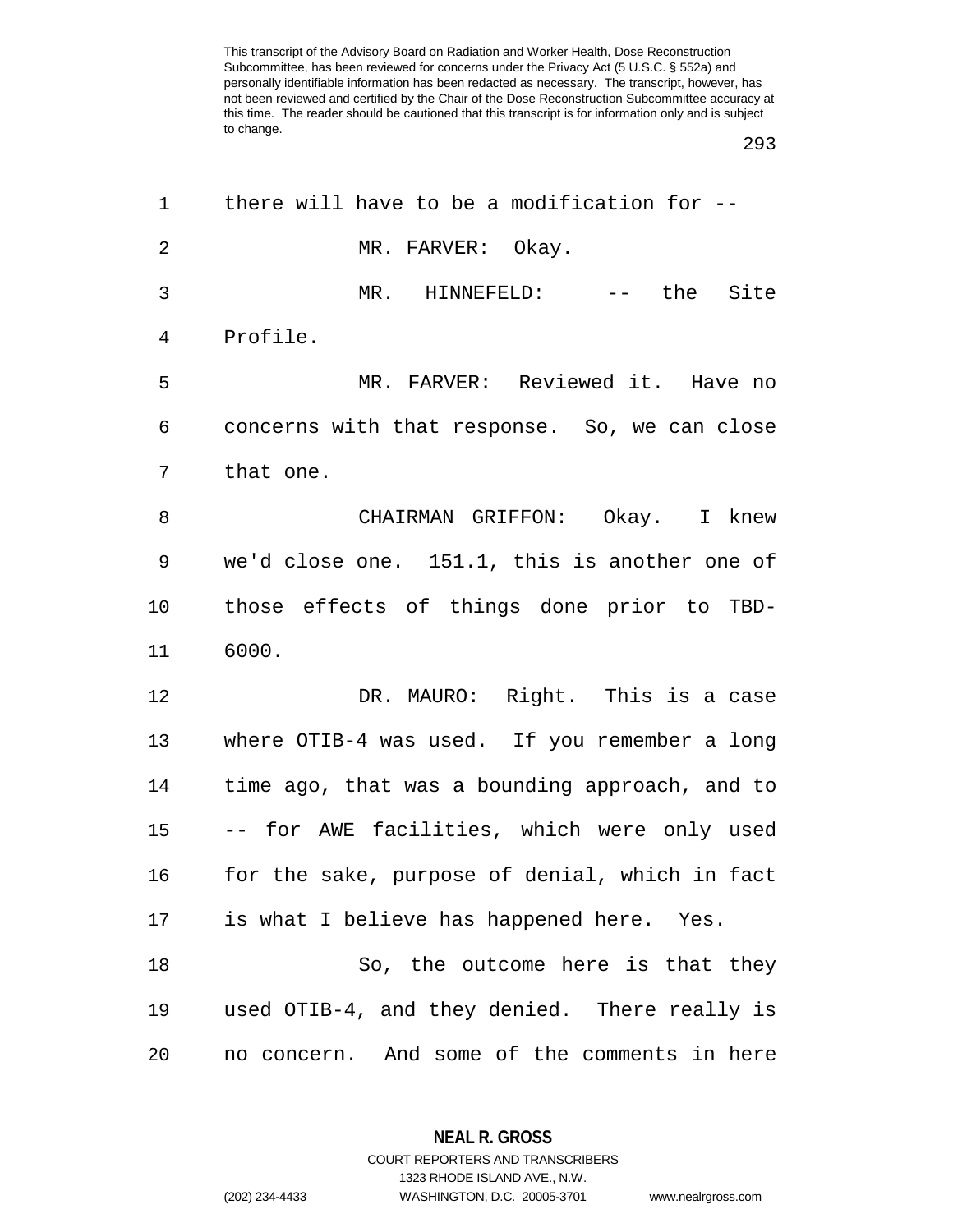| 1       | I'm looking at have long been resolved in      |
|---------|------------------------------------------------|
| 2       | other venues. So, I mean we can go over each   |
| 3       | one if you'd like, but --                      |
| 4       | CHAIRMAN GRIFFON: Well, John,                  |
| 5       | from the last response though, what does that  |
| 6       | mean? NIOSH will look up -- look at the        |
| 7       | response in TBD-6000 Work Group, and determine |
| 8       | the effect on this case and review potential   |
| 9       | effects on DRs done prior to TBD-6000          |
| $10 \,$ | implementation. What does that mean? See the   |
| 11      | response in 11/8?                              |
| 12      | DR. MAURO: Yes. I am looking at                |
| 13      | the report, and just correlating the comments  |
| 14      | with the write-up.                             |
| 15      | CHAIRMAN GRIFFON: Yes.                         |
| 16      | DR. MAURO: Yes, this is OTIB-4.                |
| 17      | Give me one second. Oh, okay, all right.       |
| 18      | We're going back a ways here. There was a      |
| 19      | time during the residual period where we were  |
| 20      | concerned that, with two -- two issues. One,   |

**NEAL R. GROSS** COURT REPORTERS AND TRANSCRIBERS

1323 RHODE ISLAND AVE., N.W. (202) 234-4433 WASHINGTON, D.C. 20005-3701 www.nealrgross.com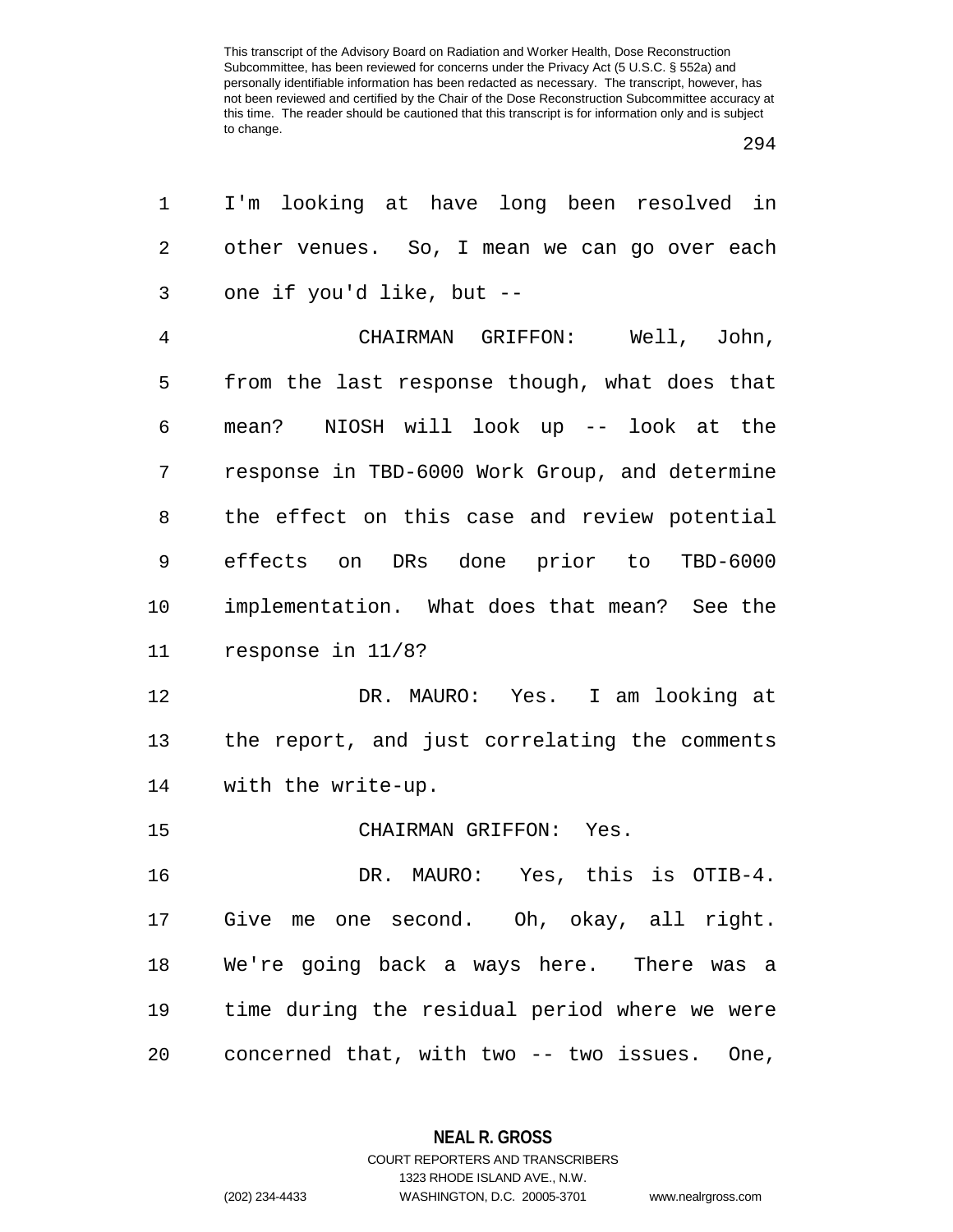| that the way in which NIOSH modeled the        |
|------------------------------------------------|
| buildup of radioactivity on surfaces. This is  |
| the operation and on surfaces was<br>$--$ was  |
| fundamentally flawed.                          |
| We were wrong. It's good. This                 |
| deposition velocity approach, where you assume |
| that the airborne particulates, whatever those |
| levels are, are settling at the -- at this     |
| settling velocity 0.00075. I think it's per    |
| day. I'm not sure of the -- per second, per    |
| second. And it accumulates for a year.         |
| We were concerned that that                    |
| approach doesn't work, but it turns out after  |
| reviewing the Adley Report, we agreed that     |
| that approach is okay.                         |
| So, this comment that we have, the             |
| first comment at 151.1, really goes toward, we |
| were concerned at the time that that approach  |
| doesn't work well. We now believe it does.     |
|                                                |
|                                                |

**NEAL R. GROSS** COURT REPORTERS AND TRANSCRIBERS

1323 RHODE ISLAND AVE., N.W.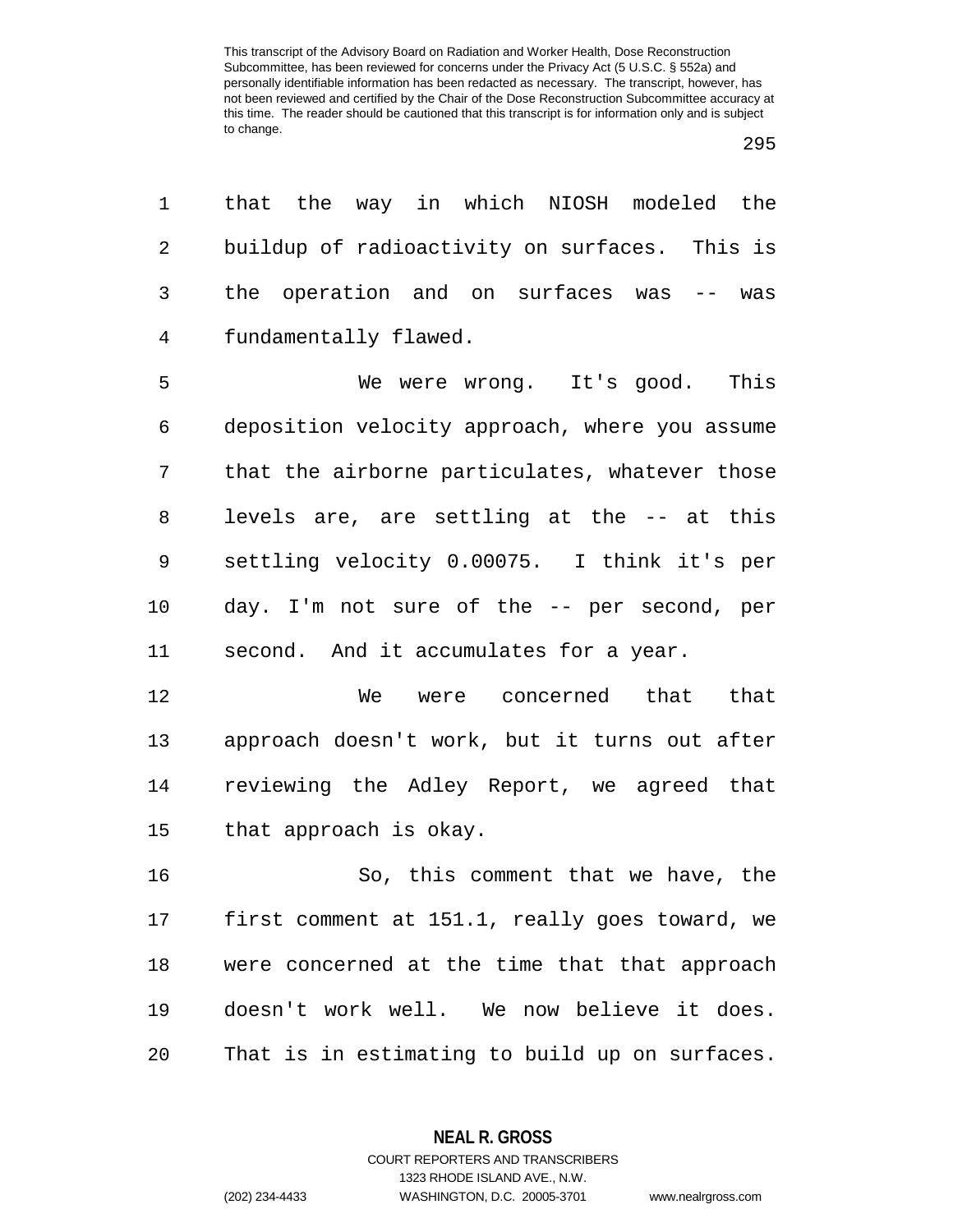| 1              | So, I mean $--$                                |
|----------------|------------------------------------------------|
| $\overline{2}$ | CHAIRMAN GRIFFON: Well, in that                |
| $\mathbf{3}$   | first comment though, SC&A was suggesting that |
| $\overline{4}$ | they use the Adley paper, right?               |
| 5              | DR. MAURO: Right. And it was in                |
| 6              | fact the Adley paper that convinced us that    |
| 7              | approach works.                                |
| 8              | CHAIRMAN GRIFFON: Right.                       |
| 9              | DR. MAURO: In other words, I                   |
| 10             | don't know when --                             |
| 11             | CHAIRMAN GRIFFON: I think the                  |
| 12             | other question is asking, does TBD-6000 use    |
|                | 13 the Adley -- I mean is that model --        |
| 14             | DR. MAURO: That was how TBD-6000               |
| 15             | was confirmed. In other words, when we         |
| 16             | reviewed TBD-6000, we expressed this concern   |
| 17             | about how you are predicting what might be on  |
| 18             | surfaces. And one of our suggestions at the    |
| 19             | time was why don't you look at the Adley       |
| 20             | paper, where they actually measured the        |

**NEAL R. GROSS**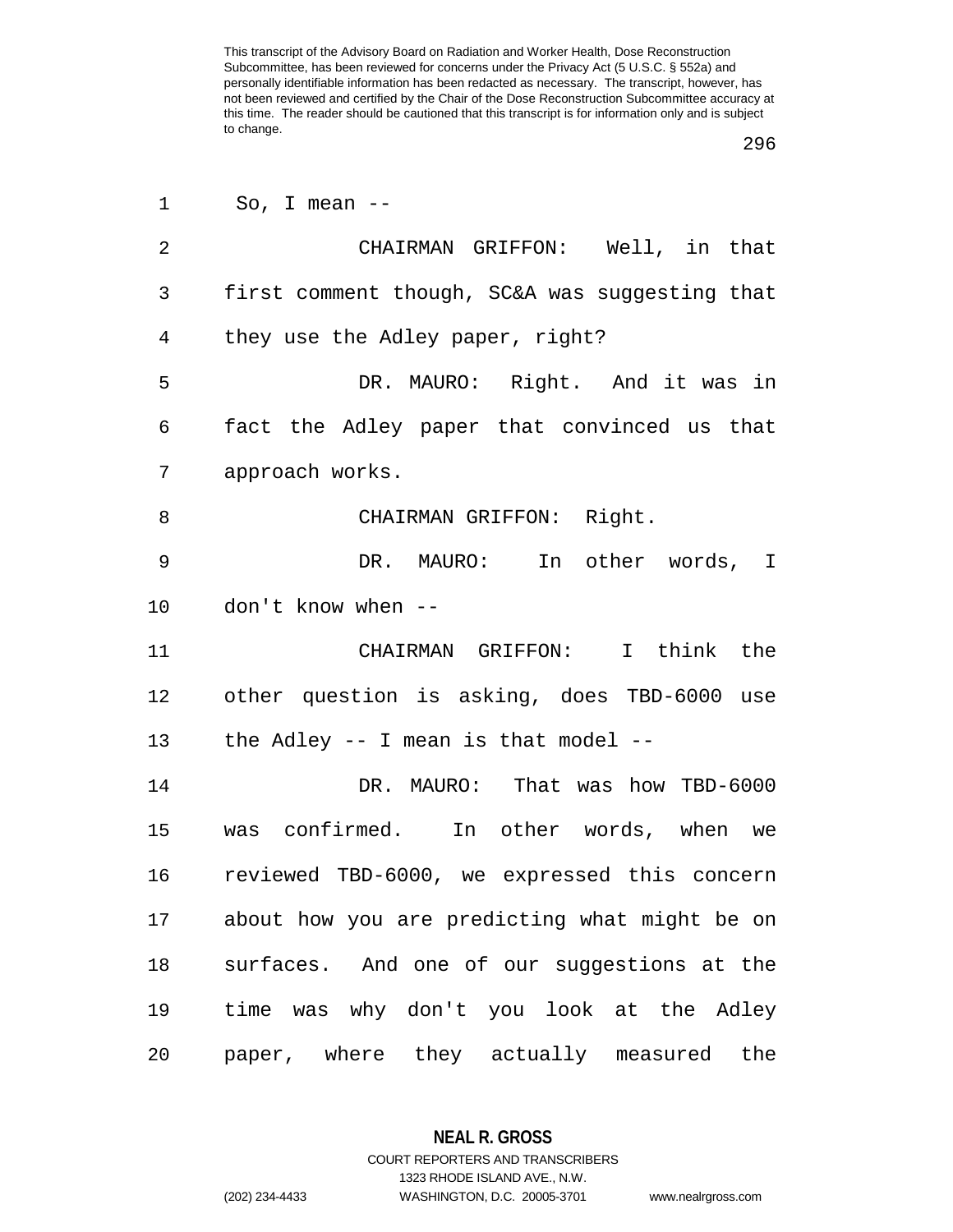deposition accumulation rate at a Hanford metalworks facility, and to see if in fact the approach with -- where at this facility, Hanford facility, where they measured the airborne concentrations of dust, they measured the amount on surfaces. They measured the rate in which it accumulated.

 David Allen wrote a White Paper, to say, listen, I think we're okay with the TBD-6000 approach. This is one of our criticisms of TBD-6000. And he came back and did these calculations, and wrote a White Paper, and it turns out in fact that's true. That is, the Adley paper in fact confirms this generic approach that NIOSH is using, which we 16 found originally suspect: the deposition rate, for a variety of reasons. But the data from Adley show that no, that approach works.

 CHAIRMAN GRIFFON: Yes, I understand all that. At least that is your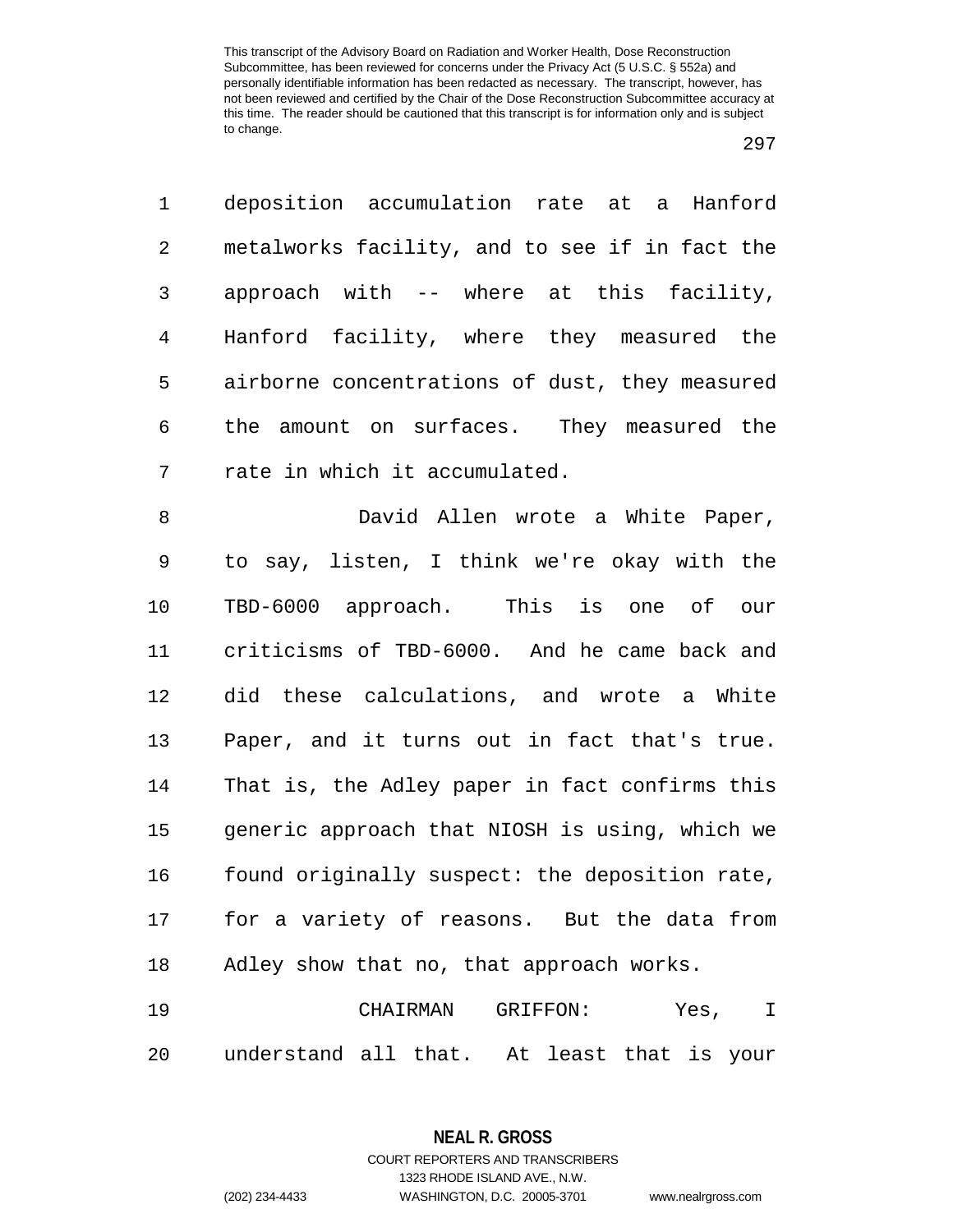| 1  | position on the --                             |
|----|------------------------------------------------|
| 2  | DR. MAURO: Well, that was our                  |
| 3  | position, yes.                                 |
| 4  | CHAIRMAN GRIFFON: -- Adley model.              |
| 5  | But the part I don't understand is I thought   |
| 6  | we were asking here for NIOSH to consider      |
| 7  | cases done before TBD-6000, which would use    |
| 8  | the Adley approach. There was another method   |
| 9  | used. Now, am I misunderstanding that?         |
| 10 | In other words, is the approach                |
| 11 | used prior to the incorporation of TBD-6000    |
| 12 | and the Adley model, was that sufficient? Was  |
| 13 | that claimant-favorable enough for -- or isn't |
| 14 | that what we're asking?                        |
| 15 | DR. MAURO: Yes, and this is                    |
| 16 | and that's OTIB-4.                             |
| 17 | CHAIRMAN GRIFFON: Right.                       |
| 18 | DR. MAURO: Right, and --                       |
| 19 | CHAIRMAN GRIFFON: So, the case                 |
| 20 | was done --                                    |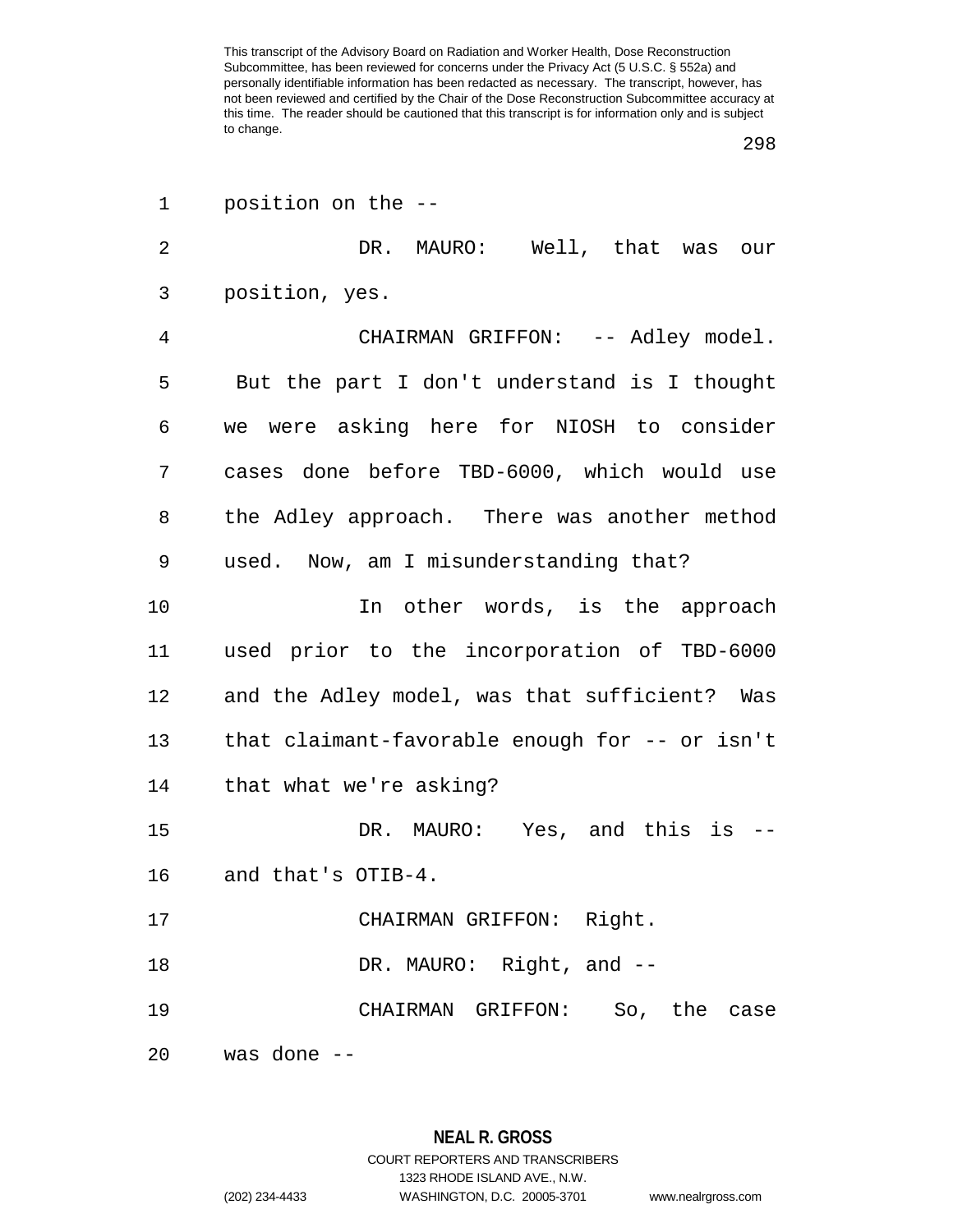| 1              | DR. MAURO: -- that was even more                       |
|----------------|--------------------------------------------------------|
| $\overline{2}$ | conservative.                                          |
| 3              | CHAIRMAN GRIFFON: So, that was                         |
| $\overline{4}$ | more conservative than TBD-6000?                       |
| 5              | DR. MAURO: Yes.                                        |
| 6              | CHAIRMAN GRIFFON: So, you found                        |
| 7              | that out. So, in that case, I think we can             |
| 8              | close this item.                                       |
| 9              | DR. MAURO: Yes.                                        |
| 10             | CHAIRMAN GRIFFON: Okay, okay.                          |
| 11             | That's what I didn't understand. All right.            |
| 12             | DR. ULSH: $151.1$ , is that $-$                        |
| 13             | CHAIRMAN GRIFFON: I mean that was                      |
|                | 14      a NIOSH action item, but it sounds like SC&A's |
| 15             | done. John is satisfied with it.                       |
| 16             | DR. MAURO: Yes.                                        |
| 17             | CHAIRMAN GRIFFON: Yes, okay.                           |
| 18             | DR. MAURO: Yes, OTIB-4 is                              |
| 19             | bounding. The only time we had concern in the          |
| 20             | past with OTIB-4 was that it was used as a --          |

**NEAL R. GROSS** COURT REPORTERS AND TRANSCRIBERS

1323 RHODE ISLAND AVE., N.W. (202) 234-4433 WASHINGTON, D.C. 20005-3701 www.nealrgross.com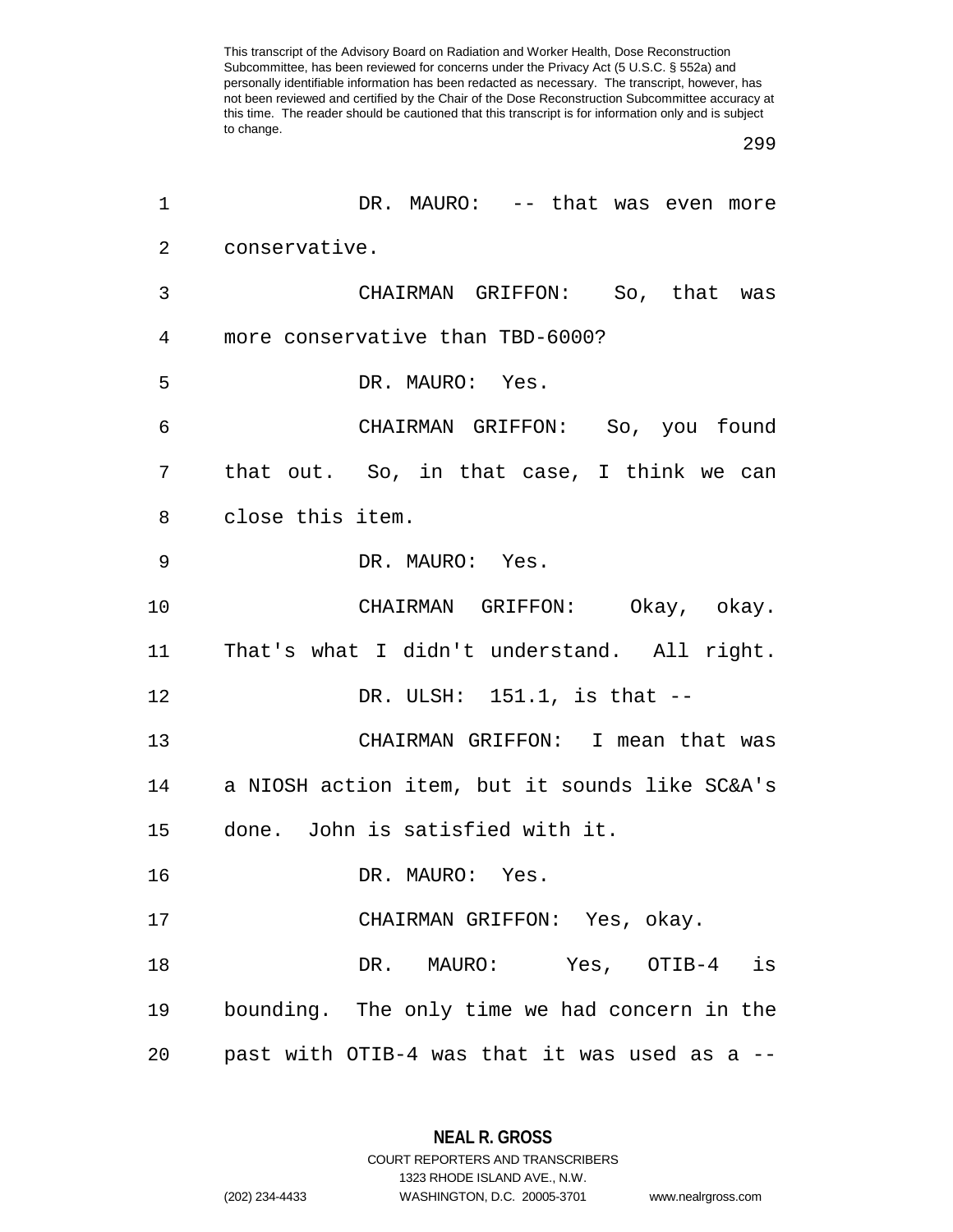| 1              | and they ended up compensating people. And as  |
|----------------|------------------------------------------------|
| 2              | you recall, that was a concern.                |
| $\mathsf{3}$   | CHAIRMAN GRIFFON: Yes, yes.                    |
| $\overline{4}$ | DR. MAURO: And that's the reason               |
| 5              | for TBD-6000, to deal with that problem. So,   |
| 6              | this actual case must go back a long way, the  |
| 7              | very fact that they used OTIB-4.               |
| 8              | CHAIRMAN GRIFFON: Yes.                         |
| 9              | DR. MAURO: Very conservative. In               |
| 10             | effect, conceptually visualize that you have a |
| 11             | site where you're working with uranium.        |
| 12             | They're assuming the default dust-loading      |
| 13             | throughout the facility is 100 MAC, which is   |
| 14             | up there. And the materials settling out,      |
| 15             | that would be the airborne inhalation          |
| 16             | exposure; right off the bat, that's certainly  |
| 17             | bounding.                                      |
| 18             | I can't imagine many sites having              |
| 19             | higher than that chronically. Then<br>the      |
| 20             | activity on surfaces -- I know you guys want   |

**NEAL R. GROSS** COURT REPORTERS AND TRANSCRIBERS

1323 RHODE ISLAND AVE., N.W. (202) 234-4433 WASHINGTON, D.C. 20005-3701 www.nealrgross.com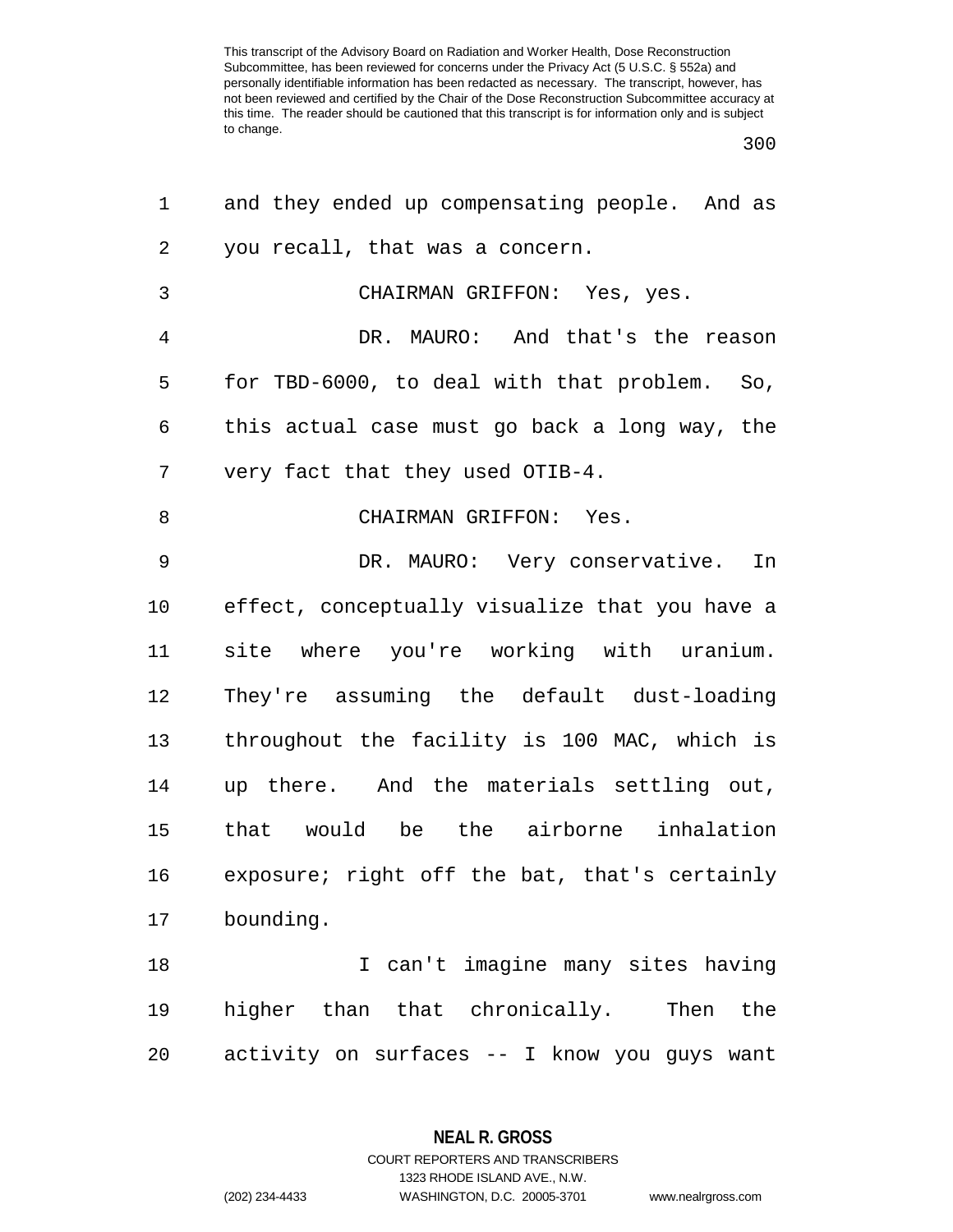to go home, right? Then the activity on surfaces building up from the settling. Our concern originally was, well, that approach to modeling the buildup on surfaces is not -- even though you started with a very high concentration in the air, the way in which you predicted what fell out may not be bounding, but it was demonstrated. Yes, that approach does bound it. So, in this instance, where they use OTIB-4, it certainly is a bounding approach, and still, they came up with Probability of Causation that I believe was 38

 percent. Let me see what the number is. Yes, 38 percent.

 So, yes, I can't see having a problem here.

 CHAIRMAN GRIFFON: We close. And thank you for filling that radio silence, John. I was just typing up everything you

1323 RHODE ISLAND AVE., N.W.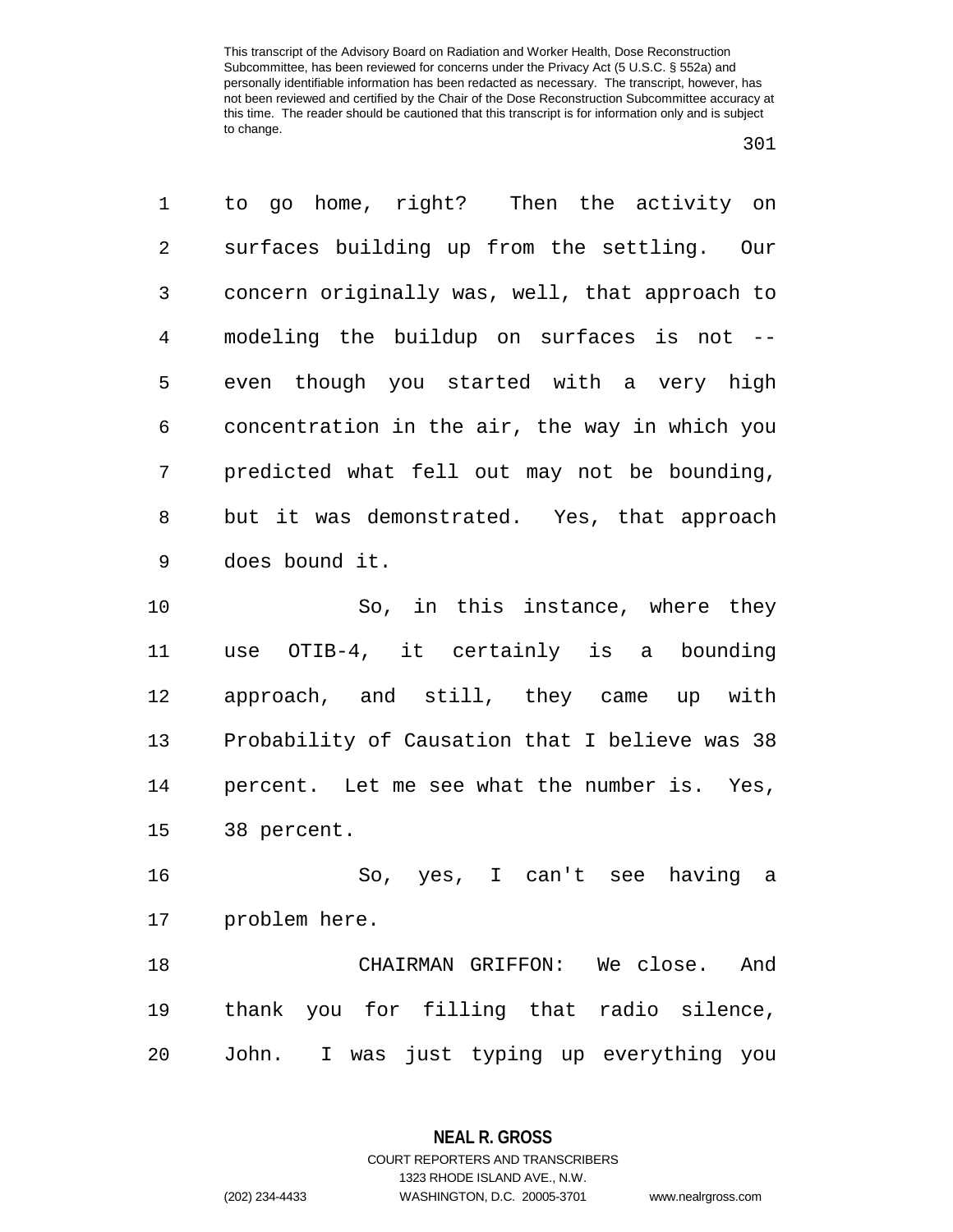| 1              | said. We weren't looking for more               |
|----------------|-------------------------------------------------|
| $\overline{2}$ | explanation. But thank you.                     |
| 3              | MEMBER CLAWSON: Mark?                           |
| 4              | CHAIRMAN GRIFFON: Yes?                          |
| 5              | MEMBER CLAWSON: Mark, this is                   |
| 6              | Brad. So, I kind of got lost in this. Well,     |
| 7              | this has actually started out as OTIB-4?        |
| 8              | CHAIRMAN GRIFFON: Right.                        |
| 9              | MEMBER CLAWSON: Before they came                |
|                | 10 up with OTIB-6?                              |
| 11             | CHAIRMAN GRIFFON: TBD-6000.                     |
| 12             | DR. MAURO: TBD-6000.                            |
| 13             | MEMBER CLAWSON: TBD-6000. So,                   |
| 14             | this one -- this one is NIOSH's -- or SC&A is   |
|                | 15     saying that this -- this was done right? |
| 16             | CHAIRMAN GRIFFON: This earlier                  |
| 17             | approach was more claimant-favorable.           |
| 18             | MEMBER CLAWSON: Okay.                           |
| 19             | CHAIRMAN GRIFFON: And the only                  |
| 20             | place they got into trouble with this was       |

1323 RHODE ISLAND AVE., N.W.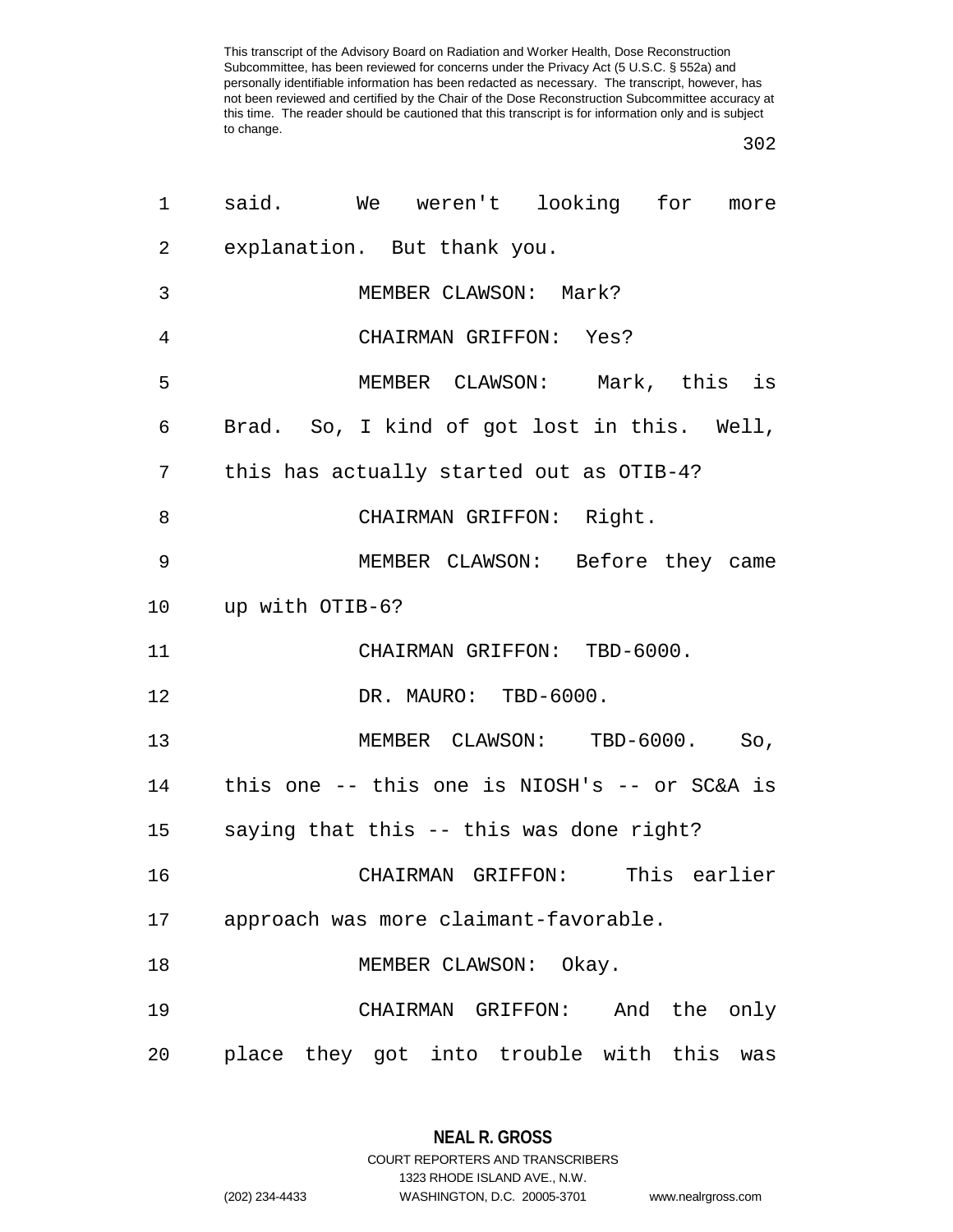| 1              | where they actually compensated some claims   |
|----------------|-----------------------------------------------|
| $\overline{2}$ | using TIB-4.                                  |
| 3              | DR. MAURO: Right.                             |
| 4              | CHAIRMAN GRIFFON: But for this                |
| 5              | purpose, it was higher numbers than TBD-6000  |
| 6              | would've generated, and therefore, we have no |
| 7              | further concern with this. So, I'm saying it  |
| 8              | can be closed.                                |
| 9              | MEMBER CLAWSON: Okay, I was -- I              |
| $10 \,$        | kind of got $-$                               |
| 11             | CHAIRMAN GRIFFON: I was a little              |
| 12             | lost, too, Brad.                              |
| 13             | MEMBER CLAWSON: Okay. I'll go                 |
| 14             | back to quiet then.                           |
| 15             | (Laughter.)                                   |
| 16             | CHAIRMAN GRIFFON: Okay, 151.2.                |
| 17             | MEMBER MUNN: I was trying to make             |
| 18             | a great effort to get on my database to see   |
| 19             | where we were with TIB-9, and whether we had  |
| 20             | in fact received a White Paper. But I have    |

1323 RHODE ISLAND AVE., N.W.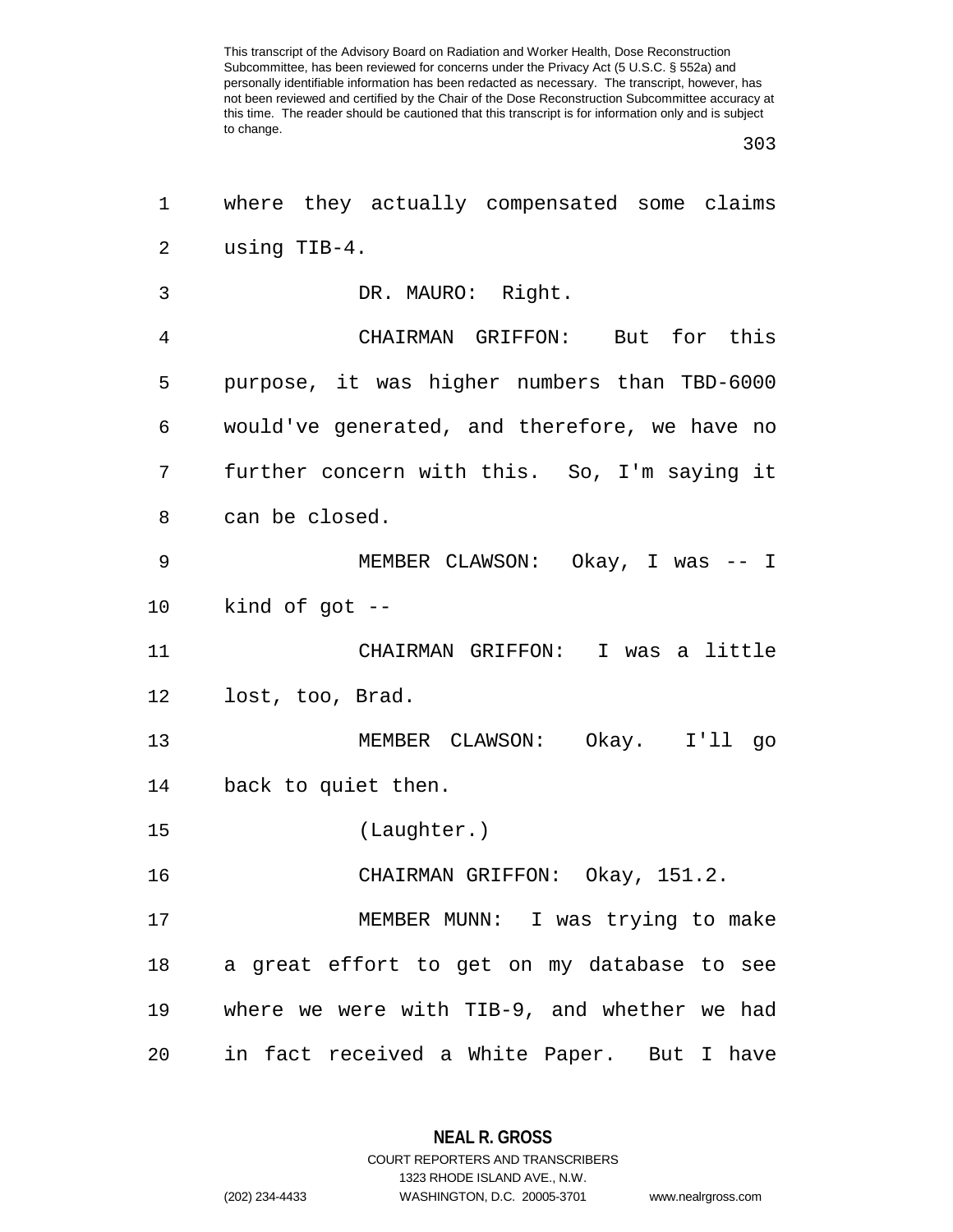| 1              | done something naughty, and security has told  |
|----------------|------------------------------------------------|
| $\overline{2}$ | me that I can't get back on. So, again, until  |
| 3              | I've logged back off and logged back on again. |
| 4              |                                                |
| 5              | So, I'm not going to do that. I                |
| 6              | will just tell you that I can't respond to you |
| 7              | with respect to the White Paper. Does NIOSH    |
| 8              | know if that White Paper has been provided? I  |
| 9              | don't even know.                               |
| 10             | MR. HINNEFELD: I don't recall,                 |
| 11             | but let me see what I can find here.           |
| 12             | CHAIRMAN GRIFFON: I am officially              |
| 13             | removing this from our list though, but I'd    |
| 14             | like Ted to capture it as a -- it says,        |
| 15             | Procedures Subcommittee.                       |
| 16             | MEMBER MUNN: Yes. This is in our               |
| 17             | ballpark.                                      |
| 18             | CHAIRMAN GRIFFON: Let me just --               |
| 19             | so Ted can capture it. 151.2, and it's about   |
| 20             | NIOSH developing a White Paper regarding the   |

**NEAL R. GROSS** COURT REPORTERS AND TRANSCRIBERS

1323 RHODE ISLAND AVE., N.W.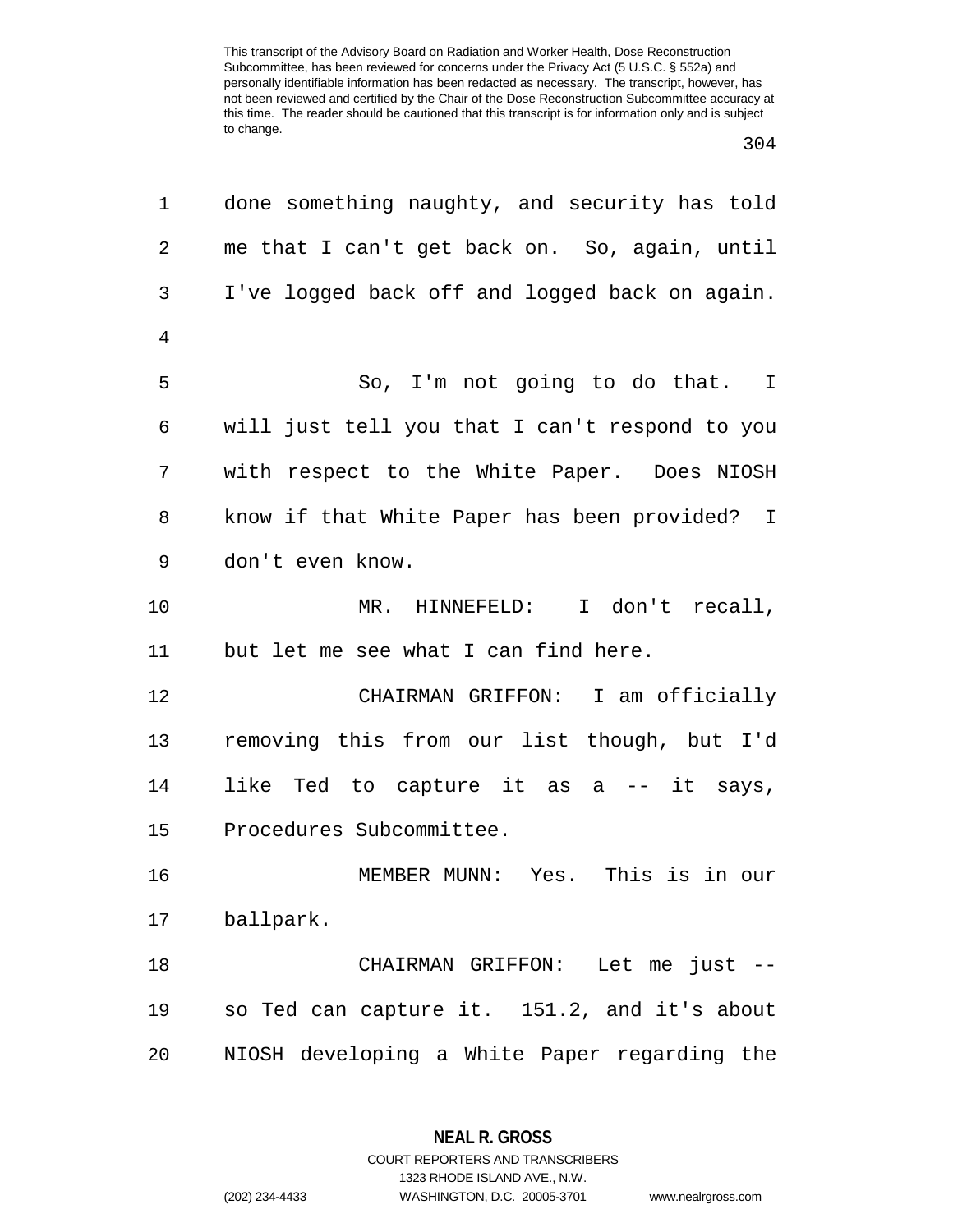| 1              | approach for ingestion, TIB-9. This will be   |
|----------------|-----------------------------------------------|
| $\overline{2}$ | reviewed as part of TIB-9 review.             |
| 3              | MEMBER MUNN: Yes.                             |
| $\overline{4}$ | CHAIRMAN GRIFFON: Procedures                  |
| 5              | Subcommittee.                                 |
| 6              | DR. MAURO: This has been resolved             |
| 7              | in principle at one of the meetings.          |
| 8              | MEMBER MUNN: I thought that it                |
| 9              | had been, and I had the funny feeling that we |
| 10             | might even have the White Paper, which is why |
| 11             | I was trying to get back into our database.   |
| 12             | DR. MAURO: I don't think -- in                |
| 13             | essence, it's quite simple. We were concerned |
| 14             | that the ingestion pathway is effectively,    |
| 15             | when all is said and done, after all the      |
| 16             | numbers are crunched, the ingestion pathway   |
| 17             | presumes that the daily ingestion rate is 0.5 |
| 18             | milligrams per day, on that order.            |
| 19             | We felt, from looking at the                  |
| 20             | literature, that 50 to 100 milligrams per day |

**NEAL R. GROSS** COURT REPORTERS AND TRANSCRIBERS

1323 RHODE ISLAND AVE., N.W.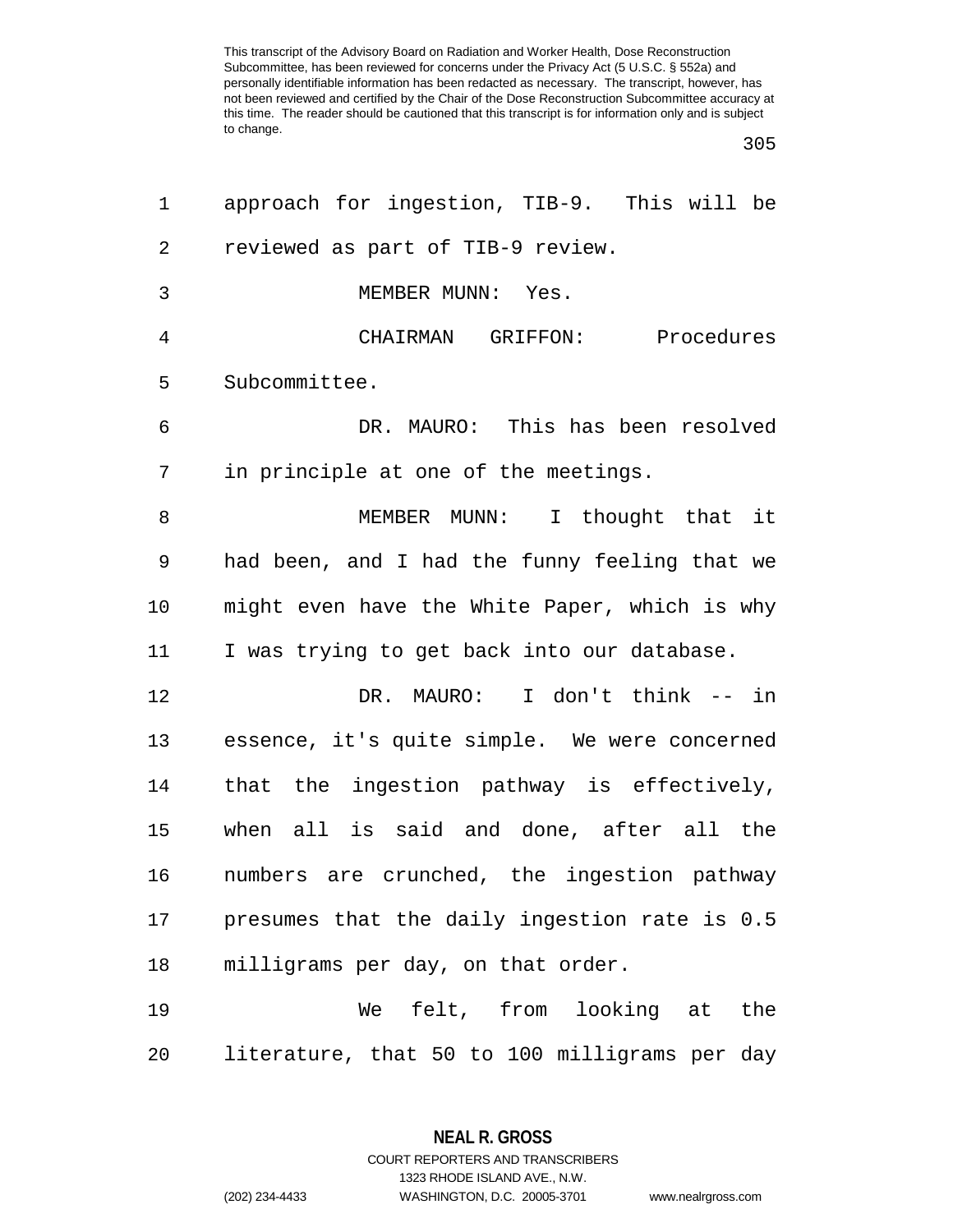| 1  | is more appropriate. Jim and I had quite a     |
|----|------------------------------------------------|
| 2  | discussion on this at the<br>Procedures        |
| 3  | Subcommittee on TIB-9, and it was agreed that  |
| 4  | if the site was generally cleaned up and that  |
| 5  | you're not kicking around a lot of uranium on  |
| 6  | the ground, the 0.5 milligram approach per day |
| 7  | is probably okay.                              |
| 8  | But if you're at one of these old              |
| 9  | facilities, where the -- the layers of uranium |
| 10 | oxide dust on the surface is actually -- you   |
| 11 | could see it, then -- then the 50 or something |
| 12 | substantially higher than 0.5 milligrams per   |
| 13 | day is probably appropriate.                   |
| 14 | So, that's how we converged on                 |
| 15 | this. So, in this particular case, I believe   |
| 16 | the exposure was during the residual period,   |
| 17 | and the question that's before us is, where    |
| 18 | does this play, this facility and it's status, |
| 19 | fall in that continuum?                        |
| 20 | Is it more like a site in the                  |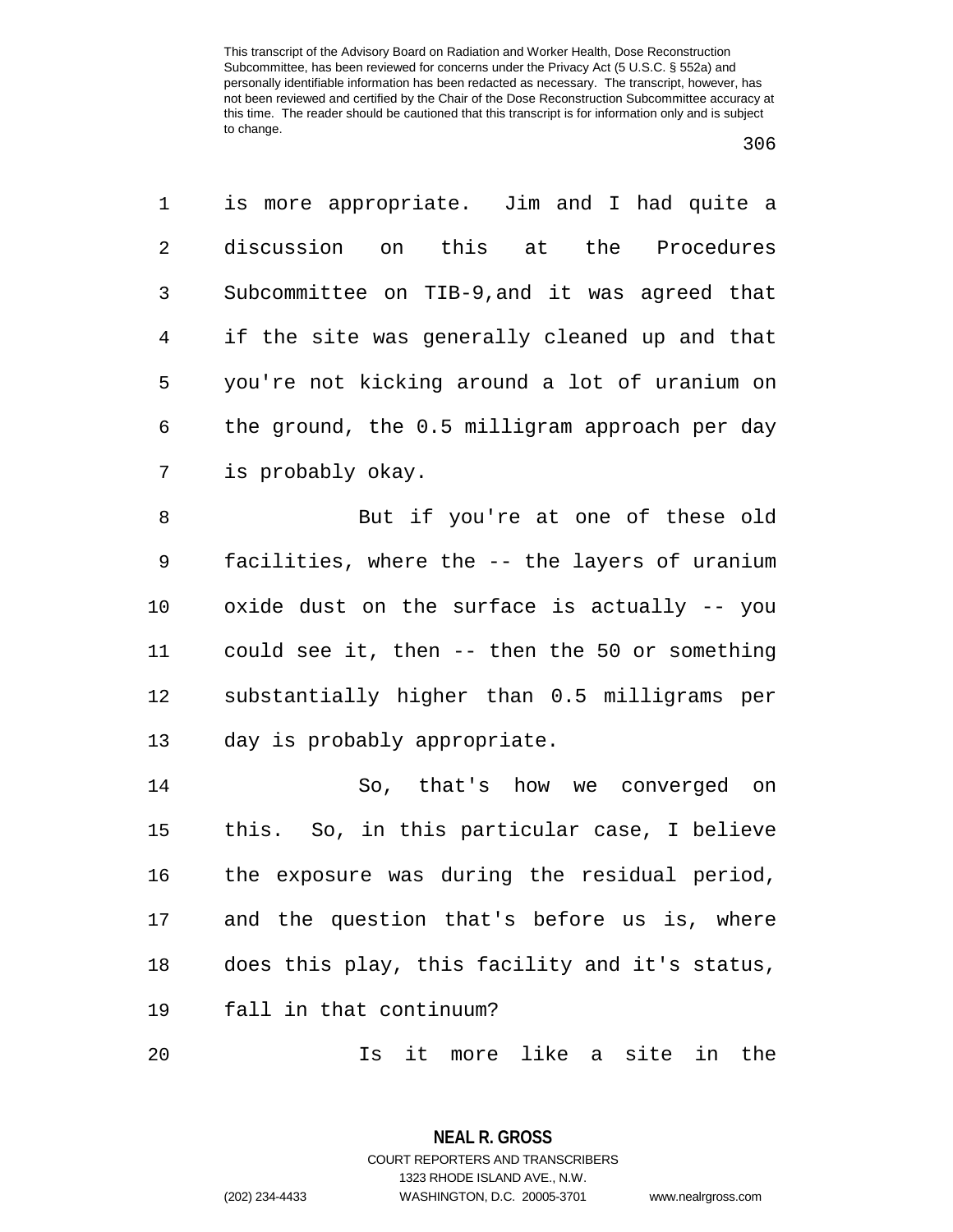| 1              | residual period that has been cleaned up, and  |
|----------------|------------------------------------------------|
| $\overline{2}$ | therefore there's not that much residual       |
| 3              | uranium? Then the OTIB-9 approach works. But   |
| 4              | if it's still a filthy place with lots of      |
| 5              | residual uranium on surfaces, then that 0.5    |
| 6              | doesn't work anymore. It's no longer           |
| 7              | bounding. That's the point. Although keep in   |
| 8              | mind though that the ingestion dose never      |
| 9              | really contributes much to dose anyway. It's   |
| 10             | almost like a tempest in a teapot.             |
| 11             | MEMBER MUNN: Yes. It was clearly               |
| 12             | a site-specific issue in this particular case, |
| 13             | and I just simply can't remember whether we    |
| 14             | have a White Paper on it, or -- we did come to |
| 15             | a meeting of the minds.                        |
| 16             | DR. MAURO: Yes, but I don't think              |
| 17             | there was any white -- a White Paper on this   |
| 18             | matter ever issued.                            |
| 19             | MEMBER MUNN: Oh, I'll have to                  |
| 20             | verify that.                                   |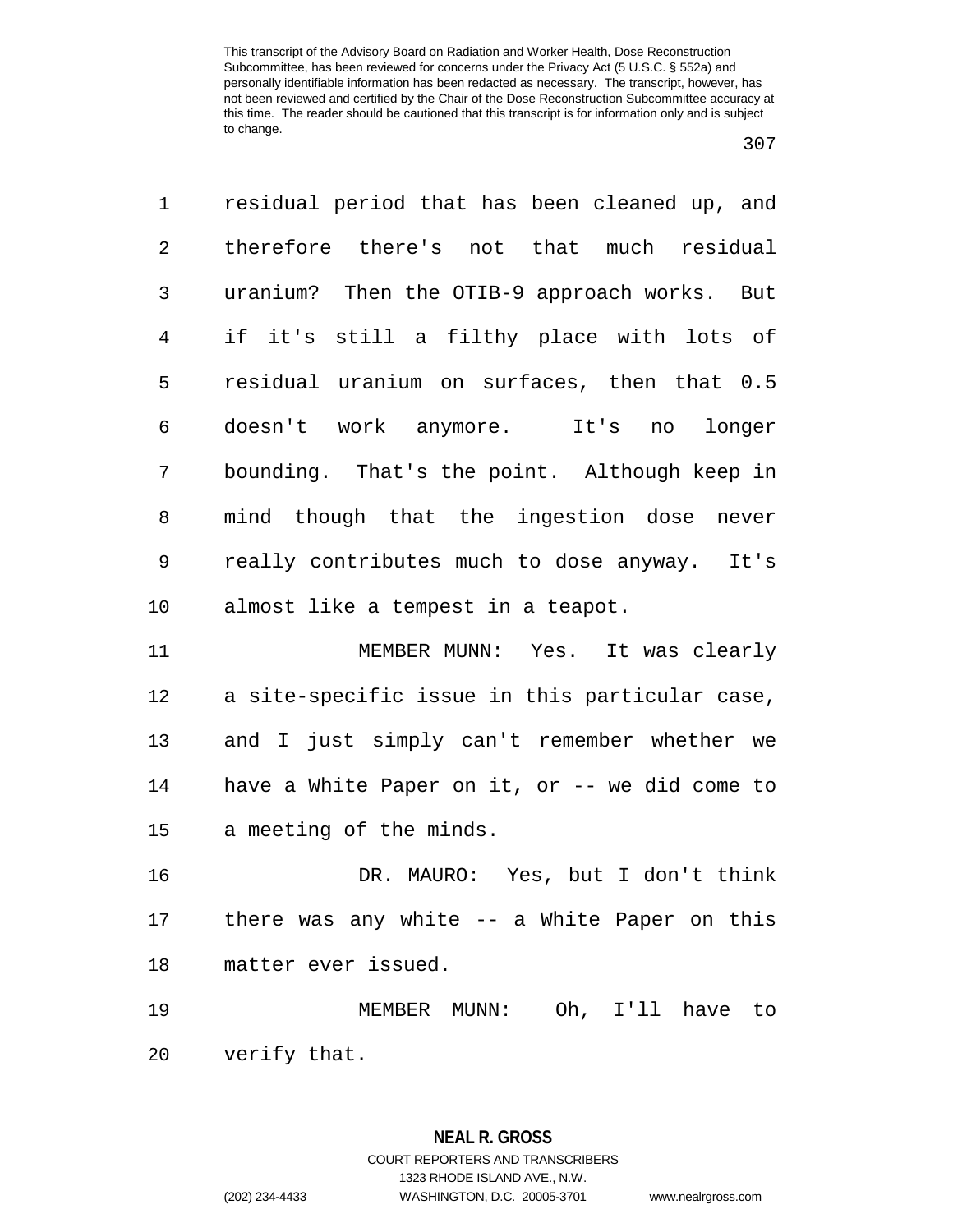| 1          | MR. HINNEFELD: Wanda, I found --               |
|------------|------------------------------------------------|
| $\sqrt{2}$ | well, I found OTIB-9 estimation of ingestion   |
| 3          | intakes in the database, but there are no      |
| 4          | findings associated with them.                 |
| 5          | MR. STIVER: It sounds from John's              |
| 6          | discussion, it resolved in a Work Group in     |
| 7          | principle, but never made it to a White Paper. |
| 8          | MEMBER MUNN: Yes, I think so, and              |
| 9          | we may need to just put something in the       |
| 10         | database, Procedures database.                 |
| 11         | DR. MAURO: Stu, that's my                      |
| 12         | recollection of the discussion, and how we     |
| 13         | sort of achieve closure in principle. But      |
| 14         | right now, TIB-9 just goes to the -- this      |
| 15         | multiplied 0.2 -- 0.2 times the air            |
| 16         | concentration gives you the daily ingestion    |
| 17         | rate, which effectively converts to a very     |
| 18         | low, 0.5, on that order, milligram per day.    |
| 19         | I believe Jim agreed that if it                |
| 20         | was a really filthy place, that number is      |

**NEAL R. GROSS** COURT REPORTERS AND TRANSCRIBERS

1323 RHODE ISLAND AVE., N.W.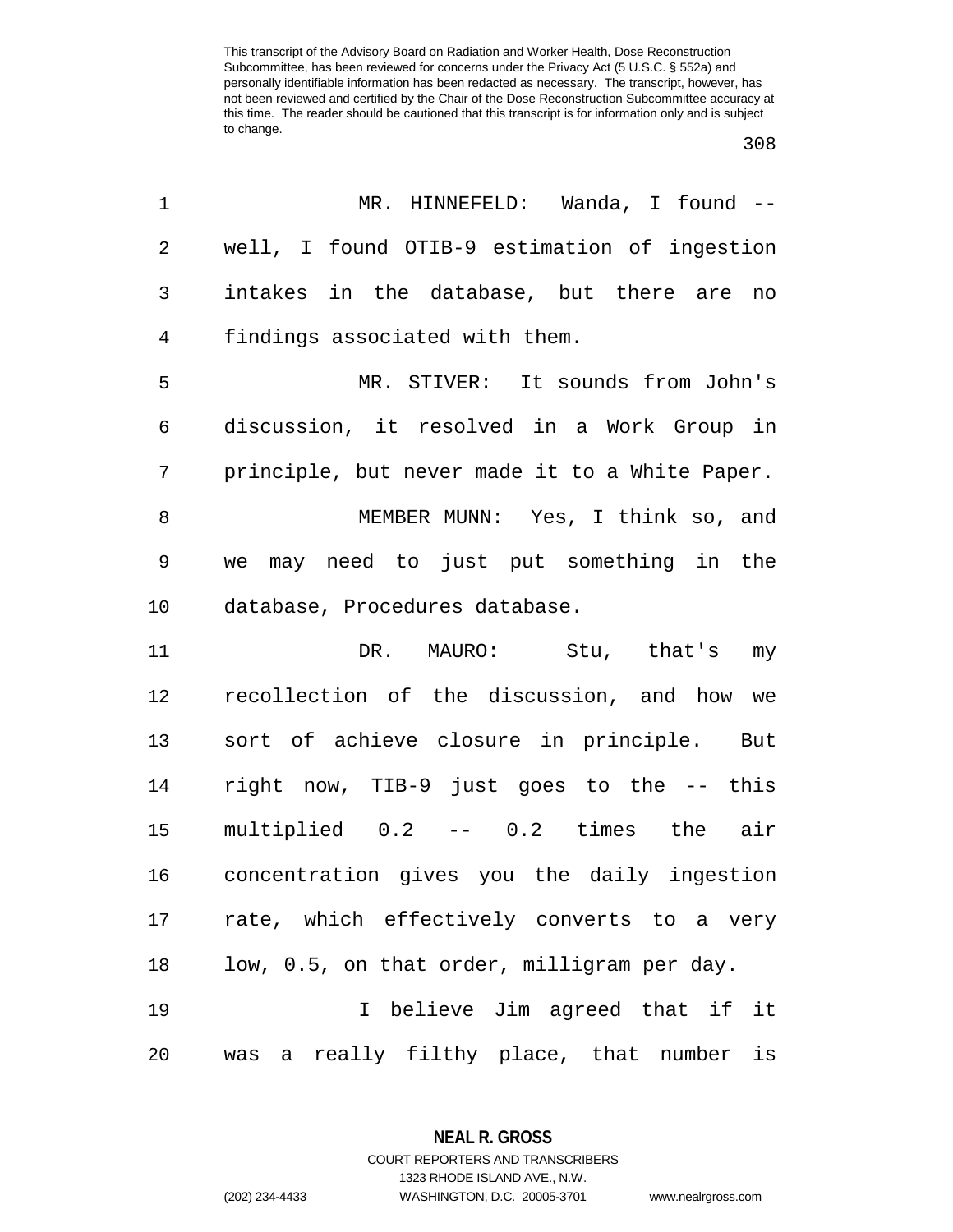| 1  | probably too low. And I think that's how we    |
|----|------------------------------------------------|
| 2  | left it, and we really haven't gone much       |
| 3  | further. As it applies to this case, it's      |
| 4  | really irrelevant.                             |
| 5  | MEMBER MUNN: Yes. I'm thinking,                |
| 6  | can be closed for this purpose.                |
| 7  | CHAIRMAN GRIFFON: This purpose.                |
| 8  | It's being transferred to your group, yes.     |
| 9  | I'm taking the yellow off of it.               |
| 10 | MEMBER MUNN: Thank you.                        |
| 11 | CHAIRMAN GRIFFON: I have 152.4.                |
| 12 | Looks like a fairly simple -- I was being very |
| 13 | kind when I -- the way I wrote this, NIOSH     |
| 14 | will consider adding. I think this was the     |
| 15 | idea it wasn't clear to the reader that you    |
| 16 | had incorporated both photon and tritium dose  |
| 17 | when you reported it out in the DR report. Am  |
| 18 | I understanding that correctly?                |
| 19 | MR. FARVER: Well, this is where                |
| 20 | they report their tritium doses with their     |

**NEAL R. GROSS** COURT REPORTERS AND TRANSCRIBERS

1323 RHODE ISLAND AVE., N.W.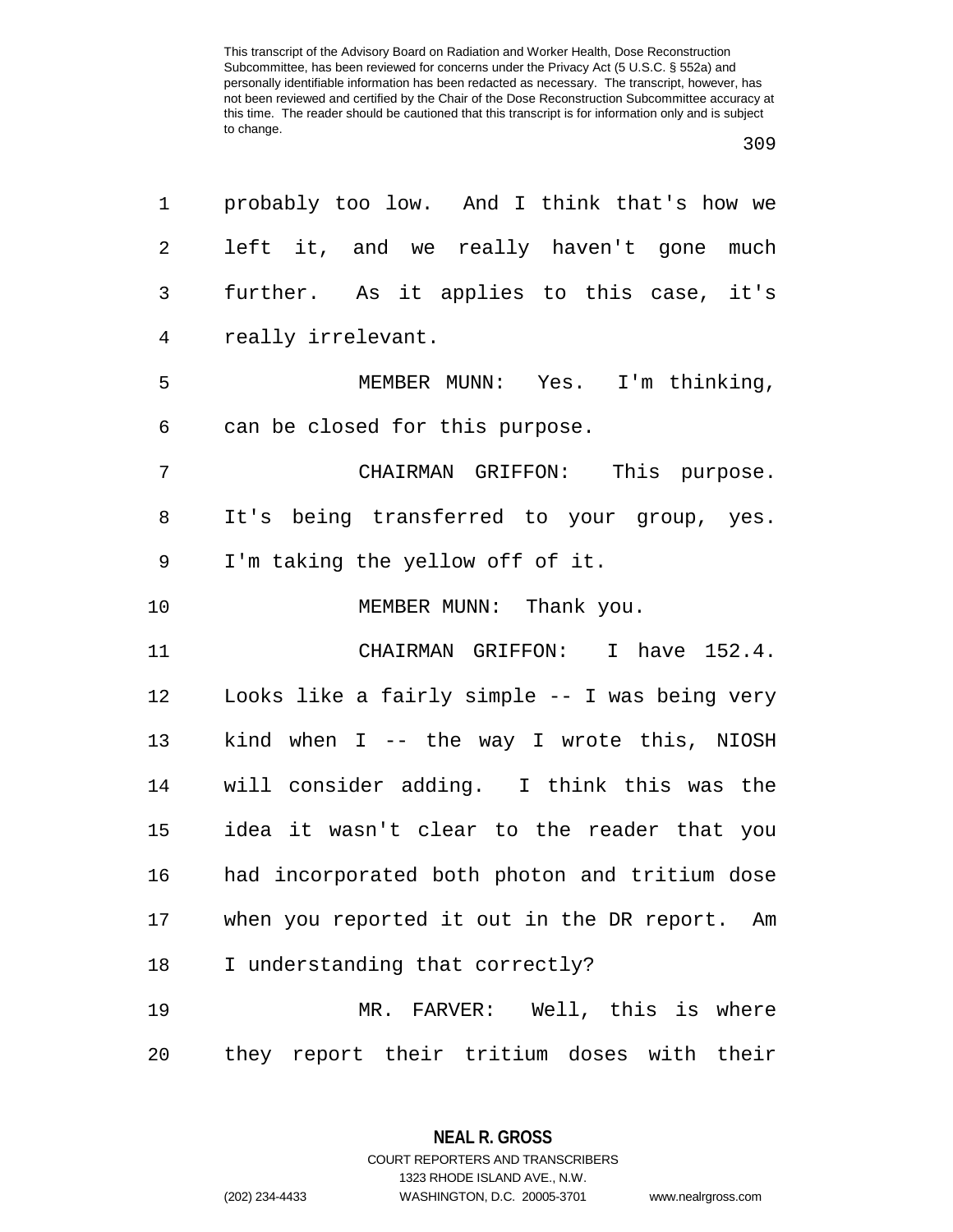| $\mathbf 1$ | external doses.                                |
|-------------|------------------------------------------------|
| 2           | CHAIRMAN GRIFFON: Right.                       |
| 3           | MR. FARVER: And there is a method              |
| 4           | that NIOSH uses to separate out the tritium    |
| 5           | doses from the -- from the photon doses. But   |
| 6           | that method really isn't documented anywhere.  |
| 7           | So, that kind of is the concern.               |
| 8           | CHAIRMAN GRIFFON: So, it's                     |
| 9           | further than just reporting it out in the DR   |
| 10          | report. He says, method is not documented.     |
| 11          | That's a different thing. I thought it just    |
| 12          | was that it wasn't clear in the DR report that |
| 13          |                                                |
| 14          | MR. FARVER: Go back to the case.               |
| 15          | DR. ULSH: Looks like Site                      |
| 16          | Profile. Would we consider adding<br>an        |
| 17          | explanation in the Site Profile document.      |
| 18          | CHAIRMAN GRIFFON: Yes, Site                    |
| 19          | Profile document. Yes, okay. I was             |
| 20          | summary finding says the DR report does<br>not |

**NEAL R. GROSS** COURT REPORTERS AND TRANSCRIBERS

1323 RHODE ISLAND AVE., N.W.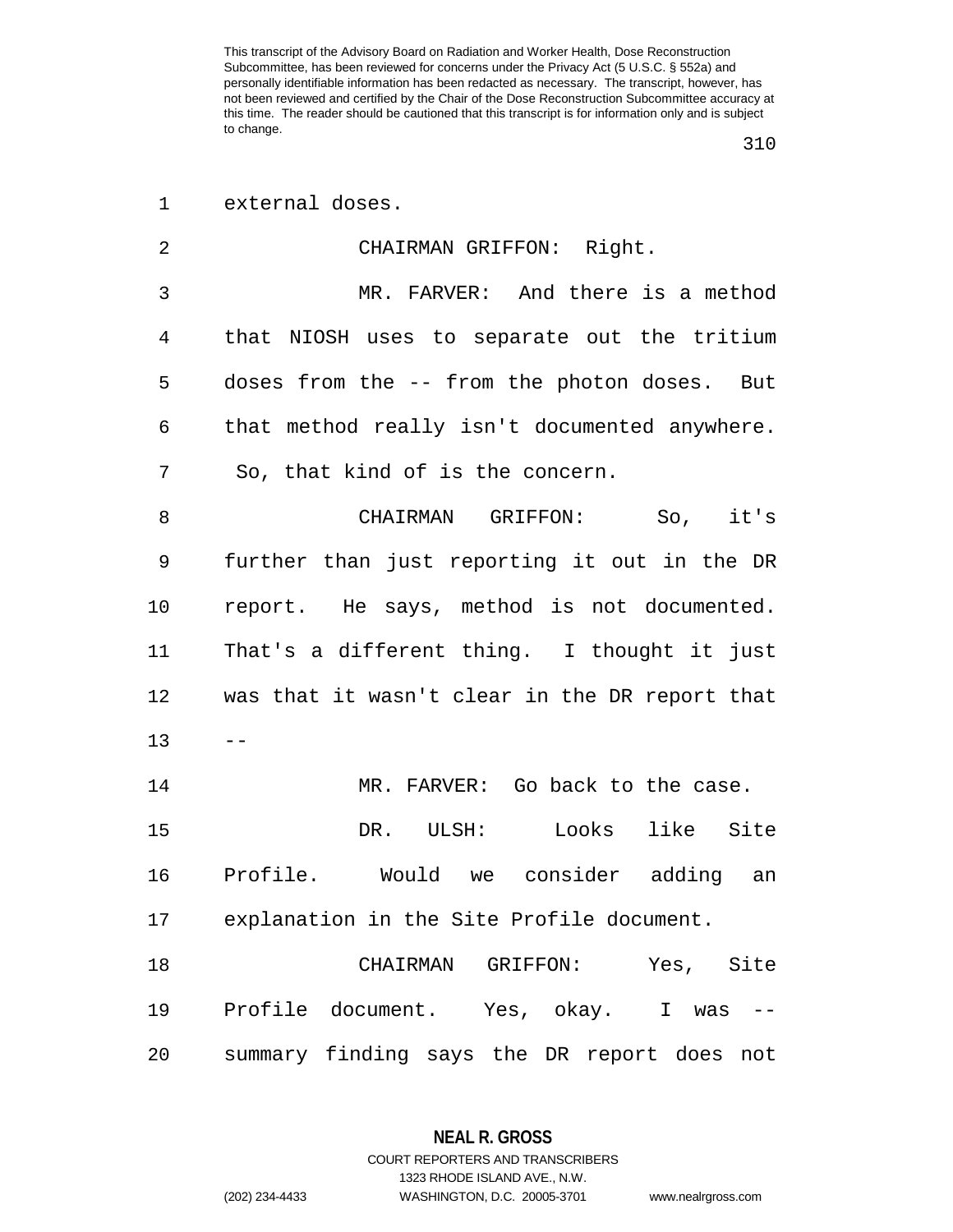| 1              | account for all the -- okay. All right, so,    |
|----------------|------------------------------------------------|
| 2              | you're probably right, Doug. It's not clearly  |
| 3              | explained in the Site Profile.                 |
| $\overline{4}$ | MR. SIEBERT: Actually, this is                 |
| 5              | Scott, I do want to point out yes, we're       |
| 6              | considering that for putting in the Site       |
| 7              | Profile. However, the DR guidance document,    |
| 8              | which as you know we're putting into every     |
| 9              | claim file as we do it, there is a comment in  |
| 10             | there about tritium doses typically included   |
| 11             | in both the deep and shallow doses recorded.   |
| 12             | So, there is information available             |
| 13             | for the dose reconstructors discussing this.   |
| 14             | It's just not in the TBD yet.                  |
| 15             | CHAIRMAN GRIFFON: And the --                   |
| 16             | DR. ULSH: Well, given that this                |
| 17             | is probably going to remain an open item until |
| 18             | the TBD is changed, right, Scott, do you have  |
| 19             | an estimate on -- I mean is there an estimate  |
| 20             | on when it going to be incorporated into the   |

**NEAL R. GROSS**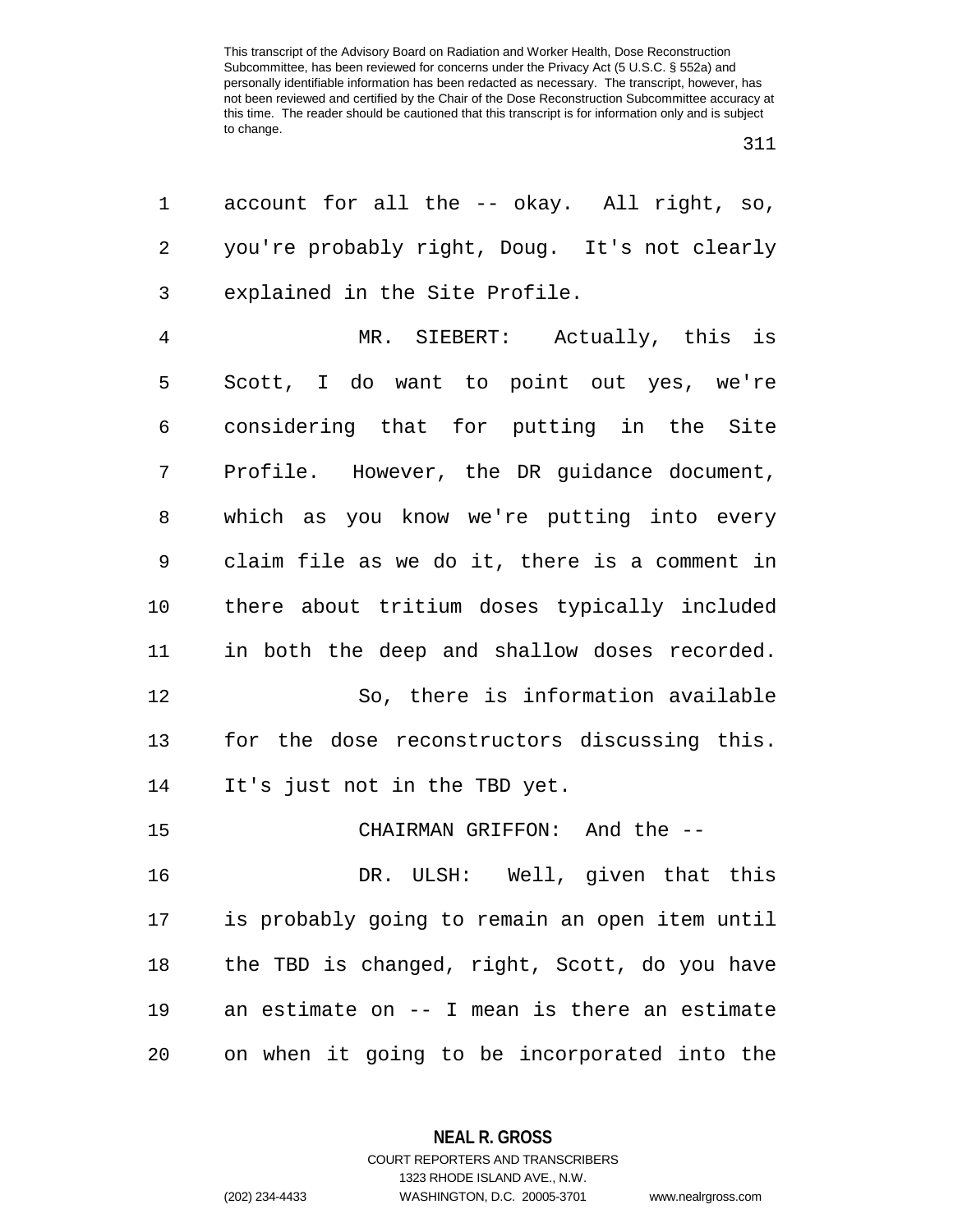| $\mathbf 1$    | TBD?                                          |
|----------------|-----------------------------------------------|
| $\overline{2}$ | MR. SIEBERT: That's -- I don't                |
| 3              | know off the top of my head what's going on   |
| 4              | with the SRS TBD.                             |
| 5              | MR. KATZ: Given what Scott just               |
| 6              | said, do you really need to keep it open?     |
| 7              | CHAIRMAN GRIFFON: Well, I don't -             |
| 8              |                                               |
| 9              | MR. HINNEFELD: If it's a dose                 |
| 10             | reconstruction -- if the Savannah River dose  |
| 11             | reconstruction instructions or guidance for   |
| 12             | dose reconstruction for SRS, if that includes |
| 13             | it and that's being placed in the files now   |
| 14             | going forward, I mean is it really needed?    |
| 15             | You can keep this open for the Site Profile.  |
| 16             | CHAIRMAN GRIFFON: I don't think               |
| 17             | we need it. The question is making sure the   |
| 18             | comments don't get lost. It's easy when it's  |
| 19             | transferred to Procedures.                    |
| 20             | You're saying place<br>MR. FARVER:            |

**NEAL R. GROSS** COURT REPORTERS AND TRANSCRIBERS

1323 RHODE ISLAND AVE., N.W. (202) 234-4433 WASHINGTON, D.C. 20005-3701 www.nealrgross.com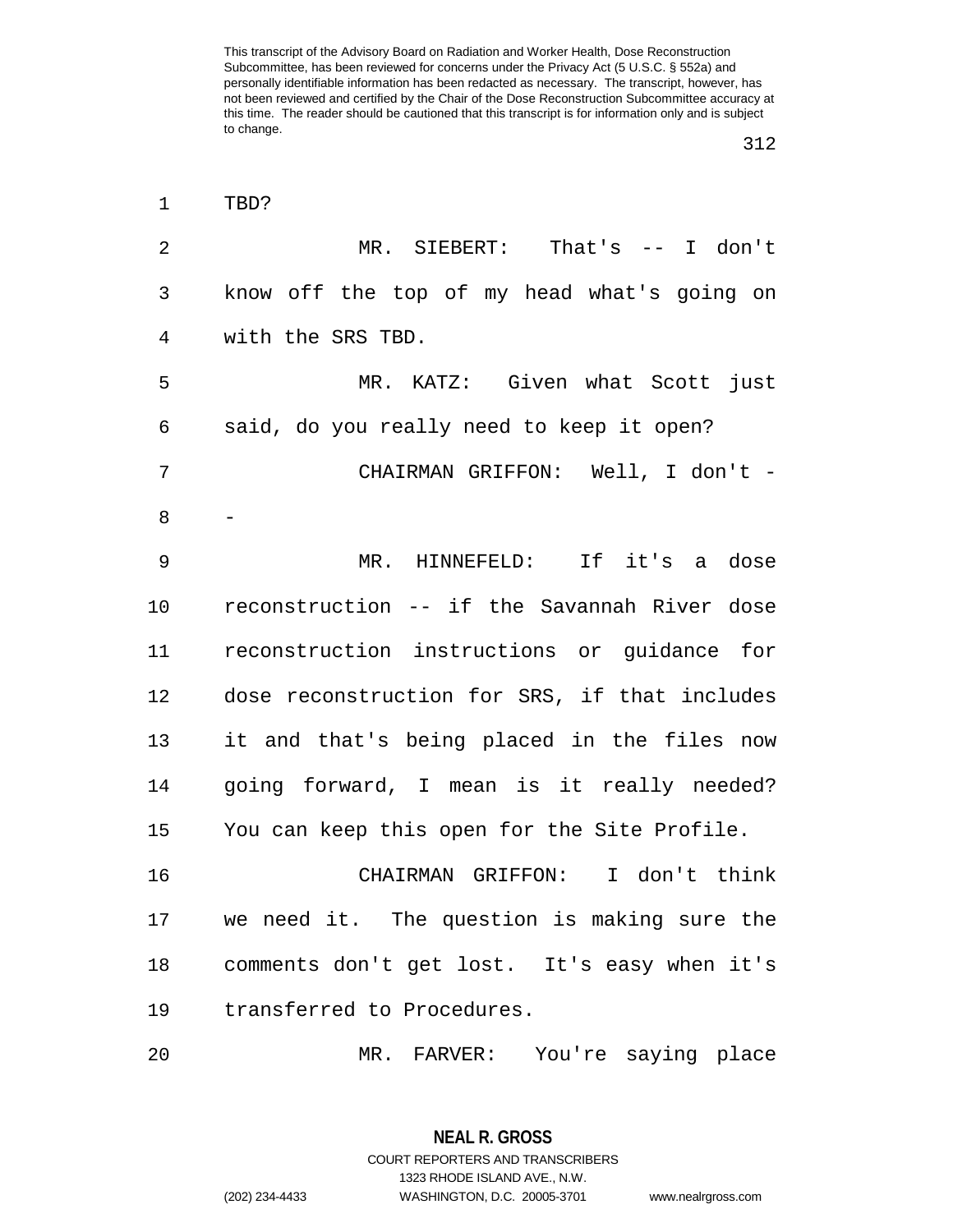## 

| 1              | in the case files now. Is it going to be in    |
|----------------|------------------------------------------------|
| $\overline{2}$ | the files that we get to review?               |
| 3              | MR. HINNEFELD: Depends on how old              |
| 4              | the case is for review.                        |
| 5              | MR. FARVER: That's kind of what I              |
| 6              | mean, because we're going to come up with the  |
| 7              | same issue the next time, where we can't match |
| 8              | the HPAREH dose with the tritium doses that    |
| 9              | are given in the DR.                           |
| $10 \,$        | MR. SIEBERT: Well, that won't $-$              |
| 11             | MR. FARVER: Well, it comes down                |
| 12             | to whether --                                  |
| 13             | MR. SIEBERT: If it's in this                   |
| 14             | guidance document or whether it's in the TBD,  |
| 15             | that's not going to change.                    |
| 16             | MR. FARVER: No, no. I'm saying                 |
| 17             | if these guidance documents aren't included in |
| 18             | the files that we received to review, then     |
| 19             | we're not going to know that it's there.       |
| 20             | We're going to write it up again.              |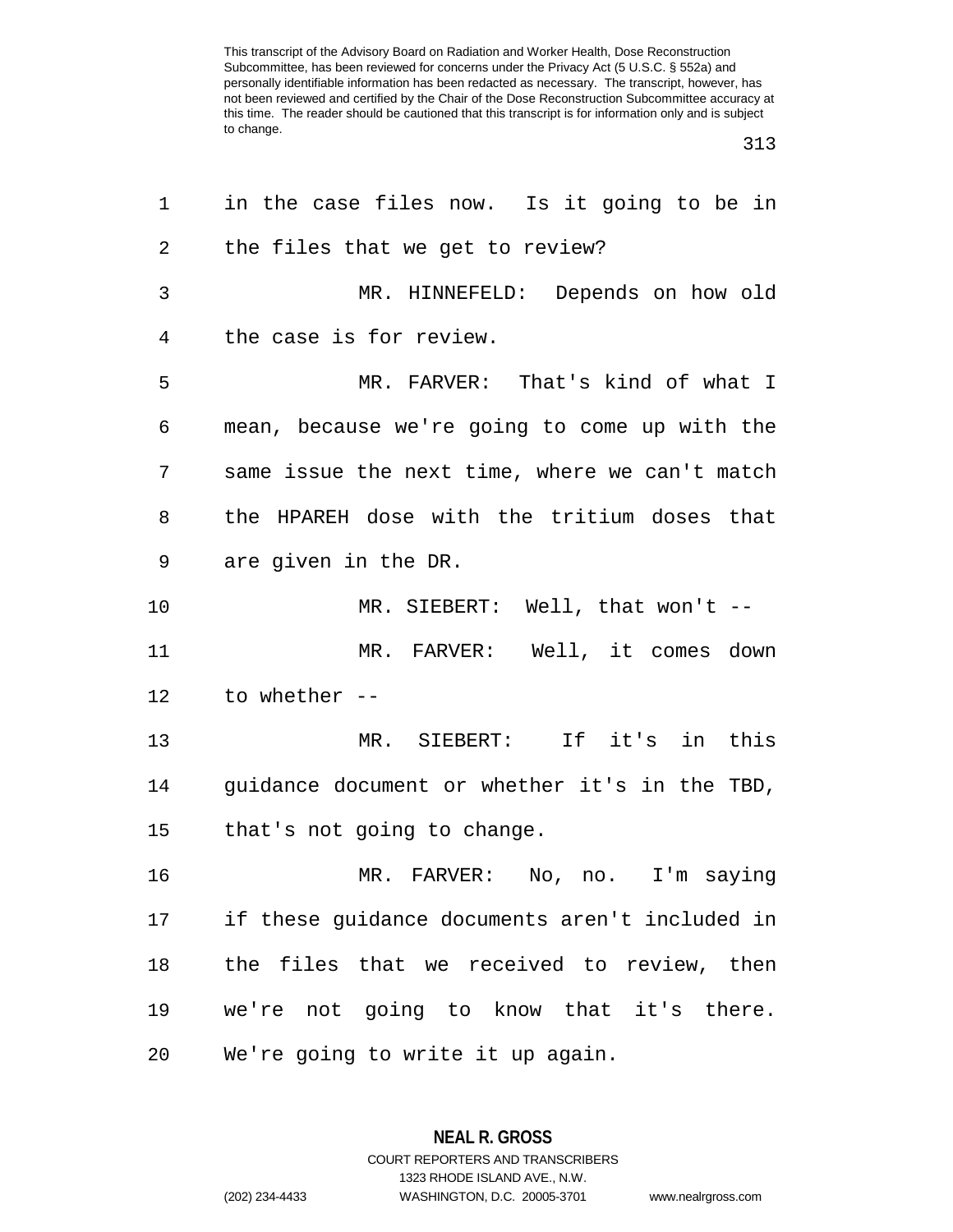| 1              | MR. SIEBERT: I agree, and we've                |
|----------------|------------------------------------------------|
| $\overline{2}$ | run into that numerous times.                  |
| 3              | MR. FARVER: Okay.                              |
| $\overline{4}$ | MR. SIEBERT: And we just close it              |
| 5              | again.                                         |
| 6              | DR. ULSH: Yes, that's a separate               |
| 7              | issue.                                         |
| 8              | MR. FARVER: Okay.                              |
| 9              | CHAIRMAN GRIFFON: Right. But how               |
| 10             | do we keep track of the -- it's an action item |
| 11             | for the SRS Work Group, I guess. Ah, forget    |
| 12             | that one. Can't it go to Wanda's group         |
| 13             | somehow?                                       |
| 14             | MR. FARVER: Is the guidance                    |
| 15             | document that contains this discussion about   |
| 16             | how to separate out the tritium doses, is that |
| 17             | available on the O: drive somewhere that we    |
| 18             | can see?                                       |
| 19             | MR. SIEBERT: Sure. It's in the                 |
| 20             | tools folder for Savannah River tools.         |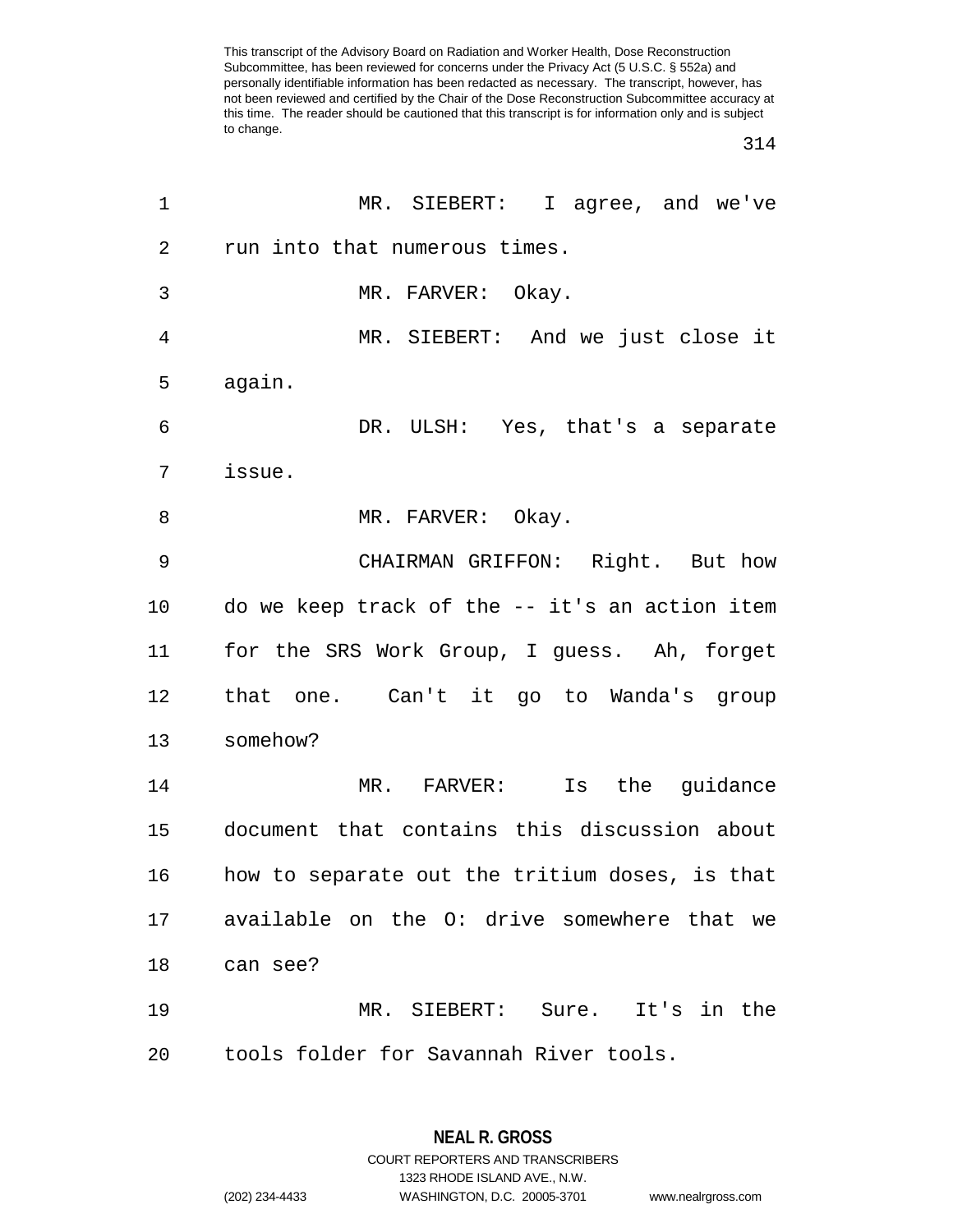| $\mathbf 1$    | MR. FARVER: Okay.                             |
|----------------|-----------------------------------------------|
| $\overline{2}$ | CHAIRMAN GRIFFON: But how to -- I             |
| 3              | mean you said the guidance document gives an  |
| 4              | explanation if the doses are together. It     |
| 5              | doesn't really explain how to separate them   |
| 6              | out, does it?                                 |
| 7              | MR. SIEBERT:<br>It doesn't                    |
| 8              | specifically tell you step-by-step how to     |
| 9              | separate, no.                                 |
| 10             | CHAIRMAN GRIFFON: Right. So, the              |
| 11             | method that Doug is talking about, the method |
| 12             | is still not there, right?                    |
| 13             | MR. STIVER: Is the method in the              |
| 14             | tool that's on the O: drive, then?            |
| 15             | CHAIRMAN GRIFFON: There's<br>no               |
| 16             | method at all. Scott, that was to you.        |
| 17             | MR. STIVER: Scott, is the method              |
| 18             | that you're referring to again in the tool    |
| 19             | that's on the O: drive?                       |
| 20             | MR. SIEBERT: Oh, no.<br>It would              |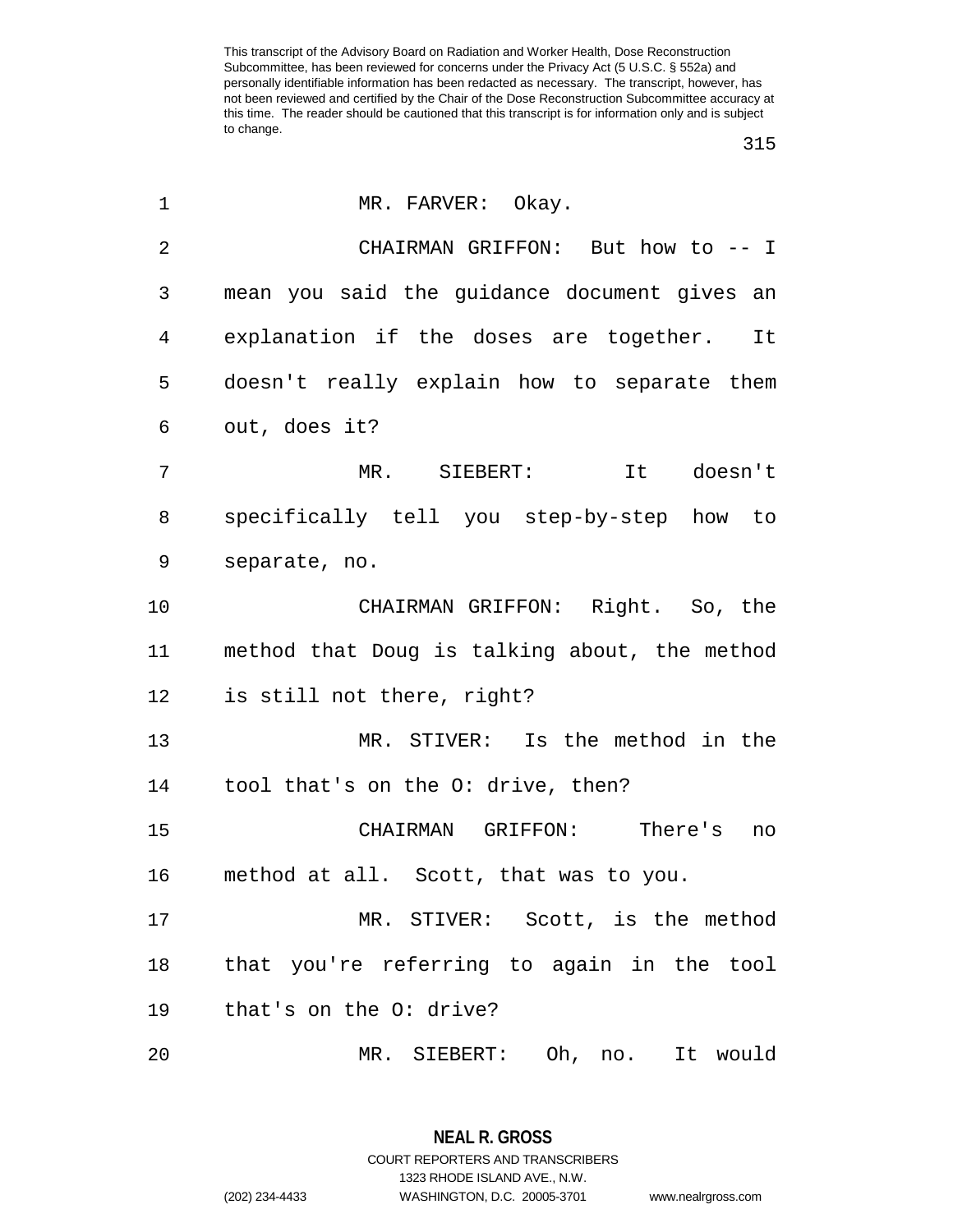| 1              | not be tied into a tool. It's something the   |
|----------------|-----------------------------------------------|
| $\overline{2}$ | dose reconstructor would have to do by        |
| 3              | comparison. I mean, the information that they |
| $\overline{4}$ | have to look at is already in the guidance    |
| 5              | document. The specific line-by-line -- you    |
| 6              | know, it's basically just a step of, if       |
| 7              | there's tritium dose, you need to compare it  |
| 8              | to the -- compare it to the HPAREH dose and   |
| 9              | subtract it out. It's not much of a method,   |
| 10             | really.                                       |
| 11             | MR. STIVER: Okay, okay. So, it's              |
| 12             | clear to the reconstructor what they have to  |
| 13             | do.                                           |
| 14             | CHAIRMAN GRIFFON: All right, I                |
| 15             | mean I have no problem closing this out. I    |
| 16             | just don't want the comment to be lost from   |
| 17             | the Site Profile comment. You know, the fact  |
| 18             | that --                                       |
| 19             | MR. HINNEFELD: I've got a                     |
| 20             |                                               |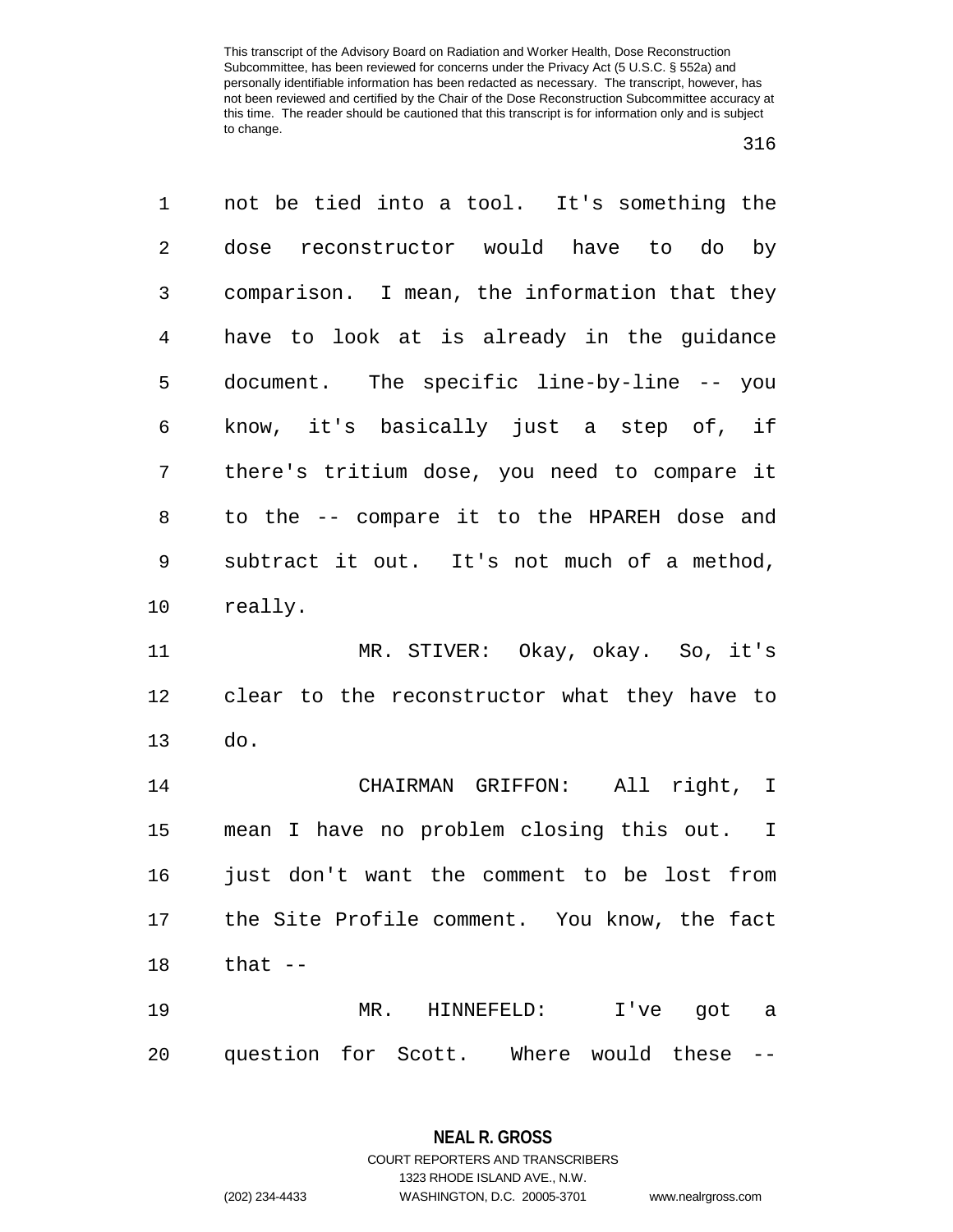| 1              | where is this instruction found? I mean this   |
|----------------|------------------------------------------------|
| 2              | is available to dose reconstructors. I         |
| 3              | understand that. But where do they look to     |
| $\overline{4}$ | find it?                                       |
| 5              | The dose<br>MR.<br>SIEBERT:                    |
| 6              | reconstructors, the guidance documents, are in |
| 7              | the tools folders, along with the tools for a  |
| 8              | site. So, for Savannah River, the Savannah     |
| 9              | River DR guidance document is in the same      |
| 10             | folder as the Savannah River tools.            |
| 11             | MR. HINNEFELD: Okay, so that                   |
| 12             | folder is -- that's something the dose         |
| 13             | reconstructor looks at from your side?         |
| 14             | MR. SIEBERT: Correct, and then a               |
| 15             | copy of the latest version of that is also     |
| 16             | submitted along with the claim for SC&A or --  |
|                | 17 or whoever is --                            |
| 18             | MR. HINNEFELD: Yes, there's a                  |
| 19             | claim file now. I mean that was started a      |
| 20             | couple years ago.                              |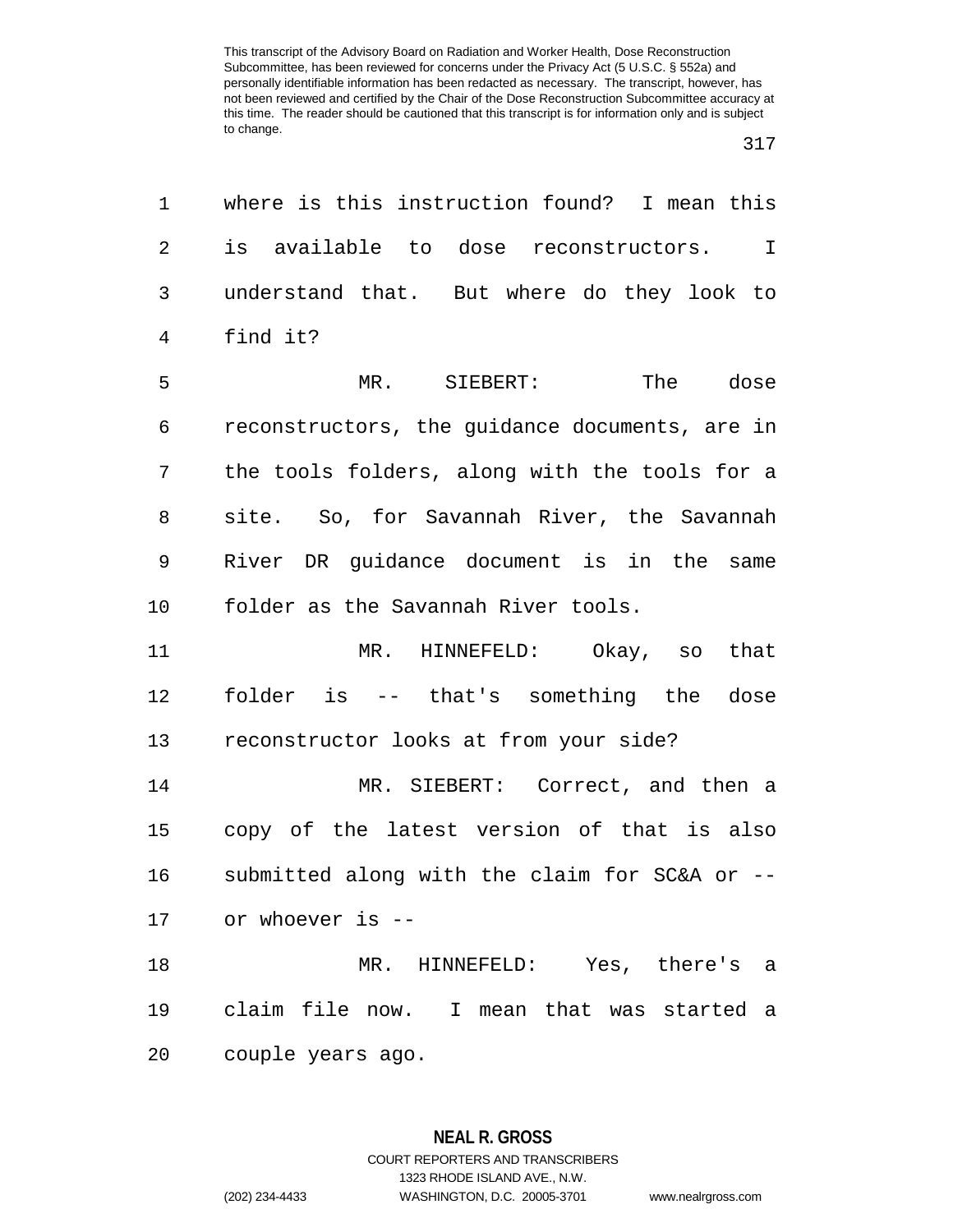| 1              | MR. SIEBERT: Right.                            |
|----------------|------------------------------------------------|
| $\overline{2}$ | MR. HINNEFELD: But I mean where -              |
| 3              | - I'm still trying to figure out where does    |
| 4              | your dose reconstructor look, physically?      |
| 5              | What file or what drive does he go to find     |
| 6              | that tools thing?                              |
| 7              | MR. SIEBERT: That's on our O:                  |
| 8              | drive on our server, where we keep all the DR  |
| 9              | tools.                                         |
| 10             | MR. HINNEFELD: That's on your                  |
| 11             | server. So, that's not necessarily replicated  |
| 12             | over to our side, or do you know?              |
| 13             | MR. SIEBERT: That I can't tell                 |
| 14             | you. I don't know how they keep you guys up    |
| 15             | to date on our tools.                          |
| 16             | MR. HINNEFELD: Okay, I'm afraid I              |
| 17             | don't know either, but there's probably people |
| 18             | who do know on our side. I'm just not one of   |
| 19             | them.                                          |
| 20             | CHAIRMAN GRIFFON: Well, let's --               |

**NEAL R. GROSS** COURT REPORTERS AND TRANSCRIBERS 1323 RHODE ISLAND AVE., N.W.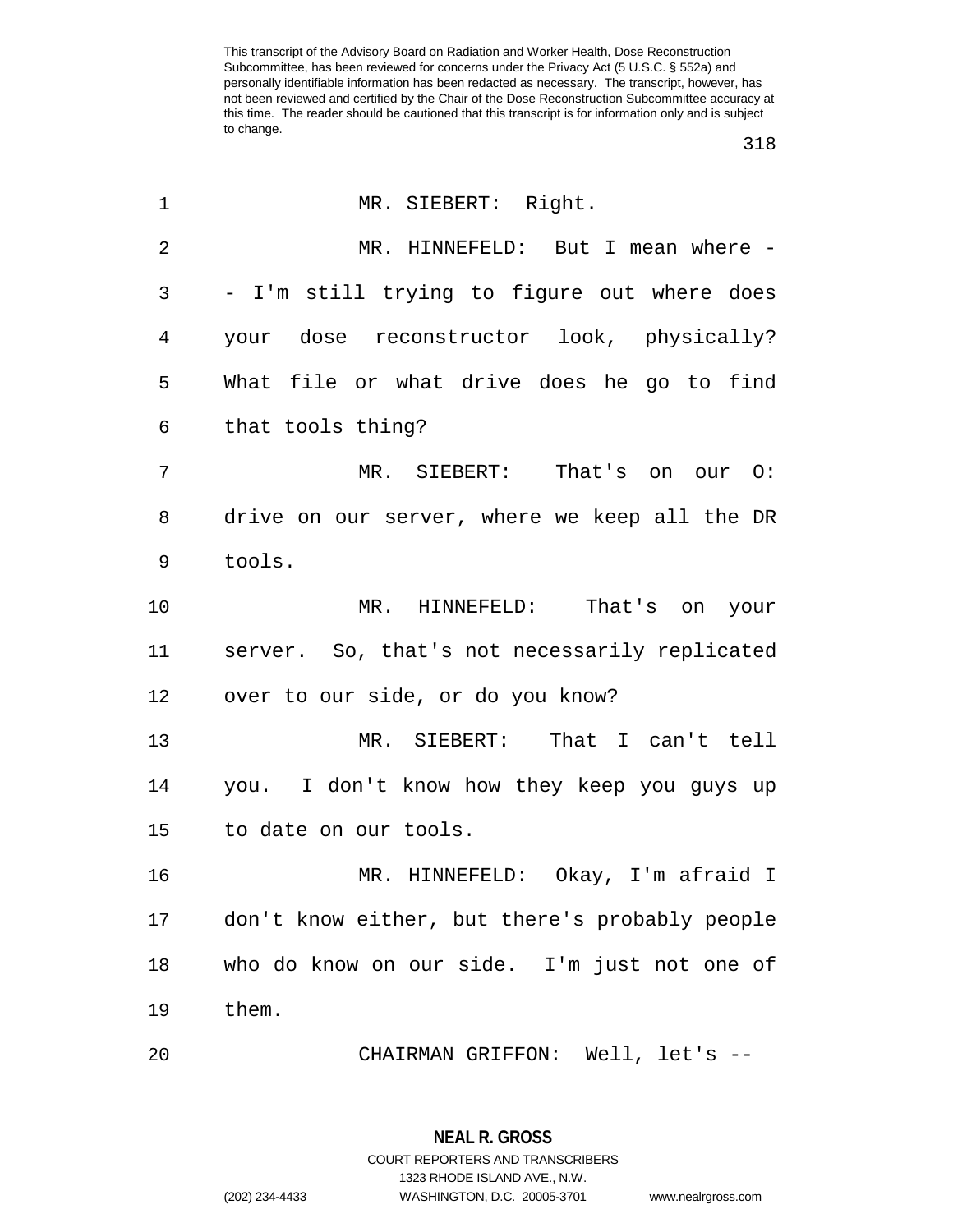## 

| 1              | MR. HINNEFELD: Well, I think it                |
|----------------|------------------------------------------------|
| $\overline{2}$ | means they're being provided now.<br>So,       |
| 3              | anything we look at now that has been done in  |
| 4              | the last couple years, it'll be there in the   |
| 5              | folder.                                        |
| 6              | MEMBER CLAWSON: Will it? This is               |
| 7              | Brad. Will it be in the folder then?           |
| 8              | MR. HINNEFELD: Yes.                            |
| $\mathsf 9$    | MEMBER CLAWSON: I guess we're                  |
| 10             | coming back to the same thing we were talking  |
| 11             | about earlier in the morning, about being able |
| 12             | to reconstruct these doses when the -- there's |
| 13             | got to be a method that everybody is all on    |
| 14             | the same, and what I hear from Scott, and      |
| 15             | correct me if I'm wrong, is that it will now   |
| 16             | be in the folder, and it'll show how this has  |
| 17             | been done, or is this just something that the  |
| 18             | dose reconstructor does?                       |
| 19             | MR. SIEBERT: The DR directions                 |
| 20             | are -- or guidance documents are put into the  |

**NEAL R. GROSS** COURT REPORTERS AND TRANSCRIBERS

1323 RHODE ISLAND AVE., N.W.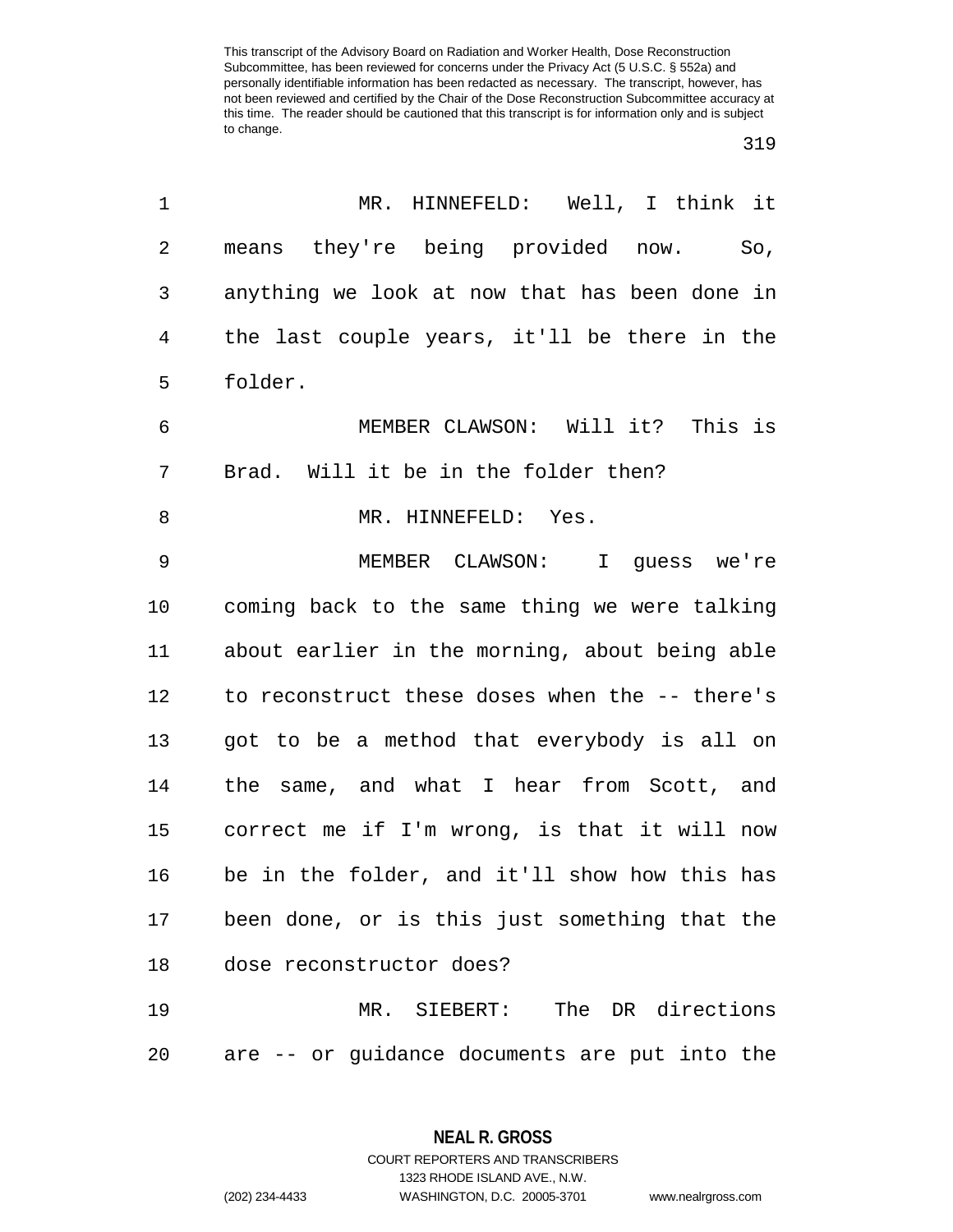| 1              | folders.  So, every file for the last couple   |
|----------------|------------------------------------------------|
| 2              | years has had this included. I'm also looking  |
| 3              | through, and I don't have the page, but the    |
| $\overline{4}$ | present TBD -- and Mutty's helping me out with |
| 5              | this. So, Mutty, correct me if I'm wrong.      |
| 6              | The correct version of the SRS TBD actually    |
| 7              | does have a discussion on the resolution of    |
| 8              | photon, neutron and tritium dose.              |
| $\mathsf 9$    | So, this actually may have already             |
| 10             | been put into the TBD to give it the           |
| 11             | information.                                   |
| 12             | CHAIRMAN GRIFFON: Well, if that's              |
| 13             | the case, then that answers -- that resolves   |
| 14             | my issue.                                      |
| 15             | MR. SIEBERT: Yes. Hard copy                    |
| 16             | records do separate; recorded whole body dose; |
| 17             | photon, neutron, tritium. It's section         |
| 18             | E.4.1.1. There is a discussion on the fact     |
| 19             | that the hard copy records do go into the      |
| 20             | separation, whereas HPAREH does not.           |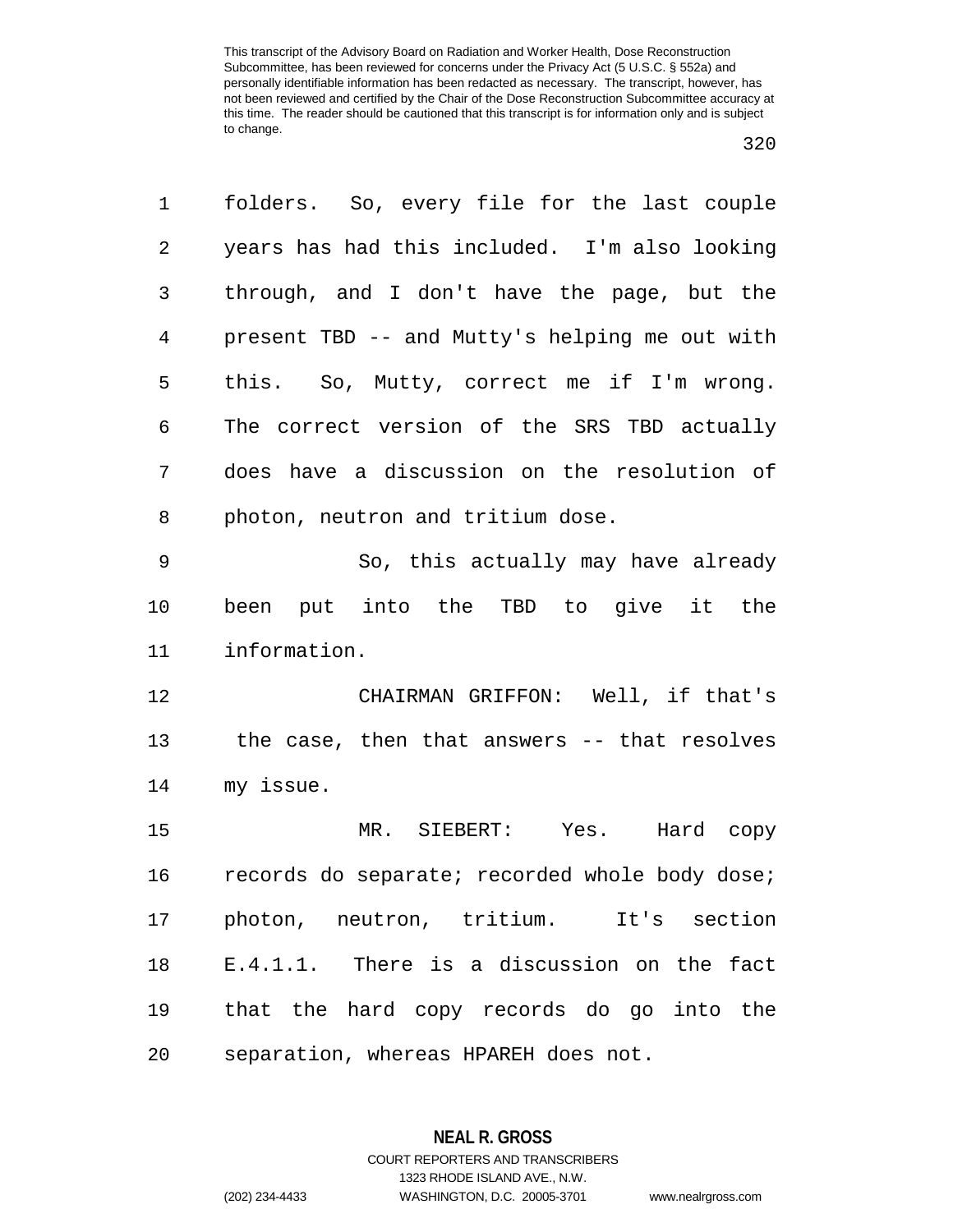| 1              | So, that's section $E.4.1.1.$ It's             |
|----------------|------------------------------------------------|
| $\overline{2}$ | called: "Resolution of Photon, Neutron and     |
| 3              | Tritium Dose." And I think that actually,      |
| $\overline{4}$ | Doug, that would close this out because it's   |
| 5              | in there.                                      |
| $\epsilon$     | MEMBER CLAWSON: Okay, that helps               |
| 7              | me out. I was a little bit confused there. I   |
| 8              | kind of got the impression that they just --   |
| 9              | they just knew to do it, but there was no real |
| 10             | direction there, and I just wanted to make     |
| 11             | sure we had some clear direction that we were  |
| 12             | going.                                         |
| 13             | MR. SIEBERT: Right. I can                      |
| 14             | understand that. Let me see. I'm still         |
| 15             | getting more information. That's page 243 of   |
| 16             | the TBD, the present version of the TBD.       |
| 17             | CHAIRMAN GRIFFON: You want to                  |
| 18             | take a quick glance at that, and we'll move on |
| 19             | if one of you guys wants to look at it. I      |
| 20             | think we can close it out.                     |

**NEAL R. GROSS** COURT REPORTERS AND TRANSCRIBERS 1323 RHODE ISLAND AVE., N.W.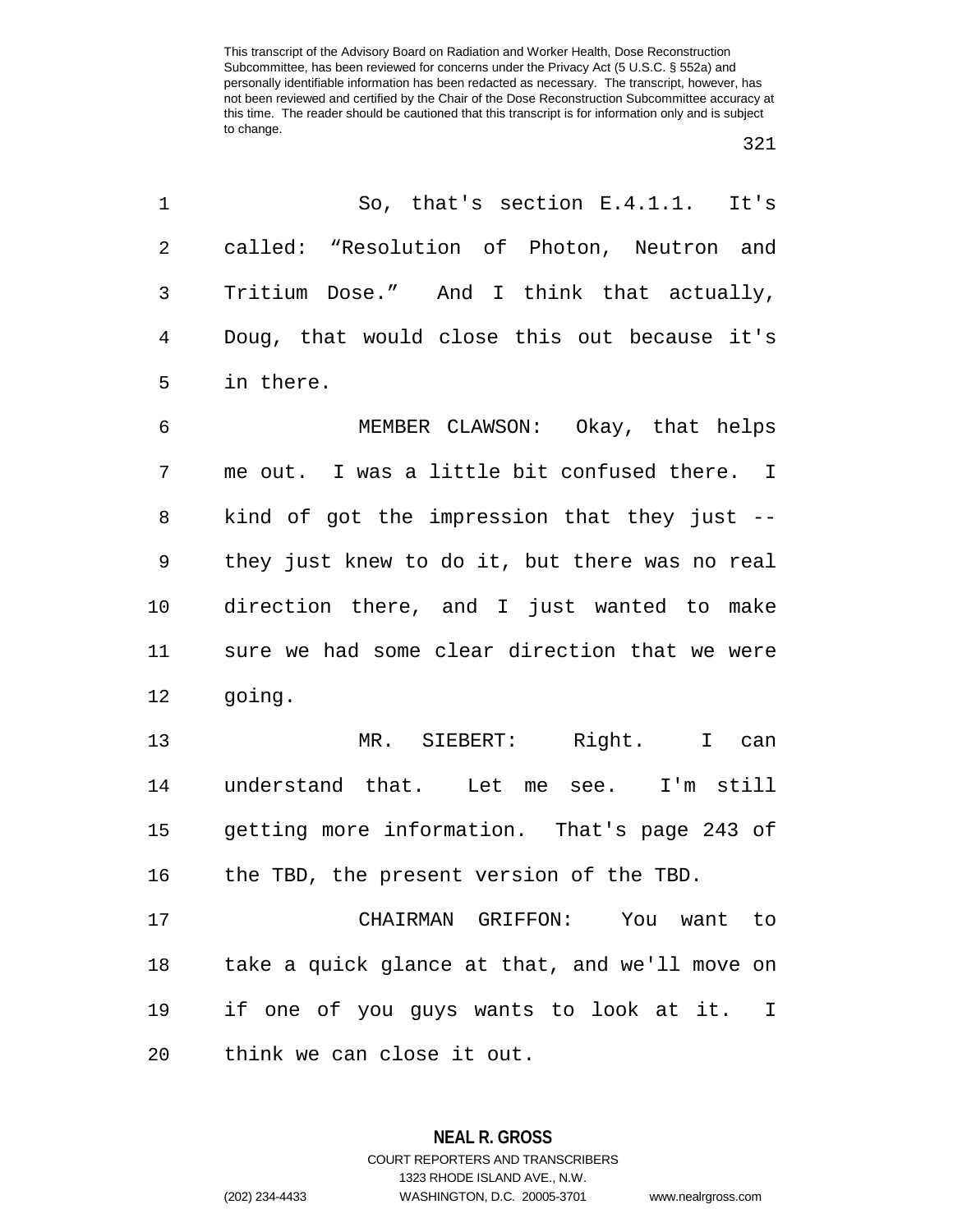| 1  | MS. K. BEHLING: This is Kathy                  |
|----|------------------------------------------------|
| 2  | Behling.                                       |
| 3  | CHAIRMAN GRIFFON:<br>Kathy, go                 |
| 4  | ahead.                                         |
| 5  | MS. K. BEHLING: Yes, I was just                |
| 6  | hopefully going to answer Stu's question       |
| 7  | regarding the DR tools. I believe on the O-    |
| 8  | drive, under -- there is a claims folder.      |
| 9  | Under the claims folder, there is a DR folder, |
| 10 | and then under that particular folder is the   |
| 11 | DR tools. Then it lists the general tools,     |
| 12 | and all the site-specific tools.               |
| 13 | I'm just not sure how often that               |
| 14 | is updated, but the last time I checked, it    |
| 15 | seemed to be quite up-to-date. So, that's      |
| 16 | where the DR tools reside on the O: drive.     |
| 17 | MR. SIEBERT: Yes, and we do                    |
| 18 | update that as we find technical issues, or if |
| 19 | we get something into the TBD, we'll usually   |
| 20 | pull it out of the guidance document so that   |

**NEAL R. GROSS**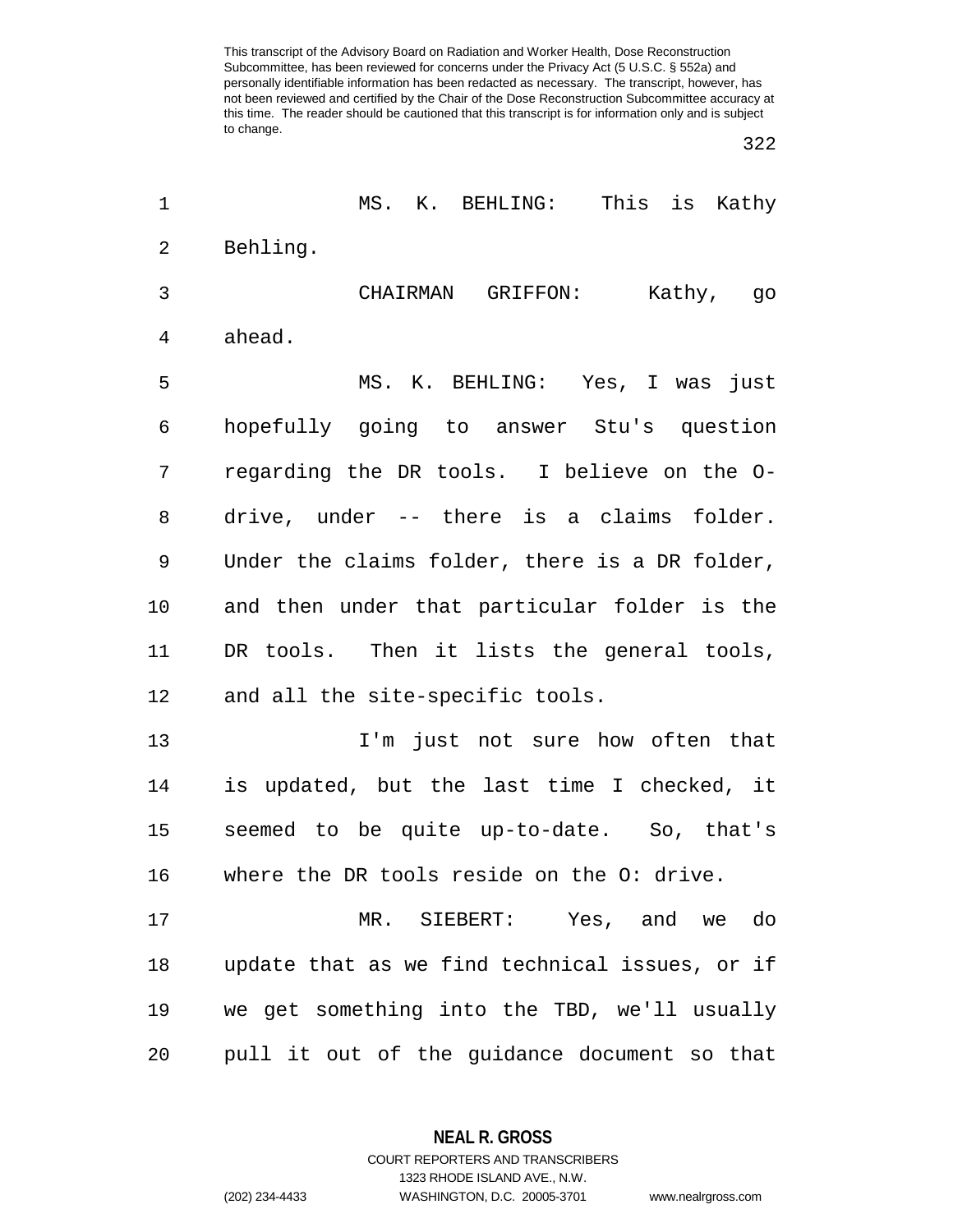| $\mathbf 1$    | it's not replicated.                           |
|----------------|------------------------------------------------|
| $\overline{2}$ | MR. STIVER: Looks like they were               |
| 3              | updated about two years ago, 2009, from what   |
| $\overline{4}$ | I'm seeing here.                               |
| 5              | CHAIRMAN GRIFFON: I'm going to                 |
| 6              | close.                                         |
| 7              | MR. SIEBERT: The one I'm looking               |
| 8              | at right now was updated earlier this year.    |
| 9              | MR. STIVER: Okay, maybe. I'm                   |
| 10             | looking at our side of it.                     |
| 11             | CHAIRMAN GRIFFON: To get back to               |
| 12             | 152.4, I've right now written it for           |
| 13             | 7/15/2011, "NIOSH included in Site Profile     |
| 14             | document section E.4.1.1, and no further       |
| 15             | action is required." So, if SC&A is okay with  |
| 16             | that, I think we should just do a quick check. |
| 17             | We don't need to carry this over to another    |
| 18             | meeting, if you can just look at that          |
| 19             | paragraph.                                     |
|                |                                                |

MR. FARVER: Fine.

## **NEAL R. GROSS** COURT REPORTERS AND TRANSCRIBERS

1323 RHODE ISLAND AVE., N.W.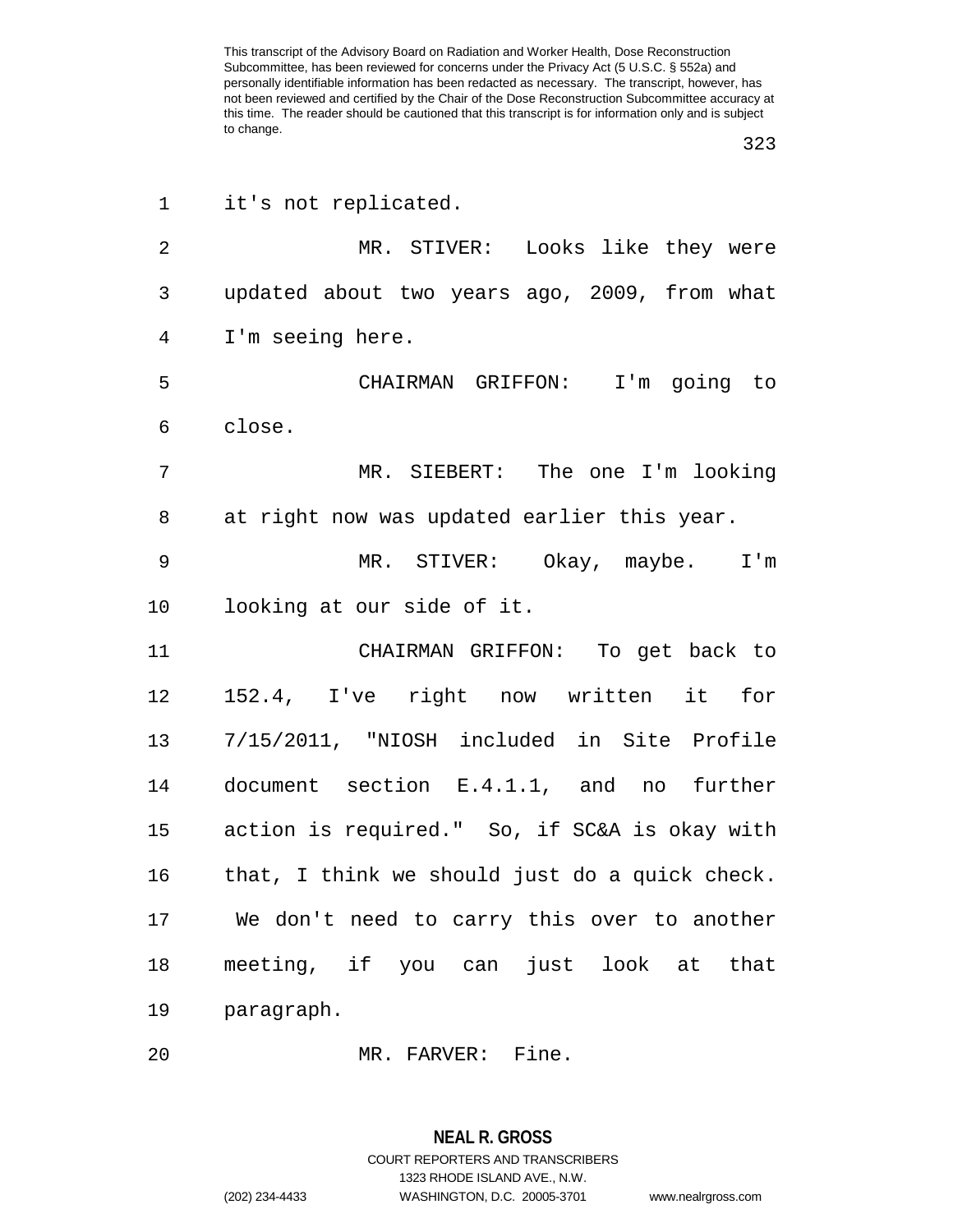| $\mathbf 1$    | CHAIRMAN GRIFFON: Okay. And I'll               |
|----------------|------------------------------------------------|
| $\overline{2}$ | move ahead, but we'll come back if you have    |
| 3              | heartburn with that. All right, 152.6?         |
| $\overline{4}$ | MS. K. BEHLING: I believe maybe I              |
| 5              | address this finding. This is that<br>can      |
| $\epsilon$     | finding that we've identified over and over    |
| 7              | again, with regard to the way NIOSH approaches |
| 8              | missed fission product doses, and they have    |
| $\mathsf 9$    | what they call a radionuclide chooser program, |
| 10             | that selects the radionuclides at the highest  |
| 11             | dose to the issue of concern.                  |
| 12             | And what we've always questioned               |
| 13             | is what about the -- the dose component from   |
| 14             | all of the other radionuclides? And what       |
| 15             | NIOSH has done, and they've provided us all of |
| 16             | the back-up data for this, is they have taken  |
| 17             | the actual whole-body count results for this   |
|                |                                                |

 particular case it was a little bit of cesium in the whole-body count results. And they plugged that value into IMBA and calculated

**NEAL R. GROSS**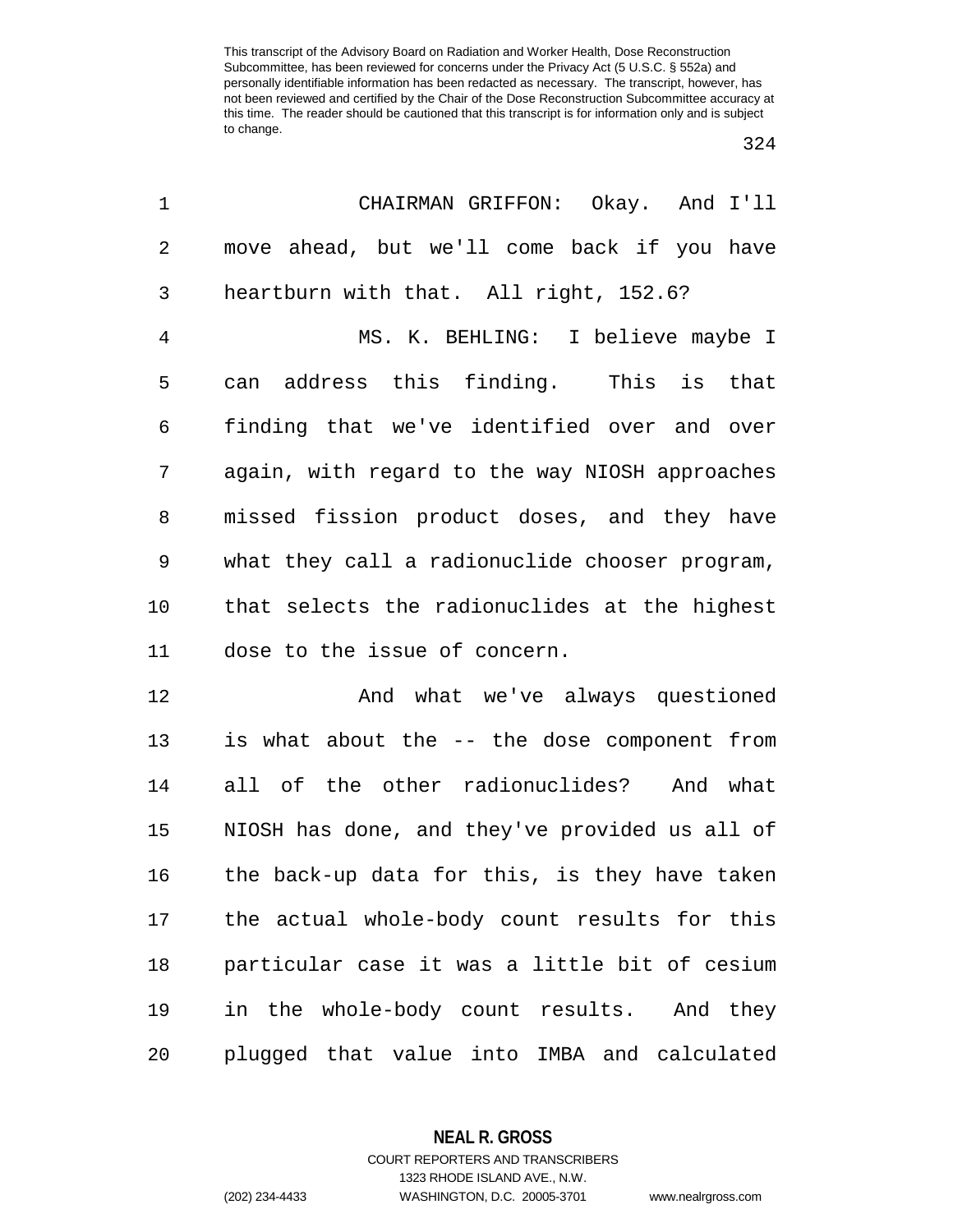| 1              | internal -- or an intake, inhalation intake,   |
|----------------|------------------------------------------------|
| $\overline{a}$ | and then they took that inhalation intake, and |
| 3 <sup>7</sup> | they went to their OTIB-54 workbook, and the   |
| 4              | OTIB-54 is fission and activation product      |
| 5              | assignment for internal dose related to gross  |
| 6              | beta and gross gamma analysis.                 |

7 And they calculated the dose using this OTIB-54 methodology, and I did look at all of the data they provided. Clearly, it shows that by selecting the radionuclide chooser, that highest radionuclide alone, your dose is higher than when you go to this more refined approach in OTIB-54, and you select all the various radionuclides that you might expect to see in that environment.

 And so, I do agree with -- with their approach of using these OTIB -- or the radionuclides chooser as a more conservative approach. And I might also add --

CHAIRMAN GRIFFON: Well, they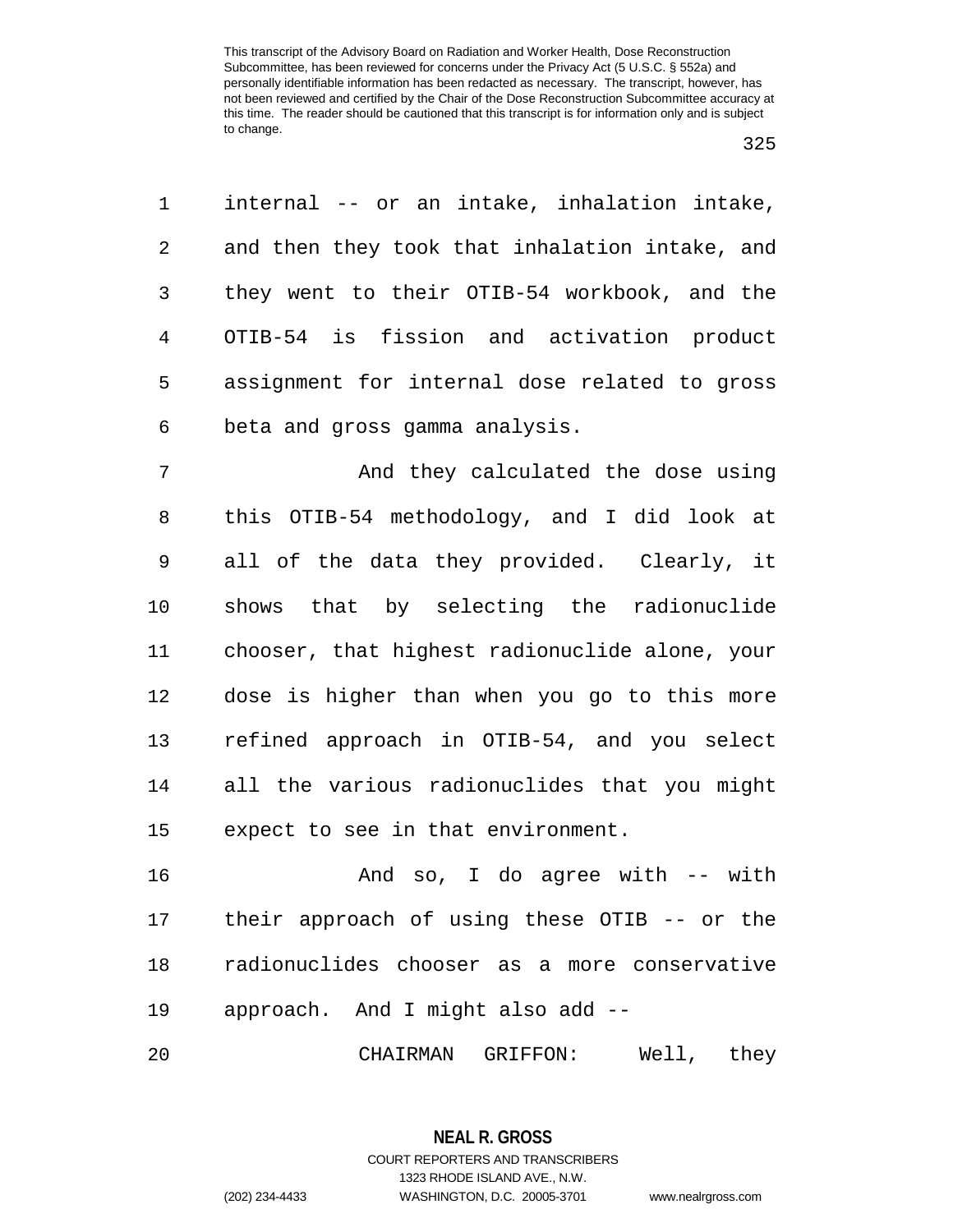| 1              | $\text{diam}$ 't -- let me just be clear, Kathy. They |
|----------------|-------------------------------------------------------|
| $\overline{a}$ | didn't really choose the chooser; that was            |
| 3              | just an approach that was used before they            |
| $\overline{4}$ | developed 54, correct?                                |
| 5              | MS. K. BEHLING: Correct, correct.                     |
| 6              | CHAIRMAN GRIFFON: So, now the                         |
| 7              | new, more refined approach results in lower           |
| 8              | doses. Did you evaluate across the board, or          |
| 9              | was it just for this case?                            |
| 10             | MS. K. BEHLING: Yes, that's what                      |
| 11             | I -- yes, I was about to say. At least in             |
| 12             | this particular set, there are two additional         |
| 13             | findings, two additional cases, case 153, our         |
| 14             | next case, and finding 153.8.                         |
| 15             | Same situation. They did the same                     |
| 16             | type in their -- they used actually MDA for           |
| 17             | cesium-137 because there was no real values           |
| 18             | assigned in the whole body count, and still           |
| 19             | based on that approach, the dose was actually         |
| 20             | higher using the chooser.                             |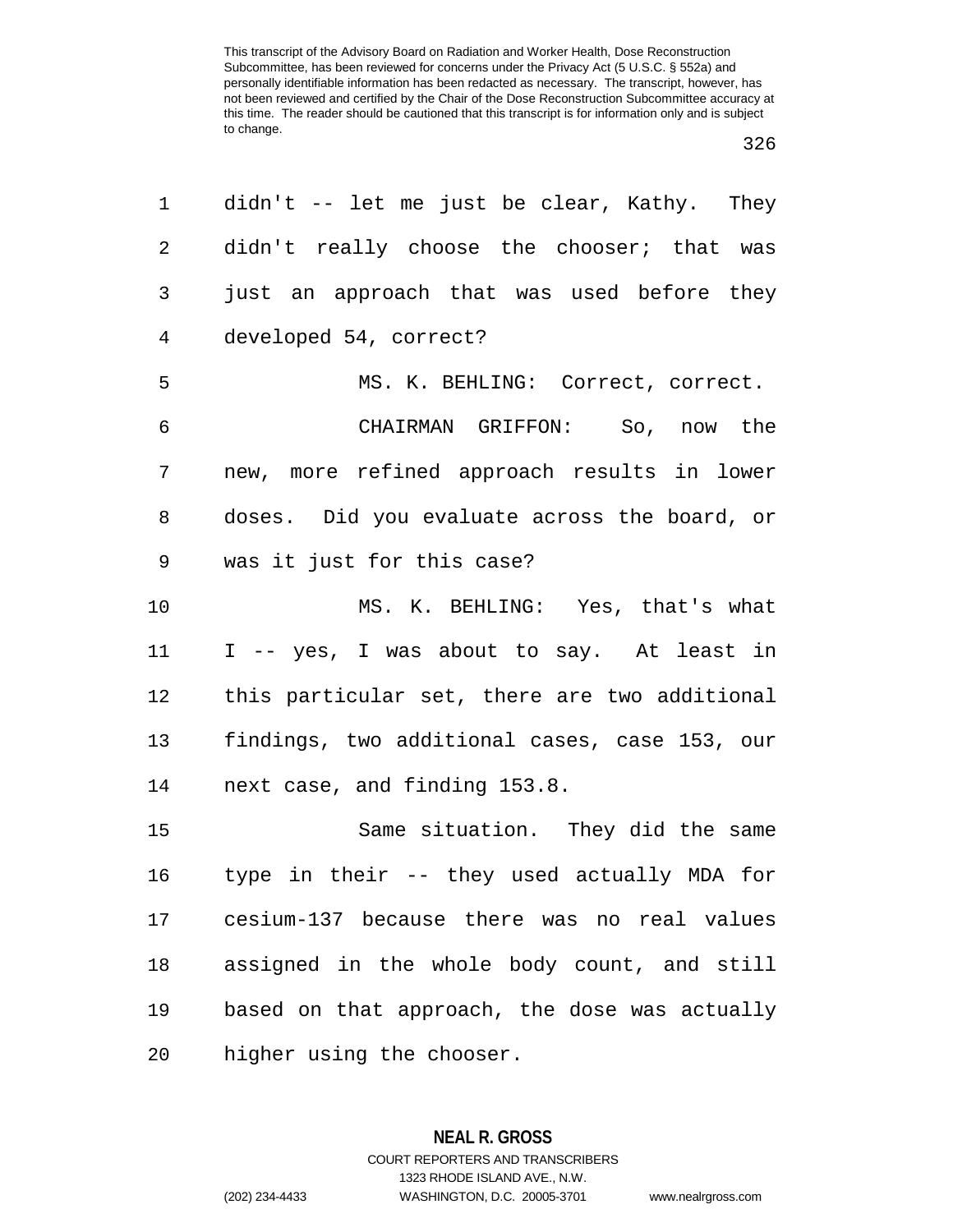| 1  | The same thing with, let's see                  |
|----|-------------------------------------------------|
| 2  | here, case 155, finding 155.7. Exactly the      |
| 3  | same type of approach used, and I verified the  |
| 4  | IMBA runs and all of the OTIB-54 runs, and I    |
| 5  | do agree with NIOSH on the --                   |
| 6  | CHAIRMAN GRIFFON: What was that                 |
| 7  | last one? 153.8 I got.                          |
| 8  | MS. K. BEHLING: Yes, 153.8 and                  |
| 9  | 155.7.                                          |
| 10 | CHAIRMAN GRIFFON: Okay, then I'll               |
| 11 | go ahead and also close those out as no         |
| 12 | further action when we get there, if we get     |
| 13 | that far. Or even if we don't, I'll go ahead    |
| 14 | and clear those out. But let me just -- the     |
|    | 15 only other question I have, this is a little |
| 16 | bit of a theoretical question, but have we      |
|    | 17 reviewed OTIB-54?                            |
| 18 | MEMBER MUNN: Oh, my yes.                        |
| 19 | MR. KATZ: Yes.                                  |
| 20 | CHAIRMAN GRIFFON: But I mean have               |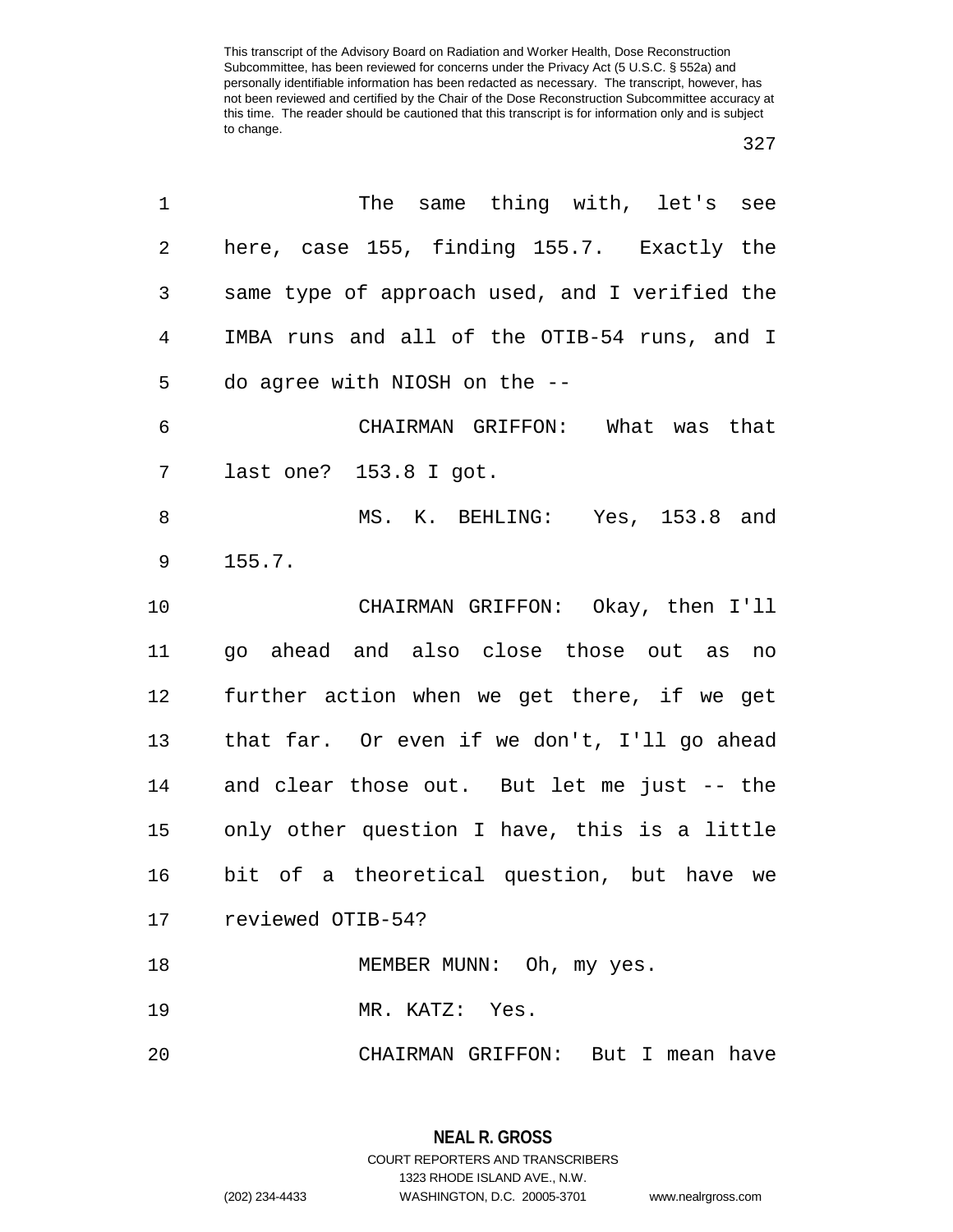| 1              | we closed it out? I don't know where we        |
|----------------|------------------------------------------------|
| $\overline{2}$ | stand.                                         |
| 3              | MEMBER MUNN: Almost all of 54 is               |
| 4              | closed out.                                    |
| 5              | CHAIRMAN GRIFFON: Because we're                |
| 6              | assuming that 54 is correct in this analysis.  |
| 7              | You know you're saying the chooser was always  |
| 8              | more favorable than OTIB-54, but in closing    |
| 9              | these out, we're saying -- we're acting as if  |
| 10             | OTIB-54 is the truth.                          |
| 11             | DR. MAURO: Mark, OTIB-54, is that              |
| 12             | the one dealing with beta-gamma emitters in    |
| 13             | urine associated with reactors?                |
| 14             | MS. K. BEHLING: Yes.                           |
| 15             | CHAIRMAN GRIFFON: Yes.                         |
| 16             | DR. MAURO: Okay, we reviewed                   |
| 17             | that. And where we came out was there was a    |
| 18             | set of four or five different conversions that |
| 19             | if you know the gross beta-gamma in the urine, |
| 20             | you can make certain assumption what the --    |

**NEAL R. GROSS** COURT REPORTERS AND TRANSCRIBERS

1323 RHODE ISLAND AVE., N.W.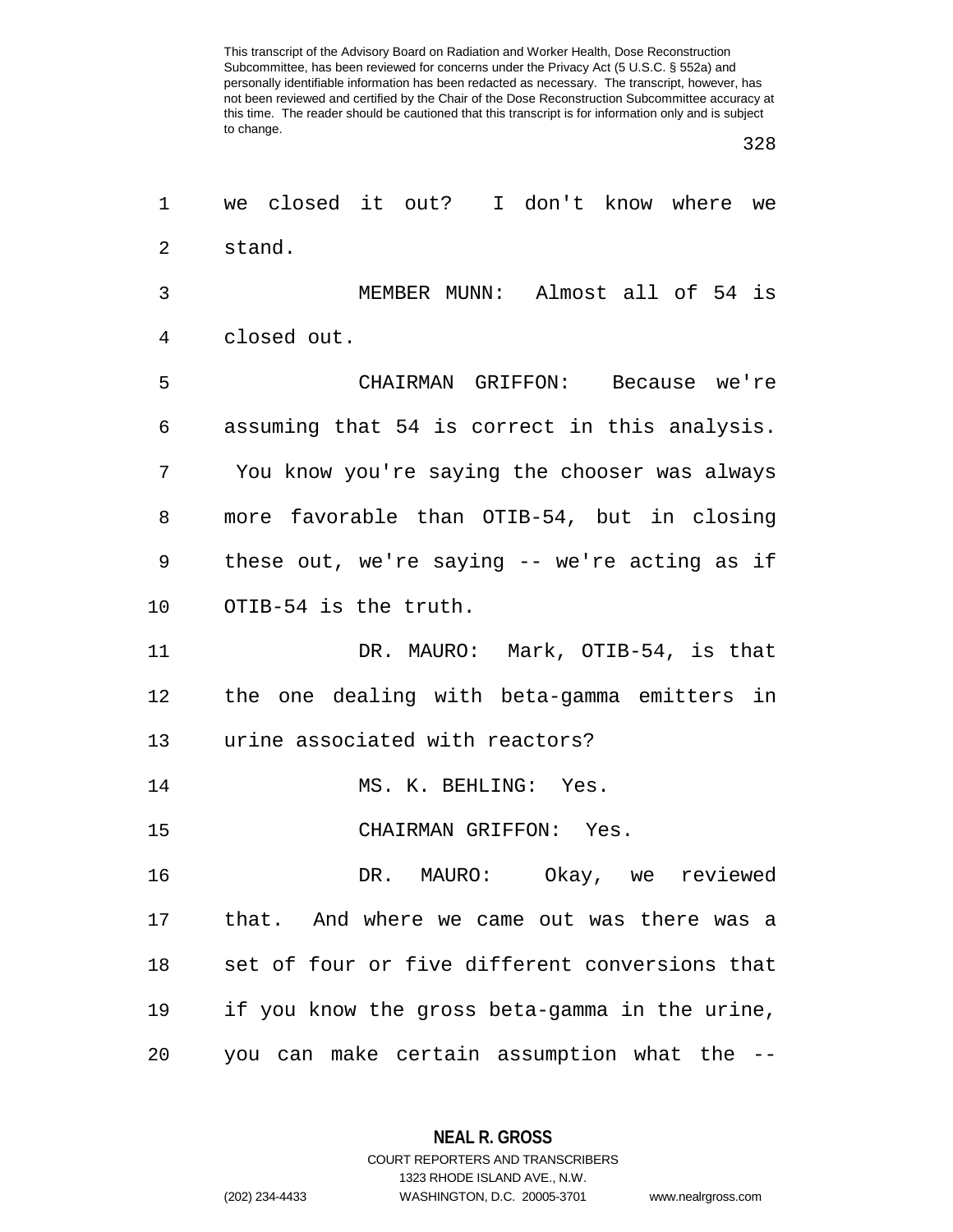the question is what is the isotopic mix on those radionuclides? And they differ, if would differ, depending on the kind of reactor you use.

 Joyce Lipsztein reviewed that. She found favorably on the mix associated with each of the different types of reactors. There was one issue, however, that remains I believe still unresolved. And when you don't have information on the type of reactor you're working with, or it's a -- it's not captured by the four categories.

 There's a default mix that's recommended to be used that we had a problem with because we felt that mix that was selected was not bounding. So, we were almost home on OTIB-54, but not quite.

 Now, within the context of this particular case, if they use OTIB-54, one of the mixes that we already reviewed and

1323 RHODE ISLAND AVE., N.W.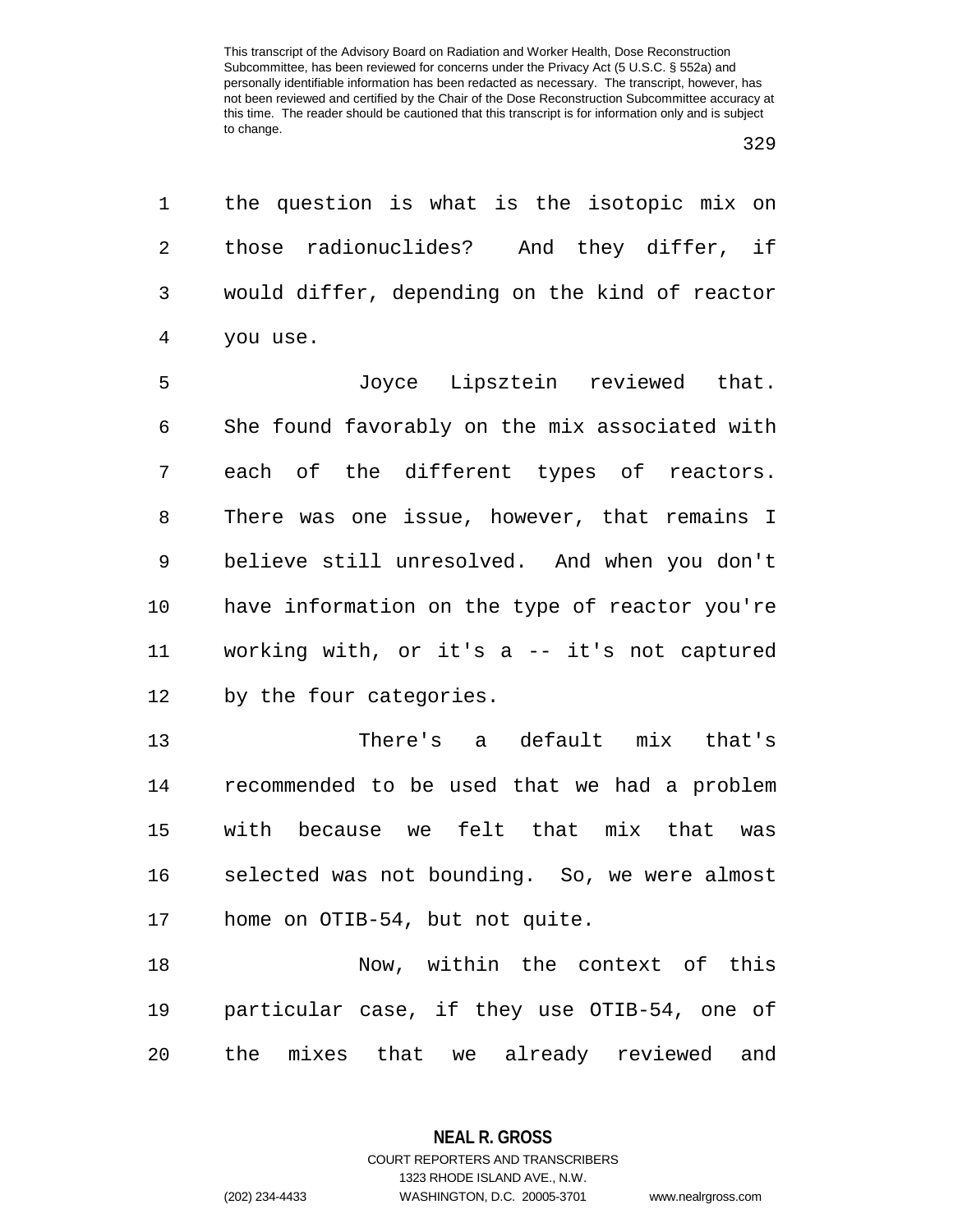| 1              | approved, then I think this issue goes away.      |
|----------------|---------------------------------------------------|
| $\overline{c}$ | But if they use the generic mix, that's sort      |
| 3              | of like a default when you don't have             |
| 4              | information, we still have an issue with that.    |
| 5              | DR. ULSH: And on that topic of                    |
| 6              | the generic mix, I can tell you that I've been    |
| 7              | in discussions with ORAU just over the last       |
| 8              | week or so. We're preparing further analysis      |
| 9              | on that.                                          |
| 10             | CHAIRMAN GRIFFON: Kathy, do you                   |
| 11             | know if these three that you mentioned were       |
| 12             | generic, $152$ , $153$ and $155$ ? Would they $-$ |
| 13             | MR. HINNEFELD: Well, they weren't                 |
| 14             | done with OTIB-54. They were done with the        |
| 15             | chooser.                                          |
| 16             | CHAIRMAN GRIFFON: Right, but were                 |
| 17             | they a situation where you have one reactor       |
| 18             | though, or were they a situation where they       |
| 19             | would have -- you wouldn't know? What sites       |
| 20             | were they?                                        |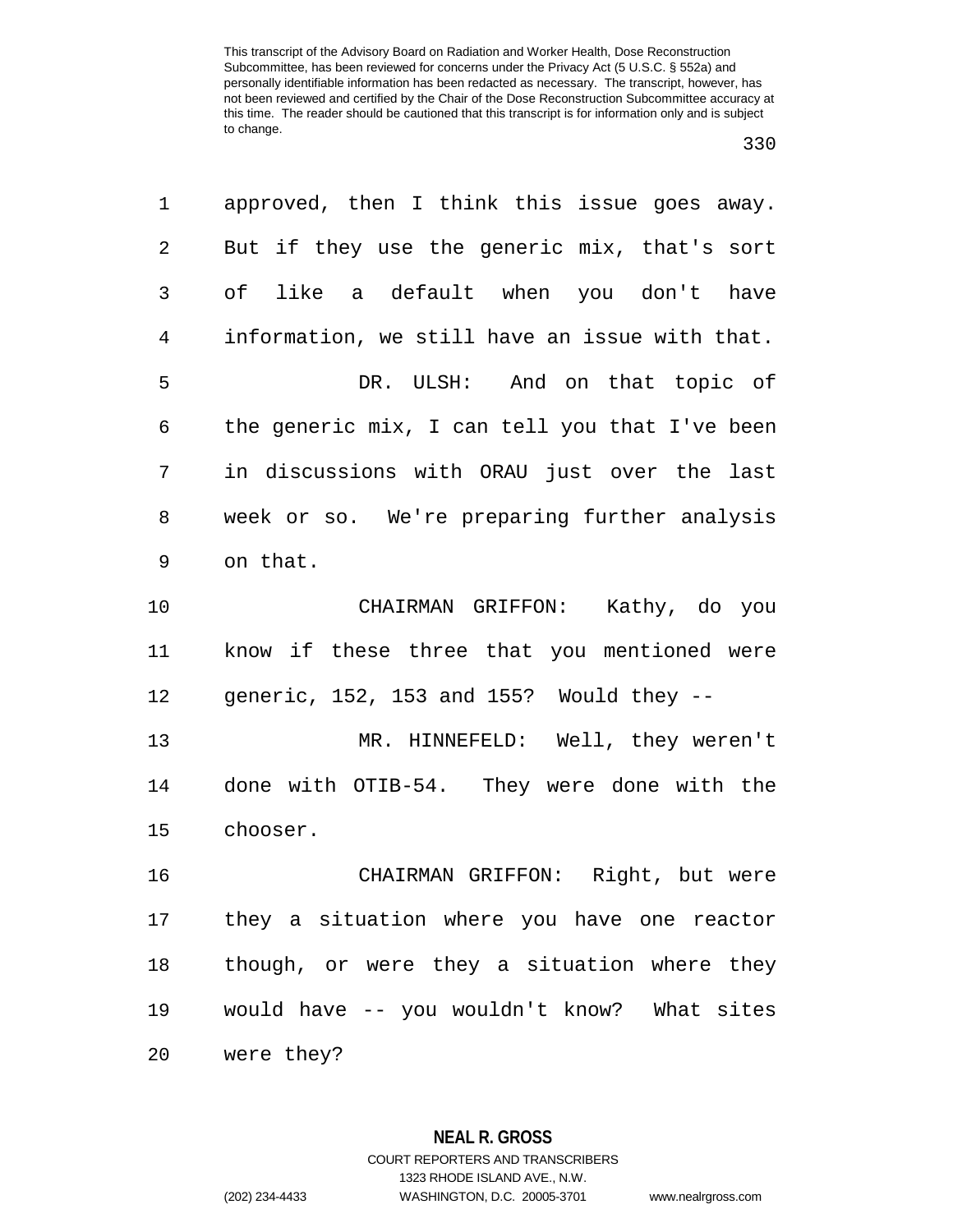| 1              | MR. HINNEFELD: Savannah River.                    |
|----------------|---------------------------------------------------|
| $\overline{2}$ | CHAIRMAN GRIFFON: All Savannah                    |
| 3              | River? So, you could have --                      |
| 4              | MR. HINNEFELD: Well, other                        |
| 5              | reactors were Savannah River were production      |
| 6              | reactor --                                        |
| 7              | CHAIRMAN GRIFFON: Yes.                            |
| 8              | MR. HINNEFELD: I think those were                 |
| 9              | all pretty -                                      |
| 10             | CHAIRMAN GRIFFON: Similar mixes.                  |
| 11             | MR. HINNEFELD: I forget what the                  |
|                | 12 mix -- I forget what the things were on the -- |
| 13             | what the possibilities were.                      |
| 14             | CHAIRMAN GRIFFON: Yes.                            |
| 15             | MR. HINNEFELD: Savannah River                     |
| 16             | reactors, at least from my experience, were       |
| 17             | draining fuel with the uranium target.            |
| 18             | CHAIRMAN GRIFFON: Right.                          |
| 19             | MR. HINNEFELD: And then you would                 |
| 20             | have -- essentially, the target was one in the    |

**NEAL R. GROSS** COURT REPORTERS AND TRANSCRIBERS

1323 RHODE ISLAND AVE., N.W.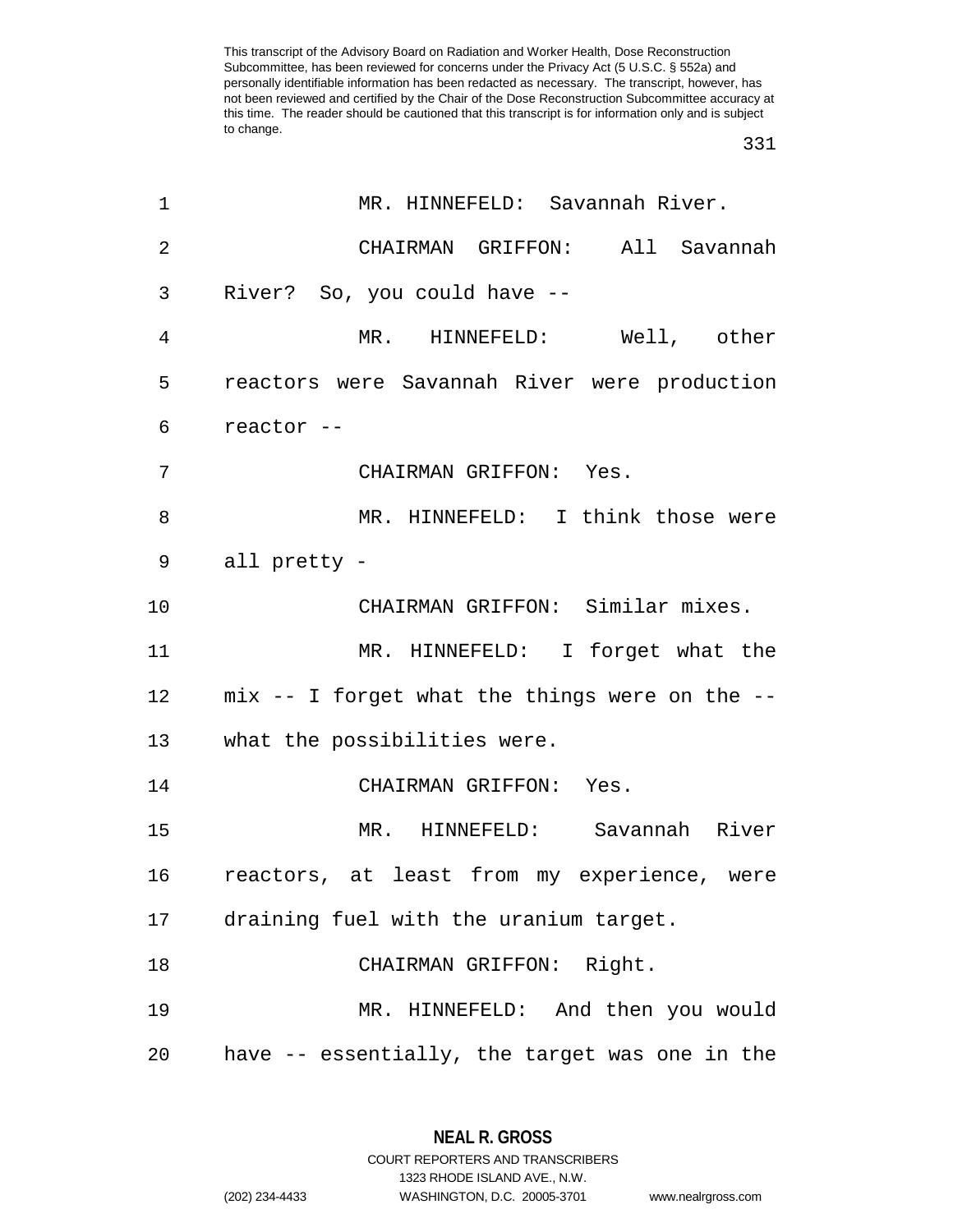| 1  | same, and then there were a number of reactors |
|----|------------------------------------------------|
| 2  | that were bad reactors. I forget. I forget     |
| 3  | how the categories were in OTIB-54.            |
| 4  | CHAIRMAN GRIFFON: I mean my sense              |
| 5  | is we're okay on all these three. I just want  |
| 6  | to be $-$                                      |
| 7  | MR. HINNEFELD: Well, and                       |
| 8  | realistically, I mean there's the OTIB-54      |
| 9  | issues that are not resolved yet. I mean       |
| 10 | there will be a resolution process and then    |
| 11 | follow up from that resolution, which is sort  |
| 12 | of independent of these three specific         |
| 13 | findings. I mean this sort of kicks these      |
| 14 | three findings, any kind of consideration,     |
| 15 | into OTIB-54 procedures, in a Procedures       |
| 16 | Committee.                                     |
| 17 | Then any remedy of any changes                 |
| 18 | that happen from OTIB-54 from that process --  |
| 19 | CHAIRMAN GRIFFON: Would go back.               |
| 20 | MR. HINNEFELD: -- would catch                  |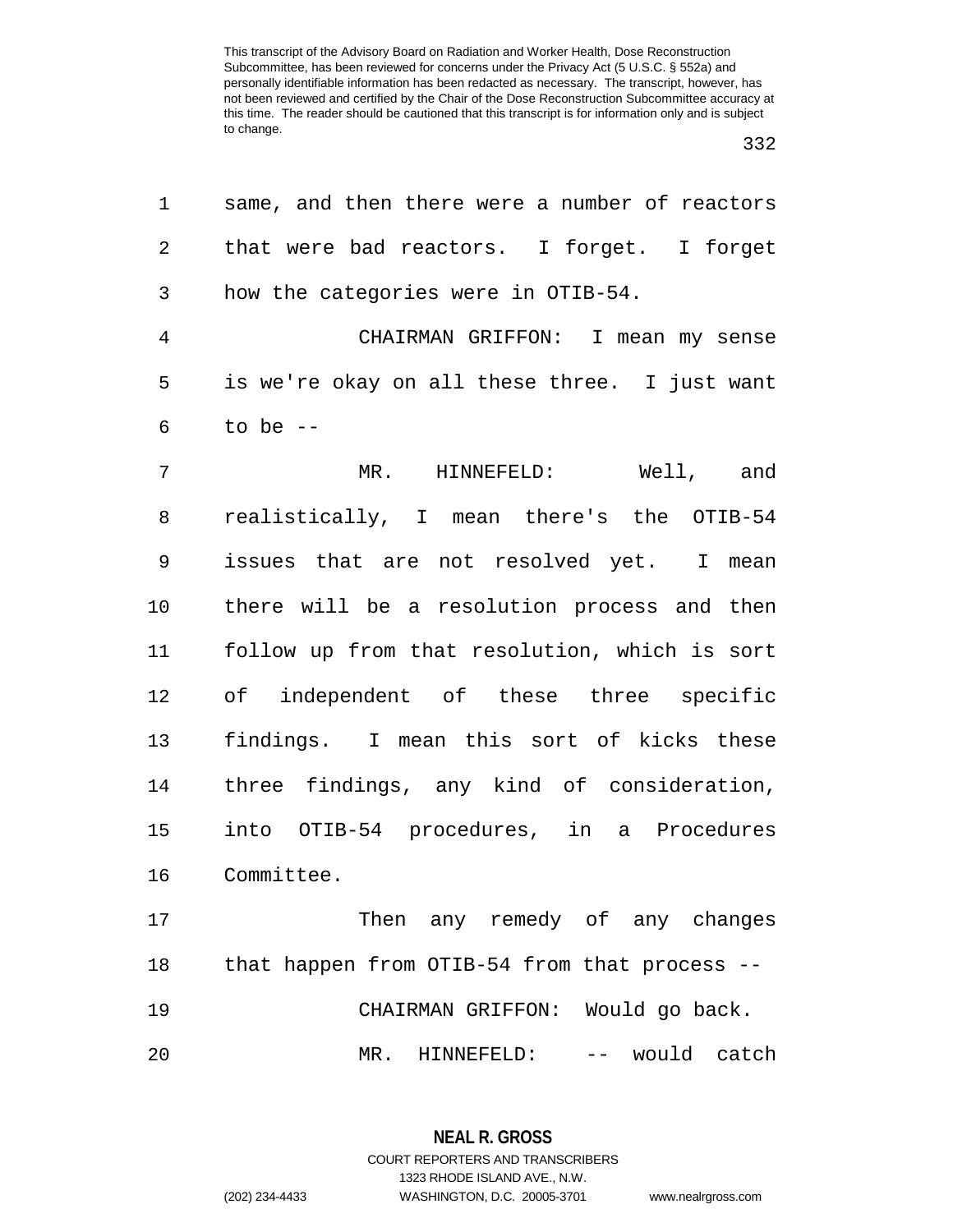| 1  | these cases as well.                           |
|----|------------------------------------------------|
| 2  | MEMBER MUNN: Yes. They've been                 |
| 3  | worked very heavily in the past few months.    |
| 4  | CHAIRMAN GRIFFON: Yes, I think                 |
| 5  | we're okay with closing them out for this --   |
| 6  | purpose of our Subcommittee's work. So, I'm    |
| 7  | just moving ahead and getting those other ones |
| 8  | that Kathy mentioned. Give me a minute.        |
| 9  | Okay, and we're back to -- where               |
| 10 | are we now? That was 152. So, 153.1. Does      |
| 11 | that catch us up here? This says NIOSH and     |
| 12 | SC&A to both further review.                   |
| 13 | MR. FARVER: Okay.                              |
| 14 | DR. ULSH: Wait, Mark.                          |
| 15 | CHAIRMAN GRIFFON: Yes?                         |
| 16 | DR. ULSH: Before we move onto                  |
| 17 | that one, I noticed the tab 152 observation.   |
| 18 | There's nothing in the response column.<br>Is  |
| 19 | there anything that --                         |
| 20 | CHAIRMAN GRIFFON: I think we                   |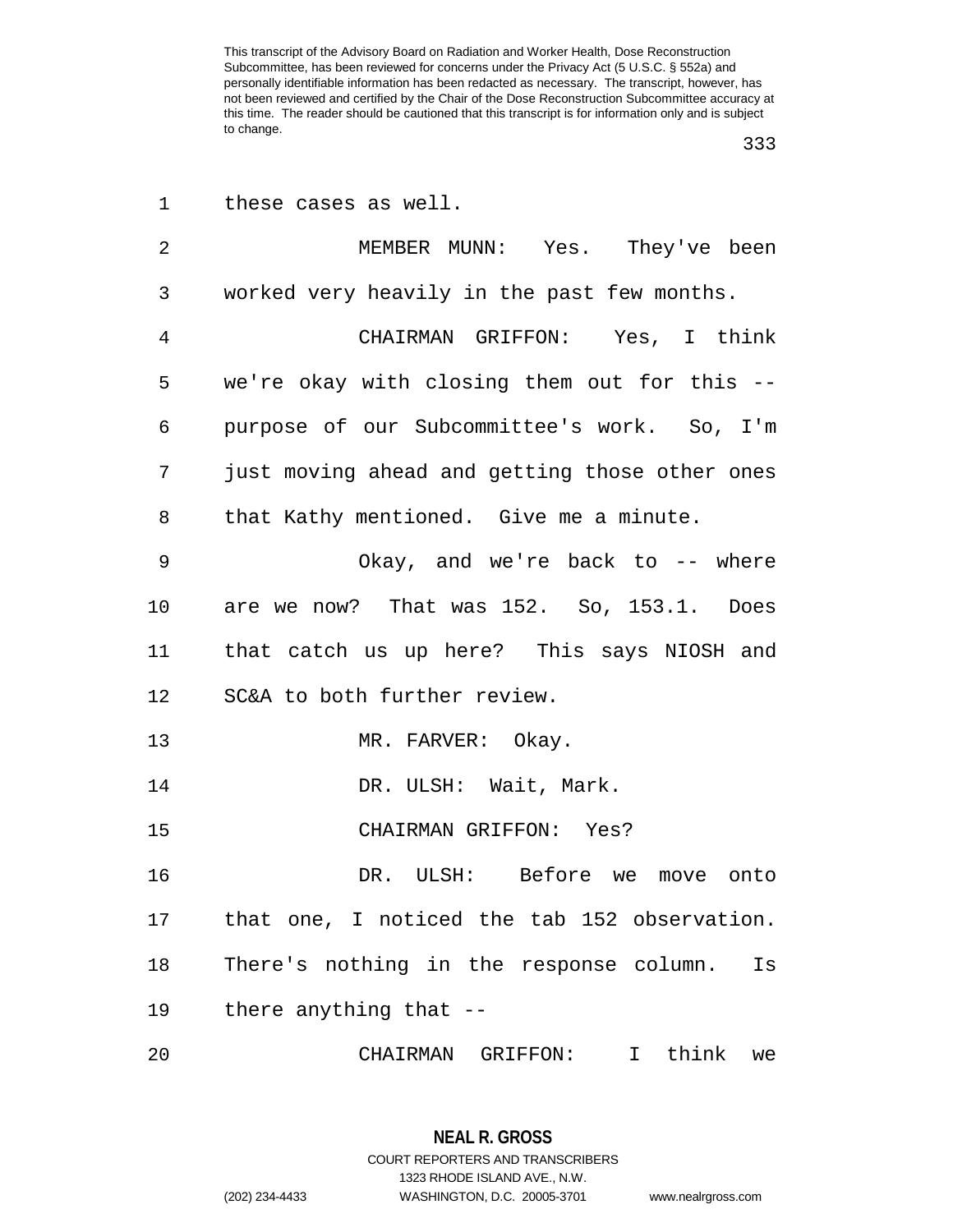| 1  | decided that we weren't even going to --          |
|----|---------------------------------------------------|
| 2  | DR. ULSH: Close it then?                          |
| 3  | CHAIRMAN GRIFFON: I mean that                     |
| 4  | might be a symbol on the answer. Was it           |
| 5  | reevaluated for Super S, or?                      |
| 6  | MR. SIEBERT: Give me a second                     |
| 7  | here.                                             |
| 8  | CHAIRMAN GRIFFON: It says it was,                 |
| 9  | yes. I filled that column in saying it was        |
| 10 | reevaluated, assuming Scott confirms that. Do     |
| 11 | you want to look ahead to 153 while he's          |
| 12 | looking that up?                                  |
| 13 | MR. SIEBERT: That is correct. It                  |
| 14 | has been reevaluated and still non comp.          |
| 15 | CHAIRMAN GRIFFON:<br>Okay, 153.1                  |
| 16 | then.                                             |
| 17 | MR. FARVER: Okay.                                 |
| 18 | CHAIRMAN GRIFFON:<br>Doug?                        |
| 19 | FARVER: The<br>finding<br>MR.<br>was              |
| 20 | basically that the 1982 less<br>than<br>30<br>keV |

**NEAL R. GROSS** COURT REPORTERS AND TRANSCRIBERS 1323 RHODE ISLAND AVE., N.W.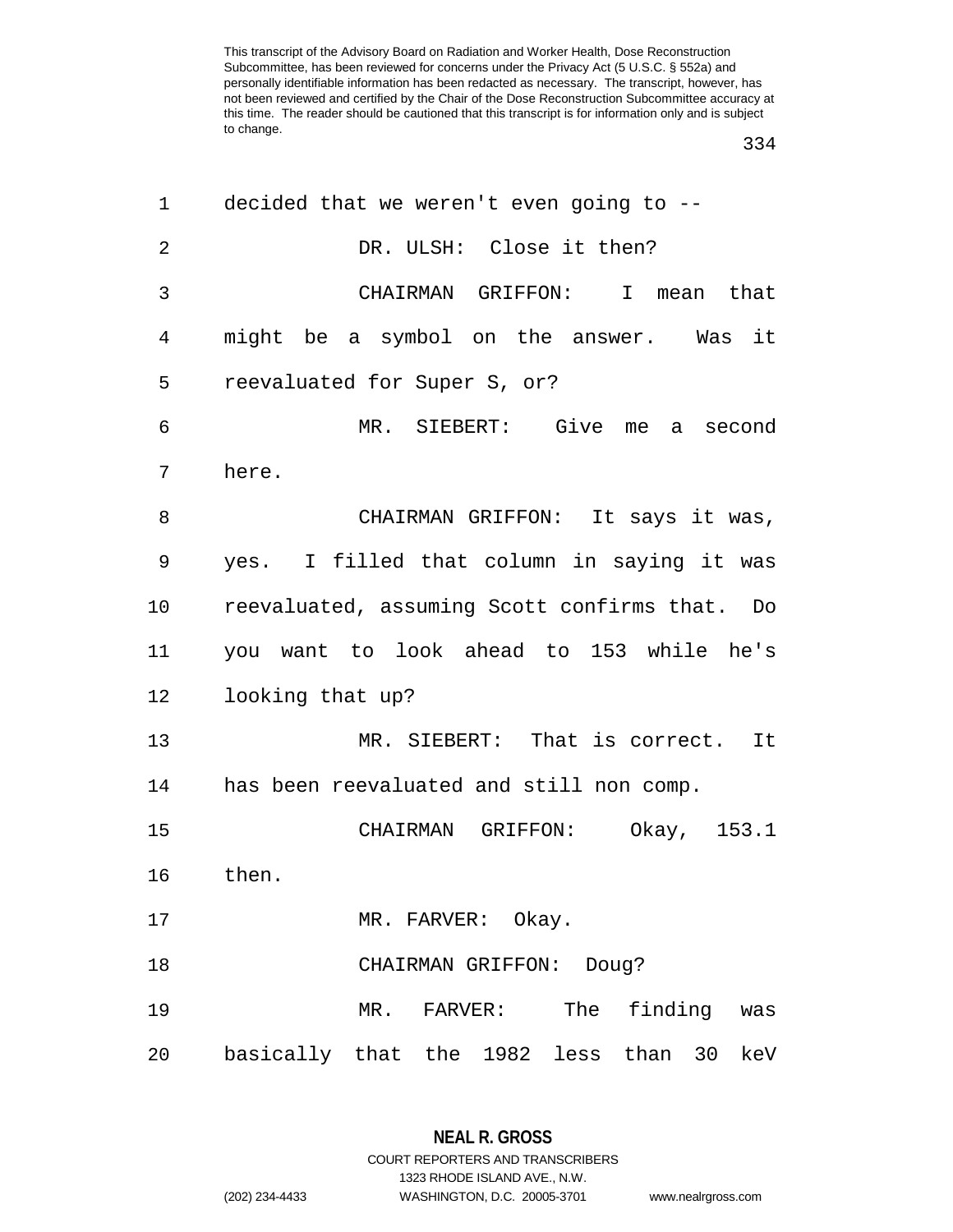| 1              | photon dose was omitted. So, we looked at it, |
|----------------|-----------------------------------------------|
| 2              | and yes, it was omitted. It should've been a  |
| 3              | very small dose, and from the response, I     |
| $\overline{4}$ | gather that they're not sure why it was       |
| 5              | assigned all 30 to 250 keV, and why the small |
| 6              | portion was not separated out for that year.  |
| 7              | CHAIRMAN GRIFFON: Right. But                  |
| 8              | they say that -- yes, that's all in the       |
| 9              | response. The part I didn't understand was    |
| 10             | NIOSH and SC&A will review further.           |
| 11             | MR. FARVER: I only had a chance               |
| 12             | to look at this one.                          |
| 13             | CHAIRMAN GRIFFON: Okay.                       |
| 14             | MR. FARVER: Now, I look at it,                |
| 15             | but still the question is why did it happen?  |
| 16             | Do you want me to cut and paste here, or      |
|                | 17 something? Don't know. I mean I --         |
| 18             | CHAIRMAN GRIFFON: That's okay.                |
| 19             | That may get in their aggregate analysis of   |
| 20             | like QAQC progress.                           |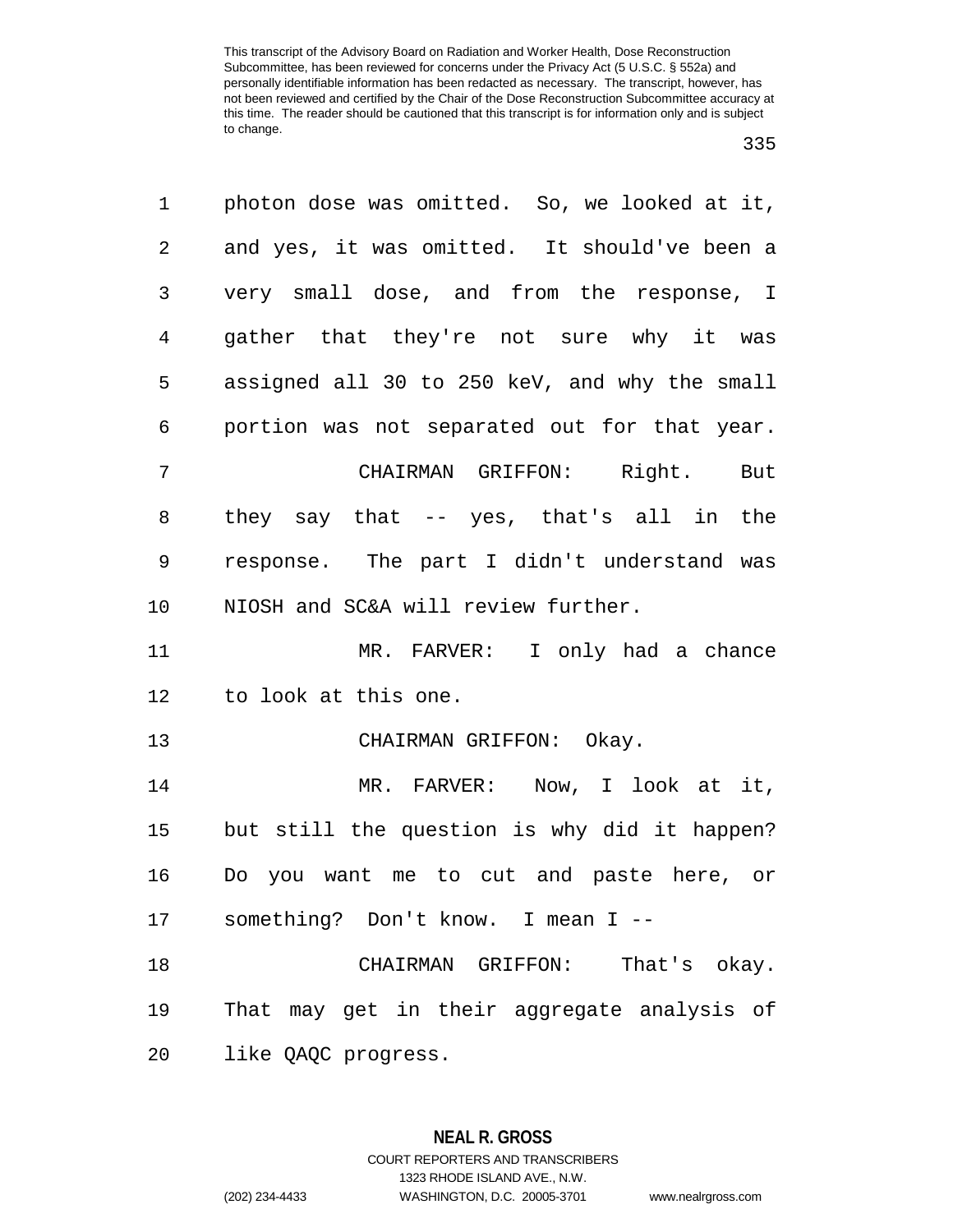| 1              | MR. FARVER: Okay.                              |
|----------------|------------------------------------------------|
| $\overline{2}$ | CHAIRMAN GRIFFON: So, there's no               |
| 3              | further action then, right, that you can see?  |
| 4              | MR. FARVER: I don't know what                  |
| 5              | else to do.                                    |
| 6              | CHAIRMAN GRIFFON: Right. I mean                |
| 7              | NIOSH agreed -- agrees the error occurred, and |
| 8              | I quess we could've --                         |
| 9              | MR. HINNEFELD: 153.1, is that the              |
| 10             | number?                                        |
| 11             | CHAIRMAN GRIFFON: Yes. All                     |
| 12             | right, no further action on that one.          |
| 13             | MR. SIEBERT: Okay, so it is                    |
| 14             | closed?                                        |
| 15             | CHAIRMAN GRIFFON: Yes.                         |
| 16             | MR. SIEBERT: Well, then I'm not                |
| 17             | going to say a word.                           |
| 18             | GRIFFON: We should've<br>CHAIRMAN              |
| 19             | asked you first.                               |
| 20             | MR.<br>whole-<br>SIEBERT:<br>I<br>agree        |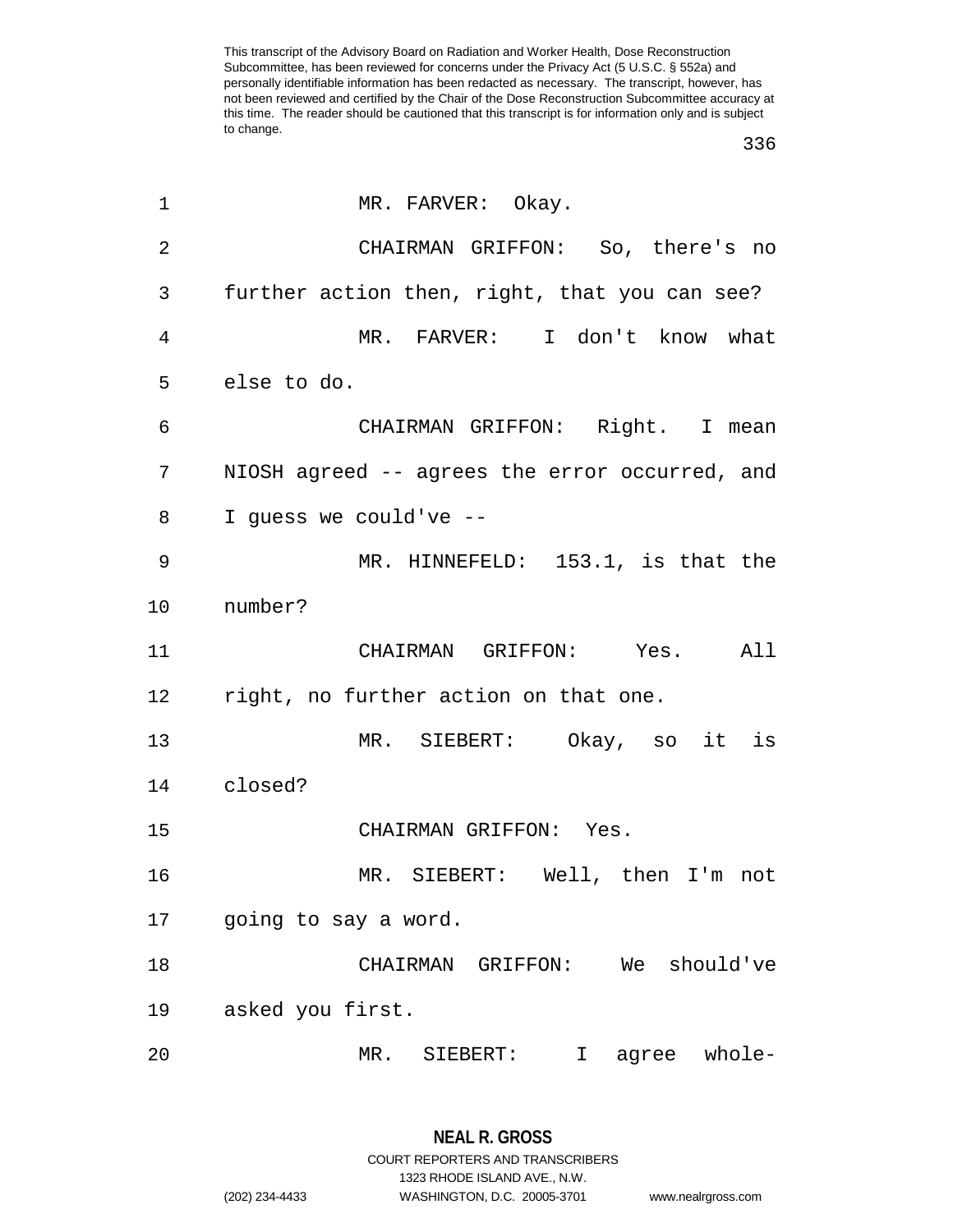| 1  | heartedly.                                     |
|----|------------------------------------------------|
| 2  | MR. FARVER: And similarly for                  |
| 3  | 153.2.                                         |
| 4  | CHAIRMAN GRIFFON: Okay.                        |
| 5  | MR. FARVER: For some reason, that              |
| 6  | year it just all got assigned into 100 percent |
| 7  | 30 to 250 keV.                                 |
| 8  | CHAIRMAN GRIFFON: See that Brant?              |
| 9  | We're closing all kinds of things. Okay,       |
| 10 | let's continue while we're on a roll. About    |
| 11 | 15 more minutes for those on the phone. Then   |
| 12 | we're done. I think we all have late flights,  |
| 13 | but I think by this time of day, we've kind of |
| 14 | had enough of this. All right, 153.6?          |
| 15 | MR. FARVER: Okay.                              |
| 16 | CHAIRMAN GRIFFON:<br>NIOSH<br>will             |
| 17 | review SC&A response. SC&A will review NIOSH   |
| 18 | response. Well, they provided something on     |
| 19 | 415, and I don't think you had time.           |
| 20 | MR. FARVER: Right. I did have a                |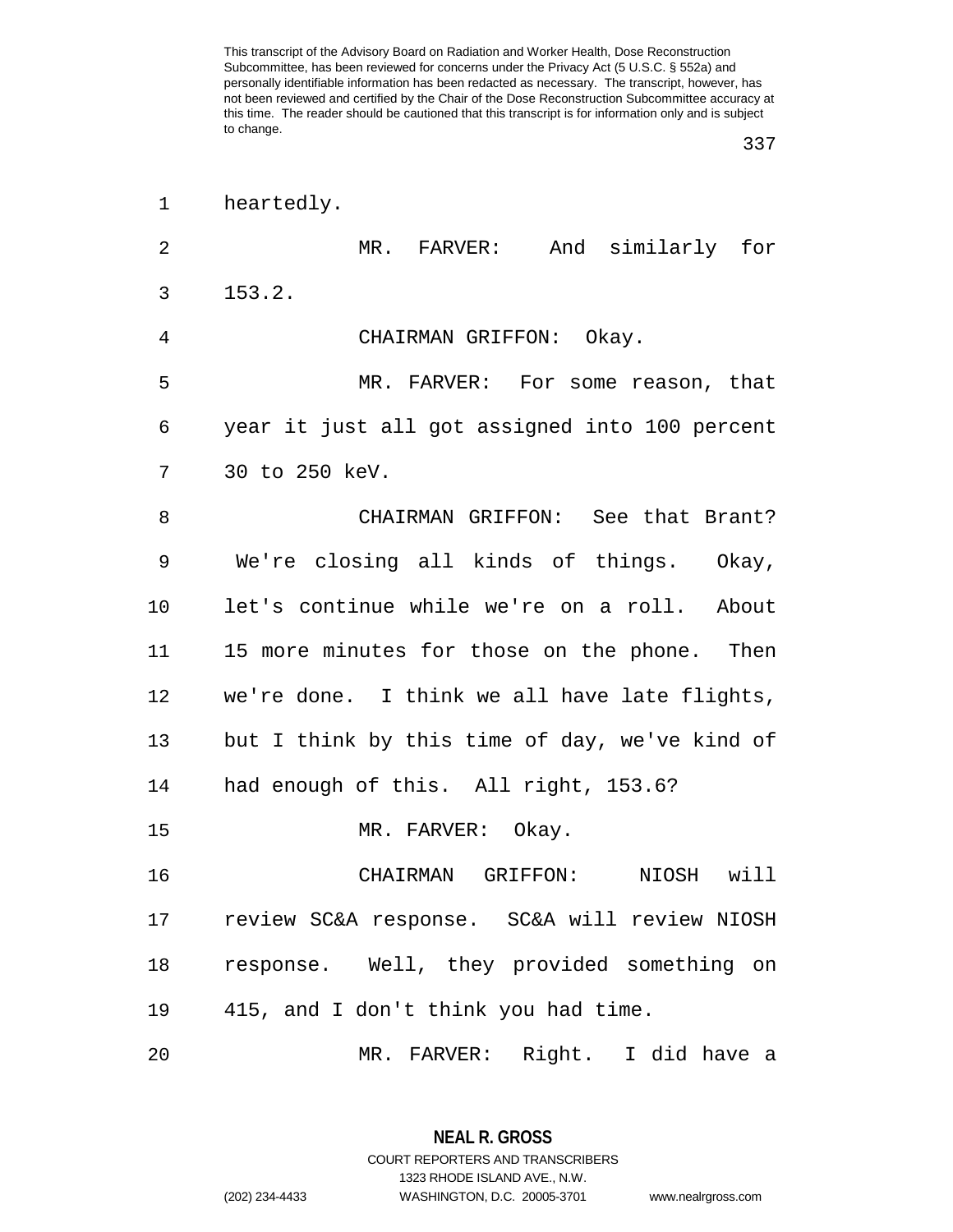chance to look at it. You know, I still stand by our original finding that if you look at the criteria of OTIB-7, that based on the work location, classification and the laborer, and the fact that he had measured photon dose, it does meet the criteria in OTIB-7, and he should have had neutron dose.

8 And the only other thing I can say is if there was an issue about where the employee worked and the CATI report provided coworker information, and it was even stated in there this CATI report was provided by the spouse. She heard from one of his coworkers, Mr. X, that her husband had worked a lot in radiation areas, and Mr. X may be able to expand on the work history.

 So, I mean the information was in there. If there as any kind of question, you could've always called up the coworker.

CHAIRMAN GRIFFON: Mr. X, yes.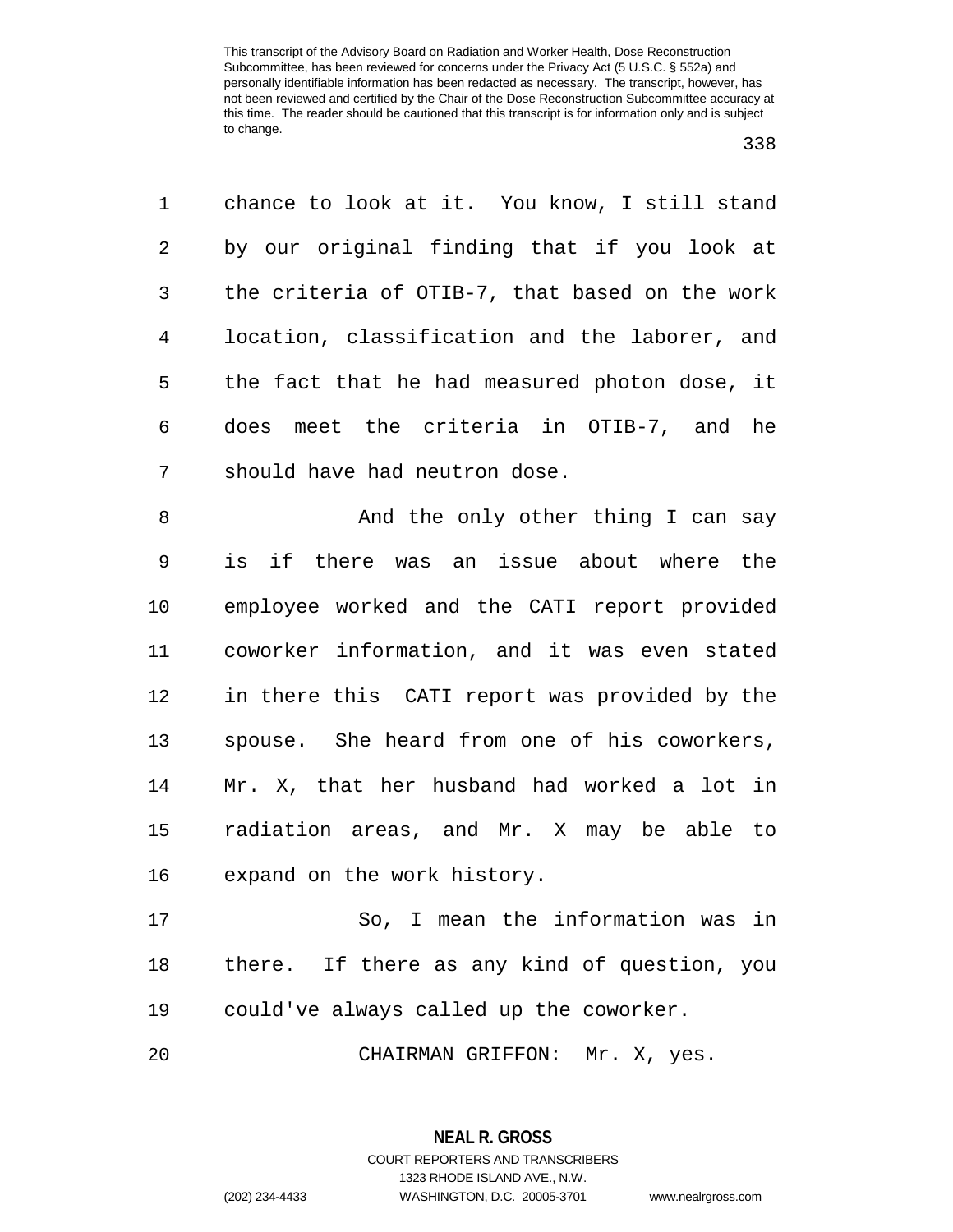| 1              | MR. FARVER: So, anyway, I still                |
|----------------|------------------------------------------------|
| $\overline{2}$ | stand by that that they should have assigned   |
| 3              | neutron dose.                                  |
| 4              | MR. SIEBERT: Well, this is Scott.              |
| 5              | From our write up, I mean we still stand that  |
| 6              | it meets the requirements. If it doesn't       |
| 7              | assign, we shouldn't assign neutrons.<br>So,   |
| 8              | we're kind of at an impasse here.              |
| $\mathsf 9$    | CHAIRMAN GRIFFON: You judge                    |
| 10             | meeting the requirements by work location that |
| 11             | you had? I don't have your response in front   |
| 12             | of me. I apologize.                            |
| 13             | MR. SIEBERT: Based on the fact                 |
| 14             | that there's nothing to suggest routine        |
| 15             | assignments to a B line facility, which is     |
| 16             | where neutrons we would assume would be        |
| 17             | occurring.                                     |
| 18             | CHAIRMAN GRIFFON:<br>I'm sorry.                |
| 19             | You're fading a little, Scott. I can't hear.   |
| 20             | SIEBERT: I'm sorry.<br>$MR$ .<br>OTIB-7,       |

**NEAL R. GROSS** COURT REPORTERS AND TRANSCRIBERS

1323 RHODE ISLAND AVE., N.W.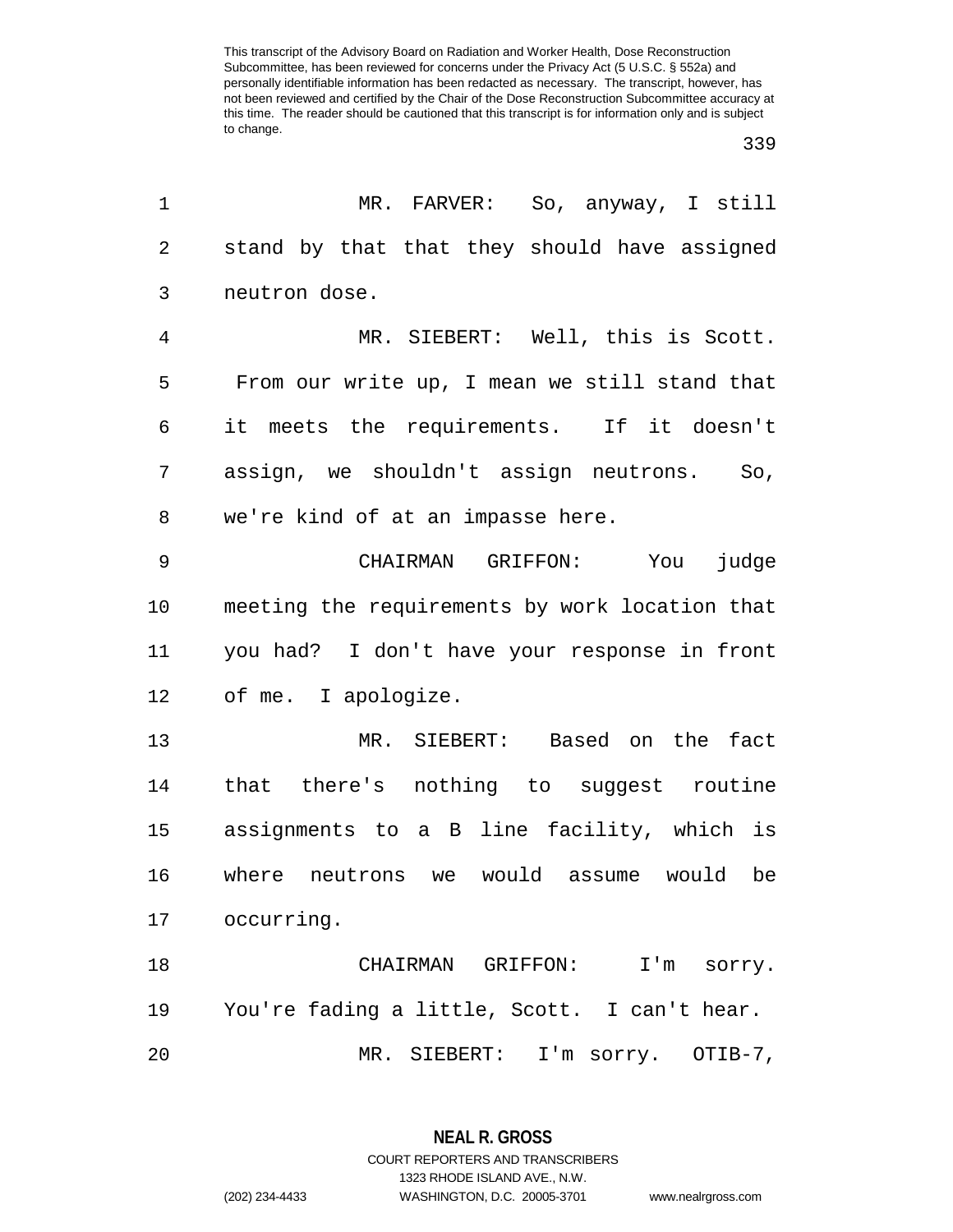| 1              | the facility specific direction for separation |
|----------------|------------------------------------------------|
| $\overline{a}$ | facilities has the following criteria,         |
| 3              | "Routine, more frequent than annual plutonium, |
| 4              | bioassay monitoring and relatively high        |
| 5              | shallow dose to deep dose greater than two,    |
| 6              | and relatively little enriched uranium         |
| 7              | bioassay indicate that work on the FB or HB    |
| $\,8\,$        | line."                                         |
| 9              | That's pulled directly out of TIB-             |
| 10             | 7, and what we looked at is there is no        |
| 11             | routing plutonium bioassay. The shallow dose,  |
| 12             | the deep dose ratio is not high, and there's   |
| 13             | no enriched uranium bioassay. So, it does not  |
|                |                                                |

neutrons for that separation facility.

 MR. FARVER: But for the dose reconstruction for those years, you assume he's an FB line. For the time periods we're questioning, '78 to '82, you go back to the -- your original dose reconstruction, and for '78

meet the requirements in OTIB-7 of assuming

**NEAL R. GROSS** COURT REPORTERS AND TRANSCRIBERS

1323 RHODE ISLAND AVE., N.W.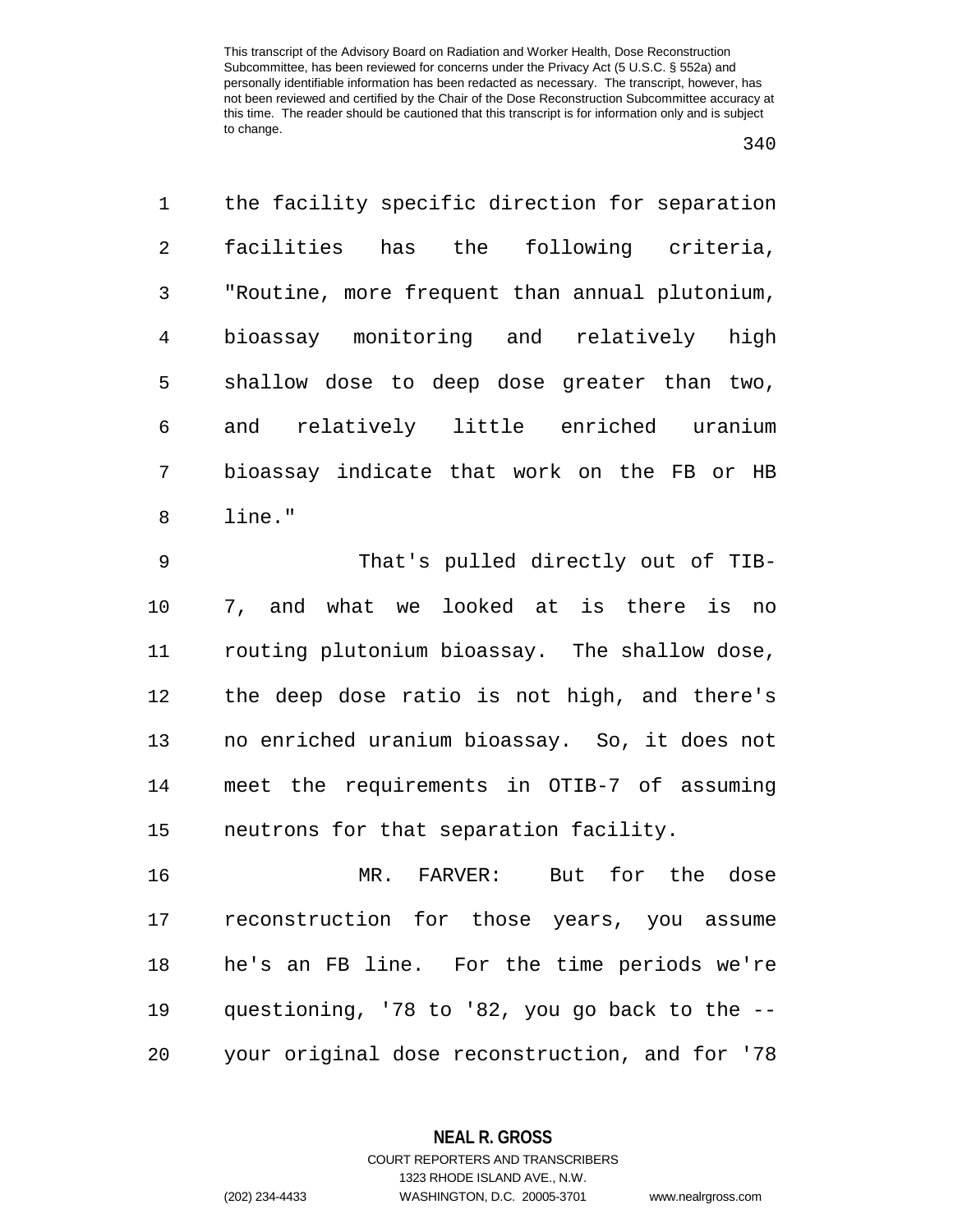| 1              | to '82, he's in 212 FB line.                  |
|----------------|-----------------------------------------------|
| $\overline{2}$ | MR. HINNEFELD: And that's -- what             |
| 3              | part of the dose reconstruction says that?    |
| $\overline{4}$ | MR. FARVER: Oh, that's in the                 |
| 5              | table where you list the areas and the time   |
| 6              | periods.                                      |
| 7              | MR. HINNEFELD: Okay, for purposes             |
| 8              | of the photon split?                          |
| 9              | MR. FARVER: Yes, that table where             |
| 10             | you split the photons and the neutrons.       |
| 11             | MR. SIEBERT: Oh, I'm sorry. Yes,              |
| 12             | I agree with you whole-heartedly. The         |
| 13             | original assessment put him in FB line.       |
| 14             | However, if you read in our most recent       |
| 15             | response, it says clearly, "A more accurate   |
| 16             | assessment of work locations would not have   |
| 17             | resulted in assignment of the 221 FB line     |
| 18             | facility."                                    |
| 19             | Based on what I just said, the                |
| 20             | fact that there's not routine plutonium, high |

**NEAL R. GROSS** COURT REPORTERS AND TRANSCRIBERS

1323 RHODE ISLAND AVE., N.W.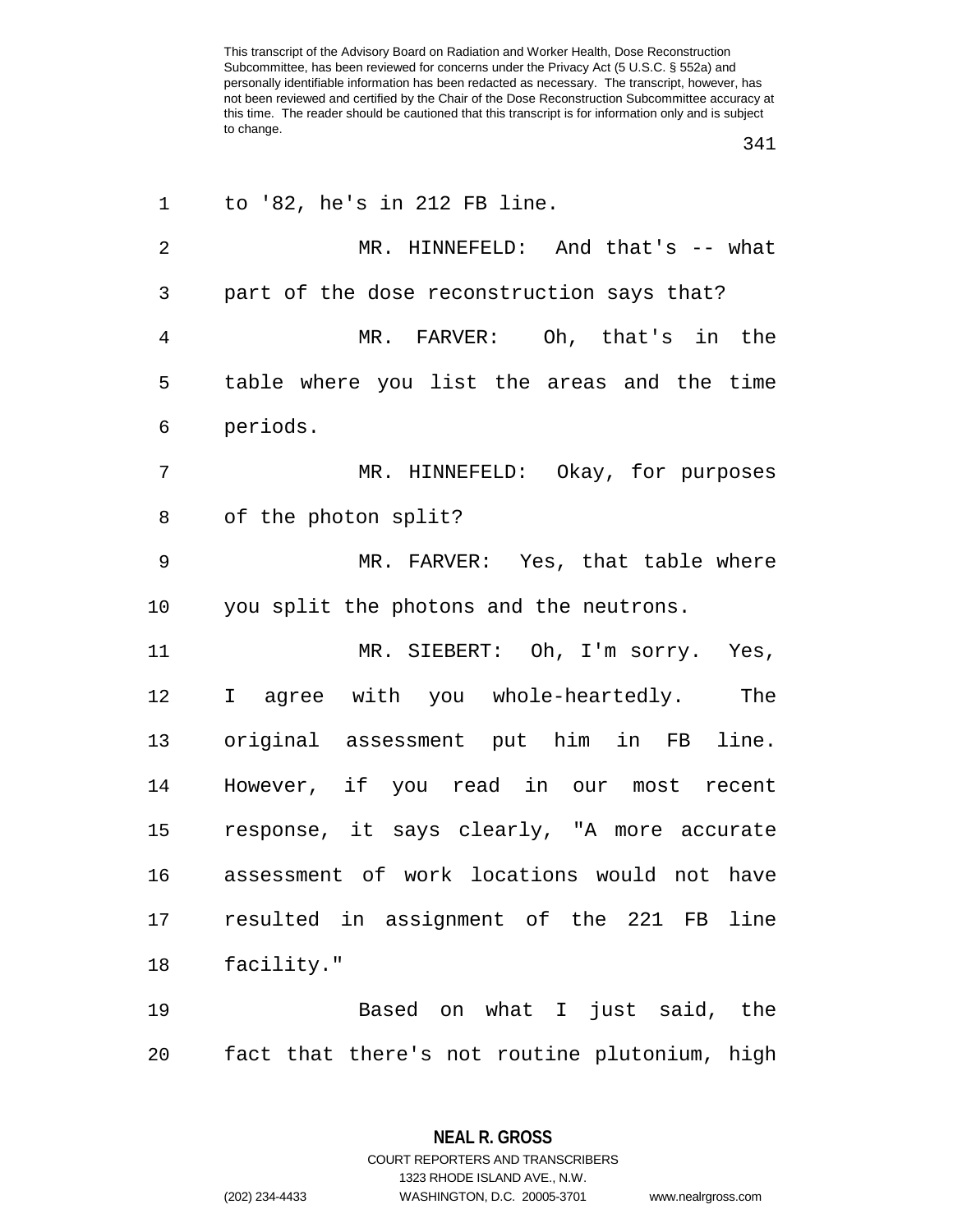| 1  | shallow to deep dose ratio, and relatively low |
|----|------------------------------------------------|
| 2  | enriched uranium.                              |
| 3  | MR. FARVER: So, you changed the                |
| 4  | work areas?                                    |
| 5  | MR. SIEBERT: Correct.                          |
| 6  | CHAIRMAN GRIFFON: Was the initial              |
| 7  | reasoning because it was more claimant         |
| 8  | favorable, or why didn't you initially use FB  |
| 9  | line? Or is that not clear?                    |
| 10 | MR. SIEBERT: I mean I can't get                |
| 11 | into the dose reconstructor's head right now.  |
| 12 | CHAIRMAN GRIFFON: Right.                       |
| 13 | MR. SIEBERT: Presumably because                |
| 14 | it was claimant favorable at that time.        |
| 15 | CHAIRMAN GRIFFON: Yes.                         |
| 16 | MEMBER MUNN: And more accurate.                |
| 17 | CHAIRMAN GRIFFON: I mean I could               |
| 18 | certainly see how Doug got to where he got.    |
| 19 | You know?<br>Yes.                              |
| 20 | If I understand the<br>DR. ULSH:               |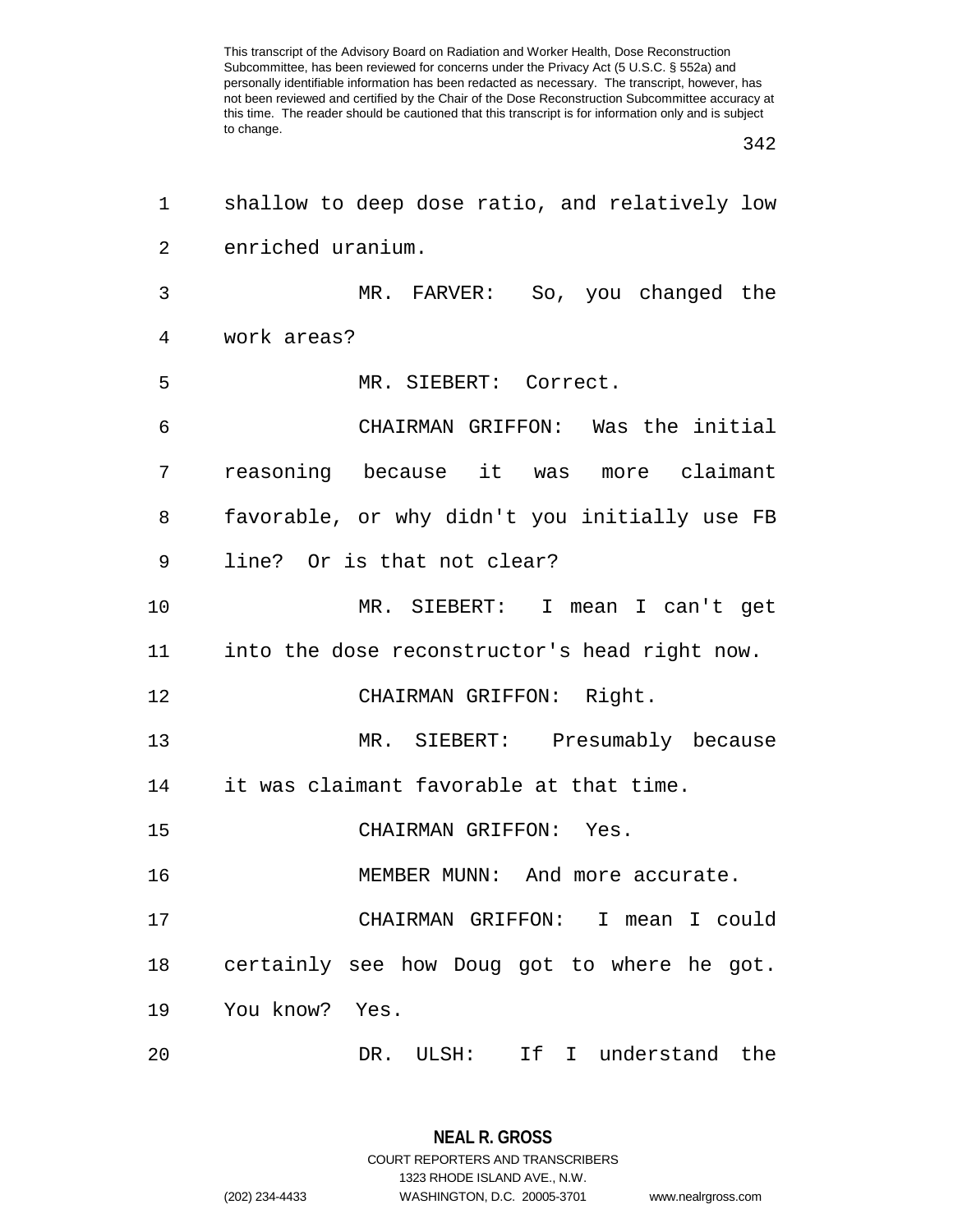| 1              | language in the DR, where it says he worked in |
|----------------|------------------------------------------------|
| 2              | FB line, then you should assign neutrons.      |
| 3              | CHAIRMAN GRIFFON: Right.                       |
| $\overline{4}$ | And so, it's<br>DR. ULSH:                      |
| 5              | understandable to make that comment. That's    |
| 6              | reasonable. Given that the comment was made,   |
| 7              | and we have gone into more detail and          |
| 8              | determined that, "Okay, we used this to make a |
| 9              | favorable split on photon energy, but if we    |
| 10             | look more closely at it, here's the criteria   |
| 11             | for OTIB-7 or whatever it was. Then we don't   |
| 12             | think neutrons should've been assigned."       |
| 13             | MR. FARVER: What bothers me about              |
| 14             | this is, and this is supposed to be a best     |
| 15             | estimate, and this goes back to the question I |
| 16             | asked last time at ORAU offices; how do we     |
| 17             | really know it's a best estimate? Just         |
| 18             | because the report says doesn't mean it really |
| 19             | is. Because in this case, it clearly wasn't    |
| 20             | the best estimate if your work location can    |

**NEAL R. GROSS**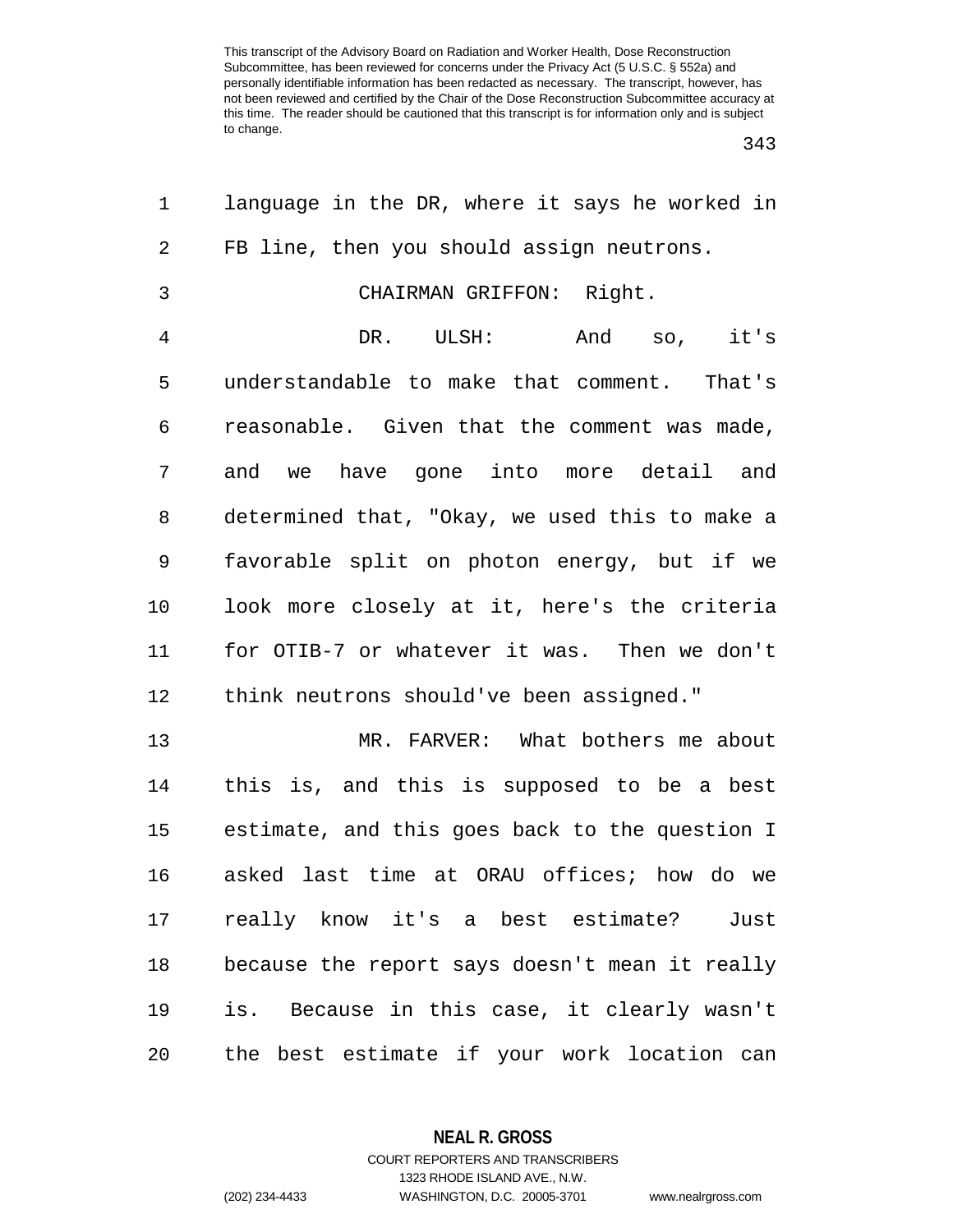| 1              | change if you want to add dose.                |
|----------------|------------------------------------------------|
| $\overline{2}$ | CHAIRMAN GRIFFON: Right.                       |
| 3              | MR. SIEBERT: Well, another thing               |
| 4              | to keep in mind is OTIB-7 did not exist at the |
| 5              | time this dose reconstruction was done.        |
| 6              | MR. FARVER: Okay, but even your                |
| 7              | DR says that you're assigning -- you're        |
| 8              | assuming he's in this work location for this   |
| 9              | time period.                                   |
| 10             | CHAIRMAN GRIFFON: So, if you                   |
| 11             | assume that, the best estimate should've said  |
| 12             | -- should've included neutrons. Yes.           |
| 13             | MR. FARVER: Correct, if those are              |
| 14             | your assumptions that you're going by. Right?  |
| 15             | CHAIRMAN GRIFFON: I mean I would               |
| 16             | say if they got into the time they should've   |
| 17             | included neutrons, then maybe you can argue,   |
| 18             | Scott, that further looking at it now, TIB-7   |
| 19             | would've changed their -- you know, we         |
| 20             | wouldn't have done it that way. That's the     |

**NEAL R. GROSS** COURT REPORTERS AND TRANSCRIBERS

1323 RHODE ISLAND AVE., N.W.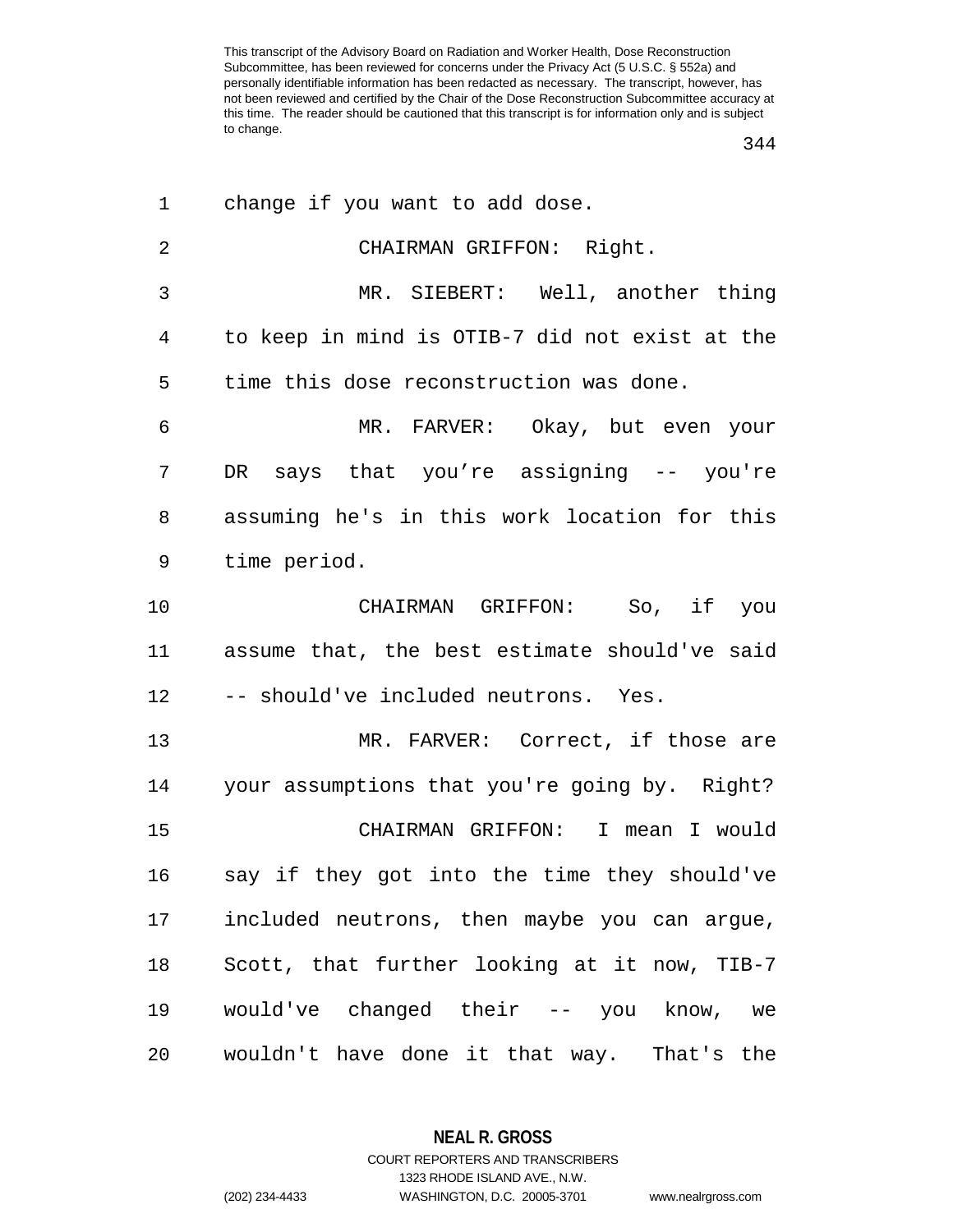| $\mathbf 1$    | way I would kind of look at it.                |
|----------------|------------------------------------------------|
| $\overline{2}$ | MR. FARVER: This just seems to                 |
| 3              | keep reoccurring.                              |
| 4              | CHAIRMAN GRIFFON: Yes.                         |
| 5              | MR. FARVER: The work location                  |
| 6              | changes. When we talk -- when we bring up      |
| 7              | issues here, we'll go back and look closer,    |
| 8              | and say, "Well, no, it really wasn't that work |
| 9              | location. It's this work location."            |
| 10             | CHAIRMAN GRIFFON: Right.                       |
| 11             | MR. FARVER: And I don't know.                  |
| 12             | MEMBER MUNN: Well, I read this as              |
| 13             | saying that his job classification, his job    |
| 14             | type, could result in intermittent exposure,   |
| 15             | but not a chronic exposure. That would have    |
| 16             | been assumed -- I'm just reading the response  |
|                |                                                |
| 17             | there.                                         |
| 18             | CHAIRMAN GRIFFON: Well, that's                 |
| 19             | SC&A's. The 80's work location was the FB      |

**NEAL R. GROSS**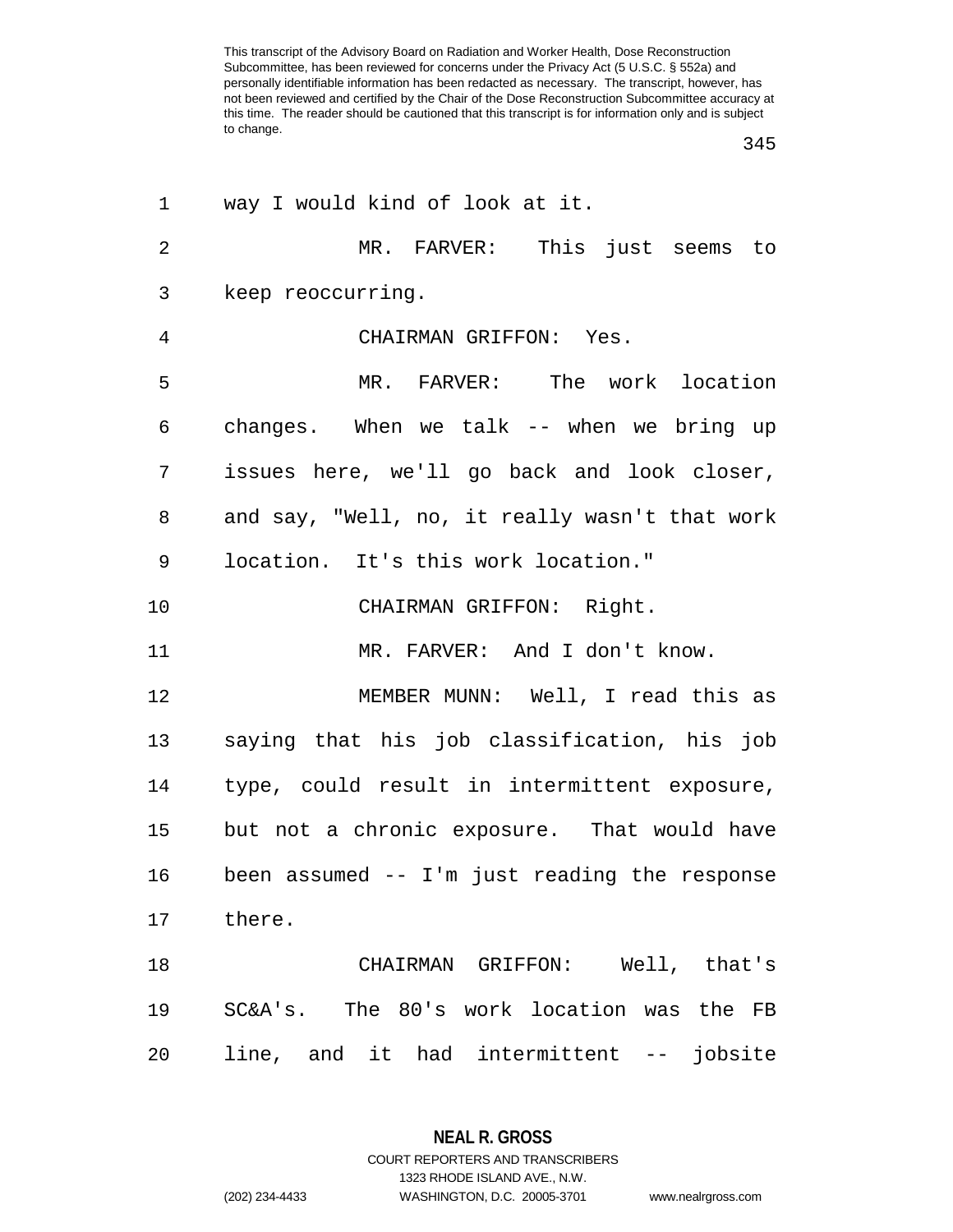| 1              | could've had intermittent exposure.            |
|----------------|------------------------------------------------|
| $\overline{2}$ | it's<br>MEMBER<br>MUNN:<br>But                 |
| 3              | intermediate.                                  |
| 4              | CHAIRMAN GRIFFON:<br>Intermittent,             |
| 5              | yes.                                           |
| 6              | MEMBER MUNN: Yes, I'm sorry.                   |
| 7              | Intermittent. That in itself seems to affect   |
| 8              | -- should affect the way the DR was done, it   |
| 9              | would seem to me. But in either case, we've    |
| $10 \,$        | got to $--$                                    |
| 11             | CHAIRMAN GRIFFON: Yes, I don't                 |
| 12             | think that has as much bearing on the fact of  |
| 13             | location.                                      |
| 14             | DR. ULSH: In light of the fact                 |
| 15             | that OTIB-7 didn't exist at the time of the    |
| 16             | dose reconstructions, any discussion of what   |
| 17             | OTIB tells you to do -- or OTIB-7 tells you to |
| 18             | do, is kind of irrelevant.                     |
| 19             | CHAIRMAN GRIFFON: After the fact.              |
| 20             | DR. ULSH: Yes.<br>The question is              |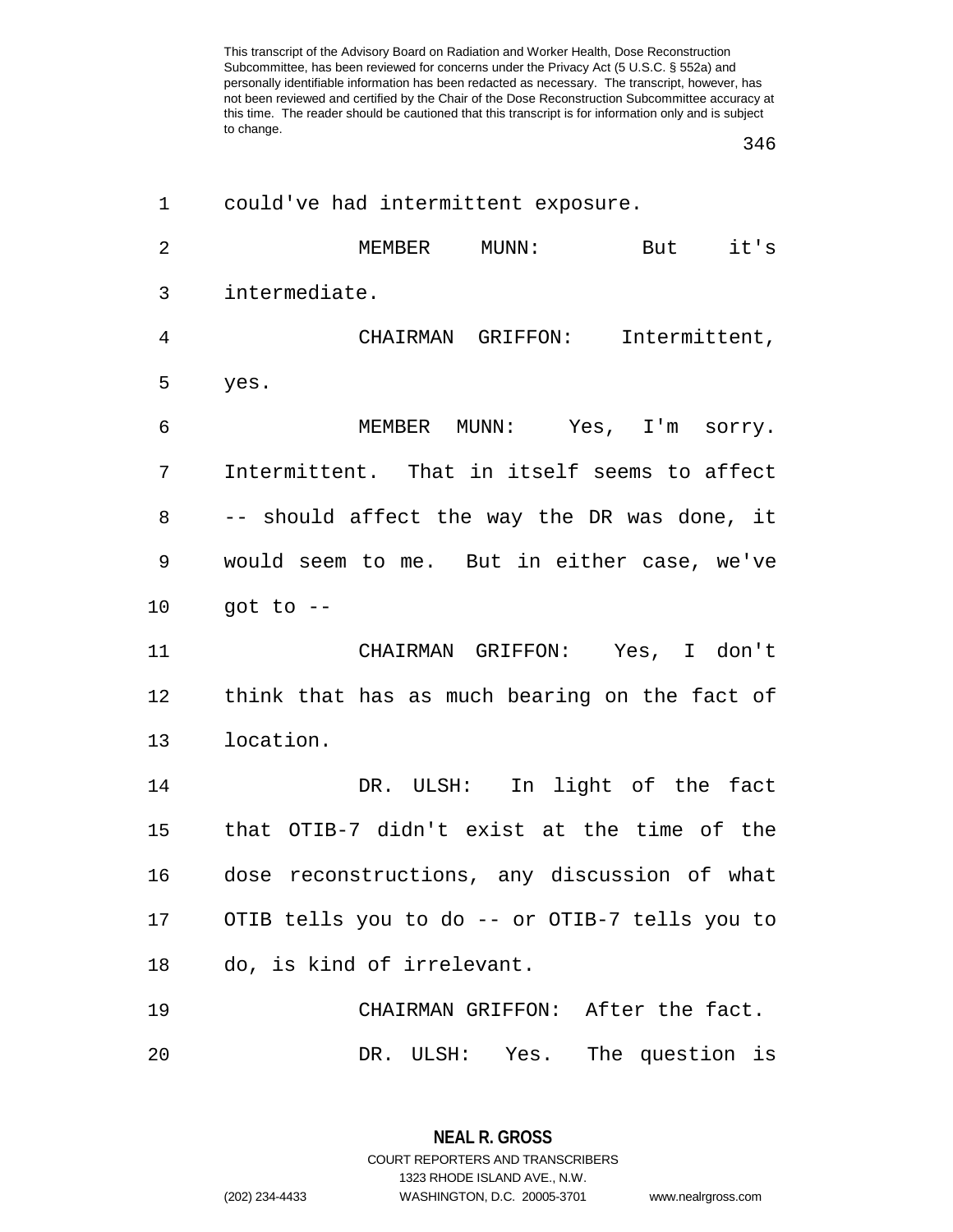| 1               | at the time the dose reconstruction was done, |
|-----------------|-----------------------------------------------|
| 2               | did we do the dose reconstruction in          |
| 3               | accordance with the guidance in place at the  |
| 4               | time?                                         |
| 5               | CHAIRMAN GRIFFON: Right.                      |
| 6               | DR. ULSH: That I think is maybe               |
| 7               | the remaining idea.                           |
| 8               | CHAIRMAN GRIFFON: Yes. Would you              |
| 9               | say a real borderline PoC case?               |
| 10              | DR. ULSH: That's a best estimate.             |
| 11              | CHAIRMAN GRIFFON: Yes, it's a                 |
| 12 <sub>1</sub> | best estimate, but I don't know. Forty-five - |
| 13              |                                               |
| 14              | MR. SIEBERT: Forty-five percent.              |
| 15              | CHAIRMAN GRIFFON: Yes.                        |
| 16              | DR. ULSH: And our response,                   |
| 17              | Scott, references OTIB-7.                     |
| 18              | MR. SIEBERT: Yes, as does SC&A's              |
| 19              | response to our response.                     |
| 20              | DR. ULSH:<br>Okay, well, maybe<br>we          |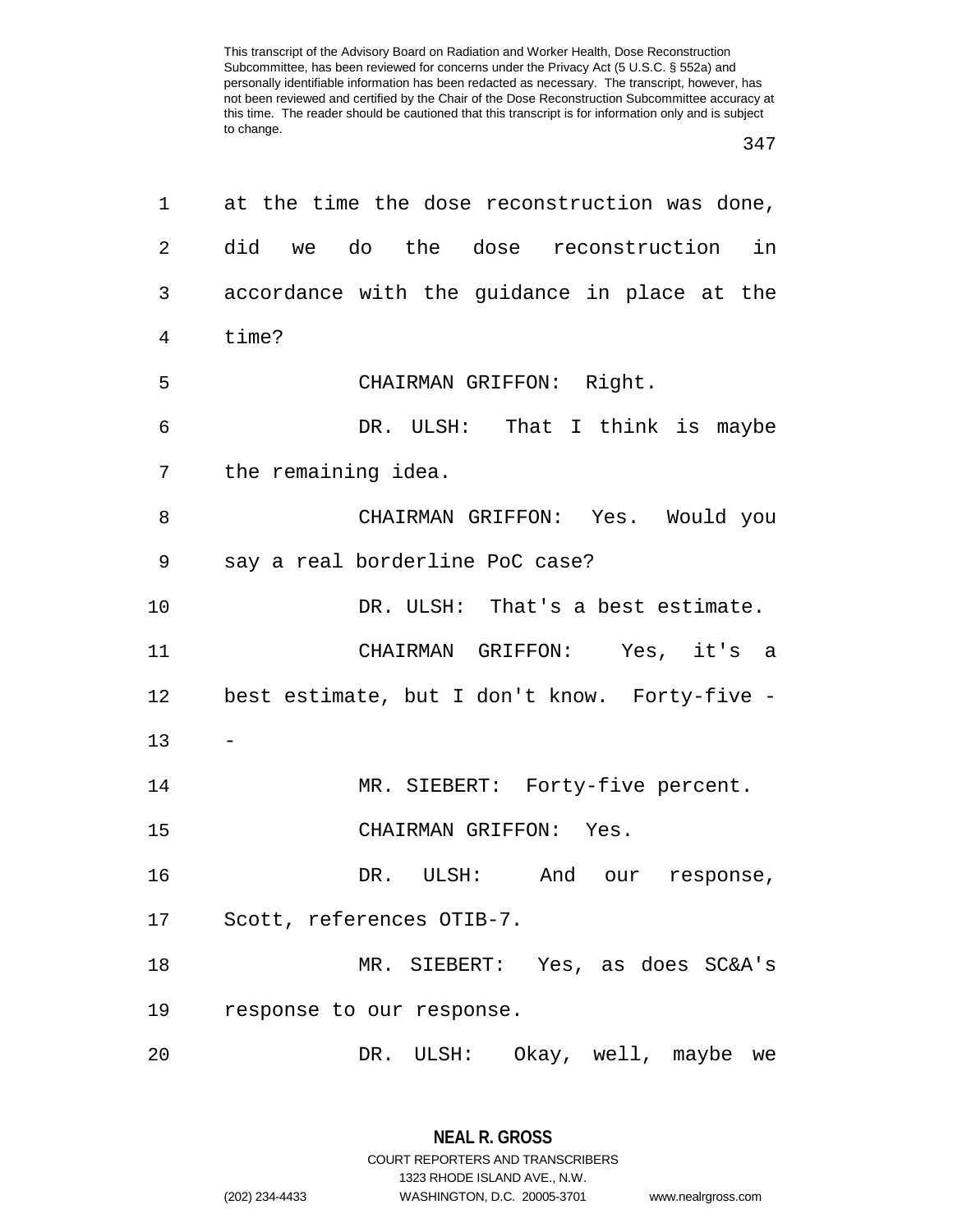## 

| 1              | need to take another look at our response, not |
|----------------|------------------------------------------------|
| $\overline{2}$ | referring to OTIB-7, and determine whether or  |
| 3              | not the guidance in place --                   |
| 4              | MR. SIEBERT: Yes, guidance at the              |
| 5              | time. Yes, okay.                               |
| 6              | MR. FARVER: What we were looking               |
| 7              | at was section 3.1, non-routine workers.       |
| 8              | CHAIRMAN GRIFFON: Yes, but that's              |
| 9              | OTIB-7.                                        |
| 10             | MR. FARVER: Out of OTIB-7.                     |
| 11             | CHAIRMAN GRIFFON: Yes, but I                   |
| 12             | think it's kind of irrelevant. This wasn't     |
| 13             | even in place.                                 |
| 14             | MR. FARVER: I don't know. I'd                  |
| 15             | have to look and see the earlier -- and I      |
| 16             | don't see --                                   |
| 17             | MR. SIEBERT: Well, I'm going to                |
| 18             | tend to say that the guidance at the time was  |
| 19             | probably somewhat ambiguous, which is why      |
| 20             | OTIB-7 was written.                            |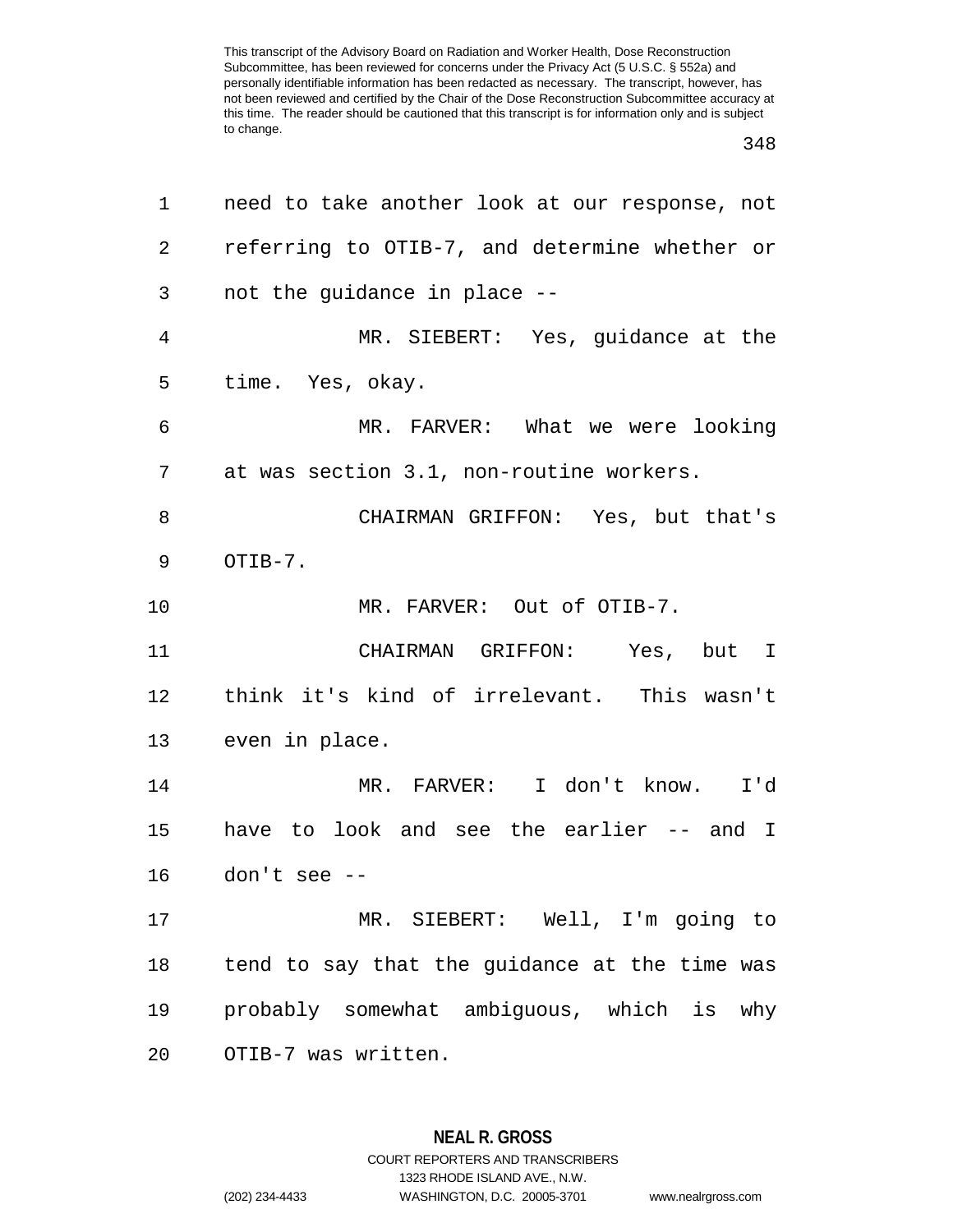| $\mathbf 1$    | MR. FARVER: Okay. Well, that                   |
|----------------|------------------------------------------------|
| $\overline{2}$ | still brings us back to you're assuming the    |
| 3              | work location is one place, but you didn't     |
| 4              | assign a neutron dose from that work location. |
| 5              | CHAIRMAN GRIFFON: Right. I mean                |
| 6              | it does seem a little funny that you would     |
| 7              | come back in your review of an -- in this      |
| 8              | audit, and say that, "Well, we're changing the |
| 9              | work location. That's how we're answering      |
| 10             | this question." I mean --                      |
| 11             | MR. HINNEFELD: This dose                       |
| 12             | reconstruction is three iterations. It was     |
| 13             | determined Super S for --                      |
| 14             | CHAIRMAN GRIFFON: Super S.                     |
| 15             | And it's coming<br>MR. HINNEFELD:              |
| 16             | back to at least one other.                    |
| 17             | CHAIRMAN GRIFFON: Right. This is               |
| 18             | a reoccurring issue with the neutron.<br>The   |
| 19             | work location stuff with neutrons seems<br>to  |
| 20             | come up fairly frequently, yes.                |

**NEAL R. GROSS** COURT REPORTERS AND TRANSCRIBERS

1323 RHODE ISLAND AVE., N.W.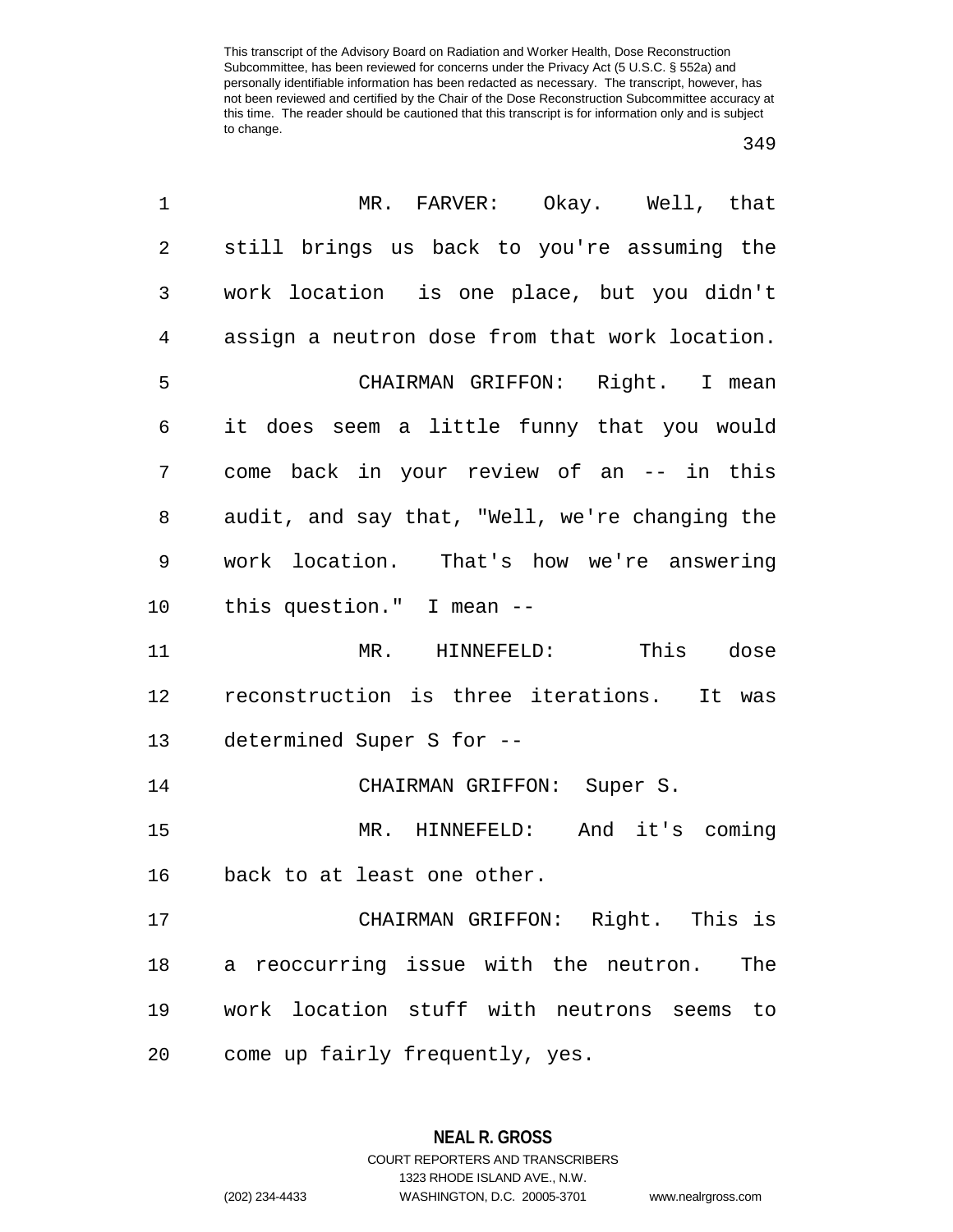| 1              | MR.<br>SIEBERT:<br>This<br>work<br>is          |
|----------------|------------------------------------------------|
| 2              | location specific.                             |
| 3              | CHAIRMAN GRIFFON: Yes.                         |
| $\overline{4}$ | DR. ULSH: Well, given where we                 |
| 5              | are now, I would propose that maybe Scott and  |
| 6              | I will sit down and talk this one over soon,   |
| 7              | and get back to you with a response.           |
| 8              | CHAIRMAN GRIFFON: Yes, yes.                    |
| $\mathsf 9$    | DR. ULSH: May very well say,                   |
| 10             | "We're going to stick with what we've said and |
| 11             | here's why." But I don't think we should be    |
| 12             | referencing OTIB-7 if that didn't exist.       |
| 13             | Maybe that'll change our response. Maybe it    |
| 14             | won't. I don't know.                           |
| 15             | MR. FARVER: All right, I think in              |
| 16             | our initial write up, we even acknowledged     |
| 17             | that it didn't exist, but the logic should     |
| 18             | still somewhat apply because if it -- like     |
| 19             | Scott says, if it wasn't in a TBD how to do    |
| 20             | this, it may have been formulating in the      |

**NEAL R. GROSS**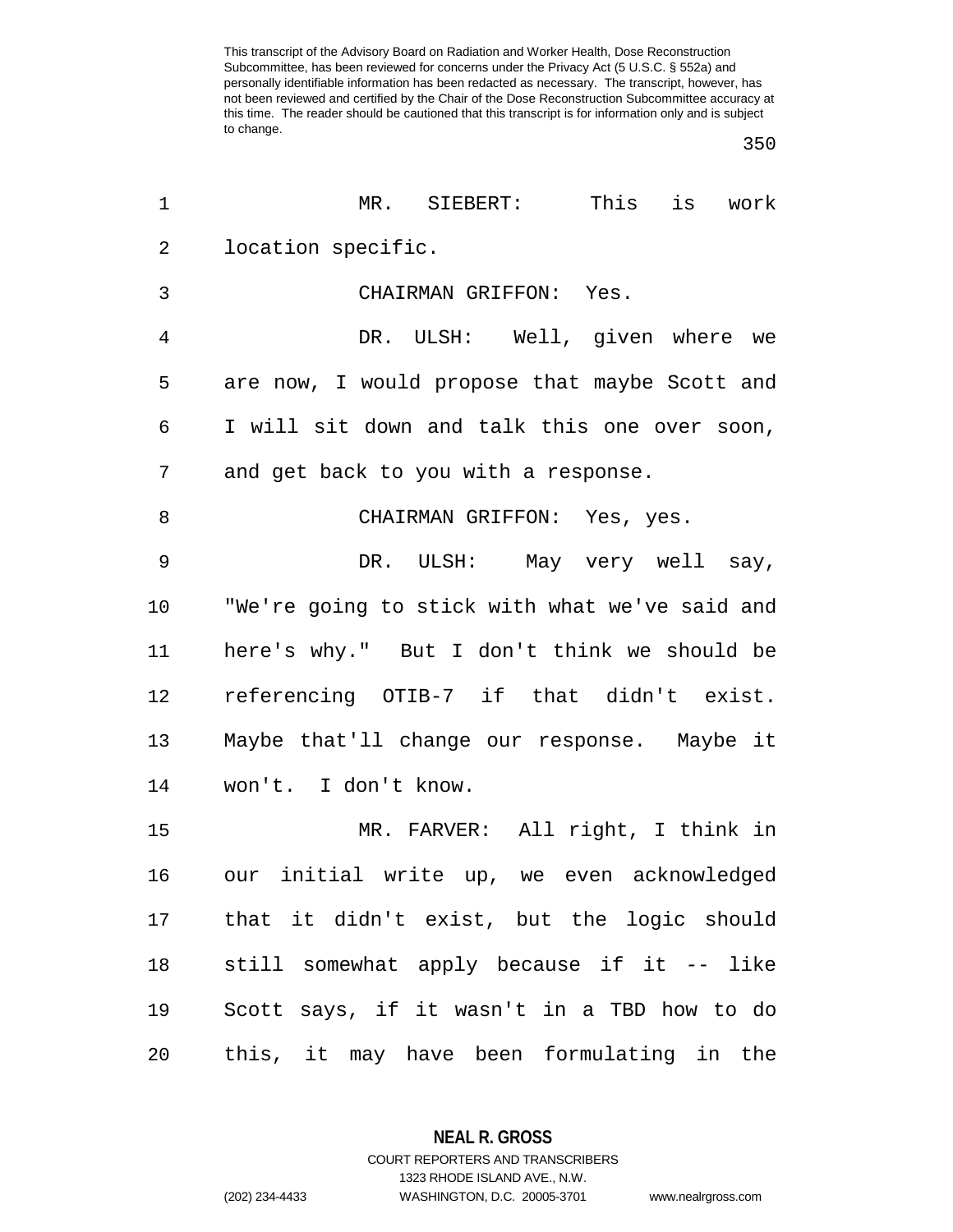| 1              | guidance document somewhere, where it<br>was   |
|----------------|------------------------------------------------|
| 2              | officially produced.                           |
| 3              | MR. STIVER: What do you say about              |
| $\overline{4}$ | going back and doing some research on what was |
| 5              | available?                                     |
| 6              | MR. FARVER: But the logic should               |
| 7              | still apply.                                   |
| 8              | CHAIRMAN GRIFFON: Right, right.                |
| $\mathsf 9$    | MR. STIVER: If you knew there was              |
| 10             | a potential neutron exposure on that           |
| 11             | particular work location, then claimant        |
| 12             | favorable, the benefit of the doubt in         |
| 13             | favorable of the client.                       |
| 14             | CHAIRMAN GRIFFON: Right. That's                |
| 15             | fine. Yes, I think you might come back saying  |
| 16             | that it might -- I mean I'm not trying to put  |
| 17             | words in your mouth, but NIOSH may determine   |
| 18             | that yes, a mistake was made here, and since   |
| 19             | then we've developed TIB-7, which would've     |
| 20             | changed our decision on work location.         |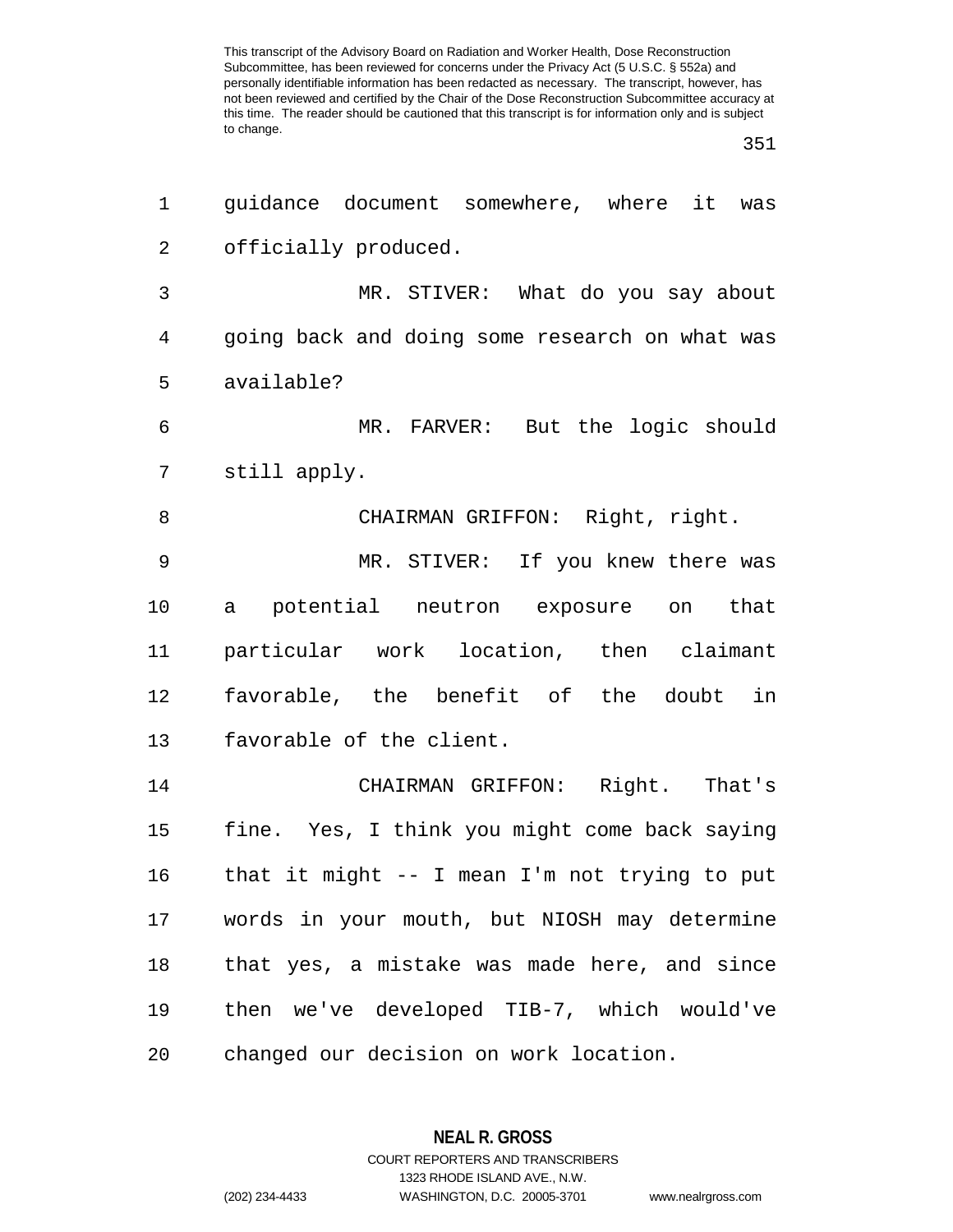| 1              | DR. ULSH: Possibly.                            |
|----------------|------------------------------------------------|
| $\overline{2}$ | CHAIRMAN GRIFFON: Yes, something               |
| 3              | like that. All right, we'll --                 |
| 4              | MR. HINNEFELD: It sounds to me as              |
| 5              | if it would've. It sounds to me that it puts   |
| 6              | this guy away from HB line. It's in TIB-7.     |
| 7              | TIB-7 was not available at the time this dose  |
| 8              | reconstruction was done, so the person chose a |
| 9              | conservative photon dose and put it in the     |
| 10             | dose reconstruction -- in the table, and said, |
| 11             | "Well, we'll just say he worked there."        |
| 12             | When it was reworked, guidance had             |
| 13             | come out that said -- OTIB-7 had come out that |
| 14             | said, "If people fail to meet these criteria,  |
| 15             | they weren't in HB lines."                     |
| 16             | CHAIRMAN GRIFFON: No, I think I -              |
| 17             |                                                |
| 18             | MR. HINNEFELD: "Well, I can't use              |
| 19             | HB line in that photon mix."                   |
| 20             | CHAIRMAN<br>GRIFFON:<br>Because<br>it          |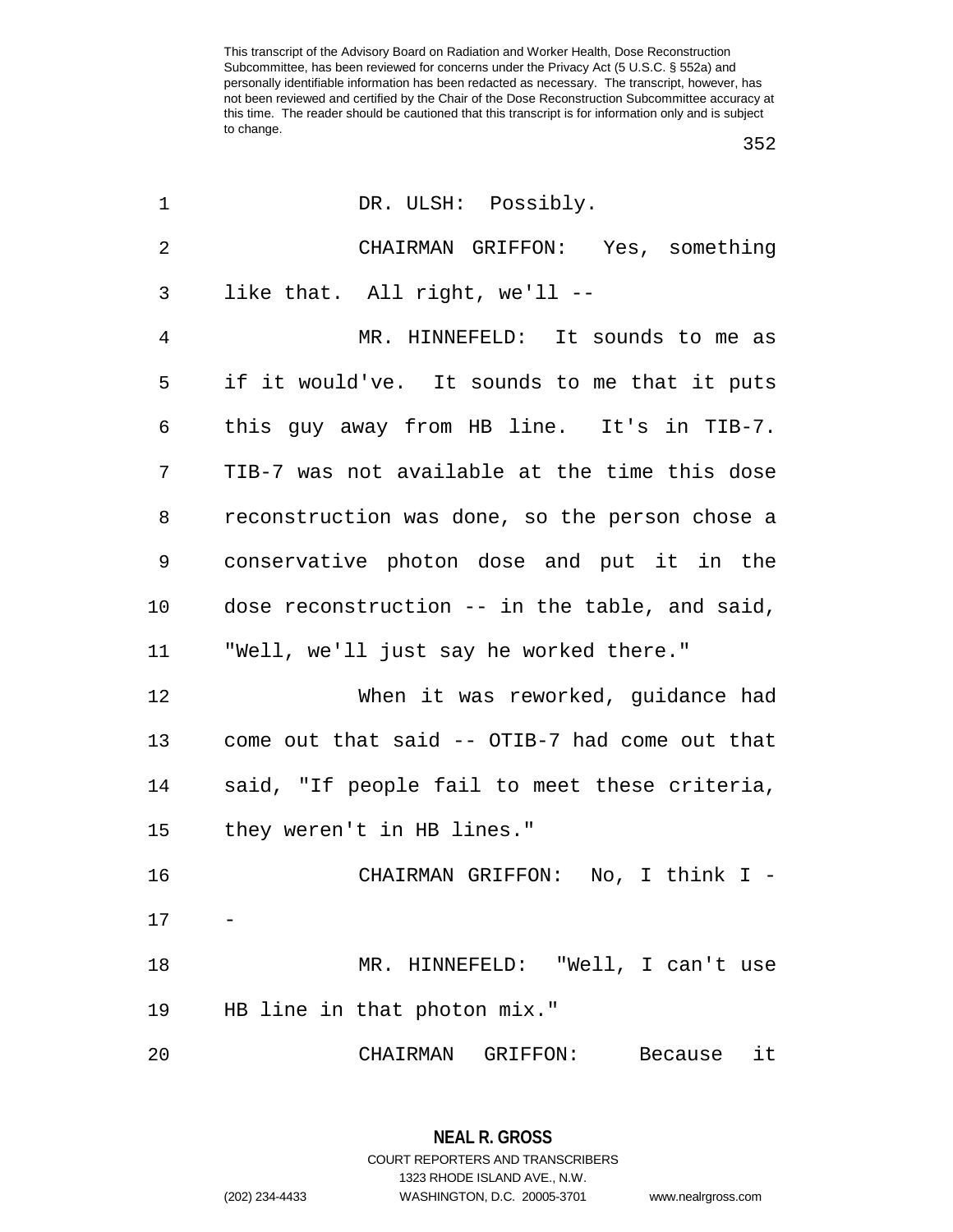| 1              | makes for an inconsistent -- yes.                       |
|----------------|---------------------------------------------------------|
| $\overline{2}$ | MR. HINNEFELD: It sounds to me                          |
| 3              | like that's what happened. Because this first           |
| 4              | was done in 2005, and the first rework was              |
| 5              | done in 2009, so PER. I'm thinking since this           |
| 6              | was in the 8 <sup>th</sup> set, this had to be the 2005 |
| 7              | version that was reviewed. I don't know for             |
| 8              | sure.                                                   |
| 9              | CHAIRMAN GRIFFON: Not sure, yes.                        |
| 10             | MR. SIEBERT: That is correct.                           |
| 11             | MR. FARVER: During that time                            |
| 12             | period.                                                 |
| 13             | CHAIRMAN GRIFFON: That is                               |
| 14             | correct. Scott said yes.                                |
| 15             | MR. HINNEFELD: So, I mean you've                        |
| 16             | got the description of what happened, and the           |
| 17             | fact is that what we know today about                   |
| 18             | locations and putting people -- and what's in           |
| 19             | OTIB-7, that being a fact, this thing isn't             |
| 20             | going to change today. It's done today in               |

**NEAL R. GROSS** COURT REPORTERS AND TRANSCRIBERS

1323 RHODE ISLAND AVE., N.W. (202) 234-4433 WASHINGTON, D.C. 20005-3701 www.nealrgross.com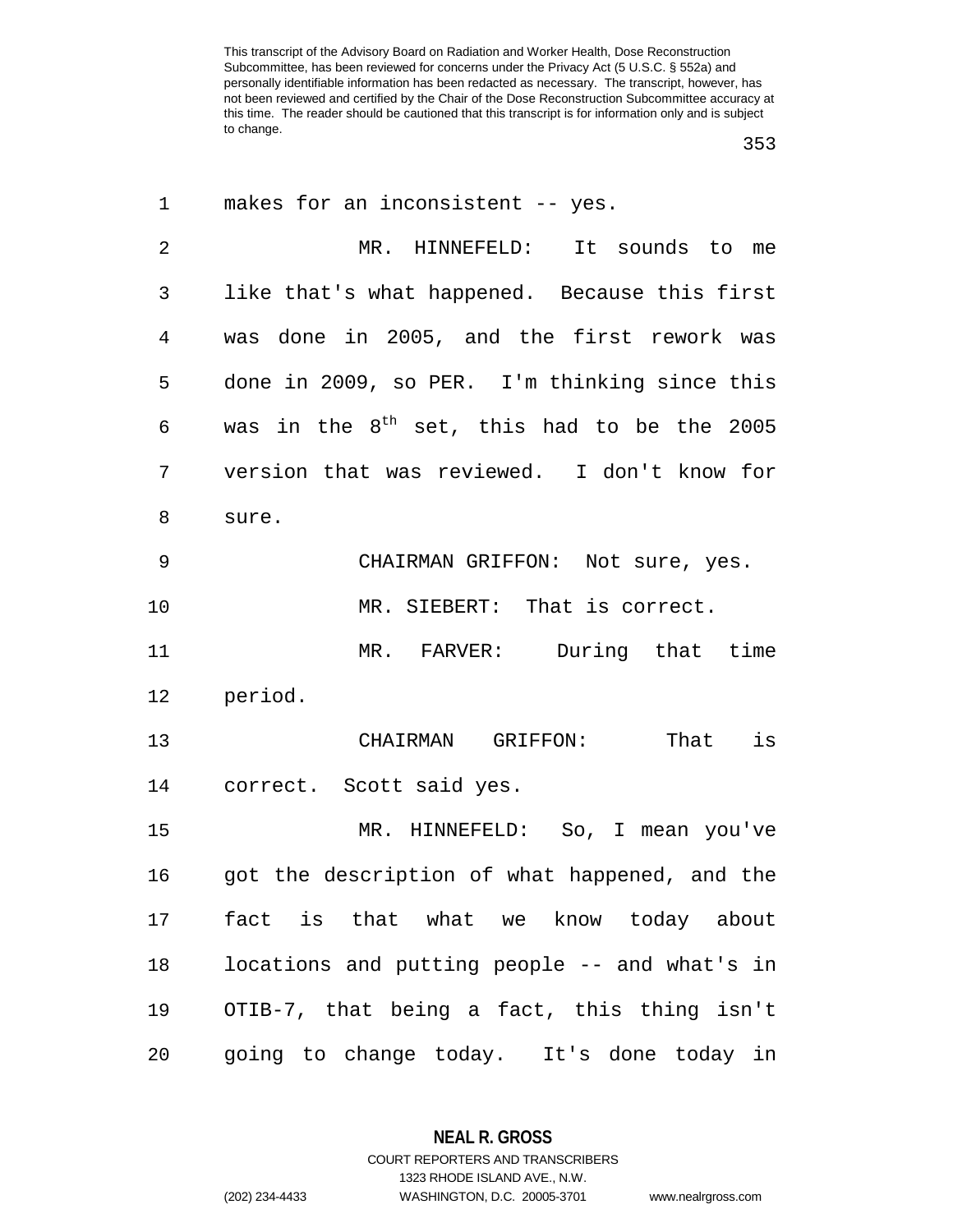| 1              | accordance of what we feel like we know today. |
|----------------|------------------------------------------------|
| $\overline{2}$ | CHAIRMAN GRIFFON: Yes, but the                 |
| 3              | point goes back to any claims prior to TIB-7   |
| 4              | may have this kind of issue.                   |
| 5              | MR. HINNEFELD: Yes.                            |
| 6              | CHAIRMAN GRIFFON: And would they               |
| 7              | all be captured on PER reviews or whatever? I  |
| 8              | mean that's $--$                               |
| 9              | MR. HINNEFELD: Well, that's a                  |
| 10             | good question.                                 |
| 11             | CHAIRMAN GRIFFON: I mean I think               |
| 12             | that's why we're examining it. Under Super S.  |
| 13             | They probably wouldn't have caught this.       |
| 14             | MR. HINNEFELD: Yes.                            |
| 15             | CHAIRMAN GRIFFON: We don't want                |
| 16             | to assume, for reasons we all know about.      |
| 17             | That's the point. I think Brant has the right  |
| 18             | approach. If you can go back and talk it       |
| 19             | through with Scott.                            |
| 20             | DR. ULSH: Yes. I don't know what               |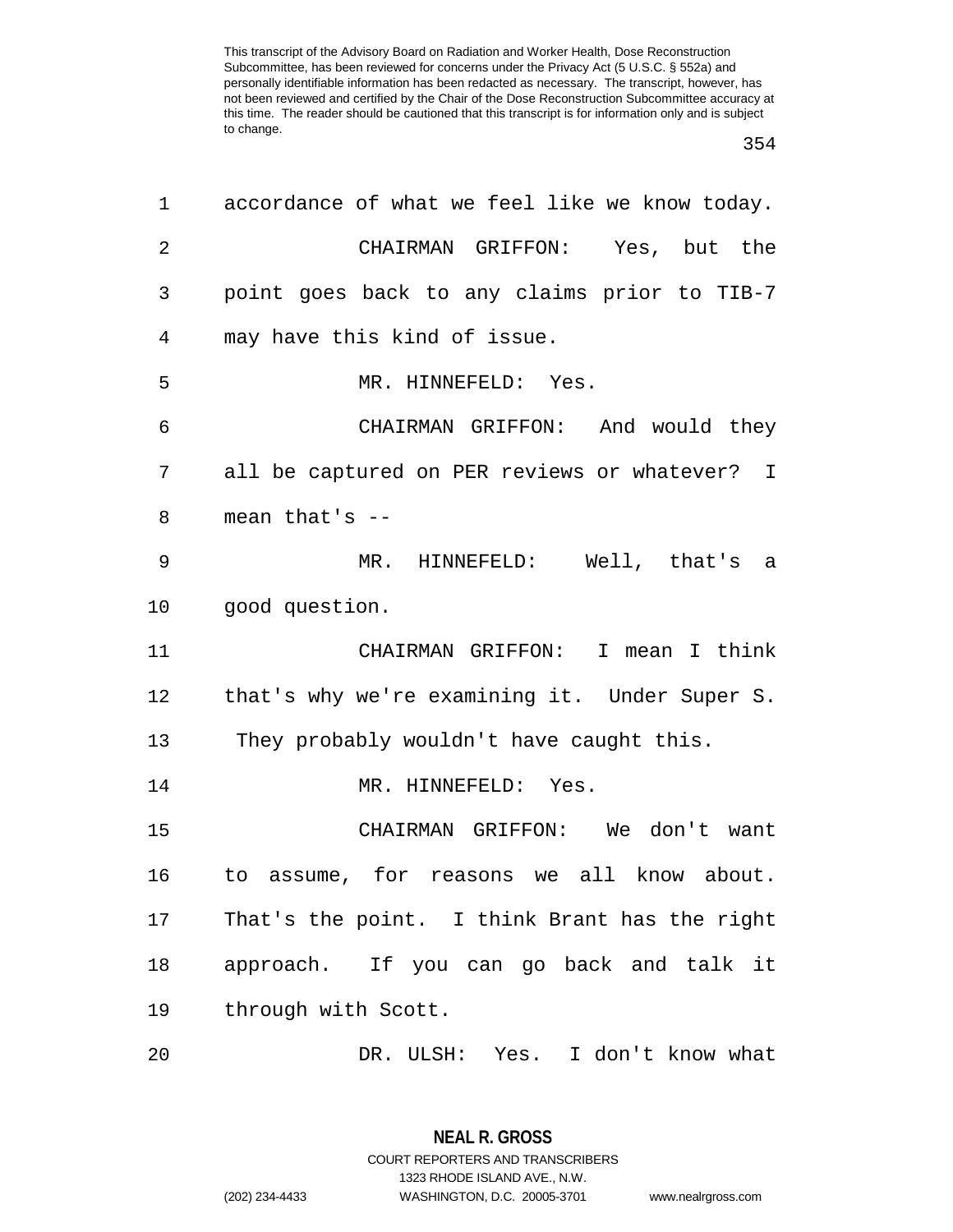| 1              | the outcome of that --                         |
|----------------|------------------------------------------------|
| $\overline{2}$ | CHAIRMAN GRIFFON: Yes, yes. I'm                |
| 3              | not saying you're going to change your         |
| 4              | position.                                      |
| 5              | MEMBER CLAWSON: So, Mark, this is              |
| 6              | Brad. I'm on the phone --                      |
| 7              | CHAIRMAN GRIFFON: Don't even ask,              |
| 8              | Brad.                                          |
| 9              | MEMBER $CLAWSON: -- and I've$                  |
| 10             | caught bits and pieces of it. So, what's our   |
| 11             | path forward? I heard a little bit of Brant    |
| 12             | and Scott's path forward on it.                |
| 13             | CHAIRMAN GRIFFON: Yes. Brant is                |
| 14             | going to -- Brant is going to work with Scott  |
| 15             | and reassess with the protocols in place at    |
| 16             | the time for this case. At the time when we    |
| 17             | reviewed this case, I should say, because it's |
| 18             | gone through changes since then.               |
| 19             | MEMBER CLAWSON: Okay, so this                  |
| 20             | item will still remain --                      |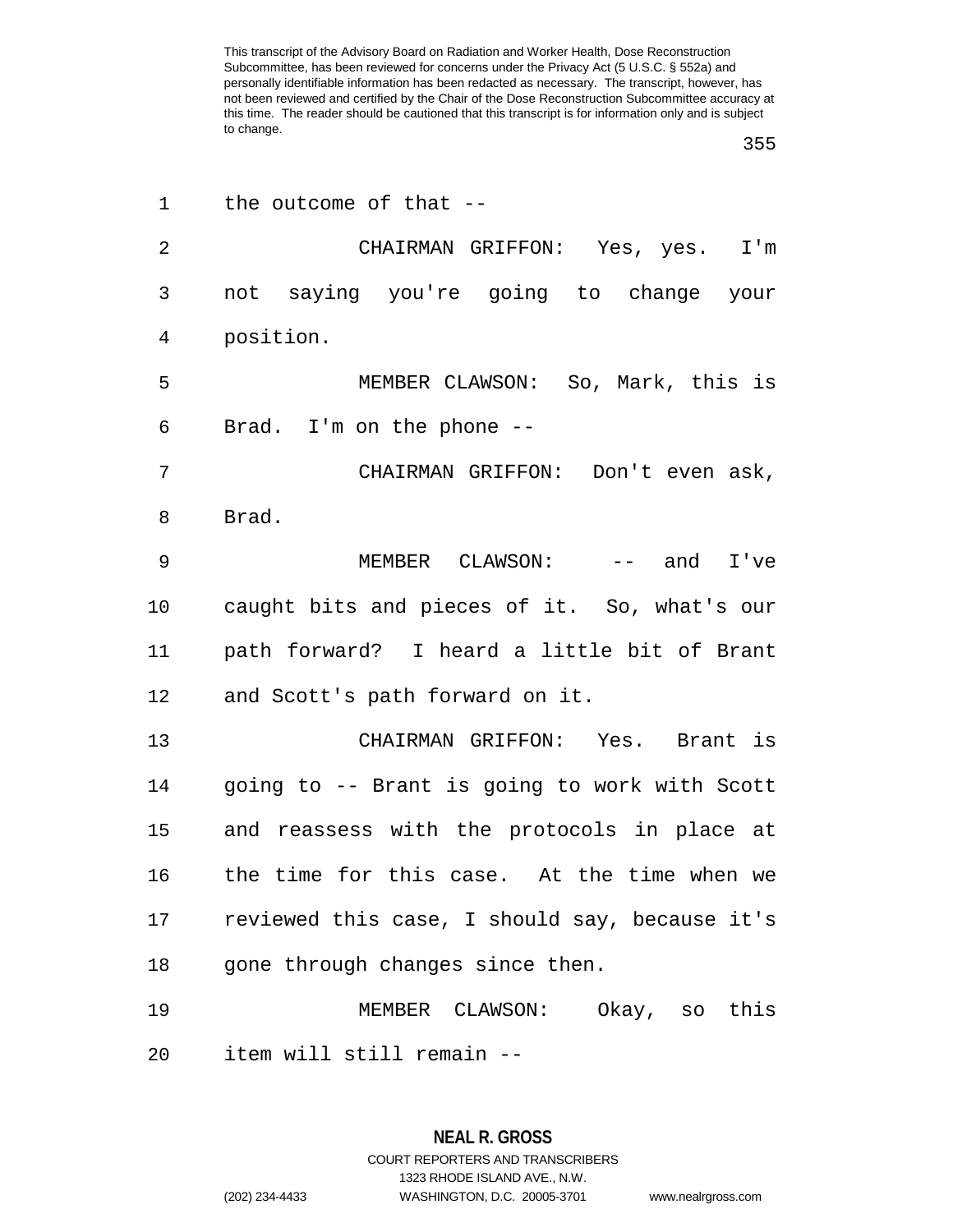| 1              | CHAIRMAN GRIFFON: This remains a              |
|----------------|-----------------------------------------------|
| $\overline{2}$ | NIOSH action, yes.                            |
| 3              | MEMBER CLAWSON: Okay.                         |
| 4              | CHAIRMAN GRIFFON: Hold on, I'm                |
| 5              | just documenting this. Let's skip through.    |
| 6              | We might be through with 153. 153.7, we still |
| 7              | have something here. Okay, let's do that one, |
| 8              | and then I think we're almost done here, and  |
| 9              | we can wrap up after this.                    |
| 10             | MR. FARVER: Same issue, neutron               |
| 11             | dose.                                         |
| 12             | CHAIRMAN GRIFFON: Oh, it is?                  |
| 13             | Okay.                                         |
| 14             | MR. FARVER: Yes, same thing.                  |
| 15             | CHAIRMAN GRIFFON: Let me<br>just              |
| 16             | document that.                                |
| 17             | DR. ULSH: Wait, is that one that              |
| 18             | Scott and I need to talk to in the same       |
| 19             | context?                                      |
| 20             | MR. STIVER: It's the same issue.              |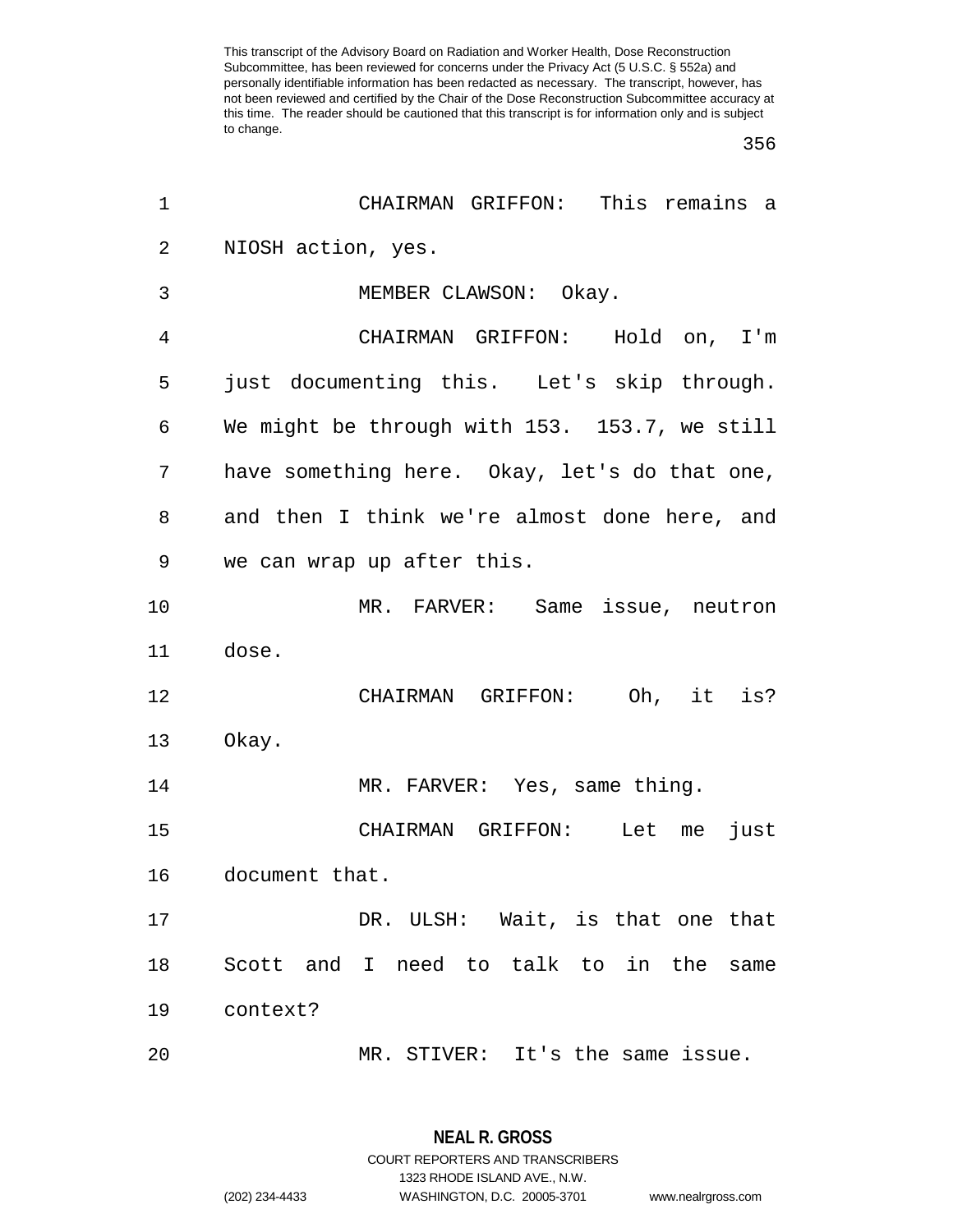| 1              | DR. ULSH: Okay.                                  |
|----------------|--------------------------------------------------|
| $\overline{2}$ | CHAIRMAN GRIFFON: Because this is                |
| 3              | the missed neutron versus the $-$ - yes. 153.8 I |
| 4              | closed out based on Kathy's earlier              |
| 5              | explanation. I think we should probably stand    |
| 6              | now at this point, 154. I did -- I did make a    |
| 7              | change on 155.7, if you're documenting stuff     |
| 8              | for the one that Kathy raised, the chooser       |
| 9              | versus TIB-54, and I closed that out. But        |
| 10             | we'll pick back up on -- I'll leave off at       |
| 11             | 154, since it's late in the day.                 |
| 12             | Before we close out the meeting                  |
| 13             | though, let's -- maybe we can talk about         |
| 14             | schedule a little. Now, I don't know. I mean     |
| 15             | it's mid-July. It seems obvious that we're       |
| 16             | not going to get progress before the Board       |
| 17             | meeting in August. But perhaps --                |
| 18             | MR. KATZ: We could pick a date.                  |
| 19             | The end<br>CHAIRMAN GRIFFON:<br>of               |
| 20             | September? The end of September?                 |

**NEAL R. GROSS** COURT REPORTERS AND TRANSCRIBERS

1323 RHODE ISLAND AVE., N.W.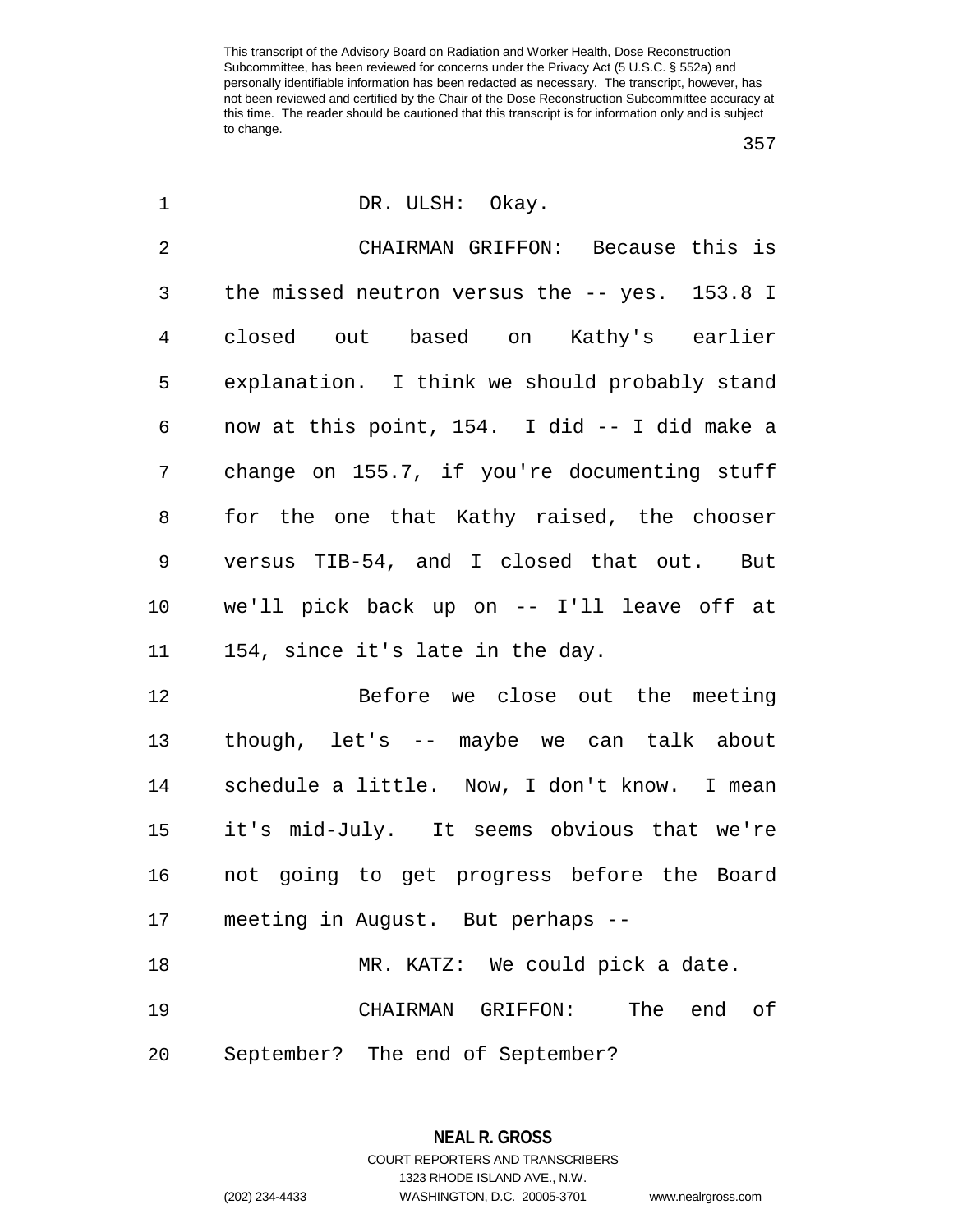| 1  | MR. KATZ: Yes, I would go ahead               |
|----|-----------------------------------------------|
| 2  | and pick a date in part because --            |
| 3  | CHAIRMAN GRIFFON: And I would ask             |
| 4  | that not only as far as these actions, I mean |
| 5  | we talk about these actions, but still        |
| 6  | outstanding is matrix 9 and -- you know. I    |
| 7  | think 9 we've started deliberating on.        |
| 8  | MR. KATZ: Started.                            |
| 9  | CHAIRMAN GRIFFON: But 10, I think             |
| 10 | 15 through 15 -- or 10 through 14, I don't    |
| 11 | know how far SC&A is. Are you through 14 yet? |
| 12 | MR. KATZ: They're finishing on                |
| 13 | 14.                                           |
| 14 | MR. FARVER: About halfway through             |
| 15 | 14.                                           |
| 16 | CHAIRMAN GRIFFON: Yes. So, 10                 |
| 17 | through 13 anyway we have no response.        |
| 18 | FARVER: We've finished<br>$MR$ .<br>up        |
| 19 | with conference calls.                        |
| 20 | CHAIRMAN GRIFFON:<br>Okay,<br>10<br>SO        |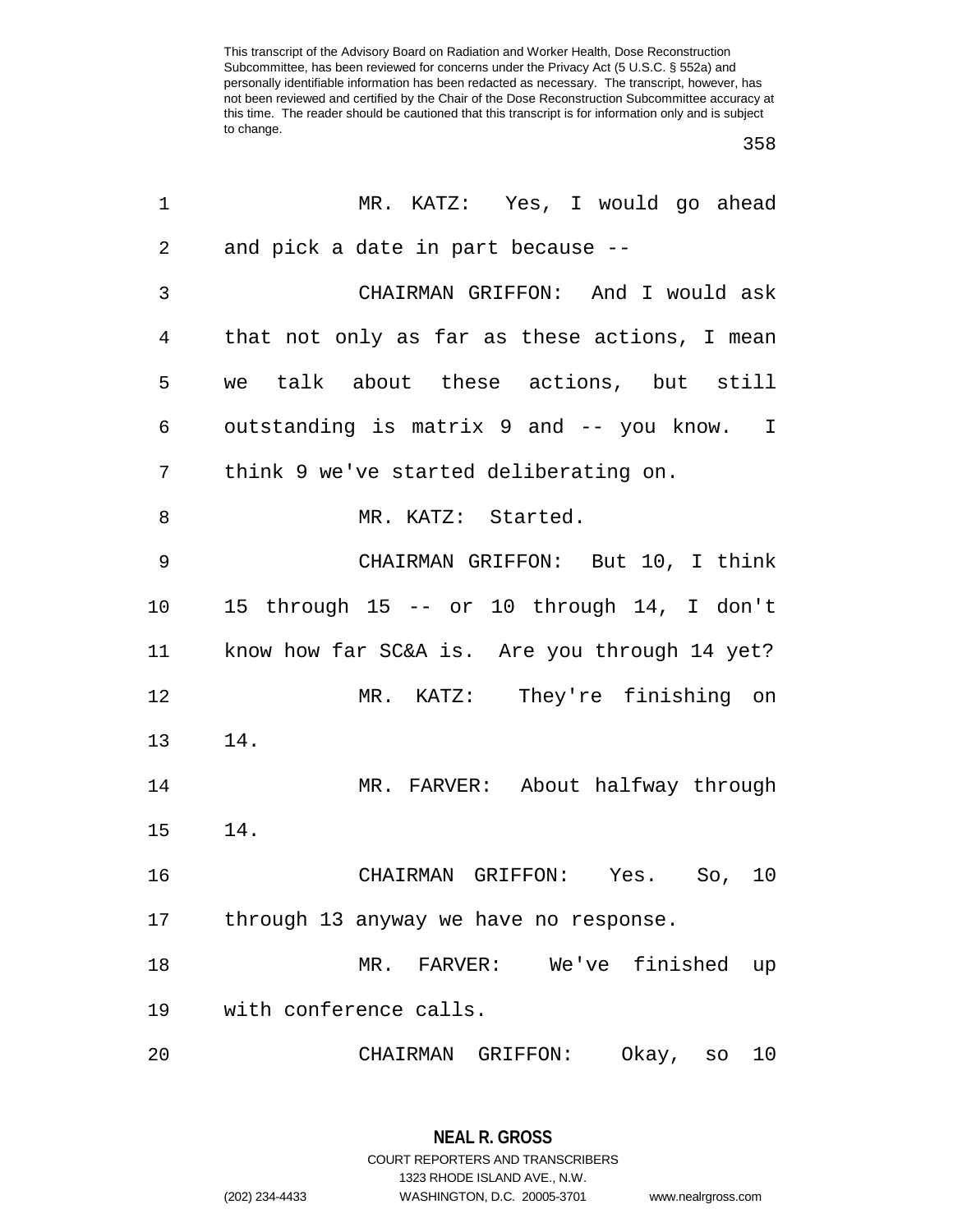| 1              | through 12 are sort of at NIOSH to work on      |
|----------------|-------------------------------------------------|
| 2              | initial response. Is that right?                |
| $\mathfrak{Z}$ | DR. ULSH: But I kind of earlier                 |
| $\overline{4}$ | got the sense of the committee, or at least my  |
| 5              | sense, that the highest priority items should   |
| 6              | be the old ones, $7th$ and $8th$ . Finish those |
| 7              | off.                                            |
| 8              | CHAIRMAN GRIFFON: Yes, we want to               |
| 9              | close these out now, but then we do want to     |
| $10$           | get to these newer ones because they're more    |
| 11             | relevant to what's happening now. So, we want   |
| 12             | to kind of catch up, I think.                   |
| 13             | Yes, so just to -- all I wanted to              |
| 14             | say was that just because we only mentioned a   |
| 15             | few actions today for NIOSH, there's still      |
| 16             | that backlog of work for the other sets that    |
| 17             | you can certainly be continuing on.             |
| 18             | DR. ULSH: Have we finished up $7^{th}$          |
| 19             | and $8^{th}$ ?                                  |
| 20             | There<br>might<br>CHAIRMAN<br>GRIFFON:          |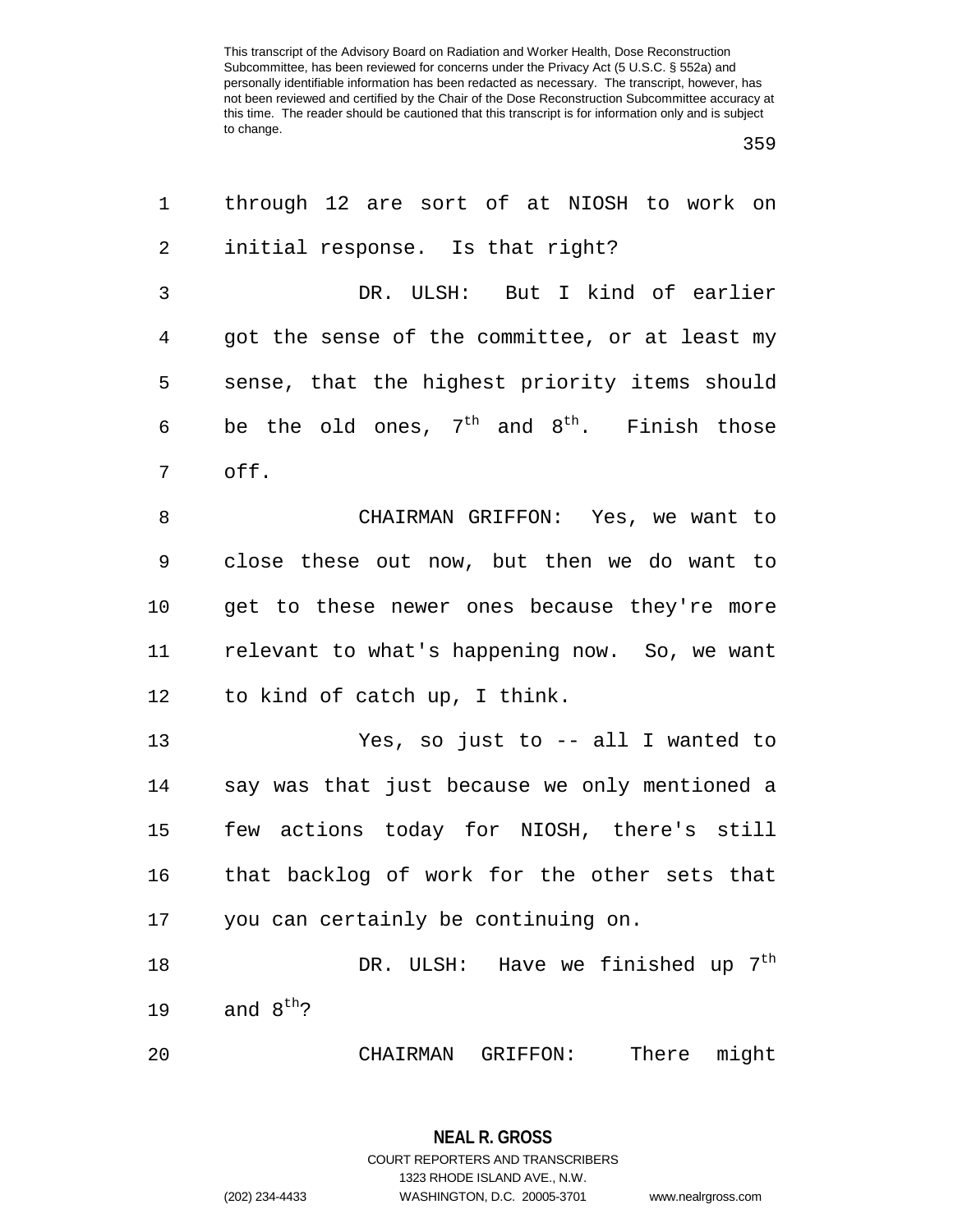| 1              | also be a lot of low hanging fruit on those   |
|----------------|-----------------------------------------------|
| 2              | other ones that you can move quicker on. I    |
| 3              | don't know.                                   |
| $\overline{4}$ | MR. HINNEFELD: In fact, we should             |
| 5              | look at 10 through 12 for AWE claims on our   |
| 6              | side, for people on our side and get some     |
| 7              | responses back on that.                       |
| 8              | CHAIRMAN GRIFFON: So, there might             |
| 9              | be some way to at least keep those rolling a  |
| 10             | little bit. Let's look at a date in           |
| 11             | September. Anybody -- David Richardson is not |
| 12             | on the phone anymore, is he?                  |
| 13             | MR. KATZ: No, David --                        |
| 14             | CHAIRMAN GRIFFON: And we don't                |
| 15             | have John, but we can at least get --         |
| 16             | MR. KATZ: Let's go grab a date                |
| 17             | anyway, and then I'll send that out to        |
| 18             | everyone to confirm that they can make it.    |
| 19             | CHAIRMAN GRIFFON: Sounds good.                |
| 20             | schedule<br>We'll<br>MR.<br>KATZ:             |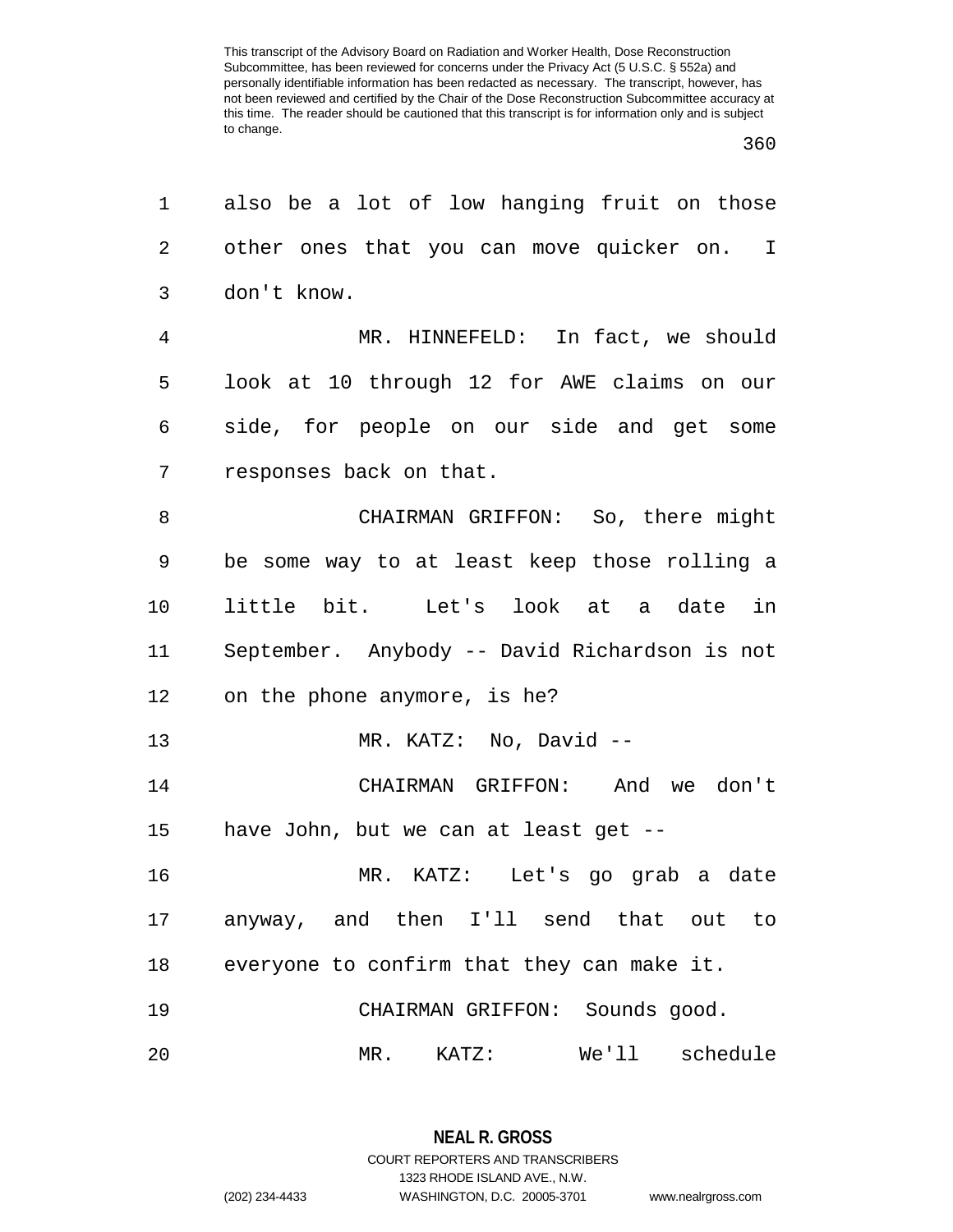361

| 1              | Procedures, but we're waiting on scheduling              |
|----------------|----------------------------------------------------------|
| $\overline{a}$ | TBD-6000 to schedule that. So, if we look                |
| 3              | beyond the $21^{st}$ , we're sort of out of the          |
| 4              | danger zone of --                                        |
| 5              | CHAIRMAN GRIFFON:<br>Beyond                              |
| 6              | September 21st?                                          |
| 7              | MR. KATZ: Well, yes. September,                          |
| 8              | yes. We were saying late September anyway.               |
| 9              | So, like that last week of September, for                |
| $10 \,$        | example.                                                 |
| 11             | MR. STIVER: Is it the 27 <sup>th</sup> ?                 |
| 12             | MR. KATZ: Yes, $27^{th}$ , $28^{th}$ , $29^{th}$ .       |
| 13             | CHAIRMAN GRIFFON: Getting close.                         |
| 14             | MR. KATZ: It's close to the                              |
| $15\,$         | fiscal year, but as long as we do our travel             |
| 16             | now, we're fine.                                         |
| 17             | CHAIRMAN GRIFFON: 29 <sup>th</sup> or 30 <sup>th</sup> I |
| 18             | would prefer.                                            |
| 19             | MEMBER CLAWSON: I can do it the                          |
| 20             | $29th$ , but I can't $30th$ . This is Brad. I can        |

**NEAL R. GROSS** COURT REPORTERS AND TRANSCRIBERS

1323 RHODE ISLAND AVE., N.W.

(202) 234-4433 WASHINGTON, D.C. 20005-3701 www.nealrgross.com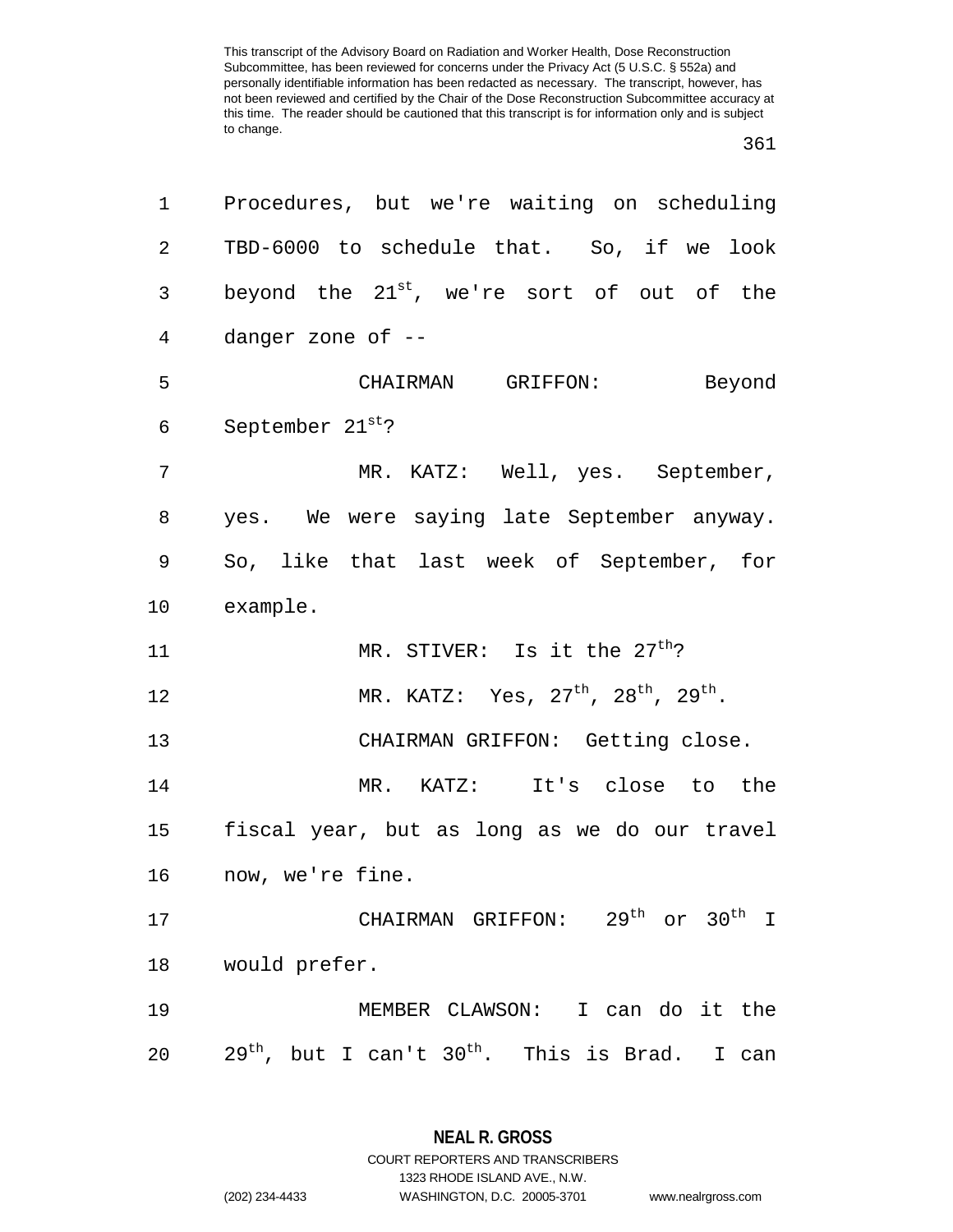362

| 1  | do it any time the $26^{th}$ through the $29^{th}$ .        |
|----|-------------------------------------------------------------|
| 2  | CHAIRMAN GRIFFON: Let me just --                            |
| 3  | I am presenting at a conference in Washington.              |
| 4  | I think it's the week before, but I -- I                    |
| 5  | don't have it on my calendar. So, I think the               |
| 6  | $29th$ works. Anyone else on the phone that --              |
| 7  | MR. KATZ: Okay, so let's do --                              |
| 8  | CHAIRMAN GRIFFON: Wanda, the 29 <sup>th</sup> ?             |
| 9  | MR. KATZ: Twenty-ninth is the                               |
| 10 | first choice?                                               |
| 11 | CHAIRMAN GRIFFON: Yes.                                      |
| 12 | MR. KATZ: And the $28th$ , would that                       |
| 13 | at all -- is that the wrong day of the week?                |
| 14 | CHAIRMAN GRIFFON: Yes. It's kind                            |
| 15 | of breaking up too much.                                    |
| 16 | MR. KATZ: Okay, so let's shoot                              |
|    | 17 for the 29 <sup>th</sup> . I'll send an email out to the |
|    | 18 other Members, and if that works, that'll be             |
| 19 | it.                                                         |
| 20 | CHAIRMAN GRIFFON:<br>Okay.                                  |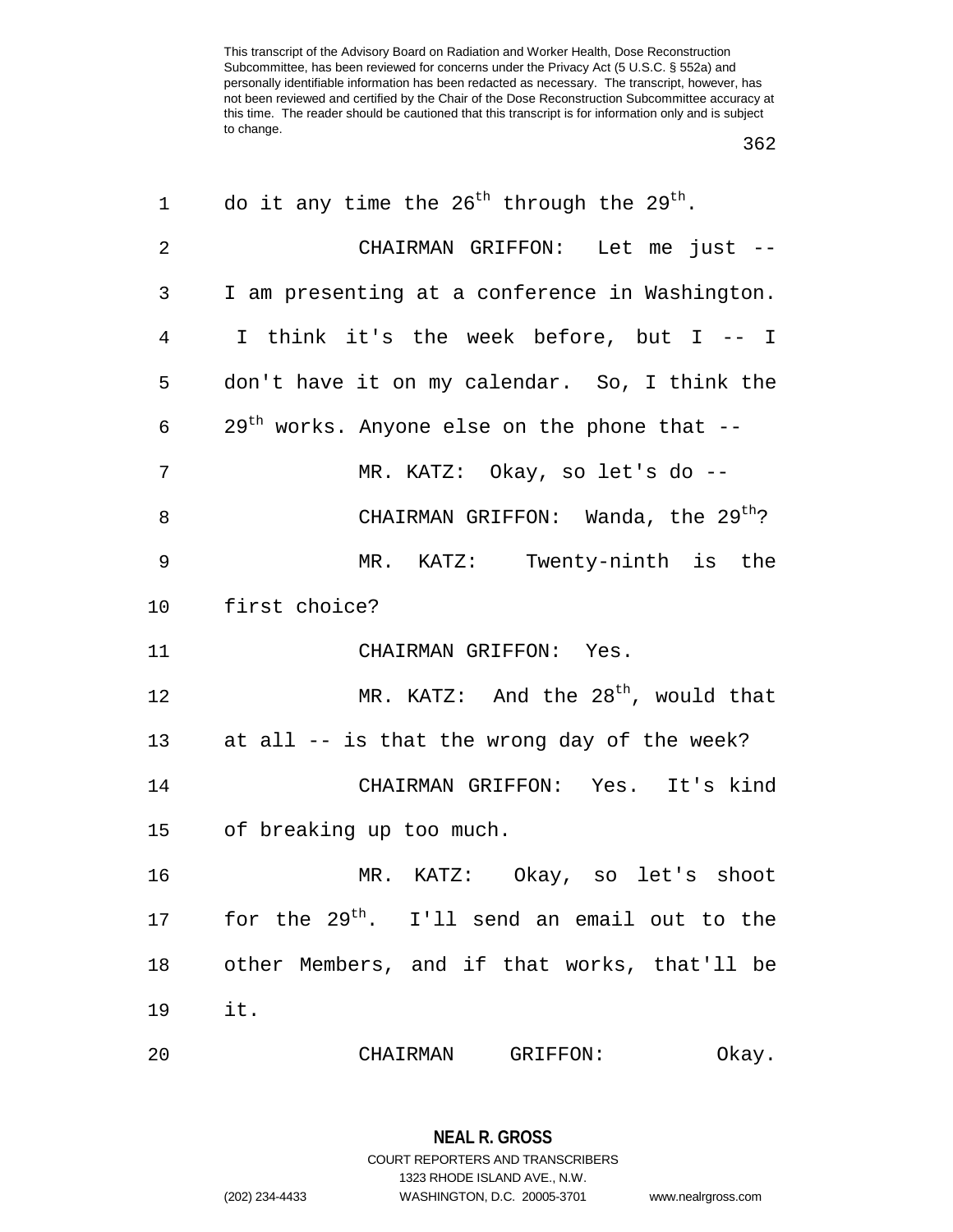| 1              | Otherwise, we can go iteratively on the      |
|----------------|----------------------------------------------|
| 2              | emails.                                      |
| 3              | MEMBER MUNN: And so, if you can              |
| $\overline{4}$ | put Procedures on either side of that.       |
| 5              | MR. KATZ: Well, okay. We were                |
| 6              | looking for the prior week on Procedures,    |
| 7              | though. But we could try to sister them up.  |
| 8              | MEMBER MUNN: It'd be really nice.            |
| 9              | MR. KATZ: Okay, so I will shoot              |
| 10             | for that then as well. I'll have to send an  |
| 11             | email on that one too, but I can do that now |
| 12             | because it's not going to get -- that's not  |
| 13             | going to be any trouble with TBD-6000.       |
| 14             | CHAIRMAN GRIFFON: Okay, then I               |
| 15             | think that's it for now. I will generate a   |
| 16             | memo on that first item we discussed on the  |
| 17             | ten-year review stuff, and circulate it to   |
| 18             | everyone. I mean when I send it to you guys, |
| 19             | I'm sending it to you two.                   |
| 20             | MR. KATZ: Yes, copy me to --                 |

**NEAL R. GROSS** COURT REPORTERS AND TRANSCRIBERS 1323 RHODE ISLAND AVE., N.W.

(202) 234-4433 WASHINGTON, D.C. 20005-3701 www.nealrgross.com